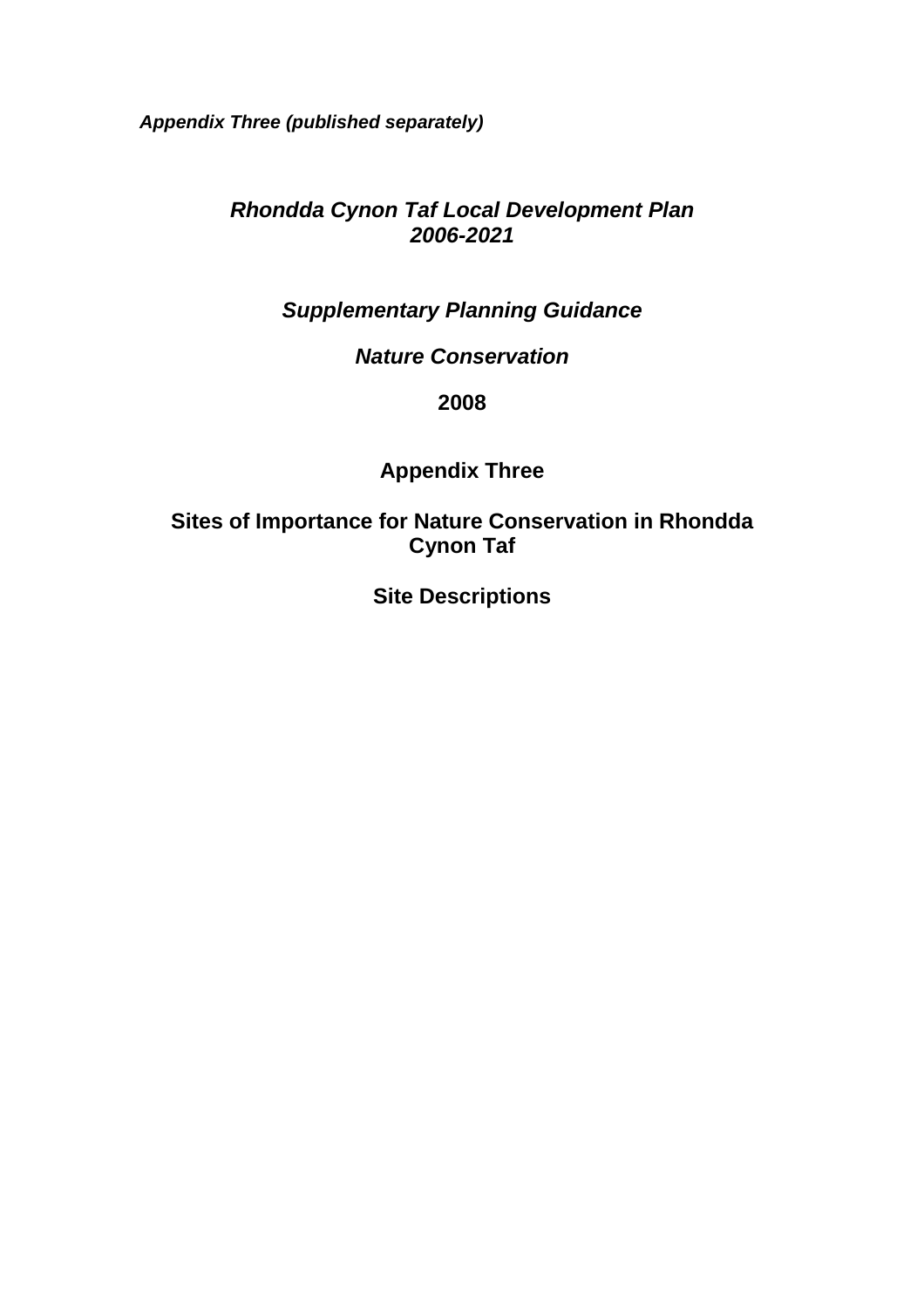| Number                                                                                                                 | Name                                                                                                                | <b>Coed Wernhir.</b>                                          |                       |  |  |  |  |  |
|------------------------------------------------------------------------------------------------------------------------|---------------------------------------------------------------------------------------------------------------------|---------------------------------------------------------------|-----------------------|--|--|--|--|--|
| Description                                                                                                            | A large mosaic SINC. Coed Wernhir is semi-natural deciduous                                                         |                                                               |                       |  |  |  |  |  |
|                                                                                                                        | woodland, part of which is ancient woodland. It supports mixed                                                      |                                                               |                       |  |  |  |  |  |
|                                                                                                                        | woodland, characterised by oak, birch, alder and ash with                                                           |                                                               |                       |  |  |  |  |  |
|                                                                                                                        |                                                                                                                     | under storey including hazel, rowan, holly and willows. Alder |                       |  |  |  |  |  |
|                                                                                                                        |                                                                                                                     | predominates on wetter flushed areas. The woodland is mainly  |                       |  |  |  |  |  |
|                                                                                                                        |                                                                                                                     | open, with some areas approaching wood pasture in nature.     |                       |  |  |  |  |  |
|                                                                                                                        |                                                                                                                     | There are significant elements of an ancient woodland ground  |                       |  |  |  |  |  |
|                                                                                                                        | flora. Within open areas there are associated areas of marshy                                                       |                                                               |                       |  |  |  |  |  |
|                                                                                                                        | and semi-improved acid grassland. The woodlands represent                                                           |                                                               |                       |  |  |  |  |  |
|                                                                                                                        | good breeding bird habitat, including pied flycatcher. Lesser                                                       |                                                               |                       |  |  |  |  |  |
|                                                                                                                        | horseshoe bats occur in the wider area and Coed Wernhir is                                                          |                                                               |                       |  |  |  |  |  |
|                                                                                                                        | potentially important foraging habitat.                                                                             |                                                               |                       |  |  |  |  |  |
|                                                                                                                        | The SINC also includes extensive areas of marshy grassland.                                                         |                                                               |                       |  |  |  |  |  |
|                                                                                                                        | These include areas of purple moor-grass and rush pasture                                                           |                                                               |                       |  |  |  |  |  |
|                                                                                                                        | (M25), which represent potential marsh fritillary butterfly                                                         |                                                               |                       |  |  |  |  |  |
|                                                                                                                        | habitat. Elsewhere large areas of marshy grassland are rush<br>dominated, and unmanaged with encroaching scrub, and |                                                               |                       |  |  |  |  |  |
|                                                                                                                        | bramble. These areas, although in poor condition, support                                                           |                                                               |                       |  |  |  |  |  |
|                                                                                                                        | wetland grassland habitat, which justifies inclusion in the SINC                                                    |                                                               |                       |  |  |  |  |  |
|                                                                                                                        | as part of an extensive habitat mosaic. There are also a few                                                        |                                                               |                       |  |  |  |  |  |
|                                                                                                                        | areas of standing water, with stands of reed mace and other                                                         |                                                               |                       |  |  |  |  |  |
|                                                                                                                        | emergent species. Based largely upon habitat potential, these                                                       |                                                               |                       |  |  |  |  |  |
|                                                                                                                        | have a high potential as amphibian habitat.                                                                         |                                                               |                       |  |  |  |  |  |
| <b>Grid Ref</b>                                                                                                        | (NGR SN                                                                                                             | Ward(s)                                                       | Rhigos                |  |  |  |  |  |
|                                                                                                                        | 908073).                                                                                                            |                                                               |                       |  |  |  |  |  |
| <b>CCW TN</b>                                                                                                          | 001 (SN90                                                                                                           | 59.63<br>Area                                                 |                       |  |  |  |  |  |
|                                                                                                                        |                                                                                                                     | NW)<br>(ha)                                                   |                       |  |  |  |  |  |
| Air photo dates                                                                                                        | 2003                                                                                                                |                                                               |                       |  |  |  |  |  |
| <b>Public access</b>                                                                                                   | Very limited access via Public Rights of Way. The main<br>road offers good views into the woodland and the marshy   |                                                               |                       |  |  |  |  |  |
|                                                                                                                        | grassland.                                                                                                          |                                                               |                       |  |  |  |  |  |
| Ownership                                                                                                              | Not Known                                                                                                           |                                                               |                       |  |  |  |  |  |
| <b>Tir Gofal</b>                                                                                                       |                                                                                                                     |                                                               | <b>Tir Gofal date</b> |  |  |  |  |  |
| <b>TPO</b>                                                                                                             |                                                                                                                     |                                                               | Conservation area     |  |  |  |  |  |
| <b>SINC</b>                                                                                                            |                                                                                                                     | Primary Features - H (1), H (2), H (7) and H (20)             |                       |  |  |  |  |  |
| Qualification                                                                                                          | Contributory Features - H (3), H (4), H (6), H (9), H (11), H                                                       |                                                               |                       |  |  |  |  |  |
| <b>Features</b>                                                                                                        | (15), H (16), H (17), S (1)., S (2), S (4), and S (6)                                                               |                                                               |                       |  |  |  |  |  |
| Earth science                                                                                                          | No RIGS, others to be added                                                                                         |                                                               |                       |  |  |  |  |  |
| sites                                                                                                                  |                                                                                                                     |                                                               |                       |  |  |  |  |  |
| Survey work<br>CCW Phase I Habitat Survey, 1992-1995                                                                   |                                                                                                                     |                                                               |                       |  |  |  |  |  |
| undertaken                                                                                                             | <b>Site Visits 1997-2008</b>                                                                                        |                                                               |                       |  |  |  |  |  |
|                                                                                                                        | Glamorgan Ancient Woodland Inventory (provisional), NCC                                                             |                                                               |                       |  |  |  |  |  |
|                                                                                                                        | 1986                                                                                                                |                                                               |                       |  |  |  |  |  |
| Strategic Assessment of the Marsh Fritillary Butterfly and its<br>Habitats in Rhondda Cynon Taff, Richard Smith (2005) |                                                                                                                     |                                                               |                       |  |  |  |  |  |
| <b>Original Number</b>                                                                                                 | <b>Original Name</b><br>1                                                                                           |                                                               | <b>Coed Wernhir</b>   |  |  |  |  |  |
|                                                                                                                        |                                                                                                                     |                                                               |                       |  |  |  |  |  |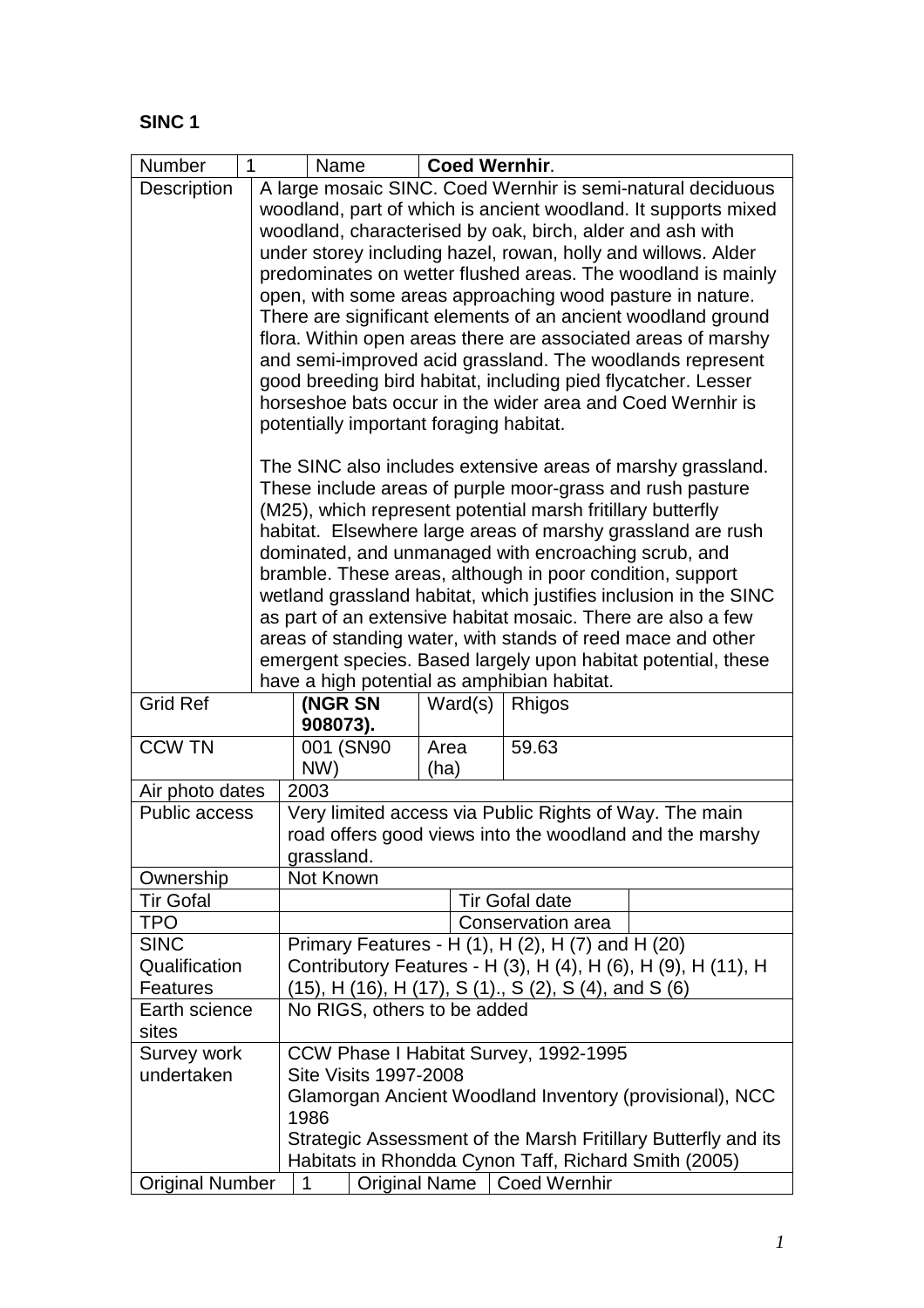| <b>Number</b>      | $\overline{2}$ | Name          | <b>Werfa Farm</b>                                                                                                                                                                                                                                                                                                                                                                                                                                                                                                                                                                                                                                                                                                                                                                                                                                                                                                                                                                                                                     |
|--------------------|----------------|---------------|---------------------------------------------------------------------------------------------------------------------------------------------------------------------------------------------------------------------------------------------------------------------------------------------------------------------------------------------------------------------------------------------------------------------------------------------------------------------------------------------------------------------------------------------------------------------------------------------------------------------------------------------------------------------------------------------------------------------------------------------------------------------------------------------------------------------------------------------------------------------------------------------------------------------------------------------------------------------------------------------------------------------------------------|
| <b>Description</b> |                | wooded gorge. | An extensive area of marshy and acid grassland (rhos<br>pasture) with smaller areas of associated habitat. At its<br>southern end the SINC represents a good example of<br>lowland, species rich marshy grassland (National<br>Vegetation Classification of M24 and M25), particularly<br>notable for a large population of whorled caraway. The<br>main part of the SINC is sheep-grazed marshy<br>grassland with a complex mosaic of purple moor-grass<br>and rush pasture with wet heath and acid flushes<br>(sphagnum bog moss) and large areas of wet acidic<br>grassland. The eastern boundary of the SINC is the<br>deeply incised valley of the Cwm Wylfa, with a fast<br>flowing upland stream and an oak and alder dominated<br>Although, areas of the site are in relatively poor habitat<br>condition, the size and continuity of habitats, represents<br>an important wet grassland and heath mosaic. The SINC<br>is an important area of marsh fritillary butterfly habitat<br>which lies close to the Blaen Cynon SAC. |

| Grid Ref             |                                                      | <b>NGR SN 921069</b>                                           | Ward(s)    | Rhigos                |  |  |
|----------------------|------------------------------------------------------|----------------------------------------------------------------|------------|-----------------------|--|--|
| <b>CCW TN</b>        |                                                      | TN 008 & 010                                                   | Area       | 62.34                 |  |  |
|                      |                                                      | (SN90NW)                                                       | (ha)       |                       |  |  |
| Air photo dates      |                                                      | 2003                                                           |            |                       |  |  |
| <b>Public access</b> |                                                      | Limited to Public Rights of Way                                |            |                       |  |  |
| Ownership            |                                                      |                                                                |            |                       |  |  |
| <b>Tir Gofal</b>     |                                                      |                                                                |            | <b>Tir Gofal date</b> |  |  |
| <b>TPO</b>           |                                                      |                                                                |            | Conservation area     |  |  |
| <b>SINC</b>          | Primary Features - H (7), H (10), H (20), S (6)      |                                                                |            |                       |  |  |
| Qualification        |                                                      | Contributory Features – H (1), H (4), H (6), H (12), H (15),   |            |                       |  |  |
| <b>Features</b>      |                                                      |                                                                |            |                       |  |  |
| Earth science        |                                                      | No RIGS, others to be added                                    |            |                       |  |  |
| sites                |                                                      |                                                                |            |                       |  |  |
| Survey work          |                                                      | CCW Phase I Habitat Survey, 1992-1995                          |            |                       |  |  |
| undertaken           | <b>Site Visits 1997-2008</b>                         |                                                                |            |                       |  |  |
|                      |                                                      | Strategic Assessment of the Marsh Fritillary Butterfly and its |            |                       |  |  |
|                      | Habitats in Rhondda Cynon Taff, Richard Smith (2005) |                                                                |            |                       |  |  |
| Original             | $\overline{2}$                                       | Original                                                       | Werfa Farm |                       |  |  |
| <b>Number</b>        |                                                      | Name                                                           |            |                       |  |  |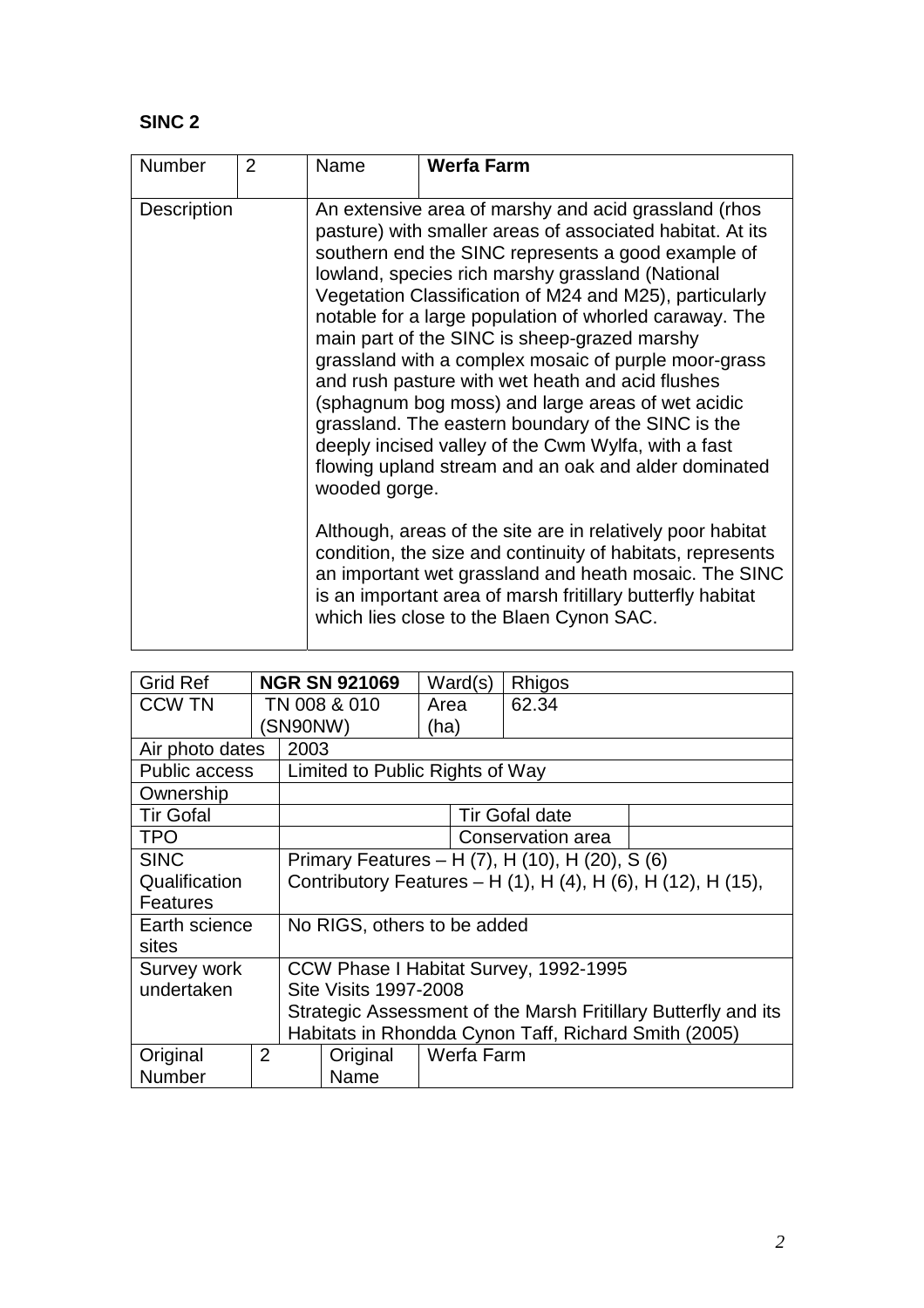| <b>Number</b> | 3 | Name | <b>Nant Fforch</b>                                                                                                                                                                                                                                                                                                                                                                                                                                                                                          |
|---------------|---|------|-------------------------------------------------------------------------------------------------------------------------------------------------------------------------------------------------------------------------------------------------------------------------------------------------------------------------------------------------------------------------------------------------------------------------------------------------------------------------------------------------------------|
| Description   |   |      | A complex of valley mire and associated purple moor-<br>grass and rush pasture associated with an apparent<br>drumlin field. The valley mire supports purple moor-<br>grass on deep peat with stands of common cotton grass<br>and sphagnum bog moss. The marshy grassland areas<br>are (in National Vegetation Classification terms) M25 in<br>character with devil's-bit scabious. The site includes<br>areas of marshy grassland assessed as good and<br>suitable marsh fritillary habitat (Smith 2005). |

| <b>Grid Ref</b>      |                                                 | <b>NGR SN 912064</b><br>And 917065                |                                                                     |      | Ward(s) | Rhigos                                |  |
|----------------------|-------------------------------------------------|---------------------------------------------------|---------------------------------------------------------------------|------|---------|---------------------------------------|--|
| <b>CCW TN</b>        |                                                 | TN 004                                            |                                                                     | Area |         | 10.17                                 |  |
|                      |                                                 | SN90NW)                                           |                                                                     | (ha) |         |                                       |  |
| Air photo dates      |                                                 | 2003                                              |                                                                     |      |         |                                       |  |
| <b>Public access</b> |                                                 |                                                   | One Public Right of Way                                             |      |         |                                       |  |
| Ownership            |                                                 |                                                   | Not known                                                           |      |         |                                       |  |
| <b>Tir Gofal</b>     |                                                 |                                                   |                                                                     |      |         | <b>Tir Gofal date</b>                 |  |
| <b>TPO</b>           |                                                 | Conservation area                                 |                                                                     |      |         |                                       |  |
| <b>SINC</b>          |                                                 | Primary Features – H $(7)$ , H $(12)$ and S $(6)$ |                                                                     |      |         |                                       |  |
| Qualification        |                                                 |                                                   |                                                                     |      |         |                                       |  |
| <b>Features</b>      |                                                 |                                                   |                                                                     |      |         |                                       |  |
| Earth science        |                                                 | <b>None</b>                                       |                                                                     |      |         |                                       |  |
| sites                |                                                 |                                                   |                                                                     |      |         |                                       |  |
| Survey work          |                                                 | $\bullet$                                         |                                                                     |      |         | CCW Phase I Habitat Survey, 1992-1995 |  |
| undertaken           |                                                 | $\bullet$                                         | <b>Site Visits 1997-2008</b>                                        |      |         |                                       |  |
|                      |                                                 |                                                   | Strategic Assessment of the Marsh Fritillary Butterfly<br>$\bullet$ |      |         |                                       |  |
|                      | and its Habitats in Rhondda Cynon Taff, Richard |                                                   |                                                                     |      |         |                                       |  |
| Smith (2005)         |                                                 |                                                   |                                                                     |      |         |                                       |  |
| Original             | 3                                               |                                                   | Original                                                            |      |         | Nant Fforch (NGR SN 917064).          |  |
| <b>No</b>            |                                                 |                                                   | Name                                                                |      |         |                                       |  |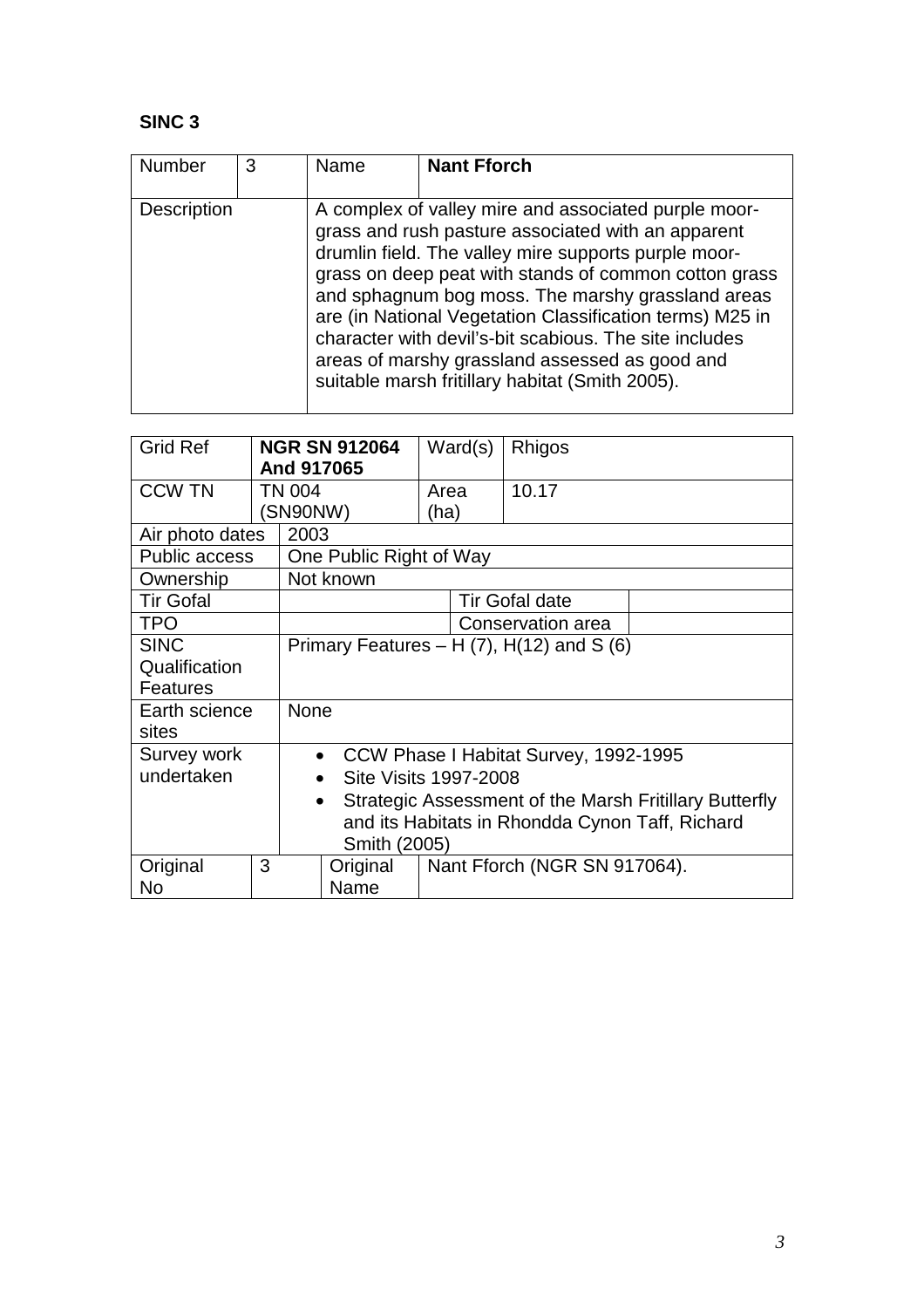| <b>Number</b>      | Name       | <b>Brickyard Mire</b>                                                                                                                                                                                                                                                                                                                                                                                |
|--------------------|------------|------------------------------------------------------------------------------------------------------------------------------------------------------------------------------------------------------------------------------------------------------------------------------------------------------------------------------------------------------------------------------------------------------|
| <b>Description</b> | dragonfly. | Small valley mire closely associated with the valley<br>mires of SINC 3 and 5. The site occurs on deep peat<br>and is dominated by purple moor-grass and rush pasture<br>with common cotton grass, soft rush, compact rush,<br>carnation sedge and deer grass. The Site has been<br>degraded by drainage, but retains important peat land<br>features and keys species, including the keeled skimmer |

| <b>Grid Ref</b>      |           | <b>NGR SN 916061</b>                                   | Ward(s)               |  | Rhigos                |  |
|----------------------|-----------|--------------------------------------------------------|-----------------------|--|-----------------------|--|
| <b>CCW TN</b>        |           | TN 003                                                 | Area                  |  | 3.008                 |  |
|                      |           | (SN90NW)                                               | (ha)                  |  |                       |  |
| Air photo dates      |           | 2003                                                   |                       |  |                       |  |
| <b>Public access</b> |           | Adjacent to Public Rights of Way                       |                       |  |                       |  |
| Ownership            |           |                                                        |                       |  |                       |  |
| <b>Tir Gofal</b>     |           | Yes                                                    |                       |  | <b>Tir Gofal date</b> |  |
| <b>TPO</b>           |           |                                                        |                       |  | Conservation area     |  |
| <b>SINC</b>          |           | Primary Feature: H (12)                                |                       |  |                       |  |
| Qualification        |           | Contributory Feature: S (6)                            |                       |  |                       |  |
| <b>Features</b>      |           |                                                        |                       |  |                       |  |
| Earth science        |           | None                                                   |                       |  |                       |  |
| sites                |           |                                                        |                       |  |                       |  |
| Survey work          |           | CCW Phase I Habitat Survey, 1992-1995<br>$\bullet$     |                       |  |                       |  |
| undertaken           |           | <b>Site Visits 1997-2008</b><br>$\bullet$              |                       |  |                       |  |
|                      | $\bullet$ | Strategic Assessment of the Marsh Fritillary Butterfly |                       |  |                       |  |
|                      |           | and its Habitats in Rhondda Cynon Taff, Richard        |                       |  |                       |  |
| Smith (2005)         |           |                                                        |                       |  |                       |  |
| Original             | 4         | Original                                               | <b>Brickyard Mire</b> |  |                       |  |
| Number               |           | Name                                                   |                       |  |                       |  |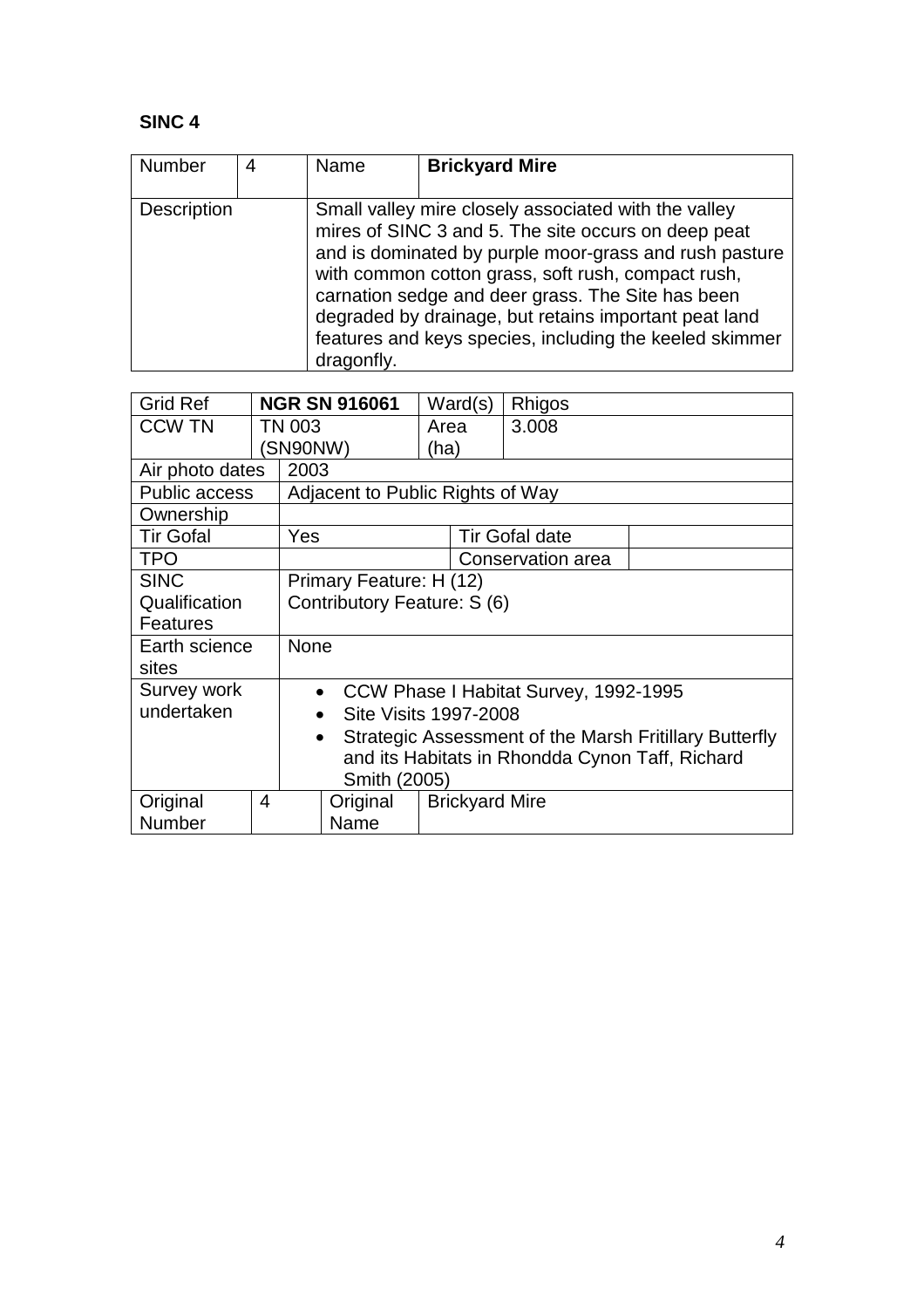| <b>Number</b>      | 5 | Name | <b>Rhigos Tramway</b>                                                                                                                                                                                                                                                                                                                                                                                                                                                                                                                                                                                                                                                                                                                                                                                                                                                                                                                                                                                                                                                                                                 |
|--------------------|---|------|-----------------------------------------------------------------------------------------------------------------------------------------------------------------------------------------------------------------------------------------------------------------------------------------------------------------------------------------------------------------------------------------------------------------------------------------------------------------------------------------------------------------------------------------------------------------------------------------------------------------------------------------------------------------------------------------------------------------------------------------------------------------------------------------------------------------------------------------------------------------------------------------------------------------------------------------------------------------------------------------------------------------------------------------------------------------------------------------------------------------------|
| <b>Description</b> |   |      | A large site which supports a complex mosaic of wet and<br>dry grassland, with areas of gorse scrub, and a wooded<br>stream. The SINC includes extensive areas of purple<br>moor-grass and rush pasture which in National<br>Vegetation Classification terms can be characterised as<br>M25 mire, with small areas of M23 and M24 mire and<br>M15 wet heath. The mosaic includes purple moor-grass<br>(dominate), sphagnum bog moss (frequent), heather<br>(frequent), cross-leaved heath (frequent), soft rush<br>(locally frequent), devil's bit scabious (locally frequent),<br>deer-grass, lousewort and common sedge. Much of this<br>grassland has been identified as suitable marsh fritillary<br>butterfly habitat (Smith, 2005).<br>Areas of peat support common cotton grass and the Site<br>has remnant valley mire features. The SINC includes<br>areas of drier species rich acid grassland (National<br>Vegetation Classification U4), neutral grassland National<br>Vegetation Classifications MG5 and MG6) and the<br>species-rich grassland of a small graveyard (with<br>abundant dyers greenweed). |

| <b>Grid Ref</b>      |                                                 | <b>NGR SN 922062</b>                                         |                                                                     |      | Ward(s) | Rhigos                                       |  |
|----------------------|-------------------------------------------------|--------------------------------------------------------------|---------------------------------------------------------------------|------|---------|----------------------------------------------|--|
| <b>CCW TN</b>        |                                                 | TN 007 & 009                                                 |                                                                     | Area |         | 15.85                                        |  |
|                      |                                                 | (SN 90NW).                                                   |                                                                     | (Ha) |         |                                              |  |
| Air photo dates      |                                                 | 2003                                                         |                                                                     |      |         |                                              |  |
| <b>Public access</b> |                                                 |                                                              | Limited to Public Rights of Way                                     |      |         |                                              |  |
| Ownership            |                                                 |                                                              |                                                                     |      |         |                                              |  |
| <b>Tir Gofal</b>     |                                                 | Yes                                                          |                                                                     |      |         | <b>Tir Gofal date</b>                        |  |
| TPO.                 |                                                 |                                                              |                                                                     |      |         | Conservation area                            |  |
| <b>SINC</b>          |                                                 | Primary Features - H (4), H (6), H (7), H (12), H (20) and S |                                                                     |      |         |                                              |  |
| Qualification        |                                                 | (6)                                                          |                                                                     |      |         |                                              |  |
| Features             |                                                 |                                                              |                                                                     |      |         | Contributory Features - H (3), H (10), (H15) |  |
| Earth science        |                                                 | <b>None</b>                                                  |                                                                     |      |         |                                              |  |
| sites                |                                                 |                                                              |                                                                     |      |         |                                              |  |
| Survey work          |                                                 | CCW Phase I Habitat Survey, 1992-1995<br>$\bullet$           |                                                                     |      |         |                                              |  |
| undertaken           |                                                 | $\bullet$                                                    | Site Visits 1997-2008                                               |      |         |                                              |  |
|                      |                                                 |                                                              | Strategic Assessment of the Marsh Fritillary Butterfly<br>$\bullet$ |      |         |                                              |  |
|                      | and its Habitats in Rhondda Cynon Taff, Richard |                                                              |                                                                     |      |         |                                              |  |
| Smith (2005)         |                                                 |                                                              |                                                                     |      |         |                                              |  |
| Original             | 5                                               |                                                              | Original                                                            |      |         | <b>Rhigos Tramway</b>                        |  |
| Number               |                                                 |                                                              | Name                                                                |      |         |                                              |  |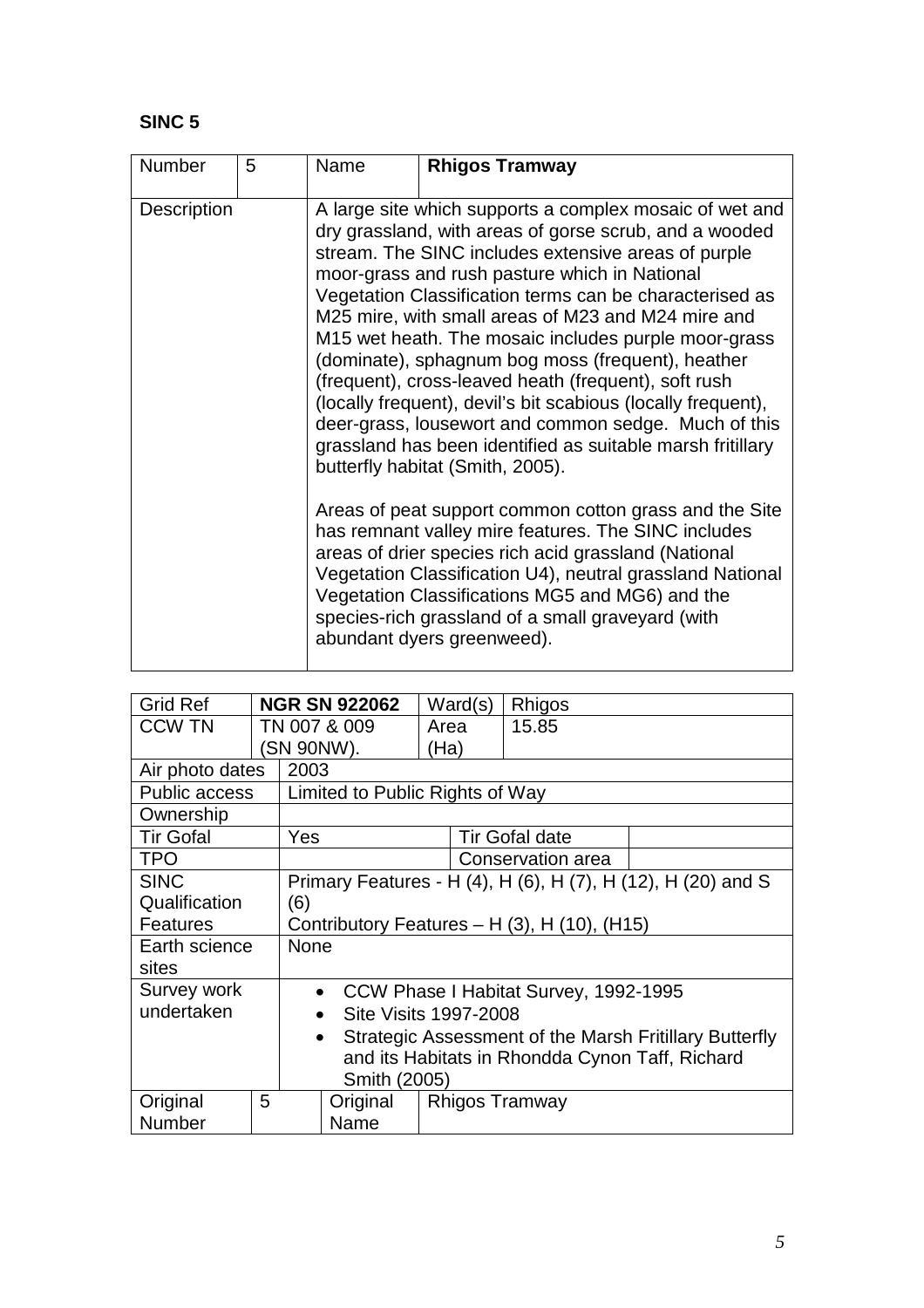| <b>Number</b>      | 6 | Name           | <b>Cwm Gwrelych</b>                                                                                                                                                                                                                                                                                                                                                                                                                                |
|--------------------|---|----------------|----------------------------------------------------------------------------------------------------------------------------------------------------------------------------------------------------------------------------------------------------------------------------------------------------------------------------------------------------------------------------------------------------------------------------------------------------|
| <b>Description</b> |   |                | A wooded stream and gorge. A typical upland stream<br>section, the woodland is primarily dominated by oak and<br>alder, of which at least part is ancient woodland. The<br>SINC supports a characteristic and typical welsh oak<br>woodland habitat, with attendant potential as wood<br>warbler and pied flycatcher habitat, bat habitat and<br>potential for purple hairstreak butterfly.<br>The stream has potential as otter, dipper and brown |
|                    |   | trout habitat. |                                                                                                                                                                                                                                                                                                                                                                                                                                                    |

| <b>Grid Ref</b>      |           | <b>NGR SN 909056</b>                                       | Ward(s)                               | Rhigos                |  |  |
|----------------------|-----------|------------------------------------------------------------|---------------------------------------|-----------------------|--|--|
| <b>CCW TN</b>        |           |                                                            | Area                                  | 6.393                 |  |  |
|                      |           |                                                            | (Ha)                                  |                       |  |  |
| Air photo dates      |           | 2003                                                       |                                       |                       |  |  |
| <b>Public access</b> |           | <b>Public Rights of Way</b>                                |                                       |                       |  |  |
| Ownership            |           |                                                            |                                       |                       |  |  |
| <b>Tir Gofal</b>     |           |                                                            |                                       | <b>Tir Gofal date</b> |  |  |
| <b>TPO</b>           |           |                                                            |                                       | Conservation area     |  |  |
| <b>SINC</b>          |           | Primary Features: H(1) and H(15)                           |                                       |                       |  |  |
| Qualification        |           |                                                            |                                       |                       |  |  |
| <b>Features</b>      |           | Contributory Features: $S(1)$ , $S(2)$ , $S(5)$ and $S(6)$ |                                       |                       |  |  |
| Earth science        |           | No RIGS, others to be added                                |                                       |                       |  |  |
| sites                |           |                                                            |                                       |                       |  |  |
| Survey work          |           | $\bullet$                                                  | CCW Phase I Habitat Survey, 1992-1995 |                       |  |  |
| undertaken           |           | $\bullet$                                                  | Site Visits 1997-2008                 |                       |  |  |
|                      | $\bullet$ | Glamorgan Ancient Woodland Inventory                       |                                       |                       |  |  |
|                      |           | (provisional), NCC 1986                                    |                                       |                       |  |  |
|                      |           |                                                            |                                       |                       |  |  |
| Original             | 6         | Original                                                   | <b>Cwm Gwelych</b>                    |                       |  |  |
| Number               |           | Name                                                       |                                       |                       |  |  |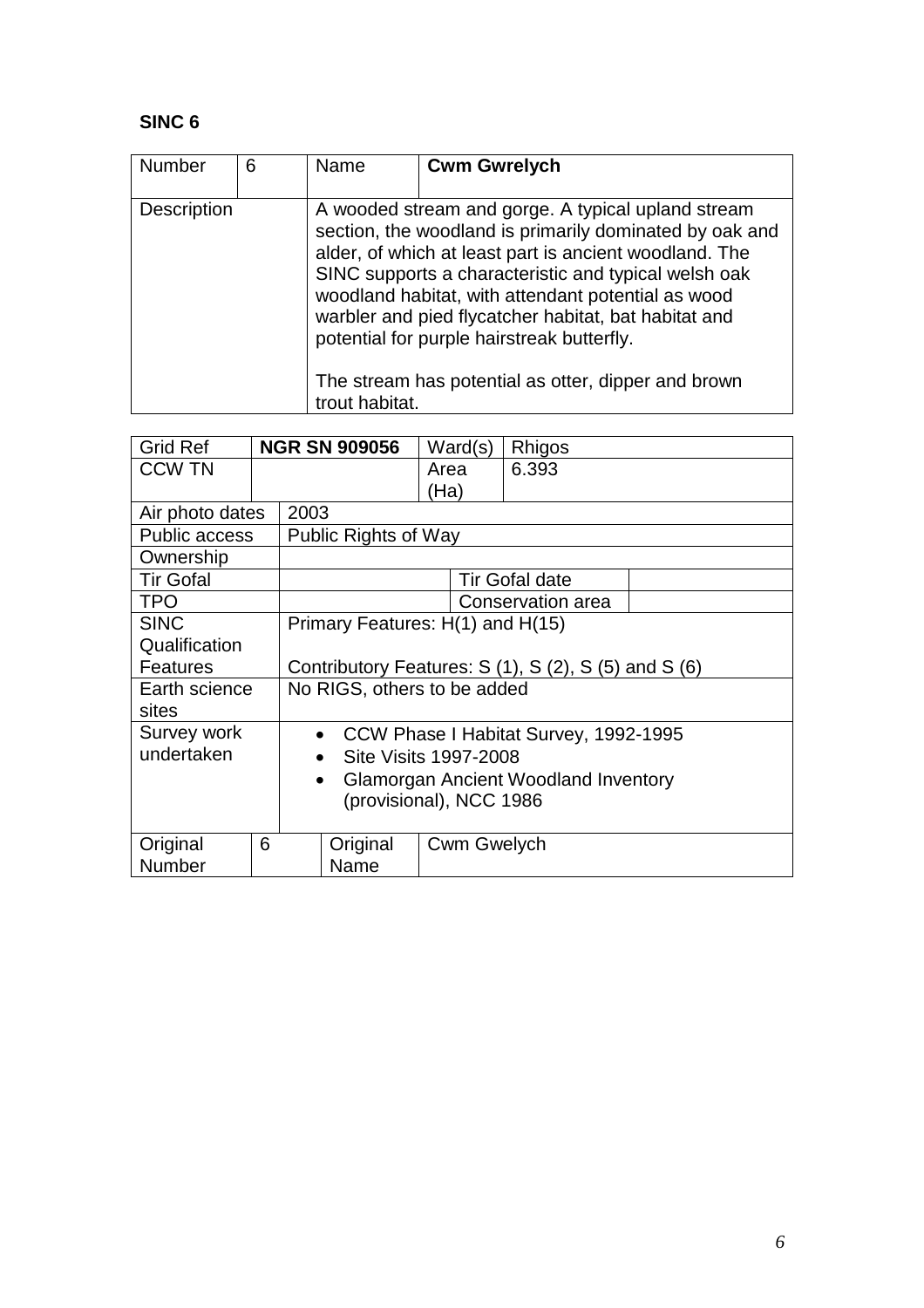| Number      | 7 | Name                                                                                                                                                                                                                                                                                                                                                                                                                                                                                                                                                                                                                              |  | <b>Hirwaun Industrial Estate</b>                                                                                                                                                                                                                                                                                                                                                                                                                                |  |  |  |
|-------------|---|-----------------------------------------------------------------------------------------------------------------------------------------------------------------------------------------------------------------------------------------------------------------------------------------------------------------------------------------------------------------------------------------------------------------------------------------------------------------------------------------------------------------------------------------------------------------------------------------------------------------------------------|--|-----------------------------------------------------------------------------------------------------------------------------------------------------------------------------------------------------------------------------------------------------------------------------------------------------------------------------------------------------------------------------------------------------------------------------------------------------------------|--|--|--|
| Description |   | Large mosaic site which at its heart includes an ancient peat<br>bog, and around its edges a mosaic of 'brown field' grassland<br>and scrub habitats. The peat bog is a continuation of the deep<br>peat of the closely adjacent Cors Bryn-y-Gaer SSSI (part of the<br>Blaen Cynon SAC). It is unmanaged peat land with extensive<br>areas of rank purple moor-grass, with varying amounts of<br>associated cross-leaved heath, deer-grass, heather, common<br>and hares-foot cotton-grass. There are numerous peat pools<br>(possibly associated with old peat diggings) and these have<br>associated sphagnum moss communities. |  |                                                                                                                                                                                                                                                                                                                                                                                                                                                                 |  |  |  |
|             |   | associated dry heath.                                                                                                                                                                                                                                                                                                                                                                                                                                                                                                                                                                                                             |  | At its fringes the peat bog grades into marshy grassland (in<br>National Vegetation Classification terms mainly M25) with<br>areas of tufted hair grass and rush pasture. This grades further<br>into long derelict brown field grasslands, which are species rich<br>mosaics of marshy grassland and drier neutral grassland<br>(National Vegetation Classification of MG5). The site has a<br>raised central 'tump', which supports a large area of gorse and |  |  |  |
|             |   | for breeding snipe.                                                                                                                                                                                                                                                                                                                                                                                                                                                                                                                                                                                                               |  | The habitat mosaic supports good invertebrate habitat, which<br>includes the mountain bumblebee Bombus monticola, and has<br>a high potential for green hairstreak and dingy skipper. The<br>peat bog supports keeled skimmer dragonflies with amphibian<br>and reptile habitat, and diverse breeding bird habitat (including<br>linnet, stonechat and warblers) and potential (in the peat bog)                                                                |  |  |  |

| <b>Grid Ref</b>      |                                       |                                                                | <b>NGR SN 935065</b>            |                                  | Ward(s) | Rhigos                |  |
|----------------------|---------------------------------------|----------------------------------------------------------------|---------------------------------|----------------------------------|---------|-----------------------|--|
| <b>CCW TN</b>        |                                       |                                                                | 014 (SN 90 NW)                  | Area                             |         | 16.86                 |  |
|                      |                                       |                                                                |                                 | (ha)                             |         |                       |  |
| Air photo dates      |                                       | 2003                                                           |                                 |                                  |         |                       |  |
| <b>Public access</b> |                                       |                                                                | Limited to Public Rights of Way |                                  |         |                       |  |
| <b>Tir Gofal</b>     |                                       |                                                                |                                 |                                  |         | <b>Tir Gofal date</b> |  |
| <b>TPO</b>           |                                       |                                                                |                                 |                                  |         | Conservation area     |  |
| <b>SINC</b>          |                                       | Primary Features – H (3), H (4), H (7), H (10), H (12), H (20) |                                 |                                  |         |                       |  |
| Qualification        |                                       | Contributory Features - H (6), H (11), S (2), S (3), S (4) and |                                 |                                  |         |                       |  |
| Features             |                                       | S(6)                                                           |                                 |                                  |         |                       |  |
| sites                | Earth science<br><b>None</b>          |                                                                |                                 |                                  |         |                       |  |
| Survey work          | CCW Phase I Habitat Survey, 1992-1995 |                                                                |                                 |                                  |         |                       |  |
| undertaken           |                                       | <b>Site Visits 1997-2008</b>                                   |                                 |                                  |         |                       |  |
| Original             | $\overline{7}$                        |                                                                | Original                        | <b>Hirwaun Industrial Estate</b> |         |                       |  |
| Number               |                                       |                                                                | Name                            |                                  |         |                       |  |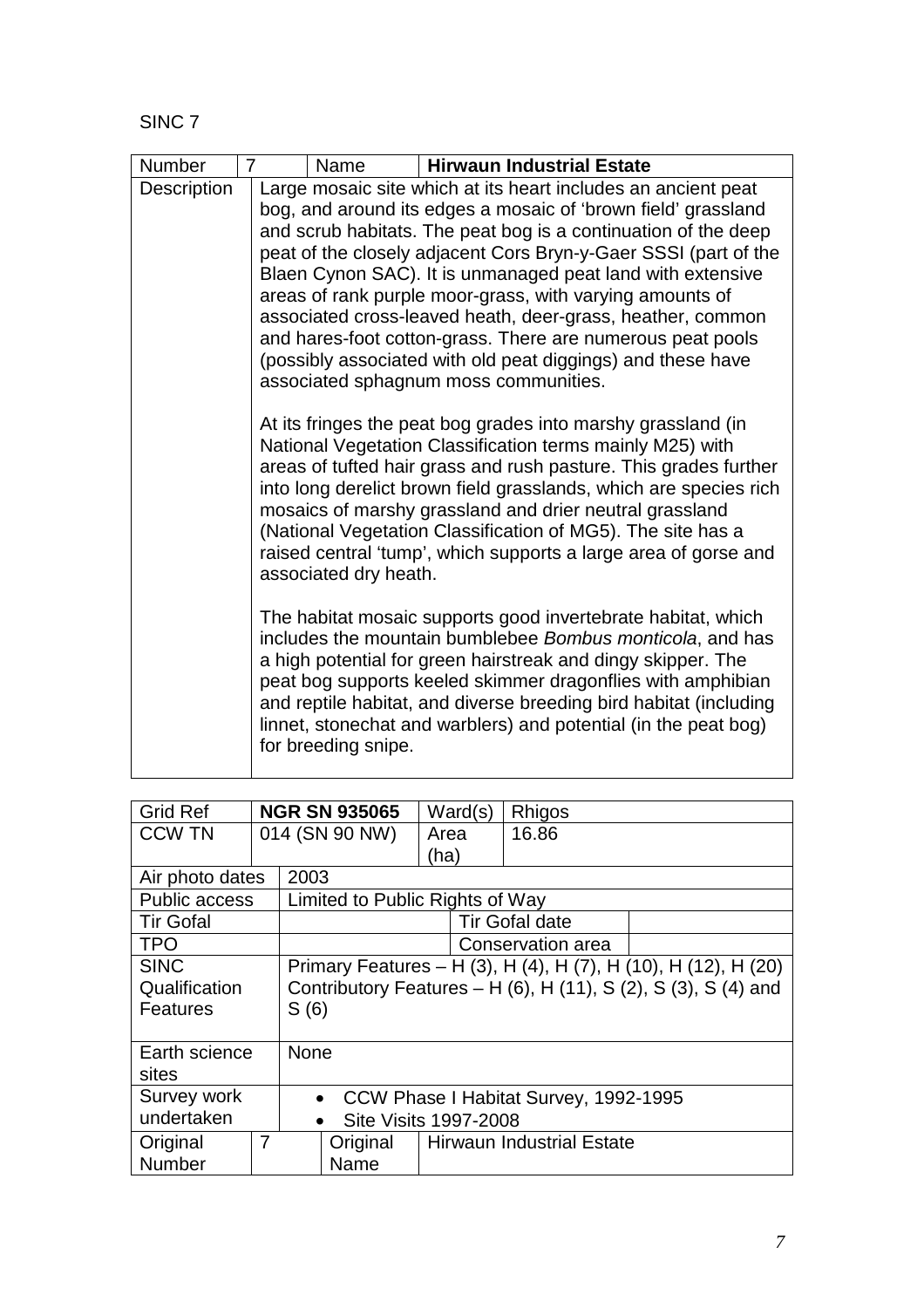| Number             | 8<br><b>Clydach Vale</b><br>Name                                                                                            |
|--------------------|-----------------------------------------------------------------------------------------------------------------------------|
| <b>Description</b> | An extensive SINC, which includes the complex of habitats                                                                   |
|                    | around Clydach Vale, much of the valley bottom and sides of                                                                 |
|                    | Cwm Clydach. A large component of this habitat is the Clydach                                                               |
|                    | Vale Key Countryside Site, which is based on reclaimed colliery                                                             |
|                    | spoil habitat, and which has increasingly come to blend into,                                                               |
|                    | and complement the habitats of the surrounding natural valley<br>sides.                                                     |
|                    |                                                                                                                             |
|                    | The Key Countryside Site supports a mixture of wet and damp                                                                 |
|                    | neutral and acid grasslands, woodland plantations, two lakes,                                                               |
|                    | quarries, ffridd, dry heath and acid grassland. In composition                                                              |
|                    | the grassland is a mixture of acid and neutral grassland with                                                               |
|                    | large stands of wet and marshy grassland. The grassland have                                                                |
|                    | a long species list, which includes common bent, Yorkshire fog,                                                             |
|                    | crested dog'-tail, red fescue, sweet vernal grass, cock's-foot,                                                             |
|                    | bird's-foot trefoil, greater bird's-foot trefoil, ragged robin,                                                             |
|                    | horsetails, ox-eye daisy, vetches, dog violet, white and red<br>clover, marsh thistle, soft and hard rush. Large numbers of |
|                    | southern marsh orchid are a particular feature of the site,                                                                 |
|                    | together with some bee-orchid. The SINC supports a nationally                                                               |
|                    | important colony of the statutory protected Deptford pink in one                                                            |
|                    | of only four Welsh localities. The site is of significance as                                                               |
|                    | habitat for dark green and small pearl-bordered fritillary both of                                                          |
|                    | which occur in large numbers. Adder and barn owl are regularly                                                              |
|                    | recorded, and the dense thickets of tree planting support strong                                                            |
|                    | song bird communities including large numbers of warblers.                                                                  |
|                    | The SINC includes two lakes and the quarry pool. The lakes                                                                  |
|                    | support rich emergent floras with fringing stands of common                                                                 |
|                    | reed, greater pond sedge and branched bur-reed. The                                                                         |
|                    | submerged floras of both lakes are unfortunately dominated by                                                               |
|                    | the highly invasive curly pondweed (Lagarosiphon major) but                                                                 |
|                    | there is a diverse associated emergent and submerged flora                                                                  |
|                    | which includes native potamogeton pondweeds and water                                                                       |
|                    | starworts also present. The lakes support large numbers of                                                                  |
|                    | dragonflies and damselflies, including broad bodied chaser and<br>emperor dragonfly.                                        |
|                    |                                                                                                                             |
|                    | The southern, and parts of the northern valley sides, above the                                                             |
|                    | Key Countryside site have steep slopes, with occasional                                                                     |
|                    | exposed crags and old quarries. They support a rich mosaic of                                                               |
|                    | dense bracken, heath, and marshy grassland. Typical species                                                                 |
|                    | include heather, bell heather, bilberry, western gorse, common                                                              |
|                    | bent, sheep's fescue, purple moor-grass, foxglove, sheep's bit                                                              |
|                    | scabious, tormentil, heath bedstraw. Cladonia lichens are                                                                   |
|                    | locally abundant. Common lizard occurs on the south facing<br>slopes.                                                       |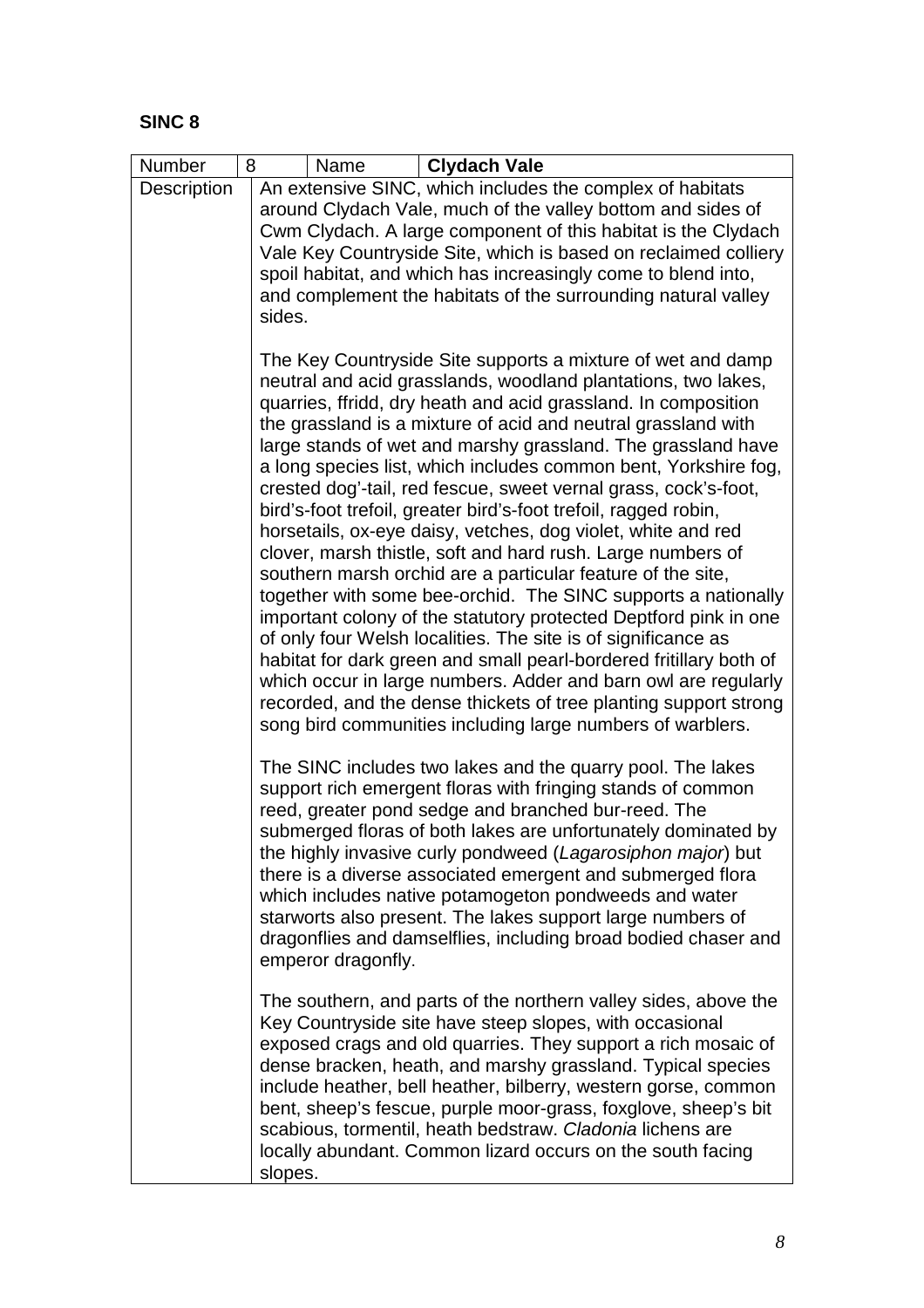| Forestry Commission plantation dominates the upper valley<br>slopes. These include standing areas of larch and sitka spruce<br>with their associated conifer bird communities (with potential for<br>cross bill, siskin, and goshawk). Stag's-horn club moss has<br>been recorded in the recent past within open areas in the<br>forestry. Some large scale clear felling has been undertaken in<br>recent years creating areas of resurgent open acid grassland<br>and heath, and nightjar breeding habitat.                                                                                                                                                                                                                                                                                                                                                                                                                                                                                                                                                                                                                                                                                                                                                                                                                                                                                                                                                                                                |
|--------------------------------------------------------------------------------------------------------------------------------------------------------------------------------------------------------------------------------------------------------------------------------------------------------------------------------------------------------------------------------------------------------------------------------------------------------------------------------------------------------------------------------------------------------------------------------------------------------------------------------------------------------------------------------------------------------------------------------------------------------------------------------------------------------------------------------------------------------------------------------------------------------------------------------------------------------------------------------------------------------------------------------------------------------------------------------------------------------------------------------------------------------------------------------------------------------------------------------------------------------------------------------------------------------------------------------------------------------------------------------------------------------------------------------------------------------------------------------------------------------------|
| The SINC extends south of Clydach Vale, onto the upland<br>plateau of Mynydd Pwllyrhebog. This expanse of open<br>grassland supports a typical mix of sheep grazed upland acid<br>habitats. The main habitat is large areas of short acid<br>grassland, characterised by sheep's fescue, common bent,<br>sheep's sorrel, heath bedstraw and tormentil, in places areas of<br>mat grass and heath rush co-dominate. Peaty and wet areas<br>support mosaic of marshy grassland, flush and blanket bog.<br>The marshy grassland is typically soft rush (National<br>Vegetation Classification M23) dominated with compact rush,<br>purple moor-grass, jointed rush, sharp flowered rush and velvet<br>bent with occasional marsh thistle, foxglove, broad buckler fern,<br>tormentil and marsh bedstraw. Areas with occasional hare's-tail<br>and common cotton grass, and abundant sphagnum bog moss<br>have been identified as acid flush (National Vegetation<br>Classification M6c). Areas with abundant sphagnum bog<br>mosses have been identified as blanket bog. All of these<br>upland habitats experience heavy sheep grazing, which masks<br>the full potential of the habitats. The mainly short upland turf<br>supports good numbers of skylark and meadow pipit and<br>smaller numbers of whinchat, stonechat, reed bunting and<br>wheatear. Surveying has recorded occasional use of the site by<br>buzzard, kestrel, merlin and hen harrier, and wintering golden<br>plover, snipe and lapwing. |

| <b>Grid Ref</b>  |                                                                            | SS 972925                                                       |  | Ward(s)               | Cwm Clydach, Tonypandy,<br>Penygraig |                                                           |
|------------------|----------------------------------------------------------------------------|-----------------------------------------------------------------|--|-----------------------|--------------------------------------|-----------------------------------------------------------|
| <b>CCW TN</b>    |                                                                            |                                                                 |  | Area (Ha)             | 631                                  |                                                           |
| Air photo dates  |                                                                            | 2003                                                            |  |                       |                                      |                                                           |
| Ownership        |                                                                            | Part Council, part FCW                                          |  |                       |                                      |                                                           |
| <b>Tir Gofal</b> |                                                                            |                                                                 |  | <b>Tir Gofal date</b> |                                      |                                                           |
| <b>TPO</b>       |                                                                            | Conservation area                                               |  |                       |                                      |                                                           |
| <b>SINC</b>      |                                                                            | Primary Features - H (1), H (3), H (4), H (6), H (7), H (9), H  |  |                       |                                      |                                                           |
| Qualification    |                                                                            | (10), H (12), H (15), H (16), H (18), H (20), H (21), S (3) and |  |                       |                                      |                                                           |
| <b>Features</b>  |                                                                            | S(7)                                                            |  |                       |                                      |                                                           |
|                  |                                                                            |                                                                 |  |                       |                                      |                                                           |
|                  | Contributory Features $- S(2)$ , S(4), S(5) and S(6)                       |                                                                 |  |                       |                                      |                                                           |
|                  | No RIGS others to be added: 412, 416, 415, 459, 418, 108,<br>Earth science |                                                                 |  |                       |                                      |                                                           |
| sites            |                                                                            |                                                                 |  |                       |                                      | 109, 110, 111, 386, 419, 420, (411 and 414 on boundaries) |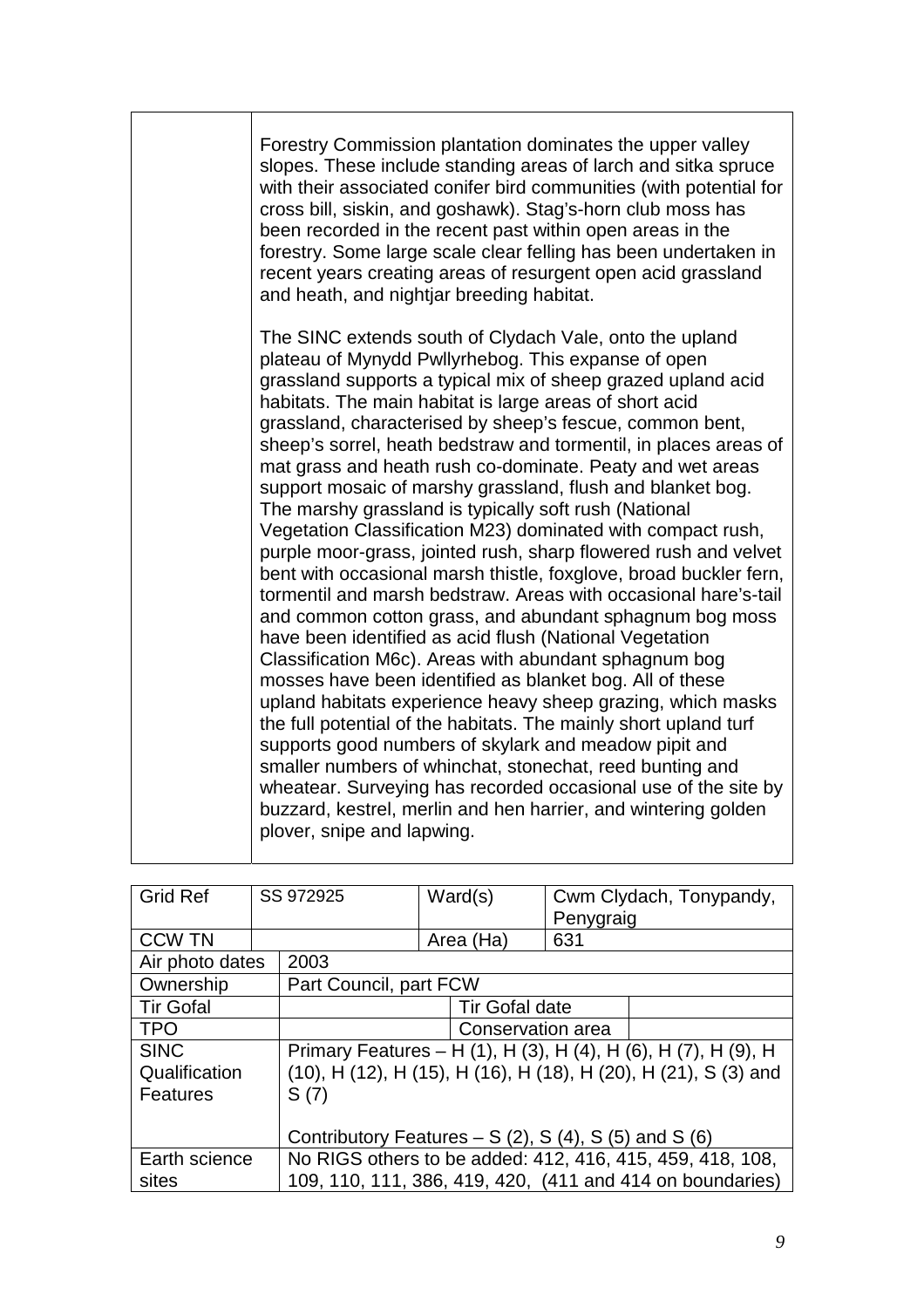| Survey work<br>undertaken |     | • CCW Phase I Habitat Survey, 1992-1995<br>High Brown Fritillary Interim Survey Report - (Hyder<br>$\bullet$<br>2002)<br>• Site visits 1997-2008<br><b>Forestry Commission Planting Plans</b><br>$\bullet$<br>Rhondda Cynon Taff Pond Survey 2003, National<br>$\bullet$<br>Museum and Gallery of Wales.<br>Glamorgan Upland Survey, NCC, 1985<br>$\bullet$<br>Fforch Nest Wind Farm Environmental Statement,<br>Npower Renewables, 2006<br>• Rhondda Environmental Survey, Michael Littlewood<br>Associates, 1988 |                                          |  |  |  |
|---------------------------|-----|--------------------------------------------------------------------------------------------------------------------------------------------------------------------------------------------------------------------------------------------------------------------------------------------------------------------------------------------------------------------------------------------------------------------------------------------------------------------------------------------------------------------|------------------------------------------|--|--|--|
|                           |     |                                                                                                                                                                                                                                                                                                                                                                                                                                                                                                                    |                                          |  |  |  |
| Original                  | 8   | Original                                                                                                                                                                                                                                                                                                                                                                                                                                                                                                           | Bryn y Gaer Fields (deleted, now part of |  |  |  |
| Number                    |     | Name                                                                                                                                                                                                                                                                                                                                                                                                                                                                                                               | SAC)                                     |  |  |  |
|                           | 195 |                                                                                                                                                                                                                                                                                                                                                                                                                                                                                                                    | Clydach Vale                             |  |  |  |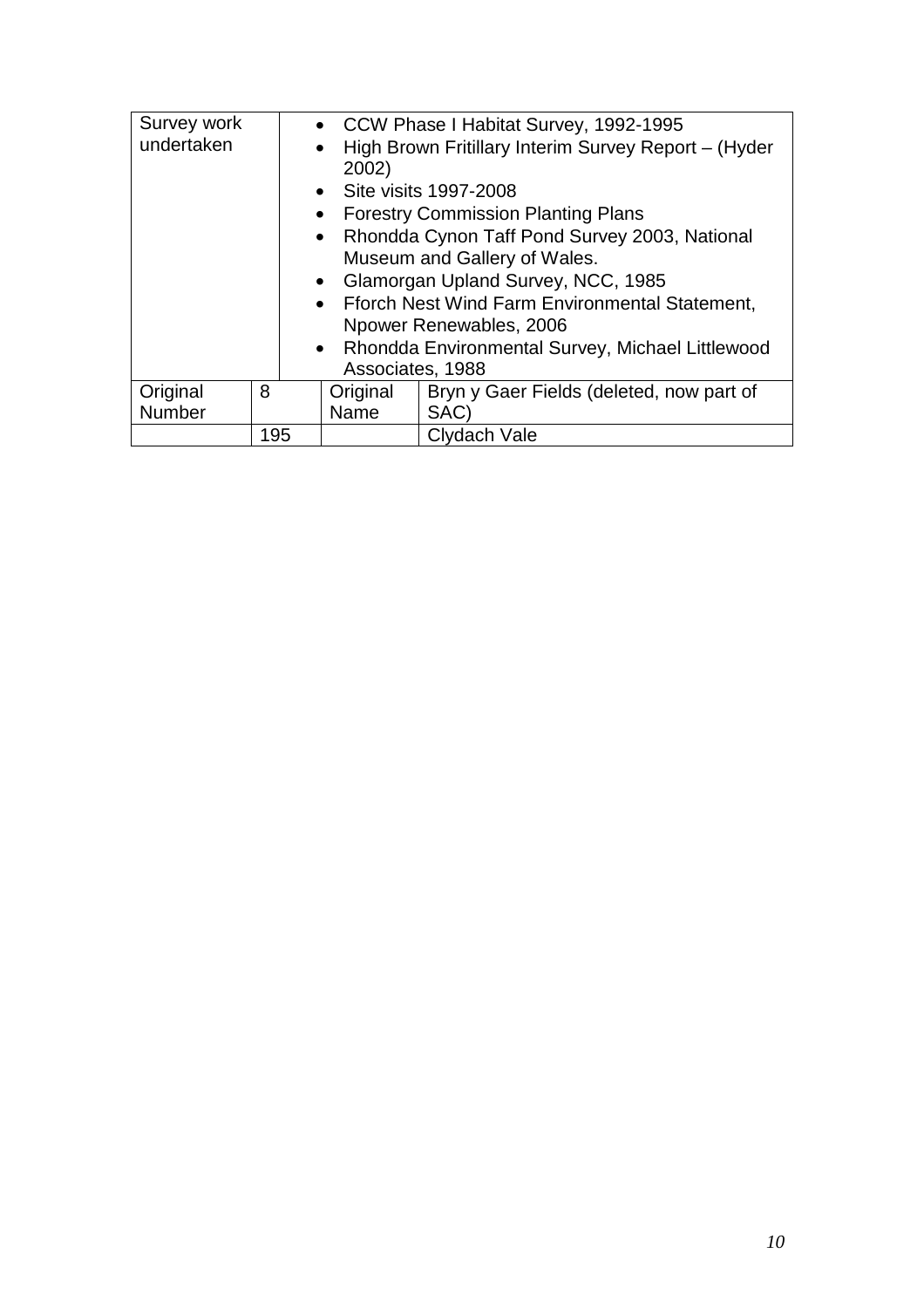| Number             | 9 | Name                  | <b>Hirwaun Ponds</b>                                                                                                                                                                                                                                                                                                                                                                                                                                                                                                                                                                                                                                                                                                                                                                                                                                                                                                                                                                                                                                                                                                                                                                                                                                                                                                                                                                                                                                                                                                                                                                                                                                                                                                  |
|--------------------|---|-----------------------|-----------------------------------------------------------------------------------------------------------------------------------------------------------------------------------------------------------------------------------------------------------------------------------------------------------------------------------------------------------------------------------------------------------------------------------------------------------------------------------------------------------------------------------------------------------------------------------------------------------------------------------------------------------------------------------------------------------------------------------------------------------------------------------------------------------------------------------------------------------------------------------------------------------------------------------------------------------------------------------------------------------------------------------------------------------------------------------------------------------------------------------------------------------------------------------------------------------------------------------------------------------------------------------------------------------------------------------------------------------------------------------------------------------------------------------------------------------------------------------------------------------------------------------------------------------------------------------------------------------------------------------------------------------------------------------------------------------------------|
| <b>Description</b> |   | or close to the SINC. | A species rich area of marshy grassland, swamp and ponds<br>occupying low-lying land between A465 and A4061, and part<br>based on old colliery spoil. The marshy grassland supports<br>purple moor-grass, rush and tufted hair-grass and although<br>unmanaged is very diverse. It is best characterised as a mosaic<br>of marshy grassland habitats (National Vegetation<br>Classification M23 and M25) and tall fen communities, which<br>includes meadow thistle, angelica, marsh bedstraw and<br>whorled caraway. This marshy grassland/fen grades into<br>swamp dominated by reed mace and willow scrub. Royal fern<br>has been recorded on the site. At the western end Tower<br>Colliery manage and maintain a number of fishing pools, which<br>contain a rich emergent flora including sea club-rush, common<br>reed and lesser water parsnip. The pools support very species<br>rich dragonfly populations and the site is one of the best-<br>recorded sites in RCT with 14 species recorded, including small<br>blue-tailed damselfly, broad bodied chaser, black-tailed<br>skimmer, and keeled skimmer. The mosaic of wetland<br>vegetation offers excellent invertebrate, amphibian (frogs and<br>toads have been recorded) and nesting bird habitat including<br>reed bunting, grasshopper warbler, reed warbler, water rail,<br>redpoll and sedge warbler. Barn owl and kestrel both breed on<br>Coal spoil areas support a mosaic of thin open grassland (with<br>silver hair-grass, carline thistle, pearly everlasting, thyme<br>leaved sandwort, marsh cudweed, and rats tail fescue) and<br>emerging heath (with some lichen heath). Grayling and small<br>copper butterflies occur on the site. |

| <b>Grid Ref</b>      |                          | <b>NGR SN 947056</b>                                      |                                                            | Ward(s)               | Rhigos, Hirwaun   |  |
|----------------------|--------------------------|-----------------------------------------------------------|------------------------------------------------------------|-----------------------|-------------------|--|
| <b>CCW TN</b>        | TN 025 & 026<br>(SN90NW) |                                                           | Area<br>(Ha)                                               |                       | 12.31             |  |
|                      |                          |                                                           |                                                            |                       |                   |  |
| Air photo dates      |                          | 2003                                                      |                                                            |                       |                   |  |
| <b>Public access</b> |                          | No public access                                          |                                                            |                       |                   |  |
| <b>Tir Gofal</b>     |                          |                                                           |                                                            | <b>Tir Gofal date</b> |                   |  |
| <b>TPO</b>           |                          |                                                           |                                                            |                       | Conservation area |  |
| <b>SINC</b>          |                          |                                                           | Primary Features - H (3), H (7), H (11), H (16), H (18), H |                       |                   |  |
| Qualification        |                          | (20)                                                      |                                                            |                       |                   |  |
| <b>Features</b>      |                          | Contributory Features – H (4), H (6), H(10), S (2), S (6) |                                                            |                       |                   |  |
|                      |                          | and $S(7)$                                                |                                                            |                       |                   |  |
| Earth science        |                          | <b>None</b>                                               |                                                            |                       |                   |  |
| sites                |                          |                                                           |                                                            |                       |                   |  |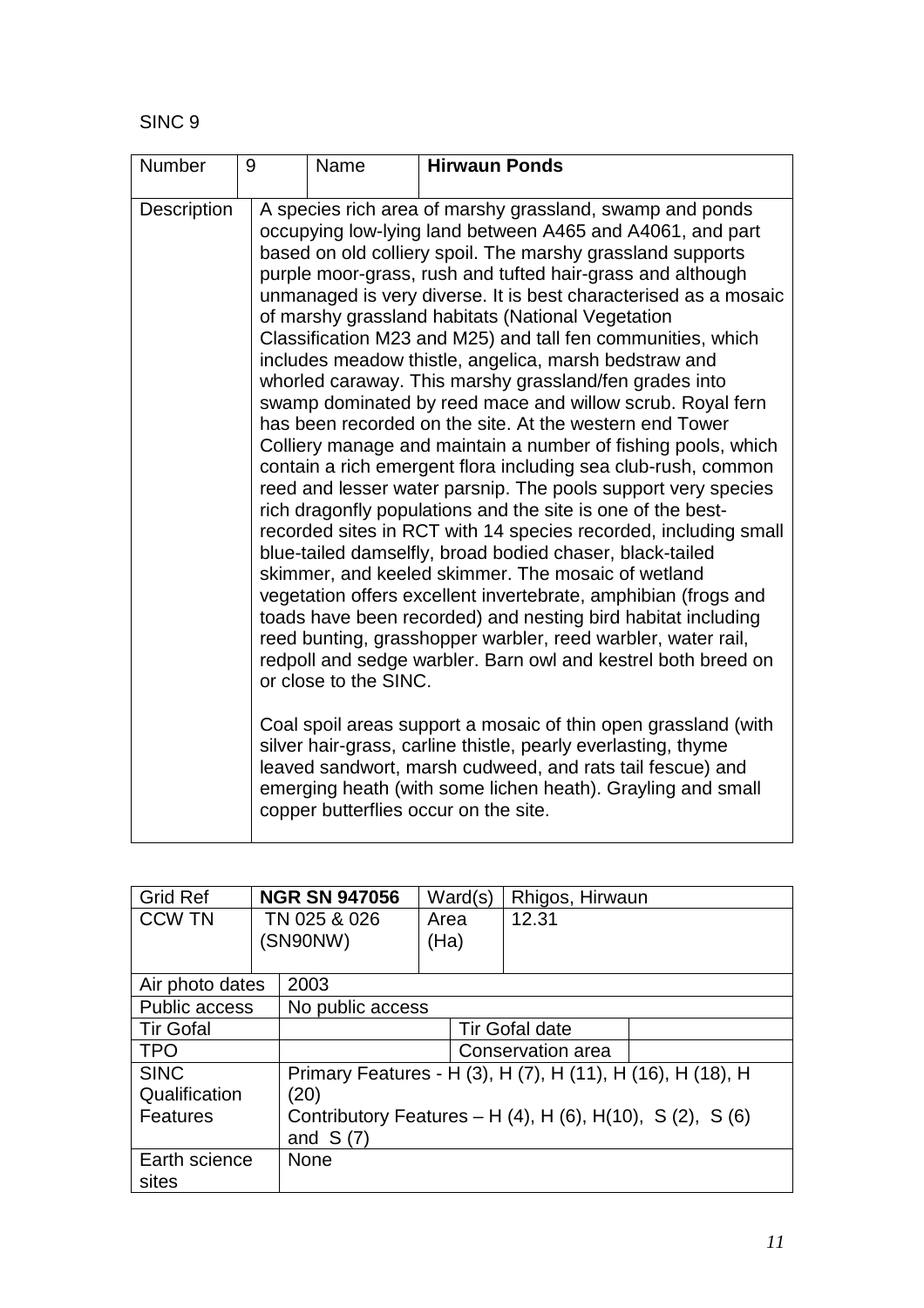| Survey work |               | • CCW Phase I Habitat Survey, 1992-1995 |                                                 |                                                       |  |  |
|-------------|---------------|-----------------------------------------|-------------------------------------------------|-------------------------------------------------------|--|--|
| undertaken  | $\bullet$     |                                         |                                                 | Botanical Society for the British Isles, Plant Record |  |  |
|             |               |                                         | Sheet, 1990                                     |                                                       |  |  |
|             |               | • Site Visits 1997-2008                 |                                                 |                                                       |  |  |
|             |               |                                         | • Wardell Armstrong Ecological Survey (c1996)   |                                                       |  |  |
|             |               |                                         | • Tower Colliery Odonata Survey - Rob and Linda |                                                       |  |  |
|             | Nottage, 1997 |                                         |                                                 |                                                       |  |  |
|             |               |                                         | • Glamorgan Bird Club Report (various)          |                                                       |  |  |
| Original    | 9             |                                         |                                                 | Original   Hirwaun Ponds                              |  |  |
| Number      |               |                                         | Name                                            |                                                       |  |  |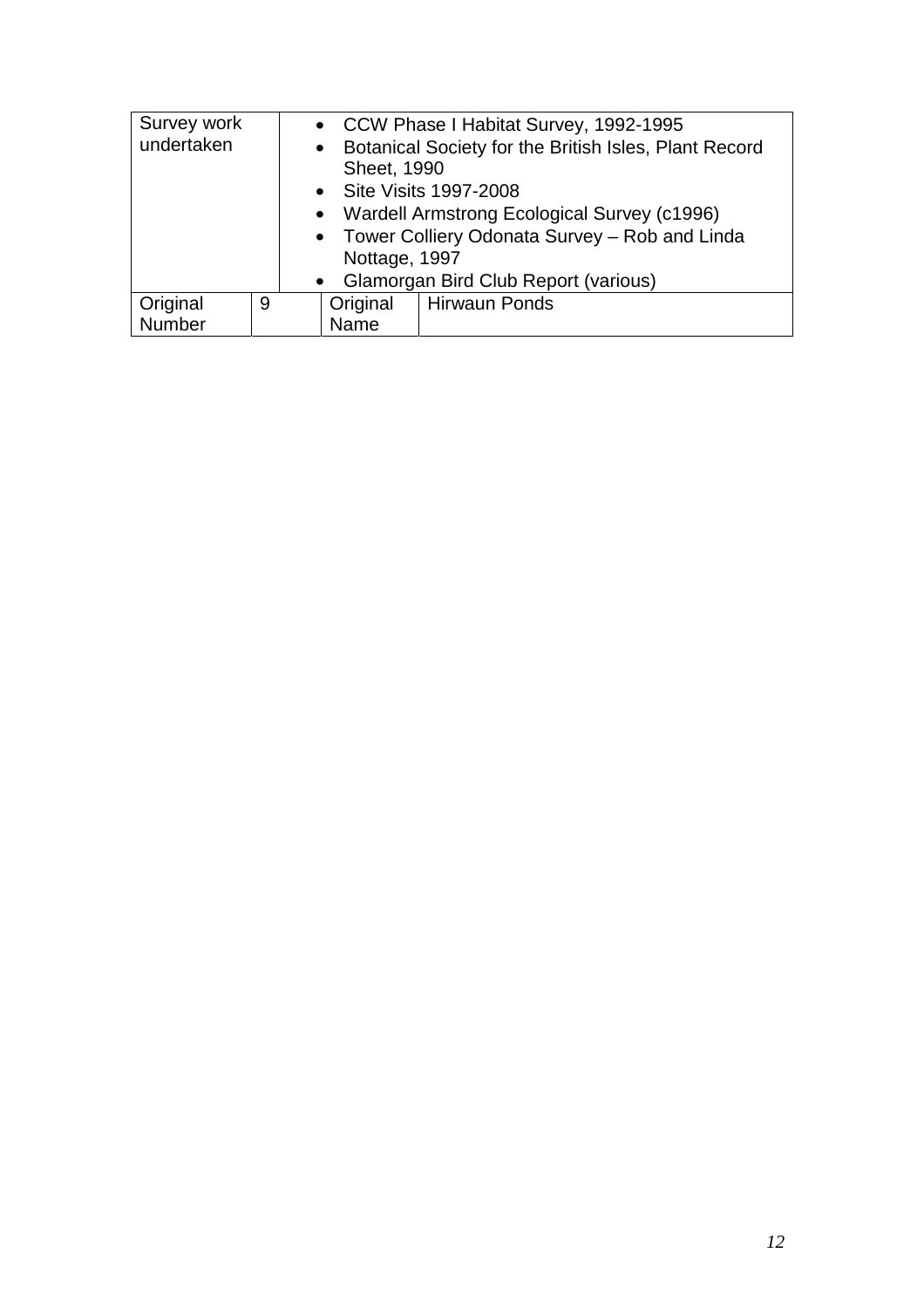| <b>Number</b> | 10 | Name                                                                                                                                                                                                                                                                                                                                                                                                                                                                                                                                                                                                                                                                                              | <b>Hirwaun Common</b>                                                                                                                                                                                                                                                                                                                                                                                                                                                                                                                                                                                                                                                                                                                                                                                                              |  |  |  |
|---------------|----|---------------------------------------------------------------------------------------------------------------------------------------------------------------------------------------------------------------------------------------------------------------------------------------------------------------------------------------------------------------------------------------------------------------------------------------------------------------------------------------------------------------------------------------------------------------------------------------------------------------------------------------------------------------------------------------------------|------------------------------------------------------------------------------------------------------------------------------------------------------------------------------------------------------------------------------------------------------------------------------------------------------------------------------------------------------------------------------------------------------------------------------------------------------------------------------------------------------------------------------------------------------------------------------------------------------------------------------------------------------------------------------------------------------------------------------------------------------------------------------------------------------------------------------------|--|--|--|
| Description   |    |                                                                                                                                                                                                                                                                                                                                                                                                                                                                                                                                                                                                                                                                                                   | Upland parts of this large SINC support an extensive upland<br>mosaic characterised as upland marshy grassland and acid<br>grassland with significant areas of dry heath (heather, bilberry<br>and western gorse) and areas of flushed wet heath. The<br>Upland Survey of Glamorgan listed a number of rare or local<br>species recorded from Hirwaun Common (which includes part<br>of this SINC) these included Newman oak fern (Gymnocarpium<br>dryopteris), fir clubmoss (Huperzia selago), mossy saxifrage<br>(Saxifraga hypnoides), cowberry (Vaccinuim vitis-idaea), beech<br>fern (Phegopteris connectilis), and ivy-leaved bellflower<br>(Wahlenbergia hereracea). A large area of bilberry dominated<br>dry heath includes a small area of western gorse heath. Upland<br>bird communities include skylark and wheatear. |  |  |  |
|               |    | The lower slopes of Hirwaun Common represent an expanse of<br>M25 marshy grassland, which includes, sphagnum flushes, wet<br>heath and acid grassland and heather and bilberry dry heath on<br>old spoil. Whorled caraway occurs in the grassland on the<br>lower slopes. Ivy-leaved bellflower is abundant together with<br>bog asphodel and round-leaved sundew. Skylark, wheatear<br>and stonechat nest. Pools have potential for great crested<br>newt. Marsh fritillary butterfly habitat occurs and an adult has<br>recently been recorded. Small pearl-bordered fritillary and<br>grayling have also been recorded. Dark green fritillary and<br>green hairstreak are all likely to occur. |                                                                                                                                                                                                                                                                                                                                                                                                                                                                                                                                                                                                                                                                                                                                                                                                                                    |  |  |  |

| <b>Grid Ref</b>      |                         | <b>NGR SN 933049</b>                                          | Ward(s) |  |           |  | Rhigos, Hirwaun, Penywaun |
|----------------------|-------------------------|---------------------------------------------------------------|---------|--|-----------|--|---------------------------|
| <b>CCW TN</b>        |                         | TN 001, 002 and 009 (SN 90 SE)                                |         |  | Area (Ha) |  | 853.1                     |
| Air photo dates      |                         | 2003                                                          |         |  |           |  |                           |
| <b>Public access</b> |                         | Upland parts are Open Access. Lower slopes access             |         |  |           |  |                           |
|                      |                         | restricted to Public Rights of Way                            |         |  |           |  |                           |
| Ownership            |                         |                                                               |         |  |           |  |                           |
| <b>Tir Gofal</b>     |                         | <b>Tir Gofal date</b>                                         |         |  |           |  |                           |
| <b>TPO</b>           |                         | Conservation area                                             |         |  |           |  |                           |
| <b>SINC</b>          |                         | Primary Features - H (6), H (7), H (9), H (10), H (18), H     |         |  |           |  |                           |
| Qualification        | $(20)$ , and H $(21)$ . |                                                               |         |  |           |  |                           |
| Features             |                         | Contributory Features – H (4), H (15), S (2), S (3), S (4), S |         |  |           |  |                           |
| (6), and S (7)       |                         |                                                               |         |  |           |  |                           |
| <b>RIGS Earth</b>    |                         | 30 Craig yr Bwlch (score 220)                                 |         |  |           |  |                           |
| science sites        |                         | 536 South Ty Rhos Crags (score 160)                           |         |  |           |  |                           |
| Other earth          |                         | To be added                                                   |         |  |           |  |                           |
| science sites        |                         |                                                               |         |  |           |  |                           |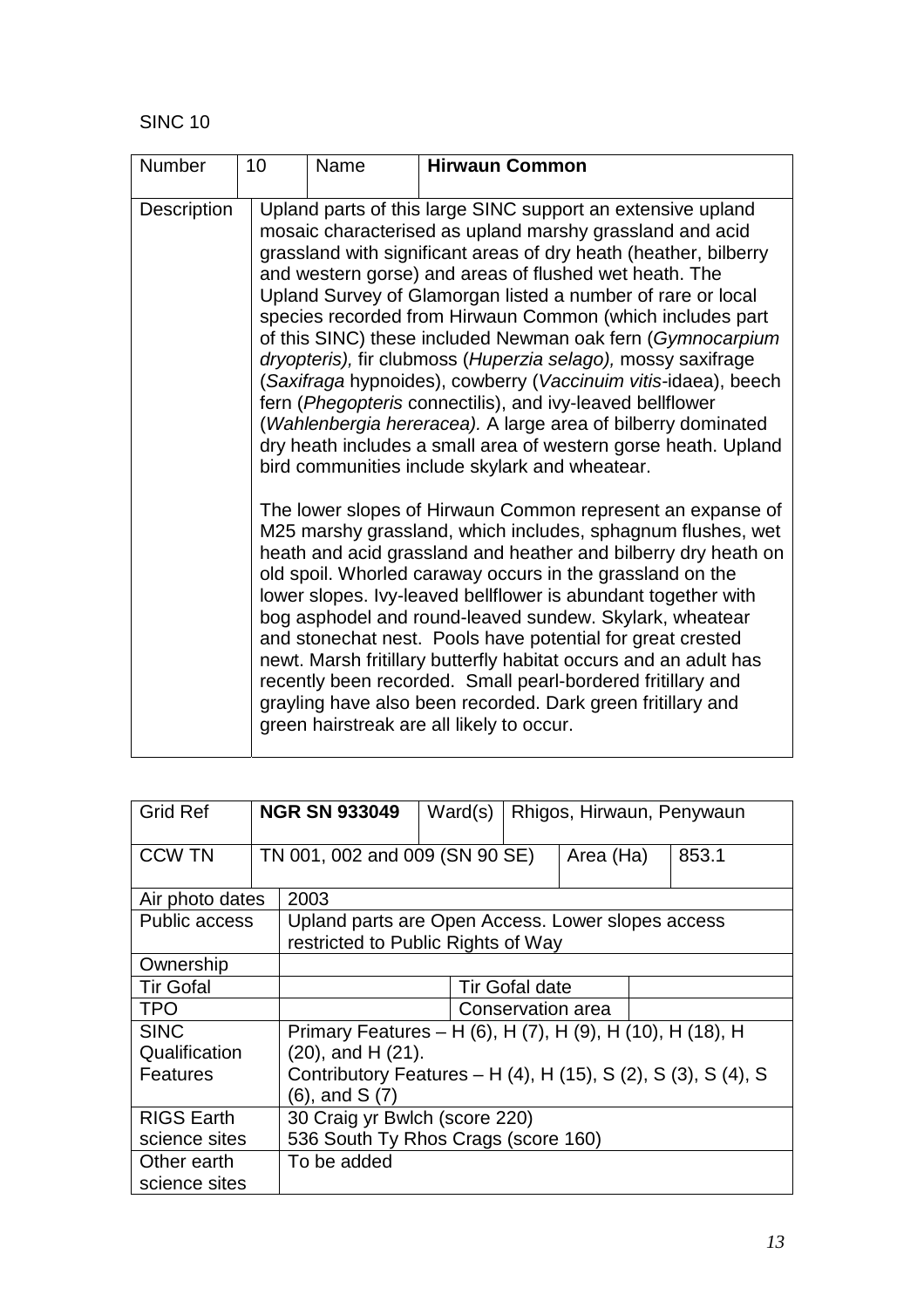| Survey work                                    |                                                          | • CCW Phase I Habitat Survey 1992-1995 |                                                   |  |  |
|------------------------------------------------|----------------------------------------------------------|----------------------------------------|---------------------------------------------------|--|--|
| undertaken<br>$\bullet$                        |                                                          |                                        | Upland Survey, NCC 1985                           |  |  |
|                                                |                                                          | $\bullet$                              | Site Visits 1997-2008                             |  |  |
|                                                | Wardell Armstrong Ecological Survey (c1997)<br>$\bullet$ |                                        |                                                   |  |  |
| • Tower Colliery Odonata Survey, Rob and Linda |                                                          |                                        |                                                   |  |  |
|                                                |                                                          |                                        | Nottage (1997)                                    |  |  |
|                                                |                                                          |                                        | • Glamorgan Bird Club Report (various)            |  |  |
|                                                |                                                          |                                        | • Earth Science site visits 2003-4 Haycock et al. |  |  |
| Original                                       | 10,                                                      | Original                               | <b>Hirwaun Slopes SINC</b>                        |  |  |
| Number                                         | 22                                                       | Name                                   | Penywaun Ridge SINC                               |  |  |
|                                                | U <sub>4</sub>                                           |                                        | Mynydd y Bwlfa/Hirwaun Common Upland              |  |  |
|                                                |                                                          |                                        | <b>SINC</b>                                       |  |  |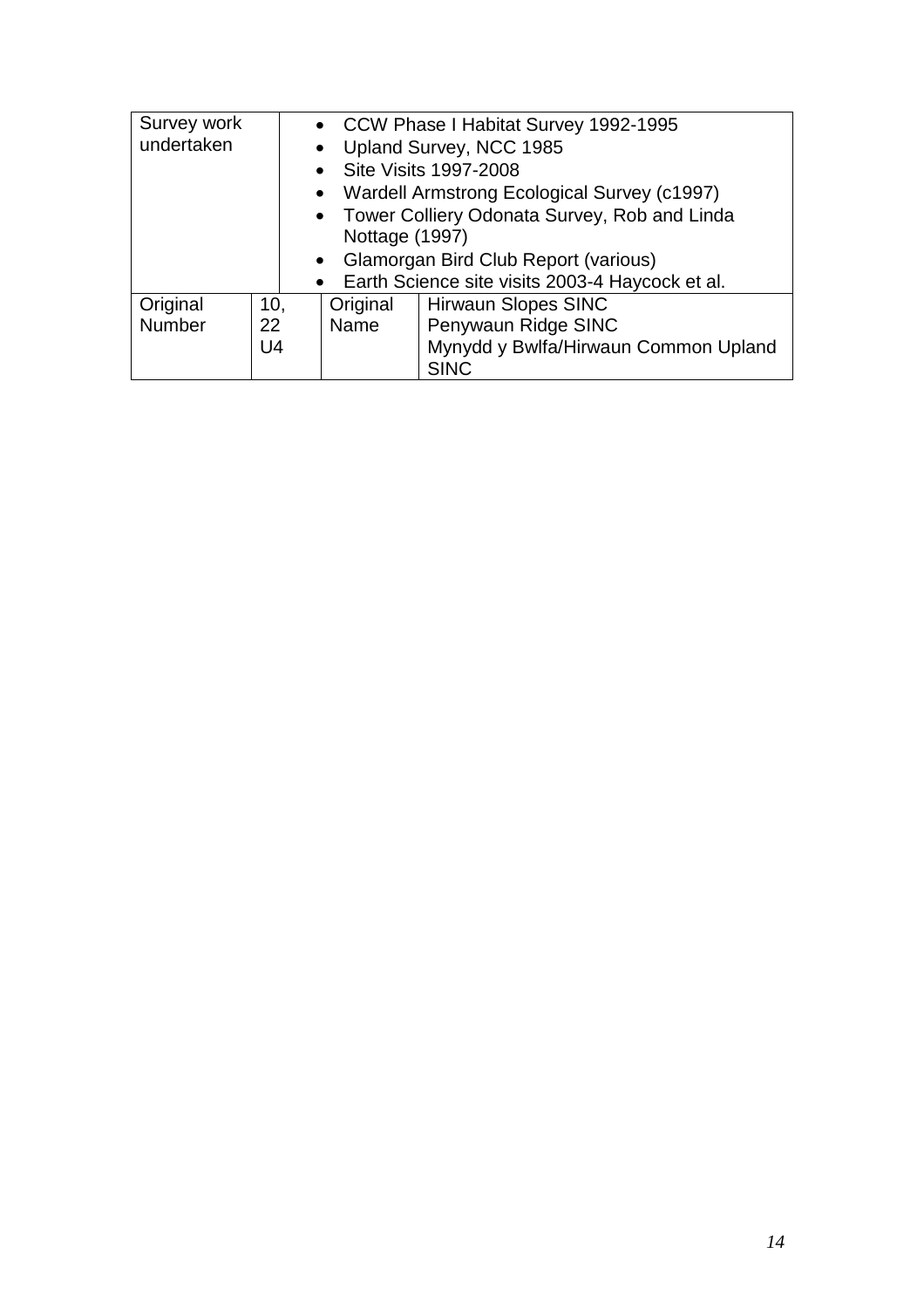| <b>Number</b>      | 11 | Name                                                                                                                                                                                                                                                                                                                                                                   | Gelli-ben-uchel                                                                                                                                                                                                                                                                                                                        |  |  |  |  |  |
|--------------------|----|------------------------------------------------------------------------------------------------------------------------------------------------------------------------------------------------------------------------------------------------------------------------------------------------------------------------------------------------------------------------|----------------------------------------------------------------------------------------------------------------------------------------------------------------------------------------------------------------------------------------------------------------------------------------------------------------------------------------|--|--|--|--|--|
| <b>Description</b> |    | The SINC includes the short section of the River Cynon<br>north of the mineral railway and the associated fen<br>meadows of Gelli-ben-uchel.                                                                                                                                                                                                                           |                                                                                                                                                                                                                                                                                                                                        |  |  |  |  |  |
|                    |    | Within the SINC, the River Cynon is a fast flowing<br>upland river with frequent pool-riffle sequences,<br>undercut banks and gravel and boulder bed. The<br>riverbanks support alder, oak, hazel ands wych elm<br>woodland, and an ancient (if sometimes sheep grazed)<br>ground flora. Otter, brown trout, dipper and grey wagtail<br>all use this section of river. |                                                                                                                                                                                                                                                                                                                                        |  |  |  |  |  |
|                    |    |                                                                                                                                                                                                                                                                                                                                                                        | Gelli-ben-uchel is a small, but very wet and species rich<br>area of marshy grassland which supports fen meadow<br>(National Vegetation Classification M24), with neutral<br>flushes. The site supports devil's-bit scabious, and has a<br>high potential for both marsh fritillary butterflies and<br>narrow-bordered bee hawk moths. |  |  |  |  |  |

| <b>Grid Ref</b>  |                   | <b>NGR SN 951065</b>                                                | Ward(s)                                                    | Rhigos                |  |  |
|------------------|-------------------|---------------------------------------------------------------------|------------------------------------------------------------|-----------------------|--|--|
| <b>CCW TN</b>    | <b>TN 003 (SN</b> |                                                                     | Area                                                       | 3.259                 |  |  |
|                  | 90NE)             |                                                                     | (ha)                                                       |                       |  |  |
| Air photo dates  | 2003              |                                                                     |                                                            |                       |  |  |
| Public access    |                   | <b>Limited to PROW</b>                                              |                                                            |                       |  |  |
| Ownership        |                   |                                                                     |                                                            |                       |  |  |
| <b>Tir Gofal</b> |                   |                                                                     |                                                            | <b>Tir Gofal date</b> |  |  |
| <b>TPO</b>       |                   | Conservation area                                                   |                                                            |                       |  |  |
| <b>SINC</b>      |                   |                                                                     | Primary Feature – H $(1)$ , H $(7)$ , H $(15)$ and S $(6)$ |                       |  |  |
| Qualification    |                   | Contributory Features $- S(1)$ , S(2) and S(5)                      |                                                            |                       |  |  |
| <b>Features</b>  |                   |                                                                     |                                                            |                       |  |  |
| Earth science    |                   | No RIGS, others to be added                                         |                                                            |                       |  |  |
| sites            |                   |                                                                     |                                                            |                       |  |  |
| Survey work      |                   | CCW Phase I Habitat Survey, 1992-1995<br>$\bullet$                  |                                                            |                       |  |  |
| undertaken       |                   | <b>Site Visits 1997-2008</b>                                        |                                                            |                       |  |  |
|                  |                   | Strategic Assessment of the Marsh Fritillary Butterfly<br>$\bullet$ |                                                            |                       |  |  |
|                  |                   | and its Habitats in Rhondda Cynon Taff, Richard                     |                                                            |                       |  |  |
|                  |                   | Smith (2005)                                                        |                                                            |                       |  |  |
| Original         | 11                | Original                                                            | Gelli-ben-uchel                                            |                       |  |  |
| Number           |                   | Name                                                                |                                                            |                       |  |  |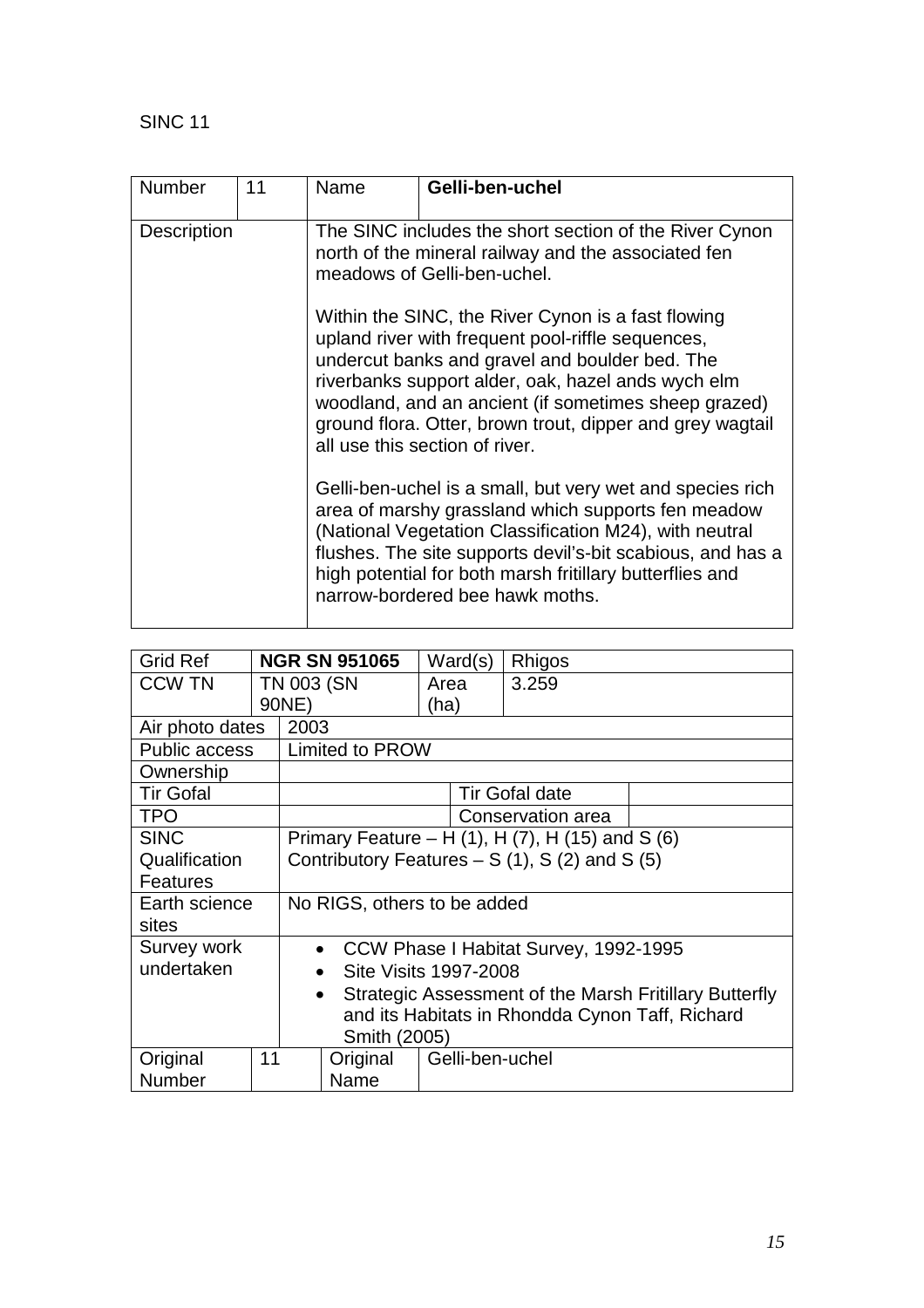| Number                                                                                                                                                                                                                                                                                                                                                                                                                                                                                                                                                                                                                                                                                                                                                                                                                                                                                                                                                    | 12                                                                                                                                                                                   |                                                                                                                                                                                                                                                                                                                                           | Name                                                        |               | <b>Hirwaun Ponds (North)</b>    |  |  |
|-----------------------------------------------------------------------------------------------------------------------------------------------------------------------------------------------------------------------------------------------------------------------------------------------------------------------------------------------------------------------------------------------------------------------------------------------------------------------------------------------------------------------------------------------------------------------------------------------------------------------------------------------------------------------------------------------------------------------------------------------------------------------------------------------------------------------------------------------------------------------------------------------------------------------------------------------------------|--------------------------------------------------------------------------------------------------------------------------------------------------------------------------------------|-------------------------------------------------------------------------------------------------------------------------------------------------------------------------------------------------------------------------------------------------------------------------------------------------------------------------------------------|-------------------------------------------------------------|---------------|---------------------------------|--|--|
| <b>Description</b><br>The SINC includes a mosaic of wetlands, ponds and<br>drainage channels on the north side of the A465. The<br>complex of water features supports excellent aquatic<br>and emergent flora. The ponds and channels also<br>support diverse dragonfly populations, which includes<br>keeled skimmer. The ponds have a high potential for<br>breeding amphibians. Breeding frogs have been<br>recorded and the habitat represents good quality grass<br>snake habitat. The water bodies support breeding coot<br>and moorhen, with potential for water rail. Reed bunting<br>and sedge warbler occur in areas of reed bed. Small<br>areas of marshy grassland occur, and these have<br>potential as marsh fritillary butterfly habitat (the Site is<br>immediately adjacent to the marsh fritillary colony of<br>Blaen Cynon SAC). Barn owls use the site. The ponds<br>and channels represent otter and possibly water vole<br>habitat. |                                                                                                                                                                                      |                                                                                                                                                                                                                                                                                                                                           |                                                             |               |                                 |  |  |
|                                                                                                                                                                                                                                                                                                                                                                                                                                                                                                                                                                                                                                                                                                                                                                                                                                                                                                                                                           |                                                                                                                                                                                      | The SINC includes areas of willow scrub together with<br>stunted grassland on the coal spoil. This area of open<br>grassland traditionally supported an important lapwing-<br>breeding colony. Base rich flushes, emerge from the<br>very acid tip, and these support interesting floras,<br>including the base loving marsh arrow-grass. |                                                             |               |                                 |  |  |
| <b>Grid Ref</b>                                                                                                                                                                                                                                                                                                                                                                                                                                                                                                                                                                                                                                                                                                                                                                                                                                                                                                                                           |                                                                                                                                                                                      |                                                                                                                                                                                                                                                                                                                                           | <b>NGR SN 949059</b>                                        | Ward(s)       | Hirwaun                         |  |  |
| <b>CCW TN</b>                                                                                                                                                                                                                                                                                                                                                                                                                                                                                                                                                                                                                                                                                                                                                                                                                                                                                                                                             |                                                                                                                                                                                      |                                                                                                                                                                                                                                                                                                                                           | 028 (SN 90 NW)                                              | Areas<br>(ha) | 6.101                           |  |  |
| Air photo dates                                                                                                                                                                                                                                                                                                                                                                                                                                                                                                                                                                                                                                                                                                                                                                                                                                                                                                                                           |                                                                                                                                                                                      | 2003                                                                                                                                                                                                                                                                                                                                      |                                                             |               |                                 |  |  |
| <b>Public access</b>                                                                                                                                                                                                                                                                                                                                                                                                                                                                                                                                                                                                                                                                                                                                                                                                                                                                                                                                      |                                                                                                                                                                                      |                                                                                                                                                                                                                                                                                                                                           |                                                             |               |                                 |  |  |
| Ownership                                                                                                                                                                                                                                                                                                                                                                                                                                                                                                                                                                                                                                                                                                                                                                                                                                                                                                                                                 |                                                                                                                                                                                      |                                                                                                                                                                                                                                                                                                                                           |                                                             |               |                                 |  |  |
| <b>Tir Gofal</b>                                                                                                                                                                                                                                                                                                                                                                                                                                                                                                                                                                                                                                                                                                                                                                                                                                                                                                                                          |                                                                                                                                                                                      |                                                                                                                                                                                                                                                                                                                                           |                                                             |               | <b>Tir Gofal date</b>           |  |  |
| TPO                                                                                                                                                                                                                                                                                                                                                                                                                                                                                                                                                                                                                                                                                                                                                                                                                                                                                                                                                       |                                                                                                                                                                                      |                                                                                                                                                                                                                                                                                                                                           |                                                             |               | Conservation area               |  |  |
| <b>SINC</b>                                                                                                                                                                                                                                                                                                                                                                                                                                                                                                                                                                                                                                                                                                                                                                                                                                                                                                                                               |                                                                                                                                                                                      |                                                                                                                                                                                                                                                                                                                                           | Primary Features - H (11), H (16), H (18), H (20) and S (2) |               |                                 |  |  |
| Qualification                                                                                                                                                                                                                                                                                                                                                                                                                                                                                                                                                                                                                                                                                                                                                                                                                                                                                                                                             |                                                                                                                                                                                      |                                                                                                                                                                                                                                                                                                                                           | Contributory Features - H (3), H (4), H (6), H (7), H (12), |               |                                 |  |  |
| <b>Features</b>                                                                                                                                                                                                                                                                                                                                                                                                                                                                                                                                                                                                                                                                                                                                                                                                                                                                                                                                           |                                                                                                                                                                                      |                                                                                                                                                                                                                                                                                                                                           | $S(1)$ , S $(3)$ , S $(4)$ , S $(5)$ and S $(6)$            |               |                                 |  |  |
| Earth science                                                                                                                                                                                                                                                                                                                                                                                                                                                                                                                                                                                                                                                                                                                                                                                                                                                                                                                                             |                                                                                                                                                                                      | <b>None</b>                                                                                                                                                                                                                                                                                                                               |                                                             |               |                                 |  |  |
| sites                                                                                                                                                                                                                                                                                                                                                                                                                                                                                                                                                                                                                                                                                                                                                                                                                                                                                                                                                     |                                                                                                                                                                                      |                                                                                                                                                                                                                                                                                                                                           |                                                             |               |                                 |  |  |
| Survey work                                                                                                                                                                                                                                                                                                                                                                                                                                                                                                                                                                                                                                                                                                                                                                                                                                                                                                                                               |                                                                                                                                                                                      |                                                                                                                                                                                                                                                                                                                                           | CCW Phase I Habitat Survey, 1992-1995<br>$\bullet$          |               |                                 |  |  |
|                                                                                                                                                                                                                                                                                                                                                                                                                                                                                                                                                                                                                                                                                                                                                                                                                                                                                                                                                           | undertaken<br><b>Site Visits 1997-2008</b><br>Strategic Assessment of the Marsh Fritillary Butterfly<br>$\bullet$<br>and its Habitats in Rhondda Cynon Taff, Richard<br>Smith (2005) |                                                                                                                                                                                                                                                                                                                                           |                                                             |               |                                 |  |  |
| Original                                                                                                                                                                                                                                                                                                                                                                                                                                                                                                                                                                                                                                                                                                                                                                                                                                                                                                                                                  | 12                                                                                                                                                                                   |                                                                                                                                                                                                                                                                                                                                           | Original                                                    |               | <b>Mount Pleasant Grassland</b> |  |  |
| <b>Number</b>                                                                                                                                                                                                                                                                                                                                                                                                                                                                                                                                                                                                                                                                                                                                                                                                                                                                                                                                             |                                                                                                                                                                                      |                                                                                                                                                                                                                                                                                                                                           | Name                                                        |               |                                 |  |  |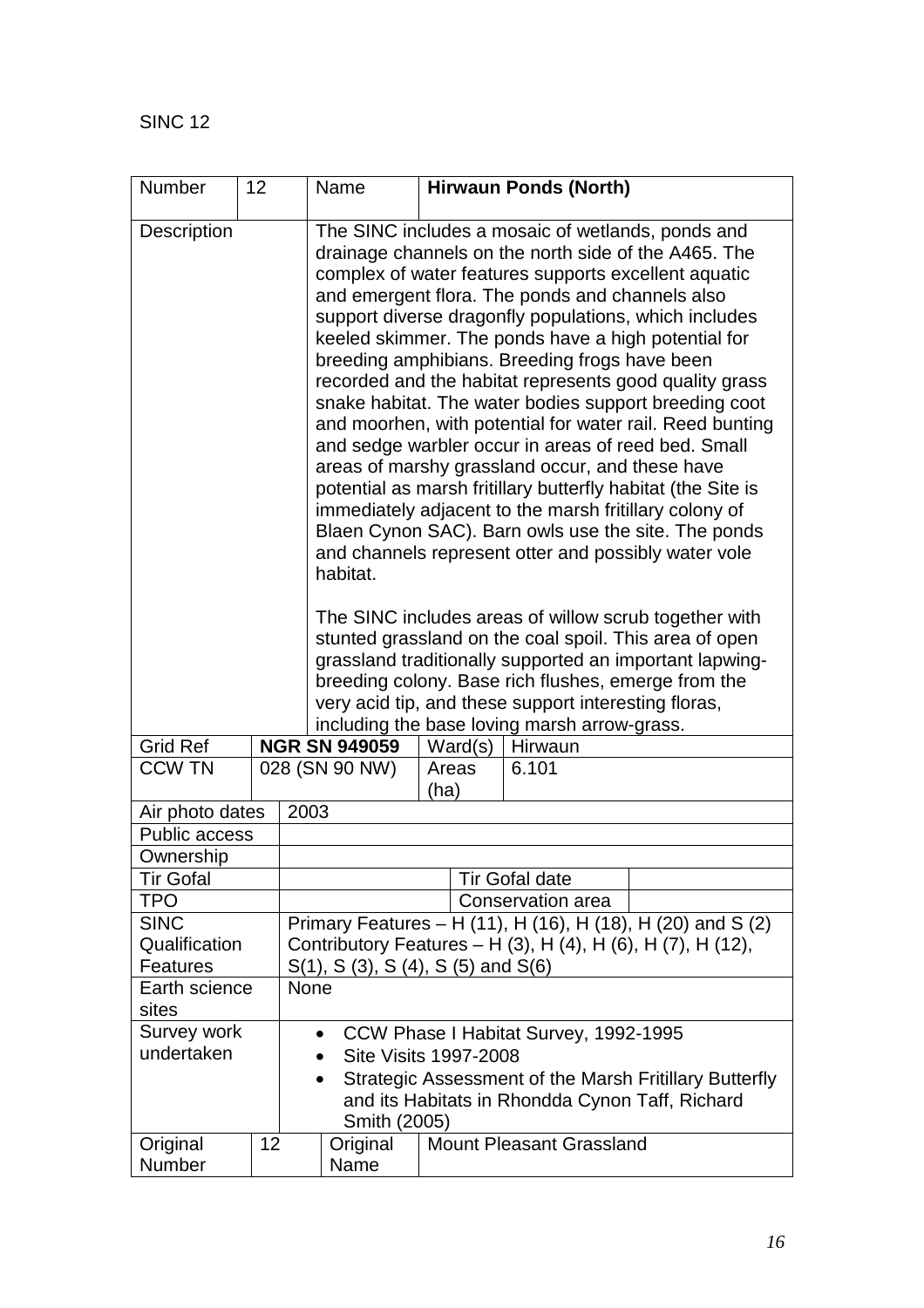| Number      | 13<br>Name                                                                                                                                                                                                                                                                                                                                                                                                                                                                                                                              |                                                                                                                                  | <b>Hirwaun Iron Works</b>                                                                                                                                                                                                                                                                                                                                                                                                                   |  |  |  |  |  |
|-------------|-----------------------------------------------------------------------------------------------------------------------------------------------------------------------------------------------------------------------------------------------------------------------------------------------------------------------------------------------------------------------------------------------------------------------------------------------------------------------------------------------------------------------------------------|----------------------------------------------------------------------------------------------------------------------------------|---------------------------------------------------------------------------------------------------------------------------------------------------------------------------------------------------------------------------------------------------------------------------------------------------------------------------------------------------------------------------------------------------------------------------------------------|--|--|--|--|--|
| Description |                                                                                                                                                                                                                                                                                                                                                                                                                                                                                                                                         |                                                                                                                                  | A largely post-industrial SINC, which lies on the banks of the                                                                                                                                                                                                                                                                                                                                                                              |  |  |  |  |  |
|             |                                                                                                                                                                                                                                                                                                                                                                                                                                                                                                                                         | River Cynon close to the centre of Hirwaun. The Site includes<br>the famous Iron Works Site with areas of slag and spoil. A very |                                                                                                                                                                                                                                                                                                                                                                                                                                             |  |  |  |  |  |
|             |                                                                                                                                                                                                                                                                                                                                                                                                                                                                                                                                         |                                                                                                                                  |                                                                                                                                                                                                                                                                                                                                                                                                                                             |  |  |  |  |  |
|             |                                                                                                                                                                                                                                                                                                                                                                                                                                                                                                                                         |                                                                                                                                  | diverse assemblage of habitats occurs, which includes species<br>rich neutral grassland (National Vegetation Classifications                                                                                                                                                                                                                                                                                                                |  |  |  |  |  |
|             |                                                                                                                                                                                                                                                                                                                                                                                                                                                                                                                                         |                                                                                                                                  | MG1, MG5 and MG10) and smaller areas of wetter, marsh                                                                                                                                                                                                                                                                                                                                                                                       |  |  |  |  |  |
|             |                                                                                                                                                                                                                                                                                                                                                                                                                                                                                                                                         |                                                                                                                                  | grassland (National Vegetation Classifications M23, M24 and                                                                                                                                                                                                                                                                                                                                                                                 |  |  |  |  |  |
|             |                                                                                                                                                                                                                                                                                                                                                                                                                                                                                                                                         |                                                                                                                                  | M25). Grassland species include lady's mantle (filicaulis susp                                                                                                                                                                                                                                                                                                                                                                              |  |  |  |  |  |
|             |                                                                                                                                                                                                                                                                                                                                                                                                                                                                                                                                         |                                                                                                                                  | vestita), pale sedge, black knapweed, bird's-foot trefoil, greater                                                                                                                                                                                                                                                                                                                                                                          |  |  |  |  |  |
|             |                                                                                                                                                                                                                                                                                                                                                                                                                                                                                                                                         |                                                                                                                                  | bird's-foot trefoil, lady's bedstraw, marsh bedstraw, rough                                                                                                                                                                                                                                                                                                                                                                                 |  |  |  |  |  |
|             |                                                                                                                                                                                                                                                                                                                                                                                                                                                                                                                                         |                                                                                                                                  | hawkbit, ragged robin, purple moor-grass, rushes, tormentil,                                                                                                                                                                                                                                                                                                                                                                                |  |  |  |  |  |
|             |                                                                                                                                                                                                                                                                                                                                                                                                                                                                                                                                         |                                                                                                                                  | greater burnet, common spotted orchid, southern marsh orchid,                                                                                                                                                                                                                                                                                                                                                                               |  |  |  |  |  |
|             |                                                                                                                                                                                                                                                                                                                                                                                                                                                                                                                                         |                                                                                                                                  | devil's bit scabious, marsh speedwell, meadowsweet, and                                                                                                                                                                                                                                                                                                                                                                                     |  |  |  |  |  |
|             |                                                                                                                                                                                                                                                                                                                                                                                                                                                                                                                                         |                                                                                                                                  | lesser reed mace (Typha angustifolia). Areas of shorter turf<br>support potentially wax cap fungi habitat. Grayling butterfly has                                                                                                                                                                                                                                                                                                           |  |  |  |  |  |
|             | been recorded.                                                                                                                                                                                                                                                                                                                                                                                                                                                                                                                          |                                                                                                                                  |                                                                                                                                                                                                                                                                                                                                                                                                                                             |  |  |  |  |  |
|             |                                                                                                                                                                                                                                                                                                                                                                                                                                                                                                                                         |                                                                                                                                  |                                                                                                                                                                                                                                                                                                                                                                                                                                             |  |  |  |  |  |
|             | The extensive areas of mixed scrub and a wet alder-willow carr<br>represent particularly good songbird and invertebrate habitat.<br>Seasonal standing water is important for breeding colonies of<br>frog and palmate newt. The mixture of grassland and scrub<br>represents good reptile habitat with slowworm and common<br>lizard both recorded. The site is good bat foraging habitat with<br>a high potential for roost sites within the iron works site and<br>riverbank walls. Hobby has been recorded hunting over the<br>site. |                                                                                                                                  |                                                                                                                                                                                                                                                                                                                                                                                                                                             |  |  |  |  |  |
|             |                                                                                                                                                                                                                                                                                                                                                                                                                                                                                                                                         |                                                                                                                                  | The SINC includes a section of the River Cynon, with its<br>riparian woodland, and generally good water quality. Brown<br>trout have been recorded within this section, together with<br>dipper and grey wagtail, and evidence of otter. The SINC<br>includes the wide floodplain grassland, scrub and pool of Parc<br>Hensol. The swamp supports areas of reed mace and wood<br>club-rush and with scattered alder trees and willow scrub. |  |  |  |  |  |

| <b>Grid Ref</b>         |                      | <b>NGR SN 955059</b> | Ward(s) | Hirwaun                                                 |  |
|-------------------------|----------------------|----------------------|---------|---------------------------------------------------------|--|
| <b>CCW TN</b>           |                      | 002, 011 (SN 90      | Area    | 17.89                                                   |  |
|                         | NE)                  |                      | (ha)    |                                                         |  |
| Air photo dates<br>2003 |                      |                      |         |                                                         |  |
|                         | <b>Public access</b> |                      |         |                                                         |  |
| Ownership               |                      |                      |         |                                                         |  |
| <b>Tir Gofal</b>        |                      | Tir Gofal date       |         |                                                         |  |
| <b>TPO</b>              |                      |                      |         | Conservation area                                       |  |
| <b>SINC</b>             |                      |                      |         | Primary Features – H (1), H (3), H (4), H (15), H (18), |  |
| Qualification           |                      |                      |         |                                                         |  |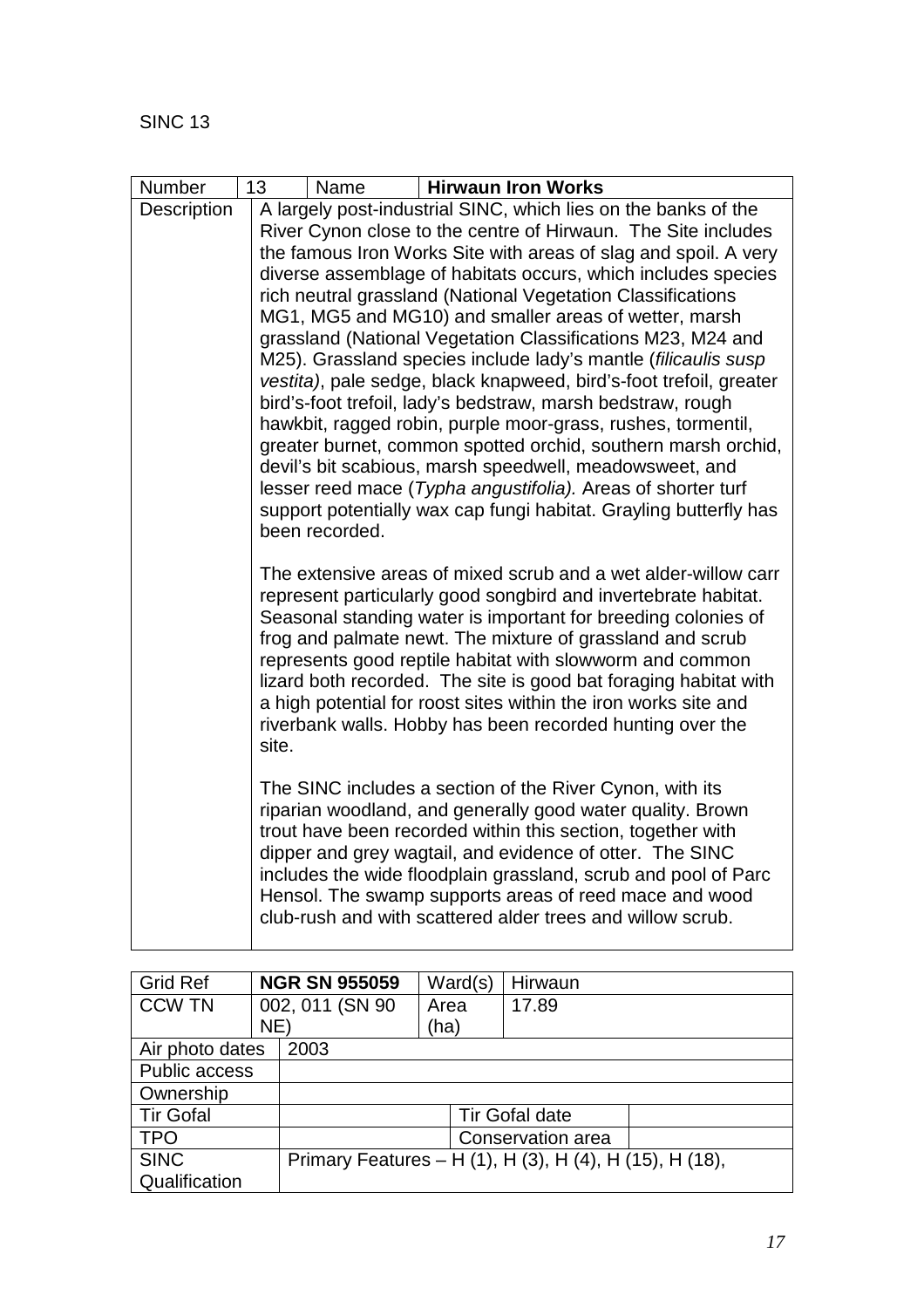| Features      |    | Contributory Features – S $(1)$ , S $(2)$ , S $(3)$ , S $(4)$ , S $(5)$ and |      |                          |  |
|---------------|----|-----------------------------------------------------------------------------|------|--------------------------|--|
|               |    | S(6)                                                                        |      |                          |  |
| Earth science |    | <b>None</b>                                                                 |      |                          |  |
| sites         |    |                                                                             |      |                          |  |
| Survey work   |    | CCW Phase I Habitat Survey, 1992-1995                                       |      |                          |  |
| undertaken    |    | Site Visits 1997-2008                                                       |      |                          |  |
|               |    | Piper Homes, Hirwaun - Ecological Assessment, Halcrow                       |      |                          |  |
|               |    | (2005 and 2006),                                                            |      |                          |  |
| Original      | 13 | Original                                                                    |      | <b>Hirwaun Ironworks</b> |  |
| Number        |    |                                                                             | Name |                          |  |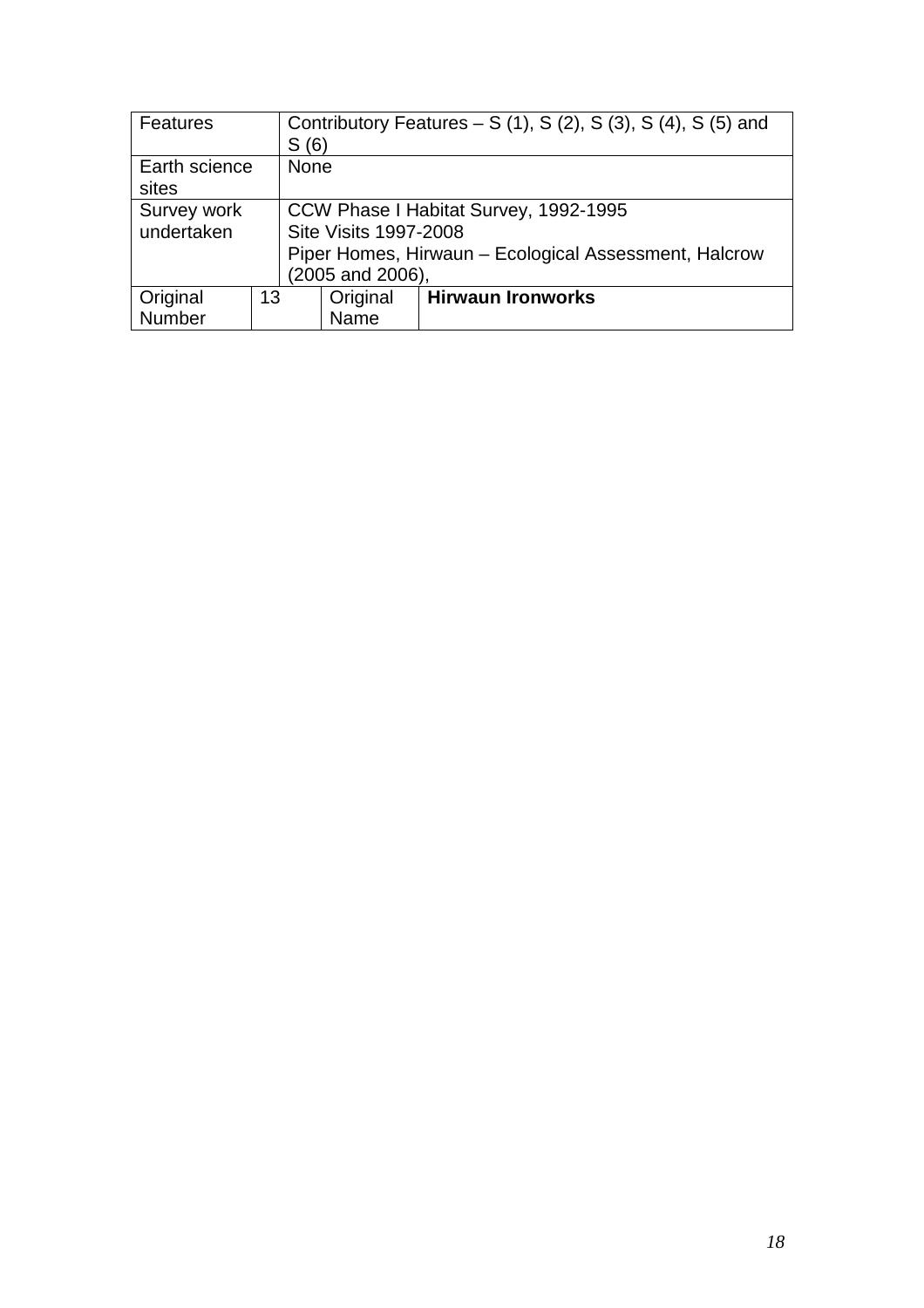| Number             | 14<br>Name<br><b>Glyncornel</b>                                                                                                                                                                                                                                                                                                                                                                                                                                                                                                                                                                                                                                                                                                                                                                                                                                          |
|--------------------|--------------------------------------------------------------------------------------------------------------------------------------------------------------------------------------------------------------------------------------------------------------------------------------------------------------------------------------------------------------------------------------------------------------------------------------------------------------------------------------------------------------------------------------------------------------------------------------------------------------------------------------------------------------------------------------------------------------------------------------------------------------------------------------------------------------------------------------------------------------------------|
| <b>Description</b> | The SINC includes all of the areas of woodland, and grassland                                                                                                                                                                                                                                                                                                                                                                                                                                                                                                                                                                                                                                                                                                                                                                                                            |
|                    | not included within the Craig Pont-Rhondda Woodland SSSI. A<br>large part of the SINC lies within the Glyncornel Woods Local                                                                                                                                                                                                                                                                                                                                                                                                                                                                                                                                                                                                                                                                                                                                             |
|                    | Nature Reserve.                                                                                                                                                                                                                                                                                                                                                                                                                                                                                                                                                                                                                                                                                                                                                                                                                                                          |
|                    |                                                                                                                                                                                                                                                                                                                                                                                                                                                                                                                                                                                                                                                                                                                                                                                                                                                                          |
|                    | Within the Local Nature Reserve, the woodlands are a mixture<br>of species rich native oak, alder, birch, hazel, ash, crab apple,<br>alder buckthorn and sycamore largest native woodland. Some<br>of this woodland has a definite ancient woodland ground flora,<br>with bluebell, wood sorrel, male fern, broad buckler fern and<br>dog violet. Elsewhere, in the areas of secondary woodland,<br>bramble is a significant element of the ground flora. The SINC<br>includes areas of conifer plantation with larch and lodgepole<br>pine. Some of this plantation is replanted ancient woodland,<br>and all of it adds to the total woodland area of the SINC/SSSI<br>complex.                                                                                                                                                                                        |
|                    | The site includes the meadows within Glyncornel Local Nature<br>Reserve. These hay meadows support species rich damp acid<br>grassland with Yorkshire fog, sweet vernal grass, red fescue,<br>common bent, greater bird's-foot trefoil, heath bedstraw,<br>bluebell, pignut, hay rattle, ribwort plantain and greater burnet.<br>The grassland include areas of wet neutral grassland with<br>several hundred southern marsh orchids, and elsewhere areas<br>of purple moor-grass (National Vegetation Classification M25)<br>grassland with tormentil. The meadows have a series of<br>interconnecting woodland strips, which follow old hedge lines.<br>These have mature oak, birch, alder and ash woodland with<br>hazel, hawthorn and holly under storey, and ancient woodland<br>ground flora. There is a wide bramble/bracken fringe to these<br>old hedge lines. |
|                    | The SINC includes Glyncornel lake. The lake is an angling<br>lake, but it also supports associated aquatic invertebrate<br>communities, and winter water birds, which include goosanders<br>and kingfisher.                                                                                                                                                                                                                                                                                                                                                                                                                                                                                                                                                                                                                                                              |
|                    | The woodlands are excellent bird habitat, wood warbler are still<br>present in good numbers, although with the cessation of sheep<br>grazing, both pied flycatchers and redstart are now uncommon.<br>The site has spotted flycatcher, and a diverse lowland<br>woodland bird community. The site has an impressive moth list<br>and lunar hornet clearwing moths have been recorded.<br>Glyncornel house holds a pipistrelle bat roost.                                                                                                                                                                                                                                                                                                                                                                                                                                 |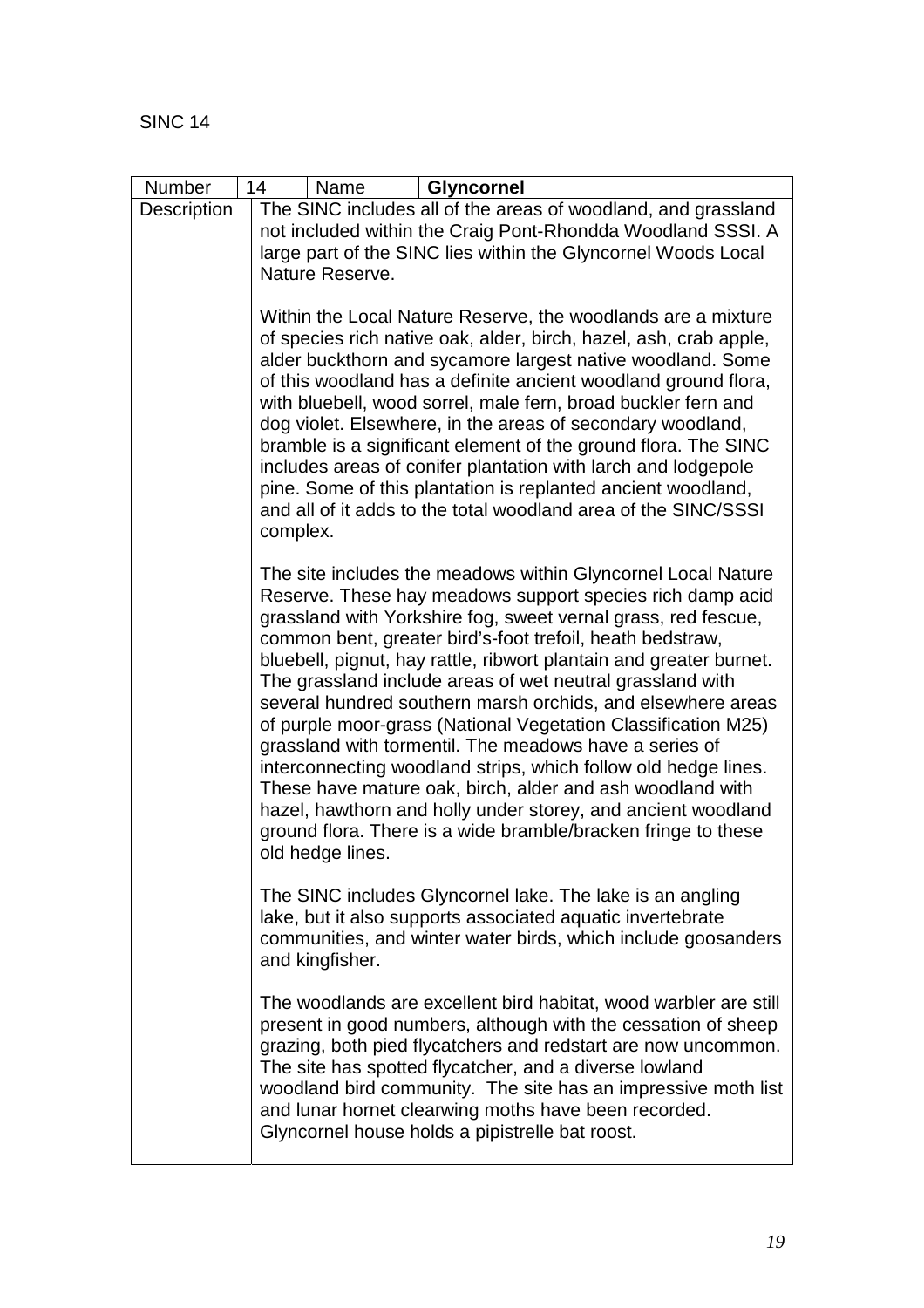| <b>Grid Ref</b>  |     | SS 993942                                                     |                        | Ward(s)                             |  | Llwynypia                                                 |  |
|------------------|-----|---------------------------------------------------------------|------------------------|-------------------------------------|--|-----------------------------------------------------------|--|
| <b>CCW TN</b>    |     | <b>CCW TN 007</b>                                             |                        | Area                                |  | 30.58                                                     |  |
|                  |     | SS99SE                                                        |                        | (ha)                                |  |                                                           |  |
| Air photo dates  |     | 2003                                                          |                        |                                     |  |                                                           |  |
| Ownership        |     |                                                               | Part FCW, part Council |                                     |  |                                                           |  |
| <b>Tir Gofal</b> |     |                                                               |                        |                                     |  | <b>Tir Gofal date</b>                                     |  |
| <b>TPO</b>       |     |                                                               |                        |                                     |  | Conservation area                                         |  |
| <b>SINC</b>      |     |                                                               |                        |                                     |  | Primary Features – H (1), H (4), H (6), H (7), and H (21) |  |
| Qualification    |     |                                                               |                        |                                     |  |                                                           |  |
| <b>Features</b>  |     | Contributory Features – H (16), S (1), S (2), S (4), and (6)  |                        |                                     |  |                                                           |  |
| Earth science    |     | No RIGS, others to be added                                   |                        |                                     |  |                                                           |  |
| sites            |     |                                                               |                        |                                     |  |                                                           |  |
| Survey work      |     | • CCW Phase I Habitat Survey, 1992-1995                       |                        |                                     |  |                                                           |  |
| undertaken       |     | Site Visits 1997-2008<br>$\bullet$                            |                        |                                     |  |                                                           |  |
|                  |     | Rhondda Environmental Survey, Michael Littlewood<br>$\bullet$ |                        |                                     |  |                                                           |  |
|                  |     | Associates, 1988                                              |                        |                                     |  |                                                           |  |
| Original         | 14  |                                                               | Original               | Parc Hensol (now included in no 13) |  |                                                           |  |
| <b>Number</b>    |     |                                                               | Name                   |                                     |  |                                                           |  |
|                  | 194 |                                                               |                        | Glyncornel                          |  |                                                           |  |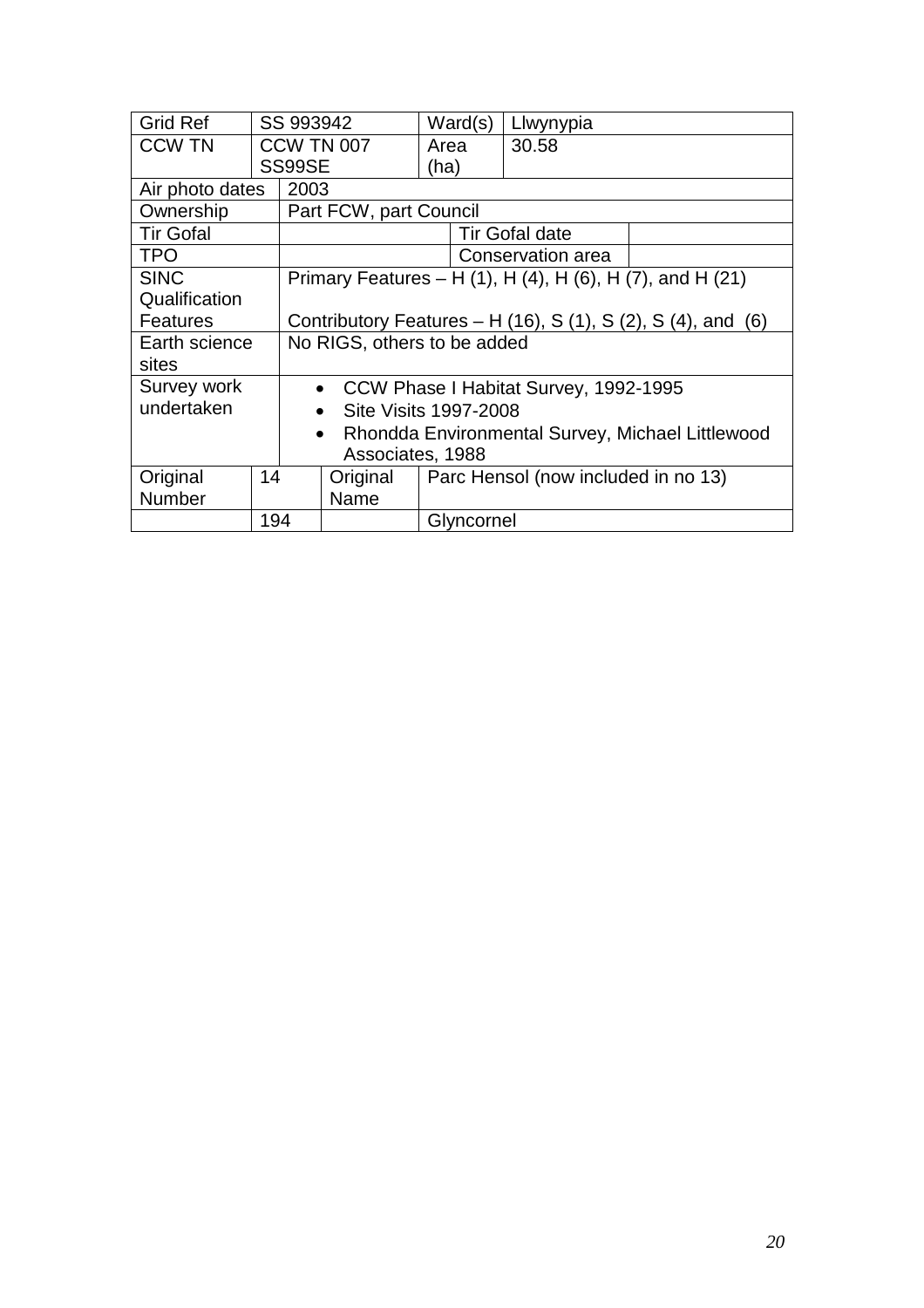| Number             | 15    | Name                                                                                                                                                                                                                                                                                                                                                                                                                                                                                                                                                                                                     | <b>Upper Cynon Floodplain</b>                                                                                                                                                                                                                                                                                                                                                                  |  |  |  |  |  |
|--------------------|-------|----------------------------------------------------------------------------------------------------------------------------------------------------------------------------------------------------------------------------------------------------------------------------------------------------------------------------------------------------------------------------------------------------------------------------------------------------------------------------------------------------------------------------------------------------------------------------------------------------------|------------------------------------------------------------------------------------------------------------------------------------------------------------------------------------------------------------------------------------------------------------------------------------------------------------------------------------------------------------------------------------------------|--|--|--|--|--|
| <b>Description</b> |       | A very large SINC, which is comprised of a network of damp<br>and marshy grassland, semi-natural woodland and the<br>meandering course of the River Cynon.                                                                                                                                                                                                                                                                                                                                                                                                                                               |                                                                                                                                                                                                                                                                                                                                                                                                |  |  |  |  |  |
|                    |       | The SINC supports an exceptional resource of species rich<br>semi-improved grasslands. These include species rich damp<br>pastures (National Vegetation Classifications MG5, MG6 and<br>MG10) with crested dog's-tail, common bent, sweet vernal<br>grass, Yorkshire fog, red fescue, cock's-foot, bird's-foot trefoil,<br>black knapweed, yarrow, greater burnet, bulbous buttercup, red<br>clover, cuckoo flower, pignut and burnet saxifrage. Areas of old<br>coal workings (e.g. SN990044) support similar species rich<br>neutral grassland communities.                                            |                                                                                                                                                                                                                                                                                                                                                                                                |  |  |  |  |  |
|                    |       | The wetter floodplain, and flushed slopes, support marshy<br>grassland (National Vegetation Classifications M23, M24, M25<br>and M27), with purple moor-grass, soft rush, tufted hair-grass,<br>Yorkshire fog, greater bird's-foot trefoil, meadowsweet,<br>tormentil, bulbous buttercup, marsh bedstraw and occasional<br>meadow thistle. Devil's-bit scabious occurs within a number of<br>the marshy grassland and damp neutral grassland pastures<br>and marsh fritillary butterflies have been recorded. The<br>uncommon upright vetch (Vicia orobus) and upright brome<br>have both been recorded. |                                                                                                                                                                                                                                                                                                                                                                                                |  |  |  |  |  |
|                    | fern. |                                                                                                                                                                                                                                                                                                                                                                                                                                                                                                                                                                                                          | There are significant areas of wet alder woodlands, drier oak<br>woodland and areas of mixed scrub and swamp all within the<br>floodplain of the Afon Cynon. The woodlands are species rich<br>with alder, oak, wych elm, hawthorn, birch, willow, ash and dog<br>rose, and ground floras which include bluebell, dog violet,<br>lesser celandine, wood speedwell, male fern and broad buckler |  |  |  |  |  |
|                    |       |                                                                                                                                                                                                                                                                                                                                                                                                                                                                                                                                                                                                          | The River Cynon meanders its way through the SINC via a<br>series of typical riffle/pool sequence, with gravel banks<br>exposed at times of low flow, undercut banks and bank side<br>woodland and pastures. Dipper, grey wagtail, goosander and<br>kingfisher, brown trout and otter all occur.                                                                                               |  |  |  |  |  |
|                    |       | the wet grassland of the SINC.                                                                                                                                                                                                                                                                                                                                                                                                                                                                                                                                                                           | A very species rich habitat, supporting one of the largest areas<br>of unimproved lowland grassland and floodplain woodland in<br>the Cynon Valley. The mixture of wet, unimproved pastures,<br>and mature woodland represents excellent invertebrate, bird<br>and bat habitat. Barn owl, which nest locally, will hunt through                                                                |  |  |  |  |  |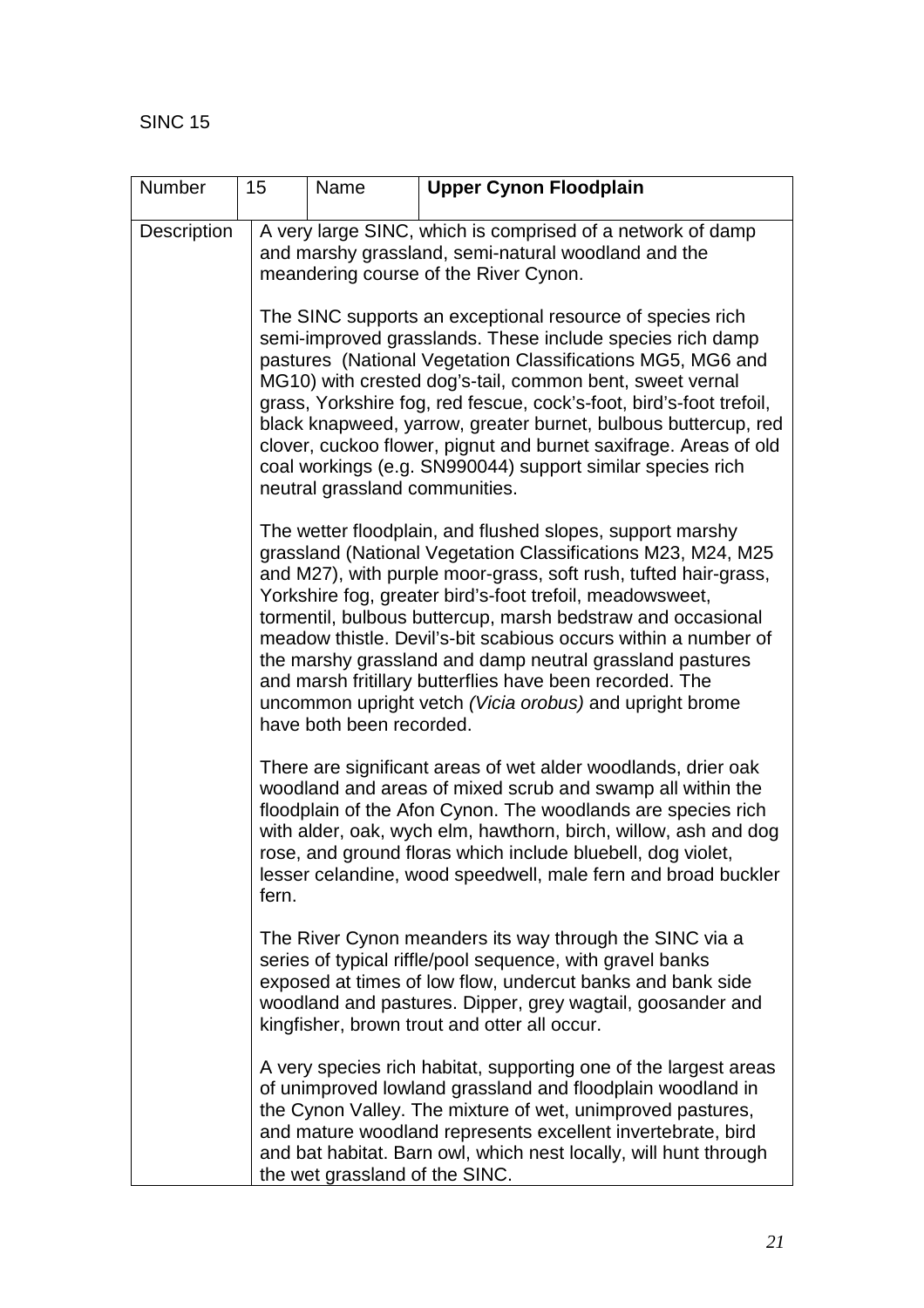| <b>Grid Ref</b>           |    | <b>NGR SN 994039</b>                                                                                                                                                                                                                                           | Ward(s)                | Aberdare West/Llwydcoed,<br>Aberdare East, Penywaun |  |  |  |
|---------------------------|----|----------------------------------------------------------------------------------------------------------------------------------------------------------------------------------------------------------------------------------------------------------------|------------------------|-----------------------------------------------------|--|--|--|
| <b>CCW TN</b>             |    | 016 (SN90 NE)<br>013, 018, 019,<br>020, 017 and 029<br>(SN90SE).                                                                                                                                                                                               | Area<br>(ha)           | 81.15                                               |  |  |  |
| Air photo dates           |    | 2003                                                                                                                                                                                                                                                           |                        |                                                     |  |  |  |
| <b>Public access</b>      |    | Limited to Public Rights of Way                                                                                                                                                                                                                                |                        |                                                     |  |  |  |
| Ownership                 |    |                                                                                                                                                                                                                                                                |                        |                                                     |  |  |  |
| <b>Tir Gofal</b>          |    |                                                                                                                                                                                                                                                                |                        | <b>Tir Gofal date</b>                               |  |  |  |
| <b>TPO</b>                |    |                                                                                                                                                                                                                                                                | Conservation area      |                                                     |  |  |  |
| <b>SINC</b>               |    | Primary Features - H (1), H (3), H (4), H (7), H (15), H (18)                                                                                                                                                                                                  |                        |                                                     |  |  |  |
| Qualification             |    | and $H(20)$                                                                                                                                                                                                                                                    |                        |                                                     |  |  |  |
| Features                  |    | Contributory Features – S $(1)$ , S $(2)$ , S $(3)$ , S $(4)$ , S $(5)$ , and<br>S(6)                                                                                                                                                                          |                        |                                                     |  |  |  |
| Earth science<br>sites    |    | No RIGS, others to be added                                                                                                                                                                                                                                    |                        |                                                     |  |  |  |
| Survey work<br>undertaken |    | • CCW Phase I Habitat Survey<br>CCW Phase II Grassland Survey - Llwydcoed Fields<br>Site visits 1997-2008<br>$\bullet$                                                                                                                                         |                        |                                                     |  |  |  |
|                           |    | Strategic Assessment of the Marsh Fritillary Butterfly<br>$\bullet$<br>and its Habitats in Rhondda Cynon Taff, Richard<br>Smith (2005)<br>Robertstown Industrial Estate, Ecological<br>$\bullet$<br>Assessment, Arnott and Man Consulting Ecologists<br>(2004) |                        |                                                     |  |  |  |
| Original<br>Number        | 15 | Original<br>Name                                                                                                                                                                                                                                               | Upper Cynon Floodplain |                                                     |  |  |  |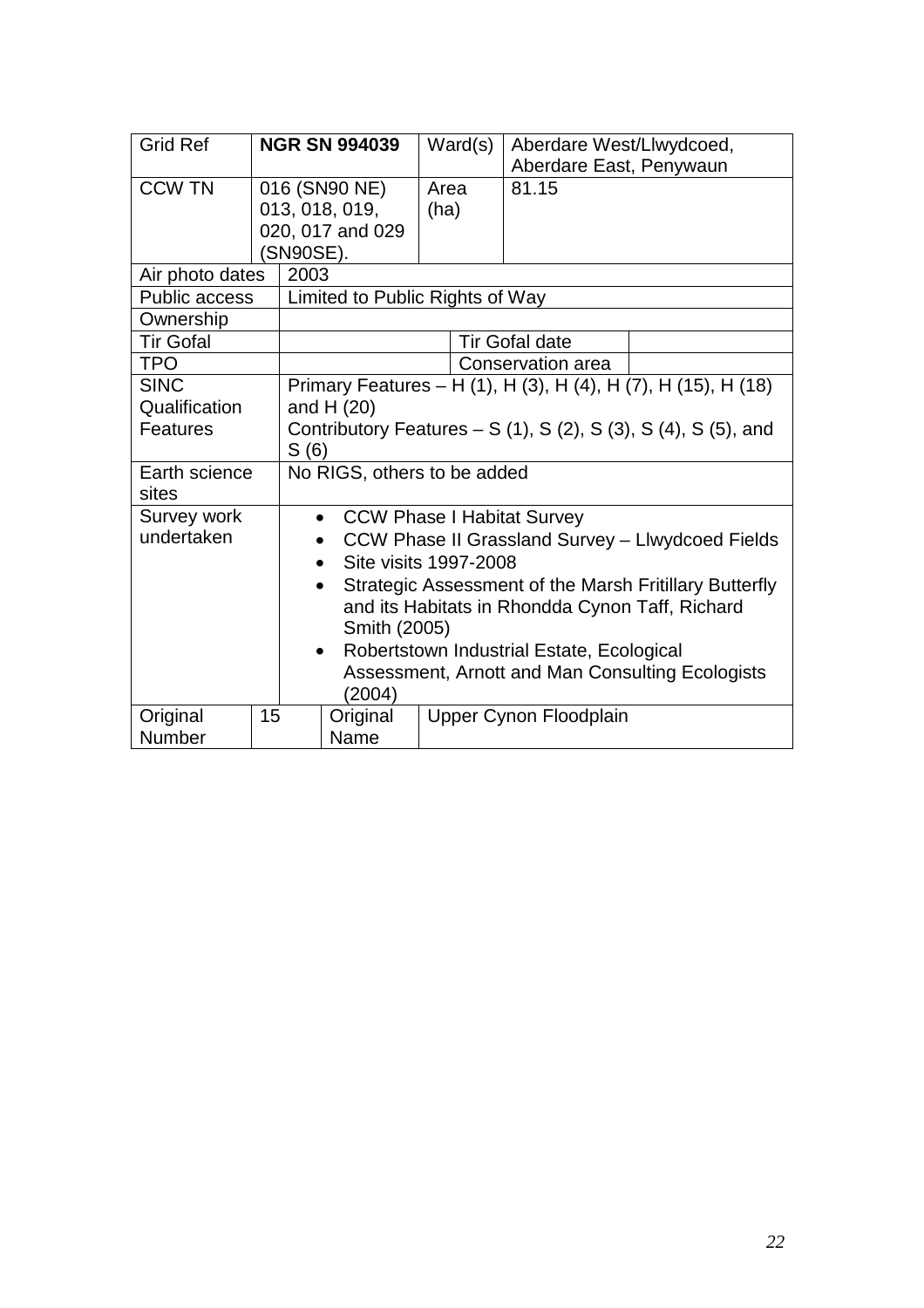| Number      | 16 | Name                       | <b>Nant Hir Valley and Reservoir</b>                                                                                                                                                                                                                                                                                                                                                                                                                                                                                                                                                                                                                                                                                                                                                                                                                          |
|-------------|----|----------------------------|---------------------------------------------------------------------------------------------------------------------------------------------------------------------------------------------------------------------------------------------------------------------------------------------------------------------------------------------------------------------------------------------------------------------------------------------------------------------------------------------------------------------------------------------------------------------------------------------------------------------------------------------------------------------------------------------------------------------------------------------------------------------------------------------------------------------------------------------------------------|
| Description |    | black knapweed.            | The wooded valley of the Nant Hir supports ancient woodland<br>of oak, alder, ash, birch, rowan, and hazel. Much of the wooded<br>bank of the stream is essentially ancient woodland with<br>associated ancient woodland ground flora, and songbird<br>communities. The Nant Hir is a fast flowing upland stream, with<br>good water quality, and supports habitat for otter, brown trout,<br>dipper and grey wagtail. The SINC includes the Nant Hir<br>Reservoir, a large water body with bank side oak and larch<br>woodland. The banks of the reservoir include areas of quite<br>diverse neutral grassland with sweet vernal grass, common<br>bent, crested dog's-tail, ribwort plantain, bird's-foot trefoil, and                                                                                                                                       |
|             |    | butterfly meta-population. | The SINC, and the reservoir, extends north under the A465 and<br>includes further areas of oak, birch, rowan, alder and hazel<br>woodland (and a purple hairstreak butterfly colony) with acid<br>grassland (sheep's fescue, common bent, sweet vernal grass,<br>tormentil and heath bedstraw). The acid grassland grades into<br>areas of heather and purple moor-grass marshy grassland with<br>willow scrub. Although unmanaged and rank, the marshy<br>grassland includes elements of species rich grassland with<br>heather, greater burnet, green ribbed sedge, tufted hair-grass,<br>heath bedstraw, and tormentil all present. The purple moor-<br>grass extends into an extensive larch plantation. Although rank,<br>the marshy grassland is in National Vegetation Classification<br>terms M25 and lies within a well-established marsh fritillary |

| <b>Grid Ref</b>            |  | <b>NGR SN 988065</b>                                             | Ward(s)               | Rhigos                  |  |  |
|----------------------------|--|------------------------------------------------------------------|-----------------------|-------------------------|--|--|
|                            |  |                                                                  |                       | Aberdare West/Llwydcoed |  |  |
| <b>CCW TN</b>              |  |                                                                  | Area                  | 63.71                   |  |  |
|                            |  |                                                                  | (ha)                  |                         |  |  |
| Air photo dates            |  | 2003                                                             |                       |                         |  |  |
| <b>Public access</b>       |  | Limited to Public Rights of Way                                  |                       |                         |  |  |
| Ownership                  |  |                                                                  |                       |                         |  |  |
| <b>Tir Gofal</b>           |  |                                                                  | <b>Tir Gofal date</b> |                         |  |  |
| <b>TPO</b>                 |  |                                                                  | Conservation area     |                         |  |  |
| <b>SINC</b>                |  | Primary Features – H (1), H (6), H(7), H (9), H (15) and H       |                       |                         |  |  |
| Qualification              |  | (16)                                                             |                       |                         |  |  |
| <b>Features</b>            |  | Contributory Features – S (1), S (2), S (3), S (4), S (5), S (6) |                       |                         |  |  |
| <b>RIGS Earth</b>          |  | 20 Llech Syrchyd waterfall (score 220)                           |                       |                         |  |  |
| science sites              |  |                                                                  |                       |                         |  |  |
| Other earth<br>To be added |  |                                                                  |                       |                         |  |  |
| science sites              |  |                                                                  |                       |                         |  |  |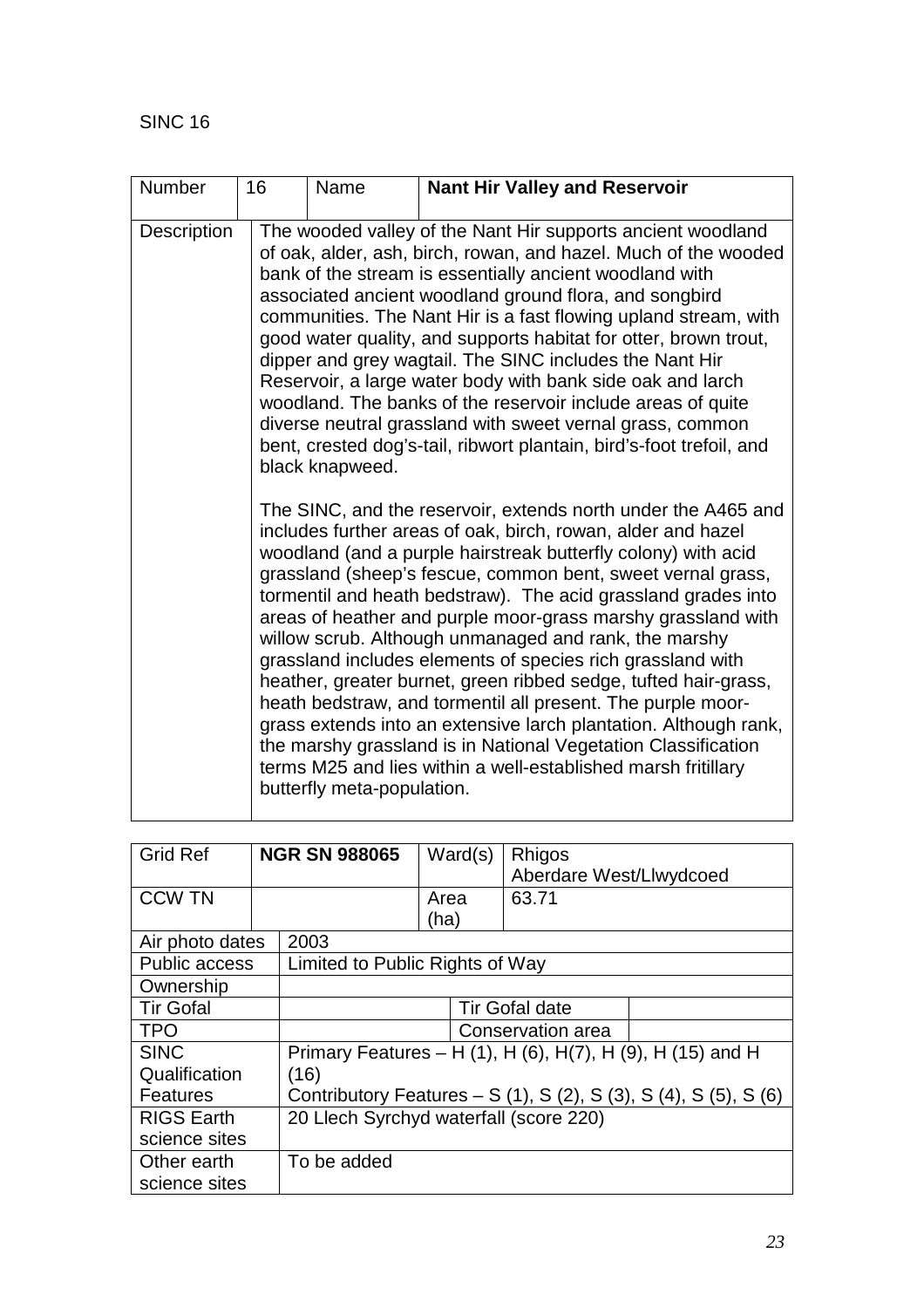| Survey work |    |                                                 |                                                        | • CCW Phase I Habitat Survey 1992-1995 |  |
|-------------|----|-------------------------------------------------|--------------------------------------------------------|----------------------------------------|--|
| undertaken  |    |                                                 | • Site visits 1997-2008                                |                                        |  |
| $\bullet$   |    |                                                 | Strategic Assessment of the Marsh Fritillary Butterfly |                                        |  |
|             |    | and its Habitats in Rhondda Cynon Taff, Richard |                                                        |                                        |  |
|             |    | Smith (2005)                                    |                                                        |                                        |  |
|             |    | • Site notes from A465 Dualling (1994)          |                                                        |                                        |  |
|             |    |                                                 | • Earth Science site visits 2003-4 Haycock et al.      |                                        |  |
| Original    | 16 |                                                 | Original                                               | <b>Nant Hir</b>                        |  |
| Number      |    |                                                 | Name                                                   |                                        |  |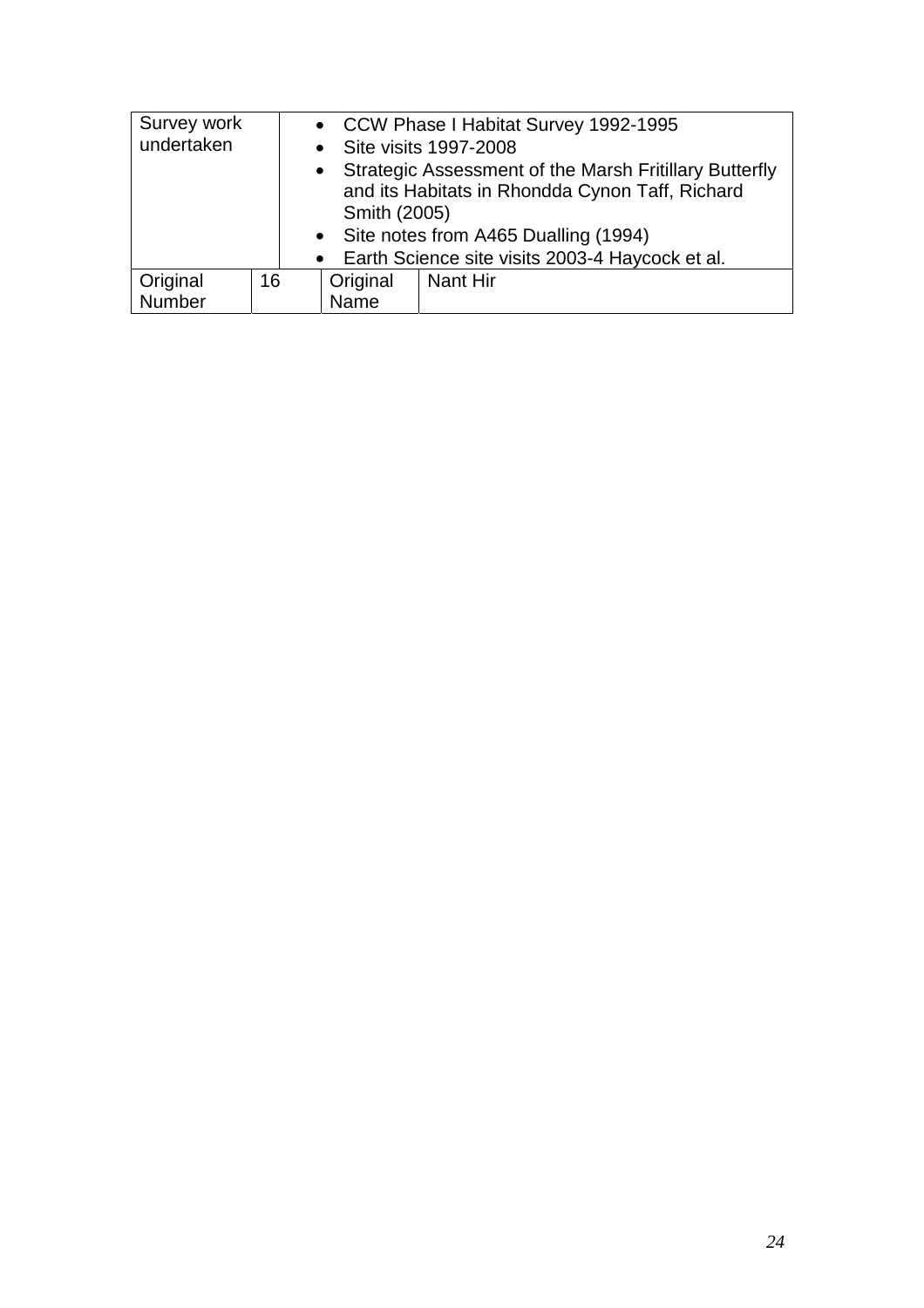SINC 17

| Number             | 17 | Name | <b>Nant Hir Gwyddel</b>                                                                                                                                                                                                                                                                                                                                                                                                                                                                                                                                                                                                                                                                                                                                                                                                                                                                                                                                       |
|--------------------|----|------|---------------------------------------------------------------------------------------------------------------------------------------------------------------------------------------------------------------------------------------------------------------------------------------------------------------------------------------------------------------------------------------------------------------------------------------------------------------------------------------------------------------------------------------------------------------------------------------------------------------------------------------------------------------------------------------------------------------------------------------------------------------------------------------------------------------------------------------------------------------------------------------------------------------------------------------------------------------|
| <b>Description</b> |    |      | The SINC includes the wooded valley of the Nant<br>Gwyddel. Nant Gwyddel is a typical upland stream, with<br>pool/riffle sequences, and a rocky/gravel bed. Along<br>much of its length the Nant Gwyddel supports mature<br>woodland with elements of an ancient woodland<br>groundflora. Good woodland breeding bird habitat<br>occurs and otter will use the stream.<br>The SINC includes a section of the wooded disused<br>railway line of the Llwydcoed/Abernant cycle track. This<br>hazel, ash, oak woodland forms an obvious habitat<br>corridor which links the woodlands of Nant Gwyddel with<br>SINCs further south along the line. The SINC includes<br>areas of mature semi-nature woodland associated with<br>disused quarries in Lwydcoed. These support mixed<br>oak, ash, hazel, alder, holly and willow woodland, with<br>areas of associated acid and neutral grassland (National<br>Vegetation Classifications U4 and MG6). The mosaic of |
|                    |    |      | habitats represents good songbird and bat habitat.                                                                                                                                                                                                                                                                                                                                                                                                                                                                                                                                                                                                                                                                                                                                                                                                                                                                                                            |

| <b>Grid Ref</b>      |    | <b>NGR SN 990056</b>                                      |                                 | Ward(s)      | Aberdare West/Llwydcoed |  |
|----------------------|----|-----------------------------------------------------------|---------------------------------|--------------|-------------------------|--|
| <b>CCW TN</b>        |    |                                                           |                                 | Area<br>(ha) | 23.10                   |  |
| Air photo dates      |    | 2003                                                      |                                 |              |                         |  |
| <b>Public access</b> |    |                                                           | Limited to Public Rights of Way |              |                         |  |
| Ownership            |    |                                                           | <b>Part Council</b>             |              |                         |  |
| <b>Tir Gofal</b>     |    |                                                           | <b>Tir Gofal date</b>           |              |                         |  |
| <b>TPO</b>           |    |                                                           | Conservation area               |              |                         |  |
| <b>SINC</b>          |    | Primary Features - H (1), H (3), H (4), H (15) and H (20) |                                 |              |                         |  |
| Qualification        |    | Contributory Features $- S(1)$ , S $(2)$ , S $(5)$        |                                 |              |                         |  |
| <b>Features</b>      |    |                                                           |                                 |              |                         |  |
| Earth science        |    | No RIGs others to be added.                               |                                 |              |                         |  |
| sites                |    |                                                           |                                 |              |                         |  |
| Survey work          |    | <b>CCW Phase I Habitat Survey</b><br>$\bullet$            |                                 |              |                         |  |
| undertaken           |    |                                                           | Site visits 1997-2008           |              |                         |  |
| Original             | 17 |                                                           | Original                        |              | Nant Hir Gwyddel        |  |
| <b>Number</b>        |    |                                                           | Name                            |              |                         |  |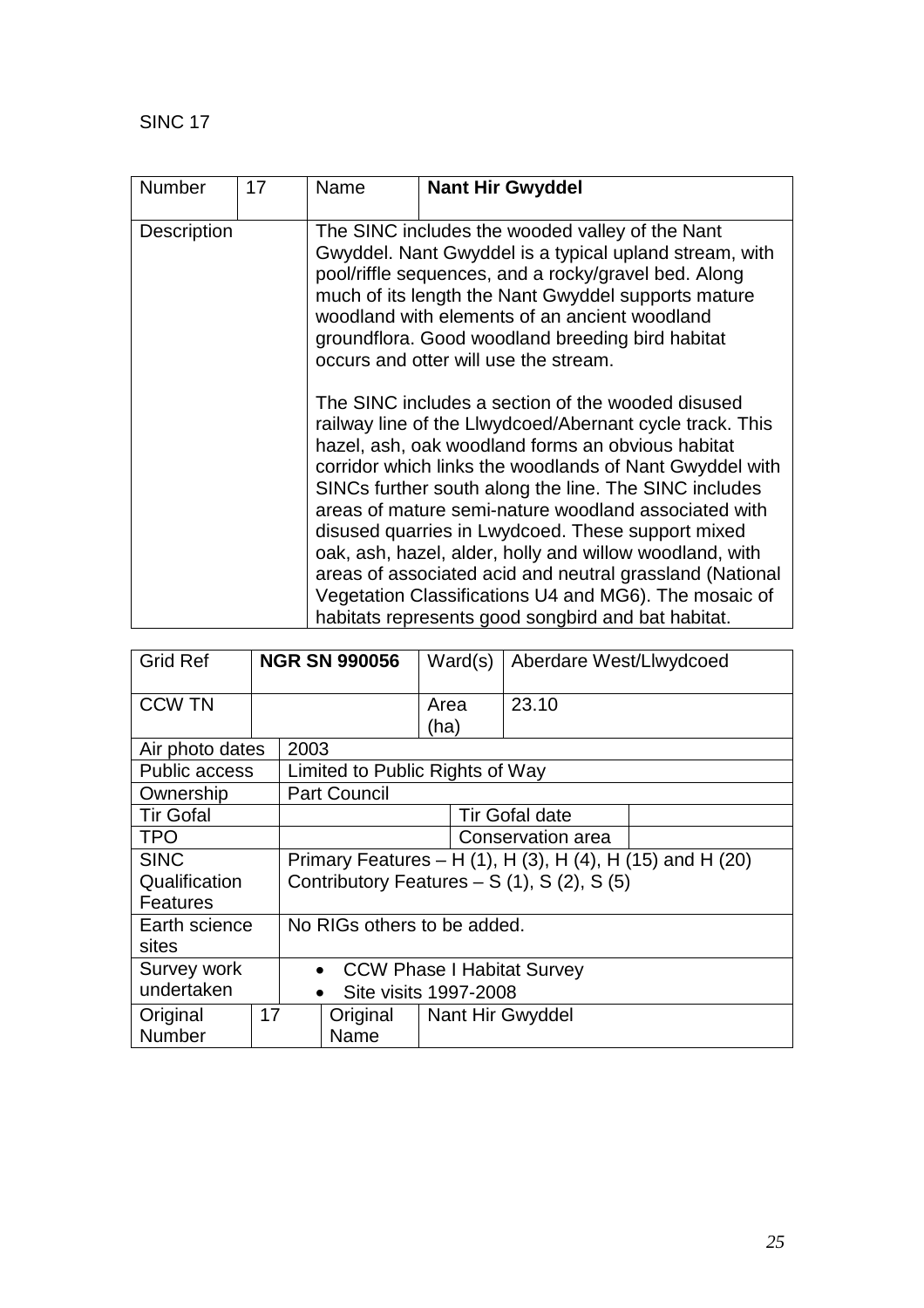| <b>Number</b>      | 18 | Name | <b>Llwydcoed Slopes</b>                                                                                                                                                                                                                                                                                                                                                                                                                                                                                                                                                                                                                                                                                                                                                                                                                                                                                                                                                                                                                                                              |
|--------------------|----|------|--------------------------------------------------------------------------------------------------------------------------------------------------------------------------------------------------------------------------------------------------------------------------------------------------------------------------------------------------------------------------------------------------------------------------------------------------------------------------------------------------------------------------------------------------------------------------------------------------------------------------------------------------------------------------------------------------------------------------------------------------------------------------------------------------------------------------------------------------------------------------------------------------------------------------------------------------------------------------------------------------------------------------------------------------------------------------------------|
| <b>Description</b> |    | 17). | A large area of species rich marshy grassland (National<br>Vegetation Classifications M23 and M25 with small<br>areas of M24) on the upland edge with purple moor-<br>grass, soft rush, compact rush, tormentil, heather,<br>bilberry, cross-leaved heath, and deer-grass. Heather<br>occurs on drier ground. Flushed areas support yellow<br>sedge, carnation sedge, lousewort, and bog asphodel. In<br>places the flushing is base-rich with flea sedge,<br>carnation sedge, common sedge and meadow thistle.<br>Areas of drier acid grassland (National Vegetation<br>Classification U4) include sweet vernal grass, mat grass,<br>common bent, sheep's fescue, heath grass, tormentil,<br>heath bedstraw and devil's-bit scabious and again where<br>there is evidence of more base rich soil, bird's-foot<br>trefoil, lady's mantle and quaking-grass are locally<br>frequent within the acidic turf. The site has a high<br>potential as marsh fritillary habitat.<br>The southern end of the SINC includes the upper<br>reaches of the valley of the Nant y Gwyddel (see SINC |

| <b>Grid Ref</b>  |    |                                                                     | <b>NGR SN 994064</b>            |      | Ward(s) | Llwydcoed/Aberdare West |                                                           |  |
|------------------|----|---------------------------------------------------------------------|---------------------------------|------|---------|-------------------------|-----------------------------------------------------------|--|
| <b>CCW TN</b>    |    |                                                                     | <b>TN040 (SN90NE</b>            | Area |         | 35.30                   |                                                           |  |
|                  |    |                                                                     | and SO00NW)                     | (ha) |         |                         |                                                           |  |
| Air photo dates  |    | 2003                                                                |                                 |      |         |                         |                                                           |  |
| Public access    |    |                                                                     | Limited to Public Rights of Way |      |         |                         |                                                           |  |
| Ownership        |    |                                                                     |                                 |      |         |                         |                                                           |  |
| <b>Tir Gofal</b> |    |                                                                     |                                 |      |         | Tir Gofal date          |                                                           |  |
| <b>TPO</b>       |    |                                                                     |                                 |      |         | Conservation area       |                                                           |  |
| <b>SINC</b>      |    |                                                                     |                                 |      |         |                         | Primary Features – H (4), H (6), H (7), H (10) and H (13) |  |
| Qualification    |    | Contributory Features - H (3), S (1), S (2), S (3), S (4), S        |                                 |      |         |                         |                                                           |  |
| <b>Features</b>  |    | (5), and S (6)                                                      |                                 |      |         |                         |                                                           |  |
| Earth science    |    | <b>None</b>                                                         |                                 |      |         |                         |                                                           |  |
| sites            |    |                                                                     |                                 |      |         |                         |                                                           |  |
| Survey work      |    | <b>CCW Phase I Habitat Survey</b><br>$\bullet$                      |                                 |      |         |                         |                                                           |  |
| undertaken       |    | Site Notes for A465 Dualling (1994)<br>$\bullet$                    |                                 |      |         |                         |                                                           |  |
|                  |    | Site visits 1997-2008<br>$\bullet$                                  |                                 |      |         |                         |                                                           |  |
|                  |    | Strategic Assessment of the Marsh Fritillary Butterfly<br>$\bullet$ |                                 |      |         |                         |                                                           |  |
|                  |    | and its Habitats in Rhondda Cynon Taff, Richard                     |                                 |      |         |                         |                                                           |  |
|                  |    | Smith (2005)                                                        |                                 |      |         |                         |                                                           |  |
| Original         | 18 |                                                                     | Original                        |      |         | <b>Llwydcoed Slopes</b> |                                                           |  |
| Number           |    |                                                                     | Name                            |      |         |                         |                                                           |  |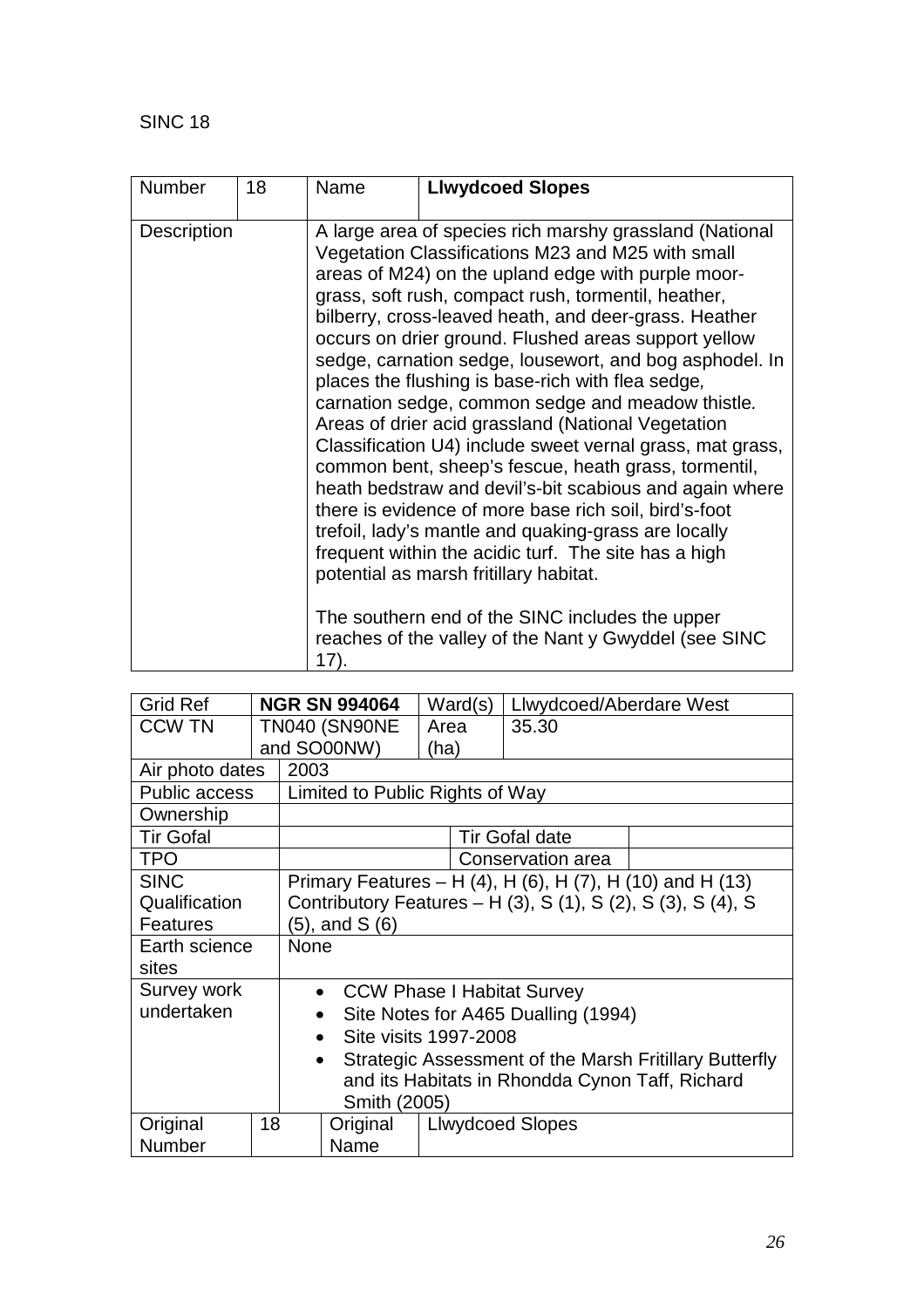| Number                         | 19                                                   |                                                                                                                                                                                                                                                                                                                                                                                                                                                                | Name                         |  |             | <b>Bryn-defaid Heath</b>                               |
|--------------------------------|------------------------------------------------------|----------------------------------------------------------------------------------------------------------------------------------------------------------------------------------------------------------------------------------------------------------------------------------------------------------------------------------------------------------------------------------------------------------------------------------------------------------------|------------------------------|--|-------------|--------------------------------------------------------|
| Description                    |                                                      | The SINC supports a large area of well-established dry lichen<br>heath (which primarily occurs on old colliery tips), together with<br>acid grassland, conifer plantations and areas of associated                                                                                                                                                                                                                                                             |                              |  |             |                                                        |
|                                |                                                      | marshy grassland.<br>The dry heath supports heather, bilberry, wavy hair -grass and<br>cladonia lichens, with areas of associated acid grassland<br>(including sheep's fescue, sweet vernal grass, mat grass,<br>common bent, heath bedstraw sheep's sorrel and tormentil).<br>There are associated of marshy grassland, which can be<br>characterised as purple moor-grass and rush pasture (National<br>Vegetation Classifications M23 and M25). The SINC is |                              |  |             |                                                        |
|                                |                                                      |                                                                                                                                                                                                                                                                                                                                                                                                                                                                | Bryncarnau Grasslands SSSI.  |  |             | immediately adjacent to the species-rich grasslands of |
|                                |                                                      | The conifer plantations form part of the habitat complex. They<br>are primarily included as part of the overall habitat mosaic, and<br>for their value as conifer bird habitat. The plantations also have<br>potential for habitat restoration to heath and acid grassland.                                                                                                                                                                                    |                              |  |             |                                                        |
|                                |                                                      | The SINC represents excellent invertebrate habitat with<br>grayling and green hairstreak butterflies present and a high<br>potential for reptiles. Areas of gorse scrub and conifer<br>plantation offer nesting sites for a range of birds including<br>potential stonechat and nightjar habitat. The site lies close to a<br>great crested newt colony and any areas of standing water<br>have potential as amphibian habitat.                                |                              |  |             |                                                        |
| <b>Grid Ref</b>                |                                                      |                                                                                                                                                                                                                                                                                                                                                                                                                                                                | (NGR SO002059)               |  | Ward(s)     | Llwydcoed/ Aberdare West                               |
| CCW TN                         |                                                      |                                                                                                                                                                                                                                                                                                                                                                                                                                                                | TN040 (SN90NE and SO00NW)    |  |             | Area (Ha)<br>49.58                                     |
| Air photo dates                |                                                      | 2003                                                                                                                                                                                                                                                                                                                                                                                                                                                           |                              |  |             |                                                        |
| <b>Public access</b>           |                                                      | Limited to Public Rights of Way                                                                                                                                                                                                                                                                                                                                                                                                                                |                              |  |             |                                                        |
| Ownership                      |                                                      |                                                                                                                                                                                                                                                                                                                                                                                                                                                                |                              |  |             |                                                        |
| <b>Tir Gofal</b><br><b>TPO</b> | <b>Tir Gofal date</b><br>Conservation area           |                                                                                                                                                                                                                                                                                                                                                                                                                                                                |                              |  |             |                                                        |
| <b>SINC</b>                    |                                                      |                                                                                                                                                                                                                                                                                                                                                                                                                                                                |                              |  |             |                                                        |
| Qualification                  |                                                      | Primary Features – H (1), H (6), H (10), H (18) and H (20)                                                                                                                                                                                                                                                                                                                                                                                                     |                              |  |             |                                                        |
| Features                       | Contributory Features $- S(2)$ , S(3), S(4) and S(6) |                                                                                                                                                                                                                                                                                                                                                                                                                                                                |                              |  |             |                                                        |
| Earth science sites            |                                                      |                                                                                                                                                                                                                                                                                                                                                                                                                                                                |                              |  |             | No RIGs 1 other to be added                            |
| Survey work                    |                                                      |                                                                                                                                                                                                                                                                                                                                                                                                                                                                | $\bullet$                    |  |             | CCW Phase I Habitat Survey, 1992-1995                  |
| undertaken                     |                                                      |                                                                                                                                                                                                                                                                                                                                                                                                                                                                | <b>Site Visits 1997-2008</b> |  |             |                                                        |
| Original<br>Number             | 19                                                   |                                                                                                                                                                                                                                                                                                                                                                                                                                                                | Original<br>Name             |  | Bryn defaid |                                                        |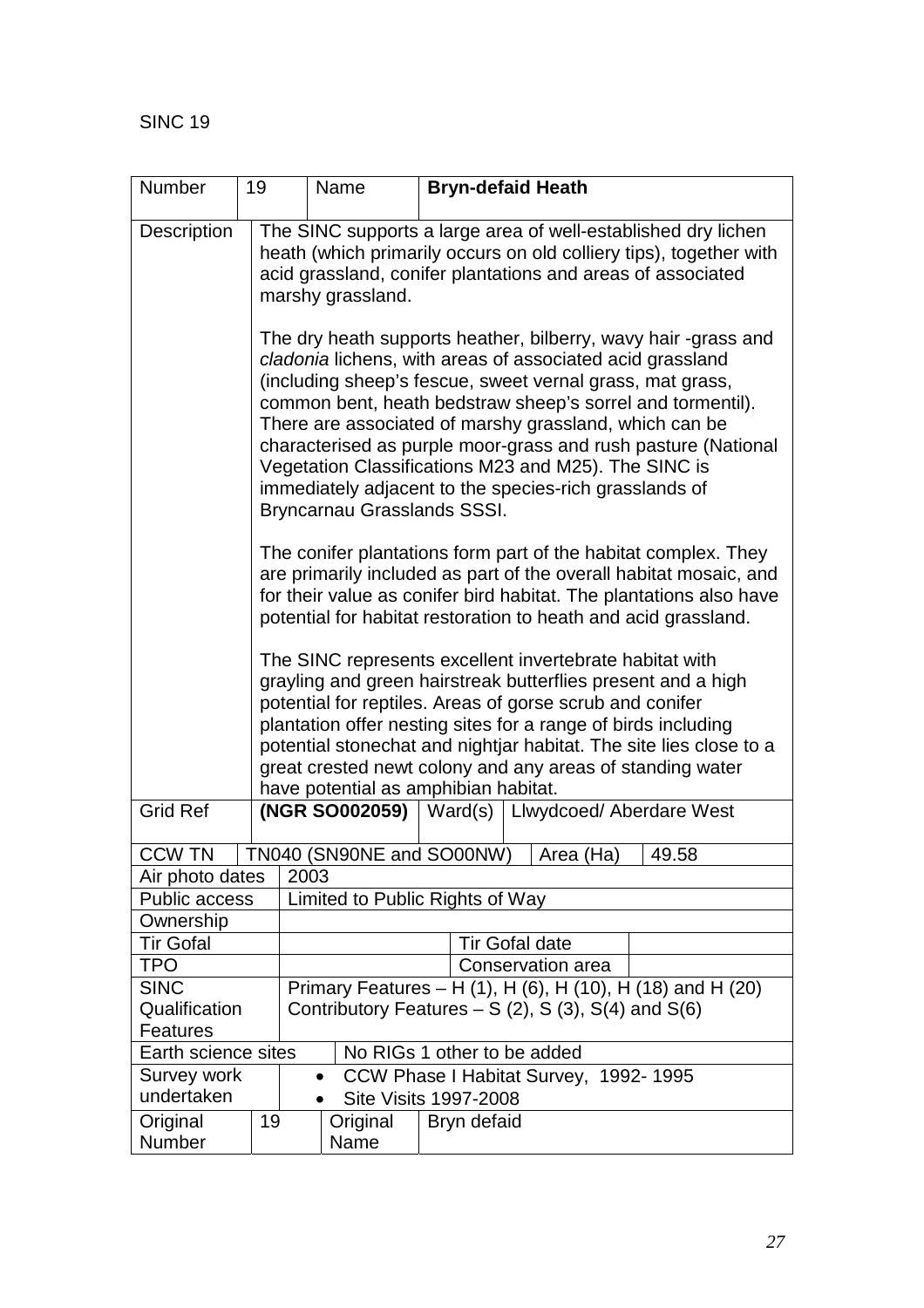| Number      | 20                                                                                                                                                                                                                                                                      | Name                                                                                                                                                                                                                                                                                                                                                                                                                                                                                                                                                                                                                                                                                                                                                                                                                                                                                                                                                                                                                                                                                                                                                                                                                                                                              | <b>East Llwydcoed</b>                                                                                                                                                                                                                                                                                                                                                                                                                                                                                                |  |  |  |
|-------------|-------------------------------------------------------------------------------------------------------------------------------------------------------------------------------------------------------------------------------------------------------------------------|-----------------------------------------------------------------------------------------------------------------------------------------------------------------------------------------------------------------------------------------------------------------------------------------------------------------------------------------------------------------------------------------------------------------------------------------------------------------------------------------------------------------------------------------------------------------------------------------------------------------------------------------------------------------------------------------------------------------------------------------------------------------------------------------------------------------------------------------------------------------------------------------------------------------------------------------------------------------------------------------------------------------------------------------------------------------------------------------------------------------------------------------------------------------------------------------------------------------------------------------------------------------------------------|----------------------------------------------------------------------------------------------------------------------------------------------------------------------------------------------------------------------------------------------------------------------------------------------------------------------------------------------------------------------------------------------------------------------------------------------------------------------------------------------------------------------|--|--|--|
| Description |                                                                                                                                                                                                                                                                         | A complex mosaic of grasslands, woodland, heath and scrub<br>on the eastern flank of Llwydcoed.<br>The SINC includes a complex of semi-natural habitat with<br>areas of species rich grassland (National Vegetation<br>Classification MG5), with locally frequent bird's foot-trefoil,<br>black knapweed, greater burnet and devil's-bit scabious. The<br>majority of the drier grassland represents a large area of<br>relatively unmodified neutral grassland (National Vegetation<br>Classification MG6). The large area of semi-improved<br>grassland is a feature of the SINC and is designated as an<br>important linking habitat. Small, but diverse areas of base<br>flushed marshy grassland occur with meadow thistle a feature<br>(National Vegetation Classifications M23 and M24). The old<br>mineral-spoil habitat, supports areas of dry heath (with<br>heather), neutral grassland (with kidney vetch), acid grassland<br>(National Vegetation Classification U4) and large areas of<br>emerging willow, birch, hawthorn, elm, hazel and gorse scrub.<br>The Nany-y-derlwyn stream is included in the SINC and<br>supports mature oak, ash and birch woodland. To the south,<br>the SINC includes a small area of ancient woodland (oak,<br>sycamore, and birch). |                                                                                                                                                                                                                                                                                                                                                                                                                                                                                                                      |  |  |  |
|             |                                                                                                                                                                                                                                                                         |                                                                                                                                                                                                                                                                                                                                                                                                                                                                                                                                                                                                                                                                                                                                                                                                                                                                                                                                                                                                                                                                                                                                                                                                                                                                                   |                                                                                                                                                                                                                                                                                                                                                                                                                                                                                                                      |  |  |  |
|             | The SINC includes a section of the Llwydcoed to Abernant<br>Cycle track. This disused railway forms a wooded corridor, with<br>oak, birch, alder, hazel, and ash woodland. This woodland links<br>through to Abernant, and the wooded valley of the Nany Yr<br>Wenallt. |                                                                                                                                                                                                                                                                                                                                                                                                                                                                                                                                                                                                                                                                                                                                                                                                                                                                                                                                                                                                                                                                                                                                                                                                                                                                                   |                                                                                                                                                                                                                                                                                                                                                                                                                                                                                                                      |  |  |  |
|             |                                                                                                                                                                                                                                                                         |                                                                                                                                                                                                                                                                                                                                                                                                                                                                                                                                                                                                                                                                                                                                                                                                                                                                                                                                                                                                                                                                                                                                                                                                                                                                                   | The mosaic of woodland, scrub and grassland habitat<br>represents very diverse breeding bird habitat. Survey work in<br>part of the SINC has recorded 34 bird species, which amongst<br>a large number of breeding species included wood warbler and<br>tree pipit. The site is also good invertebrate habitat with 18<br>recorded butterfly species important species including dingy<br>skipper and green hairstreak. The site also has 7 species of<br>recorded dragonfly including scarce blue-tailed damselfly. |  |  |  |

| <b>Grid Ref</b>         |             | (NGR SN998045)                  | Ward(s) | Aberdare West/Llwydcoed |  |
|-------------------------|-------------|---------------------------------|---------|-------------------------|--|
| <b>CCW TN</b>           | 028 and 029 |                                 | Area    | 40.17                   |  |
|                         |             | (SN 90SE)                       | (ha)    |                         |  |
|                         |             |                                 |         |                         |  |
| Air photo dates<br>2003 |             |                                 |         |                         |  |
| <b>Public access</b>    |             | Limited to Public Rights of Way |         |                         |  |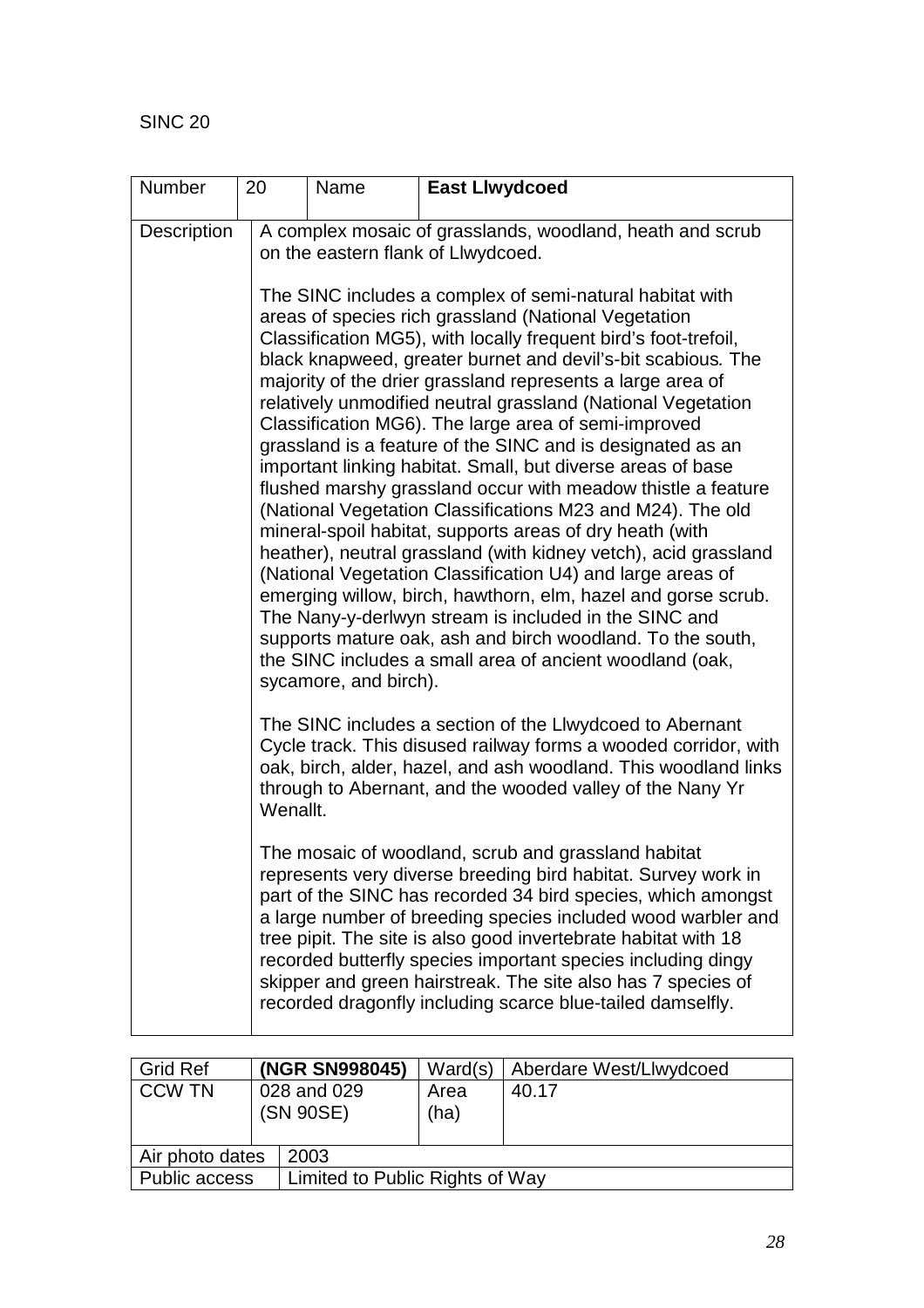| Ownership             |    | <b>Part Council</b>                                            |                         |                       |  |
|-----------------------|----|----------------------------------------------------------------|-------------------------|-----------------------|--|
| <b>Tir Gofal</b>      |    |                                                                |                         | <b>Tir Gofal date</b> |  |
| <b>TPO</b>            |    | Conservation area                                              |                         |                       |  |
| <b>SINC</b>           |    | Primary Features - H (1), H (3), H (4), H (9), H (10), H (18), |                         |                       |  |
| Qualification         |    |                                                                | $H(20)$ , and $H(22)$ . |                       |  |
| Features              |    | Contributory Features $- S(2)$ , S(3) and S(6).                |                         |                       |  |
|                       |    |                                                                |                         |                       |  |
| Earth science         |    | <b>None</b>                                                    |                         |                       |  |
| sites                 |    |                                                                |                         |                       |  |
| Survey work           |    | • CCW Phase I Habitat Survey                                   |                         |                       |  |
| undertaken            |    | Site visits 1997-2008<br>$\bullet$                             |                         |                       |  |
|                       |    | Site Report, Croesdy farm, Llwydcoed, Steve Moon<br>$\bullet$  |                         |                       |  |
|                       |    |                                                                | (c 1993)                |                       |  |
| Original              | 20 |                                                                | Original                | East Llwydcoed        |  |
| <b>Number</b><br>Name |    |                                                                |                         |                       |  |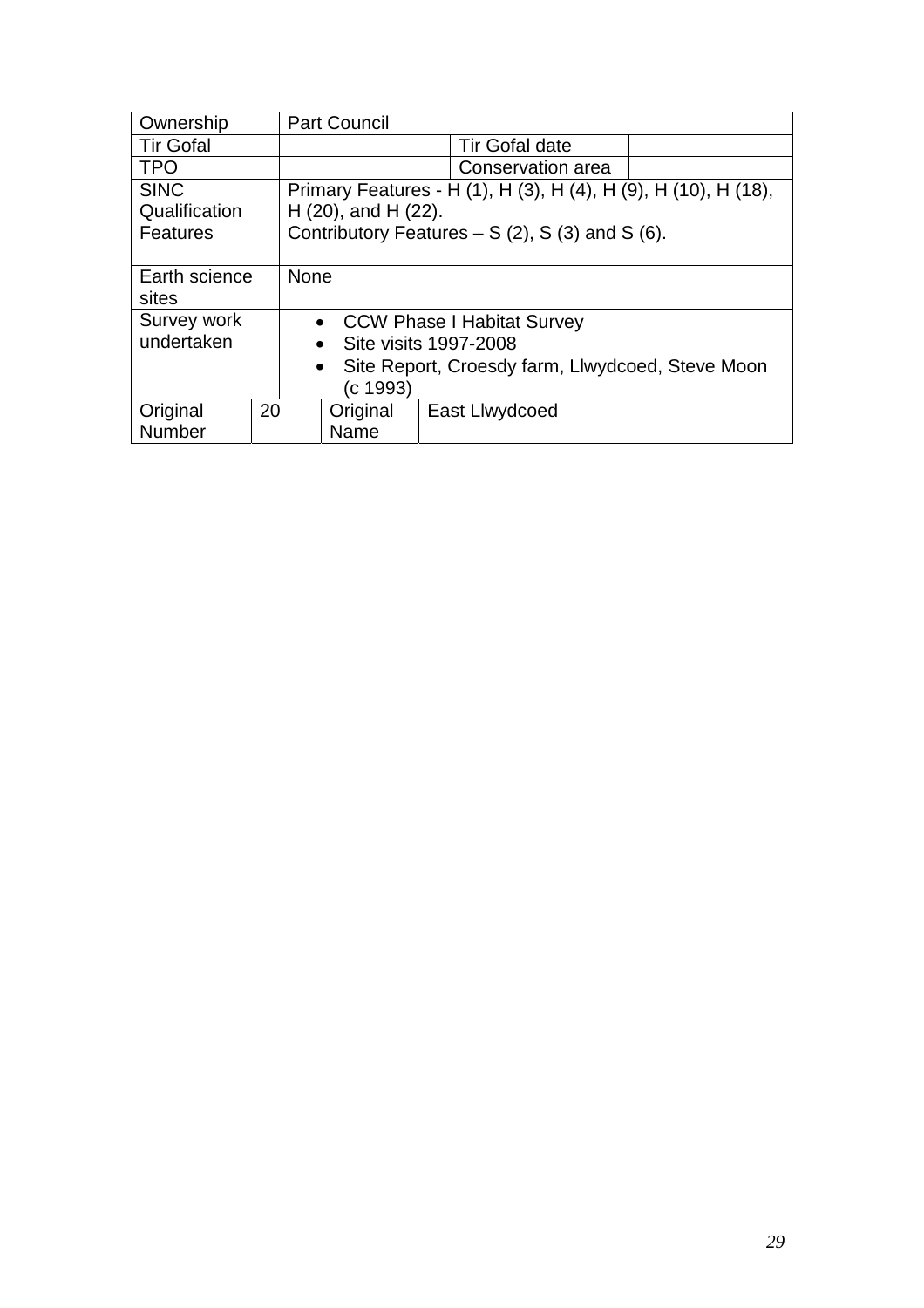| Number      | 21 | Name                                                                                                                                                               | Mynydd Bwllfa/Mynydd Cefn y Gyngon                                                                                                                                                                                                                                                                                                                                                                                                                                                                                                                                                                                                                                                 |  |  |  |
|-------------|----|--------------------------------------------------------------------------------------------------------------------------------------------------------------------|------------------------------------------------------------------------------------------------------------------------------------------------------------------------------------------------------------------------------------------------------------------------------------------------------------------------------------------------------------------------------------------------------------------------------------------------------------------------------------------------------------------------------------------------------------------------------------------------------------------------------------------------------------------------------------|--|--|--|
| Description |    | An expanse of upland vegetation supporting blanket<br>bog, upland marshy grassland and dry acid grassland on<br>the upland plateau above Dare Valley Country Park. |                                                                                                                                                                                                                                                                                                                                                                                                                                                                                                                                                                                                                                                                                    |  |  |  |
|             |    | skimmer.                                                                                                                                                           | Blanket bogs occurs in a series of large lenses of deep<br>peat (grading at the western end of the site into the<br>conifer planted blanket bogs of SINC 26). The<br>vegetation supports mixtures of purple moor-grass, deer<br>grass, common and hare's-foot cotton grass, round-<br>leaved sundew, cross-leaved heath, bog asphodel, and<br>a number of sphagnum bog mosses (including<br>S. subnitens, S. cuspidatum, and S. fallax). Although<br>subject to grass fires, these areas of blanket bog have<br>been assessed as active (peat forming). Bog pools<br>occur within this complex of peat and these support<br>dragonfly populations including black dater and keeled |  |  |  |
|             |    |                                                                                                                                                                    | The acid and marshy grasslands occur in complex<br>mosaics. Typical species include purple moor-grass, soft<br>rush, wavy hair-grass, heath rush, mat-grass, common<br>bent, sheep's fescue, green-ribbed sedge, common<br>yellow sedge, tormentil, heath bedstraw, and less<br>frequently cross-leaved heath, bilberry and heather.                                                                                                                                                                                                                                                                                                                                               |  |  |  |
|             |    | also been recorded.                                                                                                                                                | The site supports good populations of skylark, meadow<br>pipit, and wheatear. Merlin has been recorded in the<br>vicinity by local bird watchers, and peregrines (which<br>nest on Tarren Y Bwllfa) are presumed to also hunt over<br>the open moor. There are near annual reports of hen<br>harrier and red kite. Goshawk, and golden plover have                                                                                                                                                                                                                                                                                                                                 |  |  |  |

| <b>Grid Ref</b>  | 955024 |                                                    | Ward(s) | <b>Aberdare West</b>                            |  |
|------------------|--------|----------------------------------------------------|---------|-------------------------------------------------|--|
| <b>CCW TN</b>    |        |                                                    | Area    | 347                                             |  |
|                  |        |                                                    | (ha)    |                                                 |  |
| Air photo dates  |        | 2003                                               |         |                                                 |  |
| Public access    |        | Limited to Public Rights of Way                    |         |                                                 |  |
| Ownership        |        |                                                    |         |                                                 |  |
| <b>Tir Gofal</b> |        |                                                    |         | Tir Gofal date                                  |  |
| <b>TPO</b>       |        |                                                    |         | Conservation area                               |  |
| <b>SINC</b>      |        | Primary Features - H (6), H (7), H (12) and H (20) |         |                                                 |  |
| Qualification    |        |                                                    |         | Contributory Features $- S(2)$ , S(3), and S(6) |  |
| <b>Features</b>  |        |                                                    |         |                                                 |  |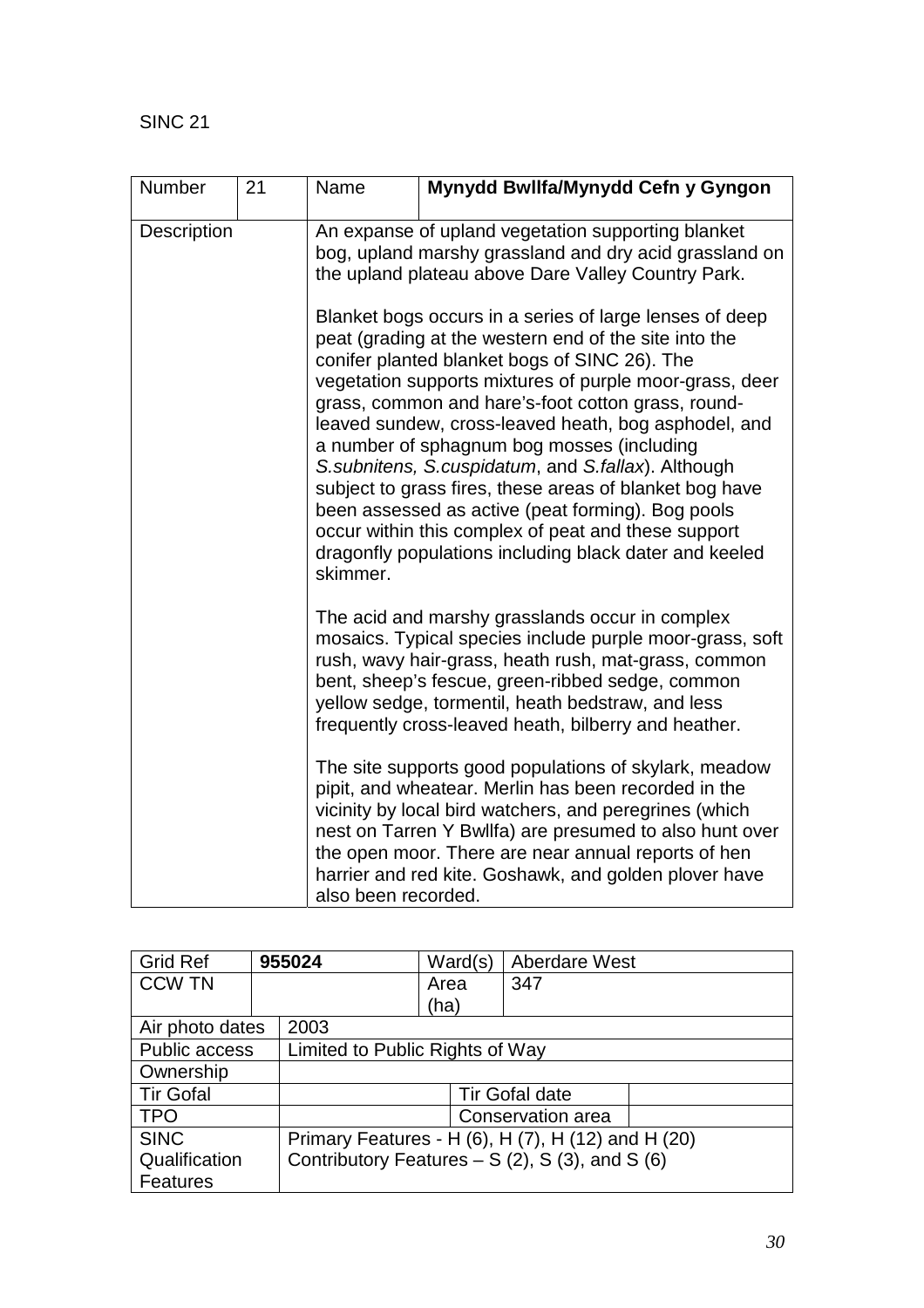| RIGS earth<br>science sites  |    | 92 Craig yr ysgol (115)                                                                                                                                                                                                                                                                                                                                  |                |  |
|------------------------------|----|----------------------------------------------------------------------------------------------------------------------------------------------------------------------------------------------------------------------------------------------------------------------------------------------------------------------------------------------------------|----------------|--|
| Other earth<br>science sites |    | To be added                                                                                                                                                                                                                                                                                                                                              |                |  |
| Survey work<br>undertaken    |    | Upland Vegetation Survey, NCC (1985)<br>$\bullet$<br>CCW Phase I Habitat Survey, 1992-1995<br>$\bullet$<br>Site visits 1997-2008<br>$\bullet$<br>• Hirwaun Wind farm, Environmental Statement,<br>Pennant Walters Hirwaun Ltd (June 2006)<br>• Hirwaun Wind farm, Supplementary Environmental<br>Information, Pennant Walters Hirwaun Ltd (June<br>2008) |                |  |
|                              |    |                                                                                                                                                                                                                                                                                                                                                          |                |  |
| Original                     | 21 | Original                                                                                                                                                                                                                                                                                                                                                 | Penywaun Ridge |  |
| Number                       | U6 | Name                                                                                                                                                                                                                                                                                                                                                     | Cefn Y Rhondda |  |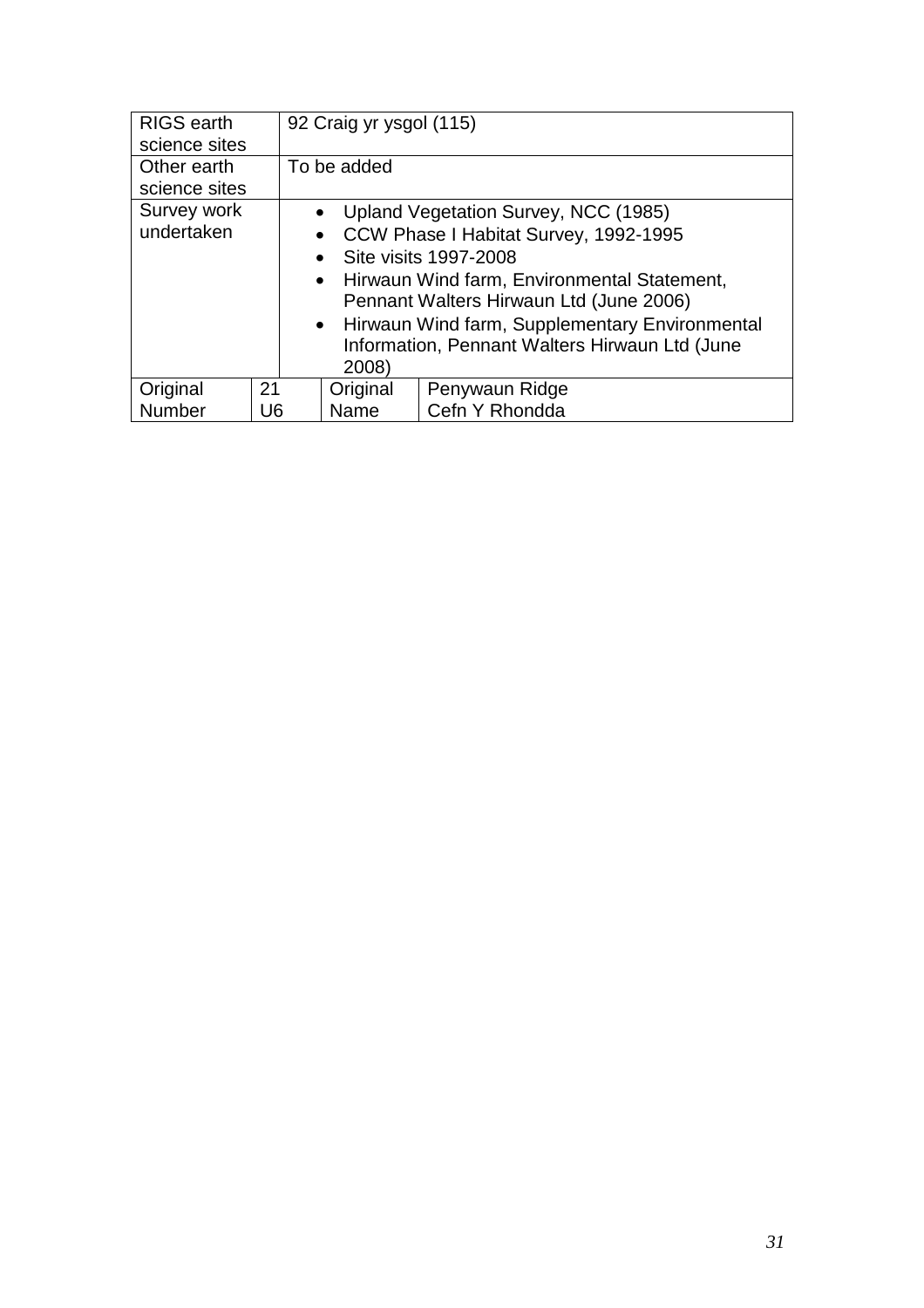| Number                                  | 22                                                   | Name                                                            | <b>Cwm Dare North</b>                                                                                                            |  |  |  |  |
|-----------------------------------------|------------------------------------------------------|-----------------------------------------------------------------|----------------------------------------------------------------------------------------------------------------------------------|--|--|--|--|
| Description                             |                                                      |                                                                 | A large mosaic SINC bordering the northern edge of Dare                                                                          |  |  |  |  |
|                                         |                                                      | Country Park.                                                   |                                                                                                                                  |  |  |  |  |
|                                         |                                                      |                                                                 |                                                                                                                                  |  |  |  |  |
|                                         |                                                      |                                                                 | At its eastern end, the SINC includes important areas of rhos                                                                    |  |  |  |  |
|                                         | pasture with species rich marshy grassland (National |                                                                 |                                                                                                                                  |  |  |  |  |
|                                         |                                                      | Vegetation Classifications of M23 and M25 with smaller          |                                                                                                                                  |  |  |  |  |
|                                         |                                                      |                                                                 | amounts of M24), acid flushes, semi-improved neutral, and acid                                                                   |  |  |  |  |
|                                         |                                                      |                                                                 | grassland (National Vegetation Classifications MG5, MG6 and                                                                      |  |  |  |  |
|                                         |                                                      |                                                                 | U4). The marshy grassland support devil's-bit scabious and<br>has potential as marsh fritillary habitat. Areas of the drier acid |  |  |  |  |
|                                         |                                                      |                                                                 | grassland slopes have associated bracken and emerging                                                                            |  |  |  |  |
|                                         |                                                      |                                                                 | scrub/woodland, and represent quasi-wood pasture.                                                                                |  |  |  |  |
|                                         |                                                      |                                                                 |                                                                                                                                  |  |  |  |  |
|                                         |                                                      |                                                                 | The SINC includes the upland oak woodland and the wooded                                                                         |  |  |  |  |
|                                         |                                                      |                                                                 | valley of the Nant Melyn. The oak woodlands support tree                                                                         |  |  |  |  |
|                                         |                                                      |                                                                 | pipits, and breeding buzzards. The Slopes of Craig Nant Melyn                                                                    |  |  |  |  |
|                                         |                                                      |                                                                 | support an intricate mosaic of old coal tips (with lichen-heath                                                                  |  |  |  |  |
|                                         |                                                      |                                                                 | communities), marshy grassland (National Vegetation                                                                              |  |  |  |  |
|                                         |                                                      |                                                                 | Classifications M25), acid flushes, bracken, and steep sloped                                                                    |  |  |  |  |
|                                         |                                                      |                                                                 | acid grassland (National Vegetation Classifications U4). The<br>Nant Melyn is a typical upland riffle and pool stream, with a    |  |  |  |  |
|                                         |                                                      |                                                                 | gravel bed and oak and alder wooded banks.                                                                                       |  |  |  |  |
|                                         |                                                      |                                                                 |                                                                                                                                  |  |  |  |  |
|                                         |                                                      | The western end of the SINC includes the lower slopes of        |                                                                                                                                  |  |  |  |  |
|                                         |                                                      | Craig-Yr-Ysgol, with a further mosaic of marshy grassland, acid |                                                                                                                                  |  |  |  |  |
|                                         |                                                      | flush, acid grassland and bracken.                              |                                                                                                                                  |  |  |  |  |
|                                         |                                                      |                                                                 |                                                                                                                                  |  |  |  |  |
|                                         |                                                      |                                                                 | The SINC supports a particularly diverse mosaic of lowland and                                                                   |  |  |  |  |
|                                         |                                                      |                                                                 | upland edge habitats, and represents significant invertebrate                                                                    |  |  |  |  |
|                                         |                                                      | and bird habitat.                                               |                                                                                                                                  |  |  |  |  |
| <b>Grid Ref</b>                         |                                                      | <b>NGR SN 971032</b>                                            | Ward(s)<br>Aberdare West/Llwydcoed                                                                                               |  |  |  |  |
| <b>CCW TN</b>                           |                                                      | 007 and 010 (SN90SE)                                            | Other<br>71.56                                                                                                                   |  |  |  |  |
| Air photo dates<br><b>Public access</b> |                                                      | 2003                                                            | Limited to Public Rights of Way                                                                                                  |  |  |  |  |
| Ownership                               |                                                      |                                                                 |                                                                                                                                  |  |  |  |  |
| <b>Tir Gofal</b>                        |                                                      |                                                                 | <b>Tir Gofal date</b>                                                                                                            |  |  |  |  |
| <b>TPO</b>                              |                                                      |                                                                 | Conservation area                                                                                                                |  |  |  |  |
| <b>SINC</b>                             |                                                      |                                                                 | Primary Features - H (1), H (2), H (6), H (7), H (9), H (12),                                                                    |  |  |  |  |
| Qualification                           |                                                      |                                                                 | $H(18)$ , $H(20)$ , and $H(21)$ .                                                                                                |  |  |  |  |
| <b>Features</b>                         |                                                      | Secondary Features $- S(1)$ , S $(2)$ , S $(3)$ , and S $(6)$   |                                                                                                                                  |  |  |  |  |
| <b>RIGS Earth science sites</b>         |                                                      |                                                                 | 531 Bwllfa Road Tips (score 140)                                                                                                 |  |  |  |  |
| Other earth science sites               |                                                      |                                                                 | To be added                                                                                                                      |  |  |  |  |
| Survey work                             |                                                      | $\bullet$                                                       | CCW Phase I Habitat Survey, 1992-1995                                                                                            |  |  |  |  |
| undertaken                              |                                                      |                                                                 | Site visits 1997-2008                                                                                                            |  |  |  |  |
|                                         |                                                      | $\bullet$                                                       | Earth Science site visits 2003-4 Haycock et al.                                                                                  |  |  |  |  |
| <b>Original Number</b>                  |                                                      | 22                                                              | <b>Cwm Dare North</b><br><b>Original Name</b>                                                                                    |  |  |  |  |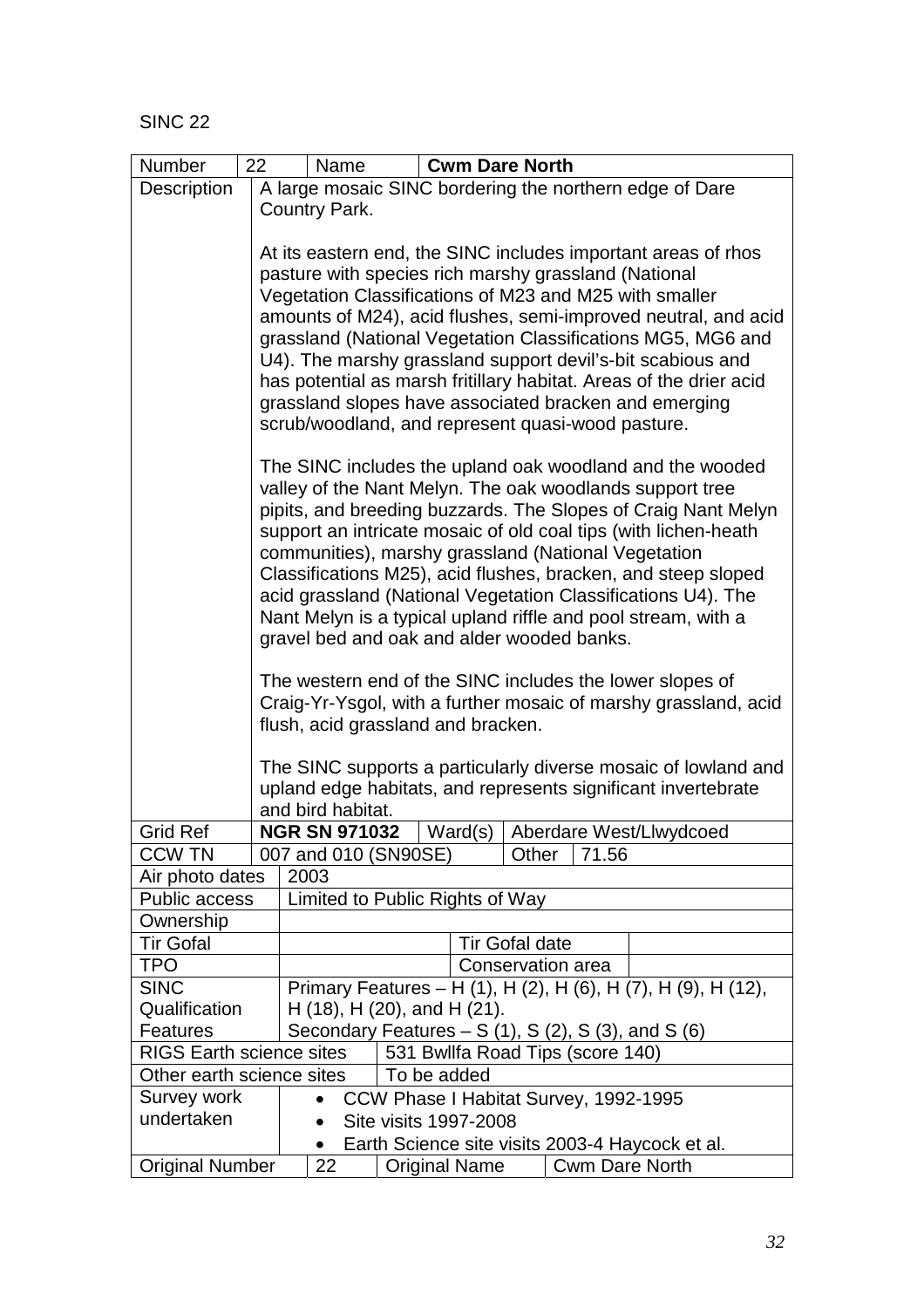| Number      | 23<br><b>Cwm Dare South</b><br>Name                                                                                                                                                                                                                                                                                                                                                                                                                                                                                                                                                                                                                                                                                                                                                                                                                                                                                                                                                                                                                                        |  |  |  |  |  |
|-------------|----------------------------------------------------------------------------------------------------------------------------------------------------------------------------------------------------------------------------------------------------------------------------------------------------------------------------------------------------------------------------------------------------------------------------------------------------------------------------------------------------------------------------------------------------------------------------------------------------------------------------------------------------------------------------------------------------------------------------------------------------------------------------------------------------------------------------------------------------------------------------------------------------------------------------------------------------------------------------------------------------------------------------------------------------------------------------|--|--|--|--|--|
| Description | A very large and diverse mosaic SINC, which includes the Dare                                                                                                                                                                                                                                                                                                                                                                                                                                                                                                                                                                                                                                                                                                                                                                                                                                                                                                                                                                                                              |  |  |  |  |  |
|             | Valley Country park, and surrounding hillsides.<br>The Dare Valley Country Park is a land reclamation site dating<br>from the early 1970s. The Park includes a mixture of made<br>colliery spoil land, old coal tips and original habitats. These<br>include acid grassland (including National Vegetation<br>Classifications U2 and U4), neutral grassland (National<br>Vegetation Classifications MG5/MG6) brown field species-rich<br>grassland, marshy grassland (National Vegetation<br>Classifications M25 and M23 marshy grassland), acid flushes,<br>wet heath (National Vegetation Classification M15) with<br>abundant cross-leaved heath and drier heaths with heather and<br>bilberry heath (some of which is based on old coal spoil). The<br>old coal spoil tips within the Country Park represent superb<br>examples of lichen-heath, and acid grassland with very large<br>population of grayling butterflies. The grasslands support<br>excellent grassland fungi assemblages. The SINC also<br>includes important areas of wet alder carr and upland oak |  |  |  |  |  |
|             |                                                                                                                                                                                                                                                                                                                                                                                                                                                                                                                                                                                                                                                                                                                                                                                                                                                                                                                                                                                                                                                                            |  |  |  |  |  |
|             | woodland (ancient woodland ground floras with purple<br>hairstreak butterfly colonies).<br>The Country Park includes a number of lakes, which support<br>breeding coot, moorhen, dabchick, and range of wintering and<br>feeding species, including tufted duck, goosander and heron.<br>The lakes have a good invertebrate fauna, including species-<br>rich dragonfly assemblages. The Nant Dare within the SINC<br>supports breeding dipper and grey wagtail and supports brown<br>trout, and evidence of otter.                                                                                                                                                                                                                                                                                                                                                                                                                                                                                                                                                        |  |  |  |  |  |
|             | The SINC also includes the valley slopes of Craig Rhiw-du,<br>which support a complex mosaic of wooded stream valleys,<br>marshy grassland (mainly National Vegetation Classification<br>M25), wet heath (National Vegetation Classification M15), acid<br>flushes, acid grassland and bracken slopes. These areas<br>support a very diverse and species rich mosaic of habitats.                                                                                                                                                                                                                                                                                                                                                                                                                                                                                                                                                                                                                                                                                          |  |  |  |  |  |
|             | In addition to the species mentioned above, the SINC includes<br>a number of key species, including redstart, reed bunting, tree<br>pipit, passage ring ousel, wintering hen harrier, peregrine<br>(which nest on Cwm Dare), kestrel, Daubenton's bat, polecat,<br>chimney sweep moth, small pearl-bordered fritillary, pink wax<br>cap and the rare grassland fungi Clavulina amethystine.                                                                                                                                                                                                                                                                                                                                                                                                                                                                                                                                                                                                                                                                                |  |  |  |  |  |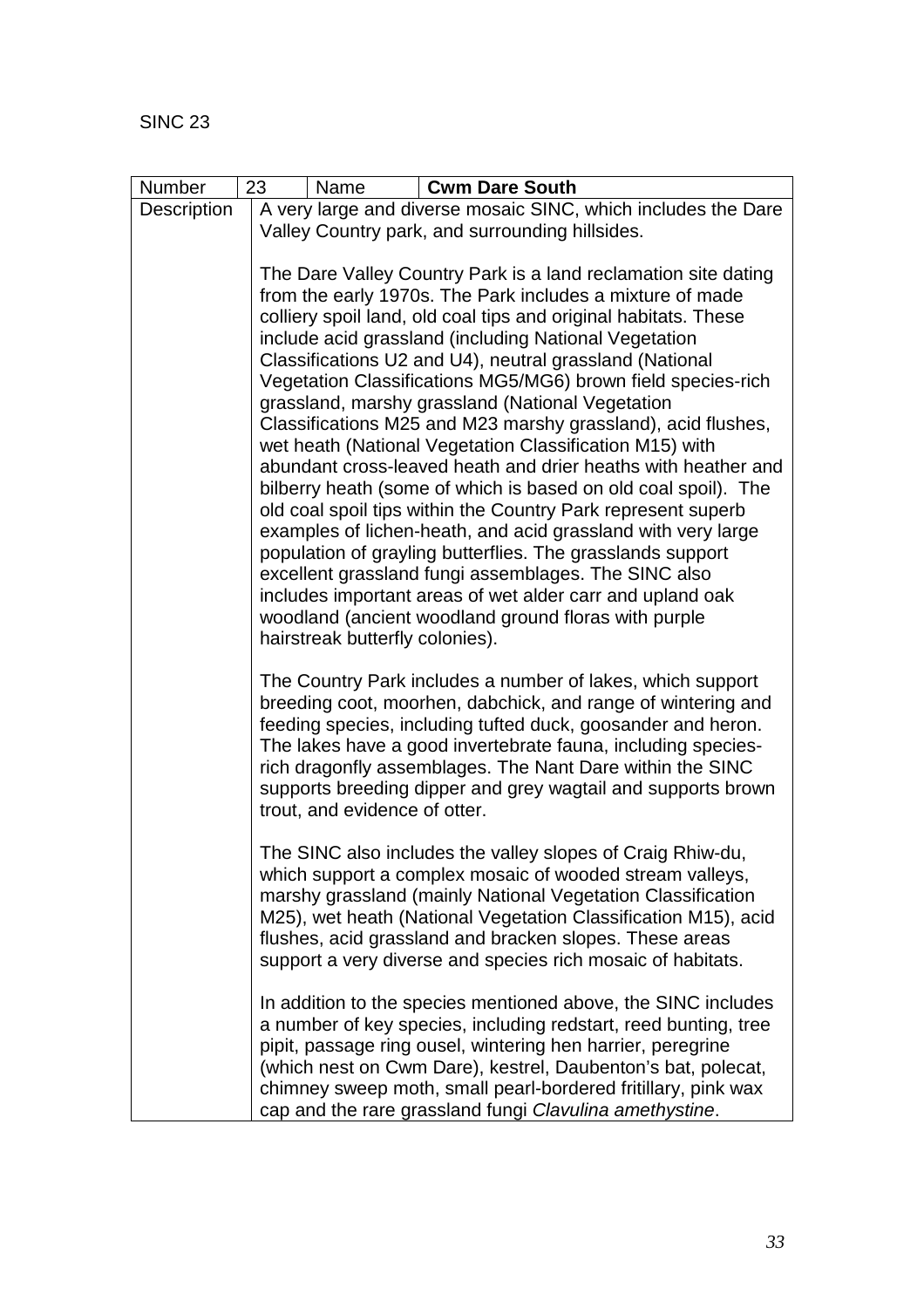| <b>Grid Ref</b>                                 |    | (NGR<br>SN974029)                                                               | Ward(s)               | Aberdare West/Llwydcoed |  |  |  |
|-------------------------------------------------|----|---------------------------------------------------------------------------------|-----------------------|-------------------------|--|--|--|
| <b>CCW TN</b>                                   |    | 003, 011 and 012                                                                | Area                  | 345.9                   |  |  |  |
|                                                 |    | (SN90SE)                                                                        | (ha)                  |                         |  |  |  |
| Air photo dates                                 |    | 2003                                                                            |                       |                         |  |  |  |
| <b>Public access</b>                            |    | Dare Valley Country Park is open access. Other areas<br>served by PROWs.        |                       |                         |  |  |  |
| Ownership                                       |    | <b>Part Council</b>                                                             |                       |                         |  |  |  |
| <b>Tir Gofal</b>                                |    | <b>Tir Gofal date</b>                                                           |                       |                         |  |  |  |
| <b>TPO</b>                                      |    | Conservation area                                                               |                       |                         |  |  |  |
| <b>SINC</b>                                     |    | Primary Features - H (1), H (2), H (3), H (4), H (6), H (7), H                  |                       |                         |  |  |  |
| Qualification                                   |    | (9), H (10), H (12), H (15), H (16), H (18), H (20) and H (21),                 |                       |                         |  |  |  |
| Features                                        |    | $S(1)$ , and $S(2)$                                                             |                       |                         |  |  |  |
|                                                 |    | Contributory Features $- S(3)$ , S(4), S(5), S(6), S(8), and                    |                       |                         |  |  |  |
|                                                 |    | S(9)                                                                            |                       |                         |  |  |  |
| <b>RIGS Earth</b>                               |    | 93 Tarren y Bwllfa (score 180)                                                  |                       |                         |  |  |  |
| science sites                                   |    |                                                                                 |                       |                         |  |  |  |
| Other earth                                     |    | To be added                                                                     |                       |                         |  |  |  |
| science sites                                   |    |                                                                                 |                       |                         |  |  |  |
| Survey work<br>undertaken                       |    | CCW Phase I Habitat Survey, 1992-1995<br>$\bullet$                              |                       |                         |  |  |  |
|                                                 |    | Site visits 1997-2008                                                           |                       |                         |  |  |  |
|                                                 |    | A Strategic Conservation Assessment of Heathland<br>$\bullet$                   |                       |                         |  |  |  |
|                                                 |    | and Associated Habitats on the coal spoils of South                             |                       |                         |  |  |  |
|                                                 |    | Wales, Middlemarch Environmental Ltd, CCW<br>(contract No. FC 73-01-533) - 2007 |                       |                         |  |  |  |
|                                                 |    | Archaeological, Historical and Cultural Importance                              |                       |                         |  |  |  |
|                                                 |    | and Significance of surviving coal spoil tips in the                            |                       |                         |  |  |  |
|                                                 |    | Heads of the Valleys Area, Govannon Consultancy,                                |                       |                         |  |  |  |
|                                                 |    | CCW (contract No FC 73-03-318) - 2008                                           |                       |                         |  |  |  |
| Earth Science site visits 2003-4 Haycock et al. |    |                                                                                 |                       |                         |  |  |  |
| Original                                        | 23 | Original                                                                        | <b>Cwm Dare South</b> |                         |  |  |  |
| Number                                          |    | Name                                                                            |                       |                         |  |  |  |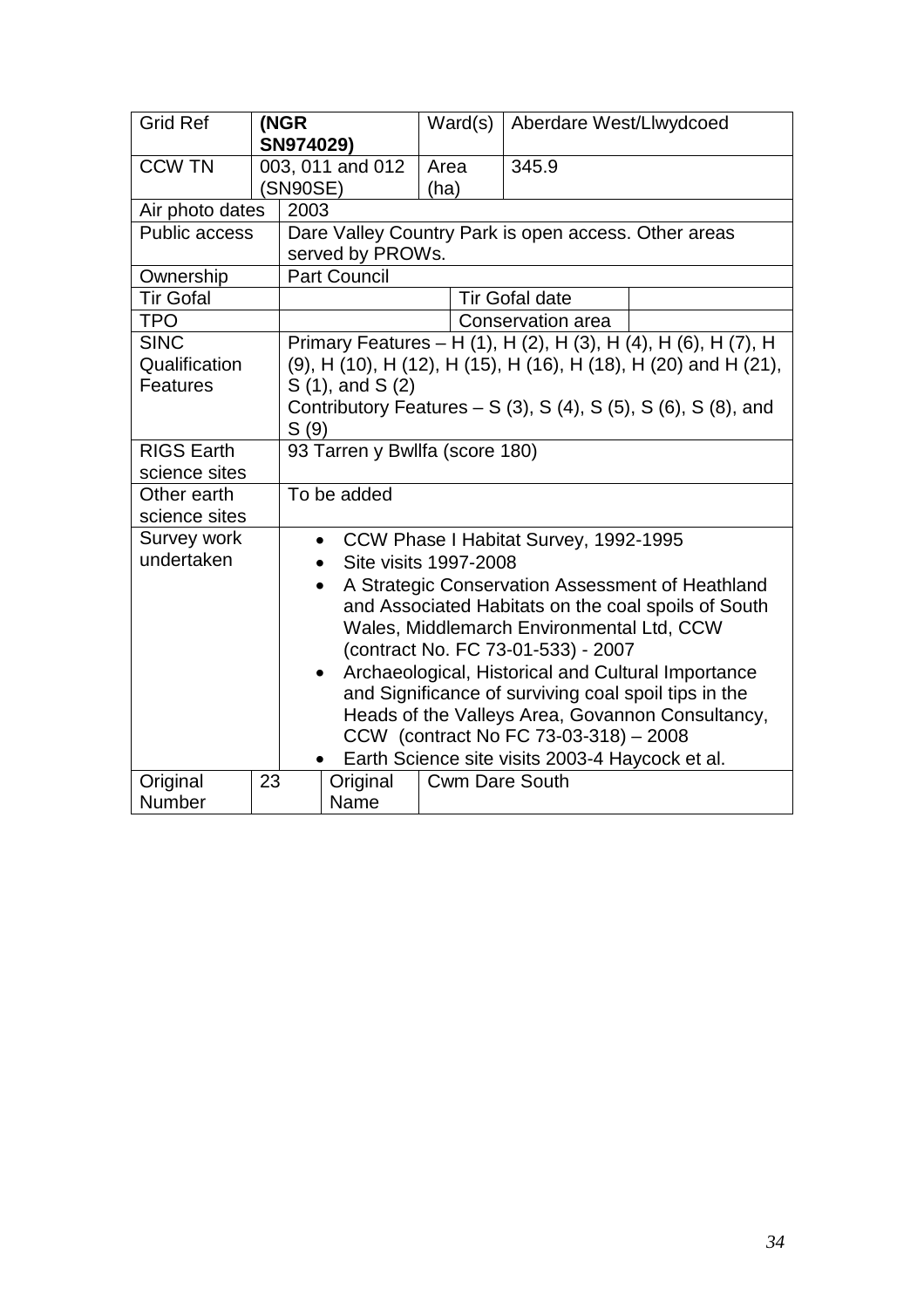| <b>Number</b><br>24 | Name | <b>Dare Valley</b>                                                                                                                                                                                                                                                                                                                                                                                                                                                                                                                                                                                                                                                                                                                                                                                                                                                                                                                                                                                                                                   |
|---------------------|------|------------------------------------------------------------------------------------------------------------------------------------------------------------------------------------------------------------------------------------------------------------------------------------------------------------------------------------------------------------------------------------------------------------------------------------------------------------------------------------------------------------------------------------------------------------------------------------------------------------------------------------------------------------------------------------------------------------------------------------------------------------------------------------------------------------------------------------------------------------------------------------------------------------------------------------------------------------------------------------------------------------------------------------------------------|
| <b>Description</b>  |      | The remaining 'original' section of the Afon Dare and its<br>bank side habitat. The Afon Dare is a species rich<br>upland stream, with numerous meanders, gravel shoals<br>and pools, in several areas the river channel is braided<br>and includes a narrow floodplain. The Dare Valley<br>supports mature wet woodland, with alder and oak. The<br>Afon Dare offers habitat for dipper and otter.<br>The SINC includes a series of abandoned hay meadows<br>and mature hedgerows on the steep valley slopes. The<br>grassland is primarily species rich neutral grassland<br>(National Vegetation Classifications of MG5 and MG6),<br>and areas of marshy grassland (National Vegetation<br>Classification M25) with locally abundant devil's-bit<br>scabious and potential marsh fritillary butterfly habitat.<br>Small pearl-bordered fritillary butterfly also occur. The<br>hedgerows are mature and species rich, with many tall<br>oak and ash trees. A small 'naturalising' pond on the<br>valley floor has also been included in the SINC. |

| <b>Grid Ref</b>      |              |                                                                             | <b>NGR SN984027</b>   | Ward(s)     | Aberdare West/Llwydcoed |  |  |
|----------------------|--------------|-----------------------------------------------------------------------------|-----------------------|-------------|-------------------------|--|--|
| <b>CCW TN</b>        | 013 (SN90SE) |                                                                             |                       | Area        | 32.09                   |  |  |
|                      |              |                                                                             |                       | (ha)        |                         |  |  |
| Air photo dates      |              | 2003                                                                        |                       |             |                         |  |  |
| <b>Public access</b> |              | Limited to Public Rights of Way                                             |                       |             |                         |  |  |
| Ownership            |              |                                                                             |                       |             |                         |  |  |
| <b>Tir Gofal</b>     |              |                                                                             | <b>Tir Gofal date</b> |             |                         |  |  |
| <b>TPO</b>           |              |                                                                             | Conservation area     |             |                         |  |  |
| <b>SINC</b>          |              | Primary Features – H (1), H (3), H (4), H (7), H (15), and S                |                       |             |                         |  |  |
| Qualification        |              | (1)                                                                         |                       |             |                         |  |  |
| <b>Features</b>      |              | Contributory Features – S $(2)$ , S $(3)$ , S $(4)$ , S $(5)$ , and S $(6)$ |                       |             |                         |  |  |
| Earth science        |              | <b>None</b>                                                                 |                       |             |                         |  |  |
| sites                |              |                                                                             |                       |             |                         |  |  |
| Survey work          |              | • CCW Phase I Habitat Survey, 1992-1995                                     |                       |             |                         |  |  |
| undertaken           |              | Site visits 1997-2008<br>$\bullet$                                          |                       |             |                         |  |  |
|                      |              | <b>RCT Pond Survey, National Museum and Galleries</b><br>$\bullet$          |                       |             |                         |  |  |
| of Wales (2003)      |              |                                                                             |                       |             |                         |  |  |
| Original             | 24           |                                                                             | Original              | Dare Valley |                         |  |  |
| <b>Number</b>        |              |                                                                             | Name                  |             |                         |  |  |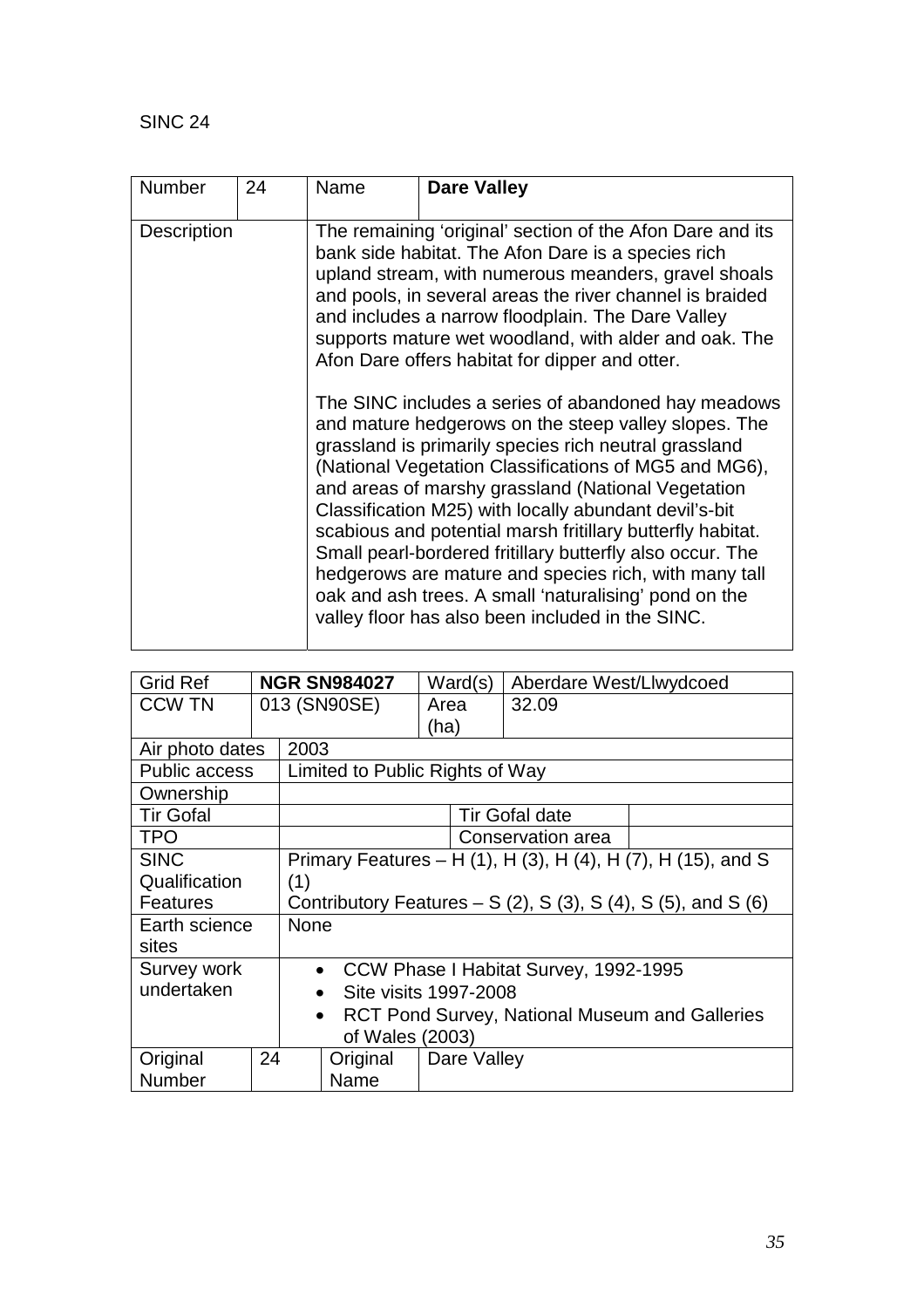| Number             | 25 | Name | <b>Aberdare South</b>                                                                                                                                                                                                                                                                                                                                                                                                                                                                                                                                                                                                                                                                                                                                                                                                                                                                                                                                                                                                                       |
|--------------------|----|------|---------------------------------------------------------------------------------------------------------------------------------------------------------------------------------------------------------------------------------------------------------------------------------------------------------------------------------------------------------------------------------------------------------------------------------------------------------------------------------------------------------------------------------------------------------------------------------------------------------------------------------------------------------------------------------------------------------------------------------------------------------------------------------------------------------------------------------------------------------------------------------------------------------------------------------------------------------------------------------------------------------------------------------------------|
| <b>Description</b> |    |      | A diverse valley-side mosaic SINC on the valley slopes above<br>Aberdare. The SINC includes a complex mosaic of semi-<br>natural habitats, which lie between the uplands (above) and the<br>settlement boundary of south Aberdare (below).<br>The western parts of the SINC are a series of wet marshy<br>grassland pastures, with a potential for marsh fritillary<br>butterflies, and supporting a mosaic of the National Vegetation<br>Classifications M25 and M23 marshy grassland (with devil's-bit<br>scabious), acid flushes (abundant sphagnum bog mosses),<br>acid and neutral grasslands (National Vegetation Classification<br>U4 and MG6) with greater burnet. Although fairly heavily horse<br>grazed, these fields are diverse grassland habitats. There are<br>associated areas of wet alder woodland and wet scrub. Central<br>parts of the SINC support a mosaic of woodland, scrub, and<br>smaller areas of heath, acid grassland and bracken. Within the<br>wooded zone, Dumfries Park is a mature oak, birch, rowan and |
|                    |    |      | alder woodland with occasional hollies and ancient crab apple<br>trees. In places the woodland is 'open' in character and<br>probably represents old wood pasture. This open woodland<br>type characterises some other areas of alder birch and oak<br>woodland, which occur within the SINC. Elsewhere more<br>typical wet alder woodland occurs, as well gorse and mixed<br>scrub communities on old coal tips. The eastern half of the<br>SINC supports a complex series of open oak and birch<br>woodland and wood pasture with associated smaller areas of<br>acid grassland marshy grassland (with devil's bit scabious),<br>together with areas of bracken and scrub. The SINC includes a<br>section of disused railway line/cycle track with its mixed<br>woodland corridor of oak, ash, alder, hazel, and wych elm.                                                                                                                                                                                                                |
|                    |    |      | At the north-eastern edge, the SINC also includes the re-<br>vegetated Maesyffynon Tip. The tip is a long disused, spoil tip,<br>which has become well vegetated and supports a mosaic of<br>habitats. The north-western part of the tip supports maturing<br>secondary woodland (including some mature oak trees), scrub<br>and bramble. This area is locally important as breeding bird<br>habitat and has potential for bats. An area of wet willow scrub<br>and wetland area is associated with the stream. The latter area<br>supports a number of wetland plant species, including a large<br>stand of pendulous sedge, a rare species in the Cynon Valley.                                                                                                                                                                                                                                                                                                                                                                           |
|                    |    |      | The remainder of the site supports more open scrub and<br>secondary grassland, with mature trees and tall scrub on the<br>boundaries. The scrub includes a mixture of willows, birch,                                                                                                                                                                                                                                                                                                                                                                                                                                                                                                                                                                                                                                                                                                                                                                                                                                                       |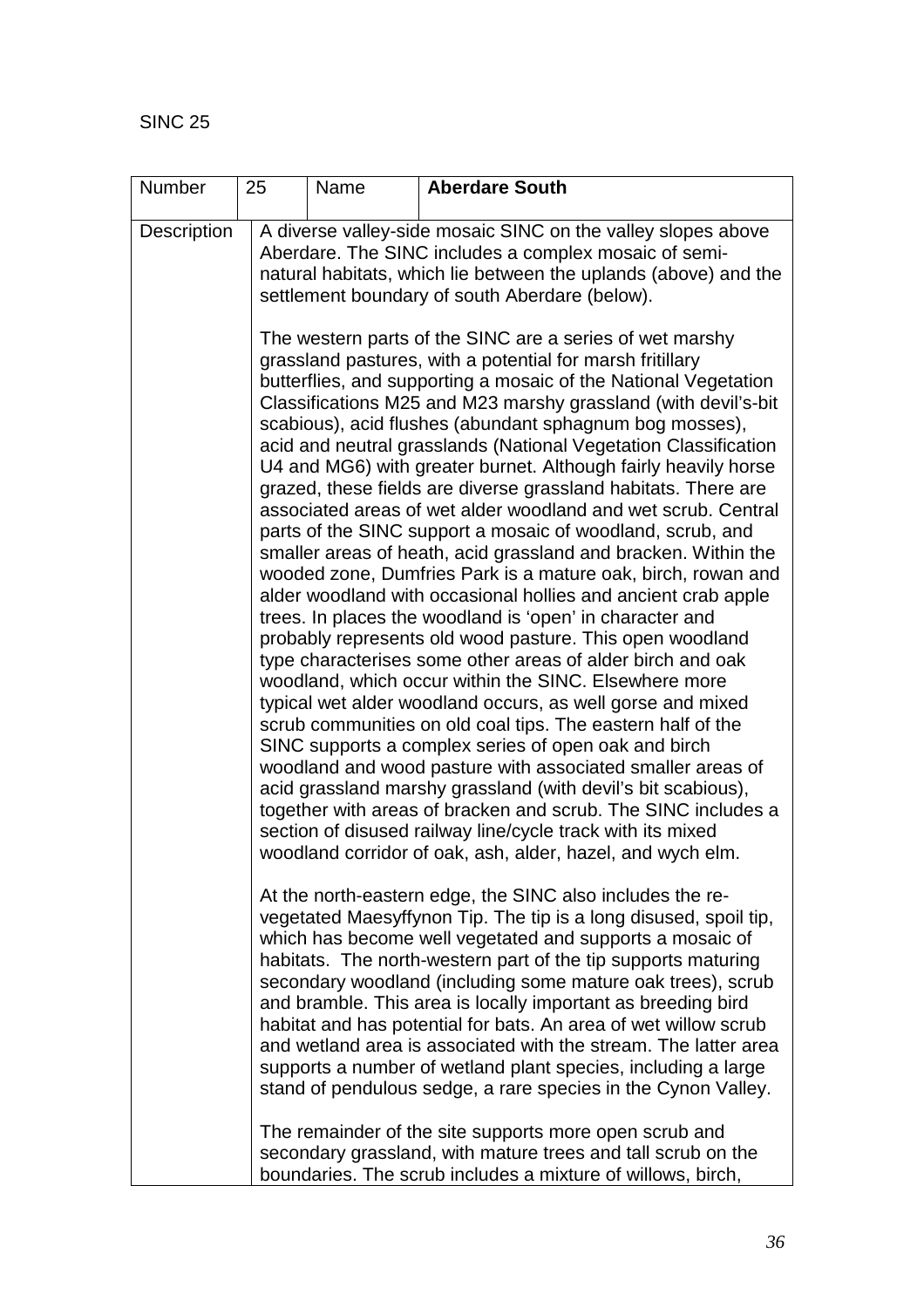| gorse, guelder rose, bramble and young rowan, oak and ash<br>trees. The scrub represents excellent nesting bird habitat with<br>blackcap, chiffchaff, garden warbler, willow warbler, bullfinch,<br>house sparrow, linnet, robin, dunnock, blackbird, song thrush,<br>blue tit, great tit, wren, sparrowhawk and woodpigeon. The<br>grassland areas are typically eclectic in their composition, but<br>include a long species list including, bird's-foot trefoil, black<br>knapweed, common dog violets, mouse ear-hawkweed, yellow<br>loosestrife, thyme-leaved speedwell, orange hawkweed, marsh<br>thistle and zig-zag clover. The combination of a diverse grass<br>and scrub composition, together with sheltered warm<br>microclimates offers good invertebrate habitat; common blue,<br>holly blue, speckled wood, meadow brown, green veined white<br>and large skipper butterflies have all been recorded together<br>with day-flying cinnabar and burnet companion moths. The old<br>tip is well used by local people and undoubtedly plays an<br>important local role as a wildlife reservoir, situated on the edge<br>of a large urban area. |
|------------------------------------------------------------------------------------------------------------------------------------------------------------------------------------------------------------------------------------------------------------------------------------------------------------------------------------------------------------------------------------------------------------------------------------------------------------------------------------------------------------------------------------------------------------------------------------------------------------------------------------------------------------------------------------------------------------------------------------------------------------------------------------------------------------------------------------------------------------------------------------------------------------------------------------------------------------------------------------------------------------------------------------------------------------------------------------------------------------------------------------------------------------|
|                                                                                                                                                                                                                                                                                                                                                                                                                                                                                                                                                                                                                                                                                                                                                                                                                                                                                                                                                                                                                                                                                                                                                            |

| <b>Grid Ref</b>      |                                                                | <b>NGR SN994017</b>                                           |                                 |  | Ward(s)               | Aberdare East           |       |
|----------------------|----------------------------------------------------------------|---------------------------------------------------------------|---------------------------------|--|-----------------------|-------------------------|-------|
|                      |                                                                |                                                               |                                 |  |                       | Aberdare West/Llwydcoed |       |
| <b>CCW TN</b>        |                                                                |                                                               | CCW TN SN90SE 026, 025,         |  |                       | Area (ha)               | 37.56 |
|                      |                                                                |                                                               | 024, 023 and 022                |  |                       |                         |       |
| Air photo dates      |                                                                | 2003                                                          |                                 |  |                       |                         |       |
| <b>Public access</b> |                                                                |                                                               | Limited to Public Rights of Way |  |                       |                         |       |
| Ownership            |                                                                |                                                               |                                 |  |                       |                         |       |
| <b>Tir Gofal</b>     |                                                                |                                                               |                                 |  | <b>Tir Gofal date</b> |                         |       |
| <b>TPO</b>           | Conservation area                                              |                                                               |                                 |  |                       |                         |       |
| <b>SINC</b>          | Primary Features – H (1), H (3), H (4), H (6), H (7), H (9), H |                                                               |                                 |  |                       |                         |       |
| Qualification        |                                                                | $(12)$ , H $(15)$ , H $(18)$ , H $(20)$ and H $(22)$          |                                 |  |                       |                         |       |
| <b>Features</b>      |                                                                |                                                               |                                 |  |                       |                         |       |
|                      |                                                                | Contributory Features $- S(2)$ , S(3),                        |                                 |  |                       |                         |       |
| Earth science        |                                                                | None                                                          |                                 |  |                       |                         |       |
| sites                |                                                                |                                                               |                                 |  |                       |                         |       |
| Survey work          |                                                                | CCW Phase I Habitat Survey, 1992-1995<br>$\bullet$            |                                 |  |                       |                         |       |
| undertaken           |                                                                | Site visits 1997-2008                                         |                                 |  |                       |                         |       |
|                      |                                                                | Flora of Glamorgan, A.E. Wade et al, The Natural<br>$\bullet$ |                                 |  |                       |                         |       |
|                      |                                                                | History Museum, 1994.                                         |                                 |  |                       |                         |       |
| Original             | 25                                                             |                                                               | Original                        |  | <b>Aberdare South</b> |                         |       |
| Number               |                                                                |                                                               | Name                            |  |                       |                         |       |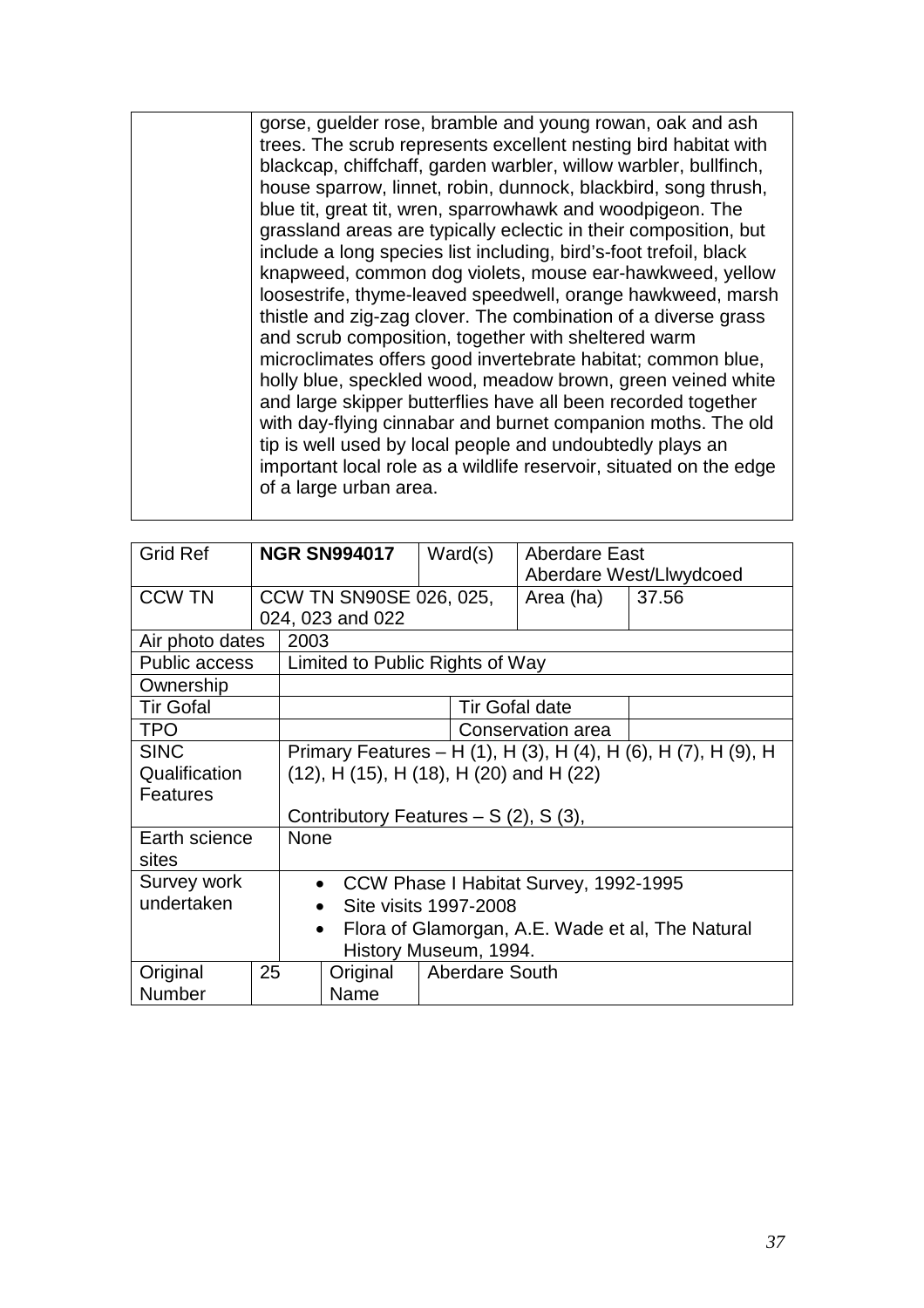| Number             | 26     | Name                                                                                                                                                                                                                                                                                                                                                                  | <b>Mynydd Ystradffernol</b>                                                                                                                                                                                                                                                                                                                                                                                                                                                                                                                                                                                                                                                                                                                                                                                                           |  |  |  |  |  |
|--------------------|--------|-----------------------------------------------------------------------------------------------------------------------------------------------------------------------------------------------------------------------------------------------------------------------------------------------------------------------------------------------------------------------|---------------------------------------------------------------------------------------------------------------------------------------------------------------------------------------------------------------------------------------------------------------------------------------------------------------------------------------------------------------------------------------------------------------------------------------------------------------------------------------------------------------------------------------------------------------------------------------------------------------------------------------------------------------------------------------------------------------------------------------------------------------------------------------------------------------------------------------|--|--|--|--|--|
| <b>Description</b> |        | A huge upland plantation, which lies on the deep peat of<br>Mynydd Ystradffernol. The great majority of the SINC is<br>Forestry Commission managed upland Sitka Spruce plantation.<br>This is almost exclusively planted into peat, which includes<br>large areas of deep peat (blanket bog). The Site also includes<br>experimental groves of Eucalyptus plantation. |                                                                                                                                                                                                                                                                                                                                                                                                                                                                                                                                                                                                                                                                                                                                                                                                                                       |  |  |  |  |  |
|                    | fells. |                                                                                                                                                                                                                                                                                                                                                                       | The plantations are extensive that represent very important bird<br>habitat. Crossbills, siskin, redpoll all occur, together with large<br>numbers of song thrush, blackbird, robin and chaffinch. Cuckoo<br>is common. Goshawk is present, and merlin may breed around<br>the edge of the plantation. Grasshopper warblers use areas of<br>purple moor-grass mire, and willow scrub, and great grey<br>shrike winter in clear fells. Nightjar breed in the same clear                                                                                                                                                                                                                                                                                                                                                                |  |  |  |  |  |
|                    |        |                                                                                                                                                                                                                                                                                                                                                                       | The SINC has large areas of purple moor-grass marshy<br>grassland, together with the remnant peat bogs (cross-leaved<br>heath, sphagnum bog mosses, cotton-grass etc). There are<br>numerous small peat bogs, together with forestry pools.<br>Despite its altitude, the site has excellent amphibian potential,<br>with palmate newts and common frog both recorded. The river<br>valley of the Rhondda Fach above Lluest Wen Reservoir has a<br>wide recessed valley floor, with an expanse of sedge, and<br>purple moor-grass mire and willow scrub. Lluest Wen and<br>Castell Nos Reservoirs are both large area of open water, with<br>associated breeding and wintering wildfowl and the locally<br>uncommon, shoreweed. The hillsides on the western flanks of<br>the Reservoirs support important areas of dry and wet heath. |  |  |  |  |  |

| <b>Grid Ref</b>      | SN942004 |                                                               |                                 | Ward(s)                                              | Treherbert, Maerdy, Aberdare<br>West/Llwydcoed |  |  |  |
|----------------------|----------|---------------------------------------------------------------|---------------------------------|------------------------------------------------------|------------------------------------------------|--|--|--|
| <b>CCW TN</b>        |          |                                                               | Area                            |                                                      | 1048                                           |  |  |  |
|                      |          |                                                               | (ha)                            |                                                      |                                                |  |  |  |
| Air photo dates      |          | 2003                                                          |                                 |                                                      |                                                |  |  |  |
| <b>Public access</b> |          |                                                               | Limited to Public Rights of Way |                                                      |                                                |  |  |  |
| Ownership            |          | Part FCW                                                      |                                 |                                                      |                                                |  |  |  |
| <b>Tir Gofal</b>     |          | <b>Tir Gofal date</b>                                         |                                 |                                                      |                                                |  |  |  |
| <b>TPO</b>           |          |                                                               |                                 |                                                      | Conservation area                              |  |  |  |
| <b>SINC</b>          |          | Primary Features - H (1), H (7), H (9), H (12), H (15), and S |                                 |                                                      |                                                |  |  |  |
| Qualification        |          | (2).                                                          |                                 |                                                      |                                                |  |  |  |
| <b>Features</b>      |          | Contributory Features $- S(1)$ , S(4) and S(7)                |                                 |                                                      |                                                |  |  |  |
| Earth science        |          |                                                               |                                 | No RIGS, others to be added: 72, 81 (80 on boundary) |                                                |  |  |  |
| sites                |          |                                                               |                                 |                                                      |                                                |  |  |  |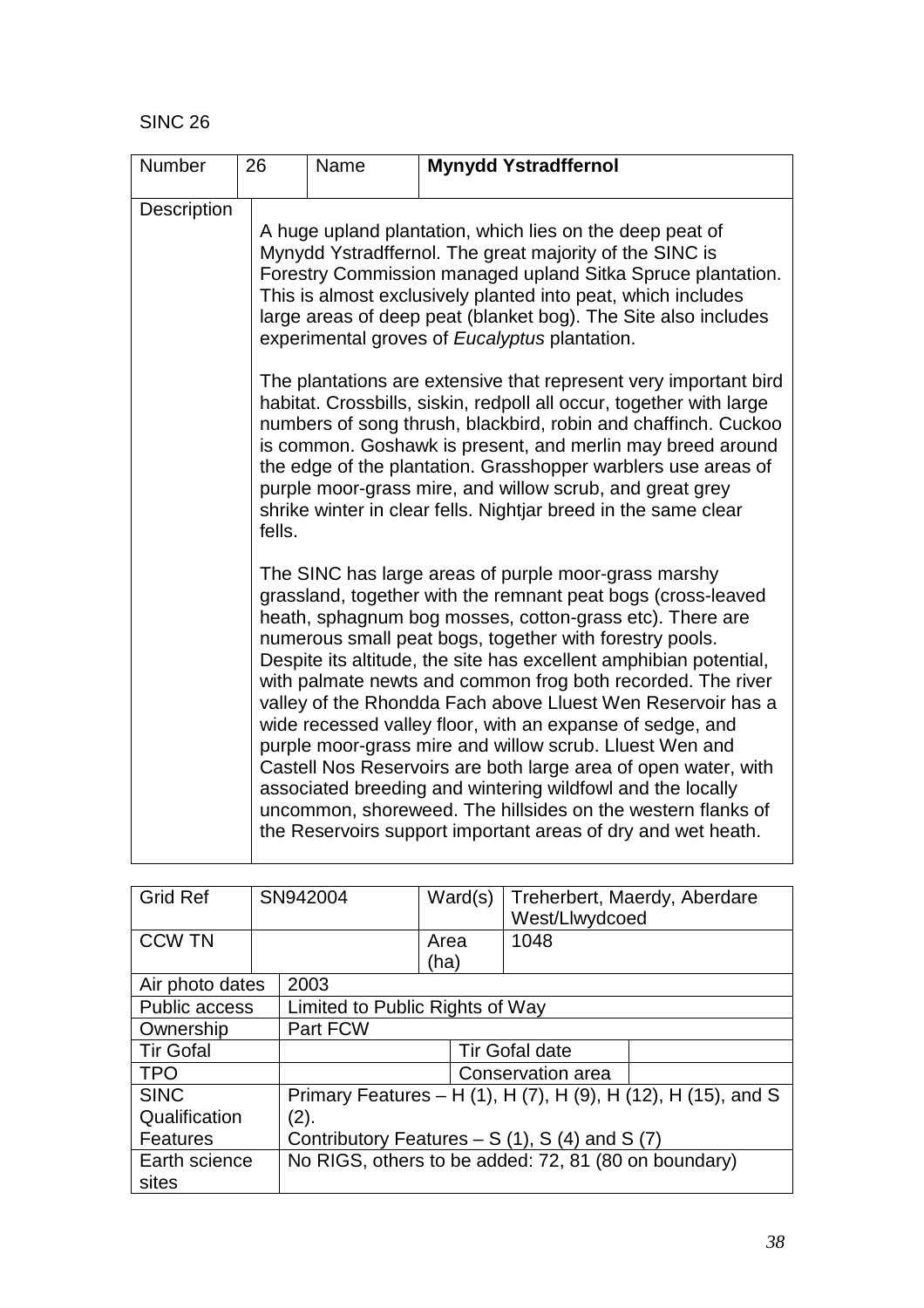| Survey work     |                                                  | • CCW Phase I Habitat Survey, 1992-95                                   |                         |  |  |  |  |
|-----------------|--------------------------------------------------|-------------------------------------------------------------------------|-------------------------|--|--|--|--|
| undertaken      |                                                  |                                                                         | • Site Visits 1997-2008 |  |  |  |  |
|                 |                                                  | • Rhondda Environmental Survey, Michael Littlewood<br>Associates (1988) |                         |  |  |  |  |
|                 |                                                  | • Flora of Glamorgan, A. E. Wade, Natural History                       |                         |  |  |  |  |
|                 | Museum (1994).                                   |                                                                         |                         |  |  |  |  |
|                 | • RCT Pond Survey, National Museum and Galleries |                                                                         |                         |  |  |  |  |
| of Wales (2003) |                                                  |                                                                         |                         |  |  |  |  |
| Original        | 26                                               | Original                                                                | Rhondda River (now 142) |  |  |  |  |
| Number          |                                                  | Name                                                                    |                         |  |  |  |  |
|                 | U6                                               |                                                                         | Cefn yr Rhondda         |  |  |  |  |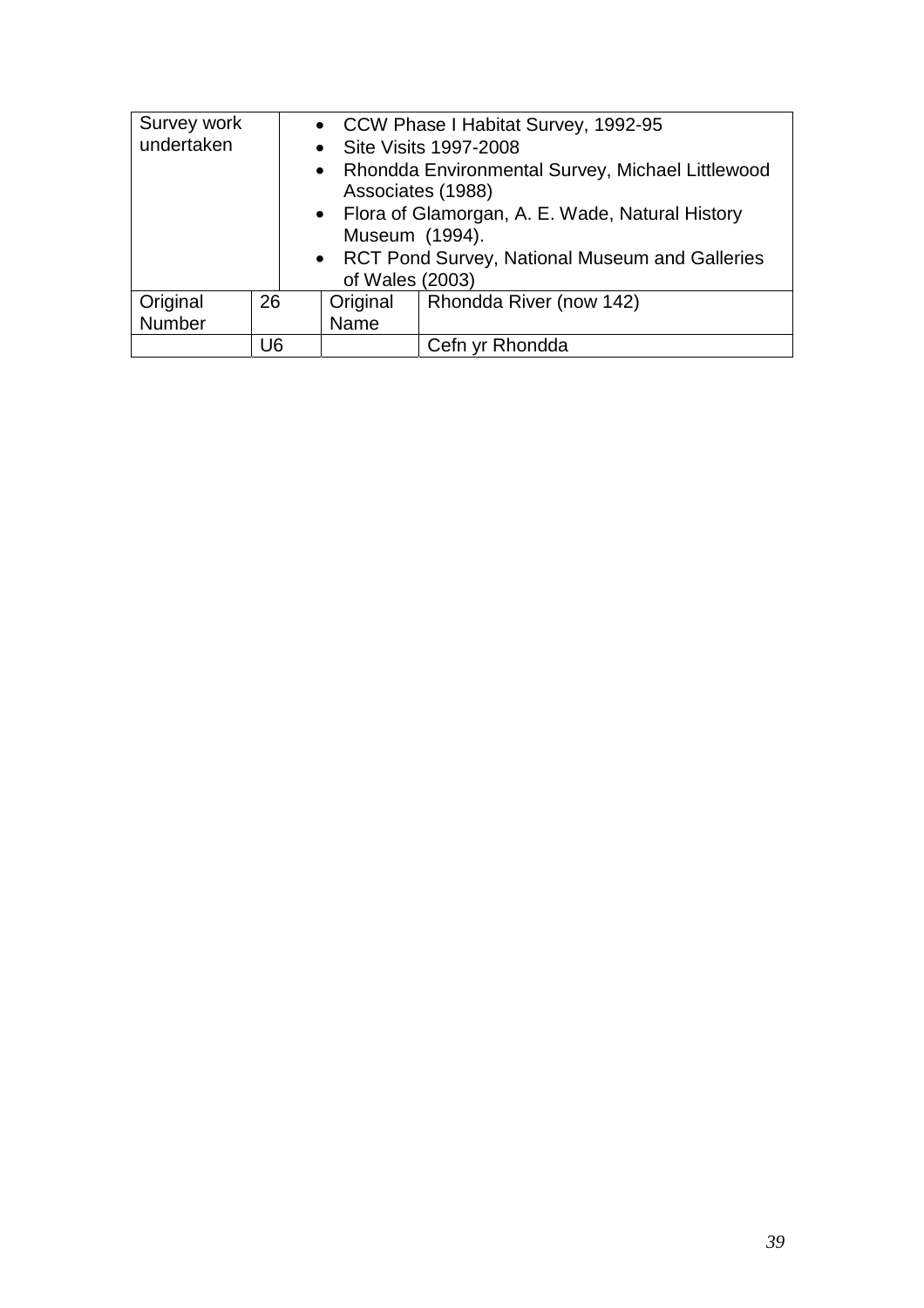| Number                 | 27 |                                                                                                                                                                                                                                                                                                                                                                                                                    | Name                                           |              |  | <b>Garn Wen and Panwen Garreg-wen</b>                         |  |  |
|------------------------|----|--------------------------------------------------------------------------------------------------------------------------------------------------------------------------------------------------------------------------------------------------------------------------------------------------------------------------------------------------------------------------------------------------------------------|------------------------------------------------|--------------|--|---------------------------------------------------------------|--|--|
| <b>Description</b>     |    | A large sitka spruce plantation on deep upland peat. The site<br>includes significant elements of peat bog habitats, with areas of<br>remnant blanket bog (sphagnum bog mosses, purple moor-<br>grass, cross leaved heath and cotton-grasses), degraded bogs,<br>wet heath and drier bilberry heath. Purple moor-grass marshy<br>grassland (National Vegetation Classification M25) occurs<br>within upland rides. |                                                |              |  |                                                               |  |  |
|                        |    |                                                                                                                                                                                                                                                                                                                                                                                                                    | areas of dead fire-damaged plantation.         |              |  | The plantations are in varying stages of maturity, with large |  |  |
|                        |    | The site has a diverse plantation/woodland bird fauna,<br>including crossbill, siskin, redpoll, cuckoo, song thrush,<br>blackbird, and chaffinch. There is potential goshawk and merlin<br>habitat. Both species have been recorded. More open ground<br>supports skylark, meadow pipit and whinchat. Dead polecats<br>have been recorded on the Maerdy Road.                                                      |                                                |              |  |                                                               |  |  |
|                        |    | The bog pools have good dragonfly communities including<br>black darter and keeled skimmer. Common frog and palmate<br>newt breed. Dark green fritillary butterflies occur.                                                                                                                                                                                                                                        |                                                |              |  |                                                               |  |  |
| <b>Grid Ref</b>        |    |                                                                                                                                                                                                                                                                                                                                                                                                                    | <b>NGR SN975007</b>                            | Ward(s)      |  | Aberdare West/Llwydcoed,<br>Maerdy                            |  |  |
| <b>CCW TN</b>          |    |                                                                                                                                                                                                                                                                                                                                                                                                                    |                                                | Area<br>(ha) |  | 194.7                                                         |  |  |
| Air photo dates        |    | 2003                                                                                                                                                                                                                                                                                                                                                                                                               |                                                |              |  |                                                               |  |  |
| Public access          |    | Limited to Public Rights of Way                                                                                                                                                                                                                                                                                                                                                                                    |                                                |              |  |                                                               |  |  |
| Ownership              |    |                                                                                                                                                                                                                                                                                                                                                                                                                    |                                                |              |  |                                                               |  |  |
| <b>Tir Gofal</b>       |    |                                                                                                                                                                                                                                                                                                                                                                                                                    |                                                |              |  | <b>Tir Gofal date</b>                                         |  |  |
| <b>TPO</b>             |    | Conservation area                                                                                                                                                                                                                                                                                                                                                                                                  |                                                |              |  |                                                               |  |  |
| <b>SINC</b>            |    | Primary Features - H (1), H (7), H (9), H (12), H (15), and S                                                                                                                                                                                                                                                                                                                                                      |                                                |              |  |                                                               |  |  |
| Qualification          |    | (2).                                                                                                                                                                                                                                                                                                                                                                                                               |                                                |              |  |                                                               |  |  |
| <b>Features</b>        |    |                                                                                                                                                                                                                                                                                                                                                                                                                    | Contributory Features $- S(1)$ , S(4) and S(6) |              |  |                                                               |  |  |
| Earth science<br>sites |    | None                                                                                                                                                                                                                                                                                                                                                                                                               |                                                |              |  |                                                               |  |  |
| Survey work            |    |                                                                                                                                                                                                                                                                                                                                                                                                                    |                                                |              |  | CCW Phase I Habitat Survey, 1992-95                           |  |  |
| undertaken             |    |                                                                                                                                                                                                                                                                                                                                                                                                                    | <b>Site Visits 1997-2008</b><br>Wales (2003)   |              |  | RCT Pond Survey, National Museum and Galleries of             |  |  |
| Original<br>Number     | 27 |                                                                                                                                                                                                                                                                                                                                                                                                                    | Original<br>Name                               |              |  | Garn Wen and Panwen Garreg-wen                                |  |  |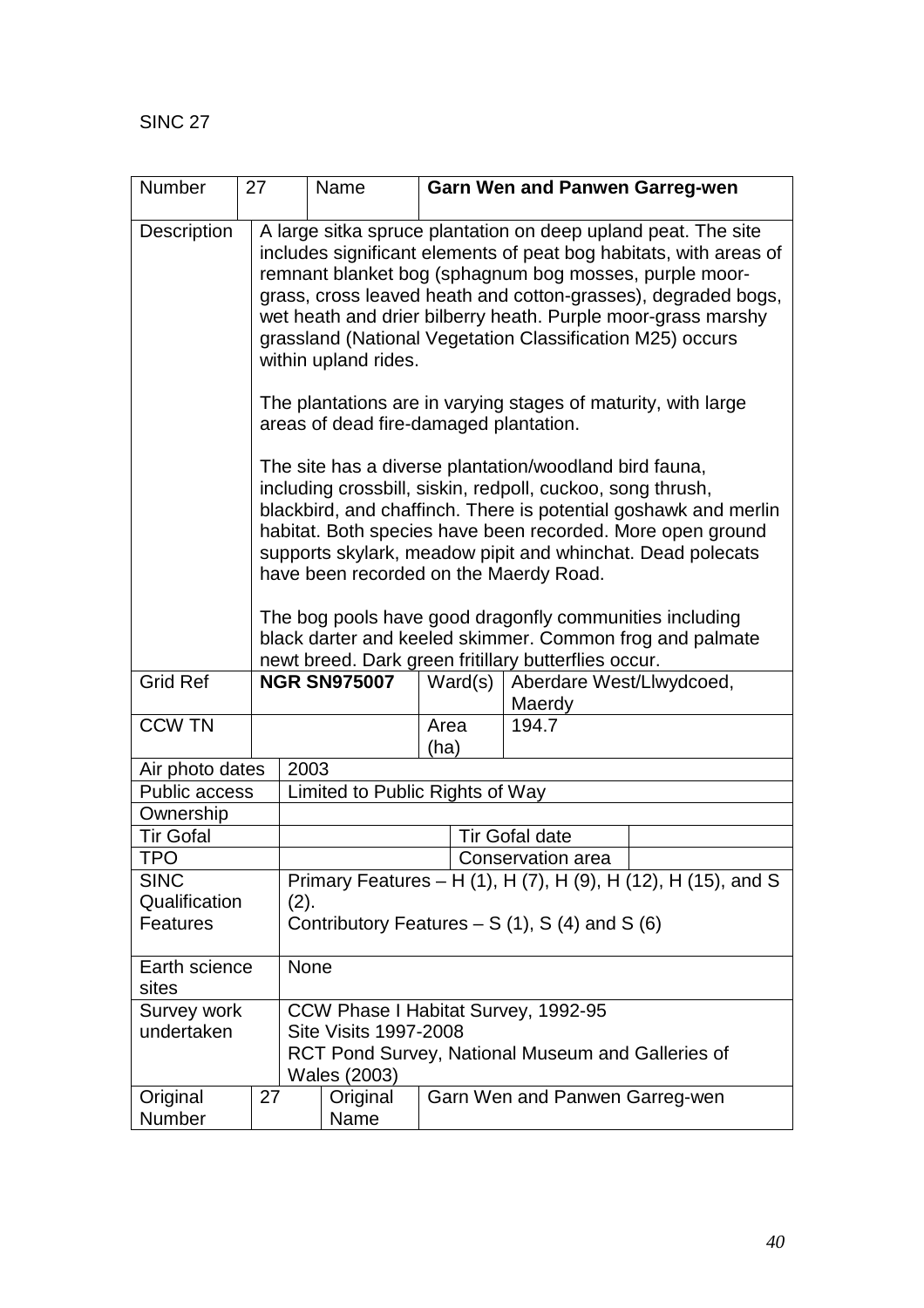| Number                                  | 28                                                     |                                                           | Name                                     |  | <b>Rhos Gwawr</b> |                                                                                                                                    |  |  |
|-----------------------------------------|--------------------------------------------------------|-----------------------------------------------------------|------------------------------------------|--|-------------------|------------------------------------------------------------------------------------------------------------------------------------|--|--|
| Description                             |                                                        | The extensive, upland heath and grasslands of Rhos Gwawr, |                                          |  |                   |                                                                                                                                    |  |  |
|                                         | and the valley side ffridd above Cwmaman, Aberaman and |                                                           |                                          |  |                   |                                                                                                                                    |  |  |
|                                         |                                                        | Godreaman.                                                |                                          |  |                   |                                                                                                                                    |  |  |
|                                         |                                                        |                                                           |                                          |  |                   |                                                                                                                                    |  |  |
|                                         |                                                        |                                                           |                                          |  |                   | Rhos Gwawr supports dry and wet heath, marshy grassland                                                                            |  |  |
|                                         |                                                        |                                                           |                                          |  |                   | and acid grassland in complex mosaics. These include,                                                                              |  |  |
|                                         |                                                        |                                                           |                                          |  |                   | heather, and bilberry with some bell heather, and wavy hair-                                                                       |  |  |
|                                         |                                                        |                                                           |                                          |  |                   | grass, mat grass, sheep's fescue and tormentil in the dry heath<br>and acid grassland, with cross-leaved heath, deer grass, purple |  |  |
|                                         |                                                        |                                                           |                                          |  |                   | moor-grass in the marshy grasslands and wet heath.                                                                                 |  |  |
|                                         |                                                        |                                                           |                                          |  |                   |                                                                                                                                    |  |  |
|                                         |                                                        |                                                           |                                          |  |                   | The upland heath and grass grades into mosaic ffridd on the                                                                        |  |  |
|                                         |                                                        |                                                           |                                          |  |                   | valley sides. There are large blocks of upland oak woodland                                                                        |  |  |
|                                         |                                                        |                                                           |                                          |  |                   | (with alder and birch), these include important ancient                                                                            |  |  |
|                                         |                                                        |                                                           |                                          |  |                   | woodland sites (see Glamorgan Ancient Woodland Inventory)<br>and bracken slopes. The mosaic also includes a series of              |  |  |
|                                         |                                                        |                                                           |                                          |  |                   | pastures, which support dry semi-improved acid and neutral                                                                         |  |  |
|                                         |                                                        |                                                           |                                          |  |                   | grassland (including large stands of the National Vegetation                                                                       |  |  |
|                                         |                                                        |                                                           |                                          |  |                   | Classifications U4b, and MG6 and a little MG5) and smaller                                                                         |  |  |
|                                         |                                                        |                                                           |                                          |  |                   | areas of flushed marshy grassland (National Vegetation                                                                             |  |  |
|                                         |                                                        |                                                           |                                          |  |                   | Classifications M25). Areas of scree occur with acid grassland,                                                                    |  |  |
|                                         |                                                        |                                                           | Fforchaman.                              |  |                   | bracken, and heath on the steeper valley sides e.g. Craig                                                                          |  |  |
|                                         |                                                        |                                                           |                                          |  |                   |                                                                                                                                    |  |  |
|                                         |                                                        |                                                           |                                          |  |                   | The site supports good upland/ffridd bird habitat with skylark,                                                                    |  |  |
|                                         |                                                        |                                                           |                                          |  |                   | wheatear, whinchat and stonechat all present. The woodlands                                                                        |  |  |
|                                         |                                                        |                                                           |                                          |  |                   | and lower slopes support diverse woodland bird communities.                                                                        |  |  |
| <b>Grid Ref</b>                         |                                                        |                                                           | <b>NGR SO005006</b>                      |  | Ward(s)           | Aberaman North, Aberaman                                                                                                           |  |  |
|                                         |                                                        |                                                           |                                          |  |                   | South                                                                                                                              |  |  |
| <b>CCW TN</b>                           |                                                        |                                                           | 002 (SO00SW)                             |  |                   | 294.6<br>Area (ha)                                                                                                                 |  |  |
| Air photo dates<br><b>Public access</b> |                                                        | 2003<br>Limited to Public Rights of Way                   |                                          |  |                   |                                                                                                                                    |  |  |
| Ownership                               |                                                        |                                                           |                                          |  |                   |                                                                                                                                    |  |  |
| <b>Tir Gofal</b>                        |                                                        | <b>Tir Gofal date</b>                                     |                                          |  |                   |                                                                                                                                    |  |  |
| <b>TPO</b>                              | Conservation area                                      |                                                           |                                          |  |                   |                                                                                                                                    |  |  |
| <b>SINC</b>                             |                                                        |                                                           |                                          |  |                   | Primary Features – H (1), H (3), H (7), H (9), H (10).                                                                             |  |  |
| Qualification                           |                                                        |                                                           |                                          |  |                   |                                                                                                                                    |  |  |
| Features                                |                                                        |                                                           |                                          |  |                   | Contributory Features $- S(2)$ , S(3) and S(6)                                                                                     |  |  |
| Earth science sites                     |                                                        |                                                           | To be added                              |  |                   |                                                                                                                                    |  |  |
| Survey work<br>undertaken               |                                                        |                                                           |                                          |  |                   | CCW Phase I Habitat Survey, 1992-95                                                                                                |  |  |
| Original                                | 28                                                     |                                                           | <b>Site Visits 1997-2008</b><br>Original |  |                   | Cwmaman-Aberaman Slopes and                                                                                                        |  |  |
| Number                                  |                                                        |                                                           | Name                                     |  |                   | <b>Rhos Gwawr Upland SINC</b>                                                                                                      |  |  |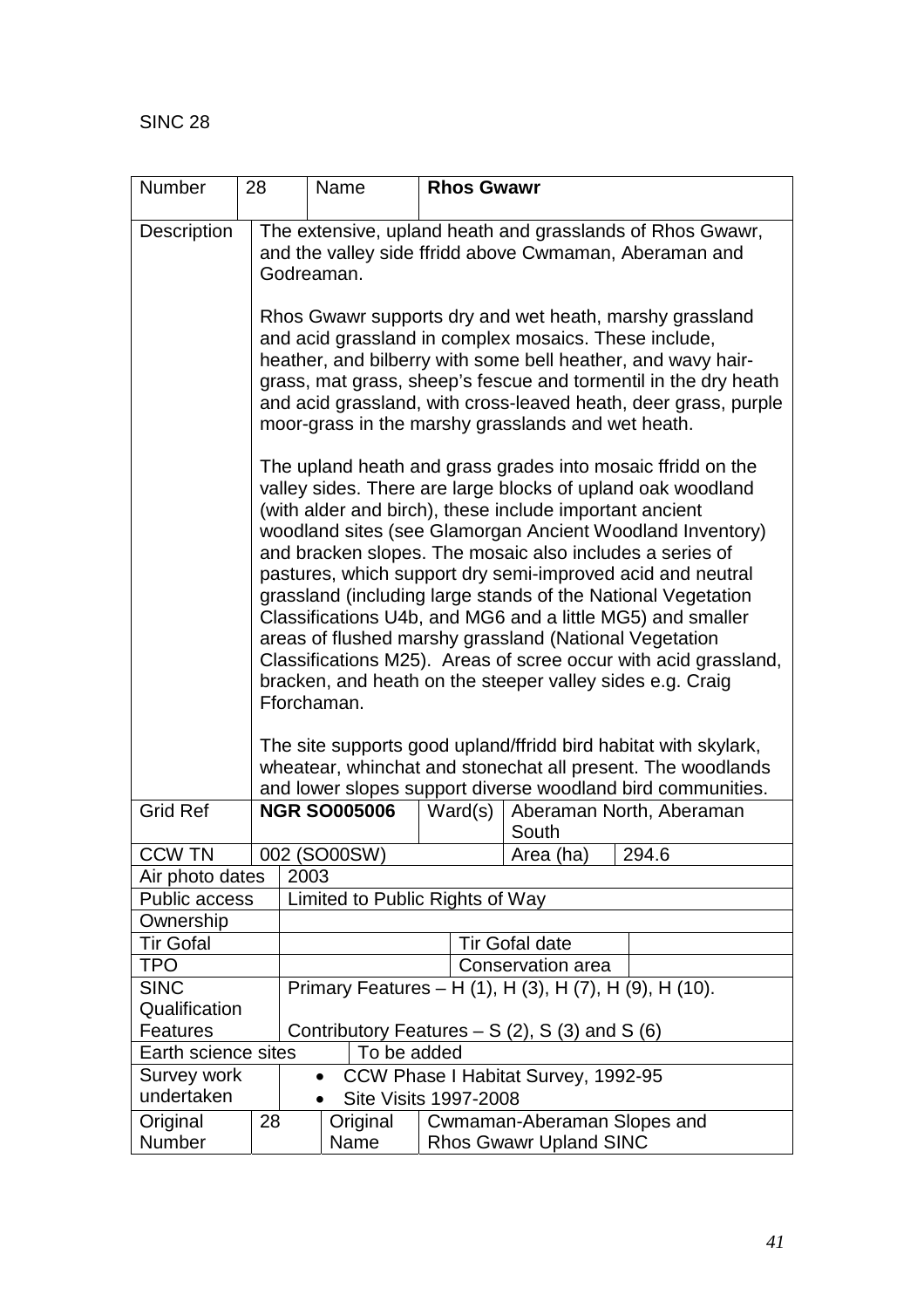| Number      | 29 | Name                                                                                                      |  | <b>Aberdare Mountain</b>                                                                                                             |  |  |  |  |  |  |
|-------------|----|-----------------------------------------------------------------------------------------------------------|--|--------------------------------------------------------------------------------------------------------------------------------------|--|--|--|--|--|--|
| Description |    |                                                                                                           |  | Extensive areas of natural land and old coal and mineral spoil,                                                                      |  |  |  |  |  |  |
|             |    | which supports a complex mosaic of dry and wet heath, acid                                                |  |                                                                                                                                      |  |  |  |  |  |  |
|             |    | grassland, upland marshy grassland, acid flushes, conifer<br>plantation, bracken and areas of open water. |  |                                                                                                                                      |  |  |  |  |  |  |
|             |    |                                                                                                           |  |                                                                                                                                      |  |  |  |  |  |  |
|             |    |                                                                                                           |  | Dry heath is an important feature of the SINC with extensive                                                                         |  |  |  |  |  |  |
|             |    |                                                                                                           |  | areas of heather, bilberry and wavy-hair grass with western                                                                          |  |  |  |  |  |  |
|             |    |                                                                                                           |  | gorse. This intergrades with areas of wet heath with cross-                                                                          |  |  |  |  |  |  |
|             |    |                                                                                                           |  | leaved heath, heather, deer grass, purple moor-grass and<br>occasional common cotton grass. On coal/mineral spoil the dry            |  |  |  |  |  |  |
|             |    |                                                                                                           |  | heath includes significant lichen communities. Thirteen species                                                                      |  |  |  |  |  |  |
|             |    |                                                                                                           |  | of Cladonia lichen occur, including the nationally scarce                                                                            |  |  |  |  |  |  |
|             |    |                                                                                                           |  | Cladonia azorica, three further species which are scare or                                                                           |  |  |  |  |  |  |
|             |    |                                                                                                           |  | uncommon in Glamorgan (Vice County 41): Cladonia<br>cervicornis ssp. verticillata, Cladonia glauca, and Cladonia                     |  |  |  |  |  |  |
|             |    |                                                                                                           |  | ramulosa. The lichen species list includes 5 further notable                                                                         |  |  |  |  |  |  |
|             |    |                                                                                                           |  | lichens: Arthrorhaphis grisea, Aspicilia grisea,                                                                                     |  |  |  |  |  |  |
|             |    |                                                                                                           |  | Bachmanniomyces uncialicola, Cercidopora epipolytropa and                                                                            |  |  |  |  |  |  |
|             |    | Trapeliopsis gelatinosa.                                                                                  |  |                                                                                                                                      |  |  |  |  |  |  |
|             |    |                                                                                                           |  | The heath communities grade into acid grassland communities                                                                          |  |  |  |  |  |  |
|             |    |                                                                                                           |  | characterised by common bent, sheep's fescue, mat grass,                                                                             |  |  |  |  |  |  |
|             |    |                                                                                                           |  | matt grass, green-ribbed sedge, tormentil, heath bedstraw,                                                                           |  |  |  |  |  |  |
|             |    |                                                                                                           |  | heath speedwell, heath milkwort, and sheep's sorrel. On coal<br>spoil the drier grassland supports a more varied composition,        |  |  |  |  |  |  |
|             |    |                                                                                                           |  | with neutral grassland with common bird's-foot trefoil, rough                                                                        |  |  |  |  |  |  |
|             |    |                                                                                                           |  | hawkbit, thyme-leaved sandwort, glaucous sedge and                                                                                   |  |  |  |  |  |  |
|             |    |                                                                                                           |  | squirreltail fescue. Bare ground is an important feature within                                                                      |  |  |  |  |  |  |
|             |    | this mineral spoil habitats.                                                                              |  |                                                                                                                                      |  |  |  |  |  |  |
|             |    |                                                                                                           |  | The SINC includes areas of purple moor-grass and rush                                                                                |  |  |  |  |  |  |
|             |    |                                                                                                           |  | pasture with larger stands of bracken/ffridd, often associated                                                                       |  |  |  |  |  |  |
|             |    |                                                                                                           |  | with acid grassland. There are also some old quarries. The                                                                           |  |  |  |  |  |  |
|             |    |                                                                                                           |  | large quarry at S0 023042 supports heather and bilberry heath<br>with bell heath, and colonies of both stag's-horn clubmoss and      |  |  |  |  |  |  |
|             |    | fir clubmoss.                                                                                             |  |                                                                                                                                      |  |  |  |  |  |  |
|             |    |                                                                                                           |  |                                                                                                                                      |  |  |  |  |  |  |
|             |    |                                                                                                           |  | The conifer plantations support lodgepole pine, with sitka                                                                           |  |  |  |  |  |  |
|             |    |                                                                                                           |  | spruce and occasional larch. While much of the groundflora<br>under these plantation is sparse, open areas and track sides           |  |  |  |  |  |  |
|             |    |                                                                                                           |  | support diverse marshy grassland communities dominated by                                                                            |  |  |  |  |  |  |
|             |    |                                                                                                           |  | purple moor-grass and rushes (including hard rush, and sharp                                                                         |  |  |  |  |  |  |
|             |    |                                                                                                           |  | flowered rush) but with glaucous sedge, common sedge, marsh                                                                          |  |  |  |  |  |  |
|             |    |                                                                                                           |  | thistle, and greater bird's-foot trefoil. Locally significant species<br>including marsh valerian (a calcicole), lesser skullcap and |  |  |  |  |  |  |
|             |    |                                                                                                           |  | creeping willow. Stag's head clubmoss (Lycopdium clavatum)                                                                           |  |  |  |  |  |  |
|             |    |                                                                                                           |  | has been recorded in these plantation rides.                                                                                         |  |  |  |  |  |  |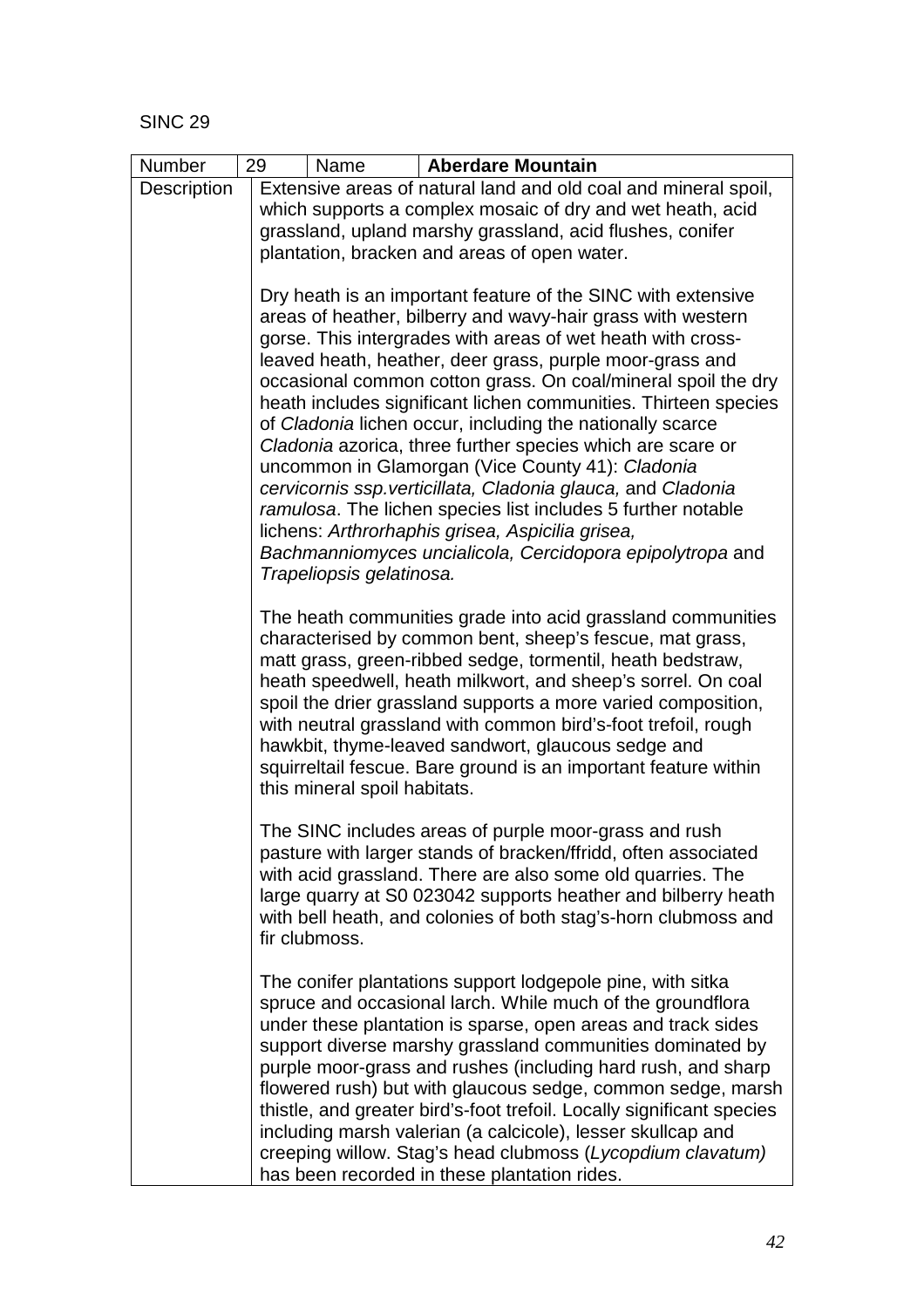|  | There is a network of ponds within the SINC (some of which<br>are associated with coal workings). These support important<br>amphibian populations including great crested newt and the<br>site forms an extension of a meta-population area, which<br>occurs on Winch Fawr West, Merthyr Tydfil. Palmate newt,<br>toad and common frog occur in good numbers. The ponds<br>support dragonfly communities with 11 species recorded,<br>including scarce blue-tailed damselfly and black darter.                                                                                                                                                                                                                   |
|--|-------------------------------------------------------------------------------------------------------------------------------------------------------------------------------------------------------------------------------------------------------------------------------------------------------------------------------------------------------------------------------------------------------------------------------------------------------------------------------------------------------------------------------------------------------------------------------------------------------------------------------------------------------------------------------------------------------------------|
|  | Within or immediately adjacent to the SINC (including survey<br>work for the Winch Fawr West site, in Merthyr) a number of<br>uncommon and rare moths have been recorded, including<br>Devon carpet (a nationally notable/Nb) plain wave (Local in<br>Great Britain), Welsh wave (Local in GB), small engrailed<br>(Local in GB), red necked footman (notable/Nb), neglected<br>rustic (Local in GB), glaucous shears (Local in GB) and the<br>confused (Local in GB). At least 14 butterfly species include<br>dark green fritillary butterfly, green hairstreak and dingy skipper<br>have been recorded. 11 species of dragonfly and damselfly,<br>including the National Notable scarce blue-tailed damselfly. |
|  | Thirty one breeding species have been recorded holding<br>territories. The list of birds includes open hill species (wheatear,<br>skylark, meadow pipit, stonechat) and woodland birds (lesser<br>redpoll, siskin, willow warbler, chaffinch etc). The high density<br>of nesting songbirds is reflected in the presence of cuckoo<br>territories (cuckoo is an increasingly scarce breeding bird in the<br>County Borough. The site supports summering (and possibly<br>nesting) lapwing.                                                                                                                                                                                                                        |

| <b>Grid Ref</b>        |                                                              | <b>NGR SO018052</b>                                         |                                                      | Ward(s)               | Aberdare East, Aberdare            |  |                   |
|------------------------|--------------------------------------------------------------|-------------------------------------------------------------|------------------------------------------------------|-----------------------|------------------------------------|--|-------------------|
|                        |                                                              |                                                             |                                                      |                       | West/Llwydcoed, Cwmbach            |  |                   |
| <b>CCW TN</b>          |                                                              | 016 (SO00SW)                                                |                                                      |                       | Area (ha)                          |  | 384.4             |
| Air photo dates        | 2003                                                         |                                                             |                                                      |                       |                                    |  |                   |
| Public access          |                                                              | Limited to Public Rights of Way                             |                                                      |                       |                                    |  |                   |
| Ownership              |                                                              |                                                             |                                                      |                       |                                    |  |                   |
| <b>Tir Gofal</b>       |                                                              |                                                             |                                                      |                       | <b>Tir Gofal date</b>              |  |                   |
| <b>TPO</b>             |                                                              |                                                             |                                                      |                       | Conservation area                  |  |                   |
| <b>SINC</b>            |                                                              | Primary Features - H (1), H (6), H (9), H (10), H (18), H   |                                                      |                       |                                    |  |                   |
| Qualification          |                                                              | (20), H (21), S (4), S (7) and S (9)                        |                                                      |                       |                                    |  |                   |
| <b>Features</b>        |                                                              | Contributory Features $- H(3)$ , S(1), S(2), S(3), and S(6) |                                                      |                       |                                    |  |                   |
| Earth science sites    |                                                              | No RIGS, others to be added: 341, 368, 456                  |                                                      |                       |                                    |  |                   |
| Survey work            |                                                              | $\bullet$                                                   |                                                      |                       | CCW Phase I Habitat Survey 1992-95 |  |                   |
| undertaken             |                                                              | $\bullet$                                                   |                                                      | Site Visits 1997-2008 |                                    |  |                   |
|                        | Winch Fawr West and Bryndefaid Land Reclamation<br>$\bullet$ |                                                             |                                                      |                       |                                    |  |                   |
|                        |                                                              |                                                             | Site, Various Ecological Reports, Pryce Consultants, |                       |                                    |  |                   |
| Walters (1998-2001)    |                                                              |                                                             |                                                      |                       |                                    |  |                   |
| <b>Original Number</b> |                                                              | 29                                                          |                                                      | <b>Original Name</b>  |                                    |  | Aberdare Mountain |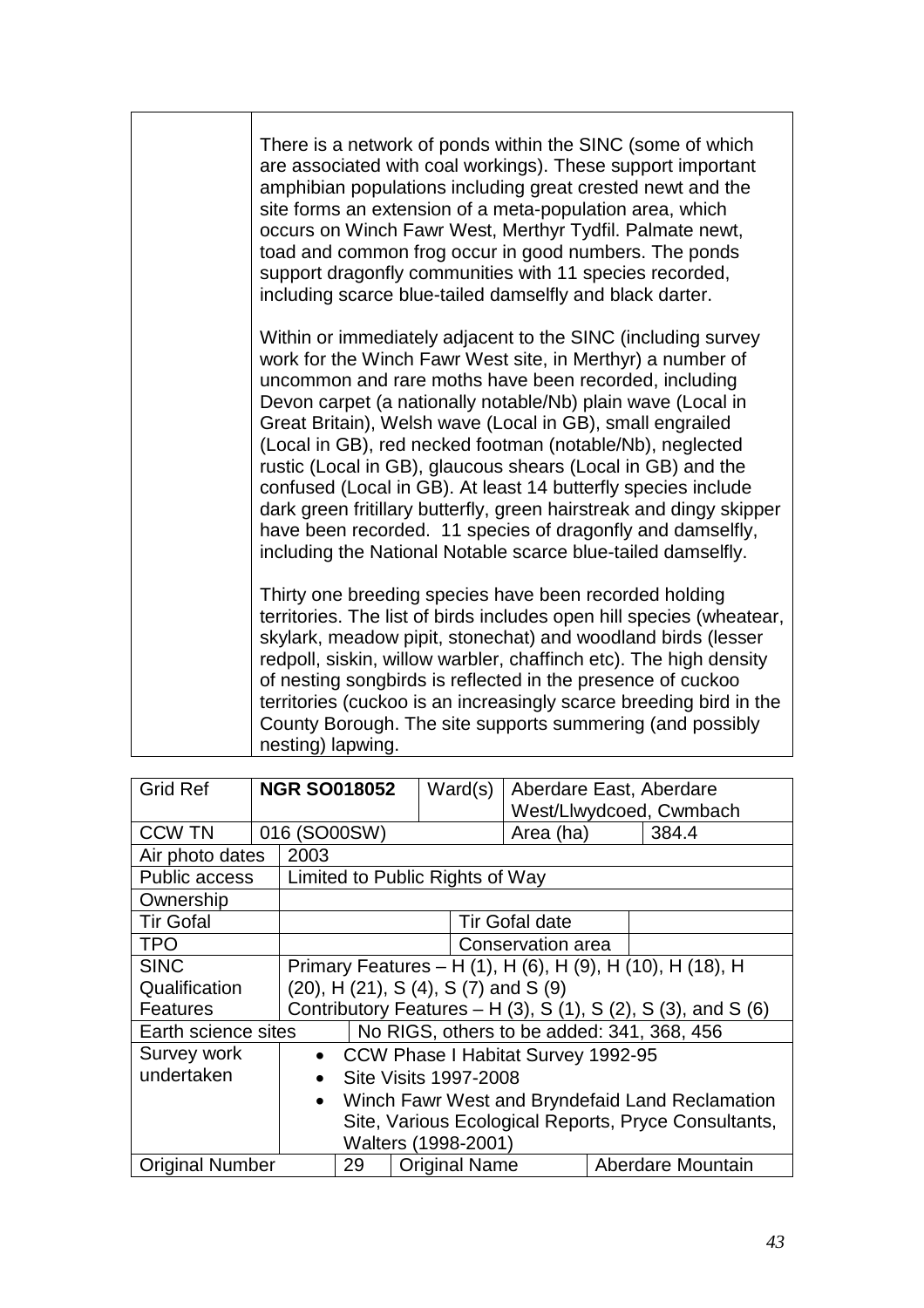| <b>Number</b>      | 30 | Name<br>Nant y Wenallt                                                                                                                                                                                                                                                                                                                                                                                                                                                                                                                                                                               |  |  |  |  |
|--------------------|----|------------------------------------------------------------------------------------------------------------------------------------------------------------------------------------------------------------------------------------------------------------------------------------------------------------------------------------------------------------------------------------------------------------------------------------------------------------------------------------------------------------------------------------------------------------------------------------------------------|--|--|--|--|
| <b>Description</b> |    | The SINC includes the remaining 'open' section of the<br>Nant Y Wenallt stream, with its steep sided gorge and<br>fast flowing water. The stream has a wooded gorge with<br>mature oak, alder and ash woodland, with mixed scrub<br>(with much hazel coppice). The wooded stream valley is<br>linked with woodland further west by the wooded<br>corridor of the Lwydcoed to Abernant cycle track.<br>Evidence of otter has been recorded in the stream and<br>brown tout are also recorded. The Site is locally<br>important for its woodland birds and dipper have been<br>recorded on the stream. |  |  |  |  |

| <b>Grid Ref</b>      |                                                               |      | <b>NGR 016038</b>               | Ward(s)                                            |  | <b>Aberdare East</b>                        |  |  |  |
|----------------------|---------------------------------------------------------------|------|---------------------------------|----------------------------------------------------|--|---------------------------------------------|--|--|--|
| <b>CCW TN</b>        |                                                               |      | 016 (SO00SW)                    | Area<br>(ha)                                       |  | 7.879                                       |  |  |  |
| Air photo dates      |                                                               | 2003 |                                 |                                                    |  |                                             |  |  |  |
| <b>Public access</b> |                                                               |      | Limited to Public Rights of Way |                                                    |  |                                             |  |  |  |
| Ownership            |                                                               |      |                                 |                                                    |  |                                             |  |  |  |
| <b>Tir Gofal</b>     |                                                               |      |                                 |                                                    |  | <b>Tir Gofal date</b>                       |  |  |  |
| <b>TPO</b>           |                                                               |      | Conservation area               |                                                    |  |                                             |  |  |  |
| <b>SINC</b>          | Primary Features – H $(1)$ , H $(15)$ , S $(1)$ , and S $(5)$ |      |                                 |                                                    |  |                                             |  |  |  |
| Qualification        |                                                               |      |                                 |                                                    |  |                                             |  |  |  |
| <b>Features</b>      | Secondary Features $- H(3)$ , $H(4)$ , $H(6)$ and S(2)        |      |                                 |                                                    |  |                                             |  |  |  |
| Earth science        |                                                               | none |                                 |                                                    |  |                                             |  |  |  |
| sites                |                                                               |      |                                 |                                                    |  |                                             |  |  |  |
|                      | Survey work                                                   |      |                                 | CCW Phase I Habitat Survey, 1992-1995<br>$\bullet$ |  |                                             |  |  |  |
| undertaken           | Site Visit 1997-2008<br>$\bullet$                             |      |                                 |                                                    |  |                                             |  |  |  |
|                      | Former River Level Tips, Abernant, various<br>$\bullet$       |      |                                 |                                                    |  |                                             |  |  |  |
|                      |                                                               |      |                                 |                                                    |  | ecological surveys, Hyder Consulting (2004) |  |  |  |
| Original             | 30                                                            |      | Original                        |                                                    |  | Nant y wenallt                              |  |  |  |
| Number               |                                                               |      | Name                            |                                                    |  |                                             |  |  |  |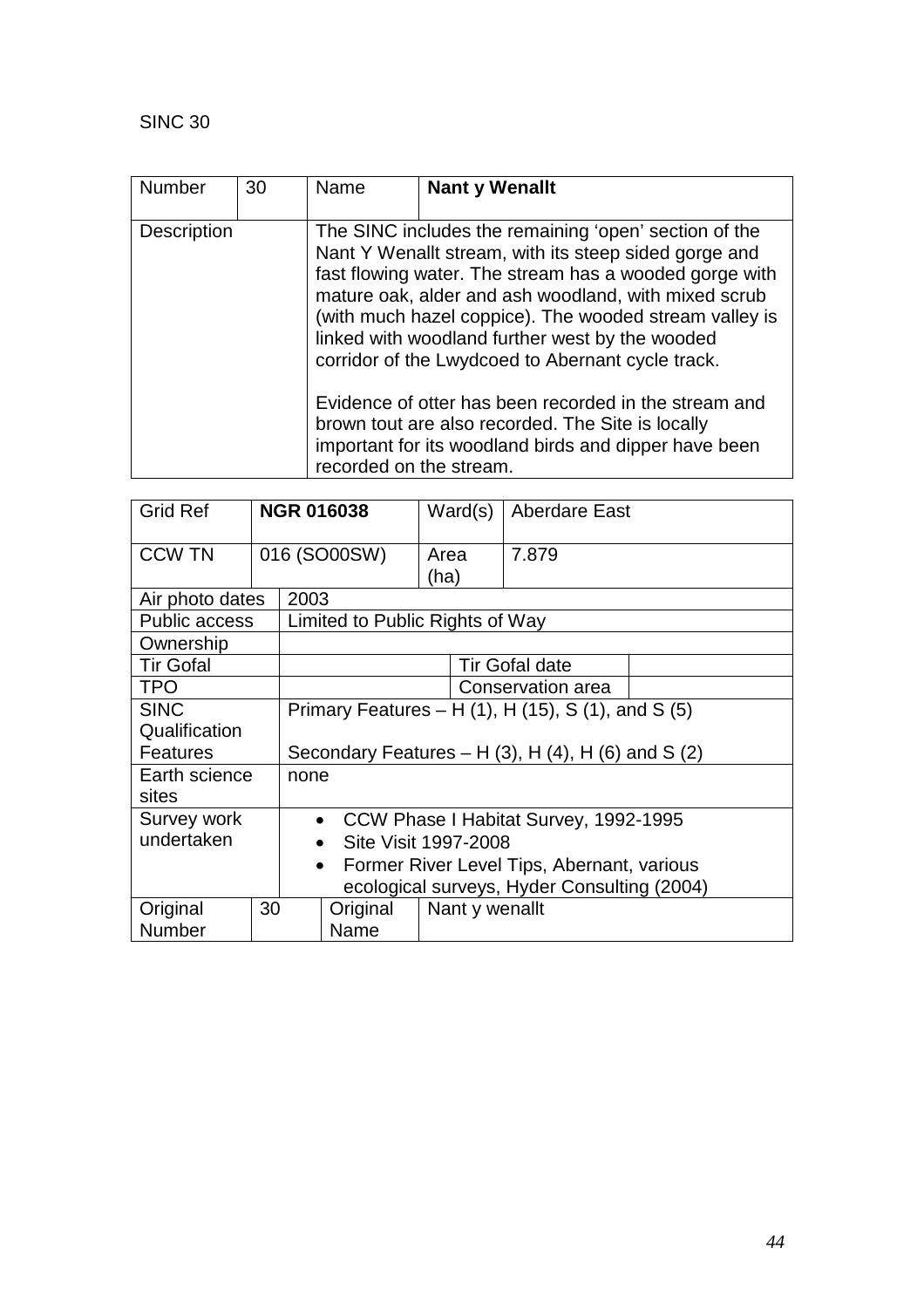| Number             | 31 | Name             | <b>Cwm y Felin Newydd</b>                                                                                                                                                                                                                                                                                                                                                                                                                                                                                                                                                                                                                                                                                                                                                                                                                                                                                                                                                                                                                                                                                                                                                                                                                                                                     |
|--------------------|----|------------------|-----------------------------------------------------------------------------------------------------------------------------------------------------------------------------------------------------------------------------------------------------------------------------------------------------------------------------------------------------------------------------------------------------------------------------------------------------------------------------------------------------------------------------------------------------------------------------------------------------------------------------------------------------------------------------------------------------------------------------------------------------------------------------------------------------------------------------------------------------------------------------------------------------------------------------------------------------------------------------------------------------------------------------------------------------------------------------------------------------------------------------------------------------------------------------------------------------------------------------------------------------------------------------------------------|
| <b>Description</b> |    | stream sections. | A block of species rich habitat, which wraps around Aberdare<br>golf course, and includes on its eastern side the valley of the<br>Nant y Geugarn, and on the west, the slopes bordering<br>Abernant. The site includes a large area (approximately 15 ha)<br>of mosaic mature oak, ash, alder, beech, holly, hazel and<br>willow woodland and mixed scrub associated with the stream<br>valley, disused railway, Plasdraw and coal and iron waste tips.<br>This is a significant semi-natural woodland block, which<br>represent excellent woodland bird habitat with wood warbler,<br>garden warbler, siskin redpoll and spotted flycatcher all<br>recorded. Kingfisher and dipper have both been recorded in the                                                                                                                                                                                                                                                                                                                                                                                                                                                                                                                                                                           |
|                    |    |                  | The SINC also supports large areas of interconnected<br>grassland habitats. On the west side of the Nant Y Geugarn<br>there is a series of neutral and marshy grasslands. The neutral<br>grassland support old pastures with bird's-foot trefoil, black<br>knapweed, red clover, red fescue, crested dog's-tail, common<br>bent, and false oat grass. Small areas of acid grassland occur<br>with heath bedstraw (National Vegetation Classification U4)<br>and larger areas of marshy grassland with purple moor-grass,<br>soft rush and tormentil (National Vegetation Classification M25)<br>occur within the complex grassland mosaic. There are<br>considerable areas of developing bramble and hawthorn scrub.                                                                                                                                                                                                                                                                                                                                                                                                                                                                                                                                                                          |
|                    |    |                  | The SINC includes a large wet field to immediate east of<br>Plasdraw. This site is a sloping with two quite large ponds. The<br>grasslands are a mosaic of very wet marshy grassland<br>(National Vegetation Classification M23) with areas of damp<br>neutral grassland (National Vegetation Classification MG6).<br>The marshy and damp grassland grades in and out and the<br>mosaic is very complex. There are drains/issues down both<br>sides, and stream cuts across the lower part of the site<br>(western part). There is also surface water movement on the<br>site, with water percolating and moving down the slope and<br>within the rather complex undulating topography of the field.<br>The species-rich marshy/damp grassland includes soft, hard<br>and jointed rush, tufted hair-grass, creeping bent, Yorkshire<br>fog, common sedge, marsh bedstraw, greater birds-foot trefoil,<br>cuckoo-flower, marsh thistle, sneezewort, common spike-rush<br>and black knapweed. The ponds support open water. One of<br>these ponds has been previously surveyed as part of the<br>Plasdraw planning application. The survey recorded a diversity<br>of aquatic and emergent vegetation, grading into the adjacent<br>marshy grassland. The ecological survey also concluded that |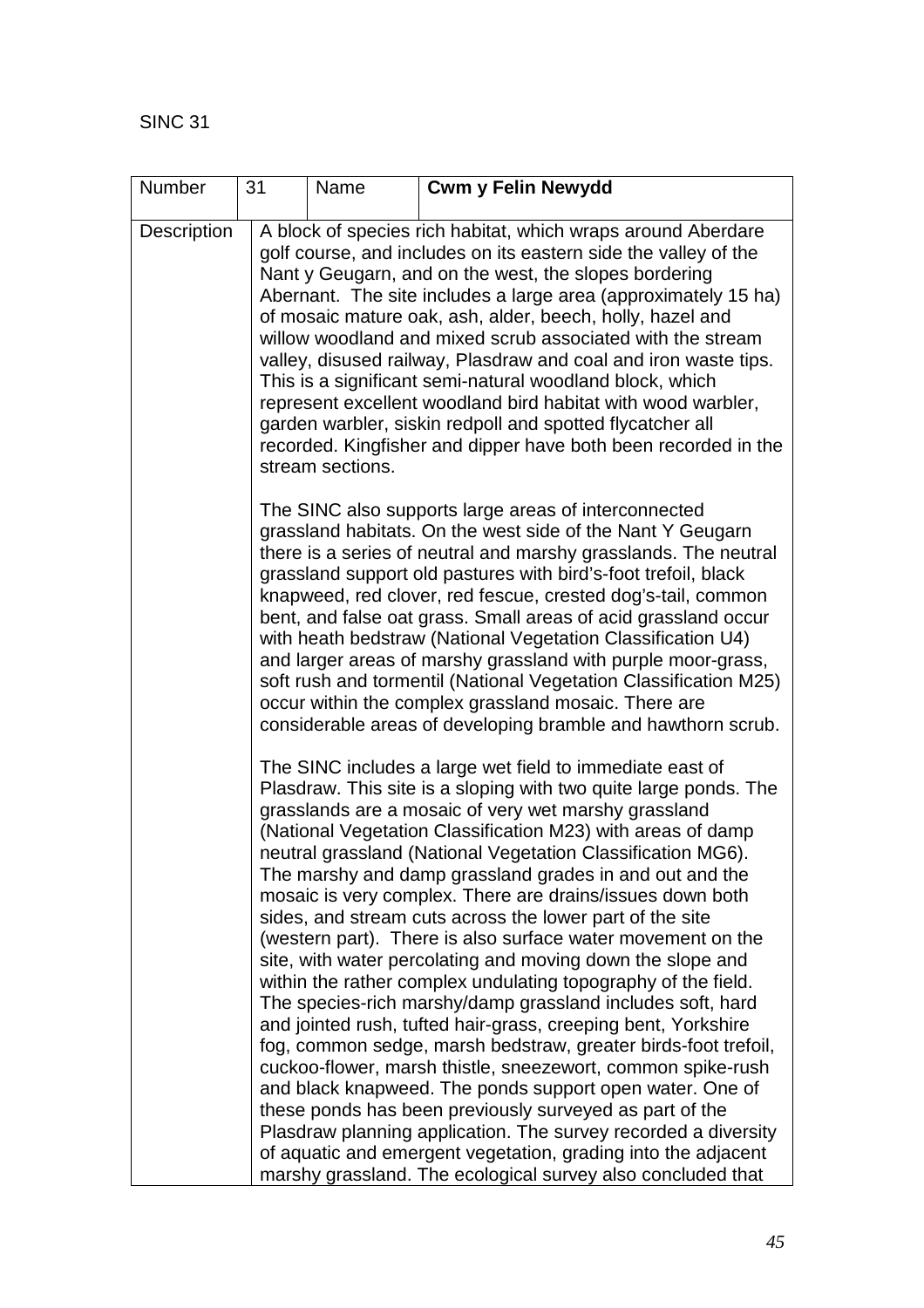| <b>Grid Ref</b>                          |                                                                                                                                                                 | Ward(s)<br>(NGR SO018028)                                                                                                                                           |                                 |              | Cwmbach, Aberdare East |       |  |
|------------------------------------------|-----------------------------------------------------------------------------------------------------------------------------------------------------------------|---------------------------------------------------------------------------------------------------------------------------------------------------------------------|---------------------------------|--------------|------------------------|-------|--|
| <b>CCW TN</b>                            |                                                                                                                                                                 | 012 and 013<br>(SO00SW)                                                                                                                                             |                                 | Area<br>(ha) |                        | 57.68 |  |
| Air photo dates                          |                                                                                                                                                                 | 2003                                                                                                                                                                |                                 |              |                        |       |  |
| Public access                            |                                                                                                                                                                 |                                                                                                                                                                     | Limited to Public Rights of Way |              |                        |       |  |
| Ownership                                |                                                                                                                                                                 |                                                                                                                                                                     |                                 |              |                        |       |  |
| <b>Tir Gofal</b>                         |                                                                                                                                                                 | <b>Tir Gofal date</b>                                                                                                                                               |                                 |              |                        |       |  |
| <b>TPO</b>                               |                                                                                                                                                                 | Conservation area                                                                                                                                                   |                                 |              |                        |       |  |
| <b>SINC</b><br>Qualification<br>Features |                                                                                                                                                                 | Primary Features - H (1), H (3), H (4), H (7), H (9), H (15),<br>$H(16)$ , and $H(20)$<br>Contributory Features – S $(1)$ , S $(2)$ , S $(3)$ , S $(4)$ and S $(6)$ |                                 |              |                        |       |  |
| Earth science<br>sites                   | <b>None</b>                                                                                                                                                     |                                                                                                                                                                     |                                 |              |                        |       |  |
| Survey work<br>undertaken                | CCW Phase I Habitat Survey 1992-1995<br>$\bullet$<br>Site Visit 1997-2008<br>Ecological Assessment, Land at Cwmbach Road,<br>Plasdraw, Pryce Consultants (2001) |                                                                                                                                                                     |                                 |              |                        |       |  |
| Original<br><b>Number</b>                | 31                                                                                                                                                              |                                                                                                                                                                     | Original<br>Name                |              | Cwm-y-felin            |       |  |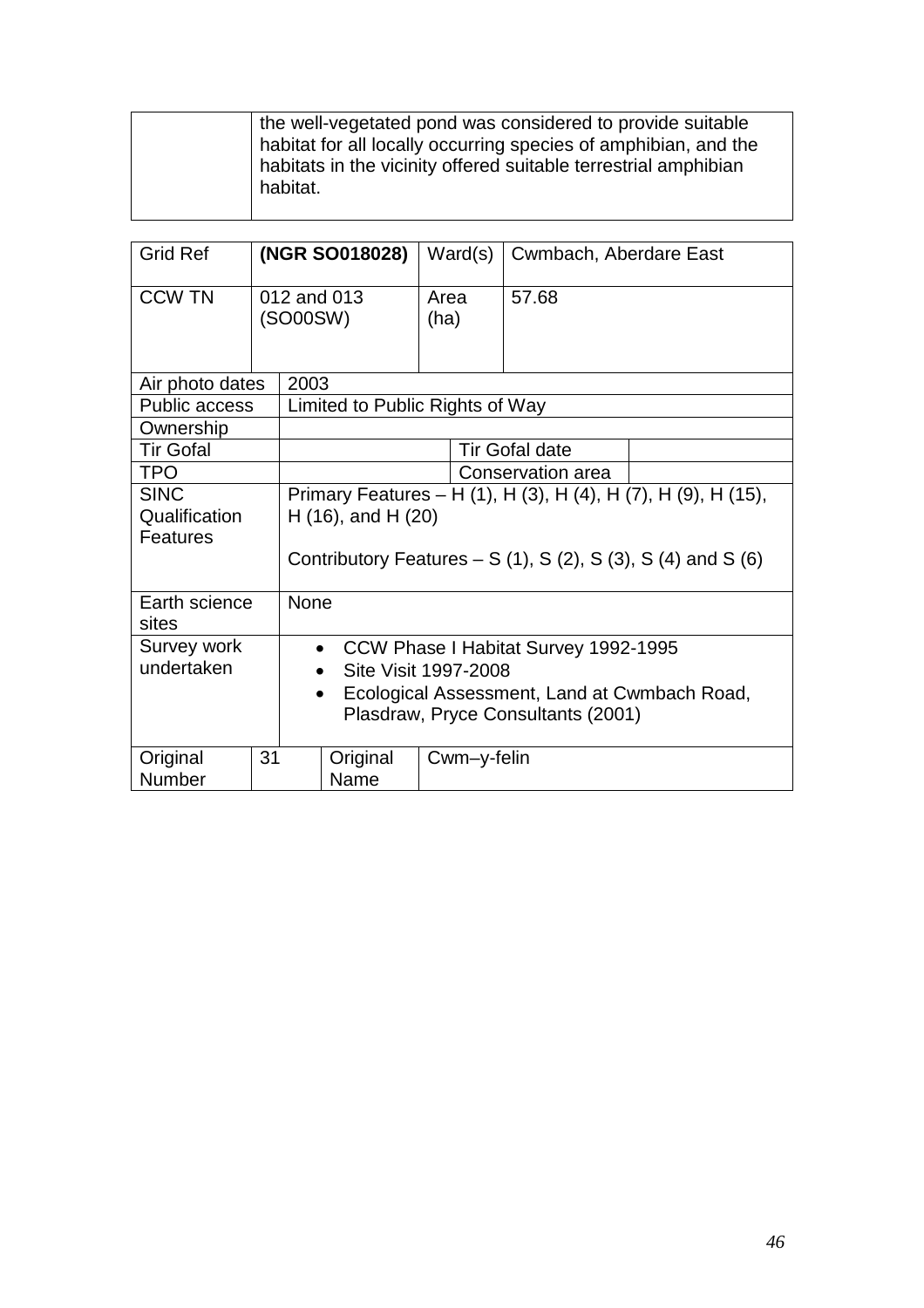| <b>Number</b>      | 32 | Name | <b>Aberdare Canal</b>                                                                                                                                                                                                                                                                                                                                                                                                                                                                                                                                                                                                                                             |
|--------------------|----|------|-------------------------------------------------------------------------------------------------------------------------------------------------------------------------------------------------------------------------------------------------------------------------------------------------------------------------------------------------------------------------------------------------------------------------------------------------------------------------------------------------------------------------------------------------------------------------------------------------------------------------------------------------------------------|
| <b>Description</b> |    |      | A remnant section of the Aberdare Canal, with<br>associated woodlands, and wet floodplain pastures. The<br>canal supports standing water, with an emergent fringe<br>and aquatic flora. The site is important for aquatic<br>invertebrates (including dragonflies) and supports<br>nesting moorhen and feeding habitat for kingfisher.<br>Woodlands include areas of alder and willow carr (with<br>willow tit nesting habitat), and areas of drier oak<br>dominated wood-pasture. The SINC includes several<br>low-lying flood-prone pastures, which support semi-<br>improved/inundation grassland, and areas of seasonal<br>and semi-permanent standing water. |

| <b>Grid Ref</b>      |                                                 |                                                                 | <b>NGR SO013023</b>             | Ward(s) |  | Cwmbach, Aberdare East                                       |  |
|----------------------|-------------------------------------------------|-----------------------------------------------------------------|---------------------------------|---------|--|--------------------------------------------------------------|--|
| <b>CCW TN</b>        |                                                 |                                                                 |                                 | Area    |  | 7.34                                                         |  |
|                      |                                                 | (ha)                                                            |                                 |         |  |                                                              |  |
| Air photo dates      |                                                 | 2003                                                            |                                 |         |  |                                                              |  |
| <b>Public access</b> |                                                 |                                                                 | Limited to Public Rights of Way |         |  |                                                              |  |
| Ownership            |                                                 |                                                                 | <b>Part Council</b>             |         |  |                                                              |  |
| <b>Tir Gofal</b>     |                                                 |                                                                 |                                 |         |  | <b>Tir Gofal date</b>                                        |  |
| <b>TPO</b>           |                                                 |                                                                 |                                 |         |  | Conservation area                                            |  |
| <b>SINC</b>          |                                                 |                                                                 |                                 |         |  | Primary Features - H (1), H (3), H (8), H (13) and H (16), S |  |
| Qualification        |                                                 | $(1)$ , and S $(2)$                                             |                                 |         |  |                                                              |  |
| <b>Features</b>      |                                                 | Contributory Features $- S(3)$ , S(4), S(5) and S(6)            |                                 |         |  |                                                              |  |
| Earth science        | None                                            |                                                                 |                                 |         |  |                                                              |  |
| sites                |                                                 |                                                                 |                                 |         |  |                                                              |  |
| Survey work          | CCW Phase I Habitat Survey 1992-95<br>$\bullet$ |                                                                 |                                 |         |  |                                                              |  |
| undertaken           |                                                 | <b>Site Visits 1997-2008</b><br>$\bullet$                       |                                 |         |  |                                                              |  |
|                      |                                                 | Where to go for Wildlife in Glamorgan, Nigel Ajax-<br>$\bullet$ |                                 |         |  |                                                              |  |
|                      |                                                 | Lewis, Glamorgan Wildlife Trust (1991)                          |                                 |         |  |                                                              |  |
|                      |                                                 | Rhondda Cynon Taff Pond Survey 2003 (National<br>$\bullet$      |                                 |         |  |                                                              |  |
|                      |                                                 |                                                                 |                                 |         |  | Museum and Galleries of Wales)                               |  |
| Original             | 32                                              |                                                                 | Original                        |         |  | <b>Aberdare Canal</b>                                        |  |
| Number               |                                                 |                                                                 | Name                            |         |  |                                                              |  |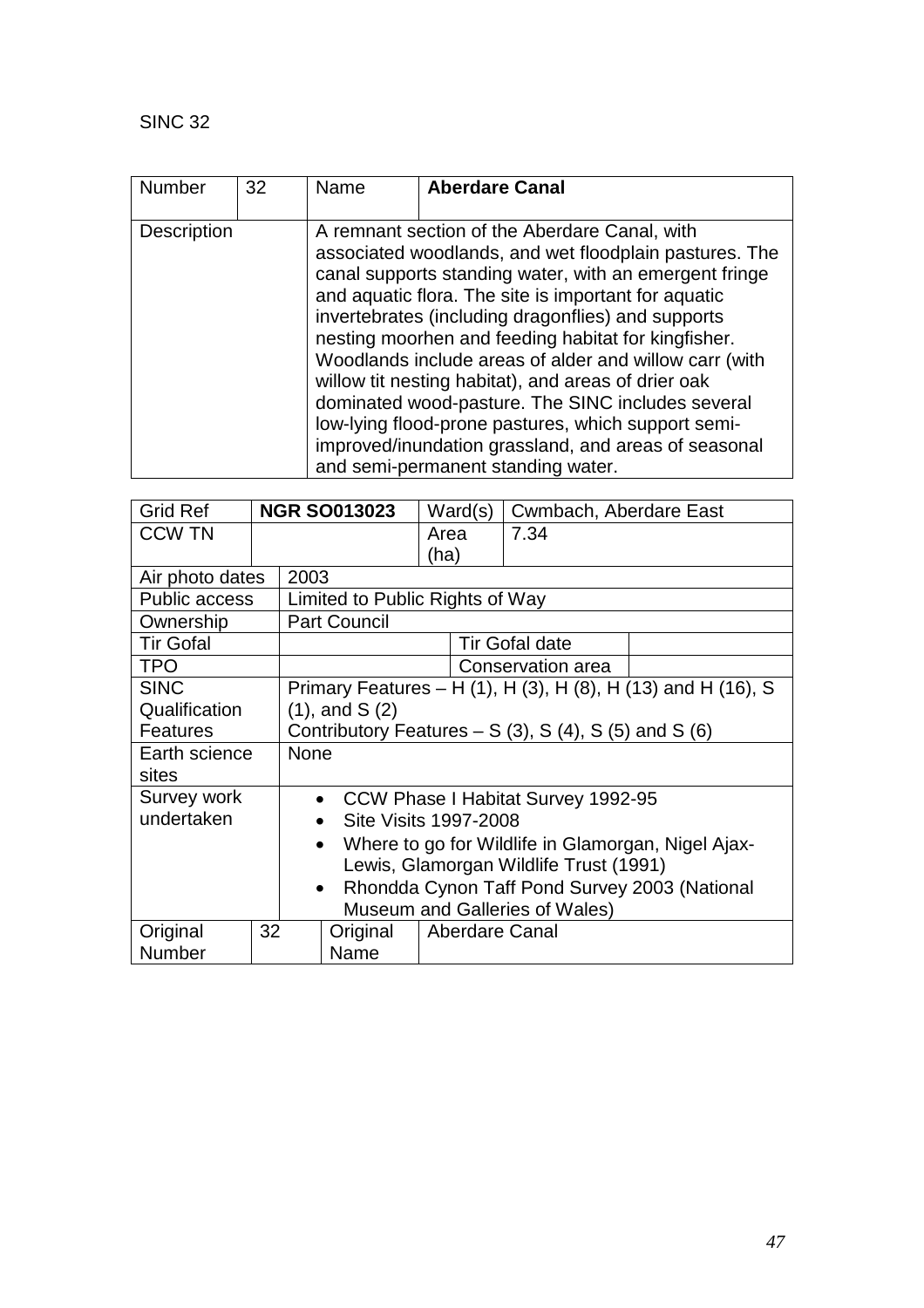| Number      | 33                                                                                                                                                                                                                                                                                                                                                                                                                                                                                                                                                                                                                                                                                                                                                                                                                                 | Name                                                                                                                                                                                                                                                                                                                                                                                                                                                                                                      | <b>Mid Cynon Floodplain</b>                                                                                                                                                                                                                                                                                                                                                                                                                                                                                                                                                    |  |  |  |  |
|-------------|------------------------------------------------------------------------------------------------------------------------------------------------------------------------------------------------------------------------------------------------------------------------------------------------------------------------------------------------------------------------------------------------------------------------------------------------------------------------------------------------------------------------------------------------------------------------------------------------------------------------------------------------------------------------------------------------------------------------------------------------------------------------------------------------------------------------------------|-----------------------------------------------------------------------------------------------------------------------------------------------------------------------------------------------------------------------------------------------------------------------------------------------------------------------------------------------------------------------------------------------------------------------------------------------------------------------------------------------------------|--------------------------------------------------------------------------------------------------------------------------------------------------------------------------------------------------------------------------------------------------------------------------------------------------------------------------------------------------------------------------------------------------------------------------------------------------------------------------------------------------------------------------------------------------------------------------------|--|--|--|--|
| Description |                                                                                                                                                                                                                                                                                                                                                                                                                                                                                                                                                                                                                                                                                                                                                                                                                                    |                                                                                                                                                                                                                                                                                                                                                                                                                                                                                                           | The mid section of the River Cynon including the network of<br>wetlands and wet grassland pastures on the floodplain.                                                                                                                                                                                                                                                                                                                                                                                                                                                          |  |  |  |  |
|             |                                                                                                                                                                                                                                                                                                                                                                                                                                                                                                                                                                                                                                                                                                                                                                                                                                    | The River Cynon supports clean unpolluted water and a natural<br>river channel and wooded bank side. The riverbed is primarily<br>boulders and gravels, with fast flowing broken water. The river<br>supports brown trout and with the advent of the Treforest fish<br>pass, there is potential for salmon. Kingfisher, grey wagtail and<br>dipper all occur. Goosander and cormorant occur in the winter.<br>Recently otter records have increased markedly, and there are<br>reports of breeding otter. |                                                                                                                                                                                                                                                                                                                                                                                                                                                                                                                                                                                |  |  |  |  |
|             | bog bean.                                                                                                                                                                                                                                                                                                                                                                                                                                                                                                                                                                                                                                                                                                                                                                                                                          |                                                                                                                                                                                                                                                                                                                                                                                                                                                                                                           | The SINC represents the last sizeable fragment of valley<br>bottom grassland in the mid Cynon valley. The grassland is<br>very mixed and diverse (including stands of marshy grassland,<br>swamp, tall herbs and inundation vegetation) and inter-grades<br>with large stands of species rich scrub and wet carr. The<br>floodplain (Tirfounder Fields) supports permanent and<br>temporary pools, lagoons, ditches and sections of long derelict<br>sections of the old Aberdare canal. The SINC includes the<br>scarce narrow-leaved water plantain and the locally uncommon |  |  |  |  |
|             | The site supports important invertebrate (including dingy<br>skipper and a rich dragonfly fauna) and breeding bird habitat.<br>The site supports permanent lagoons and experiences<br>extensive winter flooding. In the summer coot, little grebe,<br>moorhen and mallard breed and heron regularly use the site in<br>good numbers. In the winter, the site attracts waders and duck,<br>including mallard, teal, shoveller, widgeon, little egret, water rail<br>and snipe. The SINC supports tall hedgerows, wet woodland,<br>scrub and rank herbage and offers excellent songbird habitat<br>and is particularly good for warblers (including a recent<br>summering Cetti warbler). The ditch side willows support<br>breeding willow tit and lesser-spotted woodpecker have been<br>recorded. Barn owl is regularly reported. |                                                                                                                                                                                                                                                                                                                                                                                                                                                                                                           |                                                                                                                                                                                                                                                                                                                                                                                                                                                                                                                                                                                |  |  |  |  |
|             |                                                                                                                                                                                                                                                                                                                                                                                                                                                                                                                                                                                                                                                                                                                                                                                                                                    | Survey work has shown that the floodplain supports a<br>significant grass snake population. The site has a high potential<br>for amphibians. Water vole was previously recorded and bats<br>forage over the wet grassland and open water habitats.                                                                                                                                                                                                                                                        |                                                                                                                                                                                                                                                                                                                                                                                                                                                                                                                                                                                |  |  |  |  |

| <b>NGR SO014019</b><br>  Ward(s)   Cwmbach, Aberaman<br>I Grid Ref |
|--------------------------------------------------------------------|
|--------------------------------------------------------------------|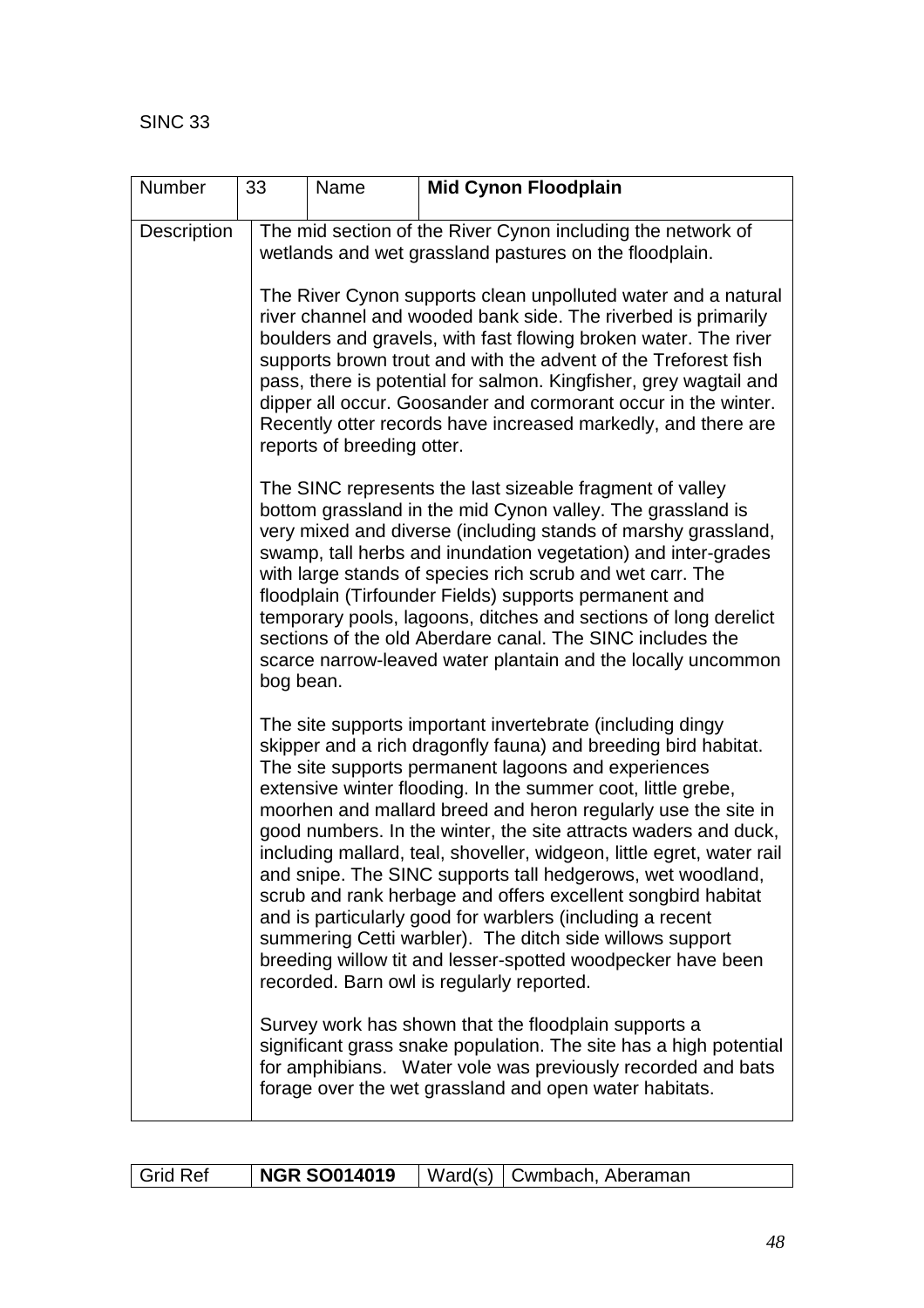| <b>CCW TN</b>    |                                                               | 006, 007, 008,                                                      |                       | Area | 32.35                                                         |  |  |  |
|------------------|---------------------------------------------------------------|---------------------------------------------------------------------|-----------------------|------|---------------------------------------------------------------|--|--|--|
|                  |                                                               | 009 (SO 00 SW)                                                      |                       | (ha) |                                                               |  |  |  |
| Air photo dates  |                                                               | 2003                                                                |                       |      |                                                               |  |  |  |
| Ownership        |                                                               |                                                                     |                       |      |                                                               |  |  |  |
| <b>Tir Gofal</b> |                                                               |                                                                     | <b>Tir Gofal date</b> |      |                                                               |  |  |  |
| <b>TPO</b>       |                                                               |                                                                     | Conservation area     |      |                                                               |  |  |  |
| <b>SINC</b>      |                                                               |                                                                     |                       |      | Primary Features – H (1), H (3), H (4), H (7), H (8), H (11), |  |  |  |
| Qualification    |                                                               |                                                                     |                       |      | H (13), H (2), S (1), S (2), S (3), S (5), and S (7)          |  |  |  |
| <b>Features</b>  |                                                               |                                                                     |                       |      |                                                               |  |  |  |
|                  |                                                               | Contributory Features $- S(4)$ , and S(6)                           |                       |      |                                                               |  |  |  |
| Earth science    | none                                                          |                                                                     |                       |      |                                                               |  |  |  |
| sites            |                                                               |                                                                     |                       |      |                                                               |  |  |  |
| Survey work      | • CCW Phase I Habitat Survey, 1992-1995                       |                                                                     |                       |      |                                                               |  |  |  |
| undertaken       | Site Visits 1997-2008                                         |                                                                     |                       |      |                                                               |  |  |  |
|                  | Ecological Survey and Impact Assessment, Land at<br>$\bullet$ |                                                                     |                       |      |                                                               |  |  |  |
|                  |                                                               | Tirfounder Fields, Aberdare, Tisdall King (October                  |                       |      |                                                               |  |  |  |
|                  |                                                               | 2002).                                                              |                       |      |                                                               |  |  |  |
|                  |                                                               | Preliminary Ecological Appraisal of Tirfounder Fields,<br>$\bullet$ |                       |      |                                                               |  |  |  |
|                  |                                                               | Aberdare, Komex Clarke and Bond (1998)                              |                       |      |                                                               |  |  |  |
|                  |                                                               | Rhondda Cynon Taff, Pond Survey 2003 (National<br>$\bullet$         |                       |      |                                                               |  |  |  |
|                  |                                                               |                                                                     |                       |      | Museum and Galleries of Wales)                                |  |  |  |
| Original         | 33                                                            | Original                                                            |                       |      | Mid Cynon Floodplain                                          |  |  |  |
| Number           |                                                               | Name                                                                |                       |      |                                                               |  |  |  |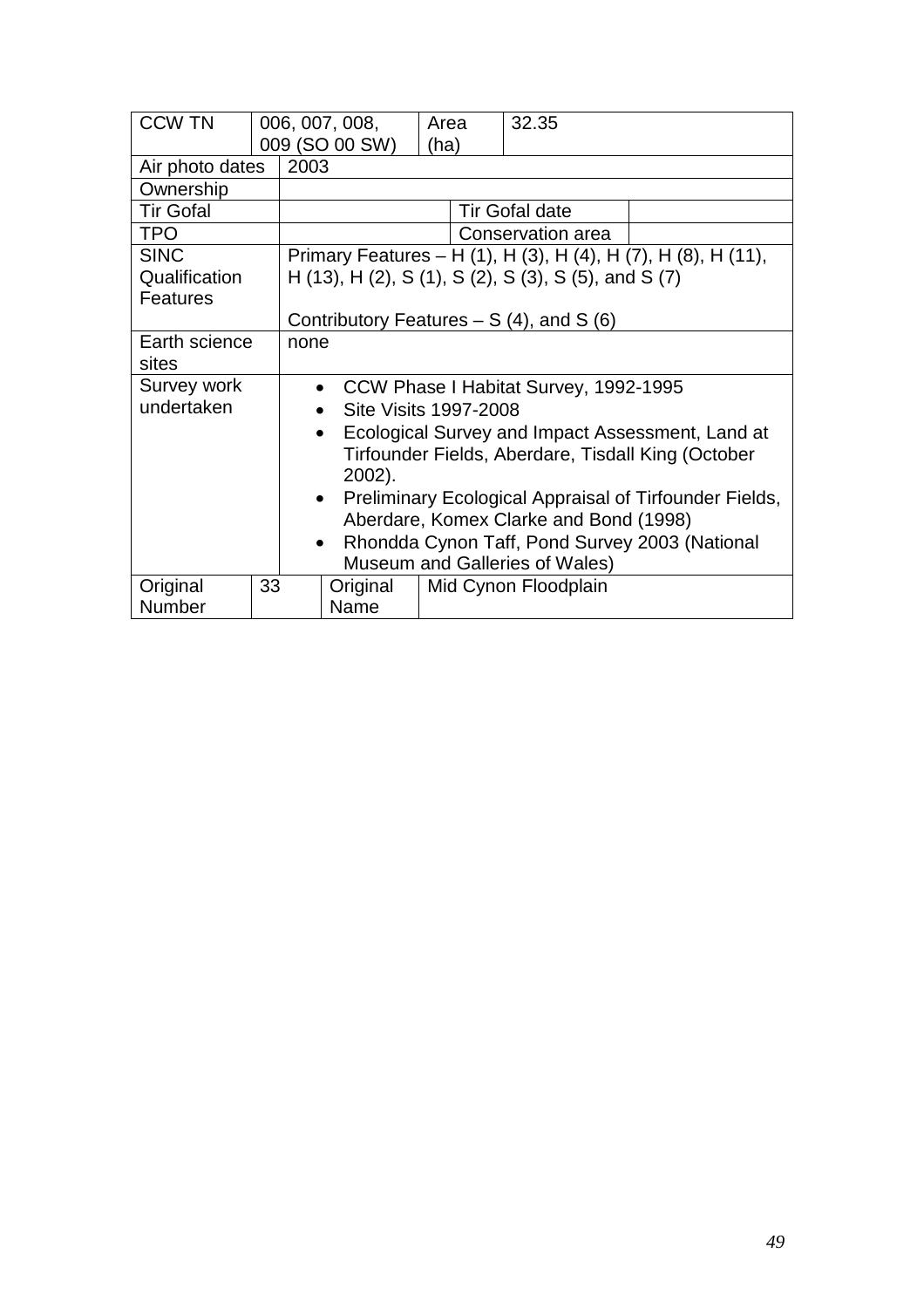| Number      | 34       | Name | <b>Cwmbach Slopes</b>                                                                                                                                                                                                                                                                                                                                                                                                                                                                                                                                                                                                                                                                                                                                                                                                                                                                                                                                                                                                                                                                                                                                                                                                                                                                                                                                                                                                                                                                                                       |
|-------------|----------|------|-----------------------------------------------------------------------------------------------------------------------------------------------------------------------------------------------------------------------------------------------------------------------------------------------------------------------------------------------------------------------------------------------------------------------------------------------------------------------------------------------------------------------------------------------------------------------------------------------------------------------------------------------------------------------------------------------------------------------------------------------------------------------------------------------------------------------------------------------------------------------------------------------------------------------------------------------------------------------------------------------------------------------------------------------------------------------------------------------------------------------------------------------------------------------------------------------------------------------------------------------------------------------------------------------------------------------------------------------------------------------------------------------------------------------------------------------------------------------------------------------------------------------------|
| Description |          |      | A large mosaic of species rich habitats on the slopes above                                                                                                                                                                                                                                                                                                                                                                                                                                                                                                                                                                                                                                                                                                                                                                                                                                                                                                                                                                                                                                                                                                                                                                                                                                                                                                                                                                                                                                                                 |
|             | Cwmbach. |      | On the lower slopes (wrapping around Cwmbach) there is a<br>network of semi-improved neutral fields, which run from the<br>south at approximately NGR SO 030016 north to NGR 027026.<br>The grasslands represent a significant resource of semi-<br>improved neutral grasslands. Although some of these fields<br>have definite signs of previous agricultural improvement, and<br>many of the pastures suffer the cyclic problems of periods of<br>under-grazing (resulting in invasion of scrub/bramble and<br>bracken) followed by over-grazing, at something approaching<br>25 hectares, they represent a significant neutral grassland<br>resource. Typical grassland can be described as mosaics of<br>the National Vegetation Classifications MG1, MG5 and MG6<br>neutral grassland with areas of acid grassland. Species<br>composition includes sweet vernal grass, red fescue, Yorkshire<br>fog, common bent, crested dog's-tail, timothy, rye grass,<br>meadow-grasses, with a mixture of herb species including<br>bird's-foot trefoil, black knapweed, rough hawkbit, red clover,<br>white clover, common sorrel, meadow buttercup, ribwort<br>plantain, cats'ear, broad-leaved dock, meadow vetchling,<br>common centaury, and common daisy. The pastures around<br>Blaen-nant-y-groes have been subject to the CCW Phase II<br>Vegetation Survey. This recorded important areas of MG5<br>grassland including the uncommon MG5c grassland community<br>with heath grass, devil's-bit scabious and tormentil. |
|             |          |      | Areas of localised, flushing occurs in a number of the fields and<br>this results in areas of damper grassland, which can include<br>species such as jointed rush, slender rush, redshank, greater<br>bird's-foot trefoil, marsh willowherb, and marsh thistle. Bristle<br>club-rush has been recorded in wetter areas. Tree and bracken<br>invasion is a feature of a number of the fields.                                                                                                                                                                                                                                                                                                                                                                                                                                                                                                                                                                                                                                                                                                                                                                                                                                                                                                                                                                                                                                                                                                                                |
|             |          |      | The lowland grassland grades into areas of scrub and<br>woodland with silver birch, sessile oak, alder, grey willow and<br>gorse. These areas have a mixed under storey of bracken, or<br>bramble and in places acid grassland or occasionally bluebells.<br>The scrub/woodland provides nesting bird habitat, and<br>increases the habitat diversity and structure of the SINC.                                                                                                                                                                                                                                                                                                                                                                                                                                                                                                                                                                                                                                                                                                                                                                                                                                                                                                                                                                                                                                                                                                                                            |
|             |          |      | Higher on the slopes the neutral grassland gives way to<br>bracken and acid grassland mosaics. The steep west-facing                                                                                                                                                                                                                                                                                                                                                                                                                                                                                                                                                                                                                                                                                                                                                                                                                                                                                                                                                                                                                                                                                                                                                                                                                                                                                                                                                                                                        |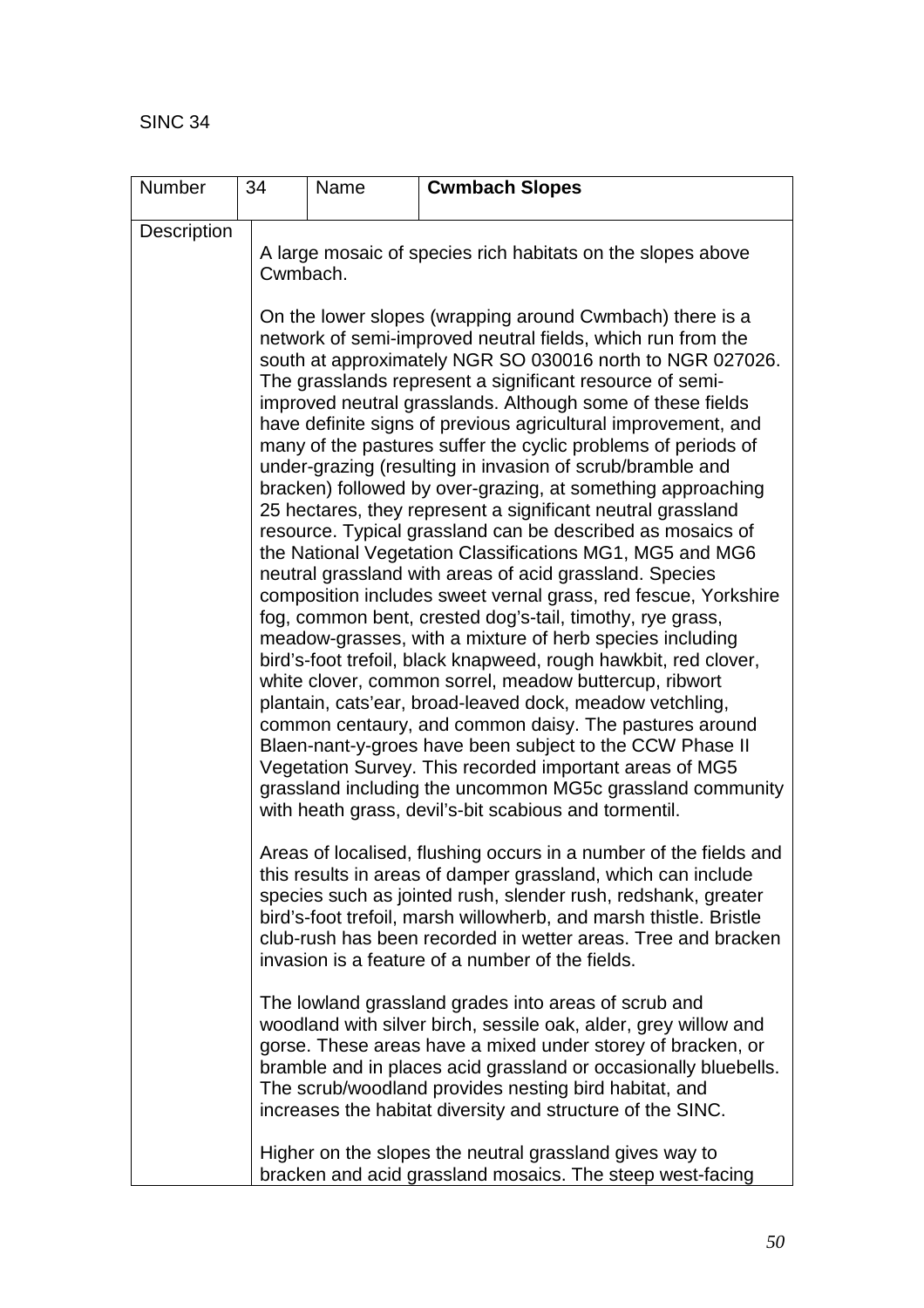|                           |    | slopes are dominated by dense bracken over acidic grassland,<br>with scattered mature trees and young saplings, mainly of oak<br>and birch. The slope is lightly sheep grazed. The acid<br>grassland includes sheep's fescue, common bent, matt grass,<br>betony, tormentil, heath bedstraw, sheep's sorrel and pill<br>sedge. Small areas of heath occur with locally abundant<br>heather and bilberry. Purple moor-grass rush pasture is locally<br>present in damp, flushed areas. |                                        |                       |                       |                                                     |                                                                |  |
|---------------------------|----|---------------------------------------------------------------------------------------------------------------------------------------------------------------------------------------------------------------------------------------------------------------------------------------------------------------------------------------------------------------------------------------------------------------------------------------------------------------------------------------|----------------------------------------|-----------------------|-----------------------|-----------------------------------------------------|----------------------------------------------------------------|--|
|                           |    | Penwaun Lago, which occupies the upper slopes of the SINC,<br>supports a block of wet and dry heath. This block of 10 or so<br>hectares has bilberry, sheep's fescue and matt grass dry heath,<br>with purple moor-grass, bilberry and cross-leaved heath wet<br>heath. A green hairstreak butterfly colony has been recorded.                                                                                                                                                        |                                        |                       |                       |                                                     |                                                                |  |
|                           |    | The SINC's north-western boundary is the wooded corridor of<br>the Nant y Groes. This stream valley supports a corridor of<br>mature mixed, possibly ancient woodland, supporting oak and<br>birch woodland.                                                                                                                                                                                                                                                                          |                                        |                       |                       |                                                     |                                                                |  |
|                           |    | The diversity of grassland, ffridd, woodland and heath habitats<br>represents excellent fauna habitat for invertebrates, reptiles,<br>birds and mammals.                                                                                                                                                                                                                                                                                                                              |                                        |                       |                       |                                                     |                                                                |  |
| <b>Grid Ref</b>           |    |                                                                                                                                                                                                                                                                                                                                                                                                                                                                                       | <b>NGR SO 030020</b>                   | Ward(s)<br>Cwmbach    |                       |                                                     |                                                                |  |
| <b>CCW TN</b>             |    | 015 (SO 00 SW)                                                                                                                                                                                                                                                                                                                                                                                                                                                                        |                                        |                       | 110.9<br>Area<br>(ha) |                                                     |                                                                |  |
| Air photo dates           |    | 2003                                                                                                                                                                                                                                                                                                                                                                                                                                                                                  |                                        |                       |                       |                                                     |                                                                |  |
| Ownership                 |    |                                                                                                                                                                                                                                                                                                                                                                                                                                                                                       |                                        |                       |                       |                                                     |                                                                |  |
| <b>Tir Gofal</b>          |    |                                                                                                                                                                                                                                                                                                                                                                                                                                                                                       |                                        | <b>Tir Gofal date</b> |                       |                                                     |                                                                |  |
| TPO                       |    |                                                                                                                                                                                                                                                                                                                                                                                                                                                                                       |                                        | Conservation area     |                       |                                                     |                                                                |  |
| <b>SINC</b>               |    |                                                                                                                                                                                                                                                                                                                                                                                                                                                                                       |                                        |                       |                       |                                                     | Primary Features – H (1), H (3), H (4), H (6), H (7), H (9), H |  |
| Qualification             |    |                                                                                                                                                                                                                                                                                                                                                                                                                                                                                       | $(10)$ , H $(13)$ , H $(20)$           |                       |                       |                                                     |                                                                |  |
| <b>Features</b>           |    | Contributory Features – H (12), H (18), S (1), S (2), S (3), S                                                                                                                                                                                                                                                                                                                                                                                                                        |                                        |                       |                       |                                                     |                                                                |  |
|                           |    |                                                                                                                                                                                                                                                                                                                                                                                                                                                                                       | (4), and S (6)                         |                       |                       |                                                     |                                                                |  |
| Earth science sites       |    |                                                                                                                                                                                                                                                                                                                                                                                                                                                                                       | To be added                            |                       |                       |                                                     |                                                                |  |
| Survey work<br>undertaken |    | $\bullet$                                                                                                                                                                                                                                                                                                                                                                                                                                                                             |                                        |                       |                       | CCW Phase I Habitat Survey, 1992-1995               |                                                                |  |
|                           |    |                                                                                                                                                                                                                                                                                                                                                                                                                                                                                       |                                        |                       |                       |                                                     | High Brown Fritillary Interim Survey Report, Hyder             |  |
|                           |    |                                                                                                                                                                                                                                                                                                                                                                                                                                                                                       | (2002)<br><b>Site Visits 1997-2008</b> |                       |                       |                                                     |                                                                |  |
|                           |    | $\bullet$                                                                                                                                                                                                                                                                                                                                                                                                                                                                             |                                        |                       |                       |                                                     |                                                                |  |
|                           |    | $\bullet$                                                                                                                                                                                                                                                                                                                                                                                                                                                                             |                                        |                       |                       |                                                     | CCW Phase II Report, Blaen-Nant-Y-Groes (1998)                 |  |
|                           |    | $\bullet$                                                                                                                                                                                                                                                                                                                                                                                                                                                                             |                                        |                       |                       | Rose Row Reptile Translocation Report, Csa          |                                                                |  |
|                           |    |                                                                                                                                                                                                                                                                                                                                                                                                                                                                                       |                                        |                       |                       |                                                     |                                                                |  |
|                           |    | Environmental Planning (October 2005)<br>Rose Row, Cwmbach, Ecological appraisal, Csa<br>$\bullet$                                                                                                                                                                                                                                                                                                                                                                                    |                                        |                       |                       |                                                     |                                                                |  |
|                           |    |                                                                                                                                                                                                                                                                                                                                                                                                                                                                                       |                                        |                       |                       |                                                     |                                                                |  |
| Original                  | 34 |                                                                                                                                                                                                                                                                                                                                                                                                                                                                                       | Original                               |                       |                       | Environmental Planning (May 2004)<br>Cwmbach slopes |                                                                |  |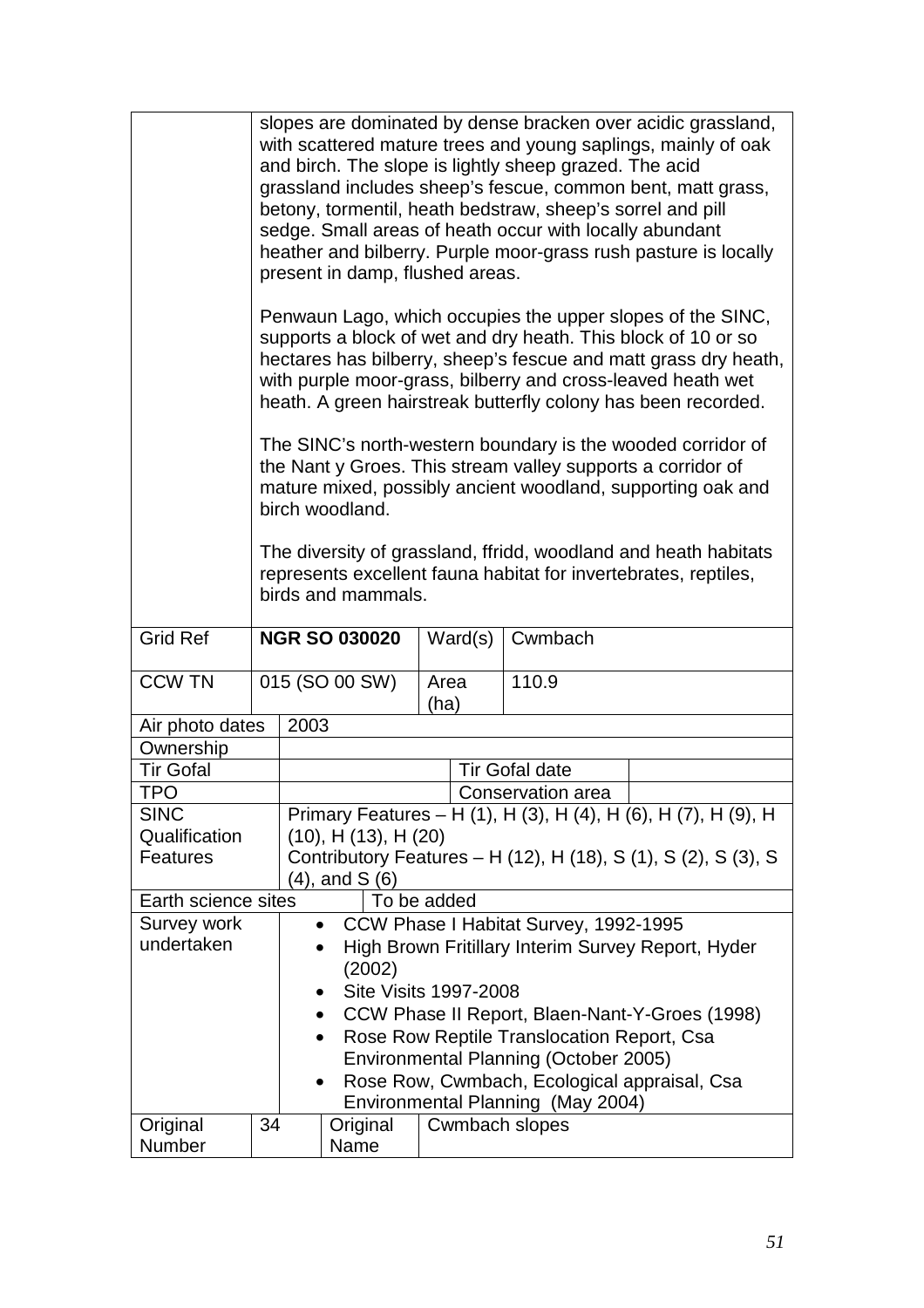| Number      | 35                                                                                                                                                                                                                                                                                                                                                                                                                                                       | Name                                                                                                                                                                                                                                                                                                                                                                                                                                                                                                                                                                                                                                                                                                                                                                                                                                                                                                                                                                                  | <b>Gelli Slopes</b>                                                                                                                                                                                                                                                                                            |  |  |  |
|-------------|----------------------------------------------------------------------------------------------------------------------------------------------------------------------------------------------------------------------------------------------------------------------------------------------------------------------------------------------------------------------------------------------------------------------------------------------------------|---------------------------------------------------------------------------------------------------------------------------------------------------------------------------------------------------------------------------------------------------------------------------------------------------------------------------------------------------------------------------------------------------------------------------------------------------------------------------------------------------------------------------------------------------------------------------------------------------------------------------------------------------------------------------------------------------------------------------------------------------------------------------------------------------------------------------------------------------------------------------------------------------------------------------------------------------------------------------------------|----------------------------------------------------------------------------------------------------------------------------------------------------------------------------------------------------------------------------------------------------------------------------------------------------------------|--|--|--|
| Description |                                                                                                                                                                                                                                                                                                                                                                                                                                                          | Mosaic SINC on the old Gelli Tips and associated areas. The<br>Gelli Tips supports a series of finger-tips (and is one of the best<br>preserved coal tip systems in the Rhondda). The site supports<br>a highly complex mosaic of habitats, which on the tips is mainly<br>a mixture of acid grassland and dry heath with heather, bell<br>heath, wavy-hair grass, sheep's fescue, heath-grass, common<br>bent, sheep's sorrel, bilberry, heath bedstraw, foxglove and<br>tormentil. The heath land includes a significant moss and<br>Cladonia lichen component. Dog violet is locally abundant in<br>damper gullies. Flushed areas include ciliated fringewort (a key<br>coal spoil species). The site includes areas of skeletal acid<br>grassland (with characteristic coal spoil calcareous species)<br>with early hair-grass, squirrel tail and ratstail fescue, carline<br>thistle, procumbent pearlwort, and mouse-ear hawkweed, New<br>Zealand willowherb and blue fleabane. |                                                                                                                                                                                                                                                                                                                |  |  |  |
|             | The SINC includes areas marshy grassland and swamp, which<br>occur in areas of impeded drainage as perched wetlands. A<br>locally important orchid population occurs, with common,<br>heath-spotted and southern marsh orchid in abundance and a<br>variety of hybrids. Common reed swamp occurs, which is very<br>uncommon in the Rhondda. There are associated stands of<br>bracken and acid grassland, with flushed areas supporting bog<br>asphodel. |                                                                                                                                                                                                                                                                                                                                                                                                                                                                                                                                                                                                                                                                                                                                                                                                                                                                                                                                                                                       |                                                                                                                                                                                                                                                                                                                |  |  |  |
|             |                                                                                                                                                                                                                                                                                                                                                                                                                                                          |                                                                                                                                                                                                                                                                                                                                                                                                                                                                                                                                                                                                                                                                                                                                                                                                                                                                                                                                                                                       | Acid and marshy grassland also occur on the cleared conifer<br>plantations, which form part of the SINC. These areas support<br>breeding nightjar, pools with breeding common frog and<br>palmate newt, and along the edge of the Glyncornel Woods<br>there is significant broad-leaved woodland regeneration. |  |  |  |
|             |                                                                                                                                                                                                                                                                                                                                                                                                                                                          | monticola has been recorded.                                                                                                                                                                                                                                                                                                                                                                                                                                                                                                                                                                                                                                                                                                                                                                                                                                                                                                                                                          | The SINC supports whinchat, stonechat, reed bunting, tree pipit<br>and meadow pipit. Grayling and small pearl-bordered fritillary<br>butterfly occur. The rare mountain bumblebee Bombus                                                                                                                       |  |  |  |

| <b>Grid Ref</b>  |  | SS 982945 | Ward(s) | Ystrad, Cwm Clydach, |
|------------------|--|-----------|---------|----------------------|
|                  |  |           |         | Llwynypia, Tonypandy |
| <b>CCW TN</b>    |  |           | Area    | 140.9                |
|                  |  |           | (ha)    |                      |
| Air photo dates  |  | 2003      |         |                      |
| Ownership        |  |           |         |                      |
| <b>Tir Gofal</b> |  |           |         | Tir Gofal date       |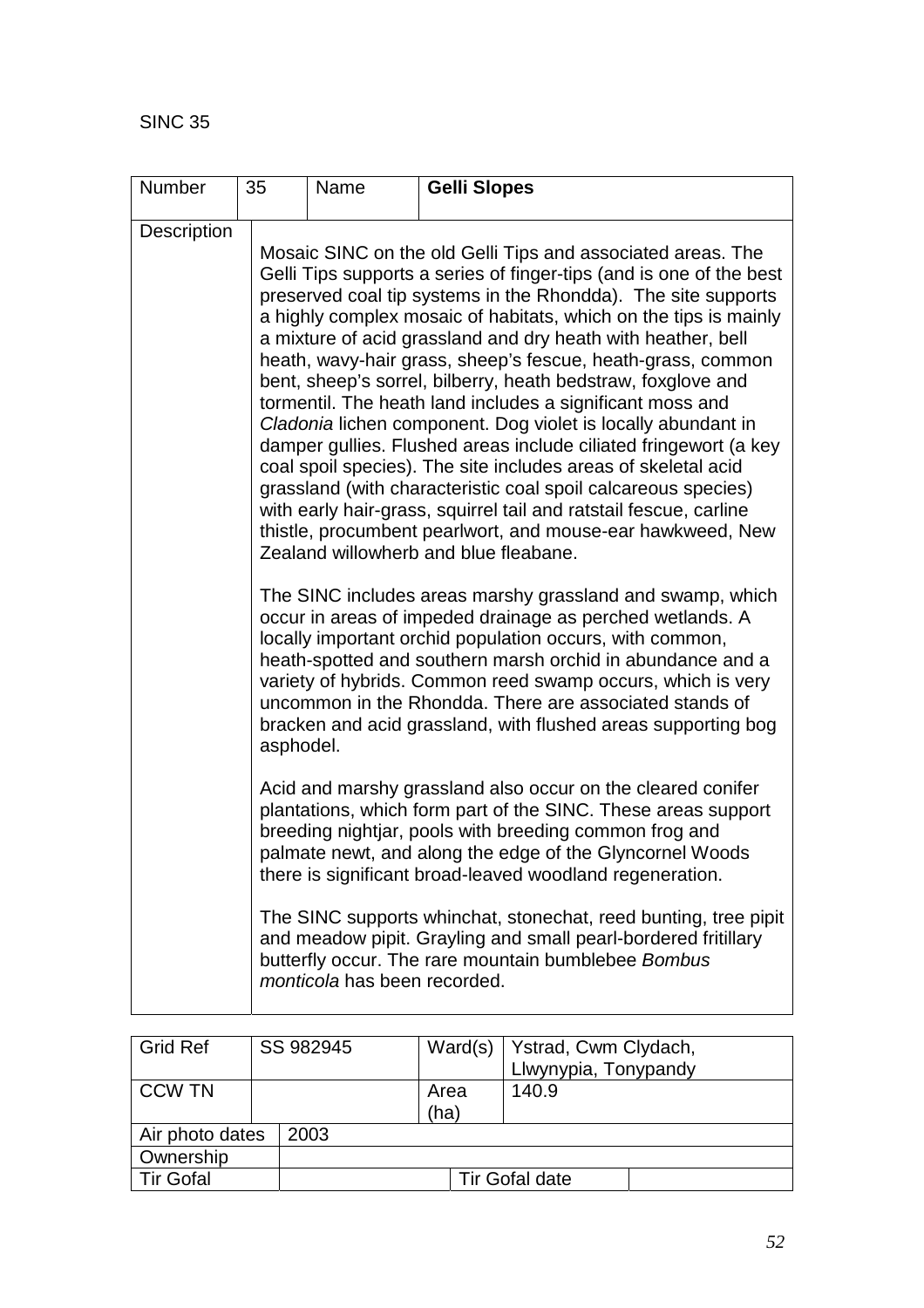| <b>TPO</b>      |     | Conservation area                                             |                                                  |                                                     |  |  |
|-----------------|-----|---------------------------------------------------------------|--------------------------------------------------|-----------------------------------------------------|--|--|
| <b>SINC</b>     |     | Primary Features – H (1), H (3), H (6), H (7), H (9), H (10), |                                                  |                                                     |  |  |
| Qualification   |     |                                                               |                                                  | H (11), H (18), H (20), H (21) and S (2)            |  |  |
| <b>Features</b> |     |                                                               |                                                  |                                                     |  |  |
|                 |     |                                                               |                                                  | Contributory Features $- S(3)$ , S(4), and S(6)     |  |  |
| Earth science   |     | To be added                                                   |                                                  |                                                     |  |  |
| sites           |     |                                                               |                                                  |                                                     |  |  |
| Survey work     |     | • CCW Phase I Habitat Survey 1992-1995                        |                                                  |                                                     |  |  |
| undertaken      |     | $\bullet$                                                     |                                                  | <b>Site Visits 1997-2008</b>                        |  |  |
|                 |     |                                                               |                                                  | • A Strategic Conservation Assessment of Heathland  |  |  |
|                 |     |                                                               |                                                  | and Associated Habitats on the Coal Spoils of South |  |  |
|                 |     |                                                               |                                                  | Wales, CCW contract report FC 73-01-553,            |  |  |
|                 |     | Middlemarch Environmental, March 2007                         |                                                  |                                                     |  |  |
| Original        | 35  |                                                               | River Cynon (now part of upper (15),<br>Original |                                                     |  |  |
| Number          |     |                                                               | Name                                             | middle (33) and lower Cynon (57) SINCs)             |  |  |
|                 | 193 |                                                               |                                                  | <b>Gelli Slopes</b>                                 |  |  |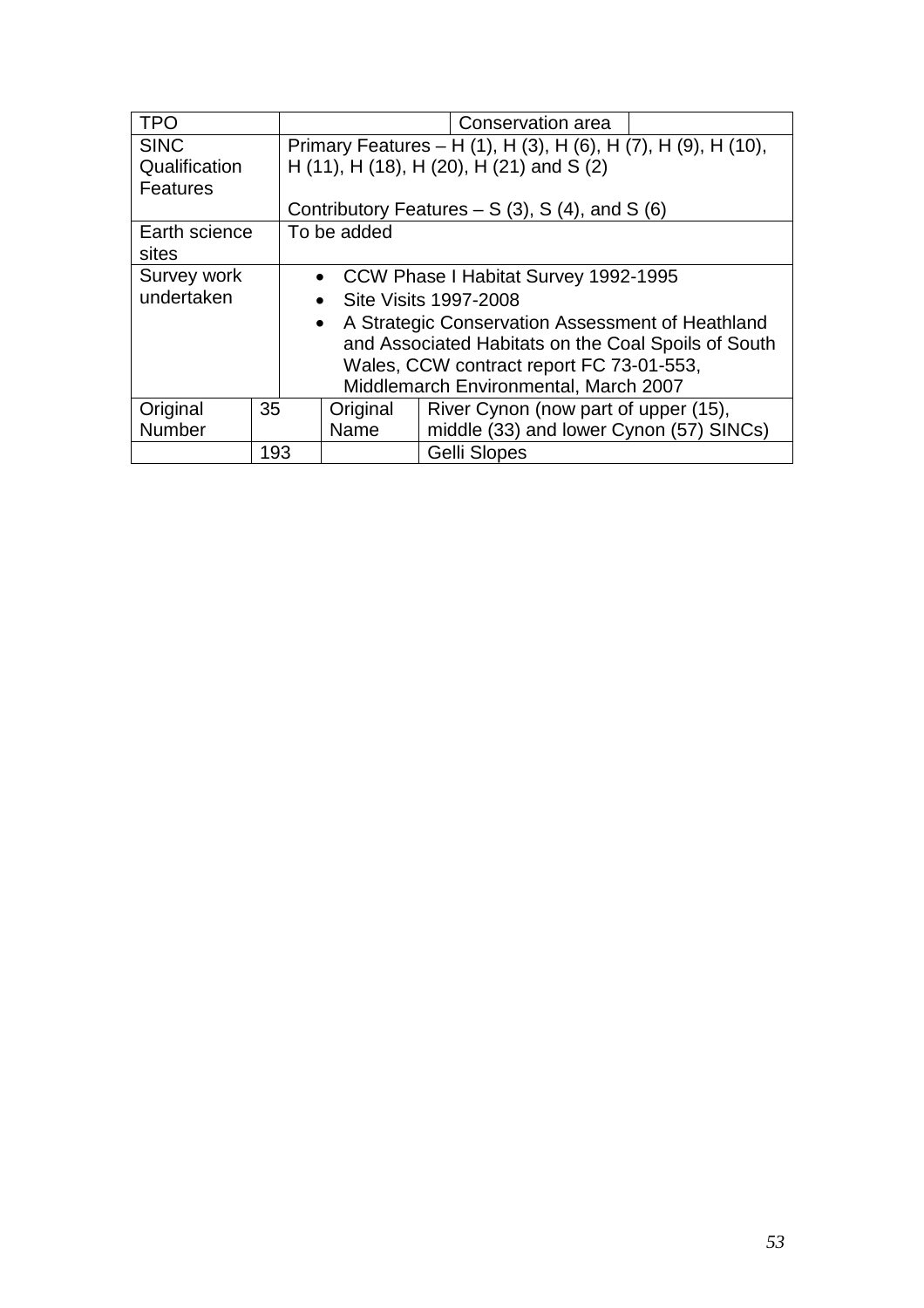| Number      | 36 | Name                                                                                                                                                                                                                                                                                                                                                                                                                                                                                                                                                                                                                                                                                                                                                                                                            | <b>Coed Tir Estyll</b>                                                                                                                                                                                                  |  |  |  |  |  |
|-------------|----|-----------------------------------------------------------------------------------------------------------------------------------------------------------------------------------------------------------------------------------------------------------------------------------------------------------------------------------------------------------------------------------------------------------------------------------------------------------------------------------------------------------------------------------------------------------------------------------------------------------------------------------------------------------------------------------------------------------------------------------------------------------------------------------------------------------------|-------------------------------------------------------------------------------------------------------------------------------------------------------------------------------------------------------------------------|--|--|--|--|--|
| Description |    | An extensive, and visually prominent SINC, which runs                                                                                                                                                                                                                                                                                                                                                                                                                                                                                                                                                                                                                                                                                                                                                           |                                                                                                                                                                                                                         |  |  |  |  |  |
|             |    | along the Cynon valleyside between Cwmbach and<br>Cefnpennar.                                                                                                                                                                                                                                                                                                                                                                                                                                                                                                                                                                                                                                                                                                                                                   |                                                                                                                                                                                                                         |  |  |  |  |  |
|             |    | Coed Tir Estyll is ancient semi-natural woodland. It is<br>mature open woodland, which grows on the steep, west<br>facing hillsides of Coed Y Gwaenydd Bach and Coed Tir<br>Estyll. This diverse, steep woodland support a mixture of<br>oak (sessile and pedunculate), rowan, birch (both silver<br>and downy), sycamore, holly, hazel, and ash with alder<br>and willow in wetter, flushed areas, and on the lower<br>slopes. In areas there is species-rich ancient woodland<br>ground flora. This includes creeping soft grass, wavy-<br>hair grass, bluebell, yellow archangel, wood sage, dog<br>violet, hard fern, scaly male fern, broad buckler fern,<br>bilberry, and foxglove. The site supports a typical<br>woodland bird assemblage. There are old records of an<br>undisclosed wood ant species. |                                                                                                                                                                                                                         |  |  |  |  |  |
|             |    | The mature woodland intergrades with colonising birch<br>and gorse scrub/woodland over bracken-dominated<br>ffridd/acid grassland.                                                                                                                                                                                                                                                                                                                                                                                                                                                                                                                                                                                                                                                                              |                                                                                                                                                                                                                         |  |  |  |  |  |
|             |    | The mature woodlands grades into the land reclamation<br>woodland and grasslands. The woodland plantings are<br>typically eclectic, but represent good songbird habitat,<br>with healthy populations of song thrush, blackbird, and<br>warblers. The open grassland, and wetter berms,<br>support extensive areas of neural grassland, with a<br>developing herb component, including black knapweed<br>and bird's-foot trefoil, with marsh thistle on wetter<br>ground.                                                                                                                                                                                                                                                                                                                                        |                                                                                                                                                                                                                         |  |  |  |  |  |
|             |    |                                                                                                                                                                                                                                                                                                                                                                                                                                                                                                                                                                                                                                                                                                                                                                                                                 | The SINC supports important nesting bird and reptile<br>habitat (large population of slow worm and translocated<br>common lizard and grass snake). Invertebrate<br>populations include small pearl-bordered fritillary. |  |  |  |  |  |

| Grid Ref         |                | (NGR SO031004) | Ward(s) | Cwmbach           |  |
|------------------|----------------|----------------|---------|-------------------|--|
| <b>CCW TN</b>    | 010 (S0 00 SW) |                | Area    | 63.45             |  |
|                  |                |                | (ha)    |                   |  |
| Air photo dates  |                | 2003           |         |                   |  |
| Ownership        |                |                |         |                   |  |
| <b>Tir Gofal</b> |                |                |         | Tir Gofal date    |  |
| TPO              |                |                |         | Conservation area |  |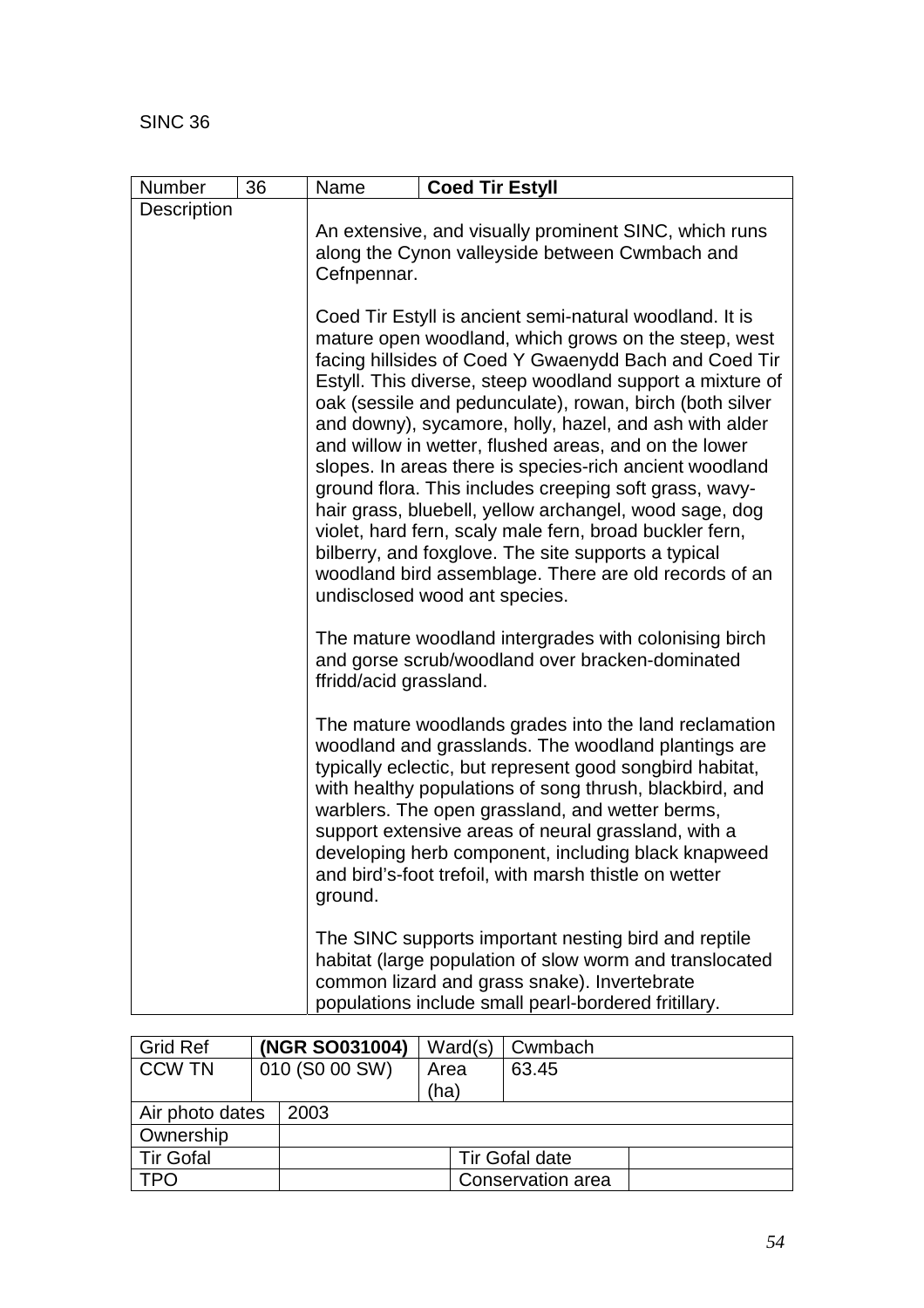| <b>SINC</b>                                  |                                       | Primary Features – H (1), H (2), H (3), H (4), H (7), H (9), H |          |                                                                |  |
|----------------------------------------------|---------------------------------------|----------------------------------------------------------------|----------|----------------------------------------------------------------|--|
| Qualification                                |                                       | $(18)$ , H $(20)$ and S $(3)$                                  |          |                                                                |  |
| <b>Features</b>                              |                                       |                                                                |          | Contributory Features - H (6), H (10), H (21), S (1), S (2), S |  |
|                                              |                                       | $(4)$ , and S $(6)$                                            |          |                                                                |  |
| Earth science                                |                                       | To be added                                                    |          |                                                                |  |
| sites                                        |                                       |                                                                |          |                                                                |  |
| Survey work                                  |                                       | • CCW Phase I Habitat Survey, 1992-1995                        |          |                                                                |  |
| undertaken                                   |                                       | $\bullet$                                                      |          | High Brown Fritillary Interim Survey Report, Hyder             |  |
|                                              |                                       |                                                                | (2002)   |                                                                |  |
|                                              |                                       |                                                                |          | • Site Visits 1997-2008                                        |  |
| • Rose Row Reptile Translocation Report, Csa |                                       |                                                                |          |                                                                |  |
|                                              | Environmental Planning (October 2005) |                                                                |          |                                                                |  |
| Original                                     | 36                                    |                                                                | Original | Coed Tir Estyll                                                |  |
| <b>Number</b>                                |                                       | Name                                                           |          |                                                                |  |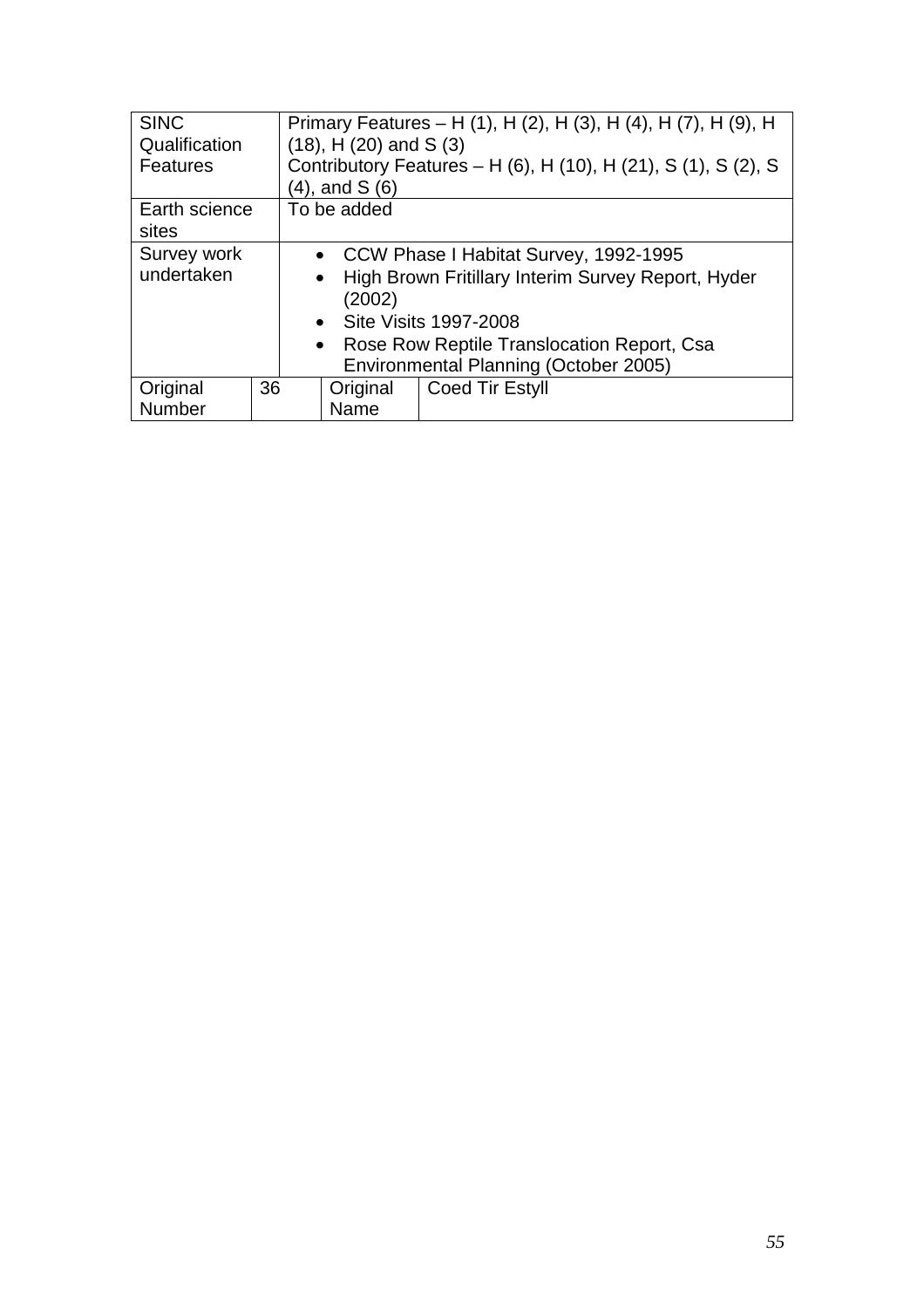| Number      | 37<br>Name<br>Cefnpennar                                                                                                                                                                                                                                                                                                                                                                                                                                                                                                                                                                                                                                                                                                                                              |  |  |  |  |  |  |
|-------------|-----------------------------------------------------------------------------------------------------------------------------------------------------------------------------------------------------------------------------------------------------------------------------------------------------------------------------------------------------------------------------------------------------------------------------------------------------------------------------------------------------------------------------------------------------------------------------------------------------------------------------------------------------------------------------------------------------------------------------------------------------------------------|--|--|--|--|--|--|
| Description | A large SINC, which takes in the mosaics of species-rich semi-                                                                                                                                                                                                                                                                                                                                                                                                                                                                                                                                                                                                                                                                                                        |  |  |  |  |  |  |
|             | natural habitat within the Cefnpennar valley.                                                                                                                                                                                                                                                                                                                                                                                                                                                                                                                                                                                                                                                                                                                         |  |  |  |  |  |  |
|             | Woodland forms a large component of the SINC. These include<br>a network of mature semi-natural ancient woodlands and<br>mature broadleaved plantations (including Craig Gelli-ddu<br>Fach, Nant Pennar Woodlands, and woodlands around<br>Mountain Ash Hospital). Ancient and mature semi-natural<br>woodland support oak, ash, hazel, alder, and holly woodland.<br>Beech forms an important component of the woodlands, while<br>much of this may have been planted; the beech within the<br>upper valley of the Nant Pennar (SO040008) appears native in<br>character. Species-rich ancient woodland floras exist in these<br>woods with bluebells, enchanter's nightshade, wood sorrel,<br>creeping soft grass, wood speedwell, meadowsweet and<br>remote sedge. |  |  |  |  |  |  |
|             | The semi-natural woodlands grade in and out of mature broad-<br>leaved plantations, ash dominated secondary woodland, land<br>reclamation plantations and emerging birch, alder and willow<br>woodland. Although less diverse, and certainly lacking ancient<br>woodland components, these woods are an integral part of the<br>overall woodland cover within the complex mosaic of habitat.                                                                                                                                                                                                                                                                                                                                                                          |  |  |  |  |  |  |
|             | The woodlands are important bird habitat, and will support<br>typical invertebrate and fungi habitat.                                                                                                                                                                                                                                                                                                                                                                                                                                                                                                                                                                                                                                                                 |  |  |  |  |  |  |
|             | The SINC also includes the superb coal spoil tips of the George<br>Pit, with the associated areas of acid grassland (National<br>Vegetation Classification U4), bracken (with violets), marshy<br>grassland (National Vegetation Classification M25), acid<br>flushes and relic (ancient) hedgerow trees. The tips support<br>areas of lichen-heath. Grayling, dark green fritillary and small<br>pearl-bordered fritillary butterflies all occur. The mosaics of tall<br>wet vegetation, short grazed grassland and bracken represent<br>excellent bird habitat. Whinchat, stonechat, restart and skylark<br>all occur together with recent records of curlew. Barn owl is<br>recorded in the valley and snipe winter in the flushed<br>grassland.                   |  |  |  |  |  |  |
|             | The SINC includes the Nant Pennar and feeder streams. These<br>are typical upland steams with gravel beds, fast flowing water,<br>and wooded banks. The SINC includes areas of more diverse<br>acid and neutral grassland, which occur on the land<br>reclamation site. This grassland supports grayling butterflies<br>and the mountain bumblebee Bombus monitola                                                                                                                                                                                                                                                                                                                                                                                                    |  |  |  |  |  |  |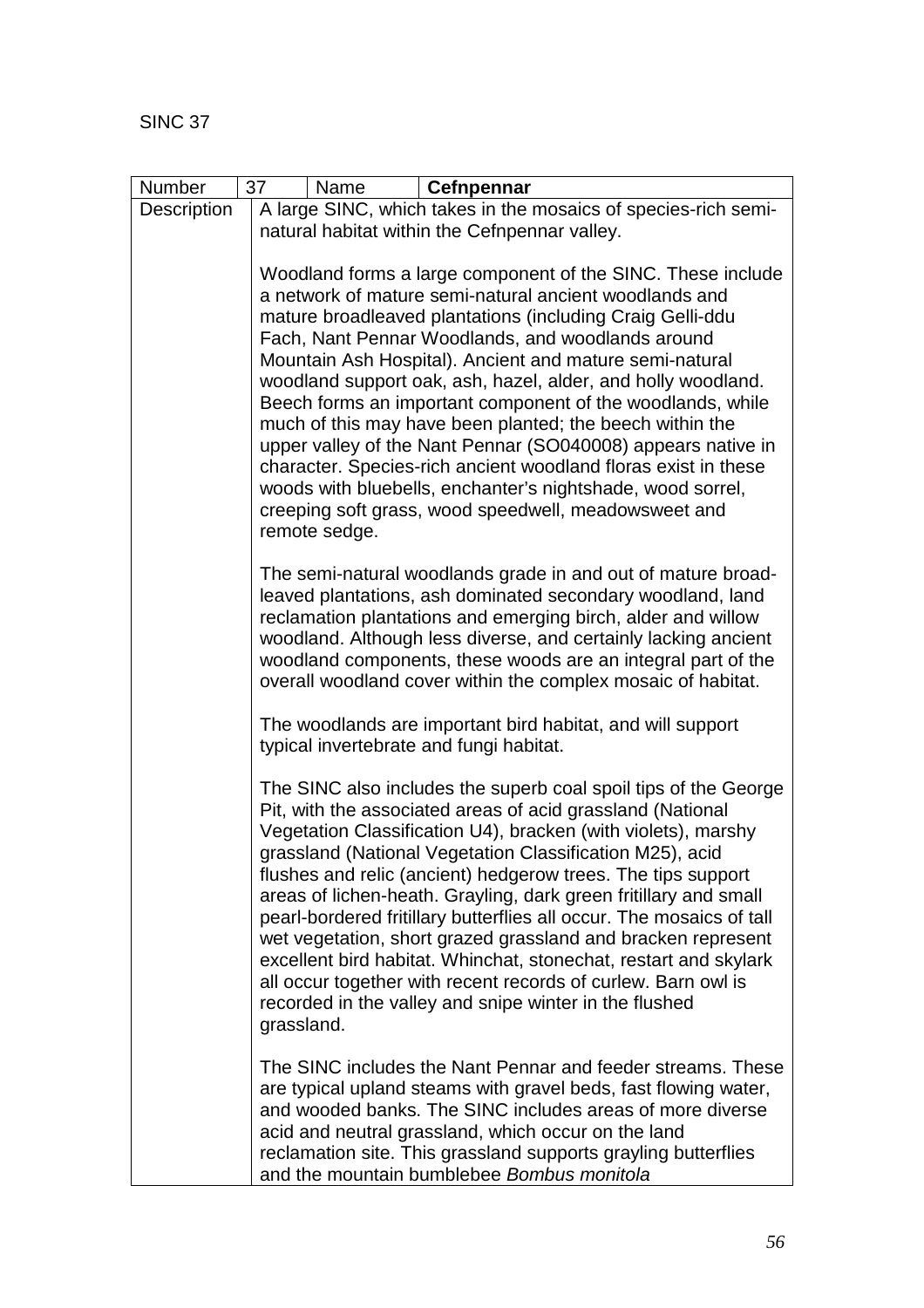| <b>Grid Ref</b>  |     | <b>NGR SO 039007</b>                                                | Ward(s) | Mountain Ash East, Cwmbach                                    |  |  |
|------------------|-----|---------------------------------------------------------------------|---------|---------------------------------------------------------------|--|--|
| <b>CCW TN</b>    |     | TN 010 (SO00                                                        | Area    | 111.6                                                         |  |  |
|                  | SW) |                                                                     | (ha)    |                                                               |  |  |
| Air photo dates  |     | 2003                                                                |         |                                                               |  |  |
| Ownership        |     |                                                                     |         |                                                               |  |  |
| <b>Tir Gofal</b> |     |                                                                     |         | <b>Tir Gofal date</b>                                         |  |  |
| <b>TPO</b>       |     |                                                                     |         | Conservation area                                             |  |  |
| <b>SINC</b>      |     |                                                                     |         | Primary Features - H (1), H 2), H (3), H (4), H (6), H (7), H |  |  |
| Qualification    |     | (9), H (10), H (12), H (15), H (18), H (20),                        |         |                                                               |  |  |
| Features         |     |                                                                     |         | Contributory Features – H (17), S (1), S (2), S (3), S (4), S |  |  |
|                  |     | $(5)$ , and S $(6)$                                                 |         |                                                               |  |  |
|                  |     |                                                                     |         |                                                               |  |  |
| Earth science    |     | To be added                                                         |         |                                                               |  |  |
| sites            |     |                                                                     |         |                                                               |  |  |
| Survey work      |     | CCW Phase I Habitat Survey, 1992-1995<br>$\bullet$                  |         |                                                               |  |  |
| undertaken       |     | Cefn Pennar: Baseline Ecology Reports - various                     |         |                                                               |  |  |
|                  |     | surveys, Halcrow (2000)                                             |         |                                                               |  |  |
|                  |     | High Brown Fritillary Interim Survey Report - (Hyder                |         |                                                               |  |  |
|                  |     | 2002)                                                               |         |                                                               |  |  |
|                  |     | <b>Site Visits 1997-2008</b>                                        |         |                                                               |  |  |
|                  |     | A Strategic Conservation Assessment of Heathland<br>$\bullet$       |         |                                                               |  |  |
|                  |     | and Associated Habitats on coal spoils of South                     |         |                                                               |  |  |
|                  |     | Wales, Middlemarch (CCW Report FC 73-01-533)                        |         |                                                               |  |  |
|                  |     | (2007)                                                              |         |                                                               |  |  |
|                  |     | Archaeological, Historical and Cultural Importance<br>$\bullet$     |         |                                                               |  |  |
|                  |     | and Significance of surviving coal spoil in the Heads               |         |                                                               |  |  |
|                  |     | of the Valleys area, Govannon, (CCW Report FC 73-<br>03-318) (2008) |         |                                                               |  |  |
| Original         | 37  | Original                                                            |         | Cefnpennar woodlands and coal spoil                           |  |  |
| Number           |     | Name                                                                |         |                                                               |  |  |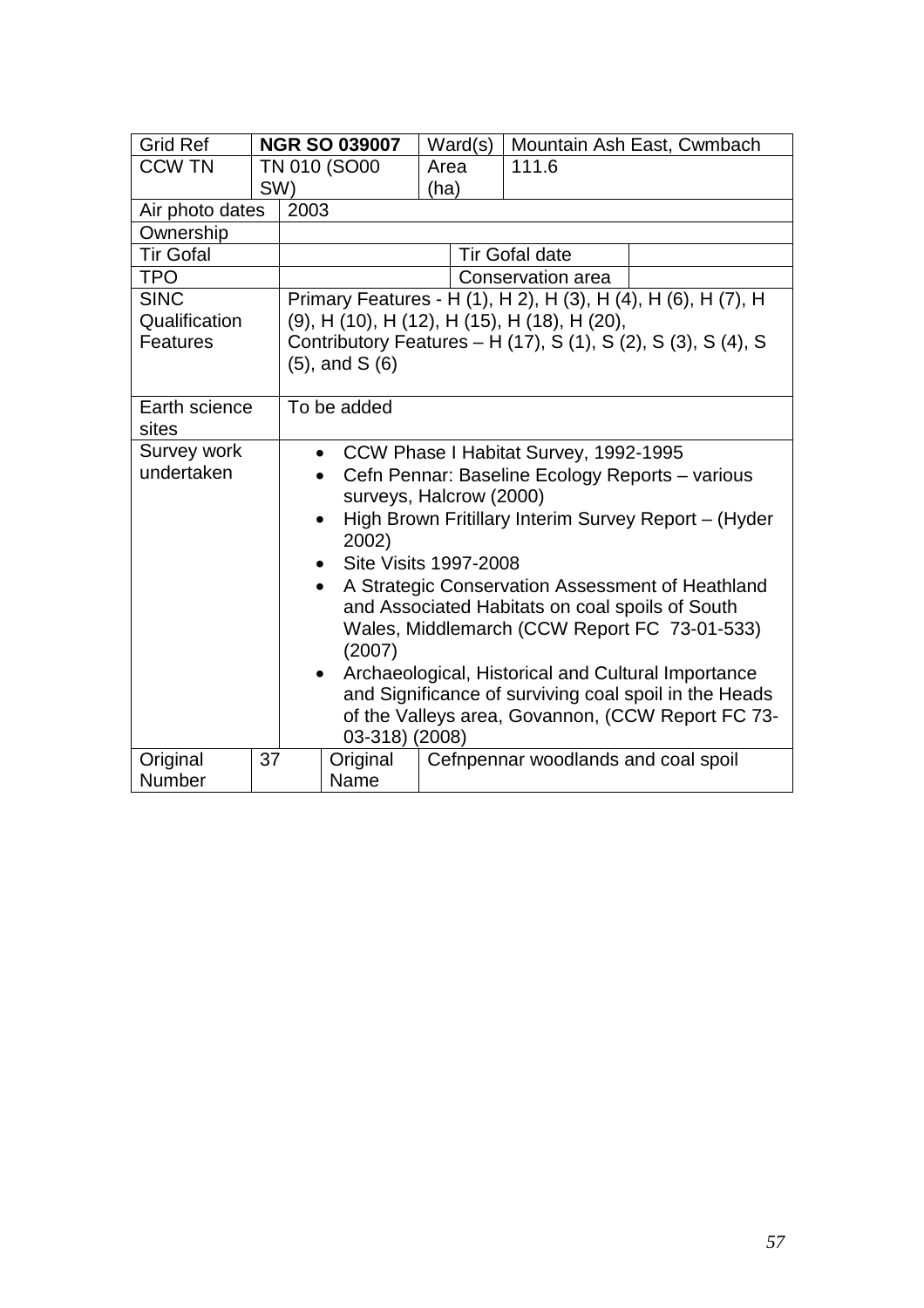| Number           | 38                                                                                                                                                                                                                                                                                                                                                                                                        |                                                                                                                                                                                                                                                                                                                                                                                                                                                                                                                                                                                                                                                                                                                                                                                                                                   | Name                                |         |                       | <b>St. Gwynno Forest</b>                                      |  |
|------------------|-----------------------------------------------------------------------------------------------------------------------------------------------------------------------------------------------------------------------------------------------------------------------------------------------------------------------------------------------------------------------------------------------------------|-----------------------------------------------------------------------------------------------------------------------------------------------------------------------------------------------------------------------------------------------------------------------------------------------------------------------------------------------------------------------------------------------------------------------------------------------------------------------------------------------------------------------------------------------------------------------------------------------------------------------------------------------------------------------------------------------------------------------------------------------------------------------------------------------------------------------------------|-------------------------------------|---------|-----------------------|---------------------------------------------------------------|--|
| Description      |                                                                                                                                                                                                                                                                                                                                                                                                           |                                                                                                                                                                                                                                                                                                                                                                                                                                                                                                                                                                                                                                                                                                                                                                                                                                   |                                     |         |                       |                                                               |  |
|                  | An extensive area of Forestry Commission plantation, which<br>runs across the ridge of Coetgate, Aberaman down to the<br>St. Gwynno Forestry. The SINC is an expanse of mixed conifer<br>plantation (with small broadleaved components), which occurs<br>in varying stages of maturity. The main tree species are sitka<br>spruce, larch, and lodgepole pine. Recent years has seen<br>major clear fells. |                                                                                                                                                                                                                                                                                                                                                                                                                                                                                                                                                                                                                                                                                                                                                                                                                                   |                                     |         |                       |                                                               |  |
|                  |                                                                                                                                                                                                                                                                                                                                                                                                           | The plantations have numerous open areas, which support<br>bracken, open regenerating woodland/scrub, dry heath<br>(bilberry, heather, bell heath and wavy-hair grass), acid<br>grassland (National Vegetation Classification U2 and U4) and<br>marshy grassland (rank purple moor-grass M25). The SINC<br>includes small areas of relic ancient woodland (Coed<br>Aberaman) with oak, birch, ash, alder and hazel, and areas of<br>scrub and bracken on the slopes of Coetgate Aberaman.<br>The SINC is a renowned 'hot-spot' for nightjar, which occur in<br>large numbers within the clear-fell and recently replanted<br>areas. The site is also breeding habitat for goshawk, crossbill,<br>siskin and redpoll and great grey shrike have been recorded in<br>the winter. There are also unconfirmed reports of pine martin. |                                     |         |                       |                                                               |  |
| <b>Grid Ref</b>  |                                                                                                                                                                                                                                                                                                                                                                                                           |                                                                                                                                                                                                                                                                                                                                                                                                                                                                                                                                                                                                                                                                                                                                                                                                                                   | <b>NGR ST 010990</b>                | Ward(s) |                       | Ynysybwl, Aberaman South,<br>Tylorstown, Mountain Ash West    |  |
| <b>CCW TN</b>    |                                                                                                                                                                                                                                                                                                                                                                                                           |                                                                                                                                                                                                                                                                                                                                                                                                                                                                                                                                                                                                                                                                                                                                                                                                                                   |                                     |         |                       | 1,330<br>Area (ha)                                            |  |
| Air photo dates  |                                                                                                                                                                                                                                                                                                                                                                                                           | 2003                                                                                                                                                                                                                                                                                                                                                                                                                                                                                                                                                                                                                                                                                                                                                                                                                              |                                     |         |                       |                                                               |  |
| Public access    |                                                                                                                                                                                                                                                                                                                                                                                                           | Public Rights of Way, Forestry Commission                                                                                                                                                                                                                                                                                                                                                                                                                                                                                                                                                                                                                                                                                                                                                                                         |                                     |         |                       |                                                               |  |
| Ownership        |                                                                                                                                                                                                                                                                                                                                                                                                           | Part FCW leased                                                                                                                                                                                                                                                                                                                                                                                                                                                                                                                                                                                                                                                                                                                                                                                                                   |                                     |         |                       |                                                               |  |
| <b>Tir Gofal</b> |                                                                                                                                                                                                                                                                                                                                                                                                           |                                                                                                                                                                                                                                                                                                                                                                                                                                                                                                                                                                                                                                                                                                                                                                                                                                   |                                     |         | <b>Tir Gofal date</b> |                                                               |  |
| TPO              |                                                                                                                                                                                                                                                                                                                                                                                                           |                                                                                                                                                                                                                                                                                                                                                                                                                                                                                                                                                                                                                                                                                                                                                                                                                                   |                                     |         |                       | Conservation area                                             |  |
| <b>SINC</b>      |                                                                                                                                                                                                                                                                                                                                                                                                           |                                                                                                                                                                                                                                                                                                                                                                                                                                                                                                                                                                                                                                                                                                                                                                                                                                   |                                     |         |                       | Primary Features - H (1), H (6), H (9), H (10), H (20), and S |  |
| Qualification    |                                                                                                                                                                                                                                                                                                                                                                                                           | (2),                                                                                                                                                                                                                                                                                                                                                                                                                                                                                                                                                                                                                                                                                                                                                                                                                              |                                     |         |                       |                                                               |  |
| <b>Features</b>  |                                                                                                                                                                                                                                                                                                                                                                                                           | Contributory Features - H (3), H (7), H (15), H (18), H (21),                                                                                                                                                                                                                                                                                                                                                                                                                                                                                                                                                                                                                                                                                                                                                                     |                                     |         |                       |                                                               |  |
|                  |                                                                                                                                                                                                                                                                                                                                                                                                           |                                                                                                                                                                                                                                                                                                                                                                                                                                                                                                                                                                                                                                                                                                                                                                                                                                   | S (1), S (3), S (4) and S (6)       |         |                       |                                                               |  |
| Earth science    |                                                                                                                                                                                                                                                                                                                                                                                                           |                                                                                                                                                                                                                                                                                                                                                                                                                                                                                                                                                                                                                                                                                                                                                                                                                                   |                                     |         |                       | No RIGs others to be added: 265, 266, 267, 299, 300, 487      |  |
| sites            |                                                                                                                                                                                                                                                                                                                                                                                                           |                                                                                                                                                                                                                                                                                                                                                                                                                                                                                                                                                                                                                                                                                                                                                                                                                                   | (514, 496, 333 close to boundaries) |         |                       |                                                               |  |
| Survey work      |                                                                                                                                                                                                                                                                                                                                                                                                           |                                                                                                                                                                                                                                                                                                                                                                                                                                                                                                                                                                                                                                                                                                                                                                                                                                   |                                     |         |                       | CCW Phase I Habitat Survey 1992-1995                          |  |
| undertaken       |                                                                                                                                                                                                                                                                                                                                                                                                           |                                                                                                                                                                                                                                                                                                                                                                                                                                                                                                                                                                                                                                                                                                                                                                                                                                   | $\bullet$                           |         |                       | <b>Glamorgan Ancient Woodland Inventory</b>                   |  |
|                  |                                                                                                                                                                                                                                                                                                                                                                                                           |                                                                                                                                                                                                                                                                                                                                                                                                                                                                                                                                                                                                                                                                                                                                                                                                                                   | (provisional), NCC (1986)           |         |                       |                                                               |  |
|                  |                                                                                                                                                                                                                                                                                                                                                                                                           |                                                                                                                                                                                                                                                                                                                                                                                                                                                                                                                                                                                                                                                                                                                                                                                                                                   | <b>Site Visits 1997-2008</b>        |         |                       |                                                               |  |
| Original         | 38                                                                                                                                                                                                                                                                                                                                                                                                        |                                                                                                                                                                                                                                                                                                                                                                                                                                                                                                                                                                                                                                                                                                                                                                                                                                   | Original                            |         |                       | <b>Coetgate Aberaman slopes</b>                               |  |
| Number           |                                                                                                                                                                                                                                                                                                                                                                                                           |                                                                                                                                                                                                                                                                                                                                                                                                                                                                                                                                                                                                                                                                                                                                                                                                                                   | Name                                |         |                       |                                                               |  |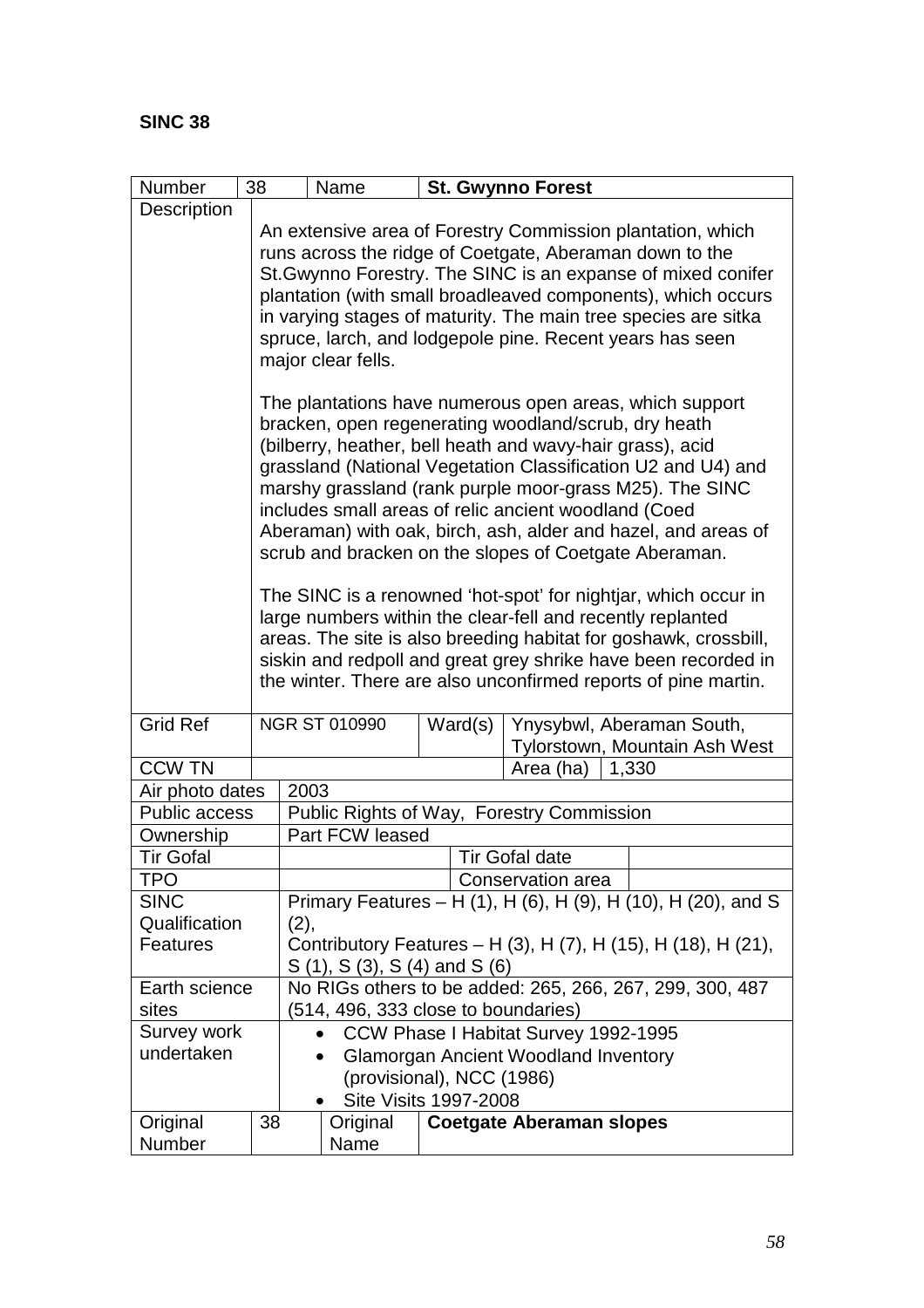| Number             | 39 | Name                                                                                                                                                                                                                                                                                                                                                                                                                                                                                                                                                                                                                                                                      | <b>Mynydd Merthyr</b>                                                                                                                                                                                                                                                                                                                                                                                       |  |  |  |  |
|--------------------|----|---------------------------------------------------------------------------------------------------------------------------------------------------------------------------------------------------------------------------------------------------------------------------------------------------------------------------------------------------------------------------------------------------------------------------------------------------------------------------------------------------------------------------------------------------------------------------------------------------------------------------------------------------------------------------|-------------------------------------------------------------------------------------------------------------------------------------------------------------------------------------------------------------------------------------------------------------------------------------------------------------------------------------------------------------------------------------------------------------|--|--|--|--|
| <b>Description</b> |    | An extensive SINC, which forms part of the continuous<br>corridor of semi-natural habitat along the upper eastern<br>flanks of the Cynon Valley.                                                                                                                                                                                                                                                                                                                                                                                                                                                                                                                          |                                                                                                                                                                                                                                                                                                                                                                                                             |  |  |  |  |
|                    |    | The SINC includes two main habitat blocks. The<br>northern end supports extensive upland conifer<br>plantations (c 150 hectares). These have associated<br>areas of dry heath (c 6 hectares) and purple moor-grass<br>and rush marshy grassland. Much of the plantations<br>appear to have been established on upland heath and<br>upland marshy grassland. There are significant recent<br>clear fells. The plantations support nightiars, and large<br>raven and woodcock roosts, there is significant breeding<br>habitat for crossbill, siskin, redpoll, goshawk, etc. Dark<br>green fritillary butterflies have been recorded around the<br>edge of the plantations. |                                                                                                                                                                                                                                                                                                                                                                                                             |  |  |  |  |
|                    |    | grassland mosaic.                                                                                                                                                                                                                                                                                                                                                                                                                                                                                                                                                                                                                                                         | The southern end of the SINC supports an expanse (70)<br>plus hectares) of upland bilberry heath, with heather, bell<br>heath and wavy-hair-grass and acid grassland (National<br>Vegetation Classifications U2 and U4) with sheep's<br>fescue, common bent, mat grass, wavy-hair-grass,<br>heath bedstraw, tormentil, and sheep's sorrel. Areas of<br>bracken and scree are associated with the heath/acid |  |  |  |  |

| <b>Grid Ref</b>      |    |                                                                             | <b>NGR SO 053006</b>            | Ward(s)        | <b>Mountain Ash East</b> |                                                               |
|----------------------|----|-----------------------------------------------------------------------------|---------------------------------|----------------|--------------------------|---------------------------------------------------------------|
| <b>CCW TN</b>        |    |                                                                             |                                 | Area           | 282.5                    |                                                               |
|                      |    |                                                                             |                                 | (ha)           |                          |                                                               |
| Air photo dates      |    | 2003                                                                        |                                 |                |                          |                                                               |
| <b>Public access</b> |    |                                                                             | Limited to Public Rights of Way |                |                          |                                                               |
| Ownership            |    |                                                                             |                                 |                |                          |                                                               |
| <b>Tir Gofal</b>     |    |                                                                             |                                 |                | <b>Tir Gofal date</b>    |                                                               |
| <b>TPO</b>           |    |                                                                             |                                 |                | Conservation area        |                                                               |
| <b>SINC</b>          |    |                                                                             |                                 |                |                          | Primary Features - H (1), H (6), H (9), H (10), H (20), and H |
| Qualification        |    | $(21)$ , S $(2)$ ,                                                          |                                 |                |                          |                                                               |
| <b>Features</b>      |    | Contributory Features – H $(3)$ , H $(7)$ , S $(3)$ , S $(4)$ , and S $(6)$ |                                 |                |                          |                                                               |
| Earth science        |    | To be added                                                                 |                                 |                |                          |                                                               |
| sites                |    |                                                                             |                                 |                |                          |                                                               |
| Survey work          |    | • CCW Phase I Habitat Survey, 1992-1995                                     |                                 |                |                          |                                                               |
| undertaken           |    | Site Visits 1997-2008<br>$\bullet$                                          |                                 |                |                          |                                                               |
|                      |    |                                                                             |                                 |                |                          |                                                               |
| Original             | 39 |                                                                             | Original                        | Mynydd Merthyr |                          |                                                               |
| Number               |    |                                                                             | Name                            |                |                          |                                                               |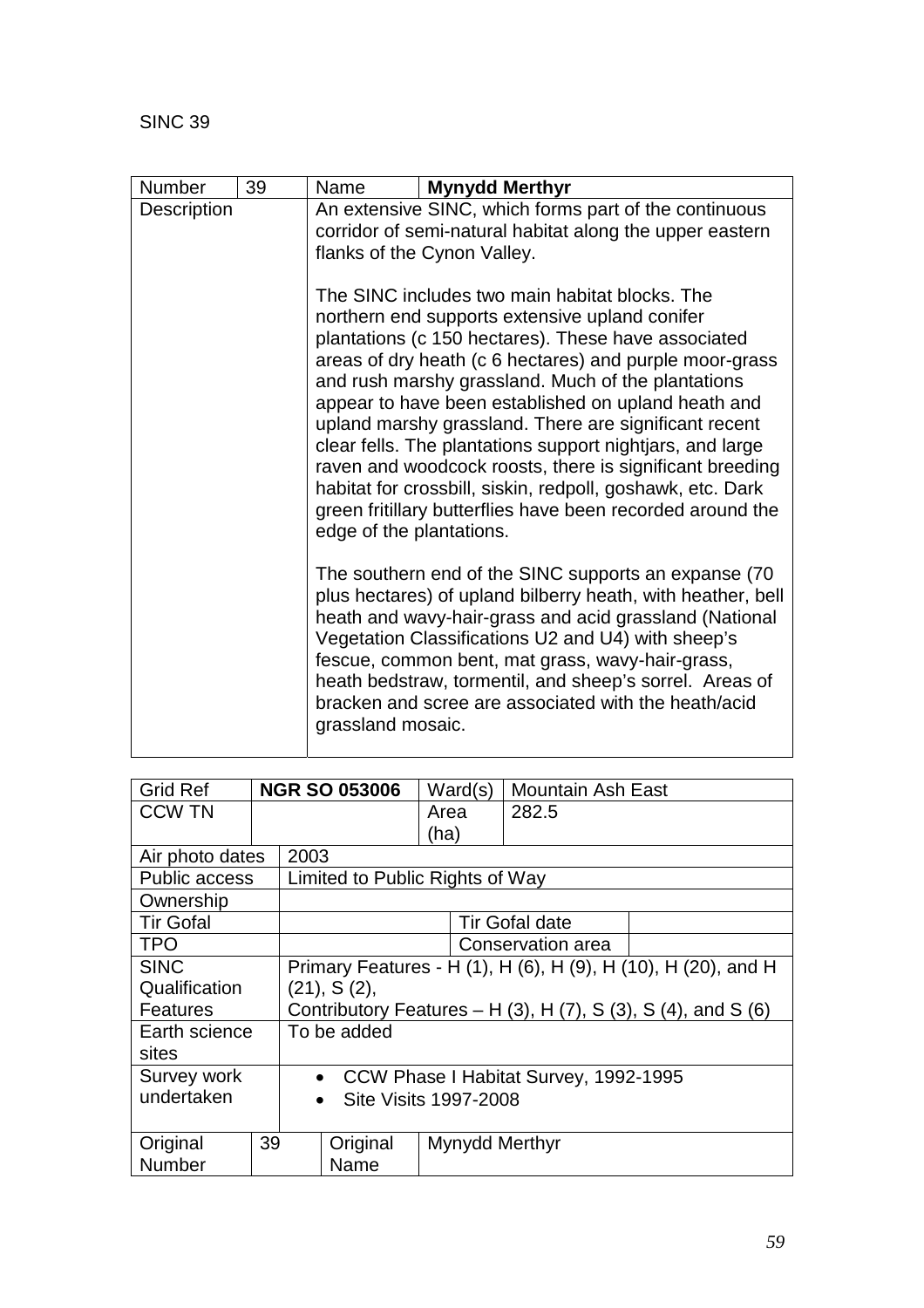| Number      | Mynydd Brith-weunydd/ Llwynypia<br>40<br>Name |                                                                                                                                                                                                                                                                                                                                                                                                                                                                                                                                                                                                                                                                                                                                                                                                                                                                                                                                                                                          |                                                                                                                                                                                                                                                                                                                                                                                                                                                                                                                                                                                                                                                                                                          |  |  |  |  |  |  |  |
|-------------|-----------------------------------------------|------------------------------------------------------------------------------------------------------------------------------------------------------------------------------------------------------------------------------------------------------------------------------------------------------------------------------------------------------------------------------------------------------------------------------------------------------------------------------------------------------------------------------------------------------------------------------------------------------------------------------------------------------------------------------------------------------------------------------------------------------------------------------------------------------------------------------------------------------------------------------------------------------------------------------------------------------------------------------------------|----------------------------------------------------------------------------------------------------------------------------------------------------------------------------------------------------------------------------------------------------------------------------------------------------------------------------------------------------------------------------------------------------------------------------------------------------------------------------------------------------------------------------------------------------------------------------------------------------------------------------------------------------------------------------------------------------------|--|--|--|--|--|--|--|
|             |                                               |                                                                                                                                                                                                                                                                                                                                                                                                                                                                                                                                                                                                                                                                                                                                                                                                                                                                                                                                                                                          | hillside                                                                                                                                                                                                                                                                                                                                                                                                                                                                                                                                                                                                                                                                                                 |  |  |  |  |  |  |  |
| Description |                                               |                                                                                                                                                                                                                                                                                                                                                                                                                                                                                                                                                                                                                                                                                                                                                                                                                                                                                                                                                                                          |                                                                                                                                                                                                                                                                                                                                                                                                                                                                                                                                                                                                                                                                                                          |  |  |  |  |  |  |  |
|             |                                               | This extensive SINC covers the hillside above Llwynypia, from<br>the Penrhys road in the north, to the edge of Trealaw.                                                                                                                                                                                                                                                                                                                                                                                                                                                                                                                                                                                                                                                                                                                                                                                                                                                                  |                                                                                                                                                                                                                                                                                                                                                                                                                                                                                                                                                                                                                                                                                                          |  |  |  |  |  |  |  |
|             |                                               | asphodel and creeping willow.                                                                                                                                                                                                                                                                                                                                                                                                                                                                                                                                                                                                                                                                                                                                                                                                                                                                                                                                                            | The northern slopes (approximately 20 hectares) support a<br>mosaic ffridd. These moderately steep bracken covered slopes<br>are flushed by a series of spring lines. They support a very<br>species rich and diverse biodiversity habitat, with bracken and<br>acid grassland (National Vegetation Classification U4 with<br>spring sedge, sawwort, sheep's-bit and ivy-leaved bellflower)<br>and dry heath (heather, bilberry and western gorse) on drier<br>ground. Numerous wet acidic flushes, with areas of purple<br>moor grass marshy grassland (National Vegetation<br>Classification M25) and wet heath occur where springs and<br>flushes emerge. These support a diverse flora including bog |  |  |  |  |  |  |  |
|             |                                               | The majority of the SINC occurs on steep valley sides and<br>support an extensive area of dry heath (approaching 100 ha).<br>This is characterised by the abundance of heather, bell heath<br>and bilberry with associated acid grassland (National<br>Vegetation Classifications U1, 2 and 4), stands of bracken over<br>acid grassland, and scattered trees (including rowan). There<br>are associated old coal working with areas of lichen-heath and<br>acid grassland. Mynydd Brith-weunydd represents one of the<br>largest stands of lowland heath in the County Borough.<br>The warm sheltered hillside of the SINC supports a very<br>important breeding bird population with whinchat, stonechat,<br>and meadow and tree pipits. Barn owl (which nest in the<br>immediate area) hunt over the slopes. The hillside supports<br>slow worms and is important invertebrate habitat with several<br>colonies of small pearl-bordered fritillary and green hairstreak<br>butterfly. |                                                                                                                                                                                                                                                                                                                                                                                                                                                                                                                                                                                                                                                                                                          |  |  |  |  |  |  |  |
|             |                                               |                                                                                                                                                                                                                                                                                                                                                                                                                                                                                                                                                                                                                                                                                                                                                                                                                                                                                                                                                                                          |                                                                                                                                                                                                                                                                                                                                                                                                                                                                                                                                                                                                                                                                                                          |  |  |  |  |  |  |  |

| <b>Grid Ref</b>  |  | <b>NGR SO 001938</b> | Ward(s)      | Llwynypia, Trealaw, Ystrad |
|------------------|--|----------------------|--------------|----------------------------|
| <b>CCW TN</b>    |  | 009 (ST09SW)         | Area<br>(ha) | 134.8                      |
| Air photo dates  |  | 2003                 |              |                            |
| Ownership        |  |                      |              |                            |
| <b>Tir Gofal</b> |  |                      |              | <b>Tir Gofal date</b>      |
| TPO              |  |                      |              | Conservation area          |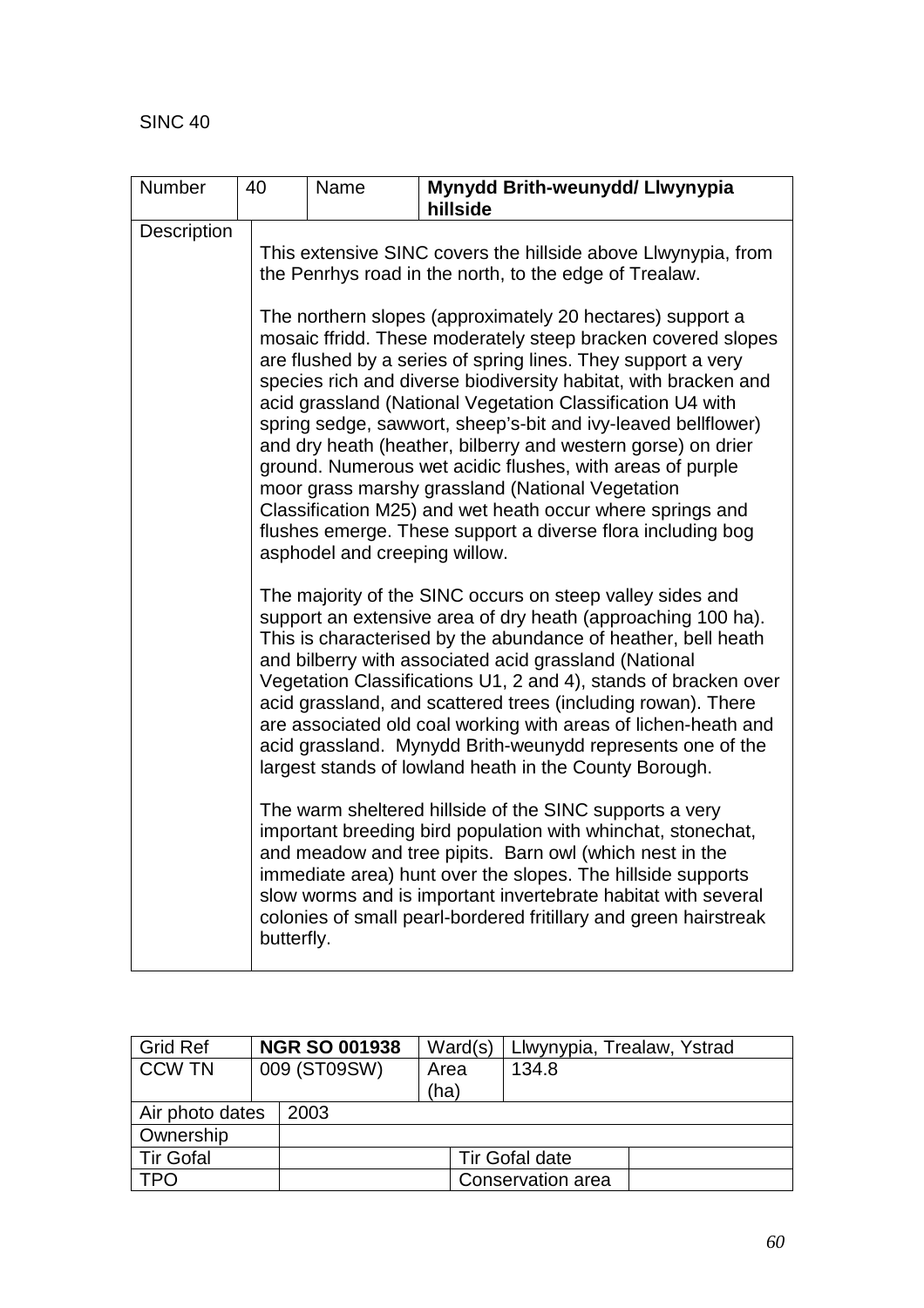| <b>SINC</b>   |                                                                           | Primary Features – H (6), H (7), H (9), H (10), H (12), H (18)<br>and H $(20)$ |                                    |                                                               |  |  |
|---------------|---------------------------------------------------------------------------|--------------------------------------------------------------------------------|------------------------------------|---------------------------------------------------------------|--|--|
| Qualification |                                                                           |                                                                                |                                    |                                                               |  |  |
| Features      |                                                                           |                                                                                |                                    | Contributory Features – H (1), H (3), H (21), S (1), S (2), S |  |  |
|               |                                                                           |                                                                                | (3), S(4), and S(6)                |                                                               |  |  |
| Earth science |                                                                           |                                                                                |                                    | No RIGS, others to be added                                   |  |  |
| sites         |                                                                           |                                                                                |                                    |                                                               |  |  |
| Survey work   | • CCW Phase I Habitat Survey, 1992-1995                                   |                                                                                |                                    |                                                               |  |  |
| undertaken    | • Site Visits 1997-2008                                                   |                                                                                |                                    |                                                               |  |  |
|               | High Brown Fritillary Interim Survey Report, Hyder<br>$\bullet$<br>(2002) |                                                                                |                                    |                                                               |  |  |
|               |                                                                           | • Rhondda Environmental Survey, Michael Littlewood                             |                                    |                                                               |  |  |
|               |                                                                           | Associates, (1988)                                                             |                                    |                                                               |  |  |
|               |                                                                           | • Tyntyla Parc, Llwynypia, Ecological Assessment,                              |                                    |                                                               |  |  |
|               |                                                                           |                                                                                | <b>Blandford Consulting (2007)</b> |                                                               |  |  |
| Original      | 40                                                                        |                                                                                | Original                           | Mynydd brith-weunydd/ Llwynypia hillside                      |  |  |
| Number        |                                                                           | Name                                                                           |                                    |                                                               |  |  |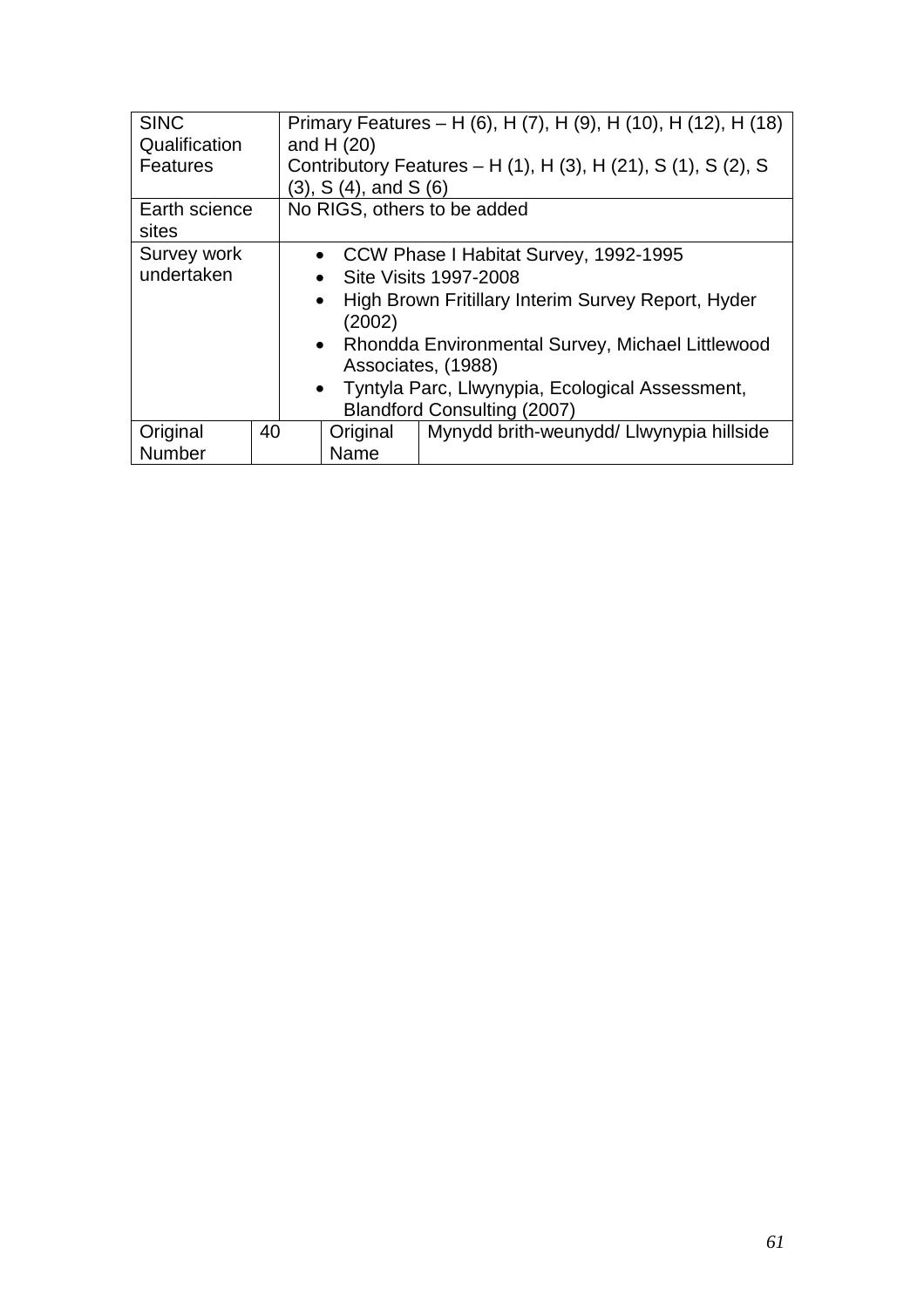| Number             | 41 | Name | <b>Twyn Tyllaudefaid Valley Mire</b>                                                                                                                                                                                                                                                                                                                                       |
|--------------------|----|------|----------------------------------------------------------------------------------------------------------------------------------------------------------------------------------------------------------------------------------------------------------------------------------------------------------------------------------------------------------------------------|
| <b>Description</b> |    |      | Remnant valley mire on deep peat within the Rhondda<br>Golf Course. Although the bog is somewhat degraded<br>and is dominated by marshy grassland (National<br>Vegetation Classification M25) it supports sphagnum<br>bog mosses and cross-leaved heath and is a rare<br>example of valley mire in the Rhondda Valley. The mire<br>would benefit from positive management. |

| <b>Grid Ref</b>  |                          | <b>NGR ST009932</b>                                |          | Ward(s) |  | Tylorstown                           |  |
|------------------|--------------------------|----------------------------------------------------|----------|---------|--|--------------------------------------|--|
| <b>CCW TN</b>    |                          | 002 (ST09SW)                                       |          | Area    |  | 7.589                                |  |
|                  |                          |                                                    |          | (ha)    |  |                                      |  |
| Air photo dates  |                          | 2003                                               |          |         |  |                                      |  |
| Ownership        |                          |                                                    |          |         |  |                                      |  |
| <b>Tir Gofal</b> |                          |                                                    |          |         |  | <b>Tir Gofal date</b>                |  |
| <b>TPO</b>       |                          |                                                    |          |         |  | Conservation area                    |  |
| <b>SINC</b>      | Primary Feature - H (12) |                                                    |          |         |  |                                      |  |
| Qualification    |                          |                                                    |          |         |  |                                      |  |
| <b>Features</b>  |                          |                                                    |          |         |  |                                      |  |
| Earth science    |                          | No RIGS others to be added                         |          |         |  |                                      |  |
| sites            |                          |                                                    |          |         |  |                                      |  |
| Survey work      |                          | CCW Phase I Habitat Survey, 1992-1995<br>$\bullet$ |          |         |  |                                      |  |
| undertaken       |                          | <b>Site Visits 1997-2008</b><br>$\bullet$          |          |         |  |                                      |  |
|                  |                          |                                                    |          |         |  |                                      |  |
| Original         | 41                       |                                                    | Original |         |  | <b>Twyn Tyllaudefaid Valley Mire</b> |  |
| Number           |                          |                                                    | Name     |         |  |                                      |  |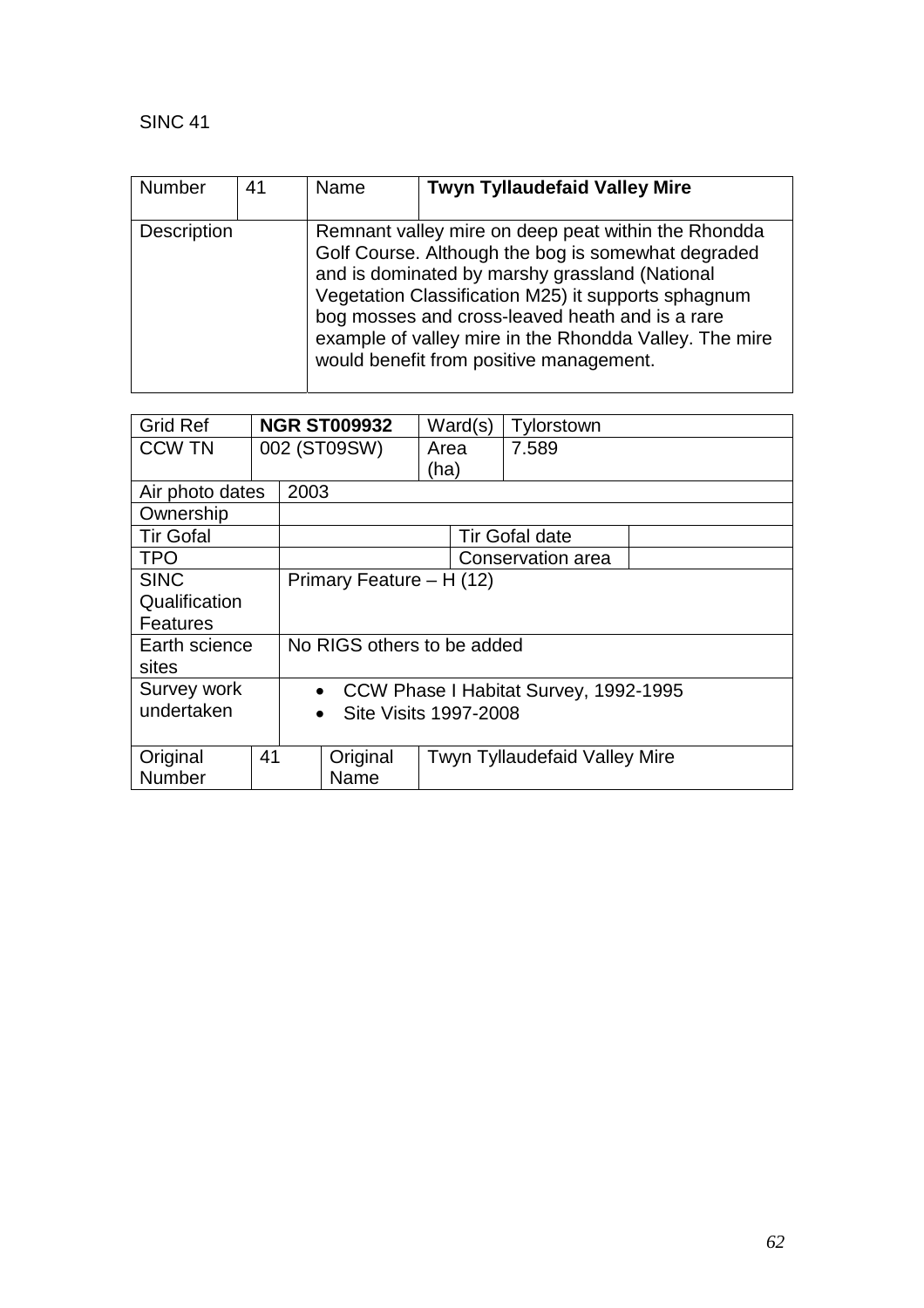| <b>Number</b> | 42 | Name | <b>Pont-y-gwaith Hillside</b>                                                                                                                                                                                                                                                                                                                                                                                                                                              |
|---------------|----|------|----------------------------------------------------------------------------------------------------------------------------------------------------------------------------------------------------------------------------------------------------------------------------------------------------------------------------------------------------------------------------------------------------------------------------------------------------------------------------|
| Description   |    |      | A large area of dry heath and acid grassland (National<br>Vegetation Classification of U2 and U4) and scattered<br>bracken on the hillside above Pont-y-gwaith. Typical<br>species of the bracken/acid grassland include common<br>bent, heath grass, sheep's fescue, heath bedstraw, pill<br>sedge, tormentil and foxglove. Dog violets are locally<br>frequent and there is some potential fritillary butterfly<br>habitat. The dry heath supports heather and bilberry. |

| <b>Grid Ref</b>  |                                                                           |                                                                 | <b>NGR ST011944</b> |      | Ward(s) | Tylorstown, Ynyshir                                 |  |  |
|------------------|---------------------------------------------------------------------------|-----------------------------------------------------------------|---------------------|------|---------|-----------------------------------------------------|--|--|
| <b>CCW TN</b>    |                                                                           |                                                                 |                     | Area |         | 18.95                                               |  |  |
|                  |                                                                           |                                                                 |                     | (ha) |         |                                                     |  |  |
| Air photo dates  |                                                                           | 2003                                                            |                     |      |         |                                                     |  |  |
| Ownership        |                                                                           |                                                                 |                     |      |         |                                                     |  |  |
| <b>Tir Gofal</b> |                                                                           |                                                                 |                     |      |         | <b>Tir Gofal date</b>                               |  |  |
| <b>TPO</b>       |                                                                           |                                                                 |                     |      |         | Conservation area                                   |  |  |
| <b>SINC</b>      |                                                                           |                                                                 |                     |      |         | Primary Features – H $(6)$ , H $(9)$ , and H $(10)$ |  |  |
| Qualification    |                                                                           |                                                                 |                     |      |         |                                                     |  |  |
| <b>Features</b>  | Contributory Features – H $(1)$ , H $(3)$ , S $(2)$ , S $(3)$ and S $(6)$ |                                                                 |                     |      |         |                                                     |  |  |
| Earth science    | No RIGs others to be added: 440 (441, 439, 437 close to                   |                                                                 |                     |      |         |                                                     |  |  |
| sites            |                                                                           | boundaries)                                                     |                     |      |         |                                                     |  |  |
| Survey work      |                                                                           | CCW Phase I Habitat Survey, 1992-1995<br>$\bullet$              |                     |      |         |                                                     |  |  |
| undertaken       |                                                                           | <b>Site Visits 1997-2008</b><br>$\bullet$                       |                     |      |         |                                                     |  |  |
|                  |                                                                           | High Brown Fritillary Interim Survey Report, Hyder<br>$\bullet$ |                     |      |         |                                                     |  |  |
|                  |                                                                           | (2002)                                                          |                     |      |         |                                                     |  |  |
|                  |                                                                           | • Porth and Lower Rhondda Fach Relief Road, various             |                     |      |         |                                                     |  |  |
|                  | ecological surveys/reports, Pryce Consultants and                         |                                                                 |                     |      |         |                                                     |  |  |
|                  |                                                                           |                                                                 | Halcrow (2000-2005) |      |         |                                                     |  |  |
| Original         | 42                                                                        |                                                                 | Original            |      |         | Pontygwaith hillside                                |  |  |
| <b>Number</b>    |                                                                           |                                                                 | Name                |      |         |                                                     |  |  |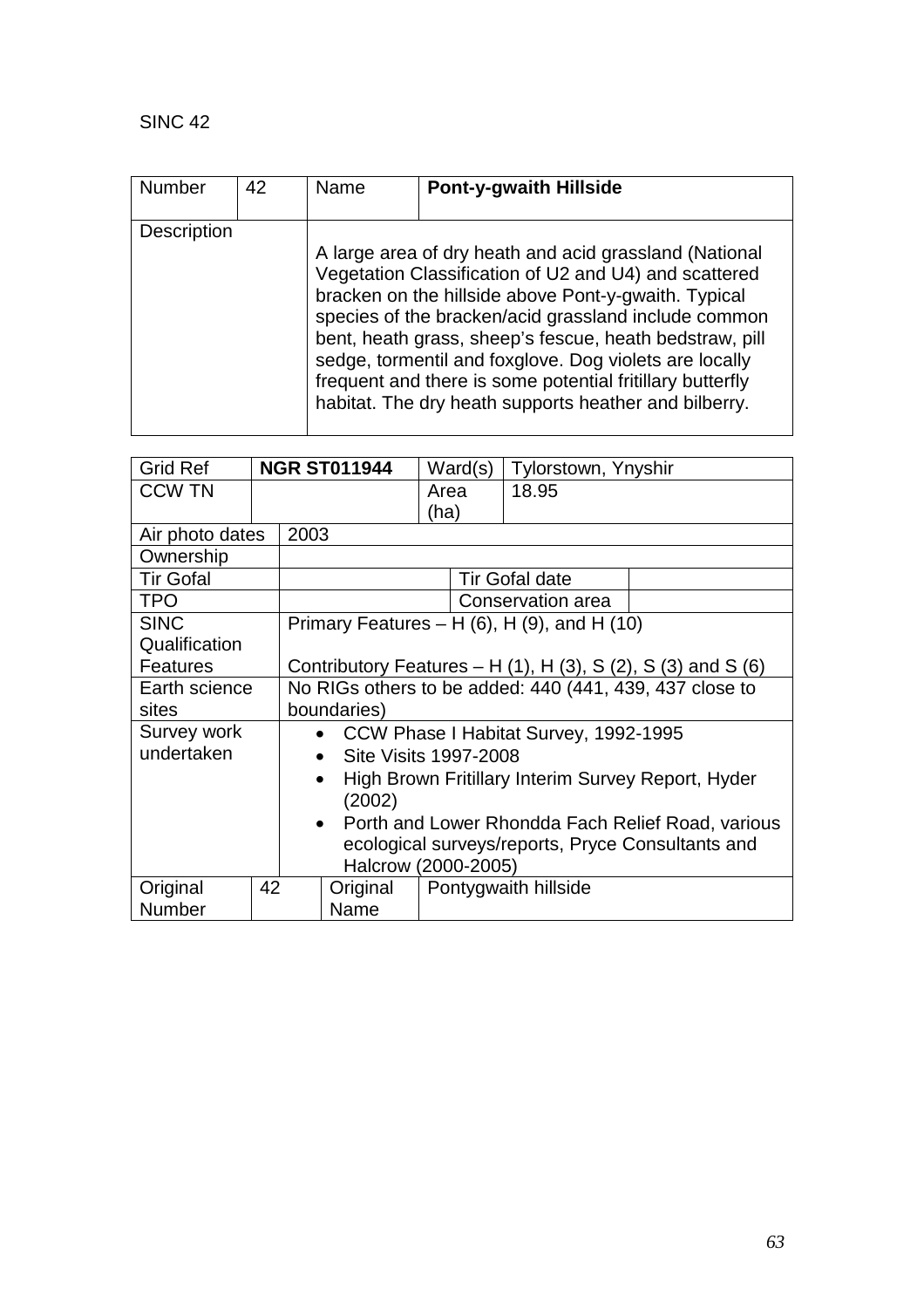| Number      | 43                                                                                                                                                                                                                                                                                                                                                                                                                                                                                                                                                                                   | Name                                                                                                                                                                                                                                                                                                                                                                                                                                                                                                                                              | <b>Mynydd Troed-y-rhiw Slopes</b>                                                                                                                                                                                                                                                                                                                                                                                                                                                                                                                                |  |  |  |  |  |
|-------------|--------------------------------------------------------------------------------------------------------------------------------------------------------------------------------------------------------------------------------------------------------------------------------------------------------------------------------------------------------------------------------------------------------------------------------------------------------------------------------------------------------------------------------------------------------------------------------------|---------------------------------------------------------------------------------------------------------------------------------------------------------------------------------------------------------------------------------------------------------------------------------------------------------------------------------------------------------------------------------------------------------------------------------------------------------------------------------------------------------------------------------------------------|------------------------------------------------------------------------------------------------------------------------------------------------------------------------------------------------------------------------------------------------------------------------------------------------------------------------------------------------------------------------------------------------------------------------------------------------------------------------------------------------------------------------------------------------------------------|--|--|--|--|--|
| Description |                                                                                                                                                                                                                                                                                                                                                                                                                                                                                                                                                                                      | The SINC encompasses an extensive area of diverse 'ffridd' on<br>the western valley side of the Rhondda Fach. The hillside<br>supports large areas (20 plus hectares) of bilberry and heather<br>dry heath. There are also extensive areas of unimproved acid<br>grassland (National Vegetation Classification U4). The acid<br>grassland and heath occurs in often-complex mosaics, and<br>typically includes heather, bilberry, common bent, sheep's<br>fescue, heath grass, heath bedstraw, heath speedwell,<br>tormentil, and sheep's sorrel. |                                                                                                                                                                                                                                                                                                                                                                                                                                                                                                                                                                  |  |  |  |  |  |
|             |                                                                                                                                                                                                                                                                                                                                                                                                                                                                                                                                                                                      |                                                                                                                                                                                                                                                                                                                                                                                                                                                                                                                                                   | The Standard Tip is a feature of the SINC. It supports sheep<br>grazed dry heath and acid grassland with heather, bilberry,<br>wavy hair-grass, matt grass, heath bedstraw and sheep's<br>sorrel. Amongst 70-recorded bryophytes and 74 lichens, the<br>tips support indicators of good quality lichen-heath with ciliated<br>fringewort (Ptilidium ciliare), nine recorded Cladonia lichens<br>and the lichen Peltigera hymenina.                                                                                                                               |  |  |  |  |  |
|             | On the sides of the Standard Tip there is an extensive flushed<br>bracken hillside. This supports further areas of acid grassland<br>(with occasional dog violets), and also acid flushes. The<br>marshy grassland areas support soft rush and purple moor-<br>grass (with National Vegetation Classifications of M23/M25).<br>The numerous flushes include stands of the moss Polytrichum<br>commune, bracken, creeping bent, tormentil, heath bedstraw,<br>remote sedge, field horsetail, jointed rush, and marsh thistle.<br>There are also areas of scrub and emerging woodland. |                                                                                                                                                                                                                                                                                                                                                                                                                                                                                                                                                   |                                                                                                                                                                                                                                                                                                                                                                                                                                                                                                                                                                  |  |  |  |  |  |
|             |                                                                                                                                                                                                                                                                                                                                                                                                                                                                                                                                                                                      | fern and moss communities.                                                                                                                                                                                                                                                                                                                                                                                                                                                                                                                        | The site includes the locally valued Holly Pond (supporting<br>breeding frogs, toad and palmate newts) and a number of<br>upland ponds (with Sphagnum bog moss communities). Old<br>quarries, and rock faces occur on the slopes above Ynyshir,<br>these add to the habitat diversity of the SINC with further heath,                                                                                                                                                                                                                                            |  |  |  |  |  |
|             |                                                                                                                                                                                                                                                                                                                                                                                                                                                                                                                                                                                      |                                                                                                                                                                                                                                                                                                                                                                                                                                                                                                                                                   | The SINC supports typical ffridd/upland bird communities<br>including skylark, wheatear, meadow pipit, stonechats and reed<br>buntings. The quarry cliffs represent suitable raven nesting<br>habitat. A total of 97 moth species have been recorded<br>including a number of noteworthy species, such as double line,<br>marsh oblique-barred and small rufus. Grayling butterfly<br>colonies occur, and the presence of dog violets within the<br>bracken slopes offers potential for dark green fritillary. Seven<br>species of dragonfly have been recorded. |  |  |  |  |  |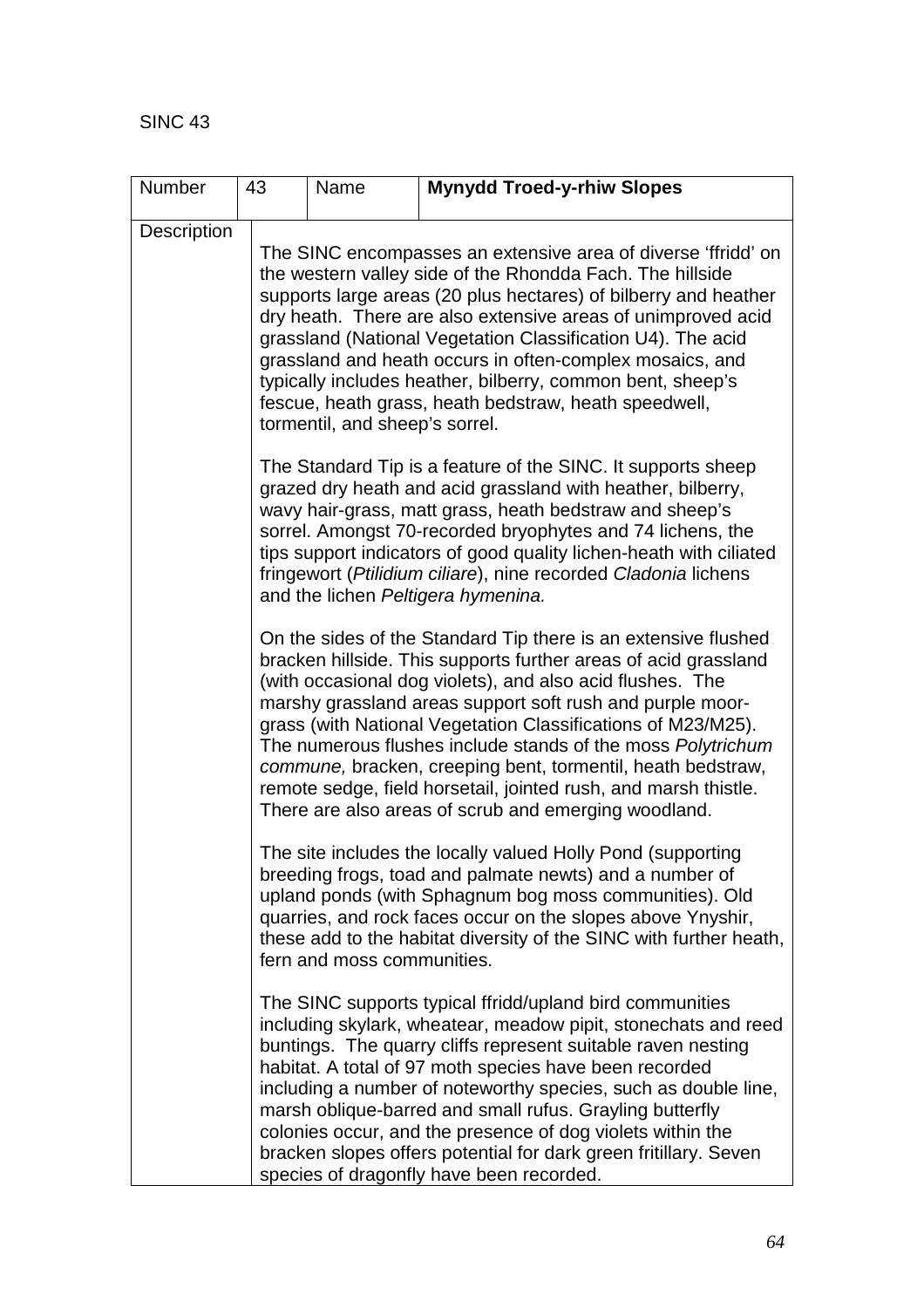| <b>Grid Ref</b>      |    |                                                                   | (NGR ST022930)                  | Ward(s) | Tylorstown, Ynyshir                                       |  |  |
|----------------------|----|-------------------------------------------------------------------|---------------------------------|---------|-----------------------------------------------------------|--|--|
| <b>CCW TN</b>        |    |                                                                   |                                 | Area    | 71.37                                                     |  |  |
|                      |    |                                                                   |                                 | (ha)    |                                                           |  |  |
| Air photo dates      |    | 2003                                                              |                                 |         |                                                           |  |  |
| <b>Public access</b> |    |                                                                   | Limited to Public Rights of Way |         |                                                           |  |  |
| Ownership            |    |                                                                   |                                 |         |                                                           |  |  |
| <b>Tir Gofal</b>     |    |                                                                   |                                 |         | <b>Tir Gofal date</b>                                     |  |  |
| <b>TPO</b>           |    |                                                                   |                                 |         | Conservation area                                         |  |  |
| <b>SINC</b>          |    |                                                                   |                                 |         | Primary Features - H (6), H (7), H (9), H 910), H (12), H |  |  |
| Qualification        |    | $(18)$ , H $(20)$ and H $(21)$ .                                  |                                 |         |                                                           |  |  |
| <b>Features</b>      |    | Contributory Features – H (3), H (15), S (2), S (3), S (4),       |                                 |         |                                                           |  |  |
|                      |    | and $S(6)$                                                        |                                 |         |                                                           |  |  |
| Earth science        |    | No RIGs others to be added                                        |                                 |         |                                                           |  |  |
| sites                |    |                                                                   |                                 |         |                                                           |  |  |
| Survey work          |    | • CCW Phase I Habitat Survey 1992-1995                            |                                 |         |                                                           |  |  |
| undertaken           |    | Porth Relief Road – various ecology surveys                       |                                 |         |                                                           |  |  |
|                      |    | (Halcrow)                                                         |                                 |         |                                                           |  |  |
|                      |    | High Brown Fritillary Interim Survey Report - (Hyder<br>$\bullet$ |                                 |         |                                                           |  |  |
|                      |    | 2002)                                                             |                                 |         |                                                           |  |  |
|                      |    | Standard Colliery Tip - Ecological report (Halcrow<br>$\bullet$   |                                 |         |                                                           |  |  |
|                      |    | 2007)                                                             |                                 |         |                                                           |  |  |
| Original             | 43 |                                                                   | Original                        |         | Mynydd Troedyrhiw slopes                                  |  |  |
| Number               |    |                                                                   | Name                            |         |                                                           |  |  |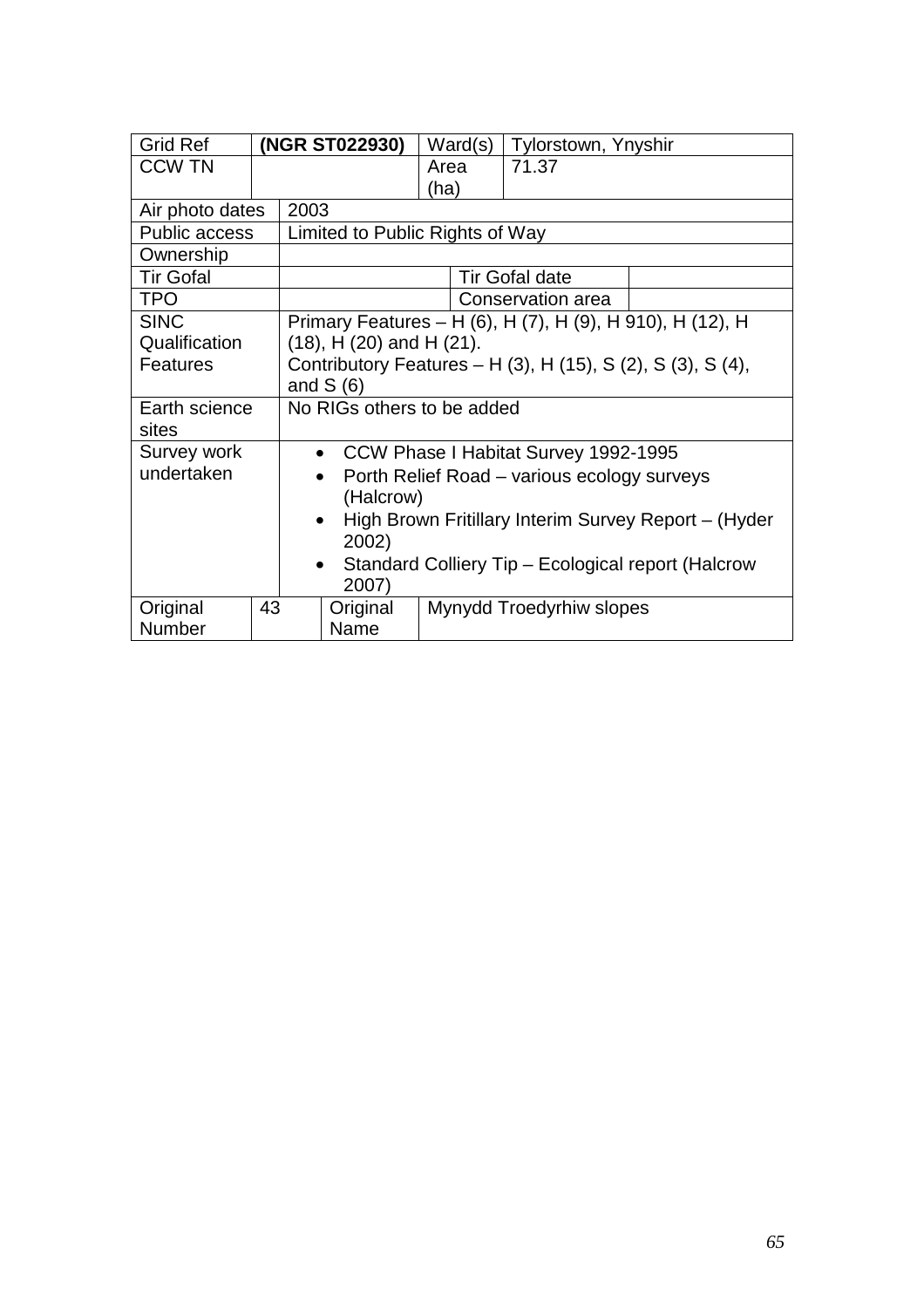| Number      | 44 | Name            | <b>Penrhiw Flushes</b>                                                                                                                                                                                                                                                                                                                                                                                                                                                                                                                                                                                                                                                                                                                                                                                                                                                                                                                                                                                                                                                                                                                                                                                                                                                                                                                                                                                                                                                                                                                                                                                                                                                   |
|-------------|----|-----------------|--------------------------------------------------------------------------------------------------------------------------------------------------------------------------------------------------------------------------------------------------------------------------------------------------------------------------------------------------------------------------------------------------------------------------------------------------------------------------------------------------------------------------------------------------------------------------------------------------------------------------------------------------------------------------------------------------------------------------------------------------------------------------------------------------------------------------------------------------------------------------------------------------------------------------------------------------------------------------------------------------------------------------------------------------------------------------------------------------------------------------------------------------------------------------------------------------------------------------------------------------------------------------------------------------------------------------------------------------------------------------------------------------------------------------------------------------------------------------------------------------------------------------------------------------------------------------------------------------------------------------------------------------------------------------|
| Description |    | marsh bedstraw. | A large section of hillside ffridd on the east side of the Rhondda<br>Fach. A typical complex ffridd mosaic of bracken and acid<br>grassland (National Vegetation Classification of U4), with a<br>series of acid flushes, areas of marshy grassland (National<br>Vegetation Classification of M25), dry heath (heather, bilberry<br>and wavy hair-grass), gorse and woodland. The bracken/acid<br>grassland mosaic supports common bent, sweet vernal grass,<br>sheep's fescue, mat grass, tormentil, heath bedstraw, heath<br>milkwort, sheep's sorrel, and locally frequent dog violet. The<br>woodlands support sessile oak, alder and rowan. The ground<br>flora includes wood sorrel, scaly male fern, dog violets, lesser<br>celandine, and wavy bitter-cress. In flushed areas there is<br>opposite leaved golden saxifrage. Sphagnum bog mosses are<br>locally abundant in the frequent acid flushes with bog<br>pimpernel, bog pondweed, and around the edges of the flushes<br>purple moor-grass marshy grassland with marsh thistle,<br>carnation sedge, lady smock, meadowsweet and common<br>As good quality ffridd bird habitat, the SINC supports suitable<br>tree pipit, whinchat and stonechat habitat. Grayling, small<br>copper and small heath butterflies have been recorded. The<br>areas of locally frequent dog violet offer potential fritillary<br>butterfly habitat particularly. The warm, sheltered hillsides<br>support reptiles with slowworm, common lizard and grass<br>snake. Amphibians use the very wet flushed hillside (common<br>frog and common toad are both recorded) and woodcock have<br>been recorded in the acid flushes. |

| <b>Grid Ref</b>  |     | (NGR ST028934)                       | Ward(s) | Ynyshir               |                                                                |
|------------------|-----|--------------------------------------|---------|-----------------------|----------------------------------------------------------------|
| <b>CCW TN</b>    |     | <b>CCWTN ST09SW</b>                  | Area    | 42.79                 |                                                                |
|                  | 005 |                                      | (ha)    |                       |                                                                |
| Air photo dates  |     | 2003                                 |         |                       |                                                                |
| Public access    |     | Limited to Public Rights of Way      |         |                       |                                                                |
| Ownership        |     |                                      |         |                       |                                                                |
| <b>Tir Gofal</b> |     |                                      |         | <b>Tir Gofal date</b> |                                                                |
| <b>TPO</b>       |     |                                      |         | Conservation area     |                                                                |
| <b>SINC</b>      |     |                                      |         |                       | Primary Features – H (1), H (6), H (7), H (9), H (10), H (12), |
| Qualification    |     | and $H(20)$ .                        |         |                       |                                                                |
| <b>Features</b>  |     |                                      |         |                       | Contributory Features - H (3), H (4), H (13), H (18), H (21),  |
|                  |     | S (2), S (3), S (4), and S (6)       |         |                       |                                                                |
| Earth science    |     | No RIGS others to be added: 241, 242 |         |                       |                                                                |
| sites            |     |                                      |         |                       |                                                                |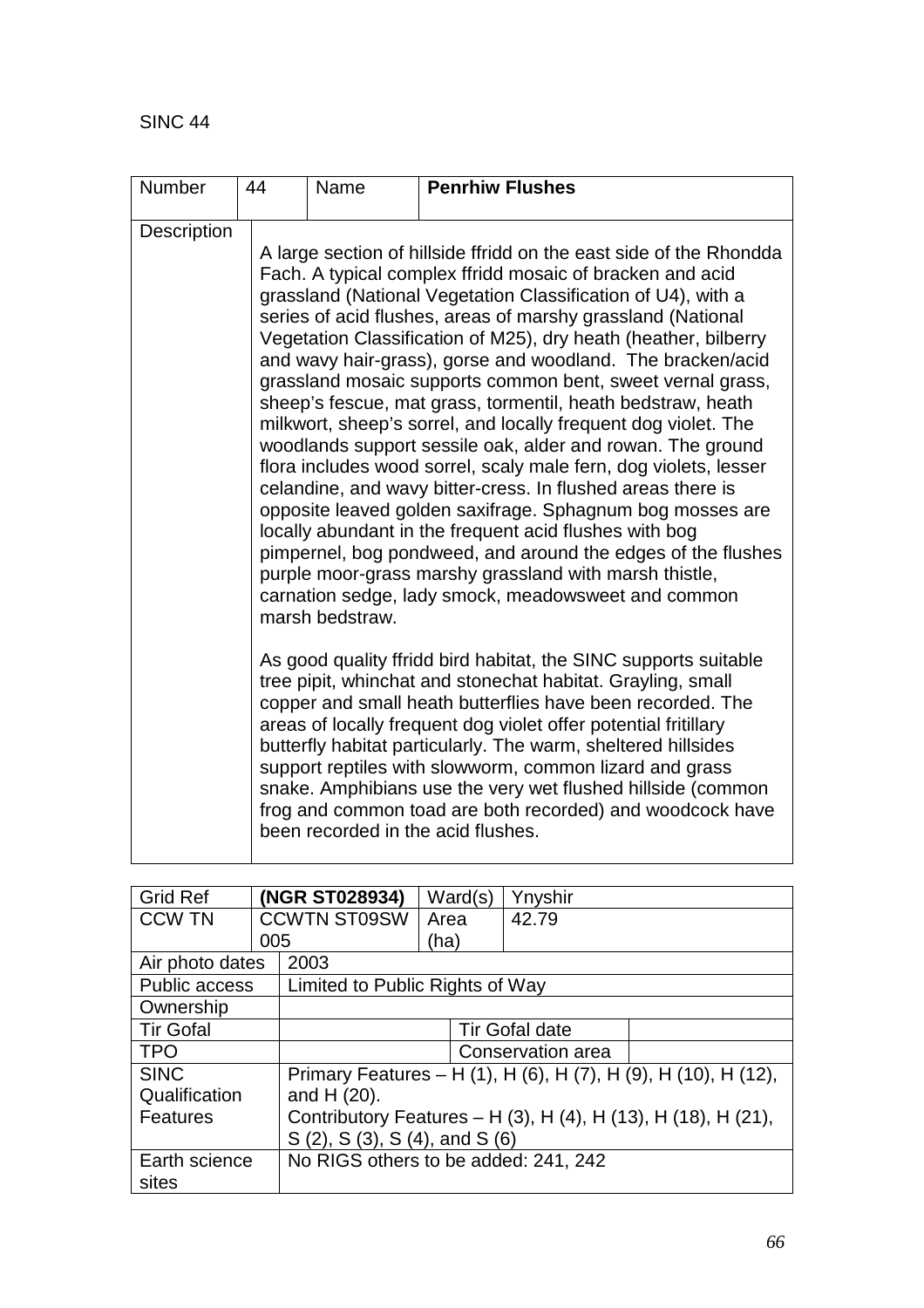| Survey work<br>undertaken |    | (1998)<br>(2002) | • CCW Phase I Habitat Survey, 1992-1995<br>Site Visits 1997-2008<br>• Liwyncelyn Butterfly Survey, Rob and Linda Nottage<br>• High Brown Fritillary Interim Survey Report, Hyder |
|---------------------------|----|------------------|----------------------------------------------------------------------------------------------------------------------------------------------------------------------------------|
| Original                  | 44 | Original         | <b>Penrhiw Flushes</b>                                                                                                                                                           |
| Number                    |    | Name             |                                                                                                                                                                                  |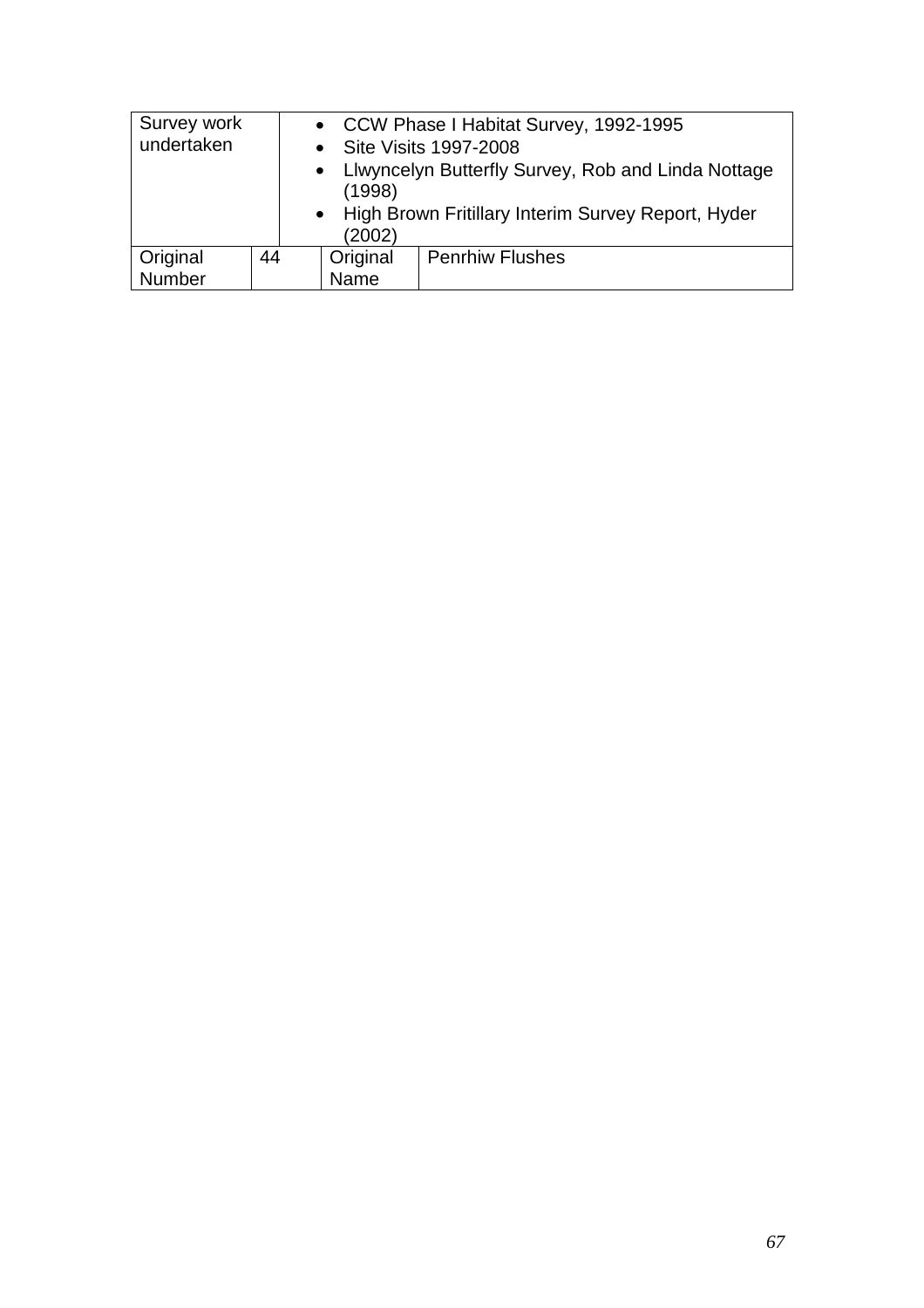| <b>Number</b> | 45 | Name                          | <b>Birch Grove Slopes</b>                                                                                                                                                                                                                                                                                                                                                                                                                                                                                                                                                                                                                                                                                                                                                                                                                                                                                 |
|---------------|----|-------------------------------|-----------------------------------------------------------------------------------------------------------------------------------------------------------------------------------------------------------------------------------------------------------------------------------------------------------------------------------------------------------------------------------------------------------------------------------------------------------------------------------------------------------------------------------------------------------------------------------------------------------------------------------------------------------------------------------------------------------------------------------------------------------------------------------------------------------------------------------------------------------------------------------------------------------|
| Description   |    | Inventory).<br>been recorded. | The southern extension of SINC 44, Birch Grove Slopes<br>incorporates a complex mosaic of ffridd habitats. These<br>include good areas of heather and bilberry heath with<br>acid grassland (National Vegetation Classification<br>communities of U2 and U4) some of the heath is within<br>old spoil. There are large areas of bracken with acid<br>grassland (National Vegetation Classification<br>communities of U4) and additional areas of marshy<br>grassland (National Vegetation Classification<br>communities of M23). The SINC includes the mature<br>wooded escarpment of Craig Rhiw-gwyn with its mature<br>oak, and birch semi-natural woodland (identified as<br>ancient woodland in the Glamorgan Ancient Woodland<br>There are numerous small quarries and potential for<br>breeding peregrine. The site supports common lizard,<br>slowworm and palmate newt. Grayling butterflies have |

| <b>Grid Ref</b>      |                                                                 |                                                               | (NGR ST 027920)                 | Ward(s) | Ynyshir                                                       |  |
|----------------------|-----------------------------------------------------------------|---------------------------------------------------------------|---------------------------------|---------|---------------------------------------------------------------|--|
| <b>CCW TN</b>        |                                                                 |                                                               |                                 | Area    | 33.31                                                         |  |
|                      |                                                                 |                                                               |                                 | (ha)    |                                                               |  |
| Air photo dates      |                                                                 | 2003                                                          |                                 |         |                                                               |  |
| <b>Public access</b> |                                                                 |                                                               | Limited to Public Rights of Way |         |                                                               |  |
| Ownership            |                                                                 |                                                               |                                 |         |                                                               |  |
| <b>Tir Gofal</b>     |                                                                 |                                                               |                                 |         | Tir Gofal date                                                |  |
| <b>TPO</b>           |                                                                 |                                                               |                                 |         | Conservation area                                             |  |
| <b>SINC</b>          |                                                                 |                                                               |                                 |         | Primary Features - H (1), H (6), H (7), H (9), H (10), H (20) |  |
| Qualification        |                                                                 | and $H(21)$ .                                                 |                                 |         |                                                               |  |
| <b>Features</b>      |                                                                 | Contributory Features $-S(2)$ , S $(3)$ , S $(4)$ and S $(6)$ |                                 |         |                                                               |  |
| Earth science        |                                                                 | No RIGs others to be added                                    |                                 |         |                                                               |  |
| sites                |                                                                 |                                                               |                                 |         |                                                               |  |
| Survey work          |                                                                 | CCW Phase I Habitat Survey, 1992-1997<br>$\bullet$            |                                 |         |                                                               |  |
| undertaken           |                                                                 | Site Visits 1997-2008<br>$\bullet$                            |                                 |         |                                                               |  |
|                      |                                                                 | Inventory of Ancient Woodland in Glamorgan<br>$\bullet$       |                                 |         |                                                               |  |
|                      |                                                                 | (provisional), NCC (1986)                                     |                                 |         |                                                               |  |
|                      | Llwyncelyn Butterfly Survey, Rob and Linda Nottage<br>$\bullet$ |                                                               |                                 |         |                                                               |  |
|                      |                                                                 | (1998)                                                        |                                 |         |                                                               |  |
| Original             | 45                                                              |                                                               | Original                        |         | Birch grove slopes                                            |  |
| Number               |                                                                 |                                                               | Name                            |         |                                                               |  |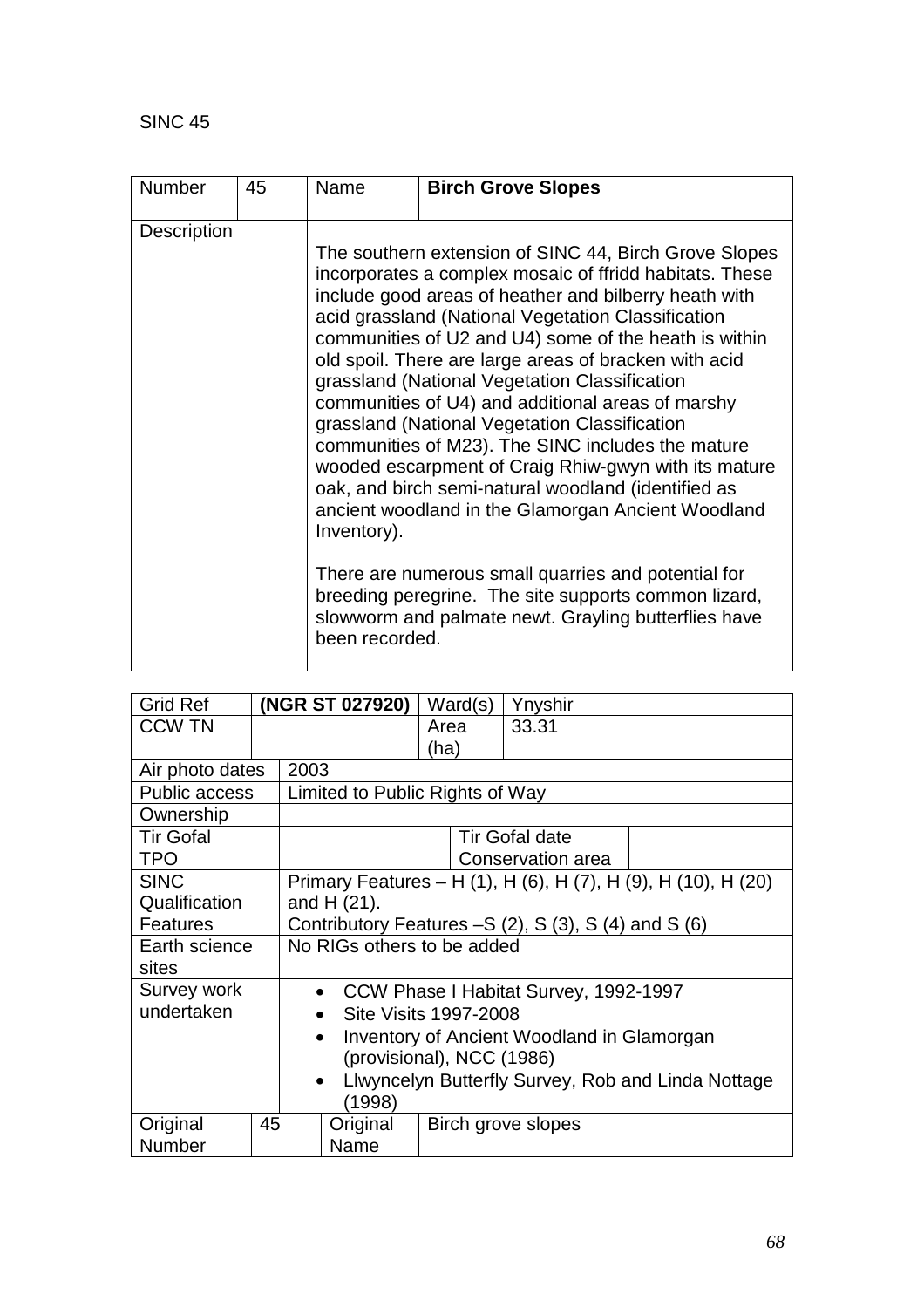| <b>Number</b> |                                                                                                                                                              | 46                                                                                                                                                                                                                                                                                                                                                                                                                                                                                                                                                                                                                               | Name | <b>Y Ffrywd</b> |  |  |  |  |
|---------------|--------------------------------------------------------------------------------------------------------------------------------------------------------------|----------------------------------------------------------------------------------------------------------------------------------------------------------------------------------------------------------------------------------------------------------------------------------------------------------------------------------------------------------------------------------------------------------------------------------------------------------------------------------------------------------------------------------------------------------------------------------------------------------------------------------|------|-----------------|--|--|--|--|
| Description   |                                                                                                                                                              | The upland stream valley of the Y Ffrwyd supports a typical<br>clean, fast flowing stream, which cuts through the sandstone<br>bedrock in a series of mini-cascades and a steep sided gorge.<br>Dipper and grey wagtail occur and there is suitable nesting<br>habitat. The stream will support a variety of aquatic micro-<br>invertebrates and as part of the Nant Clydach catchment, the<br>stream supports brown trout and salmon habitat. It is highly<br>suitable otter habitat. The SINC includes the full length of the Y<br>Ffrwyd to its confluence with the Nant Clydach.                                             |      |                 |  |  |  |  |
|               |                                                                                                                                                              | The valley of the Y Ffrwyd is a large semi-natural oak and alder<br>woodland. The woodland is diverse and species rich with a<br>canopy of sessile oak, alder, ash, beech, sycamore, crab<br>apple, silver birch and downy birch and an understory of hazel,<br>holly, hawthorn rowan, and goat willow. The ground flora<br>includes marsh violet, bluebells, enchanter's nightshade, wavy<br>hair-grass, ferns, wood avens and bramble. Areas of old mine<br>spoil are associated with the wooded river valley, as well as<br>areas of bracken/acid grassland. The wooded valley represents<br>excellent woodland bird habitat. |      |                 |  |  |  |  |
|               | The SINC includes some wet fields at the head of the stream,<br>which support acid grassland (National Vegetation<br>Classification of U4) and acid flushes. |                                                                                                                                                                                                                                                                                                                                                                                                                                                                                                                                                                                                                                  |      |                 |  |  |  |  |

| <b>Grid Ref</b>  |                                                      | (NGR ST 043945) |                   | Ward(s) | Ynysybwl |  |  |  |
|------------------|------------------------------------------------------|-----------------|-------------------|---------|----------|--|--|--|
| <b>CCW TN</b>    |                                                      | <b>CCW TN</b>   |                   | Area    | 21.11    |  |  |  |
|                  |                                                      | ST09SW 007.     |                   | (ha)    |          |  |  |  |
| Air photo dates  |                                                      |                 | 2003              |         |          |  |  |  |
| Public access    | Limited to Public Rights of Way                      |                 |                   |         |          |  |  |  |
| Ownership        |                                                      |                 |                   |         |          |  |  |  |
| <b>Tir Gofal</b> |                                                      |                 | Tir Gofal date    |         |          |  |  |  |
| <b>TPO</b>       |                                                      |                 | Conservation area |         |          |  |  |  |
| <b>SINC</b>      | Primary Features – H (1), H (6), H (12), H (15).     |                 |                   |         |          |  |  |  |
| Qualification    |                                                      |                 |                   |         |          |  |  |  |
| <b>Features</b>  | Contributory Features $- S(1)$ , S(2), S(5) and S(6) |                 |                   |         |          |  |  |  |
| Earth science    | No RIGS others to be added                           |                 |                   |         |          |  |  |  |
| sites            |                                                      |                 |                   |         |          |  |  |  |
| Survey work      | Coed Cymru Site File                                 |                 |                   |         |          |  |  |  |
| undertaken       | CCW Phase I Habitat Survey 1992-1995<br>$\bullet$    |                 |                   |         |          |  |  |  |
|                  | <b>Site Visits 1992-1997</b><br>$\bullet$            |                 |                   |         |          |  |  |  |
| Original<br>46   |                                                      |                 | Original          | Y ffywd |          |  |  |  |
| Number           |                                                      |                 | Name              |         |          |  |  |  |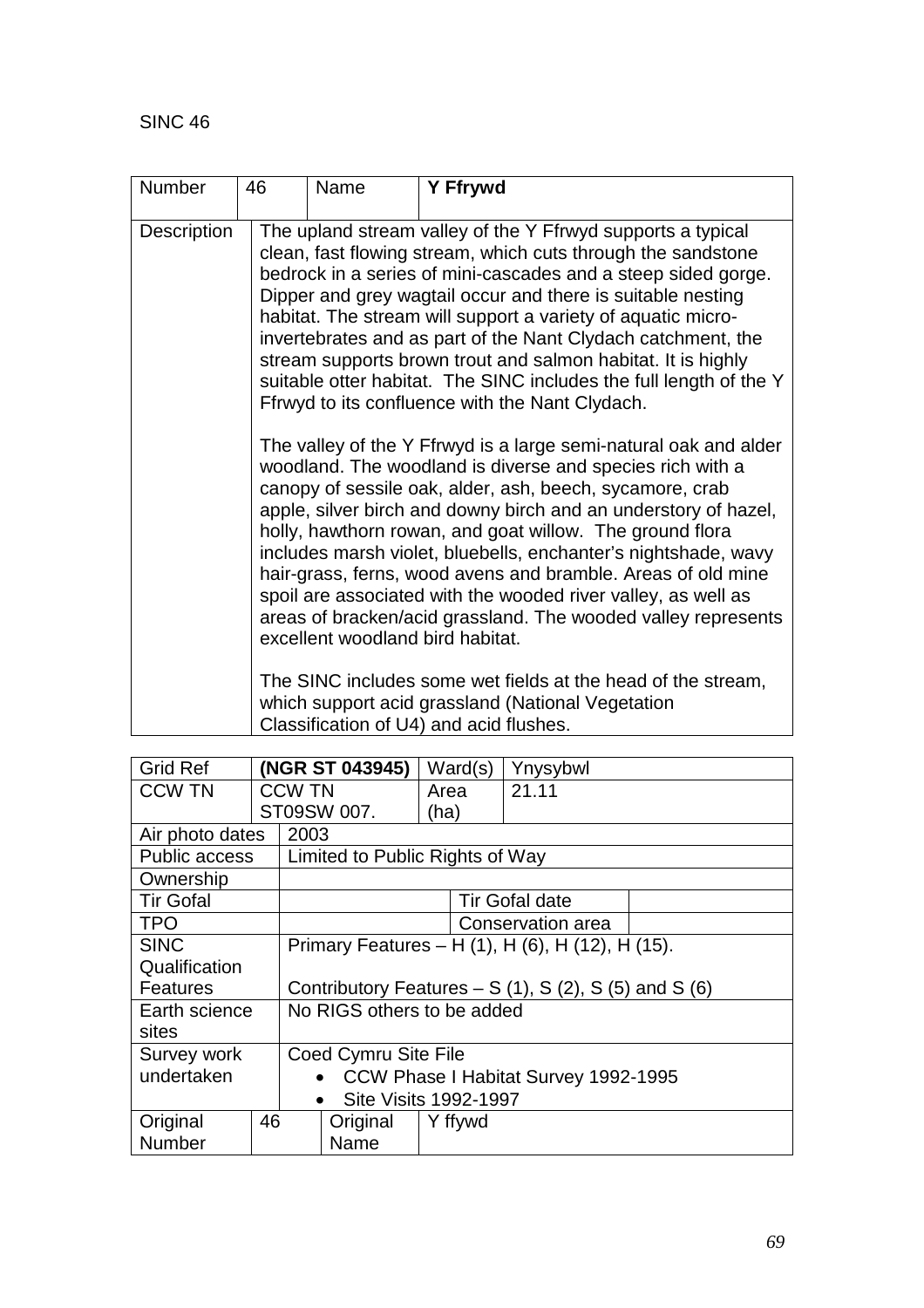| Number                             |                                                                                                                        |                                                                                                                                                                                                                                                                                                                                                                                                                                                                                                                                                                                                                                                                                                                                                                                                                                                                                                                                                                                                                                                                    | Name                                                   | Mynydd Dinas/Mynydd y Cymmer |  |  |  |  |
|------------------------------------|------------------------------------------------------------------------------------------------------------------------|--------------------------------------------------------------------------------------------------------------------------------------------------------------------------------------------------------------------------------------------------------------------------------------------------------------------------------------------------------------------------------------------------------------------------------------------------------------------------------------------------------------------------------------------------------------------------------------------------------------------------------------------------------------------------------------------------------------------------------------------------------------------------------------------------------------------------------------------------------------------------------------------------------------------------------------------------------------------------------------------------------------------------------------------------------------------|--------------------------------------------------------|------------------------------|--|--|--|--|
| Description                        |                                                                                                                        | An extensive area of upland and ffridd habitat and a<br>visually striking SINC. The steep slopes of the hill<br>system supports a superb mosaic of dry heath, acid<br>grassland, bracken, flushes and scree. The heathland is<br>characterised by abundant heather and bilberry, with<br>lesser amounts of bell heather. Areas of acid grassland<br>include U2 (National Vegetation Classification) with<br>wavy-hair grass, and U4 (National Vegetation<br>Classification) with heath bedstraw, tormentil and<br>sheep's sorrel. Areas of bracken are associated with<br>acid grassland, and acid flushes. The flat plateau of<br>Mynydd Dinas boasts one of the largest blanket bogs<br>and wet heath mosaics in the County Borough,<br>supporting purple moor-grass, cotton grasses, cross-<br>leaved heath sphagnum bog mosses.<br>The mosaic of heath, acid grassland and bracken<br>represents good quality ffridd bird habitat, with potential<br>for stonechat, whinchat and tree pipit. The habitat is also<br>valuable invertebrate and reptile habitat. |                                                        |                              |  |  |  |  |
| <b>Grid Ref</b>                    |                                                                                                                        |                                                                                                                                                                                                                                                                                                                                                                                                                                                                                                                                                                                                                                                                                                                                                                                                                                                                                                                                                                                                                                                                    | (NGR ST 011909)<br>Ward(s)<br>Cymmer, Porth, Penygraig |                              |  |  |  |  |
| <b>CCW TN</b>                      |                                                                                                                        | <b>CCW</b>                                                                                                                                                                                                                                                                                                                                                                                                                                                                                                                                                                                                                                                                                                                                                                                                                                                                                                                                                                                                                                                         | 155.8<br>Area<br><b>TNST09SW001</b><br>(ha)            |                              |  |  |  |  |
| Air photo dates                    |                                                                                                                        | 2003                                                                                                                                                                                                                                                                                                                                                                                                                                                                                                                                                                                                                                                                                                                                                                                                                                                                                                                                                                                                                                                               |                                                        |                              |  |  |  |  |
| Public access                      | Limited to Public Rights of Way                                                                                        |                                                                                                                                                                                                                                                                                                                                                                                                                                                                                                                                                                                                                                                                                                                                                                                                                                                                                                                                                                                                                                                                    |                                                        |                              |  |  |  |  |
| Ownership                          |                                                                                                                        |                                                                                                                                                                                                                                                                                                                                                                                                                                                                                                                                                                                                                                                                                                                                                                                                                                                                                                                                                                                                                                                                    |                                                        |                              |  |  |  |  |
| <b>Tir Gofal</b>                   |                                                                                                                        | <b>Tir Gofal date</b>                                                                                                                                                                                                                                                                                                                                                                                                                                                                                                                                                                                                                                                                                                                                                                                                                                                                                                                                                                                                                                              |                                                        |                              |  |  |  |  |
| <b>TPO</b>                         |                                                                                                                        |                                                                                                                                                                                                                                                                                                                                                                                                                                                                                                                                                                                                                                                                                                                                                                                                                                                                                                                                                                                                                                                                    | Conservation area                                      |                              |  |  |  |  |
| <b>SINC</b>                        | Primary Features - H (6), H (9), H (10), H (12), H (18), H                                                             |                                                                                                                                                                                                                                                                                                                                                                                                                                                                                                                                                                                                                                                                                                                                                                                                                                                                                                                                                                                                                                                                    |                                                        |                              |  |  |  |  |
| Qualification                      | (20) and H (21).                                                                                                       |                                                                                                                                                                                                                                                                                                                                                                                                                                                                                                                                                                                                                                                                                                                                                                                                                                                                                                                                                                                                                                                                    |                                                        |                              |  |  |  |  |
| Features                           |                                                                                                                        |                                                                                                                                                                                                                                                                                                                                                                                                                                                                                                                                                                                                                                                                                                                                                                                                                                                                                                                                                                                                                                                                    |                                                        |                              |  |  |  |  |
|                                    | Contributory Features $- H(1)$ , H $(3)$ , S $(2)$ , S $(3)$ , and S $(6)$<br>210 Craig yr Eos South Dinas (score 150) |                                                                                                                                                                                                                                                                                                                                                                                                                                                                                                                                                                                                                                                                                                                                                                                                                                                                                                                                                                                                                                                                    |                                                        |                              |  |  |  |  |
| <b>RIGS Earth</b><br>science sites |                                                                                                                        |                                                                                                                                                                                                                                                                                                                                                                                                                                                                                                                                                                                                                                                                                                                                                                                                                                                                                                                                                                                                                                                                    |                                                        |                              |  |  |  |  |
| Other earth                        | To be added                                                                                                            |                                                                                                                                                                                                                                                                                                                                                                                                                                                                                                                                                                                                                                                                                                                                                                                                                                                                                                                                                                                                                                                                    |                                                        |                              |  |  |  |  |
| science sites                      |                                                                                                                        |                                                                                                                                                                                                                                                                                                                                                                                                                                                                                                                                                                                                                                                                                                                                                                                                                                                                                                                                                                                                                                                                    |                                                        |                              |  |  |  |  |
| Survey work                        | CCW Phase I Habitat Survey 1992-1995<br>$\bullet$                                                                      |                                                                                                                                                                                                                                                                                                                                                                                                                                                                                                                                                                                                                                                                                                                                                                                                                                                                                                                                                                                                                                                                    |                                                        |                              |  |  |  |  |
| undertaken                         | Site visits 1997-2008<br>$\bullet$                                                                                     |                                                                                                                                                                                                                                                                                                                                                                                                                                                                                                                                                                                                                                                                                                                                                                                                                                                                                                                                                                                                                                                                    |                                                        |                              |  |  |  |  |
|                                    |                                                                                                                        | Rhondda Environmental Survey, Michael Littlewood<br>$\bullet$<br>Associates, 1988                                                                                                                                                                                                                                                                                                                                                                                                                                                                                                                                                                                                                                                                                                                                                                                                                                                                                                                                                                                  |                                                        |                              |  |  |  |  |
|                                    |                                                                                                                        | Earth Science site visits 2003-4 Haycock et al.<br>Original<br>Mynydd Dinas                                                                                                                                                                                                                                                                                                                                                                                                                                                                                                                                                                                                                                                                                                                                                                                                                                                                                                                                                                                        |                                                        |                              |  |  |  |  |
| Original<br>Number                 | 47                                                                                                                     | Name                                                                                                                                                                                                                                                                                                                                                                                                                                                                                                                                                                                                                                                                                                                                                                                                                                                                                                                                                                                                                                                               |                                                        |                              |  |  |  |  |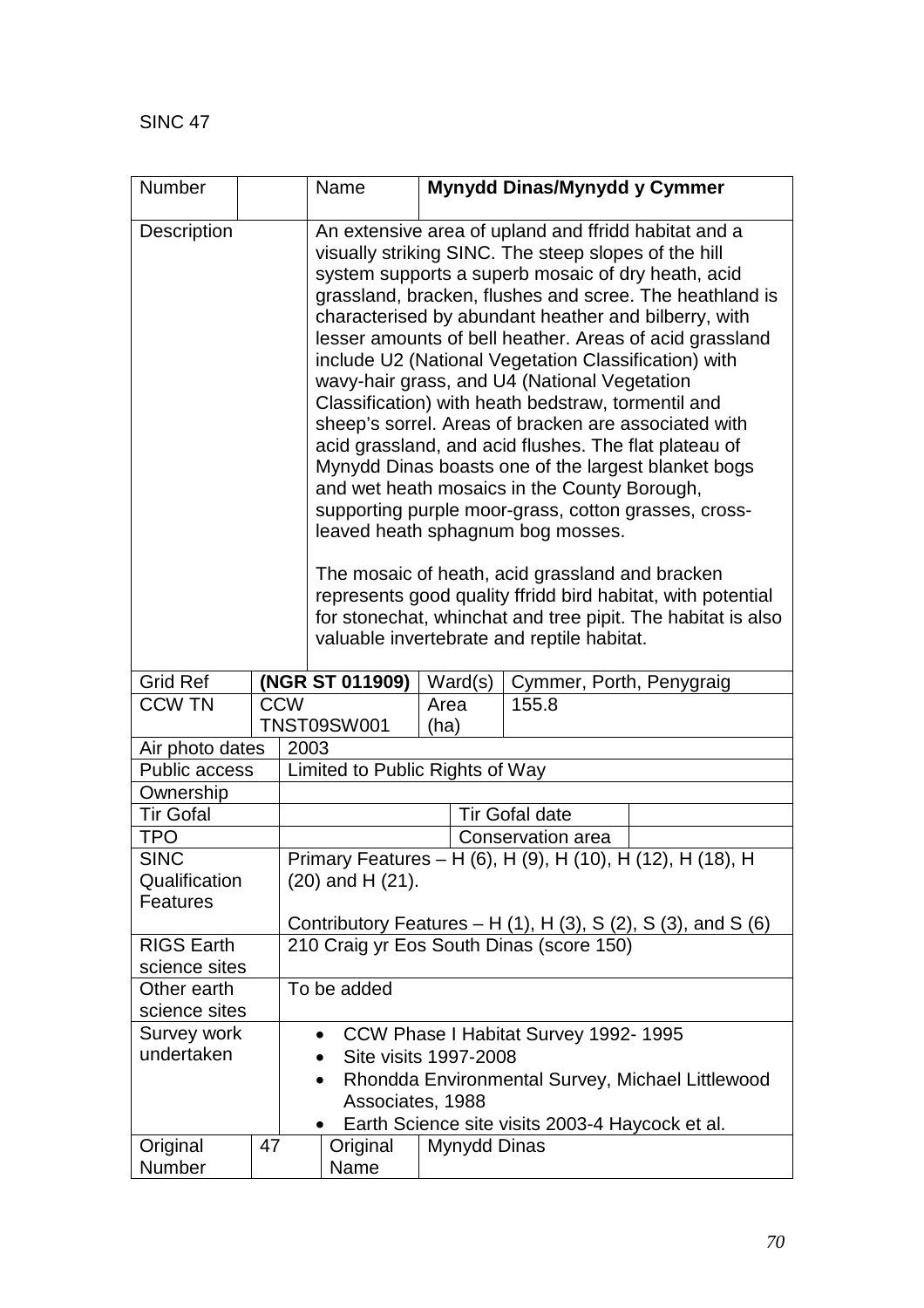| <b>Number</b><br>48 |  | Name | <b>Bronwydd Park</b>                                                                                                                                                                                                                                                                                                                                                                                                                                                                                                                                                          |  |  |
|---------------------|--|------|-------------------------------------------------------------------------------------------------------------------------------------------------------------------------------------------------------------------------------------------------------------------------------------------------------------------------------------------------------------------------------------------------------------------------------------------------------------------------------------------------------------------------------------------------------------------------------|--|--|
| <b>Description</b>  |  |      | Large mixed mature deciduous woodland. The principle<br>canopy trees are oak and ash, with alder in flushed<br>areas. Other tree species include wych elm, sycamore,<br>beech, silver birch and downy birch. The under storey<br>include holly, goat willow and hawthorn. The wood<br>supports a ground flora, which includes bluebells,<br>smooth-leaved sedge, male fern, broad buckler fern,<br>hart's-tongue fern, enchanter's nightshade, dog violet,<br>and wavy hair grass. There is a typical woodland bird<br>assemblage and potential bat and invertebrate habitat. |  |  |

| <b>Grid Ref</b>      |                                                               |                                                               | (NGR ST 021912)       | Ward(s) |  | Porth |  |  |
|----------------------|---------------------------------------------------------------|---------------------------------------------------------------|-----------------------|---------|--|-------|--|--|
| <b>CCW TN</b>        |                                                               | 7.19<br>Area                                                  |                       |         |  |       |  |  |
|                      |                                                               | (ha)                                                          |                       |         |  |       |  |  |
| Air photo dates      | 2003                                                          |                                                               |                       |         |  |       |  |  |
| <b>Public access</b> |                                                               | Limited to Public Rights of Way                               |                       |         |  |       |  |  |
| Ownership            |                                                               | Council                                                       |                       |         |  |       |  |  |
| <b>Tir Gofal</b>     |                                                               |                                                               | <b>Tir Gofal date</b> |         |  |       |  |  |
| <b>TPO</b>           |                                                               |                                                               | Conservation area     |         |  |       |  |  |
| <b>SINC</b>          |                                                               | Primary Features $- H(1)$ and H $(2)$                         |                       |         |  |       |  |  |
| Qualification        |                                                               |                                                               |                       |         |  |       |  |  |
| <b>Features</b>      |                                                               | Contributory Features – H (3), H (4), H (6), H (7), H (15), S |                       |         |  |       |  |  |
|                      |                                                               | $(1), S(2)$ and S $(6)$                                       |                       |         |  |       |  |  |
| Earth science        |                                                               | none                                                          |                       |         |  |       |  |  |
| sites                |                                                               |                                                               |                       |         |  |       |  |  |
| Survey work          | CCW Phase I Survey, 1992-95<br>$\bullet$                      |                                                               |                       |         |  |       |  |  |
| undertaken           | Coed Cymru Site File                                          |                                                               |                       |         |  |       |  |  |
|                      | Site visits 1997-2008<br>$\bullet$                            |                                                               |                       |         |  |       |  |  |
|                      | Rhondda Environmental Survey, Michael Littlewood<br>$\bullet$ |                                                               |                       |         |  |       |  |  |
|                      | Associates, 1988                                              |                                                               |                       |         |  |       |  |  |
| Original<br>48       |                                                               | Original<br><b>Bronwydd Park</b>                              |                       |         |  |       |  |  |
| Number               |                                                               | Name                                                          |                       |         |  |       |  |  |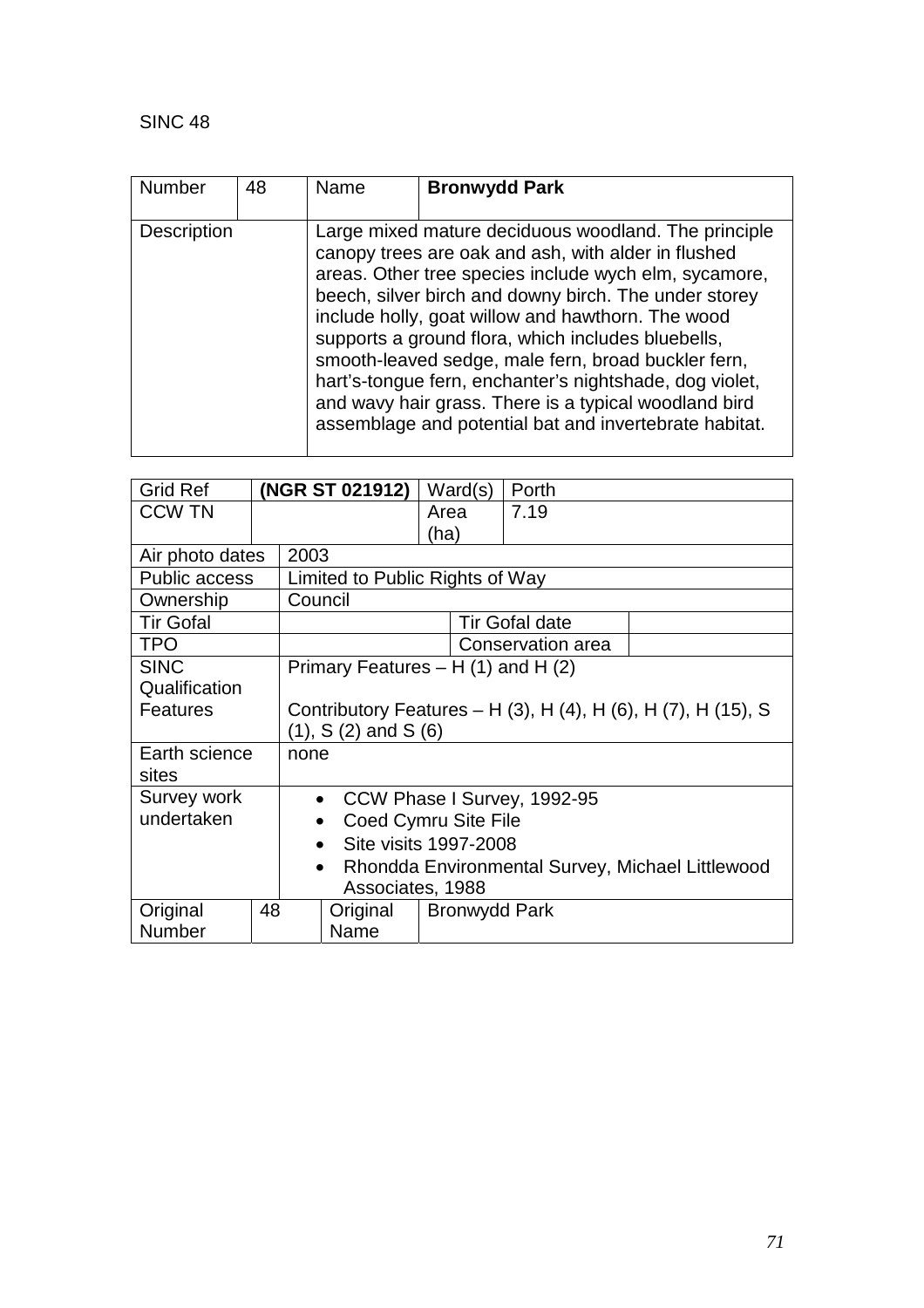| Number             | 49 | Name | <b>Trebanog Slopes</b>                                                                                                                                                                                                                                                                                                                                                                                                                                                                                                                                                                                                                                                                                                                                                                                                                                                                                 |
|--------------------|----|------|--------------------------------------------------------------------------------------------------------------------------------------------------------------------------------------------------------------------------------------------------------------------------------------------------------------------------------------------------------------------------------------------------------------------------------------------------------------------------------------------------------------------------------------------------------------------------------------------------------------------------------------------------------------------------------------------------------------------------------------------------------------------------------------------------------------------------------------------------------------------------------------------------------|
| <b>Description</b> |    |      | An extensive area of hillside ffridd, which encompasses the<br>north facing valley side between Trebanog and Trehafod. The<br>SINC supports a complex mosaic of dry and wet heath, acid<br>flushes, marshy grassland, acid grassland, bracken, old<br>quarries, and land reclamation grassland.                                                                                                                                                                                                                                                                                                                                                                                                                                                                                                                                                                                                        |
|                    |    |      | Dry heath and acid grassland mosaics dominate the western<br>half of the SINC. Typical species of the drier heath include<br>abundant heather, bilberry, sweet vernal grass, heath wood-<br>rush, sheep's fescue, wavy-hair grass, tormentil and bracken.<br>There are numerous wet flushes with marshy grassland and<br>these support cross-leaved heath, sphagnum bog mosses, bog<br>asphodel, ivy-leaved bellflower and purple moor-grass. Cornish<br>moneywort has recently been discovered in the SINC. Damper<br>marshy grassland areas include soft rush, articulated rush,<br>marsh thistle, and Yorkshire fog.                                                                                                                                                                                                                                                                                |
|                    |    |      | The SINC includes the open acidic/calcareous grasslands of<br>the Lewis Merthyr land reclamation site. The site has much<br>erosion/bare ground and evidence of motorbike scrambling.<br>The vegetation is characterised by a typically eclectic mix of<br>open ground habitat. This includes established dry heath/acid<br>grassland on undamaged faces with heather, bilberry and acid<br>grassland (with affinities to the National Vegetation<br>Classification communities of U2 and U4 acid grassland).<br>Elsewhere there is a lot of thin, low growing vegetation with<br>sweet vernal grass, crested dog's-tail, sheep's fescue, wavy-<br>hair grass, common bent, carline thistle, mouse eared<br>hawkweed, hawkweed spp, Cladonia lichens, heather, bilberry,<br>fairy flax, bird's foot-trefoil, goats beard, tormentil, marsh thistle,<br>thyme leaved speedwell, and pearly everlasting. |
|                    |    |      | The SINC includes a number of pennant sandstone quarries.<br>These include heath (heather and bilberry), and wavy hair<br>grass acid grassland (National Vegetation Classification<br>communities of U2), together with ferns (lady fern, male fern,<br>broad buckler etc) and mosses.                                                                                                                                                                                                                                                                                                                                                                                                                                                                                                                                                                                                                 |
|                    |    |      | There is excellent ffridd bird habitat. Species recorded include<br>breeding whinchat, meadow pipits, and skylarks, whitethroats,<br>willow warbler, bullfinch, wren and blackbird, linnets, hunting<br>kestrel and buzzard. Butterflies include grayling, large skipper,<br>speckled wood, small heath, small skipper and painted lady,<br>and the golden ringed dragonfly (Cordulegaster boltoni).                                                                                                                                                                                                                                                                                                                                                                                                                                                                                                   |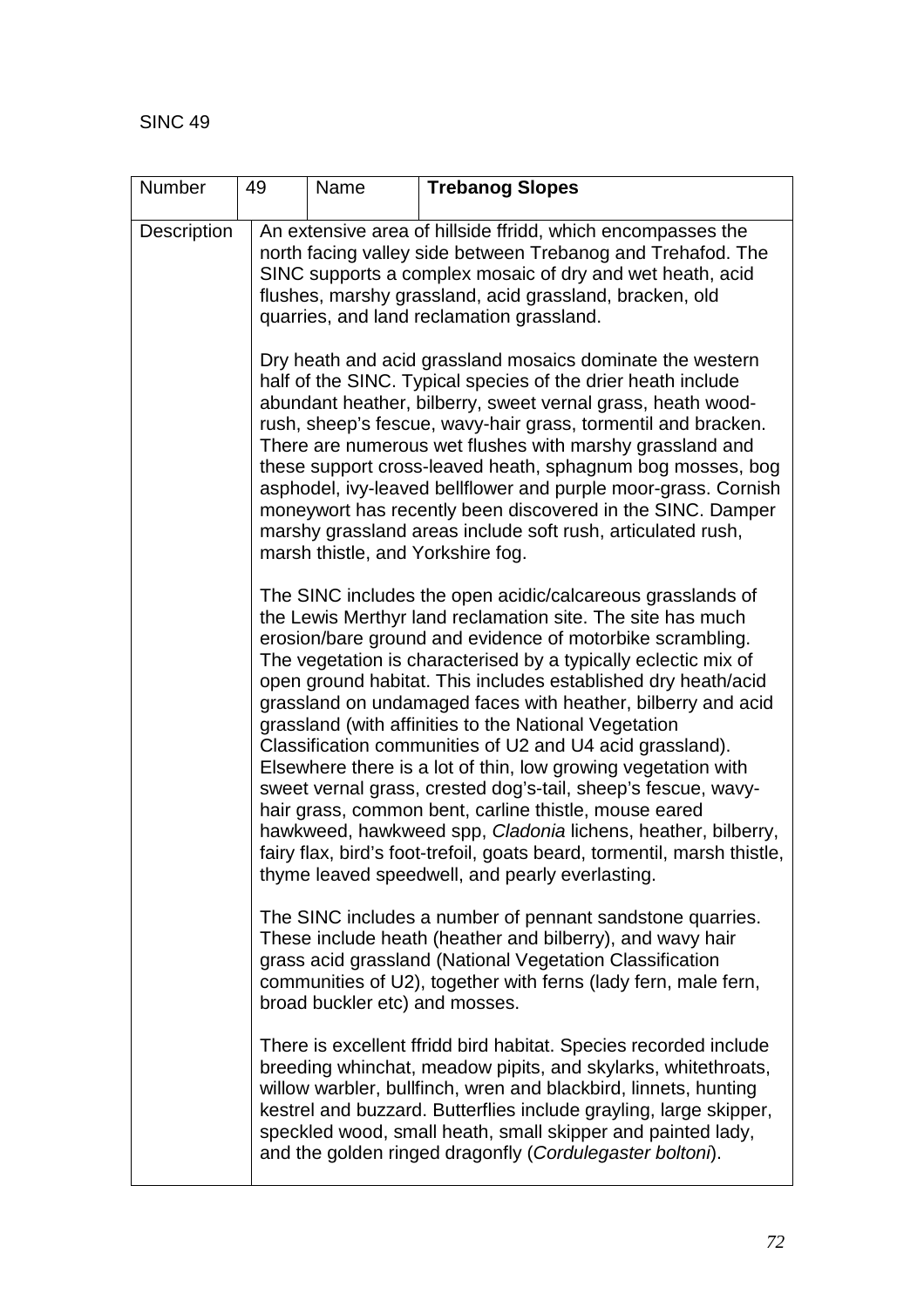| <b>Grid Ref</b>      |    |                                                                           | (NGR ST 028904)                 |                 | Ward(s) | <b>Cymmer, Tonyrefail East</b> |  |
|----------------------|----|---------------------------------------------------------------------------|---------------------------------|-----------------|---------|--------------------------------|--|
| <b>CCW TN</b>        |    |                                                                           |                                 | Area            |         | 153.3                          |  |
|                      |    |                                                                           |                                 | (ha)            |         |                                |  |
| Air photo dates      |    | 2003                                                                      |                                 |                 |         |                                |  |
| <b>Public access</b> |    |                                                                           | Limited to Public Rights of Way |                 |         |                                |  |
| Ownership            |    |                                                                           |                                 |                 |         |                                |  |
| <b>Tir Gofal</b>     |    |                                                                           |                                 |                 |         | <b>Tir Gofal date</b>          |  |
| <b>TPO</b>           |    |                                                                           | Conservation area               |                 |         |                                |  |
| <b>SINC</b>          |    | Primary Features – H (4), H (6), H (7), H (9), H (10), H (12),            |                                 |                 |         |                                |  |
| Qualification        |    | $H(18)$ , H $(20)$ , H $(21)$ , and S $(7)$ .                             |                                 |                 |         |                                |  |
| <b>Features</b>      |    | Contributory Features $- H(3)$ , H $(13)$ , S $(2)$ , S $(3)$ and S $(6)$ |                                 |                 |         |                                |  |
| Earth science        |    | No RIGS, others to be added                                               |                                 |                 |         |                                |  |
| sites                |    |                                                                           |                                 |                 |         |                                |  |
| Survey work          |    | CCW Phase I Survey, 1992-1995                                             |                                 |                 |         |                                |  |
| undertaken           |    | <b>Site Visits 1997-1998</b><br>$\bullet$                                 |                                 |                 |         |                                |  |
|                      |    | Western Power, Ecological Survey, Hyder consulting<br>$\bullet$           |                                 |                 |         |                                |  |
|                      |    | (2000)                                                                    |                                 |                 |         |                                |  |
| Original             | 49 |                                                                           | Original                        | Trebanog slopes |         |                                |  |
| <b>Number</b>        |    |                                                                           | Name                            |                 |         |                                |  |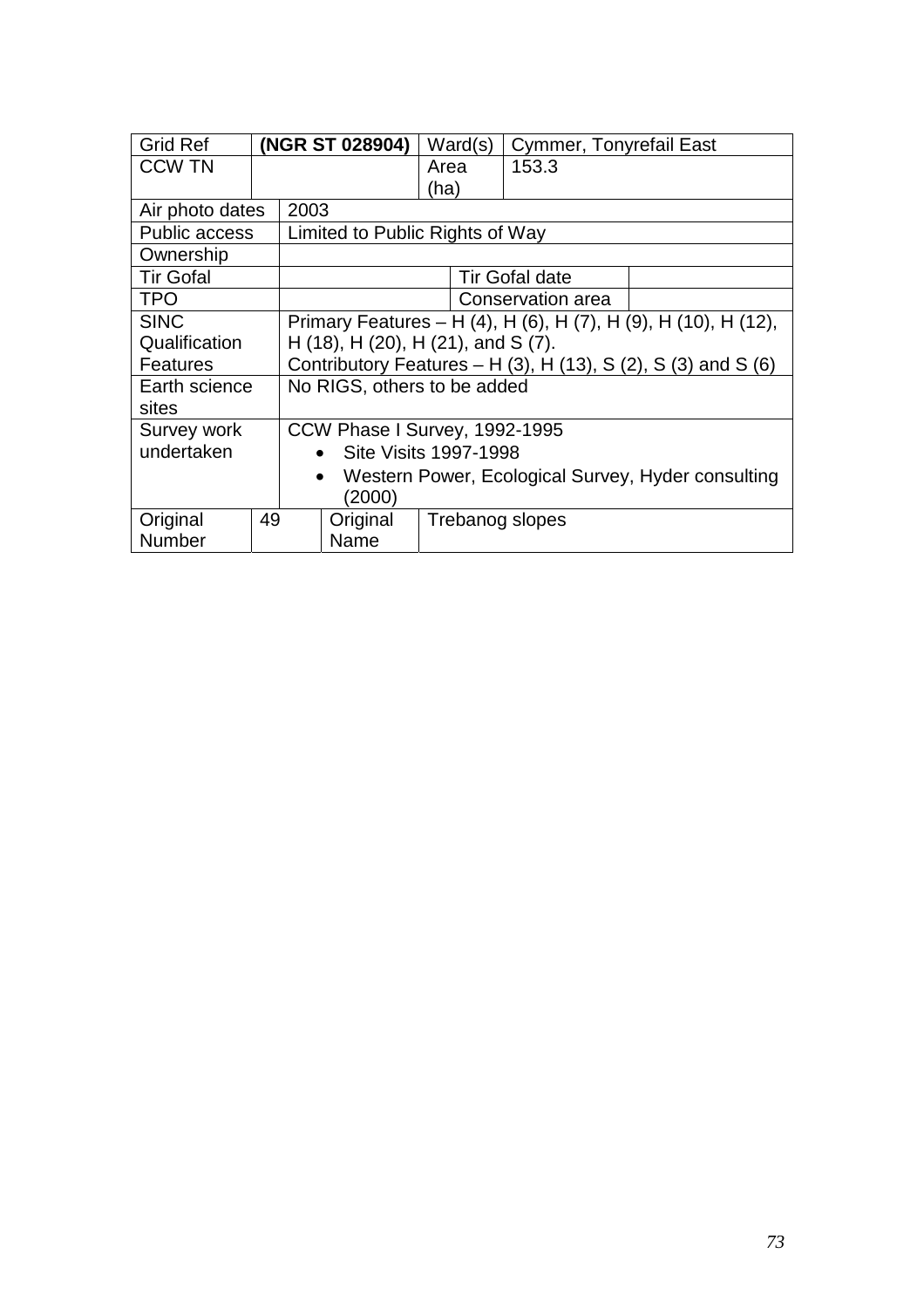| Number             | 50 | Name | <b>Cilely Farm Rhos Pasture</b>                                                                                                                                                                               |
|--------------------|----|------|---------------------------------------------------------------------------------------------------------------------------------------------------------------------------------------------------------------|
| <b>Description</b> |    |      | An area of species rich habitat, which forms an<br>extension to the Rhos Tonyrefail SSSI. The SINC<br>includes areas of semi-improved neutral grassland, with<br>bracken, mixed scrub and old colliery spoil. |

| <b>Grid Ref</b>      |                                                              | ST 013897                                                           |                                                 |      | Ward(s)                                   | Cymmer                                |  |
|----------------------|--------------------------------------------------------------|---------------------------------------------------------------------|-------------------------------------------------|------|-------------------------------------------|---------------------------------------|--|
| <b>CCW TN</b>        |                                                              | <b>CCW TN</b>                                                       |                                                 | Area |                                           | 11.61                                 |  |
|                      |                                                              |                                                                     | ST08NW 016,                                     | (ha) |                                           |                                       |  |
|                      | 017                                                          |                                                                     |                                                 |      |                                           |                                       |  |
| Air photo dates      |                                                              | 2003                                                                |                                                 |      |                                           |                                       |  |
| <b>Public access</b> |                                                              |                                                                     | Limited to Public Rights of Way                 |      |                                           |                                       |  |
| Ownership            |                                                              |                                                                     |                                                 |      |                                           |                                       |  |
| <b>Tir Gofal</b>     |                                                              |                                                                     |                                                 |      |                                           | <b>Tir Gofal date</b>                 |  |
| <b>TPO</b>           |                                                              |                                                                     |                                                 |      |                                           | Conservation area                     |  |
| <b>SINC</b>          | Primary Features – H $(3)$ , H $(4)$ , H $(10)$ and H $(21)$ |                                                                     |                                                 |      |                                           |                                       |  |
| Qualification        |                                                              |                                                                     |                                                 |      |                                           |                                       |  |
| <b>Features</b>      |                                                              |                                                                     |                                                 |      |                                           |                                       |  |
| Earth science        |                                                              | No RIGs, others to be added                                         |                                                 |      |                                           |                                       |  |
| sites                |                                                              |                                                                     |                                                 |      |                                           |                                       |  |
| Survey work          |                                                              | $\bullet$                                                           |                                                 |      |                                           | CCW Phase I Habitat Survey, 1992-1995 |  |
| undertaken           |                                                              | Strategic Assessment of the Marsh Fritillary Butterfly<br>$\bullet$ |                                                 |      |                                           |                                       |  |
|                      |                                                              |                                                                     | and its Habitats in Rhondda Cynon Taff, Richard |      |                                           |                                       |  |
|                      |                                                              |                                                                     | Smith (2005)                                    |      |                                           |                                       |  |
|                      | $\bullet$                                                    |                                                                     |                                                 |      | Rhos Tonyrefail SSSI citation, CCW (2008) |                                       |  |
| Original             | 50                                                           |                                                                     | Original                                        |      |                                           | <b>Cilely Farm Rhos</b>               |  |
| Number               |                                                              |                                                                     | Name                                            |      |                                           |                                       |  |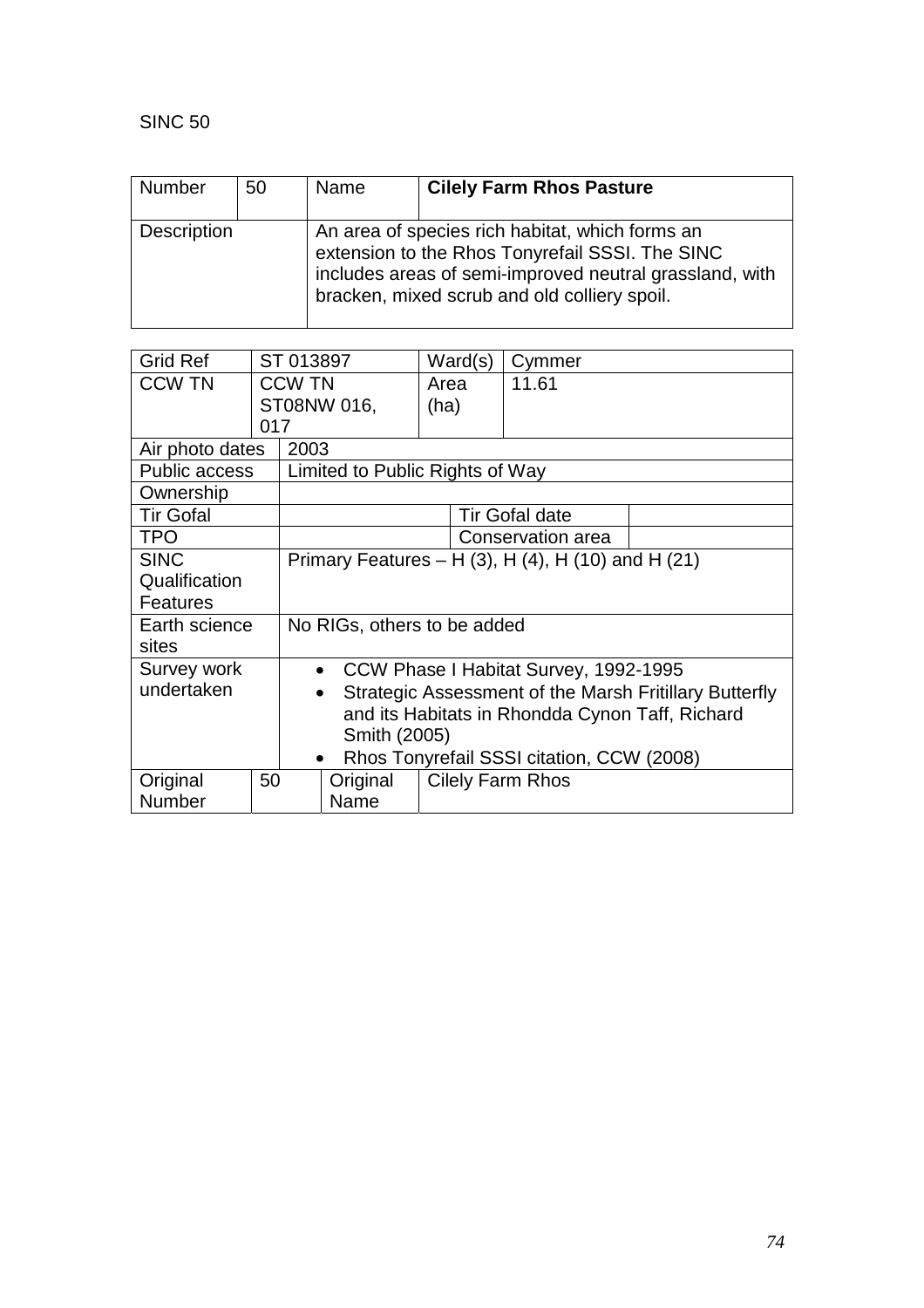| Number             | 51 | Name | <b>Cwm Hafod Woodland</b>                                                                                                                                                                                                                                                                                                                                                                                                                                                                                                                                                                                                                                                                                                            |
|--------------------|----|------|--------------------------------------------------------------------------------------------------------------------------------------------------------------------------------------------------------------------------------------------------------------------------------------------------------------------------------------------------------------------------------------------------------------------------------------------------------------------------------------------------------------------------------------------------------------------------------------------------------------------------------------------------------------------------------------------------------------------------------------|
| <b>Description</b> |    |      | The SINC includes a mosaic of habitats associated with<br>the steep hanging valley of the Nant Hafod. The stream<br>is a steep flowing channel, partially engineered in<br>places, with a small waterfall. The valley supports<br>ancient, semi-natural oak, birch, beech, holly, willow and<br>alder woodland. The SINC includes areas of adjacent<br>heath (heather, bilberry, sheep's sorrel, and sheep's bit<br>scabious) and dense bracken slopes with acid<br>grassland. Grayling, wall brown, large skipper, small<br>skipper and holly blue butterflies have been recorded.<br>The Sites represents good woodland bird habitat with<br>potential wood warbler habitat. The Cwm Hafod circular<br>walk runs through the SINC. |

| <b>Grid Ref</b>      |                                                               |                                                    | (NGR ST 042917)                 |      | Ward(s) | Porth, Cymmer         |                                                               |
|----------------------|---------------------------------------------------------------|----------------------------------------------------|---------------------------------|------|---------|-----------------------|---------------------------------------------------------------|
| <b>CCW TN</b>        |                                                               | <b>CCW TN</b>                                      |                                 |      | Area    | 17.89                 |                                                               |
|                      |                                                               |                                                    | ST09SW 006                      | (ha) |         |                       |                                                               |
| Air photo dates      |                                                               | 2003                                               |                                 |      |         |                       |                                                               |
| <b>Public access</b> |                                                               |                                                    | Limited to Public Rights of Way |      |         |                       |                                                               |
| Ownership            |                                                               |                                                    |                                 |      |         |                       |                                                               |
| <b>Tir Gofal</b>     |                                                               |                                                    |                                 |      |         | <b>Tir Gofal date</b> |                                                               |
| <b>TPO</b>           |                                                               |                                                    |                                 |      |         | Conservation area     |                                                               |
| <b>SINC</b>          |                                                               |                                                    |                                 |      |         |                       | Primary Features – H (1), H (6), H (9), H (10), H (15), and H |
| Qualification        |                                                               | (21).                                              |                                 |      |         |                       |                                                               |
| <b>Features</b>      |                                                               | Contributory Features $- S(2)$ , and S (6)         |                                 |      |         |                       |                                                               |
| Earth science        |                                                               | No RIGs others to be added                         |                                 |      |         |                       |                                                               |
| sites                |                                                               |                                                    |                                 |      |         |                       |                                                               |
| Survey work          |                                                               | CCW Phase I Habitat Survey, 1992-1995<br>$\bullet$ |                                 |      |         |                       |                                                               |
| undertaken           |                                                               | <b>Inventory of Ancient Woodland in Glamorgan</b>  |                                 |      |         |                       |                                                               |
|                      |                                                               | (provisional), NCC (1986)                          |                                 |      |         |                       |                                                               |
|                      |                                                               | Llwyncelyn Butterfly Survey, Rob and Linda Nottage |                                 |      |         |                       |                                                               |
|                      |                                                               | (1998)                                             |                                 |      |         |                       |                                                               |
|                      |                                                               | Site Visits 1997-2008<br>$\bullet$                 |                                 |      |         |                       |                                                               |
|                      | Rhondda Environmental Survey, Michael Littlewood<br>$\bullet$ |                                                    |                                 |      |         |                       |                                                               |
|                      |                                                               |                                                    | Associates, 1988                |      |         |                       |                                                               |
| Original             | 51                                                            |                                                    | Cwm Hafod woodland<br>Original  |      |         |                       |                                                               |
| <b>Number</b>        |                                                               |                                                    | Name                            |      |         |                       |                                                               |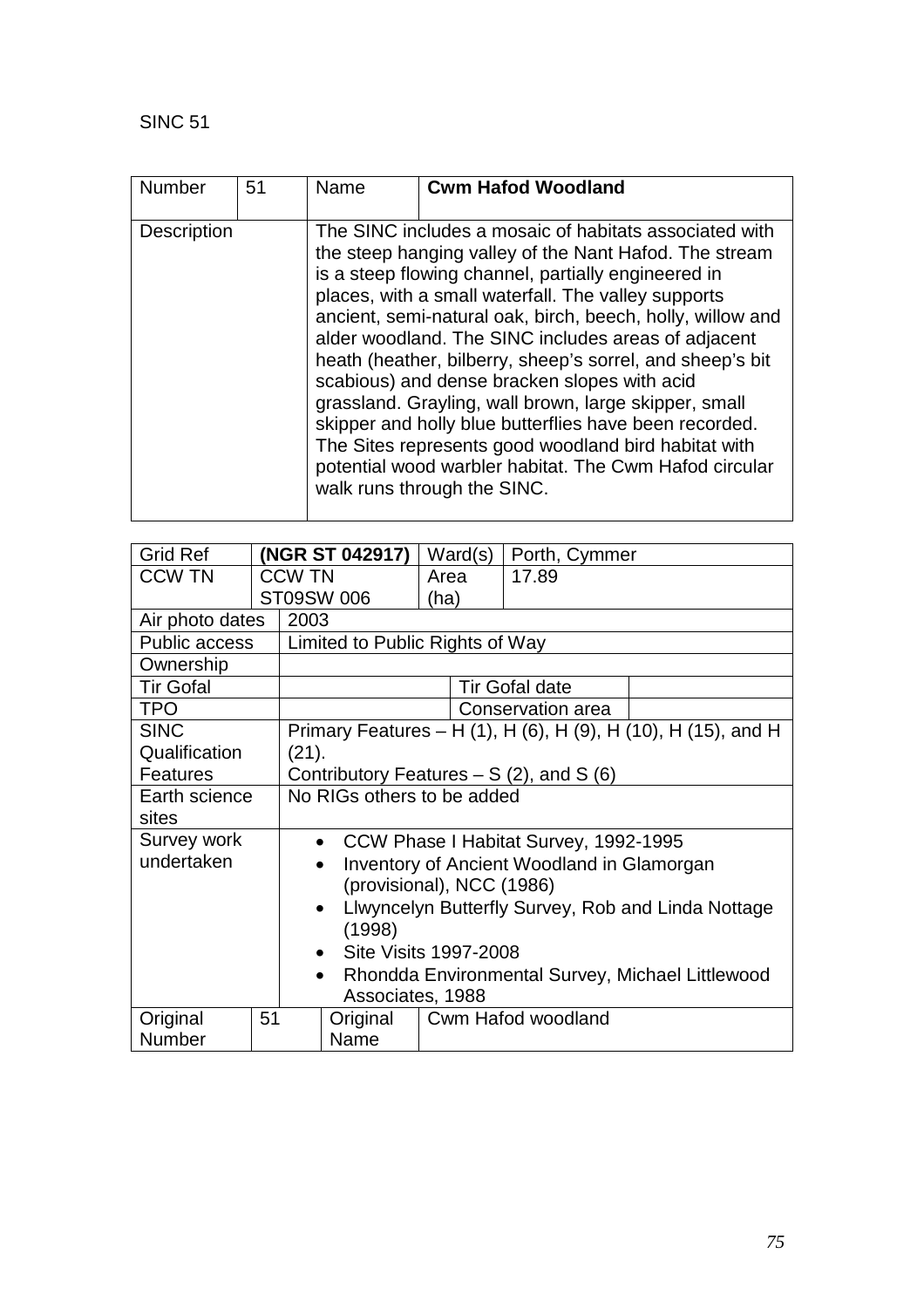| <b>Number</b>      | 52 | Name                  | <b>Coed-yr-Hafod Woodland Complex</b>                                                                                                                                                                                                                                                                                                                                                                                                                |
|--------------------|----|-----------------------|------------------------------------------------------------------------------------------------------------------------------------------------------------------------------------------------------------------------------------------------------------------------------------------------------------------------------------------------------------------------------------------------------------------------------------------------------|
| <b>Description</b> |    | wood warbler habitat. | A large block of ancient semi-natural sessile oak, willow,<br>holly, alder and birch woodland on the hillside above<br>Trehafod. The SINC includes areas of acid grassland<br>(National Vegetation Classification of U4 acid<br>grassland), wet flushes and bracken slopes. Purple<br>hairstreak, holly blue and small copper butterflies and<br>common lizards have been recorded. The site<br>represents good woodland bird habitat with potential |

| <b>Grid Ref</b>      |    |                                                                 | (NGR ST 048915)                 | Ward(s) |  | Rhondda                                                  |  |
|----------------------|----|-----------------------------------------------------------------|---------------------------------|---------|--|----------------------------------------------------------|--|
| <b>CCW TN</b>        |    |                                                                 | CCW TN001 and                   | Area    |  | 41.8                                                     |  |
|                      |    |                                                                 | 002 ST09SE                      | (ha)    |  |                                                          |  |
| Air photo dates      |    | 2003                                                            |                                 |         |  |                                                          |  |
| <b>Public access</b> |    |                                                                 | Limited to Public Rights of Way |         |  |                                                          |  |
| Ownership            |    |                                                                 |                                 |         |  |                                                          |  |
| <b>Tir Gofal</b>     |    |                                                                 |                                 |         |  | <b>Tir Gofal date</b>                                    |  |
| <b>TPO</b>           |    |                                                                 |                                 |         |  | Conservation area                                        |  |
| <b>SINC</b>          |    |                                                                 |                                 |         |  | Primary Features – H (1), H (3), H (6), H (9) and H (12) |  |
| Qualification        |    |                                                                 |                                 |         |  |                                                          |  |
| <b>Features</b>      |    | Contributory Features $- S(2)$ , S(3) and S(6)                  |                                 |         |  |                                                          |  |
| Earth science        |    | No RIGS,                                                        |                                 |         |  |                                                          |  |
| sites                |    | 181, 185 to be added                                            |                                 |         |  |                                                          |  |
| Survey work          |    | CCW Phase I Habitat Survey, 1992-1995<br>$\bullet$              |                                 |         |  |                                                          |  |
| undertaken           |    | <b>Inventory of Ancient Woodland in Glamorgan</b><br>$\bullet$  |                                 |         |  |                                                          |  |
|                      |    | (provisional), NCC (1986)                                       |                                 |         |  |                                                          |  |
|                      |    | Site Visits 1997-2008<br>$\bullet$                              |                                 |         |  |                                                          |  |
|                      |    | Llwyncelyn Butterfly Survey, Rob and Linda Nottage<br>$\bullet$ |                                 |         |  |                                                          |  |
|                      |    |                                                                 | (1998)                          |         |  |                                                          |  |
| Original             | 52 |                                                                 | Original                        |         |  | Coed yr hafod woodland complex                           |  |
| Number               |    |                                                                 | Name                            |         |  |                                                          |  |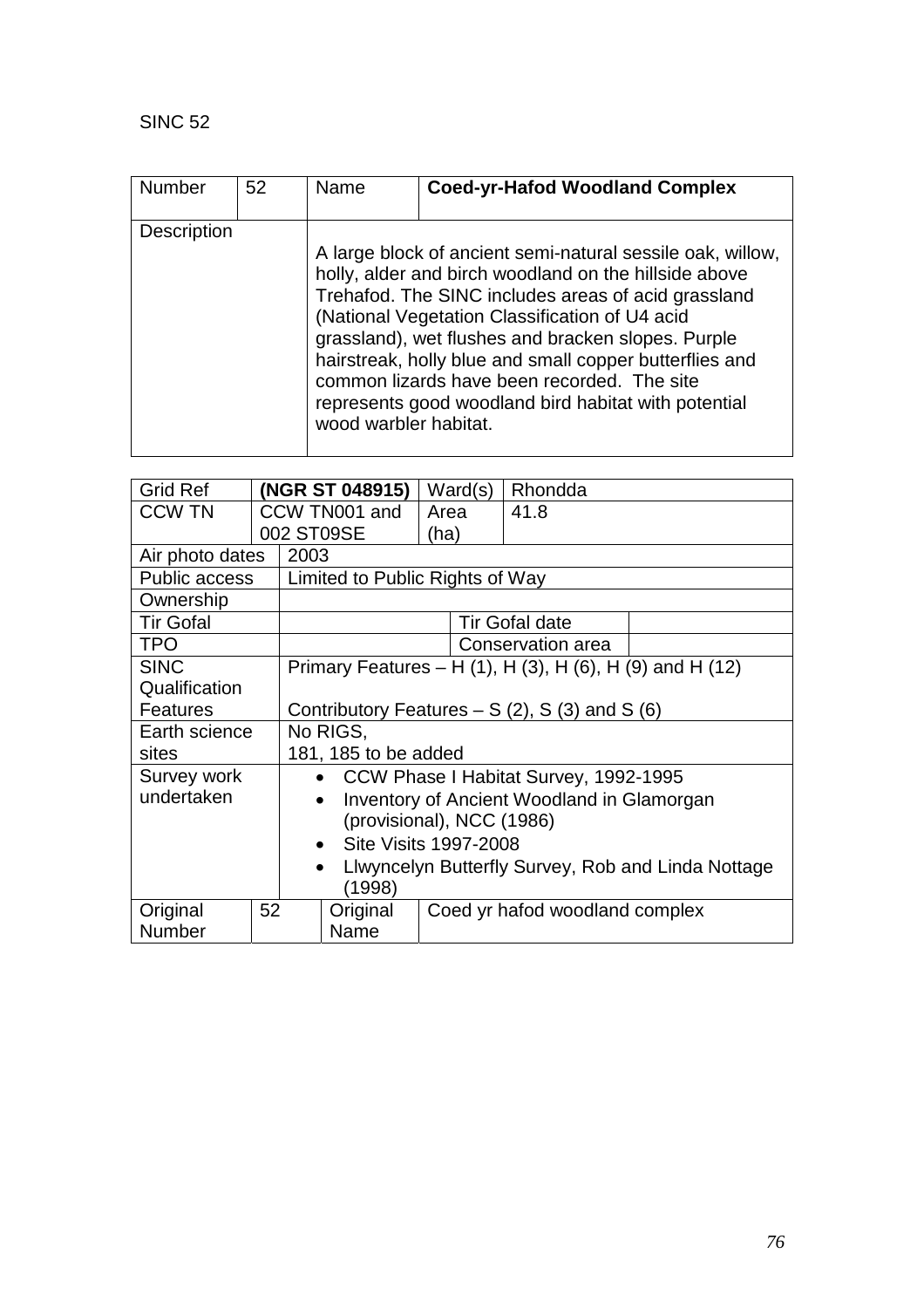| Number      | 53          | Name | <b>Llys Nant and Graig Twyn-y-glog</b><br><b>Woodlands</b>                                                                                                                                                                                                                                                                                                                                                                                                                                                                                                                                                                                                                                                                                                                                                                                       |  |  |  |
|-------------|-------------|------|--------------------------------------------------------------------------------------------------------------------------------------------------------------------------------------------------------------------------------------------------------------------------------------------------------------------------------------------------------------------------------------------------------------------------------------------------------------------------------------------------------------------------------------------------------------------------------------------------------------------------------------------------------------------------------------------------------------------------------------------------------------------------------------------------------------------------------------------------|--|--|--|
| Description | plantation. |      | A complex mosaic of habitats, which lie within the catchment of<br>the Llys Nant Valley, and which includes the visually prominent<br>hill of Twyn y Glog, as well as large areas of associated conifer                                                                                                                                                                                                                                                                                                                                                                                                                                                                                                                                                                                                                                          |  |  |  |
|             | woodland.   |      | The upland stream valley of the Llys Nant supports a typical<br>clean, fast flowing stream, which cuts through the sandstone<br>bedrock in a series of mini-cascades and a steep sided gorge.<br>Dipper and grey wagtail occur and there is suitable nesting<br>habitat. The stream will support a variety of aquatic micro-<br>invertebrates and as part of the Nant Clydach catchment<br>supports brown trout and salmon habitat. It is highly suitable<br>otter habitat. The valley is wooded with a species rich mix,<br>which includes oak, alder, sycamore, ash, birch, holly and<br>hazel. There is a strong ancient woodland flora with bluebell,<br>enchanter's nightshade, dog violets, male fern and broad<br>buckler fern. Part of the woodland is mapped as ancient                                                                 |  |  |  |
|             |             |      | The SINC extends beyond the valley of the Llys Nant to include<br>the distinctive steep sided slopes of Twyn Y Glog. These<br>slopes are partially wooded with sessile oak, birch, rowan and<br>hazel woodland with bluebells (again part mapped as ancient<br>woodland) and open bracken and acid grassland ffridd with<br>sheep's fescue, common bent, tormentil, bluebell, and gorse.<br>The SINC also includes a large connecting area of conifer<br>plantation (mainly larch and sitka spruce) much of which has<br>been recently felled and supports dense willow, birch and<br>rowan scrub. The standing plantations have potential as conifer<br>bird habitat including goshawk, crossbill and siskin, the clear<br>felled areas are suitable nightjar habitat, and the secondary<br>young woodland is ideal songbird (warbler) habitat. |  |  |  |

| <b>Grid Ref</b>         |  | (NGR ST 055928)                         | Ward(s)                                                       |                       | Rhondda, Ynysybwl, Glyncoch |  |  |
|-------------------------|--|-----------------------------------------|---------------------------------------------------------------|-----------------------|-----------------------------|--|--|
| <b>CCW TN</b>           |  |                                         | Area (ha)                                                     |                       | 105.8                       |  |  |
| Air photo dates<br>2003 |  |                                         |                                                               |                       |                             |  |  |
| Public access           |  |                                         | Limited to Public Rights of Way                               |                       |                             |  |  |
| Ownership               |  | Part FCW (leased?)                      |                                                               |                       |                             |  |  |
| <b>Tir Gofal</b>        |  |                                         |                                                               | <b>Tir Gofal date</b> |                             |  |  |
| <b>TPO</b>              |  |                                         |                                                               | Conservation area     |                             |  |  |
| <b>SINC</b>             |  |                                         | Primary Features – H (1), H (3), H (6), H (9), H (15), H (20) |                       |                             |  |  |
| Qualification           |  |                                         |                                                               |                       |                             |  |  |
| <b>Features</b>         |  | Contributory Features $- S(2)$ and S(5) |                                                               |                       |                             |  |  |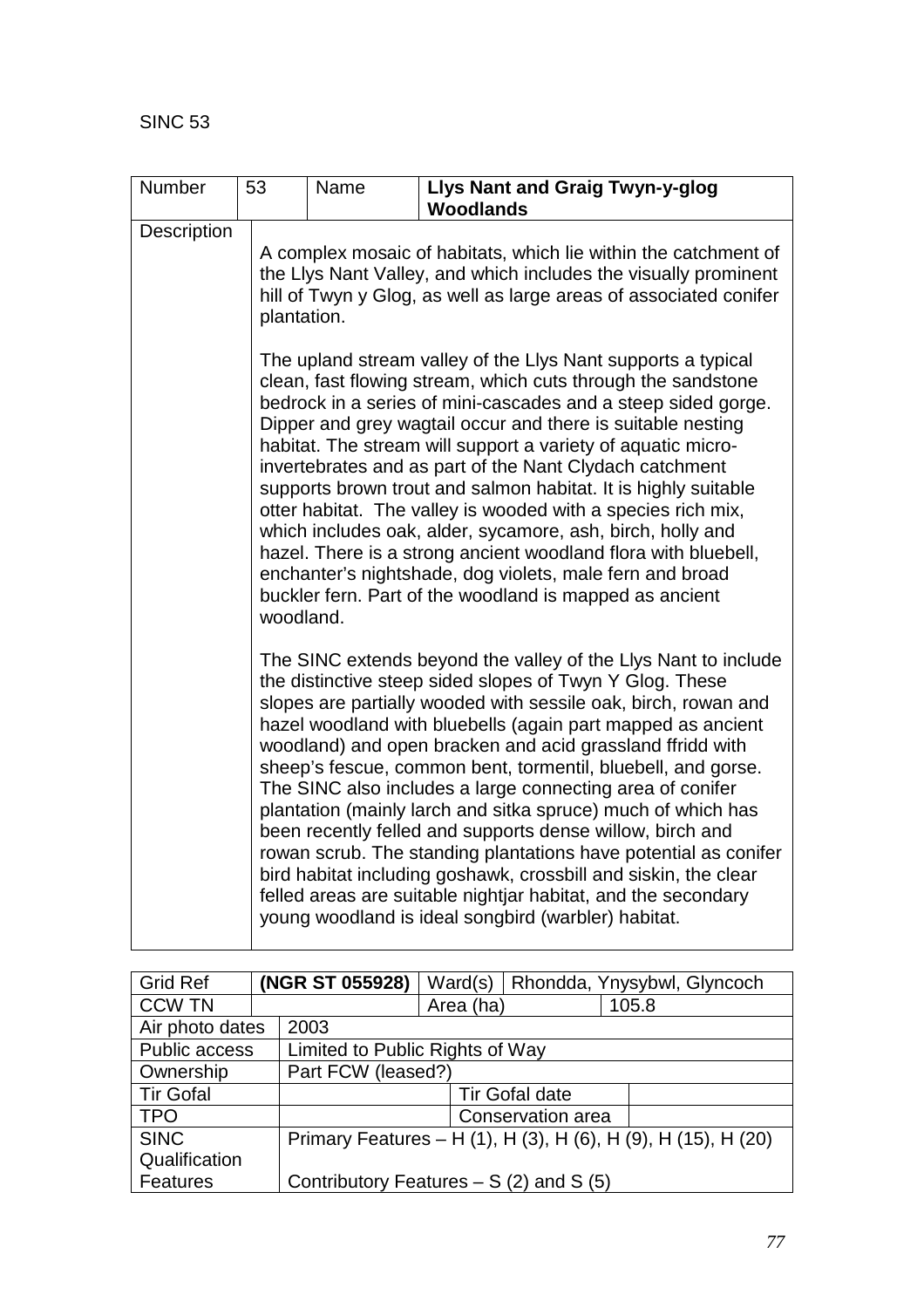| Earth science<br>sites                                                                                                                                                                  |    | No RIGS, 180, 186 and 197 to be added |                  |                                              |  |
|-----------------------------------------------------------------------------------------------------------------------------------------------------------------------------------------|----|---------------------------------------|------------------|----------------------------------------------|--|
| Survey work<br>• CCW Phase I Habitat Survey, 1992-1995<br>undertaken<br>Inventory of Ancient Woodland in Glamorgan<br>$\bullet$<br>(provisional), NCC (1986)<br>• Site Visits 1997-2008 |    |                                       |                  |                                              |  |
| Original<br>Number                                                                                                                                                                      | 53 |                                       | Original<br>Name | Llys Nant and Graig Twyn-y-glog<br>woodlands |  |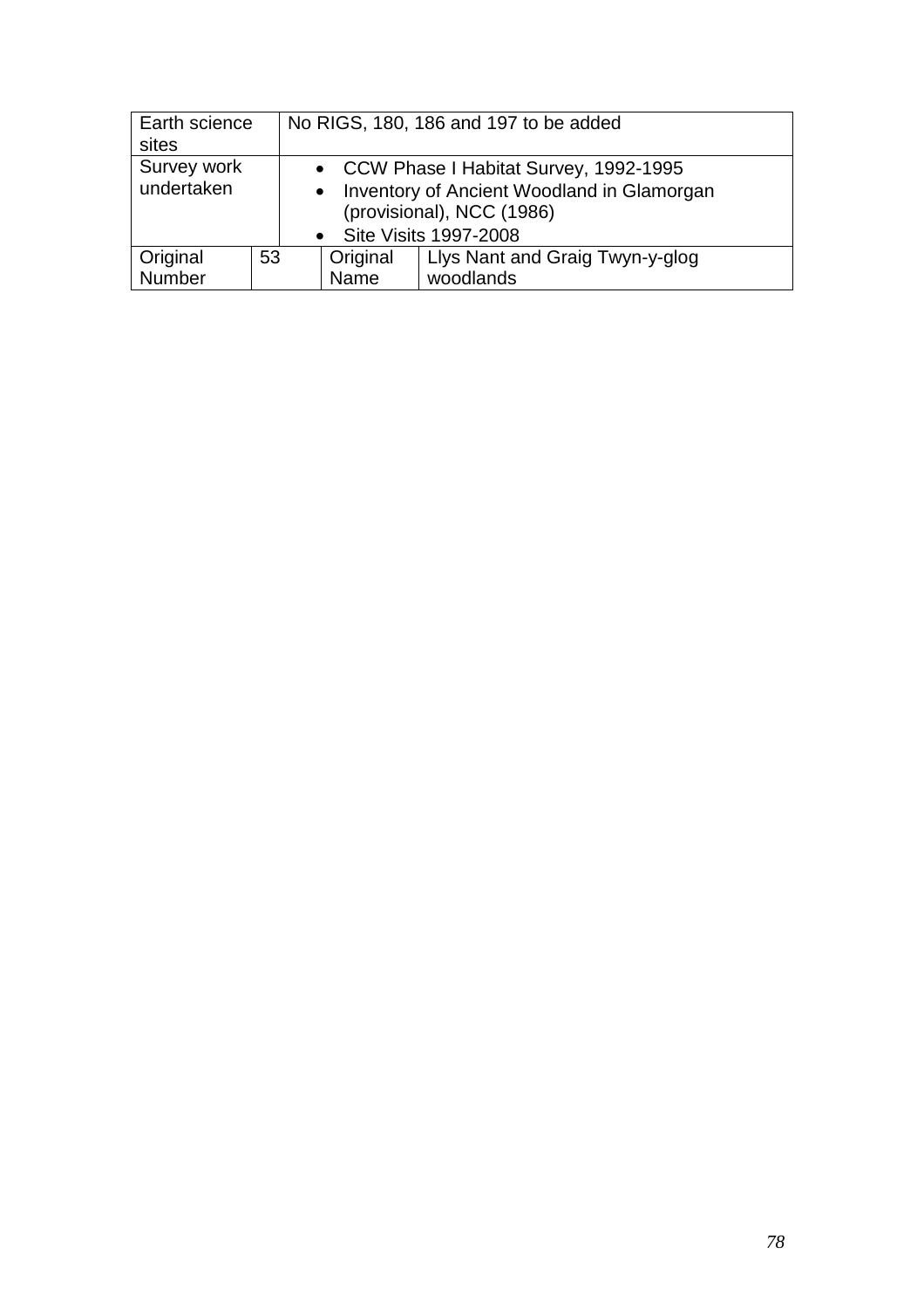| Number      | 54 | Name                                                                                                                | Mynydd Blaenrhondda and Mynydd Ty-<br><b>Isaf</b>                                                                                                                                                                                                                                                                                                                                                                                                                                                                                                                                                                                                                                                                  |  |  |  |  |
|-------------|----|---------------------------------------------------------------------------------------------------------------------|--------------------------------------------------------------------------------------------------------------------------------------------------------------------------------------------------------------------------------------------------------------------------------------------------------------------------------------------------------------------------------------------------------------------------------------------------------------------------------------------------------------------------------------------------------------------------------------------------------------------------------------------------------------------------------------------------------------------|--|--|--|--|
| Description |    | An extensive upland and valley side SINC, which<br>occupies the western uplands above Blaenrhondda and<br>Blaencwm. |                                                                                                                                                                                                                                                                                                                                                                                                                                                                                                                                                                                                                                                                                                                    |  |  |  |  |
|             |    |                                                                                                                     | The lower slopes around the western valley side of<br>Blaenrhondda and Blaencwm support a complex mosaic<br>of dry and wet heath, acid grassland, crags, scree,<br>marshy grassland, acid flushes, bracken slopes and<br>conifer and native woodland. Arctic alpines are a<br>feature of the crags with records of roseroot and orpine.                                                                                                                                                                                                                                                                                                                                                                            |  |  |  |  |
|             |    | is good reptile habitat.                                                                                            | The SINC supports excellent invertebrate habitat<br>including Bombus monticola, dark green fritillary and<br>green hairstreak butterflies. The diversity of upland<br>habitats support typical ffridd bird assemblages with<br>whinchat, stonechat, skylark and meadow pipit. The<br>crags offer nesting opportunities for peregrine, and<br>historic nesting sites for ring ousel. The valley side ffridd                                                                                                                                                                                                                                                                                                         |  |  |  |  |
|             |    |                                                                                                                     | The upland plateau support an expanse of upland<br>Conifer Plantation managed by the Forestry<br>Commission. Much of this plantation lies on upland<br>peatbog. The forestry is important for both it conifer<br>plantation biodiversity, and the underlying peat bog flora<br>and fauna. The expanse of plantation supports key<br>conifer bird habitat including crossbill, siskin, redpoll,<br>and goshawk. The clear felled areas represent nightjar<br>habitat. The deep peat of the planted blanket bogs retain<br>relic sphagnum bog moss communities, with purple<br>moor-grass and rush communities, a good example<br>occurs at Bryn Ddu bog with common cotton-grass,<br>purple moor-grass and heather. |  |  |  |  |

| <b>Grid Ref</b>  |          | SS920999                              | Ward(s)               | Treherbert, Rhigos                                            |  |  |
|------------------|----------|---------------------------------------|-----------------------|---------------------------------------------------------------|--|--|
| <b>CCW TN</b>    |          |                                       | Area                  | 1,129 ha                                                      |  |  |
| Air photo dates  |          | 2003                                  |                       |                                                               |  |  |
| Ownership        | Part FCW |                                       |                       |                                                               |  |  |
| <b>Tir Gofal</b> |          |                                       | <b>Tir Gofal date</b> |                                                               |  |  |
| <b>TPO</b>       |          |                                       | Conservation area     |                                                               |  |  |
| <b>SINC</b>      |          |                                       |                       | Primary Features – H (1), H (4), H (6), H (7), H (9), H (10), |  |  |
| Qualification    |          | H (12), H (15), H (18), H (20), S (7) |                       |                                                               |  |  |
| <b>Features</b>  |          |                                       |                       |                                                               |  |  |
|                  |          |                                       |                       | Contributory Features $- S(2)$ , S(3) and S(6)                |  |  |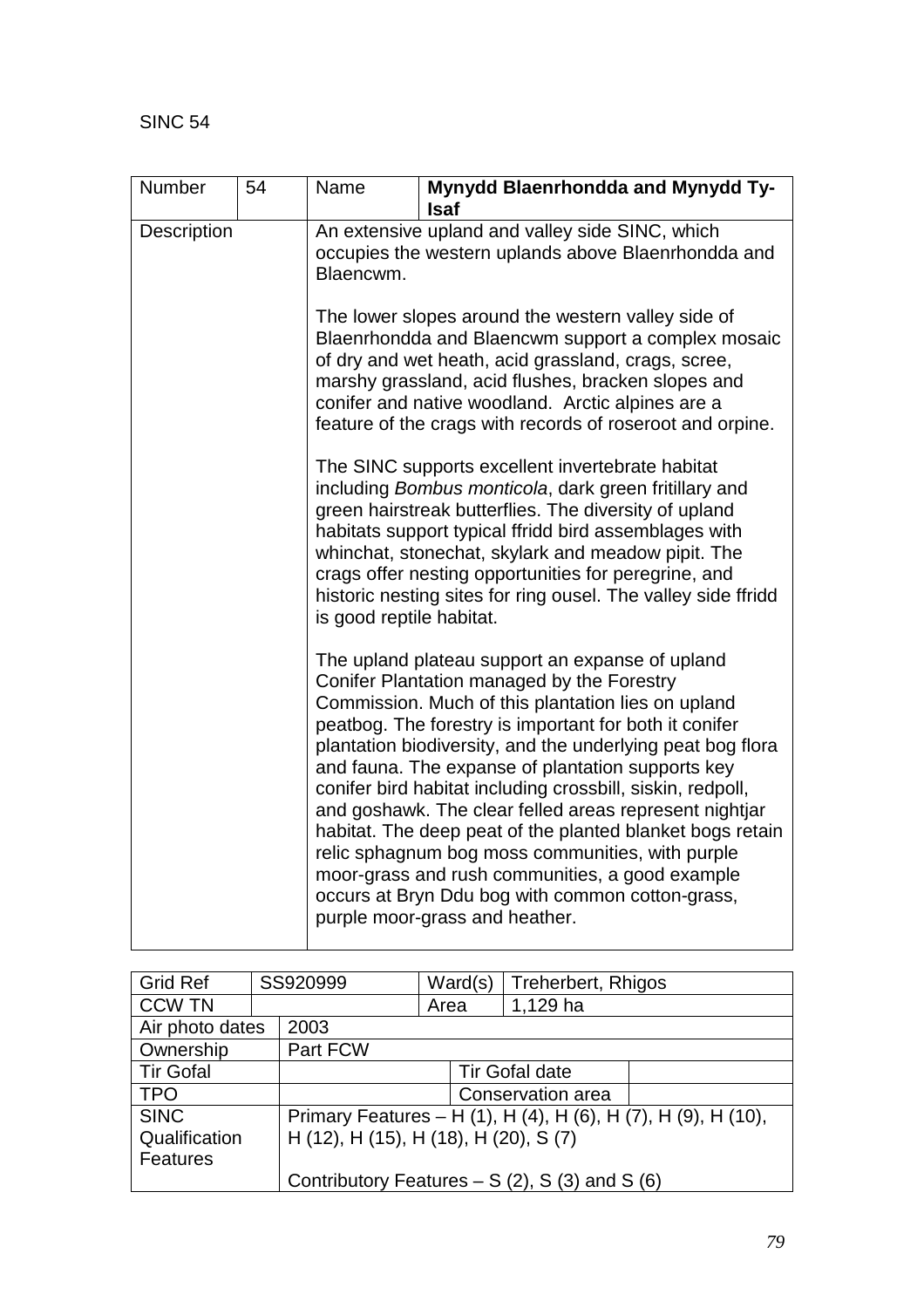| Earth science |     | 48 Cwm Lluest (score 240)                         |           |                                                             |  |
|---------------|-----|---------------------------------------------------|-----------|-------------------------------------------------------------|--|
| sites of RIGS |     | 287 Pen Pych and W Blaenrhondda Crags (score 215) |           |                                                             |  |
| quality       |     |                                                   |           | 40 Craig Blaenrhondda (score 205)                           |  |
|               |     |                                                   |           | 52 Craig Selsig and Craig y Ddelw (score 205)               |  |
|               |     |                                                   |           | 51 Blaencwm landslide (score 205)                           |  |
|               |     |                                                   |           | 32 Lower Craig Blaenrhondda crag and tip (score 200)        |  |
|               |     |                                                   |           | 50 Nant y Gwair stream gulley and Cwar y Offeriad (score    |  |
|               |     | 200)                                              |           |                                                             |  |
|               |     |                                                   |           | 34 River Rhondda waterfall (score 170)                      |  |
|               |     |                                                   |           | 49 Nant yr Ychen stream gulley and crags (score 160)        |  |
| Other earth   |     |                                                   |           | Numerous other sites to be added: 469, 35, 36, 37, 33, 39,  |  |
| science sites |     |                                                   |           | 41, 222, 47, 53, 63. (27, 55, 54 and 470 close to boundary) |  |
| Survey work   |     | $\bullet$                                         |           | CCW Phase I Habitat Survey, 1992-1995                       |  |
| undertaken    |     |                                                   | $\bullet$ | Site Visits 1997-2008                                       |  |
|               |     |                                                   | $\bullet$ | Rhondda Environmental Survey, Michael Littlewood            |  |
|               |     | Associates, 1988                                  |           |                                                             |  |
|               |     | Earth Science visits, 2003-4 Haycock et al.       |           |                                                             |  |
| Original      | 54  | Penrhys Graveyard, no longer SINC<br>Original     |           |                                                             |  |
| Number        |     | Name                                              |           |                                                             |  |
|               | 192 | <b>Blaenrhondda and Blaencwm Slopes</b>           |           |                                                             |  |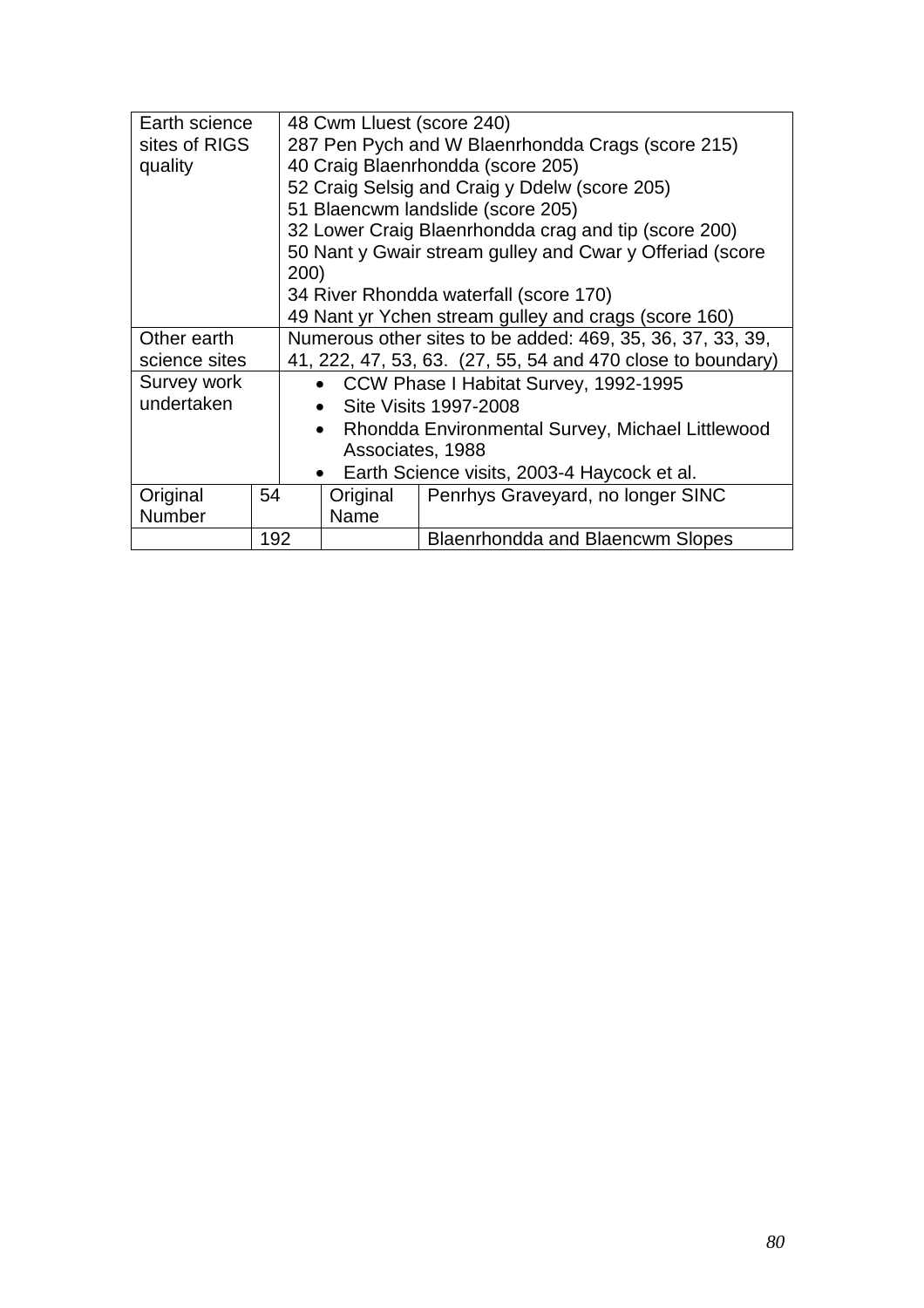| Number                 | <b>Craig Pwllfa</b><br>55<br>Name                                                                                                                                                                                                                                                                                                                                                                                                                                                                                                                                                                                                                                                                            |  |  |  |  |  |
|------------------------|--------------------------------------------------------------------------------------------------------------------------------------------------------------------------------------------------------------------------------------------------------------------------------------------------------------------------------------------------------------------------------------------------------------------------------------------------------------------------------------------------------------------------------------------------------------------------------------------------------------------------------------------------------------------------------------------------------------|--|--|--|--|--|
| Description            | The habitat mosaic on the lower hillside to south and east of                                                                                                                                                                                                                                                                                                                                                                                                                                                                                                                                                                                                                                                |  |  |  |  |  |
|                        | Cwmaman. The SINC is a complex mixture of habitats, and                                                                                                                                                                                                                                                                                                                                                                                                                                                                                                                                                                                                                                                      |  |  |  |  |  |
|                        | part of the Nant Aman and the side valley fed by the Sychnant                                                                                                                                                                                                                                                                                                                                                                                                                                                                                                                                                                                                                                                |  |  |  |  |  |
|                        | spring.                                                                                                                                                                                                                                                                                                                                                                                                                                                                                                                                                                                                                                                                                                      |  |  |  |  |  |
|                        |                                                                                                                                                                                                                                                                                                                                                                                                                                                                                                                                                                                                                                                                                                              |  |  |  |  |  |
|                        | The SINC supports large areas of dry heath and acid grassland<br>and bracken, with heather, bilberry and bell heath, sheep's<br>fescue, wavy-hair-grass, common bent, sheep's sorrel, heath<br>bedstraw, and tormentil. This complex mosaic of habitat occurs<br>on natural ground (higher on the valley side), old and more<br>recently reclaimed coal spoil, and within the quarries and the<br>crags of Craig Tirllaethdyn. Within these open habitats<br>considerable scrub and tree regeneration is occurring with<br>silver birch, rowan and on wetter ground alder and willow.<br>There are small stands of more established semi-natural<br>woodland (including the alder woodland along a tributary |  |  |  |  |  |
|                        | stream of Nant Aman and its side valley).                                                                                                                                                                                                                                                                                                                                                                                                                                                                                                                                                                                                                                                                    |  |  |  |  |  |
|                        | The SINC includes more recent land reclamation areas, which                                                                                                                                                                                                                                                                                                                                                                                                                                                                                                                                                                                                                                                  |  |  |  |  |  |
|                        | support a typically eclectic and moderately species-rich                                                                                                                                                                                                                                                                                                                                                                                                                                                                                                                                                                                                                                                     |  |  |  |  |  |
|                        | neutral/acid grassland, with areas of heath and associated tree                                                                                                                                                                                                                                                                                                                                                                                                                                                                                                                                                                                                                                              |  |  |  |  |  |
|                        | plantings. The SINC also some lower slope conifer plantation.                                                                                                                                                                                                                                                                                                                                                                                                                                                                                                                                                                                                                                                |  |  |  |  |  |
|                        | Although largely realigned and engineered, the Nant Aman<br>supports clean water and associated upland stream ecology<br>with dipper and grey wagtail both recorded.                                                                                                                                                                                                                                                                                                                                                                                                                                                                                                                                         |  |  |  |  |  |
|                        | The mosaic of habitats is particularly good invertebrate (with<br>fritillary butterfly habitat and grayling butterflies), reptile                                                                                                                                                                                                                                                                                                                                                                                                                                                                                                                                                                            |  |  |  |  |  |
| <b>Grid Ref</b>        | (including adders) and bird habitat.<br>(NGR ST006987)<br>$\vert$ Ward(s)<br>Aberaman South                                                                                                                                                                                                                                                                                                                                                                                                                                                                                                                                                                                                                  |  |  |  |  |  |
| <b>CCW TN</b>          | 124.9<br>Area (ha)                                                                                                                                                                                                                                                                                                                                                                                                                                                                                                                                                                                                                                                                                           |  |  |  |  |  |
| Air photo dates        | 2003                                                                                                                                                                                                                                                                                                                                                                                                                                                                                                                                                                                                                                                                                                         |  |  |  |  |  |
| Ownership              | <b>Part Council</b>                                                                                                                                                                                                                                                                                                                                                                                                                                                                                                                                                                                                                                                                                          |  |  |  |  |  |
| <b>Tir Gofal</b>       | <b>Tir Gofal date</b>                                                                                                                                                                                                                                                                                                                                                                                                                                                                                                                                                                                                                                                                                        |  |  |  |  |  |
| <b>TPO</b>             | Conservation area                                                                                                                                                                                                                                                                                                                                                                                                                                                                                                                                                                                                                                                                                            |  |  |  |  |  |
| <b>SINC</b>            | Primary Features -H (5), H (9), H (10), H (13), H (18), H                                                                                                                                                                                                                                                                                                                                                                                                                                                                                                                                                                                                                                                    |  |  |  |  |  |
| Qualification          | $(20)$ and S $(3)$                                                                                                                                                                                                                                                                                                                                                                                                                                                                                                                                                                                                                                                                                           |  |  |  |  |  |
| Features               | Contributory Features $- H(1)$ , H $(3)$ , H $(4)$ , S $(2)$ , and S $(5)$<br>and $S(6)$                                                                                                                                                                                                                                                                                                                                                                                                                                                                                                                                                                                                                     |  |  |  |  |  |
| Earth science sites    | No RIGS others (100, 515, 562, 526) to be added                                                                                                                                                                                                                                                                                                                                                                                                                                                                                                                                                                                                                                                              |  |  |  |  |  |
| Survey work            | CCW Phase I Habitat Survey, 1992-1995<br>$\bullet$                                                                                                                                                                                                                                                                                                                                                                                                                                                                                                                                                                                                                                                           |  |  |  |  |  |
| undertaken             | <b>Site Visits 1997-2008</b>                                                                                                                                                                                                                                                                                                                                                                                                                                                                                                                                                                                                                                                                                 |  |  |  |  |  |
|                        | Aberaman Land Reclamation Scheme, Ecological<br>$\bullet$<br>Survey (various)                                                                                                                                                                                                                                                                                                                                                                                                                                                                                                                                                                                                                                |  |  |  |  |  |
| <b>Original Number</b> | 55<br><b>Original Name</b><br>Craig Pwllfa                                                                                                                                                                                                                                                                                                                                                                                                                                                                                                                                                                                                                                                                   |  |  |  |  |  |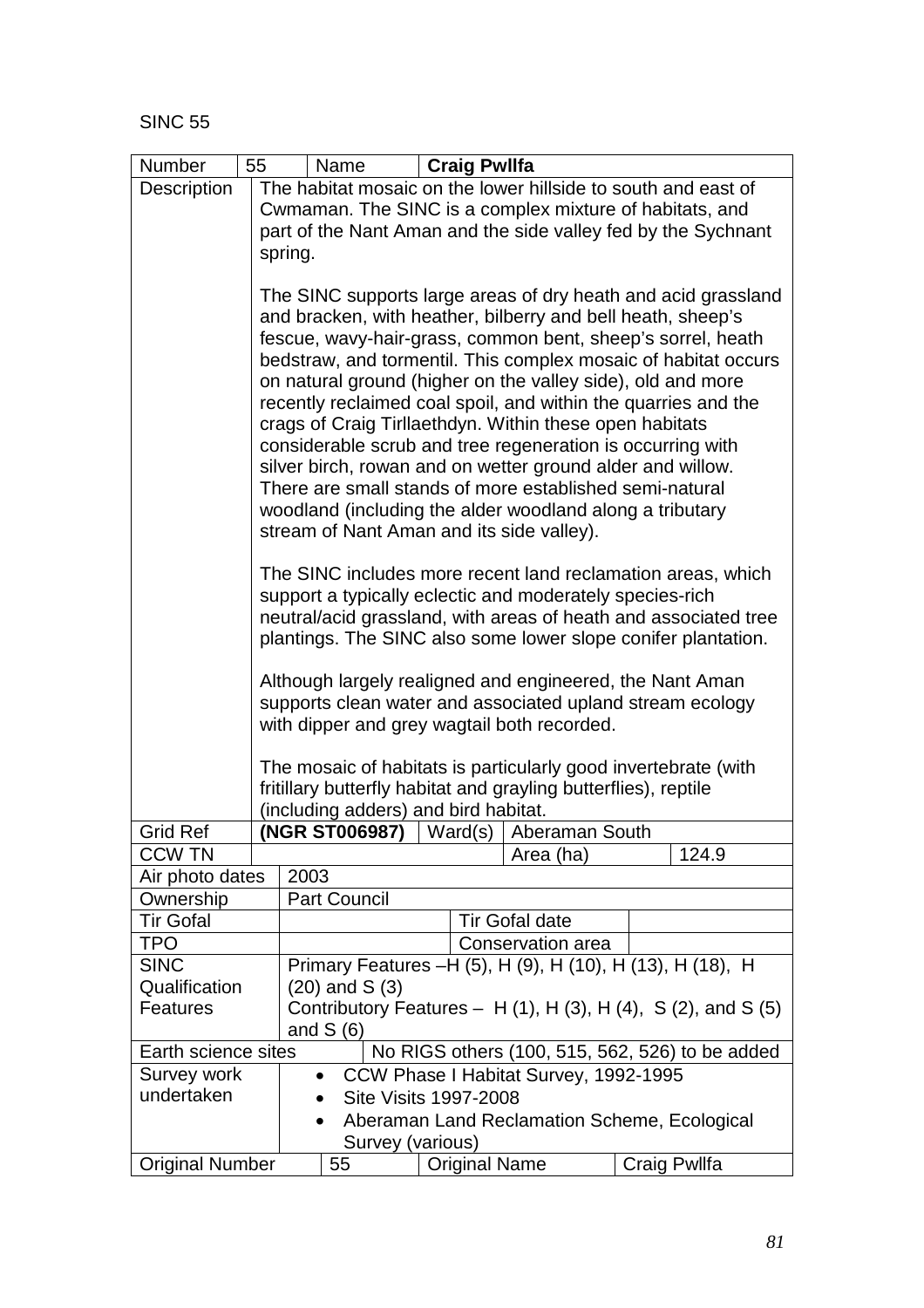| Number      | 56        | Name                                                                                                                                                                                                      | Abercwmboi Lake                                                                                                                                                                                                                                                                                                                                                                                                                                                                                                        |  |  |  |  |
|-------------|-----------|-----------------------------------------------------------------------------------------------------------------------------------------------------------------------------------------------------------|------------------------------------------------------------------------------------------------------------------------------------------------------------------------------------------------------------------------------------------------------------------------------------------------------------------------------------------------------------------------------------------------------------------------------------------------------------------------------------------------------------------------|--|--|--|--|
| Description |           | A large lake at the old Phurnacite Works at Abercwmboi. The<br>lake is the largest body of open water in the Cynon Valley and<br>supports an extensive emergent fringe with associated<br>bankside scrub. |                                                                                                                                                                                                                                                                                                                                                                                                                                                                                                                        |  |  |  |  |
|             |           |                                                                                                                                                                                                           | The lake supports a submerged flora of <i>potamogeton</i><br>pondweeds and starwort (stonewort species have been<br>recorded on the site). The emergent fringe includes brooklime,<br>yellow iris, meadowsweet, spike rush, lesser spearwort and<br>meadowsweet, with a scrubby edge of willow and gorse                                                                                                                                                                                                               |  |  |  |  |
|             | recorded. |                                                                                                                                                                                                           | The lake is important aquatic and marginal habitat for<br>invertebrates with wetland species specialists including the<br>beetles Telmatophilus typhae, and Donacia vulgaris, hoverflies<br>Anasimyia transfugia and Neoascia tenur and what has been<br>described as a good representation of wetland fly species from<br>the families Dolichopodidae and Sciomyzidae. The nationally<br>scarce snail-killing fly Tetantocera punctifrons has been                                                                    |  |  |  |  |
|             |           | reed bunting.                                                                                                                                                                                             | The site supports a significant assemblage of breeding and<br>wintering water birds. Coot, moorhen and little grebe breed and<br>water rail are a possible breeder. Winter visitors include<br>wigeon, teal, pochard, goosander, common snipe, woodcock<br>and water rail, while spring and autumn passage visitors<br>include greylag goose and common sandpiper. The associated<br>emergent fringe, scrub and wet woodland of the lake surrounds<br>support a diverse range of bird species including willow tit and |  |  |  |  |
|             |           | been recorded using the lake.                                                                                                                                                                             | The Lake supports common frogs, and grass snake. Otter have                                                                                                                                                                                                                                                                                                                                                                                                                                                            |  |  |  |  |

| <b>Grid Ref</b>      | <b>NGR ST028000</b> |                                                           | Ward(s)                         | Aberaman South                                                |  |  |  |
|----------------------|---------------------|-----------------------------------------------------------|---------------------------------|---------------------------------------------------------------|--|--|--|
| <b>CCW TN</b>        |                     |                                                           | Area (ha)                       | 6.764                                                         |  |  |  |
| Air photo dates      |                     | 2003                                                      |                                 |                                                               |  |  |  |
| <b>Public access</b> |                     |                                                           | Limited to Public Rights of Way |                                                               |  |  |  |
| Ownership            |                     |                                                           |                                 |                                                               |  |  |  |
| <b>Tir Gofal</b>     |                     |                                                           | <b>Tir Gofal date</b>           |                                                               |  |  |  |
| <b>TPO</b>           |                     |                                                           | Conservation area               |                                                               |  |  |  |
| <b>SINC</b>          |                     | Primary Features – H (11), H (16), S (1), S (2) and S (3) |                                 |                                                               |  |  |  |
| Qualification        |                     |                                                           |                                 |                                                               |  |  |  |
| Features             |                     |                                                           |                                 | Contributory Features – H (3), H (4), H (7), S (4), and S (6) |  |  |  |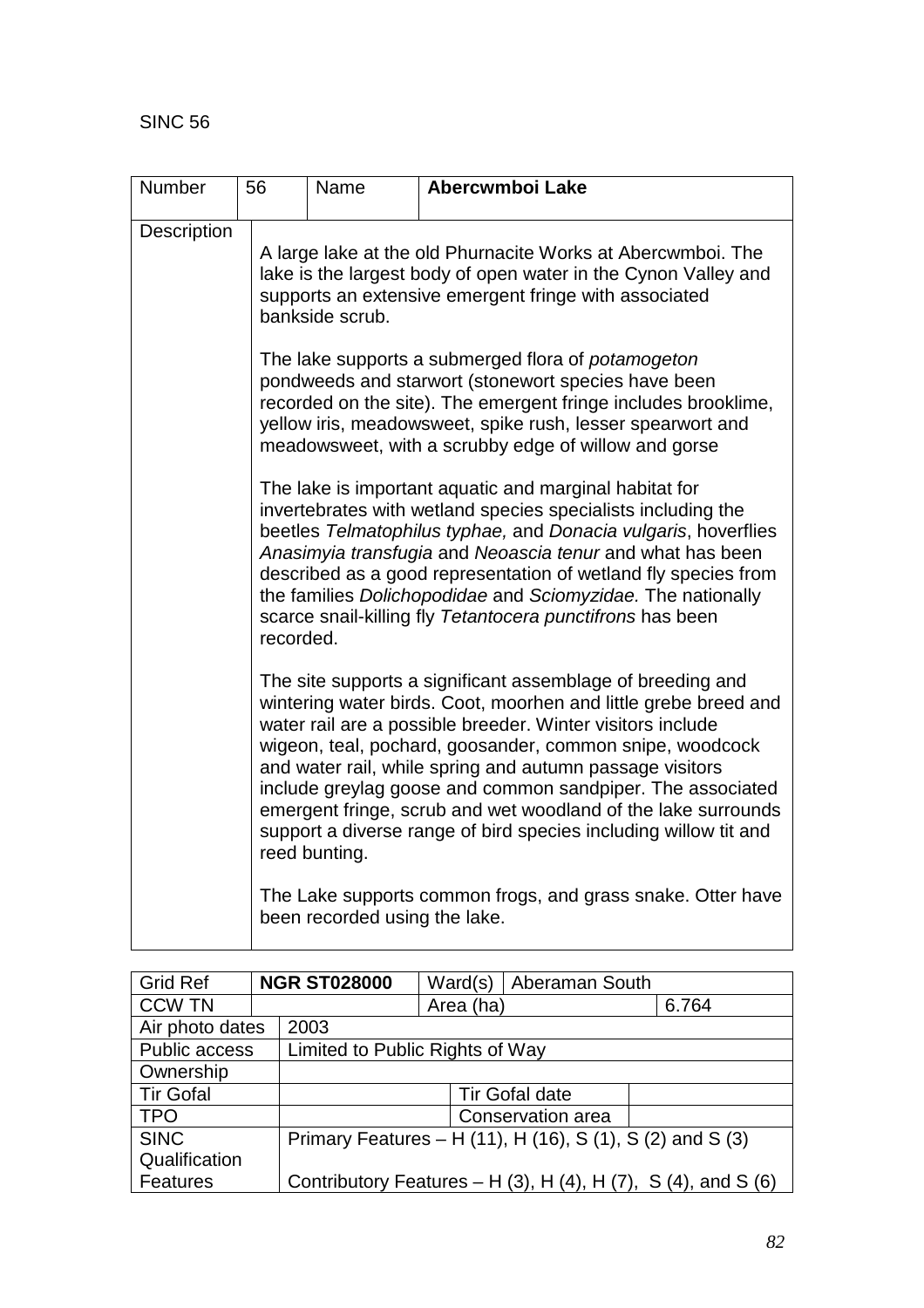| Earth science sites |    |  | none                        |                                                                                                                              |  |  |  |  |
|---------------------|----|--|-----------------------------|------------------------------------------------------------------------------------------------------------------------------|--|--|--|--|
| Survey work         |    |  |                             | • CCW Phase I Habitat Survey 1992-1995                                                                                       |  |  |  |  |
| undertaken          |    |  |                             | • Site Visits 1997-2008                                                                                                      |  |  |  |  |
|                     |    |  | (2004)                      | • Phurnacite Works, Aberaman, Ecological Site<br>Evaluation, Casella (2002)<br>• Abercwmboi, Environmental Statement, Atkins |  |  |  |  |
| Original            | 56 |  | Original<br>Abercwmboi Lake |                                                                                                                              |  |  |  |  |
| Number              |    |  | Name                        |                                                                                                                              |  |  |  |  |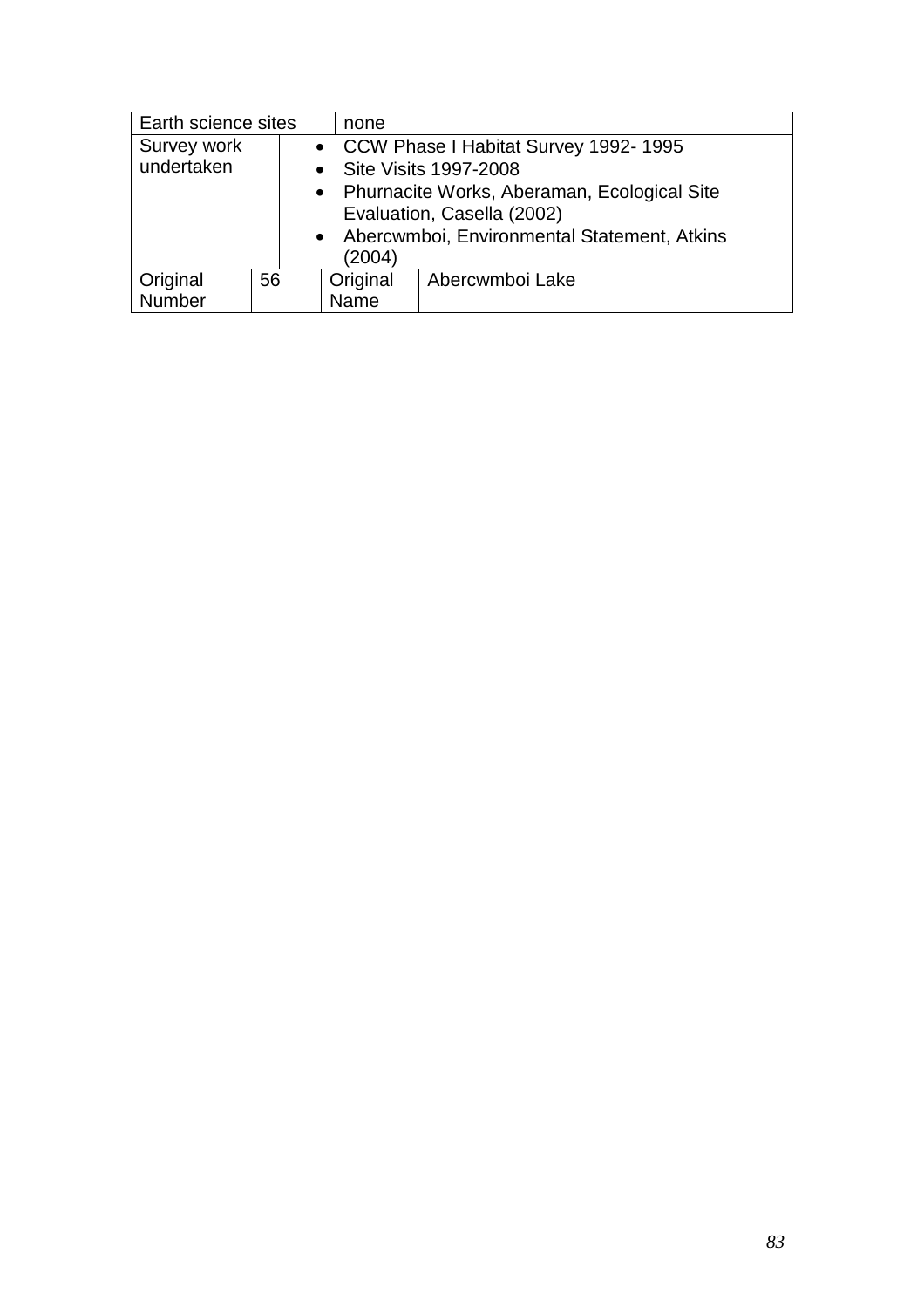| Number      | 57 | Name<br><b>Lower Cynon</b>                                                                                                                                                                                                                                                                                                                                                                                                                                                                                                                                                                                                                                                                                                                                                                                                                                                                                                                                                                                                                                                                                                  |                                                                                                                                                                                                                                                                                                                                                                                                                                                                                                                                                                  |  |  |  |  |  |
|-------------|----|-----------------------------------------------------------------------------------------------------------------------------------------------------------------------------------------------------------------------------------------------------------------------------------------------------------------------------------------------------------------------------------------------------------------------------------------------------------------------------------------------------------------------------------------------------------------------------------------------------------------------------------------------------------------------------------------------------------------------------------------------------------------------------------------------------------------------------------------------------------------------------------------------------------------------------------------------------------------------------------------------------------------------------------------------------------------------------------------------------------------------------|------------------------------------------------------------------------------------------------------------------------------------------------------------------------------------------------------------------------------------------------------------------------------------------------------------------------------------------------------------------------------------------------------------------------------------------------------------------------------------------------------------------------------------------------------------------|--|--|--|--|--|
| Description |    | is locally abundant.                                                                                                                                                                                                                                                                                                                                                                                                                                                                                                                                                                                                                                                                                                                                                                                                                                                                                                                                                                                                                                                                                                        | The River Cynon below Cwmbach is a wide river, marked by a<br>series of long riffle and pool sequence, with gravel banks<br>exposed at times of low flow, undercut banks and bank side<br>woodland and pastures. Dipper, grey wagtail, goosander and<br>kingfisher, brown trout and otter all occur. Japanese knotweed                                                                                                                                                                                                                                           |  |  |  |  |  |
|             |    | a species rich wetland habitat.                                                                                                                                                                                                                                                                                                                                                                                                                                                                                                                                                                                                                                                                                                                                                                                                                                                                                                                                                                                                                                                                                             | The SINC includes a series of associated bank side habitat.<br>These include the wetlands of Pwll Waun Cynon, with<br>willow/alder carr, floodplain grassland and a large floodplain<br>pond. The Pwll Waun Cynon is a Nature Reserve managed by<br>the Wildlife Trust for South and West Wales. The pond<br>supports fat duckweed, water chickweed, marsh yellow-cress,<br>greater pond sedge and common club-rush and breeding little<br>grebe and moorhen. The combination of wet, occasionally<br>inundated woodland and grassland and open water represents |  |  |  |  |  |
|             |    | Further south the SINC extends to encompass the woodlands<br>and pastures of Pontcynon. The site supports old meadows<br>with a mosaic of damp and marshy grasslands, and areas of<br>drier grassland with anthills. The grasslands are mainly<br>unmanaged. Typical wetter grassland includes soft rush,<br>creeping bent, Yorkshire fog, greater bird's-foot trefoil, hemlock<br>water dropwort, greater burnet, creeping buttercup, hemp dead<br>nettle, meadowsweet, and locally abundant Himalayan balsam.<br>Drier grasslands support red fescue, common bent, sweet<br>vernal grass, cock's-foot, false oat-grass, bird's-foot trefoil,<br>black knapweed, yarrow, creeping cinquefoil, meadow<br>vetchling, ribwort plantain, white clover, sorrel and red clover.<br>Bracken is locally frequent. The site also has a network of<br>species rich hedgerows and emerging woodland with bluebells.<br>Large old fruiting hazel coppice is locally abundant in hedges.<br>The SINC includes the wooded embankments of an old railway<br>embankment.<br>Terrestrial invertebrate surveying within the Phurnacite Works |                                                                                                                                                                                                                                                                                                                                                                                                                                                                                                                                                                  |  |  |  |  |  |
|             |    | Sapromyza opaca.                                                                                                                                                                                                                                                                                                                                                                                                                                                                                                                                                                                                                                                                                                                                                                                                                                                                                                                                                                                                                                                                                                            | part of the SINC recorded the nationally scarce snail-killing fly<br>Tetantocera punctifrons and the nationally scarce fly                                                                                                                                                                                                                                                                                                                                                                                                                                       |  |  |  |  |  |

| Grid Ref |  | $\cdot$ (NGR ST028004   Ward(s)   Cwmbach, Aberaman South, |
|----------|--|------------------------------------------------------------|
|          |  | Mountain Ash East, Mountain Ash                            |
|          |  | West, Penrhiwceiber, Abercynon                             |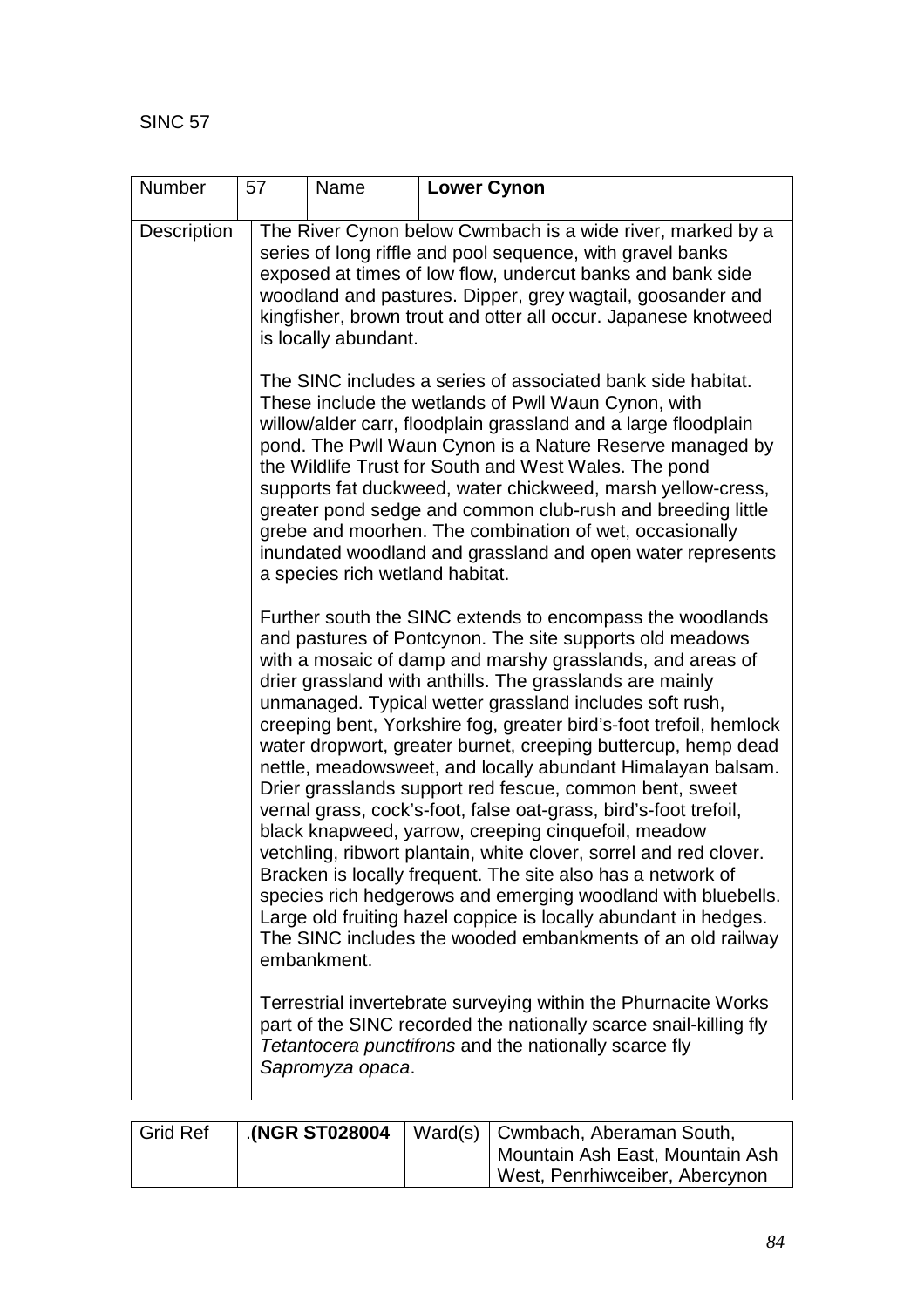| <b>CCW TN</b>    |    |                                                          |                                        | Area<br>(ha)                       | 68.33                 |                                                                |  |  |
|------------------|----|----------------------------------------------------------|----------------------------------------|------------------------------------|-----------------------|----------------------------------------------------------------|--|--|
| Air photo dates  |    | 2003                                                     |                                        |                                    |                       |                                                                |  |  |
| Ownership        |    |                                                          |                                        |                                    |                       |                                                                |  |  |
| <b>Tir Gofal</b> |    |                                                          |                                        |                                    | <b>Tir Gofal date</b> |                                                                |  |  |
| <b>TPO</b>       |    |                                                          |                                        |                                    | Conservation area     |                                                                |  |  |
| <b>SINC</b>      |    |                                                          |                                        |                                    |                       | Primary Features – H (1), H (3), H (4), H (7), H (15), H (16), |  |  |
| Qualification    |    | and $S(1)$ .                                             |                                        |                                    |                       |                                                                |  |  |
| <b>Features</b>  |    | Contributory features $- S(2)$ , S(3), and S(6)          |                                        |                                    |                       |                                                                |  |  |
| Earth science    |    |                                                          | No RIGS, others to be added            |                                    |                       |                                                                |  |  |
| sites            |    |                                                          |                                        |                                    |                       |                                                                |  |  |
| Survey work      |    |                                                          | • CCW Phase I Habitat Survey 1992-1995 |                                    |                       |                                                                |  |  |
| undertaken       |    |                                                          |                                        | Site Visits 1997-2008<br>$\bullet$ |                       |                                                                |  |  |
|                  |    | Phurnacite Works, Aberaman, Ecological Site<br>$\bullet$ |                                        |                                    |                       |                                                                |  |  |
|                  |    | Evaluation, Casella (2002)                               |                                        |                                    |                       |                                                                |  |  |
|                  |    | Abercwmboi, Environmental Statement, Atkins<br>$\bullet$ |                                        |                                    |                       |                                                                |  |  |
|                  |    |                                                          | (2004)                                 |                                    |                       |                                                                |  |  |
|                  |    |                                                          |                                        |                                    |                       |                                                                |  |  |
| Original         | 57 |                                                          | Original                               | <b>Pwllan Cynon</b>                |                       |                                                                |  |  |
| Number           |    |                                                          | Name                                   |                                    |                       |                                                                |  |  |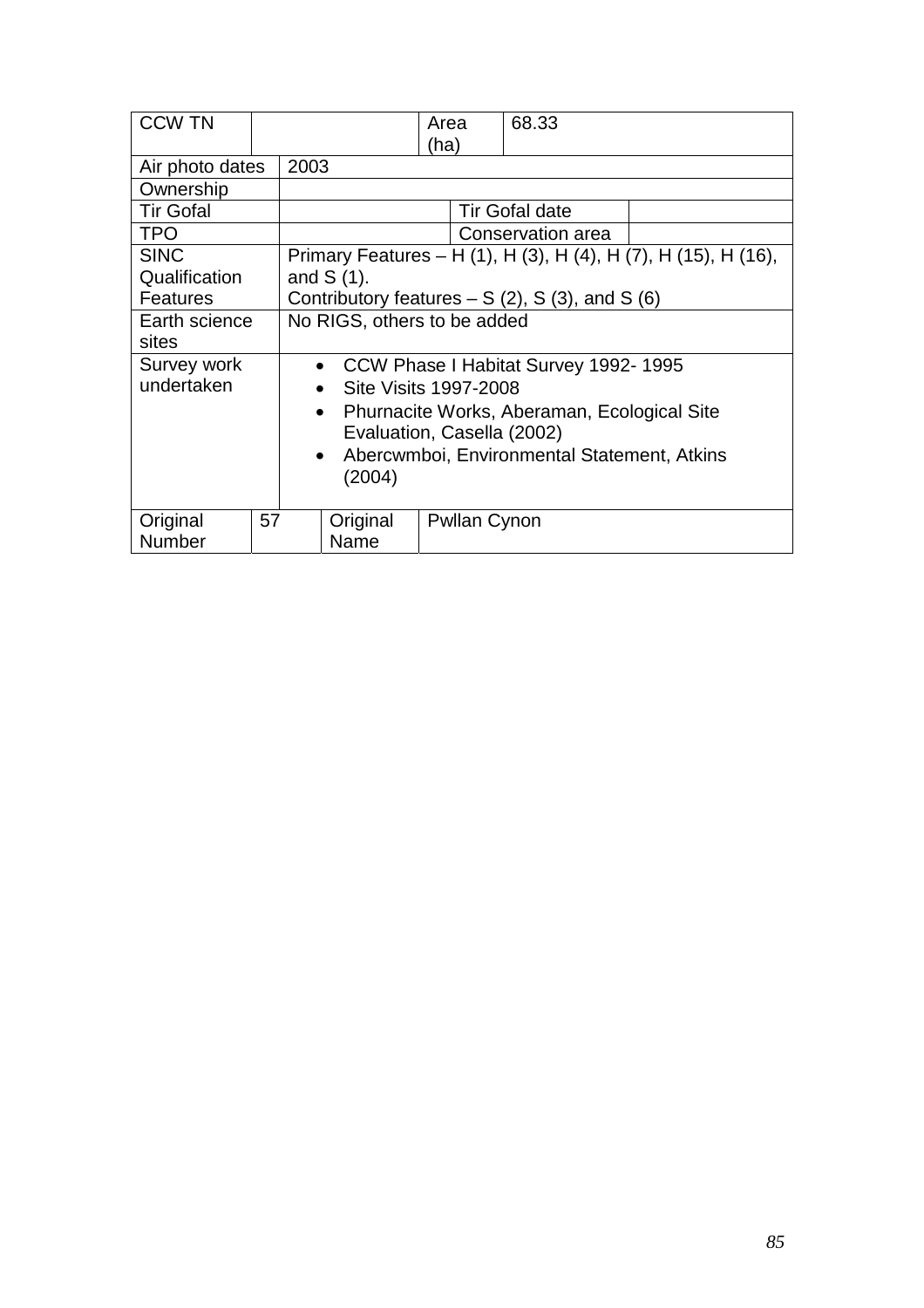| <b>Number</b> | 58    | Name                                                                                                                                                                                                                                                                                                                                                                                                                                                                                                                                                                                                                                                                                                                                                                                                                                                                                   | <b>Treherbert Slopes</b>                                                                                                                                                                    |  |  |  |  |
|---------------|-------|----------------------------------------------------------------------------------------------------------------------------------------------------------------------------------------------------------------------------------------------------------------------------------------------------------------------------------------------------------------------------------------------------------------------------------------------------------------------------------------------------------------------------------------------------------------------------------------------------------------------------------------------------------------------------------------------------------------------------------------------------------------------------------------------------------------------------------------------------------------------------------------|---------------------------------------------------------------------------------------------------------------------------------------------------------------------------------------------|--|--|--|--|
| Description   |       | An extensive area of ffridd on the lower eastern valley side<br>above Treherbert and Fernhill Colliery.<br>The SINC includes a complex mosaic of dry heath, scree, acid<br>grassland, marshy grassland (with flushes), bracken and<br>woodland/scrub.                                                                                                                                                                                                                                                                                                                                                                                                                                                                                                                                                                                                                                  |                                                                                                                                                                                             |  |  |  |  |
|               |       | The heath component supports bilberry heath with wavy-hair-<br>grass, this grades into acidic grassland with wavy-hair grass,<br>sheep's fescue, red fescue, mat-grass, sweet vernal grass,<br>tormentil, sheep's sorrel, heath bedstraw and heath milkwort.<br>There are significant areas of bracken growing with the acid<br>grassland and areas of scree slope run along the lower side of<br>the Rhigos Mountain road. Flushed marshy grassland and acid<br>flush occurs on the lowest slopes (National Vegetation<br>Classifications M25 and M23 mire) with purple moor-grass, soft<br>rush, tormentil, marsh bedstraw, sphagnum bog mosses and<br>carnation sedge. The SINC includes small areas of alder and<br>oak woodland, which although subject to sheep grazing support<br>wood sorrel, mosses and fern ground flora and appear to be of<br>semi-natural ancient origin. |                                                                                                                                                                                             |  |  |  |  |
|               |       | mountain road.                                                                                                                                                                                                                                                                                                                                                                                                                                                                                                                                                                                                                                                                                                                                                                                                                                                                         | The SINC includes potential whinchat, wheatear and stonechat<br>habitat, and supports grayling butterfly. There are reports of<br>large numbers of toads annually migrating over the Rhigos |  |  |  |  |
|               | SSSI. |                                                                                                                                                                                                                                                                                                                                                                                                                                                                                                                                                                                                                                                                                                                                                                                                                                                                                        | Part of the SINC is the Blaenrhondda Road cuttings Geological                                                                                                                               |  |  |  |  |

| <b>Grid Ref</b>           |  | SN929003                                             |                                                     | Ward(s) | Treherbert                                                  |  |  |
|---------------------------|--|------------------------------------------------------|-----------------------------------------------------|---------|-------------------------------------------------------------|--|--|
| <b>CCW TN</b>             |  |                                                      | CCW TN 007 SS99NW and 003 SN90NW<br>86.75ha<br>Area |         |                                                             |  |  |
| Air photo dates           |  | 2003                                                 |                                                     |         |                                                             |  |  |
| Ownership                 |  |                                                      |                                                     |         |                                                             |  |  |
| <b>Tir Gofal</b>          |  | <b>Tir Gofal date</b>                                |                                                     |         |                                                             |  |  |
| <b>TPO</b>                |  | Conservation area                                    |                                                     |         |                                                             |  |  |
| <b>SINC</b>               |  |                                                      |                                                     |         | Primary Features – H (1), H (6), H (7), H (9), H (10) and H |  |  |
| Qualification             |  | (21)                                                 |                                                     |         |                                                             |  |  |
| Features                  |  |                                                      |                                                     |         |                                                             |  |  |
|                           |  | Contributory Features $- S(2)$ , S(3), S(4) and S(6) |                                                     |         |                                                             |  |  |
| RIGs earth science        |  | Includes geological SSSI Blaenrhondda Road Cutting   |                                                     |         |                                                             |  |  |
| sites: SSSI               |  |                                                      | (RIGs no 38)                                        |         |                                                             |  |  |
| Other earth science sites |  |                                                      |                                                     |         | Details to be added of nos 46, 511, 509 and 62              |  |  |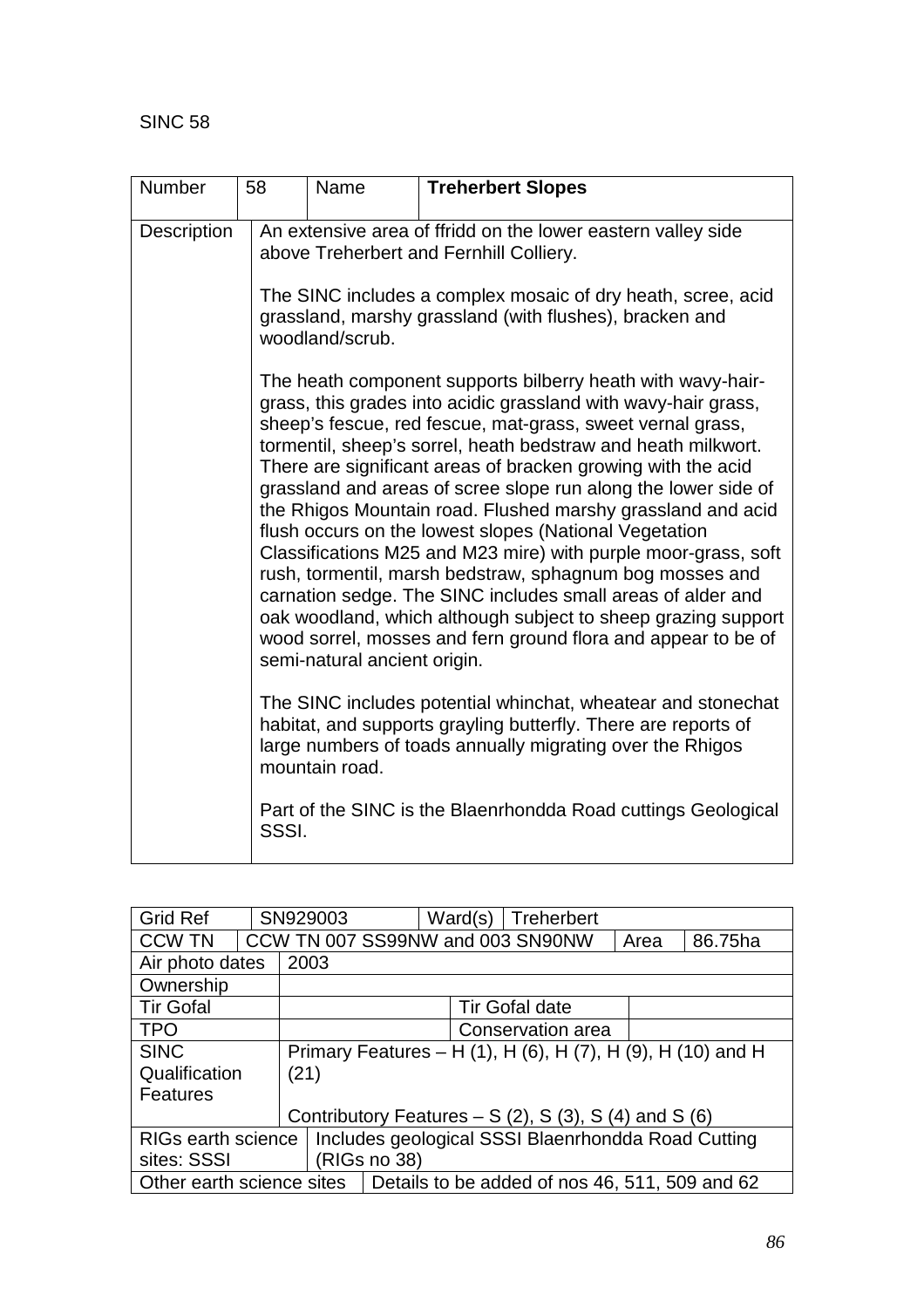| Survey work<br>undertaken |     | • CCW Phase I Habitat Survey, 1992-1995<br>• Site Visits 1997-2008<br>• Earth Science site visits 2003-4 Haycock et al. |                                        |  |
|---------------------------|-----|-------------------------------------------------------------------------------------------------------------------------|----------------------------------------|--|
| Original                  | 58  | <b>Original</b>                                                                                                         | Roman Camp (now part of Sinc 59 Mynydd |  |
| Number                    |     | Name<br>y Ffaldau)                                                                                                      |                                        |  |
|                           | 191 | <b>Treherbert Slopes</b>                                                                                                |                                        |  |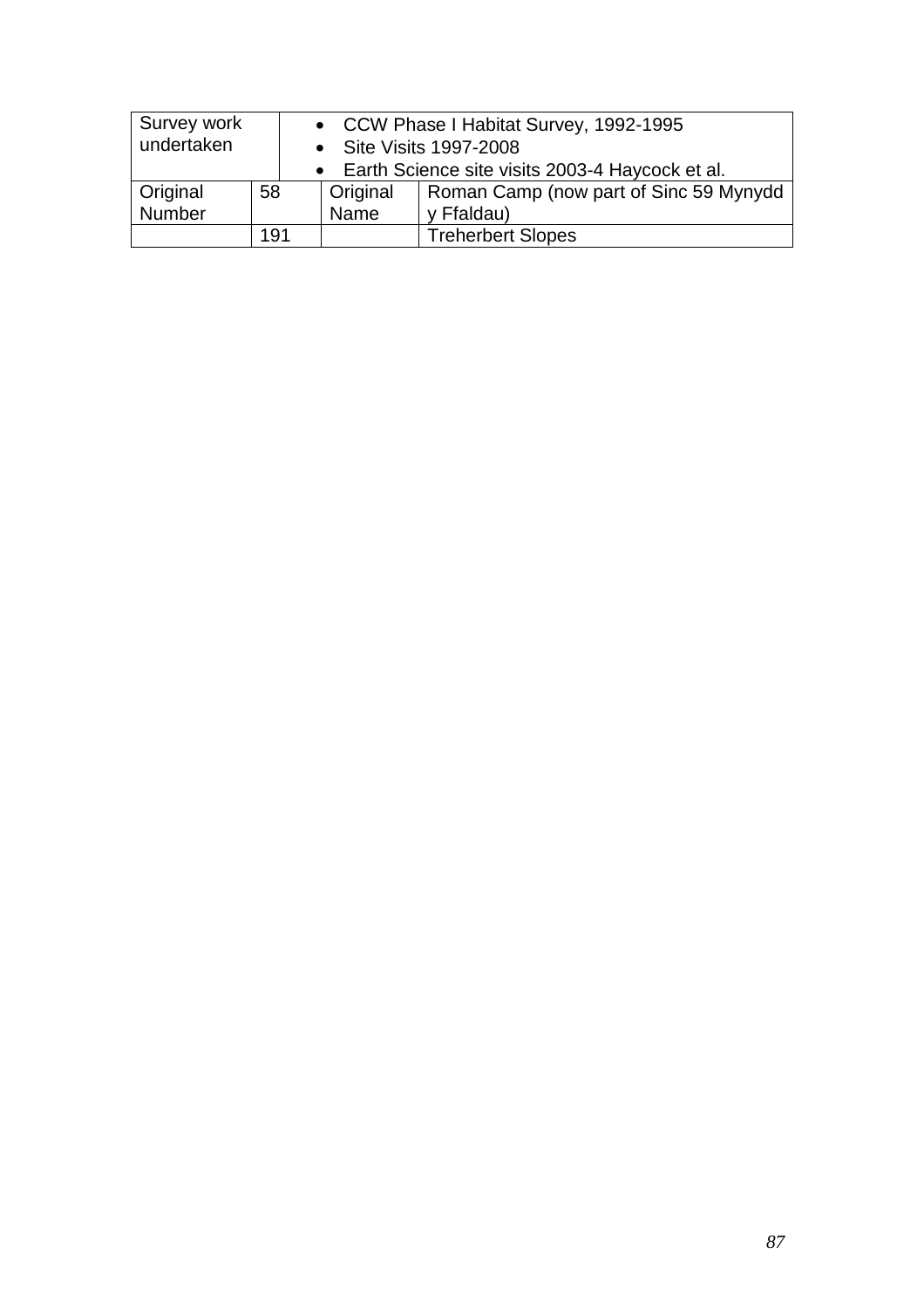| Number      | 59 | Name | <b>Mynydd Y Ffaldau</b>                                                                                                                                                                                                                                                                                                                                                                                                                                                                                                               |
|-------------|----|------|---------------------------------------------------------------------------------------------------------------------------------------------------------------------------------------------------------------------------------------------------------------------------------------------------------------------------------------------------------------------------------------------------------------------------------------------------------------------------------------------------------------------------------------|
| Description |    |      | An extensive area of upland conifer plantation, which although<br>primarily planted with Sitka spruce, supports significant areas<br>of larch, western hemlock, noble fir and broadleaf planting. The<br>plantation represent significant woodland bird habitat for conifer<br>specialists, including crossbill, siskin, redpoll, and goshawk as<br>well as typical native woodland species, such as chaffinch,<br>robin, song thrush and blackbird. There are now large areas of<br>clear felled areas supporting breeding nightjar. |
|             |    |      | The plantations were planted into upland heath, acid grassland<br>and bog. On rides and clearing the original vegetation persist,<br>and there are significant areas of upland marshy grassland,<br>heath and bracken. Dark green fritillary butterflies have been<br>recorded within forestry clearings.                                                                                                                                                                                                                             |
|             |    |      | The conifer plantations also subsumed two-replanted ancient<br>woodland and these have the potential for restoration.                                                                                                                                                                                                                                                                                                                                                                                                                 |
|             |    |      | The SINC includes the Graig Y Gilwern (SS 997982). The<br>crags support acid cliffs, acid scree, dry heath (heather, bell<br>heath and bilberry) and scattered birch and rowan trees. The<br>site has populations of parsley fern and reports of cowberry.                                                                                                                                                                                                                                                                            |
|             |    |      | Within the upland plantations, the SINC also includes the<br>Roman Marching Camp. This ancient monument supports an<br>expanse of dry heath and acid grassland with bilberry, sheep's<br>fescue, wavy hair-grass, tormentil, heath bedstraw and smaller<br>areas of wet heath (purple moor-grass and cross-leaved heath.<br>The site supports grayling butterflies.                                                                                                                                                                   |

| <b>Grid Ref</b>  |  | SS988992                                                       | Ward(s) | Aberaman North, Aberaman<br>South, Ferndale, Maerdy |  |  |  |
|------------------|--|----------------------------------------------------------------|---------|-----------------------------------------------------|--|--|--|
| <b>CCW TN</b>    |  |                                                                | Area    | 634.6                                               |  |  |  |
|                  |  |                                                                | (ha)    |                                                     |  |  |  |
| Air photo dates  |  | 2003                                                           |         |                                                     |  |  |  |
| Ownership        |  | Part FCW (leased?)                                             |         |                                                     |  |  |  |
| <b>Tir Gofal</b> |  | <b>Tir Gofal date</b>                                          |         |                                                     |  |  |  |
| <b>TPO</b>       |  | Conservation area                                              |         |                                                     |  |  |  |
| <b>SINC</b>      |  | Primary Features - H (1), H (6), H (7), H (9), H (10), H (12), |         |                                                     |  |  |  |
| Qualification    |  | $H(20)$ , $H(21)$ , and S(7)                                   |         |                                                     |  |  |  |
| Features         |  |                                                                |         |                                                     |  |  |  |
|                  |  | Contributory Features $- S(2)$ , S(3) and S(6)                 |         |                                                     |  |  |  |
| Earth science    |  | No RIGS detail of other sites to be added.                     |         |                                                     |  |  |  |
| sites            |  | 276, 99, 508, 517, 488, 279, 486                               |         |                                                     |  |  |  |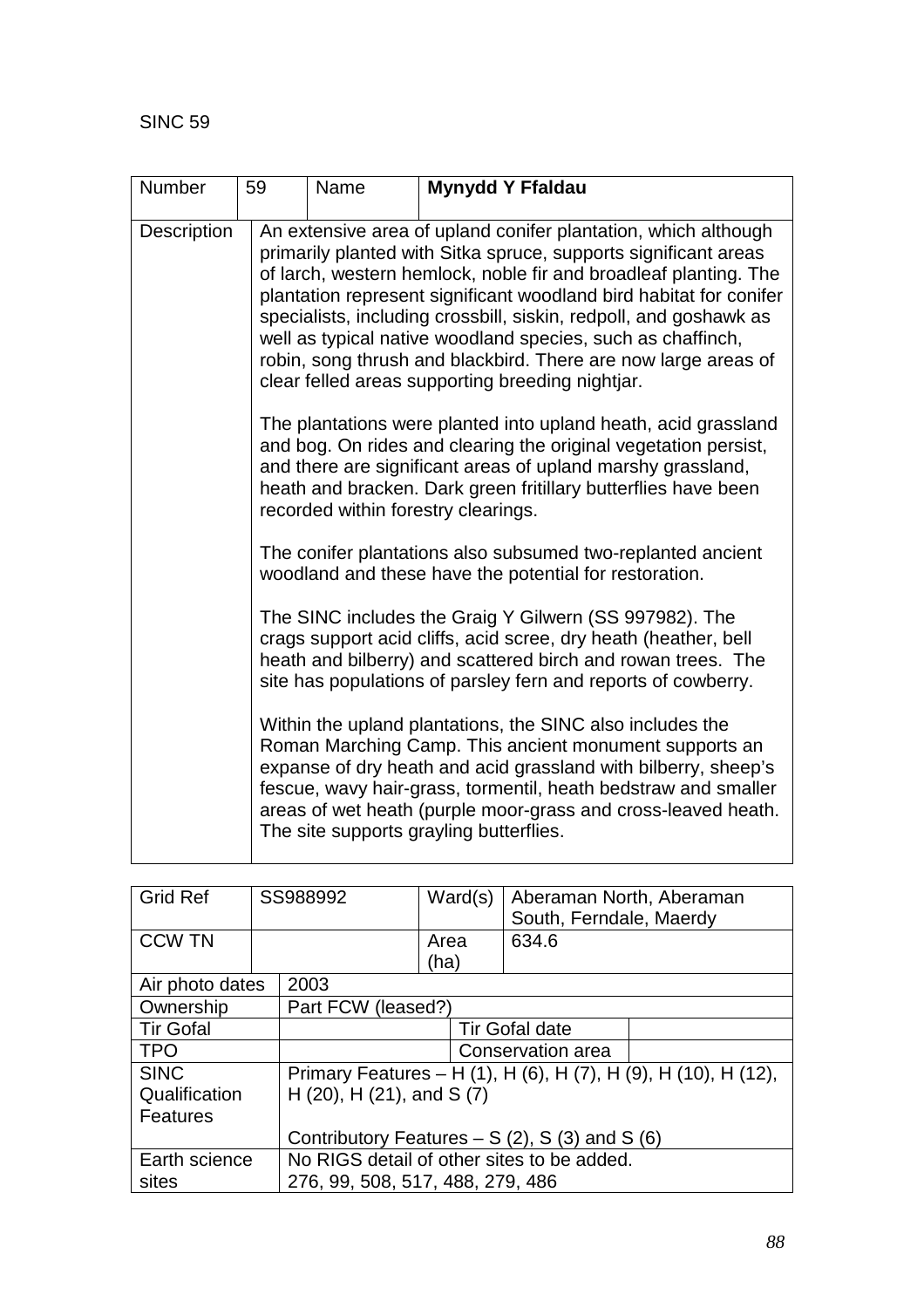| Survey work                                        |     |                  | • CCW Phase I Habitat Survey, 1992-1995               |  |  |
|----------------------------------------------------|-----|------------------|-------------------------------------------------------|--|--|
| undertaken<br>$\bullet$                            |     |                  | <b>Site Visits 1997-2008</b>                          |  |  |
|                                                    |     |                  | • High Brown Fritillary - Interim Report - April 2002 |  |  |
|                                                    |     | (Hyder)          |                                                       |  |  |
| • Rhondda Environmental Survey, Michael Littlewood |     |                  |                                                       |  |  |
|                                                    |     | Associates, 1988 |                                                       |  |  |
| Original                                           | 190 | Original         | Craig Bedwlwyn Wood (incorporated into                |  |  |
| <b>Numbers</b>                                     |     | <b>Names</b>     | new SINC 59)                                          |  |  |
|                                                    | 58  |                  | Roman Camp                                            |  |  |
|                                                    | 59  |                  | Craig yr Gilwern                                      |  |  |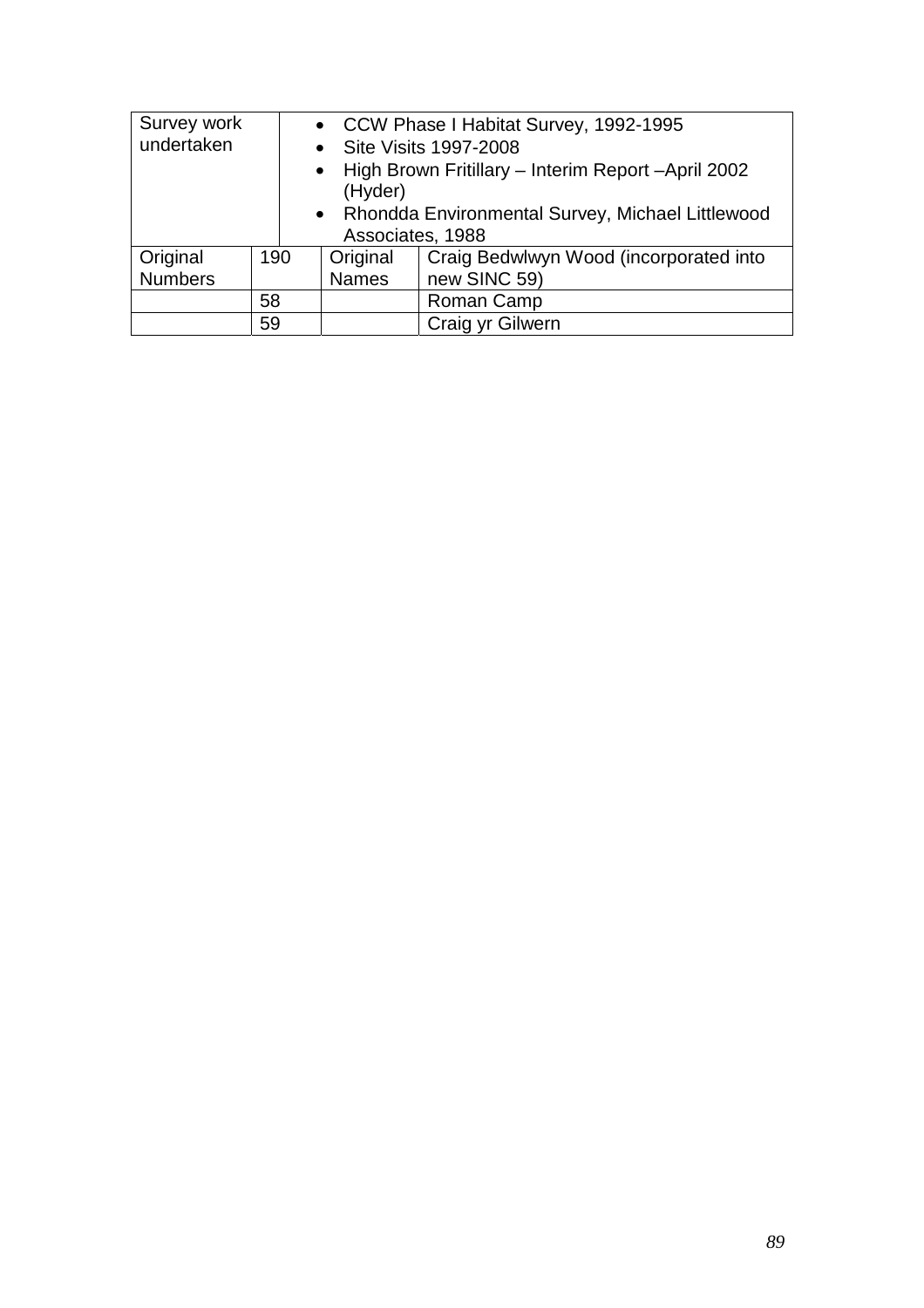| <b>Number</b>      | 60 | Name                | <b>Mountain Ash Slopes</b>                                                                                                                                                                                                                                                                                                                                                                                                                                                                                                                                              |
|--------------------|----|---------------------|-------------------------------------------------------------------------------------------------------------------------------------------------------------------------------------------------------------------------------------------------------------------------------------------------------------------------------------------------------------------------------------------------------------------------------------------------------------------------------------------------------------------------------------------------------------------------|
| <b>Description</b> |    | scrub and woodland. | An extensive area of dry heath, acid and neutral<br>grassland, bracken and rhos pasture on the hillside<br>south of Mountain Ash. The heath is primarily dominated<br>by bilberry, with heather and western gorse more<br>restricted in their distribution. The acid grassland support<br>mat grass, sheep's fescue, common bent, heath<br>bedstraw, tormentil, and sheep's sorrel. Bracken grows<br>across extensive areas of this heath/acid grassland<br>mosaic. The SINC includes associated areas of neutral<br>and marshy grassland, and on lower slopes areas of |
|                    |    |                     | The mosaic of habitat represents good reptile and<br>upland/heathland bird habitat. The bilberry moor is likely<br>to support green hairstreak butterfly colonies and the<br>bumblebee Bombus monticola.                                                                                                                                                                                                                                                                                                                                                                |

| <b>Grid Ref</b>      |    | (NGR ST043983)                                                              |                                 |      | Ward(s) | Mountain Ash West, Ynysybwl,<br>Penrhiwceiber |  |
|----------------------|----|-----------------------------------------------------------------------------|---------------------------------|------|---------|-----------------------------------------------|--|
| <b>CCW TN</b>        |    |                                                                             | <b>CCW ST09NW</b>               | Area |         | 143.6                                         |  |
|                      |    |                                                                             | TN005, ST09NE                   | (ha) |         |                                               |  |
|                      |    | TN002                                                                       |                                 |      |         |                                               |  |
| Air photo dates      |    | 2003                                                                        |                                 |      |         |                                               |  |
| <b>Public access</b> |    |                                                                             | Limited to Public Rights of Way |      |         |                                               |  |
| Ownership            |    |                                                                             |                                 |      |         |                                               |  |
| <b>Tir Gofal</b>     |    |                                                                             | <b>Tir Gofal date</b>           |      |         |                                               |  |
| <b>TPO</b>           |    | Conservation area                                                           |                                 |      |         |                                               |  |
| <b>SINC</b>          |    | Primary Features – H $(6)$ , H $(9)$ and H $(10)$                           |                                 |      |         |                                               |  |
| Qualification        |    |                                                                             |                                 |      |         |                                               |  |
| <b>Features</b>      |    | Contributory Features – H $(3)$ , H $(4)$ , H $(7)$ , S $(2)$ , S $(3)$ and |                                 |      |         |                                               |  |
|                      |    | S(6)                                                                        |                                 |      |         |                                               |  |
| Earth science        |    | No RIGS, sites to be added 367, 60, 366                                     |                                 |      |         |                                               |  |
| sites                |    |                                                                             |                                 |      |         |                                               |  |
| Survey work          |    | CCW Phase I Habitat Survey 1992-1995<br>$\bullet$                           |                                 |      |         |                                               |  |
| undertaken           |    |                                                                             | <b>Site Visits 1997-2008</b>    |      |         |                                               |  |
| Original             | 60 |                                                                             | Original                        |      |         | Mountain Ash slopes                           |  |
| <b>Number</b>        |    |                                                                             | Name                            |      |         |                                               |  |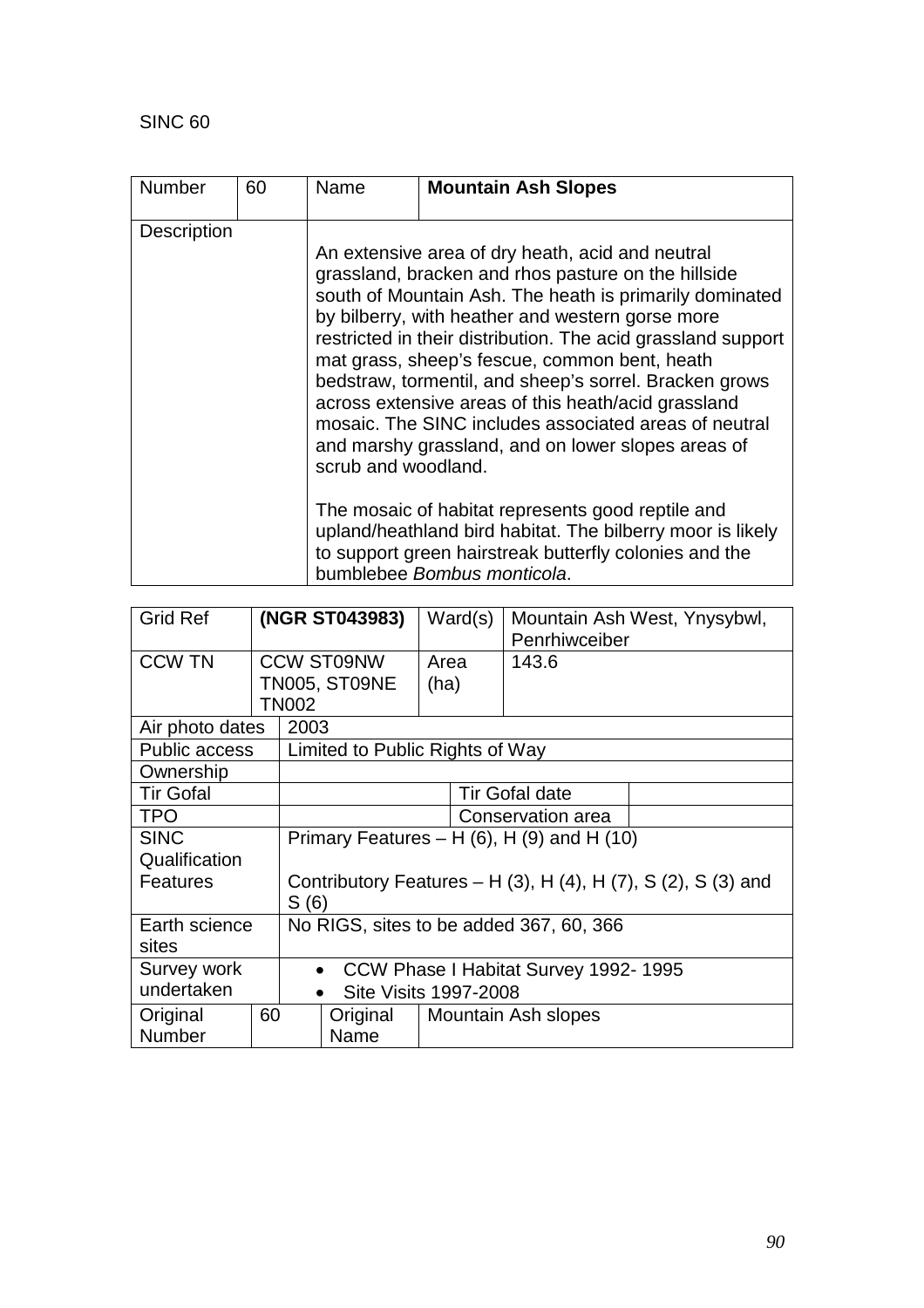| Number      | 61 | Name                                             | <b>Blaenllechau Woodland</b>                                                                                                                                                                                                                                                                                                                                                                                                                                                                                                                                                                                                                                                                                                                                                                                                                                                                                                                                                                                                                                                                                                                                                                                                                                                                                                                                                                                                                         |
|-------------|----|--------------------------------------------------|------------------------------------------------------------------------------------------------------------------------------------------------------------------------------------------------------------------------------------------------------------------------------------------------------------------------------------------------------------------------------------------------------------------------------------------------------------------------------------------------------------------------------------------------------------------------------------------------------------------------------------------------------------------------------------------------------------------------------------------------------------------------------------------------------------------------------------------------------------------------------------------------------------------------------------------------------------------------------------------------------------------------------------------------------------------------------------------------------------------------------------------------------------------------------------------------------------------------------------------------------------------------------------------------------------------------------------------------------------------------------------------------------------------------------------------------------|
| Description |    | and wood sorrel<br>which occurs in the vicinity. | Upland ancient oak woodland, with some mature birch, rowan<br>and ash. The bilberry, acid grassland (sheep's fescue, wavy<br>hair-grass) and moss ground flora has been heavily grazed, but<br>is recovering with some regeneration of oak, rowan and birch.<br>The SINC includes the narrow corridor of oak alder woodlands,<br>which grows on the steep sided banks of the upland stream.<br>This has a mostly grassy ground flora with creeping soft grass,<br>common bent, Yorkshire fog, and red fescue, but with<br>occasional lesser celandine, common dog violets, wood<br>anemone, soft rush, hard fern, broad buckler fern, male fern<br>The SINC also includes an extensive lower valley area of dry<br>heath (heather and bilberry) and bracken/acid grassland<br>(National Vegetation Classification U4) with flushed areas of<br>purple moor-grass (National Vegetation Classification M25) and<br>Ivy-leaved bellflower. Also associated with old quarry workings<br>there are further areas of dry heath, acid grassland mosaic,<br>and on the lowest flat ground of the old railway line sidings<br>there is a further heath and scrub mosaic (with locally abundant<br>dog violets). The heath/acid grassland support very large<br>grayling butterfly and mottled grasshopper colonies, and the<br>violet rich banks of the railway sidings are likely breeding<br>habitat for the dark green fritillary (and high brown) colony, |

| <b>Grid Ref</b>      |                                 | (NGR ST005966)                                                    | Ward(s) | Ferndale, Tylorstown  |  |  |
|----------------------|---------------------------------|-------------------------------------------------------------------|---------|-----------------------|--|--|
| <b>CCW TN</b>        |                                 |                                                                   | Area    | 19.34                 |  |  |
|                      |                                 |                                                                   | (ha)    |                       |  |  |
| Air photo dates      |                                 | 2003                                                              |         |                       |  |  |
| Public access        |                                 | Limited to Public Rights of Way                                   |         |                       |  |  |
| Ownership            |                                 |                                                                   |         |                       |  |  |
| <b>Tir Gofal</b>     |                                 |                                                                   |         | <b>Tir Gofal date</b> |  |  |
| <b>TPO</b>           |                                 |                                                                   |         | Conservation area     |  |  |
| <b>SINC</b>          |                                 | Primary Features – H (1), H (6), H (7), H (9), H (10) and S       |         |                       |  |  |
| Qualification<br>(6) |                                 |                                                                   |         |                       |  |  |
| Features             |                                 | Contributory Features $- H(3)$ , H $(18)$ , S $(2)$ , and S $(3)$ |         |                       |  |  |
| Earth science        | No RIGs other sites to be added |                                                                   |         |                       |  |  |
| sites                |                                 | 451, 281, 519                                                     |         |                       |  |  |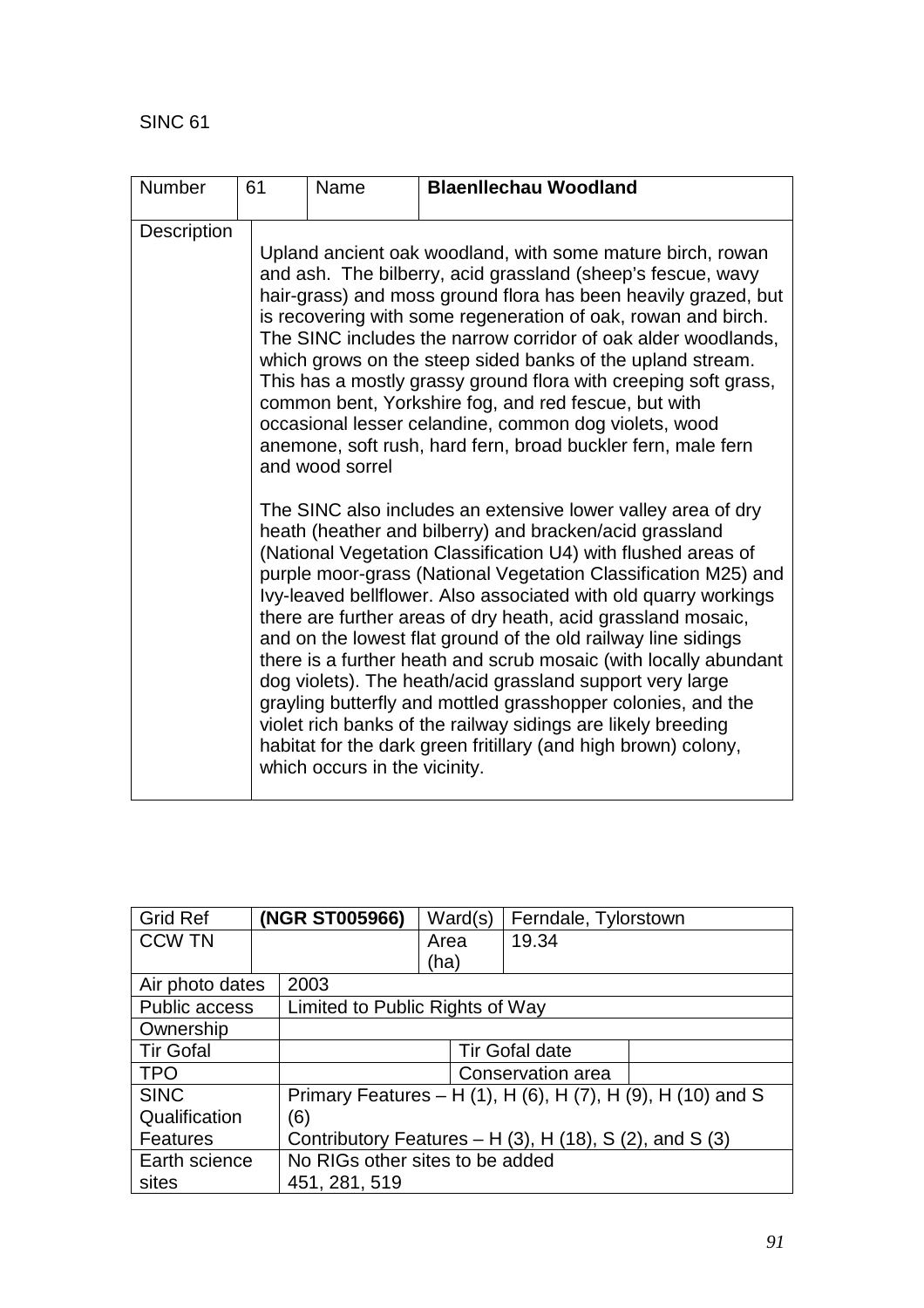| Survey work<br>undertaken |    | $\bullet$<br>$\bullet$<br>2001)<br>$\bullet$<br>2002) | • Glamorgan Inventory of Ancient Woodland<br>(provisional) NCC 1986.<br>CCW Phase I Habitat Survey, 1992-1995<br><b>Site Visits 1997-2008</b><br>• Tylorstown Tip and Llanwonno Road Land<br>Reclamation Scheme Ecology Surveys (Hyder 2000,<br>High Brown Fritillary Interim Survey Report, (Hyder |
|---------------------------|----|-------------------------------------------------------|-----------------------------------------------------------------------------------------------------------------------------------------------------------------------------------------------------------------------------------------------------------------------------------------------------|
| Original<br>Number        | 61 | Original<br>Name                                      | Blaenllechau woodland                                                                                                                                                                                                                                                                               |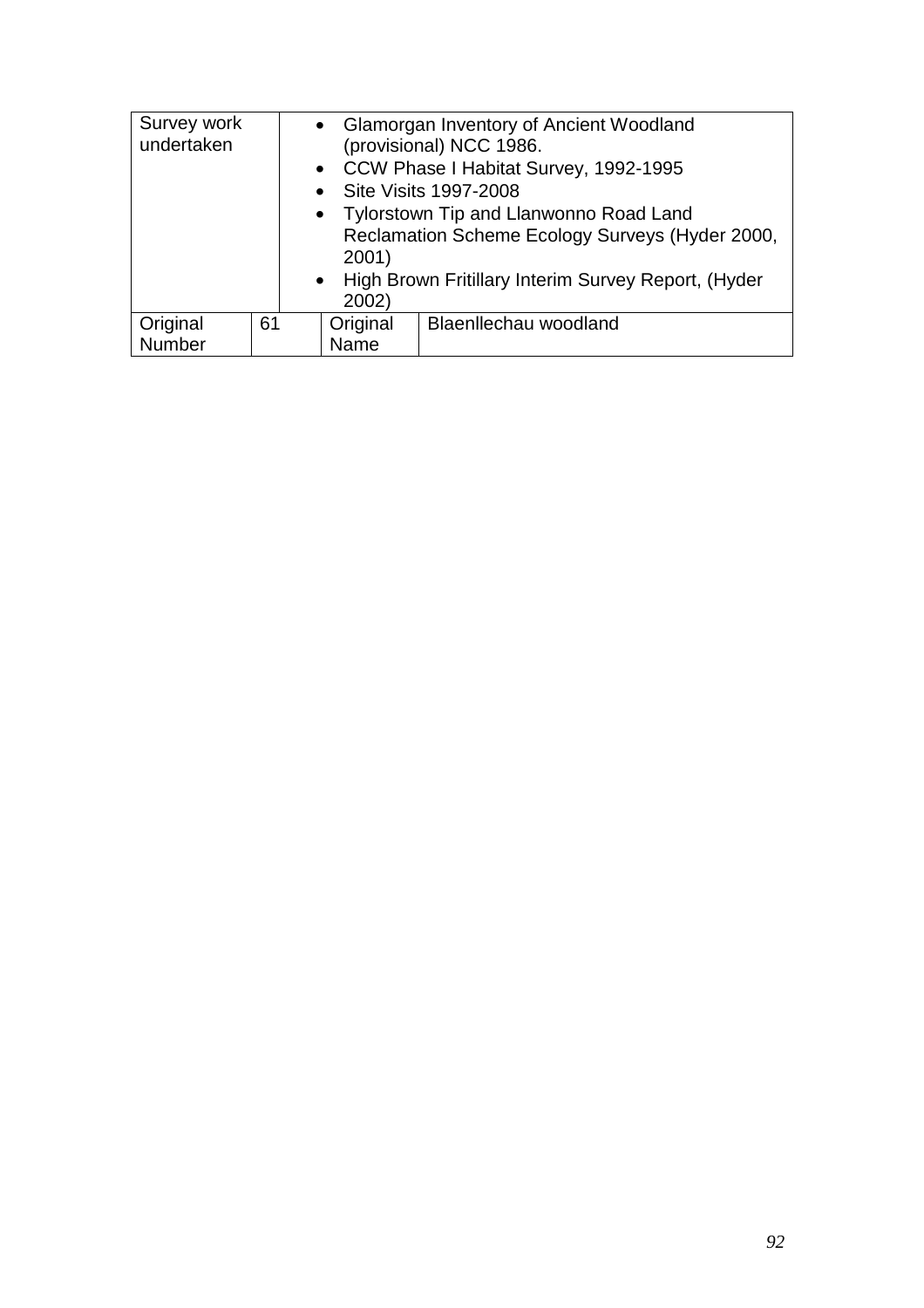| <b>Number</b>      | 62 | Name              | <b>Penrhiw Cradoc Fields</b>                                                                                                                                                                                                                                                                                                                                                                                                                                                                                                                                                                                                                       |
|--------------------|----|-------------------|----------------------------------------------------------------------------------------------------------------------------------------------------------------------------------------------------------------------------------------------------------------------------------------------------------------------------------------------------------------------------------------------------------------------------------------------------------------------------------------------------------------------------------------------------------------------------------------------------------------------------------------------------|
| <b>Description</b> |    | M23).<br>habitat. | Two large fields on sloping ground, separated by a track.<br>The fields support species rich grassland with sweet<br>vernal grass, crested dog's-tail, red fescue, common<br>bent, bird's-foot trefoil, tormentil, red clover, yarrow,<br>devil's-bit scabious, harebell, marsh thistle, burnet-<br>saxifrage and black knapweed (National Vegetation<br>Classifications MG5c and U4b). The drier grassland<br>grades into damp marshy grassland at the southern<br>corner of the site with soft rush, purple moor-grass and<br>devil's-bit scabious (National Vegetation Classification<br>The site supports potential marsh fritillary butterfly |

| <b>Grid Ref</b>      |    | (NGR ST045972)                                                      |                                 |      | Ward(s) | Penrhiwceiber, Ynysybwl      |  |
|----------------------|----|---------------------------------------------------------------------|---------------------------------|------|---------|------------------------------|--|
| <b>CCW TN</b>        |    |                                                                     | <b>CCW ST09NW</b>               | Area |         | 16.25                        |  |
|                      |    | <b>TN009</b>                                                        |                                 | (ha) |         |                              |  |
| Air photo dates      |    | 2003                                                                |                                 |      |         |                              |  |
| <b>Public access</b> |    |                                                                     | Limited to Public Rights of Way |      |         |                              |  |
| Ownership            |    |                                                                     |                                 |      |         |                              |  |
| <b>Tir Gofal</b>     |    |                                                                     |                                 |      |         | <b>Tir Gofal date</b>        |  |
| <b>TPO</b>           |    |                                                                     | Conservation area               |      |         |                              |  |
| <b>SINC</b>          |    | Primary Features – H $(4)$ , H $(6)$ , H $(7)$ and S $(6)$          |                                 |      |         |                              |  |
| Qualification        |    |                                                                     |                                 |      |         |                              |  |
| <b>Features</b>      |    |                                                                     |                                 |      |         |                              |  |
| Earth science        |    | None (495 close to the boundary)                                    |                                 |      |         |                              |  |
| sites                |    |                                                                     |                                 |      |         |                              |  |
| Survey work          |    | CCW Phase I Habitat Survey, 1992-1995<br>$\bullet$                  |                                 |      |         |                              |  |
| undertaken           |    | Site Visits 1997-2008<br>$\bullet$                                  |                                 |      |         |                              |  |
|                      |    | Strategic Assessment of the Marsh Fritillary Butterfly<br>$\bullet$ |                                 |      |         |                              |  |
|                      |    | and its Habitats in Rhondda Cynon Taff, Richard                     |                                 |      |         |                              |  |
|                      |    |                                                                     | Smith (2005)                    |      |         |                              |  |
| Original             | 62 |                                                                     | Original                        |      |         | <b>Penrhiw Cradoc fields</b> |  |
| Number               |    |                                                                     | Name                            |      |         |                              |  |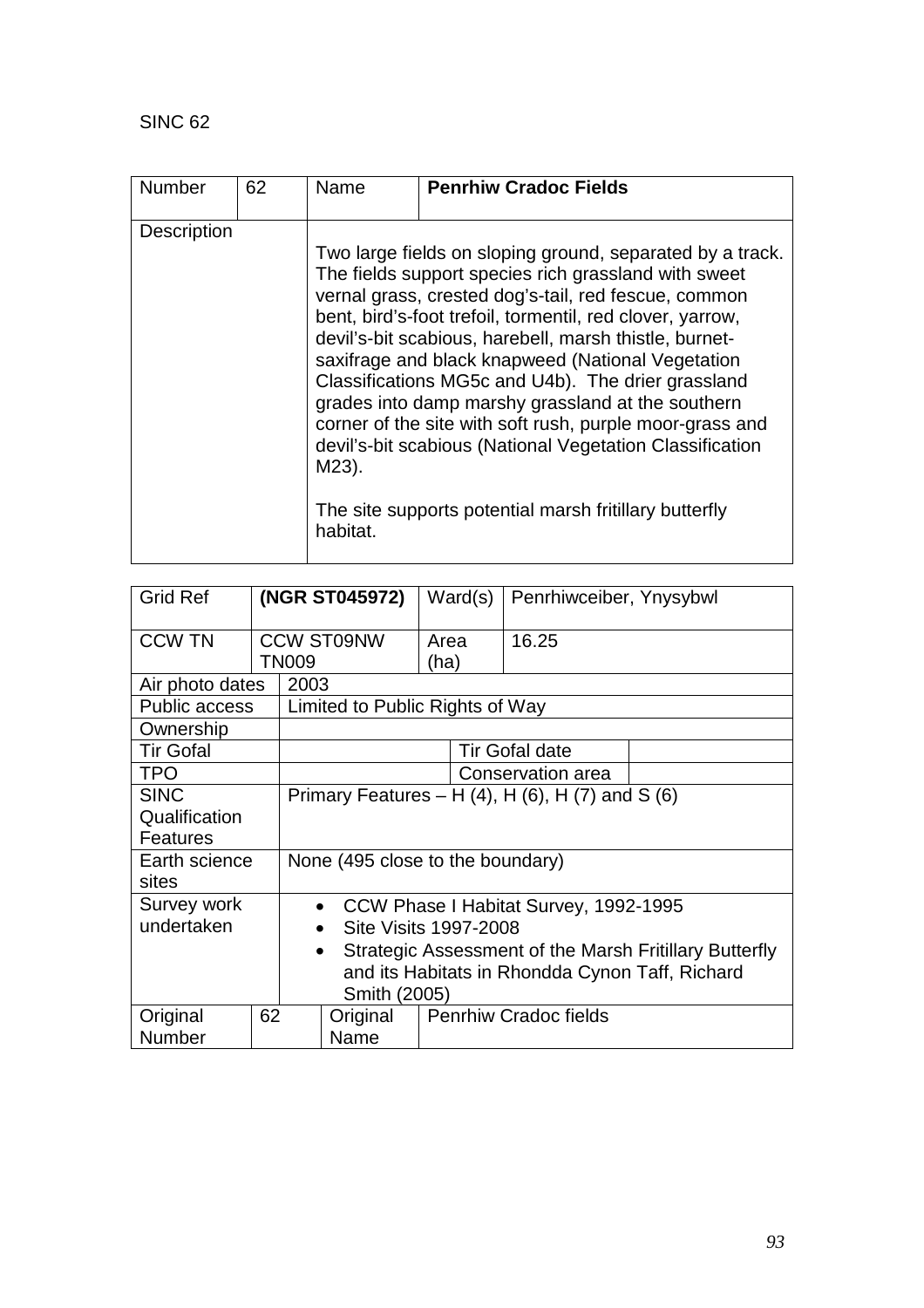| Number      | 63 | Name             | <b>Cwm Clydach</b>                                                                                                                                                                                                                                                                                                                                                                                                                                                                                                                                                                                                                                                                                                                                                                                                                         |
|-------------|----|------------------|--------------------------------------------------------------------------------------------------------------------------------------------------------------------------------------------------------------------------------------------------------------------------------------------------------------------------------------------------------------------------------------------------------------------------------------------------------------------------------------------------------------------------------------------------------------------------------------------------------------------------------------------------------------------------------------------------------------------------------------------------------------------------------------------------------------------------------------------|
| Description |    |                  | The wildlife corridor, which lies along the valley of the Nant<br>Clydach from Clydach Reservoir to south of Ynysybwl.                                                                                                                                                                                                                                                                                                                                                                                                                                                                                                                                                                                                                                                                                                                     |
|             |    |                  | The Nant Clydach is an unspoilt upland stream, with pools and<br>riffles, undercut banks and exposed sandstone bedrock. The<br>stream supports an almost continuous strip of alder, oak, ash<br>and downy birch woodland. Much of the river corridor woodland<br>appears to be ancient in with an ancient woodland ground flora,<br>which includes male fern, broad buckler fern, lady fern, hart's-<br>tongue fern, dog violets, wood sorrel, bluebell and enchanter's<br>nightshade. The Clydach Reservoir is a moderately large<br>reservoir, which at times of low water supports areas of<br>emergent fringe, with horsetails and common spike rush. The<br>uncommon wood bitter vetch has been recorded.                                                                                                                             |
|             |    |                  | The upper sections of the stream have a number of associated<br>small marshy grassland (National Vegetation Classifications<br>M25 and M23), acid grassland (National Vegetation<br>Classification U4) and neutral grassland (National Vegetation<br>Classification MG6) pastures, and areas of associated conifer<br>plantation (larch, Norway spruce, lodge pole pine and sitka<br>spruce). The latter includes the forestry block /land reclamation<br>site of Ffynnon dwym (ST 053963). This supports large areas<br>of mixed conifer plantation, with associated open ground areas<br>of coal spoil grassland which support a typical eclectic mix of<br>acid, neutral and mildly calcareous grassland species, with<br>areas of heather and bilberry heath, and on impeded ground<br>marshy grassland with rushes and marsh thistle. |
|             |    | scrub plantings. | Further land reclamation grassland occurs on the steep slopes<br>of Lady Windsor land reclamation site (ST065941) which<br>support a large complex mosaic of open dry grassland with<br>acid grassland species mixed with carline thistle, fairy flax and<br>bird's foot trefoil. The site includes areas of mixed tree and                                                                                                                                                                                                                                                                                                                                                                                                                                                                                                                |
|             |    |                  | The SINC also includes areas of mixed broadleaved woodland<br>higher on the valley sides, these include mature oak trees,<br>alder, birch, hazel, and ash with ancient woodland ground flora<br>including locally abundant bluebells. At NGR ST062951 there is<br>an area of peatbog, which has been partially land filled. The<br>bog supports deep peat with purple moor-grass, soft rush,<br>tormentil, common cotton grass, lousewort, glaucous sedge,<br>carnation sedge, heath spotted orchid, devil's bit scabious<br>(frequent) and heath milkwort. The bog grades into a series of                                                                                                                                                                                                                                                |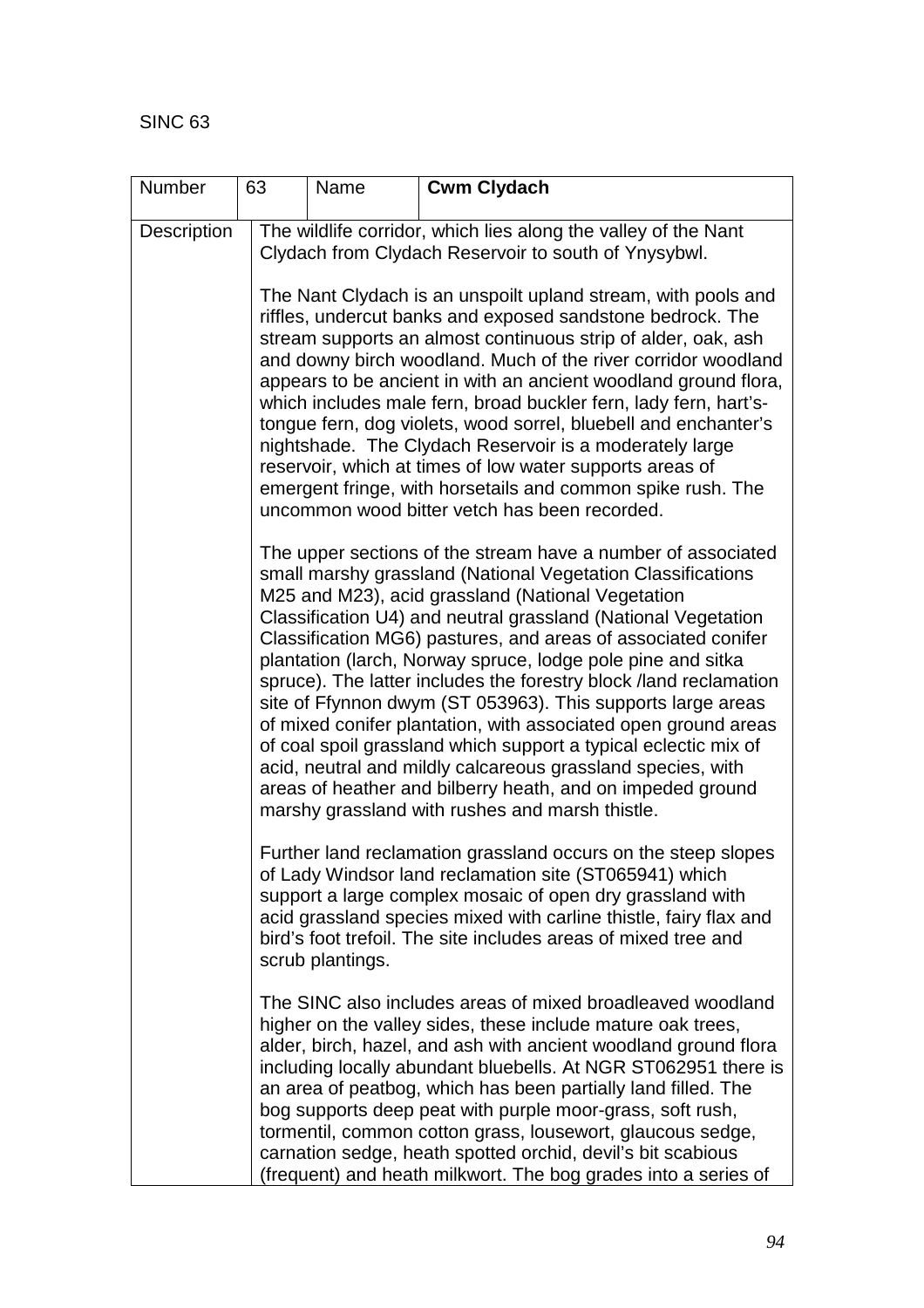| rank marshy grassland fields (National Vegetation<br>Classifications M25 and M23) with bracken, open woodland<br>and areas of semi-improved neutral grassland (with locally<br>abundant bird's-foot trefoil).                                                                                                                                                                                                                                                                                                                                                                                                                                                                                                                                               |
|-------------------------------------------------------------------------------------------------------------------------------------------------------------------------------------------------------------------------------------------------------------------------------------------------------------------------------------------------------------------------------------------------------------------------------------------------------------------------------------------------------------------------------------------------------------------------------------------------------------------------------------------------------------------------------------------------------------------------------------------------------------|
| The SINC extends further up the hillside to a narrow, west-<br>facing band of ffridd. This mainly supports acid grassland<br>(sheep's fescue, heath bedstraw, tormentil, and mat grass), but<br>includes areas of gorse, bracken and dry heath (bilberry and<br>heather).                                                                                                                                                                                                                                                                                                                                                                                                                                                                                   |
| The SINC forms a complex mosaic of habitats, linked by the<br>valley of the Nant Clydach. The river supports brown trout,<br>breeding dipper and grey wagtail and is used by otter. The<br>woodland and conifer plantations support typical woodland bird<br>communities with nightjars within conifer clear fells. Stonechats<br>and linnets occur in the ffridd. The SINC represents good<br>invertebrate habitat. The valley of the Nant Clydach represents<br>excellent fritillary butterfly habitat with small pearl-bordered,<br>dark green and silver washed fritillary all recorded. The areas<br>of coal spoil have grayling butterflies, and the marshy<br>grassland has potential for marsh fritillary butterflies (which<br>occur in the area). |

| <b>Grid Ref</b>                         |                                                               |                                                           | (NGR ST054951) $ $ Ward(s)   Ynysybwl, Abercynon |                       |  |  |  |  |  |
|-----------------------------------------|---------------------------------------------------------------|-----------------------------------------------------------|--------------------------------------------------|-----------------------|--|--|--|--|--|
| <b>CCW TN</b>                           |                                                               |                                                           | TN CCW ST09NW 004 and 007<br>Area (ha)<br>221.6  |                       |  |  |  |  |  |
| Air photo dates                         |                                                               | 2003                                                      |                                                  |                       |  |  |  |  |  |
| <b>Public access</b>                    |                                                               |                                                           | Limited to Public Rights of Way                  |                       |  |  |  |  |  |
| Ownership                               |                                                               |                                                           | Part Council, part FCW (leased?)                 |                       |  |  |  |  |  |
| <b>Tir Gofal</b>                        |                                                               |                                                           |                                                  | <b>Tir Gofal date</b> |  |  |  |  |  |
| <b>TPO</b>                              | Conservation area                                             |                                                           |                                                  |                       |  |  |  |  |  |
| <b>SINC</b>                             | Primary Features – H (1), H (4), H (6), H (7), H (9), H (10), |                                                           |                                                  |                       |  |  |  |  |  |
| Qualification                           | H (11), H (15), H (16), H (18), and S (2)                     |                                                           |                                                  |                       |  |  |  |  |  |
| Features                                |                                                               |                                                           |                                                  |                       |  |  |  |  |  |
|                                         | Contributory Features $- S(1)$ , S(3), S(4), S(5), and S(6)   |                                                           |                                                  |                       |  |  |  |  |  |
| Earth science                           |                                                               | No RIGs, other sites to be added: 333, 358, 330, 188, 190 |                                                  |                       |  |  |  |  |  |
| sites                                   |                                                               |                                                           |                                                  |                       |  |  |  |  |  |
| Survey work<br>CCW Phase I<br>$\bullet$ |                                                               |                                                           |                                                  |                       |  |  |  |  |  |
| undertaken                              |                                                               | <b>Site Visits 1997-2008</b><br>$\bullet$                 |                                                  |                       |  |  |  |  |  |
| Original                                | 63                                                            |                                                           | Original                                         | Cwm Clydach           |  |  |  |  |  |
| Number                                  |                                                               |                                                           | Name                                             |                       |  |  |  |  |  |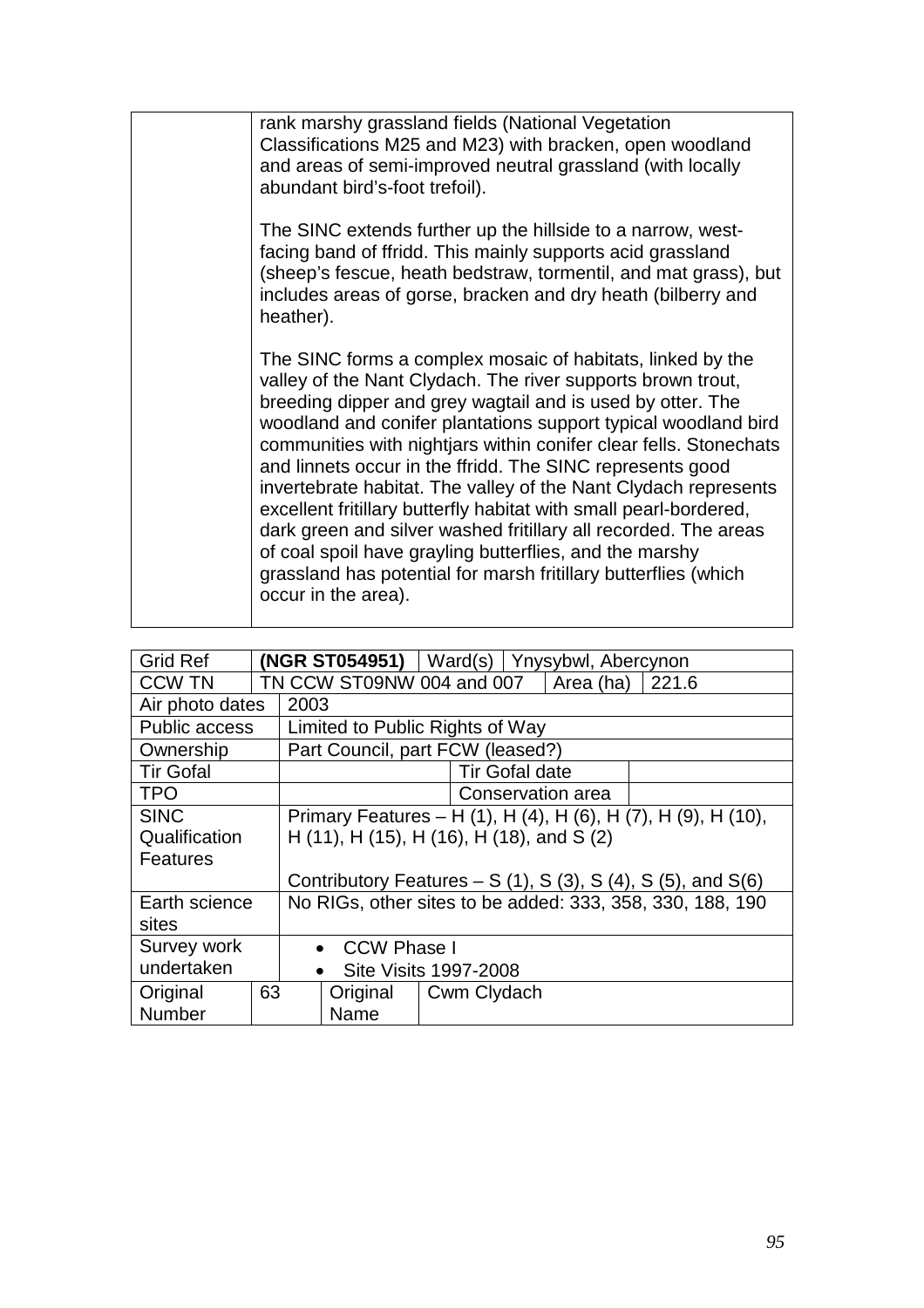| <b>Number</b>      | 64 | Name | <b>Mynydd Ty'n-tyle Slopes</b>                                                                                                                                                                                                                                                                                                                                                                                                                                                                                                                                                                                                                                                                                                                                                                                                                                                                                                                                                                                                                                                                                                                                                                     |
|--------------------|----|------|----------------------------------------------------------------------------------------------------------------------------------------------------------------------------------------------------------------------------------------------------------------------------------------------------------------------------------------------------------------------------------------------------------------------------------------------------------------------------------------------------------------------------------------------------------------------------------------------------------------------------------------------------------------------------------------------------------------------------------------------------------------------------------------------------------------------------------------------------------------------------------------------------------------------------------------------------------------------------------------------------------------------------------------------------------------------------------------------------------------------------------------------------------------------------------------------------|
| <b>Description</b> |    |      | A large upland SINC, which supports a complex mosaic of acid<br>and marshy grassland, ffridd and heath. The acid grassland<br>varies from sheep grazed upland (National Vegetation<br>Classifications of U4 and U5) characterised by sheep's fescue,<br>heath bedstraw, and mat grass, through to taller wavy-hair<br>grass dominated grassland on steeper slopes (National<br>Vegetation Classification U2). There are extensive stands of<br>both heather and bilberry-dominated heath, with associated<br>acid grassland and areas of western gorse. The upland plateau<br>support areas of marshy grassland (National Vegetation<br>Classification upland M25) and on peat wet heath (National<br>Vegetation Classification M15) with deer grass, common and<br>hare's foot cotton grass, sphagnum bog moss and cross-leaved<br>heath. There are additional areas of neutral grassland (National<br>Vegetation Classification MG6) and bracken.<br>The SINC supports upland bird assemblages, including large<br>numbers of skylark, meadow pipits and smaller numbers of<br>wheatear, and stonechat, whinchat and linnet in lower<br>valleyside ffridd. Short-eared owl occurs in the winter. |

| <b>Grid Ref</b>                                                          |                                                               | (NGR ST995964)                                               |                       | Ward(s) | Ferndale, Maerdy, Ystrad,<br>Tylorstown |       |  |  |
|--------------------------------------------------------------------------|---------------------------------------------------------------|--------------------------------------------------------------|-----------------------|---------|-----------------------------------------|-------|--|--|
| <b>CCW TN</b>                                                            |                                                               |                                                              | TN CCW ST09NW 001     |         | Area (ha)                               | 281.9 |  |  |
| Air photo dates                                                          |                                                               | 2003                                                         |                       |         |                                         |       |  |  |
| Ownership                                                                |                                                               |                                                              |                       |         |                                         |       |  |  |
| <b>Tir Gofal</b>                                                         |                                                               |                                                              |                       |         | <b>Tir Gofal date</b>                   |       |  |  |
| <b>TPO</b>                                                               |                                                               |                                                              |                       |         | Conservation area                       |       |  |  |
| <b>SINC</b>                                                              |                                                               | Primary Features – H (6), H (9), H (10) and H (20)           |                       |         |                                         |       |  |  |
| Qualification                                                            |                                                               |                                                              |                       |         |                                         |       |  |  |
| <b>Features</b><br>Contributory Features $- H(7)$ , H $(12)$ and S $(2)$ |                                                               |                                                              |                       |         |                                         |       |  |  |
| Earth science                                                            | No RIGs, other sites to be added: 103, 454, 453, 116, 105,    |                                                              |                       |         |                                         |       |  |  |
| sites                                                                    |                                                               | 450, 449, 284, 250                                           |                       |         |                                         |       |  |  |
| Survey work                                                              | • CCW Phase I Habitat Survey 1992-1995                        |                                                              |                       |         |                                         |       |  |  |
| undertaken                                                               |                                                               | Nature Conservancy Council Upland Survey (1985)<br>$\bullet$ |                       |         |                                         |       |  |  |
|                                                                          |                                                               | Power Factory Environmental Statement, Hyder<br>$\bullet$    |                       |         |                                         |       |  |  |
|                                                                          |                                                               | 2002                                                         |                       |         |                                         |       |  |  |
|                                                                          | Rhondda Environmental Survey, Michael Littlewood<br>$\bullet$ |                                                              |                       |         |                                         |       |  |  |
|                                                                          | Associates, 1988                                              |                                                              |                       |         |                                         |       |  |  |
|                                                                          |                                                               |                                                              | Site visits 1997-2008 |         |                                         |       |  |  |
| Original                                                                 | 64                                                            |                                                              | Original              |         | Mynydd Tyntyle slopes                   |       |  |  |
| Number                                                                   |                                                               |                                                              | Name                  |         |                                         |       |  |  |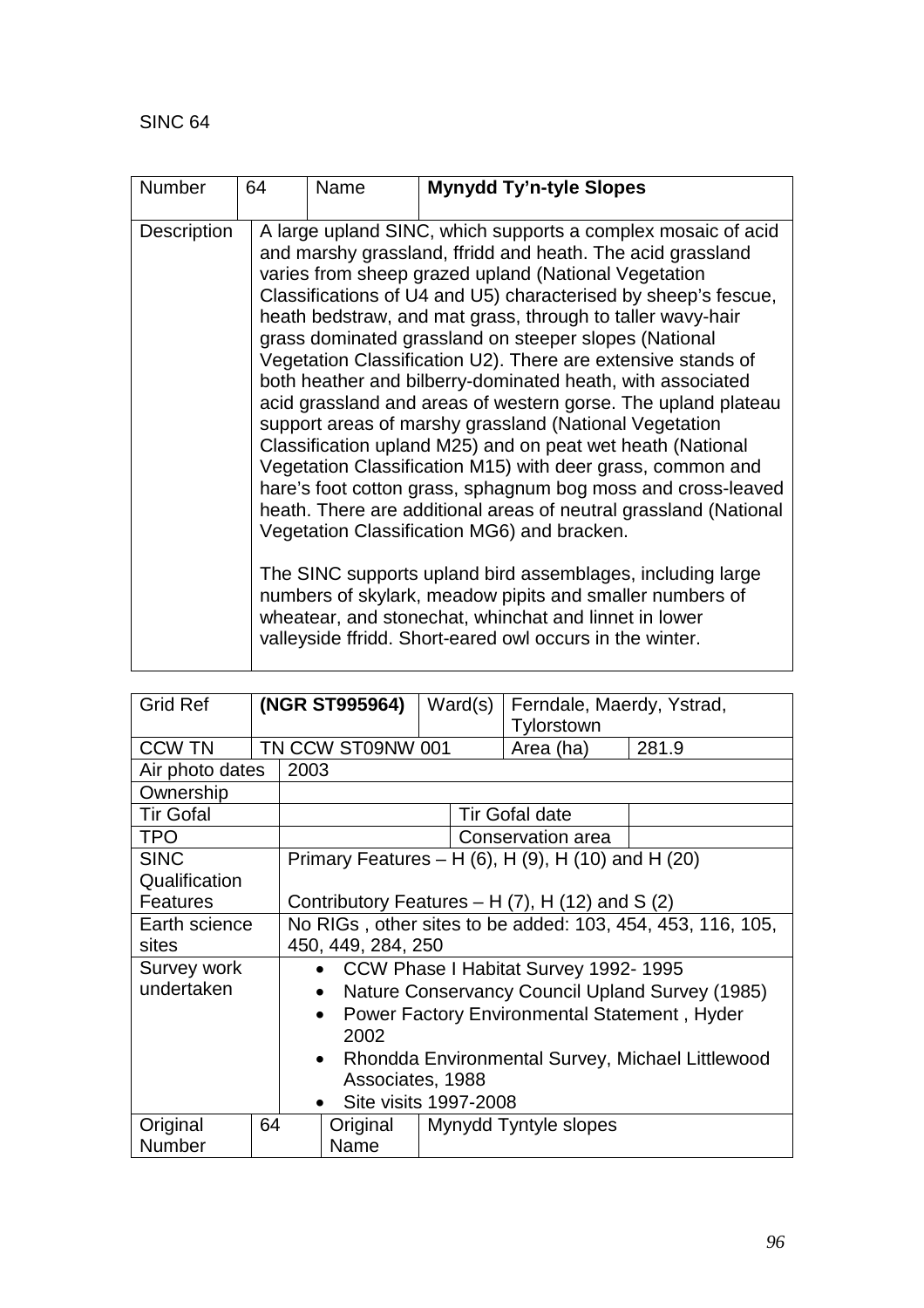| <b>Number</b> | 65 | Name                                                                                                                                                                                                                                                                                                  | <b>Old Smokey Slopes</b>                                                                                                                                                                                                                                                                                                                                                                                                                                                                                                                                                                                                                                                                                                                                                                                                                                                                                                                                                                                                                                                                                                                                                 |  |  |
|---------------|----|-------------------------------------------------------------------------------------------------------------------------------------------------------------------------------------------------------------------------------------------------------------------------------------------------------|--------------------------------------------------------------------------------------------------------------------------------------------------------------------------------------------------------------------------------------------------------------------------------------------------------------------------------------------------------------------------------------------------------------------------------------------------------------------------------------------------------------------------------------------------------------------------------------------------------------------------------------------------------------------------------------------------------------------------------------------------------------------------------------------------------------------------------------------------------------------------------------------------------------------------------------------------------------------------------------------------------------------------------------------------------------------------------------------------------------------------------------------------------------------------|--|--|
| Description   |    |                                                                                                                                                                                                                                                                                                       | An extensive area of mosaic ffridd habitat, based partly<br>on natural ground and partly on coal spoil. Acid<br>grassland (mainly forms of U4) is the predominant<br>vegetation and characteristic species include sheep's<br>fescue, common bent, sweet vernal grass, heath<br>bedstraw, heath grass, sheep's sorrel, heath speedwell<br>and heath wood-rush with matt grass on more exposed<br>ground. Stands of tall bracken are associated with a<br>groundflora of acid (or flushed grassland) and scattered<br>trees. Dog violets are locally abundant on bracken and<br>acid grassland slopes. Dry heath (often in mosaic with<br>acid grassland) is an important habitat with bilberry and<br>heather with wavy hair grass and areas of lichen heath<br>with cladonia species. There are two small ponds, both<br>of which support a diverse flora (including marsh st.<br>John's wort and alternate water milfoil).<br>The mixture of habitats, on a west-facing slope,<br>represents excellent habitat for a diversity of fauna.<br>Highlights include an important butterfly fauna (including<br>grayling, high brown fritillary, dark green and small pearl- |  |  |
|               |    | bordered fritillary butterflies), dragonfly populations,<br>mottled grasshoppers, abundant green tiger beetles,<br>good reptile (including common lizard) and amphibian<br>habitat (common frog, toad and palmate newt), and<br>distinctive bird assemblage, which include stonechat and<br>whinchat. |                                                                                                                                                                                                                                                                                                                                                                                                                                                                                                                                                                                                                                                                                                                                                                                                                                                                                                                                                                                                                                                                                                                                                                          |  |  |

| <b>Grid Ref</b>                                 | (NGR ST016957)                                                                            | Ward(s)           |  | Maerdy |  |  |  |
|-------------------------------------------------|-------------------------------------------------------------------------------------------|-------------------|--|--------|--|--|--|
| <b>CCW TN</b>                                   | TN CCW<br>ST09NW002                                                                       | Area<br>(ha)      |  | 113    |  |  |  |
| Air photo dates                                 | 2003                                                                                      |                   |  |        |  |  |  |
| Ownership                                       |                                                                                           |                   |  |        |  |  |  |
| <b>Tir Gofal</b>                                | <b>Tir Gofal date</b>                                                                     |                   |  |        |  |  |  |
| <b>TPO</b>                                      |                                                                                           | Conservation area |  |        |  |  |  |
| <b>SINC</b><br>Qualification<br><b>Features</b> | Primary Features – H (6), H (9), H (10), H (12), H (16), H<br>$(18)$ , H $(20)$ , S $(6)$ |                   |  |        |  |  |  |
|                                                 | Contributory Features $- H(1) H(3)$ , H $(7)$ , S $(2)$ , S $(3)$ , and<br>S(4)           |                   |  |        |  |  |  |
| Earth science<br>sites                          | No RIGs but others to be added: 448, 447, 444, 443, 392                                   |                   |  |        |  |  |  |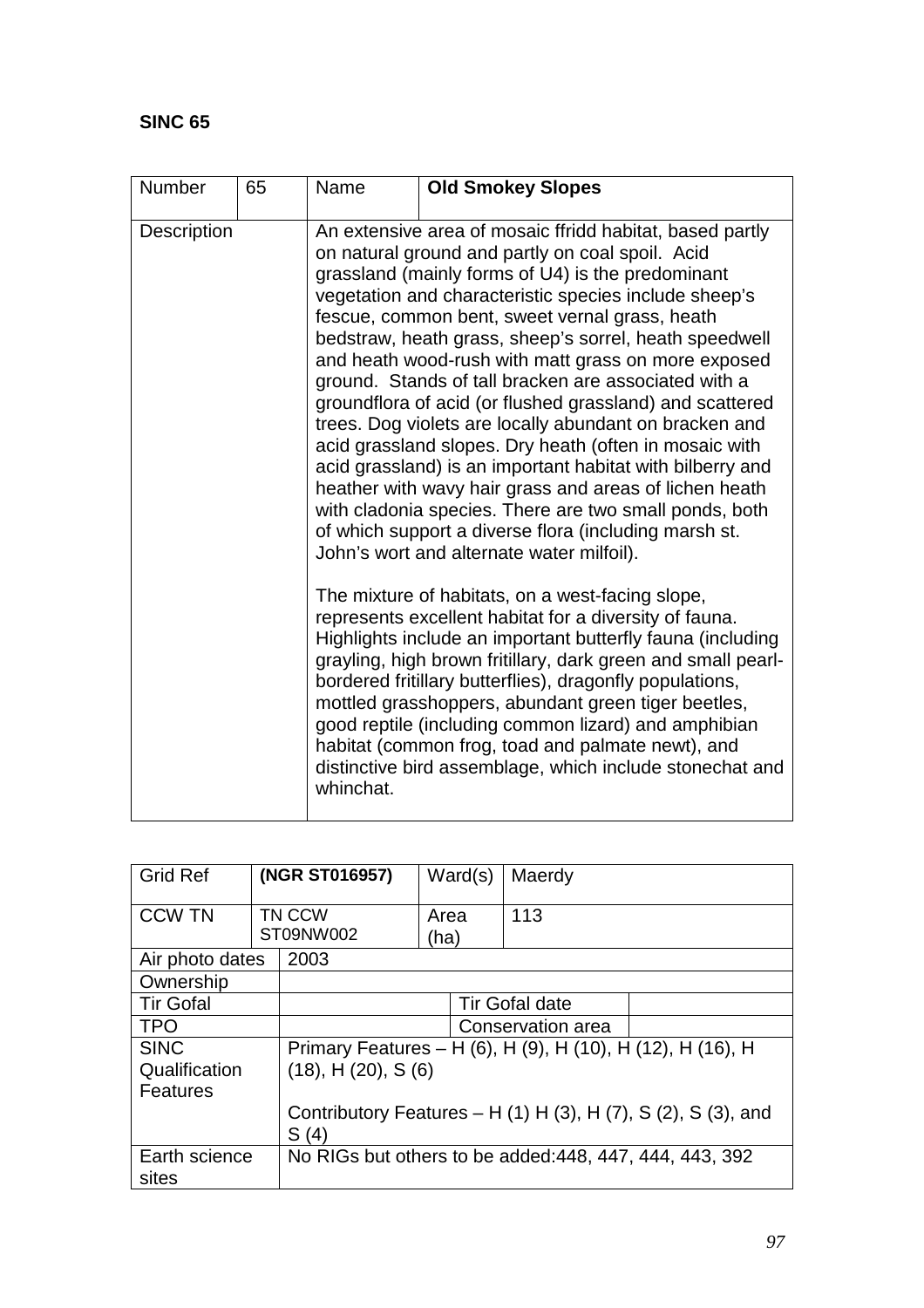| Survey work<br>undertaken |    | 2002)<br>Associates, 1988 | • Tylorstown and Llanwonno Road Land Reclamation<br>Ecology Surveys - various (Hyder 2000, 2001)<br>• CCW Phase I Survey 1992-1995<br>• Site Visits 1997-2008<br>• High Brown Fritillary Interim Survey Report, (Hyder<br>• Rhondda Environmental Survey, Michael Littlewood |
|---------------------------|----|---------------------------|------------------------------------------------------------------------------------------------------------------------------------------------------------------------------------------------------------------------------------------------------------------------------|
| Original                  | 65 | Original                  | Old Smokey slopes                                                                                                                                                                                                                                                            |
| Number                    |    | Name                      |                                                                                                                                                                                                                                                                              |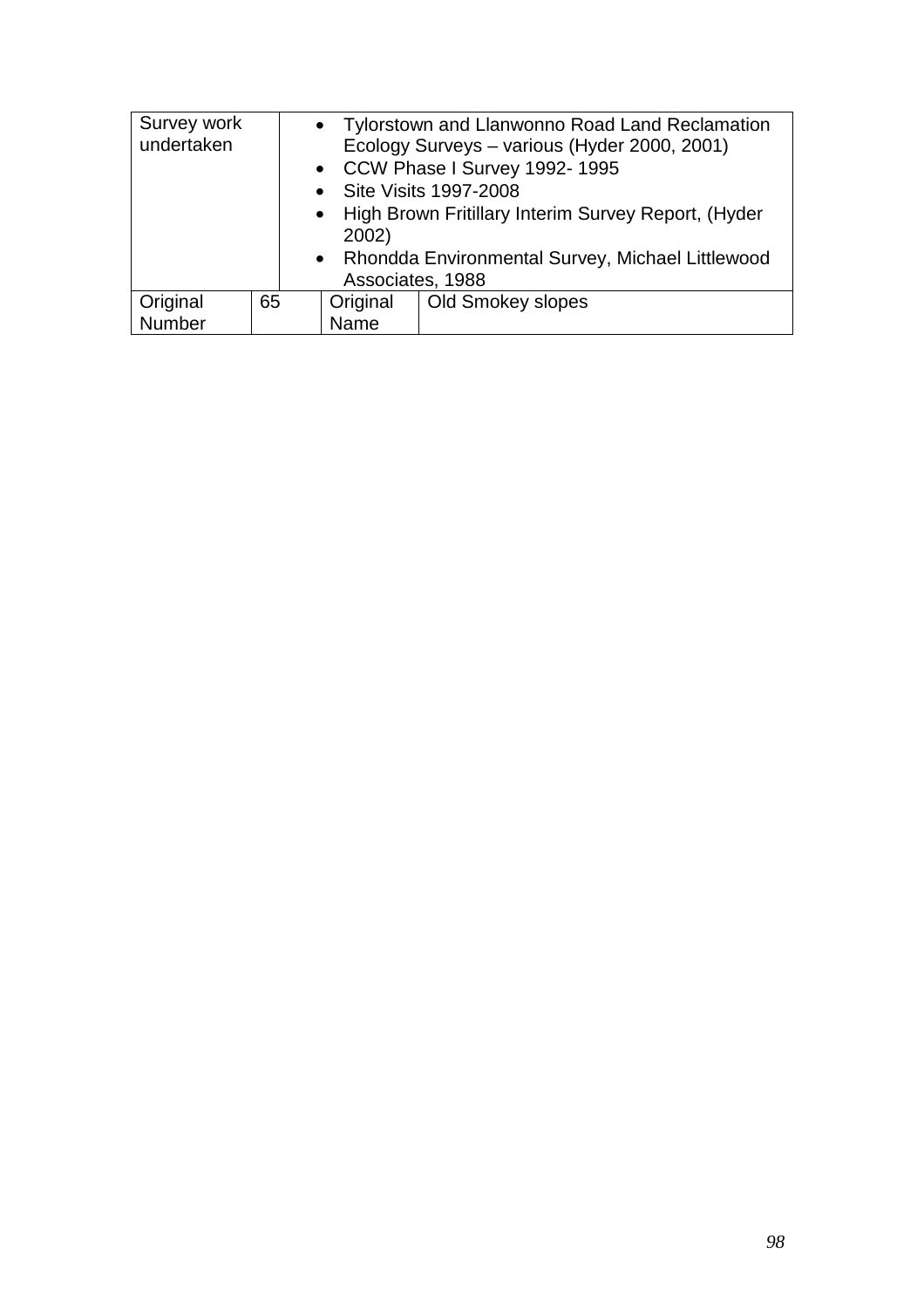| <b>Description</b><br>An extensive valley side forestry complex, which runs<br>from along the eastern flank of the lower Cynon valley.<br>Predominantly a mixed confer plantation with sitka<br>spruce, western hemlock, larch, Norway spruce and<br>Douglas fir, there is now considerable clear-fell, and<br>opening up the forestry block. The SINC includes<br>significant areas of replanted ancient woodland with                                                                                                                                                                                                                                          | <b>Number</b> | 66 | Name | <b>Coed Fforest Isaf-Uchaf</b> |
|------------------------------------------------------------------------------------------------------------------------------------------------------------------------------------------------------------------------------------------------------------------------------------------------------------------------------------------------------------------------------------------------------------------------------------------------------------------------------------------------------------------------------------------------------------------------------------------------------------------------------------------------------------------|---------------|----|------|--------------------------------|
| large areas of remnant native woodland, with oak, ash,<br>hazel, alder, downy and silver birch woodland. The<br>ground flora reflects the ancient woodland status<br>including locally abundant bluebells, wood sorrel, male<br>and broad buckler fern and enchanter's nightshade. The<br>SINC includes additional smaller areas of dry heath, and<br>bracken ffridd.<br>The expanse of mixed conifer plantations represents<br>good conifer bird habitat with potential for crossbill,<br>siskin, redpoll and goshawk. The clear fells offer ideal<br>nightjar habitat. Elsewhere the mixed broadleaved<br>woodland supports typical woodland bird assemblages. |               |    |      |                                |

| <b>Grid Ref</b>          |    | (NGR ST063985)                                      |          |                                      | Ward(s) |                                | Mountain Ash East, Abercynon |  |
|--------------------------|----|-----------------------------------------------------|----------|--------------------------------------|---------|--------------------------------|------------------------------|--|
| <b>CCW TN</b>            |    |                                                     |          | Area<br>(ha)                         |         | 239.8                          |                              |  |
| Air photo dates          |    | 2003                                                |          |                                      |         |                                |                              |  |
| Ownership                |    |                                                     | Part FCW |                                      |         |                                |                              |  |
| <b>Tir Gofal</b>         |    |                                                     |          |                                      |         | <b>Tir Gofal date</b>          |                              |  |
| <b>TPO</b>               |    |                                                     |          | Conservation area                    |         |                                |                              |  |
| <b>SINC</b>              |    | Primary Feature H (1) and S (2)                     |          |                                      |         |                                |                              |  |
| Qualification            |    |                                                     |          |                                      |         |                                |                              |  |
| Features                 |    | Contributory H (9), H (10), S (1), S (3), and S (6) |          |                                      |         |                                |                              |  |
| Earth science            |    | No RIG sites but others to add: 298, 563, 340, 373. |          |                                      |         |                                |                              |  |
| sites                    |    |                                                     |          |                                      |         |                                |                              |  |
| Survey work<br>$\bullet$ |    |                                                     |          | CCW Phase I Habitat Survey 1992-1995 |         |                                |                              |  |
| undertaken               |    | <b>Site Visits 1997-2008</b><br>$\bullet$           |          |                                      |         |                                |                              |  |
| Original                 | 66 |                                                     | Original |                                      |         | <b>Coed Fforest Isaf-Uchaf</b> |                              |  |
| <b>Number</b>            |    |                                                     | Name     |                                      |         |                                |                              |  |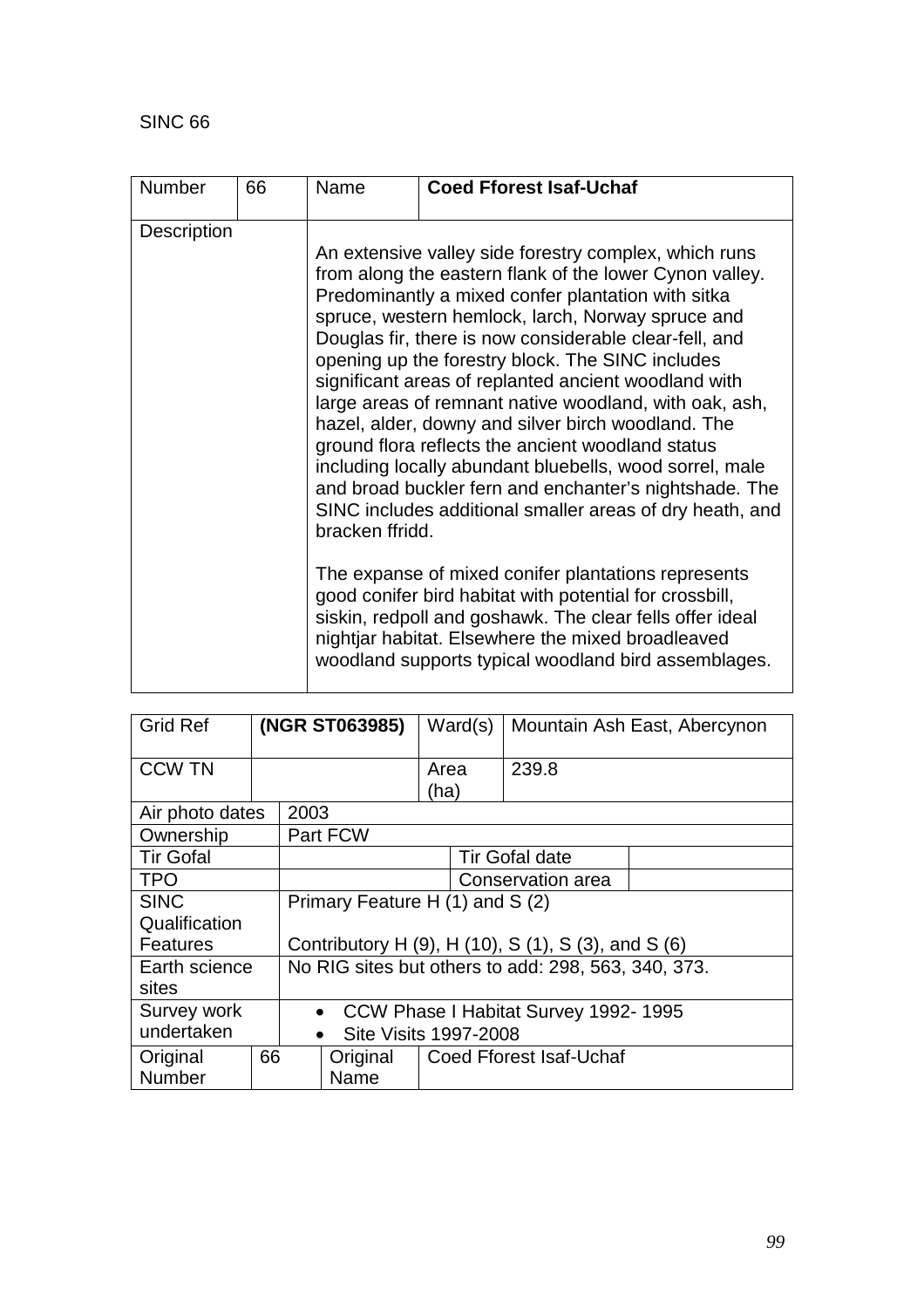| Number                         | 67 |                                                                           | Name                                                                                                                                                                                                                                                                                                                                                                                                                                                                                                                                                                                                                                                                                                                                                                                                                                                                                                                                                                                                                                                                                                                                                                                                                                       |              | <b>Perthcelyn Slopes</b>                                          |                                      |                                                             |  |  |
|--------------------------------|----|---------------------------------------------------------------------------|--------------------------------------------------------------------------------------------------------------------------------------------------------------------------------------------------------------------------------------------------------------------------------------------------------------------------------------------------------------------------------------------------------------------------------------------------------------------------------------------------------------------------------------------------------------------------------------------------------------------------------------------------------------------------------------------------------------------------------------------------------------------------------------------------------------------------------------------------------------------------------------------------------------------------------------------------------------------------------------------------------------------------------------------------------------------------------------------------------------------------------------------------------------------------------------------------------------------------------------------|--------------|-------------------------------------------------------------------|--------------------------------------|-------------------------------------------------------------|--|--|
| <b>Description</b>             |    |                                                                           | A large, species rich mosaic of largely unmanaged<br>grassland and associated habitats. The SINC includes<br>areas of dry neutral (National Vegetation Classifications<br>of MG5 and MG6) and acid (National Vegetation<br>Classification U4b) grassland mosaic with red fescue,<br>sweet vernal grass, common bent, crested dog's-tail,<br>cat's-ear, field wood-rush, red clover, bird's-foot trefoil,<br>lady's mantle, tormentil, yarrow, heath bedstraw, devil's-<br>bit scabious and in more acid areas, heather and<br>bilberry. The drier grasslands grade into areas of wetter<br>marshy grassland, (National Vegetation Classifications<br>of M23a and M25) and acid flush (National Vegetation<br>Classification M6) with purple moor-grass, soft rush,<br>sharp flowered rush, angelica, cuckoo-flower, marsh<br>thistle, heath spotted orchid, marsh bedstraw and marsh<br>violet. Within areas of associated willow scrub there are<br>acid flushes with meadow thistle, and devil's-bit<br>scabious.<br>Elsewhere the SINC supports areas of bracken (with<br>locally abundant bluebells), alder woodland and willow<br>scrub. The SINC supports small pearl-bordered fritillary<br>and has potential for marsh fritillary. |              |                                                                   |                                      |                                                             |  |  |
| <b>Grid Ref</b>                |    |                                                                           | (NGR ST056970)                                                                                                                                                                                                                                                                                                                                                                                                                                                                                                                                                                                                                                                                                                                                                                                                                                                                                                                                                                                                                                                                                                                                                                                                                             |              | Ward(s)                                                           | Penrhiwceiber, Abercynon             |                                                             |  |  |
| <b>CCW TN</b>                  |    | 09NE                                                                      | CCW TN 001 ST                                                                                                                                                                                                                                                                                                                                                                                                                                                                                                                                                                                                                                                                                                                                                                                                                                                                                                                                                                                                                                                                                                                                                                                                                              | Area<br>(ha) |                                                                   | 20.368                               |                                                             |  |  |
| Air photo dates                |    | 2003                                                                      |                                                                                                                                                                                                                                                                                                                                                                                                                                                                                                                                                                                                                                                                                                                                                                                                                                                                                                                                                                                                                                                                                                                                                                                                                                            |              |                                                                   |                                      |                                                             |  |  |
| Ownership                      |    |                                                                           |                                                                                                                                                                                                                                                                                                                                                                                                                                                                                                                                                                                                                                                                                                                                                                                                                                                                                                                                                                                                                                                                                                                                                                                                                                            |              |                                                                   |                                      |                                                             |  |  |
| <b>Tir Gofal</b>               |    |                                                                           |                                                                                                                                                                                                                                                                                                                                                                                                                                                                                                                                                                                                                                                                                                                                                                                                                                                                                                                                                                                                                                                                                                                                                                                                                                            |              |                                                                   | <b>Tir Gofal date</b>                |                                                             |  |  |
| TPO                            |    |                                                                           |                                                                                                                                                                                                                                                                                                                                                                                                                                                                                                                                                                                                                                                                                                                                                                                                                                                                                                                                                                                                                                                                                                                                                                                                                                            |              |                                                                   | Conservation area                    |                                                             |  |  |
| <b>SINC</b>                    |    |                                                                           |                                                                                                                                                                                                                                                                                                                                                                                                                                                                                                                                                                                                                                                                                                                                                                                                                                                                                                                                                                                                                                                                                                                                                                                                                                            |              |                                                                   |                                      | Primary Features - H (4), H (6), H (7), H (9), H (12) and H |  |  |
| Qualification                  |    | (20)                                                                      |                                                                                                                                                                                                                                                                                                                                                                                                                                                                                                                                                                                                                                                                                                                                                                                                                                                                                                                                                                                                                                                                                                                                                                                                                                            |              |                                                                   |                                      |                                                             |  |  |
| <b>Features</b>                |    |                                                                           |                                                                                                                                                                                                                                                                                                                                                                                                                                                                                                                                                                                                                                                                                                                                                                                                                                                                                                                                                                                                                                                                                                                                                                                                                                            |              |                                                                   |                                      |                                                             |  |  |
|                                |    | Contributory Features – H (1), H (3), H (10), H (21), S (3)<br>and $S(6)$ |                                                                                                                                                                                                                                                                                                                                                                                                                                                                                                                                                                                                                                                                                                                                                                                                                                                                                                                                                                                                                                                                                                                                                                                                                                            |              |                                                                   |                                      |                                                             |  |  |
| Earth science<br>None<br>sites |    |                                                                           |                                                                                                                                                                                                                                                                                                                                                                                                                                                                                                                                                                                                                                                                                                                                                                                                                                                                                                                                                                                                                                                                                                                                                                                                                                            |              |                                                                   |                                      |                                                             |  |  |
|                                |    |                                                                           |                                                                                                                                                                                                                                                                                                                                                                                                                                                                                                                                                                                                                                                                                                                                                                                                                                                                                                                                                                                                                                                                                                                                                                                                                                            |              |                                                                   |                                      |                                                             |  |  |
| Survey work<br>undertaken      |    |                                                                           |                                                                                                                                                                                                                                                                                                                                                                                                                                                                                                                                                                                                                                                                                                                                                                                                                                                                                                                                                                                                                                                                                                                                                                                                                                            |              |                                                                   | CCW Phase I Habitat Survey 1992-1995 |                                                             |  |  |
|                                |    |                                                                           |                                                                                                                                                                                                                                                                                                                                                                                                                                                                                                                                                                                                                                                                                                                                                                                                                                                                                                                                                                                                                                                                                                                                                                                                                                            |              | <b>CCW Phase II Vegetation Survey</b><br><b>Perthcelyn Slopes</b> |                                      |                                                             |  |  |
| Original<br>Number             | 67 |                                                                           | Original<br>Name                                                                                                                                                                                                                                                                                                                                                                                                                                                                                                                                                                                                                                                                                                                                                                                                                                                                                                                                                                                                                                                                                                                                                                                                                           |              |                                                                   |                                      |                                                             |  |  |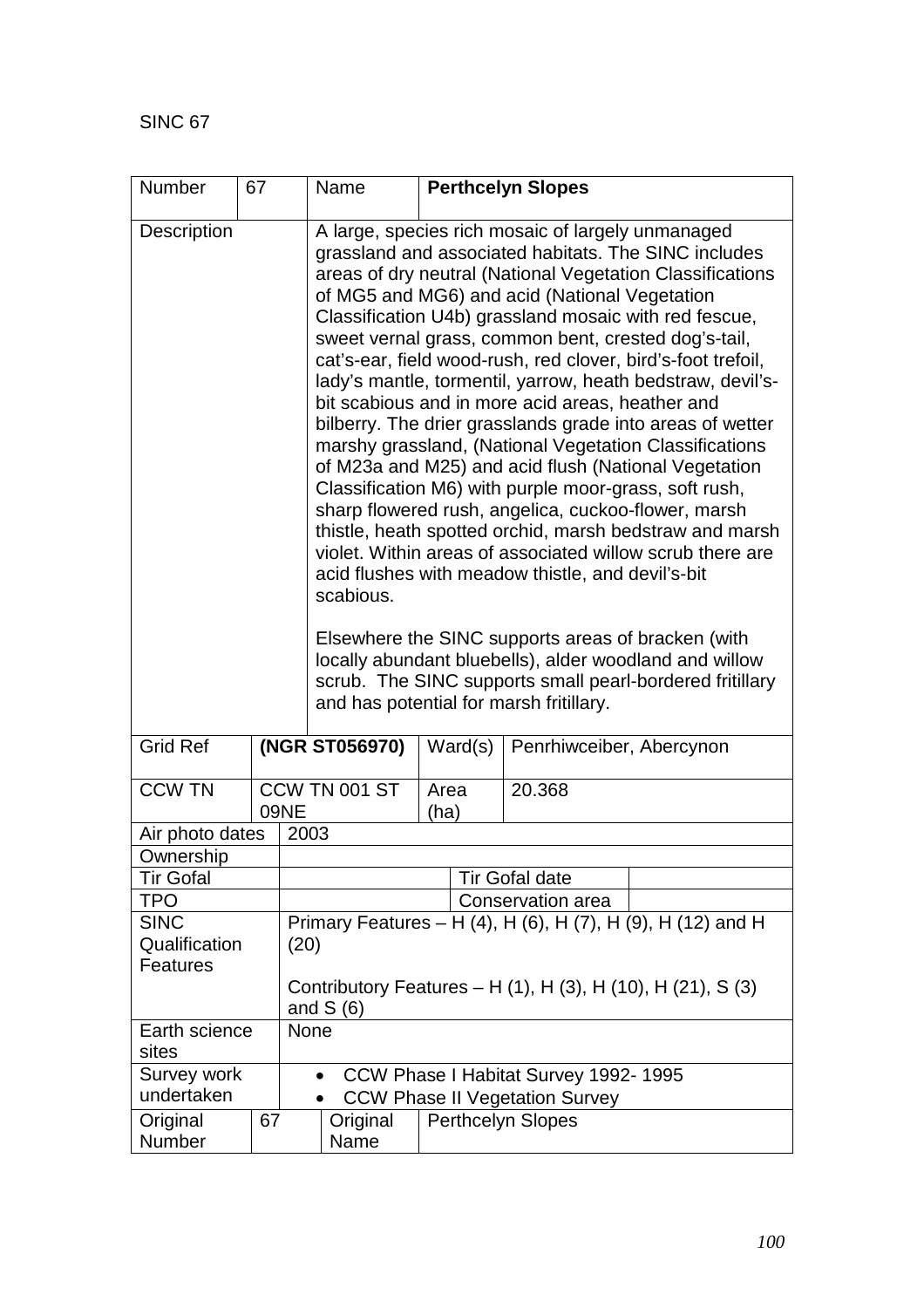| <b>Number</b>      | 68 | Name | Pen-twyn-isaf                                                                                                                                                                                                                                                                                                                                                                                                                                                                                                                                                |
|--------------------|----|------|--------------------------------------------------------------------------------------------------------------------------------------------------------------------------------------------------------------------------------------------------------------------------------------------------------------------------------------------------------------------------------------------------------------------------------------------------------------------------------------------------------------------------------------------------------------|
|                    |    |      |                                                                                                                                                                                                                                                                                                                                                                                                                                                                                                                                                              |
| <b>Description</b> |    |      |                                                                                                                                                                                                                                                                                                                                                                                                                                                                                                                                                              |
|                    |    |      | A series of species rich pasture fields. Areas of marshy<br>grassland (National Vegetation Classification M25)<br>support purple moor-grass, soft rush, tufted hair-grass,<br>lesser spearwort, marsh violet, field wood-rush,<br>glaucous and carnation sedge and mat grass. The drier<br>grassland supports species rich neutral and acid<br>grassland (National Vegetation Classifications of MG6<br>and U4) with black knapweed, bird's-foot trefoil, red<br>clover, cat's-ear, hay rattle, mat grass and sheep's-<br>fescue. Lapwing has been recorded. |

| <b>Grid Ref</b>  |    | (NGR ST064959) |                                                   | Ward(s)           |                       | Abercynon                                          |  |
|------------------|----|----------------|---------------------------------------------------|-------------------|-----------------------|----------------------------------------------------|--|
|                  |    |                |                                                   |                   |                       |                                                    |  |
| <b>CCW TN</b>    |    |                |                                                   | Area              |                       | 10.176                                             |  |
|                  |    |                |                                                   | (ha)              |                       |                                                    |  |
| Air photo dates  |    | 2003           |                                                   |                   |                       |                                                    |  |
| Ownership        |    |                |                                                   |                   |                       |                                                    |  |
| <b>Tir Gofal</b> |    |                |                                                   |                   | <b>Tir Gofal date</b> |                                                    |  |
| <b>TPO</b>       |    |                |                                                   | Conservation area |                       |                                                    |  |
| <b>SINC</b>      |    |                |                                                   |                   |                       | Primary Features – H $(4)$ , H $(6)$ , and H $(7)$ |  |
| Qualification    |    |                |                                                   |                   |                       |                                                    |  |
| <b>Features</b>  |    |                |                                                   |                   |                       |                                                    |  |
| Earth science    |    | none           |                                                   |                   |                       |                                                    |  |
| sites            |    |                |                                                   |                   |                       |                                                    |  |
| Survey work      |    |                | CCW Phase I Habitat Survey 1992-1995<br>$\bullet$ |                   |                       |                                                    |  |
| undertaken       |    |                |                                                   |                   |                       |                                                    |  |
| Original         | 68 |                | Original                                          | Pentwyn isaf      |                       |                                                    |  |
| Number           |    |                | Name                                              |                   |                       |                                                    |  |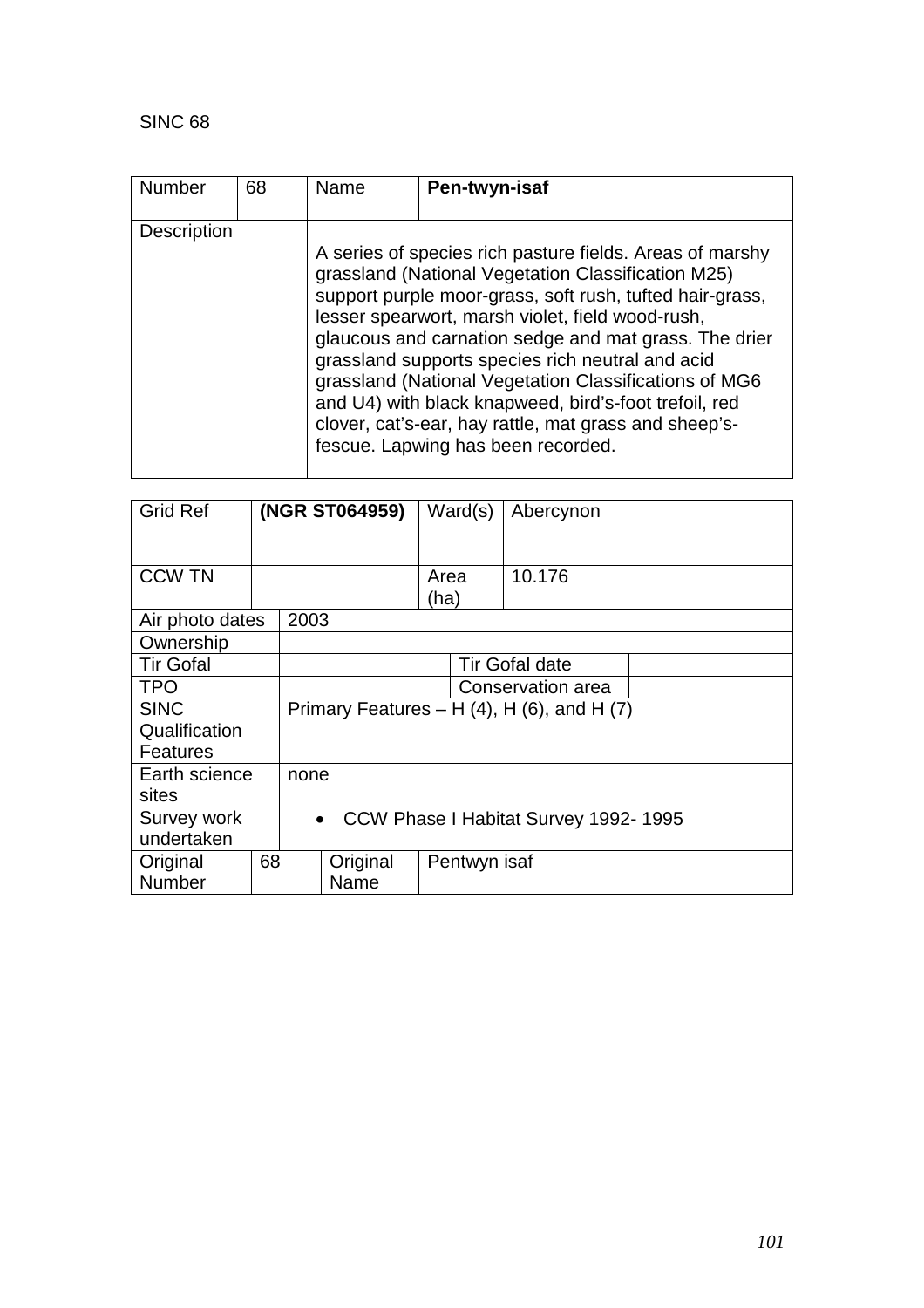| <b>Number</b> | 69 | Name                                                                                                                                                                                                                                                                                                                                                                                                                                  | <b>Tyntetown Slopes</b>                                                                                                                                                                                                   |  |  |  |
|---------------|----|---------------------------------------------------------------------------------------------------------------------------------------------------------------------------------------------------------------------------------------------------------------------------------------------------------------------------------------------------------------------------------------------------------------------------------------|---------------------------------------------------------------------------------------------------------------------------------------------------------------------------------------------------------------------------|--|--|--|
| Description   |    | A large mosaic SINC of heath, grassland, bracken and<br>woodland.                                                                                                                                                                                                                                                                                                                                                                     |                                                                                                                                                                                                                           |  |  |  |
|               |    | The open habitat support a complex mosaic of dry<br>heath, bracken and acid grassland (National Vegetation<br>Classifications of U2 and U4) with heather, bilberry,<br>sheep's fescue, wavy-hair-grass, common bent,<br>tormentil, and heath bedstraw. Small areas of wet purple<br>moor-grass occur in flushed areas. Much of the acid<br>grassland is bracken covered and there is considerable<br>scrub and woodland regeneration. |                                                                                                                                                                                                                           |  |  |  |
|               |    | larch.                                                                                                                                                                                                                                                                                                                                                                                                                                | The SINC includes the semi-natural, mature oak, beech,<br>alder and birch woodland of Coed Ty-dan-darren and<br>adjoining woods, and extends into replanted ancient<br>woodland with Scots and Corsican pine and Japanese |  |  |  |
|               |    | and nightjar.                                                                                                                                                                                                                                                                                                                                                                                                                         | The SINC represents good reptile and bird habitat, with<br>a high potential for key species including wood warbler                                                                                                        |  |  |  |

| <b>Grid Ref</b>  |    | (NGR ST 067961)                                                          |                                                           | Ward(s) | Abercynon                     |  |
|------------------|----|--------------------------------------------------------------------------|-----------------------------------------------------------|---------|-------------------------------|--|
| <b>CCW TN</b>    |    | CCW TN005                                                                |                                                           | Area    | 55.206                        |  |
|                  |    | ST09NE                                                                   | (ha)                                                      |         |                               |  |
| Air photo dates  |    | 2003                                                                     |                                                           |         |                               |  |
| Ownership        |    |                                                                          |                                                           |         |                               |  |
| <b>Tir Gofal</b> |    |                                                                          |                                                           |         | <b>Tir Gofal date</b>         |  |
| <b>TPO</b>       |    |                                                                          |                                                           |         | Conservation area             |  |
| <b>SINC</b>      |    |                                                                          | Primary Features – H (1), H (6), H (9), H (10) and H (20) |         |                               |  |
| Qualification    |    |                                                                          |                                                           |         |                               |  |
| <b>Features</b>  |    | Secondary Features – H $(3)$ , H $(4)$ , H $(7)$ , S $(2)$ , and S $(3)$ |                                                           |         |                               |  |
| Earth science    |    | No RIGs others to be added: 365, 364, 363, 362 and                       |                                                           |         |                               |  |
| sites            |    | possibly 329                                                             |                                                           |         |                               |  |
| Survey work      |    | $\bullet$                                                                |                                                           |         | CCW Phase I Survey, 1992-1995 |  |
| undertaken       |    | Site Visits 1997-2008<br>$\bullet$                                       |                                                           |         |                               |  |
|                  |    | Provisional Inventory of Ancient Woodland (NCC<br>$\bullet$              |                                                           |         |                               |  |
|                  |    | 1985)                                                                    |                                                           |         |                               |  |
| Original         | 69 | Original                                                                 |                                                           |         | <b>Tyntetown slopes</b>       |  |
| <b>Number</b>    |    | Name                                                                     |                                                           |         |                               |  |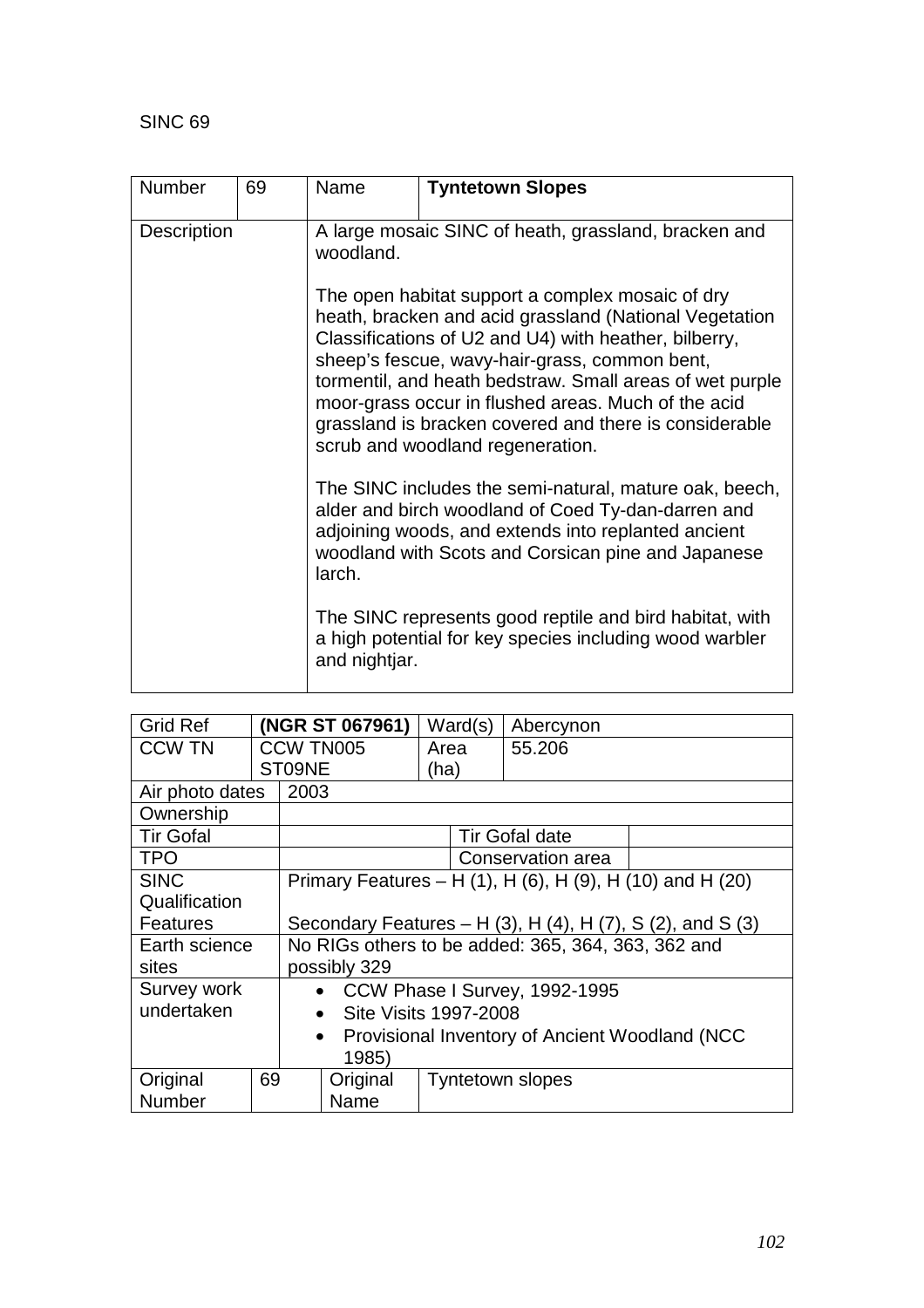| Number             | 70 | Name                                                                                                                                                                                                                                                                                                                                                                                                                                                                                                                                                                               | Darren y Celyn |  |  |
|--------------------|----|------------------------------------------------------------------------------------------------------------------------------------------------------------------------------------------------------------------------------------------------------------------------------------------------------------------------------------------------------------------------------------------------------------------------------------------------------------------------------------------------------------------------------------------------------------------------------------|----------------|--|--|
| <b>Description</b> |    | A large mosaic SINC of conifer plantation and heath,<br>which lies on the eastern valley side of the lower Cynon<br>Valley. The SINC includes large areas of dry heath with<br>heather, bilberry and wavy-hair grass; this intergrades<br>with areas of scree and bracken/acid grassland to form<br>extensive areas of open ground heath. The open<br>habitats occur in further mosaic with mixed lodge pole<br>pine, noble fir, and western hemlock conifer plantation.<br>There is considerable recent clear felling.<br>The SINC represents good nesting bird habitat, with the |                |  |  |
|                    |    | potential for key conifer species, such as goshawk<br>crossbill, and nightjar within clear fells. The heath land<br>areas will support strong reptile populations and have a<br>high potential for invertebrates, including green<br>hairstreak butterflies.                                                                                                                                                                                                                                                                                                                       |                |  |  |

| <b>Grid Ref</b>   |                                                      | (NGR ST 077963)                                              |                               |              | Ward(s)        | Abercynon             |  |
|-------------------|------------------------------------------------------|--------------------------------------------------------------|-------------------------------|--------------|----------------|-----------------------|--|
| <b>CCW TN</b>     |                                                      |                                                              |                               | Area<br>(ha) |                | 39.10                 |  |
| Air photo dates   |                                                      | 2003                                                         |                               |              |                |                       |  |
| Ownership         |                                                      |                                                              |                               |              |                |                       |  |
| <b>Tir Gofal</b>  |                                                      |                                                              |                               |              |                | <b>Tir Gofal date</b> |  |
| <b>TPO</b>        |                                                      |                                                              |                               |              |                | Conservation area     |  |
| <b>SINC</b>       |                                                      | Primary Features – H $(1)$ , H $(6)$ , H $(9)$ and H $(10)$  |                               |              |                |                       |  |
| Qualification     |                                                      |                                                              |                               |              |                |                       |  |
| <b>Features</b>   | Contributory Features $- H(3)$ , S(2), S(3) and S(6) |                                                              |                               |              |                |                       |  |
| <b>RIGs Earth</b> | 159 The Gap Quarry (score 200)                       |                                                              |                               |              |                |                       |  |
| science sites     |                                                      |                                                              | 375 Daren y Celyn (score 140) |              |                |                       |  |
| Other earth       |                                                      | Other sites detail to be added: 328, 339, 338, 337, 369,     |                               |              |                |                       |  |
| science sites     |                                                      | 336.                                                         |                               |              |                |                       |  |
| Survey work       |                                                      | • CCW Phase I Habitat Survey. 1992-1995                      |                               |              |                |                       |  |
| undertaken        |                                                      | <b>Forestry Commission Planting Plans</b><br>$\bullet$       |                               |              |                |                       |  |
|                   |                                                      | Earth Science site visits 2003-4 Haycock et al.<br>$\bullet$ |                               |              |                |                       |  |
|                   |                                                      | Site visits 1997-2008                                        |                               |              |                |                       |  |
| Original          | 70                                                   |                                                              | Original                      |              | Darren y Celyn |                       |  |
| <b>Number</b>     |                                                      |                                                              | Name                          |              |                |                       |  |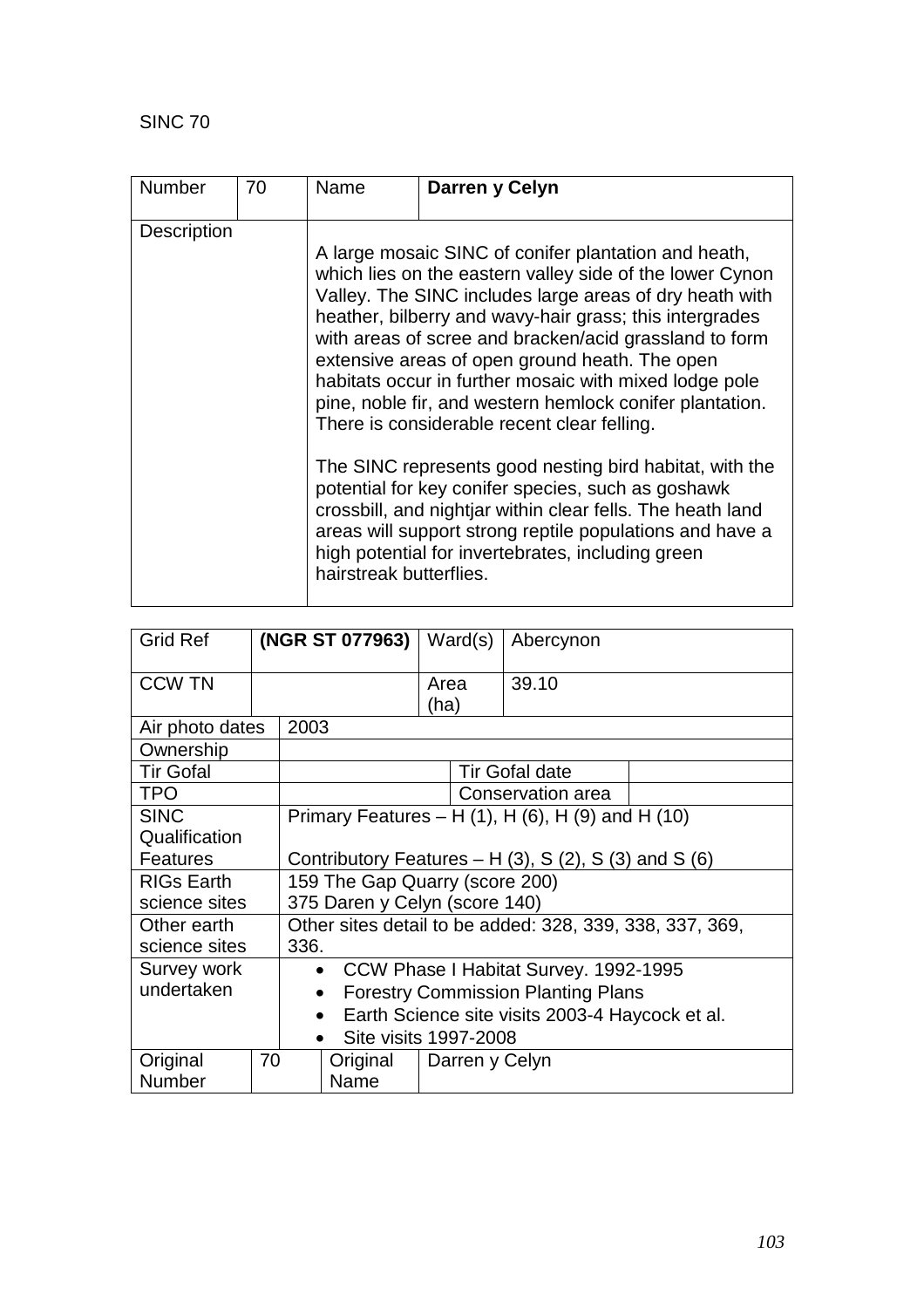| Number             | 71 | Name                                                                                                                                                                                                                                                                                                                                                                                                                                                                                                                                                                                                                                                                                                                                                                                                                                                                                                                                                                              | <b>Coed Pen-y-parc</b>                                                                                                                                                      |  |  |  |  |  |
|--------------------|----|-----------------------------------------------------------------------------------------------------------------------------------------------------------------------------------------------------------------------------------------------------------------------------------------------------------------------------------------------------------------------------------------------------------------------------------------------------------------------------------------------------------------------------------------------------------------------------------------------------------------------------------------------------------------------------------------------------------------------------------------------------------------------------------------------------------------------------------------------------------------------------------------------------------------------------------------------------------------------------------|-----------------------------------------------------------------------------------------------------------------------------------------------------------------------------|--|--|--|--|--|
| <b>Description</b> |    |                                                                                                                                                                                                                                                                                                                                                                                                                                                                                                                                                                                                                                                                                                                                                                                                                                                                                                                                                                                   | Extensive SINC on the hillsides between Abercynon and<br>Glyncoch. Primarily conifer plantation but including areas of<br>native broadleaved woodland, grassland and ponds. |  |  |  |  |  |
|                    |    | The conifer plantations are primarily replanted ancient<br>woodland sites. The current tree cover of mixed conifer<br>includes sitka spruce, Corsican pine, Scot's pine and larch. The<br>SINC includes extant areas of ancient semi-natural woodland<br>including the mixed oak woodlands of Coed y Cwm. The<br>mixture of plantation and relic ancient woodland support<br>excellent woodland bird habitat, with potential for crossbill,<br>siskin, redpoll, and goshawk. There are large clear felled areas,<br>with potential for nightiar. The forestry areas include a series of<br>crags, and associated acid grasslands (Pen y Foel).<br>On the lower slopes above Abercynon, the SINC includes<br>some small pastures of species rich, horse grazed, neutral<br>grassland (National Vegetation Classification of MG5/6) with<br>crested dog's-tail, black knapweed and bird's-foot trefoil, and<br>associated areas of bracken dominated acid and neutral<br>grassland. |                                                                                                                                                                             |  |  |  |  |  |
|                    |    |                                                                                                                                                                                                                                                                                                                                                                                                                                                                                                                                                                                                                                                                                                                                                                                                                                                                                                                                                                                   |                                                                                                                                                                             |  |  |  |  |  |
|                    |    | The SINC also encompasses the Carnetown Ponds at the far<br>end of the Carnetown recreation ground. They support good<br>submerged and emergent floras, bank side vegetation<br>(including the uncommon wood club-rush) and associated<br>fauna. This includes emerald damselflies, frogs and palmate<br>newts, kingfisher, moorhen and excellent bat foraging habitat<br>including noctule, myotid spp. and pipistrelle.                                                                                                                                                                                                                                                                                                                                                                                                                                                                                                                                                         |                                                                                                                                                                             |  |  |  |  |  |

| <b>Grid Ref</b>  |                   | (ST 079951)                                                    | Ward(s)        | Abercynon                                                |  |  |
|------------------|-------------------|----------------------------------------------------------------|----------------|----------------------------------------------------------|--|--|
| <b>CCW TN</b>    | <b>CCW TN 008</b> |                                                                | Area           | 182.549                                                  |  |  |
|                  |                   | ST09NE,                                                        | (ha)           |                                                          |  |  |
|                  |                   | <b>ST09SE TN 010</b>                                           |                |                                                          |  |  |
| Air photo dates  |                   | 2003                                                           |                |                                                          |  |  |
| Ownership        |                   |                                                                |                |                                                          |  |  |
| <b>Tir Gofal</b> |                   |                                                                | Tir Gofal date |                                                          |  |  |
| <b>TPO</b>       |                   |                                                                |                | Conservation area                                        |  |  |
| <b>SINC</b>      |                   |                                                                |                | Primary Features – H (1), H (4), H (6), H (9) and H (16) |  |  |
| Qualification    |                   |                                                                |                |                                                          |  |  |
| Features         |                   | Contributory Features - H (3), H (7), H (10), H (21), S (1), S |                |                                                          |  |  |
|                  |                   | $(2)$ , S $(3)$ , S $(4)$ , S $(6)$ and S $(7)$                |                |                                                          |  |  |
| Earth science    |                   |                                                                |                | No RIGs, others to add 491, 361, 492, 164, 455, 494, 493 |  |  |
| sites            |                   | $(359$ and $360$ on boundary)                                  |                |                                                          |  |  |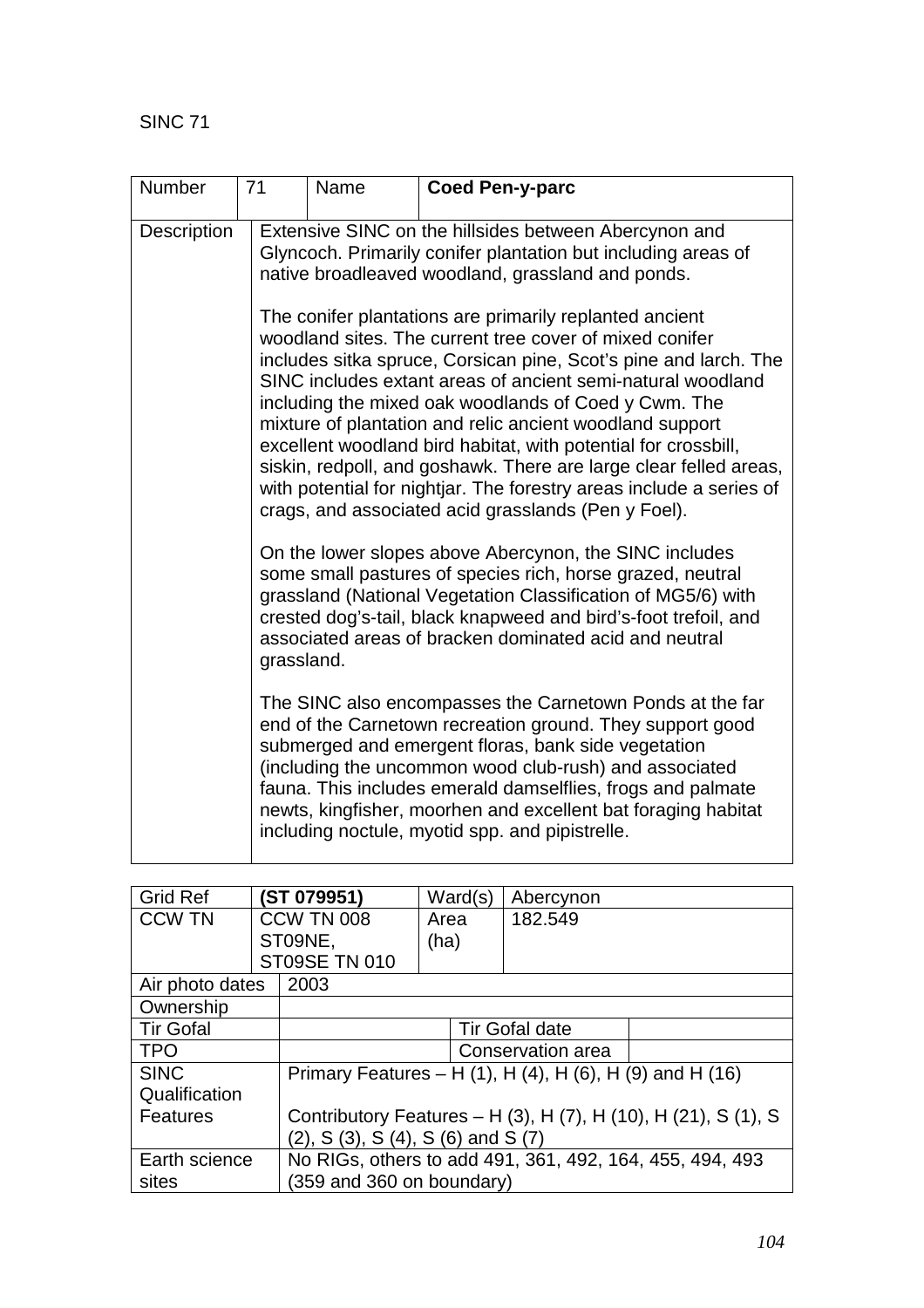| Survey work             |    |                                      |                          | • CCW Phase I Survey 1992-1995             |  |  |
|-------------------------|----|--------------------------------------|--------------------------|--------------------------------------------|--|--|
| undertaken<br>$\bullet$ |    |                                      |                          | Inventory of Ancient Woodland in Glamorgan |  |  |
|                         |    |                                      | (Provisional) NCC (1985) |                                            |  |  |
|                         |    | • Forestry Commission planting plans |                          |                                            |  |  |
|                         |    |                                      |                          | • Site Visits 1997-2008                    |  |  |
| Original                | 71 |                                      | Original                 | Abercynon Woodland                         |  |  |
| Number                  |    | Name                                 |                          |                                            |  |  |
|                         | 76 |                                      |                          | Coed Pen-y-parc                            |  |  |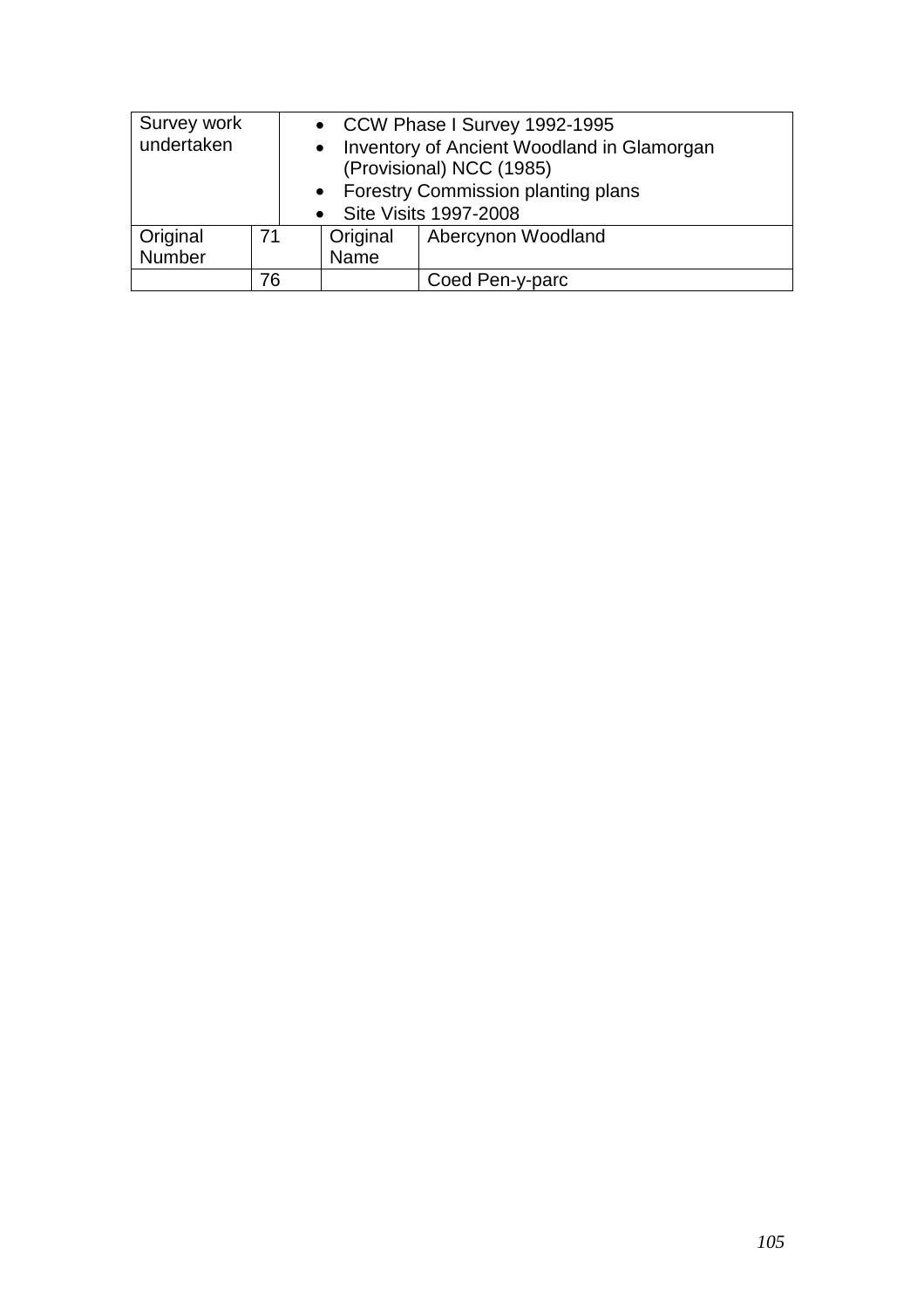| <b>Number</b>      | 72 | Name                                                                                                                                                                                                                                                                                                                                                                                                                         | <b>Heol-y-Mynach Pastures</b>                                                                                                                                                                                                                                                                                                                                                         |  |  |  |
|--------------------|----|------------------------------------------------------------------------------------------------------------------------------------------------------------------------------------------------------------------------------------------------------------------------------------------------------------------------------------------------------------------------------------------------------------------------------|---------------------------------------------------------------------------------------------------------------------------------------------------------------------------------------------------------------------------------------------------------------------------------------------------------------------------------------------------------------------------------------|--|--|--|
|                    |    |                                                                                                                                                                                                                                                                                                                                                                                                                              |                                                                                                                                                                                                                                                                                                                                                                                       |  |  |  |
| <b>Description</b> |    | A series of horse grazed drier and marshy grassland<br>pastures. The drier grassland includes common bent,<br>crested dog's-tail, ribwort plantain, bird's-foot trefoil,<br>autumn hawkbit, red clover, white clover, black<br>knapweed, yarrow, greater burnet, tormentil, sneezewort<br>and sorrel. In National Vegetation Classification terms<br>this equates to a mosaic of MG5, MG6 and U4b<br>neutral/acid grassland. |                                                                                                                                                                                                                                                                                                                                                                                       |  |  |  |
|                    |    |                                                                                                                                                                                                                                                                                                                                                                                                                              | Wetter areas support marshy grassland with purple<br>moor-grass and soft rush (National Vegetation<br>Classification of M25/M23), with great burnet, greater<br>bird's foot-trefoil, devil's bit scabious and tormentil.<br>The SINC is a species rich diverse grassland with the<br>potential for marsh fritillary butterflies (which occur on<br>the nearby Buarth-Y-Capel SINC 73) |  |  |  |

| <b>Grid Ref</b>  |                                                   | (NGR ST 050954) |                                    | Ward(s) | Ynysybwl              |  |
|------------------|---------------------------------------------------|-----------------|------------------------------------|---------|-----------------------|--|
| <b>CCW TN</b>    |                                                   |                 |                                    | Area    | 4.889                 |  |
|                  |                                                   |                 |                                    | (ha)    |                       |  |
| Air photo dates  |                                                   | 2003            |                                    |         |                       |  |
| Ownership        |                                                   |                 |                                    |         |                       |  |
| <b>Tir Gofal</b> |                                                   |                 |                                    |         | <b>Tir Gofal date</b> |  |
| <b>TPO</b>       |                                                   |                 |                                    |         | Conservation area     |  |
| <b>SINC</b>      | Primary Features – H $(4)$ , H $(6)$ and H $(7)$  |                 |                                    |         |                       |  |
| Qualification    |                                                   |                 |                                    |         |                       |  |
| <b>Features</b>  |                                                   |                 | Contributory Features - S (6)      |         |                       |  |
| Earth science    |                                                   | <b>None</b>     |                                    |         |                       |  |
| sites            |                                                   |                 |                                    |         |                       |  |
| Survey work      | CCW Phase I Habitat Survey 1992-1995<br>$\bullet$ |                 |                                    |         |                       |  |
| undertaken       |                                                   |                 | Site Visits 1997-2008<br>$\bullet$ |         |                       |  |
| Original         | 72                                                |                 | Heol y Mynach<br>Original          |         |                       |  |
| Number           |                                                   |                 | Name                               |         |                       |  |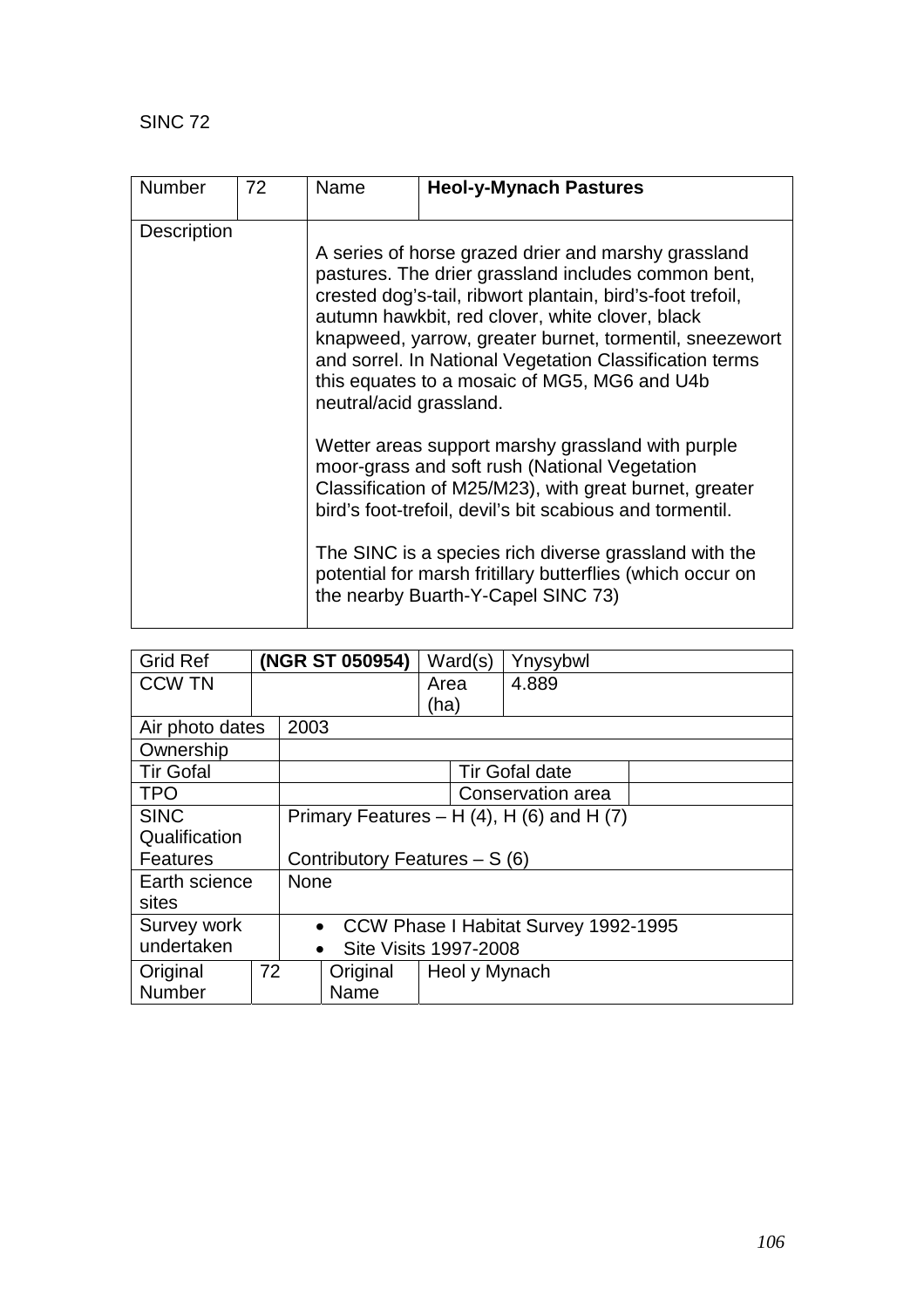| <b>Number</b> | 73 | Name | <b>Buarth-y-Capel wetland</b>                                                                                                                                                                                                                                                                                                                                                                                                                                                                                                                                                                                                                                                                                                                                                                                                                                                                                                                                                                                                                                                                                                                                                                                                                                                                                                                                                                                                                                                                                                                                                                                                                                     |
|---------------|----|------|-------------------------------------------------------------------------------------------------------------------------------------------------------------------------------------------------------------------------------------------------------------------------------------------------------------------------------------------------------------------------------------------------------------------------------------------------------------------------------------------------------------------------------------------------------------------------------------------------------------------------------------------------------------------------------------------------------------------------------------------------------------------------------------------------------------------------------------------------------------------------------------------------------------------------------------------------------------------------------------------------------------------------------------------------------------------------------------------------------------------------------------------------------------------------------------------------------------------------------------------------------------------------------------------------------------------------------------------------------------------------------------------------------------------------------------------------------------------------------------------------------------------------------------------------------------------------------------------------------------------------------------------------------------------|
| Description   |    |      | A very species rich SINC, on the north-western fringe of<br>Ynysybwl. The site primarily supports marshy grassland<br>(National Vegetation Classifications of M25, M23 and MG10<br>with small areas of M24) and acid grassland (including areas of<br>the species rich U4). The centre of the site is very wet and<br>based upon deep peat. This area of valley mire supports areas<br>of open water and species rich, mixed swamp. The swamp and<br>ditches support a colony of great crested newt and large<br>numbers of palmate newt and common frog. The wetland is<br>excellent wetland bird habitat, moorhen and two to three pairs<br>of reed bunting breed in the swamp, which also supports large<br>numbers of wintering snipe together with records of water rail<br>and jack snipe. Curlew, have been recorded in summer.<br>Associated with this area of peat is an area of wet heath<br>(National Vegetation Classification M15), with abundant devil's-<br>bit scabious. An area of old- re-vegetated coal spoil occurs at<br>the south-eastern corner of the site. There are areas of open<br>parkland type habitat with mature oak trees<br>The site supports a colony of small pearl-bordered fritillary<br>butterflies, and marsh fritillary butterflies and double line moth<br>has also been recorded. The wetland is managed as one<br>grazing unit and grazed by sheep and cattle.<br>The SINC also includes the stream and woodland of the Coed<br>Cribyn-du and alder woodland (which support pied flycatcher).<br>Local residents have reported old records of otter and it is<br>highly probable that otter still frequent this area. |

| <b>Grid Ref</b>  |  | (NGR ST 054943)                                  | Ward(s)                                                                  | Ynysybwl                                                       |  |  |
|------------------|--|--------------------------------------------------|--------------------------------------------------------------------------|----------------------------------------------------------------|--|--|
| <b>CCW TN</b>    |  | CCW TN003                                        | Area                                                                     | 25.11                                                          |  |  |
|                  |  | ST09SE                                           | (ha)                                                                     |                                                                |  |  |
| Air photo dates  |  | 2003                                             |                                                                          |                                                                |  |  |
| Ownership        |  |                                                  |                                                                          |                                                                |  |  |
| <b>Tir Gofal</b> |  |                                                  |                                                                          | <b>Tir Gofal date</b>                                          |  |  |
| <b>TPO</b>       |  |                                                  |                                                                          | Conservation area                                              |  |  |
| <b>SINC</b>      |  |                                                  |                                                                          | Primary Features - H (1), H (2), H (4), H (6), H (7), H (8), H |  |  |
| Qualification    |  |                                                  | $(10)$ , H $(11)$ , H $(12)$ , H $(15)$ , H $(18)$ , S $(4)$ and S $(6)$ |                                                                |  |  |
| <b>Features</b>  |  |                                                  |                                                                          |                                                                |  |  |
|                  |  | Contributory Features $- S(1)$ , S(2), and S(3), |                                                                          |                                                                |  |  |
| Earth science    |  |                                                  |                                                                          | No RIGs 189 to be added (187 on boundary)                      |  |  |
| sites            |  |                                                  |                                                                          |                                                                |  |  |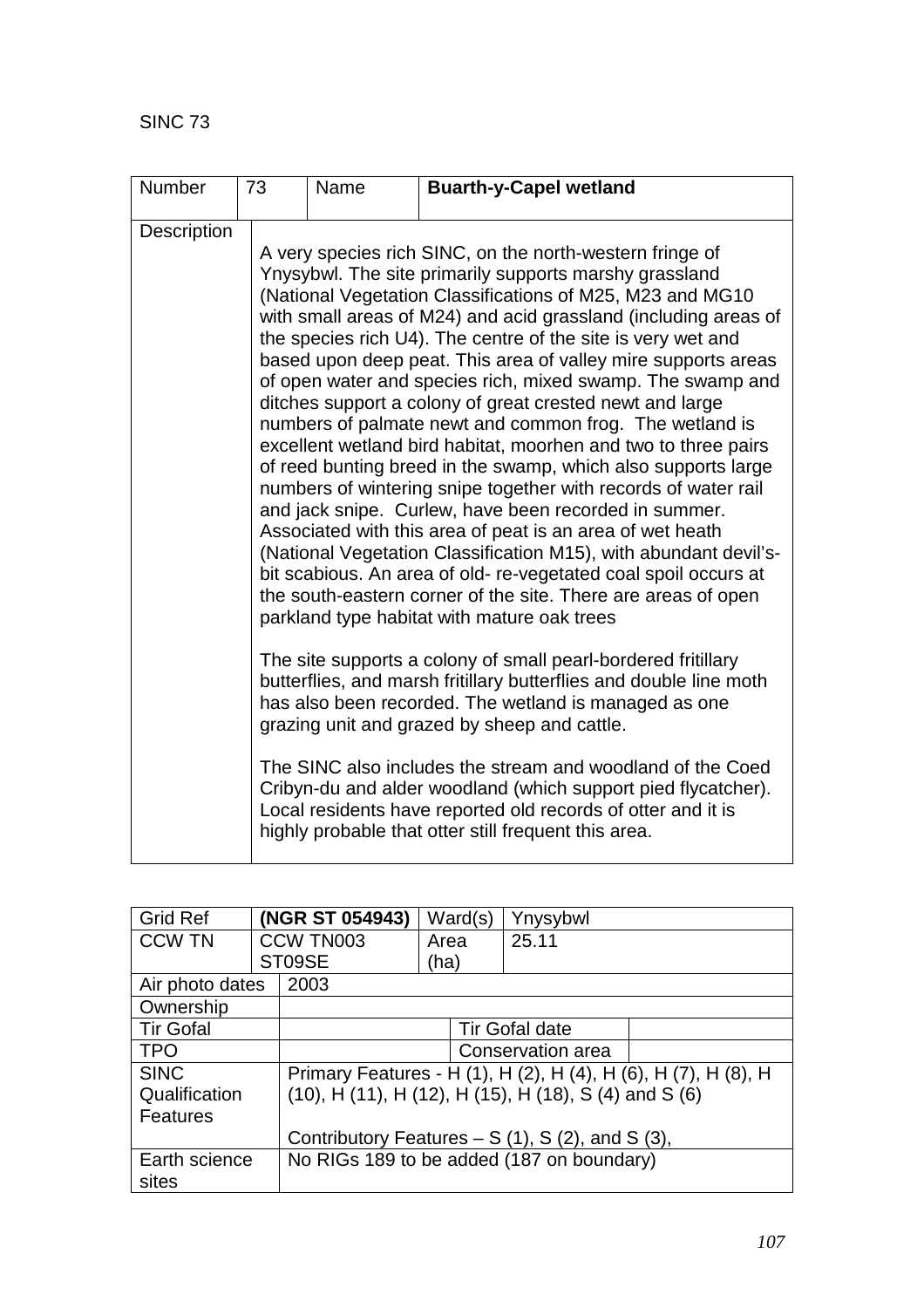| Survey work |                                               | • CCW Phase I Habitat Survey 1992-1995 |                                                     |                         |  |  |
|-------------|-----------------------------------------------|----------------------------------------|-----------------------------------------------------|-------------------------|--|--|
| undertaken  |                                               |                                        | • CCW Site Notes                                    |                         |  |  |
|             |                                               |                                        |                                                     | • Site Visits 1997-2008 |  |  |
|             |                                               |                                        | • Buarth-y-Capel, Ecological Assessments (various), |                         |  |  |
|             |                                               |                                        | Casella (2000 and 2001)                             |                         |  |  |
|             | • Buarth-y-Capel, Ecological Assessments, RPS |                                        |                                                     |                         |  |  |
|             | Ecological Surveys (2007)                     |                                        |                                                     |                         |  |  |
| Original    | 73                                            |                                        | Original                                            | Buarth-y-capel          |  |  |
| Number      |                                               |                                        | Name                                                |                         |  |  |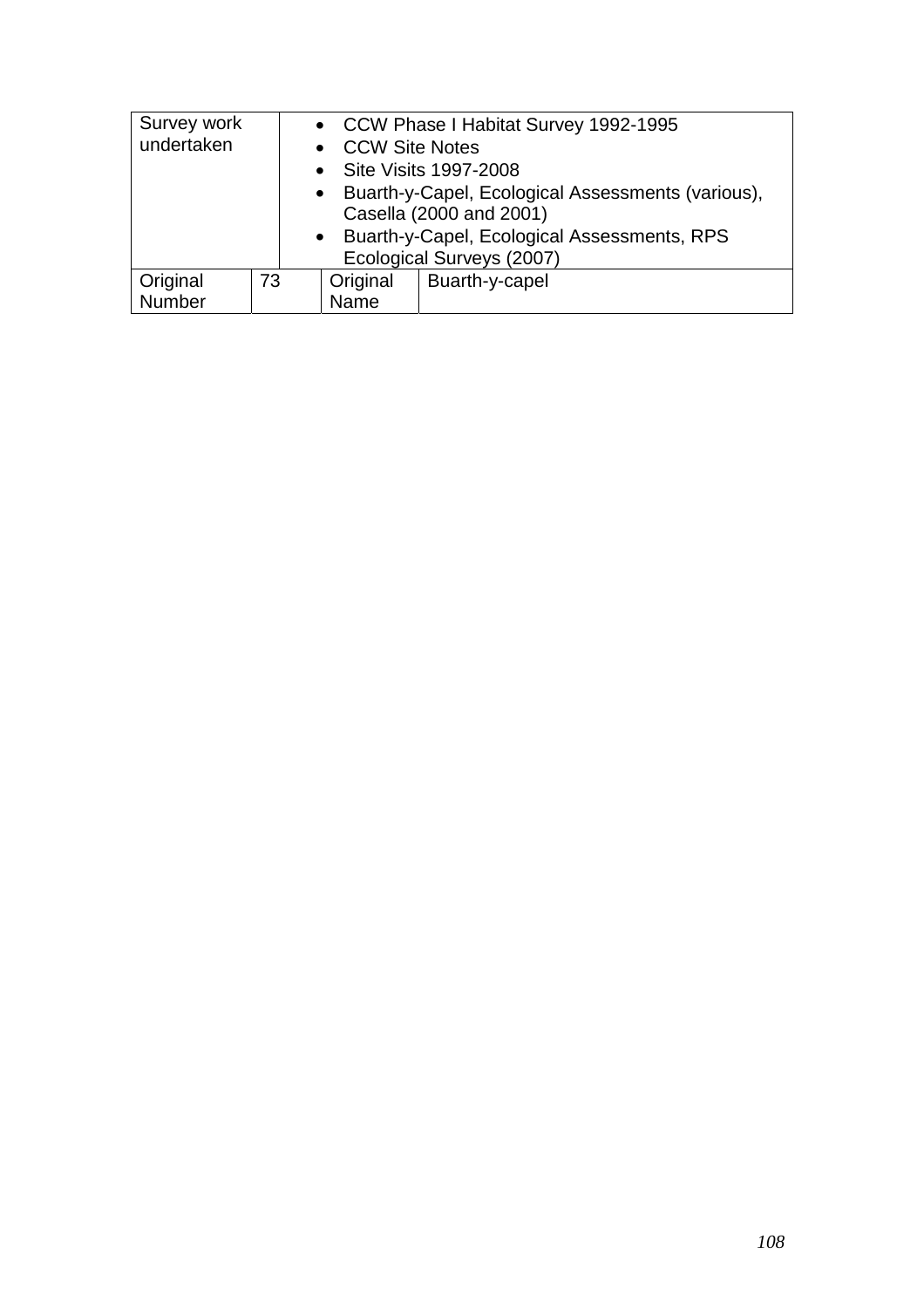| <b>Number</b>                  | 74                                                |                                                                                                                                                                                                                                                                                                                                                                                                                                                                             | Name                        |  | Dan y Cribyn         |                                                         |              |       |
|--------------------------------|---------------------------------------------------|-----------------------------------------------------------------------------------------------------------------------------------------------------------------------------------------------------------------------------------------------------------------------------------------------------------------------------------------------------------------------------------------------------------------------------------------------------------------------------|-----------------------------|--|----------------------|---------------------------------------------------------|--------------|-------|
| Description                    |                                                   | A large area of mature, ancient semi-natural woodland and<br>additional areas of marshy grassland, on the western edge of<br>Ynysybwl.                                                                                                                                                                                                                                                                                                                                      |                             |  |                      |                                                         |              |       |
|                                |                                                   | The woodland occupies a moderate to steep east facing slope. It<br>supports mixed oak, ash, beech, alder, hazel, holly, downy birch<br>and hawthorn woodland. The wood has an ancient woodland<br>ground flora with male fern, broad buckler fern, hart's-tongue<br>fern, hard fern, bluebells, wood sorrel, and opposite leaved<br>golden saxifrage. The woodlands support excellent woodland bird<br>habitat.                                                             |                             |  |                      |                                                         |              |       |
|                                |                                                   | In addition, at its northern end, the SINC includes areas of heavily<br>grazed, flushed marshy grass. These support purple moor-grass,<br>rush, carnation sedge, devil's-bit scabious, and carnation sedge.<br>Although currently heavily grazed, the marshy grassland has<br>potential as marsh fritillary habitat. Marsh fritillary butterflies occur<br>to the immediate north on Buarth-y-Capel.                                                                        |                             |  |                      |                                                         |              |       |
|                                |                                                   | At the southern end, adjacent to Dan-y-Cribyn, the SINC<br>encompasses small areas of unmanaged purple moor-grass and<br>soft rush, and larger areas of bracken (2 or 3 hectares) with acid<br>grassland with sheep's fescue, sheep's sorrel, tormentil, and<br>heath bedstraw (National Vegetation Classification of U4). The<br>marshy grassland although currently unsuitable for marsh fritillary<br>butterflies has potential for the species, with better management. |                             |  |                      |                                                         |              |       |
| <b>Grid Ref</b>                |                                                   |                                                                                                                                                                                                                                                                                                                                                                                                                                                                             | (NGR ST 060935)   $Ward(s)$ |  |                      | Ynysybwl                                                |              |       |
| <b>CCW TN</b>                  |                                                   |                                                                                                                                                                                                                                                                                                                                                                                                                                                                             | CCW TN 006 ST09SE           |  |                      | Area (ha)                                               |              | 16.63 |
| Air photo dates                |                                                   |                                                                                                                                                                                                                                                                                                                                                                                                                                                                             | 2003                        |  |                      |                                                         |              |       |
| Ownership                      |                                                   |                                                                                                                                                                                                                                                                                                                                                                                                                                                                             |                             |  |                      |                                                         |              |       |
| <b>Tir Gofal</b><br><b>TPO</b> |                                                   |                                                                                                                                                                                                                                                                                                                                                                                                                                                                             |                             |  |                      | <b>Tir Gofal date</b>                                   |              |       |
| <b>SINC</b>                    |                                                   | Conservation area                                                                                                                                                                                                                                                                                                                                                                                                                                                           |                             |  |                      |                                                         |              |       |
| Qualification                  |                                                   | Primary Features $- H(1)$ , H $(6)$ , and H $(7)$                                                                                                                                                                                                                                                                                                                                                                                                                           |                             |  |                      |                                                         |              |       |
| Features                       | Contributory Features - S (6)                     |                                                                                                                                                                                                                                                                                                                                                                                                                                                                             |                             |  |                      |                                                         |              |       |
|                                | No Rigs, 331 to be added<br>Earth science sites   |                                                                                                                                                                                                                                                                                                                                                                                                                                                                             |                             |  |                      |                                                         |              |       |
| Survey work                    | CCW Phase I Habitat Survey 1992-1995<br>$\bullet$ |                                                                                                                                                                                                                                                                                                                                                                                                                                                                             |                             |  |                      |                                                         |              |       |
| undertaken                     |                                                   | <b>Site Visits 1997-2008</b>                                                                                                                                                                                                                                                                                                                                                                                                                                                |                             |  |                      |                                                         |              |       |
|                                |                                                   | Coed Cymru Site File                                                                                                                                                                                                                                                                                                                                                                                                                                                        |                             |  |                      |                                                         |              |       |
|                                |                                                   |                                                                                                                                                                                                                                                                                                                                                                                                                                                                             |                             |  |                      | Inventory of Ancient Woodland (provisional), NCC (1985) |              |       |
| <b>Original Number</b>         |                                                   |                                                                                                                                                                                                                                                                                                                                                                                                                                                                             | 74                          |  | <b>Original Name</b> |                                                         | Dan y Cribyn |       |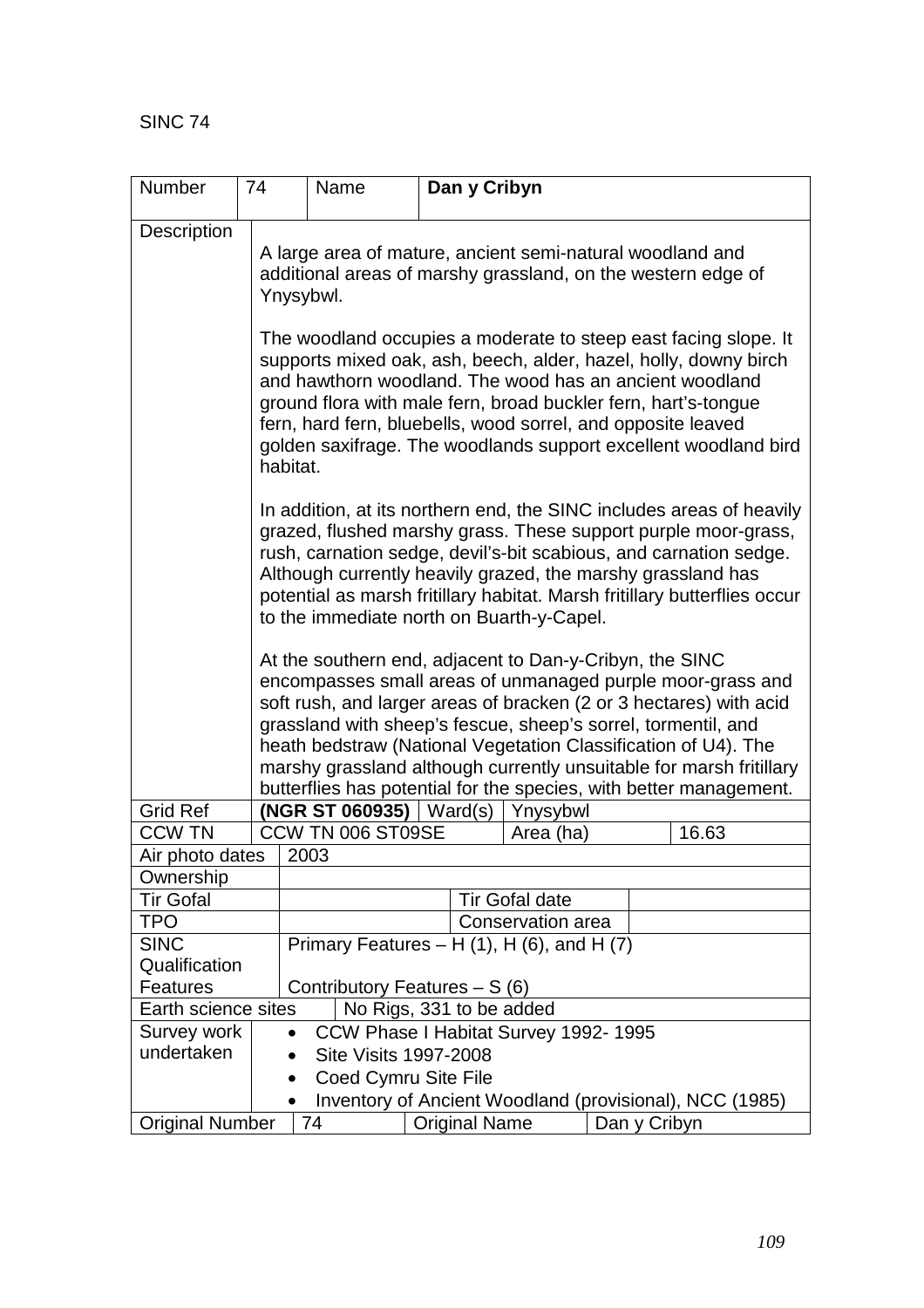| <b>Number</b>                            | 75                                                                                                                                                                                                                                                                                                                                                                                                                                                                                                                                                                                                                                                           | Name                                                       |                                                                                                                                                                                                                                                                                                                                                                                                                                                                                                 |                                 | <b>Lower Clydach Woodlands</b>                                                                             |                                                                                                                      |  |  |
|------------------------------------------|--------------------------------------------------------------------------------------------------------------------------------------------------------------------------------------------------------------------------------------------------------------------------------------------------------------------------------------------------------------------------------------------------------------------------------------------------------------------------------------------------------------------------------------------------------------------------------------------------------------------------------------------------------------|------------------------------------------------------------|-------------------------------------------------------------------------------------------------------------------------------------------------------------------------------------------------------------------------------------------------------------------------------------------------------------------------------------------------------------------------------------------------------------------------------------------------------------------------------------------------|---------------------------------|------------------------------------------------------------------------------------------------------------|----------------------------------------------------------------------------------------------------------------------|--|--|
| <b>Description</b>                       |                                                                                                                                                                                                                                                                                                                                                                                                                                                                                                                                                                                                                                                              |                                                            | The lower section of the Nant Clydach, and the<br>associated semi-natural woodland and grassland<br>habitats.                                                                                                                                                                                                                                                                                                                                                                                   |                                 |                                                                                                            |                                                                                                                      |  |  |
|                                          |                                                                                                                                                                                                                                                                                                                                                                                                                                                                                                                                                                                                                                                              | habitat.                                                   |                                                                                                                                                                                                                                                                                                                                                                                                                                                                                                 |                                 | of undercut bank and exposed sandstone bedrock. It<br>supports brown trout, dipper, grey wagtail and otter | The Nant Clydach is a fast flowing, clean upland river,<br>running through an incised, steep sided valley with areas |  |  |
|                                          |                                                                                                                                                                                                                                                                                                                                                                                                                                                                                                                                                                                                                                                              |                                                            | The SINC includes the extensive mature semi-natural<br>(and largely ancient woodlands), which occurs on either<br>side of the Nant Clydach Valley. These woodlands<br>support canopies of oak, birch, beech, sycamore, alder<br>and ash, with hazel (old coppice), holly, and guelder<br>rose shrub layer. There is an ancient woodland ground<br>flora with bluebell, wood sorrel, dog violets, enchanter's<br>nightshade, male fern, broad buckler fern, hard fern and<br>hart's-tongue fern. |                                 |                                                                                                            |                                                                                                                      |  |  |
|                                          | The SINC supports associated areas of bracken/dry<br>grassland (National Vegetation Classification U4/MG6)<br>Cefn Pastures (ST068925 and ST069925) supports<br>species rich marshy grassland (National Vegetation<br>Classification M25) with purple moor-grass, tormentil,<br>devil's-bit scabious, articulated rush, compact rush, and<br>cross leaved heath. The pastures include a small area of<br>neutral grassland (National Vegetation Classification<br>MG5c) with devil's-bit scabious, tormentil, bird's-foot<br>trefoil, greater bird's-foot trefoil, and black knapweed.<br>This grassland is potential marsh fritillary butterfly<br>habitat. |                                                            |                                                                                                                                                                                                                                                                                                                                                                                                                                                                                                 |                                 |                                                                                                            |                                                                                                                      |  |  |
| <b>Grid Ref</b>                          |                                                                                                                                                                                                                                                                                                                                                                                                                                                                                                                                                                                                                                                              | (NGR ST 069925)                                            |                                                                                                                                                                                                                                                                                                                                                                                                                                                                                                 | Ward(s)                         |                                                                                                            | Ynysybwl, Glyncoch, Abercynon                                                                                        |  |  |
| <b>CCW TN</b>                            |                                                                                                                                                                                                                                                                                                                                                                                                                                                                                                                                                                                                                                                              | CCW TN005 and<br>009 ST09SE                                |                                                                                                                                                                                                                                                                                                                                                                                                                                                                                                 | Area<br>(ha)                    | 47.79                                                                                                      |                                                                                                                      |  |  |
|                                          | Air photo dates<br>2003                                                                                                                                                                                                                                                                                                                                                                                                                                                                                                                                                                                                                                      |                                                            |                                                                                                                                                                                                                                                                                                                                                                                                                                                                                                 |                                 |                                                                                                            |                                                                                                                      |  |  |
|                                          | Public access                                                                                                                                                                                                                                                                                                                                                                                                                                                                                                                                                                                                                                                |                                                            |                                                                                                                                                                                                                                                                                                                                                                                                                                                                                                 | Limited to Public Rights of Way |                                                                                                            |                                                                                                                      |  |  |
| Ownership                                |                                                                                                                                                                                                                                                                                                                                                                                                                                                                                                                                                                                                                                                              |                                                            |                                                                                                                                                                                                                                                                                                                                                                                                                                                                                                 |                                 |                                                                                                            |                                                                                                                      |  |  |
| <b>Tir Gofal</b>                         |                                                                                                                                                                                                                                                                                                                                                                                                                                                                                                                                                                                                                                                              |                                                            |                                                                                                                                                                                                                                                                                                                                                                                                                                                                                                 |                                 | <b>Tir Gofal date</b>                                                                                      |                                                                                                                      |  |  |
| <b>TPO</b>                               |                                                                                                                                                                                                                                                                                                                                                                                                                                                                                                                                                                                                                                                              |                                                            |                                                                                                                                                                                                                                                                                                                                                                                                                                                                                                 |                                 | Conservation area                                                                                          |                                                                                                                      |  |  |
| <b>SINC</b><br>Qualification<br>Features |                                                                                                                                                                                                                                                                                                                                                                                                                                                                                                                                                                                                                                                              | $(15)$ , H $(20)$ , and S $(1)$                            |                                                                                                                                                                                                                                                                                                                                                                                                                                                                                                 |                                 |                                                                                                            | Primary Features – H (1), H (3), H (4), H (6), H (7), H (9), H                                                       |  |  |
|                                          |                                                                                                                                                                                                                                                                                                                                                                                                                                                                                                                                                                                                                                                              | Contributory Features $- S(2)$ , S(3), S(4), S(5) and S(6) |                                                                                                                                                                                                                                                                                                                                                                                                                                                                                                 |                                 |                                                                                                            |                                                                                                                      |  |  |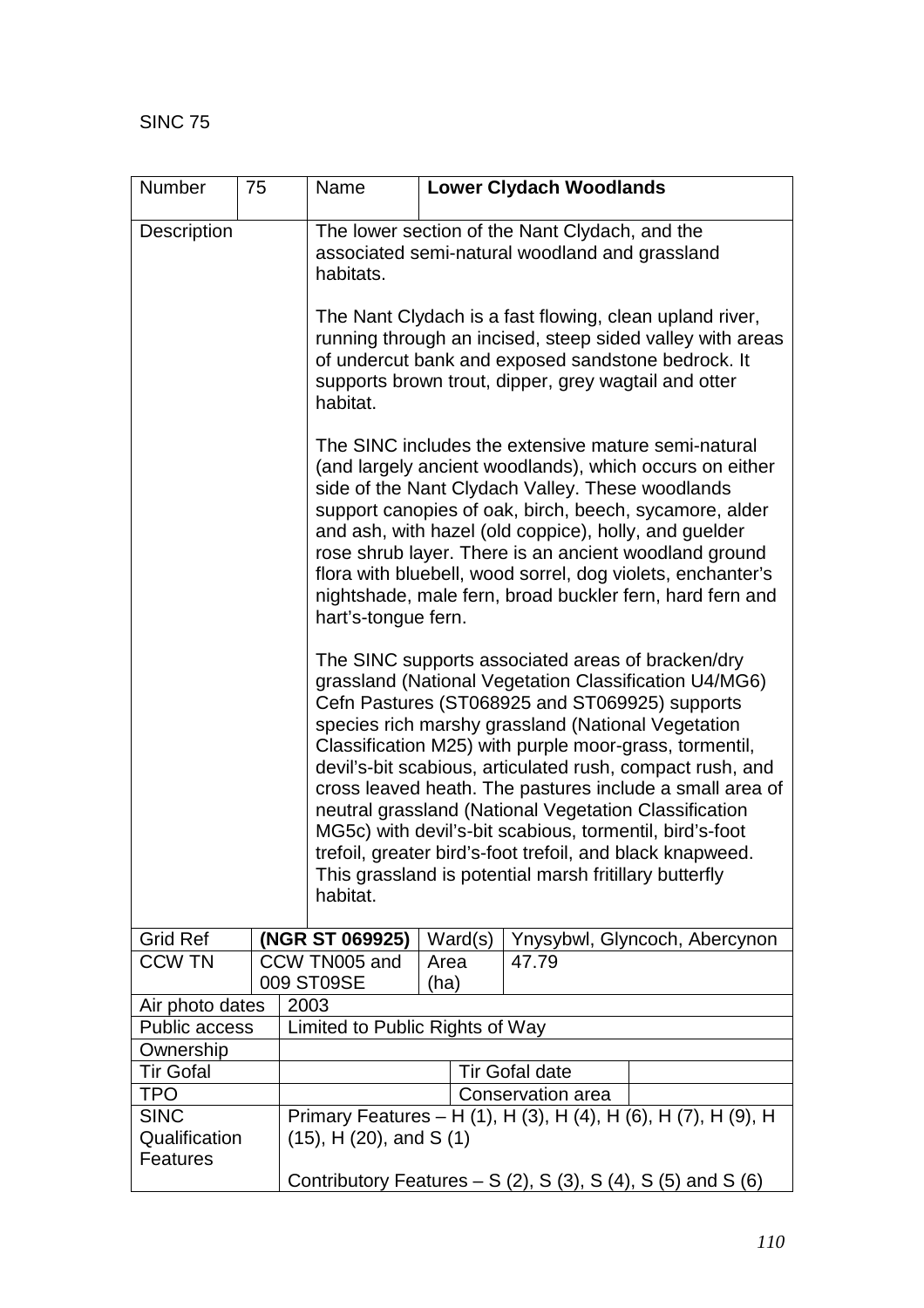| Earth science<br>sites    |    | No RIGS, others to be added: 191, 196 |                                                                                                                                                                                                                                                                                                                                                                       |  |  |
|---------------------------|----|---------------------------------------|-----------------------------------------------------------------------------------------------------------------------------------------------------------------------------------------------------------------------------------------------------------------------------------------------------------------------------------------------------------------------|--|--|
| Survey work<br>undertaken |    | $\bullet$                             | • CCW Phase I Habitat Survey 1992-1995<br>Inventory of Ancient Woodland in Glamorgan<br>(provisional), NCC (1985)<br>• Strategic Assessment of Marsh Fritillary Habitat in<br>RCT, Richard Smith (2005)<br>• Site Visits 1997-2008<br>• Ynysybwl to Taff Trail Links, Ecology Surveys, Pryce<br>Consultants Ecologists (2001) and Michael Woods<br>Associates (2003). |  |  |
| Original                  | 75 | Original                              | Lower Clydach Woodlands                                                                                                                                                                                                                                                                                                                                               |  |  |
| Number                    |    | Name                                  |                                                                                                                                                                                                                                                                                                                                                                       |  |  |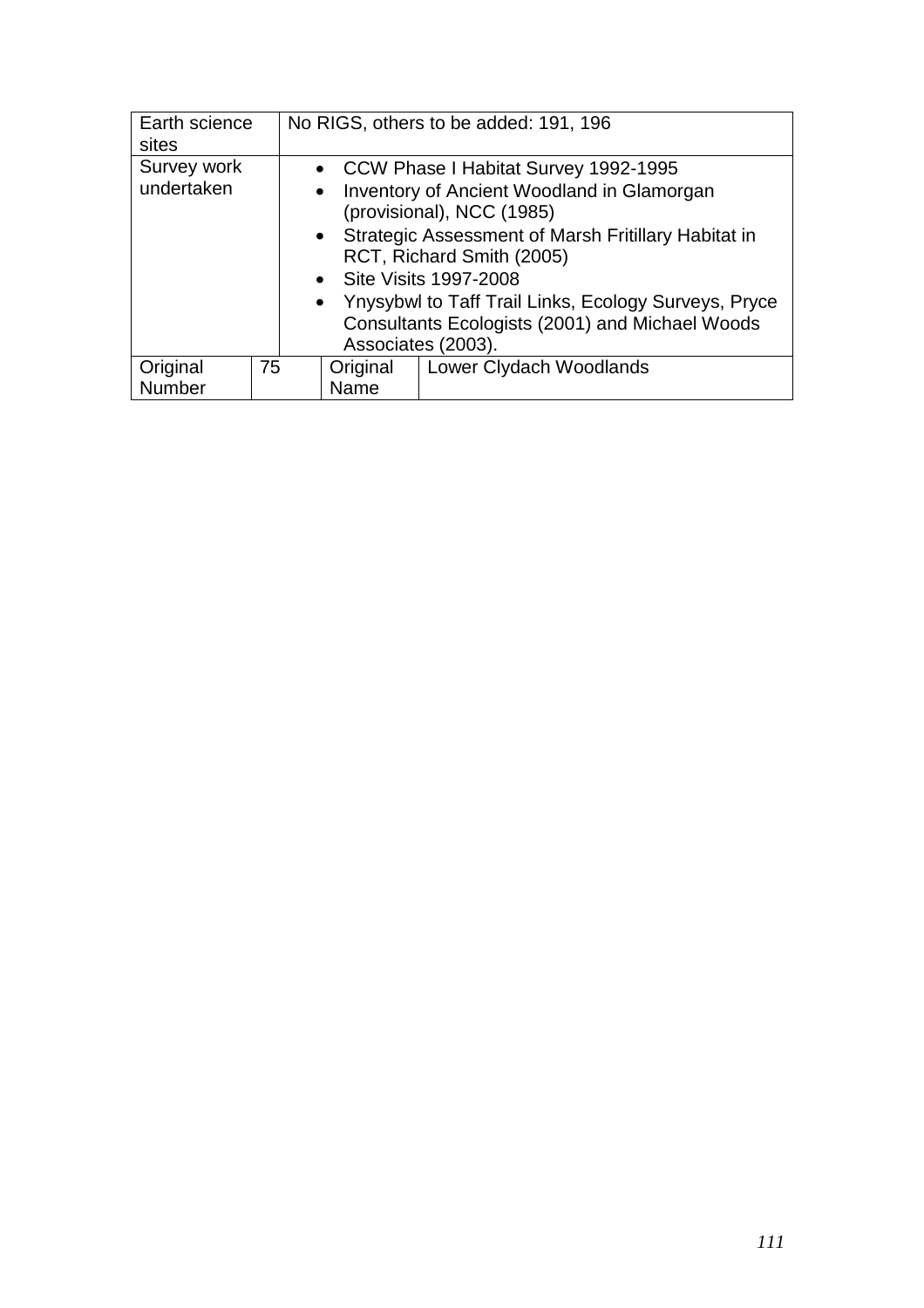| <b>Number</b>      | 76 | Name | <b>Maerdy Colliery</b>                                                                                                                                                                                                                                                                                                                                                                                                                                                                                                                                                                                                                                                                                                                                                                                                                                                                                                                     |  |  |  |
|--------------------|----|------|--------------------------------------------------------------------------------------------------------------------------------------------------------------------------------------------------------------------------------------------------------------------------------------------------------------------------------------------------------------------------------------------------------------------------------------------------------------------------------------------------------------------------------------------------------------------------------------------------------------------------------------------------------------------------------------------------------------------------------------------------------------------------------------------------------------------------------------------------------------------------------------------------------------------------------------------|--|--|--|
| <b>Description</b> |    |      | Areas of dry heath, acid grassland, marshy grassland,<br>bracken, swamp and pools associated with the derelict<br>Maerdy Colliery site. The site consists of a mixture of<br>old colliery spoil, and small areas of original ground.<br>Much of the dry heath is firmly associated with coal<br>spoil, and support heather and bilberry with areas of<br>Cladonia lichen-heath, the heath grades into acid<br>grassland with sheep's fescue, wavy hair-grass,<br>common bent, mat grass, tormentil, sheep's sorrel and<br>heath bedstraw. Areas of impeded drainage support<br>associated marshy grassland.<br>The site supports a colony of grayling butterfly, keeled<br>skimmer dragonfly, brown-banded carder-bee and two<br>club-mosses (stag's horn and fir). Frog, common toad<br>and palmate newt have also been recorded, and a<br>typical ffridd bird assemblage, including whinchat,<br>stonechat, tree pipit and reed bunting. |  |  |  |

| <b>Grid Ref</b>  |     | SS 966990 |                                                 | Ward(s)                | Maerdy                                                    |                                                    |
|------------------|-----|-----------|-------------------------------------------------|------------------------|-----------------------------------------------------------|----------------------------------------------------|
| <b>CCW TN</b>    |     |           |                                                 | Area                   | 11.40 ha                                                  |                                                    |
|                  |     |           |                                                 | (ha)                   |                                                           |                                                    |
| Air photo dates  |     | 2003      |                                                 |                        |                                                           |                                                    |
| Ownership        |     |           |                                                 |                        |                                                           |                                                    |
| <b>Tir Gofal</b> |     |           |                                                 |                        | <b>Tir Gofal date</b>                                     |                                                    |
| <b>TPO</b>       |     |           |                                                 |                        | Conservation area                                         |                                                    |
| <b>SINC</b>      |     |           |                                                 |                        | Primary Features – H (6), H (7), H (9), H (10), H (11), H |                                                    |
| Qualification    |     |           | $(18)$ , S $(6)$ and S $(7)$                    |                        |                                                           |                                                    |
| <b>Features</b>  |     |           | Contributory Features $- S(2)$ , S(3), and S(4) |                        |                                                           |                                                    |
| Earth science    |     |           | No RIGS, other to be added: 86                  |                        |                                                           |                                                    |
| sites            |     |           |                                                 |                        |                                                           |                                                    |
| Survey work      |     |           | • CCW Phase I Habitat Survey, 1992-1995         |                        |                                                           |                                                    |
| undertaken       |     |           | $\bullet$                                       | Site Visits 1997-2008  |                                                           |                                                    |
|                  |     | $\bullet$ |                                                 |                        |                                                           | Maerdy Tip Ecological survey, Hyder, 2001 and 2006 |
| Original         | 189 |           | Original                                        | <b>Maerdy Colliery</b> |                                                           |                                                    |
| <b>Number</b>    |     |           | Name                                            |                        |                                                           |                                                    |
|                  | 76  |           |                                                 |                        |                                                           | Coed Pen-y-parc (including Coed y Cwm)             |
|                  |     |           |                                                 | now in 71              |                                                           |                                                    |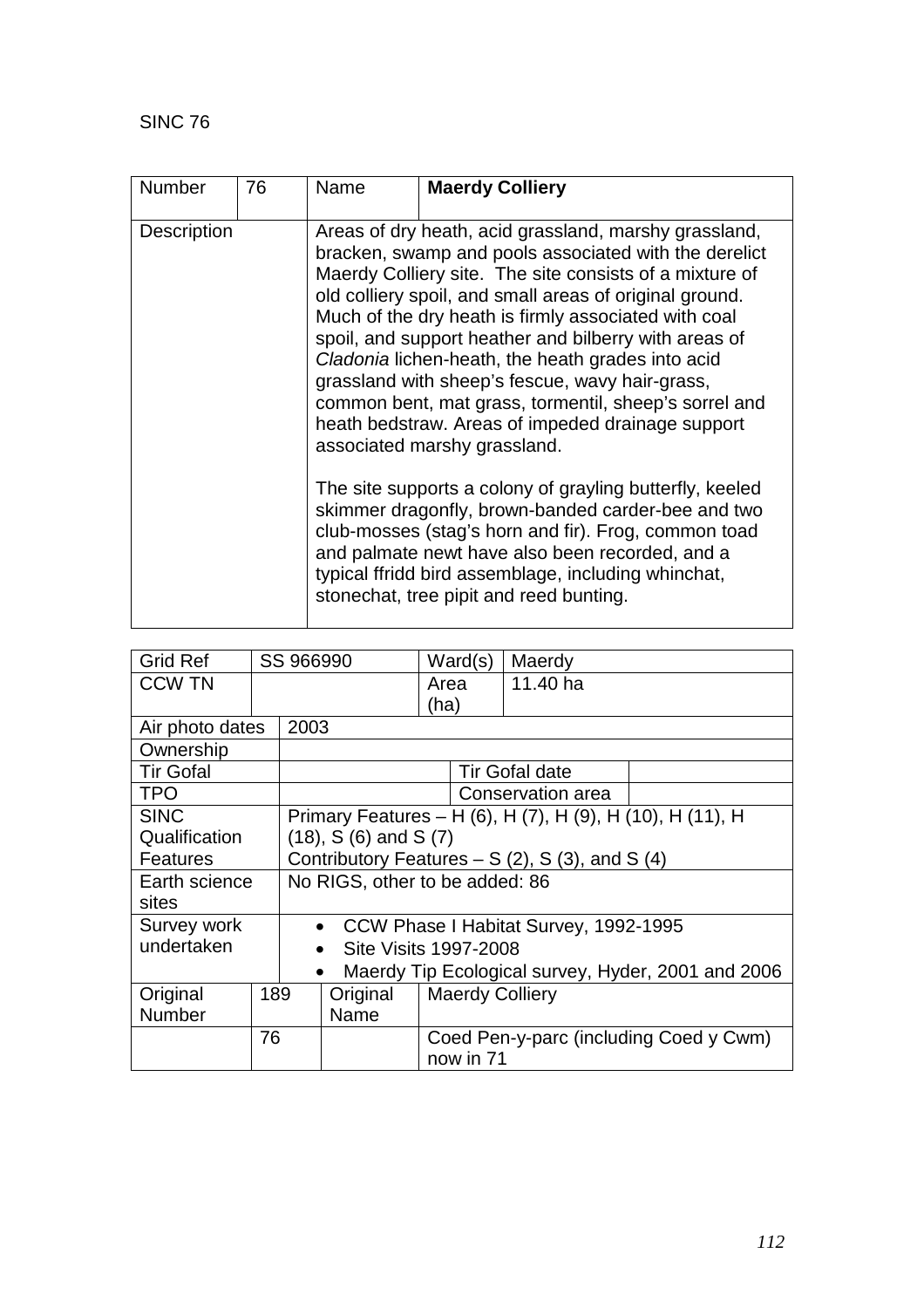SINC 77

| <b>Number</b> | 77 | Name                                                                                                                                                                                                                                                                                                                                                                                                                                                                                                                                                                | Craig-yr-Hesg / Lan Wood                                                                                                                                                                                                                                                                                                                                                               |  |  |  |  |
|---------------|----|---------------------------------------------------------------------------------------------------------------------------------------------------------------------------------------------------------------------------------------------------------------------------------------------------------------------------------------------------------------------------------------------------------------------------------------------------------------------------------------------------------------------------------------------------------------------|----------------------------------------------------------------------------------------------------------------------------------------------------------------------------------------------------------------------------------------------------------------------------------------------------------------------------------------------------------------------------------------|--|--|--|--|
| Description   |    |                                                                                                                                                                                                                                                                                                                                                                                                                                                                                                                                                                     |                                                                                                                                                                                                                                                                                                                                                                                        |  |  |  |  |
|               |    | Coed Craig-yr-Hesg is an extensive area of ancient<br>semi-natural woodland, supporting crags and old<br>quarries. The woodland supports mixed oak, ash, alder,<br>silver and downy birch canopy with hazel and holly<br>shrub layer. The woodland includes steep sloped open<br>woodland with heather, bilberry and bracken ground<br>flora, and wetter lower lying alder woodland with hazel,<br>guelder rose and alder buckthorn, and an ancient<br>woodland with bluebell, marsh valerian, remote sedge,<br>and ferns. Craig Yr Hesg is a Local Nature Reserve. |                                                                                                                                                                                                                                                                                                                                                                                        |  |  |  |  |
|               |    | Lan Wood is the southern part of the SINC. It supports<br>large areas of mixed oak, birch, beech, alder, alder<br>buckthorn, hazel, and willow woodland, with an ancient<br>woodland ground flora, with wood anemone, dog violets,<br>wood sorrel and bluebells.                                                                                                                                                                                                                                                                                                    |                                                                                                                                                                                                                                                                                                                                                                                        |  |  |  |  |
|               |    | Lan Woods includes important areas of marshy<br>grassland and wet heath. These include relatively large<br>areas of purple moor-grass, devil's-bit scabious,<br>tormentil, heath spotted orchid, petty whin with, in wetter<br>(peaty areas), cross-leaved heath, bog asphodel and<br>sphagnum acid flush and bracken.                                                                                                                                                                                                                                              |                                                                                                                                                                                                                                                                                                                                                                                        |  |  |  |  |
|               |    |                                                                                                                                                                                                                                                                                                                                                                                                                                                                                                                                                                     | The SINC includes areas of coal spoil workings, and old<br>quarries and tramroads. These supports areas of dry<br>heath (heather and bilberry) and open coal habitats. It<br>also extends along the south side of the Darren Ddu<br>Lane to include further areas of mature semi-natural<br>mixed oak woodland, including Di-goed, and areas of<br>linking acid grassland and bracken. |  |  |  |  |
|               |    | marsh fritillary habitat.                                                                                                                                                                                                                                                                                                                                                                                                                                                                                                                                           | There is a considerable range of flora and fauna. The<br>site represents excellent woodland bird habitat with<br>breeding wood warbler and tree pipit, wintering<br>woodcock and on the crags raven. The marshy<br>grassland supports small pearl-bordered fritillary and                                                                                                              |  |  |  |  |

| <b>Grid Ref</b> |                             |                     | (NGR ST 072914)   Ward(s)   Pontypridd Town, Glyncoch,<br>Rhondda |
|-----------------|-----------------------------|---------------------|-------------------------------------------------------------------|
| l CCW TN        | CCW TN007 and<br>009 ST09NE | <b>Area</b><br>(ha) | 89.72                                                             |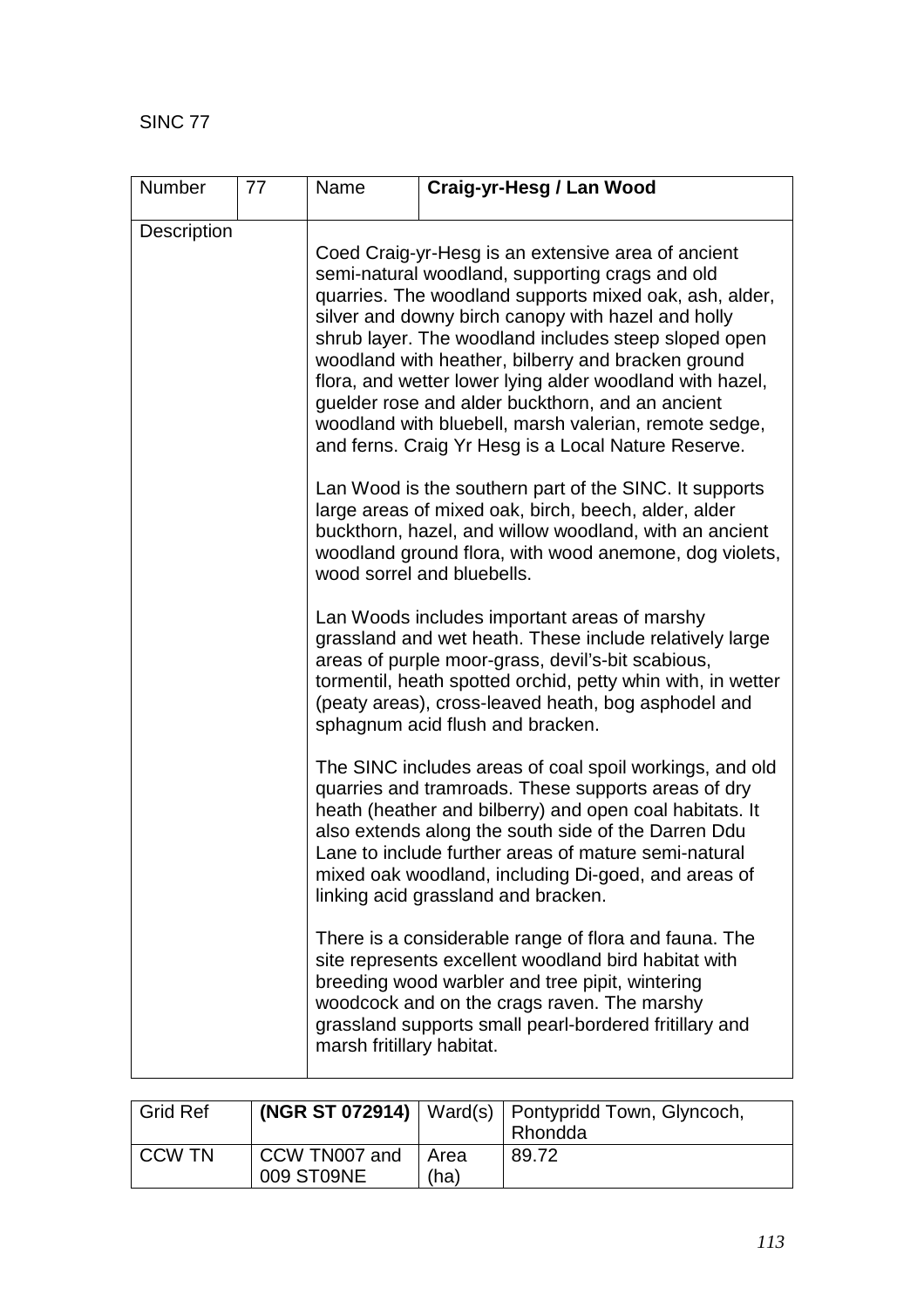| Air photo dates          |    | 2003                                                       |          |                                                               |  |  |
|--------------------------|----|------------------------------------------------------------|----------|---------------------------------------------------------------|--|--|
| Ownership                |    |                                                            |          |                                                               |  |  |
| <b>Tir Gofal</b>         |    | Tir Gofal date                                             |          |                                                               |  |  |
| <b>TPO</b>               |    | Conservation area                                          |          |                                                               |  |  |
| <b>SINC</b>              |    |                                                            |          | Primary Features – H (1), H (3), H (6), H (7), H (9), H (10), |  |  |
| Qualification            |    |                                                            |          | H (15), H (18), H (20), H (21), and S (6)                     |  |  |
| <b>Features</b>          |    |                                                            |          |                                                               |  |  |
|                          |    | Contributory Features $- S(2)$ , and S(3),                 |          |                                                               |  |  |
| Earth science            |    | No RIGS sites, others to be added: 172, 529, 173, 503, 177 |          |                                                               |  |  |
| sites                    |    |                                                            |          |                                                               |  |  |
| Survey work              |    | • CCW Phase I Habitat Survey, 1992-1995                    |          |                                                               |  |  |
| undertaken               |    |                                                            |          | Craig Yr Hesg Local Nature Reserve Management                 |  |  |
|                          |    | Plan                                                       |          |                                                               |  |  |
|                          |    | • Site Visits 1997-2008                                    |          |                                                               |  |  |
|                          |    | Inventory of Ancient Woodland in Glamorgan<br>$\bullet$    |          |                                                               |  |  |
|                          |    | (Provisional), NCC (1985)                                  |          |                                                               |  |  |
| $\bullet$                |    |                                                            |          | Woodland Surveys in South Wales Region - Cooke                |  |  |
| and Saunders, NCC (1990) |    |                                                            |          |                                                               |  |  |
| Original                 | 77 |                                                            | Original | Craig yr Hesg Lan wood                                        |  |  |
| <b>Number</b>            |    | Name                                                       |          |                                                               |  |  |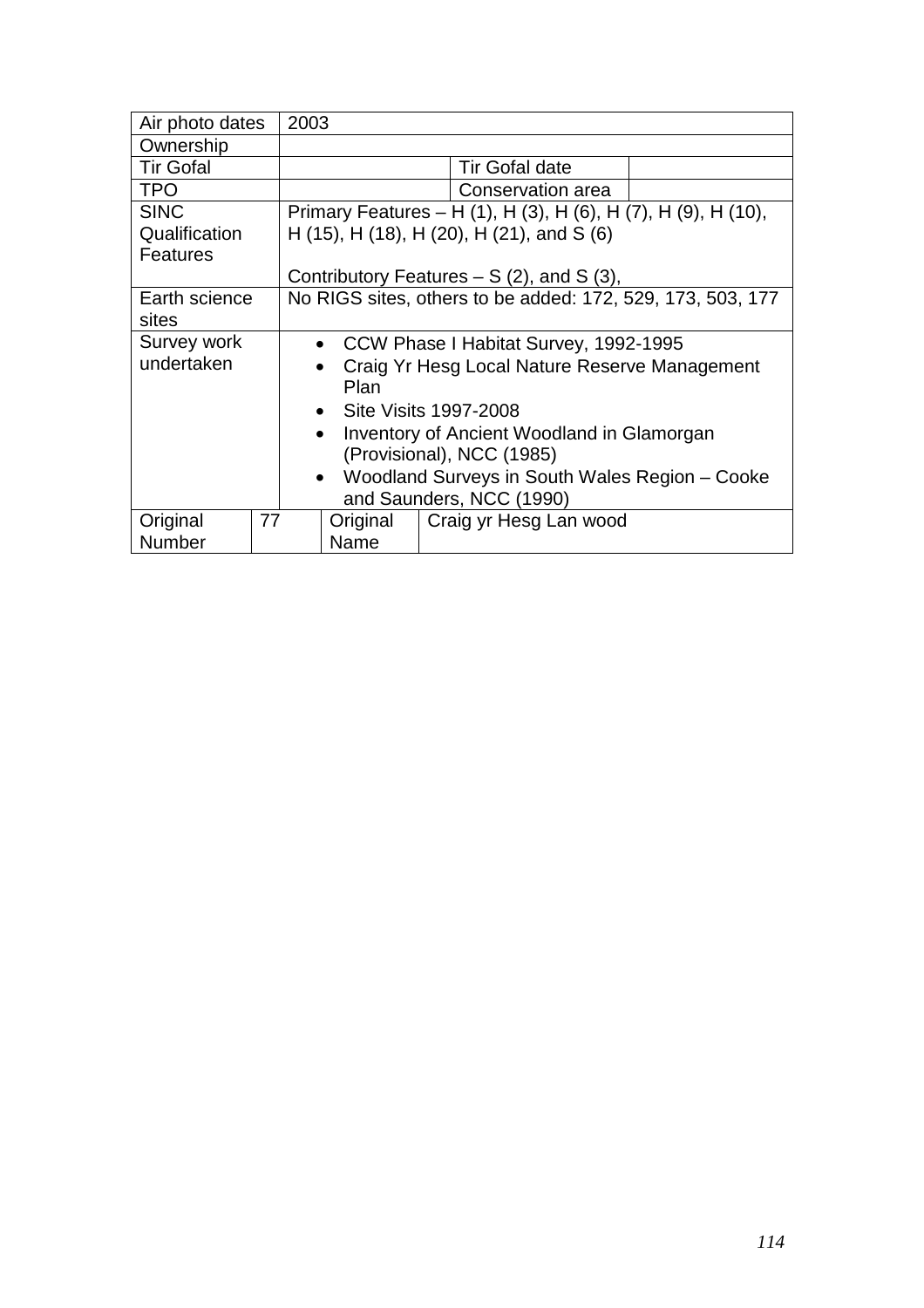| Number      | 78    | Name                                                                                                                                                                                                                                                                                                                                                                                                                                                                                                                                                                                                                                                                                                                                                                                                                                                                                                                                                                                                                                                                                                                                                                                                                                            | <b>Craig-Evan Leyshon Common</b>                                                                                                                                                                                                                                                                                                                                                                                                                             |  |  |  |  |
|-------------|-------|-------------------------------------------------------------------------------------------------------------------------------------------------------------------------------------------------------------------------------------------------------------------------------------------------------------------------------------------------------------------------------------------------------------------------------------------------------------------------------------------------------------------------------------------------------------------------------------------------------------------------------------------------------------------------------------------------------------------------------------------------------------------------------------------------------------------------------------------------------------------------------------------------------------------------------------------------------------------------------------------------------------------------------------------------------------------------------------------------------------------------------------------------------------------------------------------------------------------------------------------------|--------------------------------------------------------------------------------------------------------------------------------------------------------------------------------------------------------------------------------------------------------------------------------------------------------------------------------------------------------------------------------------------------------------------------------------------------------------|--|--|--|--|
| Description |       | An extensive mosaic ffridd, which runs along the eastern flank<br>of the Taff valley. Bracken dominates huge areas, but this is<br>associated with 'under storey' of acid grassland (with common<br>bent, sheep's fescue, tormentil, heath bedstraw and sheep's<br>sorrel). Steeper crags support large areas of heather heath with<br>wavy hair grass. The shallower, flushed slopes at NGR ST 097<br>920, has flushed marshy with tall purple moor-grass, greater<br>bird's-foot trefoil, ivy-leaved bellflower, pennywort, marsh<br>bedstraw, soft rush, sharp flowered rush, tufted hair-grass,<br>marsh thistle sphagnum bog mosses and Polytrichum<br>commune. Cross-leaved heath, bell heath, western gorse and<br>mat grass occur locally.<br>The SINC includes vegetating coal spoil tips. These support<br>open coal spoil grassland with the usual eclectic mix of acid<br>and calcareous species, including carline thistle, fairy flax and a<br>locally extensive area of common thyme grow on the old coal<br>spoil.<br>The SINC includes the relic ancient woodland of Coed Pant-du<br>Isaf and replanted ancient woodlands of Coed Trefychan, and<br>the alder woodland and clean fast flowing stream of the Nant<br>Cae-dudwg. |                                                                                                                                                                                                                                                                                                                                                                                                                                                              |  |  |  |  |
|             |       |                                                                                                                                                                                                                                                                                                                                                                                                                                                                                                                                                                                                                                                                                                                                                                                                                                                                                                                                                                                                                                                                                                                                                                                                                                                 |                                                                                                                                                                                                                                                                                                                                                                                                                                                              |  |  |  |  |
|             |       |                                                                                                                                                                                                                                                                                                                                                                                                                                                                                                                                                                                                                                                                                                                                                                                                                                                                                                                                                                                                                                                                                                                                                                                                                                                 |                                                                                                                                                                                                                                                                                                                                                                                                                                                              |  |  |  |  |
|             | bats. |                                                                                                                                                                                                                                                                                                                                                                                                                                                                                                                                                                                                                                                                                                                                                                                                                                                                                                                                                                                                                                                                                                                                                                                                                                                 | Excellent invertebrate habitats, with grayling butterflies on the<br>coal spoil grasslands and good breeding bird habitat include<br>yellowhammer, raven, stonechat and wheatear. Adder occurs<br>within the main Common. The flushed marshy grassland<br>supports potential fritillary butterfly habitat present. The mixed<br>ancient woodland sites offer a diverse woodland bird habitat,<br>and the Nant Cae-dudwg has dipper, kingfisher and Daubenton |  |  |  |  |

| <b>Grid Ref</b>  |  | (NGR ST086939)                                           | Ward(s) | Abercynon, Cilfynydd                                           |  |  |
|------------------|--|----------------------------------------------------------|---------|----------------------------------------------------------------|--|--|
| <b>CCW TN</b>    |  | TN CCW ST09SE                                            | Area    | 145.4                                                          |  |  |
|                  |  | 016, 017                                                 | (ha)    |                                                                |  |  |
| Air photo dates  |  | 2003                                                     |         |                                                                |  |  |
| Ownership        |  |                                                          |         |                                                                |  |  |
| <b>Tir Gofal</b> |  | <b>Tir Gofal date</b>                                    |         |                                                                |  |  |
| <b>TPO</b>       |  |                                                          |         | Conservation area                                              |  |  |
| <b>SINC</b>      |  |                                                          |         | Primary Features -H (1), H (3), H (6), H (7), H (9), H (10), H |  |  |
| Qualification    |  | $(12)$ , H $(15)$ , H $(18)$ , H $(20)$ , and H $(21)$ . |         |                                                                |  |  |
| <b>Features</b>  |  |                                                          |         |                                                                |  |  |
|                  |  | Contributory Features $- S(1)$ , S(2), S(3), and S(6)    |         |                                                                |  |  |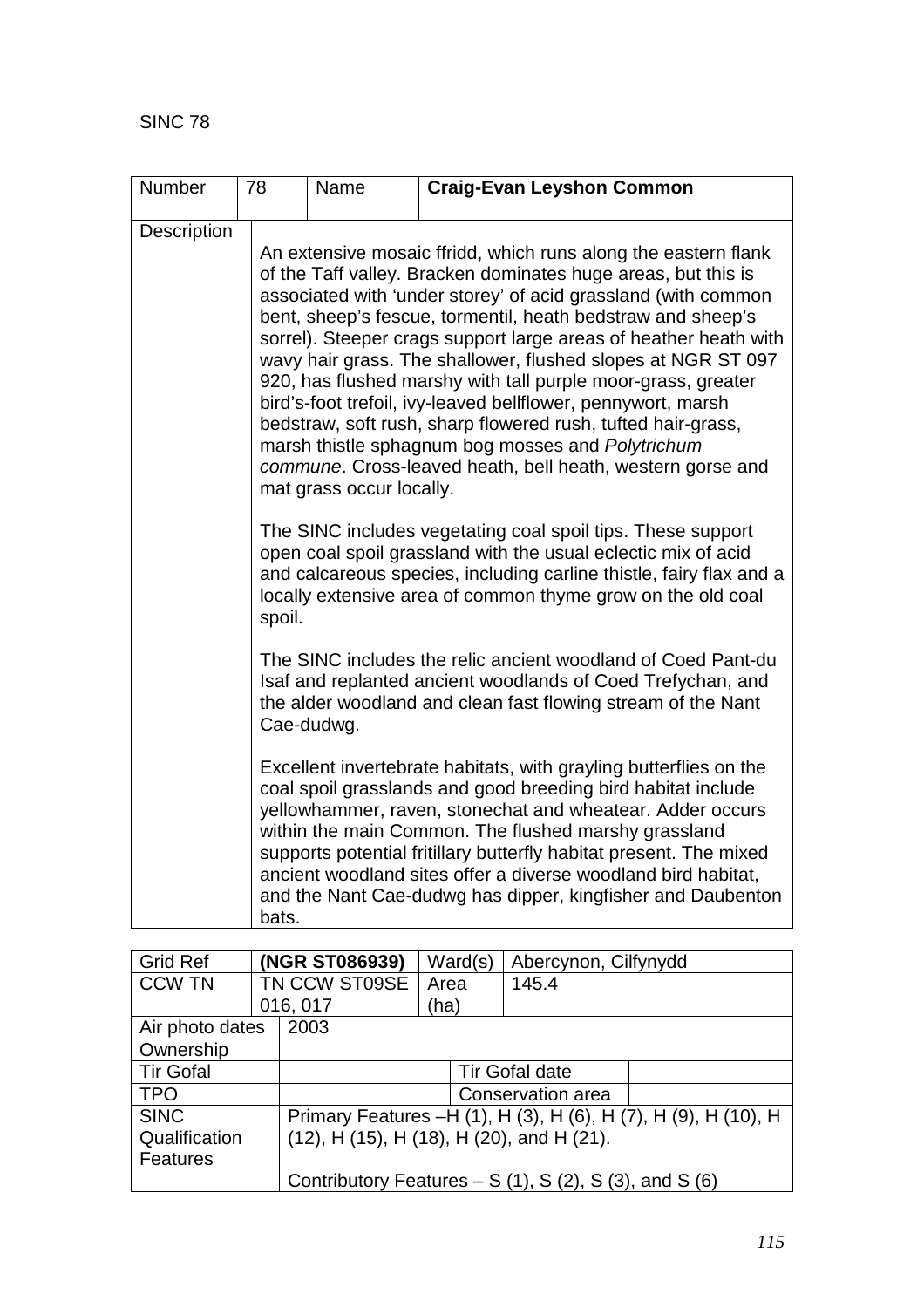| <b>RIGS Earth</b>            |                                                   | 161 Navigation Quarry (score 225)                                                     |           |                                                  |  |
|------------------------------|---------------------------------------------------|---------------------------------------------------------------------------------------|-----------|--------------------------------------------------|--|
| science sites                |                                                   |                                                                                       |           | 163 Navigation West (score 150)                  |  |
| Other earth<br>science sites |                                                   | Details to be added: 371, 160, 162, 561                                               |           |                                                  |  |
| Survey work                  |                                                   | • CCW Phase I Habitat Survey, 1992-1995                                               |           |                                                  |  |
| undertaken                   |                                                   | Inventory of Ancient Woodlands in Glamorgan<br>$\bullet$<br>(provisional), NCC (1985) |           |                                                  |  |
|                              |                                                   |                                                                                       | $\bullet$ | Biological Survey of Common Land - Mid Glamorgan |  |
|                              |                                                   |                                                                                       |           | • Site visits 1997-2008                          |  |
|                              | • Earth Science site visits 2003-4 Haycock et al. |                                                                                       |           |                                                  |  |
| Original                     | 78                                                |                                                                                       | Original  | Craig-evan leyshon                               |  |
| Number                       |                                                   |                                                                                       | Name      |                                                  |  |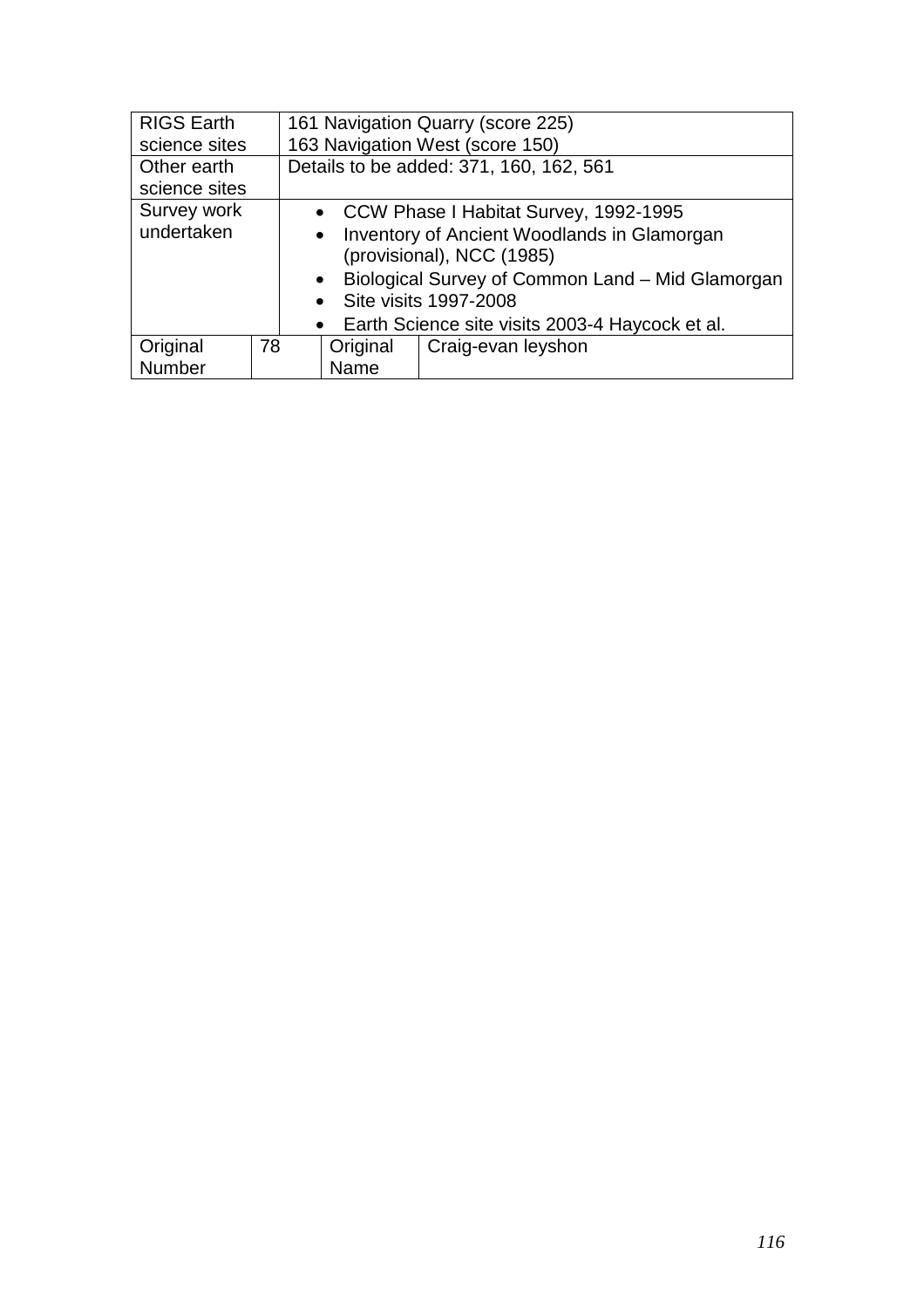SINC 79

| Number             | 79 | Name                                                                                                                                                                                                                                                                                                                                                                                              | <b>Mynydd Eglwysilian</b>                                                                                                                                                                                                                                                                                                                                                                                                                                                                                 |  |  |  |  |
|--------------------|----|---------------------------------------------------------------------------------------------------------------------------------------------------------------------------------------------------------------------------------------------------------------------------------------------------------------------------------------------------------------------------------------------------|-----------------------------------------------------------------------------------------------------------------------------------------------------------------------------------------------------------------------------------------------------------------------------------------------------------------------------------------------------------------------------------------------------------------------------------------------------------------------------------------------------------|--|--|--|--|
| <b>Description</b> |    | An extensive upland SINC. The predominant vegetation<br>is a bilberry heath (National Vegetation Classification<br>H18). There are significant areas of acid grassland and                                                                                                                                                                                                                        |                                                                                                                                                                                                                                                                                                                                                                                                                                                                                                           |  |  |  |  |
|                    |    | bracken. The acid grassland has a characteristic<br>composition of sheep's fescue, common bent, wavy hair-<br>grass, tormentil and heath bedstraw, it occurs in<br>complex mosaics with the bilberry. At and around the<br>head of the Nant Corrwg there is a small blanket bog<br>with cross-leaved heath, heather, bilberry and some<br>deer grass. There are old records of Cornish moneywort. |                                                                                                                                                                                                                                                                                                                                                                                                                                                                                                           |  |  |  |  |
|                    |    | flushes.                                                                                                                                                                                                                                                                                                                                                                                          | The SINC includes the important, semi-natural ancient<br>woodland of Coed Bodwenarth. This mixed oak, ash,<br>and birch woodland lies on the slopes immediately<br>above Cilfynydd. Open areas are dominated by bracken.<br>The woodland has associated areas of marshy<br>grassland (NGR ST090915) this supports purple moor-<br>grass (National Vegetation Classification of M25) with<br>sharp flowered rush, devil's-bit scabious, with sphagnum<br>bog moss and Polytichum commune in the small acid |  |  |  |  |

| <b>Grid Ref</b>  |    | (NGR ST 092917)                                          | Ward(s)               | Trallwn, Cilfynydd, Rhydyfelin |                                                                |  |  |
|------------------|----|----------------------------------------------------------|-----------------------|--------------------------------|----------------------------------------------------------------|--|--|
| <b>CCW TN</b>    |    | CCW TN015                                                | Area                  | 134.6                          |                                                                |  |  |
|                  |    | ST09SE                                                   | (ha)                  |                                |                                                                |  |  |
| Air photo dates  |    | 2003                                                     |                       |                                |                                                                |  |  |
| Ownership        |    |                                                          |                       |                                |                                                                |  |  |
| <b>Tir Gofal</b> |    |                                                          |                       | <b>Tir Gofal date</b>          |                                                                |  |  |
| <b>TPO</b>       |    |                                                          |                       | Conservation area              |                                                                |  |  |
| <b>SINC</b>      |    |                                                          |                       |                                | Primary Features - H (1), H (6), H (7), H (9), H (10), H (12), |  |  |
| Qualification    |    | $H(20)$ , and $H(21)$                                    |                       |                                |                                                                |  |  |
| <b>Features</b>  |    |                                                          |                       |                                |                                                                |  |  |
|                  |    | Contributory Features $- S(2)$ , S(3), and S(6)          |                       |                                |                                                                |  |  |
| Earth science    |    | No RIGs, others still to be added: 561                   |                       |                                |                                                                |  |  |
| sites            |    |                                                          |                       |                                |                                                                |  |  |
| Survey work      |    | CCW Phase I Habitat Survey, 1992-1995<br>$\bullet$       |                       |                                |                                                                |  |  |
| undertaken       |    | Inventory of Ancient Woodlands in Glamorgan<br>$\bullet$ |                       |                                |                                                                |  |  |
|                  |    | (provisional), NCC (1985)                                |                       |                                |                                                                |  |  |
|                  |    |                                                          |                       |                                |                                                                |  |  |
|                  |    | $\bullet$                                                |                       |                                | Biological Survey of Common Land - Mid Glamorgan               |  |  |
|                  |    |                                                          | Site visits 1997-2008 |                                |                                                                |  |  |
| Original         | 79 | Original                                                 | Coed Bodwenarth       |                                |                                                                |  |  |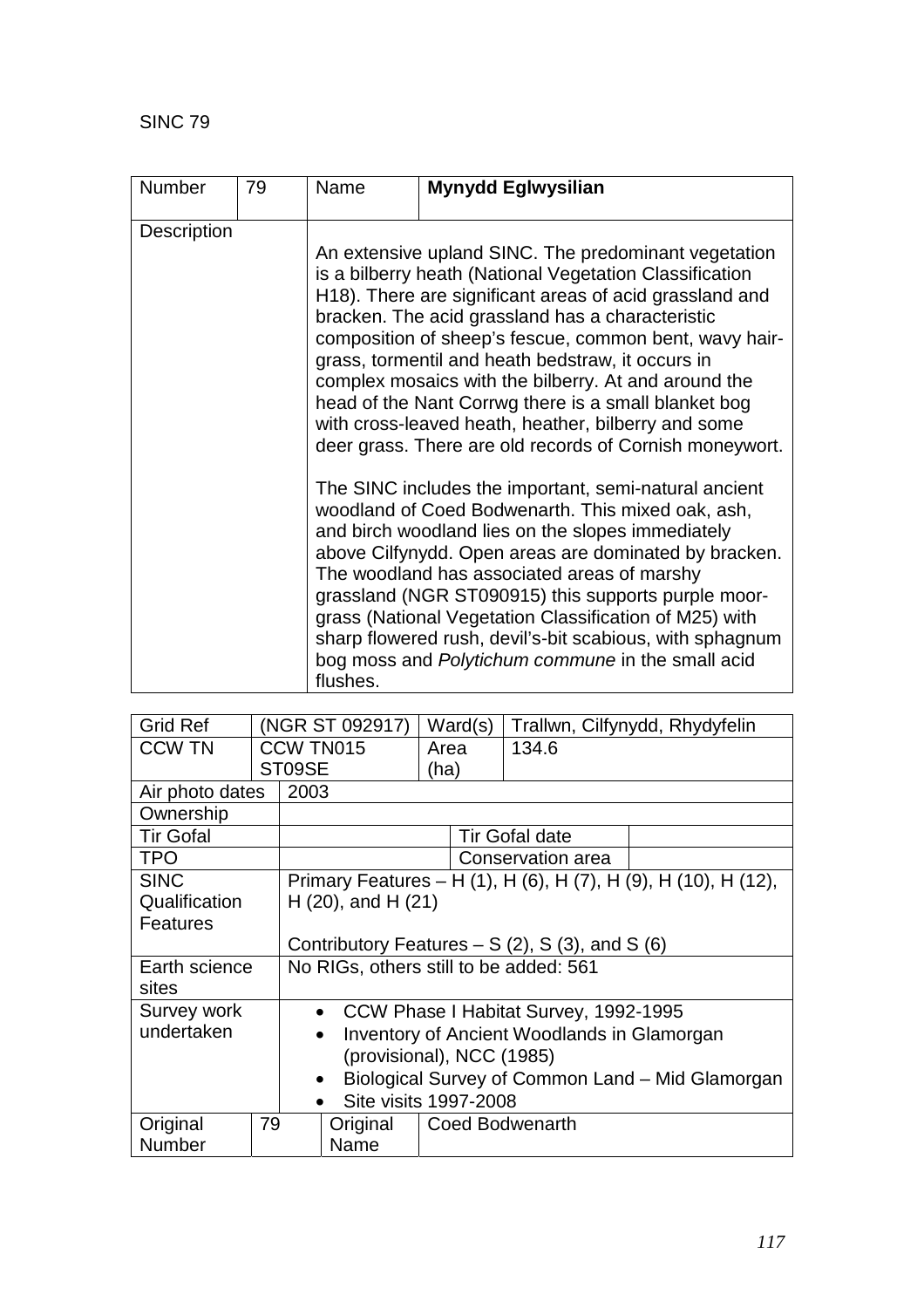| <b>Number</b>      | 80 | Name | <b>Pont Sion Norton Woodland and Ffridd</b>                                                                                                                                                                                                                                                                                                                                                                                                                                                                                                                                                                                                                                                                                                                                                                          |
|--------------------|----|------|----------------------------------------------------------------------------------------------------------------------------------------------------------------------------------------------------------------------------------------------------------------------------------------------------------------------------------------------------------------------------------------------------------------------------------------------------------------------------------------------------------------------------------------------------------------------------------------------------------------------------------------------------------------------------------------------------------------------------------------------------------------------------------------------------------------------|
| <b>Description</b> |    |      | A large valley-side area of woodland and ffridd,<br>occupying the steep hillside above Cilfynydd. The<br>woodland is open in nature, and part is identified as<br>ancient woodland. Typical species include oak, birch,<br>elder, hawthorn and willow woodland. Bluebell is a<br>feature of the open woodlands. The SINC includes large<br>areas of bracken/acid grassland dominated ffridd with<br>sheep's fescue, common bent, heath bedstraw, sheep's<br>sorrel, dog violets and tormentil, open areas support<br>more neutral grassland with black knapweed, bird's-foot<br>trefoil, and betony. The ffridd areas have scattered oak,<br>hawthorn and willow trees. The SINC represent good<br>nesting bird and reptile habitat. The bracken slopes, with<br>violets, have potential for fritillary butterflies. |

| <b>Grid Ref</b>  | (NGR ST 085913)           |                                                                 |                                                          | Ward(s) |                           | Cilfynydd, Trallwn |  |  |
|------------------|---------------------------|-----------------------------------------------------------------|----------------------------------------------------------|---------|---------------------------|--------------------|--|--|
| <b>CCW TN</b>    |                           |                                                                 |                                                          | Area    | 15.156                    |                    |  |  |
|                  |                           |                                                                 |                                                          | (ha)    |                           |                    |  |  |
| Air photo dates  |                           | 2003                                                            |                                                          |         |                           |                    |  |  |
| Ownership        |                           |                                                                 |                                                          |         |                           |                    |  |  |
| <b>Tir Gofal</b> |                           |                                                                 |                                                          |         | <b>Tir Gofal date</b>     |                    |  |  |
| <b>TPO</b>       |                           |                                                                 |                                                          |         | Conservation area         |                    |  |  |
| <b>SINC</b>      |                           |                                                                 | Primary Features – H (1), H (3), H (4), H (6), and H (9) |         |                           |                    |  |  |
| Qualification    |                           |                                                                 |                                                          |         |                           |                    |  |  |
| Features         |                           |                                                                 | Contributory Features $- S(2)$ , S(3) and S(6)           |         |                           |                    |  |  |
| Earth science    |                           | None (166, 167 nearby)                                          |                                                          |         |                           |                    |  |  |
| sites            |                           |                                                                 |                                                          |         |                           |                    |  |  |
| Survey work      |                           | CCW Phase I Habitat Survey, 1992-1995<br>$\bullet$              |                                                          |         |                           |                    |  |  |
| undertaken       |                           | <b>Inventory of Ancient Woodlands in Glamorgan</b><br>$\bullet$ |                                                          |         |                           |                    |  |  |
|                  | (provisional), NCC (1985) |                                                                 |                                                          |         |                           |                    |  |  |
|                  |                           |                                                                 | Site visits 1997-2008                                    |         |                           |                    |  |  |
| Original         | 80                        |                                                                 | Original                                                 |         | Pont Sion Norton woodland |                    |  |  |
| Number           |                           |                                                                 | Name                                                     |         |                           |                    |  |  |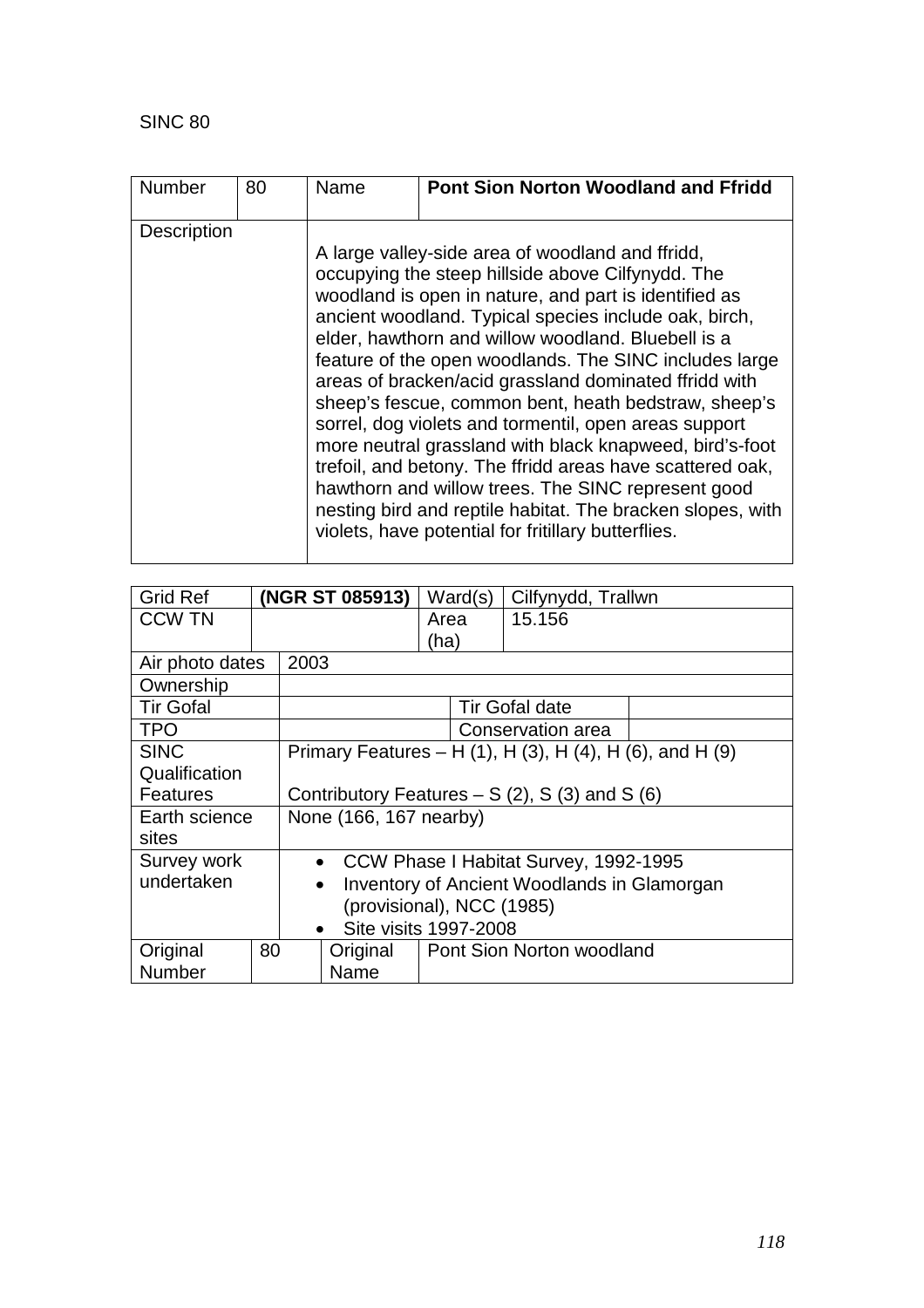| Number                                          | 81                                                                        |                                                                                                                                                                                                                                                                                                                                                                                                                                  | Name |                                       |                       | <b>Pontypridd Golf Course</b> |                                                               |  |  |
|-------------------------------------------------|---------------------------------------------------------------------------|----------------------------------------------------------------------------------------------------------------------------------------------------------------------------------------------------------------------------------------------------------------------------------------------------------------------------------------------------------------------------------------------------------------------------------|------|---------------------------------------|-----------------------|-------------------------------|---------------------------------------------------------------|--|--|
| <b>Description</b>                              |                                                                           | A large mosaic woodland and ffridd SINC, which occupies the<br>eastern slopes of the Taff Valley above Pontypridd.                                                                                                                                                                                                                                                                                                               |      |                                       |                       |                               |                                                               |  |  |
|                                                 |                                                                           | Semi-natural woodland is a major component, some of which<br>has been identified as ancient woodland (including ancient<br>woodland above Pentrebach). The woodland character varies.<br>There are significant areas of mixed oak woodland, with ash,<br>beech, sycamore, hazel and holly.                                                                                                                                       |      |                                       |                       |                               |                                                               |  |  |
|                                                 |                                                                           | There are complex mosaics of bracken and acid grassland,<br>with sheep's fescue, common bent, sweet vernal grass, heath<br>bedstraw, tormentil and sheep's sorrel. On lower slopes there<br>are a few associated small neutral grassland pastures.<br>Although generally heavily grazed semi-improved grassland (In<br>National Vegetation Classification terms MG6) these pastures<br>add to the overall diversity of the SINC. |      |                                       |                       |                               |                                                               |  |  |
|                                                 |                                                                           | The SINC includes a number of small areas of dry heath. The<br>largest stand is an area of approximately six hectare on steep<br>bank above Penheol Road, which supports heather, bilberry,<br>sheep's fescue, wavy-hair grass, and bracken.                                                                                                                                                                                     |      |                                       |                       |                               |                                                               |  |  |
|                                                 |                                                                           | Small areas of associated marshy grassland (e.g. ST091909)<br>support purple moor-grass, soft rush, sharp flowered rush,<br>tormentil, ivy-leaved bellflower and mat grass (National<br>Vegetation Classification M25). There is a colony of the small<br>pearl-bordered fritillary butterfly.                                                                                                                                   |      |                                       |                       |                               |                                                               |  |  |
| <b>Grid Ref</b>                                 |                                                                           |                                                                                                                                                                                                                                                                                                                                                                                                                                  |      | (NGR ST 087900)   Ward(s)             |                       | Trallwn, Treforest            |                                                               |  |  |
| <b>CCW TN</b>                                   |                                                                           |                                                                                                                                                                                                                                                                                                                                                                                                                                  |      |                                       |                       | Area (ha)                     | 71.75                                                         |  |  |
| Air photo dates                                 |                                                                           | 2003                                                                                                                                                                                                                                                                                                                                                                                                                             |      |                                       |                       |                               |                                                               |  |  |
| Ownership                                       |                                                                           |                                                                                                                                                                                                                                                                                                                                                                                                                                  |      |                                       |                       |                               |                                                               |  |  |
| <b>Tir Gofal</b>                                |                                                                           |                                                                                                                                                                                                                                                                                                                                                                                                                                  |      |                                       | <b>Tir Gofal date</b> |                               |                                                               |  |  |
| <b>TPO</b>                                      |                                                                           |                                                                                                                                                                                                                                                                                                                                                                                                                                  |      |                                       |                       | Conservation area             |                                                               |  |  |
| <b>SINC</b><br>Qualification<br><b>Features</b> |                                                                           | and H $(20)$                                                                                                                                                                                                                                                                                                                                                                                                                     |      |                                       |                       |                               | Primary Features - H 91), H (3), H (6), H (7), H (9), H (10), |  |  |
|                                                 | Contributory Features – H (4), H (17), H (21), S (2), S (3)<br>and $S(6)$ |                                                                                                                                                                                                                                                                                                                                                                                                                                  |      |                                       |                       |                               |                                                               |  |  |
| Earth science sites                             |                                                                           | No RIGS, others to be added: 168, 425, 473                                                                                                                                                                                                                                                                                                                                                                                       |      |                                       |                       |                               |                                                               |  |  |
| Survey work                                     |                                                                           | $\bullet$                                                                                                                                                                                                                                                                                                                                                                                                                        |      | CCW Phase I Habitat Survey, 1992-1995 |                       |                               |                                                               |  |  |
| undertaken                                      |                                                                           |                                                                                                                                                                                                                                                                                                                                                                                                                                  |      | (provisional) NCC (1985)              |                       |                               | Inventory of Ancient Woodlands in Glamorgan                   |  |  |
|                                                 |                                                                           |                                                                                                                                                                                                                                                                                                                                                                                                                                  |      | Site visits 1997-2008                 |                       |                               |                                                               |  |  |
| <b>Original Number</b>                          |                                                                           |                                                                                                                                                                                                                                                                                                                                                                                                                                  | 81   | <b>Original Name</b>                  |                       |                               | <b>Pontypridd Golf Course</b>                                 |  |  |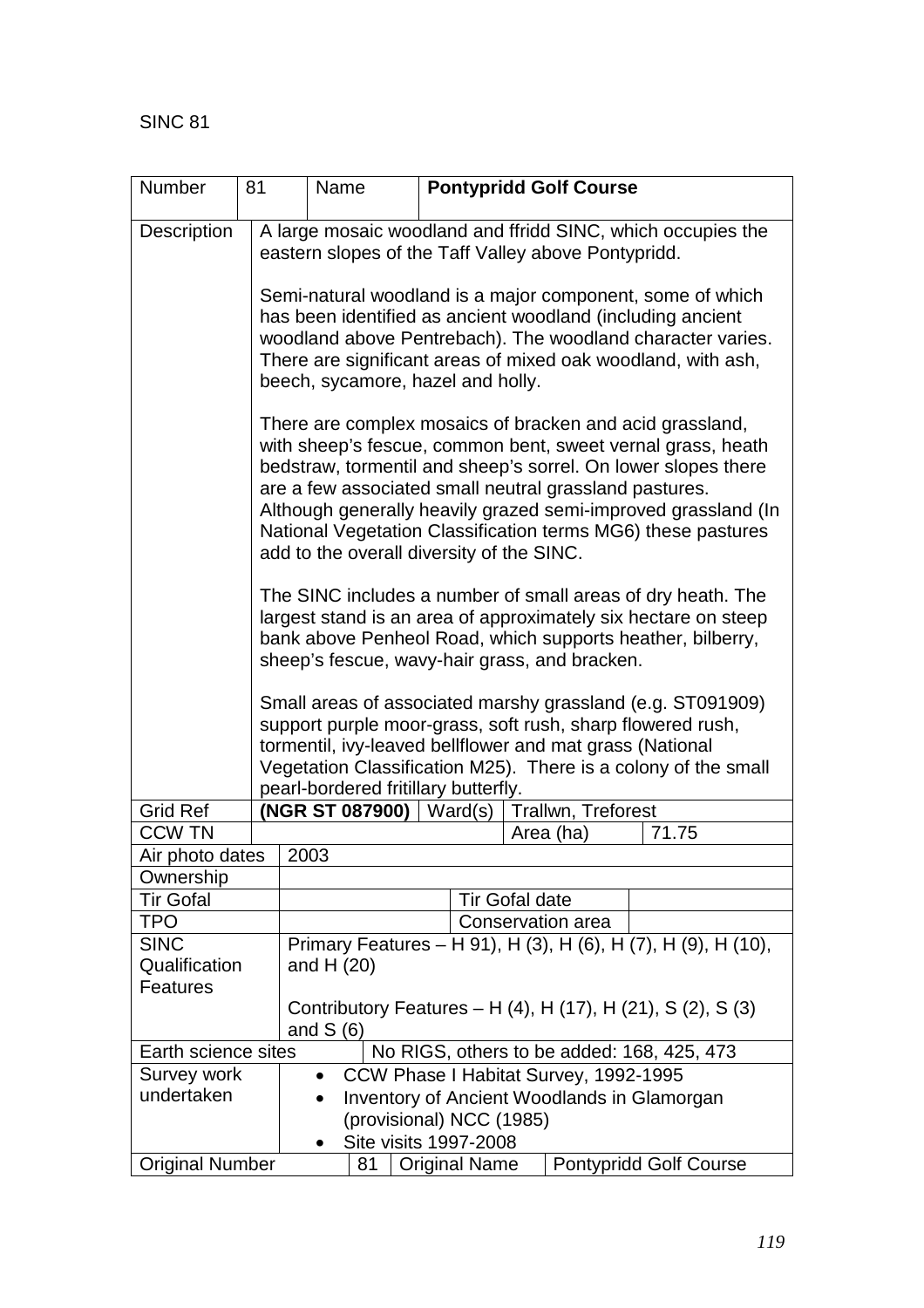| Number             | 82     | Name                                                                                                                                                                                                   | <b>Coed-Pen-Maen Common</b>                                                                                                                                                                                                                                                                                                                                                                                                                                                                                                                                                                                                                                                                                                                                                                                                                                                                                                                                                                                                                                                                                                                                                                                                                                                                                                                                                                                                                                                                                                         |  |  |  |  |  |  |  |
|--------------------|--------|--------------------------------------------------------------------------------------------------------------------------------------------------------------------------------------------------------|-------------------------------------------------------------------------------------------------------------------------------------------------------------------------------------------------------------------------------------------------------------------------------------------------------------------------------------------------------------------------------------------------------------------------------------------------------------------------------------------------------------------------------------------------------------------------------------------------------------------------------------------------------------------------------------------------------------------------------------------------------------------------------------------------------------------------------------------------------------------------------------------------------------------------------------------------------------------------------------------------------------------------------------------------------------------------------------------------------------------------------------------------------------------------------------------------------------------------------------------------------------------------------------------------------------------------------------------------------------------------------------------------------------------------------------------------------------------------------------------------------------------------------------|--|--|--|--|--|--|--|
| <b>Description</b> |        | Otherwise known as Pontypridd Common, perched on the<br>eastern valley side above Pontypridd town, this popular site<br>supports a diverse mixture of woodland, grassland, heath, ffridd<br>and crags. |                                                                                                                                                                                                                                                                                                                                                                                                                                                                                                                                                                                                                                                                                                                                                                                                                                                                                                                                                                                                                                                                                                                                                                                                                                                                                                                                                                                                                                                                                                                                     |  |  |  |  |  |  |  |
|                    | areas. |                                                                                                                                                                                                        | The principal areas of native woodland occur around the<br>periphery of the Common, with a large expanse at the southern<br>end of the Common (associated with the Pentre-bach quarry),<br>and along the site's steep western face. The woodland is<br>mixed with oak, ash, alder, birch, hazel, holly, rowan, willow<br>and hawthorn. Obvious differences in woodland structure<br>occur across the site, reflecting to a large degree the<br>topography of the site, and the age and maturity of the<br>woodland present. While it is assumed that much of the<br>woodland has established fairly recently, a good mixture of<br>mature trees and developing woodland/understorey exists. In<br>places the woodlands support a diverse and varied ground<br>flora. In areas bramble and bracken dominate, but the Common<br>supports a diverse ground flora characterised by bluebell,<br>pignut, wood sorrel, lesser celandine, wood sedge, male fern<br>and creeping soft grass. Where heath has become invaded by<br>woodland, heather and bilberry forms the ground flora. The<br>woodlands are important breeding and feeding bird habitat<br>including species such as willow warbler, chiffchaff, wren,<br>robin, blackcap, blackbird, mistle and song thrush. The woods<br>represent good fungi habitat and will support a range of<br>invertebrates, including a range of moth and butterflies,<br>including species such as speckled wood, brimstone and<br>purple hairstreak. The woodland edges are good bat foraging |  |  |  |  |  |  |  |
|                    |        | hairstreak butterfly.                                                                                                                                                                                  | The Common supports small stands of gorse scrub and<br>represents excellent nesting bird habitat for species such as<br>linnet and long-tailed tit, and potentially habitat for green                                                                                                                                                                                                                                                                                                                                                                                                                                                                                                                                                                                                                                                                                                                                                                                                                                                                                                                                                                                                                                                                                                                                                                                                                                                                                                                                               |  |  |  |  |  |  |  |
|                    |        |                                                                                                                                                                                                        | On the Common's main plateau there is an expanse of<br>unimproved and semi-improved acid grassland. Most of the<br>grasslands is lowland acid grassland (National Vegetation<br>Classification U4). It supports a typical acid grassland sward<br>with sheep's fescue, wavy-hair grass, common bent, sweet<br>vernal grass, sheep's sorrel, heath bedstraw, and tormentil. In<br>areas (along paths etc) a more neutral grassland sward occurs<br>with common bent, sweet vernal grass, rye grass, crested<br>dog's-tail and herbs such as bird's-foot trefoil, common                                                                                                                                                                                                                                                                                                                                                                                                                                                                                                                                                                                                                                                                                                                                                                                                                                                                                                                                                              |  |  |  |  |  |  |  |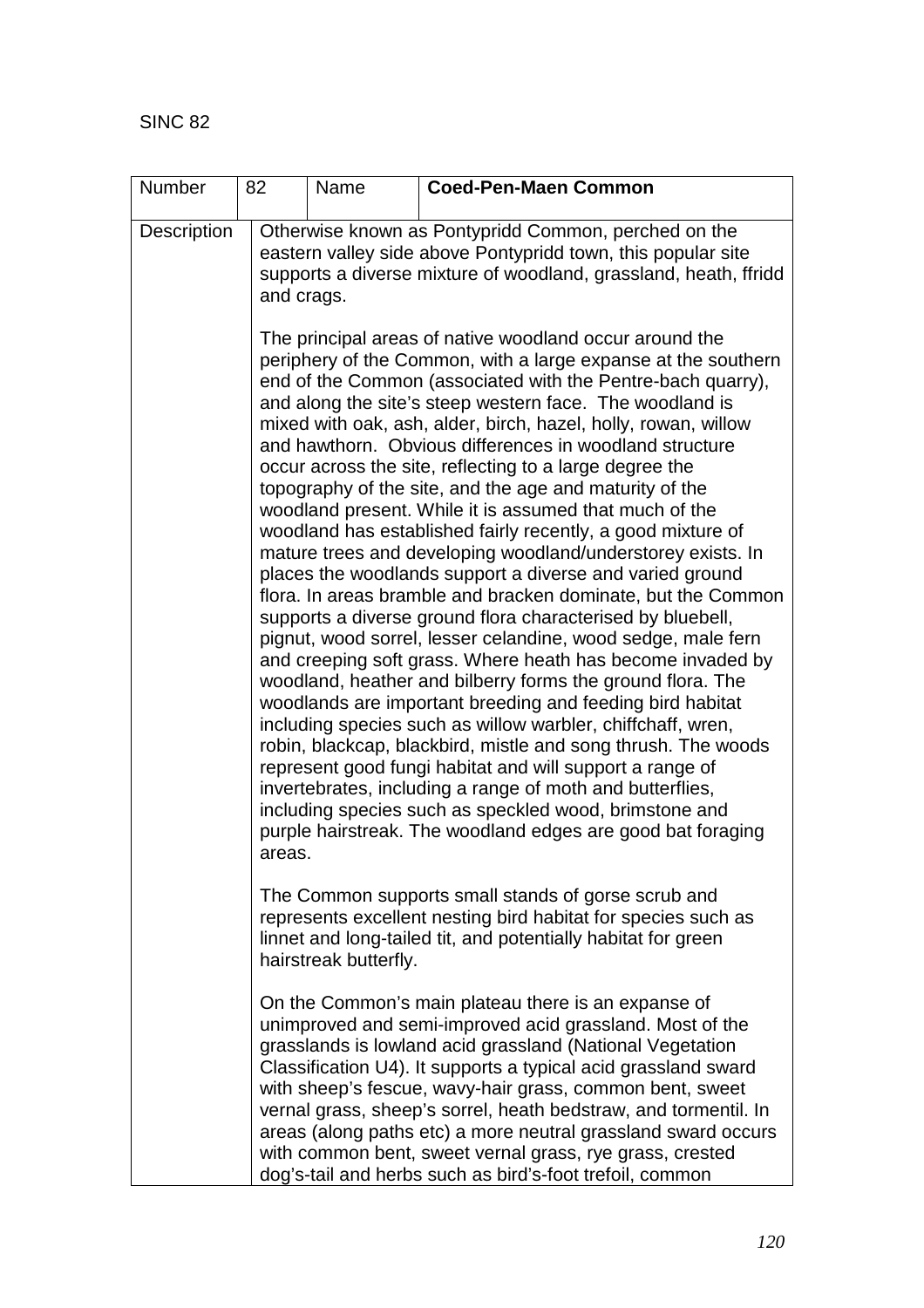| knapweed, etc. Common grassland mosses (in particular<br>Rhytidiadelphus sqarrosus, Hylocomium splendens and<br>Pleurozium schreberi) are well established and the mown<br>grassland swards have a good potential for grassland fungi<br>(including waxcaps).                                                                                                                                                                                                                                                                                                                                                                                                                                                                                                                           |
|-----------------------------------------------------------------------------------------------------------------------------------------------------------------------------------------------------------------------------------------------------------------------------------------------------------------------------------------------------------------------------------------------------------------------------------------------------------------------------------------------------------------------------------------------------------------------------------------------------------------------------------------------------------------------------------------------------------------------------------------------------------------------------------------|
| Only fairly small stands of pure dry heath (heather and bilberry)<br>still occur on the Common. These include some larger areas on<br>the plateau to the immediate north and west of the war<br>memorial and smaller areas on the steep sheer western faces<br>of the common.                                                                                                                                                                                                                                                                                                                                                                                                                                                                                                           |
| Dry heath also forms an important component of much of the<br>acid grassland of the site where it occurs within areas of mown<br>acid grassland on the plateau. It is also present in areas of<br>open birch woodland.                                                                                                                                                                                                                                                                                                                                                                                                                                                                                                                                                                  |
| Bracken occurs in complex mosaics with acid, heath and<br>marshy grassland within the Park. Bluebell is in particular<br>associated with bracken areas in the Common.                                                                                                                                                                                                                                                                                                                                                                                                                                                                                                                                                                                                                   |
| The Common has at least one main stream running across its<br>southern end and a series of other smaller issues and flushes.<br>Most of the wet, marshy grassland within the park can be<br>described as rhos pasture. This consists of tiny fragments of<br>unmanaged marshy grassland. Much of the lowland marshy<br>grassland is rush dominated with purple moor-grass, soft and<br>sharp flowered rush and associated species such as greater<br>bird's-foot trefoil, meadowsweet, angelica, marsh thistle,<br>cuckoo flower, lesser celandine, ragged robin, common sedge<br>and meadow and creeping buttercup. In areas stands of<br>Polytrichum moss become locally dominant, with Sphagnum<br>and flushed areas support pennywort, marsh violets and<br>hemlock water dropwort. |
| The steep west facing slopes of the Common support exposed<br>rock faces and ledges with heath, birch woodland and wood-<br>rush communities.                                                                                                                                                                                                                                                                                                                                                                                                                                                                                                                                                                                                                                           |
| Cornish moneywort was recorded from the Common In 1885 by<br>the well-known botanist John Storrie (Flora of Glamorgan,<br>Wade et al, 1994). In recent years it has been re-found on<br>Llantrisant Common and Y Graig, Llantrisant, this diminutive<br>species may well still occur somewhere on Pontypridd<br>Common.                                                                                                                                                                                                                                                                                                                                                                                                                                                                 |
| The Common supports a diverse woodland fauna, including a<br>range of invertebrates, birds and small mammals. The open<br>heath, rough grassland and woodland edges represent idea<br>reptile habitat and it would be expected that the Common                                                                                                                                                                                                                                                                                                                                                                                                                                                                                                                                          |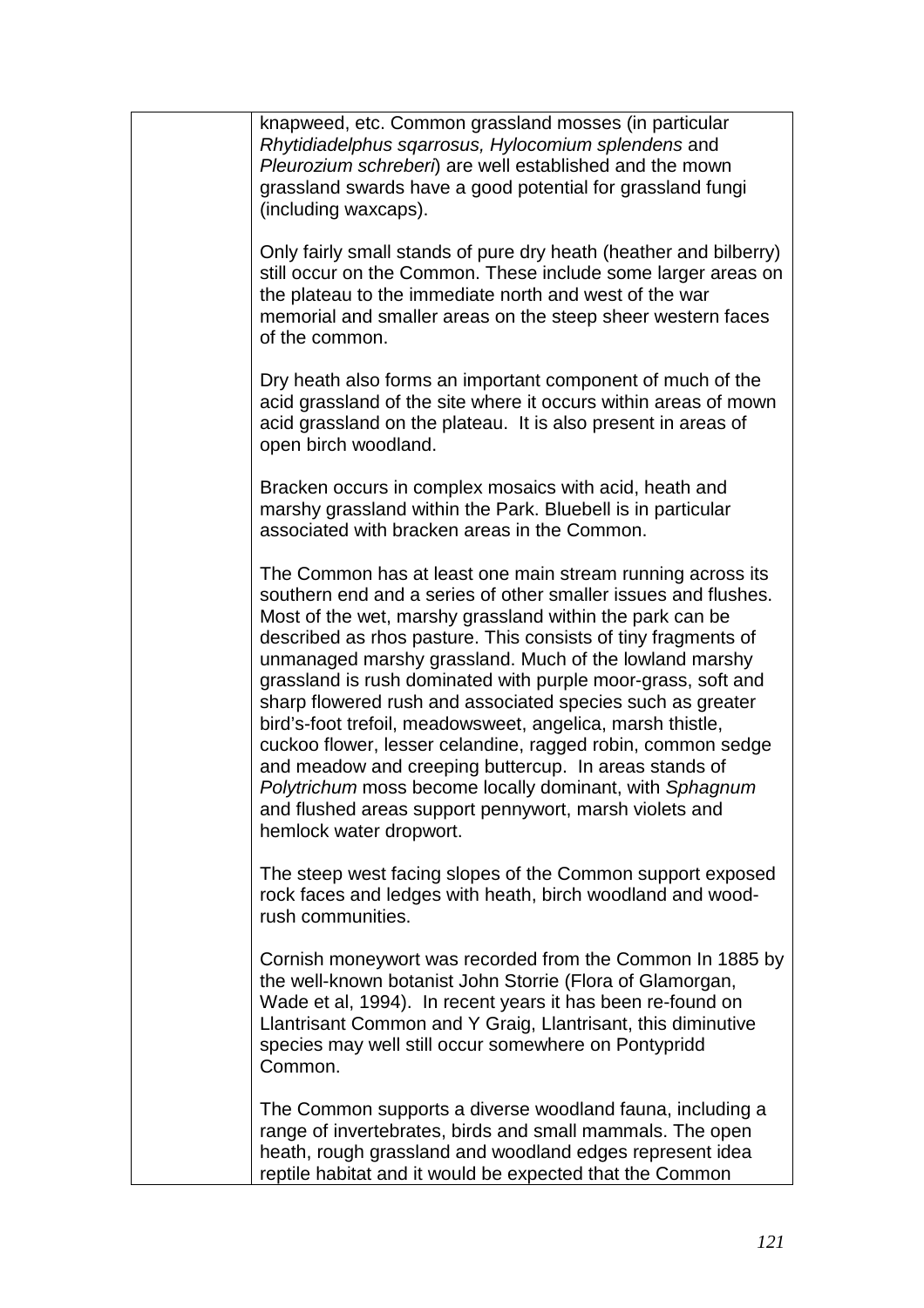would support slowworm, common lizard, and possibly adder and grass snake. There are no well-established ponds on the site, but it is likely that frogs, toads and palmate newts, will occur using rough grassland and woodland as foraging and hibernating habitat.

| <b>Grid Ref</b>                                                                     |    | (NGR ST 079902)                                                                   |                                                                |                       | Ward(s) | <b>Trallwn, Treforest</b> |  |  |
|-------------------------------------------------------------------------------------|----|-----------------------------------------------------------------------------------|----------------------------------------------------------------|-----------------------|---------|---------------------------|--|--|
| <b>CCW TN</b>                                                                       |    | ST09SE                                                                            | CCW TN014                                                      | Area<br>(ha)          |         | 13.30                     |  |  |
| Air photo dates                                                                     |    | 2003                                                                              |                                                                |                       |         |                           |  |  |
| Ownership                                                                           |    |                                                                                   |                                                                |                       |         |                           |  |  |
| <b>Tir Gofal</b>                                                                    |    |                                                                                   |                                                                |                       |         | <b>Tir Gofal date</b>     |  |  |
| <b>TPO</b>                                                                          |    |                                                                                   |                                                                |                       |         | Conservation area         |  |  |
| <b>SINC</b>                                                                         |    |                                                                                   | Primary Features – H (1), H (3), H (6), H (9), H (10), H (20), |                       |         |                           |  |  |
| Qualification                                                                       |    | and $H(21)$ .                                                                     |                                                                |                       |         |                           |  |  |
| <b>Features</b>                                                                     |    |                                                                                   |                                                                |                       |         |                           |  |  |
| Contributory Features – H $(4)$ , H $(7)$ , S $(2)$ , S $(3)$ , S $(6)$ and<br>S(9) |    |                                                                                   |                                                                |                       |         |                           |  |  |
| Earth science<br>sites                                                              |    | No RIGs sites, others to be added: 310, 170 (169, 171 close<br>to the boundaries) |                                                                |                       |         |                           |  |  |
| Survey work                                                                         |    |                                                                                   | CCW Phase I Habitat Survey, 1992-1995<br>$\bullet$             |                       |         |                           |  |  |
| undertaken<br>$\bullet$                                                             |    |                                                                                   |                                                                | Site Visits 1997-2008 |         |                           |  |  |
|                                                                                     |    |                                                                                   | Coed Pen -Maen Common Ecology Report (RCT<br>$\bullet$         |                       |         |                           |  |  |
| CBC)                                                                                |    |                                                                                   |                                                                |                       |         |                           |  |  |
| Original                                                                            | 82 |                                                                                   | Original                                                       |                       |         | Coed pen maen Common      |  |  |
| Number                                                                              |    | Name                                                                              |                                                                |                       |         |                           |  |  |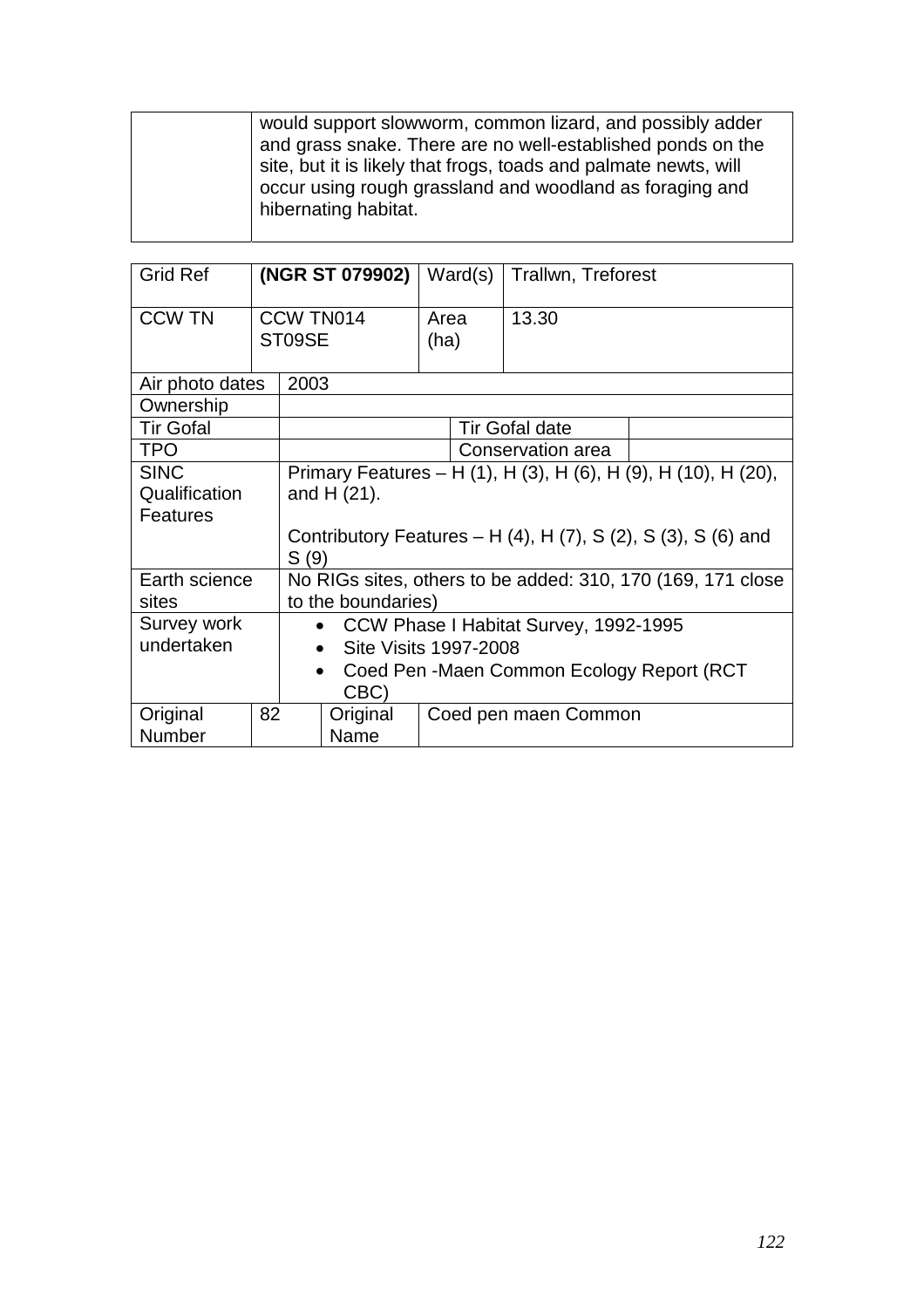| <b>Number</b> | 83 | Name                                                                                                                                                                                                                                                                                                                                                                                                                                                                                                                                                                                                                                                                                     | <b>Mynydd Meiros/Upper Ewenny Fach</b>                                                                                                                                                                                                                                                                                                                                                                                                                                                                                                                                                                                                                                                                  |  |  |  |  |  |
|---------------|----|------------------------------------------------------------------------------------------------------------------------------------------------------------------------------------------------------------------------------------------------------------------------------------------------------------------------------------------------------------------------------------------------------------------------------------------------------------------------------------------------------------------------------------------------------------------------------------------------------------------------------------------------------------------------------------------|---------------------------------------------------------------------------------------------------------------------------------------------------------------------------------------------------------------------------------------------------------------------------------------------------------------------------------------------------------------------------------------------------------------------------------------------------------------------------------------------------------------------------------------------------------------------------------------------------------------------------------------------------------------------------------------------------------|--|--|--|--|--|
| Description   |    | The greater part of the SINC is an extensive area of upland<br>acid grassland (National Vegetation Classifications U4 and<br>U5) partly on the upland plateau of Mynydd Meiros and partly<br>on the steep valley sides of the Ewenny Fach. The acid<br>grassland has scattered bracken throughout large parts. A<br>small area of relic blanket bog occurs at ST013844, there are<br>also a number of acid flushes with purple moor-grass and<br>sphagnum bog moss. The upland sheep grazed grassland<br>supports skylark, meadow pipit and wheatear habitat, and<br>merlin occur in the area. The area is of biodiversity value<br>because of its size and the associated bog habitats. |                                                                                                                                                                                                                                                                                                                                                                                                                                                                                                                                                                                                                                                                                                         |  |  |  |  |  |
|               |    |                                                                                                                                                                                                                                                                                                                                                                                                                                                                                                                                                                                                                                                                                          | The SINC includes the upper valley of the Ewenny Fach, with<br>its fast flowing incised valley. The river supports breeding<br>dipper and grey wagtail, and potential otter habitat. The river<br>valley supports ancient semi-natural oak and alder woodland,<br>and associated areas rank purple moor-grass rush (National<br>Vegetation Classification M25) with marsh thistle, ragged<br>robin and tormentil. This mosaic of woodland and wetland<br>offers excellent breeding bird habitat, and potential dormouse<br>habitat. The SINC lies close to a lesser horseshoe bat roost<br>and the wet woodlands and grasslands are likely to be used a<br>foraging habitat by this, and other species. |  |  |  |  |  |

| <b>Grid Ref</b>           |                                                                |                                                             | $(NGR ST 008843)$   Ward(s)   Llanharan, Tonyrefail West     |                                       |                       |  |  |  |  |
|---------------------------|----------------------------------------------------------------|-------------------------------------------------------------|--------------------------------------------------------------|---------------------------------------|-----------------------|--|--|--|--|
| <b>CCW TN</b>             |                                                                |                                                             | CCW TN 005 and 014 ST08SW<br>Area (ha)<br>76.98              |                                       |                       |  |  |  |  |
| Air photo dates           |                                                                | 2003                                                        |                                                              |                                       |                       |  |  |  |  |
| Ownership                 |                                                                |                                                             |                                                              |                                       |                       |  |  |  |  |
| <b>Tir Gofal</b>          |                                                                |                                                             |                                                              |                                       | <b>Tir Gofal date</b> |  |  |  |  |
| <b>TPO</b>                |                                                                |                                                             |                                                              |                                       | Conservation area     |  |  |  |  |
| <b>SINC</b>               |                                                                |                                                             | Primary Features - H (1), H (6), H (7), H (9), H 12), H (15) |                                       |                       |  |  |  |  |
| Qualification             | and H $(20)$                                                   |                                                             |                                                              |                                       |                       |  |  |  |  |
| Features                  |                                                                |                                                             |                                                              |                                       |                       |  |  |  |  |
|                           |                                                                | Contributory Features - H (4), H (10), S (1), S (2), S (3), |                                                              |                                       |                       |  |  |  |  |
|                           |                                                                |                                                             | and $S(5)$                                                   |                                       |                       |  |  |  |  |
| Earth science             |                                                                | No RIGs, others to be added: 314, 545 (538 close to         |                                                              |                                       |                       |  |  |  |  |
| sites                     |                                                                | boundary)                                                   |                                                              |                                       |                       |  |  |  |  |
| Survey work               |                                                                |                                                             | $\bullet$                                                    | CCW Phase I Habitat Survey, 1992-1995 |                       |  |  |  |  |
| undertaken                | <b>Inventory of Ancient Woodland in Glamorgan</b><br>$\bullet$ |                                                             |                                                              |                                       |                       |  |  |  |  |
| (Provisional), NCC (1985) |                                                                |                                                             |                                                              |                                       |                       |  |  |  |  |
| Original                  | 83                                                             |                                                             | Original                                                     | Mynydd Meiros Upper Ewenny Fach       |                       |  |  |  |  |
| Number                    |                                                                |                                                             | Name                                                         |                                       |                       |  |  |  |  |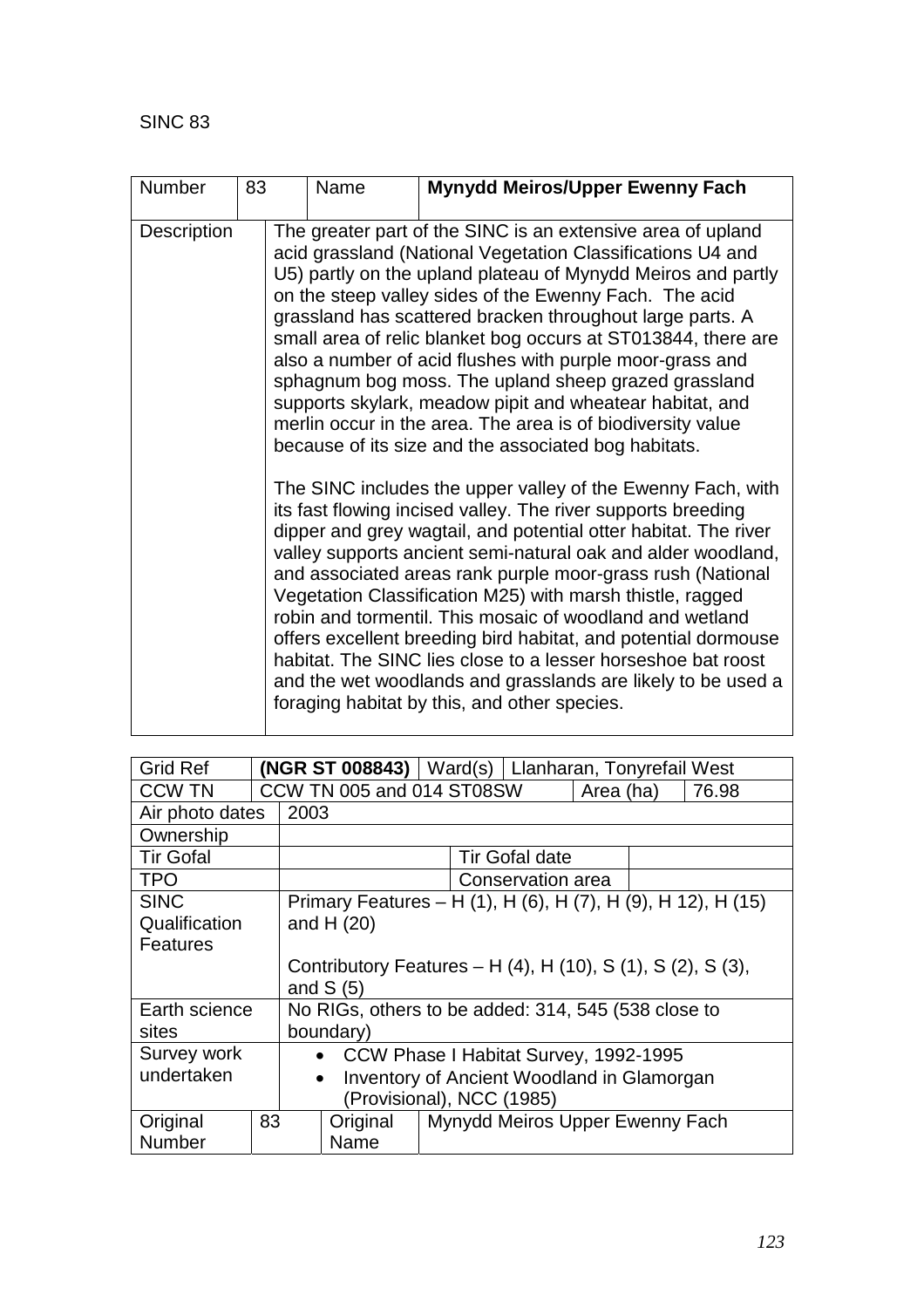## SINC 84

| Number             | 84 | Name            | <b>Meiros</b>                                                                                                                                                                                                                                                                                                                                                                                                                                                                                                                                                                                                                                                                                                                                                    |
|--------------------|----|-----------------|------------------------------------------------------------------------------------------------------------------------------------------------------------------------------------------------------------------------------------------------------------------------------------------------------------------------------------------------------------------------------------------------------------------------------------------------------------------------------------------------------------------------------------------------------------------------------------------------------------------------------------------------------------------------------------------------------------------------------------------------------------------|
| <b>Description</b> |    | grazed pasture. | A small but diverse area of heavily flushed and sheep<br>grazed acid grassland with invading bracken. The spring<br>fed acid flush (National Vegetation Classification of M6d)<br>supports purple moor-grass with devil's-bit scabious,<br>round leaved sundew, tawny sedge (Carex hostiana)<br>carnation sedge (Carex panacea), marsh violet, meadow<br>thistle, and sphagnum bog mosses. Lousewort (spp)<br>hibernica) and common cotton grass are present, and<br>creeping willow has been recorded. Bracken dominates<br>a large part of the SINC and management is a problem.<br>Brown hare have been recorded and this small patch of<br>semi-natural vegetation may represent important habitat<br>within the immediate context of high-improved, heavily |

| <b>Grid Ref</b>                                    |      |                                                  | (NGR ST012835)                                     | Ward(s)       | Llanharan,            |  |  |
|----------------------------------------------------|------|--------------------------------------------------|----------------------------------------------------|---------------|-----------------------|--|--|
| <b>CCW TN</b>                                      |      |                                                  | CCW TN013                                          | Area          | 2.66                  |  |  |
|                                                    |      | ST08SW.                                          |                                                    | (ha)          |                       |  |  |
| Air photo dates                                    |      | 2003                                             |                                                    |               |                       |  |  |
| Ownership                                          |      |                                                  |                                                    |               |                       |  |  |
| <b>Tir Gofal</b>                                   |      |                                                  |                                                    |               | <b>Tir Gofal date</b> |  |  |
| <b>TPO</b>                                         |      |                                                  |                                                    |               | Conservation area     |  |  |
| <b>SINC</b><br>Primary Features - H (7) and H (12) |      |                                                  |                                                    |               |                       |  |  |
| Qualification                                      |      |                                                  |                                                    |               |                       |  |  |
| <b>Features</b>                                    |      | Contributory Features $- S(1)$ , S (6) and S (7) |                                                    |               |                       |  |  |
| Earth science                                      |      | <b>None</b>                                      |                                                    |               |                       |  |  |
| sites                                              |      |                                                  |                                                    |               |                       |  |  |
| Survey work                                        |      |                                                  | CCW Phase 1 Habitat Survey, 1992-1995<br>$\bullet$ |               |                       |  |  |
| undertaken                                         |      |                                                  |                                                    |               |                       |  |  |
| Original                                           | 84   |                                                  | Original                                           | <b>Meiros</b> |                       |  |  |
| <b>Number</b>                                      | Name |                                                  |                                                    |               |                       |  |  |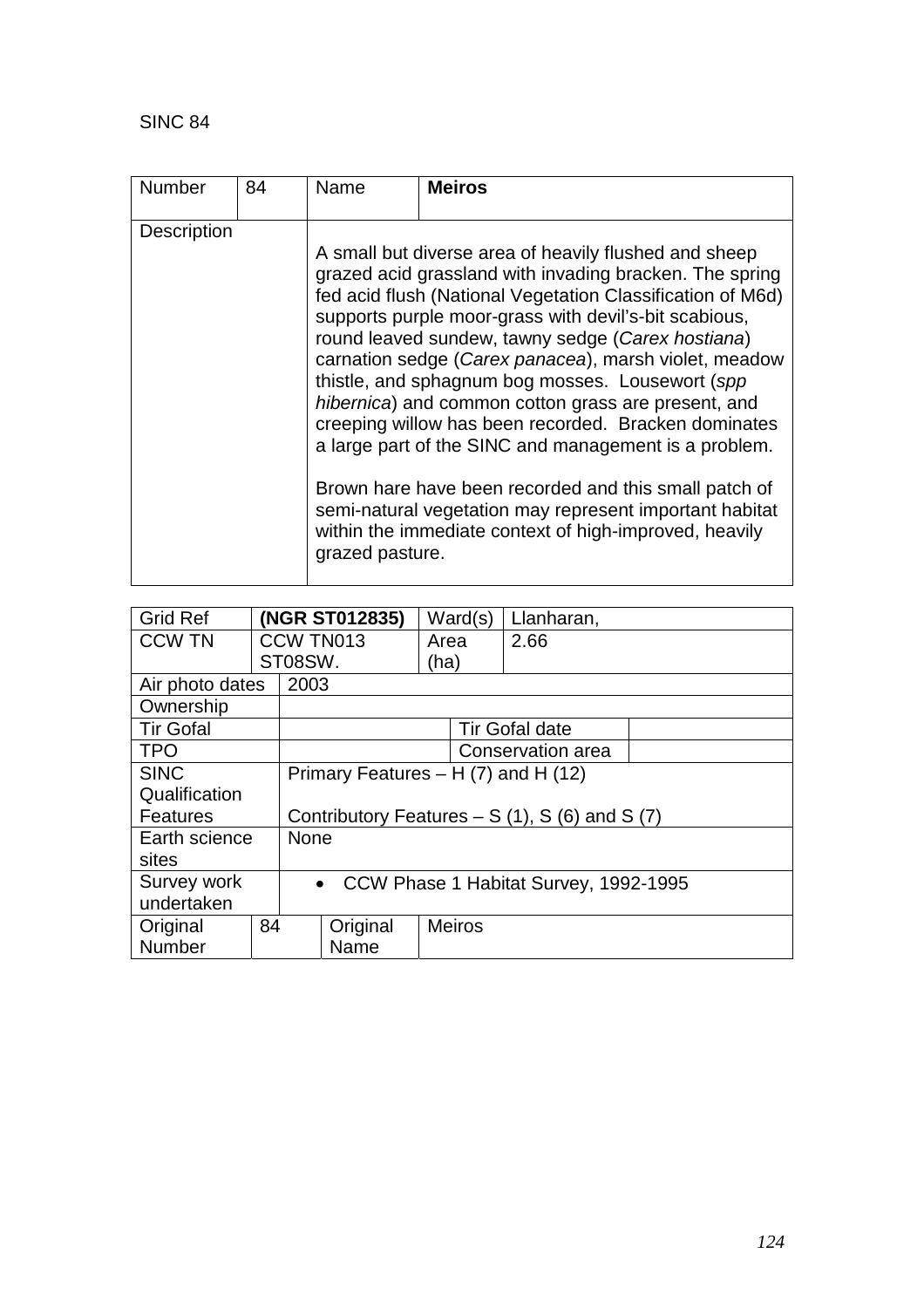$\mathsf{l}$ 

| <b>Number</b>      | 85 | Name                | <b>Llantrisant Forestry and Craig Melyn</b>                                                                                                                                                                                                                                                                                                                                                                                                                                                                                            |
|--------------------|----|---------------------|----------------------------------------------------------------------------------------------------------------------------------------------------------------------------------------------------------------------------------------------------------------------------------------------------------------------------------------------------------------------------------------------------------------------------------------------------------------------------------------------------------------------------------------|
| <b>Description</b> |    |                     | Llantrisant Forest is the oldest Forestry Commission<br>conifer forest in Wales. It is an extensive (several<br>hundred hectares) mixed conifer plantation, which<br>includes sitka spruce, larch, Douglas fir, western<br>hemlock, Corsican pine, Norway spruce, Lawson<br>cypress and giant fir. Llantrisant forest was planted on<br>upland heath, and remnants of that original vegetation<br>remain. There are now significant areas of clear fell<br>opening up the forest blocks.                                               |
|                    |    | anemone).           | The conifer forest includes areas of replanted ancient<br>woodland at Coed Melyn and Coedynysmaerdy. Both<br>woods retain areas of relic semi-natural woodland<br>including oak, alder and hazel woodland with elements<br>of ancient woodland ground floras (bluebell and wood                                                                                                                                                                                                                                                        |
|                    |    | Classification U4). | To the south the SINC is extended to include areas of<br>wet pastures, veteran parkland trees, a large pond and<br>bracken/acid grassland (National Vegetation                                                                                                                                                                                                                                                                                                                                                                         |
|                    |    | nightjar habitat.   | The conifer plantations support good bird habitat with<br>potential for crossbill, siskin, redpoll and goshawk, as<br>well song thrush, blackbird, robin, chaffinch, warblers,<br>and buzzard. The recent clear felled areas are potential                                                                                                                                                                                                                                                                                             |
|                    |    | Llanharan area.     | The mosaic of lowland habitats (woodland, pastures,<br>veteran trees, and water bodies), which runs alongside<br>the A473, is important lesser horseshoe bat habitat. The<br>bat will uses these lowland woodlands and pastures as<br>feeding habitat and dark corridors for moving between<br>foraging and roost sites. In addition, a further 8 species<br>of bat have been recorded in the immediate area. Areas<br>of lowland, diverse plantation/woodland have a high<br>potential for dormouse, which is well established in the |

| <b>Grid Ref</b> | <b>NGR ST 019840</b> | Ward(s) | l Llanharan |
|-----------------|----------------------|---------|-------------|
| <b>CCW TN</b>   |                      | Area    | 306.928     |
|                 |                      | 'ha)    |             |
| Air photo dates | 2003                 |         |             |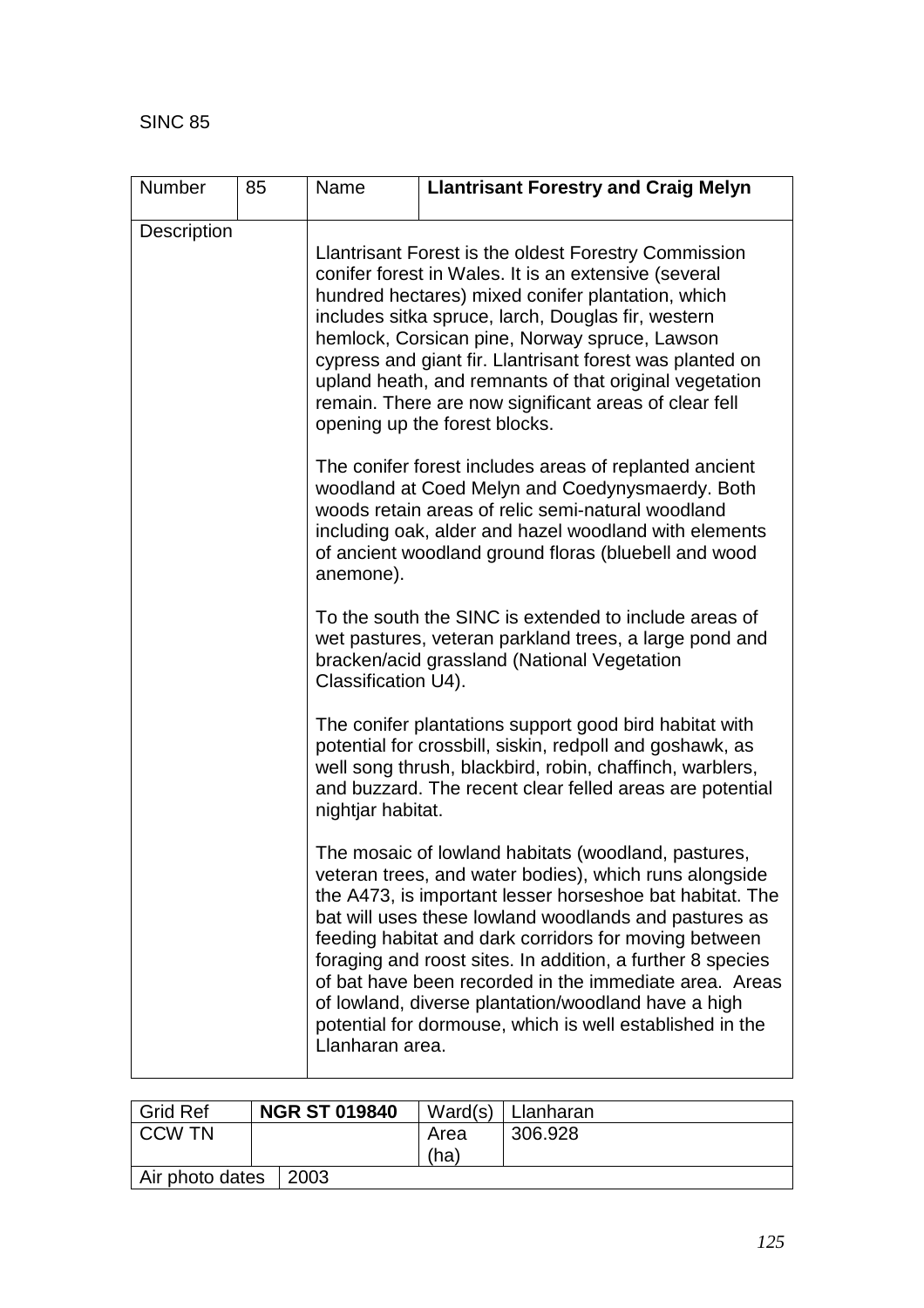| Ownership        |    |                                                           |                       |                                                                               |  |  |
|------------------|----|-----------------------------------------------------------|-----------------------|-------------------------------------------------------------------------------|--|--|
| <b>Tir Gofal</b> |    | <b>Tir Gofal date</b>                                     |                       |                                                                               |  |  |
| <b>TPO</b>       |    |                                                           |                       | Conservation area                                                             |  |  |
| <b>SINC</b>      |    |                                                           |                       | Primary Features - H (1), H (2), H (6), H (9), H (15), H (16),                |  |  |
| Qualification    |    |                                                           | $H(20)$ , and S $(1)$ |                                                                               |  |  |
| <b>Features</b>  |    |                                                           |                       |                                                                               |  |  |
|                  |    |                                                           |                       | Contributory Features – H $(3)$ , H $(4)$ , H $(7)$ , S $(2)$ , S $(3)$ , and |  |  |
|                  |    | S(4)                                                      |                       |                                                                               |  |  |
| Earth science    |    | No RIGs others to be added: 379, 380, 397, 398, 404, 290. |                       |                                                                               |  |  |
| sites            |    |                                                           |                       |                                                                               |  |  |
| Survey work      |    | • CCW Phase I Habitat Survey 1992-1995                    |                       |                                                                               |  |  |
| undertaken       |    | Inventory of Ancient Woodlands in Glamorgan<br>$\bullet$  |                       |                                                                               |  |  |
|                  |    | (Provisional)                                             |                       |                                                                               |  |  |
|                  |    | • Site Visits 1997-2008                                   |                       |                                                                               |  |  |
|                  |    | <b>Forestry Commission stock maps</b><br>$\bullet$        |                       |                                                                               |  |  |
|                  |    | <b>Valleys Bat Group</b>                                  |                       |                                                                               |  |  |
| Original         | 85 |                                                           | Original              | Craig Melyn woodland                                                          |  |  |
| Number           |    | Name                                                      |                       |                                                                               |  |  |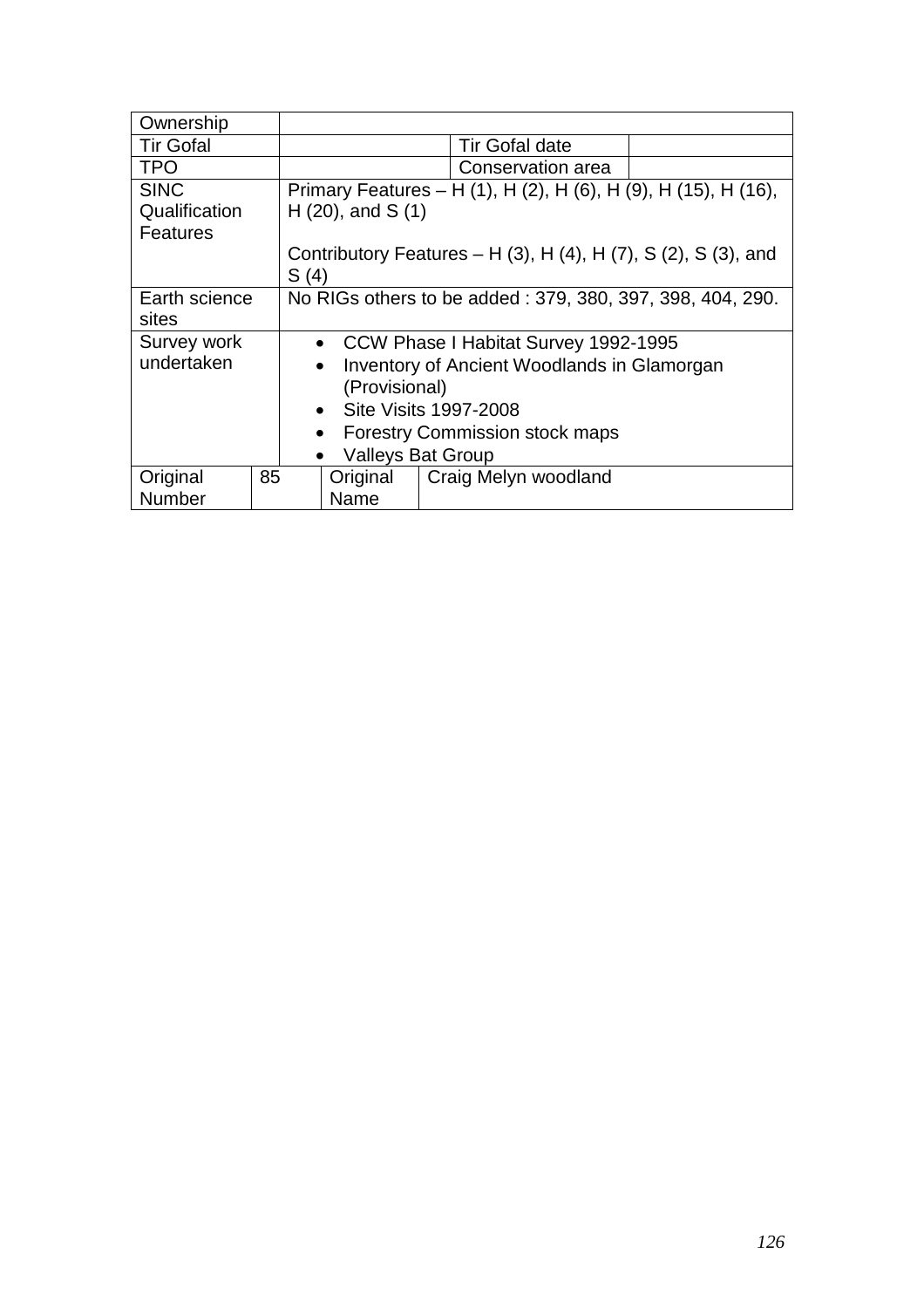| Number      | 86                                                                                                                                                                                                                                                                                                                                                                                                                                                                                                                                                                                                        | Name | <b>Cynllan Woods</b> |  |  |  |  |
|-------------|-----------------------------------------------------------------------------------------------------------------------------------------------------------------------------------------------------------------------------------------------------------------------------------------------------------------------------------------------------------------------------------------------------------------------------------------------------------------------------------------------------------------------------------------------------------------------------------------------------------|------|----------------------|--|--|--|--|
| Description | The SINC is a network of small ancient woodland sites and<br>linking hedgerows. The Cynllan Woods is the largest of the<br>constituent woods and is managed as a private nature reserve.<br>The main body of the woodland supports semi-natural ancient<br>woodland, with oak, ash, alder, beech, hazel and sycamore.<br>The woodland has a species-rich woodland ground flora, with<br>abundant marsh violets and ferns. The mosaic of woodland,<br>with a good under storey layer supports a dormouse colony.                                                                                           |      |                      |  |  |  |  |
|             | The SINC also includes the conifer plantation of Coed-y-byn (a<br>replanted ancient woodland site), smaller copses to the east of<br>Cynllan Wood, and the section of connecting ancient, species<br>rich hedgerows. The principle function of this connected SINC<br>network is to maintain habitat links with dormouse colonies and<br>habitat further south and east. The SINC looks to protect the<br>strategically physical connectivity between these related<br>dormouse colonies.                                                                                                                 |      |                      |  |  |  |  |
|             | Cynllan Wood supports excellent woodland bird habitat and<br>small ponds have breeding smooth newt. Barn owl has been<br>recorded. The network of woodlands, hedgerows, and<br>intervening wet semi-improved pasture, represents excellent bat<br>habitat. Cynllan Lodge supports a large pipistrelle bat roost.<br>Amongst 8 or 9 bat species recorded, survey work has found<br>barbastrelle bats using habitat within SINC 86. The woodland<br>network offers potential roosting habitat for this rare species.<br>The woodlands and hedgerows are also likely to be used by<br>lesser horseshoe bats. |      |                      |  |  |  |  |

| <b>Grid Ref</b>        |                                   | (NGR ST 006826)                                   |                                                 | Ward(s)              | Llanharan             |                                       |  |                                                 |
|------------------------|-----------------------------------|---------------------------------------------------|-------------------------------------------------|----------------------|-----------------------|---------------------------------------|--|-------------------------------------------------|
| <b>CCW TN</b>          |                                   |                                                   |                                                 |                      | Area (ha)             |                                       |  | 14.995                                          |
| Air photo dates        |                                   | 2003                                              |                                                 |                      |                       |                                       |  |                                                 |
| Ownership              |                                   |                                                   |                                                 |                      |                       |                                       |  |                                                 |
| <b>Tir Gofal</b>       |                                   |                                                   |                                                 |                      | <b>Tir Gofal date</b> |                                       |  |                                                 |
| <b>TPO</b>             |                                   |                                                   |                                                 |                      | Conservation area     |                                       |  |                                                 |
| <b>SINC</b>            |                                   | Primary Features $- H(1)$ , H $(3)$ , and S $(1)$ |                                                 |                      |                       |                                       |  |                                                 |
| Qualification          |                                   |                                                   |                                                 |                      |                       |                                       |  |                                                 |
| Features               |                                   |                                                   | Contributory Features $- S(2)$ , S(4), and S(6) |                      |                       |                                       |  |                                                 |
| Earth science sites    |                                   |                                                   | <b>None</b>                                     |                      |                       |                                       |  |                                                 |
| Survey work            |                                   | $\bullet$                                         |                                                 |                      |                       | CCW Phase I Habitat Survey, 1992-1995 |  |                                                 |
| undertaken             | Coed Cymru Site File<br>$\bullet$ |                                                   |                                                 |                      |                       |                                       |  |                                                 |
|                        |                                   | Site Visits 1997-2008<br>$\bullet$                |                                                 |                      |                       |                                       |  |                                                 |
|                        |                                   | $\bullet$                                         |                                                 |                      |                       |                                       |  | Llanharan By-pass Ecology Survey Work (Halcrow) |
| <b>Original Number</b> |                                   | 86                                                |                                                 | <b>Original Name</b> |                       | Cynllan wood                          |  |                                                 |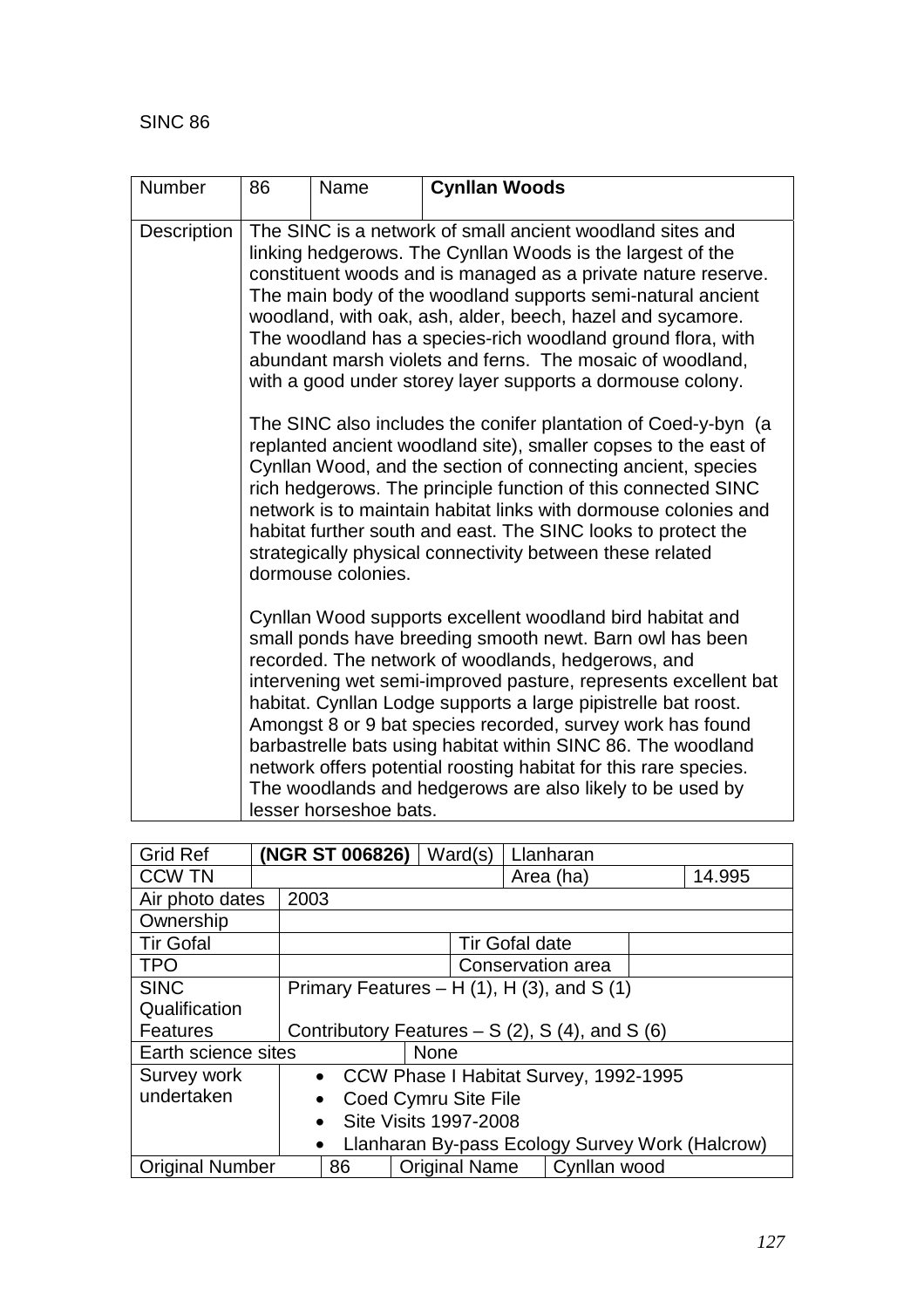| <b>Number</b> | 87 | <b>Hendre Owen/Trecastell Tip</b><br>Name                                                                                                                                                                                                                                                                                                                                                                                                                                                                                                                                                                                                         |                                                                                                                                                                              |                                                                                                                                                                                                                                                                                                                                                                                                                                                                                                                                                                                                                                                                                                                                                                                                                                                                         |  |  |  |  |  |
|---------------|----|---------------------------------------------------------------------------------------------------------------------------------------------------------------------------------------------------------------------------------------------------------------------------------------------------------------------------------------------------------------------------------------------------------------------------------------------------------------------------------------------------------------------------------------------------------------------------------------------------------------------------------------------------|------------------------------------------------------------------------------------------------------------------------------------------------------------------------------|-------------------------------------------------------------------------------------------------------------------------------------------------------------------------------------------------------------------------------------------------------------------------------------------------------------------------------------------------------------------------------------------------------------------------------------------------------------------------------------------------------------------------------------------------------------------------------------------------------------------------------------------------------------------------------------------------------------------------------------------------------------------------------------------------------------------------------------------------------------------------|--|--|--|--|--|
| Description   |    |                                                                                                                                                                                                                                                                                                                                                                                                                                                                                                                                                                                                                                                   |                                                                                                                                                                              |                                                                                                                                                                                                                                                                                                                                                                                                                                                                                                                                                                                                                                                                                                                                                                                                                                                                         |  |  |  |  |  |
|               |    | This SINC supports an interconnected network of unimproved<br>and semi-improved pastures, woodlands, hedgerows and the<br>brown field habitats of Trecastell Tip.<br>The SINC includes the marshy grasslands and dry neutral<br>grassland in and around Hendre Owen. The marshy<br>grassland (National Vegetation Classification M23 and M25)<br>supports soft rush, purple moor-grass, meadowsweet,<br>carnation sedge, glaucous sedge, lousewort, mat grass,<br>cuckooflower and locally frequent devil's-bit scabious. Some<br>of the marshy grasslands have become invaded with willow<br>scrub and gorse, and are succeeding into wet scrub. |                                                                                                                                                                              |                                                                                                                                                                                                                                                                                                                                                                                                                                                                                                                                                                                                                                                                                                                                                                                                                                                                         |  |  |  |  |  |
|               |    |                                                                                                                                                                                                                                                                                                                                                                                                                                                                                                                                                                                                                                                   |                                                                                                                                                                              |                                                                                                                                                                                                                                                                                                                                                                                                                                                                                                                                                                                                                                                                                                                                                                                                                                                                         |  |  |  |  |  |
|               |    | The dry neutral grassland (National Vegetation Classification<br>MG6) has red fescue, sweet vernal grass, common bent,<br>crested dog's-tail, ribwort plantain, yarrow, field wood-rush,<br>and some bird's-foot trefoil and black knapweed.                                                                                                                                                                                                                                                                                                                                                                                                      |                                                                                                                                                                              |                                                                                                                                                                                                                                                                                                                                                                                                                                                                                                                                                                                                                                                                                                                                                                                                                                                                         |  |  |  |  |  |
|               |    |                                                                                                                                                                                                                                                                                                                                                                                                                                                                                                                                                                                                                                                   | The SINC includes areas of linking woodland, including the<br>mixed conifer plantations of the replanted ancient woodland<br>of Coed-cae-bach and interconnecting hedgerows. |                                                                                                                                                                                                                                                                                                                                                                                                                                                                                                                                                                                                                                                                                                                                                                                                                                                                         |  |  |  |  |  |
|               |    |                                                                                                                                                                                                                                                                                                                                                                                                                                                                                                                                                                                                                                                   |                                                                                                                                                                              | The western end of the SINC is the old Trecastell Municipal<br>Tip. This is an extensive area of regenerating habitat<br>characterised by a species-rich mixture of pioneer species,<br>gorse, and species rich secondary grassland including bee<br>orchid, bird's-foot trefoil, and common centaury. The site has<br>established boundary hedgerows, which support a dormouse<br>colony. The site has a ridged topography with many<br>waterlogged areas and at its western end areas of reed mace<br>dominated ponds and swamp. The site supports good<br>numbers of skylark, meadow pipit, linnet and reed bunting<br>(and reports of Dartford warbler), and wintering snipe. The<br>species rich grassland, with locally abundant bird's-foot trefoil<br>supports good butterfly fauna (including a large dingy skipper<br>colony). The ponds support common frog. |  |  |  |  |  |
|               |    |                                                                                                                                                                                                                                                                                                                                                                                                                                                                                                                                                                                                                                                   |                                                                                                                                                                              | The SINC includes a number of important habitats (including<br>grasslands, and woodlands), it is also fulfils a strategically<br>important biodiversity function by physically linking the<br>dormouse colonies of Cynllan Woods to the west, with the<br>colonies in Coed Trecastell to the east. A second strategic<br>function is the network of marshy grassland fields, which<br>support suitable marsh fritillary butterfly habitat.                                                                                                                                                                                                                                                                                                                                                                                                                              |  |  |  |  |  |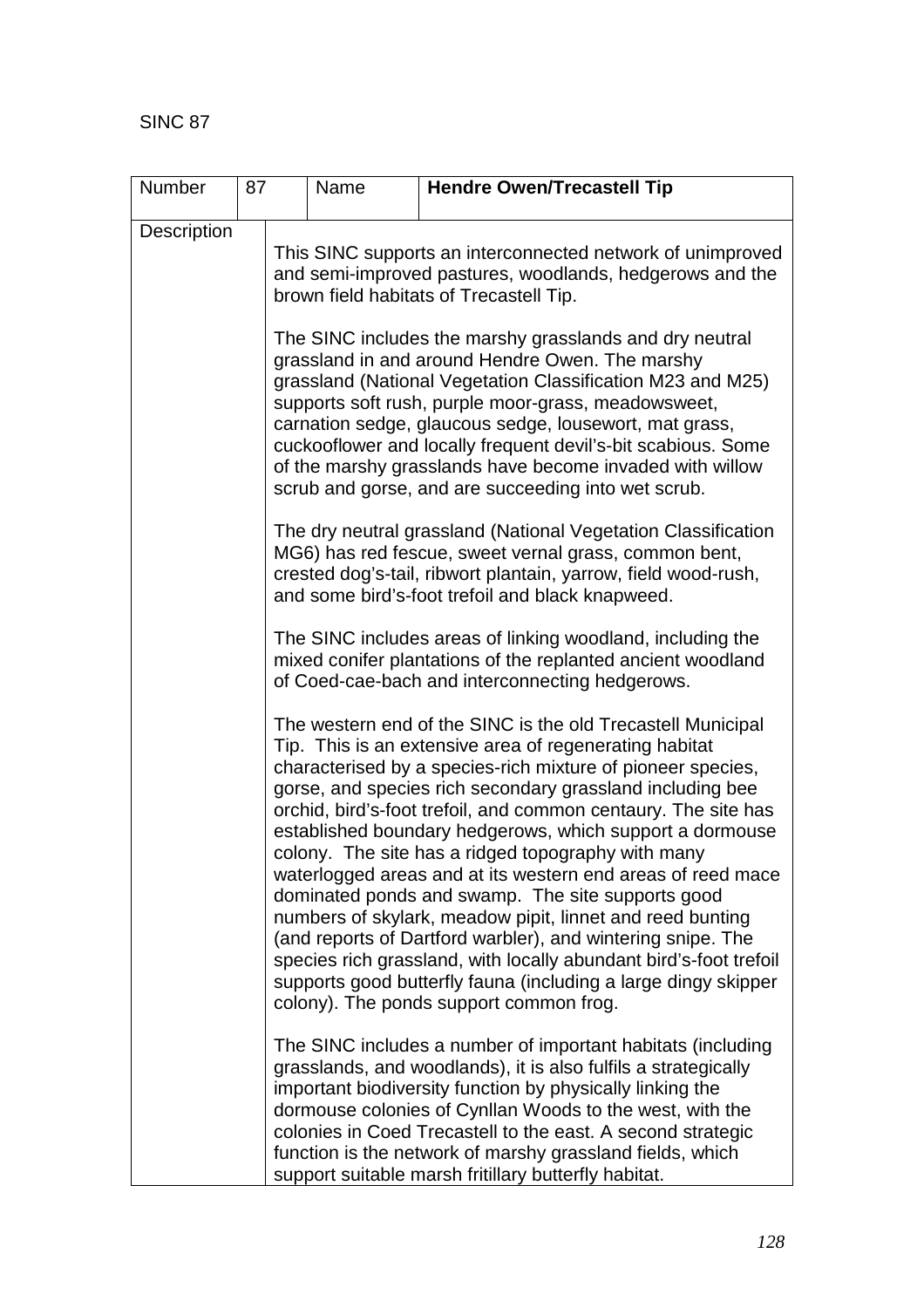| <b>Grid Ref</b>  |                                                                     |                                                               | (NGR ST 010822)       |      | Ward(s)            | Llanharry, Llanharan  |                                                               |  |
|------------------|---------------------------------------------------------------------|---------------------------------------------------------------|-----------------------|------|--------------------|-----------------------|---------------------------------------------------------------|--|
| <b>CCW TN</b>    |                                                                     |                                                               | <b>CCW TN007, 011</b> | Area |                    | 30.702                |                                                               |  |
|                  |                                                                     |                                                               | and 012 ST08SW        | (ha) |                    |                       |                                                               |  |
| Air photo dates  |                                                                     | 2003                                                          |                       |      |                    |                       |                                                               |  |
| Ownership        |                                                                     |                                                               |                       |      |                    |                       |                                                               |  |
| <b>Tir Gofal</b> |                                                                     |                                                               |                       |      |                    | <b>Tir Gofal date</b> |                                                               |  |
| <b>TPO</b>       |                                                                     |                                                               |                       |      |                    | Conservation area     |                                                               |  |
| <b>SINC</b>      |                                                                     |                                                               |                       |      |                    |                       | Primary Features – H (1), H (3), H (4), H (7), H (17), S (1), |  |
| Qualification    |                                                                     |                                                               | and $S(6)$            |      |                    |                       |                                                               |  |
| <b>Features</b>  |                                                                     |                                                               |                       |      |                    |                       |                                                               |  |
|                  |                                                                     | Contributory Features $-$ H (11), H (16), S (2), S (3), and S |                       |      |                    |                       |                                                               |  |
|                  |                                                                     | (4)                                                           |                       |      |                    |                       |                                                               |  |
| Earth science    |                                                                     | None (check 413 and 264 on the boundaries)                    |                       |      |                    |                       |                                                               |  |
| sites            |                                                                     |                                                               |                       |      |                    |                       |                                                               |  |
| Survey work      |                                                                     | • CCW Phase I Habitat Survey, 1992-1995                       |                       |      |                    |                       |                                                               |  |
| undertaken       |                                                                     | <b>Inventory of Ancient Woodland in Glamorgan</b>             |                       |      |                    |                       |                                                               |  |
|                  |                                                                     | (provisional), NCC (1985)                                     |                       |      |                    |                       |                                                               |  |
|                  | Various dormouse records                                            |                                                               |                       |      |                    |                       |                                                               |  |
|                  | Site Visits 1997-2008<br>$\bullet$                                  |                                                               |                       |      |                    |                       |                                                               |  |
|                  | Strategic Assessment of the Marsh Fritillary Butterfly<br>$\bullet$ |                                                               |                       |      |                    |                       |                                                               |  |
|                  | and its Habitats in RCT (Richard Smith 2005)                        |                                                               |                       |      |                    |                       |                                                               |  |
| Original         | 87                                                                  |                                                               | Original              |      | <b>Hendre Owen</b> |                       |                                                               |  |
| Number           |                                                                     |                                                               | Name                  |      |                    |                       |                                                               |  |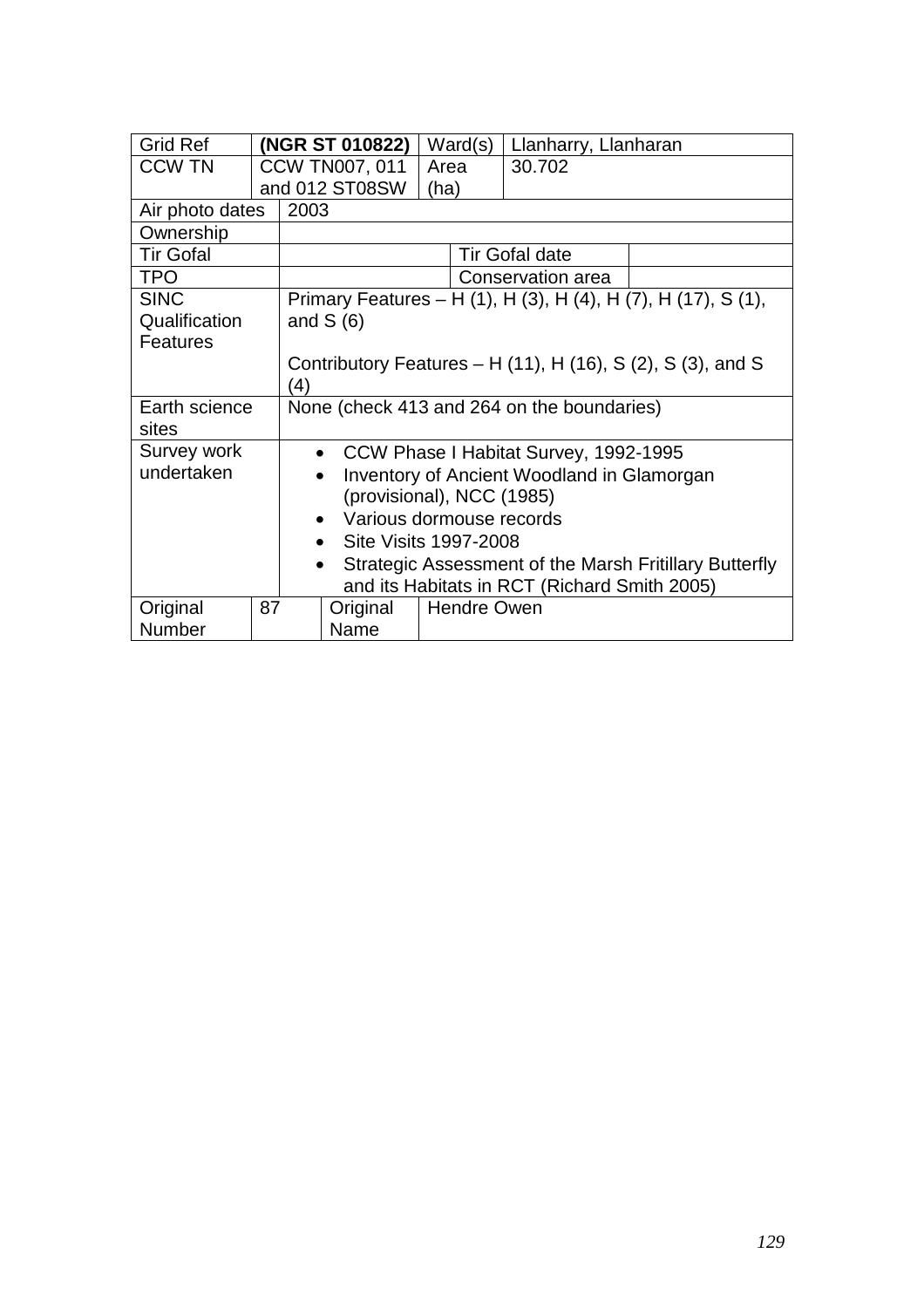| Number             | 88 | Name                                                                                                                                                                                                                                                                                                                                                                                                                                                                                                                                                                                                                                                                                      | <b>Coed Trecastell</b>                                                                                                                                                                                                                                                                                                                                                                                                                                                                                                                                                                                                                                                                                    |  |  |  |
|--------------------|----|-------------------------------------------------------------------------------------------------------------------------------------------------------------------------------------------------------------------------------------------------------------------------------------------------------------------------------------------------------------------------------------------------------------------------------------------------------------------------------------------------------------------------------------------------------------------------------------------------------------------------------------------------------------------------------------------|-----------------------------------------------------------------------------------------------------------------------------------------------------------------------------------------------------------------------------------------------------------------------------------------------------------------------------------------------------------------------------------------------------------------------------------------------------------------------------------------------------------------------------------------------------------------------------------------------------------------------------------------------------------------------------------------------------------|--|--|--|
| <b>Description</b> |    | primrose and dog's mercury,                                                                                                                                                                                                                                                                                                                                                                                                                                                                                                                                                                                                                                                               | The whole of Coed Trecastell has been identified as an ancient<br>woodland site. The great majority of the woodland now<br>supports conifer plantation with sitka spruce, Norway spruce,<br>western hemlock and Lawson cypress. Large areas of the<br>plantation have been recently felled woodland. Remnant areas<br>of semi-natural ancient woodland remain. These include the<br>alder, oak and hazel woodland along the Nant y Graean and<br>Nant Melyn. The semi-natural woodland, and forest rides<br>support a diverse ancient woodland ground flora including<br>wood anemone, bluebell, dog violets, pendulous sedge, remote<br>sedge, male fern, hart's-tongue fern, lesser celandine, sanicle, |  |  |  |
|                    |    | Coed Trecastell supports a dormouse colony. The woodland is<br>physically linked to dormouse habitat further west by<br>woodlands, hedgerows and wetlands. The woodland lies within<br>an area of high bat significance, and there is a high potential<br>that both lesser horseshoe bats and barbastrelle bats will use<br>Coed Trecastell. The wooded streams of the Nant Graean and<br>Nant Melyn offer excellent otter habitat. The mixed<br>conifer/native woodland offers excellent nesting bird habitat,<br>and clear felled areas have potential for nightjar. Coed<br>Trecastell was the last recorded site for the pearl-bordered<br>fritillary butterfly in Rhondda Cynon Taf. |                                                                                                                                                                                                                                                                                                                                                                                                                                                                                                                                                                                                                                                                                                           |  |  |  |

| <b>Grid Ref</b>        |                                                     |                                                         | (NGR ST 021819)                        | Ward(s) |                       | Llanharan, Llanharry            |                                                           |  |
|------------------------|-----------------------------------------------------|---------------------------------------------------------|----------------------------------------|---------|-----------------------|---------------------------------|-----------------------------------------------------------|--|
| <b>CCW TN</b>          |                                                     |                                                         |                                        | Area    |                       | 88.48                           |                                                           |  |
|                        |                                                     |                                                         |                                        | (ha)    |                       |                                 |                                                           |  |
| Air photo dates        |                                                     | 2003                                                    |                                        |         |                       |                                 |                                                           |  |
| Ownership              |                                                     |                                                         |                                        |         |                       |                                 |                                                           |  |
| <b>Tir Gofal</b>       |                                                     |                                                         |                                        |         | <b>Tir Gofal date</b> |                                 |                                                           |  |
| <b>TPO</b>             |                                                     |                                                         |                                        |         | Conservation area     |                                 |                                                           |  |
| <b>SINC</b>            |                                                     |                                                         |                                        |         |                       |                                 | Primary Features – H (1), H (3), H (15), H (17) and S (1) |  |
| Qualification          |                                                     |                                                         |                                        |         |                       |                                 |                                                           |  |
| <b>Features</b>        |                                                     | Contributory Features $- H(7)$ , S (2) and S (6)        |                                        |         |                       |                                 |                                                           |  |
| Earth science          |                                                     | No RIGS, others to be added 136, 406, 263               |                                        |         |                       |                                 |                                                           |  |
| sites                  |                                                     |                                                         |                                        |         |                       |                                 |                                                           |  |
| Survey work            |                                                     |                                                         | • CCW Phase I Habitat Survey 1992-1995 |         |                       |                                 |                                                           |  |
| undertaken             |                                                     | Inventory of Ancient Woodland in Glamorgan<br>$\bullet$ |                                        |         |                       |                                 |                                                           |  |
|                        |                                                     |                                                         | (provisional), NCC (1985)              |         |                       |                                 |                                                           |  |
|                        |                                                     | <b>Site Visits 1997-2008</b><br>$\bullet$               |                                        |         |                       |                                 |                                                           |  |
|                        | <b>Forestry Commission Stock Plans</b><br>$\bullet$ |                                                         |                                        |         |                       |                                 |                                                           |  |
|                        | $\bullet$                                           | Various dormouse records                                |                                        |         |                       |                                 |                                                           |  |
| <b>Original Number</b> |                                                     |                                                         | 88                                     |         |                       | Original Name   Coed Trecastell |                                                           |  |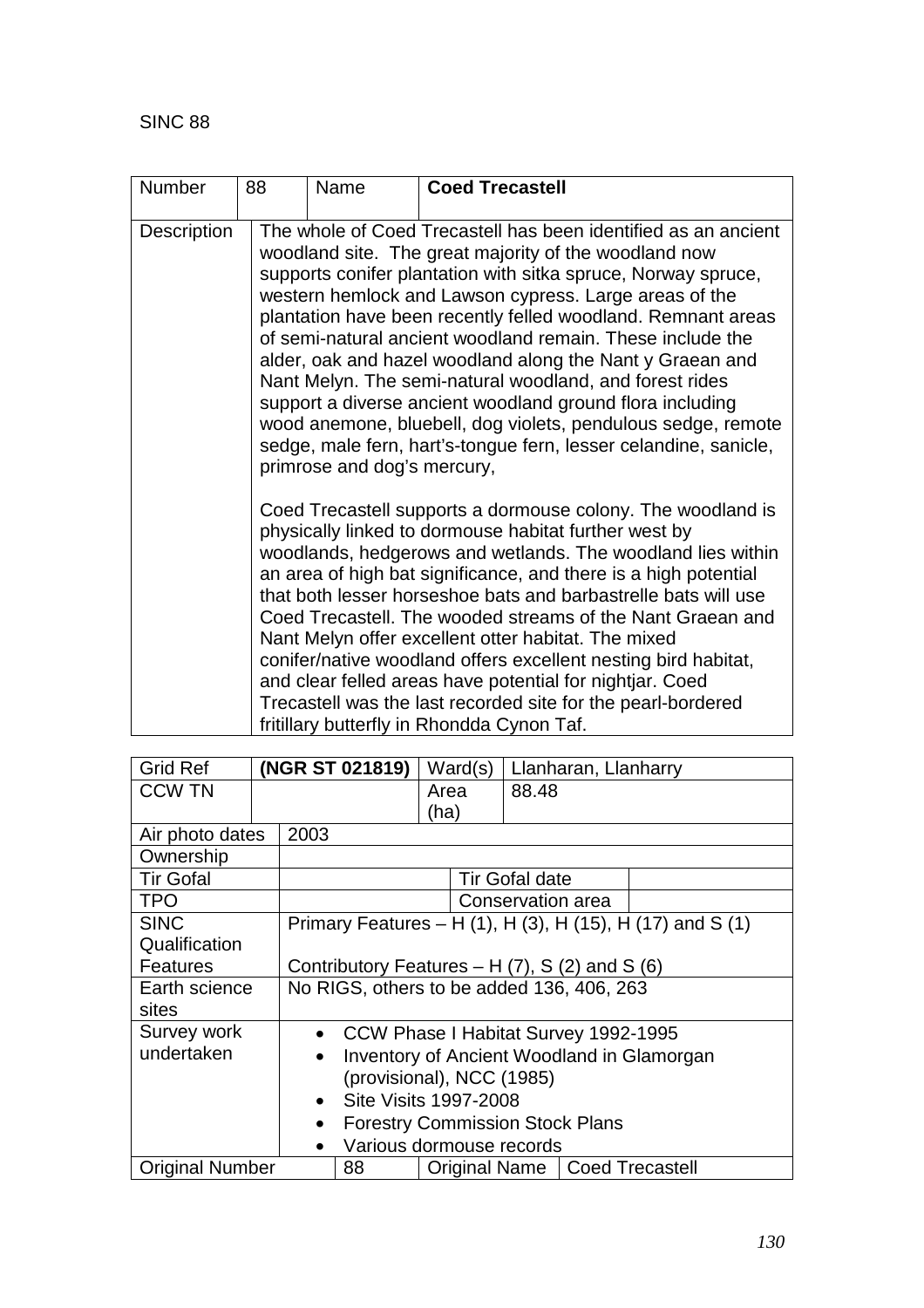| <b>Number</b> | 89 | Name                                                                                                                                                                                                                                                                                                                                                                                                                                                                                               | <b>Gwaun Llanhari Wood</b>                                                                                                                                                                                                                                                                                                                                                                                                                                                                                                                                                                                            |  |  |  |  |
|---------------|----|----------------------------------------------------------------------------------------------------------------------------------------------------------------------------------------------------------------------------------------------------------------------------------------------------------------------------------------------------------------------------------------------------------------------------------------------------------------------------------------------------|-----------------------------------------------------------------------------------------------------------------------------------------------------------------------------------------------------------------------------------------------------------------------------------------------------------------------------------------------------------------------------------------------------------------------------------------------------------------------------------------------------------------------------------------------------------------------------------------------------------------------|--|--|--|--|
| Description   |    |                                                                                                                                                                                                                                                                                                                                                                                                                                                                                                    | Species-rich, semi-natural oak ash woodland, with<br>associated scrub, hedgerows on marshy grassland,<br>which lies on the southern edge of Llanharry Common.                                                                                                                                                                                                                                                                                                                                                                                                                                                         |  |  |  |  |
|               |    | The woodland and scrub are diverse habitats with a<br>strong characteristic of an ancient structure and ground<br>flora. The woodlands are predominantly wet, and<br>support mature oak and alder, with hazel, beech, willow,<br>birch, field maple, holly, hawthorn, and bramble. The<br>ground flora includes bluebell, wood anemone, male<br>fern, hart's-tongue fern, wood sorrel, dog violets, dog's<br>mercury, opposite-leaved golden-saxifrage, yellow<br>pimpernel, and lesser celandine. |                                                                                                                                                                                                                                                                                                                                                                                                                                                                                                                                                                                                                       |  |  |  |  |
|               |    |                                                                                                                                                                                                                                                                                                                                                                                                                                                                                                    | The site includes connecting areas of hawthorn and<br>willow scrub, with areas of marshy grassland.                                                                                                                                                                                                                                                                                                                                                                                                                                                                                                                   |  |  |  |  |
|               |    |                                                                                                                                                                                                                                                                                                                                                                                                                                                                                                    | The woodland, scrub and hedgerows have a high<br>potential as dormouse habitat. The site lies within 500<br>metres of a dormouse colony. The associated areas of<br>marshy grassland, are scrubbing over, but form part of<br>the marshy grassland network which occurs on the east<br>side of Llanharan, and which includes an existing marsh<br>fritillary meta-population area. The combination of<br>mature woodland, scrub, and marshy grassland is also<br>good bat habitat. Survey work within the Llanharan area<br>has recorded 8 or 9 species including the rare<br>barbastrelle and lesser horseshoe bats. |  |  |  |  |

| <b>Grid Ref</b>  |    |             | (NGR ST 006814)                                  |                                                    |                                                          |  |       |  |
|------------------|----|-------------|--------------------------------------------------|----------------------------------------------------|----------------------------------------------------------|--|-------|--|
| <b>CCW TN</b>    |    |             | CCW 002 ST08SW                                   |                                                    | Area (ha)                                                |  | 7.448 |  |
| Air photo dates  |    | 2003        |                                                  |                                                    |                                                          |  |       |  |
| Ownership        |    |             |                                                  |                                                    |                                                          |  |       |  |
| <b>Tir Gofal</b> |    |             |                                                  |                                                    | <b>Tir Gofal date</b>                                    |  |       |  |
| <b>TPO</b>       |    |             |                                                  |                                                    | Conservation area                                        |  |       |  |
| <b>SINC</b>      |    |             |                                                  |                                                    | Primary Features – H (1), H (3), H (7), H (17) and S (1) |  |       |  |
| Qualification    |    |             |                                                  |                                                    |                                                          |  |       |  |
| <b>Features</b>  |    |             | Contributory Features $- H(4)$ , S (2) and S (6) |                                                    |                                                          |  |       |  |
| Earth science    |    | <b>None</b> |                                                  |                                                    |                                                          |  |       |  |
| sites            |    |             |                                                  |                                                    |                                                          |  |       |  |
| Survey work      |    |             |                                                  | CCW Phase I Habitat Survey, 1992-1995<br>$\bullet$ |                                                          |  |       |  |
| undertaken       |    |             | <b>Site Visits 1997-2008</b><br>$\bullet$        |                                                    |                                                          |  |       |  |
| Original         | 89 |             | Original                                         |                                                    | Gwaun Llanhari Wood                                      |  |       |  |
| <b>Number</b>    |    |             | Name                                             |                                                    |                                                          |  |       |  |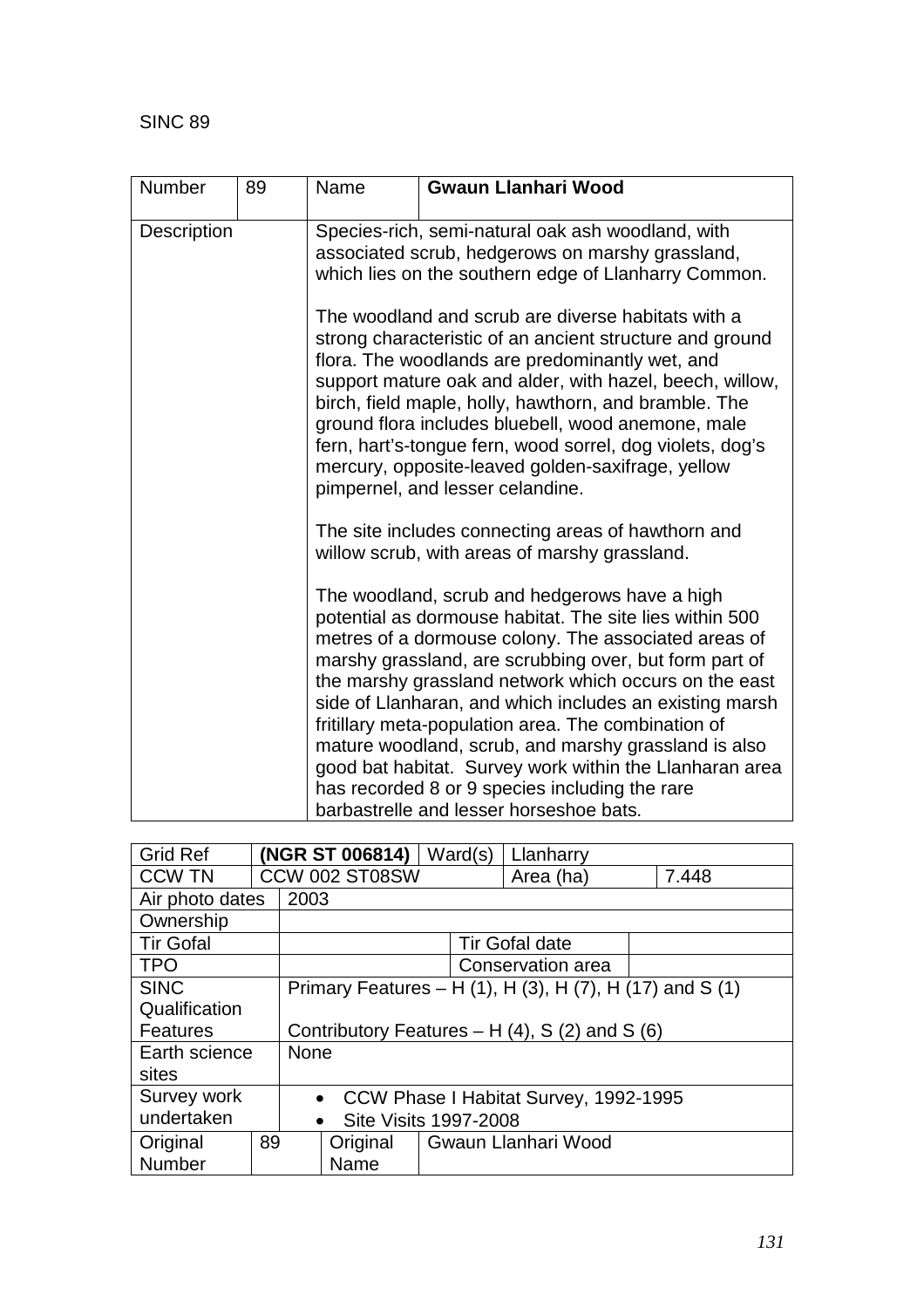| Number      | 90                            | Name                                                                                                                                                                                                                                                                                                                                                                                                                                                                                                                                                                                                                                                                                                                                                                                                                   | Ty'n Y Waun                                                                                                           |  |  |
|-------------|-------------------------------|------------------------------------------------------------------------------------------------------------------------------------------------------------------------------------------------------------------------------------------------------------------------------------------------------------------------------------------------------------------------------------------------------------------------------------------------------------------------------------------------------------------------------------------------------------------------------------------------------------------------------------------------------------------------------------------------------------------------------------------------------------------------------------------------------------------------|-----------------------------------------------------------------------------------------------------------------------|--|--|
| Description |                               | ancient semi-natural woodland.                                                                                                                                                                                                                                                                                                                                                                                                                                                                                                                                                                                                                                                                                                                                                                                         | A mosaic SINC, which includes species rich marshy<br>grasslands, semi-improved dry neutral grasslands and areas of    |  |  |
|             | fritillary butterfly habitat. | The SINC includes the wet marshy grassland within the valley<br>bottom below Ty'n Y Waun. The marshy grassland is fed by<br>two spring fed streams, which join at the site's south-eastern<br>corner. The wet ground supports species rich marshy<br>grassland with sharp flowered rush, purple moor-grass,<br>carnation sedge, tormentil, mat grass, red fescue, devil's-bit<br>scabious, meadow thistle, betony and a small area of lesser<br>pond sedge swamp with willow scrub. The field is identified as<br>supporting areas of both good condition and suitable marsh                                                                                                                                                                                                                                           |                                                                                                                       |  |  |
|             |                               | The SINC also includes a series of three semi-improved<br>pastures, which occupy the sloping hillside above the marshy<br>grassland. These grasslands support crested dog's-tail, rye<br>grass, sweet vernal grass, red fescue, ribwort plantain, and<br>lesser amounts of cuckooflower, hay rattle, common spotted<br>orchid, black knapweed and bulbous buttercup. These pastures<br>(National Vegetation Classification MG6) link into the semi-<br>natural ancient woodland at NGR ST014814. This woodland<br>has a high potential for dormouse. To the north of the wood lies<br>a large marshy grassland field with rank, unmanaged purple<br>moor-grass and colonising scrub. This field has been identified<br>as suitable marsh fritillary butterfly habitat and forms the link<br>with Coed Trecastell SINC. |                                                                                                                       |  |  |
|             |                               |                                                                                                                                                                                                                                                                                                                                                                                                                                                                                                                                                                                                                                                                                                                                                                                                                        | The marshy fields support wintering snipe and are ideal<br>breeding site for reed bunting and possibly sedge warbler. |  |  |

| <b>Grid Ref</b>  |  | (NGR ST014814)                              | Ward(s) | Llanharry             |                                                             |  |  |
|------------------|--|---------------------------------------------|---------|-----------------------|-------------------------------------------------------------|--|--|
| <b>CCW TN</b>    |  | CCW TN008 and                               | Area    | 13.73                 |                                                             |  |  |
|                  |  | 009 ST08SW                                  | (ha)    |                       |                                                             |  |  |
| Air photo dates  |  | 2003                                        |         |                       |                                                             |  |  |
| Ownership        |  |                                             |         |                       |                                                             |  |  |
| <b>Tir Gofal</b> |  |                                             |         | <b>Tir Gofal date</b> |                                                             |  |  |
| <b>TPO</b>       |  |                                             |         | Conservation area     |                                                             |  |  |
| <b>SINC</b>      |  |                                             |         |                       | Primary Features - H (1), H (4), H (7), H (12), S (1) and S |  |  |
| Qualification    |  | (6)                                         |         |                       |                                                             |  |  |
| Features         |  |                                             |         |                       |                                                             |  |  |
|                  |  | Contributory Features $- H(15)$ , and S(2). |         |                       |                                                             |  |  |
| Earth science    |  | <b>None</b>                                 |         |                       |                                                             |  |  |
| sites            |  |                                             |         |                       |                                                             |  |  |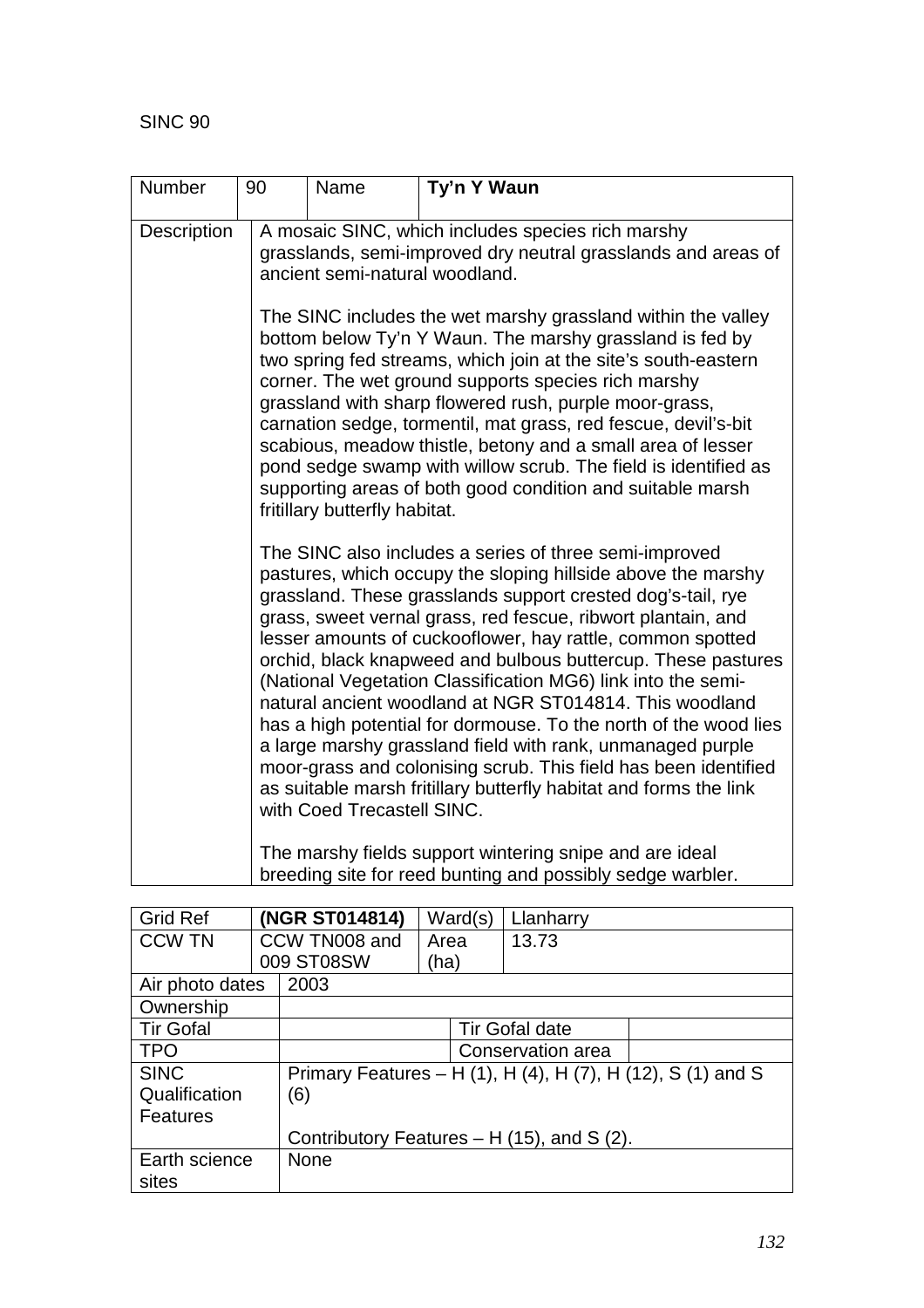| Survey work<br>undertaken |    | • CCW Phase I Habitat Survey, 1992-1995<br>• Inventory of Ancient Woodland in Glamorgan<br>(provisional) NCC (1985) |                                                                                                                                     |             |  |
|---------------------------|----|---------------------------------------------------------------------------------------------------------------------|-------------------------------------------------------------------------------------------------------------------------------------|-------------|--|
|                           |    |                                                                                                                     | • Strategic Assessment of the Marsh Fritillary Butterfly<br>and its Habitats in RCT (Richard Smith 2005)<br>• Site Visits 1997-2008 |             |  |
| Original                  | 90 |                                                                                                                     | Original                                                                                                                            | Ty'n Y Waun |  |
| Number                    |    |                                                                                                                     | Name                                                                                                                                |             |  |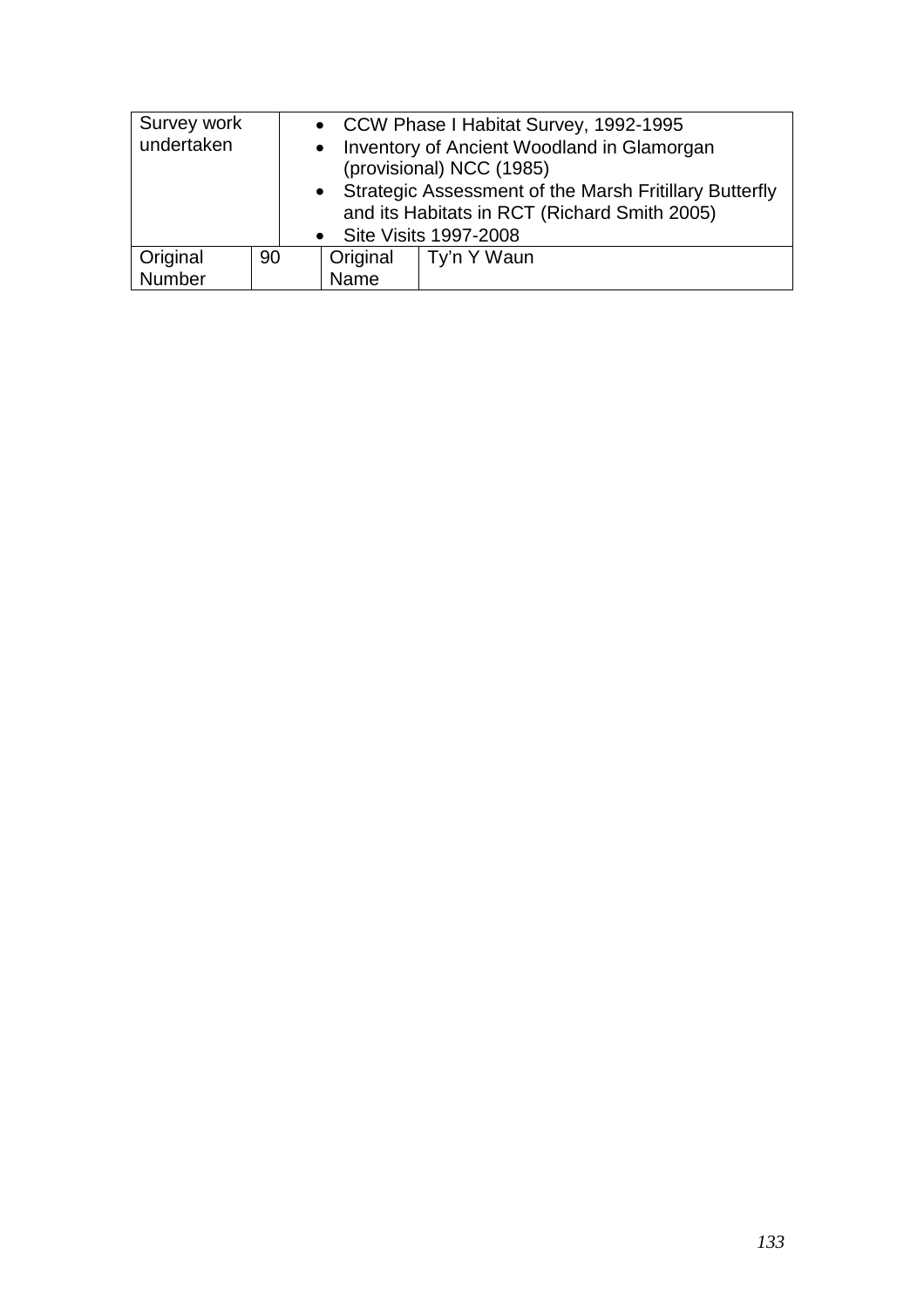| Number             | 91 | Name                         | <b>Coedcae Marsh</b>                                                                                                                                                                                                                                                                                                                                                                                                                                                                                                                                                                                                                                                                                                                                                                                                                                                                 |
|--------------------|----|------------------------------|--------------------------------------------------------------------------------------------------------------------------------------------------------------------------------------------------------------------------------------------------------------------------------------------------------------------------------------------------------------------------------------------------------------------------------------------------------------------------------------------------------------------------------------------------------------------------------------------------------------------------------------------------------------------------------------------------------------------------------------------------------------------------------------------------------------------------------------------------------------------------------------|
| <b>Description</b> |    |                              | A wetland site of major County Borough significance. The SINC<br>includes one of the largest and most significant remaining<br>areas of swamp / fen in the County Borough (National<br>Vegetation Classification S7). There are also extensive areas<br>of marshy grassland (National Vegetation Classifications of<br>M23, with smaller stands of MG10, M24, M25, M27 and<br>species rich dry neutral grassland (National Vegetation<br>Classifications of MG5c and MG6). Bog-bean and marsh<br>cinquefoil are characteristic of a number of small, shallow<br>pools. The rare bladder sedge occurs in large stands. The site<br>includes the meandering Nant Melyn, with its associated<br>species-rich wet alder woodland. There are mature tree lines<br>associated with old 'grown-out' hedgerows (three hedgerows<br>satisfy the Hedgerow Regulations as important hedgerows). |
|                    |    | fauna habitat.               | The complex mosaic of habitats (with swamp, reed bed,<br>marshy grassland and drier grassland grading into wet carr and<br>mature hedgerows) supports excellent wetland and woodland                                                                                                                                                                                                                                                                                                                                                                                                                                                                                                                                                                                                                                                                                                 |
|                    |    |                              | The site is good quality bat habitat foraging habitat and is likely<br>to be used as foraging habitat by lesser horseshoe bats<br>(colonies of which occur in the vicinity). A number of veteran<br>trees occur and are potential bat roosts (barbastrelle bats have<br>been recorded within 1 kilometre of the site). The<br>Environmental Statement for the site assesses the bat foraging<br>habitat as High Local (County Borough) significance.                                                                                                                                                                                                                                                                                                                                                                                                                                 |
|                    |    |                              | Otter use the stream corridor and wet woodland, and the<br>hedgerows and woodland are suitable dormouse habitat.<br>Badger activity has been recorded.                                                                                                                                                                                                                                                                                                                                                                                                                                                                                                                                                                                                                                                                                                                               |
|                    |    | significance for reptiles.   | Common lizard, slowworm and adder (in large numbers) occur<br>and the site has been assessed as high local (County Borough)                                                                                                                                                                                                                                                                                                                                                                                                                                                                                                                                                                                                                                                                                                                                                          |
|                    |    | for its assemblage of birds. | The site supports good bird habitat assessed as high local<br>(County Borough) significance, with 32 wintering species<br>(including snipe) and 30 breeding species. Again the site has<br>been assessed as High Local (County Borough) significance                                                                                                                                                                                                                                                                                                                                                                                                                                                                                                                                                                                                                                 |
|                    |    |                              | The marsh represents excellent invertebrate habitat with 89<br>species of moth have been recorded including Devon carpet-<br>moth (notable) and lesser cream wave moth (a local                                                                                                                                                                                                                                                                                                                                                                                                                                                                                                                                                                                                                                                                                                      |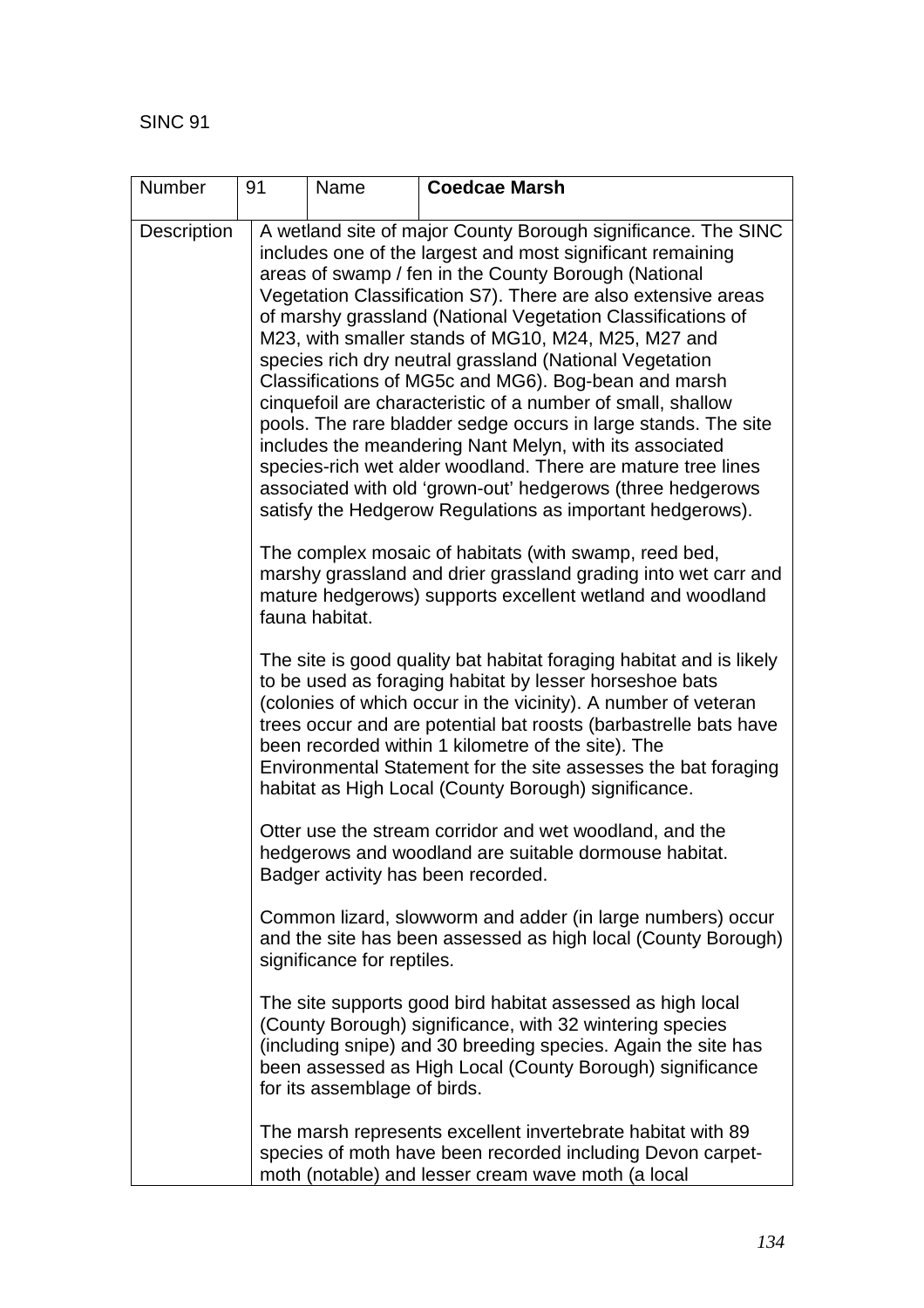| Glamorgan species), 14 butterfly species (with areas of suitable<br>marsh fritillary butterfly habitat), and 162 other invertebrate<br>species, including 6 Notable B species, 27 'local' species and a<br>colony of glow-worm and wintering snipe. The site supports<br>some areas of habitat with high potential for marsh fritillary<br>butterflies. The site has been assessed as High local (County<br>Borough) significance for invertebrates. |
|------------------------------------------------------------------------------------------------------------------------------------------------------------------------------------------------------------------------------------------------------------------------------------------------------------------------------------------------------------------------------------------------------------------------------------------------------|
| The woodlands in the SINC have also been assessed by<br>ecological survey work as habitats of 'considerable value for<br>lichens' including Micarea adnata, a species not previously<br>recorded in south Wales. Again the site has been assessed as<br>High local (County Borough) significance for lichens.                                                                                                                                        |

| <b>Grid Ref</b>  |    | (NGR ST021826)                                                      | Ward(s)               | Llanharan, Llanharry |                                                                |  |  |
|------------------|----|---------------------------------------------------------------------|-----------------------|----------------------|----------------------------------------------------------------|--|--|
| <b>CCW TN</b>    |    |                                                                     | Area                  | 12.54                |                                                                |  |  |
|                  |    |                                                                     | (ha)                  |                      |                                                                |  |  |
| Air photo dates  |    | 2003                                                                |                       |                      |                                                                |  |  |
| Public access    |    | Limited to Public Rights of Way                                     |                       |                      |                                                                |  |  |
| Ownership        |    |                                                                     |                       |                      |                                                                |  |  |
| <b>Tir Gofal</b> |    |                                                                     | <b>Tir Gofal date</b> |                      |                                                                |  |  |
| <b>TPO</b>       |    |                                                                     |                       | Conservation area    |                                                                |  |  |
| <b>SINC</b>      |    |                                                                     |                       |                      | Primary Features - H (1), H (2), H (3), H (4), H (7), H (8), H |  |  |
| Qualification    |    |                                                                     |                       |                      | (11), H (15), H (16), H (17), H (20), H (22), S (1), S (2), S  |  |  |
| <b>Features</b>  |    | $(3)$ , and $S(6)$ .                                                |                       |                      |                                                                |  |  |
|                  |    |                                                                     |                       |                      |                                                                |  |  |
|                  |    | Contributory Features $- S(4)$ and S(7)                             |                       |                      |                                                                |  |  |
| Earth science    |    | No RIGS, others to be added: 547 (412 close to boundary)            |                       |                      |                                                                |  |  |
| sites            |    |                                                                     |                       |                      |                                                                |  |  |
| Survey work      |    | • CCW Phase I Habitat Survey, 1992-1995                             |                       |                      |                                                                |  |  |
| undertaken       |    | Site Visits 1997-2008<br>$\bullet$                                  |                       |                      |                                                                |  |  |
|                  |    | Garth Parc Ecological Surveys - various (Cresswell<br>$\bullet$     |                       |                      |                                                                |  |  |
|                  |    | Associates)                                                         |                       |                      |                                                                |  |  |
|                  |    | Strategic Biodiversity Audit- Garth Park, WDA (2000)<br>$\bullet$   |                       |                      |                                                                |  |  |
|                  |    | Strategic Assessment of the Marsh Fritillary Butterfly<br>$\bullet$ |                       |                      |                                                                |  |  |
|                  |    | and its Habitats in Rhondda Cynon Taff, Richard                     |                       |                      |                                                                |  |  |
|                  |    | Smith (2005)                                                        |                       |                      |                                                                |  |  |
| Original         | 91 | Original                                                            | Coedcae marsh         |                      |                                                                |  |  |
| Number           |    | Name                                                                |                       |                      |                                                                |  |  |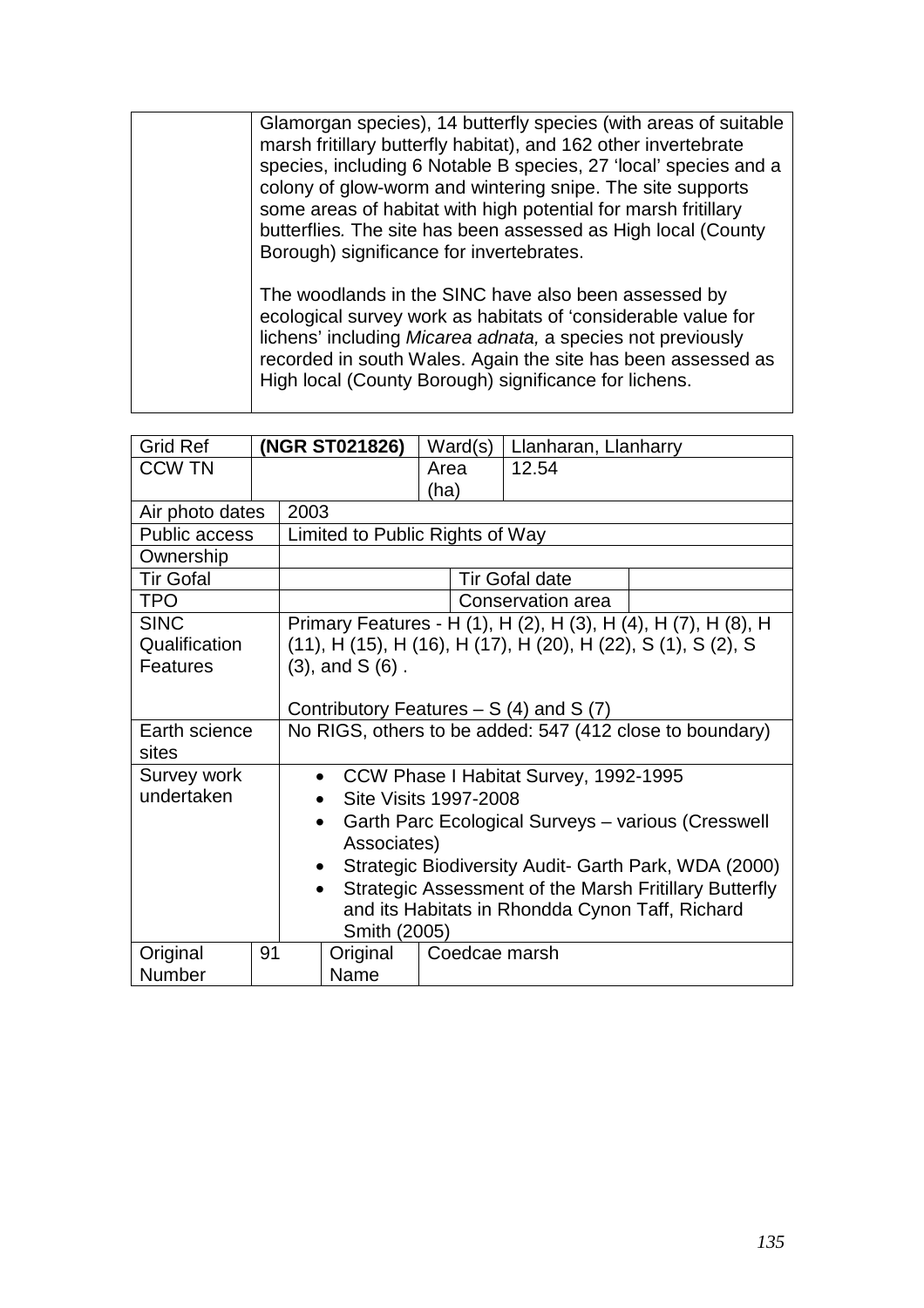| Number                 | 92 | <b>River Ely</b><br>Name                                                    |
|------------------------|----|-----------------------------------------------------------------------------|
| Description            |    | The River Ely is a prime wildlife corridor and SINC 92                      |
|                        |    | includes the river, and associated bank side habitats,                      |
|                        |    | between Tonyrefail and Talbot Green. The Ely, although                      |
|                        |    | previously polluted, has now recovered to generally                         |
|                        |    | good water quality. It is a key river for otter, and it                     |
|                        |    | supports kingfisher, dipper and grey wagtail. Brown trout                   |
|                        |    | and salmon both breed within its length.                                    |
|                        |    | The river supports wooded banks, with alder the primary                     |
|                        |    | tree, and associated areas of wet alder woodland (with                      |
|                        |    | marsh marigold, opposite leaved golden saxifrage and                        |
|                        |    | iris). A typical example is the ancient woodland of                         |
|                        |    | Coedlanelay-fach. Monk's-hood, is a speciality of the                       |
|                        |    | wooded banks of the River Ely.                                              |
|                        |    | The SINC includes the remnant Ely floodplain to the                         |
|                        |    | south of the Royal Glamorgan Hospital. There are still                      |
|                        |    | two remnant areas of floodplain, which support ponds                        |
|                        |    | and floodplain swamp, which in addition to reed mace                        |
|                        |    | and purple loosestrife supports an abundance of greater                     |
|                        |    | spearwort, and patches of water avens and tufted                            |
|                        |    | loosestrife. This is the only known Welsh locality for                      |
|                        |    | tufted loosestrife, and both water avens and greater                        |
|                        |    | spearwort are very uncommon plants in Rhondda Cynon<br>Taff.                |
| <b>Grid Ref</b>        |    | ST 026849<br><b>Tonyrefail East, Llantrisant</b><br>Ward(s)                 |
|                        |    | Town, Talbot Green, Llanharan                                               |
| <b>CCW TN</b>          |    | Area (ha)<br>50.66                                                          |
| Air photo dates        |    | 2003                                                                        |
| Ownership              |    |                                                                             |
| <b>Tir Gofal</b>       |    | <b>Tir Gofal date</b>                                                       |
| TPO                    |    | Conservation area                                                           |
| <b>SINC</b>            |    | Primary Features – H (1), H (7), H (15), H (16), S (1) and S                |
| Qualification          |    | (7)                                                                         |
| <b>Features</b>        |    |                                                                             |
|                        |    | Secondary Features H (17), S (2), S (3), S (4), S (5) and S                 |
|                        |    | (6)                                                                         |
| Earth science sites    |    | None (280 close CHECK?)                                                     |
| Survey work            |    | CCW Phase I Habitat Survey, 1992-1995<br>$\bullet$                          |
| undertaken             |    | Botanical Society for the British Isles News - January<br>$\bullet$<br>2002 |
|                        |    | Ely Meadows Ecological Surveys (David Clements<br>$\bullet$                 |
|                        |    | Associates)                                                                 |
|                        |    | <b>Site Visits 1997-2008</b>                                                |
| <b>Original Number</b> |    | Coedlanelay-fach<br>92<br><b>Original Name</b>                              |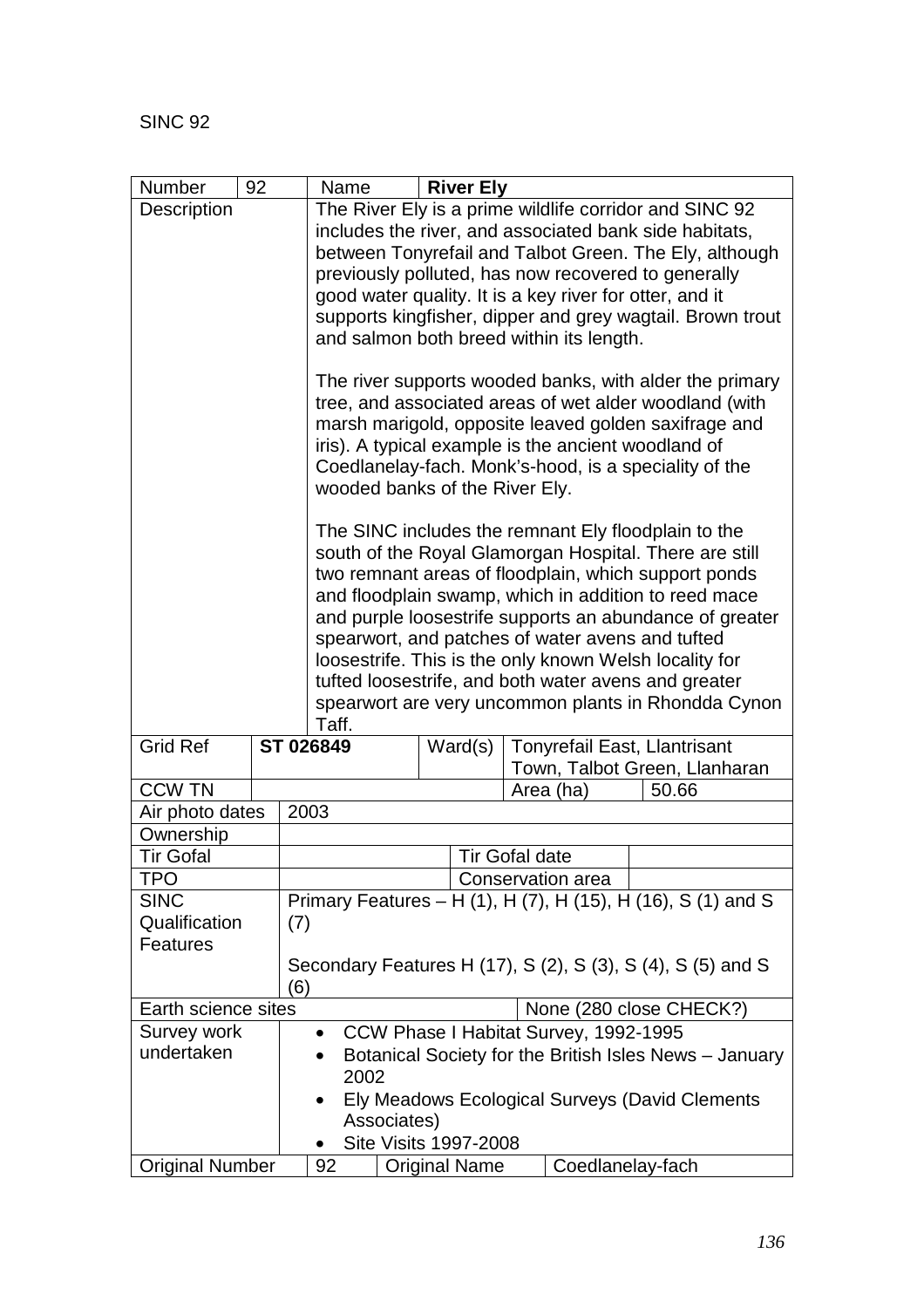| <b>Number</b>      | 93 | Name     | Ty-Du                                                                                                                                                                                                                                                                                                                                                                                                                                                                                                                                                                  |
|--------------------|----|----------|------------------------------------------------------------------------------------------------------------------------------------------------------------------------------------------------------------------------------------------------------------------------------------------------------------------------------------------------------------------------------------------------------------------------------------------------------------------------------------------------------------------------------------------------------------------------|
| <b>Description</b> |    | mine.    | A mosaic SINC, which includes ancient woodlands and<br>hedgerows, old pastures, wooded streams, and the<br>brown field habitats of the derelict Llanharry Iron Ore                                                                                                                                                                                                                                                                                                                                                                                                     |
|                    |    |          | The ancient woodland support mixed oak, ask, and alder<br>woodland, with hawthorn, hazel coppice, and ancient<br>woodland ground flora which include bluebell, wood<br>anemone, dog violets, ramsons, enchanter's nightshade,<br>yellow archangel, red campion, primrose, male fern,<br>hart's-tongue fern, broad buckler fern, and soft shield<br>fern. The woodland structure represents excellent<br>songbird habitat, and (given the proximity of known<br>dormouse colonies) a high probability of dormouse.                                                      |
|                    |    |          | The SINC includes a series of semi-improved horse and<br>cattle grazed neutral grassland fields. These old<br>pastures support mosaics of species rich neutral<br>grassland with bird's-foot trefoil and black knapweed<br>(National Vegetation Classification MG5) and less<br>diverse semi-improved grassland (National Vegetation<br>Classification MG6). There are small areas of marshy<br>grassland with soft rush, meadowsweet, cuckoo flower,<br>Yorkshire fog, and greater bird's foot-trefoil (National<br>Vegetation Classification M23).                   |
|                    |    |          | The Llanharry Iron Ore Mine supports a mixture of<br>diverse, secondary limestone woodland and scrub (with<br>hazel, dog wood, and ash), two ponds (with a diverse<br>emergent and aquatic flora) and large areas of species<br>rich brown field grassland with bird's-foot trefoil, ox-eye<br>daisy and large numbers of bee orchid.                                                                                                                                                                                                                                  |
|                    |    | dormice. | Structures within the SINC support lesser horseshoe<br>bats. Lesser horseshoe bat has been recorded passing<br>through the woodlands and pastures of the SINC, which<br>represent a dark corridor of excellent foraging habitat.<br>The mosaic of woodland, meadows and hedgerows<br>represents excellent bat feeding habitat. Ponds on the<br>iron ore site have breeding amphibian populations<br>including great crested newts, and barn owl use the<br>open grasslands as hunting grounds. The network of<br>hedgerows and small woodland has a high potential for |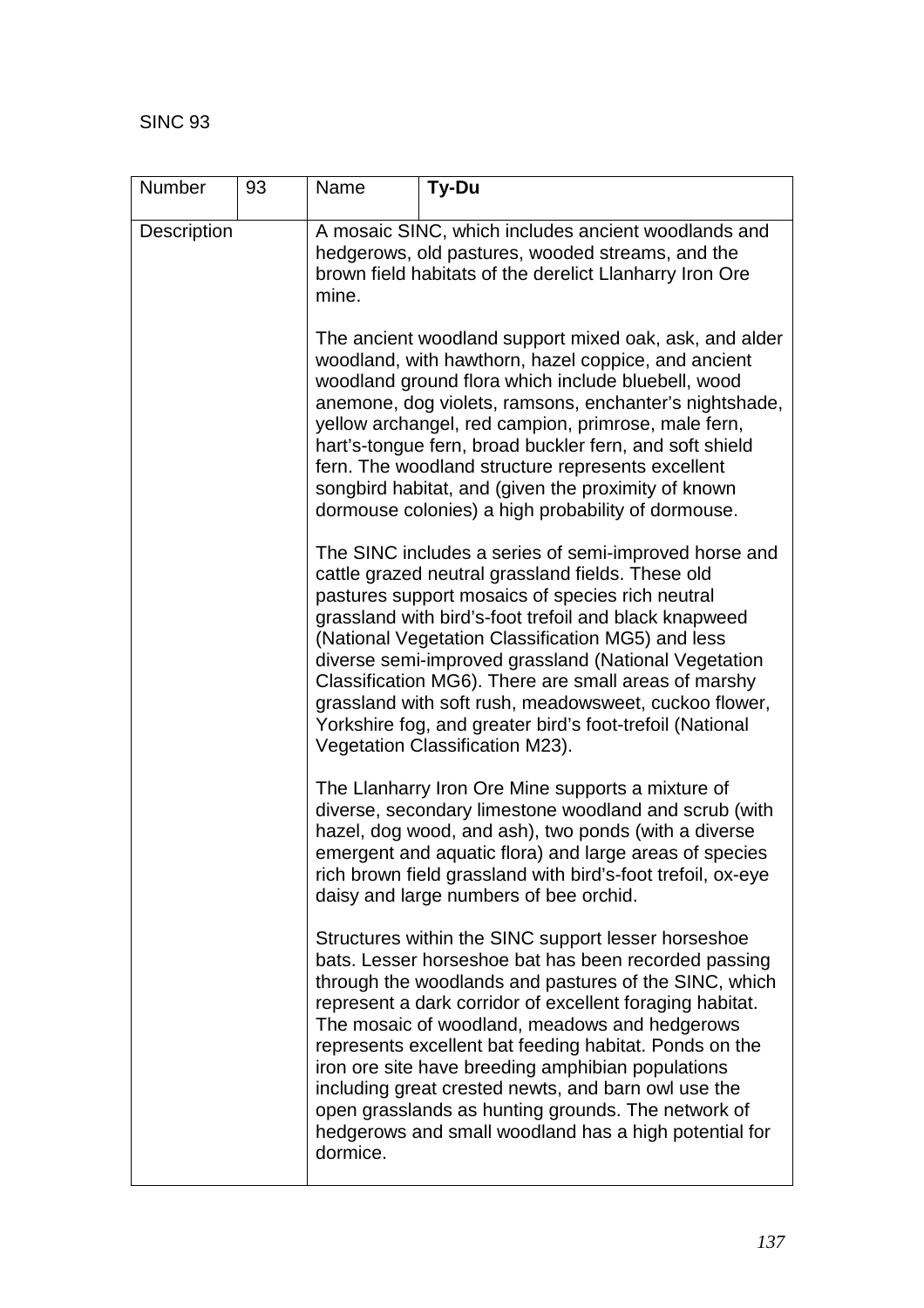| <b>Grid Ref</b>        |    |                                                           | (NGR ST 021809) |              | Ward(s) | Llanharan, Pontyclun             |                                                                |
|------------------------|----|-----------------------------------------------------------|-----------------|--------------|---------|----------------------------------|----------------------------------------------------------------|
| <b>CCW TN</b>          |    |                                                           |                 | Area<br>(ha) |         | 33.315                           |                                                                |
| Air photo dates        |    | 2003                                                      |                 |              |         |                                  |                                                                |
| Ownership              |    |                                                           |                 |              |         |                                  |                                                                |
| <b>Tir Gofal</b>       |    |                                                           |                 |              |         | <b>Tir Gofal date</b>            |                                                                |
| <b>TPO</b>             |    |                                                           |                 |              |         | Conservation area                |                                                                |
| <b>SINC</b>            |    |                                                           |                 |              |         |                                  | Primary Features – H (1), H (3), H (4), H (7), H (16), H (17), |
| Qualification          |    | $H(18)$ , S $(1)$ , and S $(4)$ .                         |                 |              |         |                                  |                                                                |
| <b>Features</b>        |    |                                                           |                 |              |         |                                  |                                                                |
|                        |    | Contributory Features $- S(2)$ , S(3) and S(6)            |                 |              |         |                                  |                                                                |
| Earth science<br>sites |    | No RIGS sites, others to be added: 394                    |                 |              |         |                                  |                                                                |
| Survey work            |    | • CCW Phase I Habitat Survey, 1992-1995                   |                 |              |         |                                  |                                                                |
| undertaken             |    | <b>Site Visits 1997-2008</b>                              |                 |              |         |                                  |                                                                |
|                        |    | Inventory of Ancient Woodland in Glamorgan<br>$\bullet$   |                 |              |         |                                  |                                                                |
|                        |    | (provisional), NCC (1985)                                 |                 |              |         |                                  |                                                                |
|                        |    | Llanharry Ore Mine - Various Ecology surveys<br>$\bullet$ |                 |              |         |                                  |                                                                |
|                        |    |                                                           |                 |              |         | related to Planning Applications |                                                                |
| Original               | 93 |                                                           | Original        |              | Ty-Du   |                                  |                                                                |
| Number                 |    |                                                           | Name            |              |         |                                  |                                                                |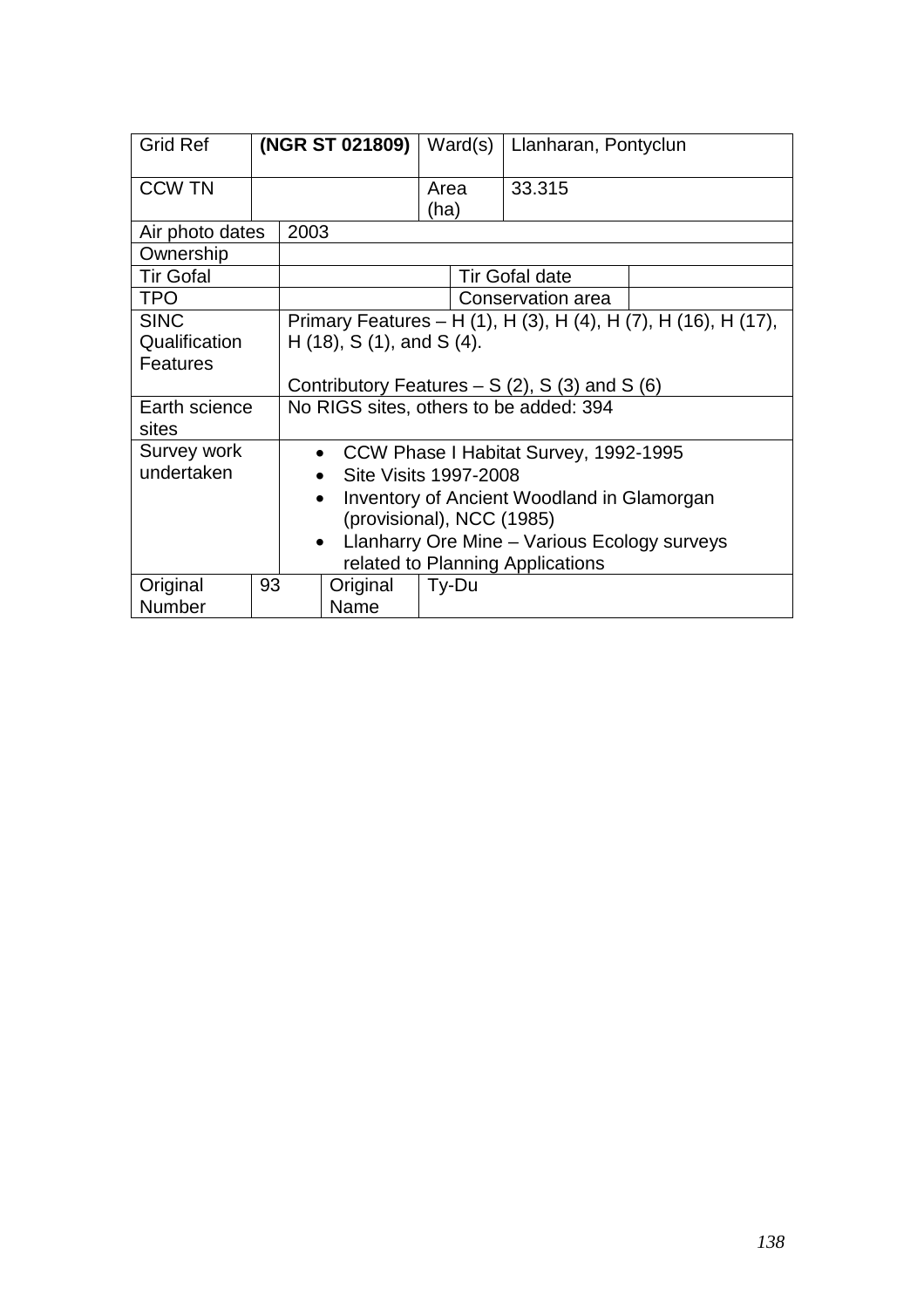| Number      | 94                                                         | Name                                                                                                                                                                                                                                                                                                                                                                                                                                                                                                                                                                                                                                                                                                                                                                                                                                                                                                                                                                                                                                                                                                                                                                                                                                                                                                                                                                                                                                                                                                                                                    | Ty-Draw (Pontyclun floodmeadows)                                                                                                                                                                                                    |  |  |  |  |
|-------------|------------------------------------------------------------|---------------------------------------------------------------------------------------------------------------------------------------------------------------------------------------------------------------------------------------------------------------------------------------------------------------------------------------------------------------------------------------------------------------------------------------------------------------------------------------------------------------------------------------------------------------------------------------------------------------------------------------------------------------------------------------------------------------------------------------------------------------------------------------------------------------------------------------------------------------------------------------------------------------------------------------------------------------------------------------------------------------------------------------------------------------------------------------------------------------------------------------------------------------------------------------------------------------------------------------------------------------------------------------------------------------------------------------------------------------------------------------------------------------------------------------------------------------------------------------------------------------------------------------------------------|-------------------------------------------------------------------------------------------------------------------------------------------------------------------------------------------------------------------------------------|--|--|--|--|
| Description |                                                            | grassland.                                                                                                                                                                                                                                                                                                                                                                                                                                                                                                                                                                                                                                                                                                                                                                                                                                                                                                                                                                                                                                                                                                                                                                                                                                                                                                                                                                                                                                                                                                                                              | The SINC includes a section of the River Ely, through<br>Pontyclun and a large area of floodplain grassland and<br>associated areas of wet ancient woodland and marshy<br>Within the SINC, the River Ely is a wide, relatively slow |  |  |  |  |
|             |                                                            | flowing river. It has long pool riffle sequences, with undercut<br>banks and areas of exposed shingle. The banks support alder<br>and oak woodland, with hazel, hawthorn, and elements of<br>ancient woodland ground flora. Monk's-hood occurs. The river<br>supports otter, kingfisher, dipper (which breed) and grey<br>wagtail, as well as brown trout and salmon.                                                                                                                                                                                                                                                                                                                                                                                                                                                                                                                                                                                                                                                                                                                                                                                                                                                                                                                                                                                                                                                                                                                                                                                   |                                                                                                                                                                                                                                     |  |  |  |  |
|             | grassland worthy of SINC designation. The recent recording | On the west bank of the river there is a large low-lying,<br>grassland floodplain, intersected with a number of drainage<br>ditches. Until recently, the floodplain grassland was a rare<br>example of unimproved species-rich grassland with a<br>complex mosaic of wetter swamp, marshy grassland,<br>inundation communities and drier grassland, with seasonal<br>pools and runnels. The drier grassland was mostly easily<br>described and supported at least 2 hectares of good quality<br>neutral grassland (National Vegetation Classification MG5).<br>This drier grassland graded into areas of diverse swamp and<br>genuine inundation communities with seasonal pools. The<br>wet floodplain grassland had evidence of seasonal flooding<br>with areas of deposited riverine sand. The floodplain was<br>dissected by one fast flowing stream and a number of old<br>drainage ditches with tall alder, ash and willow tress. The site<br>was ploughed within the last 8 years (2000-2008), and much<br>of the original grassland habitats were significant damaged.<br>The site however has continued to receive winter floodwater,<br>and species, including water avens have been recorded as<br>remaining within the floodplain. The site is still a functioning<br>floodplain, and it is too soon after ploughing to fully assess its<br>existing botanical value or potential for recovery. Given, the<br>still functioning floodplain and the potential for habitat<br>restoration, the site is still considered to be rare floodplain |                                                                                                                                                                                                                                     |  |  |  |  |
|             |                                                            |                                                                                                                                                                                                                                                                                                                                                                                                                                                                                                                                                                                                                                                                                                                                                                                                                                                                                                                                                                                                                                                                                                                                                                                                                                                                                                                                                                                                                                                                                                                                                         | of hairy dragonfly (Brachytron pratense) in Pontyclun is likely<br>to have originated from the ditches on this site.                                                                                                                |  |  |  |  |
|             |                                                            |                                                                                                                                                                                                                                                                                                                                                                                                                                                                                                                                                                                                                                                                                                                                                                                                                                                                                                                                                                                                                                                                                                                                                                                                                                                                                                                                                                                                                                                                                                                                                         | The western parts of the SINC include a small, but very<br>species rich wet alder woodland (which is mapped as ancient)<br>and associated areas of marshy grassland. This wet<br>woodland supports a superb swamp groundflora with  |  |  |  |  |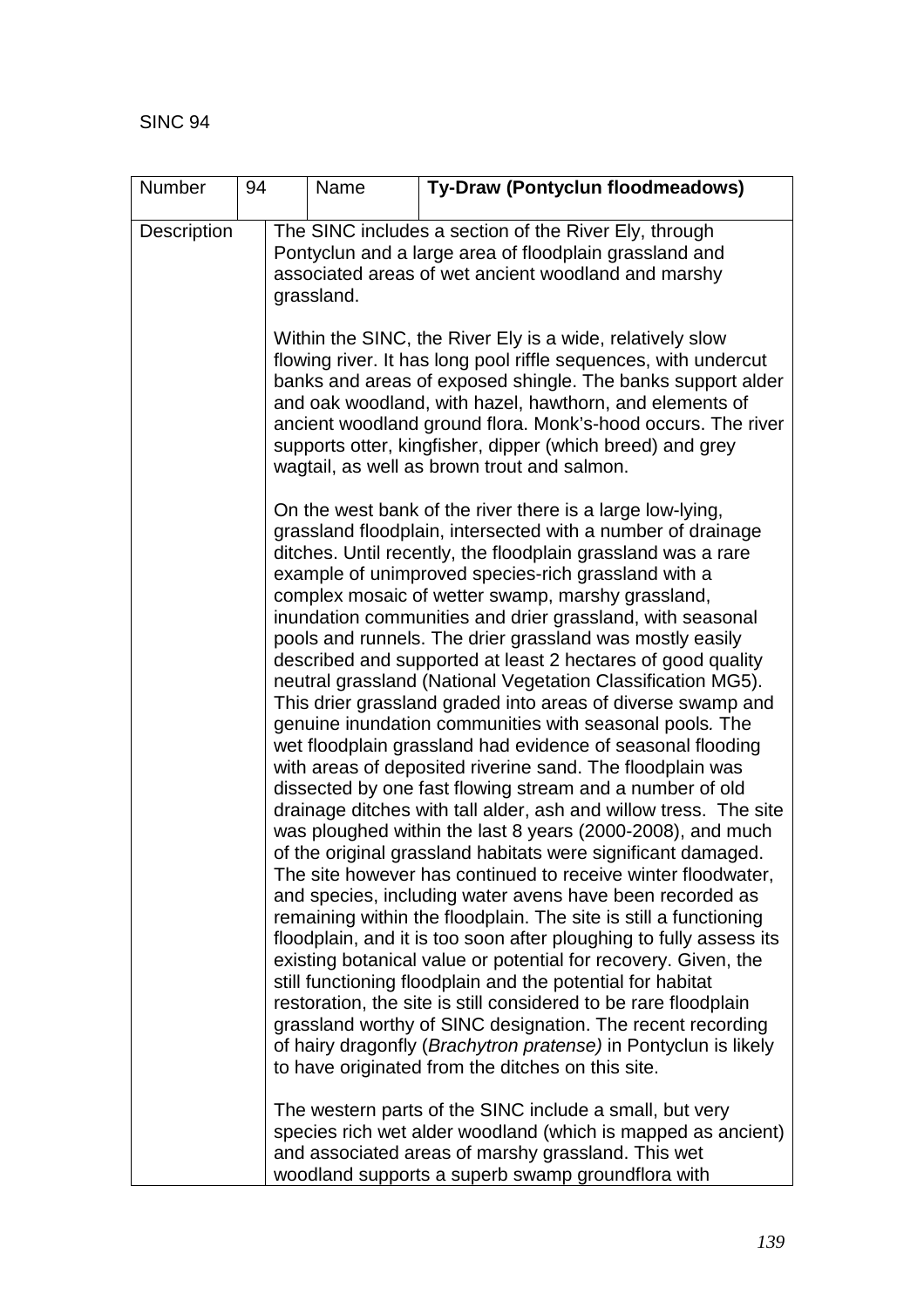| meadowsweet, hemlock water dropwort, iris, marsh marigold        |
|------------------------------------------------------------------|
| and marsh violet. The associated marshy grassland (National      |
| Vegetation Classification M23) supports rushes, greater          |
| bird's-foot trefoil, marsh bedstraw, cuckooflower and            |
| meadows weet. The woodland represents potential dormouse         |
| habitat, and forms part of the likely foraging habitat of lesser |
| horseshoe bats.                                                  |
|                                                                  |
|                                                                  |

| <b>Grid Ref</b>        |     | (NGR ST 031813)                                               |                       | Ward(s)      | Pontyclun, Llanharry |  |  |
|------------------------|-----|---------------------------------------------------------------|-----------------------|--------------|----------------------|--|--|
| <b>CCW TN</b>          | 016 |                                                               | <b>CCW ST08SW</b>     | Area<br>(ha) | 13.81                |  |  |
| Air photo dates        |     | 2003                                                          |                       |              |                      |  |  |
| Ownership              |     |                                                               |                       |              |                      |  |  |
| <b>Tir Gofal</b>       |     |                                                               | <b>Tir Gofal date</b> |              |                      |  |  |
| <b>TPO</b>             |     |                                                               | Conservation area     |              |                      |  |  |
| <b>SINC</b>            |     | Primary Features – H (1), H (3), H (4), H (7), H (8), H (11), |                       |              |                      |  |  |
| Qualification          |     | H $(15)$ , S $(1)$ and S $(6)$                                |                       |              |                      |  |  |
| <b>Features</b>        |     |                                                               |                       |              |                      |  |  |
|                        |     | Contributory Features $- S(2)$ , S(3), S(5), and S(7)         |                       |              |                      |  |  |
| Earth science<br>sites |     | <b>None</b>                                                   |                       |              |                      |  |  |
| Survey work            |     | CCW Phase I Habitat Survey, 1992-1995<br>$\bullet$            |                       |              |                      |  |  |
| undertaken             |     | <b>Site Visits 1997-2008</b><br>$\bullet$                     |                       |              |                      |  |  |
| Original               | 94  |                                                               | Original              | Ty Draw      |                      |  |  |
| Number                 |     |                                                               | Name                  |              |                      |  |  |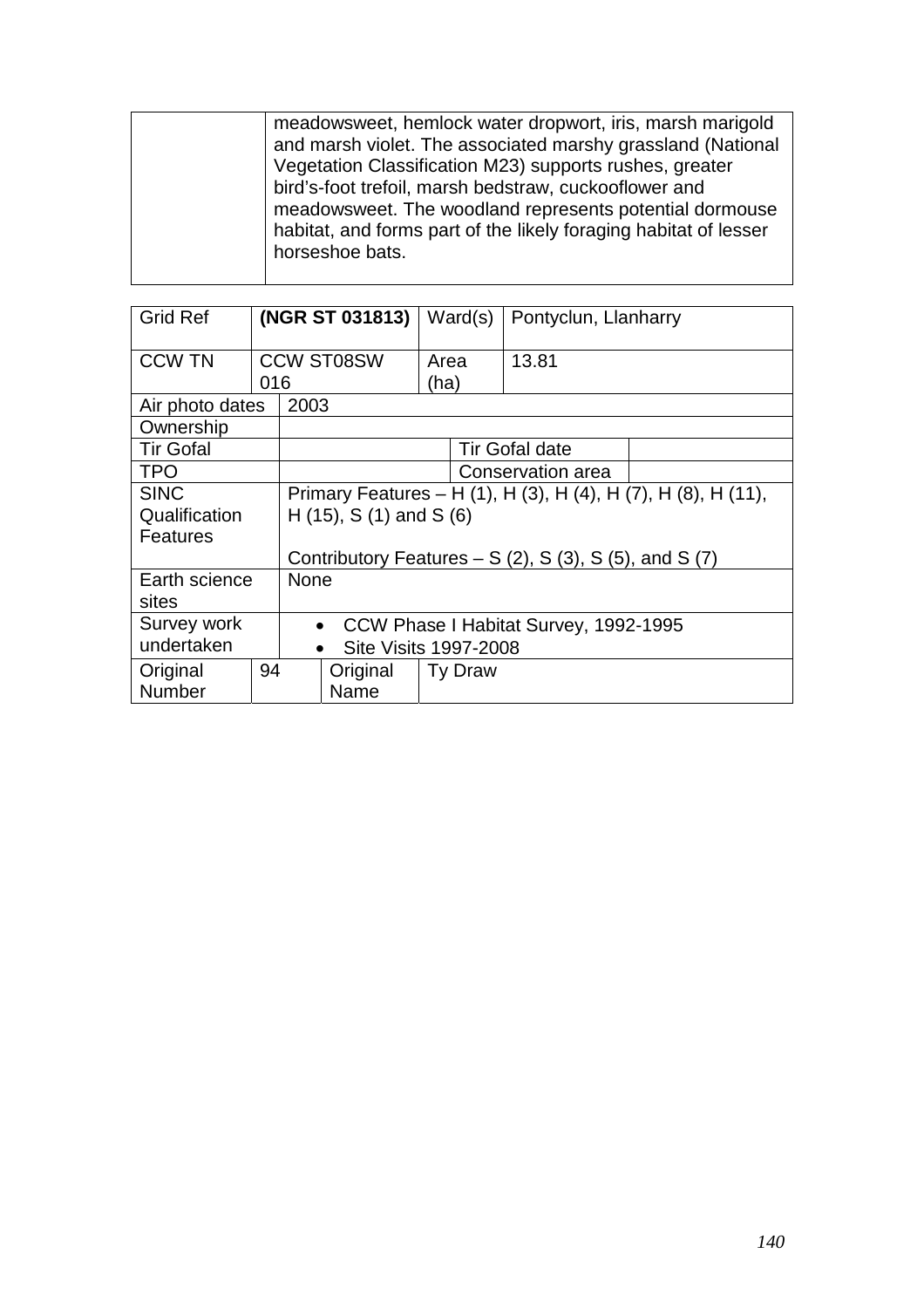| Number             | 95 | Name    | <b>Llanharry Quarry</b>                                                                                                                                                                                                                                                                                                                                                                                                   |
|--------------------|----|---------|---------------------------------------------------------------------------------------------------------------------------------------------------------------------------------------------------------------------------------------------------------------------------------------------------------------------------------------------------------------------------------------------------------------------------|
| <b>Description</b> |    |         | Species-rich woodland and calcareous grassland, within<br>a disused limestone quarry.<br>The calcareous woodland/scrub is extremely species-<br>rich with ash, oak, field maple, hazel, wayfaring tree,                                                                                                                                                                                                                   |
|                    |    |         | dogwood and spindle present within a diverse scrub<br>woodland. The woods have a species-rich ancient<br>woodland ground flora with wood anemone, primrose,<br>ramson, hart's-tongue, lords'n'ladies, dog's mercury,<br>twayblade, bluebell, barren and wild strawberry, dog<br>violets, false ox-slips, male fern, yellow archangel, and<br>celandine. Climbers include old mans-beard,<br>honeysuckle and black bryony. |
|                    |    |         | The grasslands supports a diverse species-rich flora<br>with red fescue, downy-oat-grass, quaking-grass, false<br>brome, common spotted orchid, common bird's-foot<br>trefoil, burnet saxifrage, common knapweed, greater<br>knapweed, agrimony, common field scabious, perforate<br>St. John's-wort, wild strawberry, milkwort, and red clover                                                                           |
|                    |    | lizard. | The wood represents potential dormouse and bat<br>foraging habitat. There is a diverse breeding bird<br>assemblage. The site has a dingy skipper butterfly<br>colony and good numbers of slowworm and common                                                                                                                                                                                                              |

| <b>Grid Ref</b>        |                                       | (NGR ST 015803)                                                |  | Ward(s)              |  | Llanharry                                   |       |
|------------------------|---------------------------------------|----------------------------------------------------------------|--|----------------------|--|---------------------------------------------|-------|
| <b>CCW TN</b>          |                                       | CCW ST08SW 006                                                 |  |                      |  | Area (ha)                                   | 3.375 |
| Air photo dates        |                                       | 2003                                                           |  |                      |  |                                             |       |
| Ownership              |                                       |                                                                |  |                      |  |                                             |       |
| <b>Tir Gofal</b>       |                                       | <b>Tir Gofal date</b>                                          |  |                      |  |                                             |       |
| <b>TPO</b>             |                                       | Conservation area                                              |  |                      |  |                                             |       |
| <b>SINC</b>            |                                       | Primary Features $- H(1)$ , H $(3)$ and H $(5)$                |  |                      |  |                                             |       |
| Qualification          |                                       |                                                                |  |                      |  |                                             |       |
| Features               |                                       | Contributory Features - H (18), S (1), S (2), S (3), S (6) and |  |                      |  |                                             |       |
|                        |                                       | S(7)                                                           |  |                      |  |                                             |       |
| Earth science sites    | No RIGs sites, other to be added: 376 |                                                                |  |                      |  |                                             |       |
| Survey work            |                                       | $\bullet$                                                      |  |                      |  | CCW Phase I Habitat Survey, 1992-1995       |       |
| undertaken             |                                       | <b>Site Visits 1997-2008</b><br>$\bullet$                      |  |                      |  |                                             |       |
|                        |                                       | $\bullet$                                                      |  |                      |  | Land off Fforest Road, Llanharry Ecological |       |
|                        |                                       | Assessment, David Clements Ecology Ltd,                        |  |                      |  |                                             |       |
|                        |                                       | September 2007                                                 |  |                      |  |                                             |       |
| <b>Original Number</b> |                                       | 95                                                             |  | <b>Original Name</b> |  | <b>Llanharry Quarry</b>                     |       |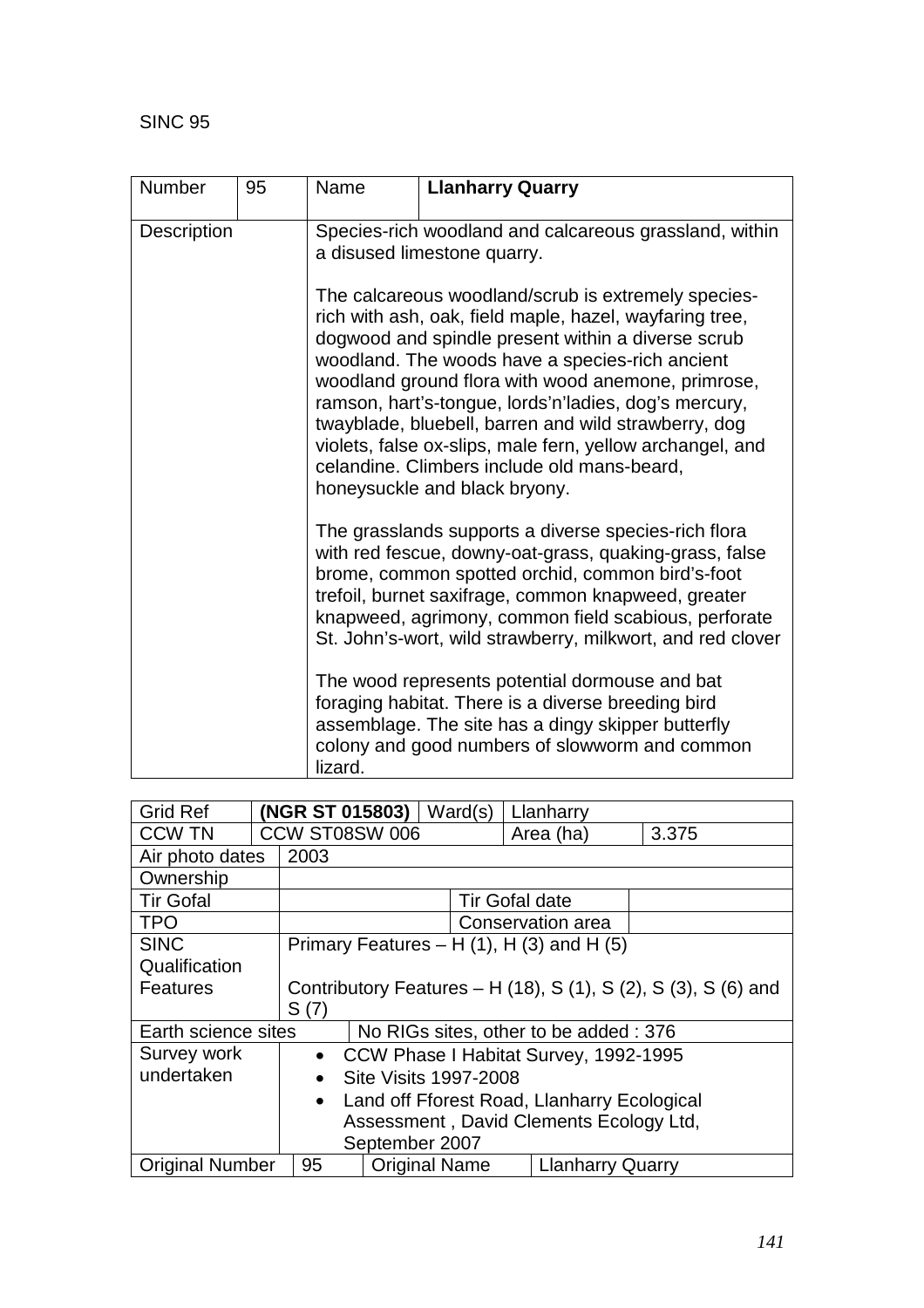| <b>Number</b>      | 96 | Name | <b>Cowbridge Road Playing Field</b>                                                                                                                                                                                                                                                                                                                                                                                                                                                                                                                                                                                                                                                                                                                                                                           |
|--------------------|----|------|---------------------------------------------------------------------------------------------------------------------------------------------------------------------------------------------------------------------------------------------------------------------------------------------------------------------------------------------------------------------------------------------------------------------------------------------------------------------------------------------------------------------------------------------------------------------------------------------------------------------------------------------------------------------------------------------------------------------------------------------------------------------------------------------------------------|
| <b>Description</b> |    |      | Playing fields and associated verges in Pontyclun, which<br>supports an extensive and important area of species rich<br>neutral grassland. The grassland includes good stands<br>of very species rich neutral grassland (National<br>Vegetation Classification MG5) and includes frequent<br>quaking grass, bird's-foot trefoil, black knapweed, field<br>scabious, rough hawkbit, hoary plantain, ox-eye daisy.<br>bulbous buttercup and cowslip. More modified areas<br>support diverse semi-improved neutral grassland with<br>black knapweed particularly prominent, areas of damper<br>grassland have devil's-bit scabious. All areas are<br>regularly mown and one area appears to be occasionally<br>used as a rugby pitch. The whole site represents a<br>significant area of good quality grassland. |

| <b>Grid Ref</b>  |    | (NGR ST 032811)                    |                                                 | Ward(s) | Pontyclun |  |
|------------------|----|------------------------------------|-------------------------------------------------|---------|-----------|--|
| <b>CCW TN</b>    |    |                                    |                                                 | Area    | 2.45      |  |
|                  |    |                                    |                                                 | (ha)    |           |  |
| Air photo dates  |    | 2003                               |                                                 |         |           |  |
| Ownership        |    |                                    |                                                 |         |           |  |
| <b>Tir Gofal</b> |    | <b>Tir Gofal date</b>              |                                                 |         |           |  |
| <b>TPO</b>       |    | Conservation area                  |                                                 |         |           |  |
| <b>SINC</b>      |    | Primary Feature $- H(4)$           |                                                 |         |           |  |
| Qualification    |    |                                    |                                                 |         |           |  |
| <b>Features</b>  |    |                                    |                                                 |         |           |  |
| Earth science    |    | <b>None</b>                        |                                                 |         |           |  |
| sites            |    |                                    |                                                 |         |           |  |
| Survey work      |    | Site Visits 1997-2008<br>$\bullet$ |                                                 |         |           |  |
| undertaken       |    |                                    |                                                 |         |           |  |
| Original         | 96 |                                    | Original<br><b>Cowbridge Road Playing Field</b> |         |           |  |
| Number           |    |                                    | Name                                            |         |           |  |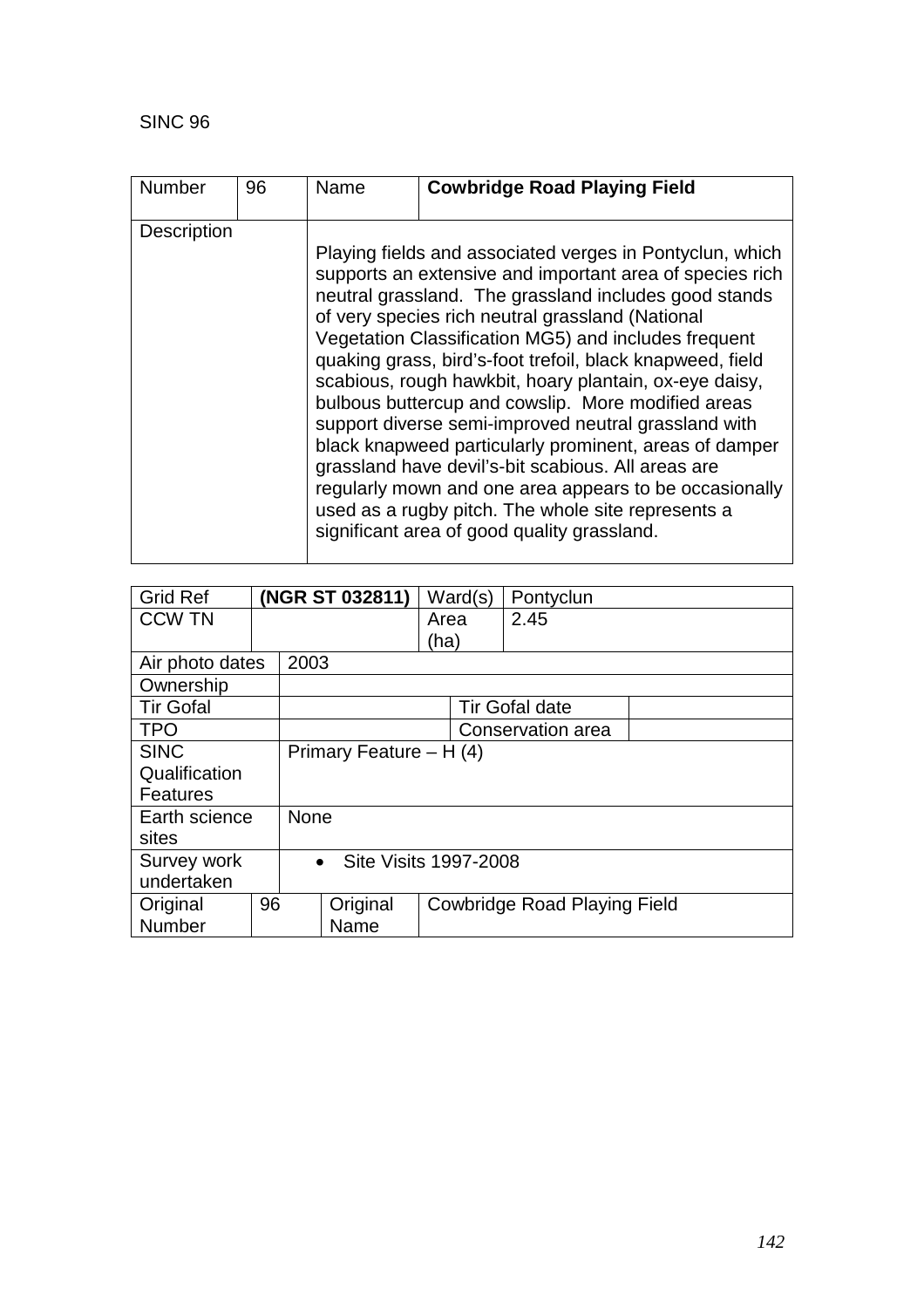| Number      | 97    | Name                                                                                                                                                                                                                                                                                                                                                                                                                                                                                                                                                                                                                                                                                   | <b>Ceulan Farm</b>                                                                                                                                                                                                                                                                                                                                                                                                                                                                                                                                                                                                                                                                                                                                                                                     |  |  |  |  |
|-------------|-------|----------------------------------------------------------------------------------------------------------------------------------------------------------------------------------------------------------------------------------------------------------------------------------------------------------------------------------------------------------------------------------------------------------------------------------------------------------------------------------------------------------------------------------------------------------------------------------------------------------------------------------------------------------------------------------------|--------------------------------------------------------------------------------------------------------------------------------------------------------------------------------------------------------------------------------------------------------------------------------------------------------------------------------------------------------------------------------------------------------------------------------------------------------------------------------------------------------------------------------------------------------------------------------------------------------------------------------------------------------------------------------------------------------------------------------------------------------------------------------------------------------|--|--|--|--|
| Description |       | A large area of diverse wildlife habitats along the River Ely to<br>the south east of Pontyclun. Here, the Ely is a moderate fast<br>flowing river, with a number of meanders and areas of undercut<br>bank. The river support bank side alder and willow woodland,<br>with associated grassland (see below). The Ely supports otter,<br>dipper, kingfisher, brown trout and salmon.<br>The SINC supports of a series of species rich semi-improved<br>neutral grassland pastures (National Vegetation Classifications<br>MG5 and MG6), tall herb communities, species rich semi-<br>natural woodland, a network of mature hedgerows and some<br>ponds.                                |                                                                                                                                                                                                                                                                                                                                                                                                                                                                                                                                                                                                                                                                                                                                                                                                        |  |  |  |  |
|             |       |                                                                                                                                                                                                                                                                                                                                                                                                                                                                                                                                                                                                                                                                                        |                                                                                                                                                                                                                                                                                                                                                                                                                                                                                                                                                                                                                                                                                                                                                                                                        |  |  |  |  |
|             |       | The grasslands range from short pony grazed pasture to less<br>managed, tall, riverside grasslands. While partially modified,<br>the grasslands form a block of almost 10 hectares of species-<br>rich semi-improved neutral grassland. The drier, shorter<br>grassland including crested dog's-tail, sweet vernal grass, red<br>fescue, rye grass, common bent, red clover, carnation sedge,<br>ribwort plantain, daisy, pignut, hay rattle, black knapweed and<br>bird's-foot trefoil. Lower lying grassland along the River Ely is<br>wetter and less managed and supports a mixture of bracken,<br>cock's-foot, Yorkshire fog, hogweed, black knapweed, and<br>creeping buttercup. |                                                                                                                                                                                                                                                                                                                                                                                                                                                                                                                                                                                                                                                                                                                                                                                                        |  |  |  |  |
|             |       |                                                                                                                                                                                                                                                                                                                                                                                                                                                                                                                                                                                                                                                                                        | The SINC includes important areas of species rich woodland<br>and scrub, which occur on the slopes above the Ely. The main<br>woods are Ivor Park (ST 032807) and the woodland at ST 036<br>809. The woodlands support a mixture of mature ash and oak,<br>with alder on wetter ground. Hazel coppice is an important<br>element, together willow, hawthorn, guilder rose, and<br>blackthorn. There are ancient woodland ground floras with<br>wood anemone, bluebell, dog violets, dog's mercury, and<br>primrose. Areas of grassland on the slopes at ST 035808 are<br>succeeding into scrubby woodland with hawthorn and gorse<br>scrub, and emerging ash woodland. The SINC includes a<br>network of species-rich hedgerows with oak, ash, hazel,<br>guelder rose, blackthorn willow and hawthorn. |  |  |  |  |
|             | SINC. |                                                                                                                                                                                                                                                                                                                                                                                                                                                                                                                                                                                                                                                                                        | The site has a high potential for invertebrates, breeding birds<br>and dormouse. Small pearl-bordered fritillary occurs on<br>scrubby slopes within woodland areas. The site has a number<br>of footpaths and is an important biodiversity resource for the<br>local community. It is continuous with part of the River Ely                                                                                                                                                                                                                                                                                                                                                                                                                                                                            |  |  |  |  |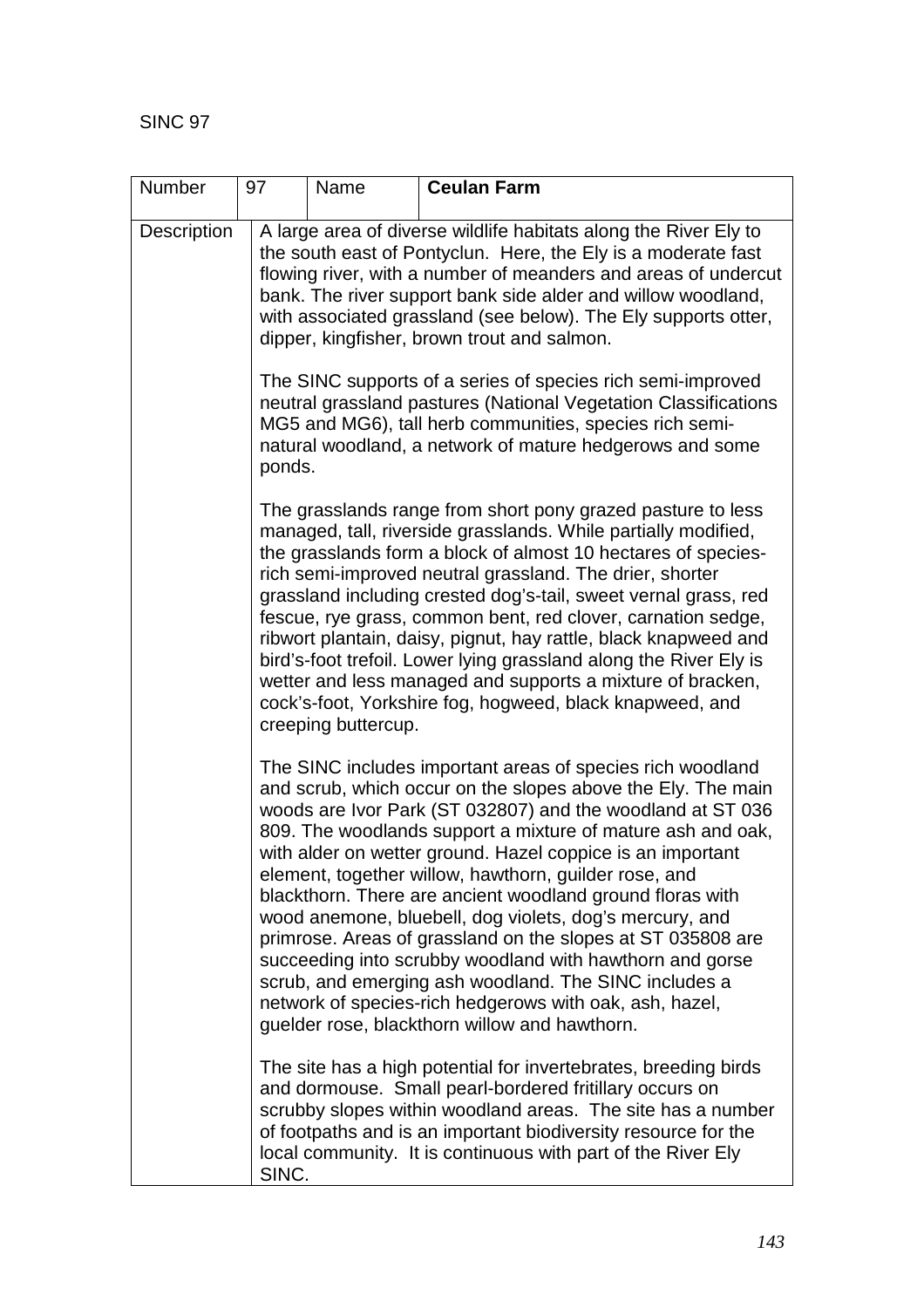| The SINC also includes two large new ponds on the floodplain<br>of the River Ely (ST 035807). These have a high potential for<br>dragonflies and breeding amphibians. Hairy dragonfly has<br>recently been recorded from Pontyclun, and may well be using<br>these ponds as a breeding site. |
|----------------------------------------------------------------------------------------------------------------------------------------------------------------------------------------------------------------------------------------------------------------------------------------------|
|----------------------------------------------------------------------------------------------------------------------------------------------------------------------------------------------------------------------------------------------------------------------------------------------|

| <b>Grid Ref</b>         |    |                                                                        | (NGR ST 035808)                                   | Ward(s)     | Pontyclun             |  |
|-------------------------|----|------------------------------------------------------------------------|---------------------------------------------------|-------------|-----------------------|--|
| <b>CCW TN</b>           |    | <b>CCW ST08SW</b>                                                      |                                                   | Area        | 28.546                |  |
|                         |    |                                                                        | 019 and 021                                       | (ha)        |                       |  |
| Air photo dates         |    | 2003                                                                   |                                                   |             |                       |  |
| Public access           |    |                                                                        | Limited to Public Rights of Way                   |             |                       |  |
| Ownership               |    |                                                                        |                                                   |             |                       |  |
| <b>Tir Gofal</b>        |    |                                                                        |                                                   |             | <b>Tir Gofal date</b> |  |
| <b>TPO</b>              |    |                                                                        |                                                   |             | Conservation area     |  |
| <b>SINC</b>             |    | Primary Features – H (1), H (3), H (7), H (9), H (11), H (15),         |                                                   |             |                       |  |
| Qualification           |    | H(17)                                                                  |                                                   |             |                       |  |
| <b>Features</b>         |    |                                                                        |                                                   |             |                       |  |
|                         |    | Secondary Features – S $(1)$ , S $(2)$ , S $(3)$ , S $(4)$ and S $(6)$ |                                                   |             |                       |  |
| Earth science           |    | <b>None</b>                                                            |                                                   |             |                       |  |
| sites                   |    |                                                                        |                                                   |             |                       |  |
| Survey work             |    |                                                                        | CCW Phase I Habitat Survey 1992-1995<br>$\bullet$ |             |                       |  |
| undertaken<br>$\bullet$ |    |                                                                        | <b>Site Visits 1997-2008</b>                      |             |                       |  |
| Original                | 97 |                                                                        | Original                                          | Ceulan farm |                       |  |
| Number                  |    |                                                                        | Name                                              |             |                       |  |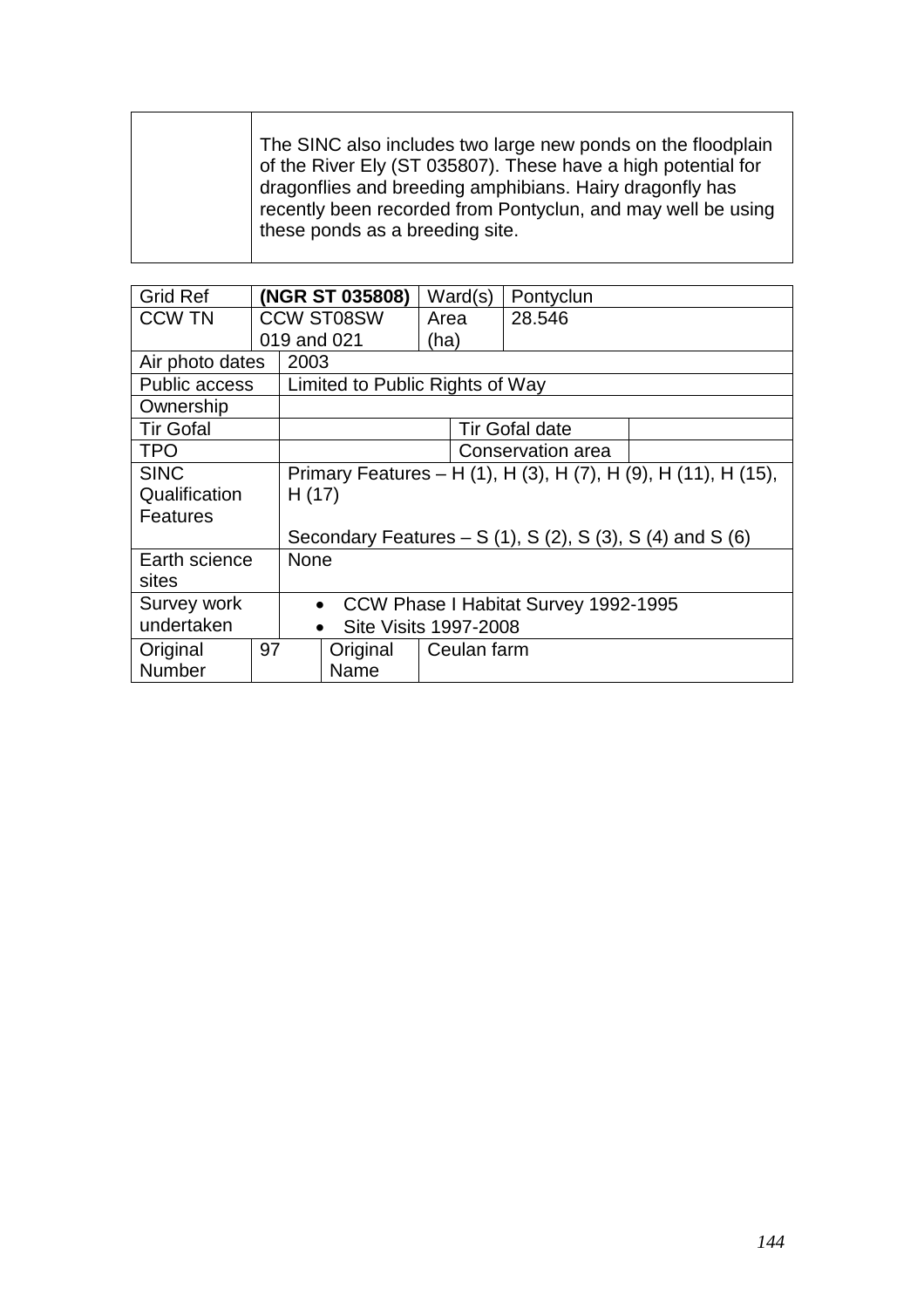| Number      | 98                                                                                                                                                                  | Name                                                                                                                                                                                                                                                                                                                                                                                                                                                                                                                                                                                                                                                                                                                                                                                                                                                                                                                                                                                                                                                                                                                                                                                                                                                      | <b>Heol Miskin Woodland</b>                                                                                                                                                                                                                                                                                                                                                                                                                                                                                                                     |  |  |  |  |  |  |
|-------------|---------------------------------------------------------------------------------------------------------------------------------------------------------------------|-----------------------------------------------------------------------------------------------------------------------------------------------------------------------------------------------------------------------------------------------------------------------------------------------------------------------------------------------------------------------------------------------------------------------------------------------------------------------------------------------------------------------------------------------------------------------------------------------------------------------------------------------------------------------------------------------------------------------------------------------------------------------------------------------------------------------------------------------------------------------------------------------------------------------------------------------------------------------------------------------------------------------------------------------------------------------------------------------------------------------------------------------------------------------------------------------------------------------------------------------------------|-------------------------------------------------------------------------------------------------------------------------------------------------------------------------------------------------------------------------------------------------------------------------------------------------------------------------------------------------------------------------------------------------------------------------------------------------------------------------------------------------------------------------------------------------|--|--|--|--|--|--|
| Description |                                                                                                                                                                     | The river valley of the River Ely between Pontyclun and Miskin.<br>The Ely is a moderately fast flowing river, with meanders,<br>undercut banks, and sand shoals. The river supports otter,<br>dipper, grey wagtail, kingfisher, brown trout and salmon.<br>Monk's-hood is present on the banks and rough horsetail<br>(Equisetum hyemale) grows in one of its few Glamorgan sites<br>on areas of damp bank.                                                                                                                                                                                                                                                                                                                                                                                                                                                                                                                                                                                                                                                                                                                                                                                                                                              |                                                                                                                                                                                                                                                                                                                                                                                                                                                                                                                                                 |  |  |  |  |  |  |
|             |                                                                                                                                                                     | The river valley supports important species rich woodland (with<br>floodplain swamp and grassland). The site includes areas of<br>wet flood woodland with alder and willow carr and a species-<br>rich ancient woodland/swamp ground flora and a number of<br>seasonal pools. Higher on the valley side the woodland is drier<br>with oak, ash, and hazel and an ancient woodland ground flora.<br>Alder is the dominant tree, with large, ancient downy birch, and<br>under storey of hawthorn, young alder, willow, guelder rose,<br>holly, and dogwood with oak, ash, beech, sycamore and horse<br>chestnut on drier ground. The woodland has a diverse ground<br>flora with wood anemone, bluebell, sanicle, wood speedwell,<br>enchanter's nightshade, ramson, pignut, wood sedge, remote<br>sedge, greater tussock sedge, thin spiked wood sedge (Carex<br>strigosa), primrose, yellow archangel, opposite leaved golden<br>saxifrage, dog's mercury, wavy bittercress, wood club-rush<br>(Scirpus sylvaticus), wood sorrel, herb robert, lesser celandine,<br>male fern, harts-tongue fern, broad buckler fern and soft-shield<br>fern. Brambles are locally abundant (providing good nesting<br>habitat) and honeysuckle and ivy are both common. |                                                                                                                                                                                                                                                                                                                                                                                                                                                                                                                                                 |  |  |  |  |  |  |
|             | The SINC includes an old riverside meadow with Yorkshire fog,<br>meadowsweet, cuckooflower, bracken and Himalayan balsam,<br>and a large stand of blackthorn scrub. |                                                                                                                                                                                                                                                                                                                                                                                                                                                                                                                                                                                                                                                                                                                                                                                                                                                                                                                                                                                                                                                                                                                                                                                                                                                           |                                                                                                                                                                                                                                                                                                                                                                                                                                                                                                                                                 |  |  |  |  |  |  |
|             |                                                                                                                                                                     |                                                                                                                                                                                                                                                                                                                                                                                                                                                                                                                                                                                                                                                                                                                                                                                                                                                                                                                                                                                                                                                                                                                                                                                                                                                           | The wet woodland has a large swampy pool at NGR ST<br>039813. This wetland is very muddy but with areas of near<br>permanent standing water. The pool has an excellent emergent<br>flora with marsh marigold, reed mace, yellow iris, cuckooflower,<br>wavy bittercress, hemlock water dropwort, soft rush, greater<br>tussock sedge, meadowsweet, starworts and creeping bent.<br>The pool is surrounded by dead alder trees with lots of holes<br>which are potential bat roosting sites. Palmate newt and<br>common frog have been recorded. |  |  |  |  |  |  |
|             |                                                                                                                                                                     |                                                                                                                                                                                                                                                                                                                                                                                                                                                                                                                                                                                                                                                                                                                                                                                                                                                                                                                                                                                                                                                                                                                                                                                                                                                           | The site supports excellent nesting bird habitat, good butterfly<br>habitat, and it supports slow worms and bats.                                                                                                                                                                                                                                                                                                                                                                                                                               |  |  |  |  |  |  |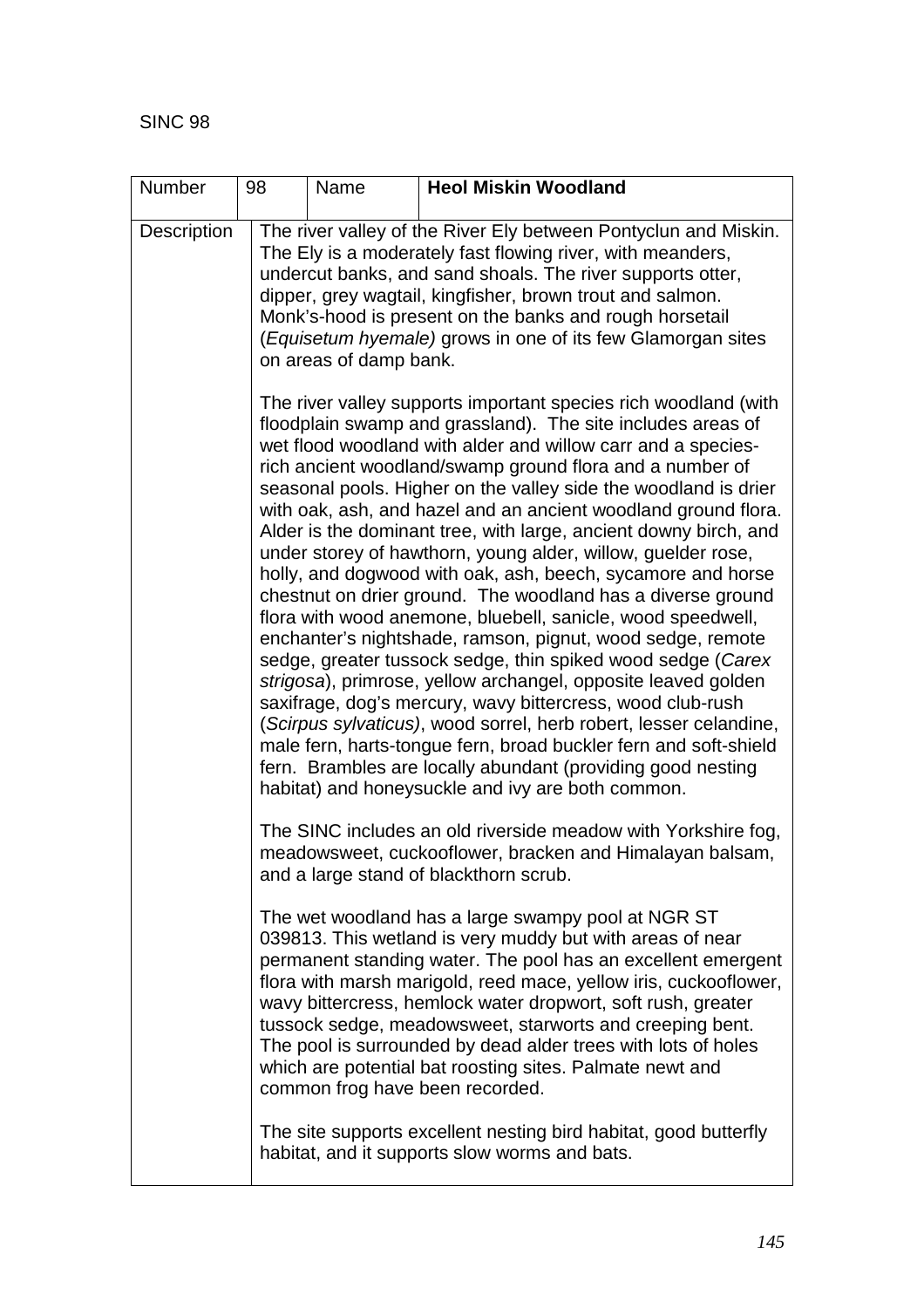| <b>Grid Ref</b>                                         |      | (NGR ST 043811)                        |                   |      | Ward(s) | Pontyclun                                             |                                                                |
|---------------------------------------------------------|------|----------------------------------------|-------------------|------|---------|-------------------------------------------------------|----------------------------------------------------------------|
| <b>CCW TN</b>                                           |      |                                        | <b>CCW ST08SW</b> | Area |         | 14.07                                                 |                                                                |
|                                                         | 025. |                                        |                   | (ha) |         |                                                       |                                                                |
| Air photo dates                                         |      | 2003                                   |                   |      |         |                                                       |                                                                |
| Ownership                                               |      |                                        |                   |      |         |                                                       |                                                                |
| <b>Tir Gofal</b>                                        |      |                                        |                   |      |         | <b>Tir Gofal date</b>                                 |                                                                |
| <b>TPO</b>                                              |      |                                        |                   |      |         | Conservation area                                     |                                                                |
| <b>SINC</b>                                             |      |                                        |                   |      |         |                                                       | Primary Features - H (1), H (3), H (4), H (9), H (11), H (15), |
| Qualification                                           |      | H (16), H (20), S (1), S (5) and S (7) |                   |      |         |                                                       |                                                                |
| <b>Features</b>                                         |      |                                        |                   |      |         |                                                       |                                                                |
|                                                         |      |                                        |                   |      |         | Contributory Features $- S(2)$ , S(3), S(4), and S(6) |                                                                |
| Earth science                                           |      |                                        |                   |      |         | No RIGs sites, other to be added: 385                 |                                                                |
| sites                                                   |      |                                        |                   |      |         |                                                       |                                                                |
| Survey work                                             |      |                                        |                   |      |         | • CCW Phase I Habitat Survey 1992-1995                |                                                                |
| undertaken<br><b>Site Visits 1997-2008</b><br>$\bullet$ |      |                                        |                   |      |         |                                                       |                                                                |
| Original                                                | 98   |                                        | Original          |      |         | Heol Miskin woodland                                  |                                                                |
| Number                                                  |      |                                        | Name              |      |         |                                                       |                                                                |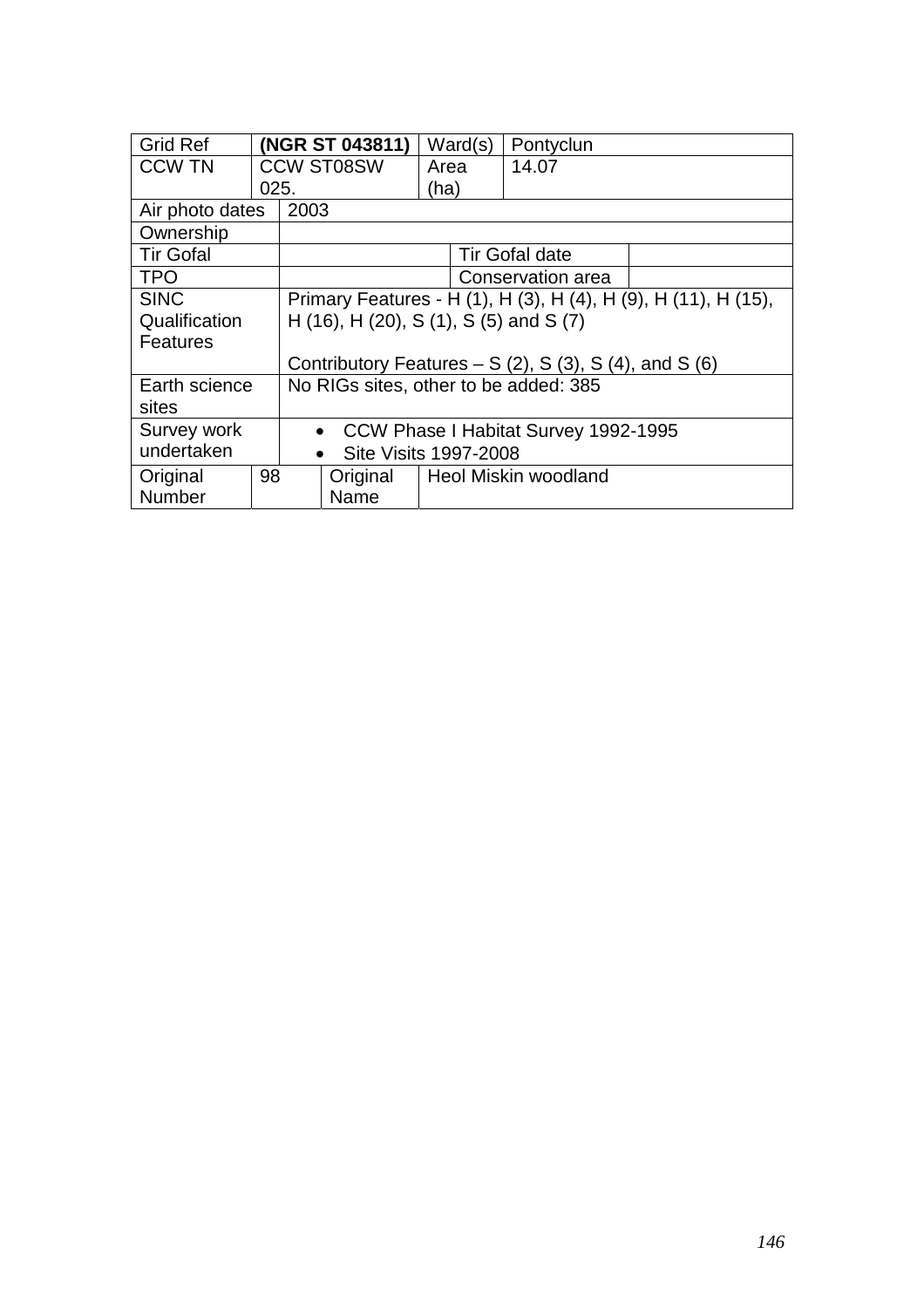| <b>Number</b> | 99 | Name                                                                                                                                                                                                                                                                                                                                                                                                                                                                                                                                                                                                                                                                                                                                                                                                                                                  | <b>Talygarn Woodland and Lake</b>                                                                                                                                                                                        |  |  |  |
|---------------|----|-------------------------------------------------------------------------------------------------------------------------------------------------------------------------------------------------------------------------------------------------------------------------------------------------------------------------------------------------------------------------------------------------------------------------------------------------------------------------------------------------------------------------------------------------------------------------------------------------------------------------------------------------------------------------------------------------------------------------------------------------------------------------------------------------------------------------------------------------------|--------------------------------------------------------------------------------------------------------------------------------------------------------------------------------------------------------------------------|--|--|--|
| Description   |    | A large area of ancient and semi-natural woodland,<br>which lies along the valley of the Nant Dyfrigi and<br>includes the mature, historic parklands of Talygarn<br>House.                                                                                                                                                                                                                                                                                                                                                                                                                                                                                                                                                                                                                                                                            |                                                                                                                                                                                                                          |  |  |  |
|               |    | The Nant Dyfrigi is a fast flowing mud, low-banked<br>watercourse with bank side alder woodland. The alder<br>and willow carr occupies the lower, wetter valley sides of<br>the stream, grading into drier woodland higher on the<br>slopes with oak, ash, sycamore and beech woodland,<br>and an under story of hazel coppice, guelder rose,<br>dogwood and holly. On wetter ground there is a<br>swamp/marshy grassland ground flora with brooklime,<br>wavy bitter cress, devil's-bit scabious, pendulous sedge,<br>meadowsweet and opposite-leaved golden-saxifrage.<br>The drier woodlands have an ancient wood ground flora<br>with bluebell, wood sorrel, wood speedwell, dog violets,<br>dog's mercury, enchanter's nightshade, yellow<br>archangel, moschatel, sanicle, male fern, hard fern,<br>hart's-tongue fern, and broad buckler fern. |                                                                                                                                                                                                                          |  |  |  |
|               |    | Talygarn Park includes an extensive area of parkland<br>and arboretum. These areas are important as bird and<br>bat habitat. There is an unconfirmed report that lesser<br>horseshoe bats have been previously recorded in<br>buildings at Talygarn. The Site is only a few kilometres<br>south of an important population in the Llanharan area.                                                                                                                                                                                                                                                                                                                                                                                                                                                                                                     |                                                                                                                                                                                                                          |  |  |  |
|               |    | recorded.                                                                                                                                                                                                                                                                                                                                                                                                                                                                                                                                                                                                                                                                                                                                                                                                                                             | The SINC includes areas of marshy grassland along the<br>stream valley, and Talygarn Lake. This large reed<br>fringed lake supports an associated emergent and<br>aquatic flora, with kingfisher and mute swan regularly |  |  |  |
|               |    | The association of wet and dry woodlands, the stream<br>valley, and lake represents species-rich habitat. The<br>SINC is excellent nesting bird habitat, and has a high<br>potential as dormouse and bat habitat. The Nant Dyfigi<br>has a high potential for otter.                                                                                                                                                                                                                                                                                                                                                                                                                                                                                                                                                                                  |                                                                                                                                                                                                                          |  |  |  |

| <b>Grid Ref</b>                                         |                         | (NGR ST 035800) | Ward(s) | Pontyclun |
|---------------------------------------------------------|-------------------------|-----------------|---------|-----------|
| <b>CCW TN</b>                                           | <b>CCW ST08SW</b>       |                 | Area    | 34.63     |
|                                                         | 020.                    |                 | (ha)    |           |
|                                                         | Air photo dates<br>2003 |                 |         |           |
| <b>Public access</b><br>Limited to Public Rights of Way |                         |                 |         |           |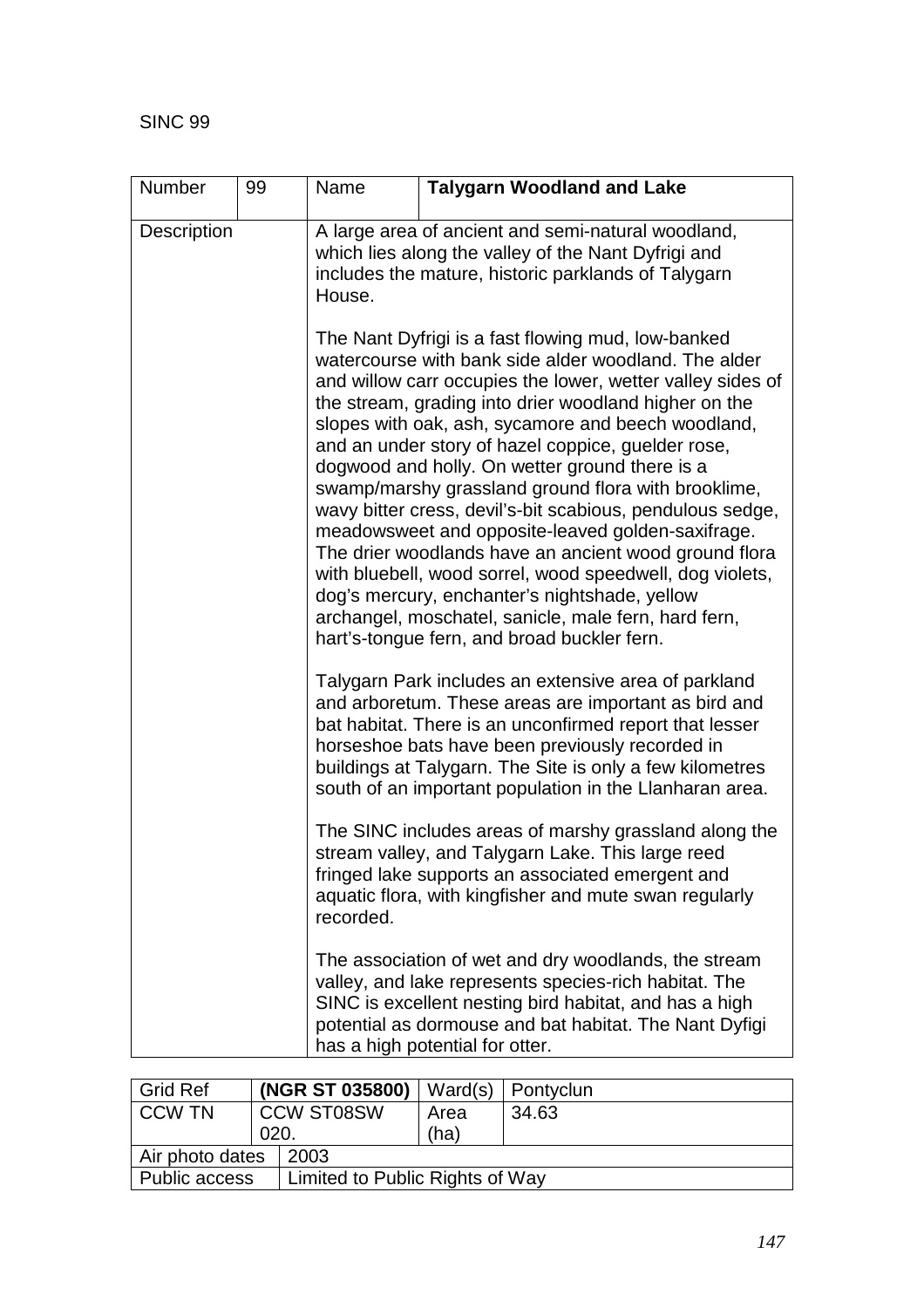| Ownership        |    |                                                       |          |                                                             |  |
|------------------|----|-------------------------------------------------------|----------|-------------------------------------------------------------|--|
| <b>Tir Gofal</b> |    | <b>Tir Gofal date</b>                                 |          |                                                             |  |
| <b>TPO</b>       |    |                                                       |          | Conservation area                                           |  |
| <b>SINC</b>      |    |                                                       |          | Primary Features - H (1), H (2), H (3), H (15),             |  |
| Qualification    |    |                                                       |          |                                                             |  |
| Features         |    |                                                       |          | Contributory Features $- S(1)$ , S(2), S(3), S(4), S(5) and |  |
|                  |    | S(6)                                                  |          |                                                             |  |
| Earth science    |    | <b>None</b>                                           |          |                                                             |  |
| sites            |    |                                                       |          |                                                             |  |
| Survey work      |    |                                                       |          | • Hawkeswood Ecology Survey for Earth Science               |  |
| undertaken       |    |                                                       |          | Partnership, 2006                                           |  |
|                  |    | $\bullet$                                             |          | CCW Phase I Habitat Survey 1992-1995                        |  |
|                  |    | $\bullet$                                             |          | Inventory of Ancient Woodland (provisional)                 |  |
|                  |    |                                                       |          | Glamorgan, NCC (1986)                                       |  |
|                  |    | Site Visits 1997-2008<br>$\bullet$                    |          |                                                             |  |
|                  |    | Talygarn House, Management Proposals for<br>$\bullet$ |          |                                                             |  |
|                  |    | Parkland Trees, Jerry Ross (May 2003)                 |          |                                                             |  |
| Original         | 99 |                                                       | Original | Talygarn woodland and lake                                  |  |
| <b>Number</b>    |    | Name                                                  |          |                                                             |  |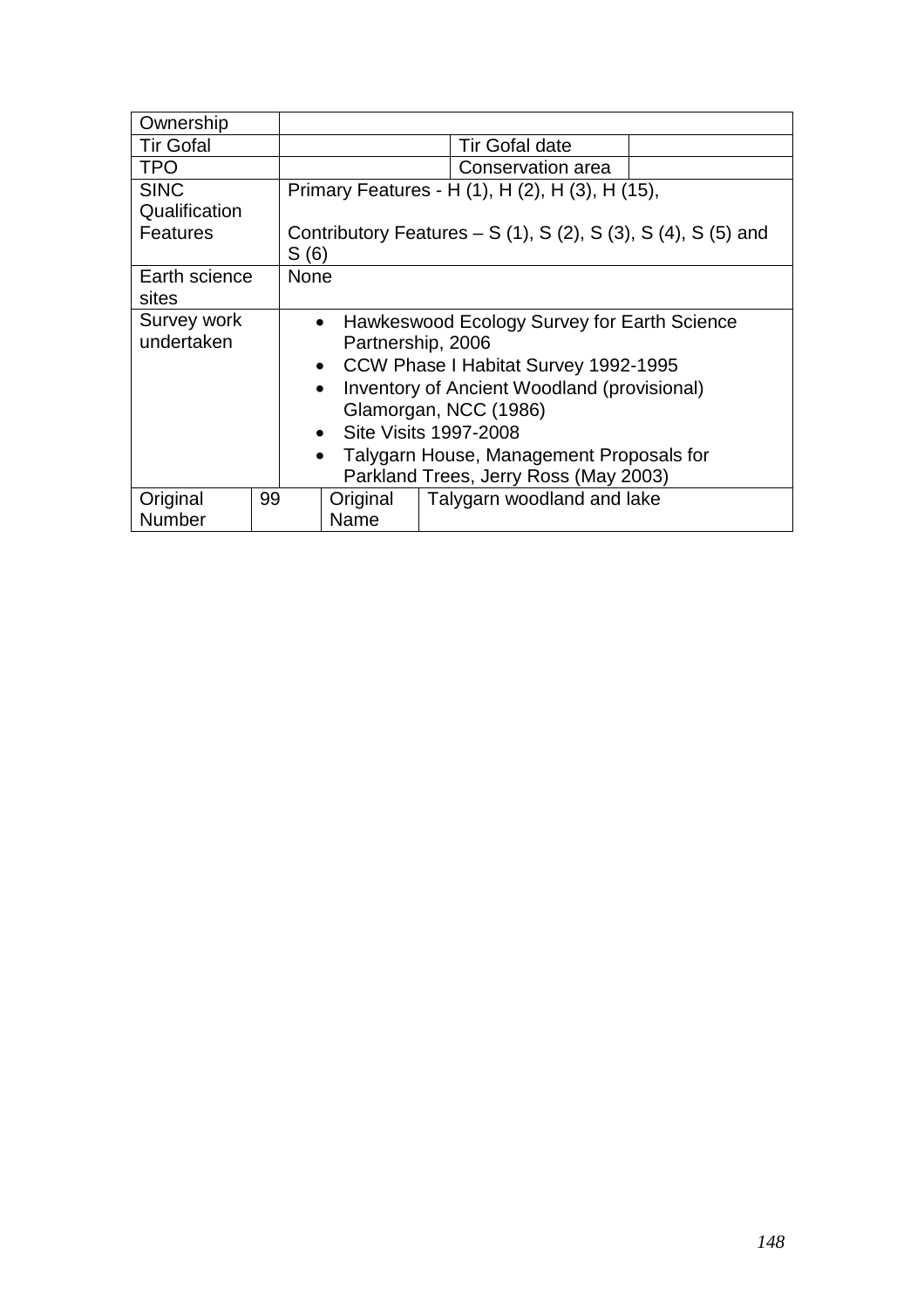| <b>Number</b> | 100                                                                                                                                                                                                                                                                                                                                                                                                                                                                                                                                                                                                                                                                                                                                                                                                                                                                                                                                                              | Name                                                                                                                                                                                                                                                                                                                                                                                                                                                                                   | <b>East Miskin</b>                                                                                                                                                                                                                                                                                                                 |  |  |  |  |  |  |
|---------------|------------------------------------------------------------------------------------------------------------------------------------------------------------------------------------------------------------------------------------------------------------------------------------------------------------------------------------------------------------------------------------------------------------------------------------------------------------------------------------------------------------------------------------------------------------------------------------------------------------------------------------------------------------------------------------------------------------------------------------------------------------------------------------------------------------------------------------------------------------------------------------------------------------------------------------------------------------------|----------------------------------------------------------------------------------------------------------------------------------------------------------------------------------------------------------------------------------------------------------------------------------------------------------------------------------------------------------------------------------------------------------------------------------------------------------------------------------------|------------------------------------------------------------------------------------------------------------------------------------------------------------------------------------------------------------------------------------------------------------------------------------------------------------------------------------|--|--|--|--|--|--|
| Description   |                                                                                                                                                                                                                                                                                                                                                                                                                                                                                                                                                                                                                                                                                                                                                                                                                                                                                                                                                                  | The Ely valley south of Miskin supports a species rich mosaic<br>of woodlands and grassland. The river is meandering,<br>moderately fast flowing, with undercut banks and gravel shoals.<br>The banks support a near continuous fringe of alder woodland,<br>with ancient woodland ground flora. Otter, dipper, kingfisher,<br>grey wagtail, brown trout and salmon all occur. The river<br>supports strong monk's-hood populations. The SINC adjoins<br>parts of the Ely Valley SSSI. |                                                                                                                                                                                                                                                                                                                                    |  |  |  |  |  |  |
|               | The SINC includes areas of very species rich, ancient and<br>semi-natural woodland. This includes species rich ancient<br>woodland of the Miskin Scouts wood (ST 046805) and the<br>larger semi-natural woodland of Miskin Cricket Club (ST<br>051805). The woodland includes mature alder, ash, oak,<br>sycamore and beech (with horse chestnut at Miskin Cricket<br>Club), and a diverse under storey of old hazel coppice, spindle,<br>dogwood, field maple, hawthorn and holly. The ancient<br>woodland ground flora is particularly rich in the Miskin Scouts<br>Wood, with bluebell, wood anemone, dog violet, ramson, dog's<br>mercury, primrose, yellow archangel, wood sorrel, sanicle, soft<br>shield fern, male fern, broad buckler fern and hart's-tongue<br>fern. The cricket club woodland is less diverse (more<br>secondary in nature), but supports significant components of<br>ancient woodland with bluebells, dog violets, male fern, broad |                                                                                                                                                                                                                                                                                                                                                                                                                                                                                        |                                                                                                                                                                                                                                                                                                                                    |  |  |  |  |  |  |
|               |                                                                                                                                                                                                                                                                                                                                                                                                                                                                                                                                                                                                                                                                                                                                                                                                                                                                                                                                                                  | suitable habitat.                                                                                                                                                                                                                                                                                                                                                                                                                                                                      | The SINC includes the marshy grassland fields at ST 050805.<br>These low lying field support purple moor-grass and soft rush,<br>with devil's-bit scabious, tormentil, cuckoo flower and heath<br>spotted orchid, together areas of acid grassland and bracken.<br>The fields are an old marsh fritillary site, and still supports |  |  |  |  |  |  |
|               | habitat                                                                                                                                                                                                                                                                                                                                                                                                                                                                                                                                                                                                                                                                                                                                                                                                                                                                                                                                                          |                                                                                                                                                                                                                                                                                                                                                                                                                                                                                        | The SINC supports excellent nesting bird habitat. There is a<br>large soprano pipistrelle bat roost, and the mosaic of river,<br>woodland and wet grassland represents superb foraging                                                                                                                                             |  |  |  |  |  |  |

| Grid Ref                |  | (NGR ST 050805) | Ward(s) | Pontyclun             |
|-------------------------|--|-----------------|---------|-----------------------|
| <b>CCW TN</b>           |  | CCW ST08SW 02   | l Area  | 15.47                 |
|                         |  | and DT08SE 004  | (ha)    |                       |
|                         |  | and 024         |         |                       |
| Air photo dates<br>2003 |  |                 |         |                       |
| Ownership               |  |                 |         |                       |
| <b>Tir Gofal</b>        |  |                 |         | <b>Tir Gofal date</b> |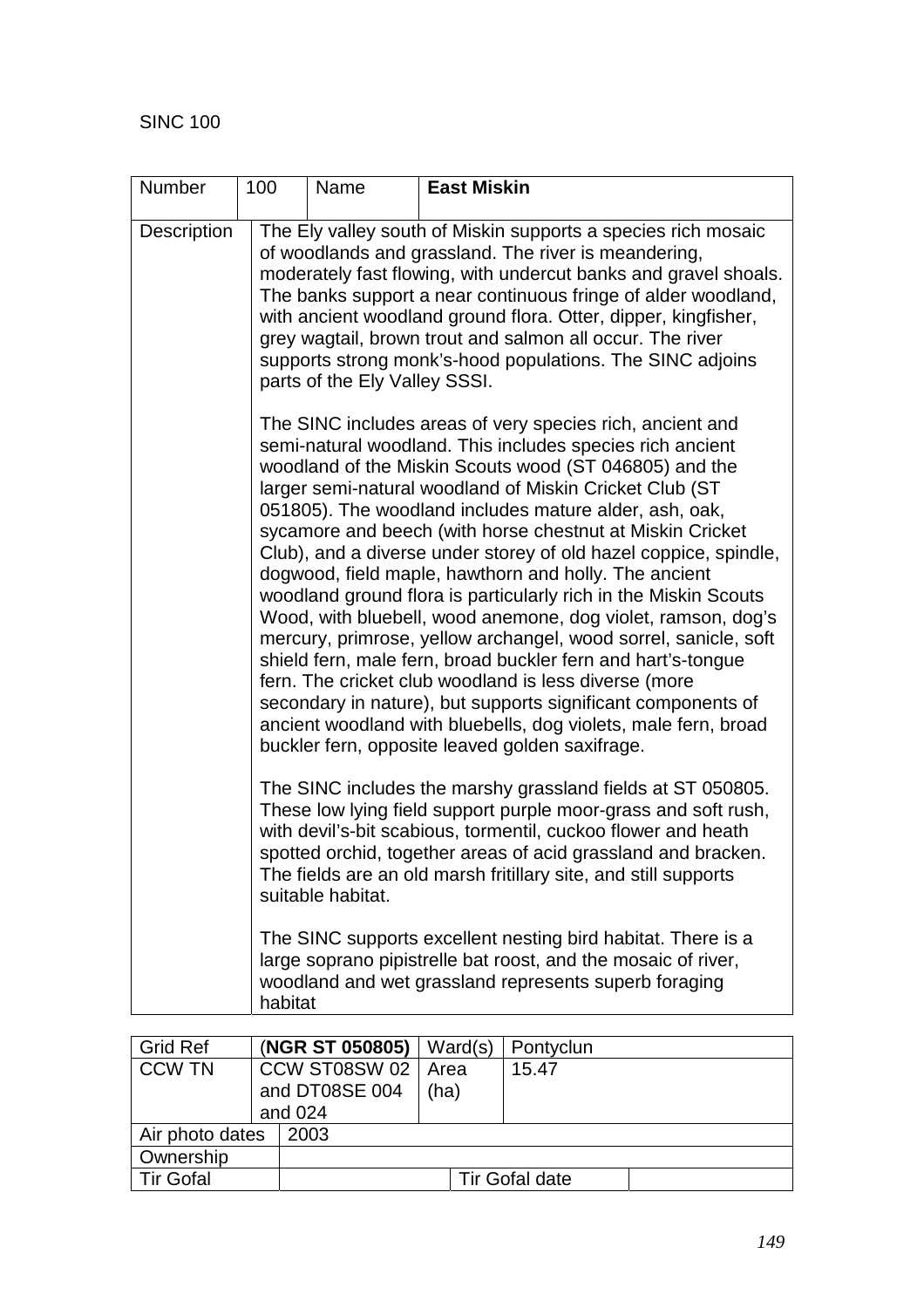| <b>TPO</b>      |                   | Conservation area                                                   |                                                                 |  |  |  |
|-----------------|-------------------|---------------------------------------------------------------------|-----------------------------------------------------------------|--|--|--|
| <b>SINC</b>     |                   |                                                                     | Primary Features – H (1), H (3), H (4), H (7), H (15), S (1), S |  |  |  |
| Qualification   |                   | $(5)$ and S $(6)$                                                   |                                                                 |  |  |  |
| <b>Features</b> |                   |                                                                     |                                                                 |  |  |  |
|                 |                   |                                                                     | Contributory Features $- S(2)$ , and S(3)                       |  |  |  |
| Earth science   | <b>None</b>       |                                                                     |                                                                 |  |  |  |
| sites           |                   |                                                                     |                                                                 |  |  |  |
| Survey work     |                   | • CCW Phase I Habitat Survey 1992-1995                              |                                                                 |  |  |  |
| undertaken      |                   |                                                                     | • Site Visits 1997-2008                                         |  |  |  |
|                 |                   | Strategic Assessment of the Marsh Fritillary Butterfly<br>$\bullet$ |                                                                 |  |  |  |
|                 |                   | and It's Habitat in Rhondda Cynon Taff - Richard                    |                                                                 |  |  |  |
|                 | <b>Smith 2005</b> |                                                                     |                                                                 |  |  |  |
| Original        | 100               | <b>East Miskin</b><br>Original                                      |                                                                 |  |  |  |
| Number          |                   | Name                                                                |                                                                 |  |  |  |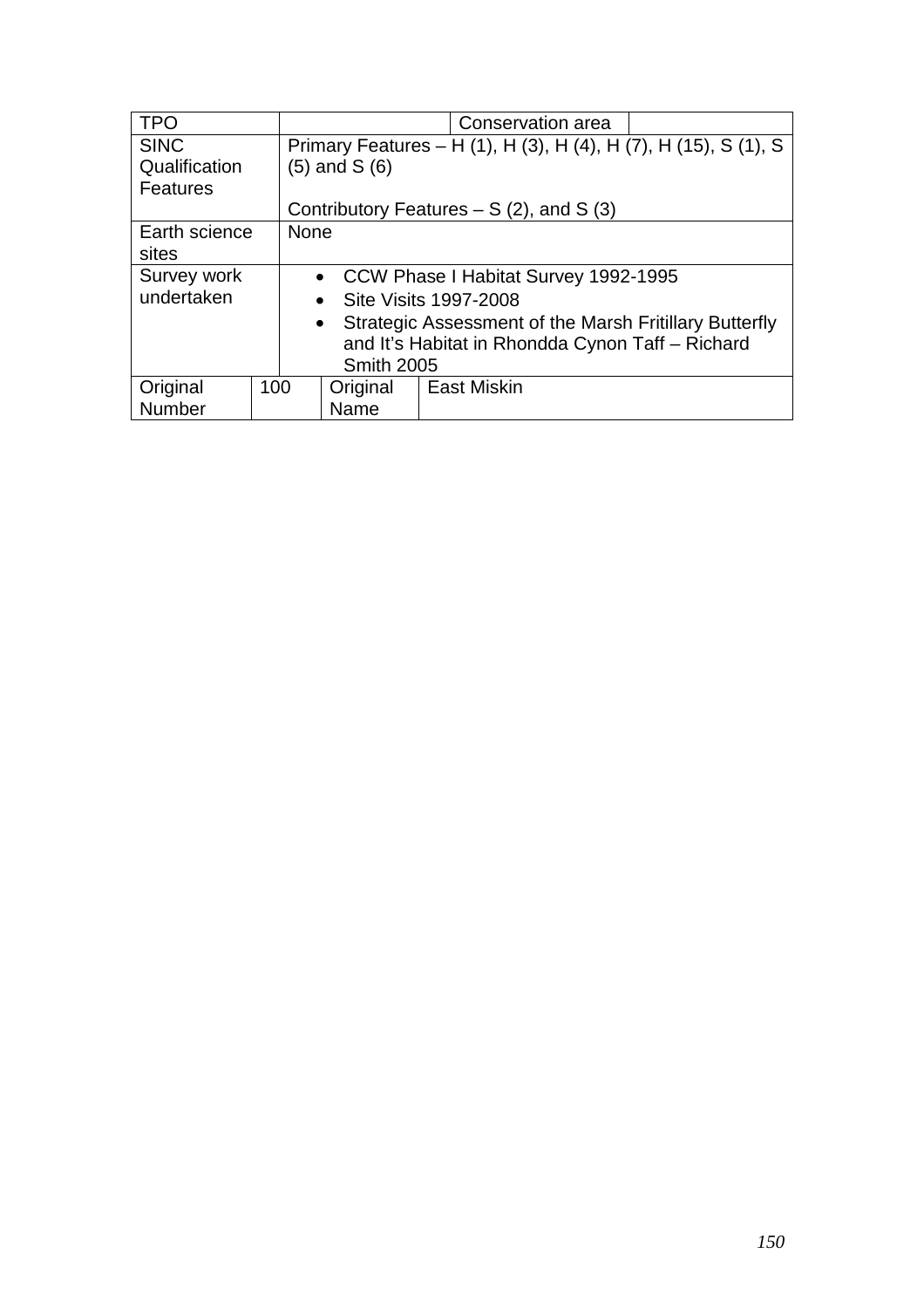| Number      | 101   | Name                                                                                                                                                                                                                                                                                                                                                                                                                                                                                                                                                                                                    | <b>Cefn Hendy Community Woodlands</b>                                                                                                                                                                                                                                                                                                                                                                                                                                                                                                                                                                                          |  |  |  |  |  |  |  |
|-------------|-------|---------------------------------------------------------------------------------------------------------------------------------------------------------------------------------------------------------------------------------------------------------------------------------------------------------------------------------------------------------------------------------------------------------------------------------------------------------------------------------------------------------------------------------------------------------------------------------------------------------|--------------------------------------------------------------------------------------------------------------------------------------------------------------------------------------------------------------------------------------------------------------------------------------------------------------------------------------------------------------------------------------------------------------------------------------------------------------------------------------------------------------------------------------------------------------------------------------------------------------------------------|--|--|--|--|--|--|--|
| Description | area. | A complex SINC, which encompasses seven 'limestone quarry'<br>woodlands, and a series of grasslands, within the Cefn Hendy                                                                                                                                                                                                                                                                                                                                                                                                                                                                              |                                                                                                                                                                                                                                                                                                                                                                                                                                                                                                                                                                                                                                |  |  |  |  |  |  |  |
|             |       |                                                                                                                                                                                                                                                                                                                                                                                                                                                                                                                                                                                                         | The woodlands are mainly associated with old limestone<br>workings. As such they support species-rich calcareous<br>woodlands with superb ancient woodland ground floras.<br>Mature ash is the dominant tree species with some oak and<br>beech. The woods have an excellent structure with hazel, field<br>maple, holly, spindle, dogwood and hawthorn. The woods<br>have diverse ground floras with bluebell, ramson, wood<br>anemone, primrose, dog violet, soft shield fern, broad buckler<br>fern, hart's-tongue fern, male fern, moschatel, twayblade and<br>toothwort. Wild clematis, honeysuckle and ivy are frequent. |  |  |  |  |  |  |  |
|             |       | The SINC also supports associated areas of semi-improved<br>neutral grassland, including stands of species rich secondary<br>calcareous grassland and neutral grassland. The most diverse<br>grasslands (ST 047812 and ST 053815) support common bent,<br>quaking grass, crested dog's-tail, red fescue, cock's-foot,<br>carnation sedge, glaucous sedge, black knapweed, field<br>scabious, bird's-foot trefoil, common spotted orchid, bee orchid,<br>red clover, meadow vetchling, rough hawkbit and ox-eye daisy.<br>There are a number of species rich grass verges, and<br>associated grasslands. |                                                                                                                                                                                                                                                                                                                                                                                                                                                                                                                                                                                                                                |  |  |  |  |  |  |  |
|             |       |                                                                                                                                                                                                                                                                                                                                                                                                                                                                                                                                                                                                         | The public open space of the Cefn Hendy estate support areas<br>of less diverse, but ecologically improving grassland, in which<br>species such as black knapweed are beginning to spread. In<br>certain areas there is strong oak woodland regeneration. The<br>public open space also includes a network of ancient<br>hedgerows, which link two of the Community woodlands.                                                                                                                                                                                                                                                 |  |  |  |  |  |  |  |
|             |       |                                                                                                                                                                                                                                                                                                                                                                                                                                                                                                                                                                                                         | The SINC is a species rich wildlife habitat. The mixture of<br>woodland and hedgerows supports a diverse bird fauna. There<br>are important bat foraging areas. The field ST 047812 supports<br>large populations of cockchafer beetles, and ghost moths and<br>as a result large numbers of foraging soprano pipistrelle (30<br>plus) and noctule (up to 5) are regularly recorded in the<br>summer. Barn owl hunt over the fields. The woods support<br>excellent potential dormouse habitat. Areas of taller grassland<br>support long-winged conehead bush crickets.                                                       |  |  |  |  |  |  |  |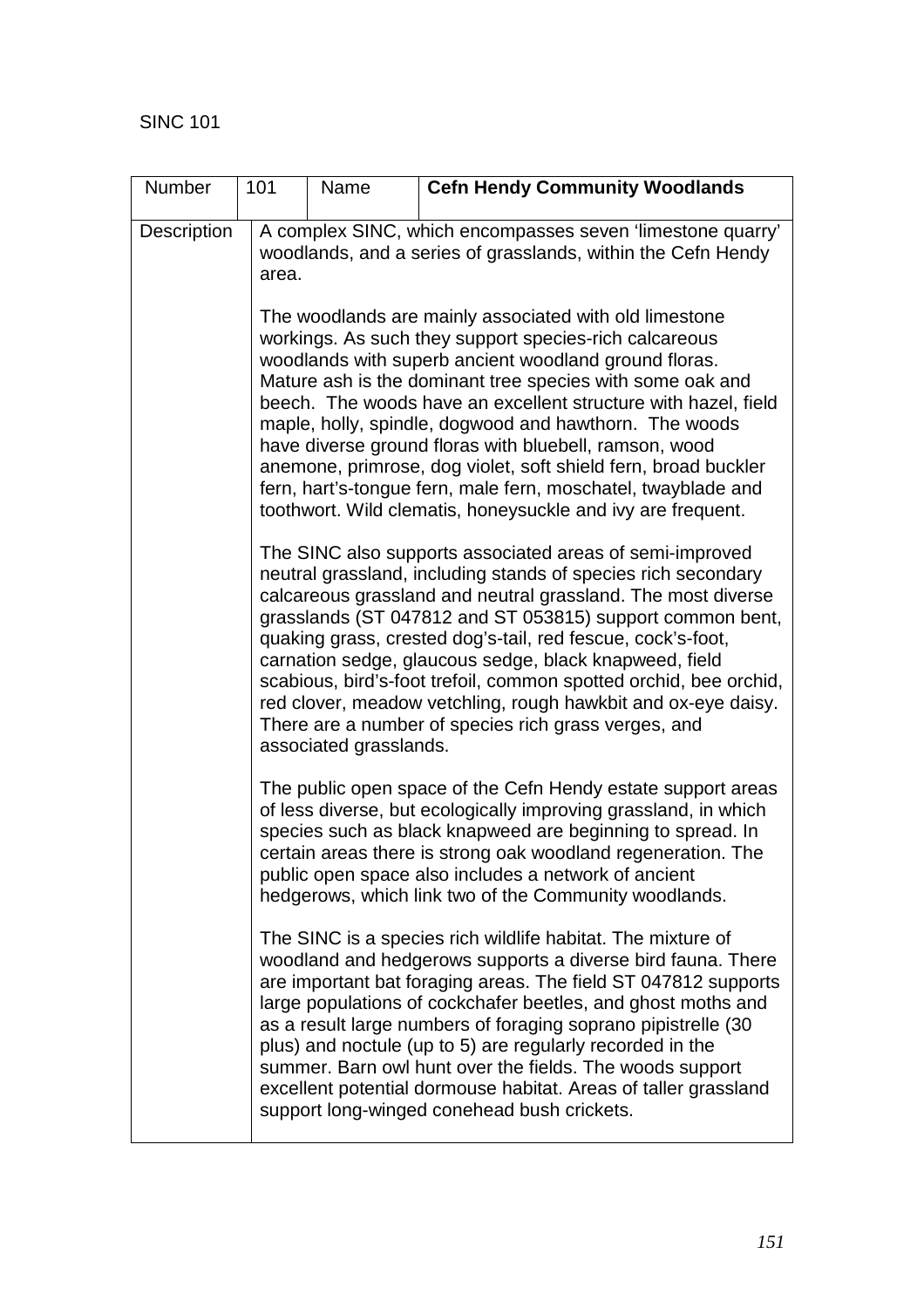| <b>Grid Ref</b>          |     |                                                                           | ST 053816)                                | Ward(s) | Pontyclun                      |  |
|--------------------------|-----|---------------------------------------------------------------------------|-------------------------------------------|---------|--------------------------------|--|
| <b>CCW TN</b>            |     |                                                                           |                                           | Area    | 25.08                          |  |
|                          |     |                                                                           |                                           | (ha)    |                                |  |
| Air photo dates          |     | 2003                                                                      |                                           |         |                                |  |
| Ownership                |     |                                                                           |                                           |         |                                |  |
| <b>Tir Gofal</b>         |     |                                                                           |                                           |         | Tir Gofal date                 |  |
| <b>TPO</b>               |     |                                                                           |                                           |         | Conservation area              |  |
| <b>SINC</b>              |     | Primary Features – H (1), H (3), H (4), H (17) and H (20)                 |                                           |         |                                |  |
| Qualification            |     |                                                                           |                                           |         |                                |  |
| <b>Features</b>          |     | Contributory Features – S $(1)$ , S $(2)$ , S $(3)$ , S $(4)$ and S $(6)$ |                                           |         |                                |  |
| Earth science            |     | No RIGs others to be added 130, 384, 142, 128.                            |                                           |         |                                |  |
| sites                    |     |                                                                           |                                           |         |                                |  |
| Survey work<br>$\bullet$ |     |                                                                           | CCW Phase I Habitat Survey, 1992-1995     |         |                                |  |
| undertaken               |     |                                                                           | <b>Site Visits 1997-2008</b><br>$\bullet$ |         |                                |  |
| Original                 | 101 |                                                                           | Original                                  |         | Cefn Hendy Community woodlands |  |
| Number                   |     |                                                                           | Name                                      |         |                                |  |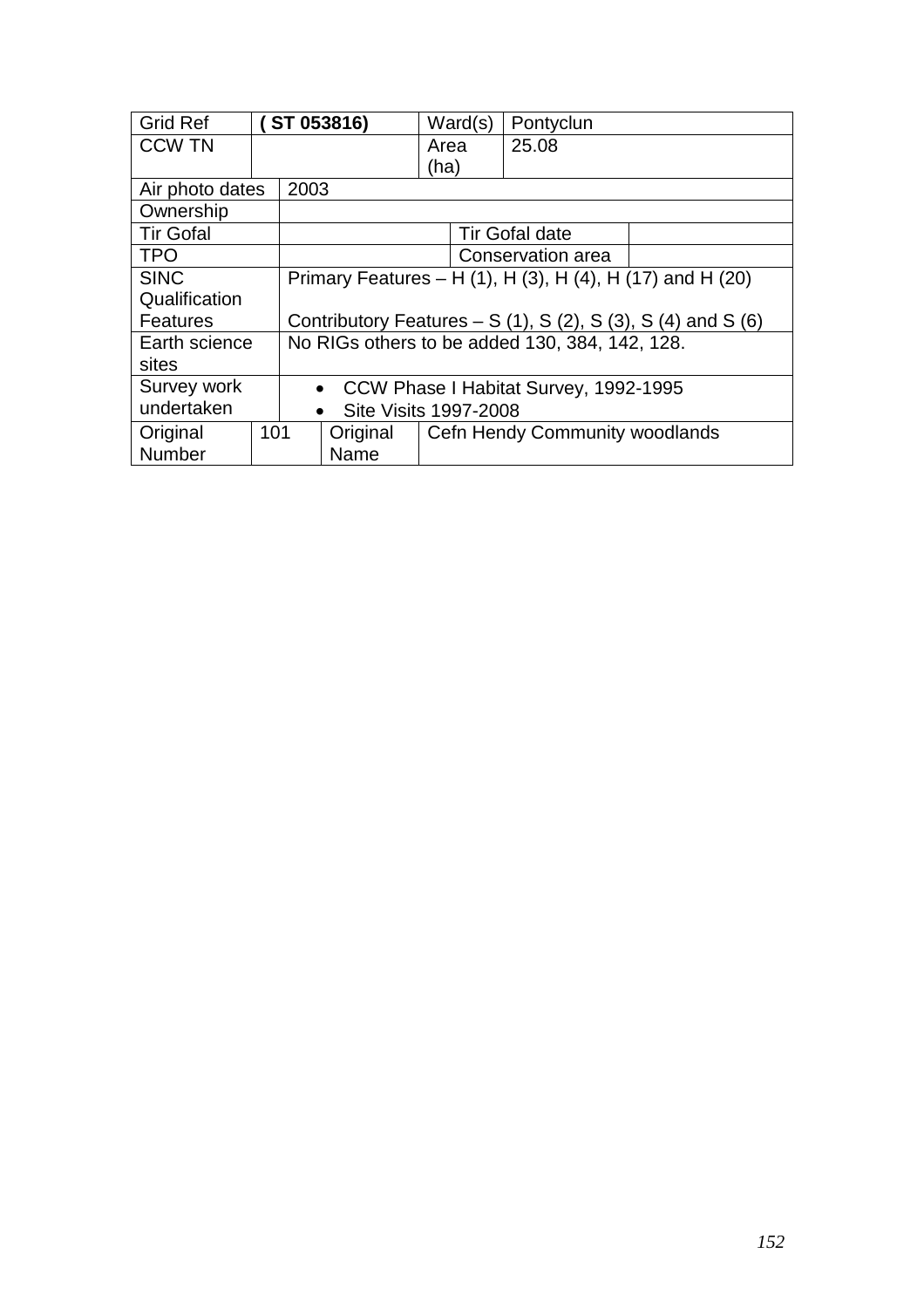| <b>Number</b>      | 102  | Name                                                                                                                                                                                                                                                                                                                                                                                                                                            | Coed-yr-Hendy |  |  |  |  |
|--------------------|------|-------------------------------------------------------------------------------------------------------------------------------------------------------------------------------------------------------------------------------------------------------------------------------------------------------------------------------------------------------------------------------------------------------------------------------------------------|---------------|--|--|--|--|
| <b>Description</b> |      | The species-rich deciduous woodland of Coed-yr-Hendy, of<br>which the larger part is ancient woodland, and associated<br>pastures and hedgerows.<br>Coed-yr-Hendy is primarily an ash, alder, oak, sycamore,<br>beech and birch woodland with abundant hazel with dogwood,<br>spindle, hawthorn, holly and guelder. Sweet Chestnut<br>predominates in areas. Bird laurel predominates in areas, and<br>there are some random conifer plantings. |               |  |  |  |  |
|                    |      |                                                                                                                                                                                                                                                                                                                                                                                                                                                 |               |  |  |  |  |
|                    |      | The woodland has ancient wood banks and a well-developed<br>under storey and species rich ground flora, which include<br>bluebell, wood anemone, wood sorrel, dog violets, ramson,<br>sanicle, yellow archangel, male fern, broad buckler fern, soft-<br>shield fern, hart's -tongue fern and hard fern. There are areas<br>of localised flushing, with locally abundant marsh valerian and<br>opposite-leaved golden saxifrage.                |               |  |  |  |  |
|                    | bat. | The woodland has an excellent breeding bird assemblage<br>(including spotted flycatcher) and supports good invertebrate<br>habitat. The site has high potential for badger, dormouse and                                                                                                                                                                                                                                                        |               |  |  |  |  |

| <b>Grid Ref</b>        |                                                               | (ST 041820) |                                                                   |  |           |                       |  | Ward(s)   Pontyclun, Talbot Green                       |
|------------------------|---------------------------------------------------------------|-------------|-------------------------------------------------------------------|--|-----------|-----------------------|--|---------------------------------------------------------|
| <b>CCW TN</b>          |                                                               |             |                                                                   |  | Area (ha) |                       |  | 35.499                                                  |
| Air photo dates        |                                                               | 2003        |                                                                   |  |           |                       |  |                                                         |
| Ownership              |                                                               |             |                                                                   |  |           |                       |  |                                                         |
| <b>Tir Gofal</b>       |                                                               |             |                                                                   |  |           | <b>Tir Gofal date</b> |  |                                                         |
| <b>TPO</b>             |                                                               |             |                                                                   |  |           | Conservation area     |  |                                                         |
| <b>SINC</b>            |                                                               |             |                                                                   |  |           |                       |  | Primary Features – H (1), H (3), S (1), S (5) and S (7) |
| Qualification          |                                                               |             |                                                                   |  |           |                       |  |                                                         |
| Features               |                                                               |             | Contributory Features - H $(4)$ , H $(7)$ , S $(2)$ , and S $(6)$ |  |           |                       |  |                                                         |
| <b>RIGS Earth</b>      |                                                               |             | 377 Cefn Park Mine (score 270)                                    |  |           |                       |  |                                                         |
| science sites          |                                                               |             |                                                                   |  |           |                       |  |                                                         |
| Other earth            |                                                               |             | One other to be added: 139                                        |  |           |                       |  |                                                         |
| science sites          |                                                               |             |                                                                   |  |           |                       |  |                                                         |
| Survey work            |                                                               |             | • CCW Phase I Habitat Survey, 1992-1995                           |  |           |                       |  |                                                         |
| undertaken             |                                                               | $\bullet$   | Site Visits 1997-2008                                             |  |           |                       |  |                                                         |
|                        | Ecology Report – Talbot Green, Llantrisant – RPS<br>$\bullet$ |             |                                                                   |  |           |                       |  |                                                         |
|                        |                                                               |             | 2007                                                              |  |           |                       |  |                                                         |
|                        | Earth Science site visits 2003-4 Haycock et al.<br>$\bullet$  |             |                                                                   |  |           |                       |  |                                                         |
| <b>Original Number</b> |                                                               |             | 102                                                               |  |           | Original Name         |  | Coed yr Hendy                                           |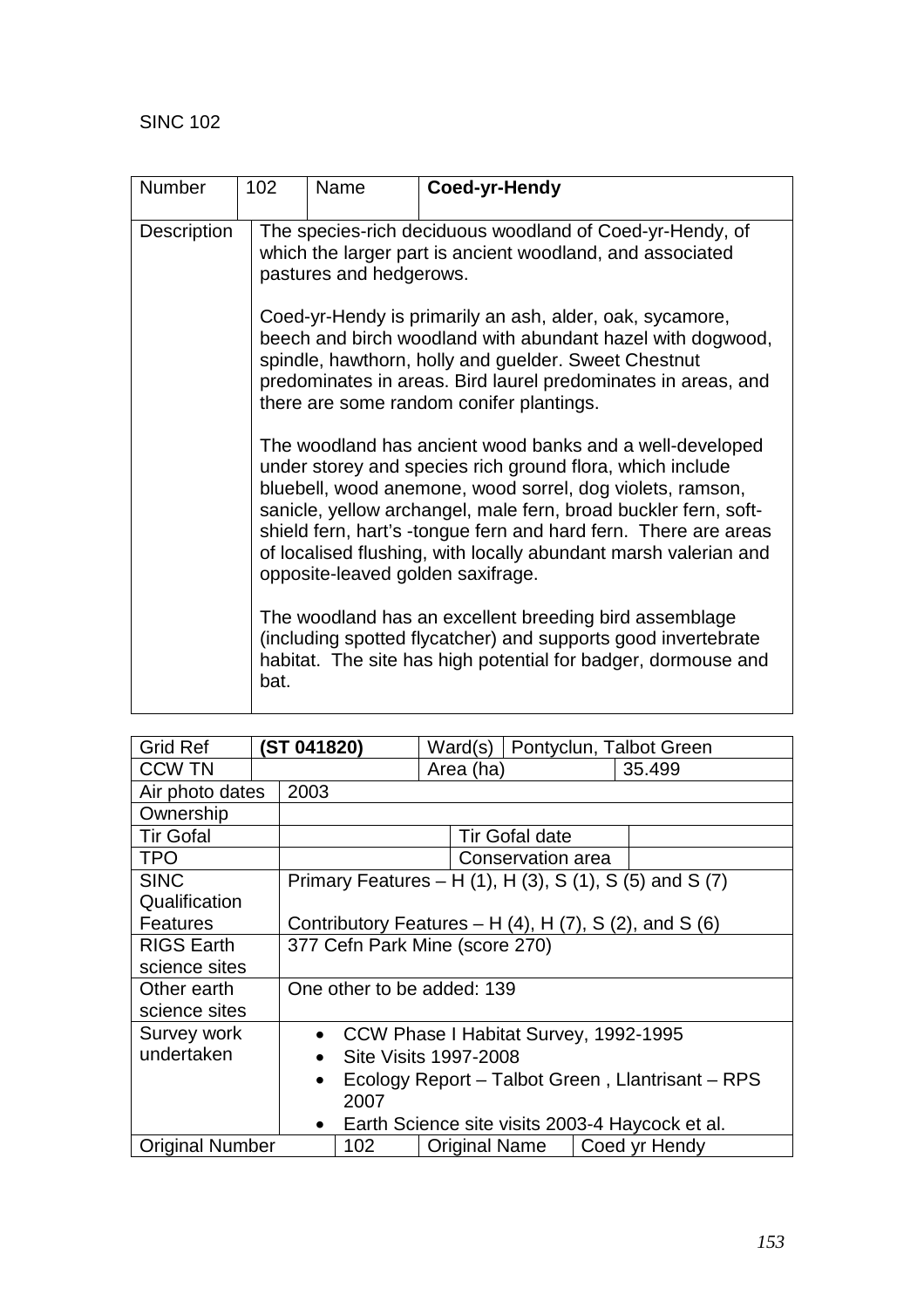| Number             | 103       | Name                    | <b>Pant Marsh</b>                                                                                                                                                                                                                                                                                                                                                                                                                                                                                                                                                                                                                                                                                                                                                                                                                                                                                                                                                                                                                                                                                                                                                                                                                   |
|--------------------|-----------|-------------------------|-------------------------------------------------------------------------------------------------------------------------------------------------------------------------------------------------------------------------------------------------------------------------------------------------------------------------------------------------------------------------------------------------------------------------------------------------------------------------------------------------------------------------------------------------------------------------------------------------------------------------------------------------------------------------------------------------------------------------------------------------------------------------------------------------------------------------------------------------------------------------------------------------------------------------------------------------------------------------------------------------------------------------------------------------------------------------------------------------------------------------------------------------------------------------------------------------------------------------------------|
| <b>Description</b> |           | grows on the riverbank. | Although affected by the construction of the Llantrisant relief<br>roads and the Glamorgan Retail Park, the remaining parts of<br>Pant Marsh support floodplain grassland and scrub of<br>considerable nature conservation importance. This includes<br>significant areas of swamp, marshy grassland, damp semi-<br>improved neutral grassland, wet scrub/woodland and riverbank<br>habitat. The SINC also includes a section of the Afon Clun.<br>The Afon Clun is a moderately slow flowing river, with undercut<br>banks, and muddy bed. The banks support alder woodland,<br>with ancient woodland ground flora woodland. Otter, dipper,<br>kingfisher, grey wagtail and brown trout all occur. Monk's-hood                                                                                                                                                                                                                                                                                                                                                                                                                                                                                                                     |
|                    |           |                         | The grasslands are a mixture of damp neutral, acid grassland<br>and marshy grassland (in National Vegetation Classification<br>terms MG5, MG6, U4, M23 and M25). Typical species of drier<br>grasslands include Yorkshire fog, common bent, crested dog's-<br>tail, tormentil, yarrow, sorrel, bird's-foot trefoil, red clover,<br>ribwort plantain, black knapweed, hay rattle and devil-bit<br>scabious. Marshy grassland occurs in complex mosaic with<br>drier areas and is characterised by soft rush, purple moor-<br>grass, lesser spearwort, greater bird's-foot trefoil, floating sweet<br>grass, marsh cinquefoil, marsh bedstraw, meadow thistle,<br>sawwort, and devil's bit scabious. The marshy grassland<br>grades into areas of permanently wet swamp, in which iris,<br>branched burr-reed, brooklime, gypsywort, lesser pond sedge,<br>yellow loosestrife, marsh marigold, reed sweet grass, hemlock<br>water dropwort, marsh cinquefoil, water pepper, bladder sedge,<br>wood club-rush, and greater bird's-foot trefoil occur. The SINC<br>includes an area of secondary calcareous grassland within an<br>old trackway with locally uncommon species, including<br>marjoram, small scabious, and musk thistle. |
|                    | recorded. |                         | The floodplain supports areas of associated scrub and<br>woodland. This includes alder, willow, ash, hazel and hawthorn<br>with a ground flora of marshy grassland and swamp. The<br>mosaic of scrub and marshy grassland/ swamp represents<br>good nesting bird habitat with lesser whitethroat, whitethroat,<br>garden warbler, blackcap, reed bunting and yellowhammer all                                                                                                                                                                                                                                                                                                                                                                                                                                                                                                                                                                                                                                                                                                                                                                                                                                                       |
|                    |           |                         | Pant Marsh is a fully functioning species-rich flood meadow,<br>which floods on a regular (annual basis). The flora and fauna<br>on the site represents genuine floodplain biodiversity. The                                                                                                                                                                                                                                                                                                                                                                                                                                                                                                                                                                                                                                                                                                                                                                                                                                                                                                                                                                                                                                        |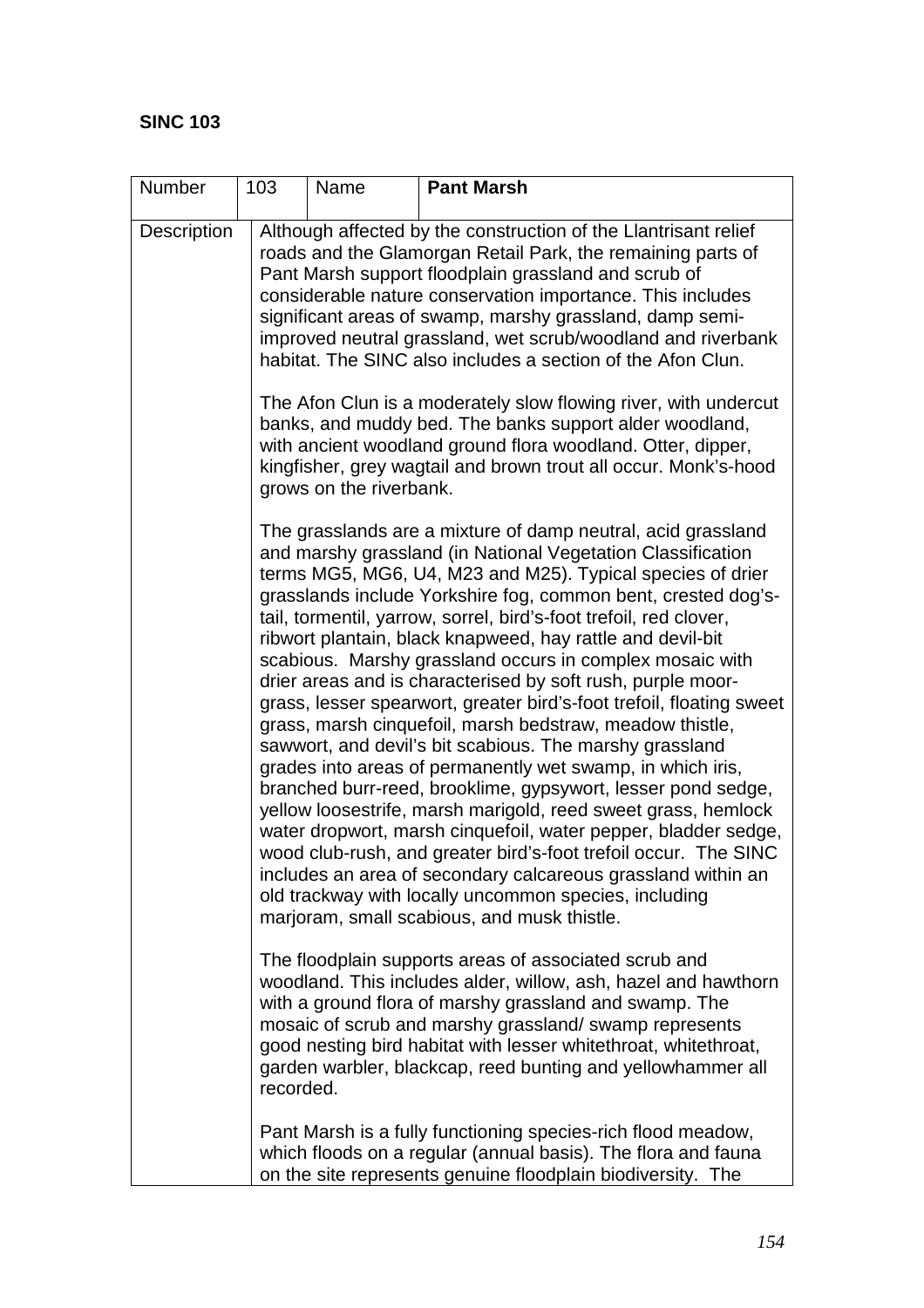| SINC has a very high potential for a number of rare, or locally<br>important species. An indication of the value of the site for<br>invertebrates is that recent survey work identified one<br>uncommon damselfly species (scarce blue-tailed damselfly),<br>three water beetles formerly regarded as Notable B species,<br>and five nationally scarce fly species. The site has previously<br>supported marsh fritillary butterflies, and suitable habitat is still<br>present (in good condition). |
|------------------------------------------------------------------------------------------------------------------------------------------------------------------------------------------------------------------------------------------------------------------------------------------------------------------------------------------------------------------------------------------------------------------------------------------------------------------------------------------------------|
| The section of the River Clun within and adjacent to the SINC<br>supports otter, dipper, kingfisher, grey wagtail and monk's-<br>hood. Three species of bat have been recorded feeding along<br>the river and associated habitats.                                                                                                                                                                                                                                                                   |

| <b>Grid Ref</b>        | (NGR ST 044823) |                                                             |          | Ward(s)           | <b>Talbot Green, Llantrisant Town</b> |                                                                |
|------------------------|-----------------|-------------------------------------------------------------|----------|-------------------|---------------------------------------|----------------------------------------------------------------|
| <b>CCW TN</b>          |                 |                                                             |          | Area<br>(ha)      | 19.40                                 |                                                                |
| Air photo dates        |                 | 2003                                                        |          |                   |                                       |                                                                |
| Ownership              |                 |                                                             |          |                   |                                       |                                                                |
| <b>Tir Gofal</b>       |                 |                                                             |          |                   | <b>Tir Gofal date</b>                 |                                                                |
| <b>TPO</b>             |                 |                                                             |          |                   | Conservation area                     |                                                                |
| <b>SINC</b>            |                 |                                                             |          |                   |                                       | Primary Features – H (1), H (3), H (4), H (5), H (6), H (7), H |
| Qualification          |                 | $(8)$ , H $(11)$ , H $(15)$ , S $(1)$ , S $(5)$ and S $(6)$ |          |                   |                                       |                                                                |
| Features               |                 |                                                             |          |                   |                                       |                                                                |
|                        |                 | Contributory Features $- S(2)$ , S(3), S(4) and S(7)        |          |                   |                                       |                                                                |
| Earth science<br>sites |                 | <b>None</b>                                                 |          |                   |                                       |                                                                |
| Survey work            |                 | CCW Phase I Habitat Survey 1992-1995<br>$\bullet$           |          |                   |                                       |                                                                |
| undertaken             |                 | Site Visits 1997-2008                                       |          |                   |                                       |                                                                |
|                        |                 | Ecology Report – Talbot Green, Llantrisant – RPS<br>(2007)  |          |                   |                                       |                                                                |
|                        |                 | $\bullet$                                                   |          |                   |                                       | CCW letter to RCT Planning Department (Nov 1996)               |
| Original               | 103             |                                                             | Original | <b>Pant Marsh</b> |                                       |                                                                |
| <b>Number</b>          |                 |                                                             | Name     |                   |                                       |                                                                |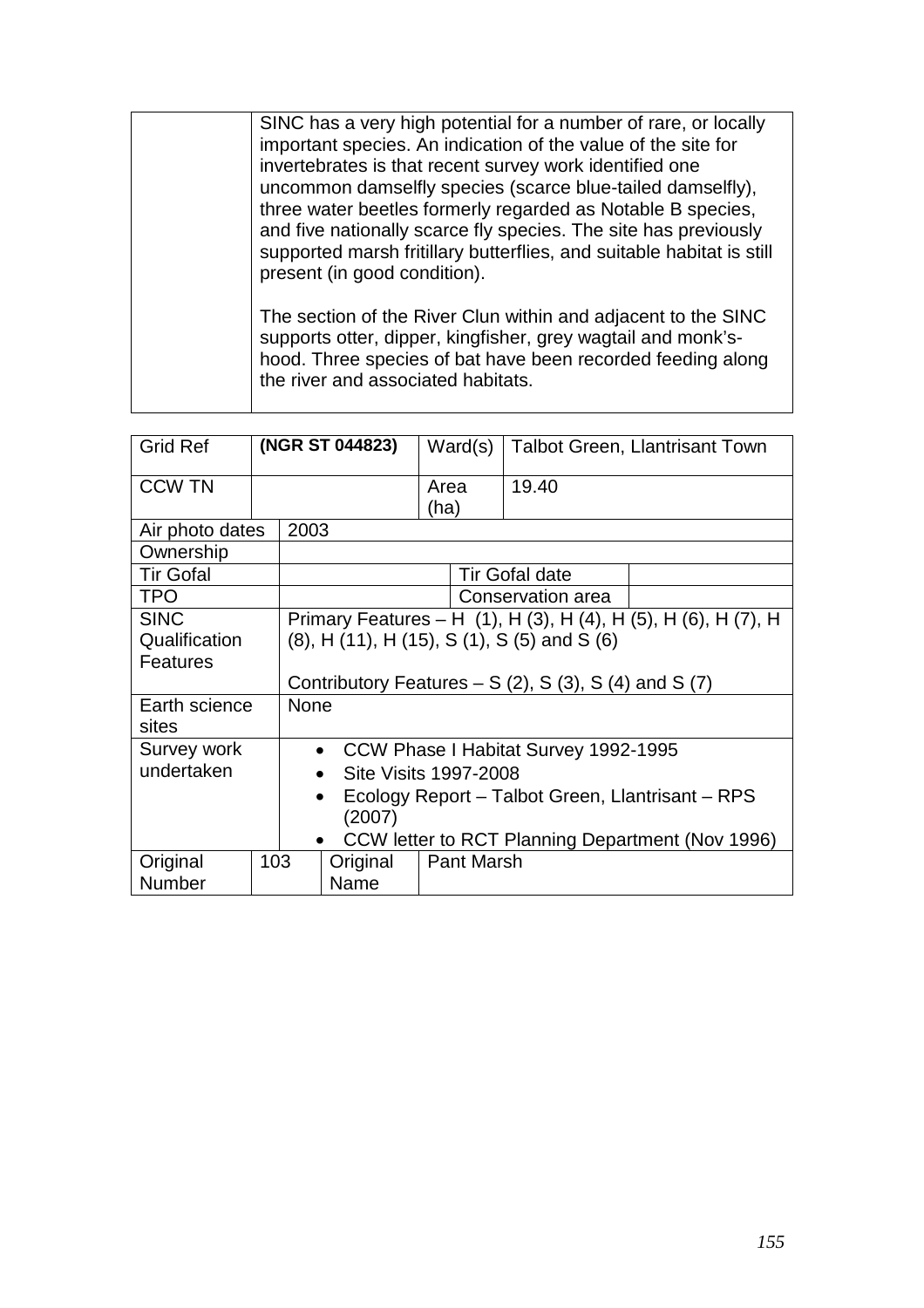| <b>Number</b> | 104 | Name                                                                                                                                                                                                                                                                                                                                                                                                                                                                                                                                             | Y Graig                                                                                                                                                                                                                                                                                                                                                                                                                                                                                                                                                                                                |  |  |  |  |
|---------------|-----|--------------------------------------------------------------------------------------------------------------------------------------------------------------------------------------------------------------------------------------------------------------------------------------------------------------------------------------------------------------------------------------------------------------------------------------------------------------------------------------------------------------------------------------------------|--------------------------------------------------------------------------------------------------------------------------------------------------------------------------------------------------------------------------------------------------------------------------------------------------------------------------------------------------------------------------------------------------------------------------------------------------------------------------------------------------------------------------------------------------------------------------------------------------------|--|--|--|--|
| Description   |     | Hillside Common overlooking Talbot Green. Bracken<br>dominates most of the Common, but grows over very species<br>rich acid grassland with dog violet, bluebell, saw-wort, golden-<br>rod, devil's-bit scabious and betony, with heather and bilberry<br>on steeper ground, and path banks. Mature oak trees and<br>developing woodland border the lower slopes, gorse and<br>broom occur elsewhere and a disused quarry support fern<br>communities. Adder-tongue fern is present and Cornish<br>moneywort occurs on the sides of spring lines. |                                                                                                                                                                                                                                                                                                                                                                                                                                                                                                                                                                                                        |  |  |  |  |
|               |     |                                                                                                                                                                                                                                                                                                                                                                                                                                                                                                                                                  | Meadow pipit and linnet breed on the Common and stonechat<br>and whinchat have been recorded. Common lizard and<br>slowworm are both present. Y Graig is excellent invertebrate<br>habitat with small pearl-bordered fritillary, grayling, purple<br>hairstreak, dingy skipper butterflies and the National<br>Biodiversity Action Plan micro-moth Anania funebris. The site<br>supports slowworm, common lizard and adder.<br>Common is criss-crossed by footpaths and has a high amenity<br>value. The site is managed by the Freemen of Llantrisant and<br>recently grazing has been re-introduced. |  |  |  |  |

| Grid Ref               |           | (NGR ST 040835)                                           | Ward(s) |  |                       |  |         | <b>Talbot Green, Llantrisant Town</b>                                   |
|------------------------|-----------|-----------------------------------------------------------|---------|--|-----------------------|--|---------|-------------------------------------------------------------------------|
| CCW TN                 |           | CCW ST08SW 030 and 031.<br>17.95<br>Area (ha)             |         |  |                       |  |         |                                                                         |
| Air photo dates        | 2003      |                                                           |         |  |                       |  |         |                                                                         |
| Ownership              |           |                                                           |         |  |                       |  |         |                                                                         |
| <b>Tir Gofal</b>       |           |                                                           |         |  | <b>Tir Gofal date</b> |  |         |                                                                         |
| <b>TPO</b>             |           | Conservation area                                         |         |  |                       |  |         |                                                                         |
| <b>SINC</b>            |           | Primary Features – H (6), H (9), H (20), S (3), and S (7) |         |  |                       |  |         |                                                                         |
| Qualification          |           |                                                           |         |  |                       |  |         |                                                                         |
| <b>Features</b>        |           |                                                           |         |  |                       |  |         | Contributory Features – H $(4)$ , H $(10)$ , H $(21)$ , S $(2)$ , and S |
|                        | (6)       |                                                           |         |  |                       |  |         |                                                                         |
| Earth science          |           | No RIGs 295 to be added                                   |         |  |                       |  |         |                                                                         |
| sites                  |           |                                                           |         |  |                       |  |         |                                                                         |
| Survey work            | $\bullet$ | CCW Phase I Habitat Survey, 1992-1995                     |         |  |                       |  |         |                                                                         |
| undertaken             |           | Site Visits 1997-2008                                     |         |  |                       |  |         |                                                                         |
|                        | $\bullet$ | <b>Glamorgan Common Land Survey</b>                       |         |  |                       |  |         |                                                                         |
|                        | $\bullet$ | Site Records from Richard Smith                           |         |  |                       |  |         |                                                                         |
|                        | $\bullet$ |                                                           |         |  |                       |  |         | Site Report for the Forestry Commission by George                       |
|                        |           | Peterken.                                                 |         |  |                       |  |         |                                                                         |
|                        |           |                                                           |         |  |                       |  |         |                                                                         |
| <b>Original Number</b> |           | 104                                                       |         |  | <b>Original Name</b>  |  | Y Graig |                                                                         |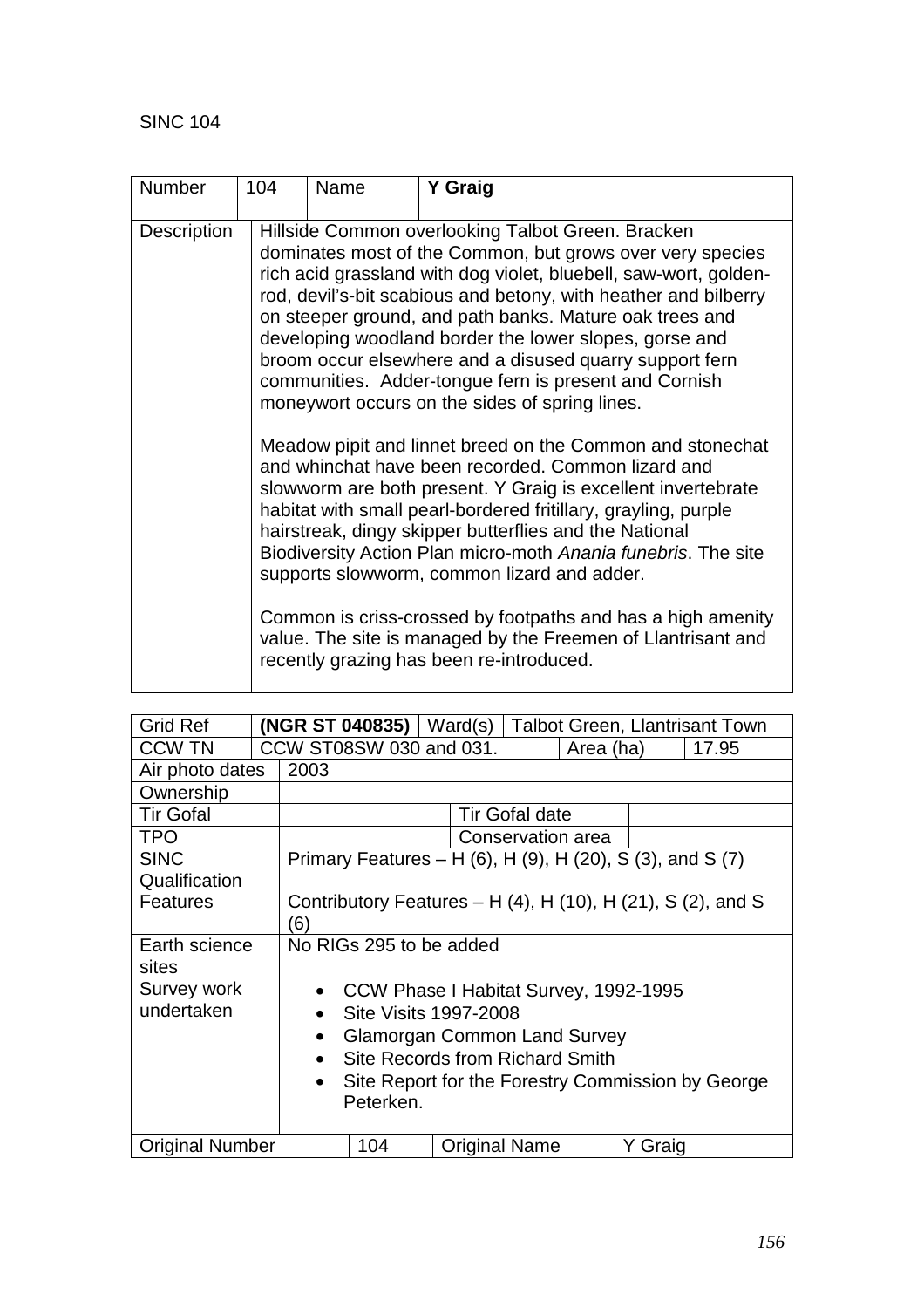| Number             | 105                                                                                                                                                                                                                                                                                                                                                                                                                                                                                                                                                                                                                                                                                                                                                                                                                                                                                                                                                                                                                                                                                                 | Name                                                                                                                                                                                                                                                                                                                                                                                                                                                                                                                                                                                                                                                                                                                             | <b>Llantrisant Common</b>                                                                                                                                                                                                                                                                                                                                                                                                                                                                                                                                                     |  |  |  |  |  |
|--------------------|-----------------------------------------------------------------------------------------------------------------------------------------------------------------------------------------------------------------------------------------------------------------------------------------------------------------------------------------------------------------------------------------------------------------------------------------------------------------------------------------------------------------------------------------------------------------------------------------------------------------------------------------------------------------------------------------------------------------------------------------------------------------------------------------------------------------------------------------------------------------------------------------------------------------------------------------------------------------------------------------------------------------------------------------------------------------------------------------------------|----------------------------------------------------------------------------------------------------------------------------------------------------------------------------------------------------------------------------------------------------------------------------------------------------------------------------------------------------------------------------------------------------------------------------------------------------------------------------------------------------------------------------------------------------------------------------------------------------------------------------------------------------------------------------------------------------------------------------------|-------------------------------------------------------------------------------------------------------------------------------------------------------------------------------------------------------------------------------------------------------------------------------------------------------------------------------------------------------------------------------------------------------------------------------------------------------------------------------------------------------------------------------------------------------------------------------|--|--|--|--|--|
| <b>Description</b> |                                                                                                                                                                                                                                                                                                                                                                                                                                                                                                                                                                                                                                                                                                                                                                                                                                                                                                                                                                                                                                                                                                     | The Llantrisant Common SINC represents an extension of the<br>marshy grassland, species-rich neutral grassland, tall tree lined<br>hedgerows and wet woodlands of the Llantrisant Commons<br>and Pasture SSSI.                                                                                                                                                                                                                                                                                                                                                                                                                                                                                                                   |                                                                                                                                                                                                                                                                                                                                                                                                                                                                                                                                                                               |  |  |  |  |  |
|                    | To the north of the SSSI, the SINC includes a series of wet<br>marshy grassland fields, with areas of associated wet<br>woodland. Areas of previously SSSI designated pastures on<br>and around ST051852 support a mosaic of heavily horse<br>grazed damp neutral and marshy grassland. Typical species of<br>the wetter marshy grassland include soft and sharp flowered<br>rush, Yorkshire fog, common bent, creeping bent, creeping<br>buttercup lesser spearwort, carnation sedge, common yellow<br>sedge, cuckoo-flower, marsh thistle, greater bird's-foot trefoil,<br>marsh bedstraw, and devil's-bit scabious. This drier neutral<br>grassland (National Vegetation Classifications of MG5/6)<br>supports common bent, rye grass, crested dog's-tail, ribwort<br>plantain, bird's-foot trefoil, black knapweed, fleabane, carnation<br>sedge, white clover, common daisy and cat's-ear. The marshy<br>grassland at and around ST050852 has only been viewed from<br>the adjacent Common but includes purple moor-grass, soft<br>rush, cuckooflower, marsh thistle and devil's-bit scabious. |                                                                                                                                                                                                                                                                                                                                                                                                                                                                                                                                                                                                                                                                                                                                  |                                                                                                                                                                                                                                                                                                                                                                                                                                                                                                                                                                               |  |  |  |  |  |
|                    |                                                                                                                                                                                                                                                                                                                                                                                                                                                                                                                                                                                                                                                                                                                                                                                                                                                                                                                                                                                                                                                                                                     | To the east of the SSSI, the SINC takes in the sloping fields<br>around Llwyncrwn Farm, up to the boundary with the<br>Llantrisant Road, and Beddau itself. The SINC also includes<br>pastures, and areas of oak and alder woodland to the south-<br>east of the common (ST056840) The pastures include an<br>assemblage of horse grazed and or hay cut neutral pasture on<br>the higher slopes (National Vegetation Classifications of<br>MG5/6) and marshy purple moor-grass and rush pasture on<br>lower slopes next to the common. There are also areas of<br>woodland and bracken slopes. These wet fields support<br>associated stream and ditch lines, with ribbons of ancient<br>species rich hedgerow and wet woodland. |                                                                                                                                                                                                                                                                                                                                                                                                                                                                                                                                                                               |  |  |  |  |  |
|                    |                                                                                                                                                                                                                                                                                                                                                                                                                                                                                                                                                                                                                                                                                                                                                                                                                                                                                                                                                                                                                                                                                                     |                                                                                                                                                                                                                                                                                                                                                                                                                                                                                                                                                                                                                                                                                                                                  | The eastern and southern SINC is characterised by marshy<br>grassland on the lower wetter slopes (National Vegetation<br>Classifications M25, M23 and U4) and drier neutral grassland<br>(National Vegetation Classifications of MG5/6) on the upper<br>pastures. Marshy grassland includes purple moor-grass, soft<br>rush, greater bird's-foot trefoil, meadowsweet, devil's-bit<br>scabious, angelica, marsh violet, southern marsh orchid,<br>ragged robin and tormentil. Some of the grassland is heavily<br>grazed, some managed for hay, and other areas are neglected |  |  |  |  |  |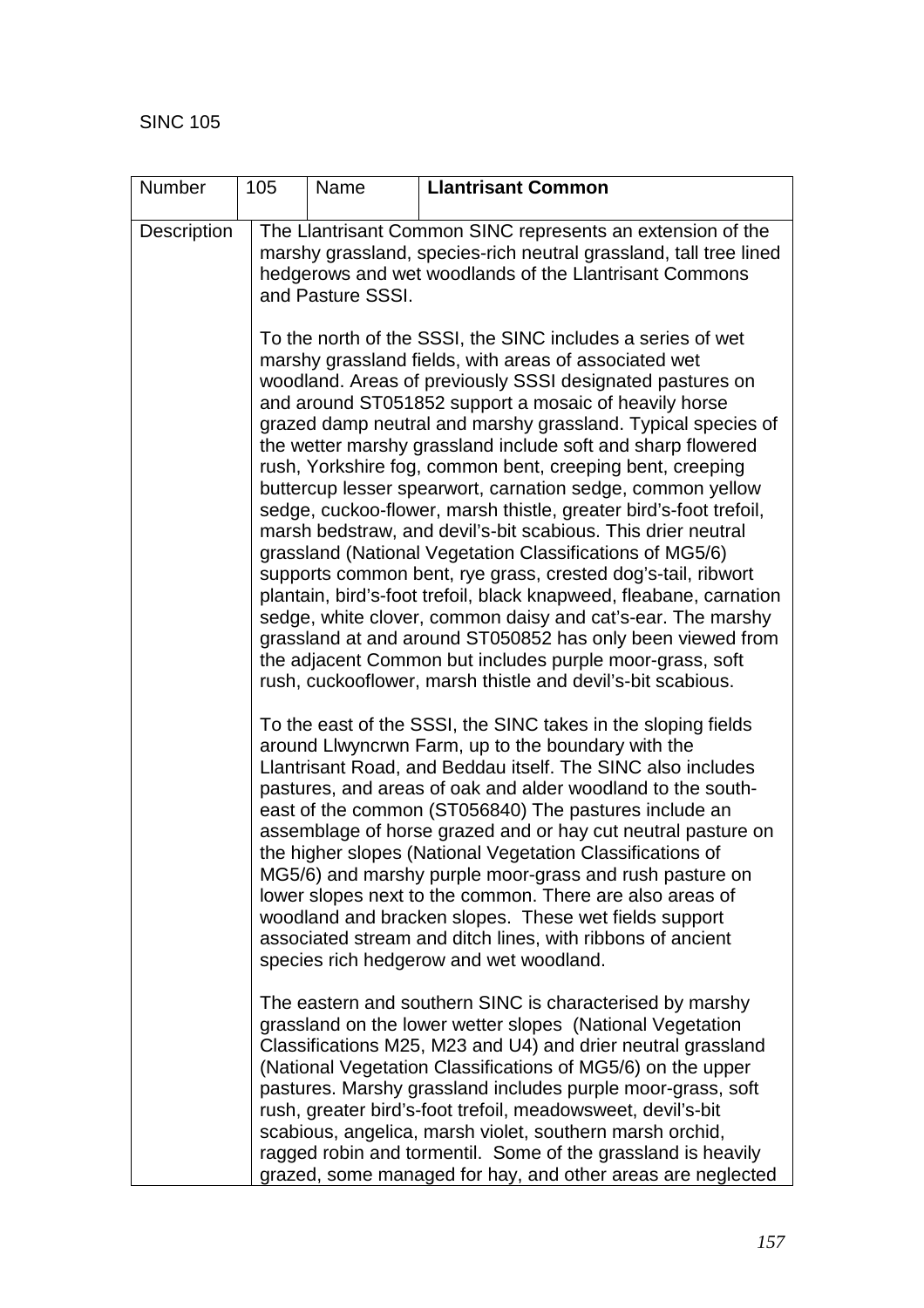|                        | and succeeding into wet scrub.                                                                                                                                                                                                                                                                                                                                                                                                                                                                                                                                                                                                                                                                                                                  |                                                    |                           |                                                        |  |  |
|------------------------|-------------------------------------------------------------------------------------------------------------------------------------------------------------------------------------------------------------------------------------------------------------------------------------------------------------------------------------------------------------------------------------------------------------------------------------------------------------------------------------------------------------------------------------------------------------------------------------------------------------------------------------------------------------------------------------------------------------------------------------------------|----------------------------------------------------|---------------------------|--------------------------------------------------------|--|--|
|                        | The drier areas include good quality neutral grassland (National<br>Vegetation Classification of MG5) with red fescue, sweet vernal<br>grass, common bent, crested dog's-tail, Yorkshire fog, black<br>knapweed, bird's-foot trefoil, red clover, devil's-bit scabious,<br>hay rattle, heath spotted orchid, ox-eye daisy. Some of the<br>grassland is more modified but still supports a diverse sward<br>with red fescue, sweet vernal grass, rye grass, crested dog's-<br>tail, common bent, meadow buttercup, hay rattle, sorrel, red<br>clover, black knapweed, ribwort plantain, sorrel and locally<br>frequent bird's-foot trefoil. Again the grasslands include areas<br>which are heavily horse grazed, and others, which are hay cut. |                                                    |                           |                                                        |  |  |
|                        | The wet and drier grasslands support a network of ancient<br>species-rich hedgerows, and small areas of wet woodland with<br>oak, alder, ash, hazel, guelder rose and holly with ancient<br>woodland ground floras, including bluebell, dog violets, wood<br>anemone, cow wheat, wood sorrel, male fern, broad buckler<br>fern and hart's-tonque fern.                                                                                                                                                                                                                                                                                                                                                                                          |                                                    |                           |                                                        |  |  |
|                        | The SINC supports important wildlife habitat, including marsh<br>fritillary habitat, and forms an integral and indivisible part of the<br>nationally important biodiversity resource of Llantrisant<br>Common. The woodland and hedgerow network has a high<br>potential for dormouse and represents good quality bat foraging<br>habitat. Barn owl occur.                                                                                                                                                                                                                                                                                                                                                                                      |                                                    |                           |                                                        |  |  |
| <b>Grid Ref</b>        | (NGR ST056845)                                                                                                                                                                                                                                                                                                                                                                                                                                                                                                                                                                                                                                                                                                                                  | Ward(s)   Llantrisant Town, Beddau                 |                           |                                                        |  |  |
| <b>CCW TN</b>          | CCW ST 08SW 032, ST 08SE 005,                                                                                                                                                                                                                                                                                                                                                                                                                                                                                                                                                                                                                                                                                                                   |                                                    | Area (ha)                 | 44.77                                                  |  |  |
|                        | 006 and 008, ST 008 NE 001).                                                                                                                                                                                                                                                                                                                                                                                                                                                                                                                                                                                                                                                                                                                    |                                                    |                           |                                                        |  |  |
| Air photo dates        | 2003                                                                                                                                                                                                                                                                                                                                                                                                                                                                                                                                                                                                                                                                                                                                            |                                                    |                           |                                                        |  |  |
|                        |                                                                                                                                                                                                                                                                                                                                                                                                                                                                                                                                                                                                                                                                                                                                                 |                                                    |                           |                                                        |  |  |
| Ownership              |                                                                                                                                                                                                                                                                                                                                                                                                                                                                                                                                                                                                                                                                                                                                                 |                                                    |                           |                                                        |  |  |
| <b>Tir Gofal</b>       |                                                                                                                                                                                                                                                                                                                                                                                                                                                                                                                                                                                                                                                                                                                                                 | <b>Tir Gofal date</b>                              |                           |                                                        |  |  |
| <b>TPO</b>             |                                                                                                                                                                                                                                                                                                                                                                                                                                                                                                                                                                                                                                                                                                                                                 | Conservation area                                  |                           |                                                        |  |  |
| <b>SINC</b>            | Primary Features – H (1), H (3), H (4), H (7), H (15) and H                                                                                                                                                                                                                                                                                                                                                                                                                                                                                                                                                                                                                                                                                     |                                                    |                           |                                                        |  |  |
| Qualification          | (17)                                                                                                                                                                                                                                                                                                                                                                                                                                                                                                                                                                                                                                                                                                                                            |                                                    |                           |                                                        |  |  |
| <b>Features</b>        |                                                                                                                                                                                                                                                                                                                                                                                                                                                                                                                                                                                                                                                                                                                                                 |                                                    |                           |                                                        |  |  |
|                        | Contributory Features - $S(1)$ , $S(2)$ , $S(3)$ , $S(4)$ and $S(6)$                                                                                                                                                                                                                                                                                                                                                                                                                                                                                                                                                                                                                                                                            |                                                    |                           |                                                        |  |  |
| Earth science sites    |                                                                                                                                                                                                                                                                                                                                                                                                                                                                                                                                                                                                                                                                                                                                                 | No RIGs, one other to be added: 352                |                           |                                                        |  |  |
| <b>Survey work</b>     | CCW Phase I Habitat Survey 1992-1995                                                                                                                                                                                                                                                                                                                                                                                                                                                                                                                                                                                                                                                                                                            |                                                    |                           |                                                        |  |  |
| undertaken             | <b>Site Visits 1997-2008</b>                                                                                                                                                                                                                                                                                                                                                                                                                                                                                                                                                                                                                                                                                                                    |                                                    |                           |                                                        |  |  |
|                        | An Ecological Assessment of a proposed 18 Hole<br>$\bullet$                                                                                                                                                                                                                                                                                                                                                                                                                                                                                                                                                                                                                                                                                     |                                                    |                           |                                                        |  |  |
|                        |                                                                                                                                                                                                                                                                                                                                                                                                                                                                                                                                                                                                                                                                                                                                                 | golf course site at Llwyncrwn Isaf Farm Beddau, Dr |                           |                                                        |  |  |
|                        | Slater (2002)                                                                                                                                                                                                                                                                                                                                                                                                                                                                                                                                                                                                                                                                                                                                   |                                                    |                           |                                                        |  |  |
|                        |                                                                                                                                                                                                                                                                                                                                                                                                                                                                                                                                                                                                                                                                                                                                                 |                                                    |                           | Strategic Assessment of the Marsh Fritillary Butterfly |  |  |
|                        |                                                                                                                                                                                                                                                                                                                                                                                                                                                                                                                                                                                                                                                                                                                                                 | and its Habitats in Rhondda Cynon Taff, Richard    |                           |                                                        |  |  |
|                        | Smith (2005)                                                                                                                                                                                                                                                                                                                                                                                                                                                                                                                                                                                                                                                                                                                                    |                                                    |                           |                                                        |  |  |
| <b>Original Number</b> | <b>Original Name</b><br>105                                                                                                                                                                                                                                                                                                                                                                                                                                                                                                                                                                                                                                                                                                                     |                                                    | <b>Llantrisant Common</b> |                                                        |  |  |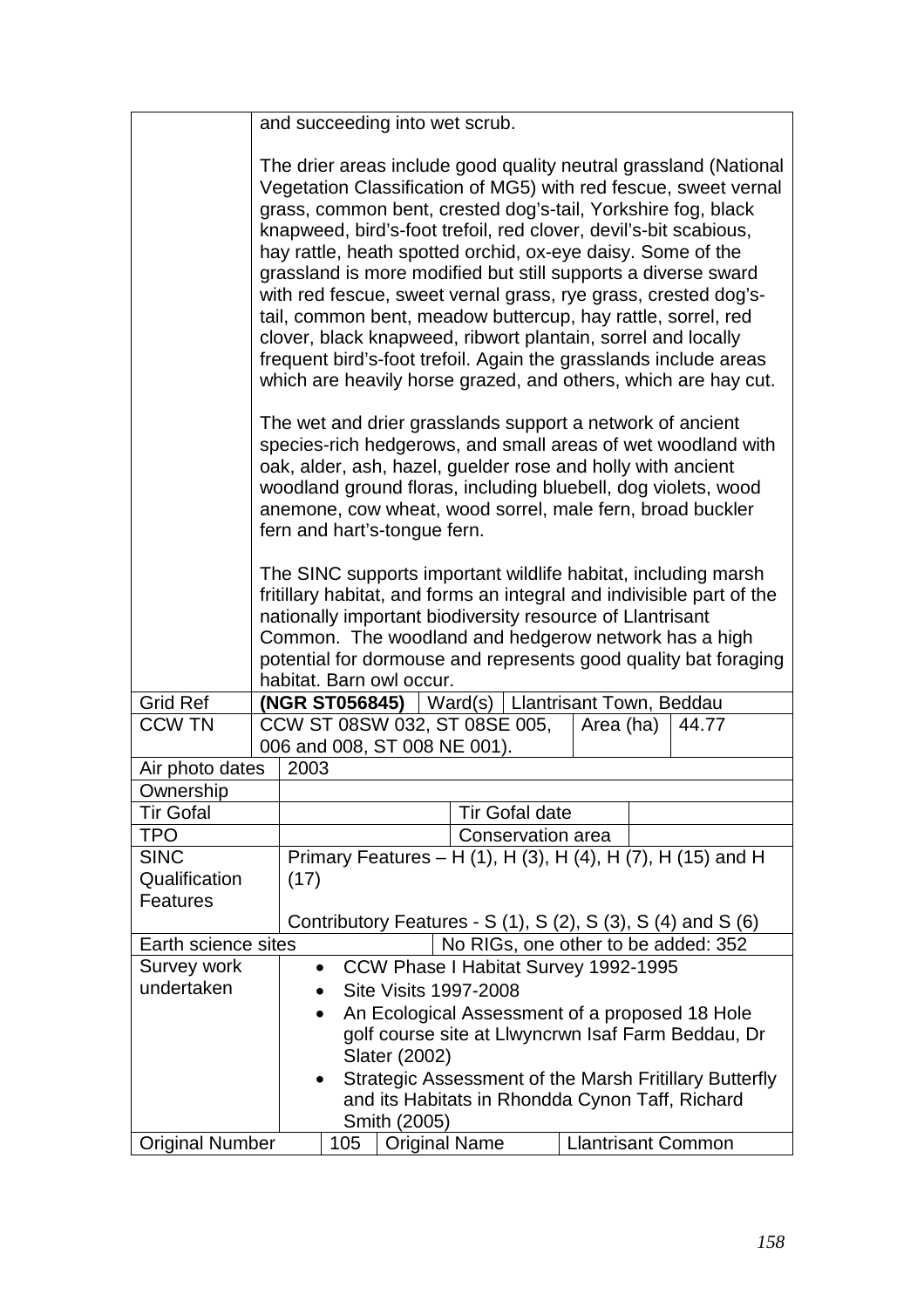| <b>Number</b> | 106                                                                                                                                                                                                                                                                                                                                          | Name                   | <b>Cefn Craig Amos</b>                                                                                                                                                                                                                                                                                                                                                                                                                                                                                                                                                                                                                                                                                                                                                                                                                         |  |  |  |
|---------------|----------------------------------------------------------------------------------------------------------------------------------------------------------------------------------------------------------------------------------------------------------------------------------------------------------------------------------------------|------------------------|------------------------------------------------------------------------------------------------------------------------------------------------------------------------------------------------------------------------------------------------------------------------------------------------------------------------------------------------------------------------------------------------------------------------------------------------------------------------------------------------------------------------------------------------------------------------------------------------------------------------------------------------------------------------------------------------------------------------------------------------------------------------------------------------------------------------------------------------|--|--|--|
| Description   |                                                                                                                                                                                                                                                                                                                                              | grassland and bracken. | An extensive ffridd site, which lies along the eastern valley side<br>of the Rhondda Fach. Large areas of dry heath and scree<br>dominate the steeper mid and upper slopes, while lower slopes<br>support mosaics of dry and wet heath, flushed marshy<br>Bracken dominates the lower slopes, giving way to acid<br>grassland, heath and scree higher on the slope. Several small<br>streams cut across the slope in shallow valleys. Flushed areas<br>of purple moor-grass and sphagnum bog mosses punctuate the<br>lower slopes. There are scattered mature sessile oak trees<br>(especially at the eastern end) with groups of young birch and<br>oak. The bracken slopes support an under-storey of acid<br>grassland and foxglove. The larger stands of acid grassland<br>(National Vegetation Classification U4) support sheep's fescue, |  |  |  |
|               | tormentil, sheep's bedstraw, and occasional ivy-leaved<br>bellflower. The marshy grassland (National Vegetation<br>Classification M25) is rank with some tormentil and soft rush.<br>The dry heath supports heather, bell heath and bilberry with<br>cross-leaved heath in flushed areas. There are small areas of<br>Cladonia lichen heath. |                        |                                                                                                                                                                                                                                                                                                                                                                                                                                                                                                                                                                                                                                                                                                                                                                                                                                                |  |  |  |
|               | Common frog is present in pools and wet marshy grassland<br>and common lizard has been recorded.                                                                                                                                                                                                                                             |                        |                                                                                                                                                                                                                                                                                                                                                                                                                                                                                                                                                                                                                                                                                                                                                                                                                                                |  |  |  |

| <b>Grid Ref</b>     |     | SS980988<br>Ward(s) |                                                     | Maerdy, Aberaman South, Aberdare<br>West/Llwydcoed, Ferndale  |  |  |  |
|---------------------|-----|---------------------|-----------------------------------------------------|---------------------------------------------------------------|--|--|--|
| <b>CCW TN</b>       |     |                     | 145<br>Area (ha)                                    |                                                               |  |  |  |
| Air photo dates     |     | 2003                |                                                     |                                                               |  |  |  |
| Ownership           |     |                     |                                                     |                                                               |  |  |  |
| <b>Tir Gofal</b>    |     |                     |                                                     | <b>Tir Gofal date</b>                                         |  |  |  |
| <b>TPO</b>          |     |                     |                                                     | Conservation area                                             |  |  |  |
| <b>SINC</b>         |     |                     |                                                     | Primary Features - H (6), H (7), H (9), H (10), H (16), and H |  |  |  |
| Qualification       |     | (21)                |                                                     |                                                               |  |  |  |
| Features            |     |                     |                                                     |                                                               |  |  |  |
|                     |     |                     |                                                     | Contributory Features $- S(3)$ and S(4)                       |  |  |  |
| Earth science sites |     |                     |                                                     | No RIGs, others to be added 87, 461, 88                       |  |  |  |
| Survey work         |     |                     |                                                     | • CCW Phase I Habitat Survey, 1992-1995                       |  |  |  |
| undertaken          |     | $\bullet$           | Site Visits 1997-2008                               |                                                               |  |  |  |
| $\bullet$           |     |                     | High Brown Fritillary - Interim Report - April 2002 |                                                               |  |  |  |
|                     |     |                     | (Hyder)                                             |                                                               |  |  |  |
| Original            | 106 |                     | Original                                            | River Ely (now included in SINC 92)                           |  |  |  |
| Number              | 188 |                     | Name                                                | Cefn Craig Amos                                               |  |  |  |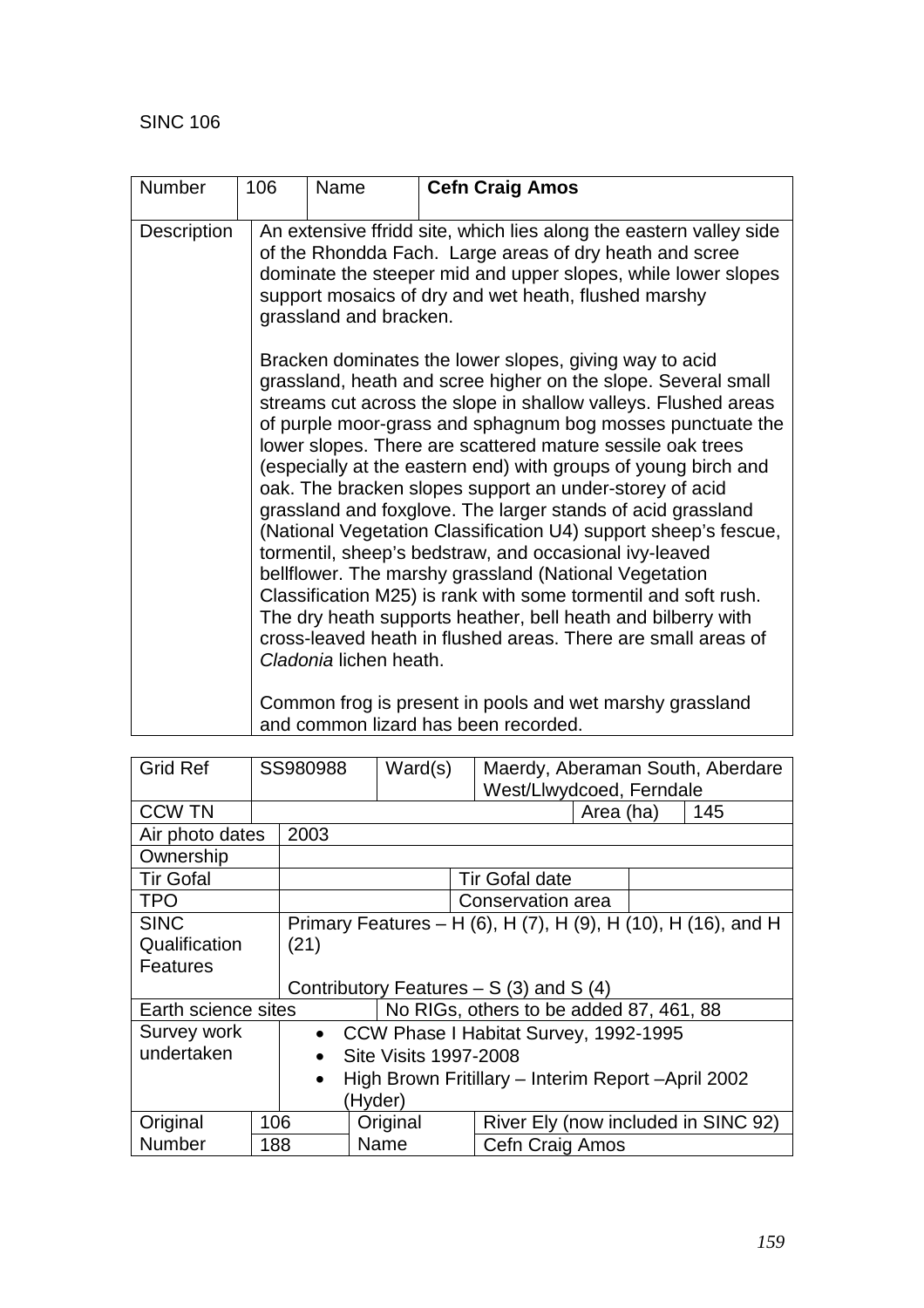| Number      | 107 | Name | <b>Tonyrefail Mountains</b>                                                                                                                                                                                                                                                                                                                                                                                                                                                                                                                                                                                |
|-------------|-----|------|------------------------------------------------------------------------------------------------------------------------------------------------------------------------------------------------------------------------------------------------------------------------------------------------------------------------------------------------------------------------------------------------------------------------------------------------------------------------------------------------------------------------------------------------------------------------------------------------------------|
| Description |     |      | An extensive area of un-enclosed upland habitat associated<br>with Mynydd Maendy, Mynydd Hugh and Mynydd Portref, to<br>the south of Tonyrefail. The SINC is a mosaic of wet heath,<br>marshy grassland, acid grassland, acid flush and valley and<br>basin mire. These wetland and acidic habitats occur in complex<br>association with non-SINC improved grasslands. The SINC<br>habitat surviving on the poorest, least improved soils, and<br>within the wet peat and peaty-soils.                                                                                                                     |
|             |     |      | The wettest habitats are based on deep peat and have been<br>identified as valley mires. These areas are dominated by purple<br>moor-grass with deer grass, cross-leaved heath, cotton-<br>grasses, bog asphodel, round-leaved sundew, heather and<br>sphagnum bog mosses (including S.palustre and S.<br>squarrosum) and bog groove-moss (Aluacomnium palustre).                                                                                                                                                                                                                                          |
|             |     |      | On shallower peat, marshy grassland predominates. This is<br>mainly soft rush (National Vegetation Classification M23)<br>dominated, although purple moor-grass also occurs.<br>Associated species include marsh bedstraw, marsh violet,<br>tormentil, and water mint. These areas of marshy grassland<br>(and the deep peat valley mires) inter-grade with areas of wet<br>heath and acid flush with purple moor-grass, sphagnum bog<br>mosses, cross-leaved heath, common cotton-grass and yellow<br>and carnation sedge. Whorled caraway is locally abundant.                                           |
|             |     |      | Elsewhere the SINC includes large stands of upland sheep<br>grazed acid grassland and bracken (e.g. ST 003863), which<br>support sheep's fescue, mat grass, tormentil, sheep's bedstraw<br>and heath rush. The southern extension of the SINC is the<br>narrow, steep valley side ffridd below Mynydd Coedbychan.<br>This bracken dominated hillside supports further areas of<br>associated acid grassland. The narrow eastern extension of the<br>SINC (NGR ST 014856) includes a steep sided wooded stream<br>valley, which supports oak, ash and alder woodland<br>characteristic of ancient woodland. |
|             |     |      | The mosaic of upland wet habitat supports a characteristic<br>upland bird assemblage with meadow pipit, skylark, stonechat,<br>reed bunting, linnet and wheatear all recorded. In the winter,<br>snipe and jack snipe occur in the bogs and marshy grasslands.<br>Great crested newt has been recently recorded in ponds on the<br>Coed Ely land reclamation site. Brown hare occur in the<br>mosaics of wetlands and short grassland. Dark green fritillary<br>butterflies have also been recorded.                                                                                                       |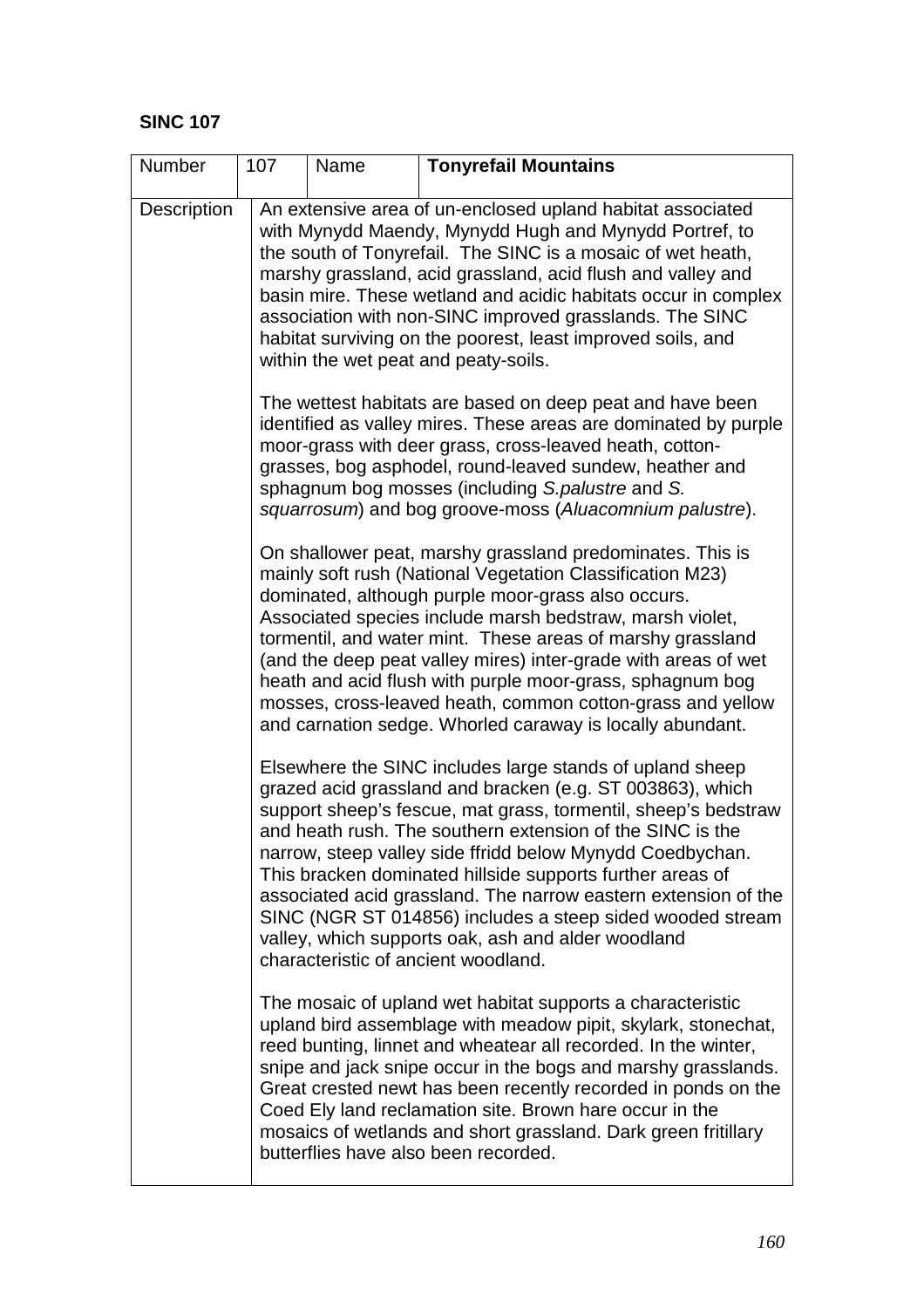| <b>Grid Ref</b>          |                                   | (SS 989862)                                                    |                                                    | Ward(s)                                 |  | Brynna, Gilfach Goch, Tonyrefail<br>West, Llanharan      |  |
|--------------------------|-----------------------------------|----------------------------------------------------------------|----------------------------------------------------|-----------------------------------------|--|----------------------------------------------------------|--|
| <b>CCW TN</b>            |                                   |                                                                | CCW ST08NW 006                                     | Area                                    |  | 198.4                                                    |  |
|                          |                                   | and 007                                                        |                                                    | (ha)                                    |  |                                                          |  |
| Air photo dates          |                                   | 2003                                                           |                                                    |                                         |  |                                                          |  |
| Ownership                |                                   |                                                                |                                                    |                                         |  |                                                          |  |
| <b>Tir Gofal</b>         |                                   |                                                                |                                                    |                                         |  | <b>Tir Gofal date</b>                                    |  |
| <b>TPO</b>               |                                   |                                                                |                                                    |                                         |  | Conservation area                                        |  |
| <b>SINC</b>              |                                   | Primary Features - H (1), H (6), H (7), H (9), H (10), H (12), |                                                    |                                         |  |                                                          |  |
| Qualification            | H (15), H (16), H (20), and S (4) |                                                                |                                                    |                                         |  |                                                          |  |
| <b>Features</b>          |                                   |                                                                |                                                    |                                         |  |                                                          |  |
|                          |                                   |                                                                |                                                    |                                         |  | Contributory Features $- S(1)$ , S (2), S (3), and S (6) |  |
| Earth science            |                                   | No RIGs, details of 315 to be added. (343 and 289 on the       |                                                    |                                         |  |                                                          |  |
| sites                    |                                   | boundary?)                                                     |                                                    |                                         |  |                                                          |  |
| Survey work              |                                   |                                                                | CCW Phase I Habitat Survey, 1992-1995<br>$\bullet$ |                                         |  |                                                          |  |
| undertaken<br>$\bullet$  |                                   |                                                                |                                                    | <b>Site Visits 1997-2008</b>            |  |                                                          |  |
| $\bullet$                |                                   |                                                                |                                                    | Mynydd Portref Wind Farm, Environmental |  |                                                          |  |
| Statement, Gifford, 2006 |                                   |                                                                |                                                    |                                         |  |                                                          |  |
| Original                 | 107                               |                                                                | Original                                           | <b>Tonyrefail Mountains</b>             |  |                                                          |  |
| <b>Number</b>            |                                   |                                                                | Name                                               |                                         |  |                                                          |  |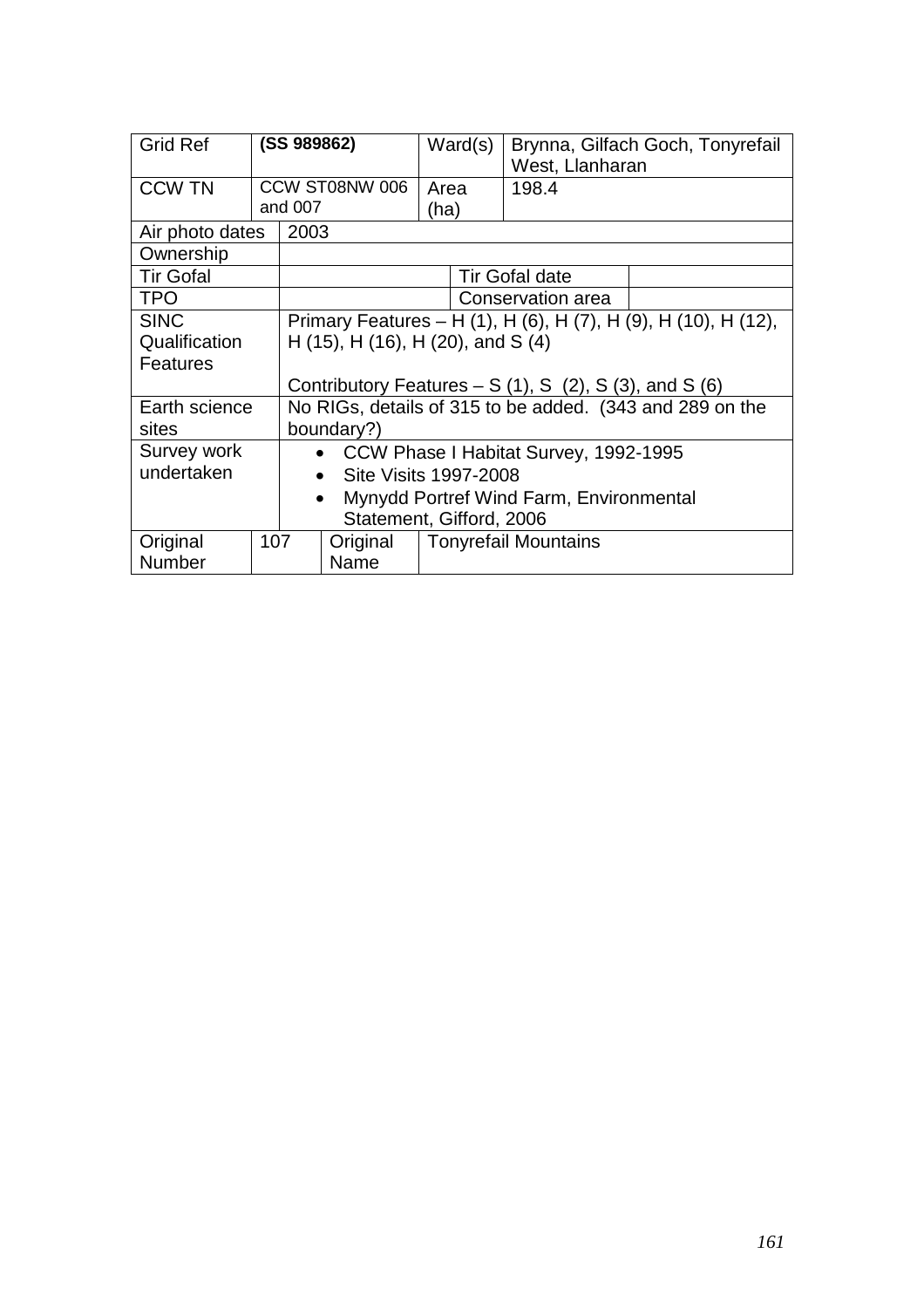| Number                                                 | 108                                            | Name                                                          | <b>Llanilid Valley</b>                                         |                                                                                                                                |  |  |  |  |  |
|--------------------------------------------------------|------------------------------------------------|---------------------------------------------------------------|----------------------------------------------------------------|--------------------------------------------------------------------------------------------------------------------------------|--|--|--|--|--|
| Description                                            |                                                |                                                               |                                                                | The valley of the Nant Llanilid and its associated woodland and                                                                |  |  |  |  |  |
|                                                        |                                                | marshy grassland. The Nant Llanilid is a fast flowing stream, |                                                                |                                                                                                                                |  |  |  |  |  |
|                                                        |                                                | with pool and riffle sequences, exposed bedrock and           |                                                                |                                                                                                                                |  |  |  |  |  |
|                                                        |                                                | unpolluted water. The stream valley has potential as otter    |                                                                |                                                                                                                                |  |  |  |  |  |
|                                                        |                                                |                                                               |                                                                | habitat. The valley side oak, alder, ash, hazel, willow and holly                                                              |  |  |  |  |  |
|                                                        |                                                |                                                               |                                                                | woodland (although partially sheep grazed) is diverse with an                                                                  |  |  |  |  |  |
|                                                        |                                                |                                                               |                                                                | ancient woodland ground flora (bluebells, wood sorrel, dog                                                                     |  |  |  |  |  |
|                                                        |                                                |                                                               | hard fern). Bracken is locally dominant with                   | violet, wood sorrel, male fern, broad buckler fern, lady fern and                                                              |  |  |  |  |  |
|                                                        |                                                |                                                               | emerging/regenerating woodland. The valley represents          |                                                                                                                                |  |  |  |  |  |
|                                                        |                                                |                                                               |                                                                | excellent woodland bird habitat and potentially good bat and                                                                   |  |  |  |  |  |
|                                                        |                                                | dormouse habitat.                                             |                                                                |                                                                                                                                |  |  |  |  |  |
|                                                        |                                                |                                                               |                                                                |                                                                                                                                |  |  |  |  |  |
|                                                        |                                                |                                                               |                                                                | The areas of SINC marshy grassland are virtually continuous                                                                    |  |  |  |  |  |
|                                                        |                                                |                                                               |                                                                | with areas of marshy grassland notified as part of the Rhos                                                                    |  |  |  |  |  |
|                                                        |                                                |                                                               | Tonyrefail SSSI. Soft rush marsh (National Vegetation          |                                                                                                                                |  |  |  |  |  |
|                                                        |                                                |                                                               |                                                                | Classification M23) predominates, with tormentil, greater bird's-                                                              |  |  |  |  |  |
|                                                        |                                                |                                                               | foot trefoil, marsh bedstraw, cuckooflower and the moss        |                                                                                                                                |  |  |  |  |  |
|                                                        |                                                |                                                               |                                                                | Polytrichum commune. Much of the rush-dominated grassland<br>is tall, and willow scrub/birch scrub is invading. The wet fields |  |  |  |  |  |
|                                                        |                                                |                                                               |                                                                |                                                                                                                                |  |  |  |  |  |
|                                                        |                                                | at ST 004867 have a series of acid flushes.                   |                                                                |                                                                                                                                |  |  |  |  |  |
|                                                        |                                                | There are smaller areas of purple moor-grass marshy           |                                                                |                                                                                                                                |  |  |  |  |  |
|                                                        |                                                | grassland, and marshy grassland associated with the water     |                                                                |                                                                                                                                |  |  |  |  |  |
|                                                        |                                                |                                                               |                                                                | works (SS995866) include small areas of good condition marsh                                                                   |  |  |  |  |  |
|                                                        |                                                |                                                               | fritillary butterfly habitat with devil's bit scabious locally |                                                                                                                                |  |  |  |  |  |
|                                                        |                                                |                                                               | abundant. Small pearl-bordered fritillary has also been        |                                                                                                                                |  |  |  |  |  |
| <b>Grid Ref</b>                                        |                                                | recorded in this area.                                        |                                                                |                                                                                                                                |  |  |  |  |  |
| <b>CCW TN</b>                                          |                                                | ST 000868<br>CCW ST08NW 001 and 002                           | Ward(s)                                                        | <b>Tonyrefail West</b><br>13.50<br>Area (ha)                                                                                   |  |  |  |  |  |
| Air photo dates                                        |                                                | 2003                                                          |                                                                |                                                                                                                                |  |  |  |  |  |
| Ownership                                              |                                                |                                                               |                                                                |                                                                                                                                |  |  |  |  |  |
| <b>Tir Gofal</b>                                       |                                                |                                                               | <b>Tir Gofal date</b>                                          |                                                                                                                                |  |  |  |  |  |
| <b>TPO</b>                                             |                                                |                                                               | Conservation area                                              |                                                                                                                                |  |  |  |  |  |
| <b>SINC</b>                                            |                                                |                                                               | Primary Features – H $(1)$ , H $(7)$ , H $(9)$ , and H $(15)$  |                                                                                                                                |  |  |  |  |  |
| Qualification                                          |                                                |                                                               |                                                                |                                                                                                                                |  |  |  |  |  |
| <b>Features</b>                                        | Contributory Features $- S(1), S(2),$ and S(6) |                                                               |                                                                |                                                                                                                                |  |  |  |  |  |
| No RIGs, other to be added: 343<br>Earth science sites |                                                |                                                               |                                                                |                                                                                                                                |  |  |  |  |  |
| Survey work                                            |                                                | $\bullet$                                                     | CCW Phase I Habitat Survey, 1992-1995                          |                                                                                                                                |  |  |  |  |  |
| undertaken                                             | <b>Site Visits 1997-2008</b>                   |                                                               |                                                                |                                                                                                                                |  |  |  |  |  |
|                                                        |                                                | $\bullet$                                                     |                                                                | Strategic Assessment of the Marsh Fritillary and its                                                                           |  |  |  |  |  |
|                                                        |                                                |                                                               | Habitat in Rhondda Cynon Taff, Richard Smith                   |                                                                                                                                |  |  |  |  |  |
|                                                        |                                                | (2005)                                                        |                                                                |                                                                                                                                |  |  |  |  |  |
| <b>Original Number</b>                                 |                                                | 108                                                           | <b>Original Name</b>                                           | <b>Llanilid Valley</b>                                                                                                         |  |  |  |  |  |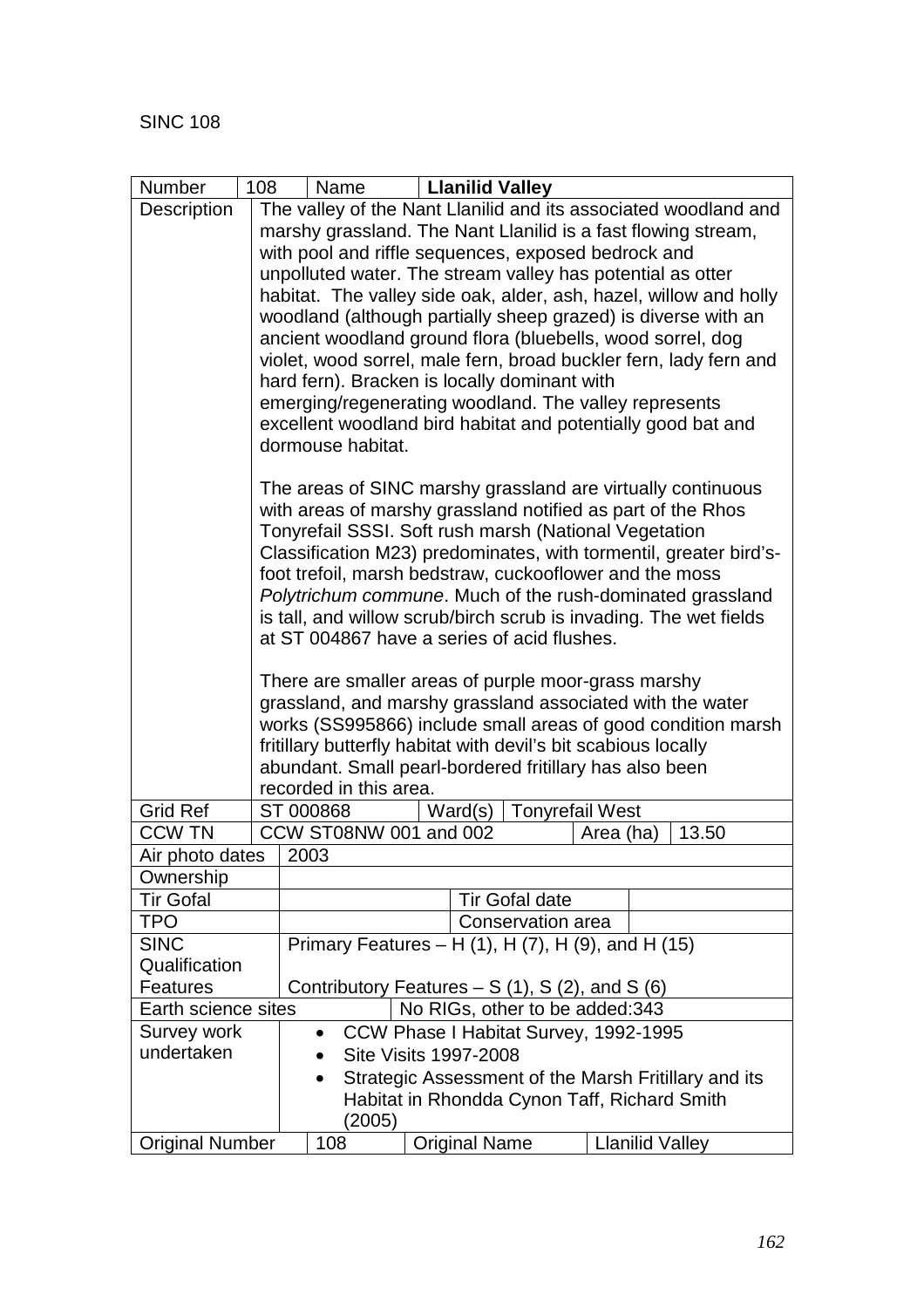| <b>Number</b>      | 109 | Name                      | <b>Garth-Grabban Slopes</b>                                                                                                                                                                                                                                                                                                                                                                                                                                                                                                                                                                      |
|--------------------|-----|---------------------------|--------------------------------------------------------------------------------------------------------------------------------------------------------------------------------------------------------------------------------------------------------------------------------------------------------------------------------------------------------------------------------------------------------------------------------------------------------------------------------------------------------------------------------------------------------------------------------------------------|
| <b>Description</b> |     | marsh fritillary habitat. | A small modified valley mire and associated marshy<br>grassland, which occupies a strategically important<br>location for marsh fritillary butterfly. The bog and marshy<br>grassland are dominated by soft rush, with purple moor-<br>grass, tormentil, carnation sedge, and cuckooflower.<br>Large parts of the SINC have been identified as suitable<br>The strategic importance of the site for marsh fritillary<br>butterflies is based on its potential role in linking the<br>Rhos Tonyrefail SSSI (to the north) and marsh fritillary<br>habitat around Llantrisant Common to the south. |

| <b>Grid Ref</b>      |                                                                   | ST 026860)                                         |                                    | Ward(s)       |  | <b>Tonyrefail East, Llantrisant Town</b> |  |  |
|----------------------|-------------------------------------------------------------------|----------------------------------------------------|------------------------------------|---------------|--|------------------------------------------|--|--|
| <b>CCW TN</b>        |                                                                   |                                                    |                                    | Area          |  | 7.551                                    |  |  |
|                      |                                                                   |                                                    |                                    | (ha)          |  |                                          |  |  |
| Air photo dates      |                                                                   |                                                    | 2003                               |               |  |                                          |  |  |
| <b>Public access</b> |                                                                   |                                                    | Limited to Public Rights of Way    |               |  |                                          |  |  |
| Ownership            |                                                                   |                                                    |                                    |               |  |                                          |  |  |
| <b>Tir Gofal</b>     |                                                                   |                                                    |                                    |               |  | <b>Tir Gofal date</b>                    |  |  |
| <b>TPO</b>           |                                                                   | Conservation area                                  |                                    |               |  |                                          |  |  |
| <b>SINC</b>          |                                                                   | Primary Features $- H(7)$ , H $(12)$ and S $(6)$   |                                    |               |  |                                          |  |  |
| Qualification        |                                                                   |                                                    |                                    |               |  |                                          |  |  |
| Features             |                                                                   |                                                    |                                    |               |  |                                          |  |  |
| Earth science        |                                                                   | None (400, 401 close to the boundary)              |                                    |               |  |                                          |  |  |
| sites                |                                                                   |                                                    |                                    |               |  |                                          |  |  |
| Survey work          |                                                                   | CCW Phase I Habitat Survey, 1992-1995<br>$\bullet$ |                                    |               |  |                                          |  |  |
| undertaken           |                                                                   |                                                    | Site Visits 1997-2008<br>$\bullet$ |               |  |                                          |  |  |
|                      | Strategic Assessment of the Marsh Fritillary and its<br>$\bullet$ |                                                    |                                    |               |  |                                          |  |  |
|                      | Habitat in Rhondda Cynon Taff, Richard Smith                      |                                                    |                                    |               |  |                                          |  |  |
|                      |                                                                   |                                                    | (2005)                             |               |  |                                          |  |  |
| Original             | 109                                                               |                                                    | Original                           | Garth-Grabban |  |                                          |  |  |
| Number               |                                                                   |                                                    | Name                               |               |  |                                          |  |  |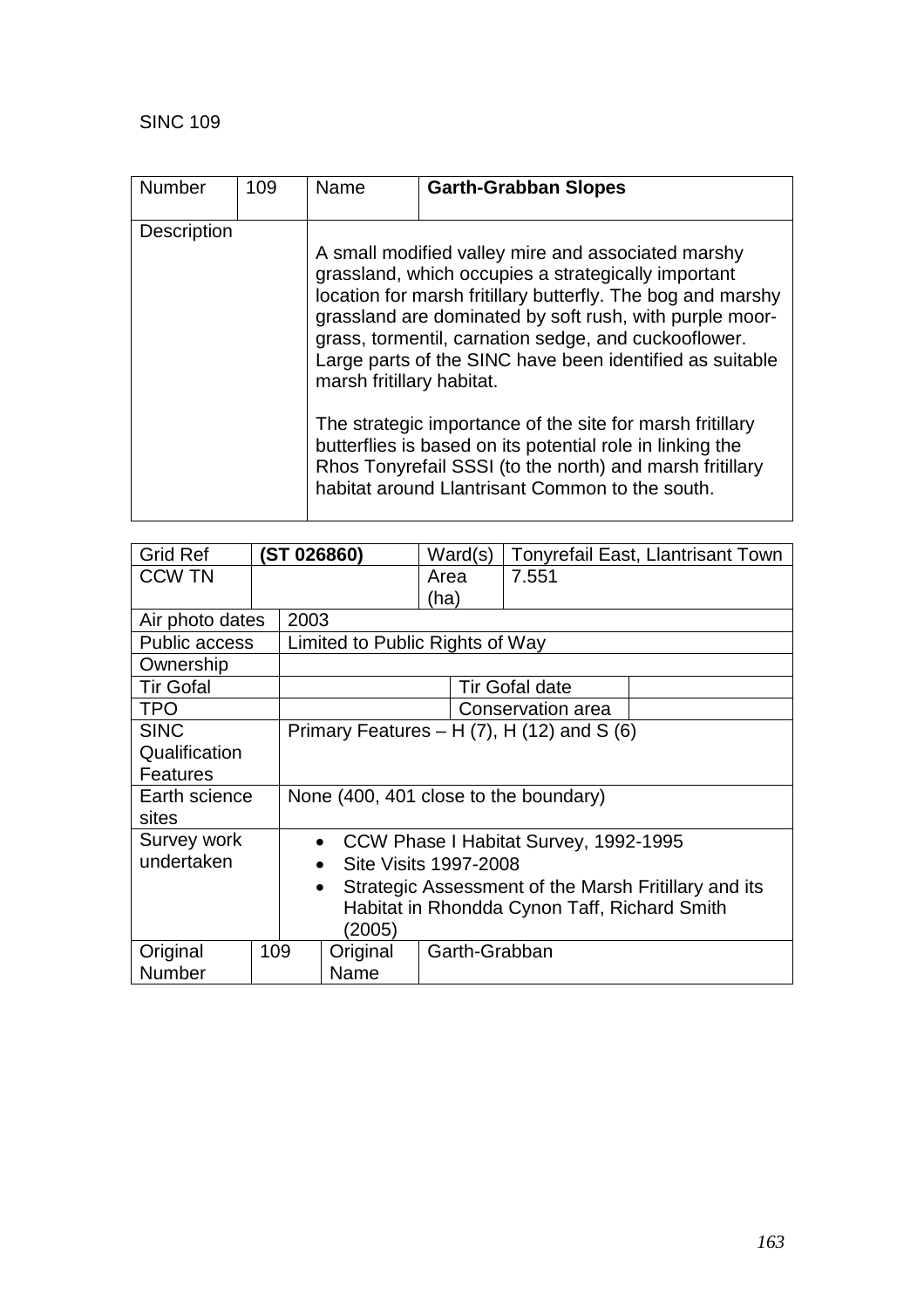| <b>Number</b> | 110<br><b>Rhiwfelin Fawr</b><br>Name                                                                                                                                                                                                                                                                                                                                                                                                                                                                                                                                                                                                                                                                                                                                                                                                                                                                                                             |  |  |  |  |  |  |
|---------------|--------------------------------------------------------------------------------------------------------------------------------------------------------------------------------------------------------------------------------------------------------------------------------------------------------------------------------------------------------------------------------------------------------------------------------------------------------------------------------------------------------------------------------------------------------------------------------------------------------------------------------------------------------------------------------------------------------------------------------------------------------------------------------------------------------------------------------------------------------------------------------------------------------------------------------------------------|--|--|--|--|--|--|
| Description   | A mosaic of marshy grassland and woodland habitat, which lies<br>within the wider complex of the Rhos Tonyrefail SSSI.                                                                                                                                                                                                                                                                                                                                                                                                                                                                                                                                                                                                                                                                                                                                                                                                                           |  |  |  |  |  |  |
|               | Although much of the grassland has been modified by<br>agricultural improvement, the site represents an important wet<br>grassland resource. The SINC supports a mosaic of soft rush<br>and purple moor-grass dominated marshy grassland (National<br>Vegetation Classifications M23 and M25) with sharp-flowered<br>rush, marsh bedstraw, greater bird's-foot trefoil, tormentil,<br>cross-leaved heath, yellow sedge, and carnation sedge.<br>Devil's-bit scabious is locally common, especially within areas<br>of base-flushed purple moor-grass fen meadow (National<br>Vegetation Classification M24) where it occurs with meadow<br>thistle and tawny sedge. The fen meadow has a small area of<br>associated base flush (approximating to the National<br>Vegetation Classification M10) with bog pimpernel, bulbous<br>sedge, purple moor-grass, flea sedge, tawny sedge and the<br>uncommon slender spike rush (Eleocharis uniglumis). |  |  |  |  |  |  |
|               | More acid flushes (National Vegetation Classification M6)<br>support sphagnum bog mosses, marsh violet and water<br>purslane. On peaty areas there are stands of wet heath<br>(National Vegetation Classification M15) with purple moor-<br>grass, deer-grass, common sedge, carnation sedge, sheep's<br>fescue, and common cotton-grass.<br>The SINC also includes areas of semi-natural mixed woodland,<br>with alder, oak, hazel, ash and willow.                                                                                                                                                                                                                                                                                                                                                                                                                                                                                             |  |  |  |  |  |  |
|               | The site supports marsh fritillary habitat.                                                                                                                                                                                                                                                                                                                                                                                                                                                                                                                                                                                                                                                                                                                                                                                                                                                                                                      |  |  |  |  |  |  |

| <b>Grid Ref</b>        | ST 028854                                                |                                              | Ward(s)              |                       |  | <b>Tonyrefail East, Llantrisant Town</b> |                  |
|------------------------|----------------------------------------------------------|----------------------------------------------|----------------------|-----------------------|--|------------------------------------------|------------------|
| <b>CCW TN</b>          |                                                          | CCW ST08NW 031 and 033<br>6.912<br>Area (ha) |                      |                       |  |                                          |                  |
| Air photo dates        | 2003                                                     |                                              |                      |                       |  |                                          |                  |
| Ownership              |                                                          |                                              |                      |                       |  |                                          |                  |
| <b>Tir Gofal</b>       |                                                          |                                              |                      | <b>Tir Gofal date</b> |  |                                          |                  |
| <b>TPO</b>             | Conservation area                                        |                                              |                      |                       |  |                                          |                  |
| <b>SINC</b>            | Primary Features – H (1), H (7), H (12), S (6) and S (7) |                                              |                      |                       |  |                                          |                  |
| Qualification          |                                                          |                                              |                      |                       |  |                                          |                  |
| <b>Features</b>        |                                                          |                                              |                      |                       |  |                                          |                  |
| Earth science sites    |                                                          |                                              | None                 |                       |  |                                          |                  |
| Survey work            |                                                          | • CCW Phase I Habitat Survey, 1992-1995      |                      |                       |  |                                          |                  |
| undertaken             | <b>CCW Phase II Vegetation Survey</b><br>$\bullet$       |                                              |                      |                       |  |                                          |                  |
|                        | <b>Site Visits 1997-2008</b><br>$\bullet$                |                                              |                      |                       |  |                                          |                  |
| <b>Original Number</b> |                                                          | 110                                          | <b>Original Name</b> |                       |  |                                          | Glanmychydd Fach |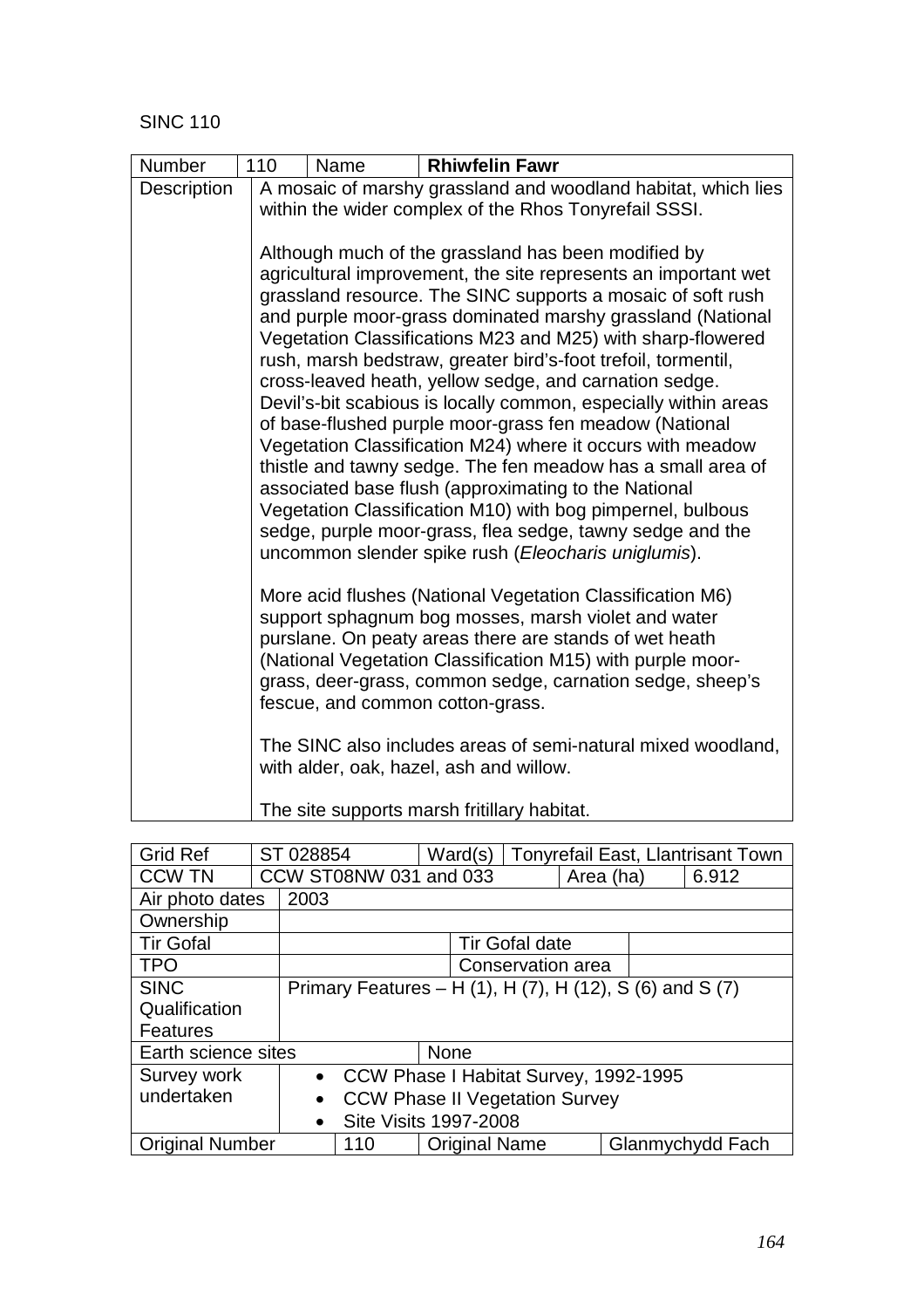| Number             | 111 | Name                                                                                                                                                                                                              | <b>Nant Muchudd</b>                                                                                                                                                                                                                                                                                                                                                                                                                                                                                                                                                                                                                                                                                                                                                                                                                                                                                                                                    |  |  |  |  |  |  |
|--------------------|-----|-------------------------------------------------------------------------------------------------------------------------------------------------------------------------------------------------------------------|--------------------------------------------------------------------------------------------------------------------------------------------------------------------------------------------------------------------------------------------------------------------------------------------------------------------------------------------------------------------------------------------------------------------------------------------------------------------------------------------------------------------------------------------------------------------------------------------------------------------------------------------------------------------------------------------------------------------------------------------------------------------------------------------------------------------------------------------------------------------------------------------------------------------------------------------------------|--|--|--|--|--|--|
| <b>Description</b> |     | The SINC includes the valley of the Nant Muchudd, from close<br>to its confluence with the River Ely at the A4119, to Sawmill<br>House.                                                                           |                                                                                                                                                                                                                                                                                                                                                                                                                                                                                                                                                                                                                                                                                                                                                                                                                                                                                                                                                        |  |  |  |  |  |  |
|                    |     | The Nant Muchudd is a clean, fast flowing, shallow stream, with<br>gravel shoals, undercut banks, and variously braided channels.<br>The stream supports salmon, brown trout, otter, dipper, and<br>grey wagtail. |                                                                                                                                                                                                                                                                                                                                                                                                                                                                                                                                                                                                                                                                                                                                                                                                                                                                                                                                                        |  |  |  |  |  |  |
|                    |     |                                                                                                                                                                                                                   | The steam banks are predominantly wooded. Much of the<br>wooded valley is ancient woodland, including Rhiwfelen-fach<br>Woodland. Typical composition includes alder woodland along<br>the riverbank and valley bottom, and more mixed oak, ash,<br>beech, wych elm and sycamore on drier valley side. The<br>woodlands have a rich shrub layer including hazel, hawthorn,<br>crab apple, holly and guelder rose. There is a consistent<br>ancient woodland ground flora with bluebell, wood anemone,<br>dog violets, wood speedwell, enchanter's nightshade, dog<br>mercury, wood sorrel, pignut, remote sedge, foxglove, creeping<br>soft grass, male fern, broad buckler fern and hart's-tongue fern.<br>In places the woodland grades into garden (e.g. around sawmill<br>house) and while efforts have been made not to include private<br>gardens as SINC, parts of these garden woodlands are likely to<br>support ancient woodland components. |  |  |  |  |  |  |
|                    |     |                                                                                                                                                                                                                   | The woodlands have generally good structure, and represent<br>important woodland bird habitat.                                                                                                                                                                                                                                                                                                                                                                                                                                                                                                                                                                                                                                                                                                                                                                                                                                                         |  |  |  |  |  |  |
|                    |     |                                                                                                                                                                                                                   | There are also areas of wet (swamp) woodland. A good<br>example occurs near Tal-y-Fedw at ST 049856 where within<br>the alder carr, greater tussock sedge, meadowsweet, hemlock<br>water dropwort, marsh marigold, marsh violet, marsh valerian,<br>pennywort and brooklime occurs.                                                                                                                                                                                                                                                                                                                                                                                                                                                                                                                                                                                                                                                                    |  |  |  |  |  |  |
|                    |     |                                                                                                                                                                                                                   | The SINC includes areas of associated marshy grassland. At<br>Taly-y-Fedw (ST048856) there is a large field of very wet<br>marshy grassland, with purple moor-grass, soft rush, meadow<br>thistle, marsh thistle, tufted hair-grass, bugle, petty whin, marsh<br>bedstraw and cuckoo flower. The remnant marshy grassland at<br>NGR ST 038844 has been partially drained and improved but<br>still support soft rush and purple moor-grass marsh grassland<br>(National Vegetation Classifications M23/M25) with carnation<br>sedge, marsh thistle, tormentil, devil's-bit scabious, oval sedge,<br>ragged robin, fool's watercress and cuckoo flower.                                                                                                                                                                                                                                                                                                 |  |  |  |  |  |  |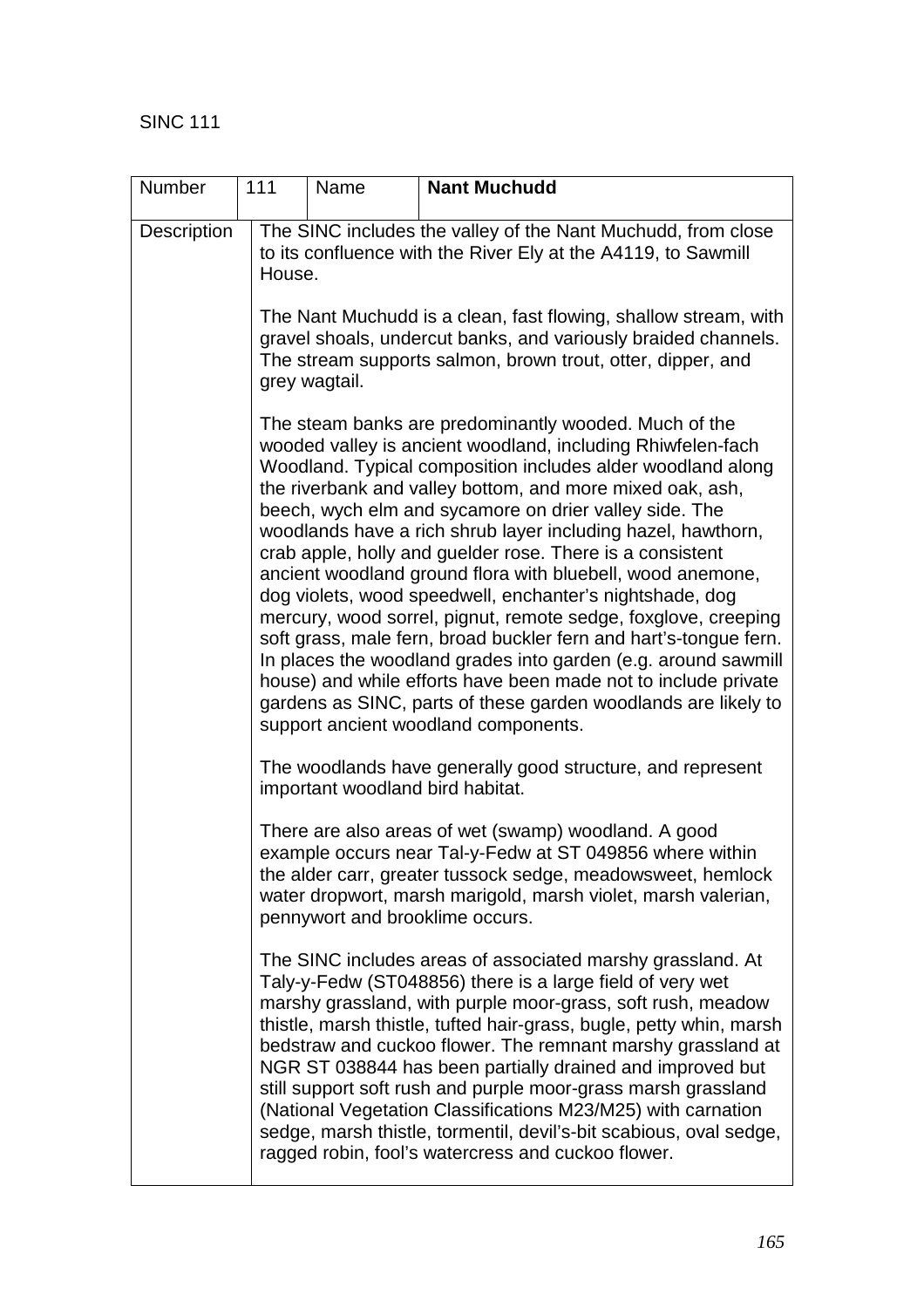| The river corridor also contains areas of drier grassland. This<br>includes species rich neutral grassland within the Llantrisant<br>Industrial Estate (NGR ST040847), which supports bird's-foot<br>trefoil, black knapweed, common spotted orchid, carnation and<br>glaucous sedge and areas of establishing scrub. These areas<br>support lesser whitethroat, and have a high potential for dingy<br>skipper. |
|------------------------------------------------------------------------------------------------------------------------------------------------------------------------------------------------------------------------------------------------------------------------------------------------------------------------------------------------------------------------------------------------------------------|
|                                                                                                                                                                                                                                                                                                                                                                                                                  |

| <b>Grid Ref</b>                                                             |                              | (ST044857)                                     |                                                                 | Ward(s) |                                        | Llantrisant Town, Beddau,<br><b>Tonyrefail East</b> |  |  |
|-----------------------------------------------------------------------------|------------------------------|------------------------------------------------|-----------------------------------------------------------------|---------|----------------------------------------|-----------------------------------------------------|--|--|
| <b>CCW TN</b>                                                               |                              |                                                | <b>CCW ST08NW</b>                                               | Area    |                                        | 28.80                                               |  |  |
|                                                                             |                              |                                                | 039 and 040.                                                    | (ha)    |                                        |                                                     |  |  |
| Air photo dates                                                             |                              | 2003                                           |                                                                 |         |                                        |                                                     |  |  |
| Ownership                                                                   |                              |                                                |                                                                 |         |                                        |                                                     |  |  |
| <b>Tir Gofal</b>                                                            |                              |                                                |                                                                 |         |                                        | <b>Tir Gofal date</b>                               |  |  |
| <b>TPO</b>                                                                  |                              |                                                |                                                                 |         |                                        | Conservation area                                   |  |  |
| <b>SINC</b><br>Primary Features – H (1), H (3), H (7), H (15), S (1), and S |                              |                                                |                                                                 |         |                                        |                                                     |  |  |
| Qualification                                                               | (5)                          |                                                |                                                                 |         |                                        |                                                     |  |  |
| <b>Features</b>                                                             |                              |                                                |                                                                 |         |                                        |                                                     |  |  |
| Contributory Features $- S(2)$ , and S(6)                                   |                              |                                                |                                                                 |         |                                        |                                                     |  |  |
| Earth science                                                               |                              | <b>None</b>                                    |                                                                 |         |                                        |                                                     |  |  |
| sites                                                                       |                              |                                                |                                                                 |         |                                        |                                                     |  |  |
| Survey work                                                                 |                              | <b>CCW Phase I Habitat Survey</b><br>$\bullet$ |                                                                 |         |                                        |                                                     |  |  |
| undertaken                                                                  | <b>Site Visits 1997-2008</b> |                                                |                                                                 |         |                                        |                                                     |  |  |
|                                                                             |                              |                                                | Glamorgan Ancient Woodland Inventory (provisional)<br>$\bullet$ |         |                                        |                                                     |  |  |
| NCC (1986)                                                                  |                              |                                                |                                                                 |         |                                        |                                                     |  |  |
| Original                                                                    | 111<br>Original              |                                                |                                                                 |         | <b>Rhiwfelen-fach Ancient Woodland</b> |                                                     |  |  |
| <b>Number</b>                                                               |                              | Name                                           |                                                                 |         |                                        |                                                     |  |  |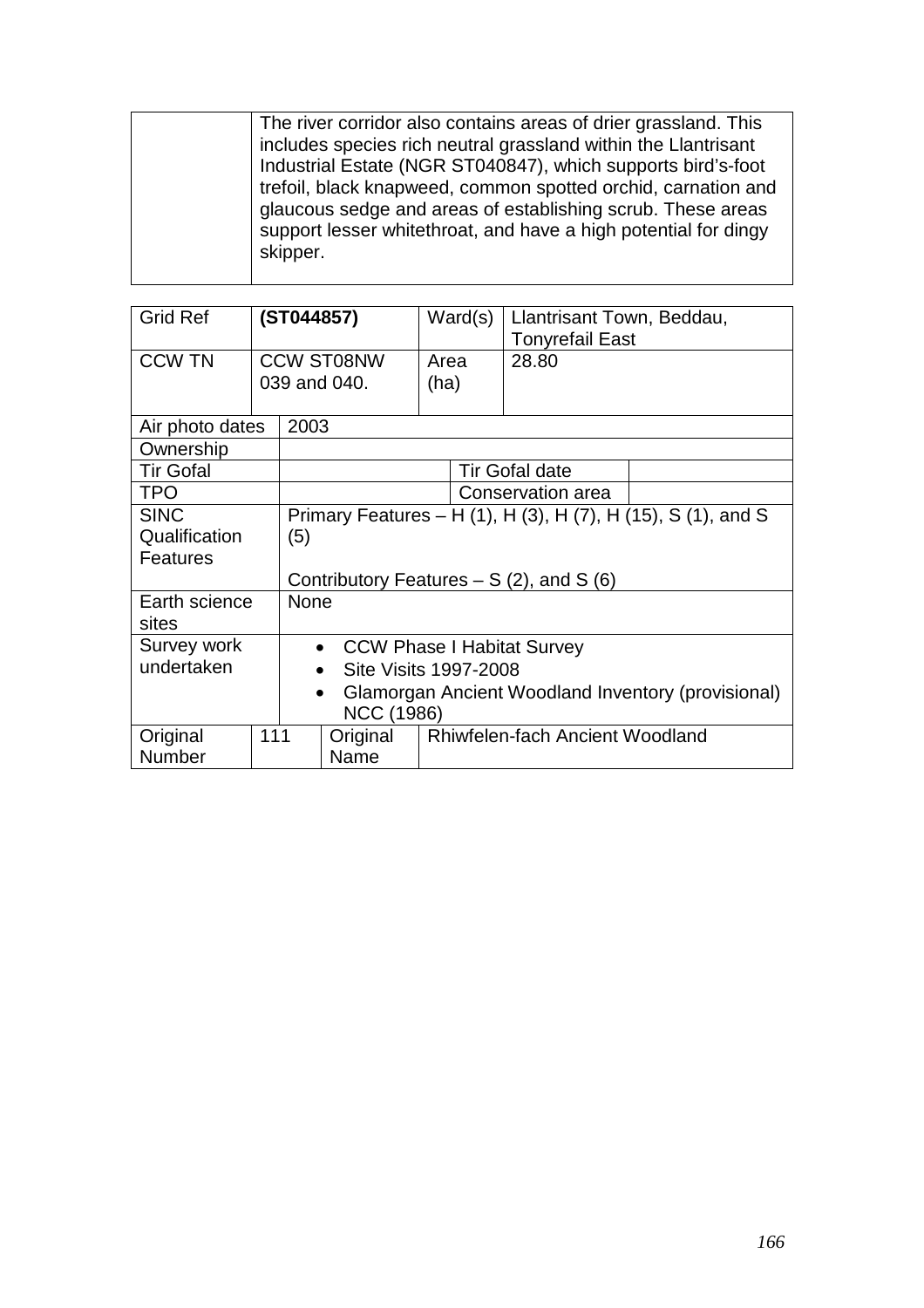| Number             | 112 | Name | Coedcae-mawr                                                                                                                                                                                                                                                                                                                                                                                                                                                                                                                                                                                                               |
|--------------------|-----|------|----------------------------------------------------------------------------------------------------------------------------------------------------------------------------------------------------------------------------------------------------------------------------------------------------------------------------------------------------------------------------------------------------------------------------------------------------------------------------------------------------------------------------------------------------------------------------------------------------------------------------|
|                    |     |      |                                                                                                                                                                                                                                                                                                                                                                                                                                                                                                                                                                                                                            |
| <b>Description</b> |     |      |                                                                                                                                                                                                                                                                                                                                                                                                                                                                                                                                                                                                                            |
|                    |     |      | Ancient woodland, which is part of a larger habitat<br>mosaic (see SINC 111 and 113). The woodland is damp<br>with alder, oak, birch, beech, willow, rowan and hazel,<br>and a ground flora, which includes dog violet, hard fern,<br>lady fern, wood anemone, lesser celandine,<br>meadowsweet and bluebell. The woodland is sheep<br>grazed, but the ground flora and structure are still<br>strongly indicative of ancient woodland. The SINC has<br>areas of associated marshy grassland with soft and<br>sharp flowered rush (National Vegetation Classification<br>M23), marsh bedstraw, tormentil and cuckooflower. |

| <b>Grid Ref</b>         |                                         | (ST040863)                     |                                                    | Ward(s)                                            |              | <b>Tonyrefail East</b> |  |
|-------------------------|-----------------------------------------|--------------------------------|----------------------------------------------------|----------------------------------------------------|--------------|------------------------|--|
| <b>CCW TN</b>           |                                         |                                |                                                    | Area                                               |              | 2.574                  |  |
|                         |                                         |                                |                                                    | (ha)                                               |              |                        |  |
| Air photo dates         |                                         | 2003                           |                                                    |                                                    |              |                        |  |
| Ownership               |                                         |                                |                                                    |                                                    |              |                        |  |
| <b>Tir Gofal</b>        |                                         |                                |                                                    |                                                    |              | <b>Tir Gofal date</b>  |  |
| <b>TPO</b>              |                                         |                                |                                                    |                                                    |              | Conservation area      |  |
| <b>SINC</b>             | Primary Features $- H(1)$ , and H $(7)$ |                                |                                                    |                                                    |              |                        |  |
| Qualification           |                                         |                                |                                                    |                                                    |              |                        |  |
| <b>Features</b>         |                                         | Contributory Features $- S(2)$ |                                                    |                                                    |              |                        |  |
| Earth science           |                                         | <b>None</b>                    |                                                    |                                                    |              |                        |  |
| sites                   |                                         |                                |                                                    |                                                    |              |                        |  |
| Survey work             |                                         |                                | CCW Phase I Habitat Survey, 1992-1995<br>$\bullet$ |                                                    |              |                        |  |
| undertaken<br>$\bullet$ |                                         |                                | <b>Site Visits 1997-2008</b>                       |                                                    |              |                        |  |
| $\bullet$               |                                         |                                |                                                    | Glamorgan Ancient Woodland Inventory (provisional) |              |                        |  |
| <b>NCC (1986)</b>       |                                         |                                |                                                    |                                                    |              |                        |  |
| Original                | 112                                     |                                | Original                                           |                                                    | Coedcae Mawr |                        |  |
| Number                  |                                         |                                | Name                                               |                                                    |              |                        |  |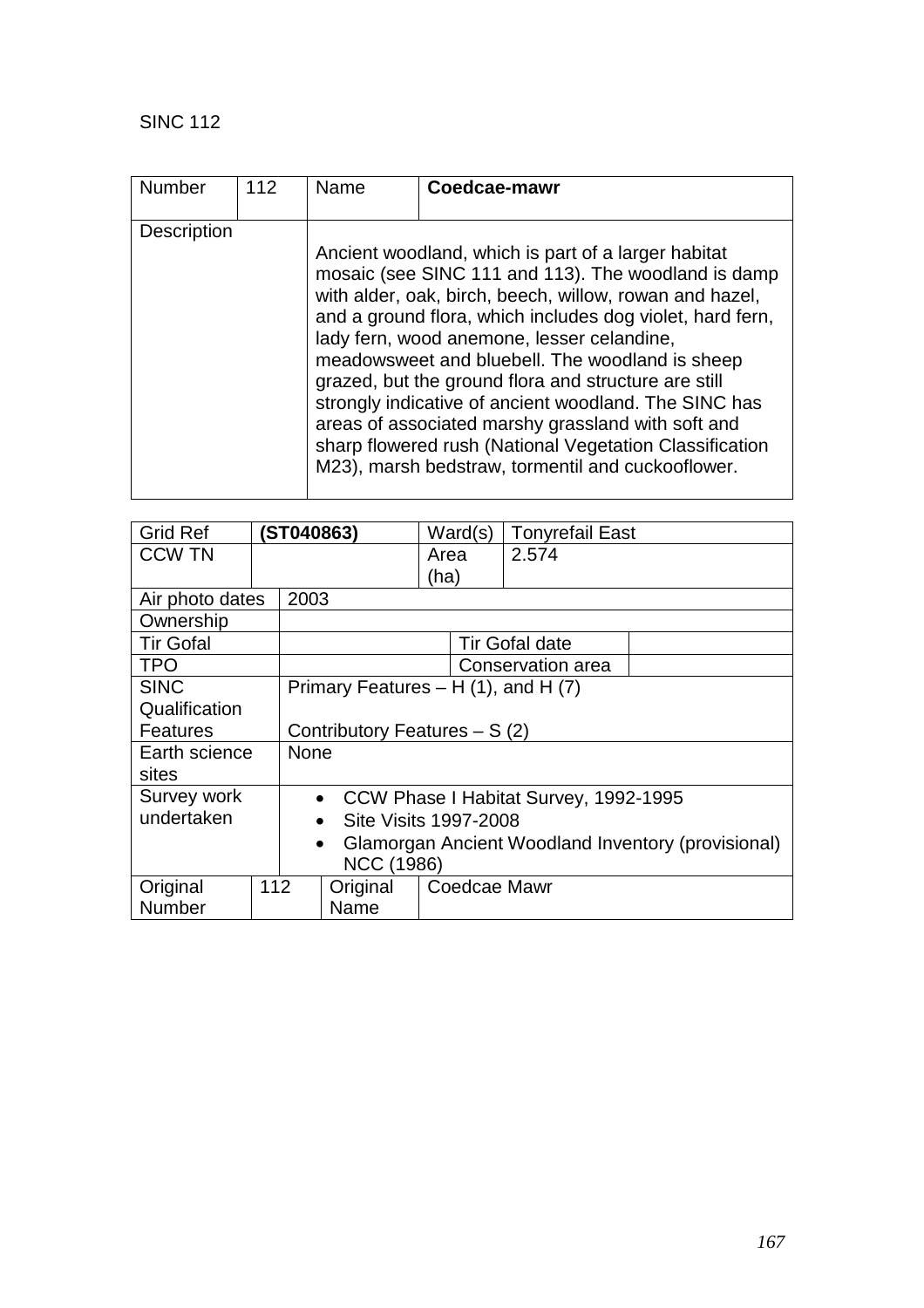| Number      | 113       | Name                                                                                                                                                                                                                                                                                                                                                                                                                                                                                                                                                                                                                                                                         | Pant-y-ddraenen                                                                                                                                                                                                                                                                                                                                                                                                                                                                                                                                                                                                                                                                                                                                                                                                                                                                                                                                  |  |  |  |  |  |
|-------------|-----------|------------------------------------------------------------------------------------------------------------------------------------------------------------------------------------------------------------------------------------------------------------------------------------------------------------------------------------------------------------------------------------------------------------------------------------------------------------------------------------------------------------------------------------------------------------------------------------------------------------------------------------------------------------------------------|--------------------------------------------------------------------------------------------------------------------------------------------------------------------------------------------------------------------------------------------------------------------------------------------------------------------------------------------------------------------------------------------------------------------------------------------------------------------------------------------------------------------------------------------------------------------------------------------------------------------------------------------------------------------------------------------------------------------------------------------------------------------------------------------------------------------------------------------------------------------------------------------------------------------------------------------------|--|--|--|--|--|
| Description |           | The upper valley of the Nant Muchudd and associated tributary<br>streams, and marshy and drier neutral grassland.<br>The Nant Muchudd is a clean, fast flowing, shallow stream, with<br>gravel shoals, undercut banks, and variously braided channels.<br>The stream supports salmon, brown trout, otter, dipper, and<br>grey wagtail.                                                                                                                                                                                                                                                                                                                                       |                                                                                                                                                                                                                                                                                                                                                                                                                                                                                                                                                                                                                                                                                                                                                                                                                                                                                                                                                  |  |  |  |  |  |
|             |           |                                                                                                                                                                                                                                                                                                                                                                                                                                                                                                                                                                                                                                                                              |                                                                                                                                                                                                                                                                                                                                                                                                                                                                                                                                                                                                                                                                                                                                                                                                                                                                                                                                                  |  |  |  |  |  |
|             |           | The Nant Muchudd (and sections of tributary stream) are<br>wooded and support alder woodland along the riverbank and<br>valley bottom, and more mixed oak, ash, beech, wych elm, and<br>sycamore on drier valley sides. The woodlands have a rich<br>under storey including hazel, hawthorn, crab apple, holly and<br>guelder rose. There is a consistent ancient woodland ground<br>flora, with bluebell, wood anemone, dog violets, wood<br>speedwell, enchanter's nightshade, dog mercury, wood sorrel,<br>pignut, remote sedge, foxglove, creeping soft grass, male fern,<br>broad buckler fern, and hart's-tongue fern. The woodlands are<br>good bird and bat habitat. |                                                                                                                                                                                                                                                                                                                                                                                                                                                                                                                                                                                                                                                                                                                                                                                                                                                                                                                                                  |  |  |  |  |  |
|             |           |                                                                                                                                                                                                                                                                                                                                                                                                                                                                                                                                                                                                                                                                              | The SINC includes a network of marshy and dry semi-improved<br>fields and pastures. These are continuous with areas of the<br>Rhos Tonyrefail SSSI. Although undoubtedly modified by<br>agricultural improvement and drainage works, the pastures<br>within the SINC retain recognisable attributes of species rich<br>grassland. The SINC includes semi-improved marshy<br>grassland (e.g. NGR ST 033863, ST 036870 and ST 042864)<br>with soft rush, purple moor-grass, Yorkshire fog, sweet vernal<br>grass, common bent, mat grass, lesser spearwort,<br>cuckooflower, marsh bedstraw, marsh thistle, greater bird's-foot<br>trefoil, and tormentil. Some of the fields south of Pant-y-<br>ddraenen were previously species rich wet heath and marshy<br>grassland, and were ploughed and drained in the mid 1990s.<br>After the initial improvement works, these fields appear to be<br>reverting back to a more diverse marshy grassland. |  |  |  |  |  |
|             | bedstraw. |                                                                                                                                                                                                                                                                                                                                                                                                                                                                                                                                                                                                                                                                              | The network of SINC fields, support drier (although still damp)<br>grasslands. These are generally horse grazed and support<br>modified neutral grassland with common bent, rye grass,<br>crested dog's-tail, red fescue, Yorkshire fog, black knapweed,<br>bird's-foot trefoil, red clover, white clover, ribwort plantain,<br>creeping bent and common daisy. Some areas of more acidic<br>pasture occur with sheep's fescue, tormentil and heath                                                                                                                                                                                                                                                                                                                                                                                                                                                                                              |  |  |  |  |  |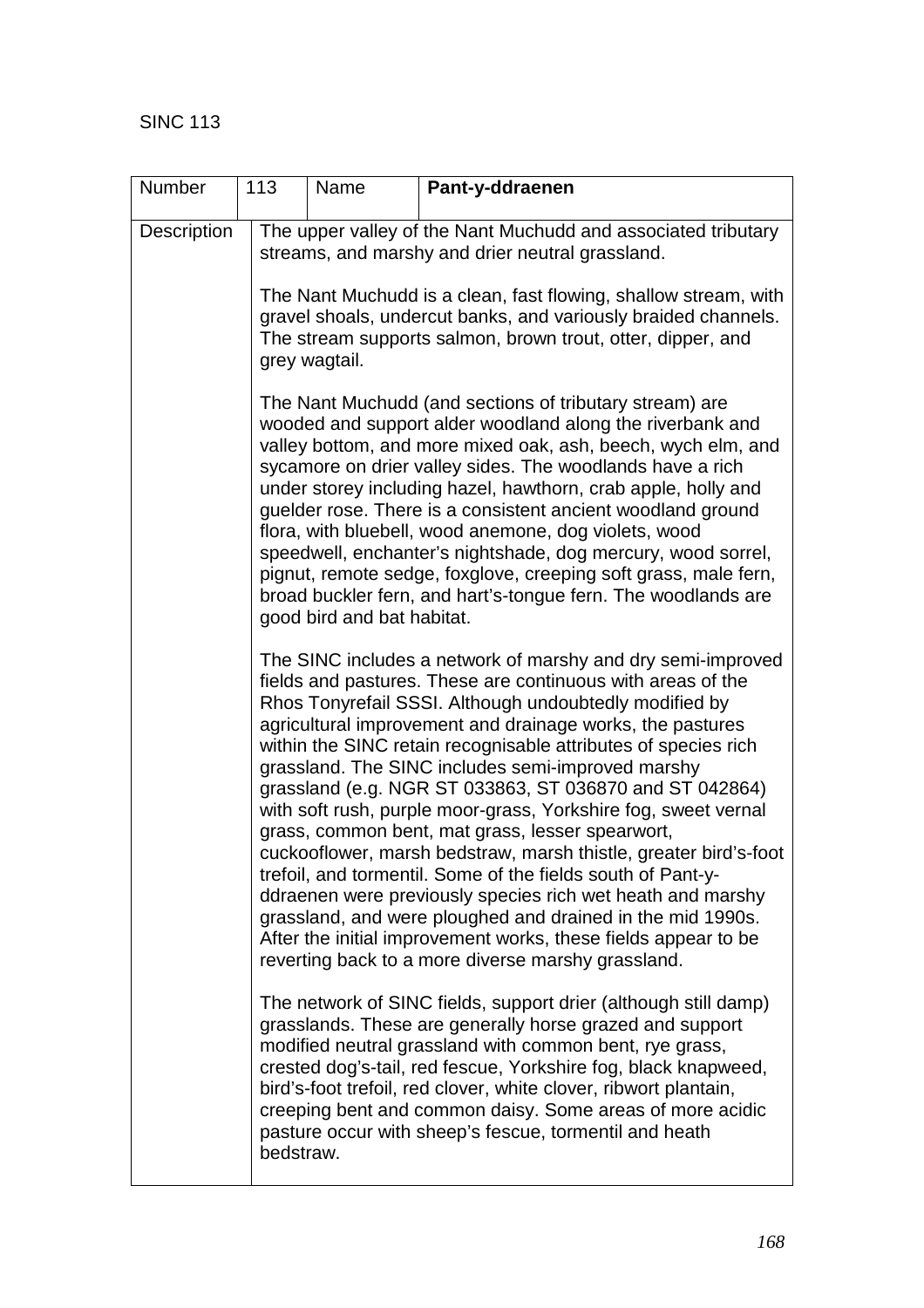| The SINC represents an important resource of ancient           |
|----------------------------------------------------------------|
| woodland and semi-improved grassland within a strategically    |
| important location. The site lies between the strong marsh     |
| fritillary population of Rhos Tonyrefail to the North, and the |
| good quality marsh fritillary habitat of Llantrisant Common to |
| the south.                                                     |
|                                                                |

| <b>Grid Ref</b>  |                                                 | ST036868)                                                           |                   | Ward(s)               | <b>Tonyrefail East</b>                |                                                             |  |  |
|------------------|-------------------------------------------------|---------------------------------------------------------------------|-------------------|-----------------------|---------------------------------------|-------------------------------------------------------------|--|--|
| <b>CCW TN</b>    |                                                 |                                                                     | <b>CCW ST08NE</b> | Area                  | 58.81                                 |                                                             |  |  |
|                  |                                                 |                                                                     | 019, 020, 035,    | (ha)                  |                                       |                                                             |  |  |
|                  |                                                 |                                                                     | 036 and 037.      |                       |                                       |                                                             |  |  |
| Air photo dates  |                                                 | 2003                                                                |                   |                       |                                       |                                                             |  |  |
| Ownership        |                                                 |                                                                     |                   |                       |                                       |                                                             |  |  |
| <b>Tir Gofal</b> |                                                 |                                                                     |                   |                       | <b>Tir Gofal date</b>                 |                                                             |  |  |
| <b>TPO</b>       |                                                 |                                                                     |                   |                       | Conservation area                     |                                                             |  |  |
| <b>SINC</b>      |                                                 |                                                                     |                   |                       |                                       | Primary Features – H (1), H (3), H (4), H (7), H (15) and S |  |  |
| Qualification    |                                                 | (1)                                                                 |                   |                       |                                       |                                                             |  |  |
| <b>Features</b>  |                                                 |                                                                     |                   |                       |                                       |                                                             |  |  |
|                  |                                                 | Contributory Features – H $(6)$ , H $(17)$ , S $(2)$ , and S $(6)$  |                   |                       |                                       |                                                             |  |  |
| Earth science    |                                                 | None                                                                |                   |                       |                                       |                                                             |  |  |
| sites            |                                                 |                                                                     |                   |                       |                                       |                                                             |  |  |
| Survey work      |                                                 | $\bullet$                                                           |                   |                       | CCW Phase I Habitat Survey, 1992-1995 |                                                             |  |  |
| undertaken       |                                                 | $\bullet$                                                           |                   | Site Visits 1997-2008 |                                       |                                                             |  |  |
|                  |                                                 | Glamorgan Ancient Woodland Inventory (provisional)<br>$\bullet$     |                   |                       |                                       |                                                             |  |  |
|                  |                                                 |                                                                     | <b>NCC (1986)</b> |                       |                                       |                                                             |  |  |
|                  |                                                 | Strategic Assessment of the Marsh Fritillary Butterfly<br>$\bullet$ |                   |                       |                                       |                                                             |  |  |
|                  | and its Habitats in Rhondda Cynon Taff, Richard |                                                                     |                   |                       |                                       |                                                             |  |  |
|                  |                                                 |                                                                     | Smith (2005)      |                       |                                       |                                                             |  |  |
| Original         | 113                                             |                                                                     | Original          | <b>Panty Ddraenen</b> |                                       |                                                             |  |  |
| Number           |                                                 |                                                                     | Name              |                       |                                       |                                                             |  |  |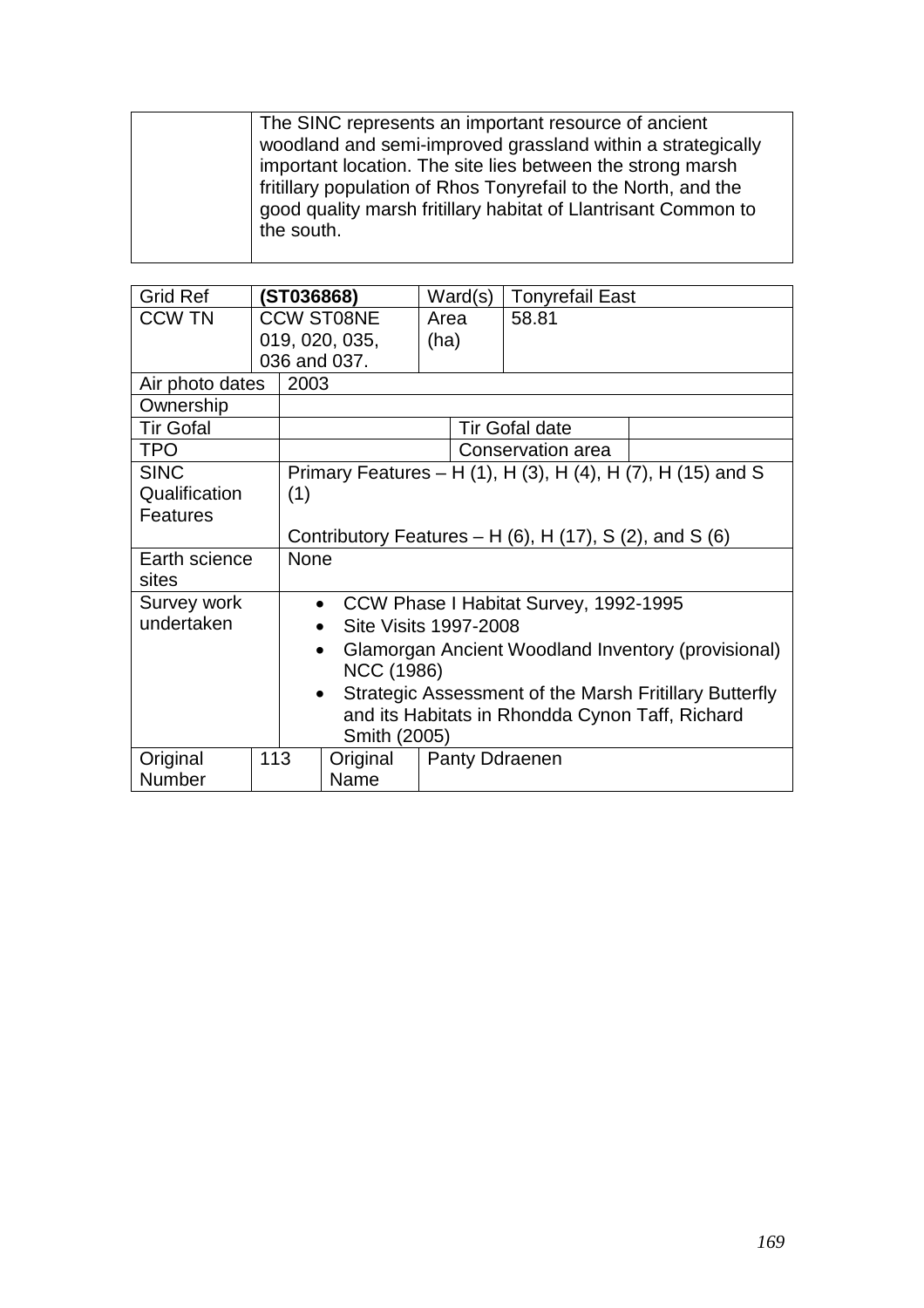| <b>Number</b>      | 114 | Name                    | <b>Crofft-yr-haidd Marshy Grassland</b>                                                                                                                                                                                                                                                                                                                                                                                                                                                                                                                                                                                                                                                                                                                                                                                                                                                                                        |
|--------------------|-----|-------------------------|--------------------------------------------------------------------------------------------------------------------------------------------------------------------------------------------------------------------------------------------------------------------------------------------------------------------------------------------------------------------------------------------------------------------------------------------------------------------------------------------------------------------------------------------------------------------------------------------------------------------------------------------------------------------------------------------------------------------------------------------------------------------------------------------------------------------------------------------------------------------------------------------------------------------------------|
| <b>Description</b> |     | conservation objective. | A wooded stream valley, with associated marshy<br>grasslands. The wooded stream is a natural continuation<br>of the Nant Muchudd valley, with its strip of mature semi-<br>natural woodland, and an ancient woodland ground<br>flora, which includes bluebell, wood sorrel, dog violets,<br>male fern, broad buckler fern and hart's-tongue fern.<br>The marshy grassland at NGR ST 048873 is<br>approximately 4 hectares of purple moor-grass (National<br>Vegetation Classification of M25) marshy grassland. The<br>site lies immediately east of the Rhos Tonyrefail SSSI<br>and has the potential to act as a stepping stone site for<br>the dispersal of the marsh fritillary butterfly. The<br>protection of stepping stone marshy grassland sites<br>(such as Crofft-yr-haidd Marshy Grassland) between<br>Rhos Tonyrefail to the north and marsh fritillary sites<br>further south and east is an important long-term |
|                    |     |                         |                                                                                                                                                                                                                                                                                                                                                                                                                                                                                                                                                                                                                                                                                                                                                                                                                                                                                                                                |

| <b>Grid Ref</b>  |     | ST047873    |                                                 | Ward(s)                                                |  | <b>Tonyrefail East</b>                  |  |  |
|------------------|-----|-------------|-------------------------------------------------|--------------------------------------------------------|--|-----------------------------------------|--|--|
| <b>CCW TN</b>    |     |             |                                                 | Area                                                   |  | 6.075                                   |  |  |
|                  |     |             |                                                 | (ha)                                                   |  |                                         |  |  |
| Air photo dates  |     | 2003        |                                                 |                                                        |  |                                         |  |  |
| Ownership        |     |             |                                                 |                                                        |  |                                         |  |  |
| <b>Tir Gofal</b> |     |             |                                                 |                                                        |  | <b>Tir Gofal date</b>                   |  |  |
| <b>TPO</b>       |     |             |                                                 |                                                        |  | Conservation area                       |  |  |
| <b>SINC</b>      |     |             | Primary Features $- H(1)$ , and H $(7)$         |                                                        |  |                                         |  |  |
| Qualification    |     |             |                                                 |                                                        |  |                                         |  |  |
| <b>Features</b>  |     |             | Contributory Features – S (6)                   |                                                        |  |                                         |  |  |
| Earth science    |     | <b>None</b> |                                                 |                                                        |  |                                         |  |  |
| sites            |     |             |                                                 |                                                        |  |                                         |  |  |
| Survey work      |     |             |                                                 |                                                        |  | • CCW Phase I Habitat Survey, 1992-1995 |  |  |
| undertaken       |     | $\bullet$   | Site Visits 1997-2008                           |                                                        |  |                                         |  |  |
|                  |     | $\bullet$   |                                                 | Strategic Assessment of the Marsh Fritillary Butterfly |  |                                         |  |  |
|                  |     |             | and its Habitats in Rhondda Cynon Taff, Richard |                                                        |  |                                         |  |  |
| Smith (2005)     |     |             |                                                 |                                                        |  |                                         |  |  |
| Original         | 114 |             | Original                                        | Crofft yr haidd                                        |  |                                         |  |  |
| Number           |     |             | Name                                            |                                                        |  |                                         |  |  |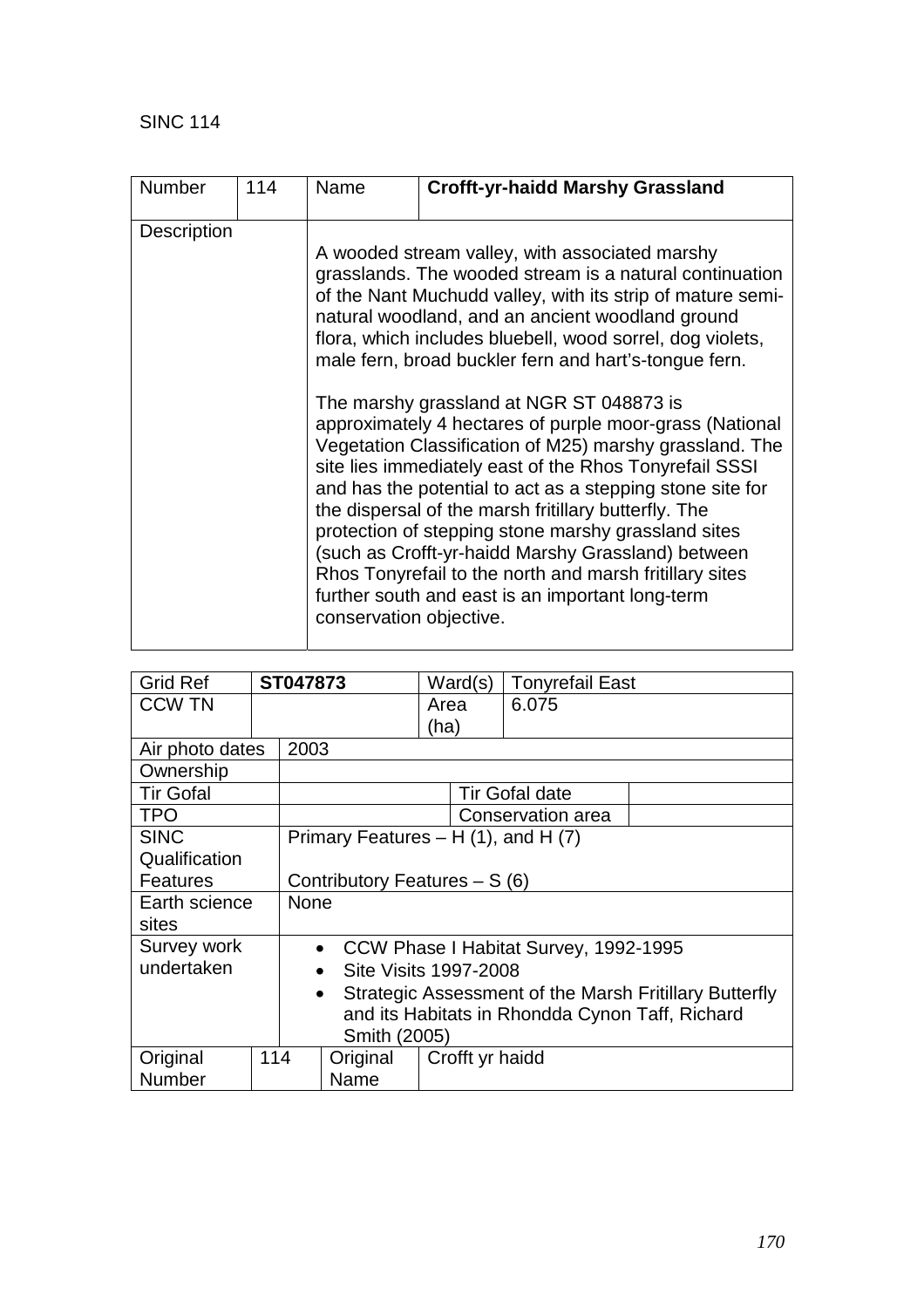| <b>Number</b> | 115 | Name | <b>Nant Gelliwion /Waun Castellau</b>                                                                                                                                                                                                                                                                                                                                                                                                                                                                                                                                                                                                                                                                                                                                                                                                                                                                                                                                                                                                                                                                   |  |  |  |  |
|---------------|-----|------|---------------------------------------------------------------------------------------------------------------------------------------------------------------------------------------------------------------------------------------------------------------------------------------------------------------------------------------------------------------------------------------------------------------------------------------------------------------------------------------------------------------------------------------------------------------------------------------------------------------------------------------------------------------------------------------------------------------------------------------------------------------------------------------------------------------------------------------------------------------------------------------------------------------------------------------------------------------------------------------------------------------------------------------------------------------------------------------------------------|--|--|--|--|
| Description   |     |      | The SINC is a network of wet woodland and marshy<br>grassland habitats. The Nant Gelliwion is a fast flowing<br>stream, which cuts down through pennant sandstone, in<br>a steep sided stream valley. The stream supports otter,<br>brown trout, dipper and grey wagtail habitat. The stream<br>valley supports associated woodland. This is a typical<br>mix of alder, oak, ash, birch, beech and sycamore with<br>hazel, hawthorn, rowan and holly. The woodland is<br>variously grazed by sheep but still supports a significant<br>ancient woodland ground flora with bluebell, wood<br>sorrel, creeping soft-grass, marsh violet, enchanter's<br>nightshade, male fern, broad buckler fern, hart's-tongue<br>fern and hard fern. The woodland is a continuation of the<br>Gelliwion Woodlands SSSI, which occupies the mid<br>valley section of the Nant Gelliwion.<br>The Nant Gelliwion is an important stream, and the<br>SINC includes the whole upper length of the Nant<br>Gelliwion (in the valley above Tyla-winder farm). On its<br>upper reaches the woodland cover thins, and the steep |  |  |  |  |
|               |     |      | valley sides support acid grassland, bracken and areas<br>of purple moor-grass marshy grassland. The wooded<br>stream valley is good bird and bat habitat.<br>Marshy grassland is an important component of the<br>SINC and occupies a strategically important location for<br>the marsh fritillary butterfly. Waun Castellau supports<br>two large fields (approaching 8 hectares) of marshy<br>grassland (National Vegetation Classification M25) with<br>purple moor-grass, rush, tormentil, carnation sedge and<br>devil's-bit scabious. The site qualifies as a SINC on the<br>basis of its value as a moderately large stand of marshy<br>grassland; it is also suitable marsh fritillary butterfly<br>habitat. Further large areas of marsh fritillary habitat<br>occur in the marshy grassland found on the slopes<br>above Gelliwion woods (ST 053882 and ST 054884).<br>These areas are also purple moor-grass dominated, with<br>soft rush, devil's-bit scabious, tormentil, marsh thistle,<br>greater bird's-foot trefoil, and marsh bedstraw.                                              |  |  |  |  |

| <b>Grid Ref</b> | (ST046881) |      | Ward(s)   Graig, Tonyrefail East |
|-----------------|------------|------|----------------------------------|
| I CCW TN        |            | Area | 40.33                            |
|                 |            | (ha) |                                  |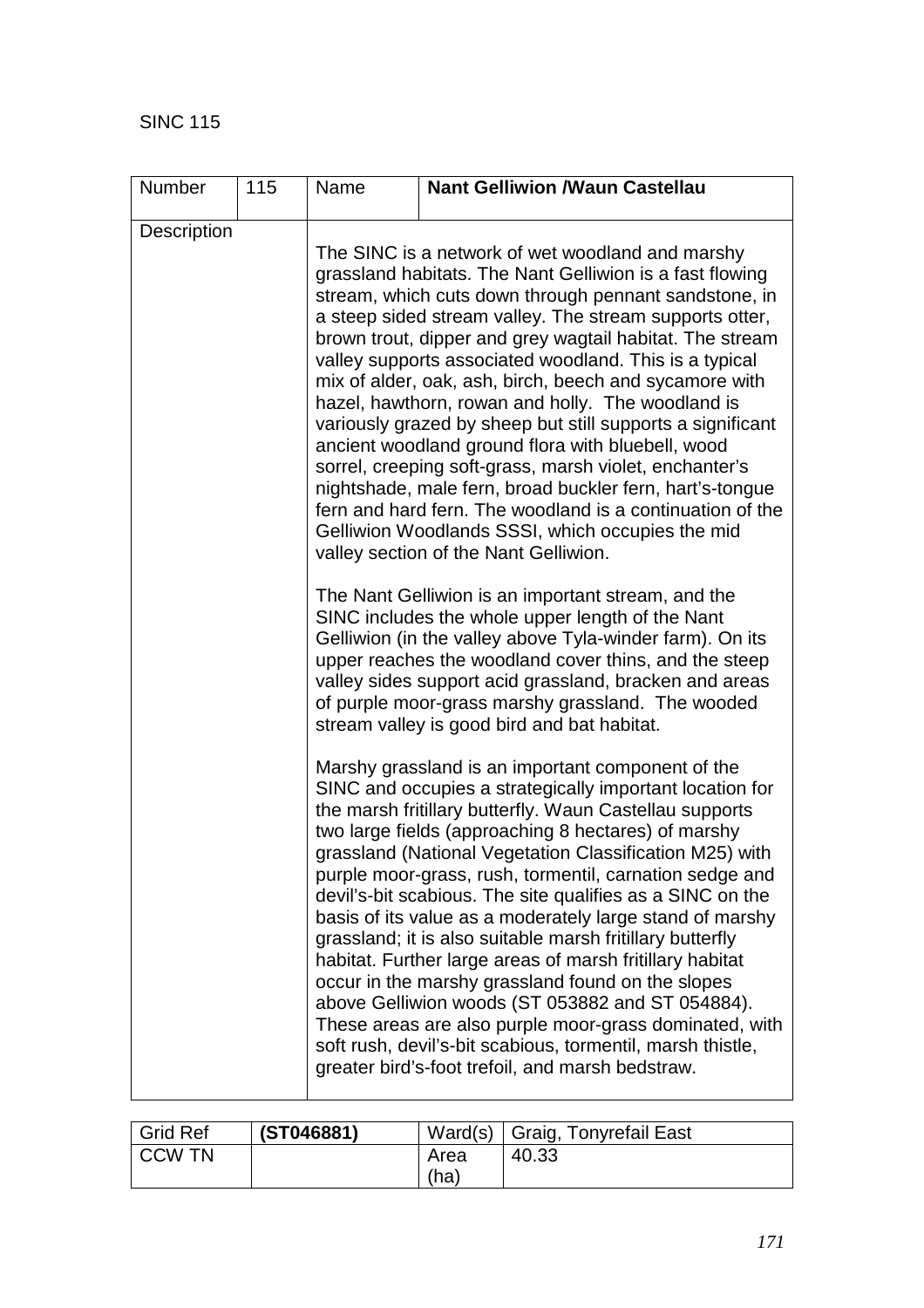| Air photo dates                                                           |  | 2003                               |            |                                                              |  |  |
|---------------------------------------------------------------------------|--|------------------------------------|------------|--------------------------------------------------------------|--|--|
| Ownership                                                                 |  |                                    |            |                                                              |  |  |
| <b>Tir Gofal</b>                                                          |  |                                    |            | <b>Tir Gofal date</b>                                        |  |  |
| <b>TPO</b>                                                                |  |                                    |            | Conservation area                                            |  |  |
| <b>SINC</b>                                                               |  |                                    |            | Primary Features - H (1), H (4), H (6), H (7), H (9), H (15) |  |  |
| Qualification                                                             |  |                                    | and $S(6)$ |                                                              |  |  |
| Features                                                                  |  |                                    |            |                                                              |  |  |
| Contributory Features – S $(1)$ , S $(2)$ , S $(3)$ , S $(4)$ and S $(5)$ |  |                                    |            |                                                              |  |  |
| Earth science                                                             |  | <b>None</b>                        |            |                                                              |  |  |
| sites                                                                     |  |                                    |            |                                                              |  |  |
| Survey work                                                               |  | • CCW Phase I Habitat Survey       |            |                                                              |  |  |
| undertaken                                                                |  | Site Visits 1997-2008<br>$\bullet$ |            |                                                              |  |  |
|                                                                           |  |                                    | $\bullet$  | Strategic Assessment of the Marsh Fritillary Butterfly       |  |  |
|                                                                           |  |                                    |            | and its Habitats in Rhondda Cynon Taff, Richard              |  |  |
| Smith (2005)                                                              |  |                                    |            |                                                              |  |  |
| Original<br>115                                                           |  |                                    | Original   | <b>Waun Castellau</b>                                        |  |  |
| Number                                                                    |  |                                    | Name       |                                                              |  |  |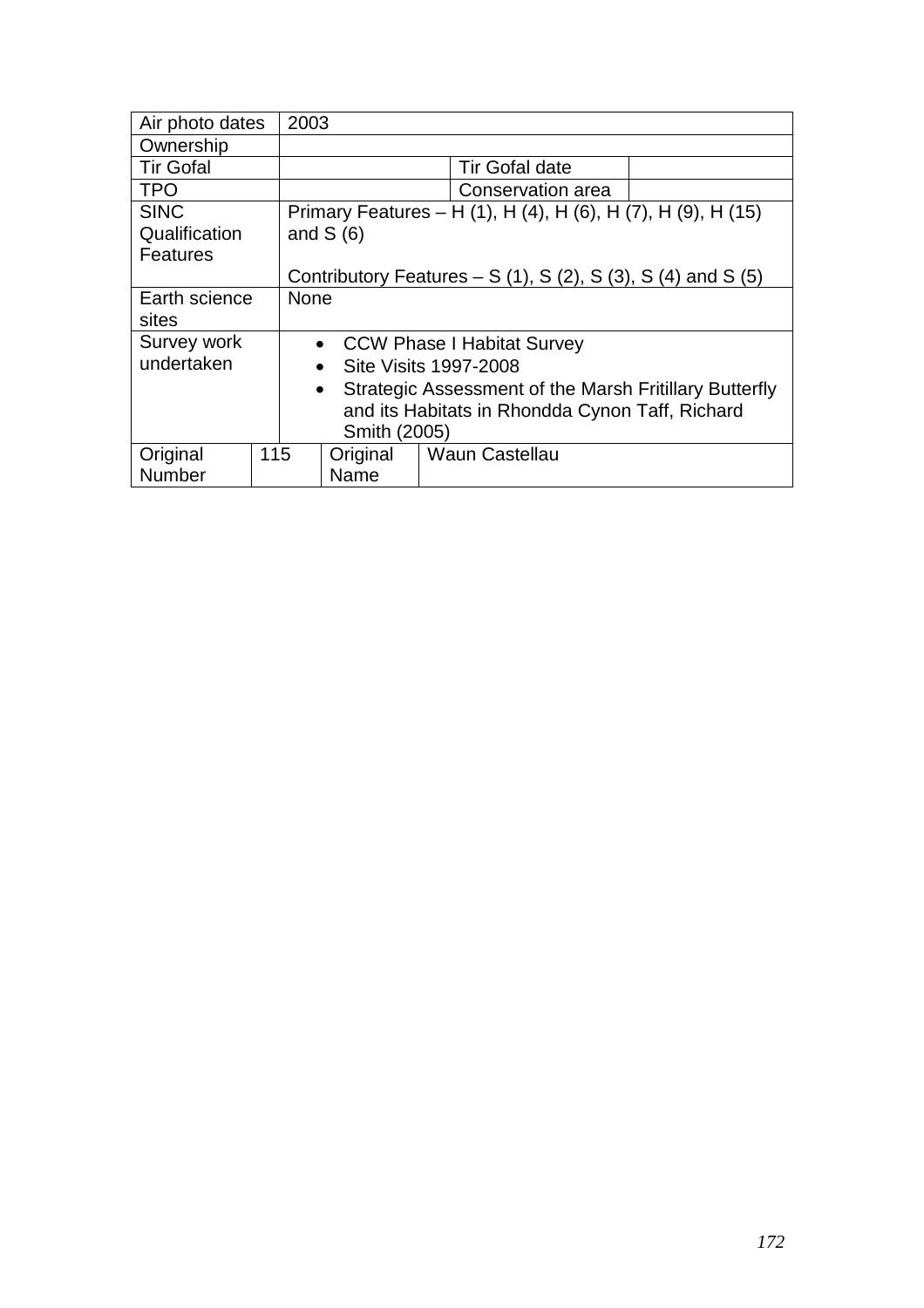| <b>Number</b>      | 116 | Name | <b>Darran Park</b>                                                                                                                                                                                                                                                                                                                                                                                                                                                                                                                                                                                                                                                                                          |
|--------------------|-----|------|-------------------------------------------------------------------------------------------------------------------------------------------------------------------------------------------------------------------------------------------------------------------------------------------------------------------------------------------------------------------------------------------------------------------------------------------------------------------------------------------------------------------------------------------------------------------------------------------------------------------------------------------------------------------------------------------------------------|
| <b>Description</b> |     |      | An ancient oak, birch, alder, sycamore and hazel<br>woodland, in the cwm overlooking Darran Park,<br>Ferndale. The mature woodland has recovered from the<br>heavy sheep grazing. The shaded damp woodland<br>supports a typical fern, moss and lichen flora. The SINC<br>includes the inaccessible crags and rock face of the<br>cwm, and areas of dry heath and acid grassland, with<br>heather, bilberry, tormentil, sheep's fescue and wavy<br>hair-grass and small areas of soft rush marshy<br>grassland at the foot of the woodland.<br>Darran Park supports excellent woodland bird habitat,<br>the open structure woodland has a high potential for<br>pied flycatcher, wood warbler and redstart. |

| Grid Ref             |     | SS995969                                                      |                                        |      | Ward(s)     | Ferndale                                   |  |
|----------------------|-----|---------------------------------------------------------------|----------------------------------------|------|-------------|--------------------------------------------|--|
| <b>CCW TN</b>        |     |                                                               |                                        | Area |             | 11.29                                      |  |
|                      |     |                                                               |                                        | (ha) |             |                                            |  |
| Air photo dates      |     | 2003                                                          |                                        |      |             |                                            |  |
| Ownership            |     |                                                               |                                        |      |             |                                            |  |
| <b>Tir Gofal</b>     |     |                                                               |                                        |      |             | <b>Tir Gofal date</b>                      |  |
| TPO                  |     |                                                               |                                        |      |             | Conservation area                          |  |
| <b>SINC</b>          |     |                                                               | Primary Features $- H(1)$ and H $(21)$ |      |             |                                            |  |
| Qualification        |     |                                                               |                                        |      |             |                                            |  |
| <b>Features</b>      |     |                                                               |                                        |      |             | Contributory Features $- H(10)$ , and S(2) |  |
| 104<br>Earth science |     |                                                               |                                        |      |             |                                            |  |
| sites                |     |                                                               |                                        |      |             |                                            |  |
| <b>Survey work</b>   |     |                                                               |                                        |      |             | • CCW Phase I Habitat Survey, 1992-1995    |  |
| undertaken           |     | Site Visits 1997-2008                                         |                                        |      |             |                                            |  |
|                      |     | <b>Glamorgan Ancient Woodland Inventory</b>                   |                                        |      |             |                                            |  |
|                      |     | (provisional), NCC, 1986                                      |                                        |      |             |                                            |  |
|                      |     | Rhondda Environmental Survey, Michael Littlewood<br>$\bullet$ |                                        |      |             |                                            |  |
|                      |     |                                                               | Associates, 1988                       |      |             |                                            |  |
| Original             | 116 | Original<br>Tonyrefail Valley Mire, (now SSSI)                |                                        |      |             |                                            |  |
| Number               |     |                                                               | Name                                   |      |             |                                            |  |
|                      | 187 |                                                               |                                        |      | Darran Park |                                            |  |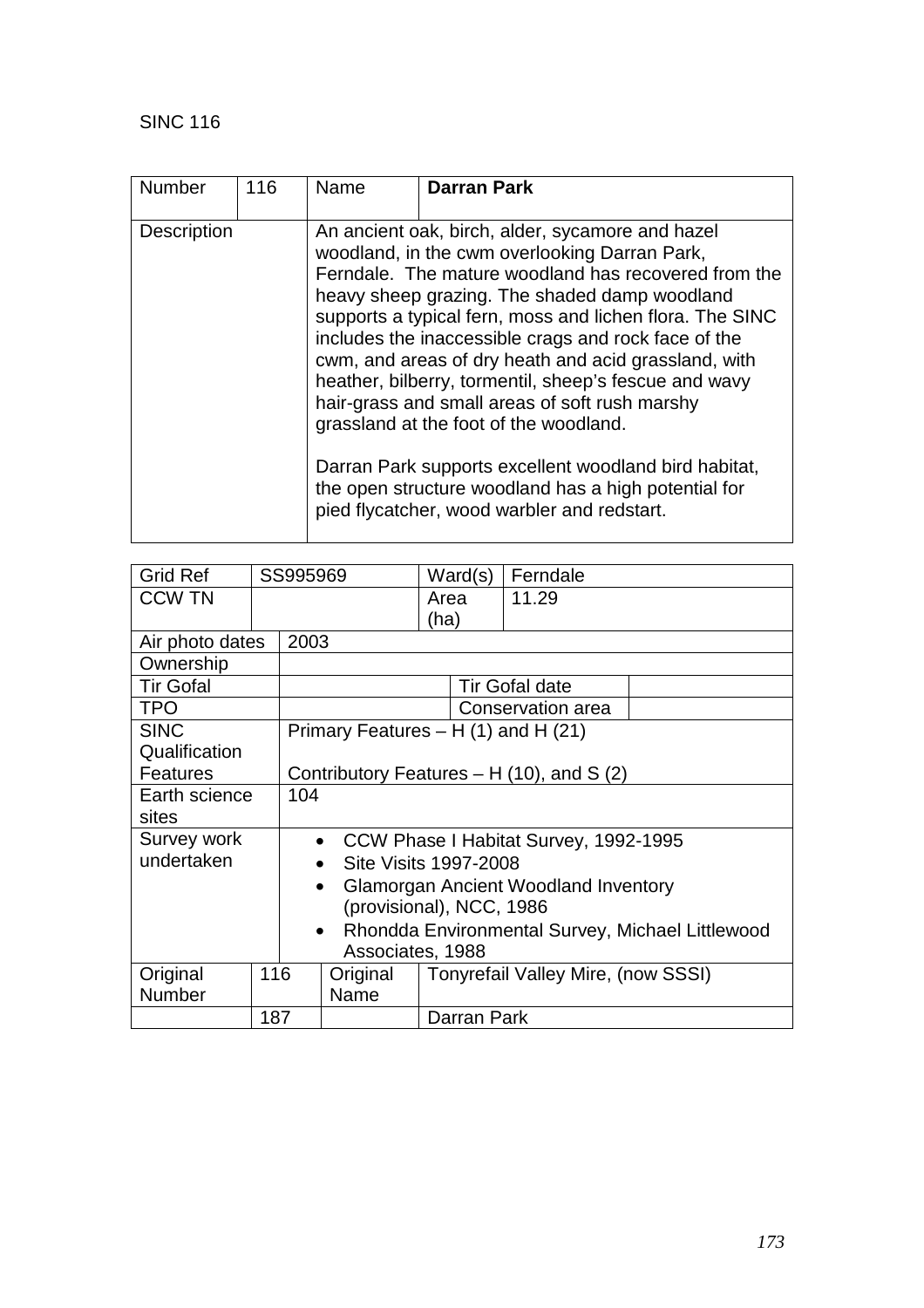| Number                 | 117                                            | Name                                                                                                                                                                                                                                                                                                                                                                                                                          |                              |               | <b>Tonyrefail East</b>                                      |                                                        |  |  |
|------------------------|------------------------------------------------|-------------------------------------------------------------------------------------------------------------------------------------------------------------------------------------------------------------------------------------------------------------------------------------------------------------------------------------------------------------------------------------------------------------------------------|------------------------------|---------------|-------------------------------------------------------------|--------------------------------------------------------|--|--|
| <b>Description</b>     |                                                | The SINC includes the upper section of the Nant Muchudd and<br>areas of marshy grassland, woodland and neutral grassland,<br>which are continuous with the Rhos Tonyrefail SSSI                                                                                                                                                                                                                                               |                              |               |                                                             |                                                        |  |  |
|                        |                                                | The Nant Muchudd is a clean, fast flowing, shallow stream, with<br>gravel shoals, undercut banks, and variously braided channels.<br>The stream supports salmon, brown trout, otter, dipper and<br>grey wagtail.                                                                                                                                                                                                              |                              |               |                                                             |                                                        |  |  |
|                        |                                                | The valley of the Nant Muchudd and associated woodland (e.g.<br>ST 021880) support mature alder, oak, ash, wych elm, beech,<br>hazel, holly, hawthorn and guelder rose with a ground flora<br>which includes bluebell, wood sorrel, dog's mercury, dog violet,<br>male fern, broad buckler fern and hart's-tongue fern. The<br>woodland is good woodland bird and bat habitat. Purple<br>hairstreak butterfly colonies occur. |                              |               |                                                             |                                                        |  |  |
|                        |                                                | The SINC also includes areas of marshy grassland, with purple<br>moor-grass, soft rush, tormentil, lesser spearwort, and<br>occasional devil's-bit scabious. Although modified by<br>agricultural improvement, these marshy grasslands maintain<br>key species and given their immediate proximity to Rhos<br>Tonyrefail SSSI they have potential as marsh fritillary habitat.                                                |                              |               |                                                             |                                                        |  |  |
| <b>Grid Ref</b>        |                                                | (ST021880)                                                                                                                                                                                                                                                                                                                                                                                                                    |                              | Ward(s)       | <b>Tonyrefail East</b>                                      |                                                        |  |  |
| <b>CCW TN</b>          |                                                | <b>CCW</b>                                                                                                                                                                                                                                                                                                                                                                                                                    |                              | Area          | 26.85                                                       |                                                        |  |  |
|                        |                                                | ST08NW022,<br>023, 026 and 027                                                                                                                                                                                                                                                                                                                                                                                                | (ha)                         |               |                                                             |                                                        |  |  |
| Air photo dates        |                                                | 2003                                                                                                                                                                                                                                                                                                                                                                                                                          |                              |               |                                                             |                                                        |  |  |
| <b>Public access</b>   |                                                | Limited to Public Rights of Way                                                                                                                                                                                                                                                                                                                                                                                               |                              |               |                                                             |                                                        |  |  |
| Ownership              |                                                |                                                                                                                                                                                                                                                                                                                                                                                                                               |                              |               |                                                             |                                                        |  |  |
| Tir Gofal              |                                                |                                                                                                                                                                                                                                                                                                                                                                                                                               |                              |               | <b>Tir Gofal date</b>                                       |                                                        |  |  |
| TPO                    |                                                |                                                                                                                                                                                                                                                                                                                                                                                                                               |                              |               | Conservation area                                           |                                                        |  |  |
| <b>SINC</b>            |                                                |                                                                                                                                                                                                                                                                                                                                                                                                                               |                              |               | Primary Features - H (1), H (4), H (7), H (15)              |                                                        |  |  |
| Qualification          |                                                |                                                                                                                                                                                                                                                                                                                                                                                                                               |                              |               |                                                             |                                                        |  |  |
| Features               |                                                |                                                                                                                                                                                                                                                                                                                                                                                                                               |                              |               | Contributory Features – $S(1)$ , $S(2)$ , $S(5)$ and $S(7)$ |                                                        |  |  |
| Earth science          | None                                           |                                                                                                                                                                                                                                                                                                                                                                                                                               |                              |               |                                                             |                                                        |  |  |
| sites                  |                                                |                                                                                                                                                                                                                                                                                                                                                                                                                               |                              |               |                                                             |                                                        |  |  |
| Survey work            | <b>CCW Phase I Habitat Survey</b><br>$\bullet$ |                                                                                                                                                                                                                                                                                                                                                                                                                               |                              |               |                                                             |                                                        |  |  |
| undertaken             |                                                | $\bullet$                                                                                                                                                                                                                                                                                                                                                                                                                     | <b>Site Visits 1997-2008</b> |               |                                                             |                                                        |  |  |
|                        |                                                | $\bullet$                                                                                                                                                                                                                                                                                                                                                                                                                     | Smith (2005)                 |               | and its Habitats in Rhondda Cynon Taff, Richard             | Strategic Assessment of the Marsh Fritillary Butterfly |  |  |
| <b>Original Number</b> |                                                |                                                                                                                                                                                                                                                                                                                                                                                                                               | 117                          | Original Name |                                                             | <b>Tonyrefail East</b>                                 |  |  |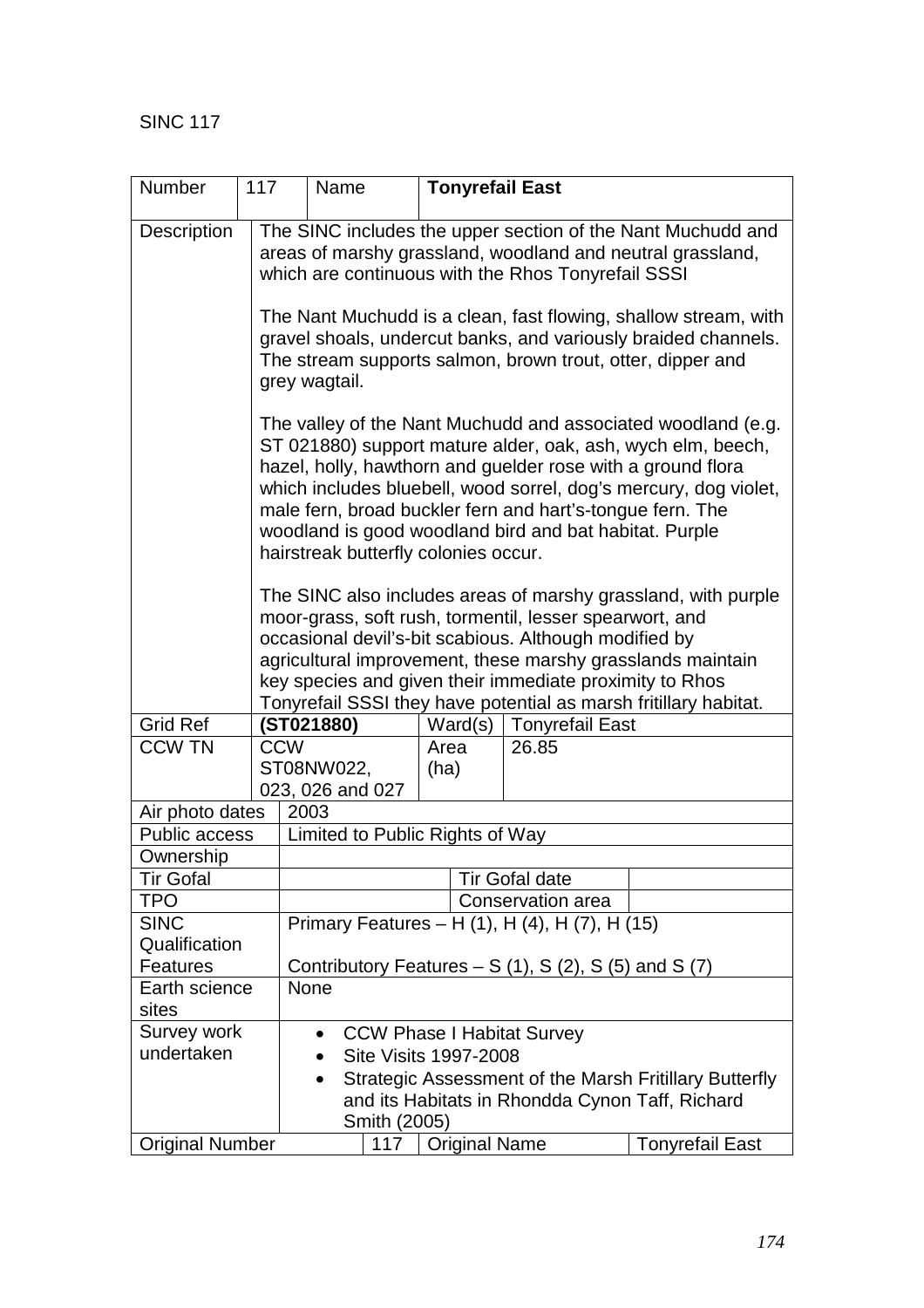| Number             | 118 | Name | Cae'r-ysgol Woodland                                                                                                                                                                                                                                                              |
|--------------------|-----|------|-----------------------------------------------------------------------------------------------------------------------------------------------------------------------------------------------------------------------------------------------------------------------------------|
| <b>Description</b> |     |      | Small ancient woodland, which lies along the southern<br>edge of part of the Rhos Tonyrefail SSSI. The woodland<br>is mixed with oak, alder, ash, hazel and holly, and<br>supports an ancient woodland ground flora. The<br>woodland supports good woodland bird and bat habitat. |

| <b>Grid Ref</b>  |        | (ST 016879)     |                          |                                           | Ward(s)          | <b>Tonyrefail East</b>                  |  |
|------------------|--------|-----------------|--------------------------|-------------------------------------------|------------------|-----------------------------------------|--|
| <b>CCW TN</b>    |        |                 | CCW ST 08NW              | Area                                      |                  | 2.275                                   |  |
|                  |        |                 | 011 and 014.             | (ha)                                      |                  |                                         |  |
| Air photo dates  |        | 2003            |                          |                                           |                  |                                         |  |
| Ownership        |        |                 |                          |                                           |                  |                                         |  |
| <b>Tir Gofal</b> |        |                 |                          |                                           |                  | <b>Tir Gofal date</b>                   |  |
| TPO              |        |                 |                          |                                           |                  | Conservation area                       |  |
| <b>SINC</b>      |        |                 | Primary Features - H (1) |                                           |                  |                                         |  |
| Qualification    |        |                 |                          |                                           |                  |                                         |  |
| Features         |        |                 |                          |                                           |                  | Contributory Features $- S(1)$ and S(2) |  |
| Earth science    |        | <b>None</b>     |                          |                                           |                  |                                         |  |
| sites            |        |                 |                          |                                           |                  |                                         |  |
| Survey work      |        | $\bullet$       |                          |                                           |                  | CCW Phase I Habitat Survey 1992-1995    |  |
| undertaken       |        | $\bullet$       | Site Visits 1997-2008    |                                           |                  |                                         |  |
| $\bullet$        |        |                 |                          | Glamorgan Ancient Woodland Inventory, NNC |                  |                                         |  |
|                  | (1986) |                 |                          |                                           |                  |                                         |  |
| Original         |        | 118<br>Original |                          |                                           | Cae'r-ysgol wood |                                         |  |
| Number           |        | Name            |                          |                                           |                  |                                         |  |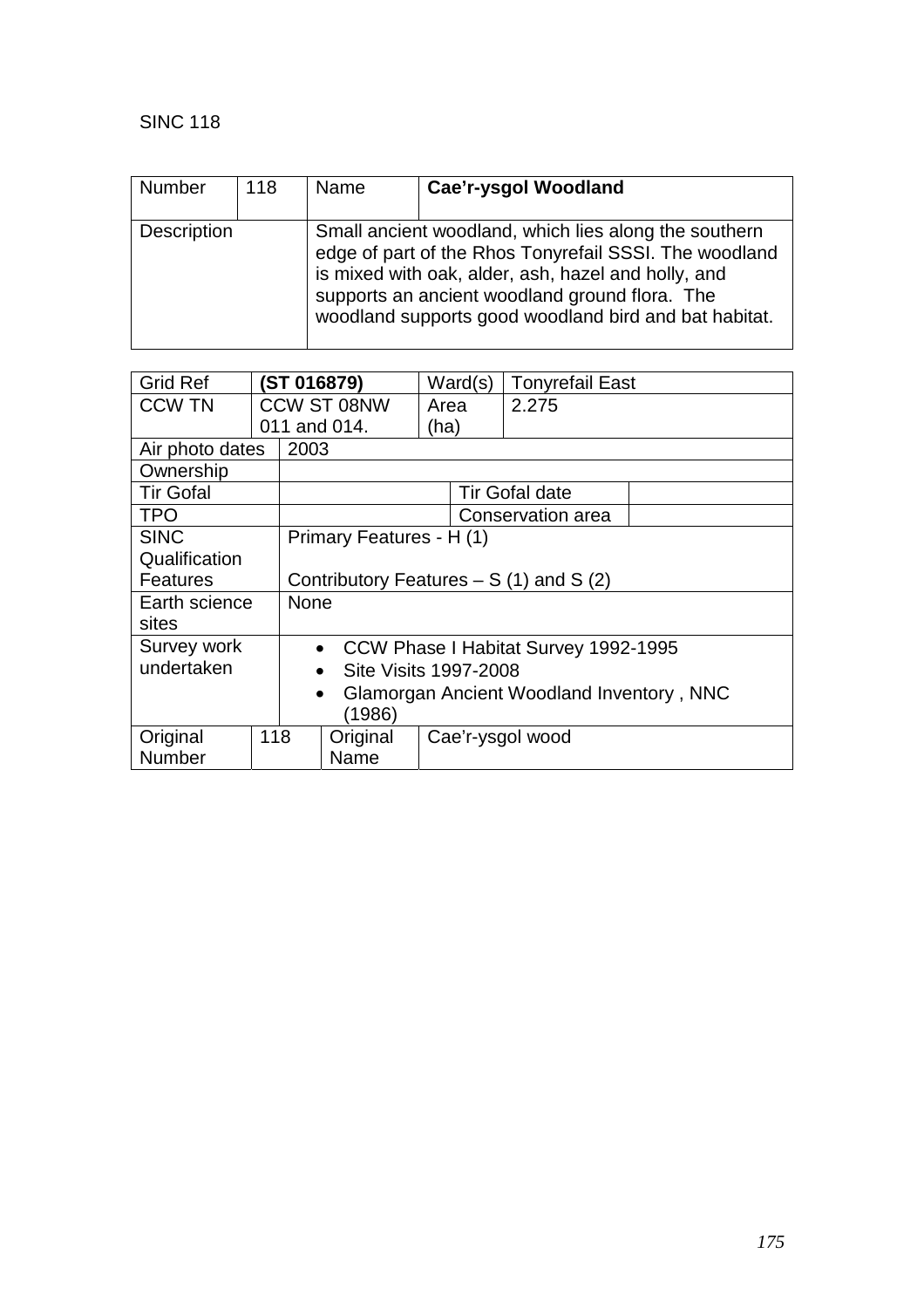| <b>Number</b>      | 119 | Name     | <b>The Glyn</b>                                                                                                                                                                                                                                                                                                                                                                                                                                                                                                                                                                                                                                                                                                                                                                                |
|--------------------|-----|----------|------------------------------------------------------------------------------------------------------------------------------------------------------------------------------------------------------------------------------------------------------------------------------------------------------------------------------------------------------------------------------------------------------------------------------------------------------------------------------------------------------------------------------------------------------------------------------------------------------------------------------------------------------------------------------------------------------------------------------------------------------------------------------------------------|
| <b>Description</b> |     | habitat. | A wooded valley and associated marshy grassland,<br>which lies along the eastern edge of part of the Rhos<br>Tonyrefail SSSI. The valley is steep sided, with a fast<br>flowing 'mountain' stream. The valley gorge supports<br>apparent ancient woodland with oak, ash and alder<br>trees, and a shrub layer, which includes hazel, holly and<br>hawthorn. There is a species rich ground flora with<br>bluebell, wood sorrel, dog violets, enchanter's<br>nightshade, male fern, broad buckler fern, and hart's-<br>tongue fern. The valley represents good bird and bat<br>The valley stream originates in purple moor grass and<br>soft rush marshy grassland at NGR ST023893. Although<br>lying outside the SSSI this grassland has potential to<br>support marsh fritillary butterflies. |

| <b>Grid Ref</b>  | <b>(ST023888)</b> |                                                                     | Ward(s)                                | <b>Tonyrefail East</b>   |                                        |  |  |  |
|------------------|-------------------|---------------------------------------------------------------------|----------------------------------------|--------------------------|----------------------------------------|--|--|--|
| <b>CCW TN</b>    | <b>CCW</b>        |                                                                     | Area                                   | 9.701                    |                                        |  |  |  |
|                  |                   |                                                                     | ST08NW018,                             | (ha)                     |                                        |  |  |  |
|                  |                   |                                                                     | 024, 025 and 029.                      |                          |                                        |  |  |  |
|                  |                   |                                                                     |                                        |                          |                                        |  |  |  |
| Air photo dates  |                   | 2003                                                                |                                        |                          |                                        |  |  |  |
| Ownership        |                   |                                                                     |                                        |                          |                                        |  |  |  |
| <b>Tir Gofal</b> |                   |                                                                     |                                        |                          | <b>Tir Gofal date</b>                  |  |  |  |
| <b>TPO</b>       |                   |                                                                     |                                        | <b>Conservation area</b> |                                        |  |  |  |
| <b>SINC</b>      |                   | Primary Features – H $(1)$ , H $(7)$ and H $(15)$                   |                                        |                          |                                        |  |  |  |
| Qualification    |                   |                                                                     |                                        |                          |                                        |  |  |  |
| <b>Features</b>  |                   |                                                                     |                                        |                          | Contributory Features $-S(2)$ and S(6) |  |  |  |
| Earth science    |                   |                                                                     | No RIGS but one other to be added: 274 |                          |                                        |  |  |  |
| sites            |                   |                                                                     |                                        |                          |                                        |  |  |  |
| Survey work      |                   | CCW Phase I Habitat Survey. 1992-1995<br>$\bullet$                  |                                        |                          |                                        |  |  |  |
| undertaken       |                   | Site Visits 1997-2008<br>$\bullet$                                  |                                        |                          |                                        |  |  |  |
|                  |                   | Strategic Assessment of the Marsh Fritillary Butterfly<br>$\bullet$ |                                        |                          |                                        |  |  |  |
|                  |                   | and its Habitats in Rhondda Cynon Taff, Richard                     |                                        |                          |                                        |  |  |  |
|                  | Smith (2005)      |                                                                     |                                        |                          |                                        |  |  |  |
| Original<br>119  |                   |                                                                     | Original                               | <b>Tonyrefail Slopes</b> |                                        |  |  |  |
| Number           |                   |                                                                     | Name                                   |                          |                                        |  |  |  |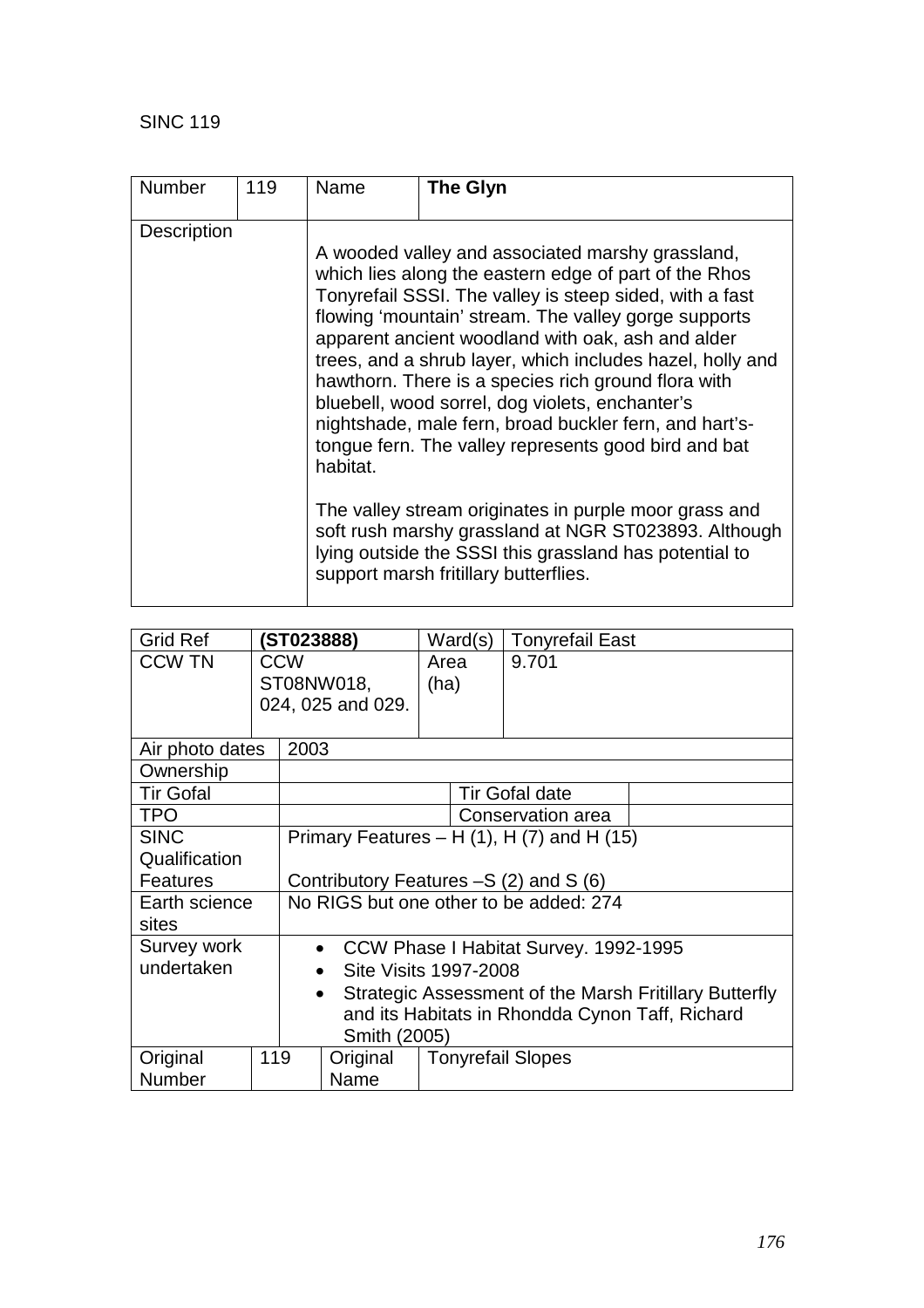| <b>Number</b>      | 120 | Name | Mynydd y Glyn                                                                                                                                                                                                                                                                                                                                                                                                                                                                                                                                                                              |
|--------------------|-----|------|--------------------------------------------------------------------------------------------------------------------------------------------------------------------------------------------------------------------------------------------------------------------------------------------------------------------------------------------------------------------------------------------------------------------------------------------------------------------------------------------------------------------------------------------------------------------------------------------|
| <b>Description</b> |     |      | Extensive areas of upland bog, valley mire, wet and dry<br>heath and acid grassland on the south and west facing<br>upper slopes of Mynydd y Glyn.<br>The predominant vegetation cover is wet heath<br>characterised by purple moor-grass, cross-leaved heath,<br>bilberry, deer-grass, mat grass and tormentil, this grades<br>into areas of modified bog and valley mire with<br>sphagnum bog mosses and bog asphodel. The western<br>side of the SINC supports drier bilberry, heath with wavy<br>hair-grass, sheep's fescue, tormentil, heath bedstraw,<br>sheep's sorrel and bracken. |

| <b>Grid Ref</b>  | (ST 031894) |                                                    | Ward(s)               | Tonyrefail East, Rhondda |  |  |  |  |
|------------------|-------------|----------------------------------------------------|-----------------------|--------------------------|--|--|--|--|
| <b>CCW TN</b>    | .CCW ST08NW |                                                    | Area                  | 74.34                    |  |  |  |  |
|                  |             |                                                    | 030 and 038           | (ha)                     |  |  |  |  |
|                  |             |                                                    |                       |                          |  |  |  |  |
| Air photo dates  |             | 2003                                               |                       |                          |  |  |  |  |
| Ownership        |             |                                                    |                       |                          |  |  |  |  |
| <b>Tir Gofal</b> |             |                                                    | <b>Tir Gofal date</b> |                          |  |  |  |  |
| <b>TPO</b>       |             |                                                    | Conservation area     |                          |  |  |  |  |
| <b>SINC</b>      |             | Primary Features – H (6), H (7), H (10) and H (12) |                       |                          |  |  |  |  |
| Qualification    |             |                                                    |                       |                          |  |  |  |  |
| <b>Features</b>  |             |                                                    |                       |                          |  |  |  |  |
| Earth science    |             | <b>None</b>                                        |                       |                          |  |  |  |  |
| sites            |             |                                                    |                       |                          |  |  |  |  |
| Survey work      |             | CCW Phase I Habitat Survey, 1992-1995<br>$\bullet$ |                       |                          |  |  |  |  |
| undertaken       |             | <b>Site Visits 1997-2008</b><br>$\bullet$          |                       |                          |  |  |  |  |
| Original         | 120         |                                                    | Original              | Mynydd y Glyn            |  |  |  |  |
| Number           |             |                                                    | Name                  |                          |  |  |  |  |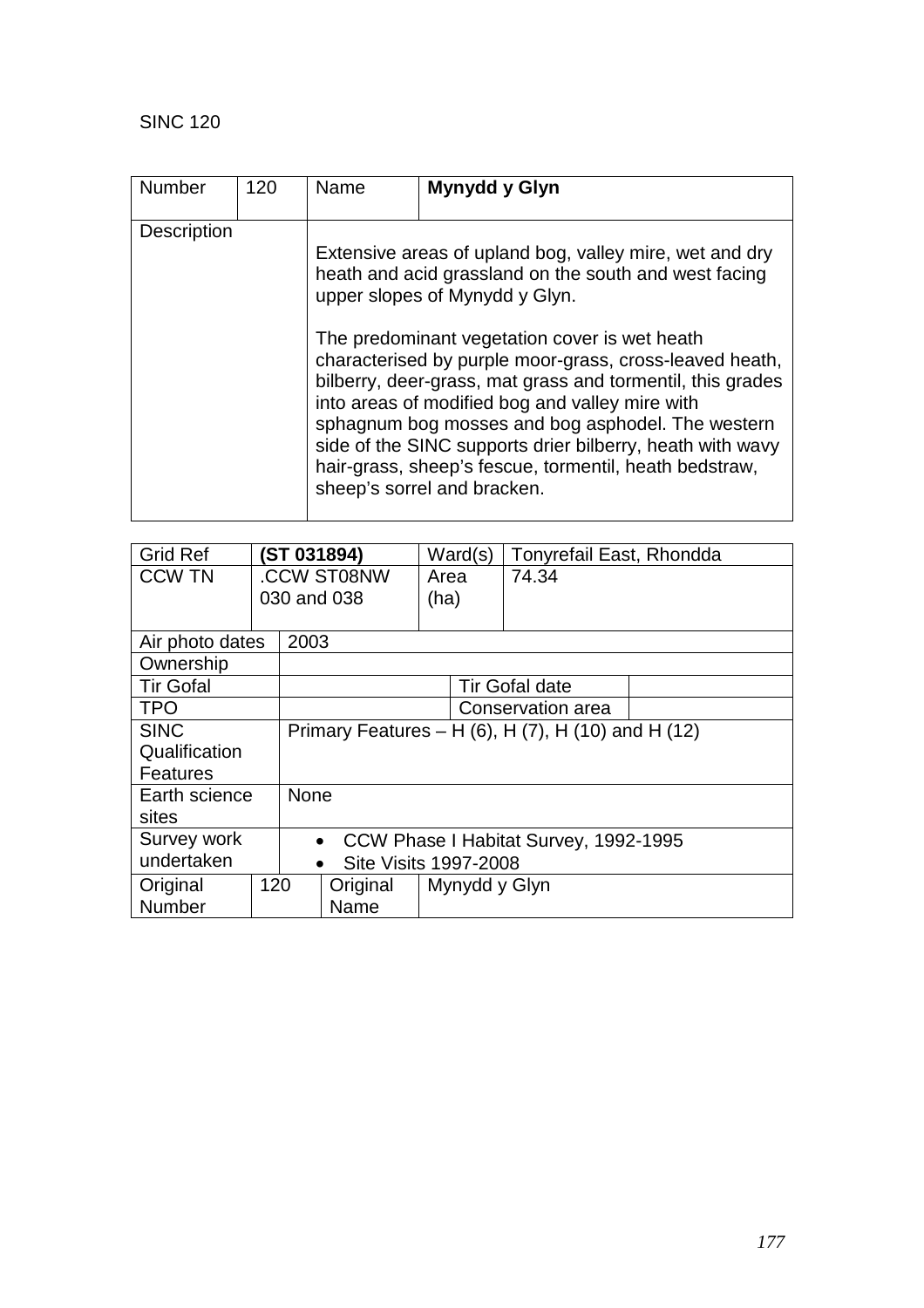| <b>Number</b>      | 121 | Name | <b>Penrhiw-fer Road Woodland</b>                                                                                                                                                                                                                                                                                                                                                                                                                                                                      |
|--------------------|-----|------|-------------------------------------------------------------------------------------------------------------------------------------------------------------------------------------------------------------------------------------------------------------------------------------------------------------------------------------------------------------------------------------------------------------------------------------------------------------------------------------------------------|
| <b>Description</b> |     |      | The SINC supports habitat, which forms an extension to<br>part of the Rhos Tonyrefail SSSI. The SINC is the large<br>area of wet alder woodlands (and associated wet<br>grassland and bracken/acid grasslands) centred on<br>NGR ST 009890 and associated with old mine workings,<br>and wet floodplain of the River Ely.<br>The woodlands support good bird and bat habitat and<br>areas of marshy grassland have potential for small<br>pearl-bordered fritillary and marsh fritillary butterflies. |

| <b>Grid Ref</b>  | (ST 008890)       |                                                          |                                                | Ward(s)              | <b>Tonyrefail West</b> |  |  |  |
|------------------|-------------------|----------------------------------------------------------|------------------------------------------------|----------------------|------------------------|--|--|--|
| <b>CCW TN</b>    | <b>CCW ST08NW</b> |                                                          |                                                | Area                 | 12.53                  |  |  |  |
|                  |                   |                                                          | 004, 005 and 008.                              | (ha)                 |                        |  |  |  |
| Air photo dates  |                   |                                                          | 2003                                           |                      |                        |  |  |  |
| Ownership        |                   |                                                          |                                                |                      |                        |  |  |  |
| <b>Tir Gofal</b> |                   |                                                          |                                                |                      | <b>Tir Gofal date</b>  |  |  |  |
| <b>TPO</b>       |                   |                                                          | Conservation area                              |                      |                        |  |  |  |
| <b>SINC</b>      |                   | Primary Features – H (1), H (3), H (7), H (9) and H (18) |                                                |                      |                        |  |  |  |
| Qualification    |                   |                                                          |                                                |                      |                        |  |  |  |
| <b>Features</b>  |                   |                                                          | Contributory Features $- S(1)$ , S(2) and S(6) |                      |                        |  |  |  |
| Earth science    |                   | None                                                     |                                                |                      |                        |  |  |  |
| sites            |                   |                                                          |                                                |                      |                        |  |  |  |
| Survey work      |                   | CCW Phase I Habitat Survey, 1992-1995<br>$\bullet$       |                                                |                      |                        |  |  |  |
| undertaken       |                   | <b>Site Visits 1997-2008</b><br>$\bullet$                |                                                |                      |                        |  |  |  |
| Original         | 121               |                                                          | Original                                       | Penrhiwfer road east |                        |  |  |  |
| <b>Number</b>    |                   |                                                          | Name                                           |                      |                        |  |  |  |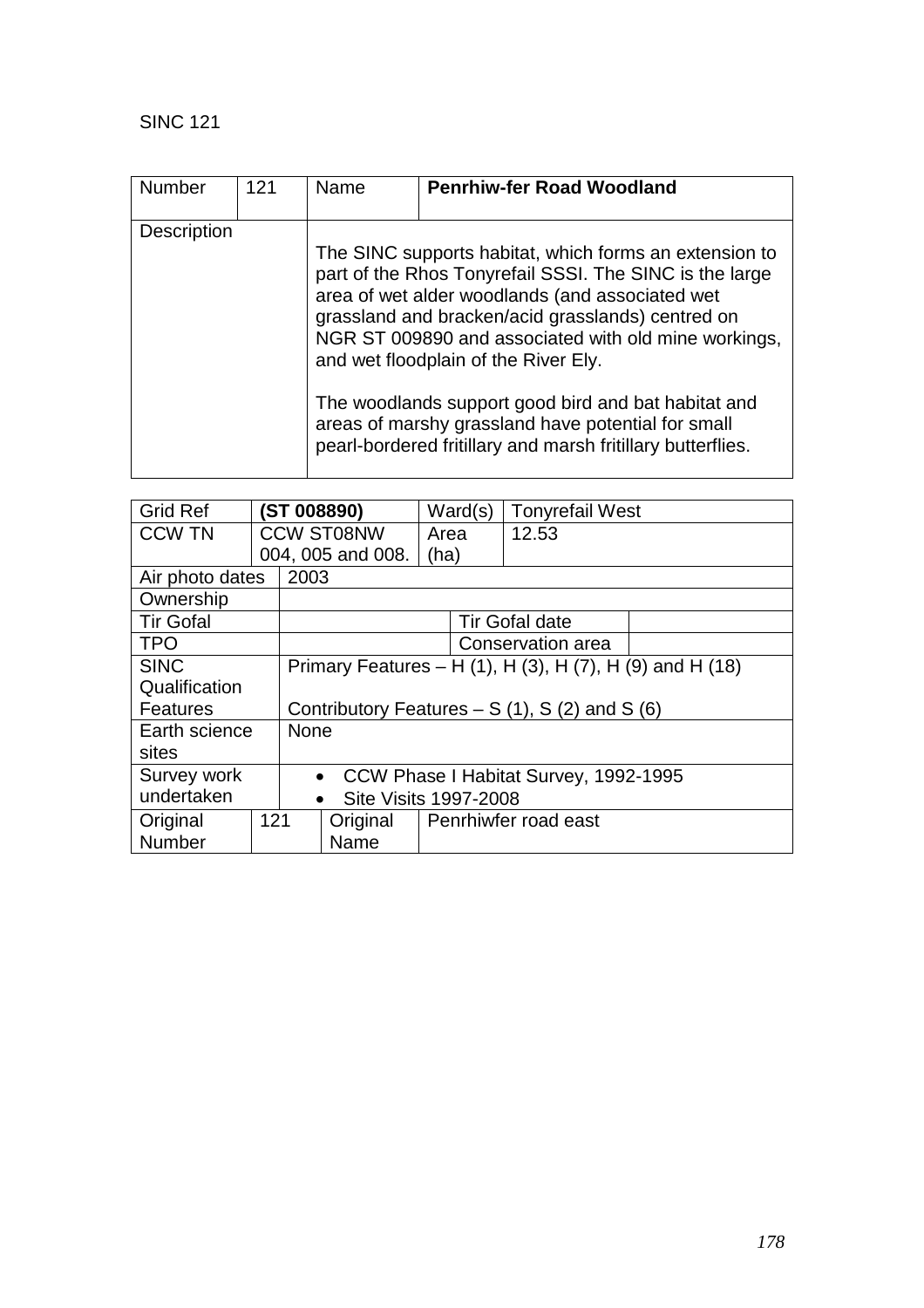| <b>Number</b> | 122 | Name          | <b>Penrhiw-fer Road West</b>                                                                                                                                                                                                                                                                                                                      |
|---------------|-----|---------------|---------------------------------------------------------------------------------------------------------------------------------------------------------------------------------------------------------------------------------------------------------------------------------------------------------------------------------------------------|
| Description   |     | M23 and M25). | A large area of upland fringe marshy grassland, which<br>forms an extension to part of the Rhos Tonyrefail SSSI.<br>The wet grazed marshy grassland is predominantly<br>purple moor-grass, with soft rush, tormentil, marsh<br>thistle, mat grass, and acid flushes with yellow sedge<br>and carnation sedge (National Vegetation Classifications |

| <b>Grid Ref</b>  |     | (SS995892)                                         |                   | Ward(s)              |  | <b>Tonyrefail West</b> |  |  |
|------------------|-----|----------------------------------------------------|-------------------|----------------------|--|------------------------|--|--|
| <b>CCW TN</b>    |     | <b>CCW</b>                                         |                   | Area                 |  | 26.60                  |  |  |
|                  |     |                                                    | ST08NW003.        | (ha)                 |  |                        |  |  |
| Air photo dates  |     |                                                    | 2003              |                      |  |                        |  |  |
| Ownership        |     |                                                    |                   |                      |  |                        |  |  |
| <b>Tir Gofal</b> |     |                                                    |                   |                      |  | <b>Tir Gofal date</b>  |  |  |
| <b>TPO</b>       |     |                                                    | Conservation area |                      |  |                        |  |  |
| <b>SINC</b>      |     | Primary Features $- H(6)$ and H $(7)$              |                   |                      |  |                        |  |  |
| Qualification    |     |                                                    |                   |                      |  |                        |  |  |
| <b>Features</b>  |     |                                                    |                   |                      |  |                        |  |  |
| Earth science    |     | No RIGs other sites to be added: 262               |                   |                      |  |                        |  |  |
| sites            |     |                                                    |                   |                      |  |                        |  |  |
| Survey work      |     | CCW Phase I Habitat Survey, 1992-1995<br>$\bullet$ |                   |                      |  |                        |  |  |
| undertaken       |     | <b>Site Visits 1997-2008</b><br>$\bullet$          |                   |                      |  |                        |  |  |
| Original         | 122 |                                                    | Original          | Penrhiwfer road west |  |                        |  |  |
| <b>Number</b>    |     |                                                    | Name              |                      |  |                        |  |  |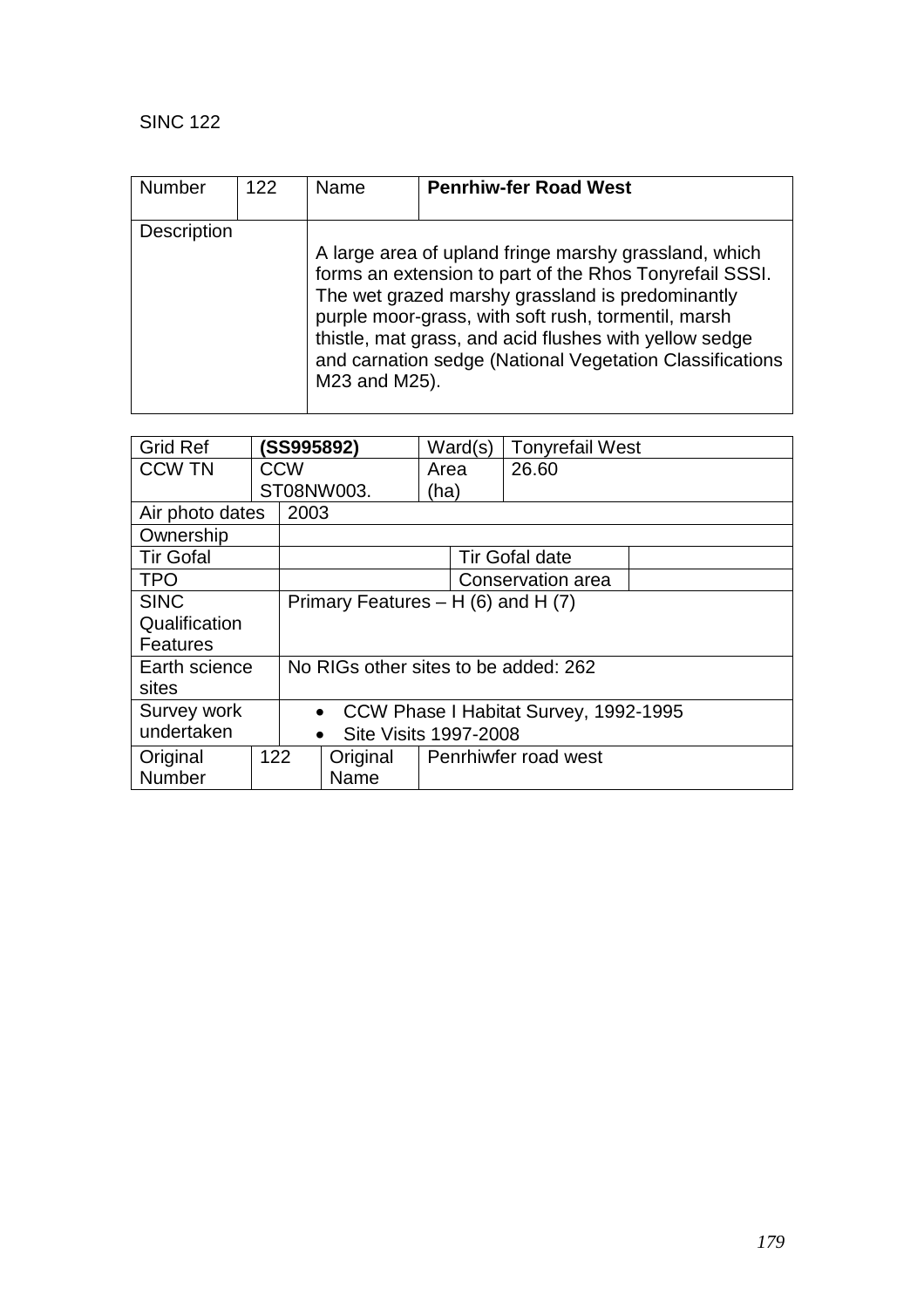| <b>Number</b> | 123 | Name                          | <b>Ystrad Slopes</b>                                                                                                                                                                                                                                                                                                                                                                                                                                                                                                                                                                                                                                                                                                                                                                                                                                                                                                                                                                                                                                                                                                                                                                                                       |
|---------------|-----|-------------------------------|----------------------------------------------------------------------------------------------------------------------------------------------------------------------------------------------------------------------------------------------------------------------------------------------------------------------------------------------------------------------------------------------------------------------------------------------------------------------------------------------------------------------------------------------------------------------------------------------------------------------------------------------------------------------------------------------------------------------------------------------------------------------------------------------------------------------------------------------------------------------------------------------------------------------------------------------------------------------------------------------------------------------------------------------------------------------------------------------------------------------------------------------------------------------------------------------------------------------------|
| Description   |     | warbler and redstart habitat. | A large SINC, which encompasses part of the upland plateau of<br>Mynydd Ty'n-tyle, and the valley slopes above Ystrad. Mynydd<br>Ty'n-tyle is a sheep grazed expanse of upland close-cropped<br>marshy and acid grassland. The grassland supports sheep's<br>fescue, wavy-hair grass, common bent, sweet vernal grass,<br>mat grass, heath bedstraw, green ribbed sedge, pill sedge,<br>bilberry and the moss Rhytidiadelphus squarrosus. The valley<br>side habitats are continuous with the Mynydd Ty'n-tyle and<br>support areas of acid grassland (National Vegetation<br>Classification U4), bracken, occasional acid flushes and dry<br>heath, with heather, bilberry and western gorse. The site<br>includes Cwm Bodringallt bog (SS964985) a perched bog,<br>which amongst the sphagnum bog mosses and purple moor-<br>grass supports cranberry and wintering snipe and jack snipe.<br>The SINC includes the ancient woodland of Bodringallt Wood<br>and associated woodland areas. The oak dominated woodland<br>includes alder, ash, hazel, birch, holly, crab apple and lies on<br>the valley sides of the fast flowing Cwm Bodringallt. The open<br>woodland structure supports suitable pied flycatcher, wood |

| <b>Grid Ref</b>  |     | SS987959                                                         | Ward(s)                                 |  | Ystrad, Pentre, Maerdy, Ferndale                             |           |  |       |
|------------------|-----|------------------------------------------------------------------|-----------------------------------------|--|--------------------------------------------------------------|-----------|--|-------|
| <b>CCW TN</b>    |     |                                                                  | CCW TN 012 and 013 SS 99NE              |  |                                                              | Area (ha) |  | 148.7 |
| Air photo dates  |     | 2003                                                             |                                         |  |                                                              |           |  |       |
| Ownership        |     |                                                                  |                                         |  |                                                              |           |  |       |
| <b>Tir Gofal</b> |     |                                                                  |                                         |  | <b>Tir Gofal date</b>                                        |           |  |       |
| <b>TPO</b>       |     |                                                                  |                                         |  | Conservation area                                            |           |  |       |
| <b>SINC</b>      |     |                                                                  |                                         |  | Primary Features – H (1), H (6), H (9), H (10), H (12) and H |           |  |       |
| Qualification    |     | (15)                                                             |                                         |  |                                                              |           |  |       |
| <b>Features</b>  |     |                                                                  |                                         |  |                                                              |           |  |       |
|                  |     | Contributory Features $- S(2)$ and S(7)                          |                                         |  |                                                              |           |  |       |
| Earth science    |     | No RIGs other sites to be added: 103, 484, 482, 248 and          |                                         |  |                                                              |           |  |       |
| sites            |     | 117                                                              |                                         |  |                                                              |           |  |       |
| Survey work      |     |                                                                  | • CCW Phase I Habitat Survey, 1992-1995 |  |                                                              |           |  |       |
| undertaken       |     | Site Visits 1997-2008<br>$\bullet$                               |                                         |  |                                                              |           |  |       |
|                  |     | <b>Power Factory Environmental Statement, Hyder</b><br>$\bullet$ |                                         |  |                                                              |           |  |       |
|                  |     | 2002                                                             |                                         |  |                                                              |           |  |       |
|                  |     | Rhondda Environmental Survey, Michael Littlewood<br>$\bullet$    |                                         |  |                                                              |           |  |       |
|                  |     |                                                                  | Associates, 1988                        |  |                                                              |           |  |       |
| Original         | 123 |                                                                  | Original                                |  | Gelliwion                                                    |           |  |       |
| Number           |     |                                                                  | Name                                    |  |                                                              |           |  |       |
|                  | 186 |                                                                  |                                         |  | <b>Ystrad Slopes</b>                                         |           |  |       |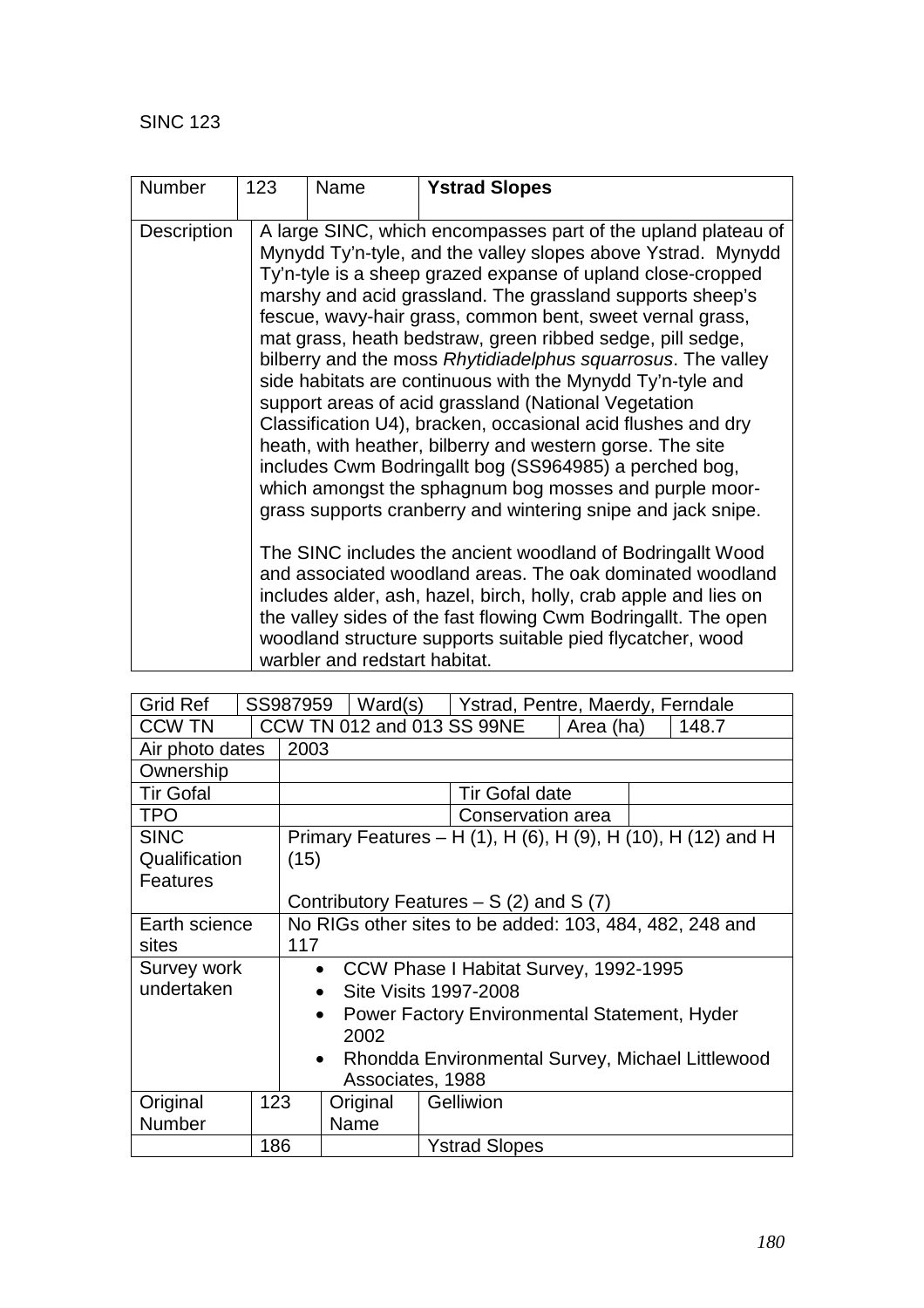| Number      | 124<br><b>Mynydd Gelli-wion and Gellwion Slopes</b><br>Name                                                                                                                                                                                                                                                                                                                                                                                                                                                                                                                                                                                                                                                                                                                                                                                                                                                                                                                                                                                                                                                            |
|-------------|------------------------------------------------------------------------------------------------------------------------------------------------------------------------------------------------------------------------------------------------------------------------------------------------------------------------------------------------------------------------------------------------------------------------------------------------------------------------------------------------------------------------------------------------------------------------------------------------------------------------------------------------------------------------------------------------------------------------------------------------------------------------------------------------------------------------------------------------------------------------------------------------------------------------------------------------------------------------------------------------------------------------------------------------------------------------------------------------------------------------|
| Description | A very large mosaic SINC, which encompasses a variety of                                                                                                                                                                                                                                                                                                                                                                                                                                                                                                                                                                                                                                                                                                                                                                                                                                                                                                                                                                                                                                                               |
|             | habitats. The SINC includes the large Forestry Commission                                                                                                                                                                                                                                                                                                                                                                                                                                                                                                                                                                                                                                                                                                                                                                                                                                                                                                                                                                                                                                                              |
|             | plantations of Mynydd Gelliwion, and connecting stream valley                                                                                                                                                                                                                                                                                                                                                                                                                                                                                                                                                                                                                                                                                                                                                                                                                                                                                                                                                                                                                                                          |
|             | (with acid and wet grasslands and woodland) and the mosaic of<br>woodland, ponds, grassland and coal spoil habitats of the                                                                                                                                                                                                                                                                                                                                                                                                                                                                                                                                                                                                                                                                                                                                                                                                                                                                                                                                                                                             |
|             | Gelliwion Key Countryside Site.                                                                                                                                                                                                                                                                                                                                                                                                                                                                                                                                                                                                                                                                                                                                                                                                                                                                                                                                                                                                                                                                                        |
|             |                                                                                                                                                                                                                                                                                                                                                                                                                                                                                                                                                                                                                                                                                                                                                                                                                                                                                                                                                                                                                                                                                                                        |
|             | The Mynydd Gelliwion forestry plantation supports a mosaic of<br>recent clear fell and standing western hemlock, sitka spruce,<br>larch, lodgepole pine with areas of mixed broadleaved. The<br>mixed conifers support good conifer bird habitat, with habitat for<br>goshawk, siskin, and crossbill. The clear fell areas are potential<br>nightjar habitat, while a well-established heronry favours areas<br>of western hemlock. There are repeated, but unconfirmed,<br>sightings of red squirrel from this area.                                                                                                                                                                                                                                                                                                                                                                                                                                                                                                                                                                                                  |
|             | The plantation includes associated open ground habitats,<br>including ponds and pools (with palmate newt and common<br>frog), and areas of upland bog. The valley mire at NGR ST<br>055895 is based on deep peat and although short grazed by<br>sheep and ponies, it supports a diverse bog flora with purple<br>moor-grass, sphagnum bog mosses, Polytrichum commune,<br>and common cotton grass. Drier acid grassland supports<br>sheep's fescue, mat grass, Cladonia lichens, tormentil, sheep's<br>sorrel and heather.                                                                                                                                                                                                                                                                                                                                                                                                                                                                                                                                                                                            |
|             | The main forestry block is connected to the rest of the SINC by<br>a stream valley (NGR ST 053892). On its upper slopes this<br>steep sided valley supports bracken and acid grassland<br>(National Vegetation Classification U4) which grade lower down<br>the slope into flushed marshy grassland. These wet pastures<br>support a mosaic of soft rush marshy grassland (National<br>Vegetation Classification M23), flushed purple moor-grass with<br>devil's-bit scabious (National Vegetation Classification M25)<br>and areas of damp neutral grassland (National Vegetation<br>Classification MG10) and bracken. There are areas of mature<br>'open' wet alder woodland associated with streams and issues<br>and which connect into the Gelliwion SSSI. The wet pastures<br>support suitable marsh fritillary butterfly habitat, and the mosaic<br>of rough pasture and woodland represents diverse bird and<br>invertebrate habitat, and potentially important bat habitat.<br>The SINC extends into the lower valley of the Nant Gelliwion.<br>Within the Gelliwion Key Countryside Site there are extensive |
|             | areas of mixed broad-leaved woodland plantation with areas                                                                                                                                                                                                                                                                                                                                                                                                                                                                                                                                                                                                                                                                                                                                                                                                                                                                                                                                                                                                                                                             |
|             | relic semi-natural woodland. The woods support a diverse,                                                                                                                                                                                                                                                                                                                                                                                                                                                                                                                                                                                                                                                                                                                                                                                                                                                                                                                                                                                                                                                              |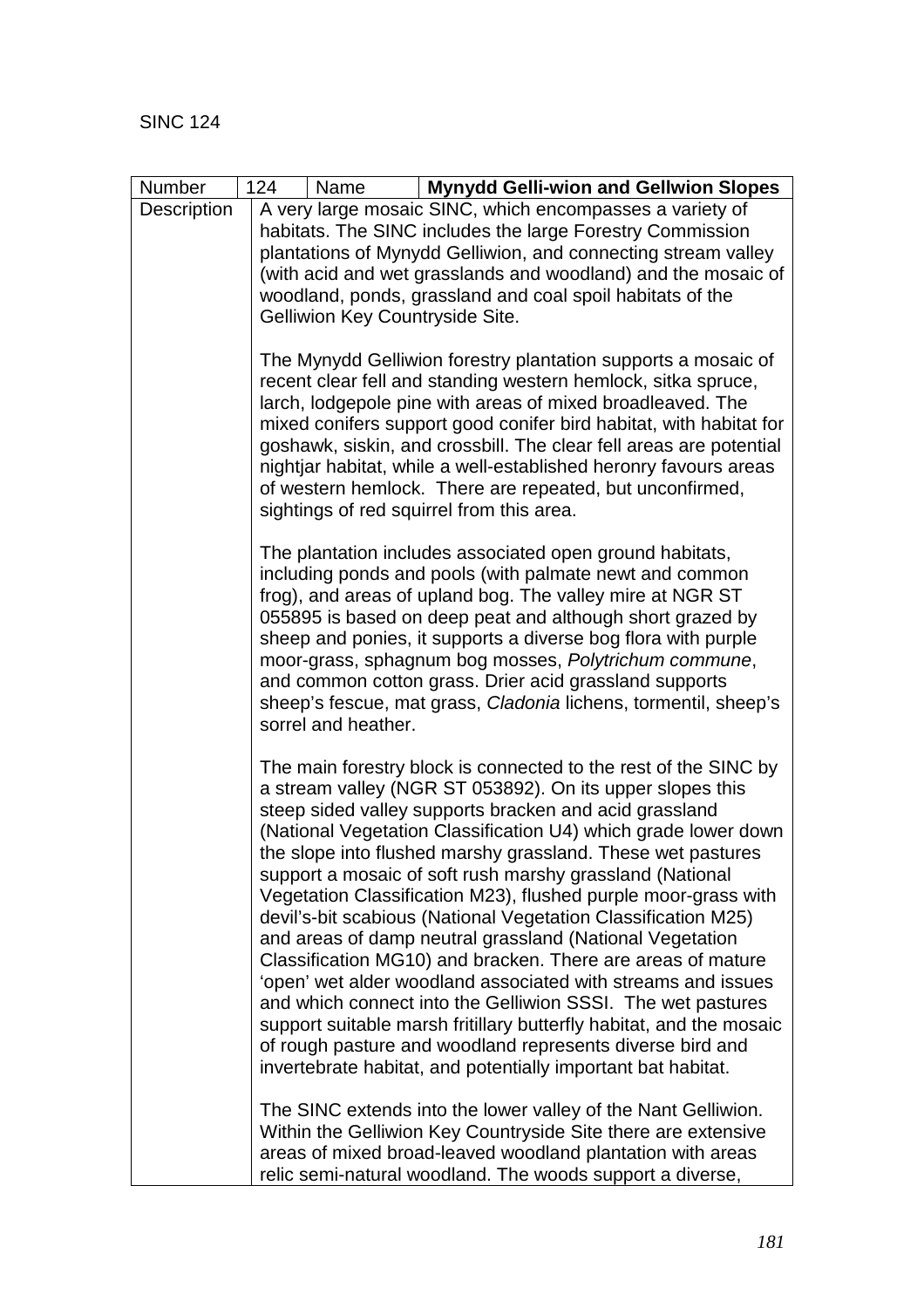|                                                                     | sometime eclectic mix of trees with birch, willow, alders, oaks,<br>and ash. There are associated areas of species-rich secondary                                                                                                                                                                                                                                                                                                                                                                                                                                                                                                                                                                                                                                                                                                                                                                                                                                                                                                                                                                                                                             |                                                                |  |                          |                                                                         |  |
|---------------------------------------------------------------------|---------------------------------------------------------------------------------------------------------------------------------------------------------------------------------------------------------------------------------------------------------------------------------------------------------------------------------------------------------------------------------------------------------------------------------------------------------------------------------------------------------------------------------------------------------------------------------------------------------------------------------------------------------------------------------------------------------------------------------------------------------------------------------------------------------------------------------------------------------------------------------------------------------------------------------------------------------------------------------------------------------------------------------------------------------------------------------------------------------------------------------------------------------------|----------------------------------------------------------------|--|--------------------------|-------------------------------------------------------------------------|--|
|                                                                     | grassland. The plantation woodlands support a diverse bird                                                                                                                                                                                                                                                                                                                                                                                                                                                                                                                                                                                                                                                                                                                                                                                                                                                                                                                                                                                                                                                                                                    |                                                                |  |                          |                                                                         |  |
|                                                                     |                                                                                                                                                                                                                                                                                                                                                                                                                                                                                                                                                                                                                                                                                                                                                                                                                                                                                                                                                                                                                                                                                                                                                               |                                                                |  |                          |                                                                         |  |
|                                                                     | assemblage.<br>The Key Countryside includes part of Shoni's pond, which lies<br>on the Nant Gelliwion. The pond is shallow, with fringes of<br>diverse swamp and wet alder woodland. The pond supports a<br>large common toad population (500 plus have been counted),<br>with palmate newt and common frog. The Key Countryside Site<br>extends to the superb coal spoil tips around NGR ST 061888.<br>These support a complex mosaic of heather, bilberry and<br>Cladonia lichens, acid grassland, and extensive gorse thickets.<br>The tips supports excellent reptile habitat (slow worm and<br>common lizard), breeding stonechat and green hairstreak<br>butterfly habitat. The tips grade into additional areas of<br>established semi-natural woodland, with ash, oak, sycamore<br>hazel (a lot of old coppice), willow, hawthorn and holly and<br>ground floras which have a significant ancient woodland<br>component, with bluebell, dog violet, enchanter's nightshade,<br>male fern, broad buckler fern and hart's-tongue fern. The<br>woodlands have potential for dormouse, and again represent<br>diverse bird, invertebrate and bat habitat. |                                                                |  |                          |                                                                         |  |
|                                                                     |                                                                                                                                                                                                                                                                                                                                                                                                                                                                                                                                                                                                                                                                                                                                                                                                                                                                                                                                                                                                                                                                                                                                                               |                                                                |  |                          | The SINC support a diverse mosaic of habitats, which form an            |  |
|                                                                     |                                                                                                                                                                                                                                                                                                                                                                                                                                                                                                                                                                                                                                                                                                                                                                                                                                                                                                                                                                                                                                                                                                                                                               |                                                                |  |                          | interconnected expanse of semi-natural habitat (and                     |  |
| <b>Grid Ref</b>                                                     |                                                                                                                                                                                                                                                                                                                                                                                                                                                                                                                                                                                                                                                                                                                                                                                                                                                                                                                                                                                                                                                                                                                                                               |                                                                |  |                          | plantations) on the western side of Pontypridd.                         |  |
| <b>CCW TN</b>                                                       | ST052898                                                                                                                                                                                                                                                                                                                                                                                                                                                                                                                                                                                                                                                                                                                                                                                                                                                                                                                                                                                                                                                                                                                                                      | CCW ST08NE 011 and 012.                                        |  |                          | Ward(s)   Rhondda, Cymmer, Tonyrefail East, Graig<br>261.1<br>Area (ha) |  |
| Air photo dates                                                     |                                                                                                                                                                                                                                                                                                                                                                                                                                                                                                                                                                                                                                                                                                                                                                                                                                                                                                                                                                                                                                                                                                                                                               | 2003                                                           |  |                          |                                                                         |  |
| Ownership                                                           |                                                                                                                                                                                                                                                                                                                                                                                                                                                                                                                                                                                                                                                                                                                                                                                                                                                                                                                                                                                                                                                                                                                                                               | Part FCW, part Council                                         |  |                          |                                                                         |  |
| Tir Gofal                                                           |                                                                                                                                                                                                                                                                                                                                                                                                                                                                                                                                                                                                                                                                                                                                                                                                                                                                                                                                                                                                                                                                                                                                                               |                                                                |  | <b>Tir Gofal date</b>    |                                                                         |  |
| TPO                                                                 |                                                                                                                                                                                                                                                                                                                                                                                                                                                                                                                                                                                                                                                                                                                                                                                                                                                                                                                                                                                                                                                                                                                                                               | Conservation area                                              |  |                          |                                                                         |  |
| <b>SINC</b>                                                         |                                                                                                                                                                                                                                                                                                                                                                                                                                                                                                                                                                                                                                                                                                                                                                                                                                                                                                                                                                                                                                                                                                                                                               | Primary Features - H (1), H (3), H (4), H (6), H (7), H (9), H |  |                          |                                                                         |  |
| Qualification<br>Features                                           |                                                                                                                                                                                                                                                                                                                                                                                                                                                                                                                                                                                                                                                                                                                                                                                                                                                                                                                                                                                                                                                                                                                                                               | $(15)$ , H $(16)$ , H $(18)$ and H $(20)$                      |  |                          |                                                                         |  |
|                                                                     |                                                                                                                                                                                                                                                                                                                                                                                                                                                                                                                                                                                                                                                                                                                                                                                                                                                                                                                                                                                                                                                                                                                                                               |                                                                |  |                          | Contributory Features $- S(1)$ , S(2), S(3), S(4), S(5) and S           |  |
|                                                                     | (6)                                                                                                                                                                                                                                                                                                                                                                                                                                                                                                                                                                                                                                                                                                                                                                                                                                                                                                                                                                                                                                                                                                                                                           |                                                                |  |                          |                                                                         |  |
| Earth science                                                       |                                                                                                                                                                                                                                                                                                                                                                                                                                                                                                                                                                                                                                                                                                                                                                                                                                                                                                                                                                                                                                                                                                                                                               |                                                                |  |                          | No RIGs other sites to be added 308, 183, 182 (check 558,               |  |
| sites                                                               |                                                                                                                                                                                                                                                                                                                                                                                                                                                                                                                                                                                                                                                                                                                                                                                                                                                                                                                                                                                                                                                                                                                                                               | 322 on the boundaries)                                         |  |                          |                                                                         |  |
| Survey work                                                         |                                                                                                                                                                                                                                                                                                                                                                                                                                                                                                                                                                                                                                                                                                                                                                                                                                                                                                                                                                                                                                                                                                                                                               |                                                                |  |                          | CCW Phase I Habitat Survey, 1992-1995                                   |  |
| undertaken                                                          |                                                                                                                                                                                                                                                                                                                                                                                                                                                                                                                                                                                                                                                                                                                                                                                                                                                                                                                                                                                                                                                                                                                                                               | <b>Site Visits 1997-2008</b><br>$\bullet$                      |  |                          |                                                                         |  |
| Strategic Assessment of the Marsh Fritillary Butterfly<br>$\bullet$ |                                                                                                                                                                                                                                                                                                                                                                                                                                                                                                                                                                                                                                                                                                                                                                                                                                                                                                                                                                                                                                                                                                                                                               |                                                                |  |                          |                                                                         |  |
|                                                                     |                                                                                                                                                                                                                                                                                                                                                                                                                                                                                                                                                                                                                                                                                                                                                                                                                                                                                                                                                                                                                                                                                                                                                               | and its Habitats in Rhondda Cynon Taff, Richard Smith          |  |                          |                                                                         |  |
|                                                                     |                                                                                                                                                                                                                                                                                                                                                                                                                                                                                                                                                                                                                                                                                                                                                                                                                                                                                                                                                                                                                                                                                                                                                               | (2005)                                                         |  |                          |                                                                         |  |
|                                                                     |                                                                                                                                                                                                                                                                                                                                                                                                                                                                                                                                                                                                                                                                                                                                                                                                                                                                                                                                                                                                                                                                                                                                                               |                                                                |  | (Provisional) NCC (1986) | Glamorgan Inventory of Ancient Woodland                                 |  |
| <b>Original Numbers</b>                                             |                                                                                                                                                                                                                                                                                                                                                                                                                                                                                                                                                                                                                                                                                                                                                                                                                                                                                                                                                                                                                                                                                                                                                               | 123                                                            |  | <b>Original Name</b>     | Gelliwion                                                               |  |
|                                                                     |                                                                                                                                                                                                                                                                                                                                                                                                                                                                                                                                                                                                                                                                                                                                                                                                                                                                                                                                                                                                                                                                                                                                                               | 124                                                            |  |                          | <b>Mynydd Gelliwion Slopes</b>                                          |  |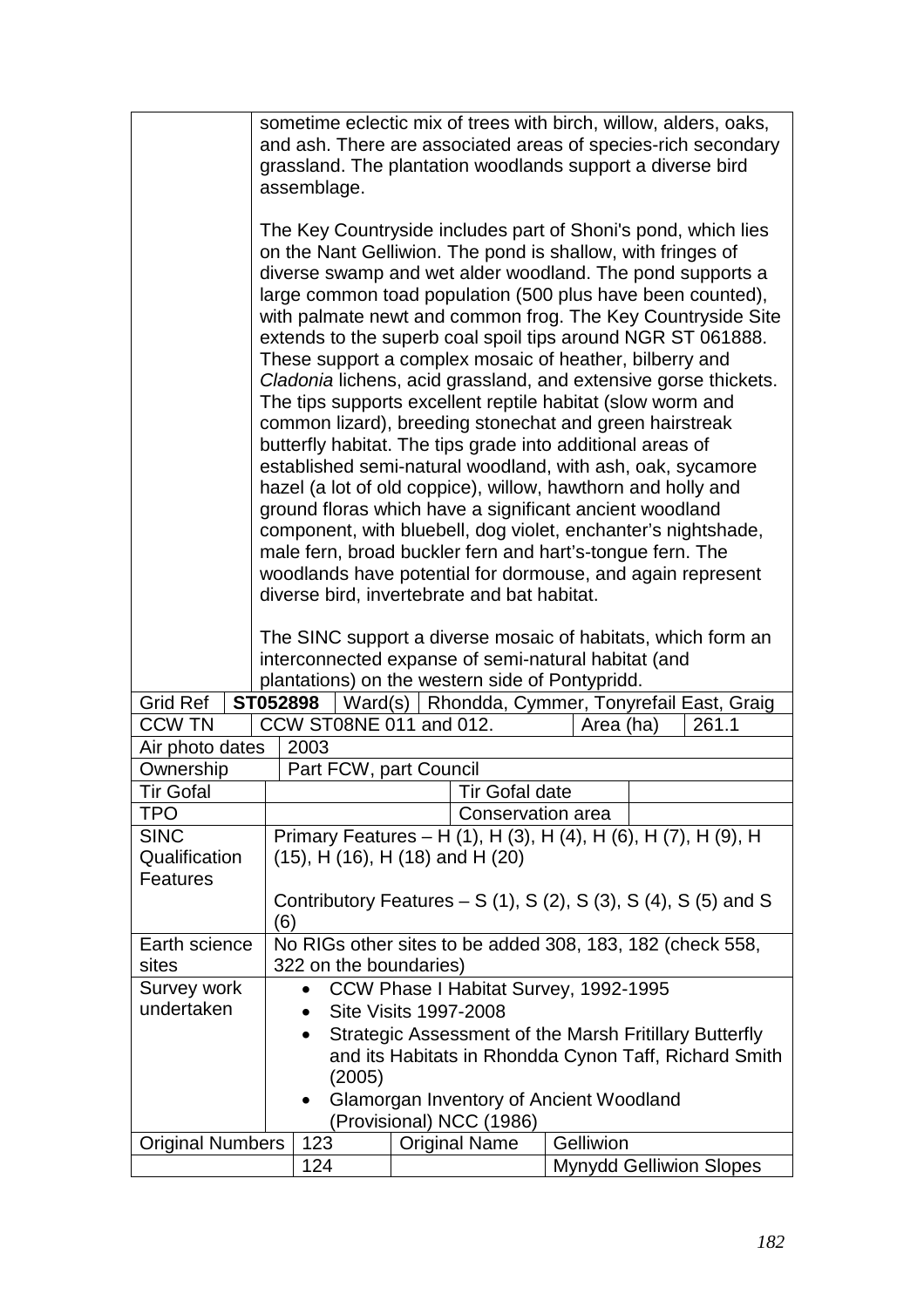| <b>Number</b> | 125 | Name | <b>Coed Craig-Fach</b>                                                                                                                                                                                                                                                                                                                                                       |
|---------------|-----|------|------------------------------------------------------------------------------------------------------------------------------------------------------------------------------------------------------------------------------------------------------------------------------------------------------------------------------------------------------------------------------|
| Description   |     |      | Mature ancient woodland on the hillside above<br>Maesycoed. The woodland is mixed in composition with<br>oak, ash, sycamore, beech and birch and an under<br>storey of hazel, holly and hawthorn. There is an ancient<br>woodland ground flora with bluebells. The SINC includes<br>associated areas of bracken slopes with acid grassland<br>and locally abundant bluebell. |

| <b>Grid Ref</b>  |     |                                                    | (ST 061896).                                         | Ward(s)         | Rhondda                                          |  |  |
|------------------|-----|----------------------------------------------------|------------------------------------------------------|-----------------|--------------------------------------------------|--|--|
| <b>CCW TN</b>    |     |                                                    |                                                      | Area            | 14.6                                             |  |  |
|                  |     |                                                    |                                                      | (ha)            |                                                  |  |  |
| Air photo dates  |     | 2003                                               |                                                      |                 |                                                  |  |  |
| Ownership        |     |                                                    |                                                      |                 |                                                  |  |  |
| <b>Tir Gofal</b> |     |                                                    |                                                      |                 | <b>Tir Gofal date</b>                            |  |  |
| <b>TPO</b>       |     |                                                    |                                                      |                 | Conservation area                                |  |  |
| <b>SINC</b>      |     |                                                    |                                                      |                 | Primary Features – H $(1)$ , H $(6)$ and H $(9)$ |  |  |
| Qualification    |     |                                                    |                                                      |                 |                                                  |  |  |
| <b>Features</b>  |     |                                                    | Contributory Features $- S(1)$ and S(2)              |                 |                                                  |  |  |
| Earth science    |     | None (check 557 on boundary)                       |                                                      |                 |                                                  |  |  |
| sites            |     |                                                    |                                                      |                 |                                                  |  |  |
| Survey work      |     | CCW Phase I Habitat Survey, 1992-1995<br>$\bullet$ |                                                      |                 |                                                  |  |  |
| undertaken       |     | <b>Site Visits 1997-2008</b><br>$\bullet$          |                                                      |                 |                                                  |  |  |
|                  |     |                                                    | Glamorgan Inventory of Ancient Woodland<br>$\bullet$ |                 |                                                  |  |  |
|                  |     | (Provisional) NCC (1986                            |                                                      |                 |                                                  |  |  |
| Original         | 125 |                                                    | Original                                             | Coed craig fach |                                                  |  |  |
| Number           |     |                                                    | Name                                                 |                 |                                                  |  |  |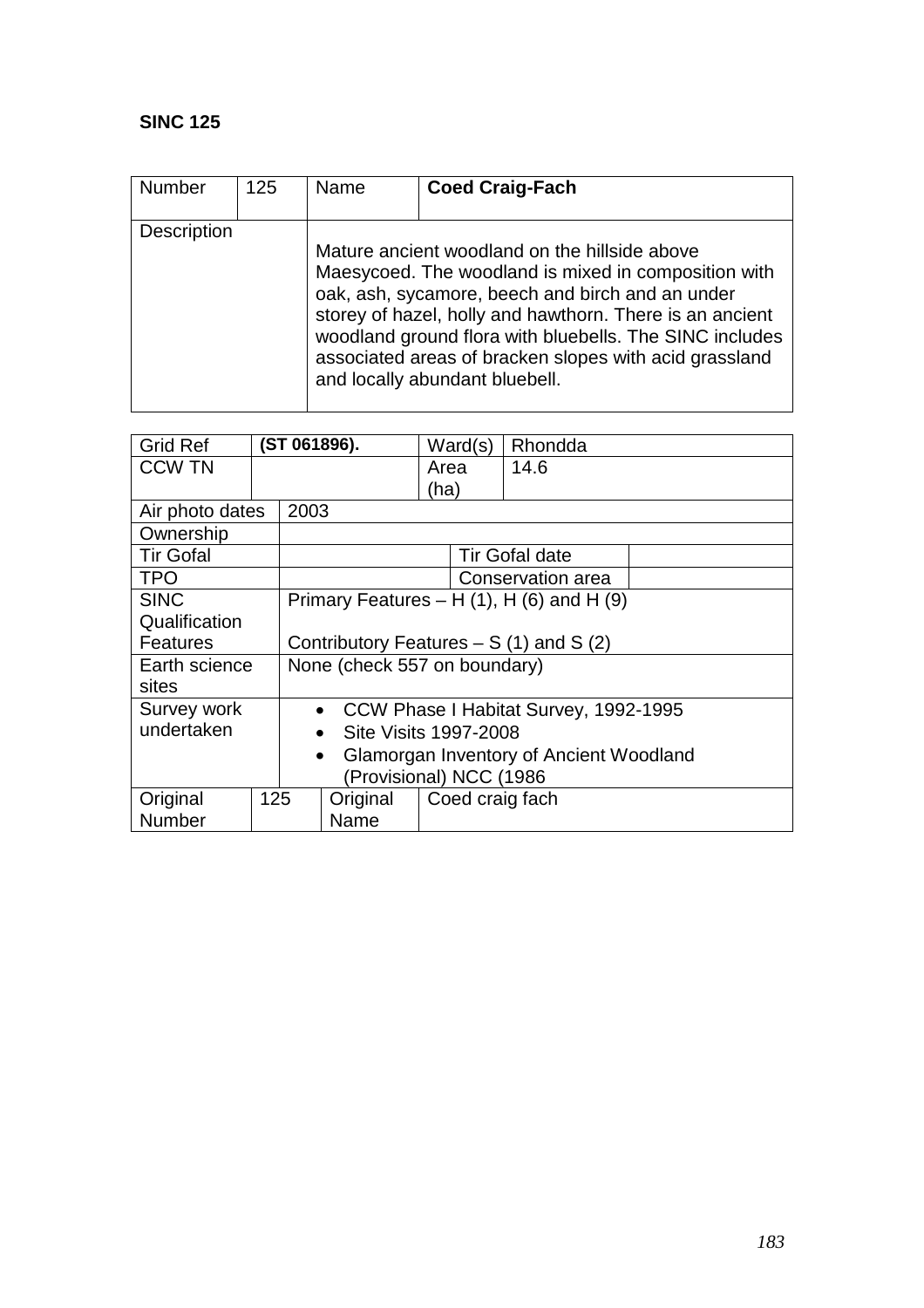| <b>Number</b>      | 126 | Name                                                                                                                                                                                                                | <b>Treforest Slopes</b>                                                                                                                                                                                                                                                                                                                                                                                                                                                                                                                                                                                                                                                                                                                                                                                                                                                                                                 |  |  |
|--------------------|-----|---------------------------------------------------------------------------------------------------------------------------------------------------------------------------------------------------------------------|-------------------------------------------------------------------------------------------------------------------------------------------------------------------------------------------------------------------------------------------------------------------------------------------------------------------------------------------------------------------------------------------------------------------------------------------------------------------------------------------------------------------------------------------------------------------------------------------------------------------------------------------------------------------------------------------------------------------------------------------------------------------------------------------------------------------------------------------------------------------------------------------------------------------------|--|--|
| <b>Description</b> |     | oak.                                                                                                                                                                                                                | An extensive ffridd and ancient woodland SINC, which<br>dominates the hillside above Treforest and the Graig,<br>Pontypridd. The SINC includes extensive woodlands,<br>with the mature ancient woodland of Coed Fforest-Uchaf<br>and Coed Berthlwyd, and interconnecting areas of<br>secondary woodland. The woodlands are mixed with<br>oak, ash, alder, beech, sycamore and birch with hazel,<br>guelder rose, holly, hawthorn and willow. The ancient<br>woodland has good ancient woodland ground floras with<br>bluebell, wood anemone, wood sorrel, dog violet, male<br>fern, broad buckler fern, hard fern and hart's-tongue<br>fern. The SINC includes large areas of acid grassland,<br>and bracken, with sheep's fescue, wavy-hair grass,<br>common bent, tormentil, heath bedstraw and sheep's<br>sorrel. In places there is significant woodland<br>regeneration within bracken, with rowan, birch, ash and |  |  |
|                    |     | The north facing slopes above the Graig, support an<br>expanse of heathland, with heather, bilberry, wavy hair<br>grass. There is a small area of purple moor-grass<br>marshy grassland and flush at NGR ST 076851. |                                                                                                                                                                                                                                                                                                                                                                                                                                                                                                                                                                                                                                                                                                                                                                                                                                                                                                                         |  |  |
|                    |     | The hillside mosaic of woodland, heath and grassland<br>supports good quality invertebrate, reptile, bird and bat<br>habitat.                                                                                       |                                                                                                                                                                                                                                                                                                                                                                                                                                                                                                                                                                                                                                                                                                                                                                                                                                                                                                                         |  |  |

| <b>Grid Ref</b>          |                                                              | (ST 076886)<br>Ward(s)<br>Graig, Treforest           |                      |                       |  |                                                            |       |
|--------------------------|--------------------------------------------------------------|------------------------------------------------------|----------------------|-----------------------|--|------------------------------------------------------------|-------|
| <b>CCW TN</b>            |                                                              | CCW ST 08NE 025 and 026.                             |                      |                       |  | Area (ha)                                                  | 100.2 |
| Air photo dates          |                                                              | 2003                                                 |                      |                       |  |                                                            |       |
| Ownership                |                                                              |                                                      |                      |                       |  |                                                            |       |
| <b>Tir Gofal</b>         |                                                              |                                                      |                      | <b>Tir Gofal date</b> |  |                                                            |       |
| <b>TPO</b>               |                                                              |                                                      |                      | Conservation area     |  |                                                            |       |
| <b>SINC</b>              | Primary Features - H (1), H (6), H (7), H (9), H (10), and H |                                                      |                      |                       |  |                                                            |       |
| Qualification            |                                                              | (12)                                                 |                      |                       |  |                                                            |       |
| Features                 |                                                              |                                                      |                      |                       |  |                                                            |       |
|                          |                                                              | Contributory Features $- S(1)$ , S(2), S(3) and S(6) |                      |                       |  |                                                            |       |
| Earth science            |                                                              |                                                      |                      |                       |  | No RIGs, others to be added: 322, 201, 194, 311, 559, 555, |       |
| sites                    |                                                              | 554 (556 and 560 on boundaries)                      |                      |                       |  |                                                            |       |
| Survey work              |                                                              |                                                      |                      |                       |  | • CCW Phase I Habitat Survey 1992-1995                     |       |
| undertaken               |                                                              | Site Visits 1997-2008<br>$\bullet$                   |                      |                       |  |                                                            |       |
|                          | Glamorgan Inventory of Ancient Woodland<br>$\bullet$         |                                                      |                      |                       |  |                                                            |       |
| (Provisional) NCC (1986) |                                                              |                                                      |                      |                       |  |                                                            |       |
| <b>Original Number</b>   |                                                              | 126                                                  | <b>Original Name</b> |                       |  | <b>Treforest Slopes</b>                                    |       |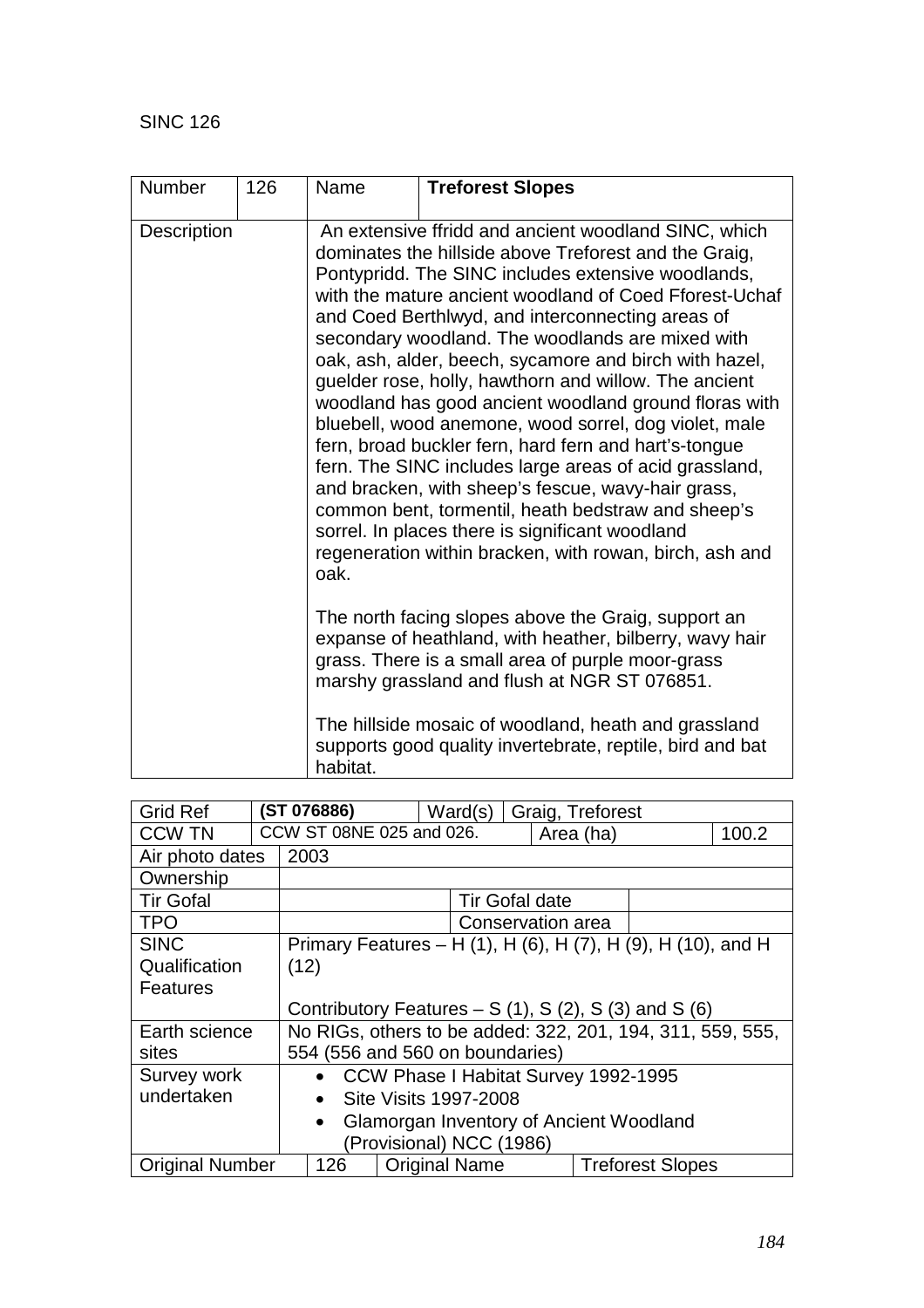| Number      | 127       | Name                                | <b>Coed Castellau</b>                                                                                                                                                                                                                                                                                                                                                                                                                                                                                                                                                                                                                                                                                                                                                                                                                                                                                                                                                                                                                                                                                                                                                                                                                             |
|-------------|-----------|-------------------------------------|---------------------------------------------------------------------------------------------------------------------------------------------------------------------------------------------------------------------------------------------------------------------------------------------------------------------------------------------------------------------------------------------------------------------------------------------------------------------------------------------------------------------------------------------------------------------------------------------------------------------------------------------------------------------------------------------------------------------------------------------------------------------------------------------------------------------------------------------------------------------------------------------------------------------------------------------------------------------------------------------------------------------------------------------------------------------------------------------------------------------------------------------------------------------------------------------------------------------------------------------------|
| Description | dormouse. |                                     | The valley of the Nant Castellau and its associated habitats.<br>The Nant Castellau is a typical fast flowing stream, which has<br>pool/riffle sequences, areas of gravel bed, undercut banks, and<br>associated bank side habitats. The stream supports potential<br>habitat for brown trout, dipper, grey wagtail and otter.<br>The SINC includes the large ancient woodland of Coed<br>Castellau. The site is sheep grazed, and the ground flora is<br>somewhat impoverished as a result. Beech dominates much of<br>the slope woodland with a shrub layer of holly. The ground flora<br>includes bracken, creeping soft grass and bluebells. Areas of<br>sessile oak woodland occur with hazel and a grass dominated<br>ground flora with wood sorrel. The valley floor is wet and<br>supports alder dominated wet woodland with remote sedge<br>(Carex remota), smooth stalked sedge (Carex laevigata),<br>marsh violet, opposite leaved golden saxifrage, meadowsweet<br>and yellow pimpernel. The woodland will support an associated<br>woodland invertebrate (e.g. purple hairstreak butterflies), bird<br>(strong potential for wood warbler, redstart and pied flycatcher),<br>and bat assemblage. The woodland has some potential for |
|             |           | marsh fritillary butterfly habitat. | The SINC includes areas of remnant marshy grassland<br>associated with the issues and ditches which feed the upper<br>sections of the Nant Castellau. These wet pastures are relics of<br>a once more extensive marshy grassland area, and although<br>not surveyed in detail, they support areas of soft rush and<br>purple moor-grass, and will have potential to be restored as                                                                                                                                                                                                                                                                                                                                                                                                                                                                                                                                                                                                                                                                                                                                                                                                                                                                |

| <b>Grid Ref</b>         |  | (ST 053867)                             | Ward(s) | <b>Beddau</b>                                                             |  |  |
|-------------------------|--|-----------------------------------------|---------|---------------------------------------------------------------------------|--|--|
| <b>CCW TN</b>           |  | CCW ST 08NE 003                         |         | 32.84<br>Area (ha)                                                        |  |  |
| 2003<br>Air photo dates |  |                                         |         |                                                                           |  |  |
| Ownership               |  |                                         |         |                                                                           |  |  |
| <b>Tir Gofal</b>        |  |                                         |         | <b>Tir Gofal date</b>                                                     |  |  |
| <b>TPO</b>              |  |                                         |         | Conservation area                                                         |  |  |
| <b>SINC</b>             |  | Primary Features - H (1), H (7), H (15) |         |                                                                           |  |  |
| Qualification           |  |                                         |         |                                                                           |  |  |
| <b>Features</b>         |  |                                         |         | Contributory Features – S $(1)$ , S $(2)$ , S $(4)$ , S $(5)$ and S $(6)$ |  |  |
| Earth science           |  | <b>None</b>                             |         |                                                                           |  |  |
| sites                   |  |                                         |         |                                                                           |  |  |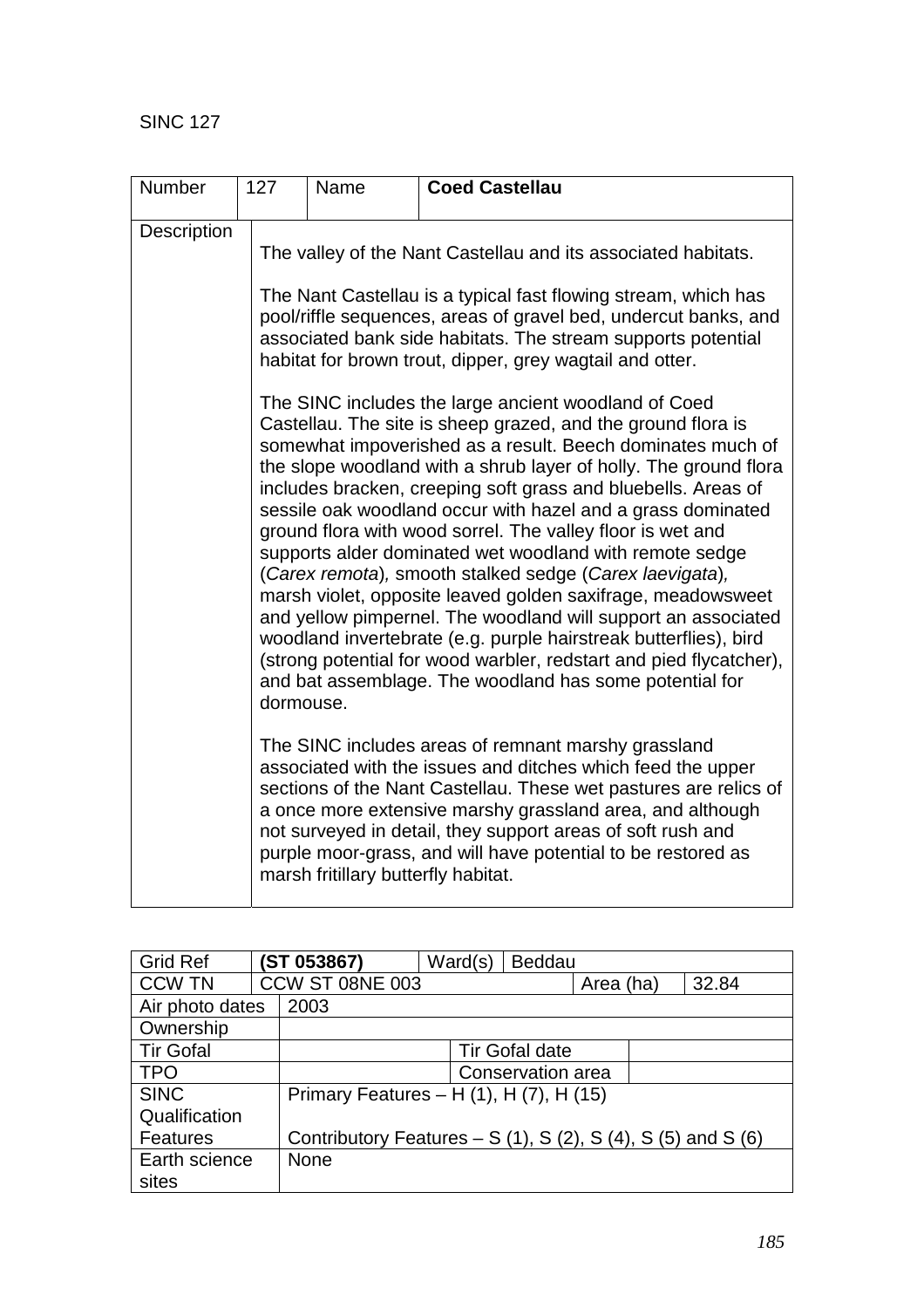| Survey work                                                 |     | • CCW Phase I Habitat Survey |                         |  |
|-------------------------------------------------------------|-----|------------------------------|-------------------------|--|
| undertaken                                                  |     |                              | • Site Visits 1997-2008 |  |
| <b>Glamorgan Inventory of Ancient Woodland</b><br>$\bullet$ |     |                              |                         |  |
| (Provisional) NCC (1986)                                    |     |                              |                         |  |
| • Woodland Surveys in South Wales Region and                |     |                              |                         |  |
| Brecknock District 1989, Cooke and Saunders (NCC            |     |                              |                         |  |
|                                                             |     | 1990)                        |                         |  |
| Original                                                    | 127 | Original                     | <b>Coed Castellau</b>   |  |
| Number                                                      |     | Name                         |                         |  |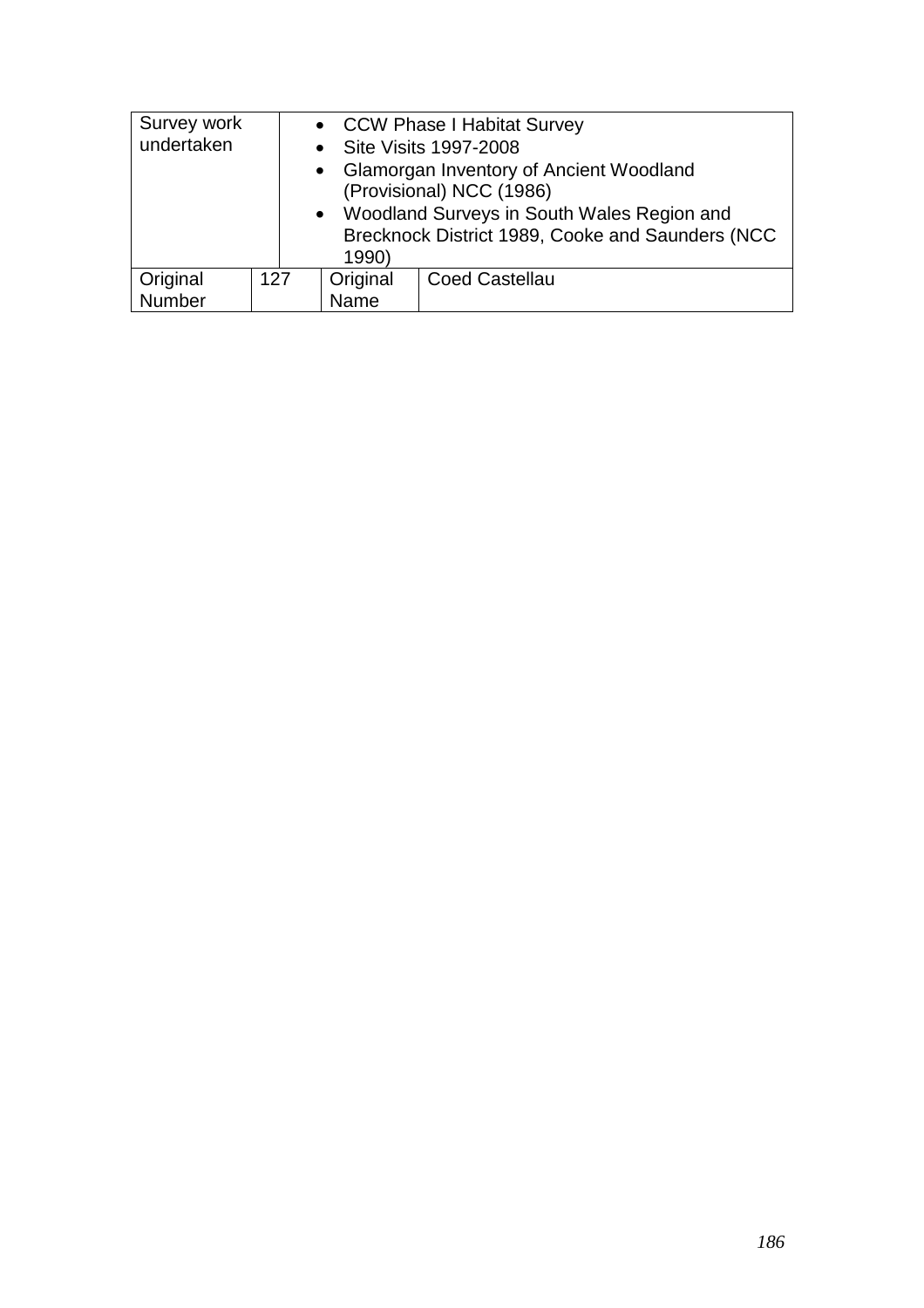| <b>Number</b>      | 128 | Name                                                                                                                                                                                                                                                                                                                                                                                                                                                                                                                                                                                                                                                                                                                                                 | Pen-y-coedcae Grassland                                                                                                                                                                                                                                                                                                                                                                                                                                                                                                                                                                                              |  |  |  |
|--------------------|-----|------------------------------------------------------------------------------------------------------------------------------------------------------------------------------------------------------------------------------------------------------------------------------------------------------------------------------------------------------------------------------------------------------------------------------------------------------------------------------------------------------------------------------------------------------------------------------------------------------------------------------------------------------------------------------------------------------------------------------------------------------|----------------------------------------------------------------------------------------------------------------------------------------------------------------------------------------------------------------------------------------------------------------------------------------------------------------------------------------------------------------------------------------------------------------------------------------------------------------------------------------------------------------------------------------------------------------------------------------------------------------------|--|--|--|
| <b>Description</b> |     | A large area of pony and cattle grazed grassland, marsh<br>and bog on the Pen-y-Coedcae plateau and the<br>associated wooded valley of the Nant Tyralwydd.                                                                                                                                                                                                                                                                                                                                                                                                                                                                                                                                                                                           |                                                                                                                                                                                                                                                                                                                                                                                                                                                                                                                                                                                                                      |  |  |  |
|                    |     | The main part of the SINC supports an intricate mosaic<br>of grassland habitats. The dry grassland is largely<br>species rich neutral and acid grassland (National<br>Vegetation Classifications of MG5c and MG6). Typical<br>species include red fescue, crested dog's-tail, common<br>bent, sweet vernal grass, black knapweed, bird's-foot<br>trefoil and devil's-bit scabious, with sheep's fescue,<br>tormentil, and heath bedstraw in the more acidic<br>pasture. Some of the dry grassland is more agriculturally<br>modified, with a higher frequency of white clover and rye<br>grass, but bird's-foot trefoil, and black knapweed are still<br>largely present and justify SINC designation. There are<br>also smaller areas of dry heath. |                                                                                                                                                                                                                                                                                                                                                                                                                                                                                                                                                                                                                      |  |  |  |
|                    |     |                                                                                                                                                                                                                                                                                                                                                                                                                                                                                                                                                                                                                                                                                                                                                      | The areas of marshy grassland include stands of purple<br>moor-grass (National Vegetation Classifications of M25a<br>and b) with tormentil and devil's-bit scabious, which<br>grade into base flushed marsh with meadow thistle<br>(National Vegetation Classification M24). Large stands<br>of soft rush marshy grassland (National Vegetation<br>Classification M23) include greater bird's-foot trefoil,<br>marsh thistle and marsh bedstraw, which in turn grades<br>into areas of less diverse wet grassland (National<br>Vegetation Classification MG10) with rushes, Yorkshire<br>fog and creeping buttercup. |  |  |  |
|                    |     | habitat for the butterfly                                                                                                                                                                                                                                                                                                                                                                                                                                                                                                                                                                                                                                                                                                                            | As a large area of suitable marsh fritillary habitat, the<br>SINC represents potentially significant stepping stone                                                                                                                                                                                                                                                                                                                                                                                                                                                                                                  |  |  |  |
|                    |     |                                                                                                                                                                                                                                                                                                                                                                                                                                                                                                                                                                                                                                                                                                                                                      | The wet pastures will supports characteristic bird<br>assemblage, such as reed bunting and wintering snipe.                                                                                                                                                                                                                                                                                                                                                                                                                                                                                                          |  |  |  |

| <b>Grid Ref</b> |     | ST 065875         | Ward(s) | Llantwit Fardre, Graig, Beddau |
|-----------------|-----|-------------------|---------|--------------------------------|
| <b>CCW TN</b>   |     | <b>CCW ST08NE</b> | Area    | 41.93                          |
|                 |     | 014, 016, 017 and | (ha)    |                                |
|                 | 018 |                   |         |                                |
|                 |     |                   |         |                                |
| Air photo dates |     | 2003              |         |                                |
| Ownership       |     |                   |         |                                |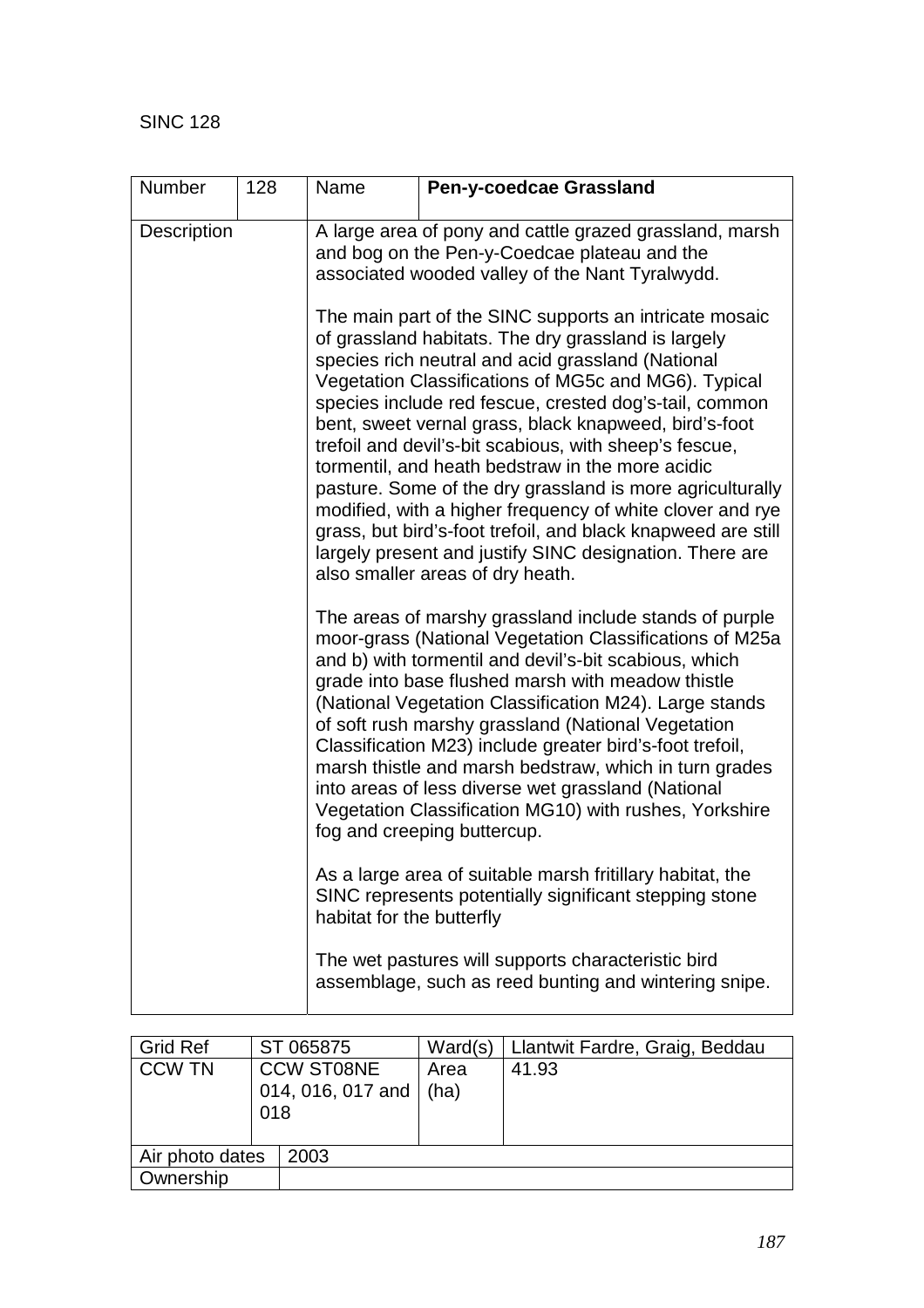| <b>Tir Gofal</b> |     | <b>Tir Gofal date</b>                                                                                                                  |                   |                                                             |  |  |  |  |
|------------------|-----|----------------------------------------------------------------------------------------------------------------------------------------|-------------------|-------------------------------------------------------------|--|--|--|--|
| <b>TPO</b>       |     |                                                                                                                                        | Conservation area |                                                             |  |  |  |  |
| <b>SINC</b>      |     |                                                                                                                                        |                   | Primary Features – H $(4)$ , H $(6)$ , H $(7)$ and H $(10)$ |  |  |  |  |
| Qualification    |     |                                                                                                                                        |                   |                                                             |  |  |  |  |
| <b>Features</b>  |     |                                                                                                                                        |                   | Contributory Features $- S(2)$ and S(6)                     |  |  |  |  |
| Earth science    |     | <b>None</b>                                                                                                                            |                   |                                                             |  |  |  |  |
| sites            |     |                                                                                                                                        |                   |                                                             |  |  |  |  |
| Survey work      |     |                                                                                                                                        |                   | • CCW Phase I Habitat Survey, 1992-1995                     |  |  |  |  |
| undertaken       |     | $\bullet$                                                                                                                              |                   | Site Visits 1997-2008                                       |  |  |  |  |
|                  |     | Strategic Assessment of the Marsh Fritillary Butterfly<br>$\bullet$<br>and its Habitats in Rhondda Cynon Taff, Richard<br>Smith (2005) |                   |                                                             |  |  |  |  |
| Original         | 128 | Pencoedcae Grassland                                                                                                                   |                   |                                                             |  |  |  |  |
| Number           |     |                                                                                                                                        | Original<br>Name  |                                                             |  |  |  |  |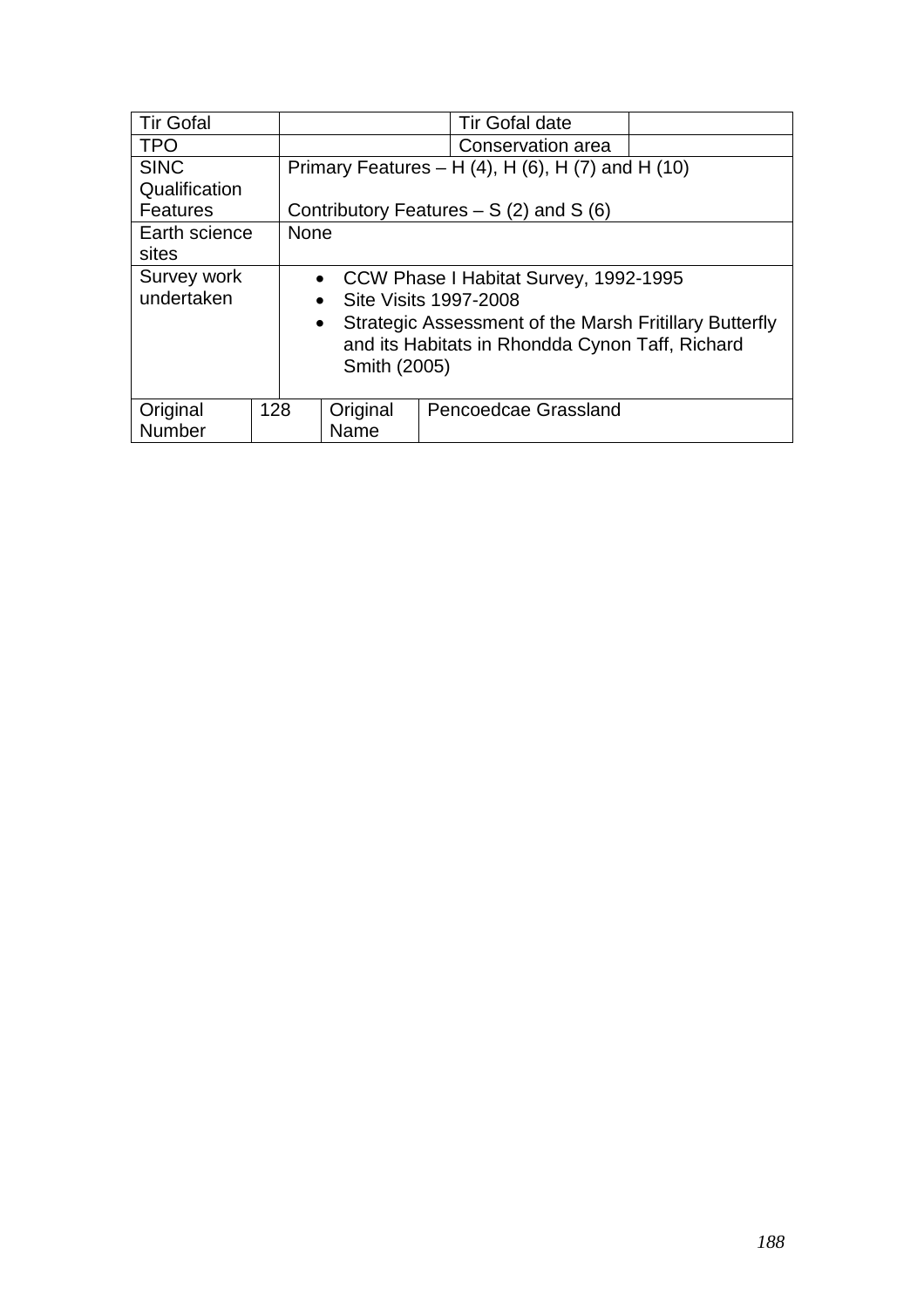| <b>Number</b>      | 129 | Name | Coedcae-du                                                                                                                                                                                                                                                                                                                                                                                                                                                                                                                                                                                                                                                                                                                                                                                                                                                                                                                                                                                                                                                  |
|--------------------|-----|------|-------------------------------------------------------------------------------------------------------------------------------------------------------------------------------------------------------------------------------------------------------------------------------------------------------------------------------------------------------------------------------------------------------------------------------------------------------------------------------------------------------------------------------------------------------------------------------------------------------------------------------------------------------------------------------------------------------------------------------------------------------------------------------------------------------------------------------------------------------------------------------------------------------------------------------------------------------------------------------------------------------------------------------------------------------------|
| <b>Description</b> |     |      | A grassland and woodland SINC on the south facing<br>slopes above Cwm Colliery. The two enclosures support<br>dry semi-improved neutral grassland (National<br>Vegetation Classifications MG5 and MG6) with red<br>fescue, rye grass, common bent, sweet vernal grass,<br>black knapweed, bird's-foot trefoil, and greater bird's foot<br>trefoil. There is a small associated area of purple moor-<br>grass marshy grassland (National Vegetation<br>Classification M25) with tormentil and devil's-bit<br>scabious. Marsh fritillary butterflies have been recorded,<br>and the marshy grassland (and associated drier<br>grassland) is good quality marsh fritillary habitat.<br>The woodlands are wet, often mature and associated<br>with streamlines. Typical species include oak, alder, ash,<br>birch, hazel, holly, and willow with bluebell, bugle, male<br>fern, broad buckler fern, and hart's-tongue fern. The<br>woods support characteristic woodland bird<br>assemblages, bat foraging habitat, and they are<br>potential dormouse habitat. |

| <b>Grid Ref</b>  |     | ST 064865)        |                              |      | Ward(s)    | Llantwit Fardre, Beddau                                    |                                                        |  |
|------------------|-----|-------------------|------------------------------|------|------------|------------------------------------------------------------|--------------------------------------------------------|--|
| <b>CCW TN</b>    |     | <b>CCW ST08NE</b> |                              | Area |            | 13.16                                                      |                                                        |  |
|                  | 013 |                   |                              | (ha) |            |                                                            |                                                        |  |
| Air photo dates  |     | 2003              |                              |      |            |                                                            |                                                        |  |
| Ownership        |     |                   |                              |      |            |                                                            |                                                        |  |
| <b>Tir Gofal</b> |     |                   |                              |      |            | Tir Gofal date                                             |                                                        |  |
| <b>TPO</b>       |     |                   |                              |      |            | Conservation area                                          |                                                        |  |
| <b>SINC</b>      |     |                   |                              |      |            | Primary Features – H $(1)$ , H $(4)$ , H $(7)$ and S $(6)$ |                                                        |  |
| Qualification    |     |                   |                              |      |            |                                                            |                                                        |  |
| <b>Features</b>  |     |                   |                              |      |            | Contributory Features -S (1) and S (2)                     |                                                        |  |
| Earth science    |     |                   | No RIGs, 325 to be added     |      |            |                                                            |                                                        |  |
| sites            |     |                   |                              |      |            |                                                            |                                                        |  |
| Survey work      |     |                   |                              |      |            | • CCW Phase I Habitat Survey 1992-1995                     |                                                        |  |
| undertaken       |     |                   | <b>Site Visits 1997-2008</b> |      |            |                                                            |                                                        |  |
| $\bullet$        |     |                   |                              |      |            |                                                            | Strategic Assessment of the Marsh Fritillary Butterfly |  |
|                  |     |                   |                              |      |            | and its Habitats in Rhondda Cynon Taff, Richard            |                                                        |  |
|                  |     |                   | Smith (2005)                 |      |            |                                                            |                                                        |  |
|                  |     |                   | $\bullet$                    |      |            | Cwm Colliery Ecology Survey, Wessex (1996)                 |                                                        |  |
| Original         | 129 |                   | Original                     |      | Coedcae du |                                                            |                                                        |  |
| <b>Number</b>    |     |                   | Name                         |      |            |                                                            |                                                        |  |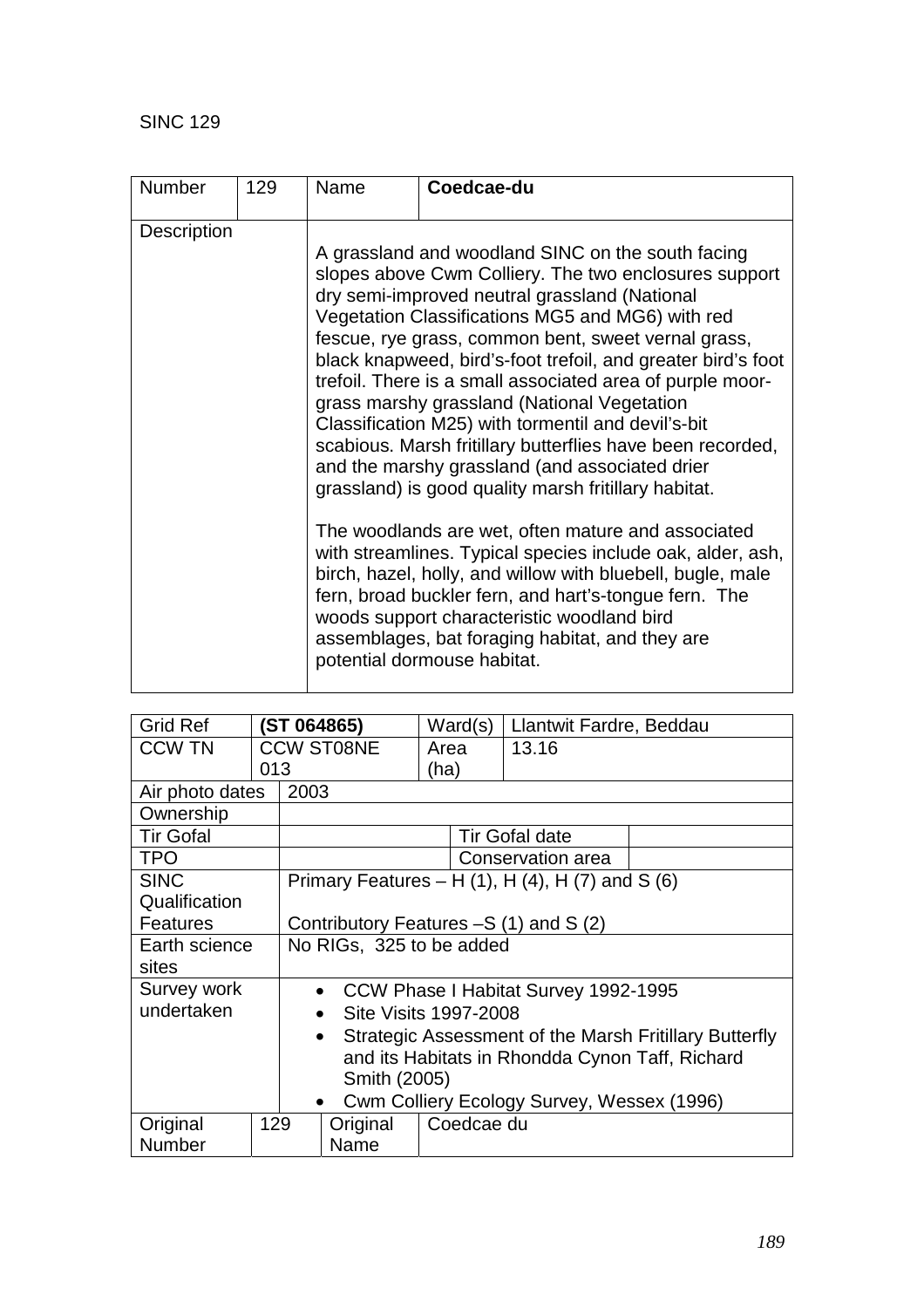| <b>Number</b> | 130 | Name<br>Rhyd-y-llech        |                                                                                                                                                                                                                                                                                                                                                                                                                                                                                                                                                                                                                                                                                                            |  |  |  |  |  |
|---------------|-----|-----------------------------|------------------------------------------------------------------------------------------------------------------------------------------------------------------------------------------------------------------------------------------------------------------------------------------------------------------------------------------------------------------------------------------------------------------------------------------------------------------------------------------------------------------------------------------------------------------------------------------------------------------------------------------------------------------------------------------------------------|--|--|--|--|--|
| Description   |     |                             | A series of species rich pastures, scrub, and woodlands on the<br>northern edge of the Cwm Coking Works, Beddau. The<br>grasslands are a mixture of species rich grassland (National<br>Vegetation Classifications MG5, MG6 and U4), often with<br>associated wet or flushed areas. Typical species include<br>common bent, sweet vernal grass, red fescue, crested dog's-<br>tail, bird's foot-trefoil, black knapweed, pignut, tormentil, red<br>clover and ribwort plantain. Flushed, or wetter areas, support<br>sharp flowered rush, cuckooflower, common sedge, oval<br>sedge, marsh bedstraw, and greater bird's-foot trefoil. The<br>grasslands support potential dingy skipper butterfly habitat. |  |  |  |  |  |
|               |     | potential dormouse habitat. | The SINC include species rich wet woodland (National<br>Vegetation Classification W10 and drier W7), Typical species<br>include alder, oak, sycamore, birch and ash, with bluebell,<br>enchanters nightshade, scaly male fern, male fern, broad<br>buckler fern, lady fern, hard fern, wood sorrel, yellow<br>pimpernel, dog violet. The SINC also includes small quarry<br>woodland with alder, oak, hazel, hawthorn, rowan, willow and<br>bluebell. Two enclosures support species rich semi-improved<br>neutral grassland National Vegetation Classification MG6) with<br>associated mature woodland. The woods support characteristic<br>woodland bird assemblages, bat foraging habitat, and they are |  |  |  |  |  |

| <b>Grid Ref</b>         |     | ST 070873 |                                                |      | Ward(s)      | <b>Llantwit Fardre</b>                                  |  |
|-------------------------|-----|-----------|------------------------------------------------|------|--------------|---------------------------------------------------------|--|
| <b>CCW TN</b>           |     |           | <b>CCW ST08NE</b>                              |      | Area         | 10.82                                                   |  |
|                         | 022 |           |                                                | (ha) |              |                                                         |  |
| Air photo dates         |     | 2003      |                                                |      |              |                                                         |  |
| Ownership               |     |           |                                                |      |              |                                                         |  |
| <b>Tir Gofal</b>        |     |           |                                                |      |              | <b>Tir Gofal date</b>                                   |  |
| <b>TPO</b>              |     |           |                                                |      |              | Conservation area                                       |  |
| <b>SINC</b>             |     |           |                                                |      |              | Primary Features – H (1), H (3), H (4), H (6) and H (7) |  |
| Qualification           |     |           |                                                |      |              |                                                         |  |
| <b>Features</b>         |     |           | Contributory Features $- S(1)$ , S(2) and S(6) |      |              |                                                         |  |
| Earth science           |     | 326       |                                                |      |              |                                                         |  |
| sites                   |     |           |                                                |      |              |                                                         |  |
| Survey work             |     |           |                                                |      |              | • CCW Phase I Habitat Survey, 1992-1995                 |  |
| undertaken<br>$\bullet$ |     |           | Site Visits 1997-2008                          |      |              |                                                         |  |
| $\bullet$               |     |           |                                                |      |              | Cwm Colliery Ecology Survey, Wessex (1996)              |  |
| Original                | 130 |           | Original                                       |      | Rhyd-y-llech |                                                         |  |
| <b>Number</b>           |     |           | Name                                           |      |              |                                                         |  |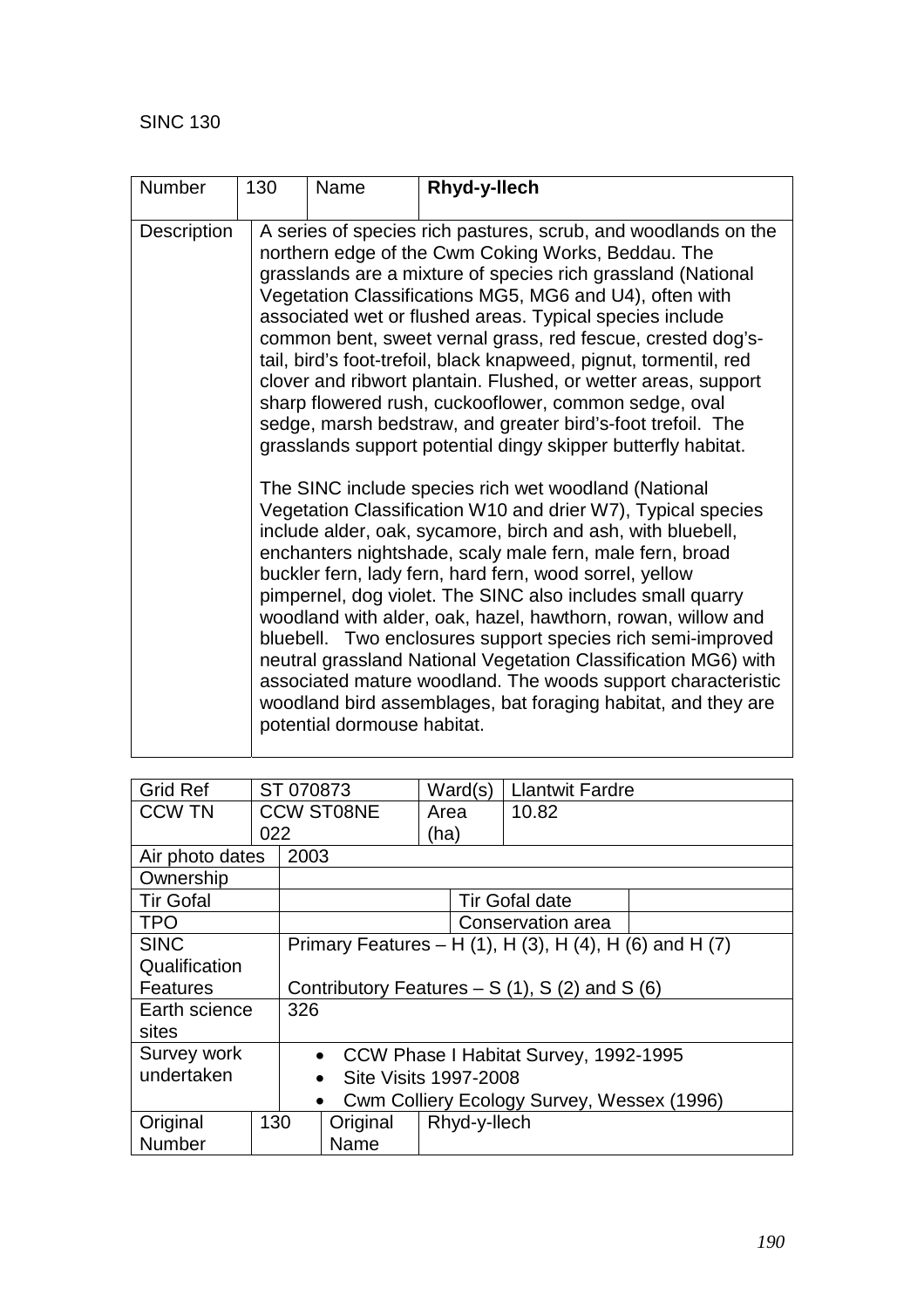| <b>Number</b> | 131                                                                                                                                                                                                                                                                                                                                                                                                                                                                                                                                                                                               | Name                                                                                                                                                                                                                                                                                                                                                                                                                                                                                                                                                                                                                                                                                                                                                                               | <b>Cwm Colliery Grasslands</b> |  |  |  |
|---------------|---------------------------------------------------------------------------------------------------------------------------------------------------------------------------------------------------------------------------------------------------------------------------------------------------------------------------------------------------------------------------------------------------------------------------------------------------------------------------------------------------------------------------------------------------------------------------------------------------|------------------------------------------------------------------------------------------------------------------------------------------------------------------------------------------------------------------------------------------------------------------------------------------------------------------------------------------------------------------------------------------------------------------------------------------------------------------------------------------------------------------------------------------------------------------------------------------------------------------------------------------------------------------------------------------------------------------------------------------------------------------------------------|--------------------------------|--|--|--|
| Description   |                                                                                                                                                                                                                                                                                                                                                                                                                                                                                                                                                                                                   | A large area of horse grazed, species rich marshy grassland<br>(National Vegetation Classification M25, with areas of M24),<br>and associated rush pastures, which occupy a series of<br>pastures, which lie east and north of Cwm Colliery, Beddau.<br>The marshy grasslands are diverse and complex, and include<br>dominant purple moor-grass, sharp flowered rush, soft rush,<br>heather, tawny sedge, oval sedge, meadow thistle, marsh<br>thistle, heath spotted orchid, cross-leaved heath, greater bird's-<br>foot trefoil, ragged robin, tormentil, devil's-bit scabious and<br>marsh violet. Marsh Fritillary and Small Pearl-bordered Fritillary<br>butterflies have both been recorded and the Site supports a<br>large area of good quality marsh fritillary habitat. |                                |  |  |  |
|               | The less diverse marshy grassland is dominated by soft rush,<br>and grassland (National Vegetation Classification M23/MG10)<br>with greater bird's-foot trefoil, cuckooflower, marsh thistle,<br>Yorkshire fog, creeping buttercup, and lesser spearwort.<br>The SINC also includes areas of species-rich, wet woodland<br>((National Vegetation Classification W7 or W10) with beech,<br>hazel, oak, and willow, and mature 'over-grown' hedgerows.<br>The SINC represents good invertebrate, breeding bird and<br>small mammal habitat. There are also unconfirmed records of<br>Harvest Mouse. |                                                                                                                                                                                                                                                                                                                                                                                                                                                                                                                                                                                                                                                                                                                                                                                    |                                |  |  |  |
|               |                                                                                                                                                                                                                                                                                                                                                                                                                                                                                                                                                                                                   |                                                                                                                                                                                                                                                                                                                                                                                                                                                                                                                                                                                                                                                                                                                                                                                    |                                |  |  |  |

| <b>Grid Ref</b>        | ST 073863                                               |     |  |  | Ward(s)                      |  | <b>Llantwit Fardre</b>                                 |           |  |       |
|------------------------|---------------------------------------------------------|-----|--|--|------------------------------|--|--------------------------------------------------------|-----------|--|-------|
| <b>CCW TN</b>          | <b>CCW ST 08NE 020</b>                                  |     |  |  |                              |  |                                                        | Area (ha) |  | 15.67 |
| Air photo dates        | 2003                                                    |     |  |  |                              |  |                                                        |           |  |       |
| Ownership              |                                                         |     |  |  |                              |  |                                                        |           |  |       |
| <b>Tir Gofal</b>       |                                                         |     |  |  |                              |  | <b>Tir Gofal date</b>                                  |           |  |       |
| <b>TPO</b>             |                                                         |     |  |  |                              |  | Conservation area                                      |           |  |       |
| <b>SINC</b>            |                                                         |     |  |  |                              |  | Primary Features – H $(1)$ , H $(7)$ and S $(6)$       |           |  |       |
| Qualification          |                                                         |     |  |  |                              |  |                                                        |           |  |       |
| <b>Features</b>        |                                                         |     |  |  |                              |  | Contributory Features - H (17), S (1) and S (2)        |           |  |       |
| Earth science sites    |                                                         |     |  |  |                              |  |                                                        |           |  |       |
| Survey work            | $\bullet$                                               |     |  |  |                              |  | CCW Phase I Habitat Survey 1992-1995                   |           |  |       |
| undertaken             | $\bullet$                                               |     |  |  | <b>Site Visits 1997-2008</b> |  |                                                        |           |  |       |
|                        | $\bullet$                                               |     |  |  |                              |  | Strategic Assessment of the Marsh Fritillary Butterfly |           |  |       |
|                        | and its Habitats in Rhondda Cynon Taff, Richard         |     |  |  |                              |  |                                                        |           |  |       |
|                        | Smith (2005)                                            |     |  |  |                              |  |                                                        |           |  |       |
|                        | Cwm Colliery Ecology Survey, Wessex (1996)<br>$\bullet$ |     |  |  |                              |  |                                                        |           |  |       |
| <b>Original Number</b> |                                                         | 131 |  |  |                              |  | Original Name   Cwm Colliery Grasslands                |           |  |       |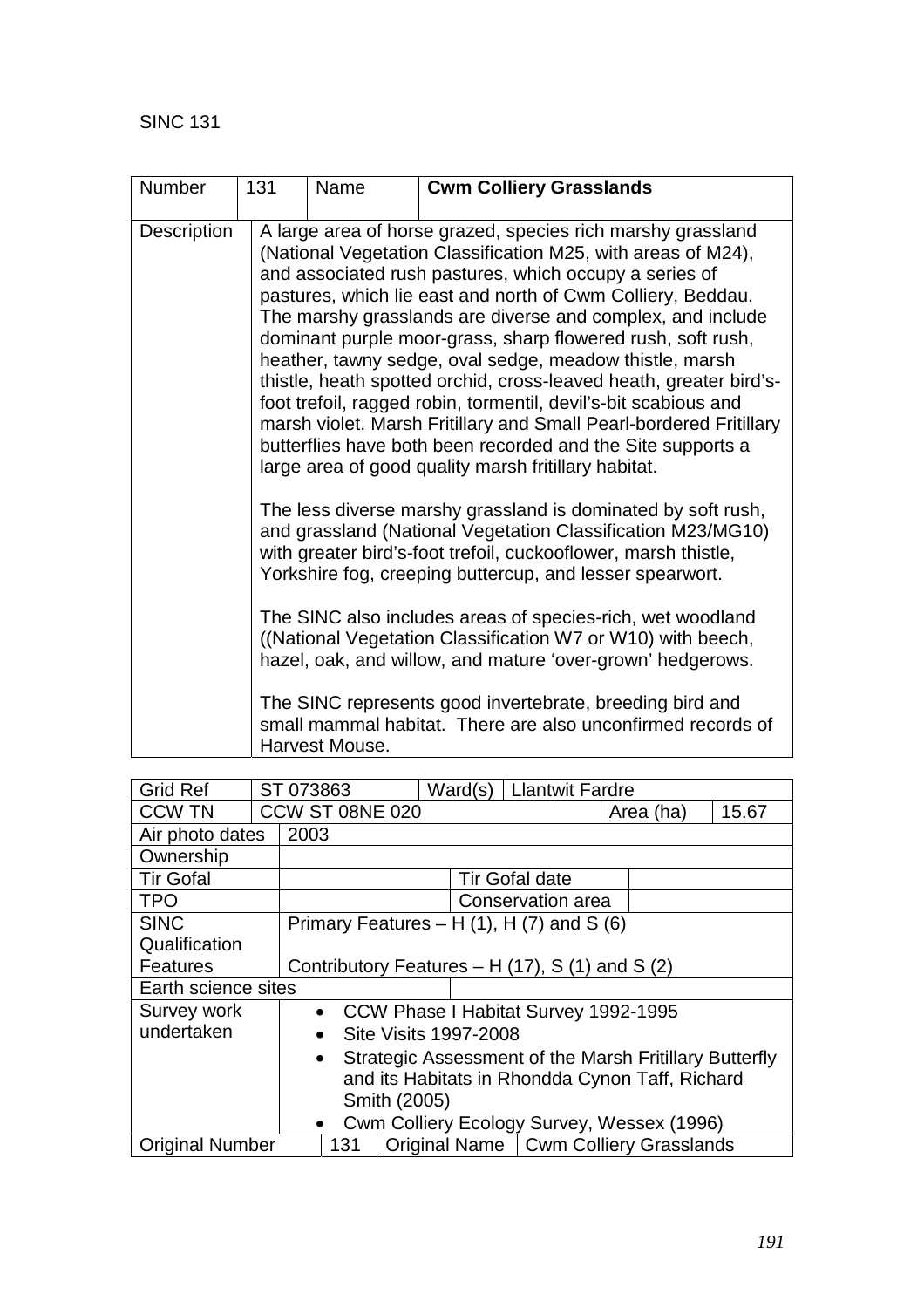| Number      | 132 | Name                                                                                                                                                                          | <b>Cwm Colliery Spoil and Lake</b>                                                                                                                                                                                                                                                                                                                                                                                                                                                                                                                                             |  |  |  |  |
|-------------|-----|-------------------------------------------------------------------------------------------------------------------------------------------------------------------------------|--------------------------------------------------------------------------------------------------------------------------------------------------------------------------------------------------------------------------------------------------------------------------------------------------------------------------------------------------------------------------------------------------------------------------------------------------------------------------------------------------------------------------------------------------------------------------------|--|--|--|--|
| Description |     | Semi-vegetated coal spoil, with bare ground, ephemeral<br>vegetation, secondary species rich grassland, scrub,<br>secondary woodland, flushes, lake and secondary<br>wetland. |                                                                                                                                                                                                                                                                                                                                                                                                                                                                                                                                                                                |  |  |  |  |
|             |     | predominates.                                                                                                                                                                 | The lake supports shallow open water and a wide ring<br>fringe of reed and greater reed mace, with sea club-<br>rush, this grades into wet ephemeral vegetation and<br>marshy grassland with rushes, marsh bedstraw, large<br>numbers of southern marsh orchid, false fox-sedge,<br>fleabane, and colt's-foot. Elsewhere wet willow scrub                                                                                                                                                                                                                                      |  |  |  |  |
|             |     | woodland.                                                                                                                                                                     | The SINC includes areas of the drier coal tip. These<br>support an eclectic mixture of ephemeral grassland<br>species and communities. On open bare ground<br>common cudweed, sand spurrey and pale toadflax, with<br>Cladonia lichens occurs, this grades into areas of more<br>established grassland with locally abundant bird's-foot<br>trefoil, black knapweed, kidney-vetch, centaury,<br>carnation sedge, wild carrot, carline thistle, and betony.<br>Areas of heath occur with heather and heath milkwort.<br>There are areas of tree planting and emergent scrub and |  |  |  |  |
|             |     | Site.                                                                                                                                                                         | The SINC has a very high biodiversity significance,<br>which includes a diverse flora and very significant<br>invertebrate fauna. The latter includes, 11 species of<br>dragonfly including keeled skimmer and scarce blue-<br>tailed damselfly, 18 species of butterfly, including<br>grayling and dingy skipper (and a high potential for small<br>blue) and a number of moth records, which includes the<br>nationally notable Devon Carpet moth. The lake<br>supports frogs and palmate newt. Snipe winter on the                                                          |  |  |  |  |

| <b>Grid Ref</b>  | ST 071862             | Ward(s) | <b>Llantwit Fardre</b> |  |  |
|------------------|-----------------------|---------|------------------------|--|--|
| <b>CCW TN</b>    |                       | Area    | 8.016                  |  |  |
|                  |                       | (ha)    |                        |  |  |
| Air photo dates  | 2003                  |         |                        |  |  |
| Ownership        |                       |         |                        |  |  |
| <b>Tir Gofal</b> | <b>Tir Gofal date</b> |         |                        |  |  |
|                  | Conservation area     |         |                        |  |  |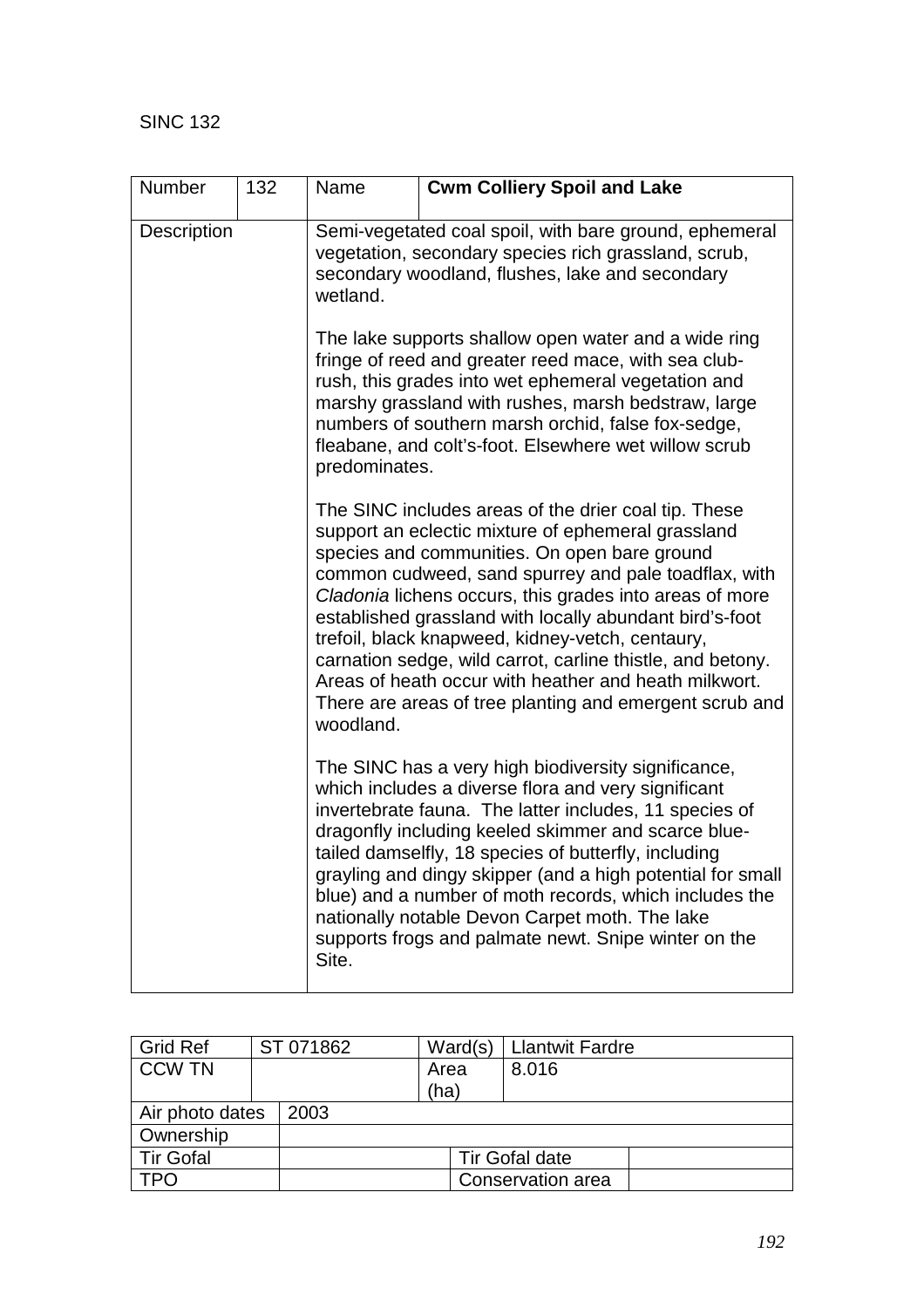| <b>SINC</b><br>Qualification<br><b>Features</b> |                                              | Primary Features – H (1), H (4), H (6), H (7), H (10), H (11),<br>and H $(16)$                                              |                                                      |  |  |  |
|-------------------------------------------------|----------------------------------------------|-----------------------------------------------------------------------------------------------------------------------------|------------------------------------------------------|--|--|--|
|                                                 |                                              |                                                                                                                             | Contributory features $- S(2)$ , S(3), S(4) and S(6) |  |  |  |
| Earth science<br>sites                          |                                              |                                                                                                                             |                                                      |  |  |  |
| Survey work                                     |                                              | • CCW Phase I Habitat Survey, 1992-1995                                                                                     |                                                      |  |  |  |
| undertaken                                      |                                              | • Site Visits 1997-2008                                                                                                     |                                                      |  |  |  |
|                                                 |                                              | • Strategic Assessment of the Marsh Fritillary Butterfly<br>and its Habitats in Rhondda Cynon Taff, Richard<br>Smith (2005) |                                                      |  |  |  |
|                                                 | • Cwm Colliery Ecology Survey, Wessex (1996) |                                                                                                                             |                                                      |  |  |  |
| Original                                        | 132                                          | Original                                                                                                                    | Cwm Colliery spoil and lake                          |  |  |  |
| Number                                          |                                              | Name                                                                                                                        |                                                      |  |  |  |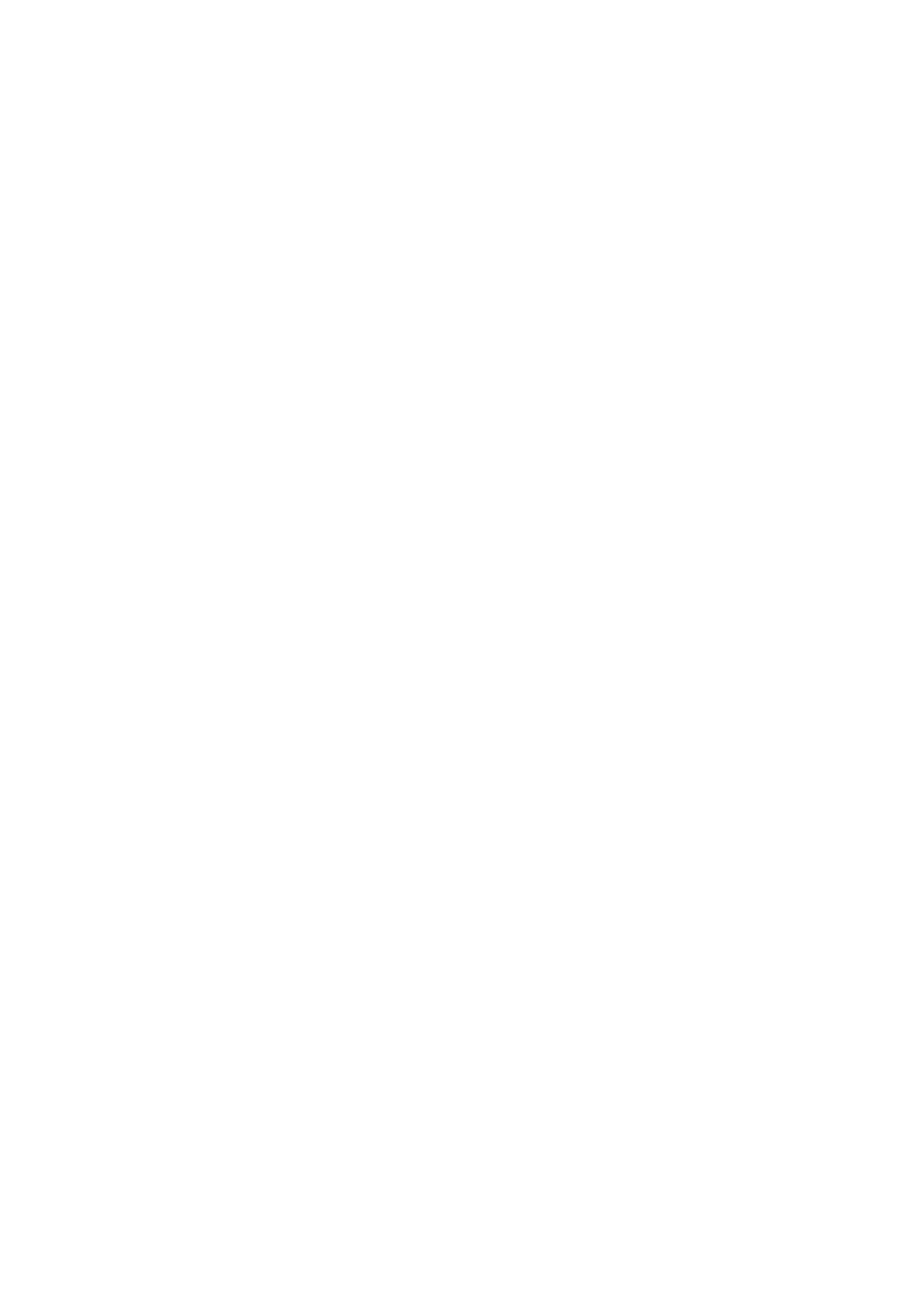| <b>Number</b> | 134 | Name      | <b>Croesged Grassland</b>                                                                                                                                                                                                                                                              |
|---------------|-----|-----------|----------------------------------------------------------------------------------------------------------------------------------------------------------------------------------------------------------------------------------------------------------------------------------------|
| Description   |     | dropwort. | A narrow band of fields on a west-facing slope. Although<br>semi-improved in character the fields still support a<br>diverse range of grasses and tall herbs, including black<br>knapweed and meadowsweet, with areas of betony,<br>rough hawk bit and the locally rare, corky-fruited |

| <b>Grid Ref</b>  |     | ST 067853                                          |                                                         | Ward(s)                             | <b>Llantwit Fardre</b> |  |  |
|------------------|-----|----------------------------------------------------|---------------------------------------------------------|-------------------------------------|------------------------|--|--|
| <b>CCW TN</b>    |     |                                                    |                                                         | Area                                | 1.228                  |  |  |
|                  |     |                                                    |                                                         | (ha)                                |                        |  |  |
|                  |     |                                                    |                                                         |                                     |                        |  |  |
| Air photo dates  |     | 2003                                               |                                                         |                                     |                        |  |  |
| Ownership        |     |                                                    |                                                         |                                     |                        |  |  |
| <b>Tir Gofal</b> |     |                                                    |                                                         |                                     | <b>Tir Gofal date</b>  |  |  |
| <b>TPO</b>       |     |                                                    |                                                         |                                     | Conservation area      |  |  |
| <b>SINC</b>      |     |                                                    |                                                         | Primary Features $- H(4)$ and S (7) |                        |  |  |
| Qualification    |     |                                                    |                                                         |                                     |                        |  |  |
| <b>Features</b>  |     |                                                    |                                                         |                                     |                        |  |  |
| Earth science    |     |                                                    |                                                         |                                     |                        |  |  |
| sites            |     |                                                    |                                                         |                                     |                        |  |  |
| Survey work      |     | CCW Phase I Habitat Survey, 1992-1995<br>$\bullet$ |                                                         |                                     |                        |  |  |
| undertaken       |     | Site Visits 1997-2008<br>$\bullet$                 |                                                         |                                     |                        |  |  |
|                  |     |                                                    | Cwm Colliery Ecology Survey, Wessex (1996)<br>$\bullet$ |                                     |                        |  |  |
| Original         | 134 |                                                    | Original                                                |                                     | Croesged grassland     |  |  |
| Number           |     |                                                    | Name                                                    |                                     |                        |  |  |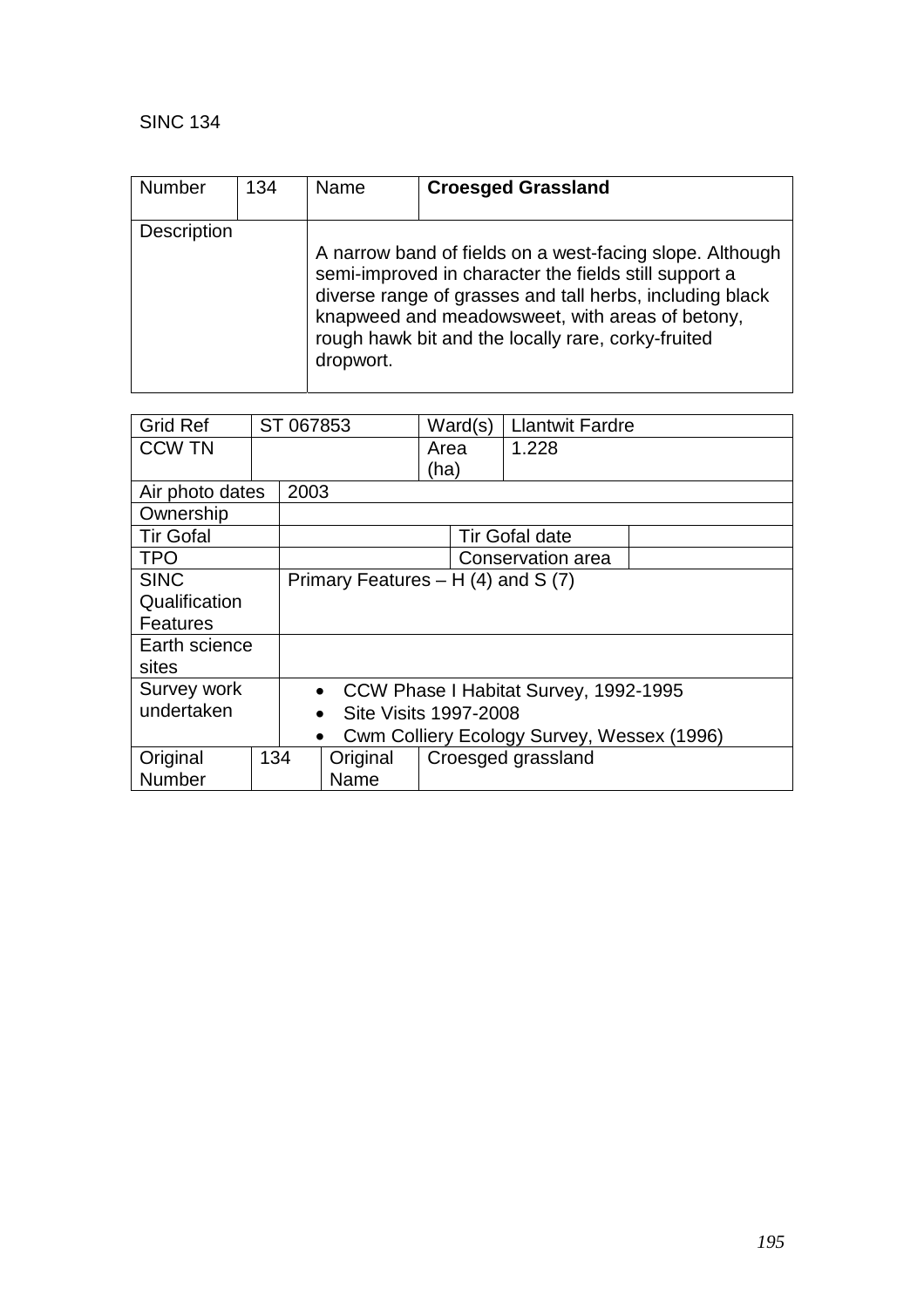| <b>Number</b>      | 135 | Name               | <b>Beddau East</b>                                                                                                                                                                                                                                                                                                                                                                                                                                                                                                                                                                                                                                                                                                                            |
|--------------------|-----|--------------------|-----------------------------------------------------------------------------------------------------------------------------------------------------------------------------------------------------------------------------------------------------------------------------------------------------------------------------------------------------------------------------------------------------------------------------------------------------------------------------------------------------------------------------------------------------------------------------------------------------------------------------------------------------------------------------------------------------------------------------------------------|
| <b>Description</b> |     | butterfly habitat. | The remaining parts of the once extensive Gwaun<br>Miskin wetlands, the Beddau East SINC still represents<br>a very large interconnected 'wetland' habitat area. The<br>site supports a sizeable area of species rich marshy<br>grassland (National Vegetation Classification M25)<br>dominated by purple moor-grass, but with locally<br>abundant or frequent devil's-bit scabious, tormentil,<br>heather, cross-leaved heath, bog asphodel, lousewort,<br>heath spotted orchid, heath grass, deer grass and<br>Sphagnum papillosum. The uncommon bristle bent also<br>occurs. There are stands of wet heath (National<br>Vegetation Classification M15) within the purple moor-<br>grass. The wet grasslands are potential marsh fritillary |
|                    |     |                    | At its north eastern side, the SINC supports unimproved,<br>horse grazed, neutral grassland (National Vegetation<br>Classification MG5a) with bird's-foot trefoil, greater bird's<br>foot-trefoil, black knapweed, rough hawkbit, ox-eye<br>daisy, bulbous buttercup and glaucous sedge. These<br>grasslands are potentially significant invertebrate habitat<br>with, for instance, potential for dingy skipper butterflies.                                                                                                                                                                                                                                                                                                                 |
|                    |     |                    | The SINC includes the ancient woodland of Nant<br>Myddlyn valley. This supports alder with English oak,<br>ash, and downy birch, with hazel, holly, dogwood and<br>hawthorn, grey willow dominates. The National<br>Vegetation Classification communities include W7a,<br>W7b, W7c, W10e and W8. The ground flora is marshy in<br>places with marsh marigold, meadowsweet, remote<br>sedge, reed canary grass, and iris. On drier ground<br>there is creeping soft grass, bluebells, dog's mercury,<br>yellow archangel and enchanter's nightshade. The<br>woods support characteristic woodland bird<br>assemblages, bat foraging habitat, and they are<br>potential dormouse habitat.                                                       |
|                    |     |                    | The SINC also supports a number of small pools, with<br>marsh st john's wort. These ponds are potentially<br>important amphibian habitat.                                                                                                                                                                                                                                                                                                                                                                                                                                                                                                                                                                                                     |

| <b>Grid Ref</b> |     | ST 068849         | Ward(s) | Tyn y Nant, Llantwit Fardre |
|-----------------|-----|-------------------|---------|-----------------------------|
| I CCW TN        |     | <b>CCW ST08SE</b> | Area    | 20.96                       |
|                 | 012 |                   | (ha)    |                             |
| Air photo dates |     | $\mid$ 2003       |         |                             |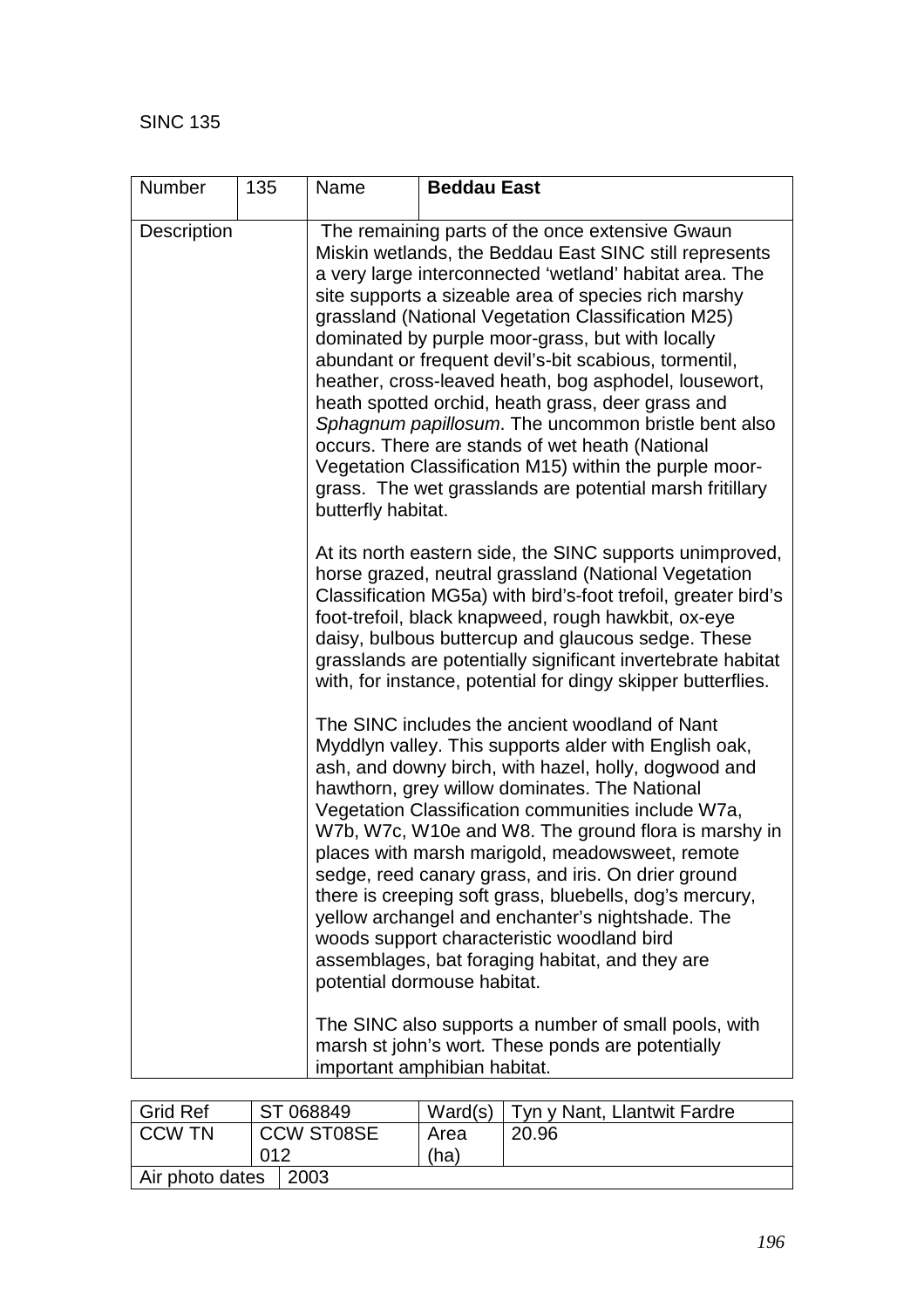| Ownership        |                                                   |                                                                           |                                                               |  |  |
|------------------|---------------------------------------------------|---------------------------------------------------------------------------|---------------------------------------------------------------|--|--|
| <b>Tir Gofal</b> |                                                   |                                                                           | <b>Tir Gofal date</b>                                         |  |  |
| <b>TPO</b>       |                                                   | Conservation area                                                         |                                                               |  |  |
| <b>SINC</b>      |                                                   |                                                                           | Primary Features – H (1), H (4), H (6), H (7), H (9), H (10), |  |  |
| Qualification    |                                                   | $H(15)$ , and S $(7)$                                                     |                                                               |  |  |
| Features         |                                                   |                                                                           |                                                               |  |  |
|                  |                                                   | Contributory Features – S $(1)$ , S $(2)$ , S $(3)$ , S $(4)$ and S $(6)$ |                                                               |  |  |
| Earth science    |                                                   |                                                                           |                                                               |  |  |
| sites            |                                                   |                                                                           |                                                               |  |  |
| Survey work      |                                                   | • CCW Phase II Grassland Survey                                           |                                                               |  |  |
| undertaken       |                                                   | CCW Phase I Survey 1992-1995<br>$\bullet$                                 |                                                               |  |  |
|                  |                                                   | $\bullet$                                                                 | Glamorgan Inventory of Ancient Woodland                       |  |  |
|                  |                                                   |                                                                           | (Provisional) NCC, 1986                                       |  |  |
|                  |                                                   | $\bullet$                                                                 | Woodland Surveys in South Wales Region and                    |  |  |
|                  | Brecknock District, 1989 - Cooke and Sanders 1990 |                                                                           |                                                               |  |  |
|                  | <b>Site Visits 1997-2008</b><br>$\bullet$         |                                                                           |                                                               |  |  |
| Original         | 135                                               | Original                                                                  | <b>Beddau East</b>                                            |  |  |
| <b>Number</b>    |                                                   | Name                                                                      |                                                               |  |  |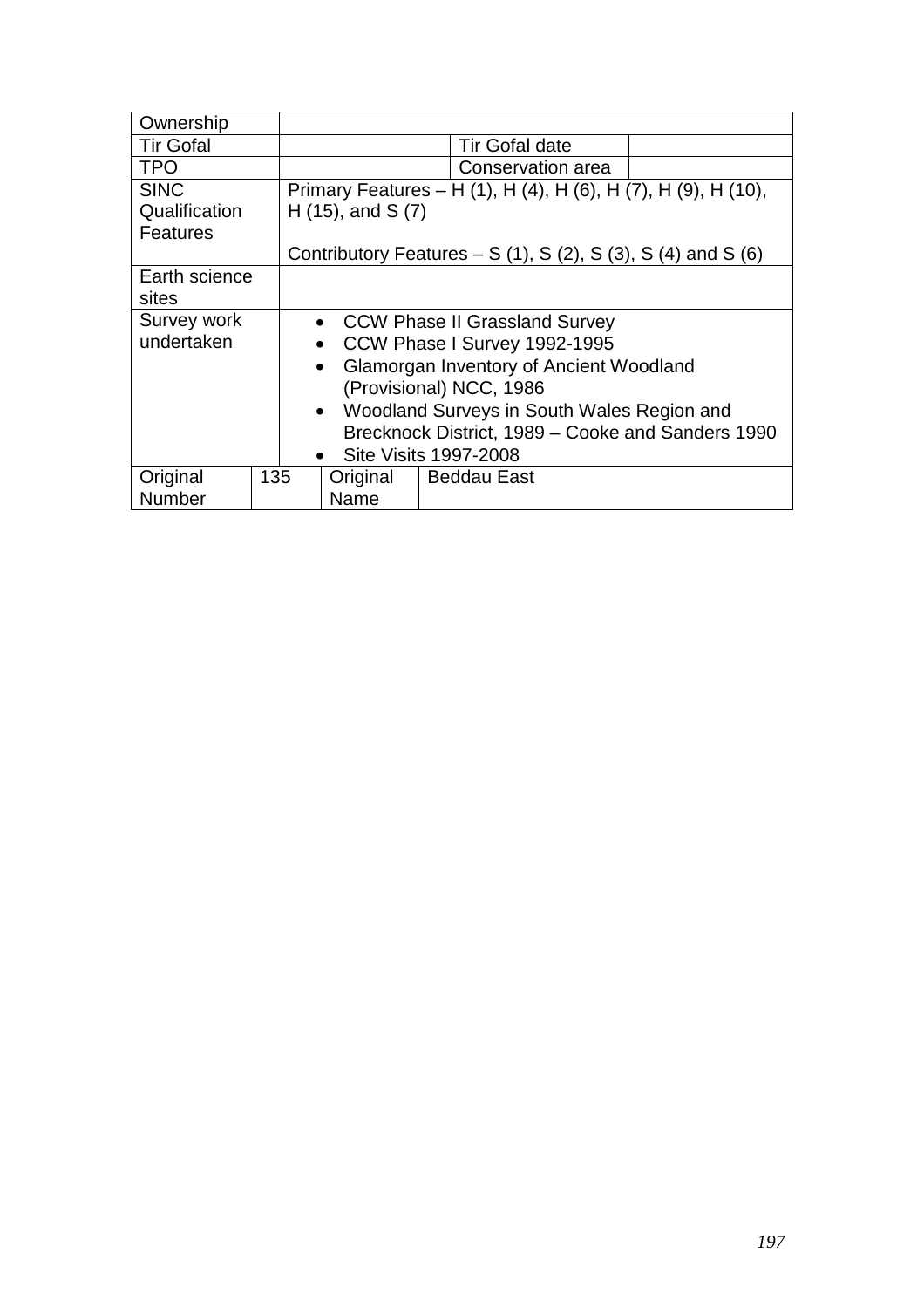| <b>Number</b>      | 136 | Name          | <b>Duffryn Dowlais</b>                                                                                                                                                                                                                                                                                                                                                                                                                                                                                                                                                                                                                                                                    |  |  |  |  |
|--------------------|-----|---------------|-------------------------------------------------------------------------------------------------------------------------------------------------------------------------------------------------------------------------------------------------------------------------------------------------------------------------------------------------------------------------------------------------------------------------------------------------------------------------------------------------------------------------------------------------------------------------------------------------------------------------------------------------------------------------------------------|--|--|--|--|
| <b>Description</b> |     | ground flora. | A large block of mature woodland with a well developed<br>structure, and strong elements of ancient woodland                                                                                                                                                                                                                                                                                                                                                                                                                                                                                                                                                                              |  |  |  |  |
|                    |     |               | Canopy tree species are oak, ash sycamore and beech,<br>with some aspen and alder frequent in wetter, flushed,<br>areas. The under storey is equally rich with hazel,<br>hawthorn, wych elm, holly, dog rose, and willow. Drier<br>ground supports brambles, bluebell, wood anemone,<br>enchanter's nightshade, sanicle, wood speedwell, broad<br>buckler fern, male fern, hart's-tongue fern, lesser<br>celandine and dog violets. The woods also include<br>flushed areas with marsh marigold, opposite-leaved<br>golden saxifrage, and wood sedge.<br>The woods support characteristic woodland bird<br>assemblages, bat foraging habitat, and they are<br>potential dormouse habitat. |  |  |  |  |

| <b>Grid Ref</b>  |                                    |      | <b>NGR ST081856</b>                       |                        | Ward(s) | Church village, Llantwit Fardre |  |
|------------------|------------------------------------|------|-------------------------------------------|------------------------|---------|---------------------------------|--|
| <b>CCW TN</b>    |                                    |      |                                           | Area                   |         | 8.003                           |  |
|                  |                                    |      |                                           | (ha)                   |         |                                 |  |
| Air photo dates  |                                    | 2003 |                                           |                        |         |                                 |  |
| Ownership        |                                    |      |                                           |                        |         |                                 |  |
| <b>Tir Gofal</b> |                                    |      |                                           |                        |         | <b>Tir Gofal date</b>           |  |
| <b>TPO</b>       |                                    |      |                                           |                        |         | Conservation area               |  |
| <b>SINC</b>      |                                    |      | Primary Features $- H(1)$ and H $(3)$     |                        |         |                                 |  |
| Qualification    |                                    |      |                                           |                        |         |                                 |  |
| <b>Features</b>  | Contributory Feature $- S(1) S(2)$ |      |                                           |                        |         |                                 |  |
| Earth science    |                                    |      |                                           |                        |         |                                 |  |
| sites            |                                    |      |                                           |                        |         |                                 |  |
| Survey work      |                                    |      | • CCW Phase I Habitat Survey 1992-1995    |                        |         |                                 |  |
| undertaken       |                                    |      | <b>Site Visits 1997-2008</b><br>$\bullet$ |                        |         |                                 |  |
|                  |                                    |      |                                           |                        |         |                                 |  |
| Original         | 136                                |      | Original                                  | <b>Dyffryn Dowlais</b> |         |                                 |  |
| <b>Number</b>    |                                    |      | Name                                      |                        |         |                                 |  |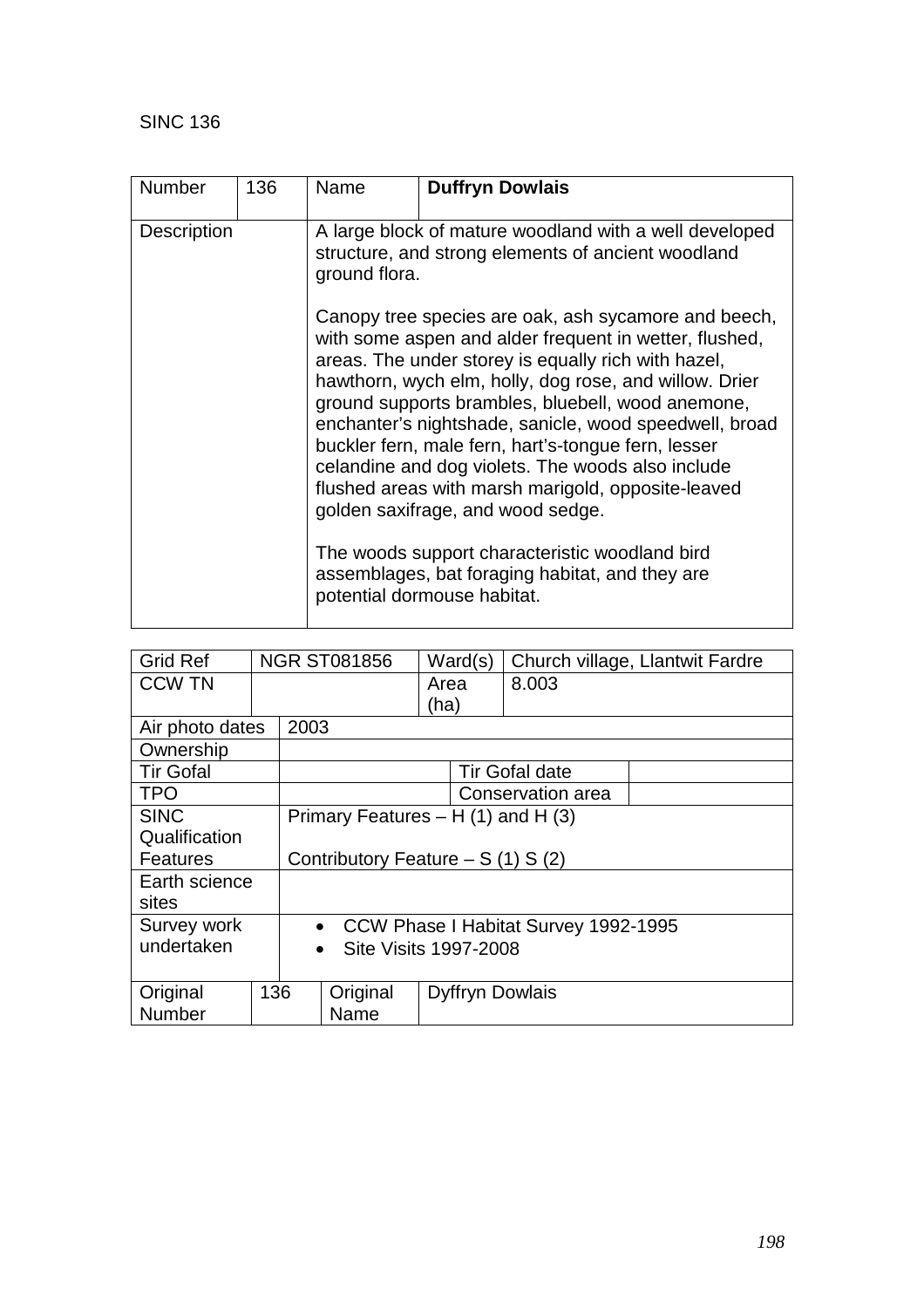| Number             | 137 | Name                    | <b>Llantwit Fardre Marsh</b>                                                                                                                                                                                                                                                                                                                                                                                                                                                                                                                                                                                                                                                                                                                                                                            |
|--------------------|-----|-------------------------|---------------------------------------------------------------------------------------------------------------------------------------------------------------------------------------------------------------------------------------------------------------------------------------------------------------------------------------------------------------------------------------------------------------------------------------------------------------------------------------------------------------------------------------------------------------------------------------------------------------------------------------------------------------------------------------------------------------------------------------------------------------------------------------------------------|
| <b>Description</b> |     | and cross-leaved heath. | An extensive area of marshy grassland, drier grassland<br>wet woodland and a section of the Nant Dowlais. The<br>SINC supports large stands of species rich marshy<br>grassland, with smaller areas of base-rich marsh<br>(National Vegetation Classifications M23 and M25 with<br>smaller areas of M24). The marsh grasslands are<br>dominated by either purple moor-grass, or soft rush (with<br>lesser amounts of sharp flowered and other rushes),<br>with a large number of associated species, including<br>tormentil, marsh bedstraw, marsh violet, devil's-bit<br>scabious, heath spotted orchid, southern marsh orchid,<br>meadow thistle, marsh cinquefoil, meadowsweet, and<br>marsh valerian. There are peat lenses near to the Nant<br>Dowlais and these support areas of cotton-grass bog |
|                    |     | butterfly.              | Drier grasslands include significant areas of species-rich<br>neutral grassland (National Vegetation Classifications<br>MG5 and MG6), with smaller areas of more acid<br>grassland typical species include crested dog's-tail,<br>common bent, sweet vernal grass, red fescue, quaking<br>grass, bird's-foot trefoil, red clover, ribwort plantain,<br>devil's-bit scabious, black knapweed, carnation sedge,<br>and betony. Blue-eyed grass has been recorded. The<br>disused railway supports species rich neutral grassland<br>with kidney vetch and a colony of the small blue                                                                                                                                                                                                                      |
|                    |     | cricket occur.          | There are also important areas of wet alder and willow<br>woodland and a series of tall, mature hedgerows (with<br>strong songbird populations). The wet grasslands<br>support reed bunting, stonechat and wintering snipe.<br>Good numbers of bats (of at least five species) have<br>been recorded using the site. Marsh fritillary, small pearl-<br>bordered fritillary and short winged cone head bush-                                                                                                                                                                                                                                                                                                                                                                                             |
|                    |     |                         | The SINC includes the meandering Nant Dowlais stream<br>with its ancient woodland bank side. The stream<br>supports brown trout, dipper, grey wagtail and otter<br>habitat. The stream banks have stands of monk's-hood.<br>There is at least one large pond and this is potentially<br>important as amphibian habitat and grass snake has<br>been recorded at Parc Dowlais.                                                                                                                                                                                                                                                                                                                                                                                                                            |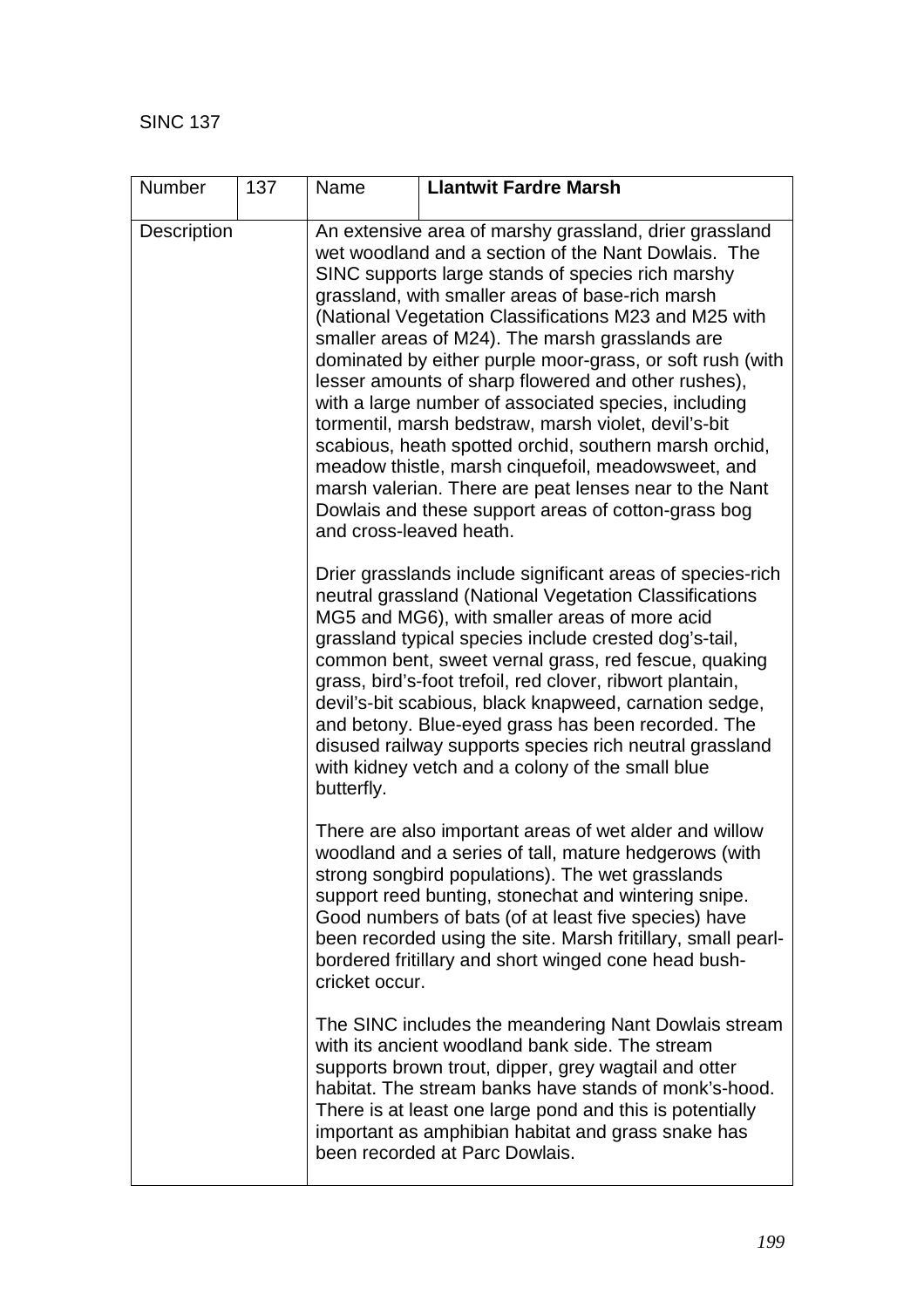| <b>Grid Ref</b>  |                                     | <b>NGR ST082849</b>                                        |                                           | Ward(s) | Llantwit Fardre, Church Village         |                                                               |  |
|------------------|-------------------------------------|------------------------------------------------------------|-------------------------------------------|---------|-----------------------------------------|---------------------------------------------------------------|--|
| <b>CCW TN</b>    | <b>CCW ST08NE</b><br>023 and ST08SE |                                                            | Area                                      |         | 71.80                                   |                                                               |  |
|                  |                                     | 020, 023 and 025.                                          | (ha)                                      |         |                                         |                                                               |  |
|                  |                                     |                                                            |                                           |         |                                         |                                                               |  |
| Air photo dates  |                                     | 2003                                                       |                                           |         |                                         |                                                               |  |
| Ownership        |                                     |                                                            |                                           |         |                                         |                                                               |  |
| <b>Tir Gofal</b> |                                     |                                                            | <b>Tir Gofal date</b>                     |         |                                         |                                                               |  |
| <b>TPO</b>       |                                     |                                                            |                                           |         | Conservation area                       |                                                               |  |
| <b>SINC</b>      |                                     |                                                            |                                           |         |                                         | Primary Features – H (1), H (3), H (4), H (6), H (7), H (15), |  |
| Qualification    |                                     |                                                            | H $(17)$ , H $(20)$ , S $(6)$ and S $(7)$ |         |                                         |                                                               |  |
| <b>Features</b>  |                                     |                                                            |                                           |         |                                         |                                                               |  |
|                  |                                     | Contributory Features $- S(1)$ , S(2), S(3), S(4) and S(5) |                                           |         |                                         |                                                               |  |
| Earth science    |                                     |                                                            |                                           |         |                                         |                                                               |  |
| sites            |                                     |                                                            |                                           |         |                                         |                                                               |  |
| Survey work      |                                     | • CCW Phase I Habitat Survey, 1992-1995                    |                                           |         |                                         |                                                               |  |
| undertaken       |                                     | <b>CCW Phase II Grassland Survey</b>                       |                                           |         |                                         |                                                               |  |
|                  |                                     | Site Visits 1997-2008<br>$\bullet$                         |                                           |         |                                         |                                                               |  |
|                  |                                     | $\bullet$                                                  |                                           |         | Church Village By-pass Ecological       |                                                               |  |
|                  |                                     |                                                            |                                           |         | Surveys/Assessments (various 1998-2005) |                                                               |  |
|                  |                                     | $\bullet$                                                  |                                           |         |                                         | Strategic Assessment of the Marsh Fritillary Butterfly        |  |
|                  |                                     | and its Habitats in Rhondda Cynon Taff, Richard            |                                           |         |                                         |                                                               |  |
|                  |                                     | Smith (2005)                                               |                                           |         |                                         |                                                               |  |
|                  |                                     |                                                            |                                           |         |                                         |                                                               |  |
| Original         | 137                                 | Original                                                   |                                           |         | <b>Llantwit Fardre Marsh</b>            |                                                               |  |
| Number           |                                     | Name                                                       |                                           |         |                                         |                                                               |  |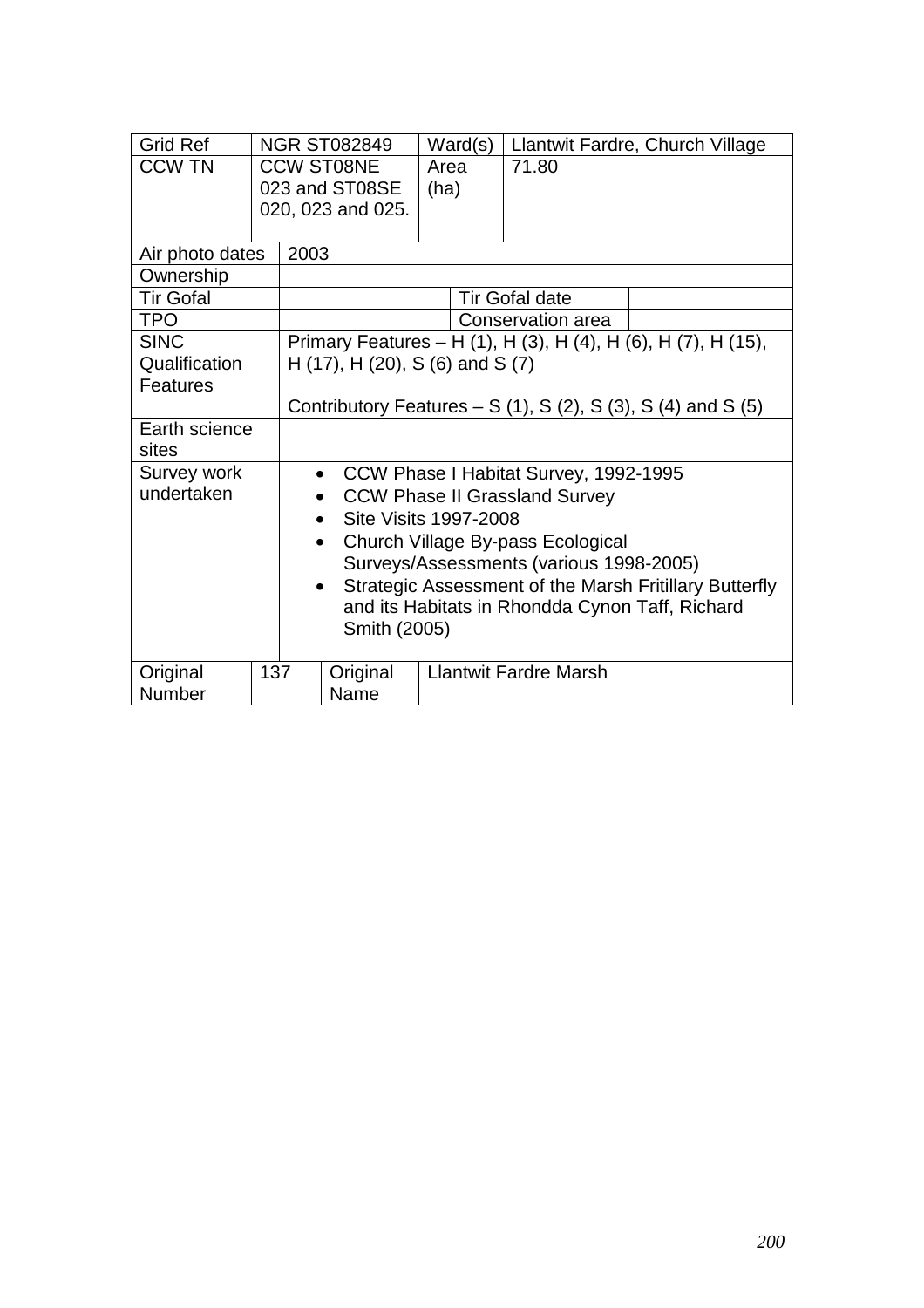| Number             | 138 | Name                   | <b>Tonteg Marsh</b>                                                                                                                                                                                                                                                                                                                                                                                                                                                                                                                                                                                                                                                                                                                                                                                                                |
|--------------------|-----|------------------------|------------------------------------------------------------------------------------------------------------------------------------------------------------------------------------------------------------------------------------------------------------------------------------------------------------------------------------------------------------------------------------------------------------------------------------------------------------------------------------------------------------------------------------------------------------------------------------------------------------------------------------------------------------------------------------------------------------------------------------------------------------------------------------------------------------------------------------|
| <b>Description</b> |     | species-rich woodland. | Large area of wet valley bottom habitat, bisected by the<br>dismantled railway line. The Site can be characterised as a<br>complex mosaic of wet and drier grasslands, wet scrub and                                                                                                                                                                                                                                                                                                                                                                                                                                                                                                                                                                                                                                               |
|                    |     |                        | Marshy grassland is a major habitat feature. This includes<br>areas of both well-grazed marsh and other areas of largely<br>unmanaged grassland. The main communities can be<br>classified as the National Vegetation Classification types M23,<br>M25, M27 and M24 mire, with purple moor-grass, soft rush,<br>devil's-bit scabious, marsh thistle, meadow thistle,<br>meadowsweet, angelica, greater bird's-foot trefoil, tormentil,<br>marsh bedstraw, and ragged robin. Drier neutral and acid<br>grassland (National Vegetation Classifications MG5, MG6,<br>MG10 and U4) support common bent, Yorkshire fog, red<br>fescue, crested dog's-tail, sheep's fescue, sweet vernal grass,<br>bird's-foot trefoil, black knapweed, devil's-bit scabious, heath<br>bedstraw, ivy-leaved bellflower and tormentil.                    |
|                    |     |                        | The SINC includes areas of apparently ancient, species rich<br>mixed woodland, and the mature secondary woodland of the<br>railway embankment. The woods vary from very wet alder carr,<br>to more mixed drier woodland; typical species include oak,<br>alder, ash, sycamore beech, willow, alder buckthorn, rowan,<br>guelder rose, holly and hawthorn. The ground flora includes<br>strong ancient woodland components with bluebell, primrose,<br>enchanter's nightshade, dog violet, wood anemone, lesser<br>celandine, male fern, broad buckler fern, hart's-tongue fern,<br>and marsh marigold in wetter areas. There are stands of open<br>grassland in the woods, with remnant marshy grassland still<br>supporting devil's-bit scabious. The SINC includes a number of<br>small ponds with common frog and palmate newt. |
|                    |     |                        | Marsh fritillary and small pearl-bordered fritillary butterfly<br>colonies occurs in the marshy grassland. The SINC has a very<br>high potential for invertebrates.                                                                                                                                                                                                                                                                                                                                                                                                                                                                                                                                                                                                                                                                |
|                    |     |                        | The SINC also includes open space areas associated with the<br>Nant Celyn housing development and adjacent marshy fields.<br>Although the housing estate destroyed valuable grassland,<br>some areas of amenity ground have retained elements of a<br>marshy grassland flora (National Vegetation Classification M23,<br>and MG10 with small areas of M24). The estate includes a<br>small amenity pond, with common frog and toad populations,<br>and wetland birds including wintering water rail. Grass snake is                                                                                                                                                                                                                                                                                                                |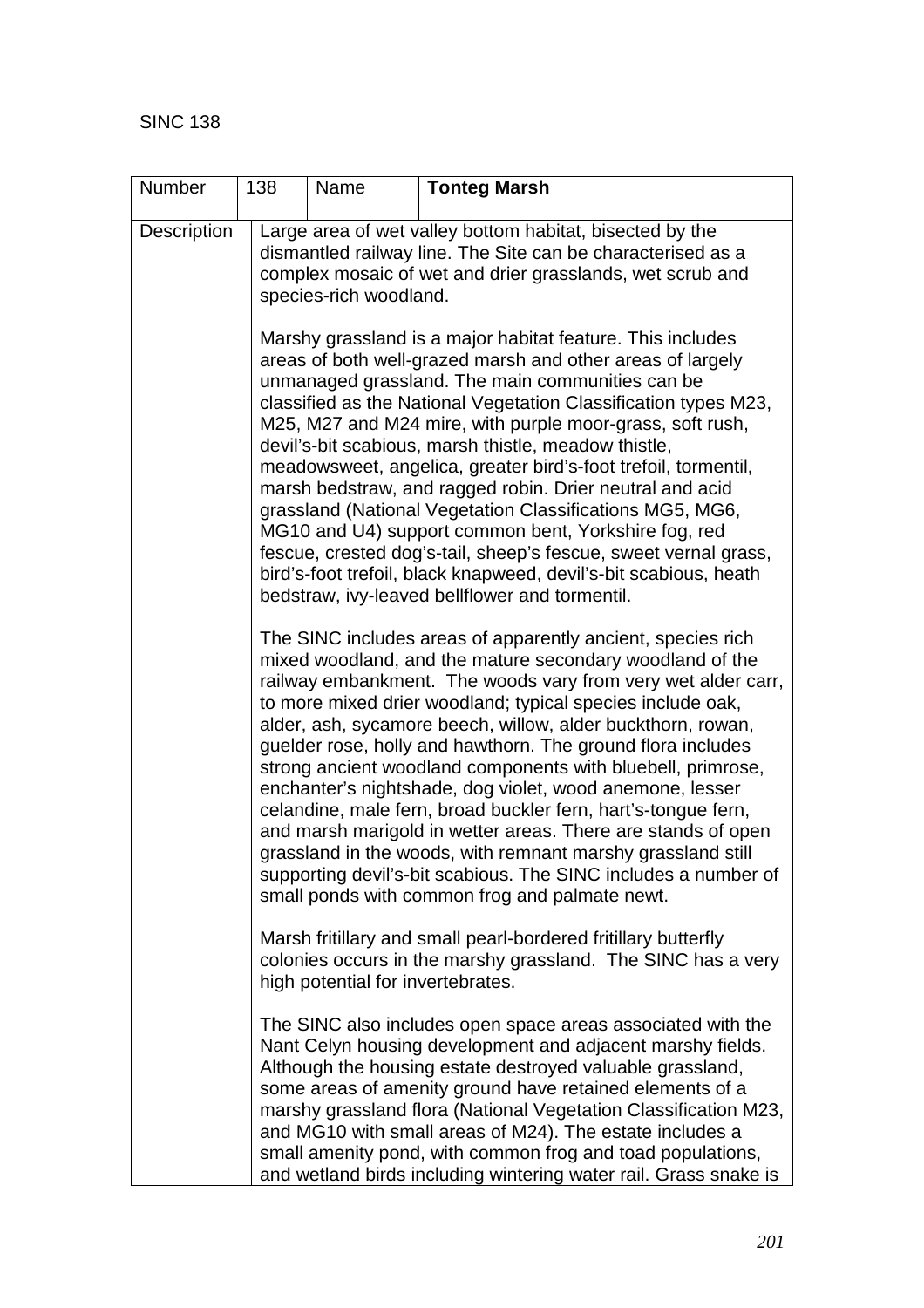| present. The SINC extends into adjacent areas of semi-<br>improved wet grasslands, which support a mixture of rush and<br>purple moor-grass grassland, canary reed grass, greater bird's-<br>foot trefoil, angelica, cuckooflower, Yorkshire fog and creeping<br>bent. These grasslands include at least one largish pond (with<br>fringe of reedmace). These wet rush pastures support breeding<br>habitat for reed bunting, stonechat and grasshopper warbler. |
|------------------------------------------------------------------------------------------------------------------------------------------------------------------------------------------------------------------------------------------------------------------------------------------------------------------------------------------------------------------------------------------------------------------------------------------------------------------|
| The SINC includes the meandering Nant Dowlais stream with<br>its ancient woodland bank side. The stream supports brown<br>trout, dipper, grey wagtail and otter habitat. The stream banks<br>have stands of monk's-hood.<br>The mosaic of habitats represents excellent woodland and<br>wetland bird habitat, good numbers of foraging bats have been<br>recorded.                                                                                               |

| <b>Grid Ref</b>  |               | ST 093857                                                           | Ward(s)                       | Llantwit Fardre, Tonteg, Church<br>Village      |                                                                |  |  |
|------------------|---------------|---------------------------------------------------------------------|-------------------------------|-------------------------------------------------|----------------------------------------------------------------|--|--|
| <b>CCW TN</b>    |               | <b>CCW</b>                                                          | Area                          | 39.24                                           |                                                                |  |  |
|                  |               | ST08NE027, 030                                                      | (ha)                          |                                                 |                                                                |  |  |
|                  |               | and 031                                                             |                               |                                                 |                                                                |  |  |
| Air photo dates  |               |                                                                     | 2003                          |                                                 |                                                                |  |  |
| Ownership        |               |                                                                     |                               |                                                 |                                                                |  |  |
| <b>Tir Gofal</b> |               |                                                                     |                               | <b>Tir Gofal date</b>                           |                                                                |  |  |
| <b>TPO</b>       |               |                                                                     |                               | Conservation area                               |                                                                |  |  |
| <b>SINC</b>      |               |                                                                     |                               |                                                 | Primary Features - H (1), H (3), H (4), H (7), H (11), H (15), |  |  |
| Qualification    |               |                                                                     | $H(16)$ , S $(3)$ and S $(6)$ |                                                 |                                                                |  |  |
| Features         |               |                                                                     |                               |                                                 |                                                                |  |  |
|                  |               | Contributory Features $- S(1)$ , S(2), S(4) and S(5)                |                               |                                                 |                                                                |  |  |
|                  | Earth science |                                                                     | 428, 154                      |                                                 |                                                                |  |  |
| sites            |               |                                                                     |                               |                                                 |                                                                |  |  |
| Survey work      |               | CCW Phase I Habitat Survey, 1992-1995<br>$\bullet$                  |                               |                                                 |                                                                |  |  |
| undertaken       |               | <b>CCW Phase II Grassland Survey</b>                                |                               |                                                 |                                                                |  |  |
|                  |               | Site Visits 1997-2008<br>$\bullet$                                  |                               |                                                 |                                                                |  |  |
|                  |               | Church Village By-pass Ecological<br>$\bullet$                      |                               |                                                 |                                                                |  |  |
|                  |               | Surveys/Assessments (various 1998-2005)                             |                               |                                                 |                                                                |  |  |
|                  |               | Strategic Assessment of the Marsh Fritillary Butterfly<br>$\bullet$ |                               |                                                 |                                                                |  |  |
|                  |               |                                                                     |                               | and its Habitats in Rhondda Cynon Taff, Richard |                                                                |  |  |
|                  |               | Smith (2005)                                                        |                               |                                                 |                                                                |  |  |
|                  |               |                                                                     |                               |                                                 |                                                                |  |  |
| Original         | 138           | Original                                                            | <b>Tonteg Marsh</b>           |                                                 |                                                                |  |  |
| Number           |               |                                                                     | Name                          |                                                 |                                                                |  |  |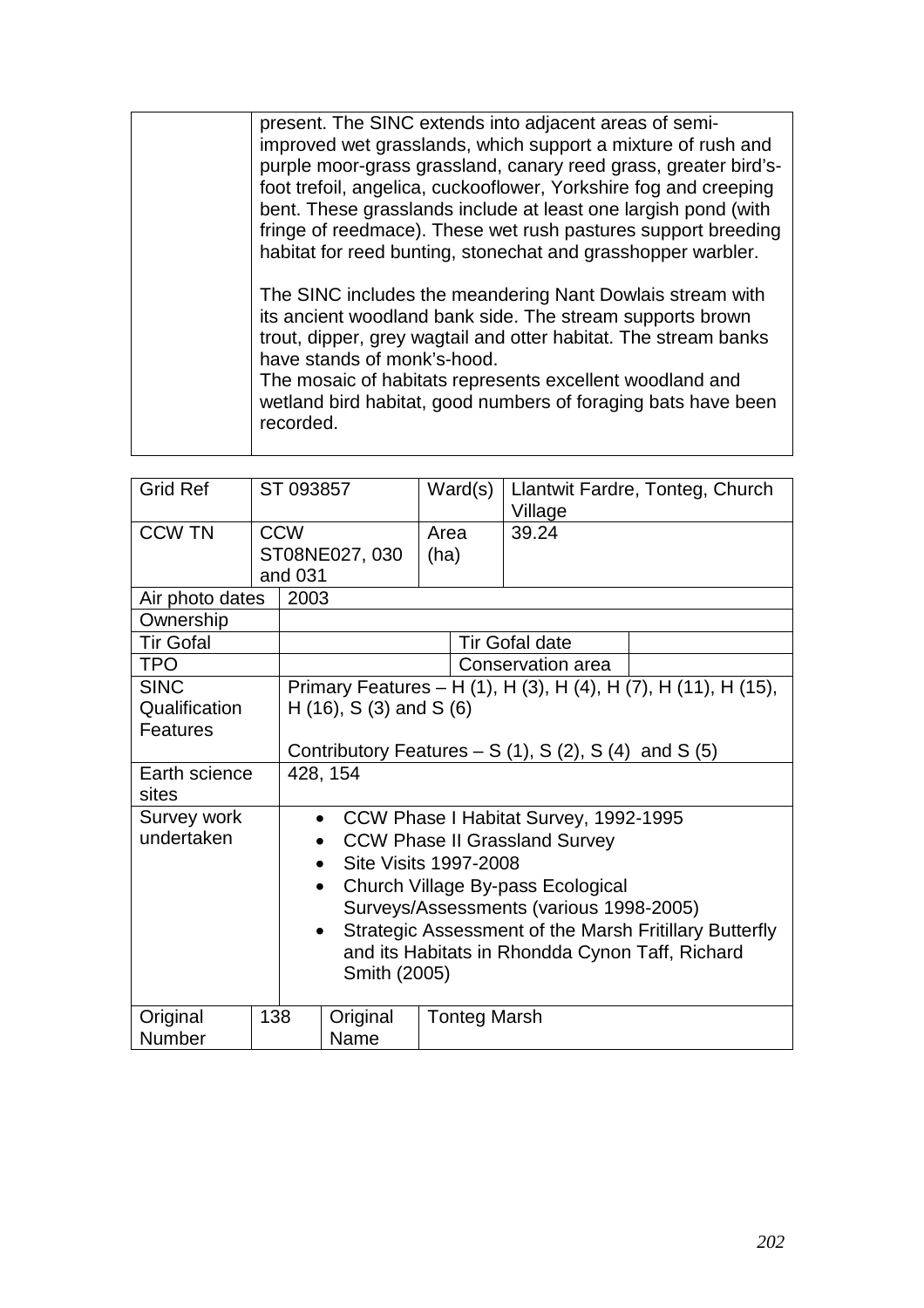| <b>Number</b>      | 139 | Name                                                                                                                                                                                                                                                                                                                                                                                                                                                                                                                                                                                                                                                                   | <b>Heol-y-Cawl</b>                                                                                                                                                                                                                                                                                                                                 |  |  |
|--------------------|-----|------------------------------------------------------------------------------------------------------------------------------------------------------------------------------------------------------------------------------------------------------------------------------------------------------------------------------------------------------------------------------------------------------------------------------------------------------------------------------------------------------------------------------------------------------------------------------------------------------------------------------------------------------------------------|----------------------------------------------------------------------------------------------------------------------------------------------------------------------------------------------------------------------------------------------------------------------------------------------------------------------------------------------------|--|--|
| <b>Description</b> |     | A small but important area of species rich marshy<br>(National Vegetation Classification M25) and dry neutral<br>grassland (National Vegetation Classifications MG5 and<br>MG6), with associated areas of woodland and scrub.<br>The marshy grassland supports marsh fritillary butterfly<br>habitat with purple moor-grass, soft rush, devil's-bit<br>scabious, tormentil, marsh bedstraw and marsh thistle.<br>The site is another in the link of smaller sites which<br>support marsh fritillary habitats and which lie between<br>Rhos Tonyrefail SSSI (to the north-west) and the larger<br>marshy grasslands of Llantwit Fadre and Tonteg Marsh<br>to the south. |                                                                                                                                                                                                                                                                                                                                                    |  |  |
|                    |     | and bat habitat.                                                                                                                                                                                                                                                                                                                                                                                                                                                                                                                                                                                                                                                       | The SINC includes areas drier neutral grasslands, which<br>support sweet vernal grass, common bent, crested<br>dog's-tail, ribwort plantain and black knapweed. There<br>are also a number of associated small copses with oak,<br>ash, alder and hazel. The mixture of damp pastures and<br>woodlands represent potentially good amphibian, bird, |  |  |

| <b>Grid Ref</b>  |     | ST 083873                                                               |                       | Ward(s)     | Tonteg                                           |  |  |
|------------------|-----|-------------------------------------------------------------------------|-----------------------|-------------|--------------------------------------------------|--|--|
| <b>CCW TN</b>    |     |                                                                         |                       | Area        | 11.87                                            |  |  |
|                  |     |                                                                         |                       | (ha)        |                                                  |  |  |
| Air photo dates  |     | 2003                                                                    |                       |             |                                                  |  |  |
| Ownership        |     |                                                                         |                       |             |                                                  |  |  |
| <b>Tir Gofal</b> |     |                                                                         | <b>Tir Gofal date</b> |             |                                                  |  |  |
| <b>TPO</b>       |     |                                                                         |                       |             | Conservation area                                |  |  |
| <b>SINC</b>      |     |                                                                         |                       |             | Primary Features – H $(1)$ , H $(4)$ and H $(7)$ |  |  |
| Qualification    |     |                                                                         |                       |             |                                                  |  |  |
| <b>Features</b>  |     | Contributory Features $-H(3)$ , S $(1)$ , S $(2)$ , S $(4)$ and S $(6)$ |                       |             |                                                  |  |  |
| Earth science    |     |                                                                         |                       |             |                                                  |  |  |
| sites            |     |                                                                         |                       |             |                                                  |  |  |
| Survey work      |     | CCW Phase I Habitat Survey, 1992-1995<br>$\bullet$                      |                       |             |                                                  |  |  |
| undertaken       |     | <b>Site Visits 1997-2008</b><br>$\bullet$                               |                       |             |                                                  |  |  |
|                  |     | Strategic Assessment of the Marsh Fritillary Butterfly<br>$\bullet$     |                       |             |                                                  |  |  |
|                  |     | and its Habitats in Rhondda Cynon Taff, Richard                         |                       |             |                                                  |  |  |
|                  |     | Smith (2005)                                                            |                       |             |                                                  |  |  |
|                  |     |                                                                         |                       |             |                                                  |  |  |
| Original         | 139 |                                                                         | Original              | Heol-y-cawl |                                                  |  |  |
| <b>Number</b>    |     |                                                                         | Name                  |             |                                                  |  |  |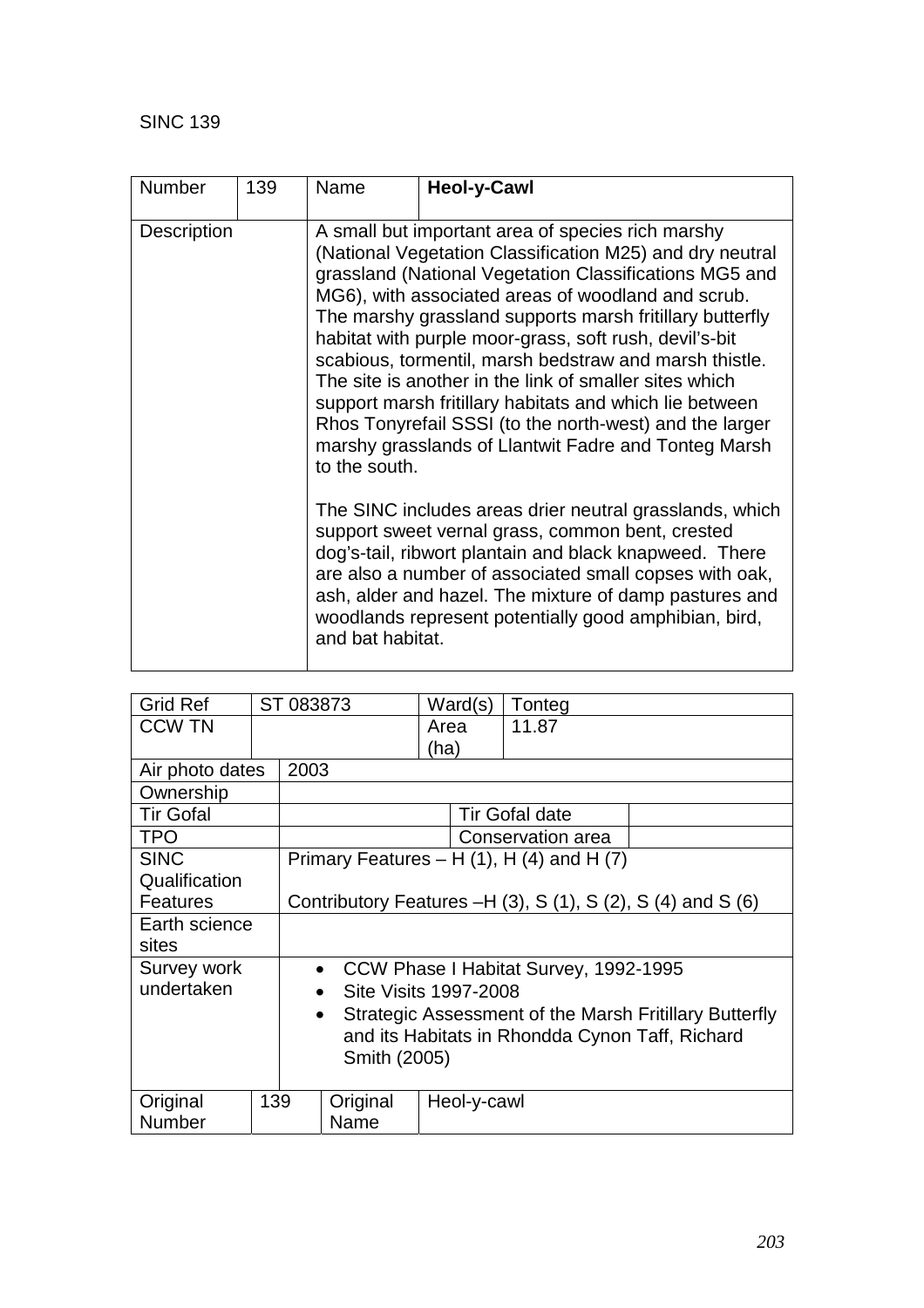| <b>Number</b>      | 140 | Name | <b>Brynhill Chapel Grassland</b>                                                                                                                                                                                                                                                                                                                                                                                                        |
|--------------------|-----|------|-----------------------------------------------------------------------------------------------------------------------------------------------------------------------------------------------------------------------------------------------------------------------------------------------------------------------------------------------------------------------------------------------------------------------------------------|
| <b>Description</b> |     |      | Three species rich neutral pastures, which wrap around<br>Brynhill Chapel. Although semi-improved and evidently<br>subject to previous agricultural improvement, the<br>grasslands are moderately species rich with sweet<br>vernal grass, crested dog's tail, common bent, common<br>toadflax, black knapweed and hay rattle. They have a<br>good potential as grassland invertebrate habitat e.g.<br>dingy skipper butterfly habitat. |

| <b>Grid Ref</b>      |           | ST 079865 |                                 | Ward(s)                       | <b>Church Village</b>                   |  |  |
|----------------------|-----------|-----------|---------------------------------|-------------------------------|-----------------------------------------|--|--|
| <b>CCW TN</b>        |           |           |                                 | Area                          | 3.089                                   |  |  |
|                      |           |           |                                 | (ha)                          |                                         |  |  |
| Air photo dates      |           | 2003      |                                 |                               |                                         |  |  |
| <b>Public access</b> |           |           | Limited to Public Rights of Way |                               |                                         |  |  |
| Ownership            |           |           |                                 |                               |                                         |  |  |
| <b>Tir Gofal</b>     |           |           |                                 |                               | <b>Tir Gofal date</b>                   |  |  |
| <b>TPO</b>           |           |           |                                 |                               | Conservation area                       |  |  |
| <b>SINC</b>          |           |           | Primary Features - H (4)        |                               |                                         |  |  |
| Qualification        |           |           |                                 |                               |                                         |  |  |
| Features             |           |           |                                 | Contributory Features - S (6) |                                         |  |  |
| Earth science        |           |           |                                 |                               |                                         |  |  |
| sites                |           |           |                                 |                               |                                         |  |  |
| Survey work          |           |           |                                 |                               | • CCW Phase I Habitat Survey, 1992-1995 |  |  |
| undertaken           | $\bullet$ |           |                                 | Site Visits 1997-2008         |                                         |  |  |
|                      |           |           |                                 |                               |                                         |  |  |
| Original             | 140       |           | Original                        |                               | <b>Brynhill Chapel grassland</b>        |  |  |
| Number               |           |           | Name                            |                               |                                         |  |  |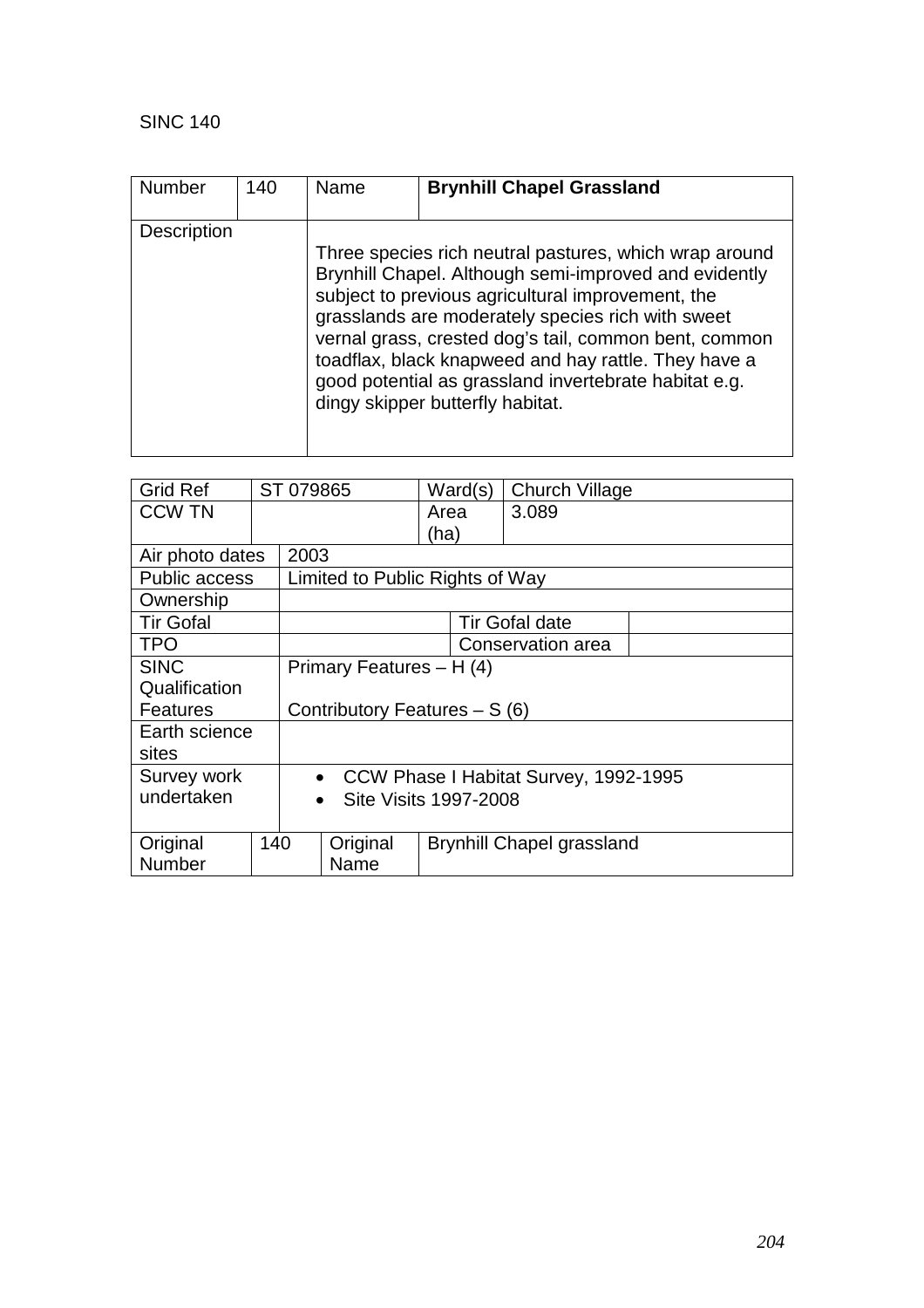| Number             | 141 | Name                                                                                                                                                                                                                                                                                                                                                                                                                                                                                                                                                                                                                                                                   | <b>Coed y Fardre</b>                                                                                                                                                                                                                                                                                                                                                                                                                                                                                                                                                                                                                                                                                                                                                                                                |  |  |  |
|--------------------|-----|------------------------------------------------------------------------------------------------------------------------------------------------------------------------------------------------------------------------------------------------------------------------------------------------------------------------------------------------------------------------------------------------------------------------------------------------------------------------------------------------------------------------------------------------------------------------------------------------------------------------------------------------------------------------|---------------------------------------------------------------------------------------------------------------------------------------------------------------------------------------------------------------------------------------------------------------------------------------------------------------------------------------------------------------------------------------------------------------------------------------------------------------------------------------------------------------------------------------------------------------------------------------------------------------------------------------------------------------------------------------------------------------------------------------------------------------------------------------------------------------------|--|--|--|
| <b>Description</b> |     | Large semi-natural woodland on the upper valley side of<br>the River Taff with associated bracken slopes and semi-<br>improved neutral grassland.                                                                                                                                                                                                                                                                                                                                                                                                                                                                                                                      |                                                                                                                                                                                                                                                                                                                                                                                                                                                                                                                                                                                                                                                                                                                                                                                                                     |  |  |  |
|                    |     | fern.                                                                                                                                                                                                                                                                                                                                                                                                                                                                                                                                                                                                                                                                  | The woodland occurs on relatively steep slopes and is a<br>mixture of apparently ancient and more obviously<br>secondary woodland. Much of the SINC woodland is<br>acid oak-birch woodland with strong ancient woodland<br>characteristics occurring on the steep slopes. The<br>woods support mature oak, ash, alder sycamore, birch<br>and beech, and an under storey which includes hazel,<br>holly, rowan, hawthorn and willow. Generally, the acid<br>ground flora is open and upland in character with<br>creeping soft rush, rough meadow grass, bluebell,<br>pignut, foxglove, bracken, male and broad buckler fern.<br>In places (particularly on wetter ground) the ground flora<br>includes bluebells, enchanter's nightshade, dog violets,<br>wood sorrel, male fern, broad buckler fern, hart's-tongue |  |  |  |
|                    |     | The SINC also includes areas of more recent woodland,<br>with birch, ash, willow, and alder. These areas of<br>secondary woodland form part of the woodland unit. The<br>woodland area is extended to include slopes above<br>Tonteg Close. These unmanaged slopes support mosaic<br>of emerging oak and birch woodland, and hawthorn<br>scrub with large areas of bracken and associated acid<br>(National Vegetation Classification U4) and neutral<br>(National Vegetation Classification MG6) grassland. The<br>mix of woodland, scrub, and open ground habitats<br>represents a diverse mosaic habitat, which complements<br>the more established woodland areas. |                                                                                                                                                                                                                                                                                                                                                                                                                                                                                                                                                                                                                                                                                                                                                                                                                     |  |  |  |
|                    |     | habitat.                                                                                                                                                                                                                                                                                                                                                                                                                                                                                                                                                                                                                                                               | The SINC represents excellent bird habitat (good<br>numbers of a wide range of species have been<br>recorded), with wood warbler using the open acid<br>woodlands. The woodlands are also good bat foraging                                                                                                                                                                                                                                                                                                                                                                                                                                                                                                                                                                                                         |  |  |  |

| <b>Grid Ref</b> | (ST 090875) | Ward(s) | Treforest, Tonteg |
|-----------------|-------------|---------|-------------------|
| <b>CCW TN</b>   |             | Area    | 28.99             |
|                 |             | (ha)    |                   |
| Air photo dates | 2003        |         |                   |
| Ownership       |             |         |                   |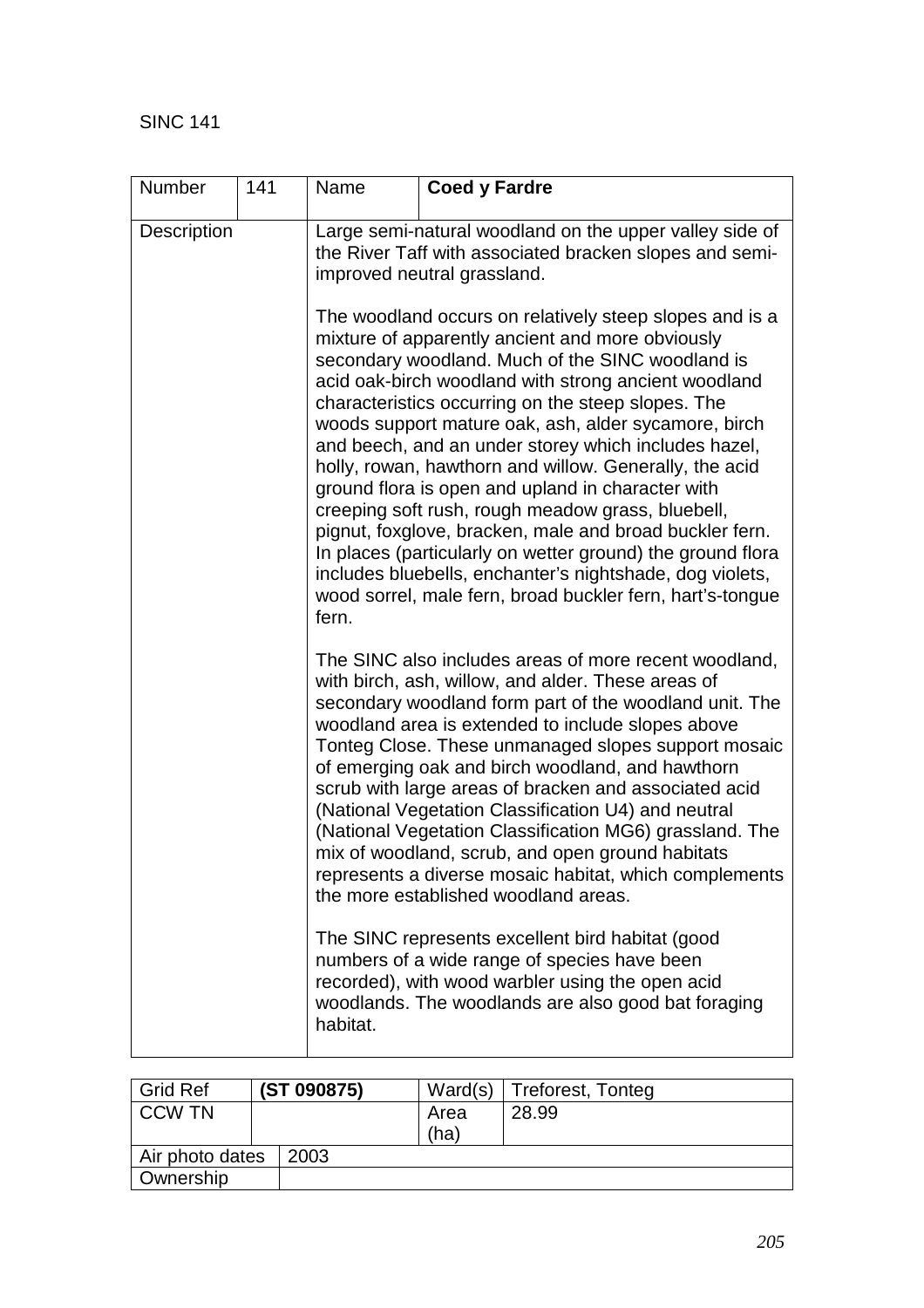| <b>Tir Gofal</b>                        |                         | <b>Tir Gofal date</b> |               |                                                                 |  |  |  |
|-----------------------------------------|-------------------------|-----------------------|---------------|-----------------------------------------------------------------|--|--|--|
| <b>TPO</b>                              |                         | Conservation area     |               |                                                                 |  |  |  |
| <b>SINC</b>                             |                         |                       |               | Primary Features $- H(1)$ , H $(3)$ and H $(9)$                 |  |  |  |
| Qualification                           |                         |                       |               |                                                                 |  |  |  |
| <b>Features</b>                         |                         |                       |               | Contributory Features – H $(4)$ , H $(6)$ , S $(1)$ and S $(2)$ |  |  |  |
| Earth science                           |                         | 552, 156, 155, 554    |               |                                                                 |  |  |  |
| sites                                   |                         |                       |               |                                                                 |  |  |  |
| Survey work                             |                         |                       |               | • CCW Phase I Habitat Survey, 199201995                         |  |  |  |
| undertaken                              | • Site Visits 1997-2008 |                       |               |                                                                 |  |  |  |
| • Church Village By-pass Ecological     |                         |                       |               |                                                                 |  |  |  |
| Surveys/Assessments (various 1998-2005) |                         |                       |               |                                                                 |  |  |  |
|                                         |                         |                       |               |                                                                 |  |  |  |
| Original                                | 141                     |                       | Coed y Fardre |                                                                 |  |  |  |
| Number                                  |                         | Original<br>Name      |               |                                                                 |  |  |  |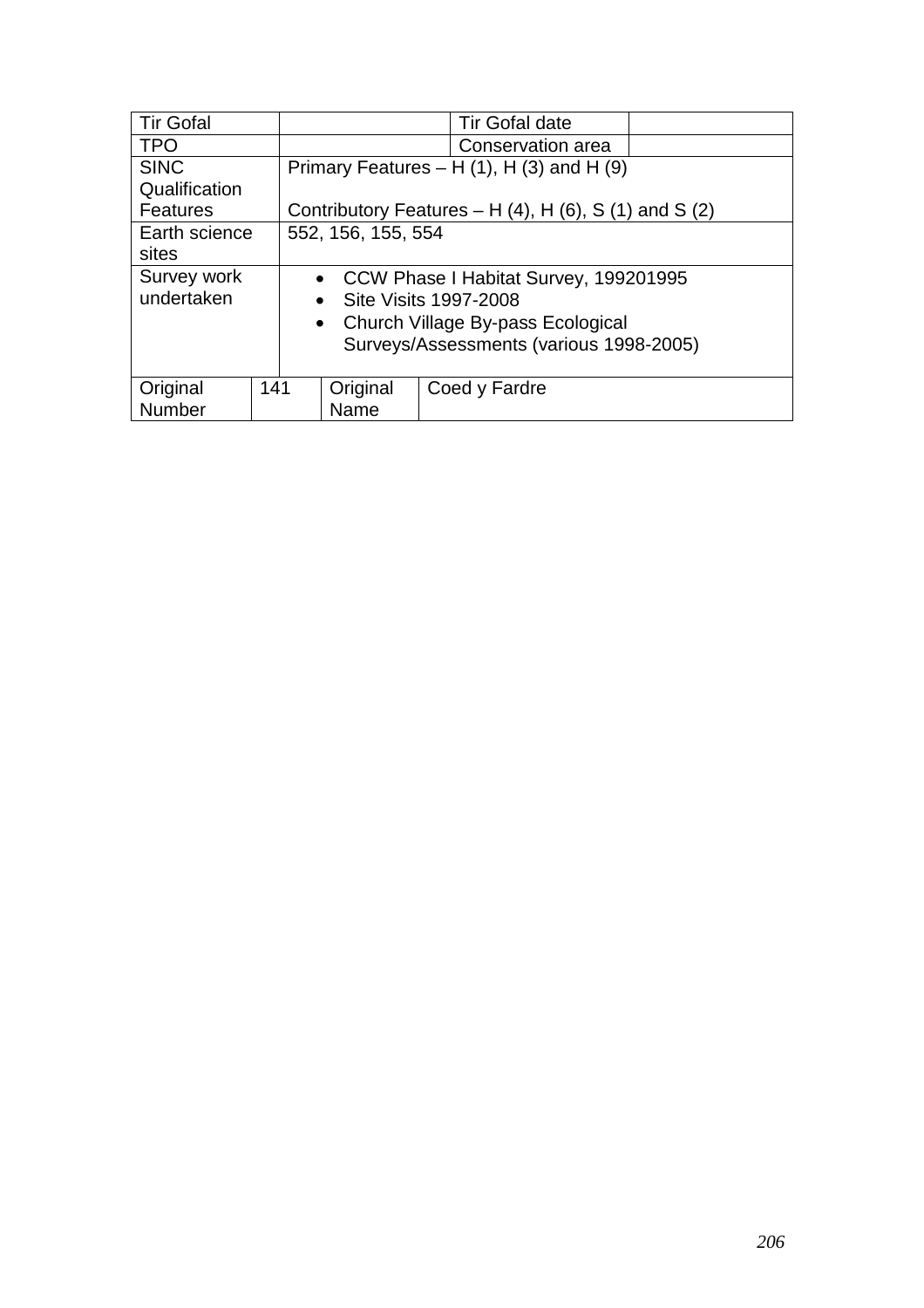| Number             | 142 | Name       | <b>Taff and Rhondda Rivers</b>                                                                                                                                                                                                                                                                                                                                                                                                                                                                                                                                                                                                                                                                                                                                                                                                                                                                                                                                                                                                                                                                                                                                                                                                                                                                                                                                                                                                                         |
|--------------------|-----|------------|--------------------------------------------------------------------------------------------------------------------------------------------------------------------------------------------------------------------------------------------------------------------------------------------------------------------------------------------------------------------------------------------------------------------------------------------------------------------------------------------------------------------------------------------------------------------------------------------------------------------------------------------------------------------------------------------------------------------------------------------------------------------------------------------------------------------------------------------------------------------------------------------------------------------------------------------------------------------------------------------------------------------------------------------------------------------------------------------------------------------------------------------------------------------------------------------------------------------------------------------------------------------------------------------------------------------------------------------------------------------------------------------------------------------------------------------------------|
| <b>Description</b> |     |            | The River Taff is the main river of the County Borough and a<br>major biodiversity artery. The river and its bank side habitats<br>are extremely diverse and varied. The river supports<br>kingfisher, sand martin, otter, salmon and brown trout.<br>Notable features include shingle banks (which may support<br>important beetle and invertebrate faunas) and sections of<br>undercut bank, and bank side woodland.                                                                                                                                                                                                                                                                                                                                                                                                                                                                                                                                                                                                                                                                                                                                                                                                                                                                                                                                                                                                                                 |
|                    |     |            | In places the River Taff SINC extends to include larger areas<br>of associated habitat, this occurs notably at Webb's Timber<br>Yard at Treforest and the modified floodplain grassland and<br>woodland associated with the Cilfynydd Waste Water<br>Treatment Works. The land at Webb's Timber Yard includes<br>large areas of broad-leaved woodland and grassland, both<br>primarily associated with old railway embankments. The<br>woodlands are predominantly secondary in nature but are<br>mature and relatively species-rich, with birch, sycamore and<br>hawthorn the main canopy species, with alder, oak, alder<br>buckthorn, willow, and dog rose all present. In places wet<br>alder carr occur, and along the Nant-y-Fforest stream there is<br>a strip of ancient woodland. In general the drier secondary<br>woodland ground flora supports ivy, male fern, broad buckler<br>fern, herb robert, bramble, enchanter's nightshade, wild<br>strawberry, germander speedwell, wood dock, creeping soft-<br>grass and wood sedge. Where wetter woodland occurs the<br>ground flora includes marsh or swamp ground flora with<br>opposite-leaved golden saxifrage, marsh bedstraw, lesser<br>spearwort, water pepper and marsh violets. Areas with<br>ancient woodland characteristics include hazel coppice, with<br>bluebell, yellow archangel, hard fern, lady fern, scaly male<br>fern, hart's-tongue fern and broad-leaved helleborine. |
|                    |     | setaceus). | The grasslands occur as grazed glades within the woodland<br>complex. The pastures are heavily over-grazed and their<br>structure and composition suffers as a result, but they still<br>represent relatively diverse semi-improved dry and marshy<br>compositions. Typical species include common bent,<br>Yorkshire fog, rye grass, self heal, autumn hawk bit, sheep's<br>sorrel, field woodrush, common centaury, eyebrights,<br>common knapweed and thyme leaved speedwell. In marshy<br>areas devil's-bit scabious is locally abundant, with sharp<br>flowered rush, water mint, marsh bedstraw, lesser spearwort,<br>marsh pennywort, common sedge and bristle scirpus (Scirpus                                                                                                                                                                                                                                                                                                                                                                                                                                                                                                                                                                                                                                                                                                                                                                 |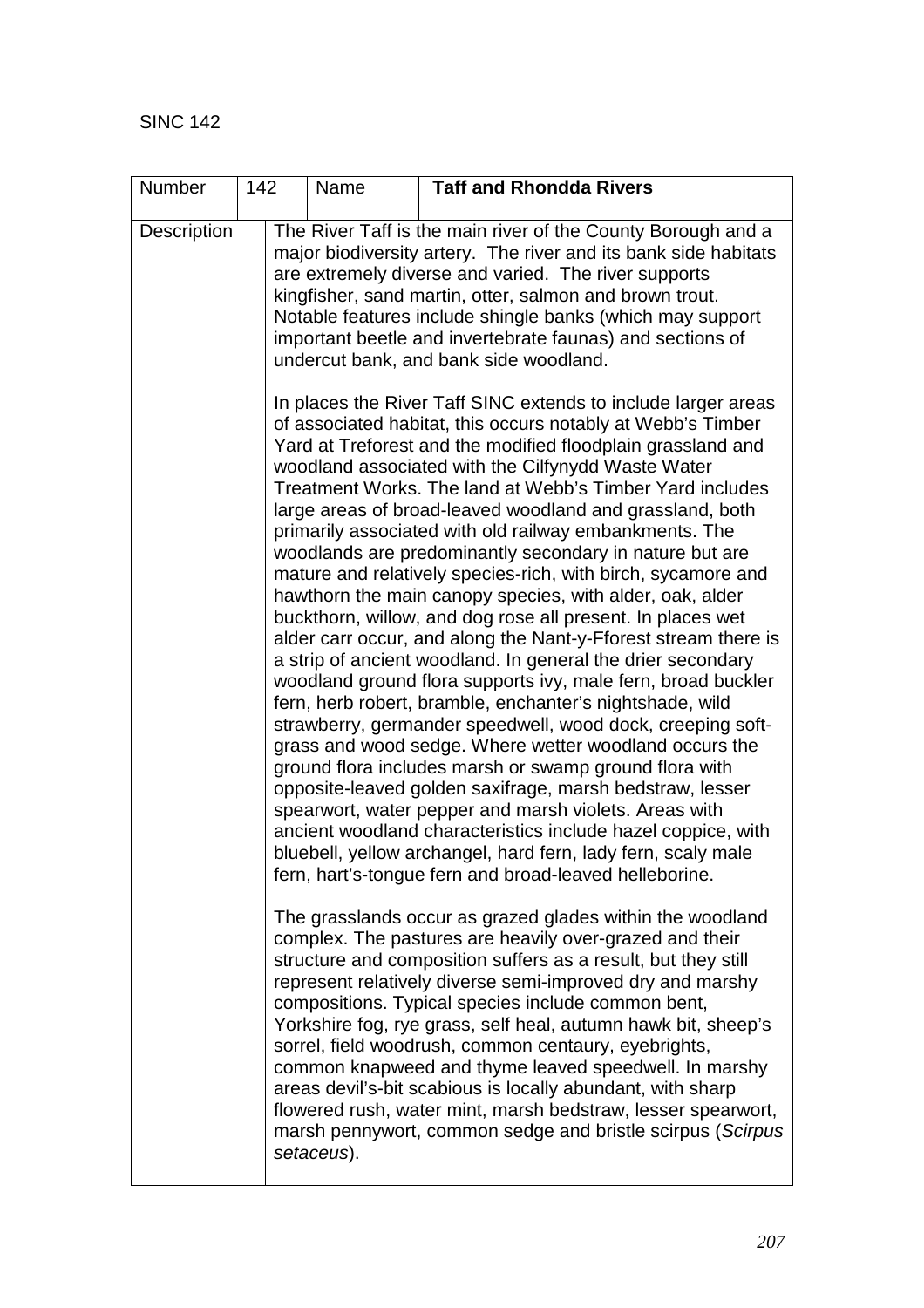|                                 |                                                 | The Rhondda River (Fach and Fawr) is a typical 'spatey'<br>upland river, with pools and riffle sequences. The river is<br>clean and supports a diverse invertebrate fauna, with brown<br>trout, and potentially salmon. The river supports a good<br>breeding bird assemblage; dipper and grey wagtail are<br>common breeders, and kingfisher is also frequently reported<br>(although nesting Sites are more limited). Sand martins breed<br>in a number of locations, using drainage holes in retaining<br>walls. In the winter goosanders are a frequent visitors, and<br>herons feed along the river throughout the year. Otter have<br>recently re-colonised the Rhondda.<br>The SINC boundary in the Rhondda closely flows the river<br>corridor, and in urban locations the SINC boundary is tight to<br>the riverbank. Elsewhere the river corridor of the SINC is<br>expanded in areas where a dry heath, marshy grassland or<br>woodland occurs in close association with the river. |                                                                                                                                                                                                                                                                                             |                                                                                                                                                                                       |                    |                                                 |                                                     |  |
|---------------------------------|-------------------------------------------------|------------------------------------------------------------------------------------------------------------------------------------------------------------------------------------------------------------------------------------------------------------------------------------------------------------------------------------------------------------------------------------------------------------------------------------------------------------------------------------------------------------------------------------------------------------------------------------------------------------------------------------------------------------------------------------------------------------------------------------------------------------------------------------------------------------------------------------------------------------------------------------------------------------------------------------------------------------------------------------------------|---------------------------------------------------------------------------------------------------------------------------------------------------------------------------------------------------------------------------------------------------------------------------------------------|---------------------------------------------------------------------------------------------------------------------------------------------------------------------------------------|--------------------|-------------------------------------------------|-----------------------------------------------------|--|
|                                 |                                                 |                                                                                                                                                                                                                                                                                                                                                                                                                                                                                                                                                                                                                                                                                                                                                                                                                                                                                                                                                                                                |                                                                                                                                                                                                                                                                                             |                                                                                                                                                                                       |                    |                                                 |                                                     |  |
| <b>Grid Ref</b>                 |                                                 |                                                                                                                                                                                                                                                                                                                                                                                                                                                                                                                                                                                                                                                                                                                                                                                                                                                                                                                                                                                                | ST 088878<br>Ward(s)<br>Taff's well, Hawthorn, Treforest,<br>Trallwng, Pontypridd town, Cilfynydd,<br>Glyncoch, Abercynon, Graig, Rhondda,<br>Cymmer, Porth, Trealaw, Penygraig,<br>Tonypandy, Ynyshir, Llwynypia,<br>Tylorstown, Ferndale, Maerdy, Ystrad,<br>Pentre, Treorchy, Treherbert |                                                                                                                                                                                       |                    |                                                 |                                                     |  |
| <b>CCW TN</b>                   |                                                 |                                                                                                                                                                                                                                                                                                                                                                                                                                                                                                                                                                                                                                                                                                                                                                                                                                                                                                                                                                                                |                                                                                                                                                                                                                                                                                             | 245.9<br>Area (ha)                                                                                                                                                                    |                    |                                                 |                                                     |  |
| Air photo dates                 |                                                 | 2003                                                                                                                                                                                                                                                                                                                                                                                                                                                                                                                                                                                                                                                                                                                                                                                                                                                                                                                                                                                           |                                                                                                                                                                                                                                                                                             |                                                                                                                                                                                       |                    |                                                 |                                                     |  |
| Ownership                       |                                                 |                                                                                                                                                                                                                                                                                                                                                                                                                                                                                                                                                                                                                                                                                                                                                                                                                                                                                                                                                                                                |                                                                                                                                                                                                                                                                                             |                                                                                                                                                                                       |                    |                                                 |                                                     |  |
| <b>Tir Gofal</b>                |                                                 | <b>Tir Gofal date</b>                                                                                                                                                                                                                                                                                                                                                                                                                                                                                                                                                                                                                                                                                                                                                                                                                                                                                                                                                                          |                                                                                                                                                                                                                                                                                             |                                                                                                                                                                                       |                    |                                                 |                                                     |  |
| <b>TPO</b>                      |                                                 |                                                                                                                                                                                                                                                                                                                                                                                                                                                                                                                                                                                                                                                                                                                                                                                                                                                                                                                                                                                                | Conservation area                                                                                                                                                                                                                                                                           |                                                                                                                                                                                       |                    |                                                 |                                                     |  |
| <b>SINC</b><br><b>Features</b>  | Qualification                                   |                                                                                                                                                                                                                                                                                                                                                                                                                                                                                                                                                                                                                                                                                                                                                                                                                                                                                                                                                                                                |                                                                                                                                                                                                                                                                                             | Primary Features – H (1), H (3), H (4), H (7), H (8), H (11),<br>H (15), H (16), H (22), S (1) and S (5)<br>Contributory Features – S $(2)$ , S $(3)$ , S $(4)$ , S $(6)$ and S $(7)$ |                    |                                                 |                                                     |  |
| <b>RIGS Earth science sites</b> |                                                 |                                                                                                                                                                                                                                                                                                                                                                                                                                                                                                                                                                                                                                                                                                                                                                                                                                                                                                                                                                                                |                                                                                                                                                                                                                                                                                             |                                                                                                                                                                                       |                    | 158 River Taff terrace deposits (score 100)     |                                                     |  |
| Other earth science sites       |                                                 |                                                                                                                                                                                                                                                                                                                                                                                                                                                                                                                                                                                                                                                                                                                                                                                                                                                                                                                                                                                                |                                                                                                                                                                                                                                                                                             |                                                                                                                                                                                       |                    |                                                 |                                                     |  |
| Survey work                     |                                                 |                                                                                                                                                                                                                                                                                                                                                                                                                                                                                                                                                                                                                                                                                                                                                                                                                                                                                                                                                                                                | 157, 176, 184, 434, 270, 402, 476<br>CCW Phase I Habitat Survey, 1992-1995<br>$\bullet$                                                                                                                                                                                                     |                                                                                                                                                                                       |                    |                                                 |                                                     |  |
| undertaken                      |                                                 |                                                                                                                                                                                                                                                                                                                                                                                                                                                                                                                                                                                                                                                                                                                                                                                                                                                                                                                                                                                                | Site Visits 1997-2008                                                                                                                                                                                                                                                                       |                                                                                                                                                                                       |                    |                                                 |                                                     |  |
|                                 |                                                 |                                                                                                                                                                                                                                                                                                                                                                                                                                                                                                                                                                                                                                                                                                                                                                                                                                                                                                                                                                                                | $\bullet$                                                                                                                                                                                                                                                                                   |                                                                                                                                                                                       |                    | Church Village By-pass Ecological               |                                                     |  |
|                                 |                                                 |                                                                                                                                                                                                                                                                                                                                                                                                                                                                                                                                                                                                                                                                                                                                                                                                                                                                                                                                                                                                |                                                                                                                                                                                                                                                                                             |                                                                                                                                                                                       |                    | Surveys/Assessments (various 1998-2005)         |                                                     |  |
|                                 |                                                 |                                                                                                                                                                                                                                                                                                                                                                                                                                                                                                                                                                                                                                                                                                                                                                                                                                                                                                                                                                                                | $\bullet$                                                                                                                                                                                                                                                                                   |                                                                                                                                                                                       |                    |                                                 | Ynysybwl toTaff Trail Links, Ecology Surveys, Pryce |  |
|                                 | Consultants Ecologists (2001) and Michael Woods |                                                                                                                                                                                                                                                                                                                                                                                                                                                                                                                                                                                                                                                                                                                                                                                                                                                                                                                                                                                                |                                                                                                                                                                                                                                                                                             |                                                                                                                                                                                       |                    |                                                 |                                                     |  |
| Associates (2003).              |                                                 |                                                                                                                                                                                                                                                                                                                                                                                                                                                                                                                                                                                                                                                                                                                                                                                                                                                                                                                                                                                                |                                                                                                                                                                                                                                                                                             |                                                                                                                                                                                       |                    |                                                 |                                                     |  |
|                                 |                                                 |                                                                                                                                                                                                                                                                                                                                                                                                                                                                                                                                                                                                                                                                                                                                                                                                                                                                                                                                                                                                | $\bullet$                                                                                                                                                                                                                                                                                   |                                                                                                                                                                                       |                    |                                                 | Rhondda Environmental Survey, Michael Littlewood    |  |
|                                 |                                                 |                                                                                                                                                                                                                                                                                                                                                                                                                                                                                                                                                                                                                                                                                                                                                                                                                                                                                                                                                                                                |                                                                                                                                                                                                                                                                                             | Associates, 1988                                                                                                                                                                      |                    |                                                 |                                                     |  |
|                                 |                                                 |                                                                                                                                                                                                                                                                                                                                                                                                                                                                                                                                                                                                                                                                                                                                                                                                                                                                                                                                                                                                |                                                                                                                                                                                                                                                                                             |                                                                                                                                                                                       |                    |                                                 | Webb's Timber Yard, Various Ecological Reports,     |  |
|                                 |                                                 |                                                                                                                                                                                                                                                                                                                                                                                                                                                                                                                                                                                                                                                                                                                                                                                                                                                                                                                                                                                                |                                                                                                                                                                                                                                                                                             |                                                                                                                                                                                       | Hyder (1999, 2000) |                                                 |                                                     |  |
|                                 |                                                 |                                                                                                                                                                                                                                                                                                                                                                                                                                                                                                                                                                                                                                                                                                                                                                                                                                                                                                                                                                                                |                                                                                                                                                                                                                                                                                             |                                                                                                                                                                                       |                    | Earth Science site visits 2003-4 Haycock et al. |                                                     |  |
| <b>Original Number</b>          |                                                 |                                                                                                                                                                                                                                                                                                                                                                                                                                                                                                                                                                                                                                                                                                                                                                                                                                                                                                                                                                                                | 142                                                                                                                                                                                                                                                                                         | <b>Original Name</b>                                                                                                                                                                  |                    | Nant y Fforest                                  |                                                     |  |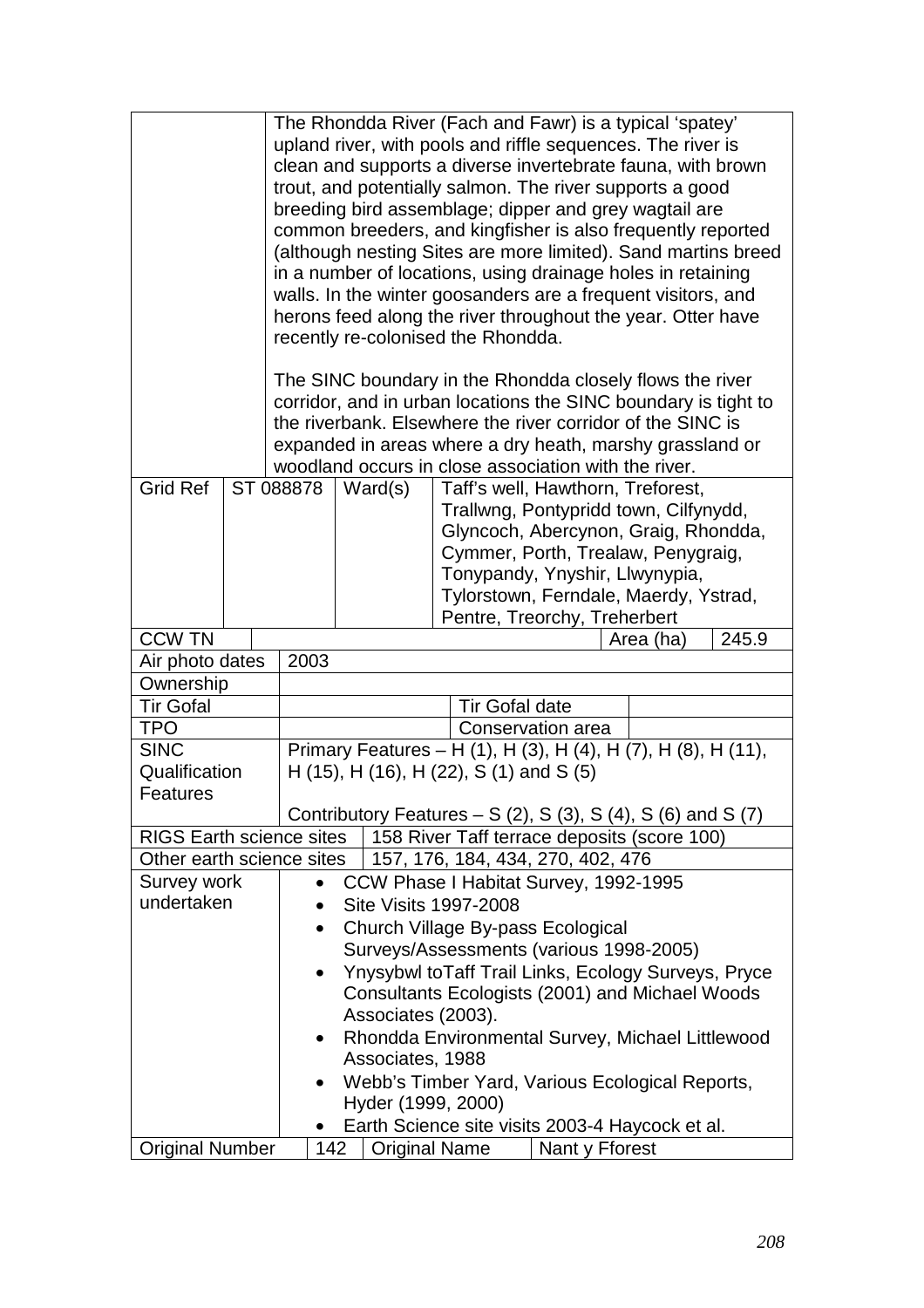| Number                 | 143 | <b>Llantwit Fardre West</b><br>Name                                                                                              |  |  |  |  |  |  |
|------------------------|-----|----------------------------------------------------------------------------------------------------------------------------------|--|--|--|--|--|--|
| Description            |     | The SINC includes remnants of the southern part of the CCW                                                                       |  |  |  |  |  |  |
|                        |     | Glanmyddlyn Grassland Phase II grassland Site. The main                                                                          |  |  |  |  |  |  |
|                        |     | remaining part is the horse grazed pasture at ST 069843.                                                                         |  |  |  |  |  |  |
|                        |     | Although over-grazed, it still supports an important mosaic of                                                                   |  |  |  |  |  |  |
|                        |     | species rich grassland (National Vegetation Classifications                                                                      |  |  |  |  |  |  |
|                        |     | MG5a, MG5c and MG6 grassland). Characteristic species                                                                            |  |  |  |  |  |  |
|                        |     | include common bent, sweet vernal grass, red fescue, common                                                                      |  |  |  |  |  |  |
|                        |     | bird's-foot trefoil, red clover, black knapweed, devil's-bit                                                                     |  |  |  |  |  |  |
|                        |     | scabious and the globally threatened Ivy-leaved beliflower.                                                                      |  |  |  |  |  |  |
|                        |     | The SINC also includes species rich diverse woodland (oak,                                                                       |  |  |  |  |  |  |
|                        |     | ash, hazel, willow, dog rose and birch) along the wooded                                                                         |  |  |  |  |  |  |
|                        |     | disused railway line, and adjacent areas of alder dominated wet                                                                  |  |  |  |  |  |  |
|                        |     | woodland at ST067843. The railway line woodland links                                                                            |  |  |  |  |  |  |
|                        |     | through to the ponds at Rhiwbridwell Farm (ST064837), which                                                                      |  |  |  |  |  |  |
|                        |     | support a great crested newt colony. The woodlands and                                                                           |  |  |  |  |  |  |
|                        |     | wooded corridor are part of a habitat area used by dormouse.                                                                     |  |  |  |  |  |  |
|                        |     | In addition, the SINC includes the alder and oak woodland of                                                                     |  |  |  |  |  |  |
|                        |     | the Nant Myddlyn Stream (otter have been recorded using this                                                                     |  |  |  |  |  |  |
|                        |     | stream), and the associated semi-improved grasslands of the                                                                      |  |  |  |  |  |  |
|                        |     | public open space of ST072 846. The grassland supports                                                                           |  |  |  |  |  |  |
|                        |     | Yorkshire fog, cock's-foot, sweet vernal, red fescue, common                                                                     |  |  |  |  |  |  |
|                        |     | bent and rye grass, with red clover, white clover, docks,                                                                        |  |  |  |  |  |  |
|                        |     | common bird's-foot trefoil, and black knapweed. There are                                                                        |  |  |  |  |  |  |
|                        |     | large overgrown hedgerows with oak, hazel, hawthorn, ash and                                                                     |  |  |  |  |  |  |
|                        |     | field maple. The hedges have typical ancient wood ground flora<br>with bluebells, dog violets, male fern, hart's-tongue fern and |  |  |  |  |  |  |
|                        |     | broad buckler fern. There are associated areas of bracken with                                                                   |  |  |  |  |  |  |
|                        |     | bluebells.                                                                                                                       |  |  |  |  |  |  |
| <b>Grid Ref</b>        |     | ST068842<br>Ward(s)   Tyn y Nant, Llantwit fardre,                                                                               |  |  |  |  |  |  |
|                        |     | Llantrisant town, Beddau                                                                                                         |  |  |  |  |  |  |
| <b>CCW TN</b>          |     | CCW ST08SE 011, 012 and 013<br>16.44<br>Area (ha)                                                                                |  |  |  |  |  |  |
| Air photo dates        |     | 2003                                                                                                                             |  |  |  |  |  |  |
| Ownership              |     |                                                                                                                                  |  |  |  |  |  |  |
| <b>Tir Gofal</b>       |     | <b>Tir Gofal date</b>                                                                                                            |  |  |  |  |  |  |
| <b>TPO</b>             |     | Conservation area                                                                                                                |  |  |  |  |  |  |
| <b>SINC</b>            |     | Primary Features - H (1), H (3), H (4), H (15), H (17), S (1)                                                                    |  |  |  |  |  |  |
| Qualification          |     | and $S(4)$                                                                                                                       |  |  |  |  |  |  |
| <b>Features</b>        |     |                                                                                                                                  |  |  |  |  |  |  |
| Earth science sites    |     | 351                                                                                                                              |  |  |  |  |  |  |
| Survey work            |     | <b>CCW Phase II Grassland Survey</b>                                                                                             |  |  |  |  |  |  |
| undertaken             |     | CCW Phase I Survey 1992-1995                                                                                                     |  |  |  |  |  |  |
|                        |     | Church Village By-pass Ecological Surveys                                                                                        |  |  |  |  |  |  |
|                        |     | <b>Site Visits 1997-2008</b>                                                                                                     |  |  |  |  |  |  |
| <b>Original Number</b> |     | 143<br>Glanmyddlyn Railway grasslands<br><b>Original Name</b>                                                                    |  |  |  |  |  |  |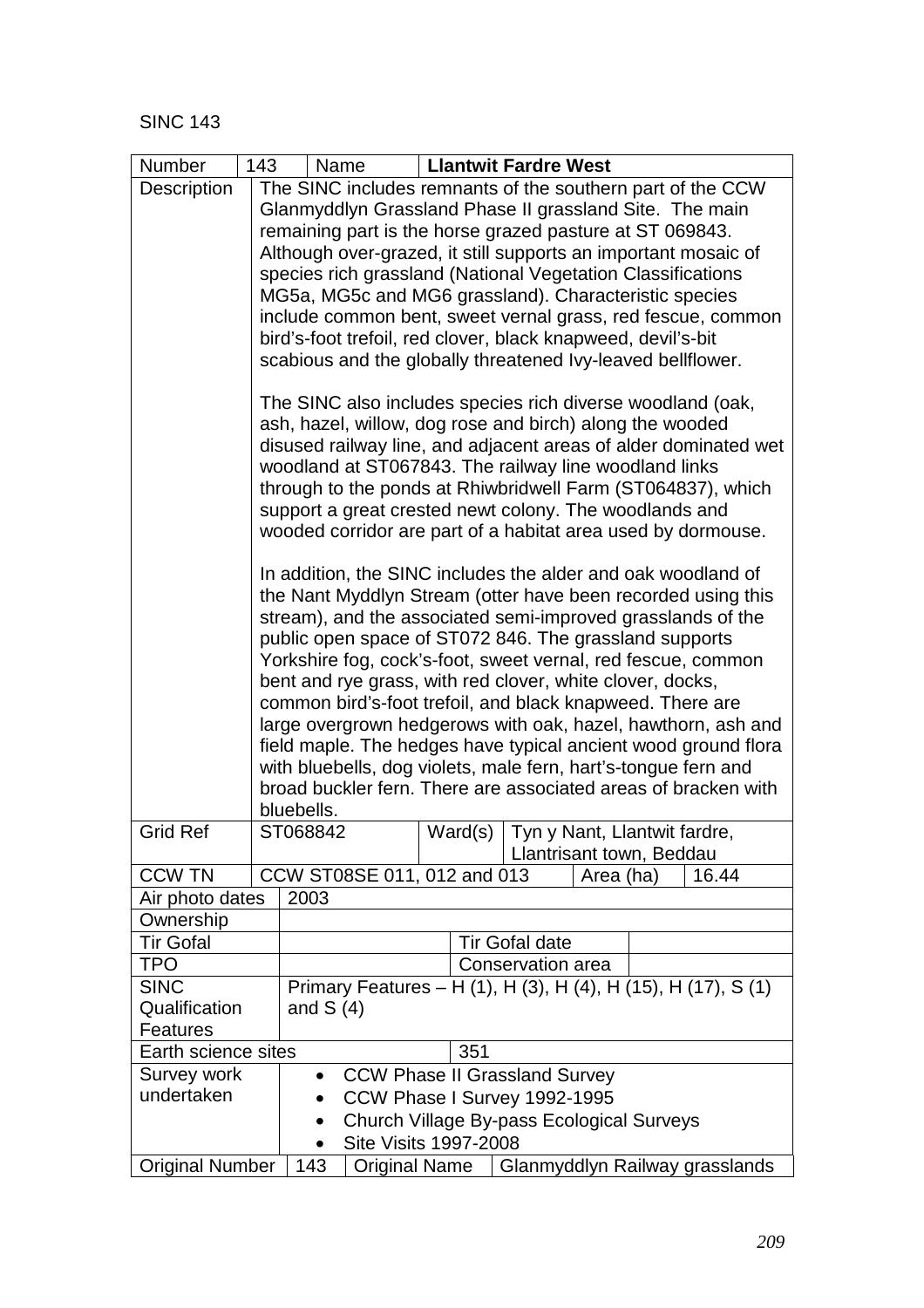| Number             | 144 | Name                                                                                                                                                                                                                                                                                                                                                                                                                                                                                                                                                                                                                                                                                                                                                                                                                                                                                                                                                                       | <b>Careau'r-Ilan Slopes</b>                                                                                                                                                                                                                                                                                                                                                                                                                                                                                                                                                                                                                                                                                                                                                                                                                                                                                                             |  |  |  |  |  |  |
|--------------------|-----|----------------------------------------------------------------------------------------------------------------------------------------------------------------------------------------------------------------------------------------------------------------------------------------------------------------------------------------------------------------------------------------------------------------------------------------------------------------------------------------------------------------------------------------------------------------------------------------------------------------------------------------------------------------------------------------------------------------------------------------------------------------------------------------------------------------------------------------------------------------------------------------------------------------------------------------------------------------------------|-----------------------------------------------------------------------------------------------------------------------------------------------------------------------------------------------------------------------------------------------------------------------------------------------------------------------------------------------------------------------------------------------------------------------------------------------------------------------------------------------------------------------------------------------------------------------------------------------------------------------------------------------------------------------------------------------------------------------------------------------------------------------------------------------------------------------------------------------------------------------------------------------------------------------------------------|--|--|--|--|--|--|
| <b>Description</b> |     |                                                                                                                                                                                                                                                                                                                                                                                                                                                                                                                                                                                                                                                                                                                                                                                                                                                                                                                                                                            | A large mosaic of habitats on the eastern side of Llantrisant.                                                                                                                                                                                                                                                                                                                                                                                                                                                                                                                                                                                                                                                                                                                                                                                                                                                                          |  |  |  |  |  |  |
|                    |     |                                                                                                                                                                                                                                                                                                                                                                                                                                                                                                                                                                                                                                                                                                                                                                                                                                                                                                                                                                            | The SINC includes a large woodland component. The lower<br>ground e.g. along the stream valley and disused railway line<br>supports mature alder carr. Much of this wet woodland is well<br>structured wet alder carr, with hazel, guelder rose, alder<br>buckthorn, willow, and oak, with honeysuckle, and an ancient<br>semi-natural ground flora which includes wood anemone, dog<br>violet, opposite-leaved golden saxifrage, marsh marigold,<br>cuckoo flower, greater tussock sedge, meadow sweet, and<br>marsh valerian. In places (e.g. NGR ST 059848) the alder<br>woodland is horse grazed, and subsequent has a reduced<br>under storey and ground flora, however the high ecological<br>potential remains. The stream is clean, fast flowing, and<br>shallow, with gravel shoals, undercut banks, and variously<br>braided channels. The stream supports potential brown trout,<br>otter, dipper, and grey wagtail habitat. |  |  |  |  |  |  |
|                    |     | Higher on the hillside the woodland is drier and can be<br>characterised as mixtures of oak, ash, and birch woodland<br>(although alder is still present) with hazel, hawthorn and holly.<br>Much of the woodland supports elements of an ancient semi-<br>natural ground flora with bluebell, wood anemone, dog violets,<br>enchanter's nightshade, wood sorrel, yellow archangel, lesser<br>celandine, male fern, broad bucker fern and hart's-tongue fern.<br>Areas of woodland associated with quarries are more<br>secondary in nature, but are long established and support<br>mature oak and ash with hazel and holly. The small copse at<br>NGR ST062838 is partially based on old spoil (possibly<br>associated with the railway line). This again supports long<br>established species rich secondary woodland with old hazel<br>coppice, with oak, sycamore, blackthorn, guelder rose and ash,<br>and a developing ground flora, which includes Solomon's seal. |                                                                                                                                                                                                                                                                                                                                                                                                                                                                                                                                                                                                                                                                                                                                                                                                                                                                                                                                         |  |  |  |  |  |  |
|                    |     |                                                                                                                                                                                                                                                                                                                                                                                                                                                                                                                                                                                                                                                                                                                                                                                                                                                                                                                                                                            | The SINC includes some large areas of scrub. In particular the<br>fields sloping down to Southgate, Llantrisant have developed a<br>complex mosaic of gorse, hawthorn, and bramble scrub, with<br>bramble and increasingly small areas of semi-improved neutral<br>grassland. The SINC supports some extensive areas of<br>bracken-dominated slope, with an acid and neutral grassland<br>ground flora, which includes locally abundant dog violets, and<br>expanses of bluebell. The SINC includes various areas of<br>species rich neutral grassland (National Vegetation<br>Classification MG5 grassland) with common bent, sweet vernal<br>grass, common bird's-foot trefoil, black knapweed, red clover                                                                                                                                                                                                                            |  |  |  |  |  |  |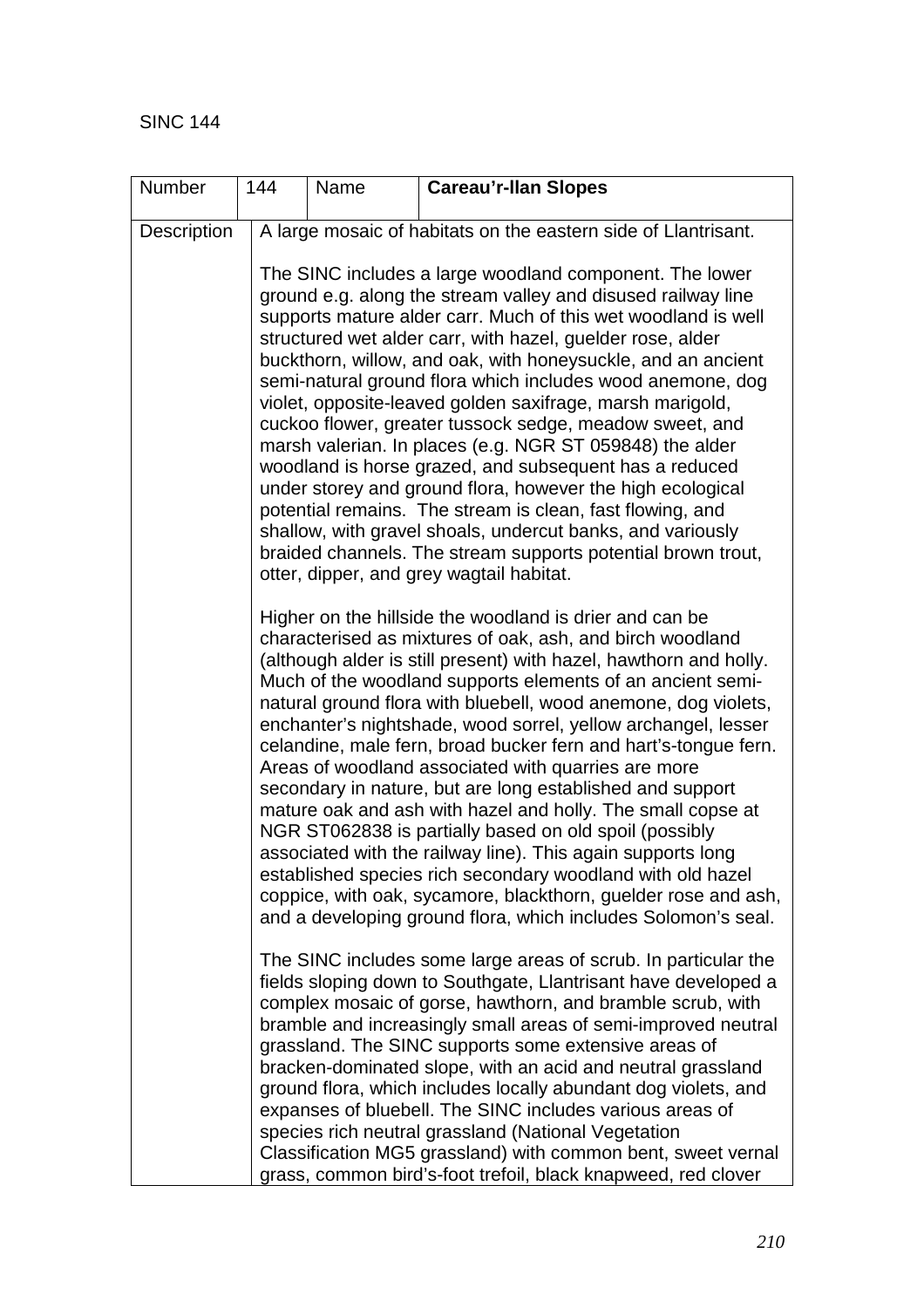| and rough hawkbit, and devil's-bit scabious locally frequent.<br>The warm, sunny slopes support good potential reptile habitat.                                                                                                                                                                                                                                                                                                                                                                                                                                                                                                                                                                                                                                                                                                    |
|------------------------------------------------------------------------------------------------------------------------------------------------------------------------------------------------------------------------------------------------------------------------------------------------------------------------------------------------------------------------------------------------------------------------------------------------------------------------------------------------------------------------------------------------------------------------------------------------------------------------------------------------------------------------------------------------------------------------------------------------------------------------------------------------------------------------------------|
| On lower slopes, and flushed areas, the SINC supports areas<br>of marshy grassland with purple moor-grass and rush,<br>tormentil, marsh bedstraw, marsh thistle, meadowsweet,<br>common lousewort, and devil's-bit scabious. The SINC<br>includes additional areas of less diverse marshy and neutral<br>grassland (National Vegetation Classification MG10), which<br>fulfil a habitat-connecting role.                                                                                                                                                                                                                                                                                                                                                                                                                           |
| The mosaic of habitats supports very species rich bird and<br>invertebrate habitat. Assessment work undertaken as part of<br>the church Village by-pass recorded a range of woodland bird<br>species, and over 20 species of butterfly have been recorded,<br>including a small marsh fritillary colony and small pearl-<br>bordered fritillary and purple hairstreak. The SINC is<br>particularly important as dormouse habitat. Dormouse has<br>been recorded in the SINC and work for the Church Village by-<br>pass assessed and mapped the value of a large part of the<br>SINC as dormouse habitat. A feature or the Site is the habitat<br>connectivity; with areas of high quality dormouse woodland<br>connected to other areas of high quality habitat, by hedgerows,<br>areas of scrub, bramble and secondary woodland. |

| <b>Grid Ref</b>      |     | ST 056836                                           |                   | Ward(s)                                                       | Llantrisant Town, Beddau |  |  |  |
|----------------------|-----|-----------------------------------------------------|-------------------|---------------------------------------------------------------|--------------------------|--|--|--|
| <b>CCW TN</b>        |     |                                                     | <b>CCW ST08SE</b> | Area                                                          | 37.26                    |  |  |  |
|                      |     |                                                     | 003 and 010       | (ha)                                                          |                          |  |  |  |
| Air photo dates      |     | 2003                                                |                   |                                                               |                          |  |  |  |
| <b>Public access</b> |     | Limited to Public Rights of Way                     |                   |                                                               |                          |  |  |  |
| Ownership            |     |                                                     |                   |                                                               |                          |  |  |  |
| <b>Tir Gofal</b>     |     |                                                     |                   |                                                               | <b>Tir Gofal date</b>    |  |  |  |
| <b>TPO</b>           |     |                                                     |                   |                                                               | Conservation area        |  |  |  |
| <b>SINC</b>          |     |                                                     |                   | Primary Features – H (1), H (3), H (4), H (7), H (9), H (15), |                          |  |  |  |
| Qualification        |     | H (20), H (21), H (22), S (1), S (6) and S (7)      |                   |                                                               |                          |  |  |  |
| Features             |     |                                                     |                   |                                                               |                          |  |  |  |
|                      |     | Secondary Features $- S(2)$ , S(3) and S(5)         |                   |                                                               |                          |  |  |  |
| Earth science        |     | 523                                                 |                   |                                                               |                          |  |  |  |
| sites                |     |                                                     |                   |                                                               |                          |  |  |  |
| Survey work          |     | CCW Phase I Habitat Survey, 1992-1995<br>$\bullet$  |                   |                                                               |                          |  |  |  |
| undertaken           |     | Church Village By-pass Ecological Surveys (various) |                   |                                                               |                          |  |  |  |
|                      |     | <b>Site Visits 1997-2008</b>                        |                   |                                                               |                          |  |  |  |
| Original             | 144 |                                                     | Original          | Careau'r-llan Slopes                                          |                          |  |  |  |
| <b>Number</b>        |     |                                                     | Name              |                                                               |                          |  |  |  |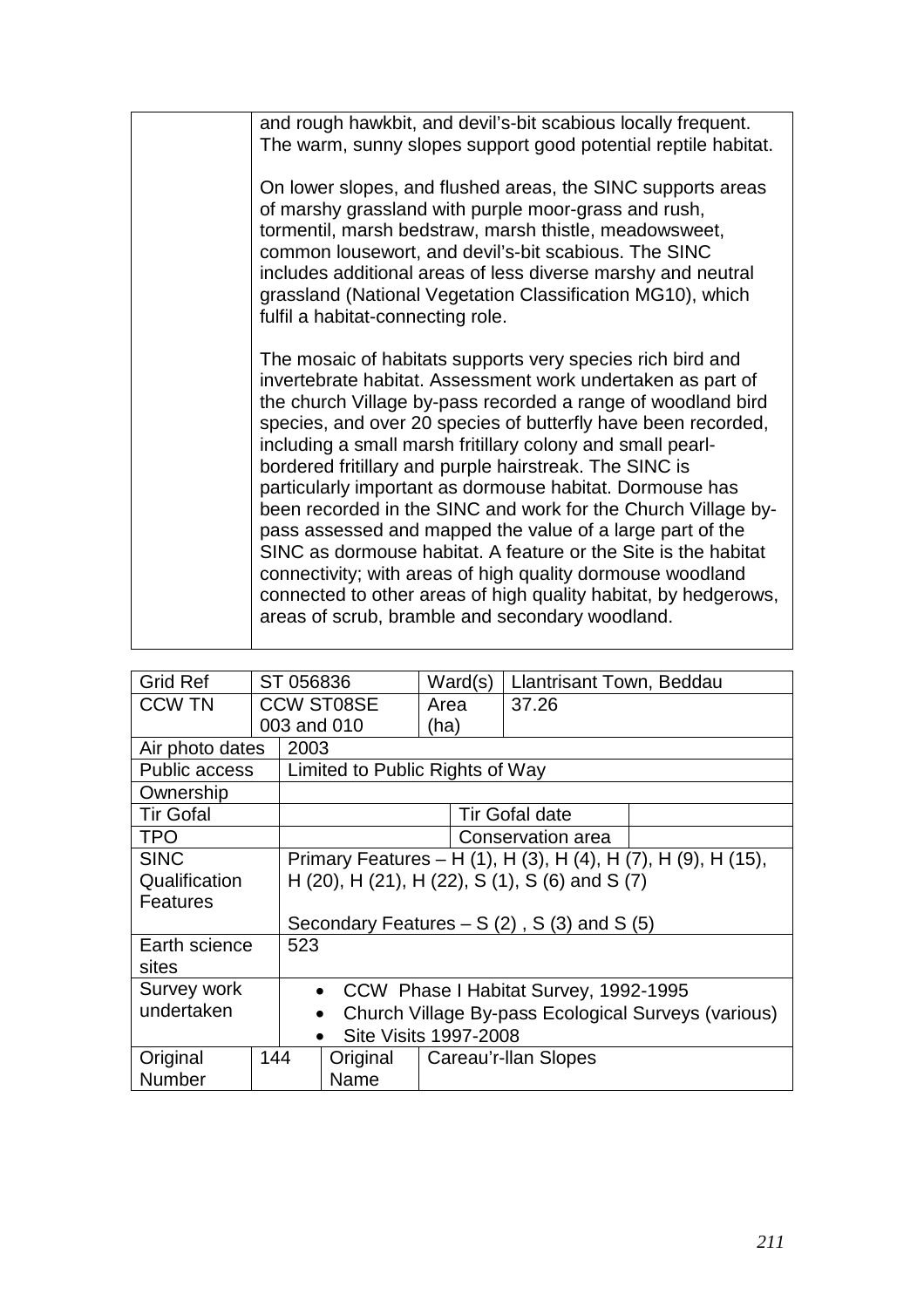| Number             | 145 | <b>Name</b>              | Diswylfa Woodland                                                                                                                                                                                              |
|--------------------|-----|--------------------------|----------------------------------------------------------------------------------------------------------------------------------------------------------------------------------------------------------------|
| <b>Description</b> |     | hazel, and guelder rose. | Diswylfa woodland is a small ancient woodland site,<br>which supports wet alder woodland with birch, oak, ash,<br>The woods have potential as dormouse habitat and will<br>support a woodland bird assemblage. |

| <b>Grid Ref</b>  |                          | ST 076833                                                       |                          |      | Ward(s) | Llantwit fardre   |  |
|------------------|--------------------------|-----------------------------------------------------------------|--------------------------|------|---------|-------------------|--|
| <b>CCW TN</b>    |                          |                                                                 |                          | Area |         | 3.286             |  |
|                  |                          |                                                                 |                          | (ha) |         |                   |  |
| Air photo dates  |                          | 2003                                                            |                          |      |         |                   |  |
| Ownership        |                          |                                                                 |                          |      |         |                   |  |
| <b>Tir Gofal</b> |                          |                                                                 | <b>Tir Gofal date</b>    |      |         |                   |  |
| <b>TPO</b>       |                          |                                                                 | Conservation area        |      |         |                   |  |
| <b>SINC</b>      |                          |                                                                 | Primary Features - H (1) |      |         |                   |  |
| Qualification    |                          |                                                                 |                          |      |         |                   |  |
| <b>Features</b>  |                          | Contributory Features – H $(3)$ , H $(7)$ , S $(1)$ and S $(2)$ |                          |      |         |                   |  |
| Earth science    |                          |                                                                 |                          |      |         |                   |  |
| sites            |                          |                                                                 |                          |      |         |                   |  |
| Survey work      |                          | CCW Phase I Survey, 1992-1995<br>$\bullet$                      |                          |      |         |                   |  |
| undertaken       |                          | Site Visits 1997-2008<br>$\bullet$                              |                          |      |         |                   |  |
|                  |                          | Glamorgan Inventory of Ancient Woodland<br>$\bullet$            |                          |      |         |                   |  |
|                  | (provisional) NCC (1986) |                                                                 |                          |      |         |                   |  |
| Original         | 145                      |                                                                 | Original                 |      |         | Diswylfa woodland |  |
| Number           |                          |                                                                 | Name                     |      |         |                   |  |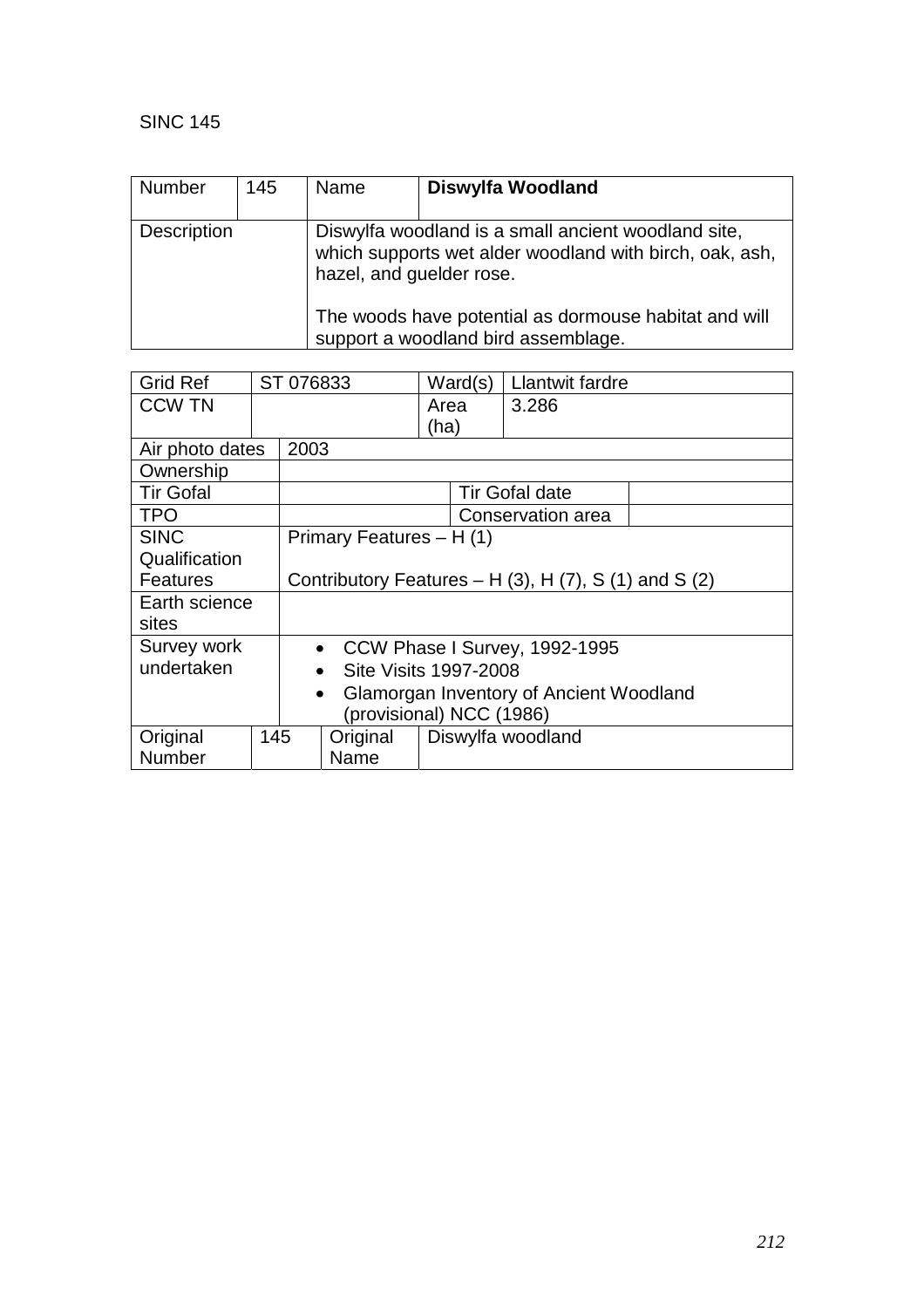| <b>Number</b>      | 146 | Name                                                                                                                                                                                                                                                                                                                                                                                                                                                                                                                                                                                                                                                                                              | <b>Efail Isaf South</b>                                                                                                                                                                                                                                                                                     |  |
|--------------------|-----|---------------------------------------------------------------------------------------------------------------------------------------------------------------------------------------------------------------------------------------------------------------------------------------------------------------------------------------------------------------------------------------------------------------------------------------------------------------------------------------------------------------------------------------------------------------------------------------------------------------------------------------------------------------------------------------------------|-------------------------------------------------------------------------------------------------------------------------------------------------------------------------------------------------------------------------------------------------------------------------------------------------------------|--|
| <b>Description</b> |     | A broadly linear mosaic of woodland and marshy<br>grassland, which runs partly along a disused railway line<br>and then the valley of Cwm Nant Felin. The SINC habitat<br>extends into Cardiff in several places. The main function<br>of the SINC is to link via the disused railway line, and the<br>stream valley, the network of small woods, and<br>wetlands, which occur as a fringe of habitats around the<br>lowest slopes of Ty'n-y-coed, Graig Gwilym, and the<br>Garth. As such the SINC is a mosaic of woodland and<br>wetland types, and is identified as a habitat corridor,<br>which extends, in several places, into the Cardiff Council<br>area.                                 |                                                                                                                                                                                                                                                                                                             |  |
|                    |     | The woodland is a mixture of wet, alder carr, and drier<br>oak, beech, sycamore and ash woodland, with hazel,<br>guelder rose, holly and hawthorn, and additional areas<br>of birch and willow thicket, and associated scrub. A<br>significant proportion of the woodland has been<br>identified as ancient or replanted ancient woodland.<br>Ancient woodland ground flora occurs in the best<br>woodlands including bluebell, wood anemone, dog<br>violets, yellow archangel, wood speedwell, male fern,<br>hart's tongue fern and broad buckler fern. Elsewhere<br>more secondary woodland occurs on the railway line,<br>and where woodland planting, or grazing abandonment<br>has occurred. |                                                                                                                                                                                                                                                                                                             |  |
|                    |     |                                                                                                                                                                                                                                                                                                                                                                                                                                                                                                                                                                                                                                                                                                   | The SINC includes associated areas of marshy<br>grassland. The fields at ST 080837 and 080832<br>supports purple moor-grass and rush pasture, which has<br>been identified as potential marsh fritillary butterfly<br>habitat. Additional areas of marshy grassland occur as<br>part of the habitat mosaic. |  |
|                    |     | dormouse habitat.                                                                                                                                                                                                                                                                                                                                                                                                                                                                                                                                                                                                                                                                                 | The SINC includes the Nant Felin, with its shallow fast<br>flowing stream channel, and wooded banks. The stream<br>corridor has a high potential as otter, brown trout, dipper<br>and grey wagtail habitat. The woodland mosaics offer<br>excellent bird habitat and potentially significant bat and        |  |

| I Grid Ref | ST 082834      | Ward(s)   Llantwit Fardre |       |
|------------|----------------|---------------------------|-------|
| I CCW TN   | CCW ST08SE 022 | Area (ha)                 | 59.25 |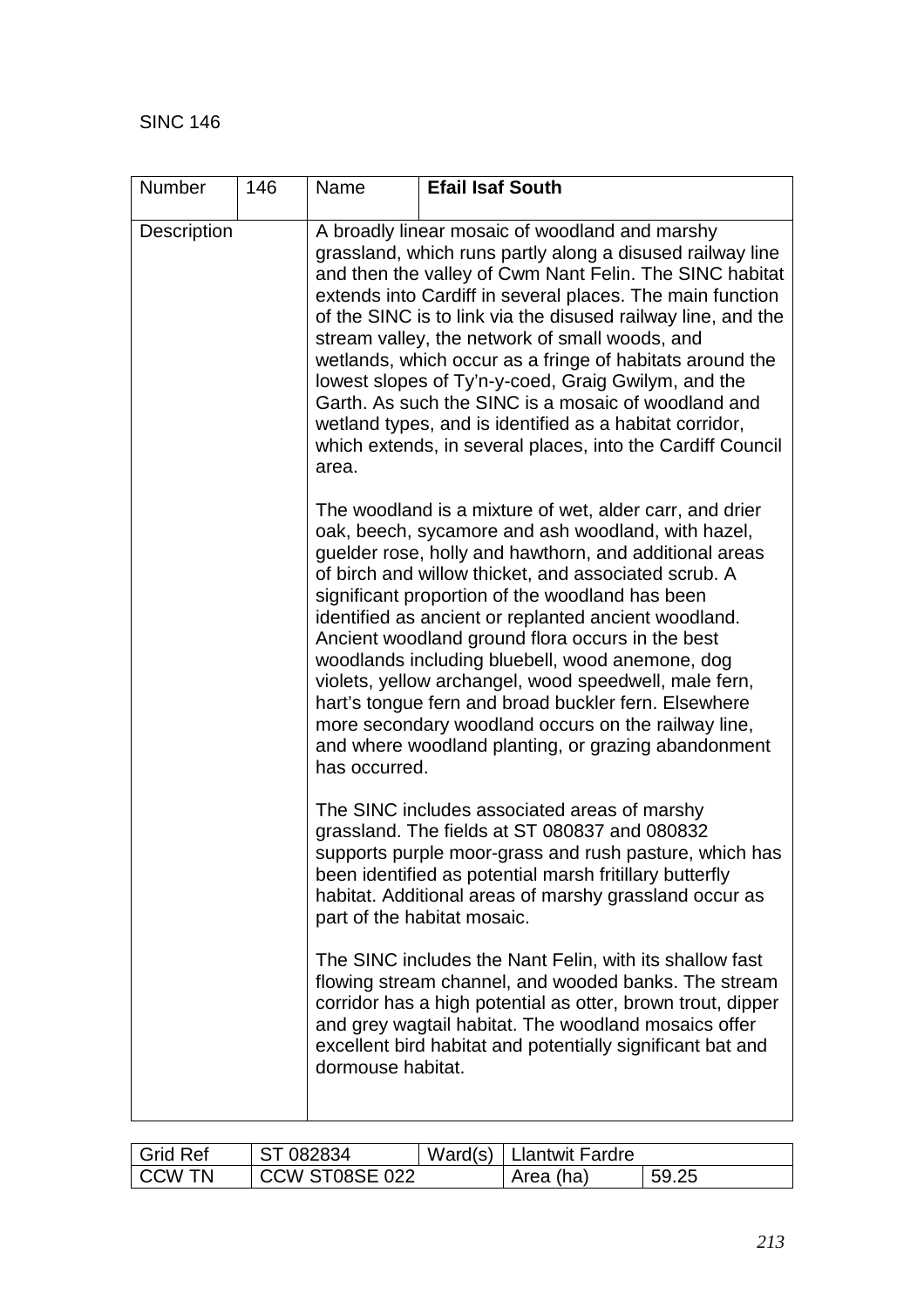| Air photo dates  |     | 2003                                                           |                              |  |  |
|------------------|-----|----------------------------------------------------------------|------------------------------|--|--|
| Ownership        |     |                                                                |                              |  |  |
| <b>Tir Gofal</b> |     |                                                                | <b>Tir Gofal date</b>        |  |  |
| <b>TPO</b>       |     |                                                                | Conservation area            |  |  |
| <b>SINC</b>      |     | Primary Features – H (1), H (3), H (7), H (9), H (15), H (17), |                              |  |  |
| Qualification    |     | $H(22)$ , S (1) and S (6)                                      |                              |  |  |
| <b>Features</b>  |     |                                                                |                              |  |  |
|                  |     | Contributory Features $- S(2)$ and S(5)                        |                              |  |  |
| Earth science    |     |                                                                |                              |  |  |
| sites            |     |                                                                |                              |  |  |
| Survey work      |     | • CCW Phase I Habitat Survey, 1992-1995                        |                              |  |  |
| undertaken       |     | Site Visits 1997-2008<br>$\bullet$                             |                              |  |  |
|                  |     | Glamorgan Inventory of Ancient Woodland<br>$\bullet$           |                              |  |  |
|                  |     | (provisional) NCC (1986)                                       |                              |  |  |
| Original         | 146 | Original                                                       | Woodland south of Efail Isaf |  |  |
| Number           |     | Name                                                           |                              |  |  |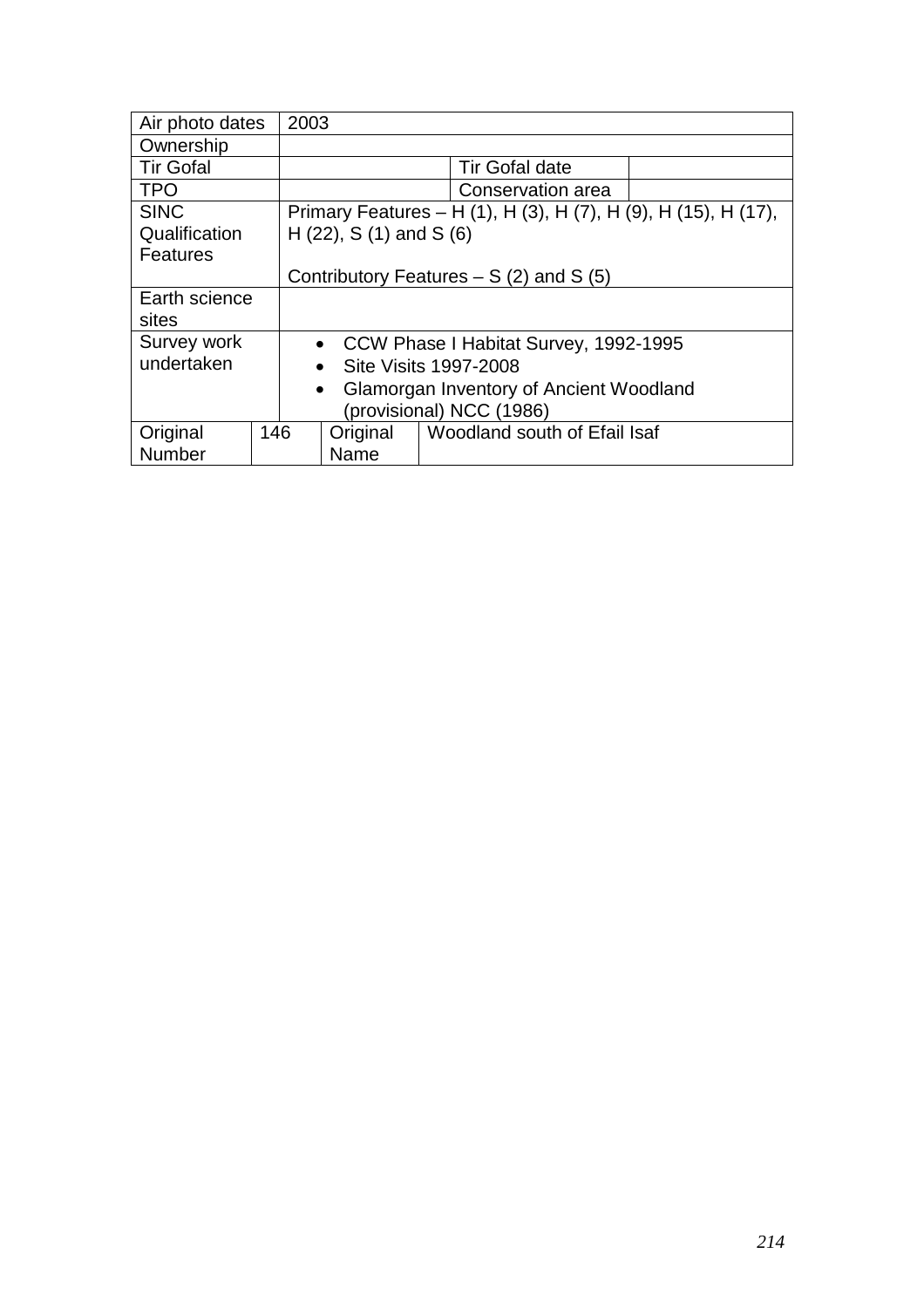| <b>Number</b>      | 147 | Name                                                                                                                                                                                                                                                                                                                                                                                                                                                                                                                                                                                                                                                                                                                                                                                                                                                                                                                                                                                                                                                                                                                                                                                                                                                                                                                                                 | Afon Clun Valley and Rhiwsaeson Hill                                                                                                                                                                                                                                                                                                                                                                                                                                                                                                                                                                                                                                                                                                                                                           |  |  |
|--------------------|-----|------------------------------------------------------------------------------------------------------------------------------------------------------------------------------------------------------------------------------------------------------------------------------------------------------------------------------------------------------------------------------------------------------------------------------------------------------------------------------------------------------------------------------------------------------------------------------------------------------------------------------------------------------------------------------------------------------------------------------------------------------------------------------------------------------------------------------------------------------------------------------------------------------------------------------------------------------------------------------------------------------------------------------------------------------------------------------------------------------------------------------------------------------------------------------------------------------------------------------------------------------------------------------------------------------------------------------------------------------|------------------------------------------------------------------------------------------------------------------------------------------------------------------------------------------------------------------------------------------------------------------------------------------------------------------------------------------------------------------------------------------------------------------------------------------------------------------------------------------------------------------------------------------------------------------------------------------------------------------------------------------------------------------------------------------------------------------------------------------------------------------------------------------------|--|--|
| <b>Description</b> |     | The SINC is a mosaic, which includes the middle section<br>of river valley of the Afon Clun and a complex of<br>associated wetlands and woodlands, and the connected<br>woodlands and bracken of Rhiwsaeson Hill.                                                                                                                                                                                                                                                                                                                                                                                                                                                                                                                                                                                                                                                                                                                                                                                                                                                                                                                                                                                                                                                                                                                                    |                                                                                                                                                                                                                                                                                                                                                                                                                                                                                                                                                                                                                                                                                                                                                                                                |  |  |
|                    |     |                                                                                                                                                                                                                                                                                                                                                                                                                                                                                                                                                                                                                                                                                                                                                                                                                                                                                                                                                                                                                                                                                                                                                                                                                                                                                                                                                      | The Afon Clun is a moderately fast flowing river, which<br>within the SINC runs along a meandering river course,<br>with frequent pool-riffle sequences, under cut banks and<br>gravel shoals. The Clun supports excellent otter habitat,<br>and is important for brown trout, dipper, grey wagtail,<br>kingfisher and sand martin. The river is wooded for<br>much of its length with alder, hazel, oak and ash<br>woodland and ancient woodland ground flora. Monk's-<br>hood is present. The floodplain woodland blocks are<br>large in several places and form diverse areas of alder<br>carr, with oak, hazel, willow, holly and guelder rose.<br>These wet woodlands support a mixture of ancient<br>woodland and swamp/marshy ground flora, which<br>includes iris, and marsh marigold. |  |  |
|                    |     | The floodplain of the Afon Clun extends from the river to<br>encompass a series of marshy and damp neutral<br>grassland pastures. A number of the marshy grassland<br>fields are good quality purple moor-grass and rush<br>pasture (National Vegetation Classifications M23 and<br>M25, with a little M24), there are also unimproved and<br>semi-improved drier pastures (National Vegetation<br>Classifications MG5 and MG6) and areas of swamp. The<br>marshy grasslands include a wide range of species,<br>typical or characteristic species include purple moor-<br>grass, soft rush, sharp flowered rush, meadowsweet,<br>devil's-bit scabious, marsh bedstraw, tormentil, meadow<br>thistle, ragged robin, marsh thistle, angelica, iris and<br>cuckoo flower. The drier grassland include unimproved<br>MG5 grassland with common bent, red fescue, sweet<br>vernal grass, crested dog's-tail, red clover, black<br>knapweed, common bird's-foot trefoil, betony, common<br>spotted orchid and rough hawkbit. Some of the drier<br>grasslands have been more agriculturally modified but<br>still support significant species diversity and can be<br>classed as species rich MG6 grassland. The grasslands<br>support an associated network of species-rich<br>hedgerows and woodland strips, which further connect<br>and link habitats. |                                                                                                                                                                                                                                                                                                                                                                                                                                                                                                                                                                                                                                                                                                                                                                                                |  |  |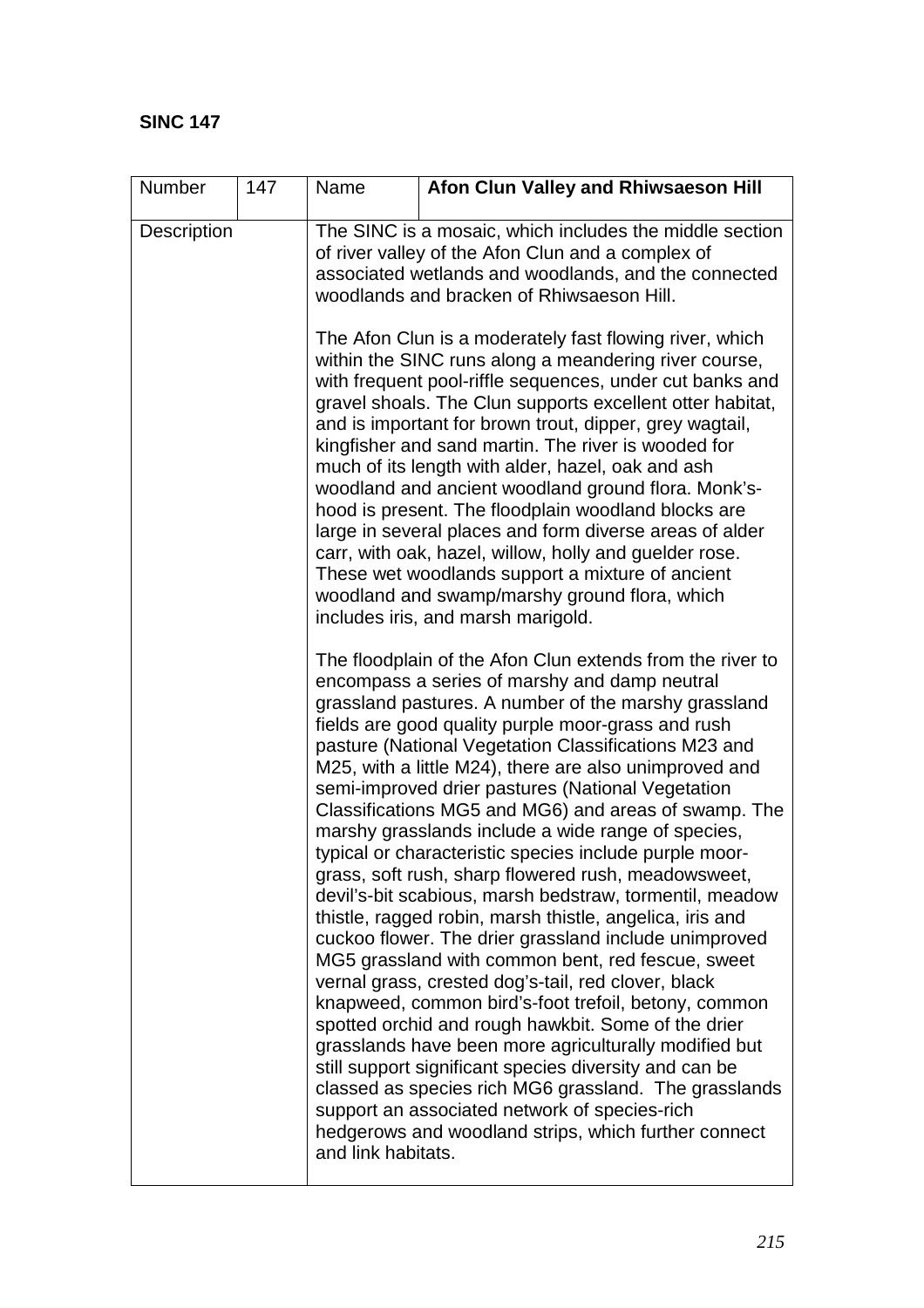| Noteworthy plant species include monk's hood, early<br>purple-orchid and wood club-rush. Marsh fritillary<br>butterflies occur in areas of rhos pasture. Both water<br>vole and badger have also been recorded in the study<br>area. The SINC has a high potential for dormouse and<br>as bat habitat (a number of bat species have been<br>recorded).                                                                                                                                                                           |
|----------------------------------------------------------------------------------------------------------------------------------------------------------------------------------------------------------------------------------------------------------------------------------------------------------------------------------------------------------------------------------------------------------------------------------------------------------------------------------------------------------------------------------|
| The SINC includes the network of semi-natural<br>woodlands on Rhiwsaeson Hill. This has been surveyed<br>as part of dormouse assessment work for the Church<br>Village By-pass. The woodlands support oak, ash, birch,<br>field maple, hawthorn, dog rose, and hazel, with areas of<br>bluebell and bracken, and gorse scrub. The woodlands<br>form a network of interconnected habitats with a high<br>potential for dormouse. Areas of semi-improved<br>grassland and bracken are included within the<br>Rhiwsaeson Hill fort. |

| <b>Grid Ref</b>  |                                             | ST 058827                                                   |           | Ward(s)   |  | Llantrisant town, Pontyclun           |                                                                |
|------------------|---------------------------------------------|-------------------------------------------------------------|-----------|-----------|--|---------------------------------------|----------------------------------------------------------------|
| <b>CCW TN</b>    |                                             | CCW ST08SE 002                                              |           | Area      |  | 68.98                                 |                                                                |
|                  |                                             | and 009                                                     |           | (ha)      |  |                                       |                                                                |
| Air photo dates  |                                             | 2003                                                        |           |           |  |                                       |                                                                |
| Ownership        |                                             |                                                             |           |           |  |                                       |                                                                |
| <b>Tir Gofal</b> |                                             |                                                             |           |           |  | <b>Tir Gofal date</b>                 |                                                                |
| <b>TPO</b>       |                                             |                                                             |           |           |  | Conservation area                     |                                                                |
| <b>SINC</b>      |                                             |                                                             |           |           |  |                                       | Primary Features - H (1), H (3), H (4), H (7), H (15), H (17), |
| Qualification    |                                             | H (20), H (22), S (1), S (6) and S (7)                      |           |           |  |                                       |                                                                |
| <b>Features</b>  |                                             |                                                             |           |           |  |                                       |                                                                |
|                  |                                             |                                                             |           |           |  |                                       | Contributory Features - H (9), H (11), S (2), S (3), and S (5) |
|                  | Earth science<br>393                        |                                                             |           |           |  |                                       |                                                                |
| sites            |                                             |                                                             |           |           |  |                                       |                                                                |
| Survey work      |                                             |                                                             | $\bullet$ |           |  | CCW Phase I Habitat Survey, 1992-1995 |                                                                |
| undertaken       |                                             |                                                             | $\bullet$ |           |  |                                       | Church Village By-pass Ecological Surveys (various)            |
|                  |                                             | <b>Site Visits 1997-2008</b>                                |           |           |  |                                       |                                                                |
|                  |                                             | Ecology Survey and Nature Conservation Issues,<br>$\bullet$ |           |           |  |                                       |                                                                |
|                  |                                             | proposed Development at Mwynydy Park, Llantrisant           |           |           |  |                                       |                                                                |
|                  | (ERAR, 1998)                                |                                                             |           |           |  |                                       |                                                                |
|                  | Mwynydy Development, Environment Statement, |                                                             |           |           |  |                                       |                                                                |
|                  |                                             | 2003/4, (Atkins)                                            |           |           |  |                                       |                                                                |
| Original         | 147                                         |                                                             | Original  | Afon Clun |  |                                       |                                                                |
| Number           |                                             |                                                             | Name      |           |  |                                       |                                                                |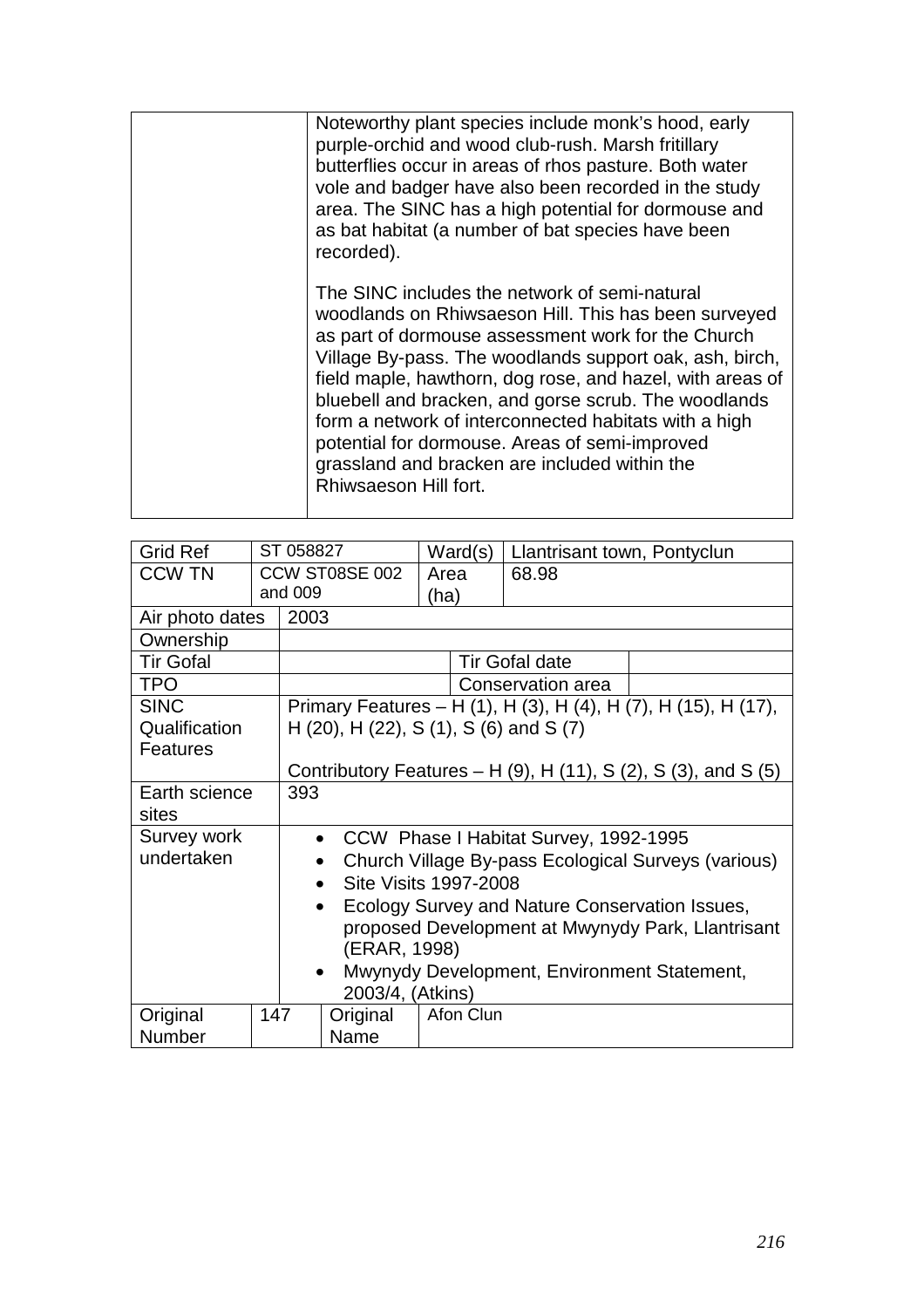| Number      | 148 | Name        | Nant Myddlyn/Afon Clun/Tor-y-Coed<br>Woodland                                                                                                                                                                                                                                                                                                                                                                                                                                                                                                                                                                                                                                                                                                                                                                                                                                                                                                                                                                                                                                                                                                                                                                                                                                                                                                                                                                |
|-------------|-----|-------------|--------------------------------------------------------------------------------------------------------------------------------------------------------------------------------------------------------------------------------------------------------------------------------------------------------------------------------------------------------------------------------------------------------------------------------------------------------------------------------------------------------------------------------------------------------------------------------------------------------------------------------------------------------------------------------------------------------------------------------------------------------------------------------------------------------------------------------------------------------------------------------------------------------------------------------------------------------------------------------------------------------------------------------------------------------------------------------------------------------------------------------------------------------------------------------------------------------------------------------------------------------------------------------------------------------------------------------------------------------------------------------------------------------------|
| Description |     | Tor-y-coed. | The SINC encompasses the riparian corridor of the<br>lower Nant Myddlyn (below Llantwit Fardre) and upper<br>River Clun, with associated areas of woodland, including                                                                                                                                                                                                                                                                                                                                                                                                                                                                                                                                                                                                                                                                                                                                                                                                                                                                                                                                                                                                                                                                                                                                                                                                                                        |
|             |     | Borough.    | The fast flowing river, occupies a meandering river<br>course, with frequent pool-riffle sequences, under cut<br>banks and gravel shoals. The Clun and its tributaries,<br>support excellent otter habitat, and are important for<br>brown trout, dipper, grey wagtail, kingfisher and sand<br>martin. The river is wooded for much of its length with<br>alder, hazel, oak and ash woodland and ancient<br>woodland ground flora. Monk's-hood is present. The<br>floodplain woodland blocks are relatively large and form<br>diverse area of alder carr, with oak, hazel, willow, holly<br>and guelder rose. These wet woodlands support a<br>mixture of ancient woodland and swamp/marshy ground<br>flora, which includes iris, and marsh marigold. Tor-y-<br>Coed is a particularly large area of wet ancient<br>woodland, with associated areas of floodplain and<br>marshy grassland either side of the Afon Clun. A<br>particular feature of the SINC is its lack of public access.<br>As a result this wooded riverside habitats are quiet and<br>undisturbed. The woodland and wetlands have a high<br>potential value for otter, dormouse and bats. They also<br>represent excellent woodland and riparian bird habitat.<br>The SINC is a continuation of SINC 147, and forms a<br>vital part of the network of SINCs, which provide habitat<br>connectivity within the southern part of the County |

| <b>Grid Ref</b>  | ST 063824                                                      | Ward(s) | Pontyclun, Llantwit fardre,                   |  |
|------------------|----------------------------------------------------------------|---------|-----------------------------------------------|--|
|                  |                                                                |         | Llantrisant town                              |  |
| <b>CCW TN</b>    |                                                                | Area    | 23.66                                         |  |
|                  |                                                                | (ha)    |                                               |  |
| Air photo dates  | 2003                                                           |         |                                               |  |
| Ownership        |                                                                |         |                                               |  |
| <b>Tir Gofal</b> |                                                                |         | <b>Tir Gofal date</b>                         |  |
| <b>TPO</b>       | Conservation area                                              |         |                                               |  |
| <b>SINC</b>      | Primary Features - H (1), H (3), H (7), H (8), H (15), H (17), |         |                                               |  |
| Qualification    | S (1), and S (7)                                               |         |                                               |  |
| <b>Features</b>  |                                                                |         |                                               |  |
|                  |                                                                |         | Contributory Features - S (2) S (5) and S (6) |  |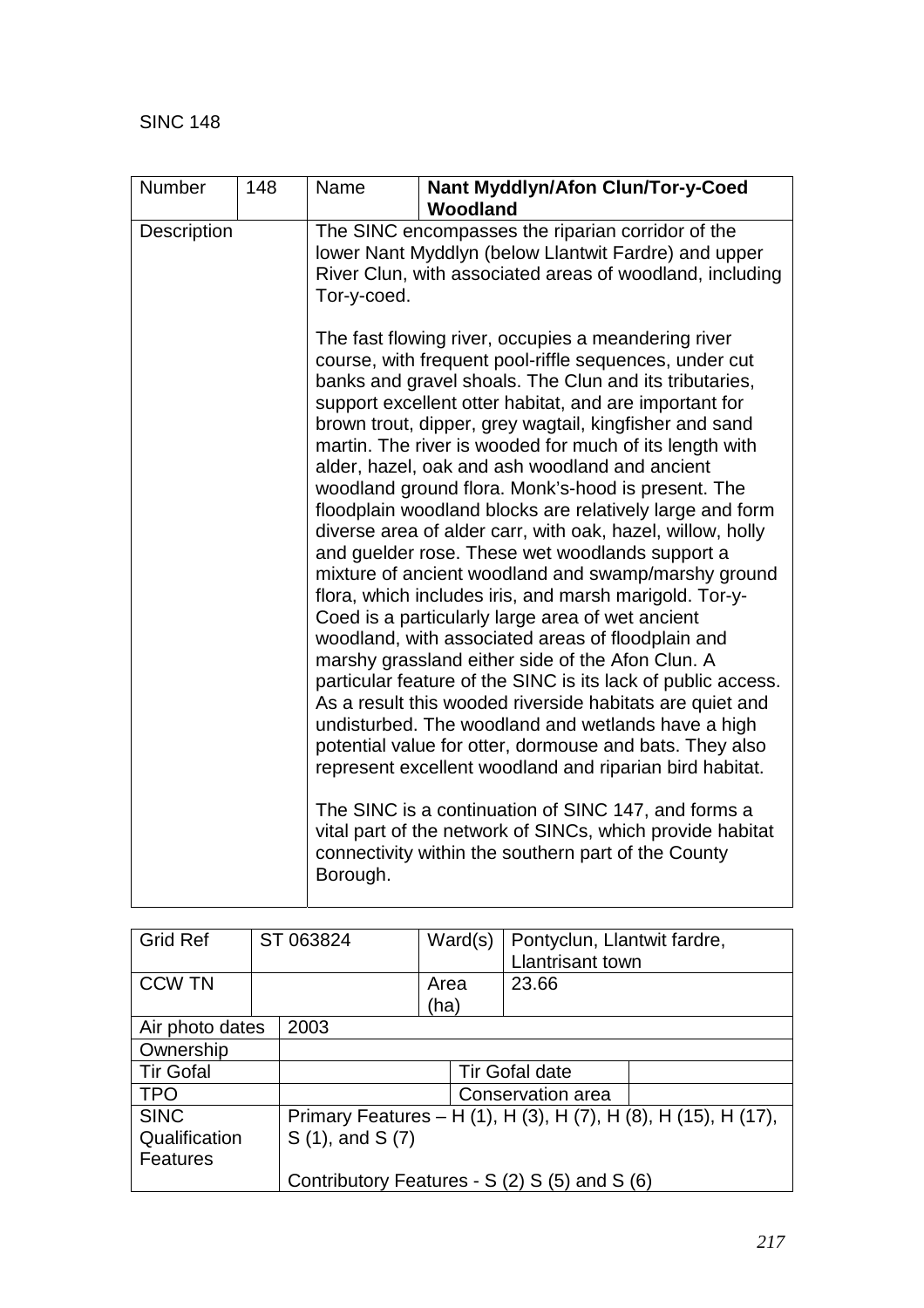| <b>RIGS</b> earth |             |                                                                 | 378 Rhiwsaeson tips (score 270)                   |  |  |
|-------------------|-------------|-----------------------------------------------------------------|---------------------------------------------------|--|--|
| science sites     |             |                                                                 |                                                   |  |  |
| Other earth       | <b>None</b> |                                                                 |                                                   |  |  |
| science sites     |             |                                                                 |                                                   |  |  |
| Survey work       |             |                                                                 | • CCW Phase I Habitat Survey, 1992-1995           |  |  |
| undertaken        |             | Glamorgan Ancient Woodland Inventory (provisional)<br>$\bullet$ |                                                   |  |  |
|                   |             | NCC (1986)                                                      |                                                   |  |  |
|                   |             | • Site Visits 1997-2008                                         |                                                   |  |  |
|                   |             |                                                                 | • Church Village By-pass Ecological               |  |  |
|                   |             | Surveys/Assessments (various 1998-2005)                         |                                                   |  |  |
|                   |             |                                                                 | • Earth Science site visits 2003-4 Haycock et al. |  |  |
| Original          | 148         | Original                                                        | Tor-y-coed Woodlands                              |  |  |
| Number            |             | Name                                                            |                                                   |  |  |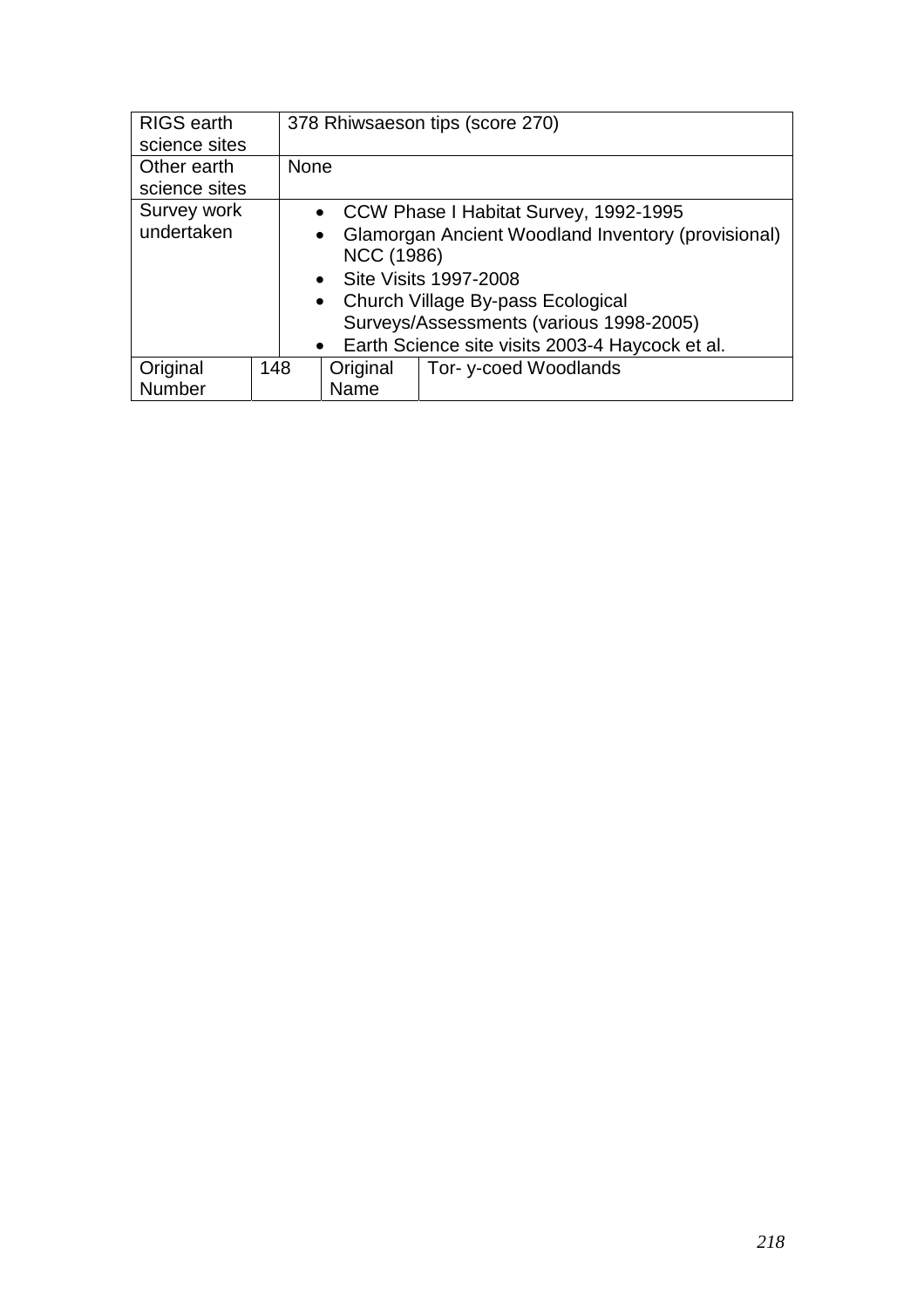| Number      | 149                                                                                                                                                                                                                                                                                                                                                                                                                                                                                                                                                                                                                                                                                                                                                   | Name                                                                                                                                                                                                                                                                        | Ty Newydd Woods and Grassland                                                                                                                                                                                                                                                                                                                                                                                                                                                                                                                                                                                                                                                                                                                                                                                                                                                                                                                    |  |  |  |  |  |  |
|-------------|-------------------------------------------------------------------------------------------------------------------------------------------------------------------------------------------------------------------------------------------------------------------------------------------------------------------------------------------------------------------------------------------------------------------------------------------------------------------------------------------------------------------------------------------------------------------------------------------------------------------------------------------------------------------------------------------------------------------------------------------------------|-----------------------------------------------------------------------------------------------------------------------------------------------------------------------------------------------------------------------------------------------------------------------------|--------------------------------------------------------------------------------------------------------------------------------------------------------------------------------------------------------------------------------------------------------------------------------------------------------------------------------------------------------------------------------------------------------------------------------------------------------------------------------------------------------------------------------------------------------------------------------------------------------------------------------------------------------------------------------------------------------------------------------------------------------------------------------------------------------------------------------------------------------------------------------------------------------------------------------------------------|--|--|--|--|--|--|
| Description |                                                                                                                                                                                                                                                                                                                                                                                                                                                                                                                                                                                                                                                                                                                                                       | A large species rich area of mixed woodland and scrub, with<br>additional areas of species rich neutral grassland (National<br>Vegetation Classification MG5) and two large ponds (with a<br>number of smaller ponds). The SINC forms a continuation of<br><b>SINC 147.</b> |                                                                                                                                                                                                                                                                                                                                                                                                                                                                                                                                                                                                                                                                                                                                                                                                                                                                                                                                                  |  |  |  |  |  |  |
|             |                                                                                                                                                                                                                                                                                                                                                                                                                                                                                                                                                                                                                                                                                                                                                       |                                                                                                                                                                                                                                                                             | Ty Newydd Woods is a mosaic of ash and oak woodland with<br>hazel, field maple, hawthorn, blackthorn and holly under storey.<br>Although partially based on pulverised fuel ash, and other<br>workings, the woods have a species-rich ground flora with<br>strong ancient woodland components with dog's mercury, red<br>campion, enchanter's nightshade, dog violet, yellow pimpernel,<br>bluebell, herb bennet, primrose, hart's-tongue, male fern, soft<br>shield fern, and broad buckler fern. The SINC includes a series<br>of hedgerows and smaller wooded copses, which link into Ty<br>Newydd woods. These support ancient woodland<br>compositions with ash, hazel, oak, alder, hawthorn, dogwood,<br>dog rose, guelder rose, spindle and ground floras which are<br>often species rich and include early purple orchid, moschatel,<br>ramson, wood anemone, remote sedge, opposite-leaved<br>golden saxifrage, primrose, and bluebell. |  |  |  |  |  |  |
|             | The SINC includes two large ponds. One is a farm pond north<br>of Ty Newydd Woods, the other a flooded quarry to the east of<br>the wood. The farm pond is shallow and supports a significant<br>aquatic vegetation with locally dominant floating reed-sweet<br>grass, potamogeton pondweeds, and emergents, which include<br>brooklime, water mint, and hemlock water dropwort. The pond<br>supports breeding colonies of all three-newt species. The<br>quarry pond supports mature, well established, wooded banks<br>with oak, and ash trees, and hazel. The pond has not received<br>any amphibian surveying, but given the proximity of a known<br>great crested newt colony it is considered a potential great<br>crested newt breeding site. |                                                                                                                                                                                                                                                                             |                                                                                                                                                                                                                                                                                                                                                                                                                                                                                                                                                                                                                                                                                                                                                                                                                                                                                                                                                  |  |  |  |  |  |  |
|             |                                                                                                                                                                                                                                                                                                                                                                                                                                                                                                                                                                                                                                                                                                                                                       |                                                                                                                                                                                                                                                                             | Elsewhere the SINC includes areas of species rich neutral<br>grassland with scrub. These support horse grazed species-rich<br>neutral grassland (National Vegetation Classifications MG5 and<br>MG6) with crested dog's-tail, sweet vernal grass, red fescue,<br>black knapweed, bird's-foot trefoil, ox-eye daisy, lesser<br>stitchwort, and lady's mantle. To the south-west of Ty Newydd<br>woods the SINC also includes areas of low-lying meadow, with<br>pond sedge, iris, common reed and small seasonal pools                                                                                                                                                                                                                                                                                                                                                                                                                            |  |  |  |  |  |  |
|             | Cont.                                                                                                                                                                                                                                                                                                                                                                                                                                                                                                                                                                                                                                                                                                                                                 |                                                                                                                                                                                                                                                                             |                                                                                                                                                                                                                                                                                                                                                                                                                                                                                                                                                                                                                                                                                                                                                                                                                                                                                                                                                  |  |  |  |  |  |  |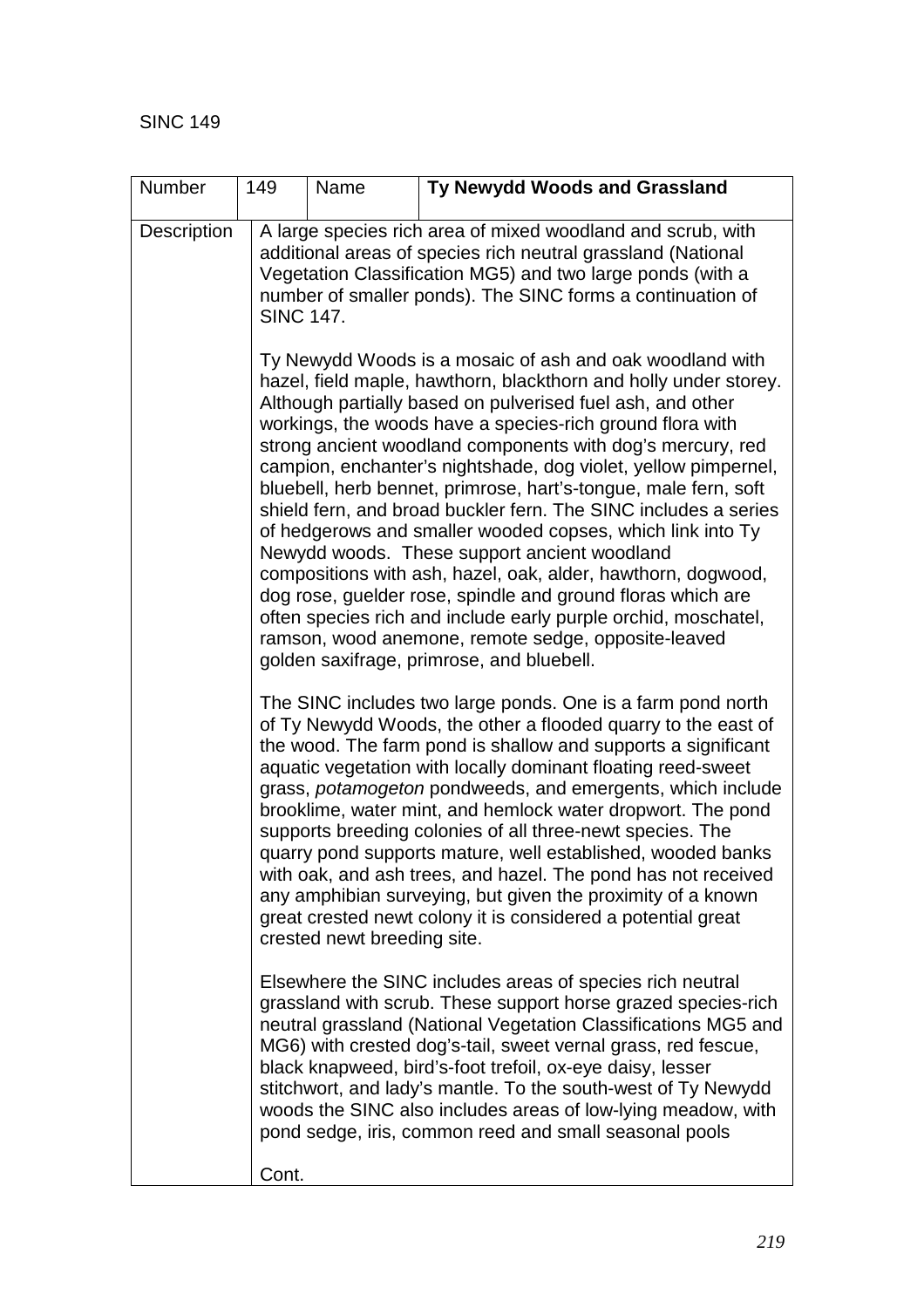|  | The SINC includes old quarry workings in which barn owls<br>have been recently recorded. The SINC has a colony of great<br>crested newt (together with the other two newt species). The<br>mosaic of scrub woodland has a high potential for dormouse<br>and bats, and presents important woodland, scrub and<br>grassland bird habitat. |
|--|------------------------------------------------------------------------------------------------------------------------------------------------------------------------------------------------------------------------------------------------------------------------------------------------------------------------------------------|
|--|------------------------------------------------------------------------------------------------------------------------------------------------------------------------------------------------------------------------------------------------------------------------------------------------------------------------------------------|

| <b>Grid Ref</b>                                          |              |                                                    | ST 0059817            | Ward(s)               | Pontyclun                                       |                                                                |  |  |
|----------------------------------------------------------|--------------|----------------------------------------------------|-----------------------|-----------------------|-------------------------------------------------|----------------------------------------------------------------|--|--|
| <b>CCW TN</b>                                            |              |                                                    |                       | Area                  | 25.11                                           |                                                                |  |  |
|                                                          |              |                                                    |                       | (ha)                  |                                                 |                                                                |  |  |
| Air photo dates                                          |              | 2003                                               |                       |                       |                                                 |                                                                |  |  |
| Ownership                                                |              |                                                    |                       |                       |                                                 |                                                                |  |  |
| <b>Tir Gofal</b>                                         |              |                                                    |                       |                       | <b>Tir Gofal date</b>                           |                                                                |  |  |
| <b>TPO</b>                                               |              |                                                    |                       |                       | Conservation area                               |                                                                |  |  |
| <b>SINC</b>                                              |              |                                                    |                       |                       |                                                 | Primary Features - H (1), H (3), H (4), H (7), H (16), H (17), |  |  |
| Qualification                                            |              |                                                    | $H(18)$ , and S $(4)$ |                       |                                                 |                                                                |  |  |
| <b>Features</b>                                          |              |                                                    |                       |                       |                                                 |                                                                |  |  |
|                                                          |              |                                                    |                       |                       | Contributory Features $- S(1)$ , S(2), and S(3) |                                                                |  |  |
| Earth science                                            |              |                                                    |                       |                       |                                                 |                                                                |  |  |
| sites                                                    |              |                                                    |                       |                       |                                                 |                                                                |  |  |
| Survey work                                              |              | CCW Phase I Habitat Survey, 1992-1995<br>$\bullet$ |                       |                       |                                                 |                                                                |  |  |
| undertaken                                               |              |                                                    |                       | Site Visits 1997-2008 |                                                 |                                                                |  |  |
|                                                          |              | $\bullet$                                          |                       |                       |                                                 | Ecology Survey and Nature Conservation Issues,                 |  |  |
|                                                          |              |                                                    |                       |                       |                                                 | proposed Development at Mwynydy Park, Llantrisant              |  |  |
|                                                          | (ERAR, 1998) |                                                    |                       |                       |                                                 |                                                                |  |  |
| Mwynydy Development, Environment Statement,<br>$\bullet$ |              |                                                    |                       |                       |                                                 |                                                                |  |  |
|                                                          |              | 2003/4, (Atkins)                                   |                       |                       |                                                 |                                                                |  |  |
|                                                          |              |                                                    |                       |                       |                                                 |                                                                |  |  |
| Original                                                 | 149          |                                                    | Original              |                       | Ty Newydd woods Grassland                       |                                                                |  |  |
| Number                                                   |              |                                                    | Name                  |                       |                                                 |                                                                |  |  |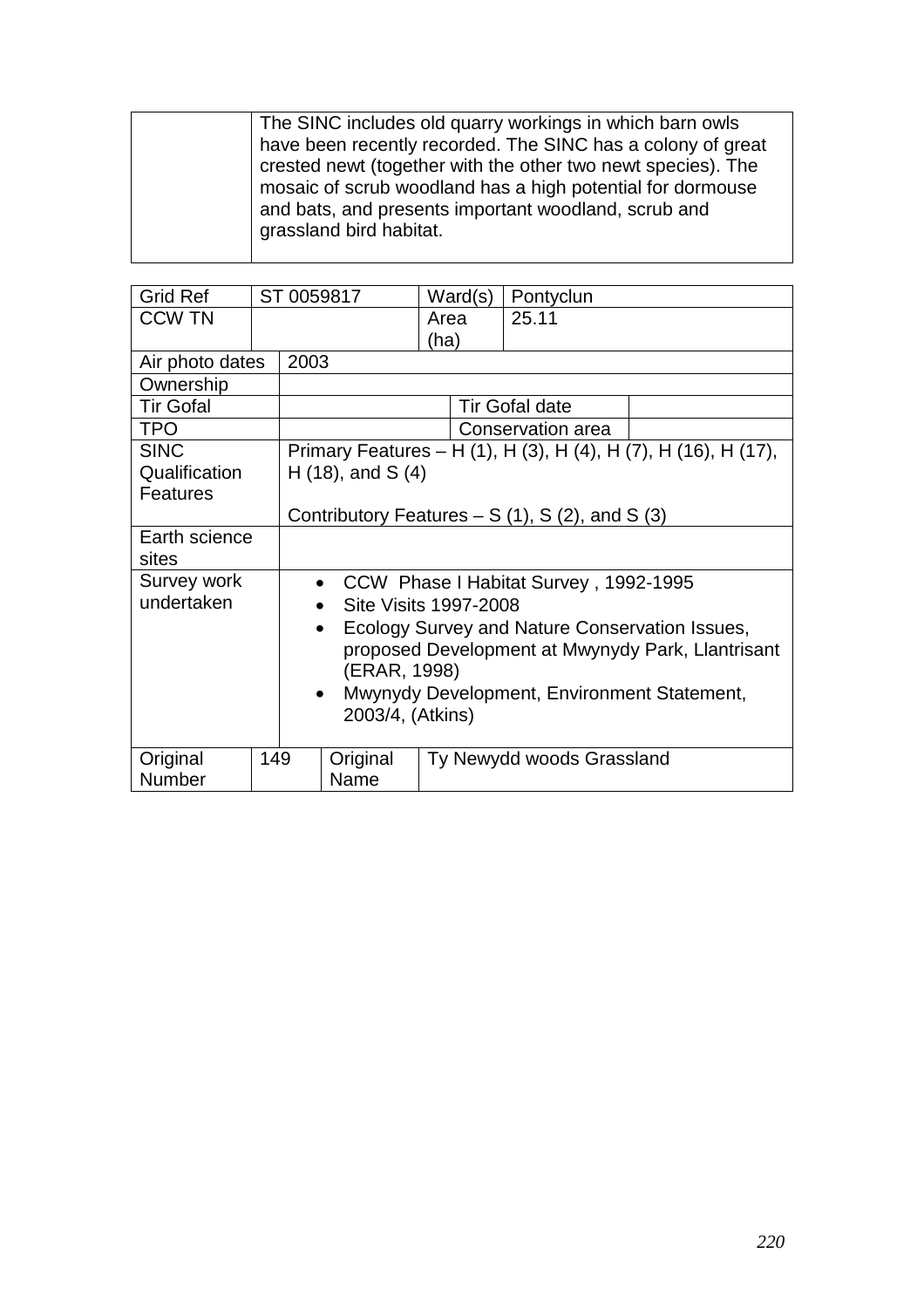| <b>Number</b> | 150 | Name                 | <b>Mwyndy Lake</b>                                                                                                                                                                                                                                                                        |
|---------------|-----|----------------------|-------------------------------------------------------------------------------------------------------------------------------------------------------------------------------------------------------------------------------------------------------------------------------------------|
| Description   |     | (Daubenton) habitat. | One of the largest still water bodies in the area, Mwyndy<br>Lake has areas of emergent fringe and wooded banks.<br>Although an active angling lake it is identified as SINC<br>because of its size, and its potential as aquatic<br>invertebrate, great crested newt, water bird and bat |

| <b>Grid Ref</b>                                          |     | ST 055817 |                                    | Ward(s)     | Pontyclun                                              |  |
|----------------------------------------------------------|-----|-----------|------------------------------------|-------------|--------------------------------------------------------|--|
| <b>CCW TN</b>                                            |     |           |                                    | Area        | 2.301                                                  |  |
|                                                          |     |           |                                    | (ha)        |                                                        |  |
| Air photo dates                                          |     | 2003      |                                    |             |                                                        |  |
| Ownership                                                |     |           |                                    |             |                                                        |  |
| <b>Tir Gofal</b>                                         |     |           |                                    |             | <b>Tir Gofal date</b>                                  |  |
| <b>TPO</b>                                               |     |           |                                    |             | Conservation area                                      |  |
| <b>SINC</b>                                              |     |           | Primary Features - H (16)          |             |                                                        |  |
| Qualification                                            |     |           |                                    |             |                                                        |  |
| Features                                                 |     |           |                                    |             | Contributory Features $- H(1)$ , S(1), S (2) and S (4) |  |
| Earth science                                            |     |           |                                    |             |                                                        |  |
| sites                                                    |     |           |                                    |             |                                                        |  |
| Survey work                                              |     |           | $\bullet$                          |             | CCW Phase I Habitat Survey, 1992-1995                  |  |
| undertaken                                               |     |           | Site Visits 1997-2008<br>$\bullet$ |             |                                                        |  |
| Mwynydy Development, Environment Statement,<br>$\bullet$ |     |           |                                    |             |                                                        |  |
| 2003/4, (Atkins)                                         |     |           |                                    |             |                                                        |  |
| Original                                                 | 150 |           | Original                           | Mwyndy Lake |                                                        |  |
| <b>Number</b>                                            |     |           | Name                               |             |                                                        |  |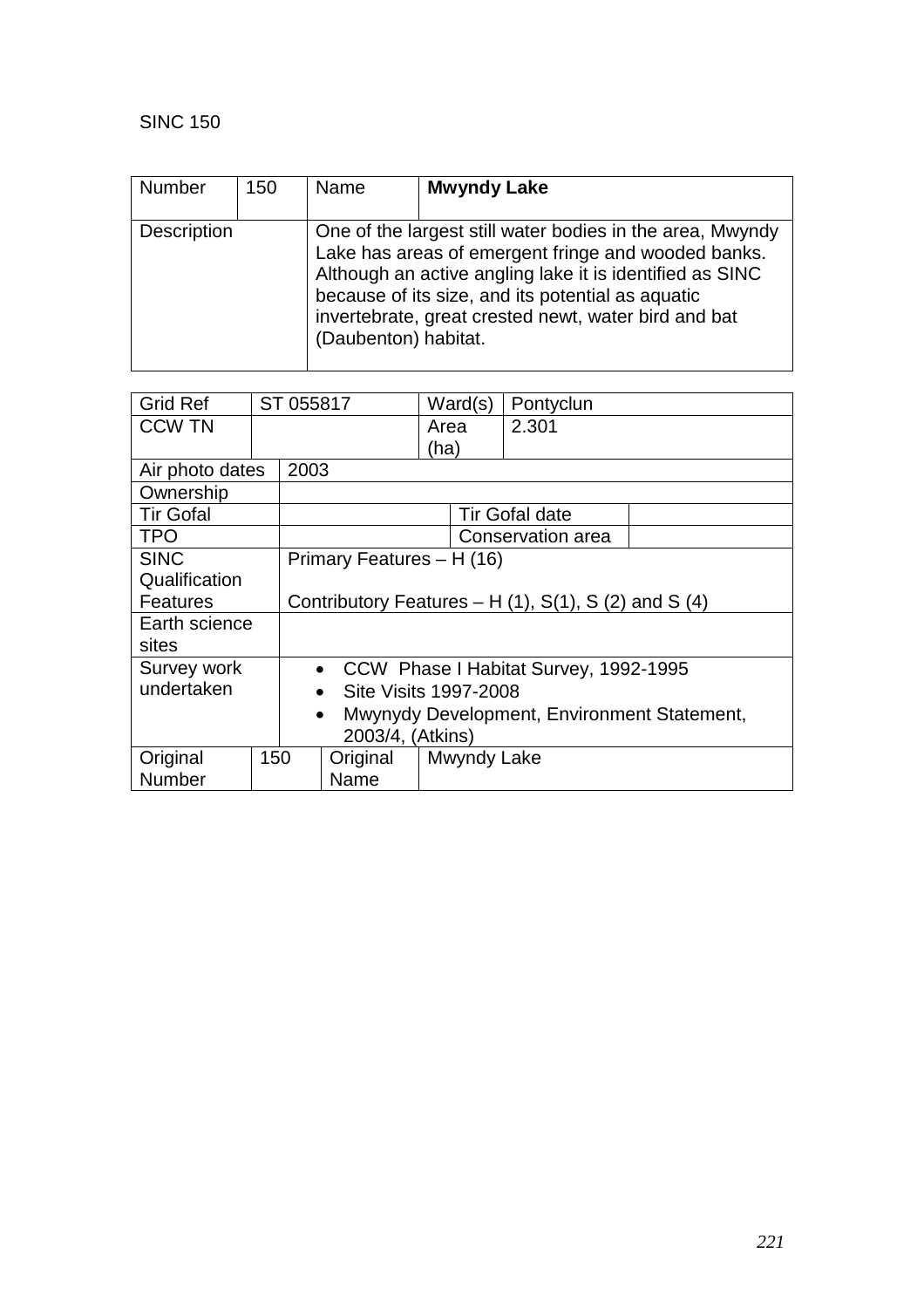| Number             | 151 | Name         | <b>Cefn Parc Cemetery</b>                                                                                                                                                                                                                                                                                                                                                                                                                                                                                                                                                       |
|--------------------|-----|--------------|---------------------------------------------------------------------------------------------------------------------------------------------------------------------------------------------------------------------------------------------------------------------------------------------------------------------------------------------------------------------------------------------------------------------------------------------------------------------------------------------------------------------------------------------------------------------------------|
|                    |     |              |                                                                                                                                                                                                                                                                                                                                                                                                                                                                                                                                                                                 |
| <b>Description</b> |     |              |                                                                                                                                                                                                                                                                                                                                                                                                                                                                                                                                                                                 |
|                    |     | waxcap fungi | An important area of dry unmodified neutral grassland<br>(National Vegetation Classification MG5), with a classic<br>species rich hay-meadow flora with abundant cowslip,<br>black knapweed, bird's foot trefoil, and calcareous<br>elements, such as quaking grass, and field scabious.<br>The Cemetery is the only County Borough site for green<br>winged orchid and is also one of the few adder-tongue<br>fern locations. The grassland supports a grassland<br>invertebrate assemblage, including mother Shipton's<br>moth. The unimproved grassland supports a number of |

| <b>Grid Ref</b>  |                                           | ST 052822 |                          | Ward(s) |  | <b>Llantrisant Town</b>                 |  |
|------------------|-------------------------------------------|-----------|--------------------------|---------|--|-----------------------------------------|--|
| <b>CCW TN</b>    |                                           |           |                          | Area    |  | 3.179                                   |  |
|                  |                                           |           |                          | (ha)    |  |                                         |  |
| Air photo dates  |                                           | 2003      |                          |         |  |                                         |  |
| Ownership        |                                           |           |                          |         |  |                                         |  |
| <b>Tir Gofal</b> |                                           |           |                          |         |  | <b>Tir Gofal date</b>                   |  |
| <b>TPO</b>       |                                           |           |                          |         |  | Conservation area                       |  |
| <b>SINC</b>      |                                           |           | Primary Features - H (4) |         |  |                                         |  |
| Qualification    |                                           |           |                          |         |  |                                         |  |
| <b>Features</b>  |                                           |           |                          |         |  | Contributory Features $- S(6)$ and S(7) |  |
| Earth science    |                                           |           |                          |         |  |                                         |  |
| sites            |                                           |           |                          |         |  |                                         |  |
| Survey work      |                                           |           |                          |         |  | • CCW Phase I Habitat Survey, 1992-1995 |  |
| undertaken       |                                           | $\bullet$ |                          |         |  | <b>CCW Phase II Vegetation Survey</b>   |  |
|                  | <b>Site Visits 1997-2008</b><br>$\bullet$ |           |                          |         |  |                                         |  |
|                  |                                           |           |                          |         |  |                                         |  |
| 151<br>Original  |                                           |           | Original                 |         |  | <b>Cefn Park Cemetery</b>               |  |
| Number           |                                           |           | Name                     |         |  |                                         |  |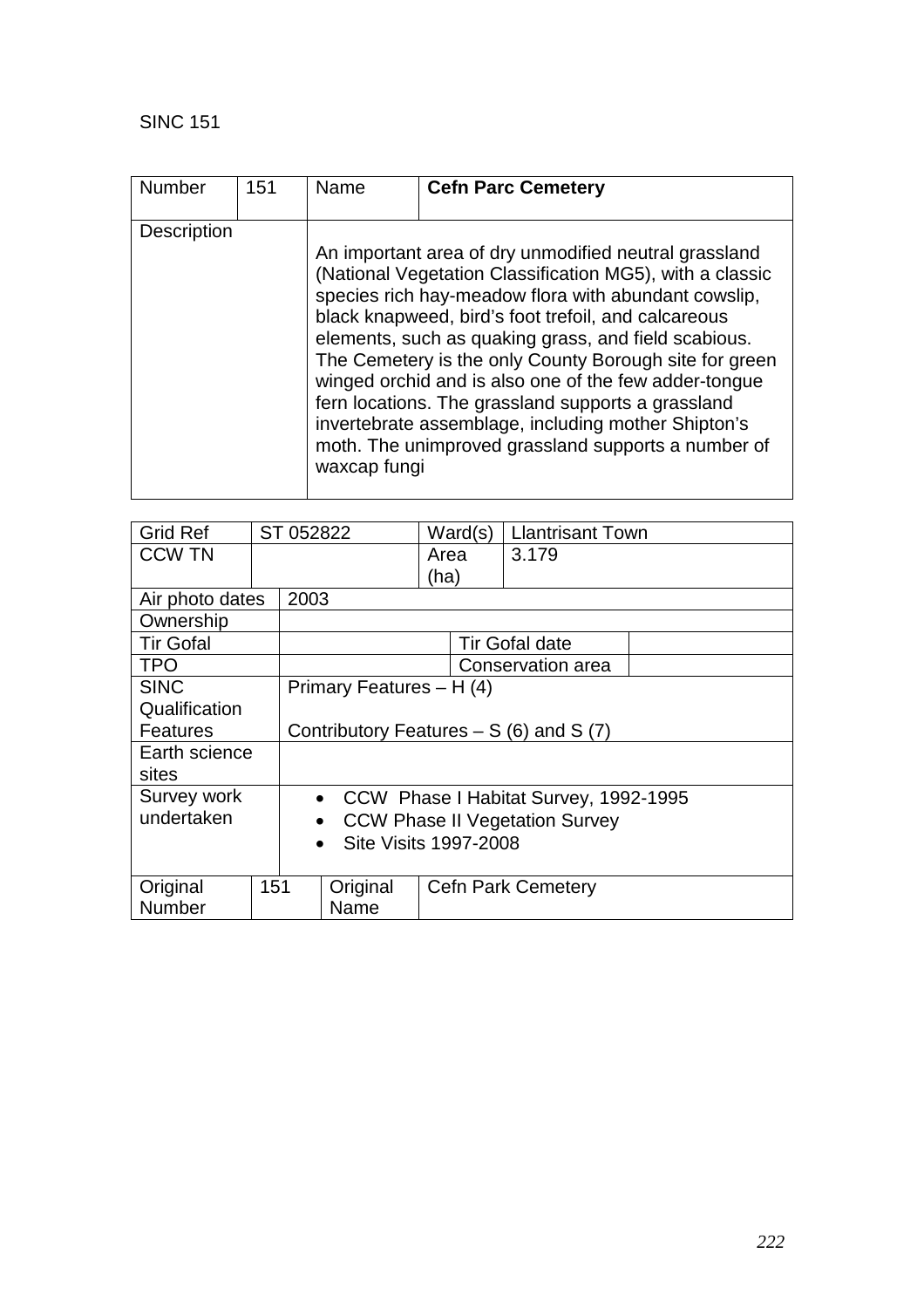| <b>Number</b>      | 152 | Name   | A4119 Road Verge                                                                                                                                                                                                                                                                   |
|--------------------|-----|--------|------------------------------------------------------------------------------------------------------------------------------------------------------------------------------------------------------------------------------------------------------------------------------------|
| <b>Description</b> |     | Green. | A linear area of secondary, species-rich calcareous<br>grassland with kidney vetch, bee orchid, purging flax,<br>common centaury, common spotted orchid and ox-eye<br>daisy, which occurs intermittently on the road cuttings<br>and verge of the A4119, between the M4 and Talbot |

| <b>Grid Ref</b>  |     | ST 058807                          |                          | Ward(s)          | Pontyclun             |
|------------------|-----|------------------------------------|--------------------------|------------------|-----------------------|
| <b>CCW TN</b>    |     |                                    |                          | Area             | 2.119                 |
|                  |     |                                    |                          | (ha)             |                       |
| Air photo dates  |     | 2003                               |                          |                  |                       |
| Ownership        |     |                                    |                          |                  |                       |
| <b>Tir Gofal</b> |     |                                    |                          |                  | <b>Tir Gofal date</b> |
| <b>TPO</b>       |     |                                    |                          |                  | Conservation area     |
| <b>SINC</b>      |     |                                    | Primary Features - H (4) |                  |                       |
| Qualification    |     |                                    |                          |                  |                       |
| <b>Features</b>  |     |                                    |                          |                  |                       |
| Earth science    |     |                                    |                          |                  |                       |
| sites            |     |                                    |                          |                  |                       |
| Survey work      |     | Site Visits 1997-2008<br>$\bullet$ |                          |                  |                       |
| undertaken       |     |                                    |                          |                  |                       |
| Original         | 152 |                                    | Original                 | A4119 road verge |                       |
| Number           |     |                                    | Name                     |                  |                       |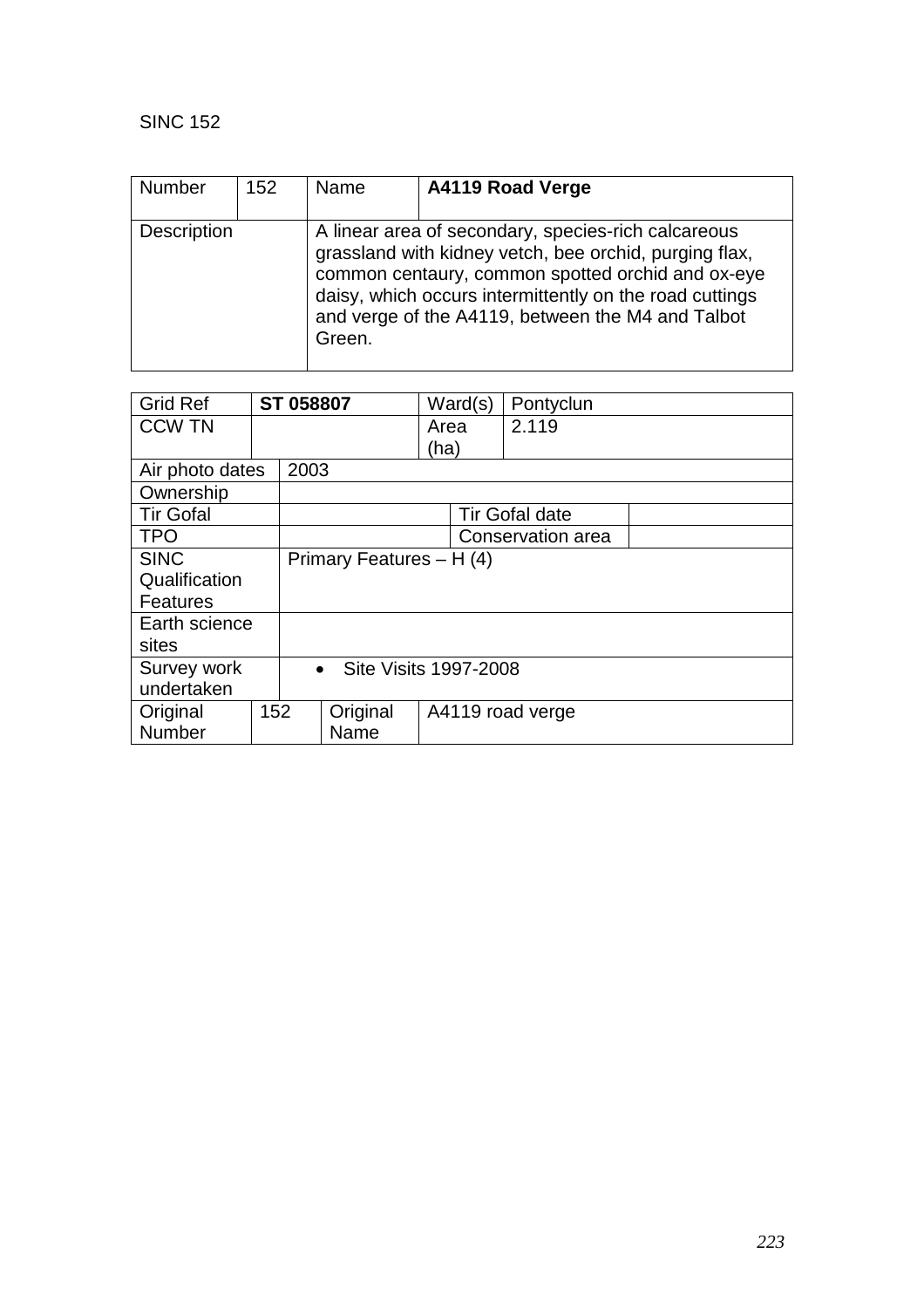| Number      | 153 | Name                                                                                                                                                                   | <b>Hendy Quarry and Miskin Manor</b><br><b>Slopes</b>                                                                                                                                                                                                                                                                                                                                                                                                                                                                                                                                                                                   |  |  |  |  |
|-------------|-----|------------------------------------------------------------------------------------------------------------------------------------------------------------------------|-----------------------------------------------------------------------------------------------------------------------------------------------------------------------------------------------------------------------------------------------------------------------------------------------------------------------------------------------------------------------------------------------------------------------------------------------------------------------------------------------------------------------------------------------------------------------------------------------------------------------------------------|--|--|--|--|
| Description |     | A large SINC on the edge of Miskin Village, which<br>includes woodland and quarry habitat around Hendy<br>Quarry, and parkland grassland and trees of Miskin<br>Manor. |                                                                                                                                                                                                                                                                                                                                                                                                                                                                                                                                                                                                                                         |  |  |  |  |
|             |     |                                                                                                                                                                        | Hendy Quarry supports a typical species-rich mosaic<br>of calcareous grassland and woodland around the<br>quarry bowl. The area of calcareous grassland<br>supports kidney vetch, bee orchid, purging flax,<br>common centaury, glaucous sedge, carnation sedge,<br>common spotted orchid and ox-eye daisy with<br>abundant bird's-foot trefoil. In other areas wetter<br>secondary marshy grassland has developed. The<br>grassland represents potentially significant<br>invertebrate habitat (e.g. small blue and dingy skipper<br>butterflies) and good reptile habitat.                                                            |  |  |  |  |
|             |     | twayblade.                                                                                                                                                             | There are also significant areas of species rich<br>woodland with hazel, dogwood, oak, ash and wild<br>clematis. The scrub is excellent breeding bird habitat<br>and potential dormouse habitat and areas of wet<br>willow scrub support a large colony of common                                                                                                                                                                                                                                                                                                                                                                       |  |  |  |  |
|             |     |                                                                                                                                                                        | The slopes above Miskin Manor are a classic<br>parkland landscape, with small copses and individual<br>trees, including large number of mature and over-<br>mature oak, ash, beech and sycamore trees. The<br>parkland grassland supports an extensive area of<br>moderately species-rich neutral grassland (National<br>Vegetation Classifications MG6/MG5) with areas of<br>marshy grassland and seasonal pools. The grassland<br>has colonies of the long-winged cone head bush<br>crickets and a range of grassland butterflies. Barn<br>owls use this extensive area of open parkland and<br>peregrine falcons nest in the quarry. |  |  |  |  |

| <b>Grid Ref</b>  |  | ST 053809         | Ward(s)      | Pontyclun      |  |  |
|------------------|--|-------------------|--------------|----------------|--|--|
| <b>CCW TN</b>    |  |                   | Area<br>(ha) | 32.98          |  |  |
| Air photo dates  |  | 2003              |              |                |  |  |
| Ownership        |  |                   |              |                |  |  |
| <b>Tir Gofal</b> |  |                   |              | Tir Gofal date |  |  |
| TPO              |  | Conservation area |              |                |  |  |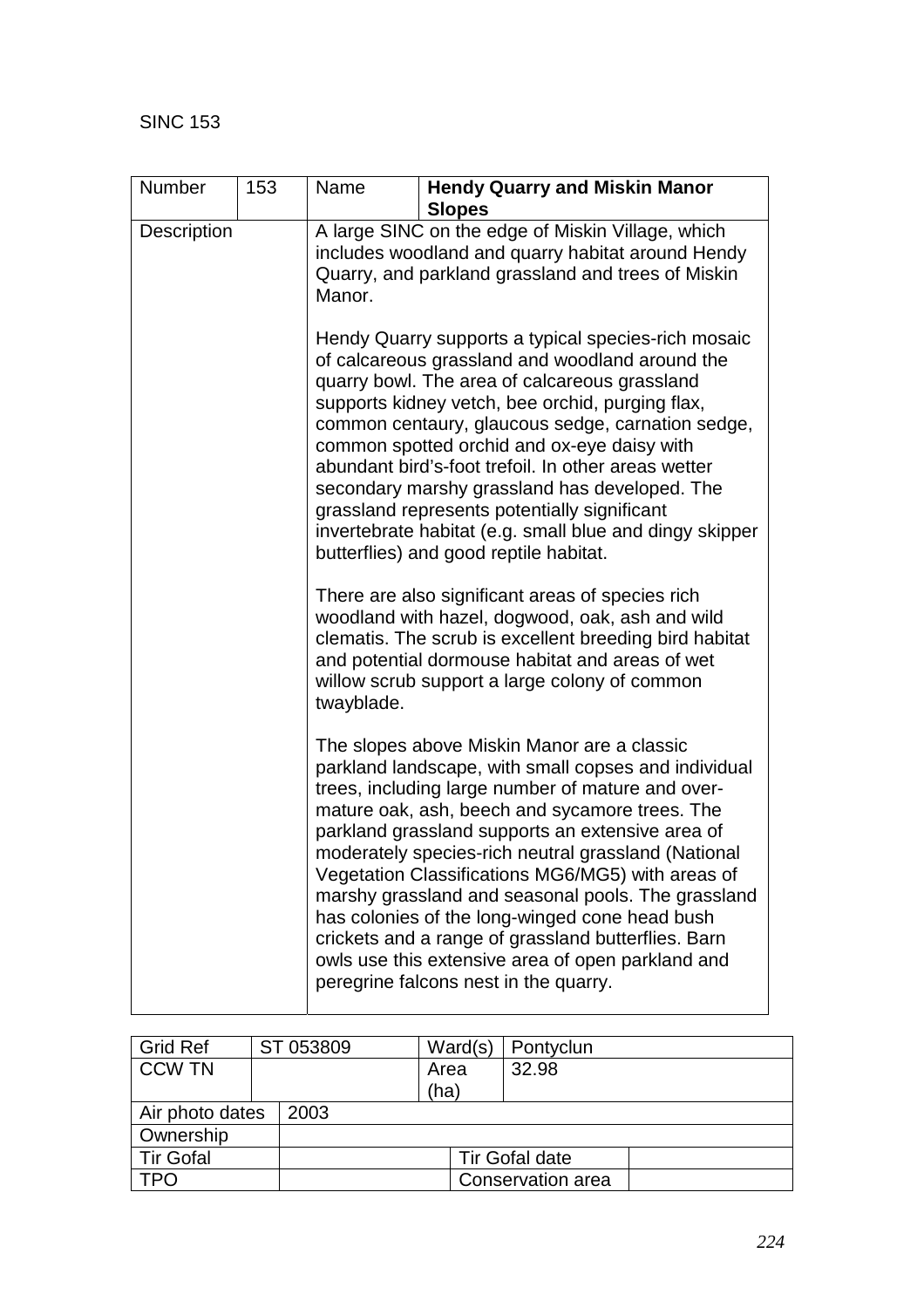| <b>SINC</b>     |                                         | Primary Features – H (1), H (2), H (3), H (4), H (5), H (9), S |                         |  |  |  |
|-----------------|-----------------------------------------|----------------------------------------------------------------|-------------------------|--|--|--|
| Qualification   |                                         | $(2)$ and S $(6)$                                              |                         |  |  |  |
| <b>Features</b> |                                         |                                                                |                         |  |  |  |
|                 |                                         | Contributory Features $- S(1)$ and S(3)                        |                         |  |  |  |
| Earth science   | 129                                     |                                                                |                         |  |  |  |
| sites           |                                         |                                                                |                         |  |  |  |
| Survey work     | • CCW Phase I Habitat Survey, 1992-1995 |                                                                |                         |  |  |  |
| undertaken      |                                         |                                                                | • Site Visits 1997-2008 |  |  |  |
|                 |                                         | • Hendy Quarry recycling, Ecological Surveys for               |                         |  |  |  |
|                 |                                         |                                                                | planning application.   |  |  |  |
| Original        | 153                                     | Original                                                       | <b>Hendy Quarry</b>     |  |  |  |
| Number          |                                         | Name                                                           |                         |  |  |  |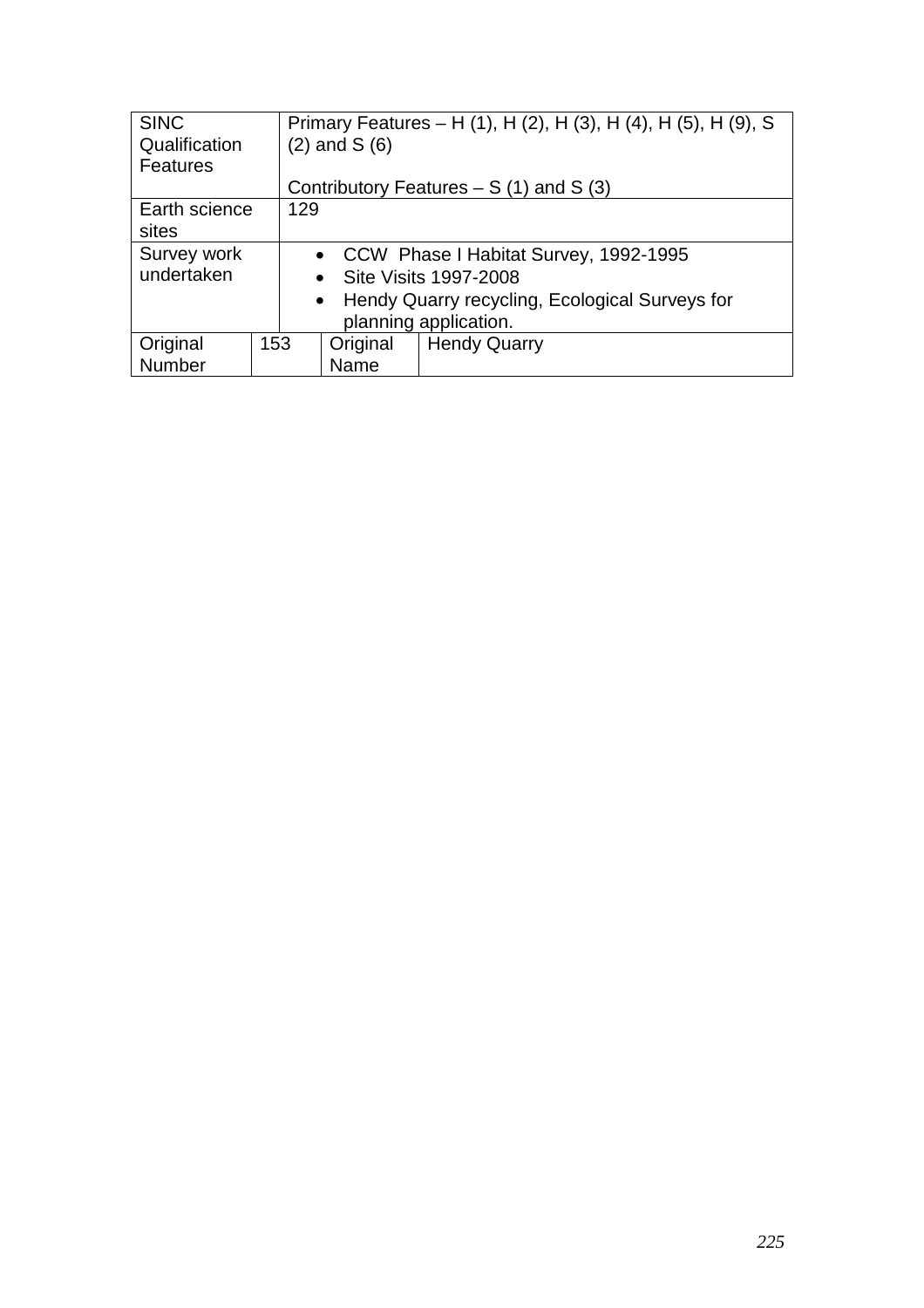| <b>Number</b>      | 154 | Name<br><b>Fforest Wood Quarry</b>                                                                                                                                                                                                                                                                                                                                                                                                                            |                                                                                                          |  |  |  |
|--------------------|-----|---------------------------------------------------------------------------------------------------------------------------------------------------------------------------------------------------------------------------------------------------------------------------------------------------------------------------------------------------------------------------------------------------------------------------------------------------------------|----------------------------------------------------------------------------------------------------------|--|--|--|
| <b>Description</b> |     | The site of previously extensive woodland, now only<br>fragments of woodland remain on the fringe of the<br>quarry bowl. However these fragments are diverse<br>with old hazel coppice, ash, oak and dogwood and<br>species rich ground floras, which include locally<br>abundant herb paris (in its only known County Borough<br>locality). The woodland structure and type is potentially<br>suitable for dormouse. Badgers occur in the immediate<br>area. |                                                                                                          |  |  |  |
|                    |     | The SINC also includes areas of road verge, which<br>support species rich neutral grassland (National<br>Vegetation Classification MG5) with abundant bird's-<br>foot trefoil, rough hawkbit and glaucous sedge.<br>The calcareous grassland sward has a high potential<br>as invertebrate habitat, including dingy skipper butterfly                                                                                                                         |                                                                                                          |  |  |  |
|                    |     |                                                                                                                                                                                                                                                                                                                                                                                                                                                               | and glowworm. The quarry supports a Schedule 1<br>(Wildlife and Countryside Act) protected bird species. |  |  |  |

| <b>Grid Ref</b>  |     | ST 019796                                                    |                                                          | Ward(s) |  | Llanharry                  |  |
|------------------|-----|--------------------------------------------------------------|----------------------------------------------------------|---------|--|----------------------------|--|
| <b>CCW TN</b>    |     |                                                              |                                                          | Area    |  | 4.617                      |  |
|                  |     |                                                              |                                                          | (ha)    |  |                            |  |
| Air photo dates  |     | 2003                                                         |                                                          |         |  |                            |  |
| Ownership        |     |                                                              |                                                          |         |  |                            |  |
| <b>Tir Gofal</b> |     |                                                              |                                                          |         |  | <b>Tir Gofal date</b>      |  |
| <b>TPO</b>       |     |                                                              |                                                          |         |  | Conservation area          |  |
| <b>SINC</b>      |     |                                                              | Primary Features – H (1), H (3), H (4), H (5) and H (18) |         |  |                            |  |
| Qualification    |     |                                                              |                                                          |         |  |                            |  |
| <b>Features</b>  |     | Contributory Features $- S(1)$ , S(2), S(6) and S(7)         |                                                          |         |  |                            |  |
| Earth science    |     |                                                              |                                                          |         |  |                            |  |
| sites            |     |                                                              |                                                          |         |  |                            |  |
| Survey work      |     | • CCW Phase I Habitat Survey, 1992-1995                      |                                                          |         |  |                            |  |
| undertaken       |     | Site Visits 1997-2008<br>$\bullet$                           |                                                          |         |  |                            |  |
|                  |     | Forest Wood Quarry, various ecological surveys,<br>$\bullet$ |                                                          |         |  |                            |  |
|                  |     | David Clements Associates.                                   |                                                          |         |  |                            |  |
| Original         | 154 |                                                              | Original                                                 |         |  | <b>Fforest Wood Quarry</b> |  |
| Number           |     |                                                              | Name                                                     |         |  |                            |  |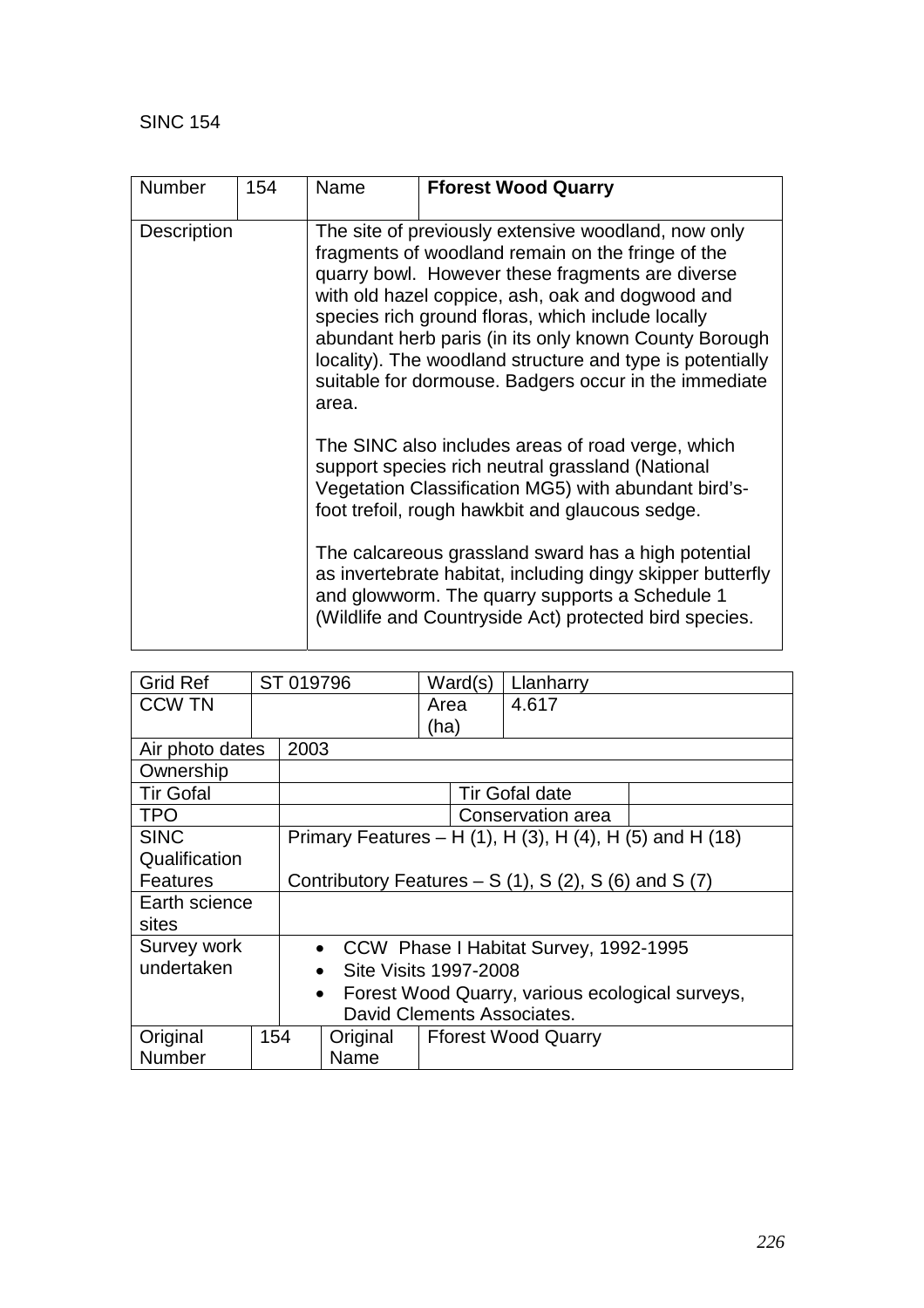| Number                                   | 155                                                                                                                |            | Name                         |                      | Rhydhalog             |                                                                                                                                                                                                                                                                                                                                                                                                                                                                                                                                                                                        |            |                                                                                                                                                                                                                                                                                                                                                                                                                                                                                                                                                                                                                                                                                                                                                                                                                                                                                                                                                                                                                                                                                                                                      |
|------------------------------------------|--------------------------------------------------------------------------------------------------------------------|------------|------------------------------|----------------------|-----------------------|----------------------------------------------------------------------------------------------------------------------------------------------------------------------------------------------------------------------------------------------------------------------------------------------------------------------------------------------------------------------------------------------------------------------------------------------------------------------------------------------------------------------------------------------------------------------------------------|------------|--------------------------------------------------------------------------------------------------------------------------------------------------------------------------------------------------------------------------------------------------------------------------------------------------------------------------------------------------------------------------------------------------------------------------------------------------------------------------------------------------------------------------------------------------------------------------------------------------------------------------------------------------------------------------------------------------------------------------------------------------------------------------------------------------------------------------------------------------------------------------------------------------------------------------------------------------------------------------------------------------------------------------------------------------------------------------------------------------------------------------------------|
| Description                              |                                                                                                                    |            | wagtail habitat.             |                      |                       | hectares of cattle grazed, species rich marshy grassland<br>Borough locality, together with purple moor-grass, sharp<br>flowered rush, compact rush, devil's-bit scabious,<br>kilometre. The marsh grassland grade into damp neutral<br>Borough) have associated 'reen' floras and potentially<br>significant invertebrate fauna (including potential hairy<br>bog has a great potential for restoration.<br>oak, alder, ash, and hazel, and a network of species rich<br>hedgerows. There is some potential for dormouse.<br>with bank side alder woodland. The alder and willow carr |            | A large area of diverse habitat, which runs along the southern<br>boundary of the County Borough. The SINC includes over 2<br>(National Vegetation Classifications M23, M24 and M25) in<br>which blunt-flowered rush occurs in its only confirmed County<br>meadowsweet, tormentil, meadow thistle and carnation sedge.<br>There good possibility that marsh fritillary butterflies may use<br>this habitat: an established marsh fritillary colony exists within 1<br>pastures and the floodplain of the Nant Dyfrig and the remnants<br>of the once extensive Ystradowen Bog. Although improved<br>and partially drained this large area of grassland is still wet and<br>the associated drainage ditches (a rare habitat in the County<br>dragonfly habitat). Species such as meadowsweet and pond<br>sedge occur within the damp modified fields of rye grass. The<br>The SINC also includes areas of semi-natural woodland with<br>The Nant Dyfrig is a fast flowing mud, low-banked watercourse<br>occupies the lower, wetter valley sides of the stream The<br>stream supports potential brown trout, otter, dipper, and grey |
| Grid Ref                                 |                                                                                                                    | ST 024790) |                              |                      |                       | Ward(s) $\sqrt{\frac{Pontyclun}{P}}$                                                                                                                                                                                                                                                                                                                                                                                                                                                                                                                                                   |            |                                                                                                                                                                                                                                                                                                                                                                                                                                                                                                                                                                                                                                                                                                                                                                                                                                                                                                                                                                                                                                                                                                                                      |
| <b>CCW TN</b>                            |                                                                                                                    |            |                              |                      |                       |                                                                                                                                                                                                                                                                                                                                                                                                                                                                                                                                                                                        |            | Area (ha)<br>18.494                                                                                                                                                                                                                                                                                                                                                                                                                                                                                                                                                                                                                                                                                                                                                                                                                                                                                                                                                                                                                                                                                                                  |
| Air photo dates                          |                                                                                                                    | 2003       |                              |                      |                       |                                                                                                                                                                                                                                                                                                                                                                                                                                                                                                                                                                                        |            |                                                                                                                                                                                                                                                                                                                                                                                                                                                                                                                                                                                                                                                                                                                                                                                                                                                                                                                                                                                                                                                                                                                                      |
| Ownership                                |                                                                                                                    |            |                              |                      |                       |                                                                                                                                                                                                                                                                                                                                                                                                                                                                                                                                                                                        |            |                                                                                                                                                                                                                                                                                                                                                                                                                                                                                                                                                                                                                                                                                                                                                                                                                                                                                                                                                                                                                                                                                                                                      |
| <b>Tir Gofal</b>                         |                                                                                                                    |            |                              |                      | <b>Tir Gofal date</b> |                                                                                                                                                                                                                                                                                                                                                                                                                                                                                                                                                                                        |            |                                                                                                                                                                                                                                                                                                                                                                                                                                                                                                                                                                                                                                                                                                                                                                                                                                                                                                                                                                                                                                                                                                                                      |
| <b>TPO</b>                               |                                                                                                                    |            |                              |                      |                       | Conservation area                                                                                                                                                                                                                                                                                                                                                                                                                                                                                                                                                                      |            |                                                                                                                                                                                                                                                                                                                                                                                                                                                                                                                                                                                                                                                                                                                                                                                                                                                                                                                                                                                                                                                                                                                                      |
| <b>SINC</b><br>Qualification<br>Features | Primary Features – H (1), H (7), H (11), H (15) and H (17)<br>Contributory Features $- S(1)$ , S(2), S(6) and S(7) |            |                              |                      |                       |                                                                                                                                                                                                                                                                                                                                                                                                                                                                                                                                                                                        |            |                                                                                                                                                                                                                                                                                                                                                                                                                                                                                                                                                                                                                                                                                                                                                                                                                                                                                                                                                                                                                                                                                                                                      |
|                                          | Earth science sites                                                                                                |            |                              |                      |                       | No RIGs, details to be added:132                                                                                                                                                                                                                                                                                                                                                                                                                                                                                                                                                       |            |                                                                                                                                                                                                                                                                                                                                                                                                                                                                                                                                                                                                                                                                                                                                                                                                                                                                                                                                                                                                                                                                                                                                      |
| Survey work                              |                                                                                                                    |            |                              |                      |                       | CCW Phase I Habitat Survey, 1992-1995                                                                                                                                                                                                                                                                                                                                                                                                                                                                                                                                                  |            |                                                                                                                                                                                                                                                                                                                                                                                                                                                                                                                                                                                                                                                                                                                                                                                                                                                                                                                                                                                                                                                                                                                                      |
| undertaken                               |                                                                                                                    |            | <b>Site Visits 1997-2008</b> |                      |                       |                                                                                                                                                                                                                                                                                                                                                                                                                                                                                                                                                                                        |            |                                                                                                                                                                                                                                                                                                                                                                                                                                                                                                                                                                                                                                                                                                                                                                                                                                                                                                                                                                                                                                                                                                                                      |
| <b>Original Number</b>                   |                                                                                                                    | 155        |                              | <b>Original Name</b> |                       |                                                                                                                                                                                                                                                                                                                                                                                                                                                                                                                                                                                        | Rhydyhalog |                                                                                                                                                                                                                                                                                                                                                                                                                                                                                                                                                                                                                                                                                                                                                                                                                                                                                                                                                                                                                                                                                                                                      |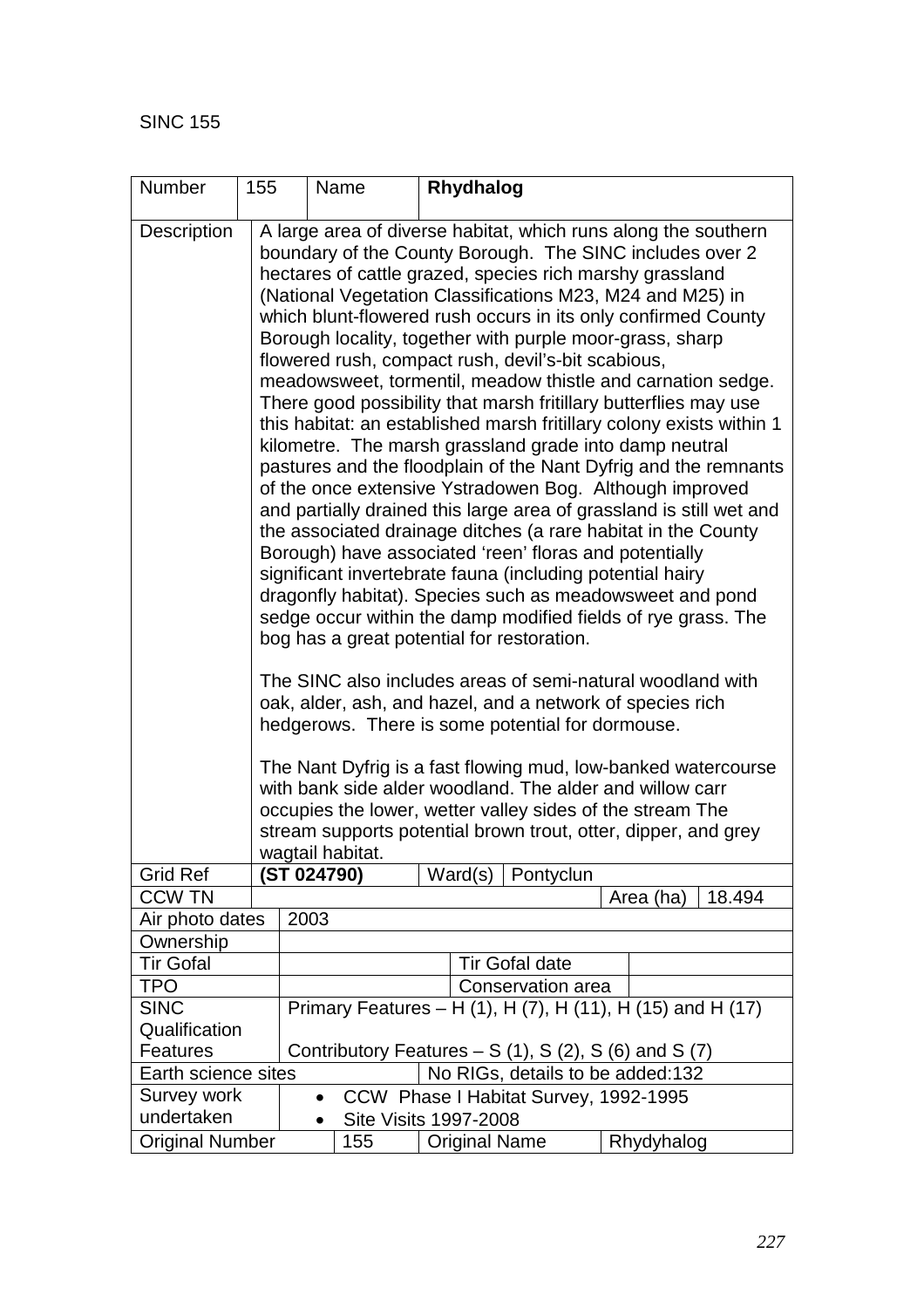| <b>Number</b> | 156 | Name                                                                                                                                                                                                                            | <b>Coed y Gedrys and Garth-fawr</b>                                                                                                                                                                                                                                                                                                                                                                                                                                                                                                                                                                                                                                                                                                 |  |  |  |  |  |
|---------------|-----|---------------------------------------------------------------------------------------------------------------------------------------------------------------------------------------------------------------------------------|-------------------------------------------------------------------------------------------------------------------------------------------------------------------------------------------------------------------------------------------------------------------------------------------------------------------------------------------------------------------------------------------------------------------------------------------------------------------------------------------------------------------------------------------------------------------------------------------------------------------------------------------------------------------------------------------------------------------------------------|--|--|--|--|--|
| Description   |     | A large mosaic SINC of woodland and marshy<br>grassland.<br>The principal habitat is ancient woodland, and replanted<br>ancient woodland. The ancient woodland can be<br>characterised as mixed drier oak and ash woodland, and |                                                                                                                                                                                                                                                                                                                                                                                                                                                                                                                                                                                                                                                                                                                                     |  |  |  |  |  |
|               |     | ancient woodland cover.                                                                                                                                                                                                         | wet alder woodland. Ancient woodland ground flora<br>includes bluebell, wood anemone, common dog violet,<br>wood speedwell, male fern, broad buckler fern and<br>hart's-tongue fern. The replanted ancient woodland<br>supports conifer plantation with larch, and douglas fir.<br>Large areas have been clear felled and the Forestry<br>Commission areas are subject to plans to restore                                                                                                                                                                                                                                                                                                                                          |  |  |  |  |  |
|               |     |                                                                                                                                                                                                                                 | The SINC includes a series of marshy grassland (and<br>damp neutral grasslands). These include areas of purple<br>moor-grass and rush pasture (National Vegetation<br>Classifications M25 and M24) with tormentil, meadow<br>thistle, marsh violet, meadowsweet, and greater burnet.<br>These areas grades into more rush dominated marshy<br>grassland (National Vegetation Classification MG23)<br>with soft and sharp flowered rush, ragged robin, cuckoo<br>flower, marsh bedstraw, and marsh thistle, and damp<br>acid grassland (National Vegetation Classification U4)<br>with red fescue, common bent, devil's-bit scabious,<br>tormentil, black knapweed, lousewort, heath spotted<br>orchid, heath bedstraw and bluebell. |  |  |  |  |  |
|               |     |                                                                                                                                                                                                                                 | The woodland represents a large area of ancient<br>woodland, with associated flora and fauna. The conifer<br>plantations currently support a diverse mosaic of<br>standing plantation, clear fell, and broadleaves. The<br>clear fells have potential for nightjar. The marshy<br>grasslands support a small pearl-bordered fritillary<br>colony and potential marsh fritillary habitat.                                                                                                                                                                                                                                                                                                                                            |  |  |  |  |  |

| <b>Grid Ref</b>  |  | ST 112849           | Ward(s) | Tonteg                |  |
|------------------|--|---------------------|---------|-----------------------|--|
| <b>CCW TN</b>    |  | <b>CCW TN 019 -</b> | Area    | 68.96                 |  |
|                  |  | ST <sub>18</sub> SW | (ha)    |                       |  |
| Air photo dates  |  | 2003                |         |                       |  |
| Ownership        |  |                     |         |                       |  |
| <b>Tir Gofal</b> |  |                     |         | <b>Tir Gofal date</b> |  |
| <b>TPO</b>       |  |                     |         | Conservation area     |  |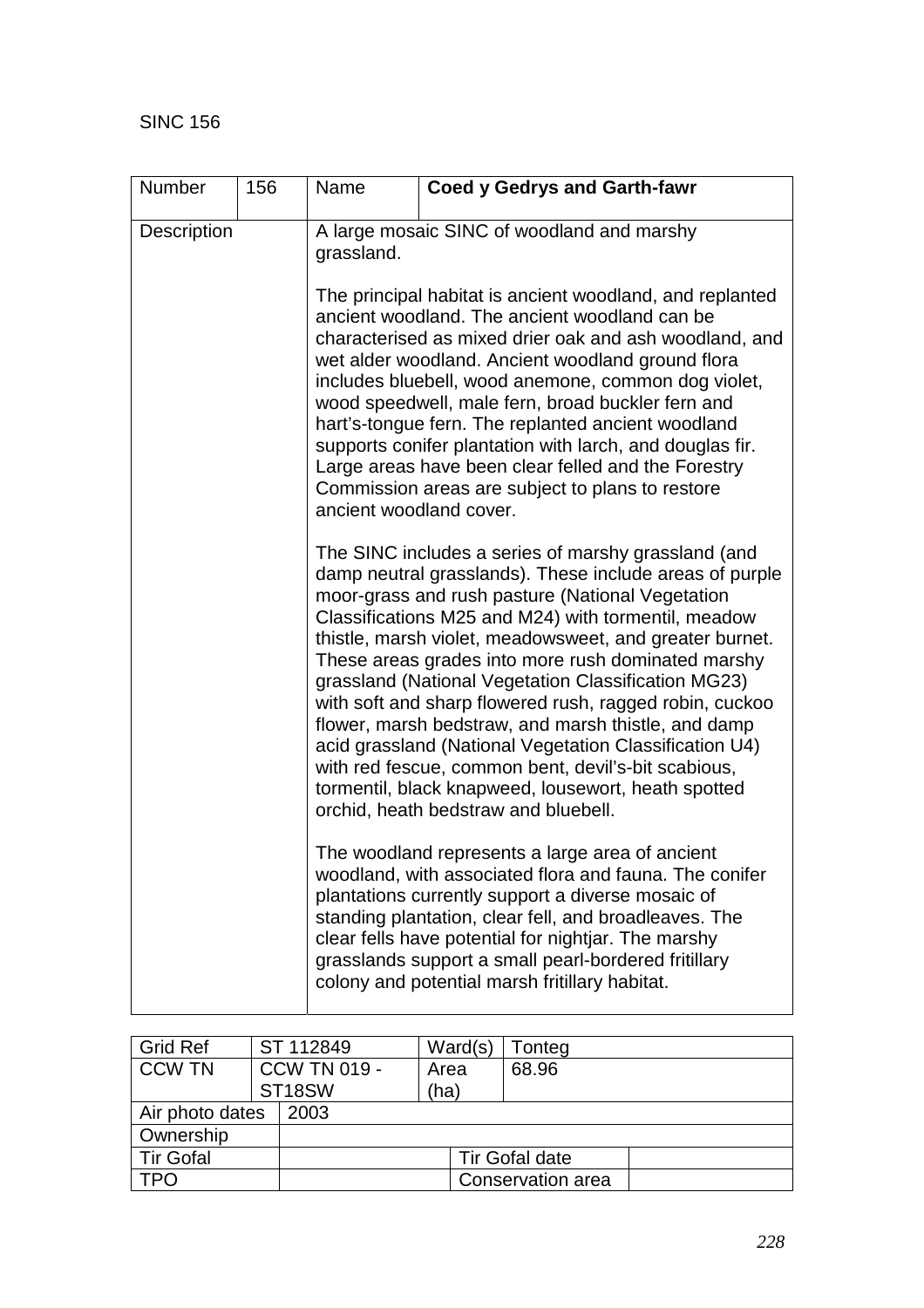| <b>SINC</b>               | Primary Features – H $(1)$ , H $(6)$ , H $(7)$ and S $(6)$                                                                                                                                                                                                                  |                                            |  |  |  |  |
|---------------------------|-----------------------------------------------------------------------------------------------------------------------------------------------------------------------------------------------------------------------------------------------------------------------------|--------------------------------------------|--|--|--|--|
| Qualification             |                                                                                                                                                                                                                                                                             |                                            |  |  |  |  |
| <b>Features</b>           |                                                                                                                                                                                                                                                                             | Contributory Features $- H(17)$ , and S(2) |  |  |  |  |
| Earth science             | 152, 149, 485                                                                                                                                                                                                                                                               |                                            |  |  |  |  |
| sites                     |                                                                                                                                                                                                                                                                             |                                            |  |  |  |  |
| Survey work               |                                                                                                                                                                                                                                                                             | • CCW Phase I Habitat Survey, 1992-1995    |  |  |  |  |
| undertaken                | Glamorgan Ancient Woodland Inventory (provisional)<br>$\bullet$<br><b>NCC (1986)</b><br><b>Site Visits 1997-2008</b><br>$\bullet$<br>Strategic Assessment of the Marsh Fritillary Butterfly<br>$\bullet$<br>and its Habitats in Rhondda Cynon Taff, Richard<br>Smith (2005) |                                            |  |  |  |  |
| Original<br>156<br>Number | Original<br>Name                                                                                                                                                                                                                                                            | Coed-yr Gedrys and garth-fawr              |  |  |  |  |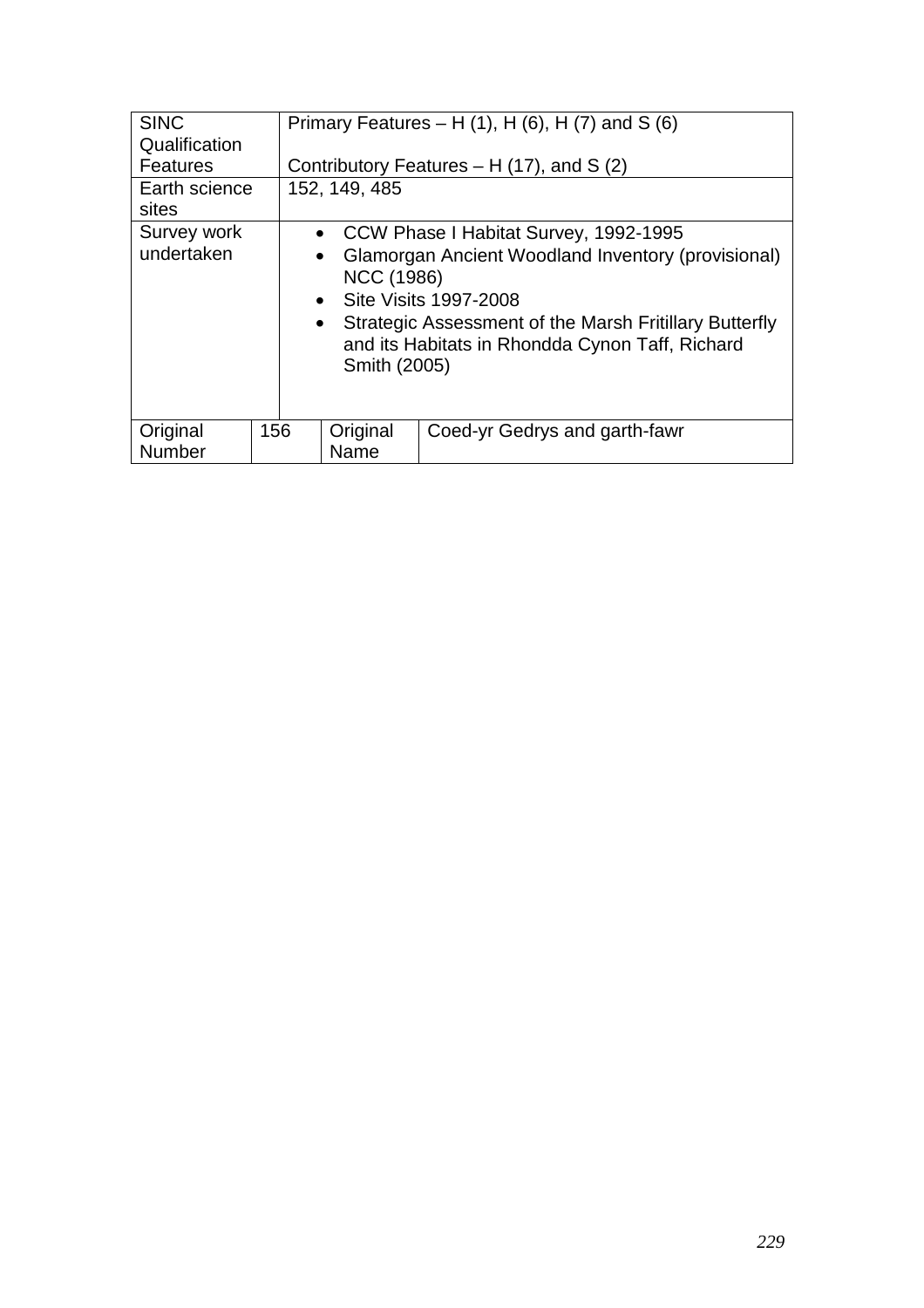| <b>Number</b>      | 157 | Name              | <b>Fforest Fawr</b>                                                                                                                                                                                                                                                                                                                                                                                                                                                                                                                                                        |
|--------------------|-----|-------------------|----------------------------------------------------------------------------------------------------------------------------------------------------------------------------------------------------------------------------------------------------------------------------------------------------------------------------------------------------------------------------------------------------------------------------------------------------------------------------------------------------------------------------------------------------------------------------|
| <b>Description</b> |     | support dormouse. | Part of the extensive ancient and replanted ancient<br>woodlands of Fforest Fawr. The SINC includes remnant<br>area of native beech woodland, and a large block of<br>mixed broad leaved and confers plantations. The SINC<br>lies adjacent to the Cardiff Beech Woods Special Area of<br>Conservation. Fforest fawr is a significant area of<br>woodland/plantation with silver washed fritillary<br>butterflies, and the nationally uncommon bird's-nest<br>orchid, and a range of ancient woodland ground flora<br>and woodland fauna. The SINC has a high potential to |

| <b>Grid Ref</b>   |     | ST 128832                                       |                                                                 |                                                      | Ward(s) | Taff's Well                  |  |  |
|-------------------|-----|-------------------------------------------------|-----------------------------------------------------------------|------------------------------------------------------|---------|------------------------------|--|--|
| <b>CCW TN</b>     |     |                                                 | <b>CCW TN 038 -</b>                                             |                                                      | Area    | 35.49                        |  |  |
|                   |     | <b>ST 18SW</b>                                  |                                                                 | (ha)                                                 |         |                              |  |  |
| Air photo dates   |     | 2003                                            |                                                                 |                                                      |         |                              |  |  |
| Ownership         |     |                                                 |                                                                 |                                                      |         |                              |  |  |
| <b>Tir Gofal</b>  |     |                                                 |                                                                 |                                                      |         | <b>Tir Gofal date</b>        |  |  |
| <b>TPO</b>        |     |                                                 |                                                                 |                                                      |         | Conservation area            |  |  |
| <b>SINC</b>       |     |                                                 | Primary Features - H (1)                                        |                                                      |         |                              |  |  |
| Qualification     |     |                                                 |                                                                 |                                                      |         |                              |  |  |
| <b>Features</b>   |     |                                                 |                                                                 | Contributory Features $- S(1)$ , S(2), S(6) and S(7) |         |                              |  |  |
| <b>RIGS</b> earth |     |                                                 |                                                                 | 383 Taffs Well Hematite workings (score 110)         |         |                              |  |  |
| science sites     |     |                                                 |                                                                 |                                                      |         |                              |  |  |
| Other earth       |     | 146                                             |                                                                 |                                                      |         |                              |  |  |
| science sites     |     |                                                 |                                                                 |                                                      |         |                              |  |  |
| Survey work       |     |                                                 | • CCW Phase I Habitat Survey, 1992-1995                         |                                                      |         |                              |  |  |
| undertaken        |     |                                                 | Glamorgan Ancient Woodland Inventory (provisional)<br>$\bullet$ |                                                      |         |                              |  |  |
|                   |     | <b>NCC (1986)</b>                               |                                                                 |                                                      |         |                              |  |  |
|                   |     | Site Visits 1997-2008<br>$\bullet$              |                                                                 |                                                      |         |                              |  |  |
|                   |     | Earth Science site visits 2003-4 Haycock et al. |                                                                 |                                                      |         |                              |  |  |
| Original          | 157 |                                                 | Original                                                        |                                                      |         | <b>Castell Coch Woodland</b> |  |  |
| <b>Number</b>     |     |                                                 | Name                                                            |                                                      |         |                              |  |  |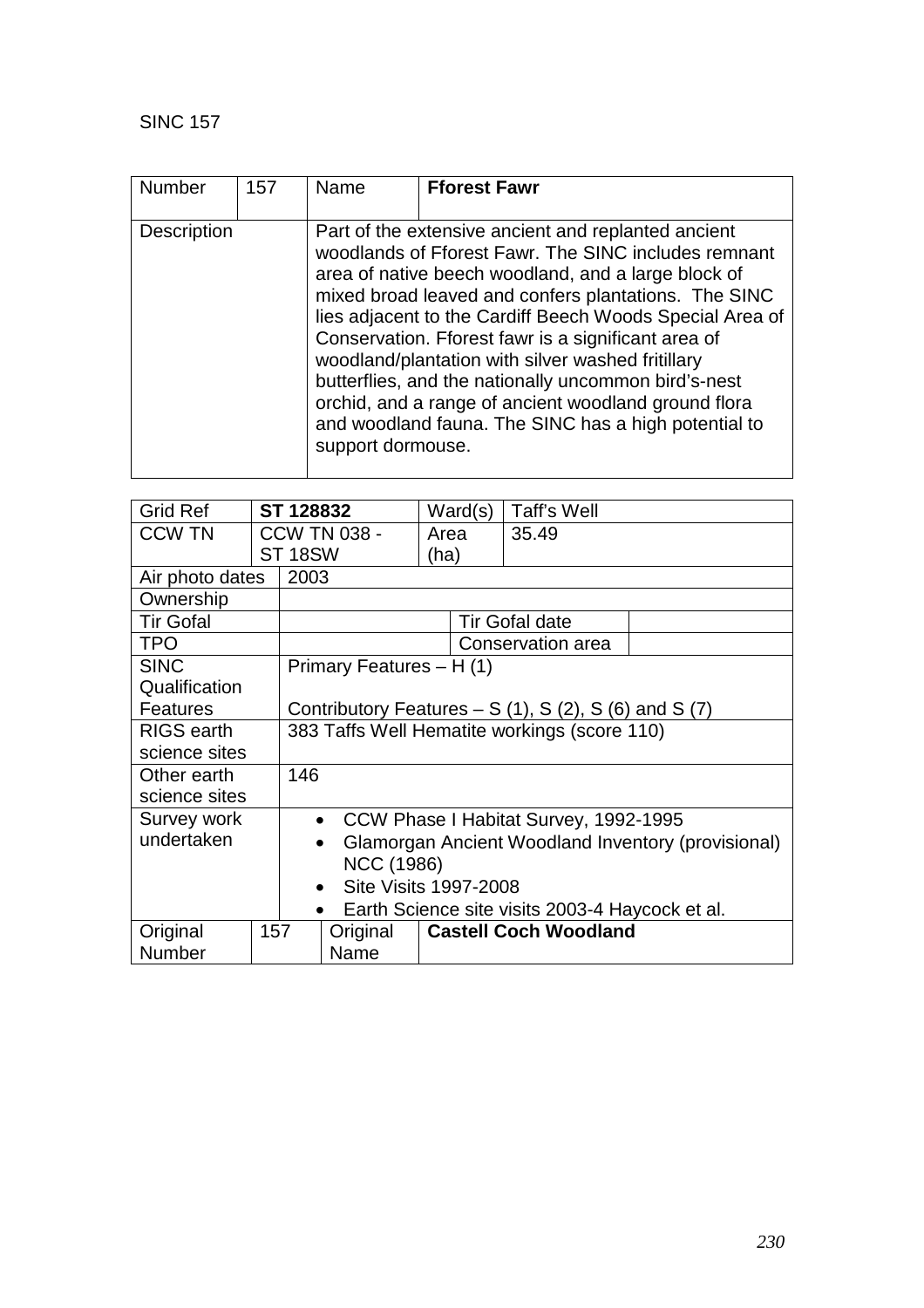| Number             | 158 | Name       | <b>Ty-Rhiw Woodlands and Penrhos</b><br><b>Cutting</b>                                                                                                                                                                                                                                                                                                                                                                                                                                                                                                                                                                                                                                                                                                   |
|--------------------|-----|------------|----------------------------------------------------------------------------------------------------------------------------------------------------------------------------------------------------------------------------------------------------------------------------------------------------------------------------------------------------------------------------------------------------------------------------------------------------------------------------------------------------------------------------------------------------------------------------------------------------------------------------------------------------------------------------------------------------------------------------------------------------------|
| <b>Description</b> |     | cuttings.  | An extensive area of semi-natural woodland (including<br>areas of ancient woodland), which runs along the Taff<br>Trail and the complex of railway sidings at Penrhos                                                                                                                                                                                                                                                                                                                                                                                                                                                                                                                                                                                    |
|                    |     |            | The woodland is complex in nature and ranges from<br>drier oak, ash, beech and sycamore woodland on steep<br>embankment sites, to wet alder carr on wetter ground.<br>Associated canopy and under storey species include<br>willows, field maple, wych elm, hazel, guelder rose, dog<br>rose and alder buckthorn, there are small areas of larch<br>plantation. The woodlands support diverse semi-natural<br>ground floras (much indicating ancient woodland) with<br>bluebell, wood anemone, dog violet, bugle, yellow<br>pimpernel, primrose, red campion, wood speedwell,<br>male fern, broad buckler fern and hart's-tongue fern.<br>The SINC supports associated areas of open grassland<br>(associated with embankments and derelict sidings) and |
|                    |     | grassland. | these include species rich areas of neutral and marshy                                                                                                                                                                                                                                                                                                                                                                                                                                                                                                                                                                                                                                                                                                   |
|                    |     |            | The woodland complex represents high quality<br>woodland bird habitat, with wood warbler breeding in<br>Penrhos cutting. Marbled white butterflies have been<br>recorded in the cycle track grasslands, at their only<br>known site in the County Borough. The mosaic of violet<br>rich woodlands offers excellent fritillary butterfly habitat.<br>The woodland complex supports a dormouse colony and<br>represents potential important bat habitat.                                                                                                                                                                                                                                                                                                   |

| <b>Grid Ref</b>  |  | ST 121850                                 | Ward(s) | Taff's Well           |                                                             |
|------------------|--|-------------------------------------------|---------|-----------------------|-------------------------------------------------------------|
| <b>CCW TN</b>    |  | <b>CCW TN 010 -</b>                       | Area    | 66.39                 |                                                             |
|                  |  | ST <sub>18NW</sub>                        | (ha)    |                       |                                                             |
| Air photo dates  |  | 2003                                      |         |                       |                                                             |
| Ownership        |  |                                           |         |                       |                                                             |
| <b>Tir Gofal</b> |  |                                           |         | <b>Tir Gofal date</b> |                                                             |
| <b>TPO</b>       |  |                                           |         | Conservation area     |                                                             |
| <b>SINC</b>      |  |                                           |         |                       | Primary Features - H (1), H (3), H (4), H (7), H (22) and S |
| Qualification    |  | (1)                                       |         |                       |                                                             |
| Features         |  |                                           |         |                       |                                                             |
|                  |  | Contributory Features $- S(2)$ , and S(6) |         |                       |                                                             |
| Earth science    |  |                                           |         |                       |                                                             |
| sites            |  |                                           |         |                       |                                                             |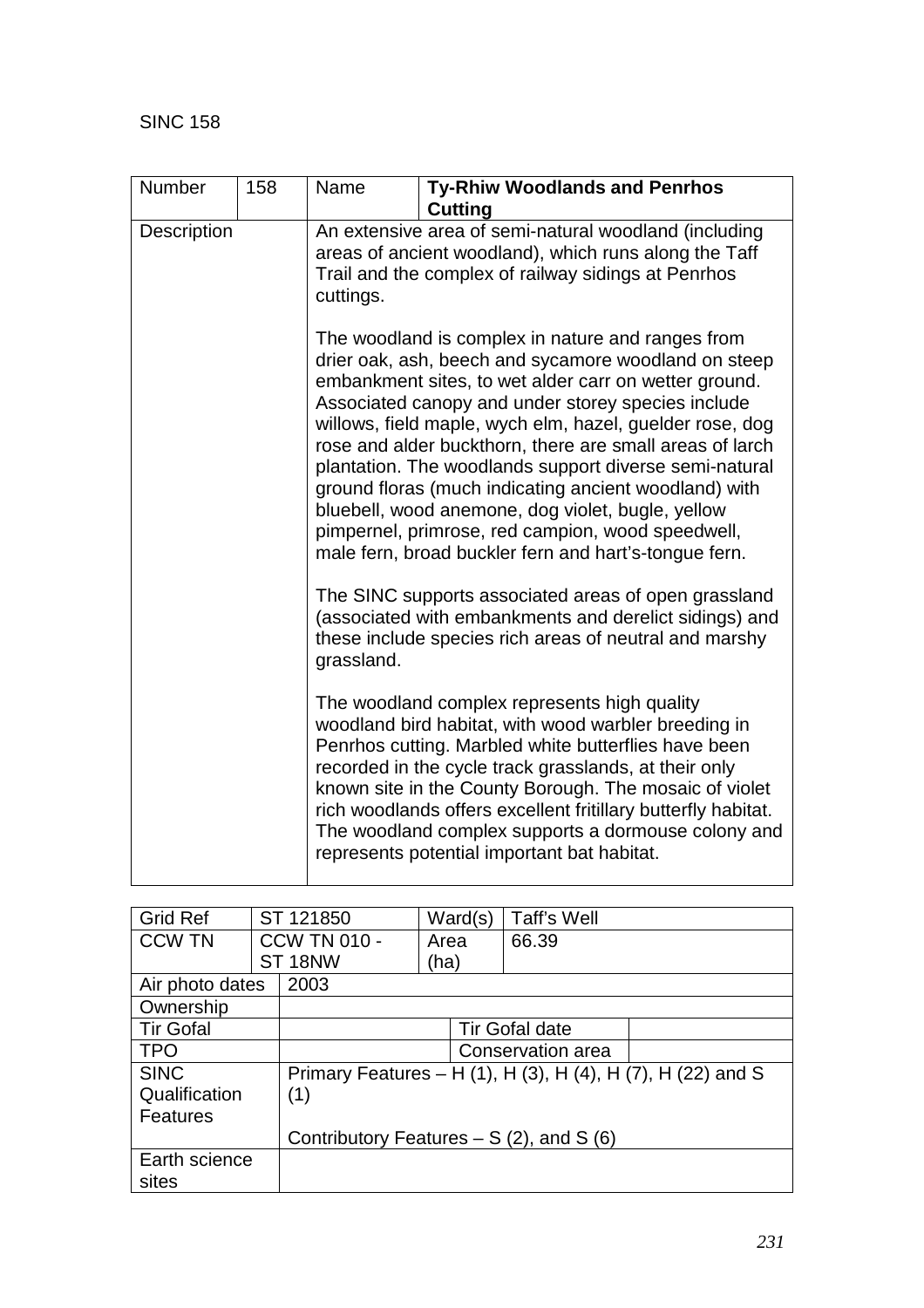| Survey work<br>undertaken |     | <b>NCC (1986)</b>       | • CCW Phase I Habitat Survey, 1992-1995<br>• Glamorgan Ancient Woodland Inventory (provisional)<br>• Site Visits 1997-2008 |
|---------------------------|-----|-------------------------|----------------------------------------------------------------------------------------------------------------------------|
| Original<br>Number        | 158 | Original<br><b>Name</b> | <b>Ty Rhiw Woodlands</b>                                                                                                   |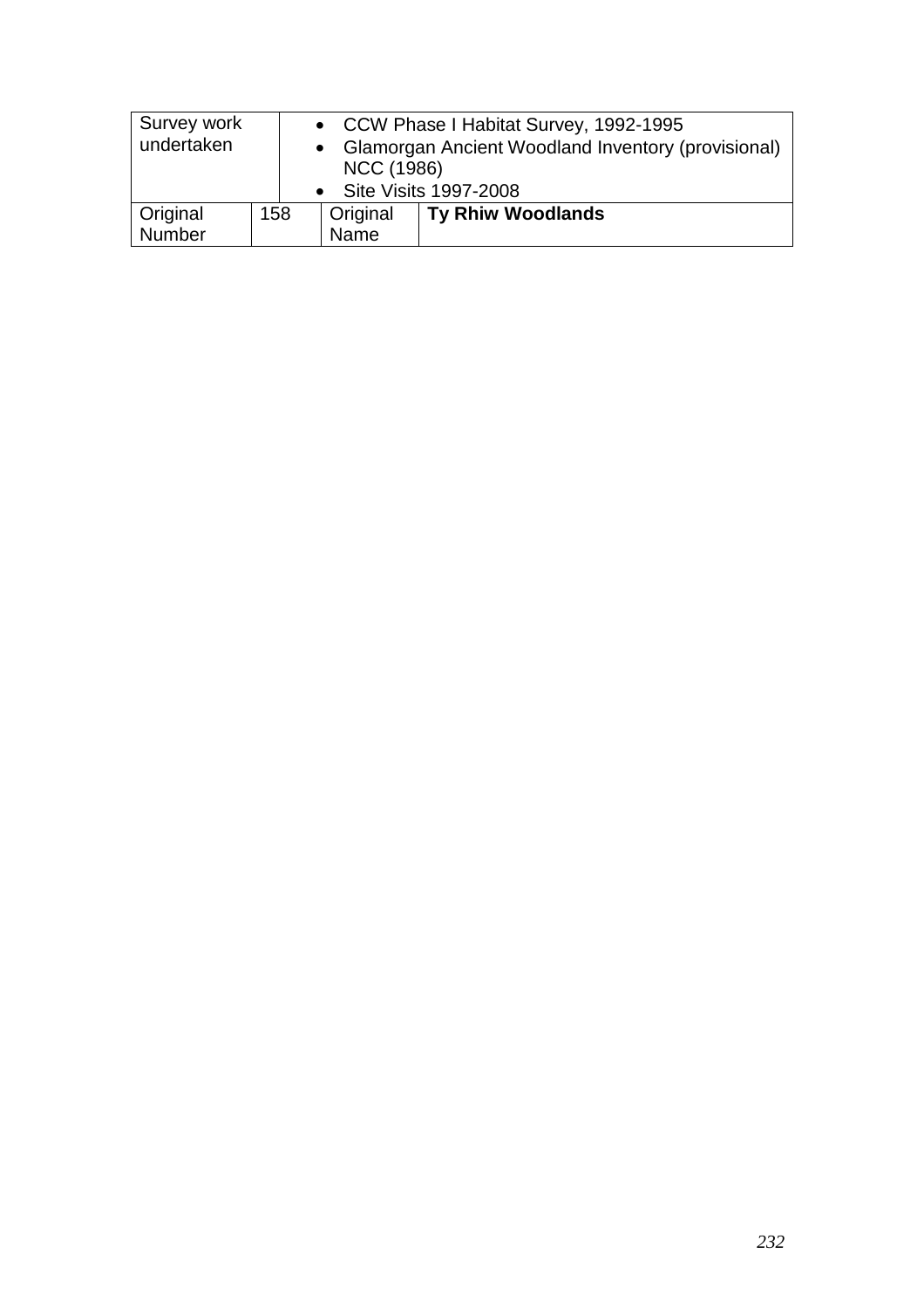| Number             | 159 | Name                                                                                                                                                                                                                                                                                                                                                                                                                                                                                                                                                                                                                                                                                                                                                                                                          | <b>Craig Yr Allt Slopes</b>                                                                                                                                                                                                                                                                                                                                                                                                                                                                                                |  |  |  |  |
|--------------------|-----|---------------------------------------------------------------------------------------------------------------------------------------------------------------------------------------------------------------------------------------------------------------------------------------------------------------------------------------------------------------------------------------------------------------------------------------------------------------------------------------------------------------------------------------------------------------------------------------------------------------------------------------------------------------------------------------------------------------------------------------------------------------------------------------------------------------|----------------------------------------------------------------------------------------------------------------------------------------------------------------------------------------------------------------------------------------------------------------------------------------------------------------------------------------------------------------------------------------------------------------------------------------------------------------------------------------------------------------------------|--|--|--|--|
| <b>Description</b> |     | An extensive mosaic SINC, which extends around the<br>Craig Yr Allt Common, and encompasses the pastures<br>of Rockwood Riding school, and the complex of<br>woodlands associated with the Castel Heights Golf<br>Course.                                                                                                                                                                                                                                                                                                                                                                                                                                                                                                                                                                                     |                                                                                                                                                                                                                                                                                                                                                                                                                                                                                                                            |  |  |  |  |
|                    |     | Craig yr Allt is a visually prominent hillside common of<br>some 55 hectares. The main part of the Common is<br>bracken/acid grassland with areas of heath. Typical<br>species are common bent, sheep's fescue, wavy hair-<br>grass, heath bedstraw, tormentil, sheep's bit scabious,<br>and sheep's sorrel, with areas of bilberry, heather, bell<br>heath and western gorse heath.                                                                                                                                                                                                                                                                                                                                                                                                                          |                                                                                                                                                                                                                                                                                                                                                                                                                                                                                                                            |  |  |  |  |
|                    |     | The southern and eastern slopes of the Common grade<br>down in a complex mosaic of woodland, marshy<br>grassland, neutral pastures and bracken. This area of<br>habitat (which itself is over 50 hectares in extent) is<br>extremely biodiverse. The woodlands are largely ancient<br>and include wet alder woodland, and drier oak, ash,<br>beech, birch and sycamore. The woodland structure<br>varies, but is generally good with an under storey which<br>includes hazel, willows, hawthorn, guelder rose, rowan<br>and crab apple. Similarly the woods support significant<br>(if somewhat patchy) ancient woodland ground flora with<br>bluebell, wood anemone, dog violet, bugle, yellow<br>pimpernel, primrose, red campion, wood speedwell,<br>male fern, broad buckler fern and hart's-tongue fern. |                                                                                                                                                                                                                                                                                                                                                                                                                                                                                                                            |  |  |  |  |
|                    |     | tufted vetch.                                                                                                                                                                                                                                                                                                                                                                                                                                                                                                                                                                                                                                                                                                                                                                                                 | The marshy grasslands are short, horse grazed,<br>pasture, and such modified, but they are extensive and<br>support purple moor-grass with tormentil, soft rush,<br>lesser spearwort, devil's-bit scabious, and carnation<br>sedge. There are also extensive areas of bracken and<br>neutral/acid grassland. The grassland is species rich,<br>with sheep's fescue, sweet vernal grass, Yorkshire fog,<br>yarrow, tormentil, common bird's-foot trefoil, dog violets,<br>heath bedstraw, common sedge, heath milkwort, and |  |  |  |  |
|                    |     |                                                                                                                                                                                                                                                                                                                                                                                                                                                                                                                                                                                                                                                                                                                                                                                                               | The SINC also includes the network of woodland (again<br>much of it mapped as ancient) which lies within the<br>Valley of the Nant Y Brynau and the wooded streams,<br>and issues on Castle View Golf Course.                                                                                                                                                                                                                                                                                                              |  |  |  |  |
|                    |     | Cont.                                                                                                                                                                                                                                                                                                                                                                                                                                                                                                                                                                                                                                                                                                                                                                                                         |                                                                                                                                                                                                                                                                                                                                                                                                                                                                                                                            |  |  |  |  |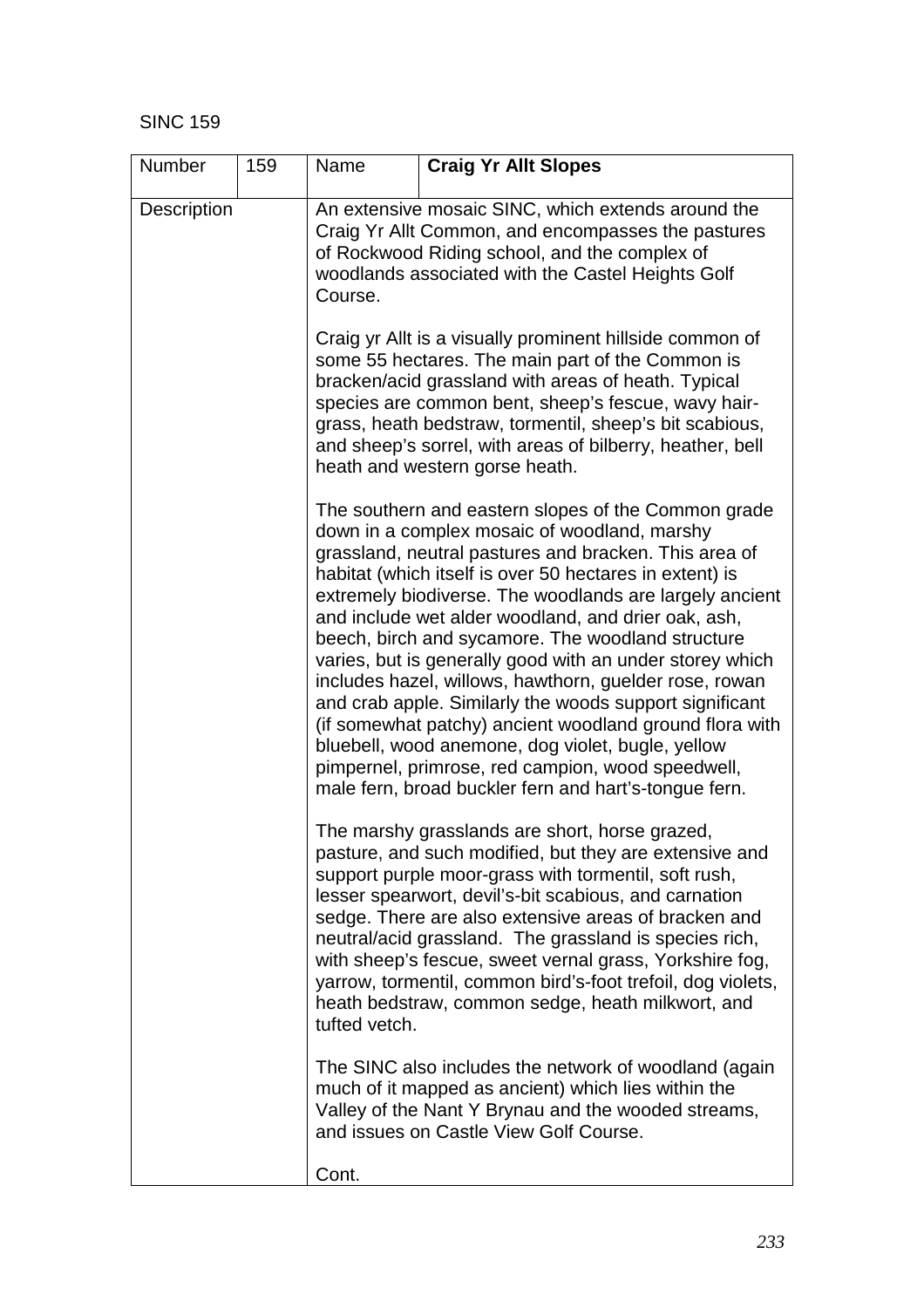|  | A number of key species occur within the SINC. The     |
|--|--------------------------------------------------------|
|  | SINC supports a great crested newt colony, and the     |
|  | network of woodlands represents ideal dormouse habitat |
|  | and ideal habitat connectivity. High brown fritillary  |
|  | butterflies occurred in the late 1990's on the bracken |
|  | slopes and small pearl-bordered fritillary, dark green |
|  | fritillary and grayling all occur.                     |
|  |                                                        |

| <b>Grid Ref</b>  |     | ST 133845                                          |                                                               | Ward(s) | Taff's Well                                                             |                                                                |  |
|------------------|-----|----------------------------------------------------|---------------------------------------------------------------|---------|-------------------------------------------------------------------------|----------------------------------------------------------------|--|
| <b>CCW TN</b>    |     |                                                    | <b>CCW TN 026,</b>                                            | Area    | 160.7                                                                   |                                                                |  |
|                  |     |                                                    | 027 and 040                                                   | (ha)    |                                                                         |                                                                |  |
| Air photo dates  |     | 2003                                               |                                                               |         |                                                                         |                                                                |  |
| Ownership        |     |                                                    |                                                               |         |                                                                         |                                                                |  |
| <b>Tir Gofal</b> |     |                                                    |                                                               |         | <b>Tir Gofal date</b>                                                   |                                                                |  |
| <b>TPO</b>       |     |                                                    |                                                               |         | Conservation area                                                       |                                                                |  |
| <b>SINC</b>      |     |                                                    |                                                               |         |                                                                         | Primary Features – H (1), H (3), H (4), H (6), H (7), H (9), H |  |
| Qualification    |     |                                                    |                                                               |         | $(10)$ , H $(17)$ , H $(20)$ , H $(22)$ , S $(1)$ , S $(4)$ and S $(6)$ |                                                                |  |
| <b>Features</b>  |     |                                                    |                                                               |         |                                                                         |                                                                |  |
|                  |     |                                                    | Contributory Features $- S(2)$ and S(3)                       |         |                                                                         |                                                                |  |
| Earth science    |     | 144, 145, 147, 148                                 |                                                               |         |                                                                         |                                                                |  |
| sites            |     |                                                    |                                                               |         |                                                                         |                                                                |  |
| Survey work      |     | CCW Phase I Habitat Survey, 1992-1995<br>$\bullet$ |                                                               |         |                                                                         |                                                                |  |
| undertaken       |     | Glamorgan Ancient Woodland Inventory (provisional) |                                                               |         |                                                                         |                                                                |  |
|                  |     |                                                    | <b>NCC (1986)</b>                                             |         |                                                                         |                                                                |  |
|                  |     | Site Visits 1997-2008<br>$\bullet$                 |                                                               |         |                                                                         |                                                                |  |
|                  |     |                                                    | Biological Survey of Common Land - Mid Glamorgan<br>$\bullet$ |         |                                                                         |                                                                |  |
|                  |     | (20), Rural Surveys Research Unit, 1991            |                                                               |         |                                                                         |                                                                |  |
| Original         | 159 |                                                    | Original                                                      |         | <b>Craig yr Allt Slopes</b>                                             |                                                                |  |
| <b>Number</b>    |     |                                                    | Name                                                          |         |                                                                         |                                                                |  |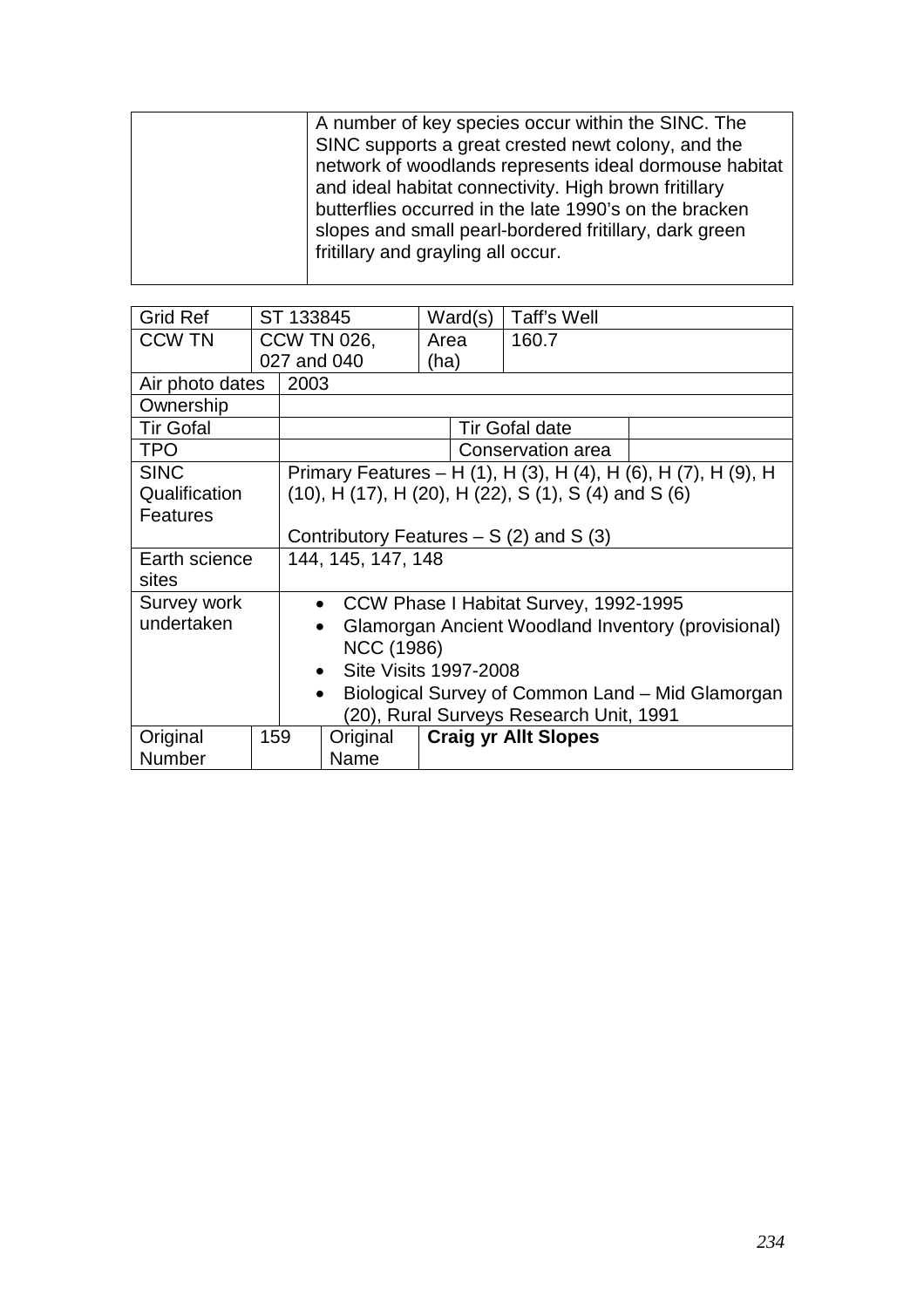| Number             | 160 | Name                                                                                                                                                                                                                                                                                                                                                                                                                                                                                                                                                                                                                            | <b>Coed Caedyrys/Tir Thomas James Tip</b>                                                                                                                                                                                                                                                         |  |  |  |
|--------------------|-----|---------------------------------------------------------------------------------------------------------------------------------------------------------------------------------------------------------------------------------------------------------------------------------------------------------------------------------------------------------------------------------------------------------------------------------------------------------------------------------------------------------------------------------------------------------------------------------------------------------------------------------|---------------------------------------------------------------------------------------------------------------------------------------------------------------------------------------------------------------------------------------------------------------------------------------------------|--|--|--|
| <b>Description</b> |     | Taff Trail.                                                                                                                                                                                                                                                                                                                                                                                                                                                                                                                                                                                                                     | A large mosaic SINC, which straddles a section of the                                                                                                                                                                                                                                             |  |  |  |
|                    |     | South of the Taff trail the SINC includes the small but<br>species rich woodland of Coed Caedyrys. This is a<br>mature semi-natural oak, hazel, alder, sycamore, holly<br>and ash woodland. Mature, planted wild cherry is an<br>additional interesting woodland feature. The woodland<br>supports an ancient woodland ground flora with a superb<br>display of bluebells, but also wood anemone, common<br>dog violets, wood speedwell, male fern, broad buckler<br>fern, and hart's-tongue fern. The SINC includes a small<br>area of unmanaged playing field, which abuts the<br>woodland and supports devil's-bit scabious. |                                                                                                                                                                                                                                                                                                   |  |  |  |
|                    |     |                                                                                                                                                                                                                                                                                                                                                                                                                                                                                                                                                                                                                                 | The Taff Trail supports its own corridor of secondary<br>(species-rich woodland) and this connects north of the<br>Trail into an expanse of old coal spoil tips. These<br>visually prominent tips support a very large area of gorse<br>scrub, with associated species-rich coal spoil grassland. |  |  |  |
|                    |     |                                                                                                                                                                                                                                                                                                                                                                                                                                                                                                                                                                                                                                 | The semi-natural woodland areas support excellent bird<br>habitat, while the expanse of gorse supports linnets, and<br>stonechats, and has a high potential for Dartford<br>warbler, green hairstreak butterflies and reptiles. The<br>woodland network supports potential dormouse habitat.      |  |  |  |

| <b>Grid Ref</b>  |           | ST 122859                                             |             | Ward(s)               | Hawthorn |                                                               |  |
|------------------|-----------|-------------------------------------------------------|-------------|-----------------------|----------|---------------------------------------------------------------|--|
| <b>CCW TN</b>    |           |                                                       |             |                       |          | 48.08<br>Area (ha)                                            |  |
| Air photo dates  |           | 2003                                                  |             |                       |          |                                                               |  |
| Ownership        |           |                                                       |             |                       |          |                                                               |  |
| <b>Tir Gofal</b> |           |                                                       |             | <b>Tir Gofal date</b> |          |                                                               |  |
| <b>TPO</b>       |           | Conservation area                                     |             |                       |          |                                                               |  |
| <b>SINC</b>      |           |                                                       |             |                       |          | Primary Features – H (1), H (3), H (4), H (6), H (9), H (18), |  |
| Qualification    |           |                                                       | and $H(22)$ |                       |          |                                                               |  |
| Features         |           |                                                       |             |                       |          |                                                               |  |
|                  |           | Contributory Features - S (1), S (2), S (3) and S (6) |             |                       |          |                                                               |  |
| Earth science    |           |                                                       |             |                       |          |                                                               |  |
| sites            |           |                                                       |             |                       |          |                                                               |  |
| Survey work      |           | <b>Site Visits 1997-2008</b><br>$\bullet$             |             |                       |          |                                                               |  |
| undertaken       | $\bullet$ | CCW Phase I Habitat Survey, 1992-1995                 |             |                       |          |                                                               |  |
| Original         | 160       |                                                       | Original    | <b>Coed Caedyrys</b>  |          |                                                               |  |
| <b>Number</b>    |           |                                                       | Name        |                       |          |                                                               |  |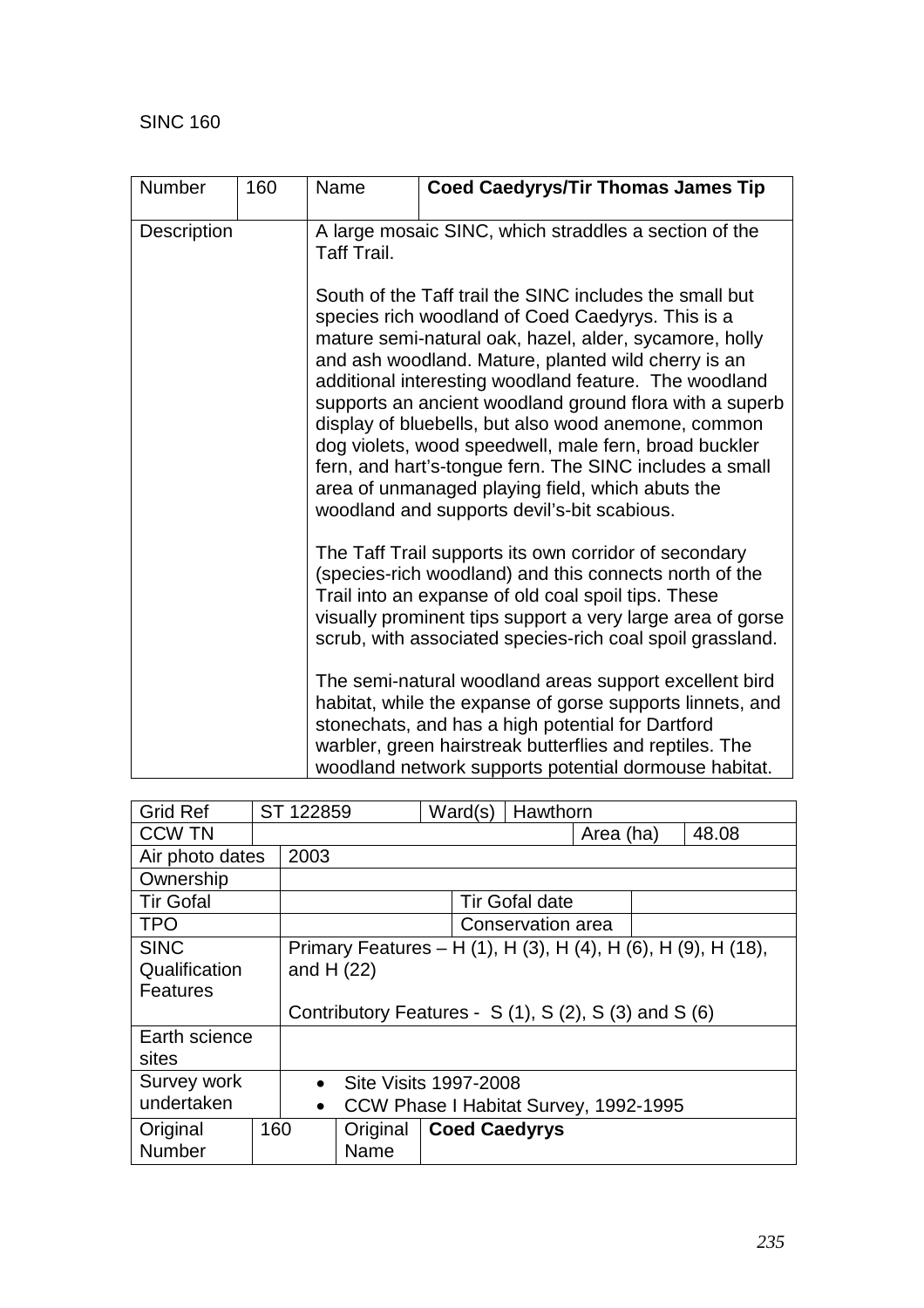| <b>Number</b>      | 161 | Name       | <b>The Willowford</b>                                                                                                                                                                                                                                                                                                                                                                                                                                                                                                                                                                                                                                                                                                                                                                         |  |  |  |
|--------------------|-----|------------|-----------------------------------------------------------------------------------------------------------------------------------------------------------------------------------------------------------------------------------------------------------------------------------------------------------------------------------------------------------------------------------------------------------------------------------------------------------------------------------------------------------------------------------------------------------------------------------------------------------------------------------------------------------------------------------------------------------------------------------------------------------------------------------------------|--|--|--|
| <b>Description</b> |     | grassland. | A near continuous series of small copses and<br>woodlands on the eastern flank of the Garth, above<br>Treforest Industrial Estate. The SINC includes areas of<br>ancient woodland, and is primarily dominated by oak,<br>ash, alder and birch, with hazel, willow and hawthorn.<br>There is an ancient woodland ground flora in much of<br>the woodland with bluebell, wood anemone, dog violet,<br>bugle, primrose, red campion, wood speedwell, male<br>fern, broad buckler fern and hart's-tongue fern. There<br>are associated smaller areas of bracken and marshy<br>The SINC represents a large block of semi-natural<br>woodland with good quality woodland bird and bat<br>habitat, and potential for dormouse. The network of<br>woods also performs an important connectivity role, |  |  |  |
|                    |     |            | linking the Tonteg Marsh/Llantwit Fardre Marsh SINC<br>(to the north) with Coed Gedrys SINC (to the south).                                                                                                                                                                                                                                                                                                                                                                                                                                                                                                                                                                                                                                                                                   |  |  |  |

| <b>Grid Ref</b>  |           | ST 106860   |                                                                 | Ward(s) | <b>Llantwit Fardre, Tonteg</b>                   |  |  |
|------------------|-----------|-------------|-----------------------------------------------------------------|---------|--------------------------------------------------|--|--|
| <b>CCW TN</b>    |           |             |                                                                 | Area    | 18.84                                            |  |  |
|                  |           |             |                                                                 | (ha)    |                                                  |  |  |
| Air photo dates  |           | 2003        |                                                                 |         |                                                  |  |  |
| Ownership        |           |             |                                                                 |         |                                                  |  |  |
| <b>Tir Gofal</b> |           |             |                                                                 |         | <b>Tir Gofal date</b>                            |  |  |
| <b>TPO</b>       |           |             |                                                                 |         | Conservation area                                |  |  |
| <b>SINC</b>      |           |             |                                                                 |         | Primary Features $- H(1)$ , H $(3)$ and H $(17)$ |  |  |
| Qualification    |           |             |                                                                 |         |                                                  |  |  |
| <b>Features</b>  |           |             | Contributory Features – H $(7)$ , H $(9)$ , S $(1)$ and S $(2)$ |         |                                                  |  |  |
| Earth science    |           | <b>None</b> |                                                                 |         |                                                  |  |  |
| sites            |           |             |                                                                 |         |                                                  |  |  |
| Survey work      |           |             | CCW Phase I Habitat Survey, 1992-1995<br>$\bullet$              |         |                                                  |  |  |
| undertaken       |           |             | Glamorgan Ancient Woodland Inventory (provisional)<br>$\bullet$ |         |                                                  |  |  |
|                  |           |             | <b>NCC 1986</b>                                                 |         |                                                  |  |  |
|                  | $\bullet$ |             | <b>Site Visits 1997-2008</b>                                    |         |                                                  |  |  |
| Original         | 161       |             | Original                                                        |         | Coed Maes-bach and the Warren                    |  |  |
| Number           |           |             | Name                                                            |         |                                                  |  |  |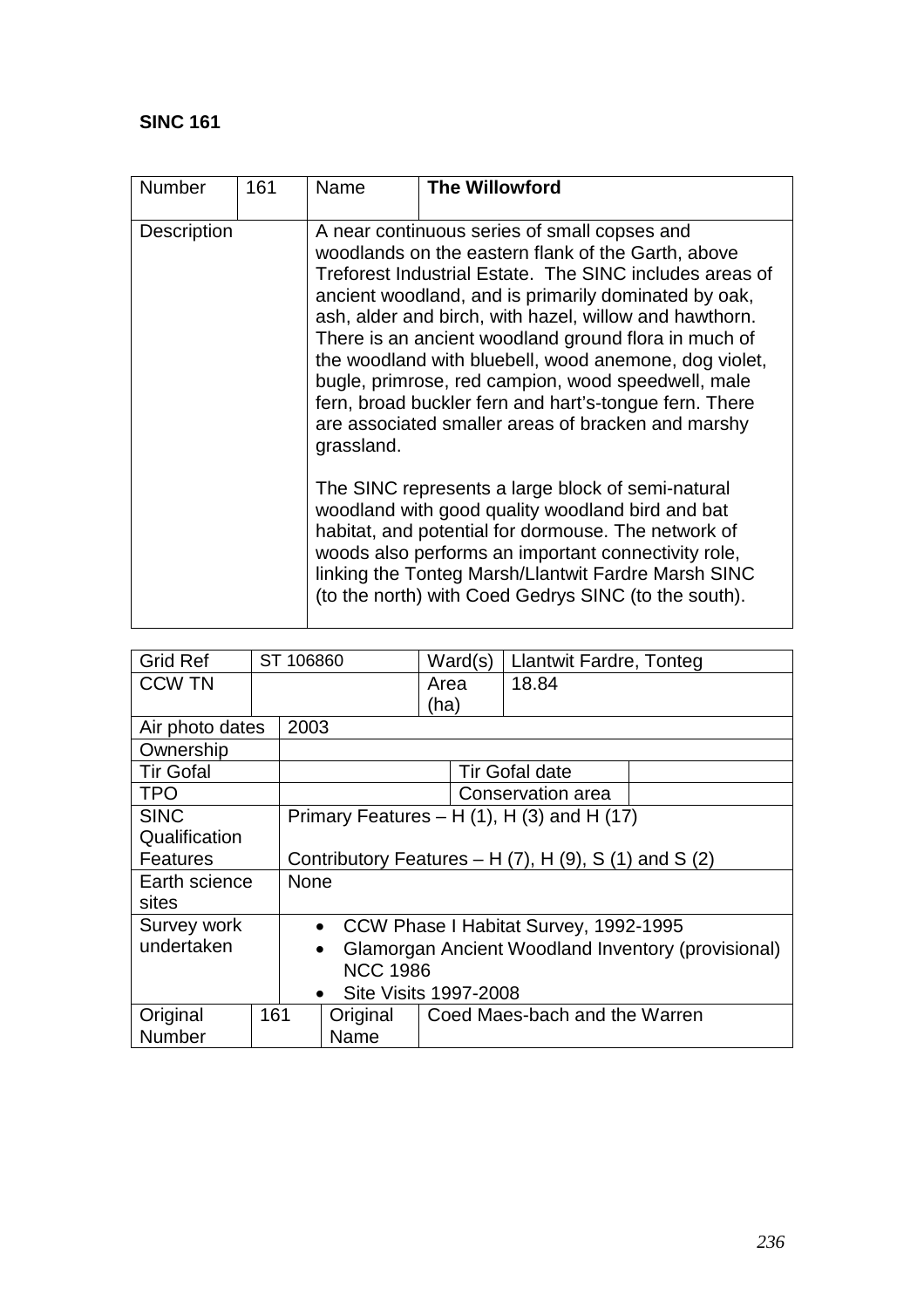| <b>Number</b>      | 162 | Name                                                                                                                                                                                                                                         | <b>Taff Trail Cycle track</b>                                                                                                                                                                                                                                                                                                                                                                |  |  |  |
|--------------------|-----|----------------------------------------------------------------------------------------------------------------------------------------------------------------------------------------------------------------------------------------------|----------------------------------------------------------------------------------------------------------------------------------------------------------------------------------------------------------------------------------------------------------------------------------------------------------------------------------------------------------------------------------------------|--|--|--|
| <b>Description</b> |     |                                                                                                                                                                                                                                              | A section of cycle track/disused railway line between<br>Rhydyfelin and Coed Caedyrys. The disused railway<br>line and adjacent areas supports a mosaic of habitats,<br>including wet alder and willow carr, dry oak woodland,<br>areas of swamp, species-rich banks and violet rich<br>bracken slopes. The verges and bank side woodland is<br>managed as part of the key countryside site. |  |  |  |
|                    |     | The cycle track represents an important linear habitat<br>corridor with good nesting bird and foraging bat habitat,<br>and potential dormouse habitat. Areas of sunny, violet<br>rich railway embankment offer fritillary butterfly habitat. |                                                                                                                                                                                                                                                                                                                                                                                              |  |  |  |

| <b>Grid Ref</b>  |     | ST114869<br>ST 112875                                    |                                                                 | Ward(s)      |  | Hawthorn                     |  |
|------------------|-----|----------------------------------------------------------|-----------------------------------------------------------------|--------------|--|------------------------------|--|
| <b>CCW TN</b>    |     |                                                          |                                                                 | Area<br>(ha) |  | $15.66 + 1.49 = 17.15$       |  |
| Air photo dates  |     | 2003                                                     |                                                                 |              |  |                              |  |
| Ownership        |     |                                                          | <b>Part Council</b>                                             |              |  |                              |  |
| <b>Tir Gofal</b> |     |                                                          |                                                                 |              |  | <b>Tir Gofal date</b>        |  |
| <b>TPO</b>       |     |                                                          |                                                                 |              |  | Conservation area            |  |
| <b>SINC</b>      |     | Primary Features – H (1), H (3), H (4), H (7), H (9) and |                                                                 |              |  |                              |  |
| Qualification    |     |                                                          | H(22)                                                           |              |  |                              |  |
| <b>Features</b>  |     |                                                          | Contributory Features $- S(1)$ , S(2) and S(6)                  |              |  |                              |  |
| Earth science    |     | No RIGS, 426 to be added (381, 427 close to boundaries)  |                                                                 |              |  |                              |  |
| sites            |     |                                                          |                                                                 |              |  |                              |  |
| Survey work      |     |                                                          | • CCW Phase I Habitat Survey                                    |              |  |                              |  |
| undertaken       |     |                                                          | Glamorgan Ancient Woodland Inventory (provisional)<br>$\bullet$ |              |  |                              |  |
|                  |     |                                                          | <b>NCC (1986)</b>                                               |              |  |                              |  |
| $\bullet$        |     |                                                          | Site Visits 1997-2008                                           |              |  |                              |  |
| Original         | 162 |                                                          | Original                                                        |              |  | <b>Taff Trail Cycletrack</b> |  |
| Number           |     |                                                          | Name                                                            |              |  |                              |  |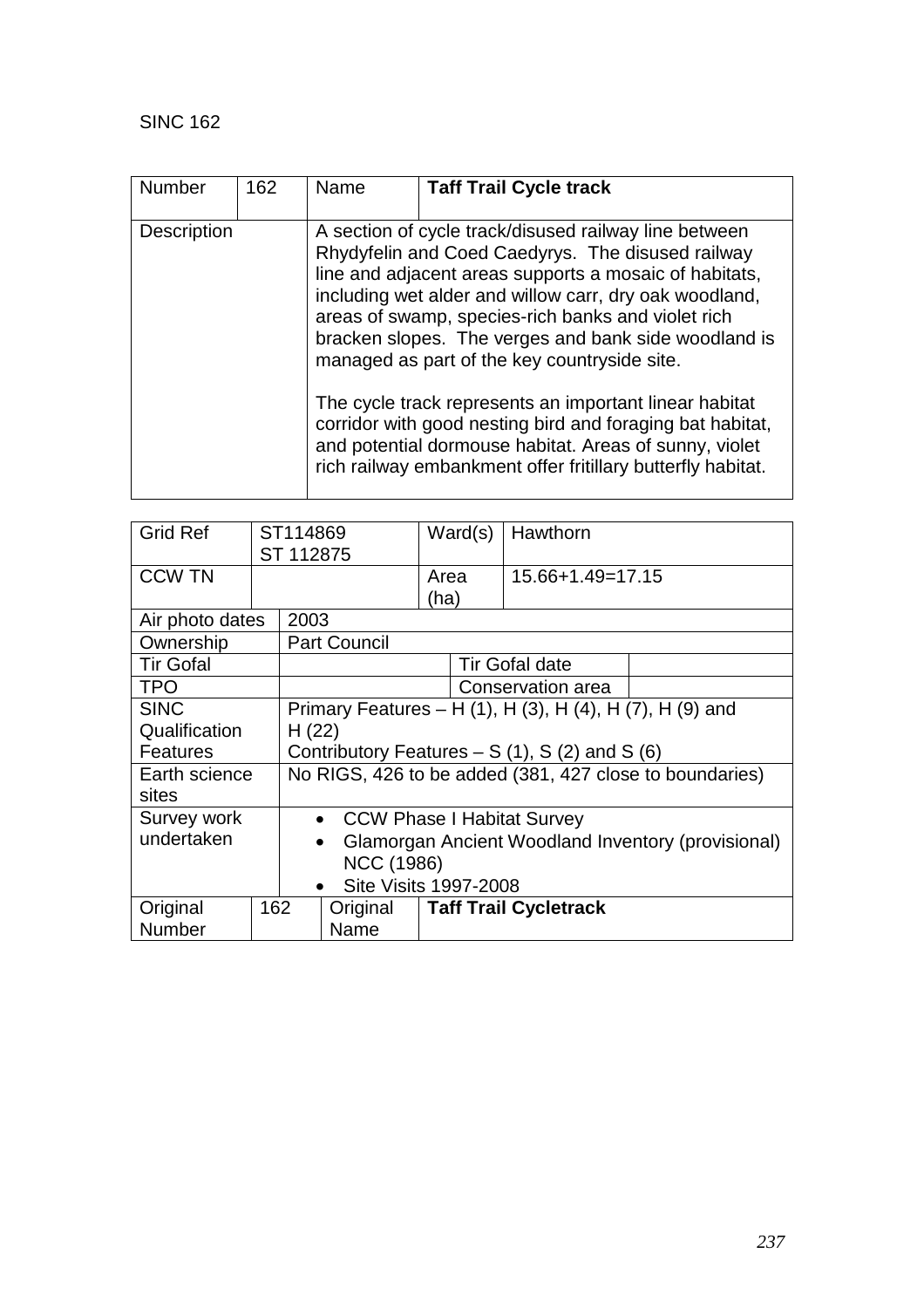| Number      | 163 | Name                                                                                       | Fforestnewydd                                                                                                                                                                                                                                                                                                                                                                                                                                                                                                                                                                                                                                                                                                                                  |  |  |  |  |
|-------------|-----|--------------------------------------------------------------------------------------------|------------------------------------------------------------------------------------------------------------------------------------------------------------------------------------------------------------------------------------------------------------------------------------------------------------------------------------------------------------------------------------------------------------------------------------------------------------------------------------------------------------------------------------------------------------------------------------------------------------------------------------------------------------------------------------------------------------------------------------------------|--|--|--|--|
| Description |     | A block of ffridd on the valleyside above the upper boat<br>industrial estate, Rhydyfelin. |                                                                                                                                                                                                                                                                                                                                                                                                                                                                                                                                                                                                                                                                                                                                                |  |  |  |  |
|             |     | section of the Taff Trail.                                                                 | The SINC includes a network of small woodlands forms<br>runs along the valley side above Rhydyfelin. Much of<br>this woodland is associated with the numerous small<br>stream valleys, which run down the valley side, and<br>includes the larger wooded valley of Nant Corrwg.<br>Some of the woodland is mapped as ancient, and much<br>of it has ancient woodland characteristics. Typical<br>species include alder, oak, ash, sycamore, hazel, willow,<br>hazel and hawthorn, with ancient woodland ground flora,<br>which include bluebell, common dog violets, red<br>campion, wood anemone, lesser celandine, opposite-<br>leaved golden saxifrage, male fern, broad buckler fern<br>and hart's-tongue fern. The SINC includes a wooded |  |  |  |  |
|             |     | grassland                                                                                  | The SINC also supports a large area of unimproved and<br>semi-improved acid grassland/bracken slopes with<br>common bent, red fescue, sweet vernal grass, tormentil,<br>heath bedstraw, and sheep's sorrel. There are<br>associated smaller areas of neutral and marshy                                                                                                                                                                                                                                                                                                                                                                                                                                                                        |  |  |  |  |
|             |     |                                                                                            | The SINC fulfils a habitat connectivity function within an<br>agriculturally improved section of the Taff Valley slopes.<br>The woodland network will support a typical woodland<br>bird assemblage, and bat habitat.                                                                                                                                                                                                                                                                                                                                                                                                                                                                                                                          |  |  |  |  |

| <b>Grid Ref</b>  | (ST 107877)                                                    | Ward(s) | Hawthorn, Rhydfelin   |                                                             |  |
|------------------|----------------------------------------------------------------|---------|-----------------------|-------------------------------------------------------------|--|
| <b>CCW TN</b>    | <b>CCW TN 001</b>                                              | Area    | 42.97                 |                                                             |  |
|                  | ST <sub>18NW</sub>                                             | (ha)    |                       |                                                             |  |
| Air photo dates  | 2003                                                           |         |                       |                                                             |  |
| Ownership        |                                                                |         |                       |                                                             |  |
| <b>Tir Gofal</b> |                                                                |         | <b>Tir Gofal date</b> |                                                             |  |
| <b>TPO</b>       |                                                                |         | Conservation area     |                                                             |  |
| <b>SINC</b>      |                                                                |         |                       | Primary Features – H (1), H (3), H (6), H (9), H (15) and H |  |
| Qualification    | (22)                                                           |         |                       |                                                             |  |
| Features         |                                                                |         |                       |                                                             |  |
|                  | Contributory Features $- H(4)$ , H $(7)$ , S $(1)$ and S $(2)$ |         |                       |                                                             |  |
| Earth science    | <b>None</b>                                                    |         |                       |                                                             |  |
| sites            |                                                                |         |                       |                                                             |  |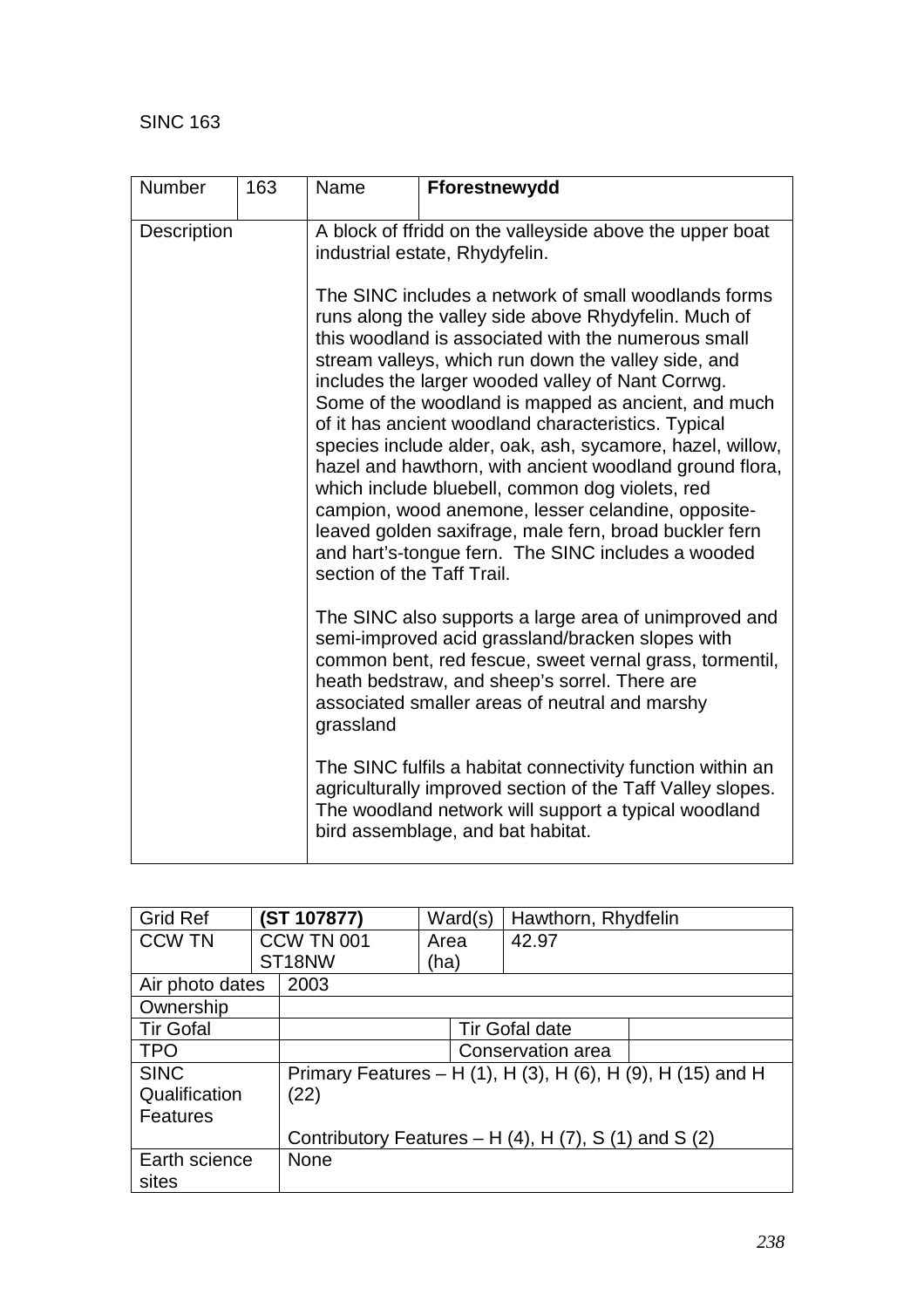| Survey work<br>undertaken |     | <b>NCC (1986)</b> | • CCW Phase I Habitat Survey<br>• Glamorgan Ancient Woodland Inventory (provisional)<br>• Site Visits 1997-2008 |
|---------------------------|-----|-------------------|-----------------------------------------------------------------------------------------------------------------|
| Original                  | 163 | <b>Original</b>   | <b>Fforest Newydd</b>                                                                                           |
| Number                    |     | Name              |                                                                                                                 |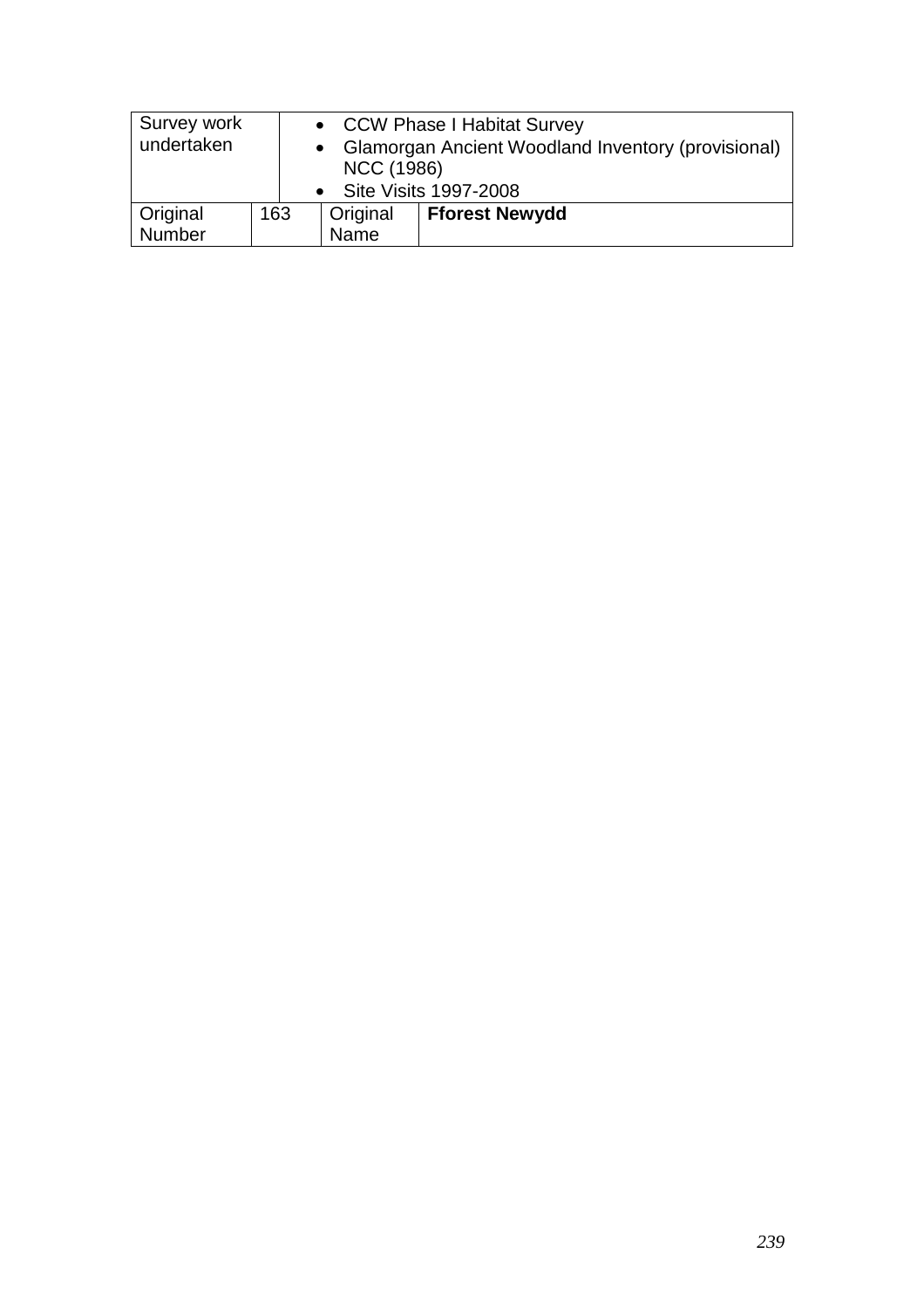| Number                 | 164                                                              | Name                                                   |                                                                                                                                                                                                                                                                                                                                                                                                                                                                                                                                                                                                                                                                                                                                                                                                                                                | <b>Graig Cottages</b>                                                              |                       |  |       |  |
|------------------------|------------------------------------------------------------------|--------------------------------------------------------|------------------------------------------------------------------------------------------------------------------------------------------------------------------------------------------------------------------------------------------------------------------------------------------------------------------------------------------------------------------------------------------------------------------------------------------------------------------------------------------------------------------------------------------------------------------------------------------------------------------------------------------------------------------------------------------------------------------------------------------------------------------------------------------------------------------------------------------------|------------------------------------------------------------------------------------|-----------------------|--|-------|--|
| <b>Description</b>     |                                                                  |                                                        | A series of species rich pastures which lie along the<br>eastern lower slopes of Craig Yr Allt. The grasslands are<br>mostly horse grazed, and although short grazed support<br>a diverse mixture of neutral (National Vegetation<br>Classifications MG5/6), acid (National Vegetation<br>Classification U4) and marshy grassland (National<br>Vegetation Classification M25).                                                                                                                                                                                                                                                                                                                                                                                                                                                                 |                                                                                    |                       |  |       |  |
|                        |                                                                  | potential for marsh fritillary butterfly. The woodland | The neutral grassland predominates and supports a<br>diversity of grassland species, including common bent,<br>sweet vernal grass, red fescue, rye grass, crested dog's-<br>tail, common bird's-foot trefoil, red clover, hay rattle<br>black knapweed, ribwort plantain, white clover, self heal,<br>tormentil, cat's ear and spring sedge. Acid grassland<br>includes heath bedstraw and frequent tormentil, while<br>over-grazed marshy grassland supports purple moor-<br>grass, sharp flowered rush, Yorkshire fog, lesser<br>spearwort, greater bird's-foot trefoil, devil's-bit scabious,<br>marsh violet, silverweed, water mint, carnation sedge<br>and yellow sedge.<br>The SINC includes areas of oak and beech woodland on<br>Black Rock, and associated bracken slopes.<br>The SINC supports good invertebrate habitat, including |                                                                                    |                       |  |       |  |
|                        |                                                                  |                                                        | elements offer nesting bird habitat, and potential<br>dormouse and bat habitat                                                                                                                                                                                                                                                                                                                                                                                                                                                                                                                                                                                                                                                                                                                                                                 |                                                                                    |                       |  |       |  |
| <b>Grid Ref</b>        |                                                                  | ST 139856                                              |                                                                                                                                                                                                                                                                                                                                                                                                                                                                                                                                                                                                                                                                                                                                                                                                                                                | <b>Taffs Well</b><br>Ward(s)                                                       |                       |  |       |  |
| <b>CCW TN</b>          |                                                                  | CCW TN 008 ST18NW                                      |                                                                                                                                                                                                                                                                                                                                                                                                                                                                                                                                                                                                                                                                                                                                                                                                                                                |                                                                                    | Area (ha)             |  | 18.35 |  |
| Air photo dates        |                                                                  | 2003                                                   |                                                                                                                                                                                                                                                                                                                                                                                                                                                                                                                                                                                                                                                                                                                                                                                                                                                |                                                                                    |                       |  |       |  |
| Ownership              |                                                                  |                                                        |                                                                                                                                                                                                                                                                                                                                                                                                                                                                                                                                                                                                                                                                                                                                                                                                                                                |                                                                                    |                       |  |       |  |
| <b>Tir Gofal</b>       |                                                                  |                                                        |                                                                                                                                                                                                                                                                                                                                                                                                                                                                                                                                                                                                                                                                                                                                                                                                                                                | <b>Tir Gofal date</b>                                                              |                       |  |       |  |
| <b>TPO</b>             |                                                                  |                                                        |                                                                                                                                                                                                                                                                                                                                                                                                                                                                                                                                                                                                                                                                                                                                                                                                                                                | Conservation area                                                                  |                       |  |       |  |
| <b>SINC</b>            |                                                                  |                                                        |                                                                                                                                                                                                                                                                                                                                                                                                                                                                                                                                                                                                                                                                                                                                                                                                                                                | Primary Features – H $(1)$ , H $(3)$ , H $(4)$ and H $(6)$                         |                       |  |       |  |
| Qualification          |                                                                  |                                                        |                                                                                                                                                                                                                                                                                                                                                                                                                                                                                                                                                                                                                                                                                                                                                                                                                                                |                                                                                    |                       |  |       |  |
|                        | Contributory Features $- S(1), S(2)$ and S(6)<br><b>Features</b> |                                                        |                                                                                                                                                                                                                                                                                                                                                                                                                                                                                                                                                                                                                                                                                                                                                                                                                                                |                                                                                    |                       |  |       |  |
| Earth science sites    |                                                                  |                                                        |                                                                                                                                                                                                                                                                                                                                                                                                                                                                                                                                                                                                                                                                                                                                                                                                                                                | No RIGs, 151 to be added                                                           |                       |  |       |  |
| Survey work            |                                                                  | $\bullet$                                              |                                                                                                                                                                                                                                                                                                                                                                                                                                                                                                                                                                                                                                                                                                                                                                                                                                                | <b>CCW Phase I Habitat Survey</b>                                                  |                       |  |       |  |
| undertaken             |                                                                  |                                                        | <b>NCC (1986)</b>                                                                                                                                                                                                                                                                                                                                                                                                                                                                                                                                                                                                                                                                                                                                                                                                                              | Glamorgan Ancient Woodland Inventory (provisional)<br><b>Site Visits 1997-2008</b> |                       |  |       |  |
| <b>Original Number</b> |                                                                  | 164                                                    |                                                                                                                                                                                                                                                                                                                                                                                                                                                                                                                                                                                                                                                                                                                                                                                                                                                | <b>Original Name</b>                                                               | <b>Graig cottages</b> |  |       |  |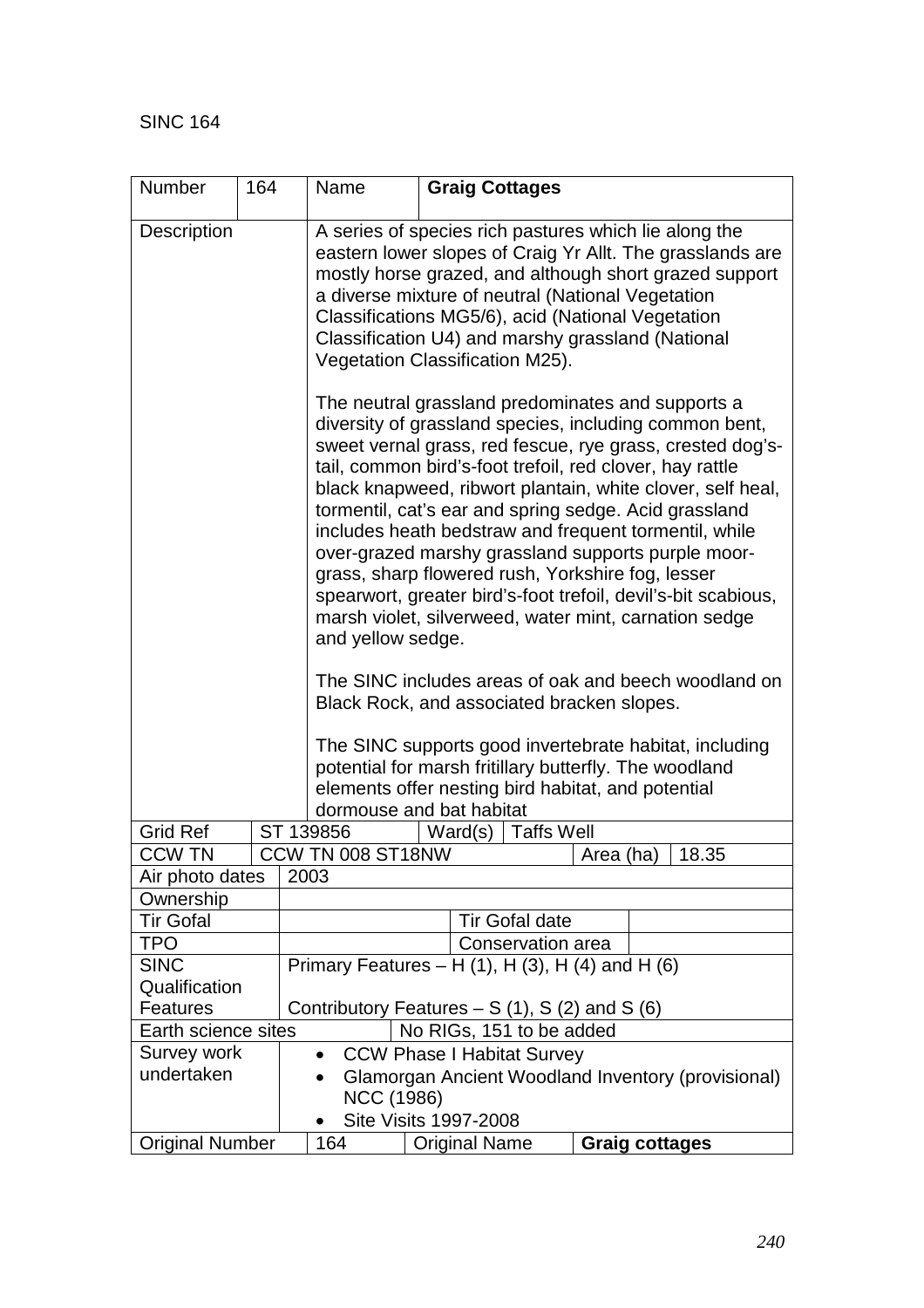| Number      | 165 | Name                                                                                                                                                                                                    | <b>Mynydd yr Eglwys</b>                                                                                                                                                                                                                                                                                                                                                                                                                                                                                                                                                                                                                                                                                                                                                                           |  |  |  |
|-------------|-----|---------------------------------------------------------------------------------------------------------------------------------------------------------------------------------------------------------|---------------------------------------------------------------------------------------------------------------------------------------------------------------------------------------------------------------------------------------------------------------------------------------------------------------------------------------------------------------------------------------------------------------------------------------------------------------------------------------------------------------------------------------------------------------------------------------------------------------------------------------------------------------------------------------------------------------------------------------------------------------------------------------------------|--|--|--|
|             |     |                                                                                                                                                                                                         |                                                                                                                                                                                                                                                                                                                                                                                                                                                                                                                                                                                                                                                                                                                                                                                                   |  |  |  |
| Description |     | Large areas mosaic SINC on the valley side north of<br>Ystrad. The habitat mosaic is a typical complex mix of<br>habitats being partly based on a mosaic of natural<br>ground, coal spoil and quarries. |                                                                                                                                                                                                                                                                                                                                                                                                                                                                                                                                                                                                                                                                                                                                                                                                   |  |  |  |
|             |     | condition.                                                                                                                                                                                              | Bracken and acid grassland form the main habitat. The<br>acid grassland supports common bent, sheep's fescue,<br>mat grass, sheep's sorrel, tormentil, and heath<br>bedstraw. Where the bracken is regularly burnt the<br>under storey acid grassland is impoverished with<br>rosebay willow herb. On steeper ground, scree and<br>disused quarries, the acid grassland is in better                                                                                                                                                                                                                                                                                                                                                                                                              |  |  |  |
|             |     |                                                                                                                                                                                                         | Dry heath occurs within quarries and again on steeper<br>ground, this supports heather, bilberry, and wavy-hair-<br>grass. There is an important area of wet heath with<br>purple moor-grass and cross-leaved heath. On lower<br>slopes the SINC includes a series of acidic flushes with<br>sphagnum bog mosses and areas of associated marshy<br>grassland with purple moor-grass, tormentil, greater<br>bird's-foot trefoil, yellow sedge and green ribbed sedge,<br>these support flushed acid of unimproved acid<br>grassland, network of acid flushes, scree, bracken and<br>dry and wet heath. Stream lines support soft rush,<br>compact rush, male fern, bracken, angelica and<br>creeping bent. Palmate newts have been recorded and<br>the site supports good quality reptile habitat. |  |  |  |

| <b>Grid Ref</b>                              |  | SS973956                       | Ward(s)                                 | <b>Ystrad, Pentre</b>                                     |  |  |  |
|----------------------------------------------|--|--------------------------------|-----------------------------------------|-----------------------------------------------------------|--|--|--|
| <b>CCW TN</b>                                |  | CCW TN 007 and                 | Area                                    | 54.59                                                     |  |  |  |
|                                              |  | 010 SS99NE                     | (ha)                                    |                                                           |  |  |  |
| Air photo dates                              |  | 2003                           |                                         |                                                           |  |  |  |
| Ownership                                    |  |                                |                                         |                                                           |  |  |  |
| <b>Tir Gofal</b>                             |  |                                |                                         | <b>Tir Gofal date</b>                                     |  |  |  |
| <b>TPO</b>                                   |  |                                | Conservation area                       |                                                           |  |  |  |
| <b>SINC</b>                                  |  |                                |                                         | Primary Features – H (6), H (7), H (9), H (10), H (12), H |  |  |  |
| Qualification                                |  | $(18)$ , H $(20)$ and H $(21)$ |                                         |                                                           |  |  |  |
| <b>Features</b>                              |  |                                |                                         |                                                           |  |  |  |
|                                              |  |                                | Contributory Features $- S(3)$ and S(4) |                                                           |  |  |  |
| <b>RIGS</b> earth                            |  |                                |                                         | 407 Mynydd yr Eglwys landslide score 140                  |  |  |  |
| science sites                                |  |                                |                                         |                                                           |  |  |  |
| 483 (68, 409 on the boundary)<br>Other earth |  |                                |                                         |                                                           |  |  |  |
| science sites                                |  |                                |                                         |                                                           |  |  |  |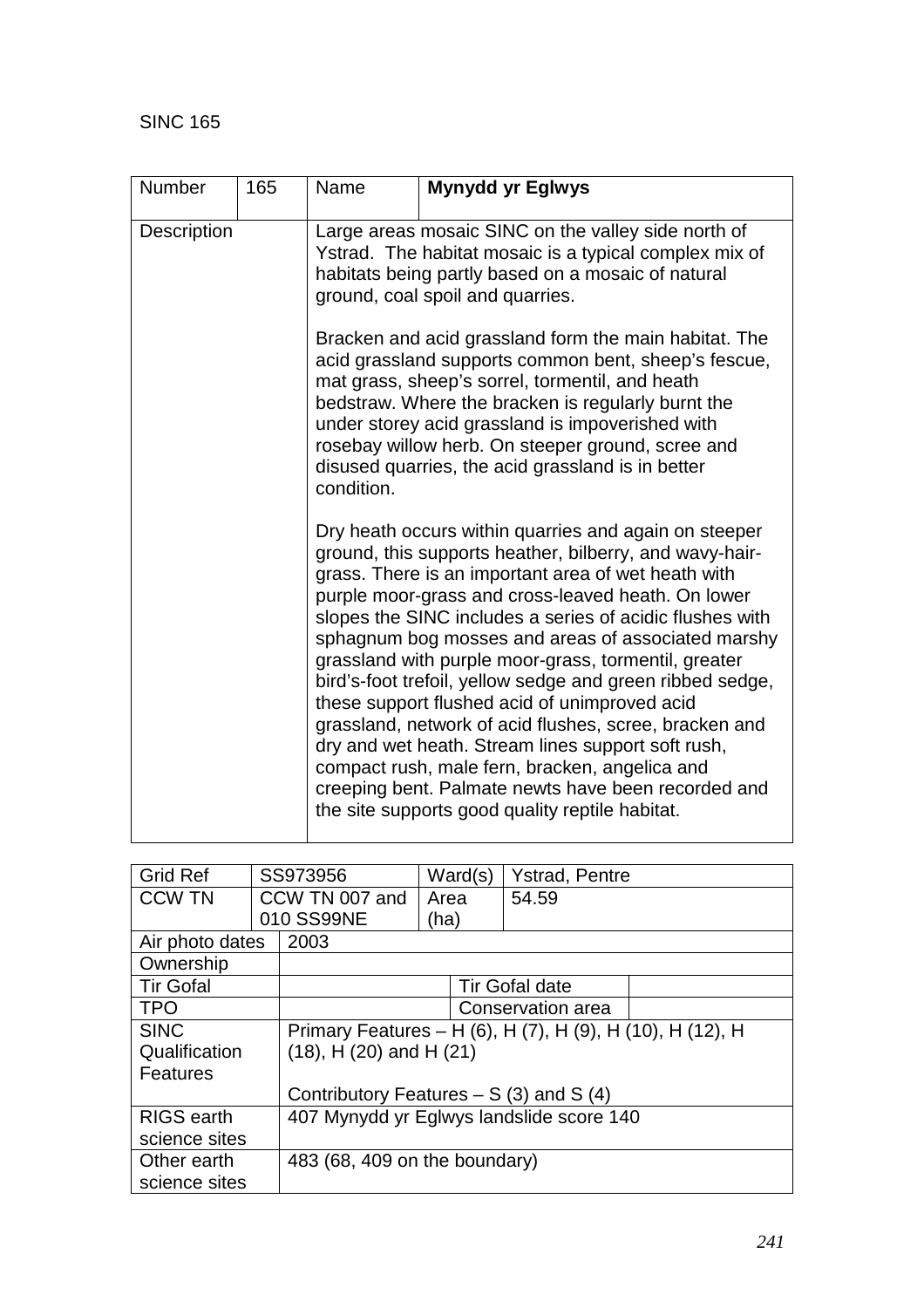| Survey work<br>undertaken<br>• Site Visits 1997-2008 |                                                   | 2003     | • CCW Phase I Habitat Survey, 1992-1995<br>• Land North of Ystrad Road, Ystrad Rhondda,<br>Ecological Survey, Pryce Consultant Ecologists, |  |  |
|------------------------------------------------------|---------------------------------------------------|----------|--------------------------------------------------------------------------------------------------------------------------------------------|--|--|
|                                                      | • Earth Science site visits 2003-4 Haycock et al. |          |                                                                                                                                            |  |  |
| Original                                             | 165                                               | Original | River Taff (now part 142)                                                                                                                  |  |  |
| Number                                               |                                                   | Name     |                                                                                                                                            |  |  |
|                                                      | 185                                               |          | Mynydd yr Eglwys                                                                                                                           |  |  |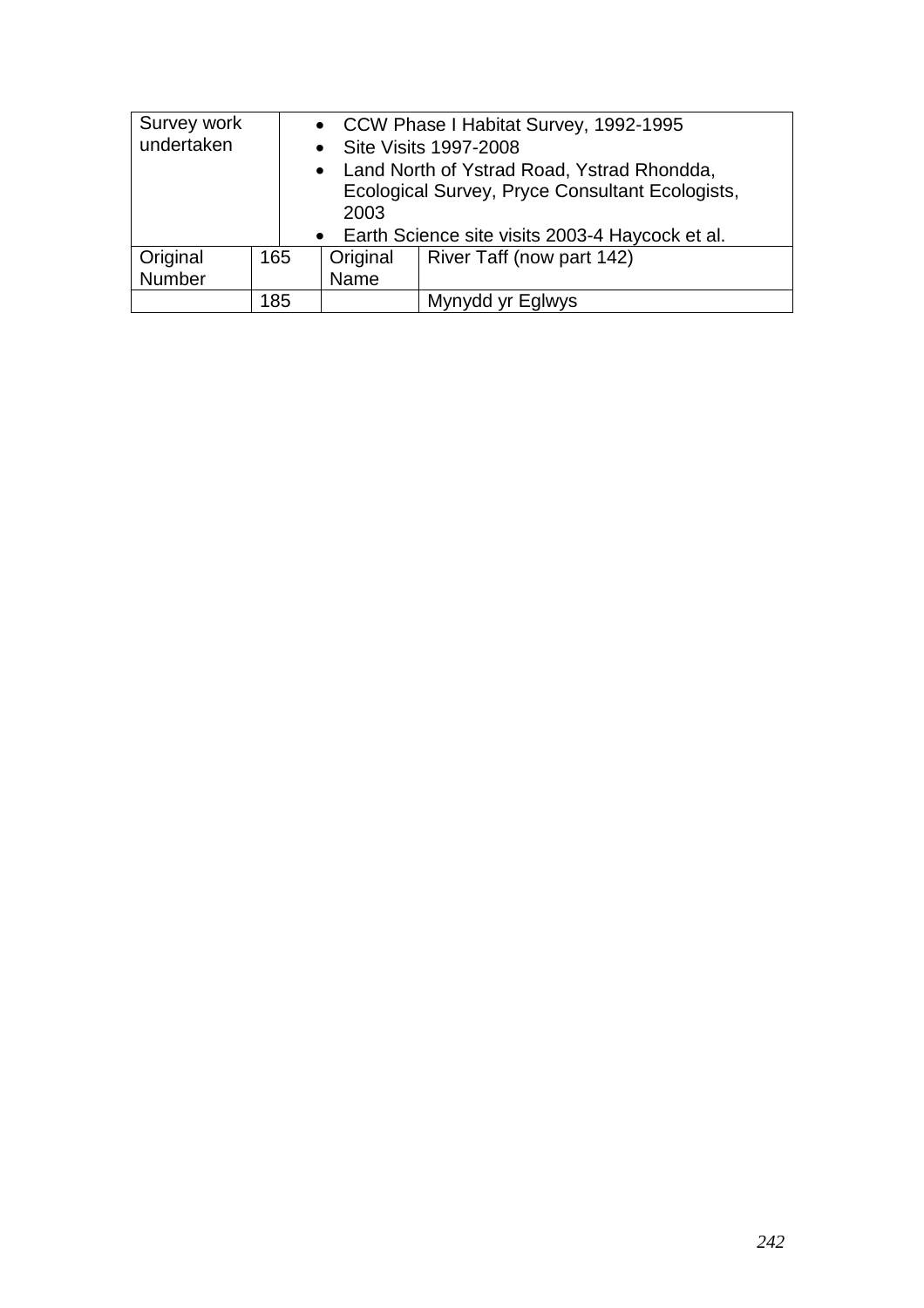| <b>Number</b>      | 166 | Name                                                                                                                                                                                                                                                                                                                                                                                                                                                                                                                                                                                                                      | <b>Parc Eirin</b>                                                                                                                                                     |  |  |  |
|--------------------|-----|---------------------------------------------------------------------------------------------------------------------------------------------------------------------------------------------------------------------------------------------------------------------------------------------------------------------------------------------------------------------------------------------------------------------------------------------------------------------------------------------------------------------------------------------------------------------------------------------------------------------------|-----------------------------------------------------------------------------------------------------------------------------------------------------------------------|--|--|--|
| <b>Description</b> |     | grassland and peat bog.                                                                                                                                                                                                                                                                                                                                                                                                                                                                                                                                                                                                   | The SINC includes an area of oak woodland (which lies<br>adjacent to the Rhos Tonyrefail SSSI) with associated<br>acid grassland, bracken and areas of lowland marshy |  |  |  |
|                    |     | The woodland is a narrow band of oak, birch and ash<br>with holly, guelder rose hazel, and hawthorn. The<br>woodland is acid in nature with a partially sheep grazed<br>ground flora, and creeping soft grass predominant in<br>some areas. However, elsewhere there is a more<br>species rich ground flora with bluebell, common dog<br>violet, greater stitchwort, lesser celandine, male fern and<br>broad buckler fern.                                                                                                                                                                                               |                                                                                                                                                                       |  |  |  |
|                    |     | The marshy grassland and lowland valley mire are the<br>remnants of a once larger wetland habitat area. The<br>majority of the grassland is purple moor-grass and rush<br>pasture with small areas of associated wet heath with<br>tormentil, greater bird's-foot trefoil, and occasional<br>devil's-bit scabious (cross leaved heath, bog asphodel<br>and deer-grass). Areas of deep peat still mainly support<br>purple moor grass and rush pasture, but include areas of<br>common cotton grass. Much of the remnant bog and<br>marshy grassland is subject to a planning permission for<br>an employment development. |                                                                                                                                                                       |  |  |  |

| <b>Grid Ref</b>                                                     |  | (SS984874)                                                     |  | Ward(s) |                                 |           |  | Gilfach Goch, Tonyrefail West |
|---------------------------------------------------------------------|--|----------------------------------------------------------------|--|---------|---------------------------------|-----------|--|-------------------------------|
| <b>CCW TN</b>                                                       |  | CCW TN 008 SS99NE                                              |  |         |                                 | Area (ha) |  | 39.49                         |
| Air photo dates                                                     |  | 2003                                                           |  |         |                                 |           |  |                               |
| Ownership                                                           |  |                                                                |  |         |                                 |           |  |                               |
| <b>Tir Gofal</b>                                                    |  | <b>Tir Gofal date</b>                                          |  |         |                                 |           |  |                               |
| <b>TPO</b>                                                          |  | Conservation area                                              |  |         |                                 |           |  |                               |
| <b>SINC</b>                                                         |  | Primary Features – H (1), H (6), H (7), H (9), H (10), H (12), |  |         |                                 |           |  |                               |
| Qualification                                                       |  | H $(16)$ , H $(20)$ and S $(6)$                                |  |         |                                 |           |  |                               |
| <b>Features</b>                                                     |  |                                                                |  |         |                                 |           |  |                               |
|                                                                     |  | Contributory Features $- S(2)$                                 |  |         |                                 |           |  |                               |
| Earth science sites                                                 |  |                                                                |  |         | None (344 outside the boundary) |           |  |                               |
| Survey work                                                         |  | • CCW Phase I Habitat Survey 1992-1995                         |  |         |                                 |           |  |                               |
| undertaken                                                          |  | Site visits 1997-2008<br>$\bullet$                             |  |         |                                 |           |  |                               |
|                                                                     |  | Ecological Surveys for Parc Eirin Development,<br>$\bullet$    |  |         |                                 |           |  |                               |
|                                                                     |  | various David Clements Ecology, (1997-1998),                   |  |         |                                 |           |  |                               |
| Parc Eirin<br><b>Original Name</b><br><b>Original Number</b><br>166 |  |                                                                |  |         |                                 |           |  |                               |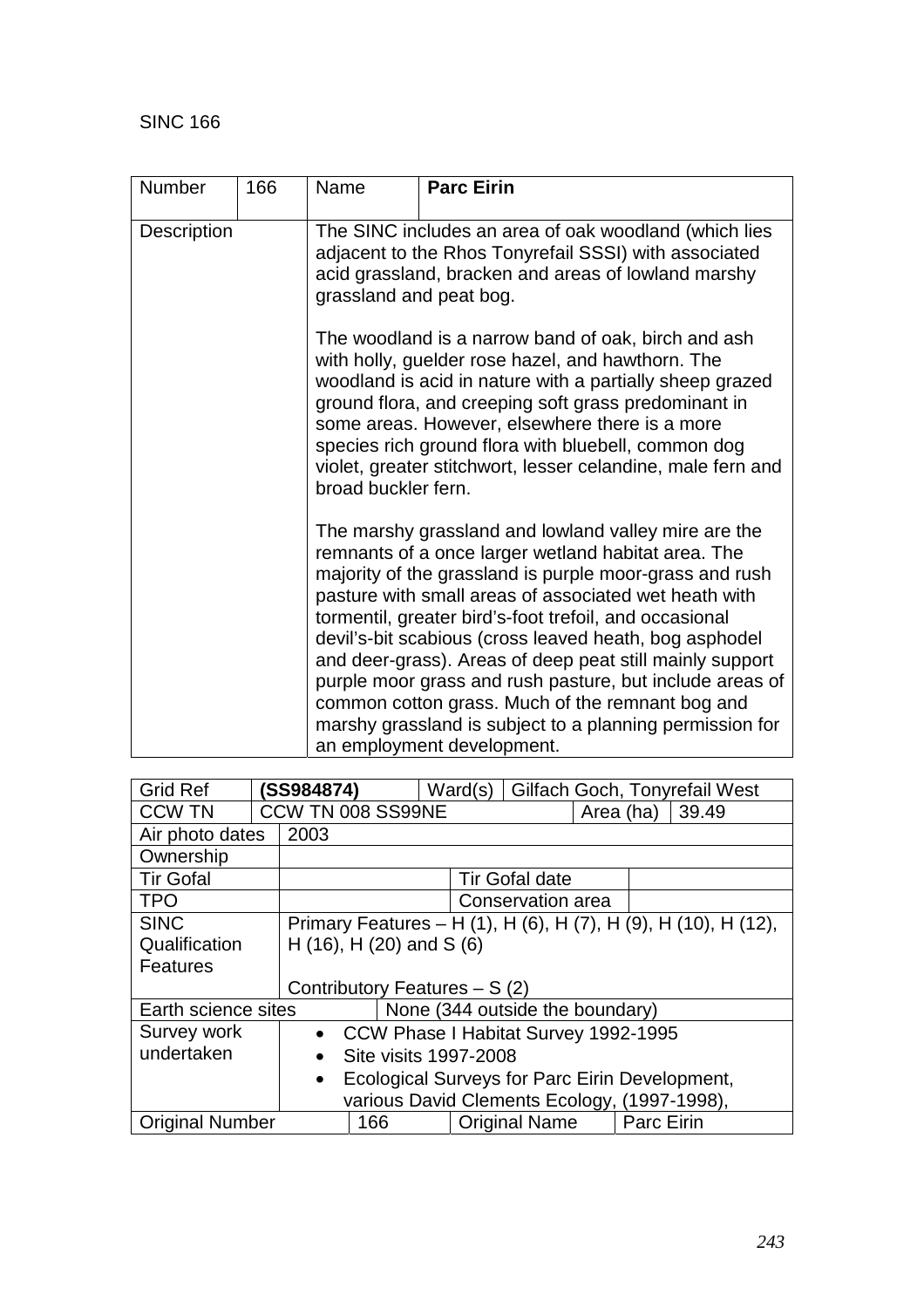| Number             | 167 | Name | <b>Gilfach Road Wetlands</b>                                                                                                                                                                                                                                                                                                                                                                                                                                                                                                                                                                                                                                                                                                                                                                                                                     |  |  |  |
|--------------------|-----|------|--------------------------------------------------------------------------------------------------------------------------------------------------------------------------------------------------------------------------------------------------------------------------------------------------------------------------------------------------------------------------------------------------------------------------------------------------------------------------------------------------------------------------------------------------------------------------------------------------------------------------------------------------------------------------------------------------------------------------------------------------------------------------------------------------------------------------------------------------|--|--|--|
| <b>Description</b> |     |      | Areas of marshy grassland, and wet alder, which lie<br>along the Nant Eirin, and are continuous with part of the<br>Rhos Tonyrefail SSSI. The main feature of the SINC is<br>the stream, which is shallow and fast flowing, with typical<br>pool and riffle sequences. The Nant Eirin supports<br>brown trout, dipper, grey wagtail and otter habitat. Much<br>of the stream supports associated woodland with alder,<br>oak, hazel, guilder rose, ash and willow. These<br>woodland (and the stream banks) support ancient<br>woodland and/or swamp ground floras. The woodlands<br>support good bird and bat habitat, with potential for<br>dormouse. An old harvest mouse nest has been<br>recorded in rank marshy grassland.<br>Areas of neutral and marshy grassland occur in the<br>stream valley, and this includes small areas of purple |  |  |  |
|                    |     |      | moor-grass and rush pasture with devil's-bit scabious.                                                                                                                                                                                                                                                                                                                                                                                                                                                                                                                                                                                                                                                                                                                                                                                           |  |  |  |

| <b>Grid Ref</b>      |                             | (SS 002877)                                                 |                                 | Ward(s) | <b>Tonyrefail West</b>                                    |  |  |
|----------------------|-----------------------------|-------------------------------------------------------------|---------------------------------|---------|-----------------------------------------------------------|--|--|
| <b>CCW TN</b>        |                             |                                                             |                                 | Area    | 8.66                                                      |  |  |
|                      |                             |                                                             |                                 | (ha)    |                                                           |  |  |
| Air photo dates      |                             | 2003                                                        |                                 |         |                                                           |  |  |
| <b>Public access</b> |                             |                                                             | Limited to Public Rights of Way |         |                                                           |  |  |
| Ownership            |                             |                                                             |                                 |         |                                                           |  |  |
| <b>Tir Gofal</b>     |                             |                                                             |                                 |         | <b>Tir Gofal date</b>                                     |  |  |
| <b>TPO</b>           |                             |                                                             |                                 |         | Conservation area                                         |  |  |
| <b>SINC</b>          |                             |                                                             |                                 |         | Primary Features – H (1), H (4), H (7), H (15) and H (16) |  |  |
| Qualification        |                             |                                                             |                                 |         |                                                           |  |  |
| <b>Features</b>      |                             | Contributory Features $- S(1)$ , S(2), S(5) and S(6)        |                                 |         |                                                           |  |  |
| Earth science        |                             | None                                                        |                                 |         |                                                           |  |  |
| sites                |                             |                                                             |                                 |         |                                                           |  |  |
| Survey work          |                             | CCW Phase I Habitat Survey 1992-1995<br>$\bullet$           |                                 |         |                                                           |  |  |
| undertaken           |                             | Site Visits 1997-2008<br>$\bullet$                          |                                 |         |                                                           |  |  |
|                      |                             | Parc Eirin Ecological Surveys (various), David<br>$\bullet$ |                                 |         |                                                           |  |  |
|                      | Clements Ecology, 1997-1998 |                                                             |                                 |         |                                                           |  |  |
|                      |                             |                                                             |                                 |         |                                                           |  |  |
| Original             | 167                         |                                                             | Original                        |         | Gilfach Road wetlands                                     |  |  |
| <b>Number</b>        |                             | Name                                                        |                                 |         |                                                           |  |  |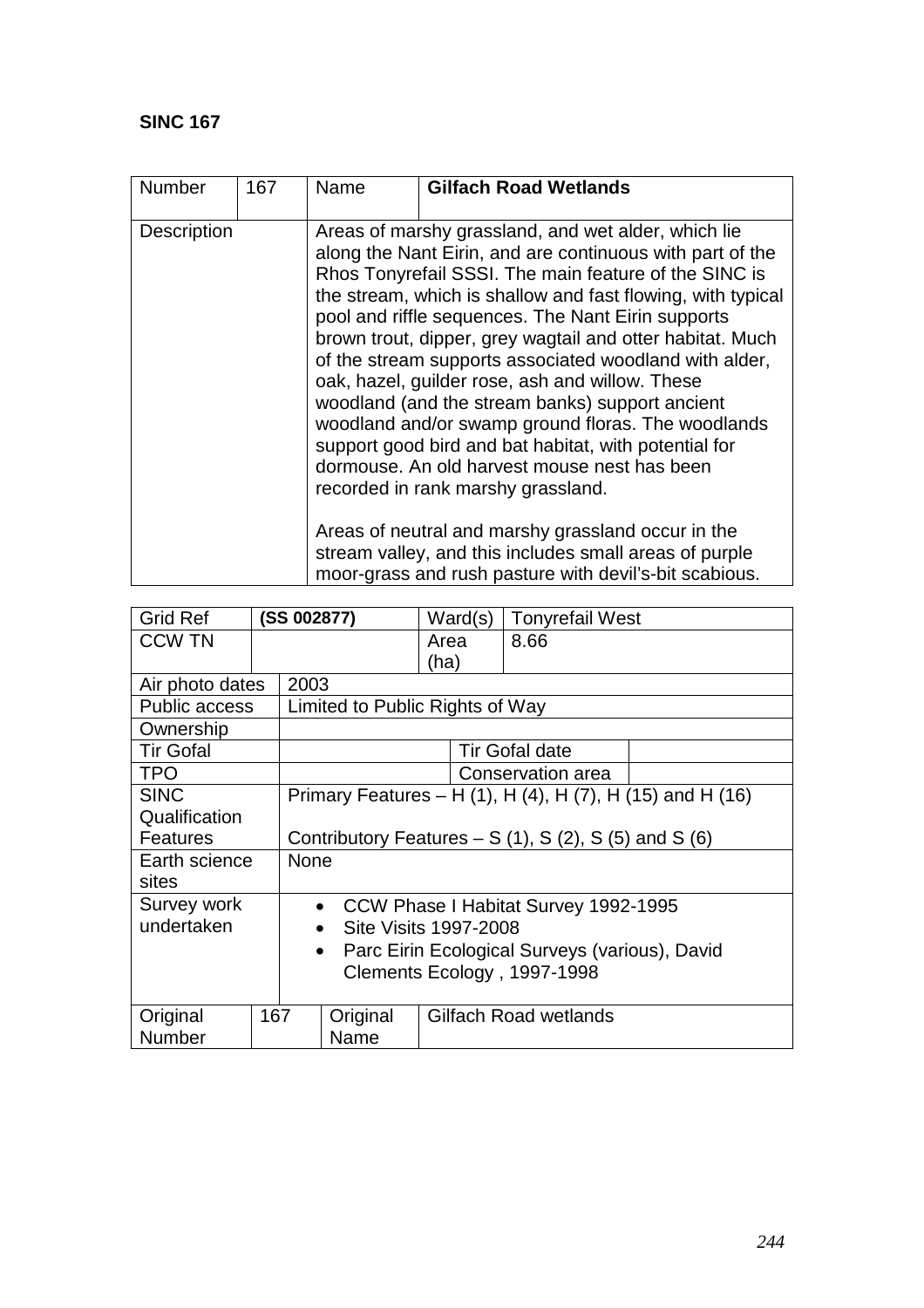| Number      | 168 | Name                                                                                                                                                                                                                                                                                                                                                                                                              | Mynydd y Gilfach                                                                                                                                                                                                                                                                                                                                                                                                                                                                                  |  |  |  |  |
|-------------|-----|-------------------------------------------------------------------------------------------------------------------------------------------------------------------------------------------------------------------------------------------------------------------------------------------------------------------------------------------------------------------------------------------------------------------|---------------------------------------------------------------------------------------------------------------------------------------------------------------------------------------------------------------------------------------------------------------------------------------------------------------------------------------------------------------------------------------------------------------------------------------------------------------------------------------------------|--|--|--|--|
| Description |     | An area of modified, but extensive acid and marshy<br>grasslands, and associated heath and confer plantation<br>above Gilfach Goch. The site is designated as a large<br>area of upland acid grassland, which fulfils a habitat<br>connectivity function, linking the lowland rhos, pastures<br>of Tonyrefail (to the south) to the expanse of upland<br>grassland and conifer plantations in the Rhondda Valley. |                                                                                                                                                                                                                                                                                                                                                                                                                                                                                                   |  |  |  |  |
|             |     |                                                                                                                                                                                                                                                                                                                                                                                                                   | The grasslands vary from acid marshy grassland,<br>through to drier upland acid grassland. Typical species<br>include common bent, mat grass, sweet vernal,<br>Yorkshire fog, heath rush, heath bedstraw, sheep's<br>sorrel, heath woodrush, field woodrush, and heath<br>milkwort. The marshy grassland include the above with<br>purple moor-grass and soft rush, and in places more<br>typical marshy grassland with marsh bedstraw, marsh<br>pennywort, lemon-scented fern and marsh thistle. |  |  |  |  |
|             |     |                                                                                                                                                                                                                                                                                                                                                                                                                   | The SINC includes small areas of wet heath, with purple<br>moor-grass, deer-grass, cross-leaved heath, bog<br>asphodel, cotton-grass, Polytrichum commune grass,<br>and sphagnum bog mosses. Given, its close proximity to<br>Rhos Tonyrefail SSSI, the areas of marshy grassland<br>have potential as marsh fritillary butterfly habitat                                                                                                                                                         |  |  |  |  |
|             |     |                                                                                                                                                                                                                                                                                                                                                                                                                   | The large Forestry Commission conifer plantation<br>supports mature stands of larch (with potential for<br>goshawk, and other conifer bird species) and a series of<br>wide grassy rides. The ground flora of these rides is<br>unmanaged upland edge purple moor-grass and rush<br>pasture with velvet bent, green-ribbed sedge, heath<br>bedstraw, soft rush, tufted hair-grass and angelica.                                                                                                   |  |  |  |  |
|             |     | bracken slopes.                                                                                                                                                                                                                                                                                                                                                                                                   | The SINC also includes the disused quarries at<br>SS997898, which support dry heath, acid grassland and                                                                                                                                                                                                                                                                                                                                                                                           |  |  |  |  |

| <b>Grid Ref</b>  |  | SS 988904 | Ward(s) $ $  | Penygraig, Tonyrefail West,<br>Gilfach Goch |
|------------------|--|-----------|--------------|---------------------------------------------|
| <b>CCW TN</b>    |  |           | Area<br>(ha) | 139.5                                       |
| Air photo dates  |  | 2003      |              |                                             |
| Ownership        |  |           |              |                                             |
| <b>Tir Gofal</b> |  |           |              | <b>Tir Gofal date</b>                       |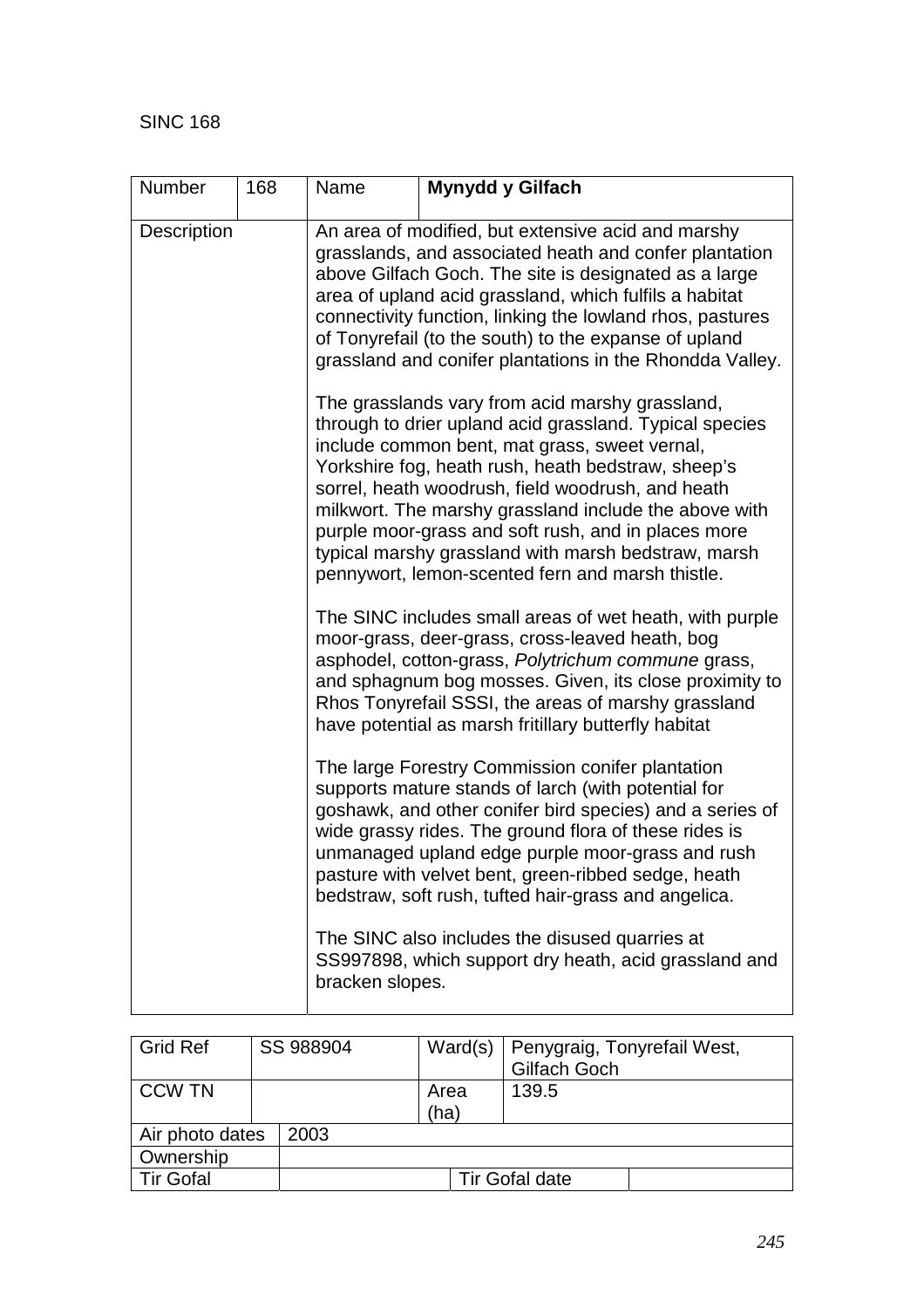| <b>TPO</b>                        |                                             |                                                             |  | Conservation area |  |  |  |
|-----------------------------------|---------------------------------------------|-------------------------------------------------------------|--|-------------------|--|--|--|
| <b>SINC</b>                       |                                             | Primary Features – H (1), H (6), H (7), H (9), H (10) and H |  |                   |  |  |  |
| Qualification                     |                                             | (18)                                                        |  |                   |  |  |  |
| <b>Features</b>                   |                                             |                                                             |  |                   |  |  |  |
|                                   |                                             | Contributory Features $- S(2)$ , S(3) and S(6)              |  |                   |  |  |  |
| Earth science                     |                                             | No RIGs, one other 499                                      |  |                   |  |  |  |
| sites                             |                                             |                                                             |  |                   |  |  |  |
| Survey work                       |                                             | • CCW Phase I Habitat Survey, 1992-1995                     |  |                   |  |  |  |
| undertaken                        |                                             | • Site Visits 1997-2008                                     |  |                   |  |  |  |
|                                   | • Trane Renewable Energy Park Environmental |                                                             |  |                   |  |  |  |
| Statement, Hyder Consulting, 2006 |                                             |                                                             |  |                   |  |  |  |
| Original                          | 168                                         | Mynydd y Gilfach<br>Original                                |  |                   |  |  |  |
| Number                            | Name                                        |                                                             |  |                   |  |  |  |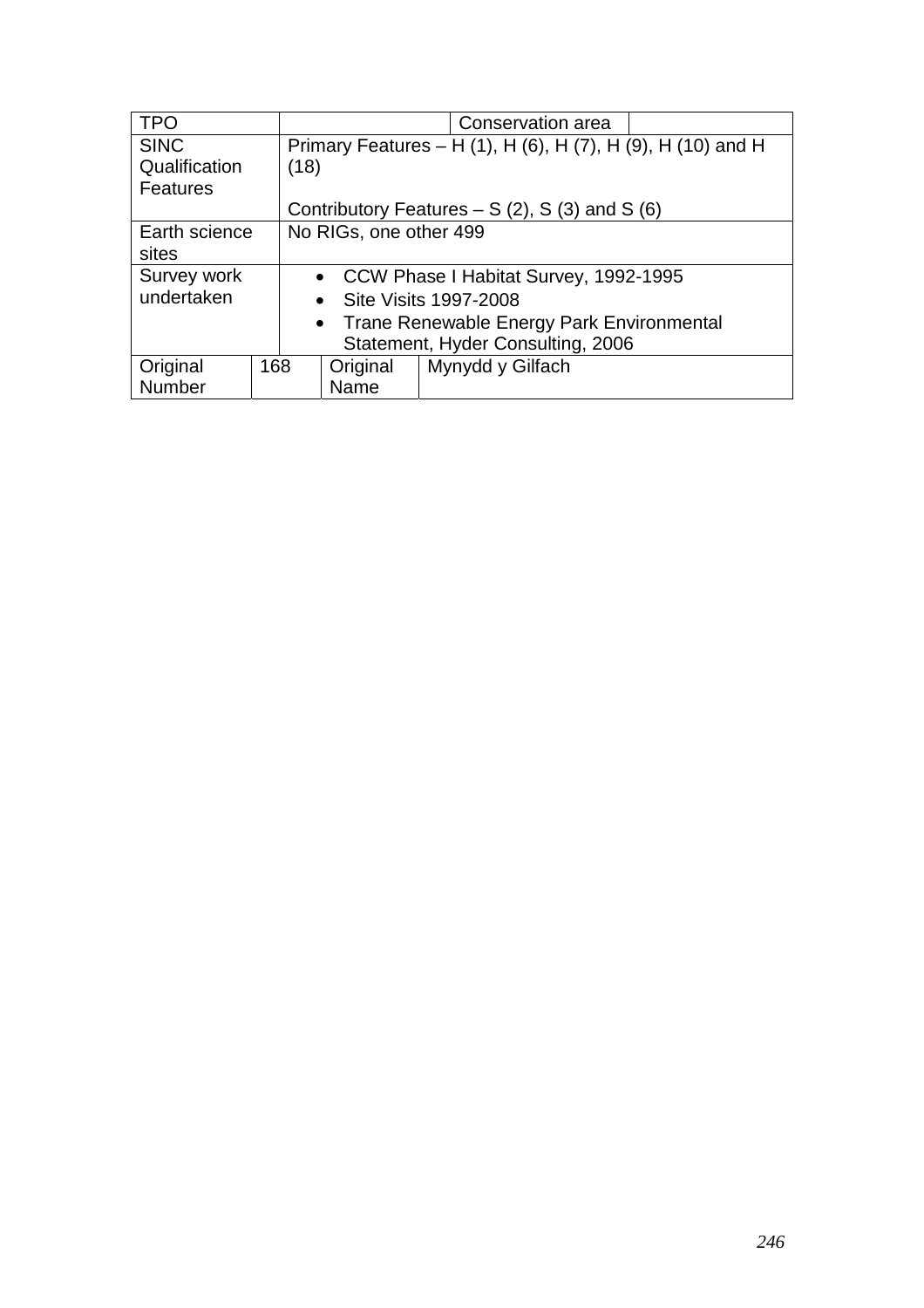| <b>Number</b>      | 169 | Name                                                                                                                                                        | <b>Gilfach Goch Slopes</b>                                                                                                                                                                                                                                                                                                                   |  |  |  |
|--------------------|-----|-------------------------------------------------------------------------------------------------------------------------------------------------------------|----------------------------------------------------------------------------------------------------------------------------------------------------------------------------------------------------------------------------------------------------------------------------------------------------------------------------------------------|--|--|--|
| <b>Description</b> |     | flushes.                                                                                                                                                    | The steep west-facing slope above Gilfach Goch<br>supports a long, narrow strip of heather, bell heath and<br>bilberry heath. This grades in and out of areas of acid<br>grassland (sheep's fescue, velvet bent, common bent,<br>wavy-hair-grass, tormentil, heath bedstraw and sheep's<br>sorrel), associated areas of scree and small acid |  |  |  |
|                    |     | The SINC includes areas of more heavily sheep grazed<br>acid grassland, which have been found to support good<br>numbers of wax-cap and earth-tongue fungi. |                                                                                                                                                                                                                                                                                                                                              |  |  |  |

| <b>Grid Ref</b>  |                                                        | SS 985896                                        |          | Ward(s)                    |  | Penygraig, Gilfach Goch                            |  |
|------------------|--------------------------------------------------------|--------------------------------------------------|----------|----------------------------|--|----------------------------------------------------|--|
| <b>CCW TN</b>    |                                                        |                                                  |          | Area                       |  | 53.18                                              |  |
|                  |                                                        |                                                  |          | (ha)                       |  |                                                    |  |
| Air photo dates  |                                                        | 2003                                             |          |                            |  |                                                    |  |
| Ownership        |                                                        |                                                  |          |                            |  |                                                    |  |
| <b>Tir Gofal</b> |                                                        |                                                  |          |                            |  | <b>Tir Gofal date</b>                              |  |
| <b>TPO</b>       |                                                        |                                                  |          |                            |  | Conservation area                                  |  |
| <b>SINC</b>      |                                                        |                                                  |          |                            |  | Primary Features – H $(6)$ , H $(10)$ and H $(12)$ |  |
| Qualification    |                                                        |                                                  |          |                            |  |                                                    |  |
| <b>Features</b>  |                                                        | Contributory Features $- S(8)$                   |          |                            |  |                                                    |  |
| Earth science    |                                                        | No RIGs others: 271, 500 (504 close to boundary) |          |                            |  |                                                    |  |
| sites            |                                                        |                                                  |          |                            |  |                                                    |  |
| Survey work      |                                                        | • CCW Phase I Habitat Survey, 1992-1995          |          |                            |  |                                                    |  |
| undertaken       | Site Visits 1997-2008<br>$\bullet$                     |                                                  |          |                            |  |                                                    |  |
|                  | Trane Renewable Energy Park Environmental<br>$\bullet$ |                                                  |          |                            |  |                                                    |  |
|                  | Statement, Hyder Consulting, 2006                      |                                                  |          |                            |  |                                                    |  |
| Original         | 169                                                    |                                                  | Original | <b>Gilfach Goch Slopes</b> |  |                                                    |  |
| Number           |                                                        |                                                  | Name     |                            |  |                                                    |  |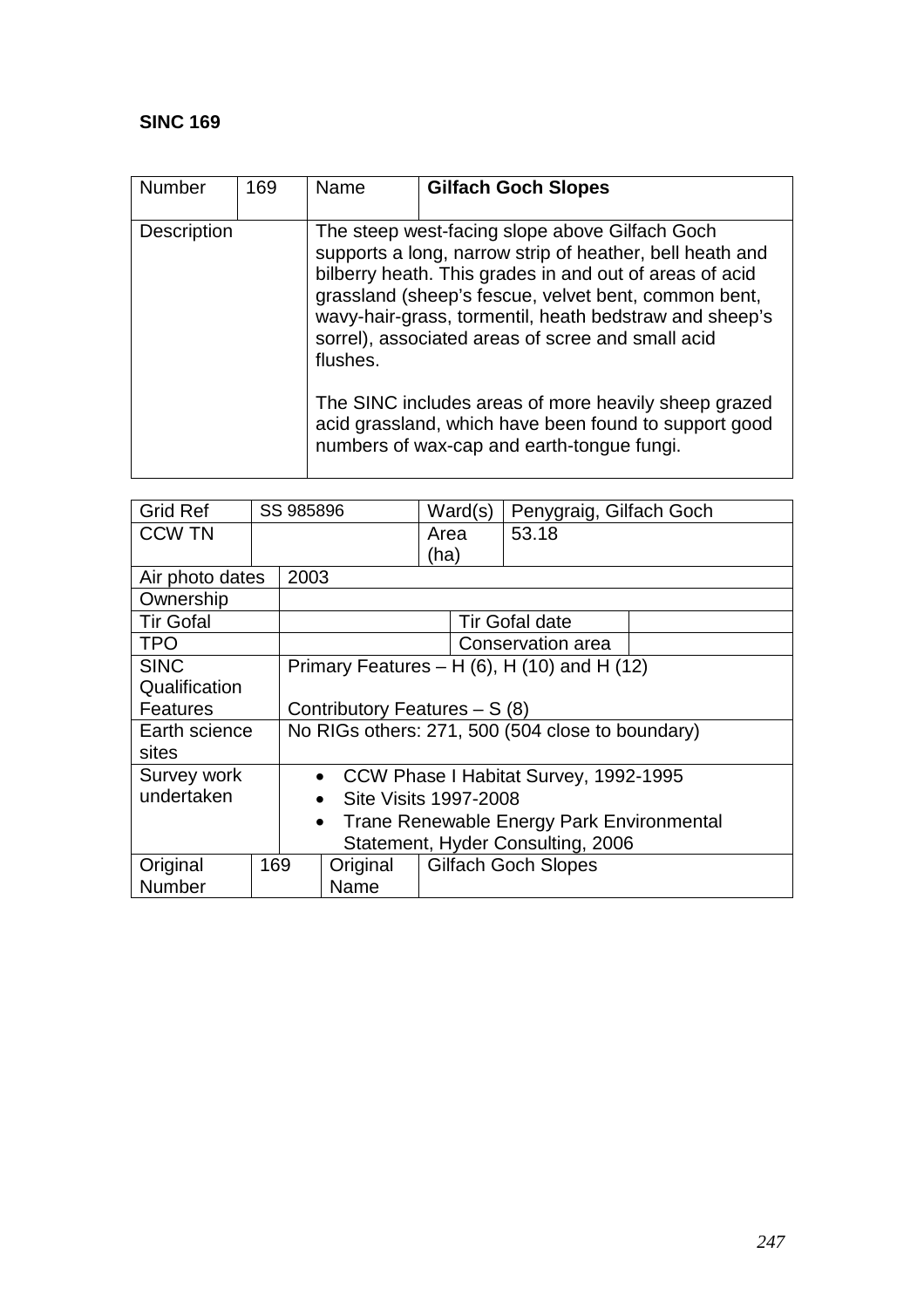| Number             | 170 | Name            | <b>Nant Ciwc</b>                                                                                                                                                                                                                                                                    |
|--------------------|-----|-----------------|-------------------------------------------------------------------------------------------------------------------------------------------------------------------------------------------------------------------------------------------------------------------------------------|
| <b>Description</b> |     | mixed woodland. | The upland stream valley of the Nant Ciwc is a typical<br>upland stream, with a narrow but steep valley, pool-riffle<br>sequences and undercut banks. The valley of the Nant<br>Ciwc is wooded and supports semi-natural ancient<br>The woodland has a high potential for dormouse. |

| <b>Grid Ref</b>  |                          | SS 982846                                               |                                                    | Ward(s)          |  | <b>Brynna</b>         |  |  |
|------------------|--------------------------|---------------------------------------------------------|----------------------------------------------------|------------------|--|-----------------------|--|--|
| <b>CCW TN</b>    |                          |                                                         |                                                    | Area             |  | 8.12                  |  |  |
|                  |                          |                                                         |                                                    | (ha)             |  |                       |  |  |
| Air photo dates  |                          | 2003                                                    |                                                    |                  |  |                       |  |  |
| Ownership        |                          |                                                         |                                                    |                  |  |                       |  |  |
| <b>Tir Gofal</b> |                          |                                                         |                                                    |                  |  | <b>Tir Gofal date</b> |  |  |
| <b>TPO</b>       |                          |                                                         |                                                    |                  |  | Conservation area     |  |  |
| <b>SINC</b>      |                          |                                                         | Primary Features $- H(1)$ , H $(15)$ , and S $(1)$ |                  |  |                       |  |  |
| Qualification    |                          |                                                         |                                                    |                  |  |                       |  |  |
| <b>Features</b>  |                          | Contributory Features $- S(2)$ , and S(5)               |                                                    |                  |  |                       |  |  |
| Earth science    |                          | None                                                    |                                                    |                  |  |                       |  |  |
| sites            |                          |                                                         |                                                    |                  |  |                       |  |  |
| Survey work      |                          | CCW Phase I Habitat Survey, 1992-1995<br>$\bullet$      |                                                    |                  |  |                       |  |  |
| undertaken       |                          | Site Visits 1997-2008<br>$\bullet$                      |                                                    |                  |  |                       |  |  |
|                  |                          | Inventory of Ancient Woodland in Glamorgan<br>$\bullet$ |                                                    |                  |  |                       |  |  |
|                  | (Provisional) NCC (1986) |                                                         |                                                    |                  |  |                       |  |  |
| Original         | 170                      |                                                         | Original                                           | <b>Nant Ciwc</b> |  |                       |  |  |
| Number           |                          | Name                                                    |                                                    |                  |  |                       |  |  |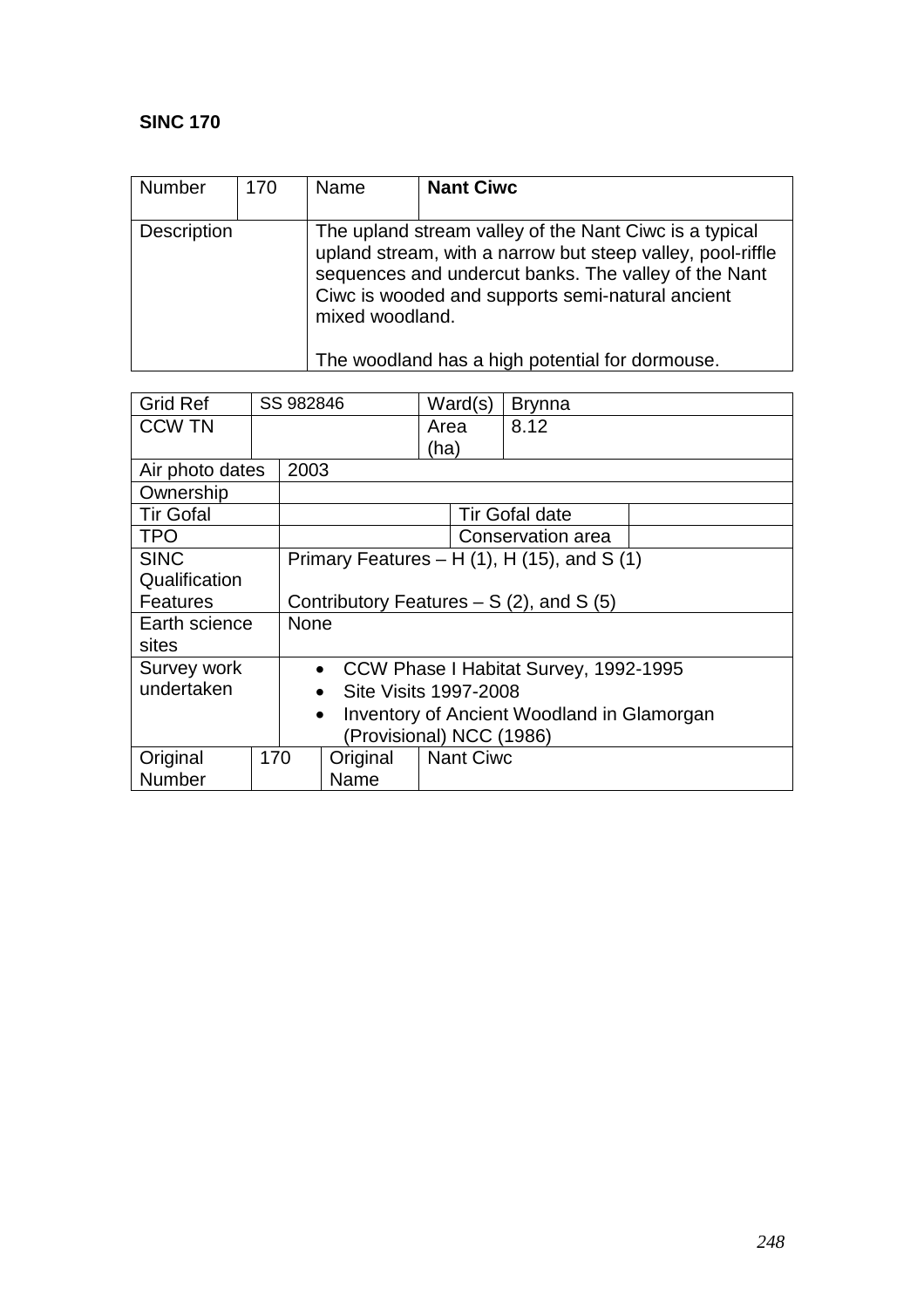| <b>Number</b> | 171 | Name | <b>Llanbad-fawr Marsh</b>                                                                                                                                                                                                                                                                                                                                                                                                                                                                                              |
|---------------|-----|------|------------------------------------------------------------------------------------------------------------------------------------------------------------------------------------------------------------------------------------------------------------------------------------------------------------------------------------------------------------------------------------------------------------------------------------------------------------------------------------------------------------------------|
| Description   |     |      | A wet, marshy field supporting marshy grassland<br>(National Vegetation Classification M25) and associated<br>acid flushes. The site supports potential marsh fritillary<br>butterfly habitat, and lies a kilometre northeast of the<br>large marshy grassland complex of the Brynna Wern<br>Tarw SSSI. The site has potential to form a<br>linking/connecting function as part of a loose network of<br>marshy grasslands, which lie between the Wern Tarw<br>SSSI (to the south) and Rhos Tonyrefail (to the north). |

| <b>Grid Ref</b>  |                                        | SS 985845                                 |                                |      | Ward(s) | <b>Brynna</b>         |  |  |
|------------------|----------------------------------------|-------------------------------------------|--------------------------------|------|---------|-----------------------|--|--|
| <b>CCW TN</b>    |                                        |                                           | <b>CCW TN 038 SS98</b>         | Area |         | 3.418                 |  |  |
|                  | SE                                     |                                           |                                | (ha) |         |                       |  |  |
| Air photo dates  |                                        | 2003                                      |                                |      |         |                       |  |  |
| Ownership        |                                        |                                           |                                |      |         |                       |  |  |
| <b>Tir Gofal</b> |                                        |                                           |                                |      |         | <b>Tir Gofal date</b> |  |  |
| <b>TPO</b>       |                                        |                                           |                                |      |         | Conservation area     |  |  |
| <b>SINC</b>      | Primary Features $- H(7)$ and H $(12)$ |                                           |                                |      |         |                       |  |  |
| Qualification    |                                        |                                           |                                |      |         |                       |  |  |
| <b>Features</b>  |                                        |                                           | Contributory Features $- S(6)$ |      |         |                       |  |  |
| Earth science    |                                        | <b>None</b>                               |                                |      |         |                       |  |  |
| sites            |                                        |                                           |                                |      |         |                       |  |  |
| Survey work      |                                        | • CCW Phase I Habitat Survey, 1992-1995   |                                |      |         |                       |  |  |
| undertaken       |                                        | <b>Site Visits 1997-2008</b><br>$\bullet$ |                                |      |         |                       |  |  |
|                  |                                        |                                           |                                |      |         |                       |  |  |
| Original         | 171                                    |                                           | Original                       |      |         | Llanbad-fawr Marsh    |  |  |
| Number           |                                        |                                           | Name                           |      |         |                       |  |  |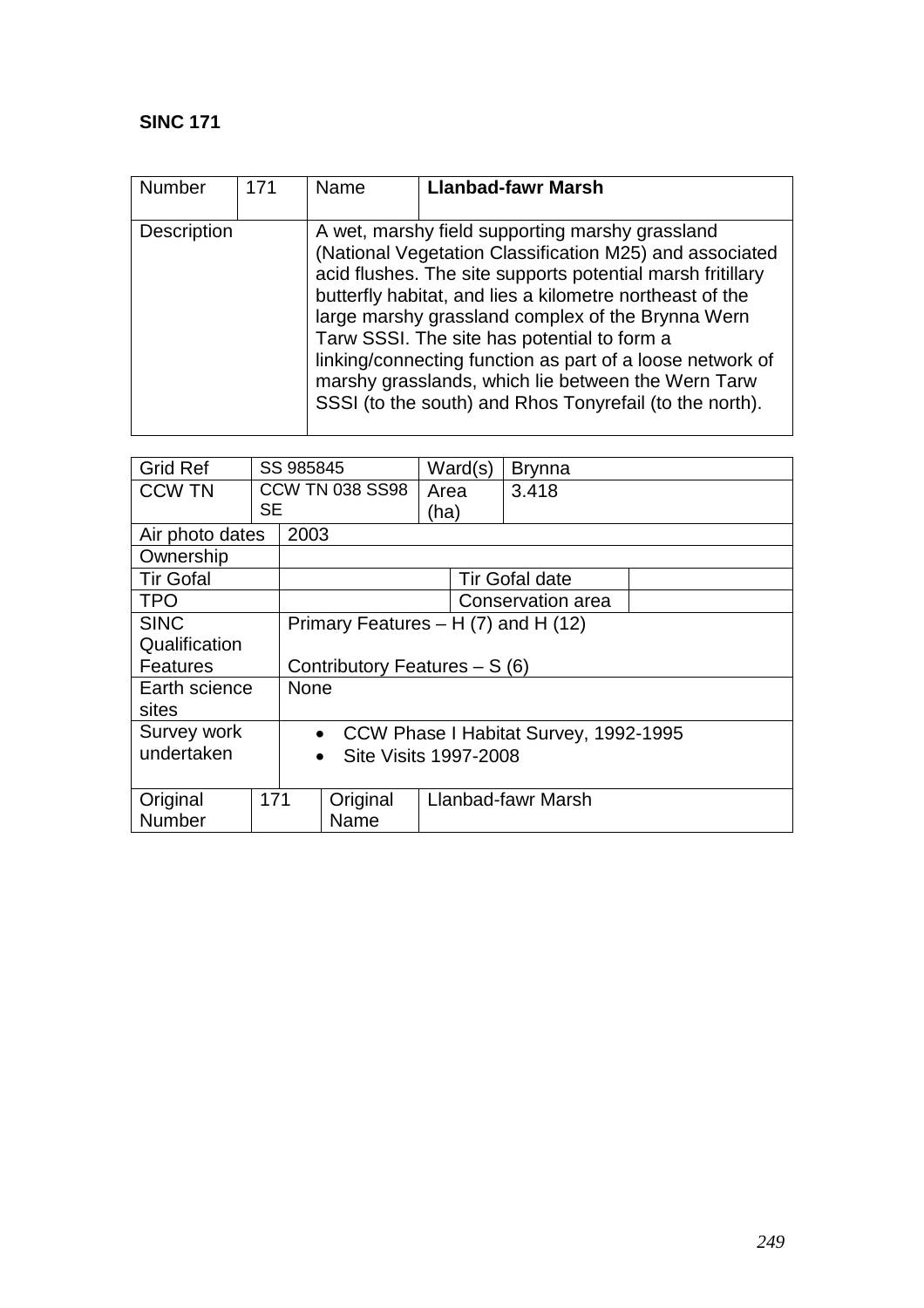| Number             | 172 | Name                                                                                                                                                                                                                                                                                                                                                                                                                                                                                                                                                         | <b>Cwm Llanbad</b>                                                                                                                                                                                                                                                                                                                    |  |  |
|--------------------|-----|--------------------------------------------------------------------------------------------------------------------------------------------------------------------------------------------------------------------------------------------------------------------------------------------------------------------------------------------------------------------------------------------------------------------------------------------------------------------------------------------------------------------------------------------------------------|---------------------------------------------------------------------------------------------------------------------------------------------------------------------------------------------------------------------------------------------------------------------------------------------------------------------------------------|--|--|
| <b>Description</b> |     | The Nant Llanbad is a typical mountain stream, and the<br>SINC encompasses its whole length, including part of its<br>confluence with the Nant Ciwc. The stream has a typical<br>riffle/pool sequence, with undercut banks, and a steep<br>narrow valley. The lower slopes of the valley support<br>mixed oak, alder, ash, hazel, willow and hawthorn<br>woodland, with ancient woodland ground flora which<br>includes wood anemone, dog's mercury, meadowsweet,<br>dog violet, lesser celandine, broad buckler fern, male<br>fern, and hart's-tongue fern. |                                                                                                                                                                                                                                                                                                                                       |  |  |
|                    |     | and dipper.                                                                                                                                                                                                                                                                                                                                                                                                                                                                                                                                                  | The stream corridor has potential for otter, grey wagtail<br>The woodland includes glades of purple moor-grass<br>(national Vegetation Classification M25) marshy<br>grassland with devil's-bit scabious, and mapped as good<br>condition marsh fritillary butterfly habitat. The wooded<br>valley has a high potential for dormouse. |  |  |

| <b>Grid Ref</b>  |                                                 | SS 989841                                                           |      |      | Ward(s) | <b>Brynna</b>                                       |  |
|------------------|-------------------------------------------------|---------------------------------------------------------------------|------|------|---------|-----------------------------------------------------|--|
| <b>CCW TN</b>    |                                                 |                                                                     |      | Area |         | 10.87                                               |  |
|                  |                                                 |                                                                     |      | (ha) |         |                                                     |  |
| Air photo dates  |                                                 | 2003                                                                |      |      |         |                                                     |  |
| Ownership        |                                                 |                                                                     |      |      |         |                                                     |  |
| <b>Tir Gofal</b> |                                                 |                                                                     |      |      |         | <b>Tir Gofal date</b>                               |  |
| <b>TPO</b>       |                                                 |                                                                     |      |      |         | Conservation area                                   |  |
| <b>SINC</b>      |                                                 |                                                                     |      |      |         | Primary Features – H $(1)$ , H $(7)$ , and H $(15)$ |  |
| Qualification    |                                                 |                                                                     |      |      |         |                                                     |  |
| <b>Features</b>  |                                                 | Contributory Features $- S(1)$ , S(2) and S(6)                      |      |      |         |                                                     |  |
| Earth science    |                                                 | <b>None</b>                                                         |      |      |         |                                                     |  |
| sites            |                                                 |                                                                     |      |      |         |                                                     |  |
| Survey work      |                                                 | <b>CCW Phase I Habitat Survey</b><br>$\bullet$                      |      |      |         |                                                     |  |
| undertaken       |                                                 | Strategic Assessment of the Marsh Fritillary Butterfly<br>$\bullet$ |      |      |         |                                                     |  |
|                  | and its Habitats in Rhondda Cynon Taff, Richard |                                                                     |      |      |         |                                                     |  |
|                  |                                                 | Smith (2005)                                                        |      |      |         |                                                     |  |
| Original         | 172                                             | <b>Cwm Llanbad</b><br>Original                                      |      |      |         |                                                     |  |
| <b>Number</b>    |                                                 |                                                                     | Name |      |         |                                                     |  |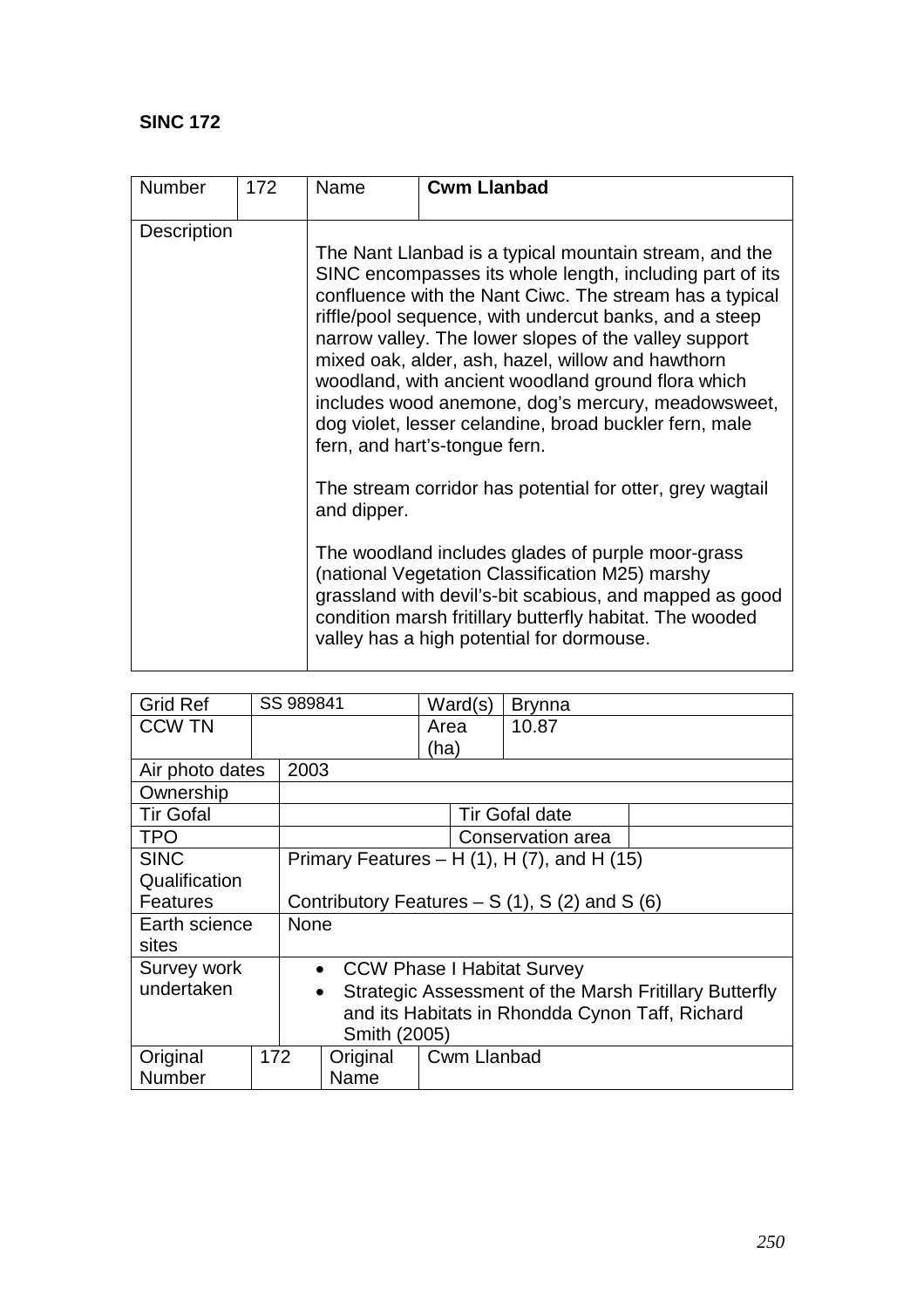| Number      | 173 | Name                                                                    | <b>Fernbank East</b>                                                                                                                                                                                                                                                                                                                                                                                                                                                                                                                                                                                                                                                                                                                                                                                                                                                                                                                                                                                                                                                                                                                                                                                                                                                                                                                                  |  |  |  |  |  |
|-------------|-----|-------------------------------------------------------------------------|-------------------------------------------------------------------------------------------------------------------------------------------------------------------------------------------------------------------------------------------------------------------------------------------------------------------------------------------------------------------------------------------------------------------------------------------------------------------------------------------------------------------------------------------------------------------------------------------------------------------------------------------------------------------------------------------------------------------------------------------------------------------------------------------------------------------------------------------------------------------------------------------------------------------------------------------------------------------------------------------------------------------------------------------------------------------------------------------------------------------------------------------------------------------------------------------------------------------------------------------------------------------------------------------------------------------------------------------------------|--|--|--|--|--|
| Description |     | The SINC wraps around the eastern edge of the Brynna<br>Wern Tawr SSSI. |                                                                                                                                                                                                                                                                                                                                                                                                                                                                                                                                                                                                                                                                                                                                                                                                                                                                                                                                                                                                                                                                                                                                                                                                                                                                                                                                                       |  |  |  |  |  |
|             |     | pennywort.                                                              | Most of the SINC can be characterised as a series of<br>marshy grassland and dry neutral grassland fields, with<br>small areas of lowland bog/basin mire and wet<br>woodland. The marshy grasslands include purple moor-<br>grass dominated mire (National Vegetation Classification<br>M25 and M23) with tormentil and devil's-bit scabious,<br>carnation sedge and soft and sharp flowered rush,<br>marsh bedstraw, angelica, marsh thistle and greater<br>bird's-foot trefoil. The marshy grassland grades through<br>Yorkshire fog dominated wet grassland (National<br>Vegetation Classification MG10) into drier grasslands,<br>which in turn include species-rich grassland (National<br>Vegetation Classification MG5) with crested dog's-tail,<br>red fescue, sweet vernal grass, bird's-foot trefoil, ribwort<br>plantain, rough hawkbit, devil's-bit scabious, self heal,<br>black knapweed, and acid (National Vegetation<br>Classification U4) grassland with common bent,<br>tormentil, heath bedstraw, eye-bright and sheep's sorrel.<br>Areas of more improved grassland support more typical<br>neutral grassland with rye grass, common bent, crested<br>dog's-tail, white clover and cats' ear. There are small<br>areas of bog vegetation with purple moor-grass, cotton<br>grass, star sedge, bog pondweed, marsh cinquefoil and |  |  |  |  |  |
|             |     | and hard fern.                                                          | The SINC includes a series of old mature hedge lines,<br>and small areas of species-rich wet woodland. These<br>support a diverse mix of oak, ash, alder, birch, hazel,<br>hawthorn, rowan, guelder rose and willow woodland.<br>These apparently ancient woodlands have a good<br>woodland structure and ancient woodland ground floras<br>with bluebell, enchanter's nightshade, dog violet, red<br>campion, remote sedge, male fern, broad buckler fern,<br>The marshy grassland has a high potential for marsh<br>fritillary butterflies and the network of hedgerows and<br>woods are ideal dormouse habitat. The mosaic of wet<br>grassland and woodland also represent good quality<br>lesser horseshoe-bat habitat.                                                                                                                                                                                                                                                                                                                                                                                                                                                                                                                                                                                                                           |  |  |  |  |  |
|             |     | Cont.                                                                   |                                                                                                                                                                                                                                                                                                                                                                                                                                                                                                                                                                                                                                                                                                                                                                                                                                                                                                                                                                                                                                                                                                                                                                                                                                                                                                                                                       |  |  |  |  |  |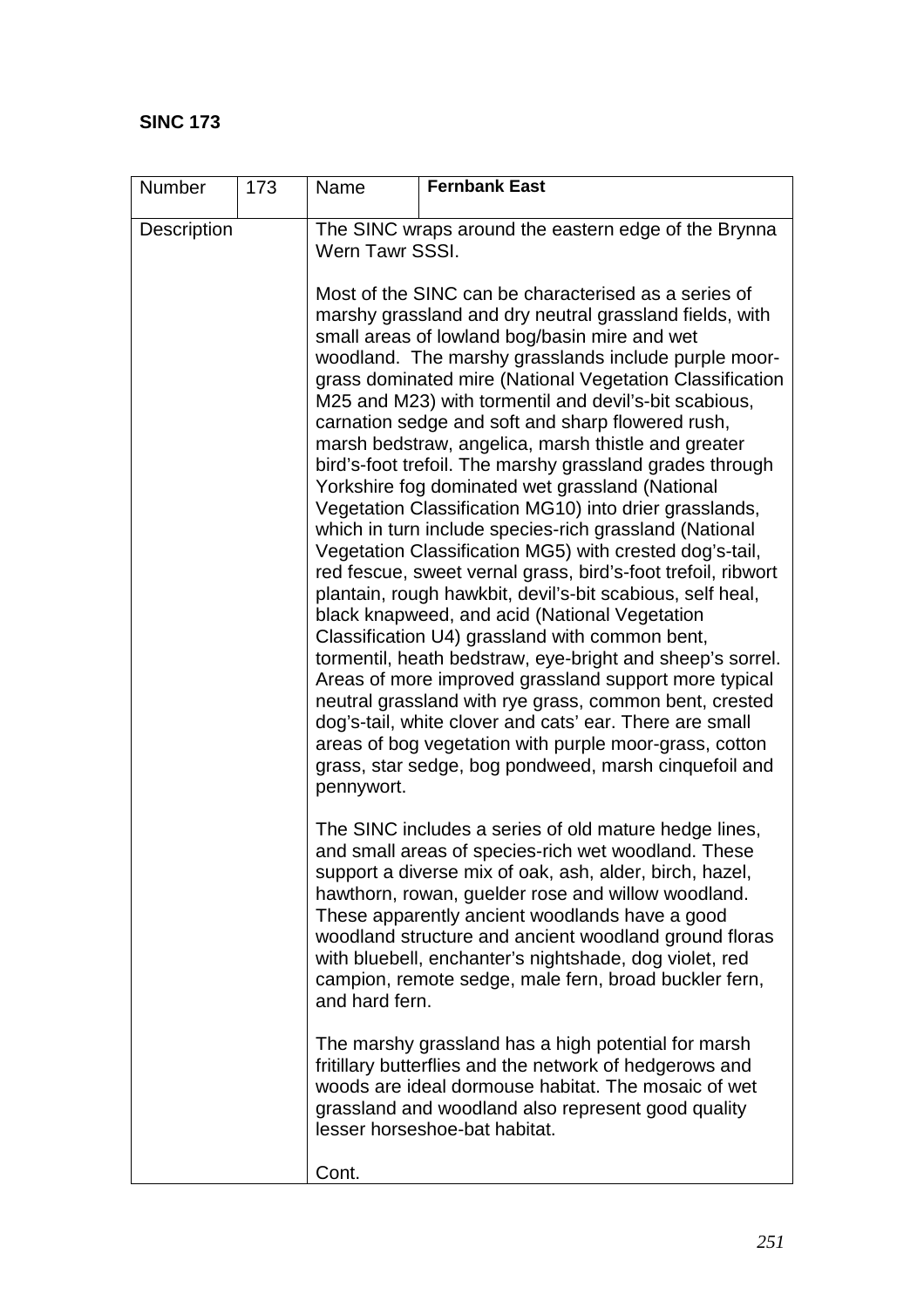|  |  | Although the habitats are modified, the Whitehills Golf<br>course also supports a diverse mosaic of wet and drier<br>grasslands, with a number of old bog pools. Areas of<br>rough and fairway support a complex mosaic of dry<br>grassland with common bent, red fescue, crested dog's-<br>tail, Yorkshire fog, common bird's-foot trefoil, black<br>knapweed, and red clover. Wetter areas support purple<br>moor-grass and rush pasture with tormentil, lesser<br>spearwort and marsh st. John's-wort. There are small<br>areas of meadow thistle (National Vegetation<br>Classification M24 fen meadow). The bog pools are<br>particular interesting features. These shallow pools<br>support bog pondweed, brooklime, floating sweet-grass<br>and water mint. The pools support excellent dragonfly<br>habitat with 11 species with common hawker, southern<br>hawker, emperor, broad bodied chaser, keeled skimmer,<br>black tailed skimmer dragonflies and azure blue,<br>common blue, large red, emerald and blue-tailed<br>damselfly all recorded. The ponds support frog and<br>palmate newts and adder have been recorded. |
|--|--|---------------------------------------------------------------------------------------------------------------------------------------------------------------------------------------------------------------------------------------------------------------------------------------------------------------------------------------------------------------------------------------------------------------------------------------------------------------------------------------------------------------------------------------------------------------------------------------------------------------------------------------------------------------------------------------------------------------------------------------------------------------------------------------------------------------------------------------------------------------------------------------------------------------------------------------------------------------------------------------------------------------------------------------------------------------------------------------------------------------------------------------|
|--|--|---------------------------------------------------------------------------------------------------------------------------------------------------------------------------------------------------------------------------------------------------------------------------------------------------------------------------------------------------------------------------------------------------------------------------------------------------------------------------------------------------------------------------------------------------------------------------------------------------------------------------------------------------------------------------------------------------------------------------------------------------------------------------------------------------------------------------------------------------------------------------------------------------------------------------------------------------------------------------------------------------------------------------------------------------------------------------------------------------------------------------------------|

| <b>Grid Ref</b>                     |     | SS981183                                               |                                         |                                                   | Ward(s)              | <b>Brynna</b>                         |                                                               |
|-------------------------------------|-----|--------------------------------------------------------|-----------------------------------------|---------------------------------------------------|----------------------|---------------------------------------|---------------------------------------------------------------|
| <b>CCW TN</b>                       |     |                                                        | CCW TN 020, 026,                        | Area                                              |                      | 19.87                                 |                                                               |
|                                     |     |                                                        | 027, 030, 034 and                       | (ha)                                              |                      |                                       |                                                               |
|                                     |     | 037 SS98 SE                                            |                                         |                                                   |                      |                                       |                                                               |
| Air photo dates                     |     | 2003                                                   |                                         |                                                   |                      |                                       |                                                               |
| Ownership                           |     |                                                        |                                         |                                                   |                      |                                       |                                                               |
| <b>Tir Gofal</b>                    |     |                                                        |                                         |                                                   |                      | <b>Tir Gofal date</b>                 |                                                               |
| <b>TPO</b>                          |     |                                                        |                                         |                                                   |                      | Conservation area                     |                                                               |
| <b>SINC</b>                         |     |                                                        |                                         |                                                   |                      |                                       | Primary Features – H (1), H (3), H (4), H (7), H (9), H (12), |
| Qualification                       |     | H (15), H (16), H (17), H (22), S (1), S (3), and S 6) |                                         |                                                   |                      |                                       |                                                               |
| Features                            |     |                                                        |                                         |                                                   |                      |                                       |                                                               |
|                                     |     |                                                        | Contributory Features $- S(2)$ and S(4) |                                                   |                      |                                       |                                                               |
| Earth science                       |     | <b>None</b>                                            |                                         |                                                   |                      |                                       |                                                               |
| sites                               |     |                                                        |                                         |                                                   |                      |                                       |                                                               |
| Survey work                         |     | $\bullet$                                              |                                         |                                                   |                      | CCW Phase I Habitat Survey, 1992-1995 |                                                               |
| undertaken                          |     |                                                        | Site Visits 1997-2008<br>$\bullet$      |                                                   |                      |                                       |                                                               |
| $\bullet$                           |     |                                                        |                                         | Reports on the survey findings at Whitehalls Golf |                      |                                       |                                                               |
| Course, Brynnau, M.J. Clarke (2001) |     |                                                        |                                         |                                                   |                      |                                       |                                                               |
| Original                            | 173 |                                                        | Original                                |                                                   | <b>Fernbank East</b> |                                       |                                                               |
| Number                              |     |                                                        | Name                                    |                                                   |                      |                                       |                                                               |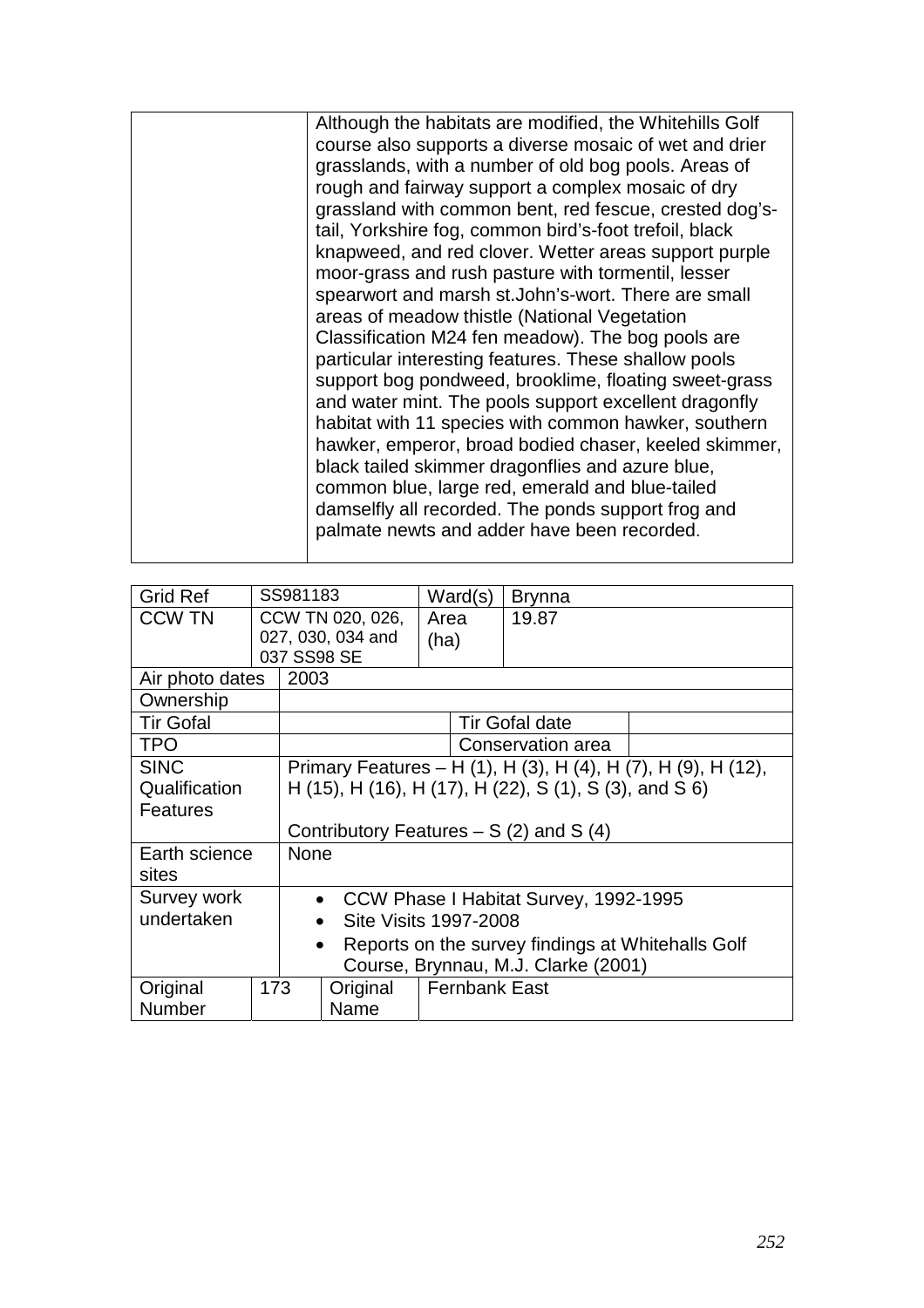| <b>Number</b> | 174 | Name                                                                                                                                                                                                                                                                                                                                                                                                                                                       | Llanharan Marsh/ Brynna Woods/ Jubilee<br>Marsh)                                                                                                                                                                                                                                                                                                                              |  |  |  |
|---------------|-----|------------------------------------------------------------------------------------------------------------------------------------------------------------------------------------------------------------------------------------------------------------------------------------------------------------------------------------------------------------------------------------------------------------------------------------------------------------|-------------------------------------------------------------------------------------------------------------------------------------------------------------------------------------------------------------------------------------------------------------------------------------------------------------------------------------------------------------------------------|--|--|--|
| Description   |     | A superb area of wetland habitat in the valley bottom between<br>Brynna, Llanharan and Bryncae. Extensive areas of marshy<br>grassland pasture are intermingled with large stands of<br>swamp (the largest remnant stands in RCT) and wet<br>woodland. The site includes associated areas of scrub,<br>bracken and neutral grassland. The site supports marsh<br>fritillary butterflies, adder, abundant amphibians and excellent<br>wetland bird habitat. |                                                                                                                                                                                                                                                                                                                                                                               |  |  |  |
|               |     | wagtail and otter habitat.                                                                                                                                                                                                                                                                                                                                                                                                                                 | Brynna Woods lies at the western end of the SINC. The<br>mixed woodland includes areas of ancient hazel coppice.<br>The site supports dormouse. The SINC also includes areas<br>of species-rich re-vegetated coal spoil (which support dingy<br>skipper), bracken slopes, and old mine workings (potential bat<br>habitat). The Ewenny Fach support brown trout, dipper, grey |  |  |  |

| <b>Grid Ref</b>  |  | SS992830                                                        |                                                               | Ward(s)                | Brynna, Llanharan     |                                                                |  |  |
|------------------|--|-----------------------------------------------------------------|---------------------------------------------------------------|------------------------|-----------------------|----------------------------------------------------------------|--|--|
| <b>CCW TN</b>    |  | CCW TN 040 and                                                  |                                                               | Area                   | 44.35                 |                                                                |  |  |
|                  |  |                                                                 | 041 SS98 SE.                                                  | (ha)                   |                       |                                                                |  |  |
| Air photo dates  |  | 2003                                                            |                                                               |                        |                       |                                                                |  |  |
| Ownership        |  |                                                                 |                                                               |                        |                       |                                                                |  |  |
| <b>Tir Gofal</b> |  |                                                                 |                                                               |                        | <b>Tir Gofal date</b> |                                                                |  |  |
| <b>TPO</b>       |  |                                                                 |                                                               |                        | Conservation area     |                                                                |  |  |
| <b>SINC</b>      |  |                                                                 |                                                               |                        |                       | Primary Features – H (1), H (3), H (4), H (7), H (9), H (10),  |  |  |
| Qualification    |  |                                                                 |                                                               |                        |                       | H (11), H (15), H (16), H (17), H (18), H (20), H (22), S (1), |  |  |
| <b>Features</b>  |  |                                                                 | $S(3)$ and $S(6)$                                             |                        |                       |                                                                |  |  |
|                  |  |                                                                 |                                                               |                        |                       |                                                                |  |  |
|                  |  | Contributory Features $- S(2)$ , S(4) and S(5)                  |                                                               |                        |                       |                                                                |  |  |
| Earth science    |  | No RIGs, others: 431, 275                                       |                                                               |                        |                       |                                                                |  |  |
| sites            |  |                                                                 |                                                               |                        |                       |                                                                |  |  |
| Survey work      |  |                                                                 | • CCW Phase I Habitat Survey                                  |                        |                       |                                                                |  |  |
| undertaken       |  |                                                                 | Site Visits 1997-2008                                         |                        |                       |                                                                |  |  |
|                  |  |                                                                 | Llanharan Marsh/Brynna Woods Ecological Surveys,<br>$\bullet$ |                        |                       |                                                                |  |  |
|                  |  | David Clements Ecology (2006)                                   |                                                               |                        |                       |                                                                |  |  |
|                  |  | Site Assessment, Wildlife Trust for South and West<br>$\bullet$ |                                                               |                        |                       |                                                                |  |  |
|                  |  |                                                                 | Wales.                                                        |                        |                       |                                                                |  |  |
| 174<br>Original  |  |                                                                 | Original                                                      | <b>Llanharan Marsh</b> |                       |                                                                |  |  |
| Number           |  |                                                                 | Name                                                          |                        |                       |                                                                |  |  |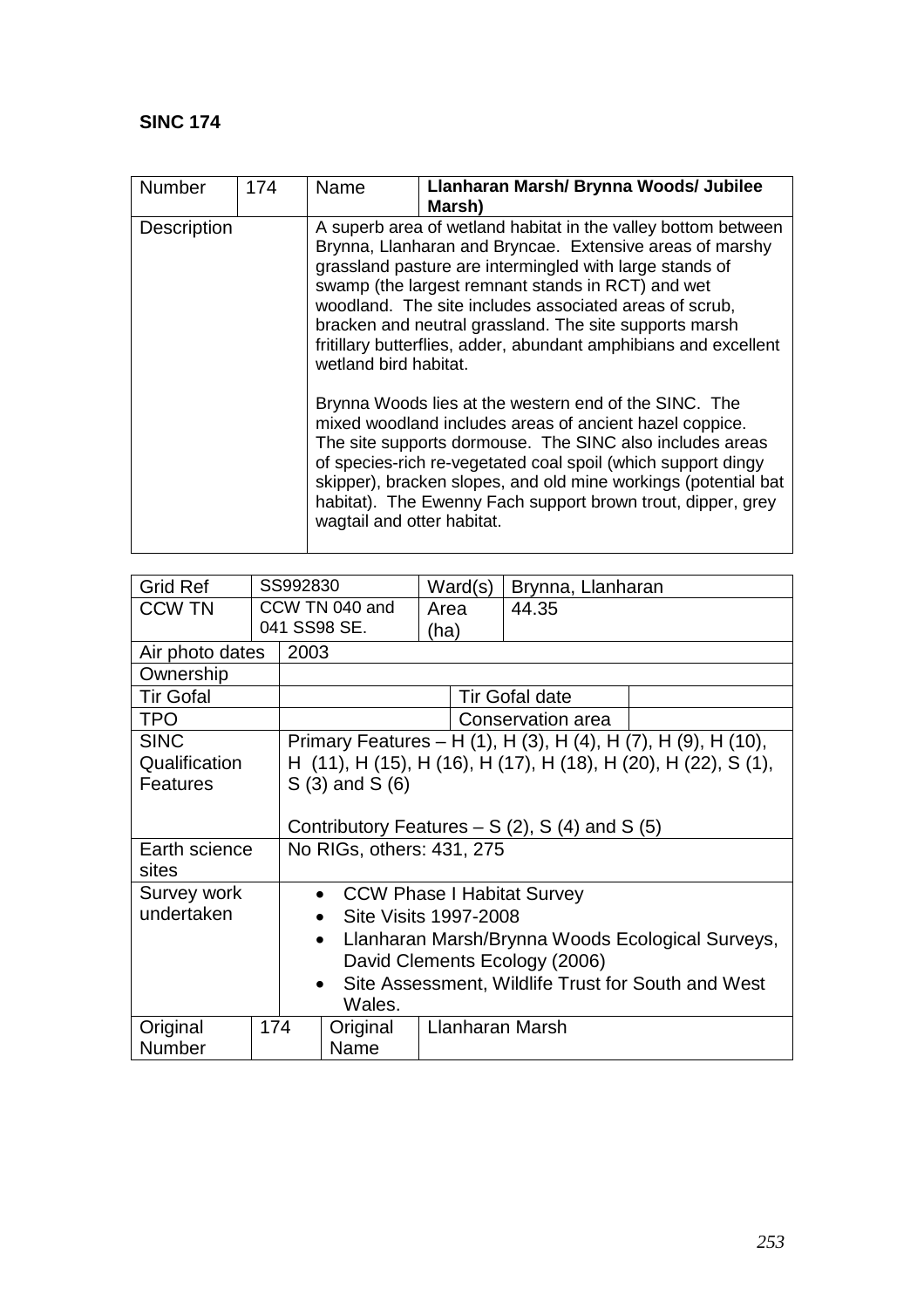| Number                                                           |                                                             | 175<br>Name<br><b>Ewenny Fach and associated</b>            |                                                            |  |                                                                 |                         |  |  |  |
|------------------------------------------------------------------|-------------------------------------------------------------|-------------------------------------------------------------|------------------------------------------------------------|--|-----------------------------------------------------------------|-------------------------|--|--|--|
|                                                                  |                                                             | woodlands                                                   |                                                            |  |                                                                 |                         |  |  |  |
| <b>Description</b>                                               |                                                             | The Ewenny Fach is an important wildlife corridor. The      |                                                            |  |                                                                 |                         |  |  |  |
|                                                                  |                                                             | southern section of its length in RCT (from Brynna Woods to |                                                            |  |                                                                 |                         |  |  |  |
|                                                                  | the M4) takes a meandering course, with fast flowing gravel |                                                             |                                                            |  |                                                                 |                         |  |  |  |
|                                                                  |                                                             |                                                             |                                                            |  | bedded pool and riffle sequences and increasingly (as one       |                         |  |  |  |
|                                                                  |                                                             |                                                             |                                                            |  | moves downstream) more silted, slower flowing sections. The     |                         |  |  |  |
|                                                                  |                                                             |                                                             |                                                            |  | river has good water quality and supports brown trout, dipper,  |                         |  |  |  |
|                                                                  |                                                             |                                                             |                                                            |  | grey wagtail and kingfisher and the resurgent otter. The SINC   |                         |  |  |  |
|                                                                  |                                                             |                                                             |                                                            |  | includes narrow strips of associated floodplain, including a    |                         |  |  |  |
|                                                                  |                                                             |                                                             |                                                            |  | small area of ancient oak wood pasture.                         |                         |  |  |  |
|                                                                  |                                                             |                                                             |                                                            |  | The SINC includes a number of small associated woodlands        |                         |  |  |  |
|                                                                  |                                                             |                                                             |                                                            |  | (including the ancient woodland of Tir-Eithin). These woodlands |                         |  |  |  |
|                                                                  |                                                             |                                                             |                                                            |  | are a typical species rich mixture of oak, ash, alder, birch,   |                         |  |  |  |
|                                                                  |                                                             |                                                             |                                                            |  | hazel, guelder rose, alder buckthorn, willow and hawthorn, with |                         |  |  |  |
|                                                                  |                                                             |                                                             |                                                            |  | ancient woodland ground floras which include bluebell,          |                         |  |  |  |
|                                                                  |                                                             |                                                             |                                                            |  | enchanter's nightshade, dog violet, early dog violet, yellow    |                         |  |  |  |
|                                                                  |                                                             |                                                             |                                                            |  | archangel, primrose, moschatel, male fern, lady fern and broad  |                         |  |  |  |
|                                                                  |                                                             | buckler fern.                                               |                                                            |  |                                                                 |                         |  |  |  |
|                                                                  |                                                             |                                                             |                                                            |  | The woodland SINC supports potential dormouse habitat.          |                         |  |  |  |
| <b>Grid Ref</b>                                                  |                                                             |                                                             | (SS 978825)                                                |  | Ward(s)<br><b>Brynna</b>                                        |                         |  |  |  |
| <b>CCW TN</b>                                                    |                                                             |                                                             |                                                            |  | Area (ha)                                                       | 14.28                   |  |  |  |
| Air photo dates                                                  |                                                             | 2003                                                        |                                                            |  |                                                                 |                         |  |  |  |
| <b>Public access</b>                                             |                                                             | Limited to Public Rights of Way                             |                                                            |  |                                                                 |                         |  |  |  |
| Ownership                                                        |                                                             |                                                             |                                                            |  |                                                                 |                         |  |  |  |
| <b>Tir Gofal</b>                                                 |                                                             |                                                             |                                                            |  | <b>Tir Gofal date</b>                                           |                         |  |  |  |
| <b>TPO</b>                                                       |                                                             | Conservation area                                           |                                                            |  |                                                                 |                         |  |  |  |
| <b>SINC</b>                                                      |                                                             | Primary Features - H (1), H (2), H (8), H (15) and S (1)    |                                                            |  |                                                                 |                         |  |  |  |
| Qualification                                                    |                                                             |                                                             |                                                            |  |                                                                 |                         |  |  |  |
| Features                                                         |                                                             |                                                             |                                                            |  | Contributory Features $- S(2)$ , and S(5)                       |                         |  |  |  |
| Earth science sites                                              |                                                             |                                                             |                                                            |  |                                                                 | None                    |  |  |  |
| Survey work                                                      |                                                             |                                                             | $\bullet$                                                  |  | <b>CCW Phase I Habitat Survey</b>                               |                         |  |  |  |
| undertaken                                                       |                                                             |                                                             |                                                            |  | <b>Site Visits 1997-2008</b>                                    |                         |  |  |  |
|                                                                  |                                                             |                                                             | Various ecological assessments for the Dragon<br>$\bullet$ |  |                                                                 |                         |  |  |  |
| International Studios, Davies Light Associates (2000             |                                                             |                                                             |                                                            |  |                                                                 |                         |  |  |  |
| onwards).                                                        |                                                             |                                                             |                                                            |  |                                                                 |                         |  |  |  |
| Land at Llanilid OCCS, Llanharan, Ecological Survey<br>$\bullet$ |                                                             |                                                             |                                                            |  |                                                                 |                         |  |  |  |
| and Supplementary Ecological Survey, Tisdall King                |                                                             |                                                             |                                                            |  |                                                                 |                         |  |  |  |
| $(2001$ and $2003)$                                              |                                                             |                                                             |                                                            |  |                                                                 |                         |  |  |  |
|                                                                  |                                                             |                                                             |                                                            |  | Glamorgan, Ancient Woodland Inventory                           |                         |  |  |  |
|                                                                  |                                                             |                                                             |                                                            |  | (Provisional), NCC 1986                                         |                         |  |  |  |
|                                                                  |                                                             |                                                             |                                                            |  | Pencoed Technology Park, Environmental                          |                         |  |  |  |
|                                                                  |                                                             |                                                             |                                                            |  | Statement, David Clements Ecology (2002).                       |                         |  |  |  |
| <b>Original Number</b>                                           |                                                             |                                                             | 175                                                        |  | <b>Original Name</b>                                            | <b>Tir-Eithin Woods</b> |  |  |  |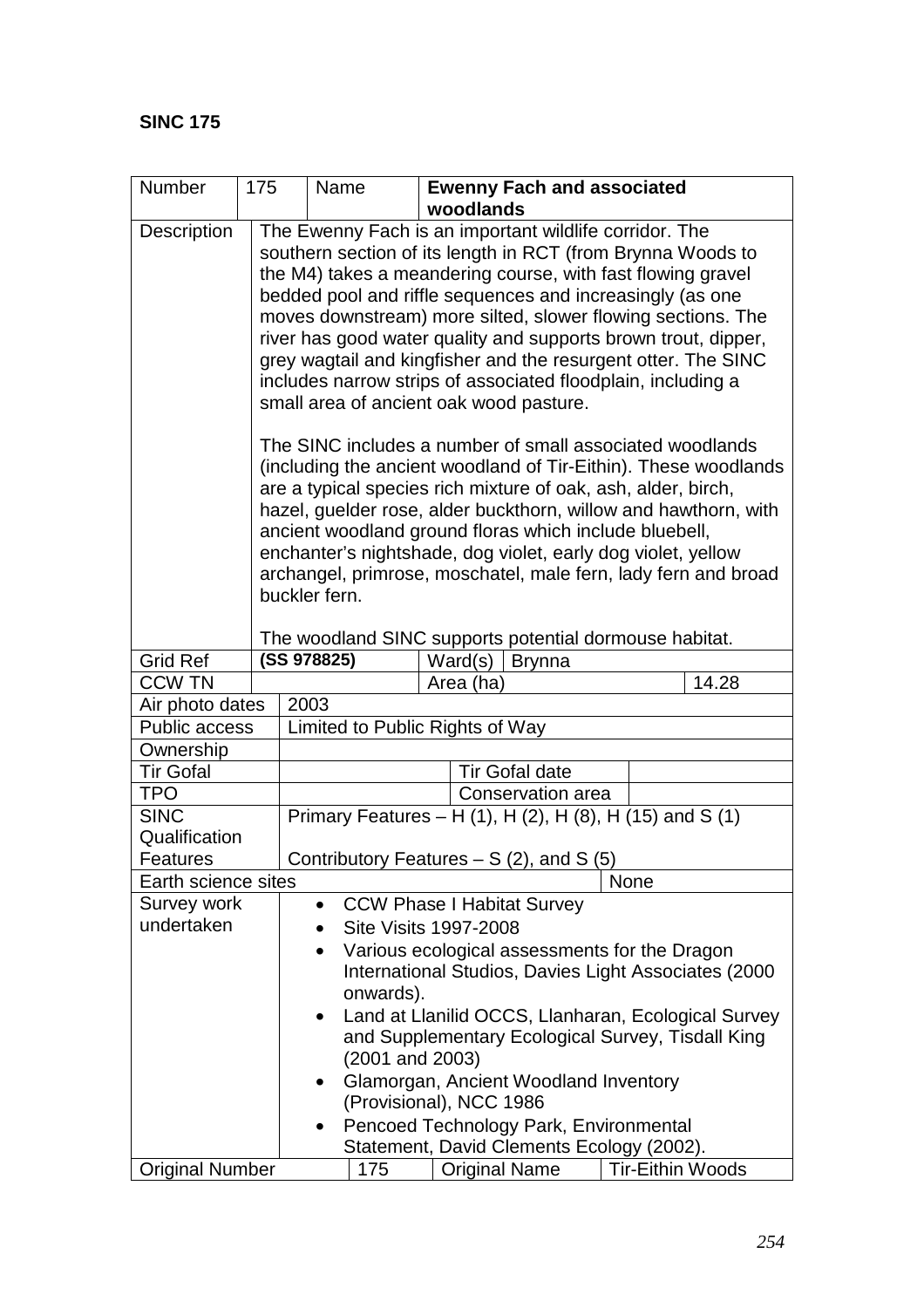| Number             | 176 | Name                | <b>Llanilid</b>                                                                                                                                                                                                                                                                                                                                                                                                                                             |
|--------------------|-----|---------------------|-------------------------------------------------------------------------------------------------------------------------------------------------------------------------------------------------------------------------------------------------------------------------------------------------------------------------------------------------------------------------------------------------------------------------------------------------------------|
| <b>Description</b> |     |                     | The SINC represents a corridor of species-rich habitat,<br>which runs around the southern edge of the old Llanilid<br>Opencast and the proposed Llanilid Film Studio site. It<br>also includes areas of great crested newt habitat and<br>open water within the main reclaimed site.                                                                                                                                                                        |
|                    |     | fern.               | At its western end the SINC supports species rich<br>woodland (including Gelynog Fach and Llanilid Church).<br>Although not mapped as ancient, these woods are<br>complex and species rich with oak, alder, hazel, ash,<br>wych elm, guelder rose, holly and alder buckthorn. The<br>woods have ancient woodland ground flora with bluebell,<br>wood anemone, primrose, sanicle, early dog violet,<br>dog's mercury, lady fern, male fern and broad buckler |
|                    |     | grassland.          | The SINC continues along a ribbon of semi-natural<br>habitat which includes hedgerows and a hedged green<br>lane (including small leaved lime), further areas of<br>mature semi-natural woodland, secondary scrub<br>(including large stands of gorse), water bodies and<br>ditches (associated with the old open cast site and which<br>developing reed bed) and areas of marshy and dry                                                                   |
|                    |     | network.            | The areas of woodland, scrub and hedgerows around<br>the southern perimeter of the Film Studio Site supports<br>near continuous dormouse habitat. There are dormouse<br>records along virtually the entire lengthy of this habitat                                                                                                                                                                                                                          |
|                    |     | associated habitat. | The SINC includes important great crested newt<br>colonies, which are associated with water bodies and                                                                                                                                                                                                                                                                                                                                                      |
|                    |     |                     | The whole Llanilid 'open cast' site has been the subject<br>of detailed bird surveying, which has recorded a very<br>long list of species including a number of key breeding<br>and passage birds. Perhaps the most important bird<br>species on the site is the little ringed plover breeding<br>population, which although mainly associated with the<br>bare margins of the large water bodies, has used other<br>areas of bare open ground on the site. |
|                    |     | Cont.               |                                                                                                                                                                                                                                                                                                                                                                                                                                                             |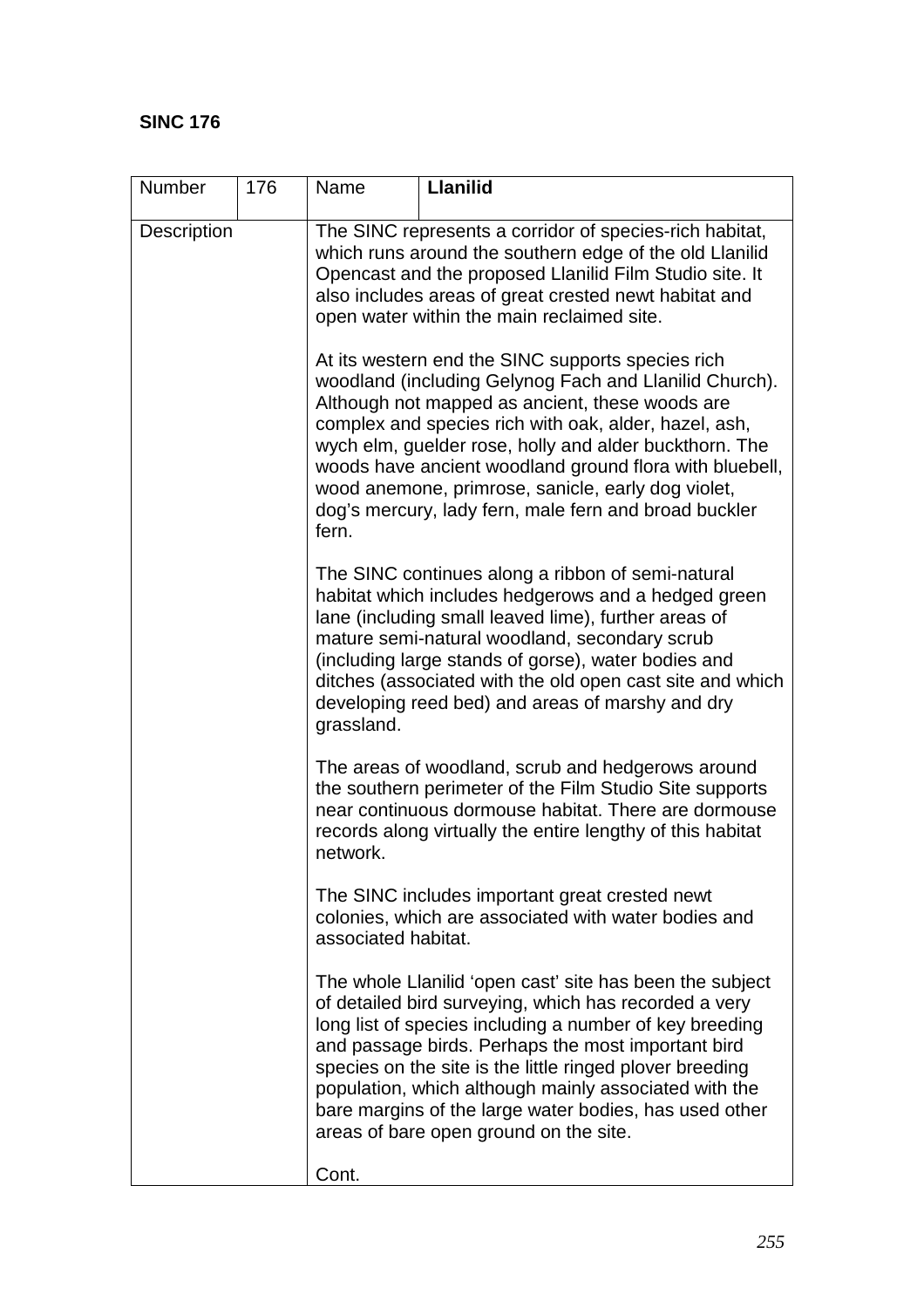|                                  |     |           | Ecological survey work for the Llanilid Film Studios<br>planning permission has also identified important<br>butterfly species including small blue and dingy skipper.<br>The whole of the Llanilid Film Studio Site is subject to a<br>Landscape and Nature Conservation Management Plan,<br>which sets out priority habitats, species and<br>management prescriptions to cover the whole of the Film<br>Studio site. |      |          |                                   |  |
|----------------------------------|-----|-----------|------------------------------------------------------------------------------------------------------------------------------------------------------------------------------------------------------------------------------------------------------------------------------------------------------------------------------------------------------------------------------------------------------------------------|------|----------|-----------------------------------|--|
| <b>Grid Ref</b>                  |     | SS 978812 |                                                                                                                                                                                                                                                                                                                                                                                                                        |      | Ward(s)  | Brynna, Llanharry                 |  |
| <b>CCW TN</b>                    |     |           |                                                                                                                                                                                                                                                                                                                                                                                                                        | Area |          | 65.87                             |  |
|                                  |     |           |                                                                                                                                                                                                                                                                                                                                                                                                                        | (ha) |          |                                   |  |
| Air photo dates                  |     | 2003      |                                                                                                                                                                                                                                                                                                                                                                                                                        |      |          |                                   |  |
| Ownership                        |     |           |                                                                                                                                                                                                                                                                                                                                                                                                                        |      |          |                                   |  |
| <b>Tir Gofal</b>                 |     |           | <b>Tir Gofal date</b>                                                                                                                                                                                                                                                                                                                                                                                                  |      |          |                                   |  |
| <b>TPO</b>                       |     |           | Conservation area                                                                                                                                                                                                                                                                                                                                                                                                      |      |          |                                   |  |
| <b>SINC</b>                      |     |           | Primary Features - H (1), H (3), H (4), H (7), H (9), H (11),                                                                                                                                                                                                                                                                                                                                                          |      |          |                                   |  |
| Qualification<br><b>Features</b> |     |           | H (15), H (16), H (17), H (18), H (20), S (1), S (2), and S (4)                                                                                                                                                                                                                                                                                                                                                        |      |          |                                   |  |
|                                  |     |           | Contributory Features $- S(3)$ and S(6)                                                                                                                                                                                                                                                                                                                                                                                |      |          |                                   |  |
| Earth science<br>sites           |     |           | None (546 close to boundary)                                                                                                                                                                                                                                                                                                                                                                                           |      |          |                                   |  |
| Survey work                      |     |           | $\bullet$                                                                                                                                                                                                                                                                                                                                                                                                              |      |          | <b>CCW Phase I Habitat Survey</b> |  |
| undertaken                       |     |           | <b>Site Visits 1997-2008</b>                                                                                                                                                                                                                                                                                                                                                                                           |      |          |                                   |  |
|                                  |     |           | Various ecological assessments for the Dragon<br>$\bullet$                                                                                                                                                                                                                                                                                                                                                             |      |          |                                   |  |
|                                  |     |           | International Studios, Davies Light Associates (2000                                                                                                                                                                                                                                                                                                                                                                   |      |          |                                   |  |
|                                  |     |           | onwards).                                                                                                                                                                                                                                                                                                                                                                                                              |      |          |                                   |  |
|                                  |     |           | Llanilid Park, Landscape and Nature Conservation<br>$\bullet$                                                                                                                                                                                                                                                                                                                                                          |      |          |                                   |  |
|                                  |     |           | Management Plan, Davies Light Associates<br>(November 2005).                                                                                                                                                                                                                                                                                                                                                           |      |          |                                   |  |
| Original                         | 176 |           | Original                                                                                                                                                                                                                                                                                                                                                                                                               |      | Llanilid |                                   |  |
| Number                           |     |           | Name                                                                                                                                                                                                                                                                                                                                                                                                                   |      |          |                                   |  |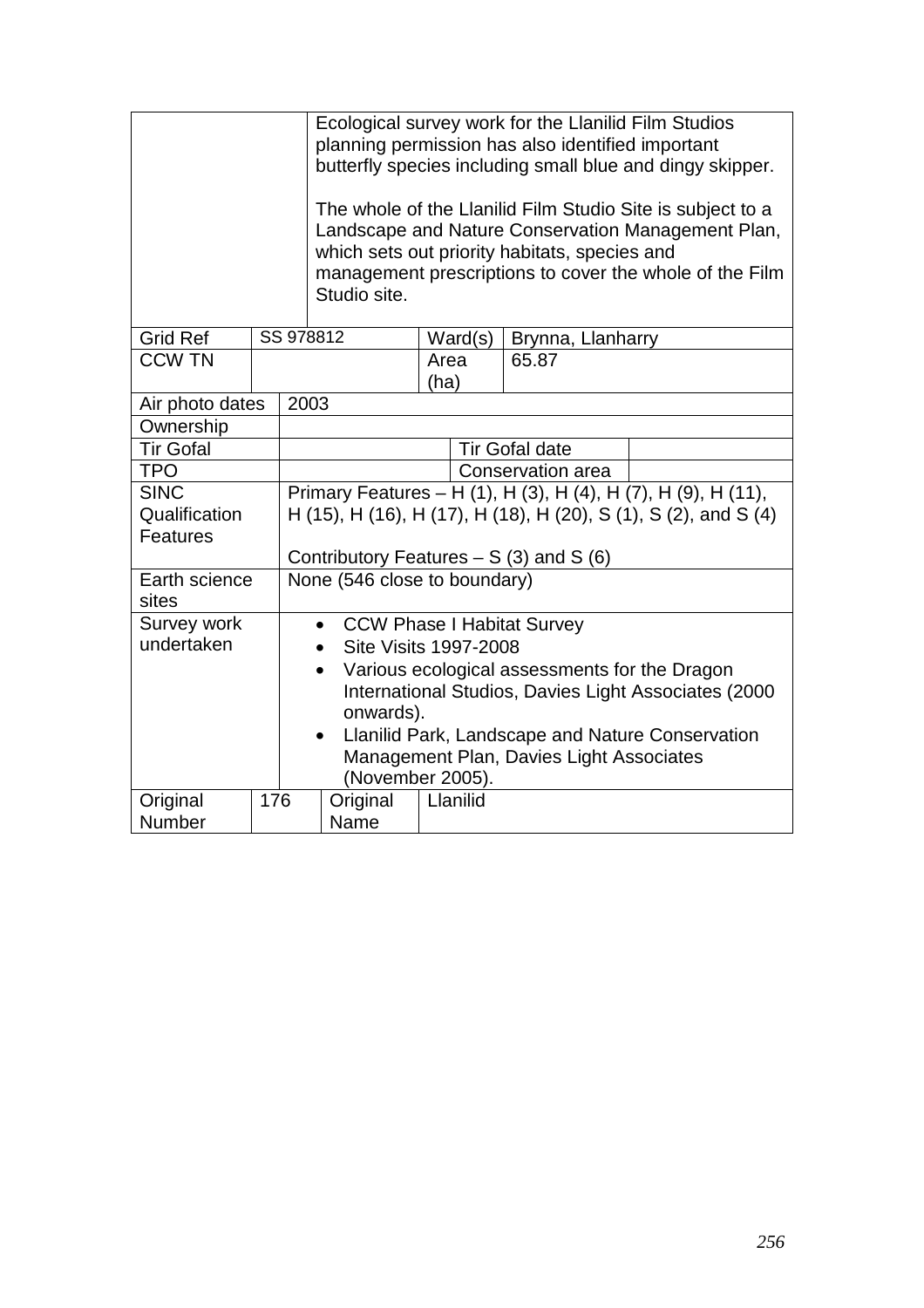| Number      | 177 | Name                                                                                          | <b>Dolau Slopes</b>                                                                                                                                                                                                                                                                                                                                                                                                                                                                                                                                                                                                                                                                                                                                                                                                                                                                                                                                                                                                                                                                                                                                                                                                                                                                                                                                                                                                                                                                                                                     |  |  |  |  |
|-------------|-----|-----------------------------------------------------------------------------------------------|-----------------------------------------------------------------------------------------------------------------------------------------------------------------------------------------------------------------------------------------------------------------------------------------------------------------------------------------------------------------------------------------------------------------------------------------------------------------------------------------------------------------------------------------------------------------------------------------------------------------------------------------------------------------------------------------------------------------------------------------------------------------------------------------------------------------------------------------------------------------------------------------------------------------------------------------------------------------------------------------------------------------------------------------------------------------------------------------------------------------------------------------------------------------------------------------------------------------------------------------------------------------------------------------------------------------------------------------------------------------------------------------------------------------------------------------------------------------------------------------------------------------------------------------|--|--|--|--|
| Description |     | A complex of marshy and dry grassland and large areas<br>of mainly wet semi-natural woodland. |                                                                                                                                                                                                                                                                                                                                                                                                                                                                                                                                                                                                                                                                                                                                                                                                                                                                                                                                                                                                                                                                                                                                                                                                                                                                                                                                                                                                                                                                                                                                         |  |  |  |  |
|             |     |                                                                                               | The marshy grassland represents the remaining<br>fragments of a larger area, much of which has<br>succeeded into woodland or been lost to landfill<br>operations. The marshy grassland varies considerably<br>in character. Much of the marshy grassland is horse<br>grazed and supports horse grazed mire (National<br>Vegetation Classification M23) with soft rush, sharp<br>flowered rush, Yorkshire fog, lesser spearwort, ragged<br>robin, greater bird's-foot trefoil, marsh bedstraw, marsh<br>thistle and purple-moor grass mire (National Vegetation<br>Classification M25), with typical species include purple<br>moor-grass and tormentil with varying amounts of saw-<br>wort, cuckoo-flower, carnation sedge, glaucous sedge,<br>lousewort, marsh violet, devil's-bit scabious, heath<br>spotted orchid, angelica, common cotton-grass, jointed<br>rush and fleabane with a little sphagnum. These areas of<br>marsh are often associated with damp grassland with<br>Yorkshire fog and creeping buttercup (National<br>Vegetation Classification MG10). Elsewhere there are<br>areas of heavily grazed but species rich grassland with<br>common bent, Yorkshire fog, sweet vernal grass, red<br>fescue, crested dog's-tail, rye grass, bird's-foot trefoil,<br>black knapweed, white clover, common daisy and<br>ribwort plantain. In a few places the drier neutral and<br>marshy grassland are in good management conditions<br>and these highlight the potential of the wider, over-<br>grazed, grassland resource. |  |  |  |  |
|             |     |                                                                                               | The SINC includes areas of mature wet woodland with<br>alder and associated areas of drier oak, ash hawthorn<br>and hazel woodland. The wet woodland supports a<br>swamp ground flora with meadowsweet, hemlock water<br>dropwort, marsh marigold and iris, and guilder rose and<br>willow. Drier oak woodland is often associated with old<br>hedge lines or small copses (with oak, ash, hazel and<br>holly) and these can support an ancient woodland<br>groundflora of bluebells, dog violets, wood sorrel,<br>foxgloves, enchanter's nightshade, primrose, lady fern,<br>male fern and broad buckler fern and hart's-tongue fern.<br>Secondary willow has developed over much of the<br>marshy grassland and the thickets of goat and grey<br>willow and young alder have elements of marshy                                                                                                                                                                                                                                                                                                                                                                                                                                                                                                                                                                                                                                                                                                                                       |  |  |  |  |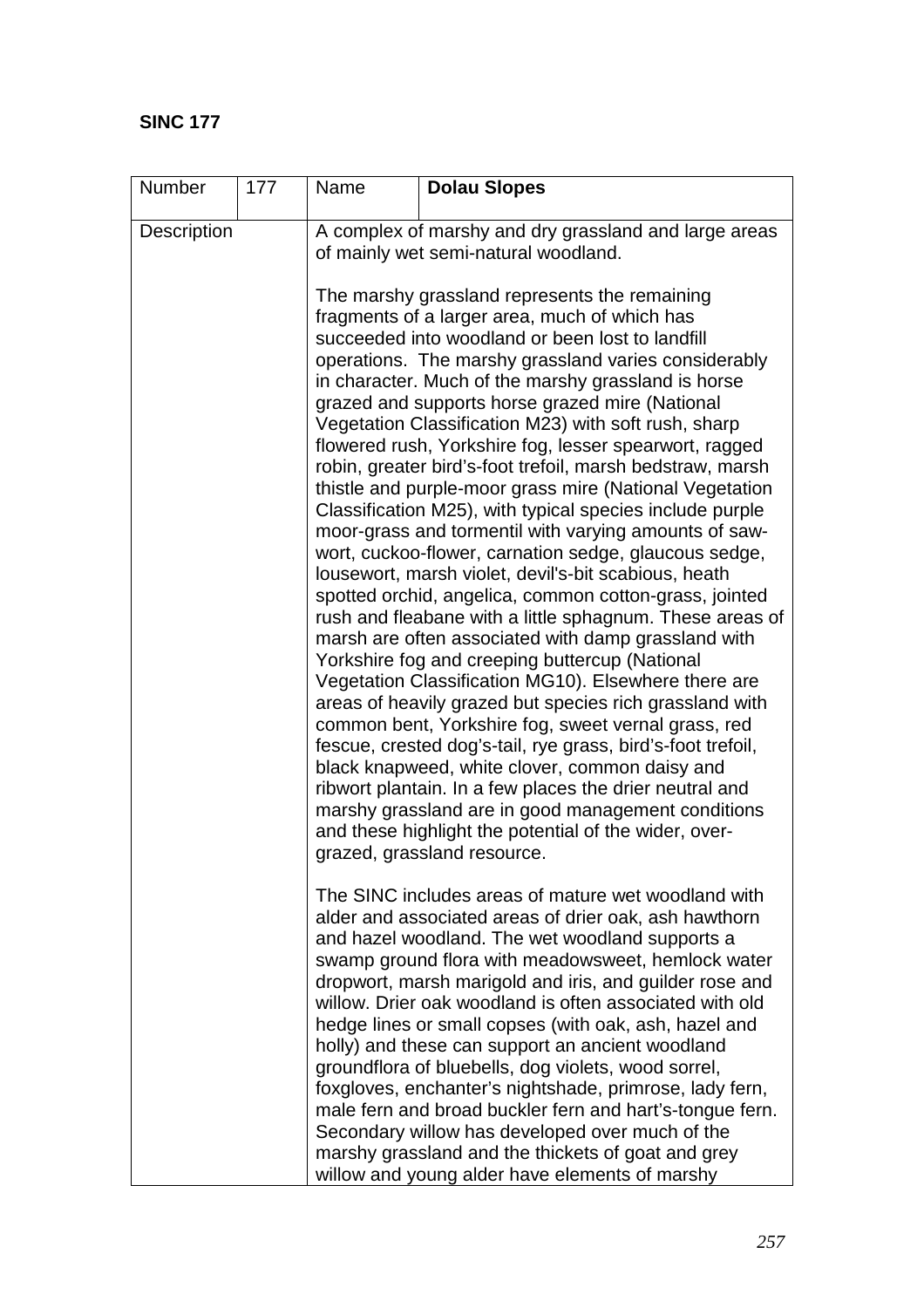| grassland ground flora, occasional glades of marshy       |
|-----------------------------------------------------------|
| grassland support areas of tall, unmanaged, but species   |
|                                                           |
| rich, mire (National Vegetation Classification M25), with |
| purple moor-grass, meadow thistle, angelica,              |
|                                                           |
| meadowsweet and devil's-bit scabious.                     |
|                                                           |
| An area of landfill has a small pond, which has reed      |
|                                                           |
| mace, hemlock water dropwort, red-sweet grass and         |
| brooklime. The ponds support common or palmate            |
|                                                           |
| newts.                                                    |
|                                                           |
| The woodland complex is likely to support dormouse        |
|                                                           |
| (which occur in adjacent woodland). The mosaic of wet     |
| grazed pastures and woodland are also excellent bat       |
|                                                           |
| foraging habitat and both lesser horseshoe bat and        |
| barbastrelle bat are likely to use these areas. Marsh     |
| fritillary butterflies have been recorded in recent years |
|                                                           |
| and glow worms occur on areas of open, dry grassland.     |
|                                                           |
|                                                           |

| <b>Grid Ref</b>  |                  | ST004822                                                       |                                    | Ward(s)      | Llanharan, Llanharry                     |                                                               |  |  |
|------------------|------------------|----------------------------------------------------------------|------------------------------------|--------------|------------------------------------------|---------------------------------------------------------------|--|--|
| <b>CCW TN</b>    |                  |                                                                |                                    | Area         | 22.44                                    |                                                               |  |  |
|                  |                  |                                                                |                                    | (ha)         |                                          |                                                               |  |  |
| Air photo dates  |                  | 2003                                                           |                                    |              |                                          |                                                               |  |  |
| Ownership        |                  |                                                                |                                    |              |                                          |                                                               |  |  |
| <b>Tir Gofal</b> |                  |                                                                |                                    |              | <b>Tir Gofal date</b>                    |                                                               |  |  |
| <b>TPO</b>       |                  |                                                                |                                    |              | Conservation area                        |                                                               |  |  |
| <b>SINC</b>      |                  |                                                                |                                    |              |                                          | Primary Features - H (1), H (2), H (3), H (4), H (7), H (11), |  |  |
| Qualification    |                  |                                                                |                                    |              | H (16), H (17), H (18), S (1), and S (6) |                                                               |  |  |
| <b>Features</b>  |                  |                                                                |                                    |              |                                          |                                                               |  |  |
|                  |                  | Contributory Features $- S(2)$ , S(3), S(4) and S(7)           |                                    |              |                                          |                                                               |  |  |
| Earth science    |                  | <b>None</b>                                                    |                                    |              |                                          |                                                               |  |  |
| sites            |                  |                                                                |                                    |              |                                          |                                                               |  |  |
| Survey work      |                  |                                                                | $\bullet$                          |              | CCW Phase I Habitat Survey, 1992-1995    |                                                               |  |  |
| undertaken       |                  |                                                                | Site Visits 1997-2008<br>$\bullet$ |              |                                          |                                                               |  |  |
|                  |                  | Llanharan By-pass, Draft Ecological Assessments,<br>$\bullet$  |                                    |              |                                          |                                                               |  |  |
|                  | Halcrow (2004/5) |                                                                |                                    |              |                                          |                                                               |  |  |
|                  |                  | Penyparc Farm, Llanharry, Phase I Habitat Survey,<br>$\bullet$ |                                    |              |                                          |                                                               |  |  |
|                  |                  |                                                                | Casella (2001)                     |              |                                          |                                                               |  |  |
| Original         | 177              |                                                                | Original                           | Dolau Slopes |                                          |                                                               |  |  |
| Number           |                  | Name                                                           |                                    |              |                                          |                                                               |  |  |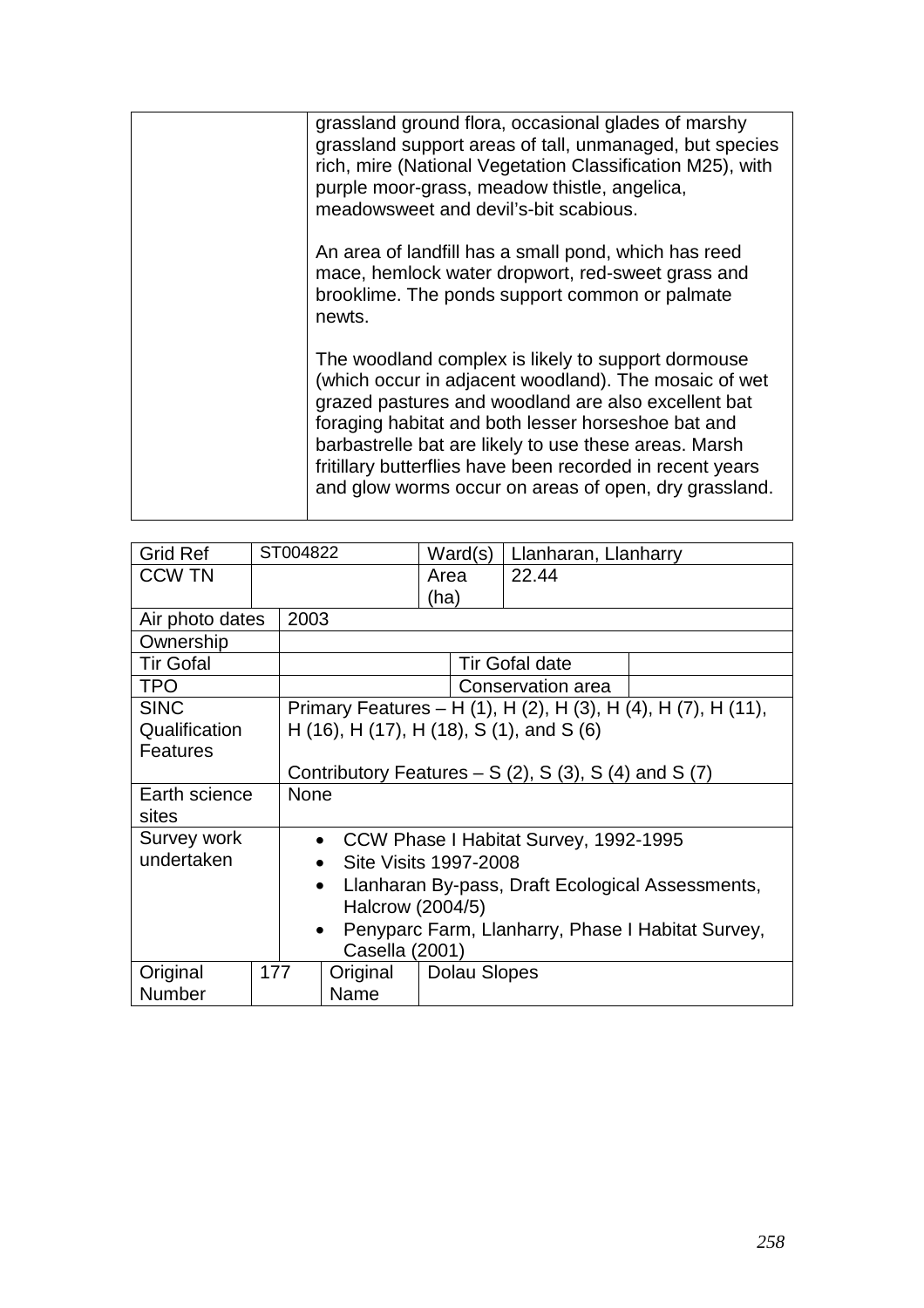| Number             | 178       | Name<br><b>Cwmparc</b>                                                                                                                                                                                                                                                    |                                                                                                                                                                                                                                                                                                                                                                                                                                                                                                                                                                                                                                                                                                                                                                                                                                                                                                                                                                                                                                                                                                                                                                               |  |  |  |  |  |
|--------------------|-----------|---------------------------------------------------------------------------------------------------------------------------------------------------------------------------------------------------------------------------------------------------------------------------|-------------------------------------------------------------------------------------------------------------------------------------------------------------------------------------------------------------------------------------------------------------------------------------------------------------------------------------------------------------------------------------------------------------------------------------------------------------------------------------------------------------------------------------------------------------------------------------------------------------------------------------------------------------------------------------------------------------------------------------------------------------------------------------------------------------------------------------------------------------------------------------------------------------------------------------------------------------------------------------------------------------------------------------------------------------------------------------------------------------------------------------------------------------------------------|--|--|--|--|--|
| <b>Description</b> |           | An extensive area of wetland habitat in the bowl of Graig-fawr<br>and Graig Fach (SSSI). While parts have been subject to land<br>reclamation projects, the site represents a complex mosaic of<br>grassland and marshy grasslands, intersected by streams and<br>issues. |                                                                                                                                                                                                                                                                                                                                                                                                                                                                                                                                                                                                                                                                                                                                                                                                                                                                                                                                                                                                                                                                                                                                                                               |  |  |  |  |  |
|                    | woodland. |                                                                                                                                                                                                                                                                           | The marshy grassland is an expanse of purple moor-grass<br>(National Vegetation Classification M25) and soft rush (National<br>Vegetation Classification M23) with common bent, Yorkshire<br>fog, tormentil, angelica, marsh bedstraw, marsh thistle and<br>greater bird's-foot trefoil. These marshy expanses grade in and<br>out of drier acid grassland with sheep's fescue, common and<br>velvet bent, mat grass, heath rush, sheep's sorrel, heath<br>bedstraw and tormentil. The complex of streams and issues<br>adds diversity with wetter gullies and areas of inundated<br>vegetation. The are smaller areas heather and bilberry heath,<br>and where land reclamation has occurred, areas of drier semi-<br>improved neutral and acid grassland with rye grass, crested<br>dog's-tail, common bent, red fescue, sheep's fescue, sweet<br>vernal grass, white clover, carline thistle, creeping thistle,<br>sheep's sorrel, mouse eared hawkweed, fairy flax and common<br>bird's-foot trefoil. There are a few areas of oak and rowan<br>The basin is cattle and sheep grazed and is a valuable<br>expanse of wetland acidic vegetation. Grayling butterfly occur. |  |  |  |  |  |

| <b>Grid Ref</b>        |                                                                | SS936958<br>Ward(s)   Treorchy                                    |                       |               |  |           |         |       |
|------------------------|----------------------------------------------------------------|-------------------------------------------------------------------|-----------------------|---------------|--|-----------|---------|-------|
| <b>CCW TN</b>          |                                                                | CCW TN 003, 006, 008 and 009.                                     |                       |               |  | Area (ha) |         | 239.9 |
| Air photo dates        |                                                                | 2003                                                              |                       |               |  |           |         |       |
| <b>Public access</b>   |                                                                | Limited to Public Rights of Way                                   |                       |               |  |           |         |       |
| Ownership              |                                                                |                                                                   |                       |               |  |           |         |       |
| <b>Tir Gofal</b>       |                                                                |                                                                   | <b>Tir Gofal date</b> |               |  |           |         |       |
| <b>TPO</b>             |                                                                | Conservation area                                                 |                       |               |  |           |         |       |
| <b>SINC</b>            | Primary Features – H (4), H (6), H (7), H (9), H (12), H (15), |                                                                   |                       |               |  |           |         |       |
| Qualification          |                                                                | and H $(18)$                                                      |                       |               |  |           |         |       |
| <b>Features</b>        |                                                                |                                                                   |                       |               |  |           |         |       |
|                        |                                                                | Contributory Features – H $(1)$ , S $(1)$ , S $(4)$ , and S $(6)$ |                       |               |  |           |         |       |
| Earth science          |                                                                | No RIGs other sites: 71, 70, 58, 61, 217, 218                     |                       |               |  |           |         |       |
| sites                  |                                                                |                                                                   |                       |               |  |           |         |       |
| Survey work            |                                                                | • CCW Phase I Habitat Survey, 199-1995                            |                       |               |  |           |         |       |
| undertaken             |                                                                | <b>Site Visits 1997-2008</b><br>$\bullet$                         |                       |               |  |           |         |       |
| <b>Original Number</b> |                                                                | 178 —                                                             |                       | Original Name |  |           | Cwmparc |       |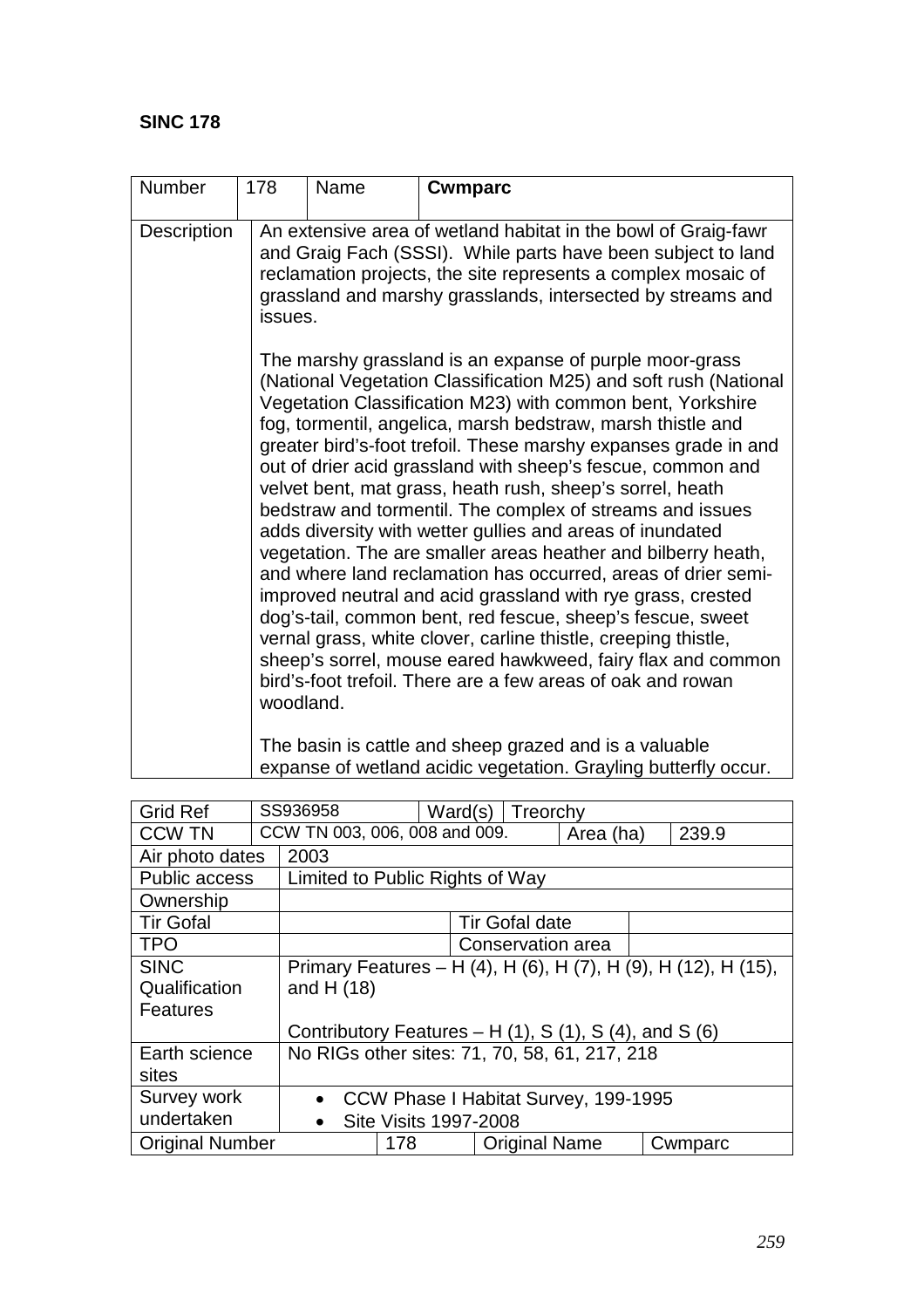| <b>Number</b>      | 179 | Name                                                                                                                                                                                                                                                                                                                                                                                                                                                                                                                                                                 | <b>Mynydd Tyle-coch</b> |  |  |  |  |  |
|--------------------|-----|----------------------------------------------------------------------------------------------------------------------------------------------------------------------------------------------------------------------------------------------------------------------------------------------------------------------------------------------------------------------------------------------------------------------------------------------------------------------------------------------------------------------------------------------------------------------|-------------------------|--|--|--|--|--|
| <b>Description</b> |     | The steep heavily forested slopes on the western valleyside of<br>the Rhondda Fawr above Treorchy.                                                                                                                                                                                                                                                                                                                                                                                                                                                                   |                         |  |  |  |  |  |
|                    |     | The forestry plantation is an extensive area of mixed larch,<br>sitka spruce, western hemlock, douglas fir, Norway spruce and<br>lodgepole pine. Much of this conifer plantation is replanted<br>ancient woodland and the remainder was planted onto acid<br>grassland/heath. The plantations represent good bird habitat,<br>with potential for crossbill, siskin, redpoll and goshawk.                                                                                                                                                                             |                         |  |  |  |  |  |
|                    |     | The SINC includes a large area of remnant ancient woodland<br>on the northern side of Graig Nant-y-Blaidd. The woodland is a<br>typical upland oak, birch and alder woodland. Much of Graig<br>Nant-y-Blaidd supports a mosaic of acid grassland (common<br>bent, sheep's fescue, red fescue, tormentil and heath<br>bedstraw), with bracken. Old quarry working support heather<br>dominated dry heath, while on the lower slopes there is a<br>series of flushed areas of marshy grassland with soft rush,<br>purple moor-grass, marsh bedstraw and marsh thistle. |                         |  |  |  |  |  |

| <b>Grid Ref</b>   |                                                              | SS 948968                                                  |                                                         | Ward(s)      |                         | Treorchy              |  |  |  |
|-------------------|--------------------------------------------------------------|------------------------------------------------------------|---------------------------------------------------------|--------------|-------------------------|-----------------------|--|--|--|
| <b>CCW TN</b>     | <b>CCW TN 010</b>                                            |                                                            | SS99NW and 001                                          | Area<br>(ha) |                         | 234.4                 |  |  |  |
|                   |                                                              | SS99NE                                                     |                                                         |              |                         |                       |  |  |  |
| Air photo dates   |                                                              | 2003                                                       |                                                         |              |                         |                       |  |  |  |
| Public access     |                                                              |                                                            | Limited to Public Rights of Way                         |              |                         |                       |  |  |  |
| Ownership         |                                                              |                                                            |                                                         |              |                         |                       |  |  |  |
| <b>Tir Gofal</b>  |                                                              |                                                            |                                                         |              |                         | <b>Tir Gofal date</b> |  |  |  |
| <b>TPO</b>        |                                                              |                                                            |                                                         |              |                         | Conservation area     |  |  |  |
| <b>SINC</b>       |                                                              |                                                            | Primary Features – H (1), H (6), H (7), H (9) and S (2) |              |                         |                       |  |  |  |
| Qualification     |                                                              |                                                            |                                                         |              |                         |                       |  |  |  |
| Features          |                                                              |                                                            |                                                         |              |                         |                       |  |  |  |
| <b>RIGS</b> earth |                                                              |                                                            | 430 Tarren Maen-du quarry and landslide (score 100)     |              |                         |                       |  |  |  |
| science sites     |                                                              |                                                            |                                                         |              |                         |                       |  |  |  |
| Other earth       |                                                              | 471, 73, 65, 253, 64, 258, 56, 255, 306, 259, 75, 57, 512, |                                                         |              |                         |                       |  |  |  |
| science sites     |                                                              | 518, 257                                                   |                                                         |              |                         |                       |  |  |  |
| Survey work       |                                                              | • CCW Phase I Habitat Survey, 1992-1995                    |                                                         |              |                         |                       |  |  |  |
| undertaken        |                                                              | Site Visits 1997-2008<br>$\bullet$                         |                                                         |              |                         |                       |  |  |  |
|                   | Earth Science site visits 2003-4 Haycock et al.<br>$\bullet$ |                                                            |                                                         |              |                         |                       |  |  |  |
|                   |                                                              |                                                            |                                                         |              |                         |                       |  |  |  |
| Original<br>179   |                                                              |                                                            | Original                                                |              | <b>Graig Awr Slopes</b> |                       |  |  |  |
| <b>Number</b>     |                                                              | Name                                                       |                                                         |              |                         |                       |  |  |  |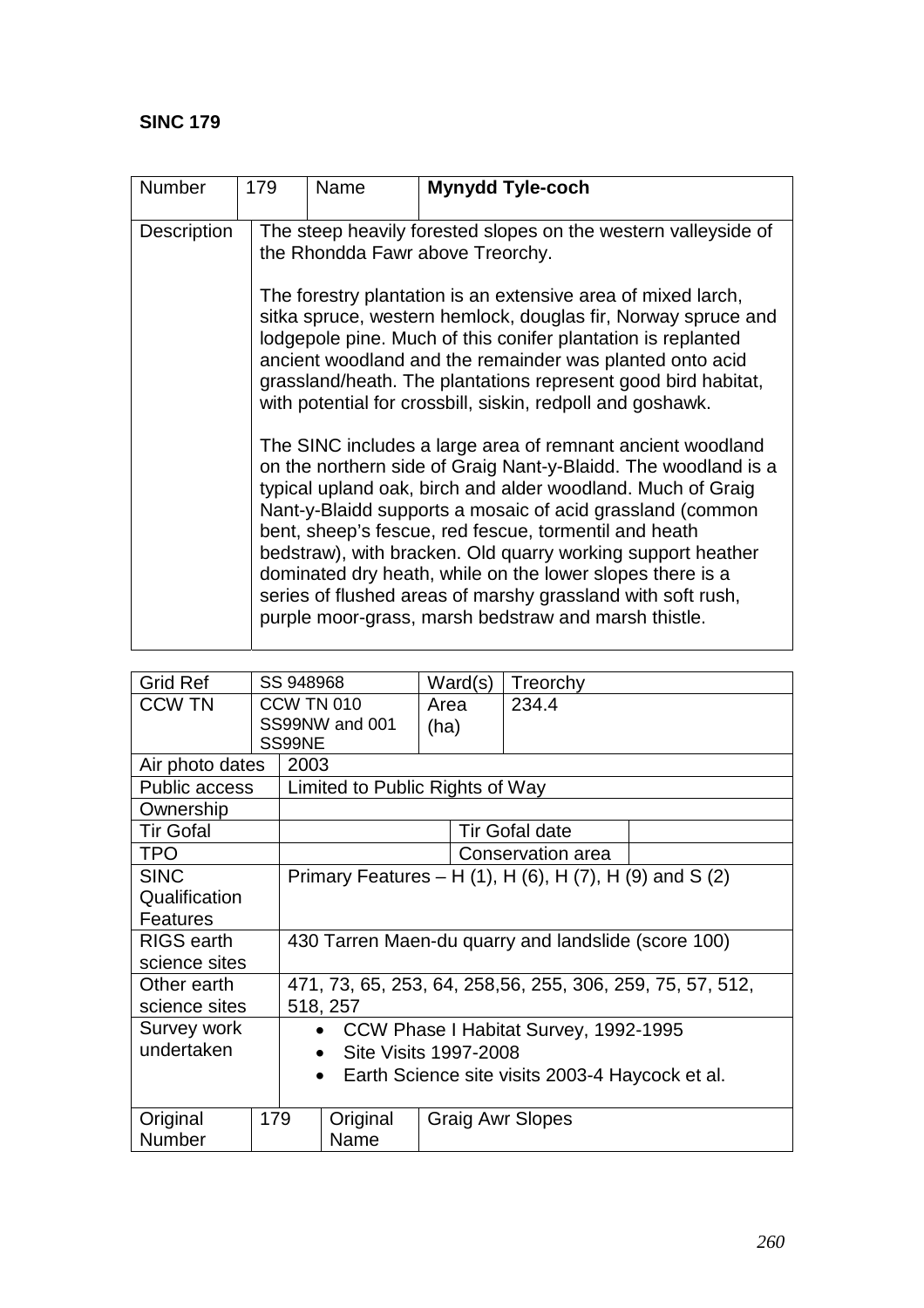| <b>Number</b>      | 180 | Name                                                                                                                                                                                                                                                                                                                                                                                                                                                                                      | <b>Nant Pentre Forestry</b> |  |  |  |
|--------------------|-----|-------------------------------------------------------------------------------------------------------------------------------------------------------------------------------------------------------------------------------------------------------------------------------------------------------------------------------------------------------------------------------------------------------------------------------------------------------------------------------------------|-----------------------------|--|--|--|
| <b>Description</b> |     | Most of the SINC is a large Forestry Commission conifer<br>plantation on the hillside above Pentre. The plantation is<br>a mix of Sitka spruce, larch and noble fir. The site was<br>originally upland acid grassland and heath, and these<br>form part of the plantation's ground flora. Parts of the<br>plantations lower slopes are replanted ancient<br>woodland. The site represents high potential for conifer<br>bird species including crossbill, siskin, redpoll and<br>goshawk. |                             |  |  |  |
|                    |     | The SINC also includes a small area of ancient oak<br>woodland.                                                                                                                                                                                                                                                                                                                                                                                                                           |                             |  |  |  |

| <b>Grid Ref</b>  | SS974967 |                                                                  |                      | Ward(s)                       | Pentre                                           |  |  |  |
|------------------|----------|------------------------------------------------------------------|----------------------|-------------------------------|--------------------------------------------------|--|--|--|
| <b>CCW TN</b>    |          |                                                                  |                      | Area                          | 80.94                                            |  |  |  |
|                  |          |                                                                  |                      | (ha)                          |                                                  |  |  |  |
| Air photo dates  |          | 2003                                                             |                      |                               |                                                  |  |  |  |
| Ownership        |          |                                                                  |                      |                               |                                                  |  |  |  |
| <b>Tir Gofal</b> |          |                                                                  |                      |                               | <b>Tir Gofal date</b>                            |  |  |  |
| <b>TPO</b>       |          |                                                                  |                      |                               | Conservation area                                |  |  |  |
| <b>SINC</b>      |          |                                                                  |                      |                               | Primary Features $- H(1)$ , H $(6)$ and H $(10)$ |  |  |  |
| Qualification    |          |                                                                  |                      |                               |                                                  |  |  |  |
| <b>Features</b>  |          | Contributory Features $- S(2)$                                   |                      |                               |                                                  |  |  |  |
| Earth science    |          | No RIGs, others: 74, 77, 477 (102 is near the boundary)          |                      |                               |                                                  |  |  |  |
| sites            |          |                                                                  |                      |                               |                                                  |  |  |  |
| Survey work      |          | • CCW Phase I Habitat Survey, 1992-1995                          |                      |                               |                                                  |  |  |  |
| undertaken       |          | Site Visits 1997-2008<br>$\bullet$                               |                      |                               |                                                  |  |  |  |
|                  |          | Glamorgan Ancient woodland Inventory (provisional),<br>$\bullet$ |                      |                               |                                                  |  |  |  |
|                  |          | <b>NCC 1986</b>                                                  |                      |                               |                                                  |  |  |  |
| Original         | 180      | Original                                                         |                      |                               | Bryn Du (now part of SINC 54 Mynydd              |  |  |  |
| <b>Number</b>    |          |                                                                  | Name                 | Blaenrhondda, Mynydd Ty Isaf) |                                                  |  |  |  |
|                  | 184      |                                                                  | Nant Pentre woodland |                               |                                                  |  |  |  |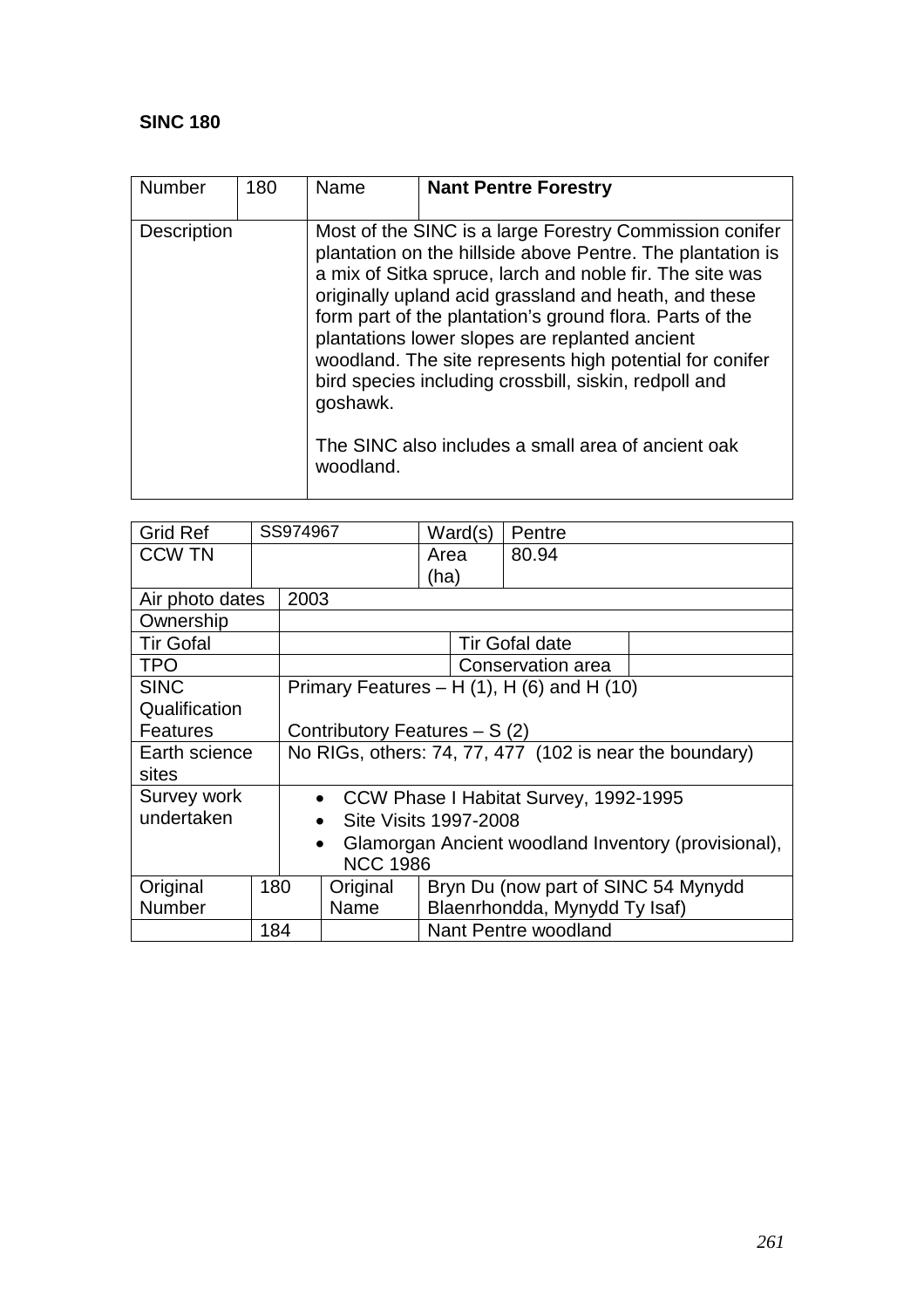| Number      |  | Name                                                                                                                                                                                                                                                                                                                                                                                                                                                                                                                                                                       | <b>Treorchy Slopes</b>                                                                                                                                                                                                                                                                                                                                                                                                                                                                                                                                                                                                                                                                                                                                                            |  |  |  |  |
|-------------|--|----------------------------------------------------------------------------------------------------------------------------------------------------------------------------------------------------------------------------------------------------------------------------------------------------------------------------------------------------------------------------------------------------------------------------------------------------------------------------------------------------------------------------------------------------------------------------|-----------------------------------------------------------------------------------------------------------------------------------------------------------------------------------------------------------------------------------------------------------------------------------------------------------------------------------------------------------------------------------------------------------------------------------------------------------------------------------------------------------------------------------------------------------------------------------------------------------------------------------------------------------------------------------------------------------------------------------------------------------------------------------|--|--|--|--|
| Description |  | An extensive and classic example of upland peat bog,<br>acid grassland and valley side ffridd and heath land.                                                                                                                                                                                                                                                                                                                                                                                                                                                              |                                                                                                                                                                                                                                                                                                                                                                                                                                                                                                                                                                                                                                                                                                                                                                                   |  |  |  |  |
|             |  | The upland plateau support large areas of peat bog and<br>associated marshy and acid grassland. The peat<br>habitats include blanket bog, valley mire and wet<br>modified bogs. These bogs vary from less diverse<br>modified bogs to good quality blanket bog. Purple moor-<br>grass is usually the dominant species, but with an<br>associated species composition which includes deer-<br>grass, cross-leaved heath, common cotton-grass, bog<br>asphodel, round-leaved sundew, bottle sedge and<br>sphagnum mosses. Bog pools are frequent in areas of<br>valley mire. |                                                                                                                                                                                                                                                                                                                                                                                                                                                                                                                                                                                                                                                                                                                                                                                   |  |  |  |  |
|             |  |                                                                                                                                                                                                                                                                                                                                                                                                                                                                                                                                                                            | Marshy grassland dominates large areas of the upland<br>plateau and also occurs as flushed component of the<br>valley side ffridd above Treorchy. The marshy<br>grasslands are mainly soft rush (National Vegetation<br>Classification M23) and purple moor-grass (National<br>Vegetation Classification M25) dominated, with<br>tormentil, marsh bedstraw, marsh thistle and foxglove.<br>The lower valley side slopes support the more diverse<br>stands of marshy grasslands.                                                                                                                                                                                                                                                                                                  |  |  |  |  |
|             |  |                                                                                                                                                                                                                                                                                                                                                                                                                                                                                                                                                                            | Mynydd Maerdy supports extensive areas of wet and dry<br>heath (with more modified bog). Bilberry, heather and<br>wavy-hair grass dominate the dry heath, while cross-<br>leaved heath and purple moor-grass are additional<br>components of the wet heath. There is also a very<br>significant acid grassland (National Vegetation<br>Classifications U4 and some U5) component to the<br>SINC with mat grass, sheep's fescue, wavy-hair grass,<br>sweet vernal grass, heath bedstraw, sheep's sorrel,<br>heath milkwort and tormentil. On the lower valley sides<br>the acid grassland occurs in a complex mosaic with<br>heath, marshy grassland, bracken, and forms typical<br>ffridd habitat. The re-modelled coal tips of Ty'n-y-bedw<br>support extensive stands of gorse. |  |  |  |  |
|             |  | The SINC includes the valley of the Cwm Fforchy, which<br>is a good quality upland stream with fast flowing water,<br>gravel and bedrock bed, undercut banks, and associated<br>areas of wetland, woodland and heath. Brown trout<br>occur in the stream.                                                                                                                                                                                                                                                                                                                  |                                                                                                                                                                                                                                                                                                                                                                                                                                                                                                                                                                                                                                                                                                                                                                                   |  |  |  |  |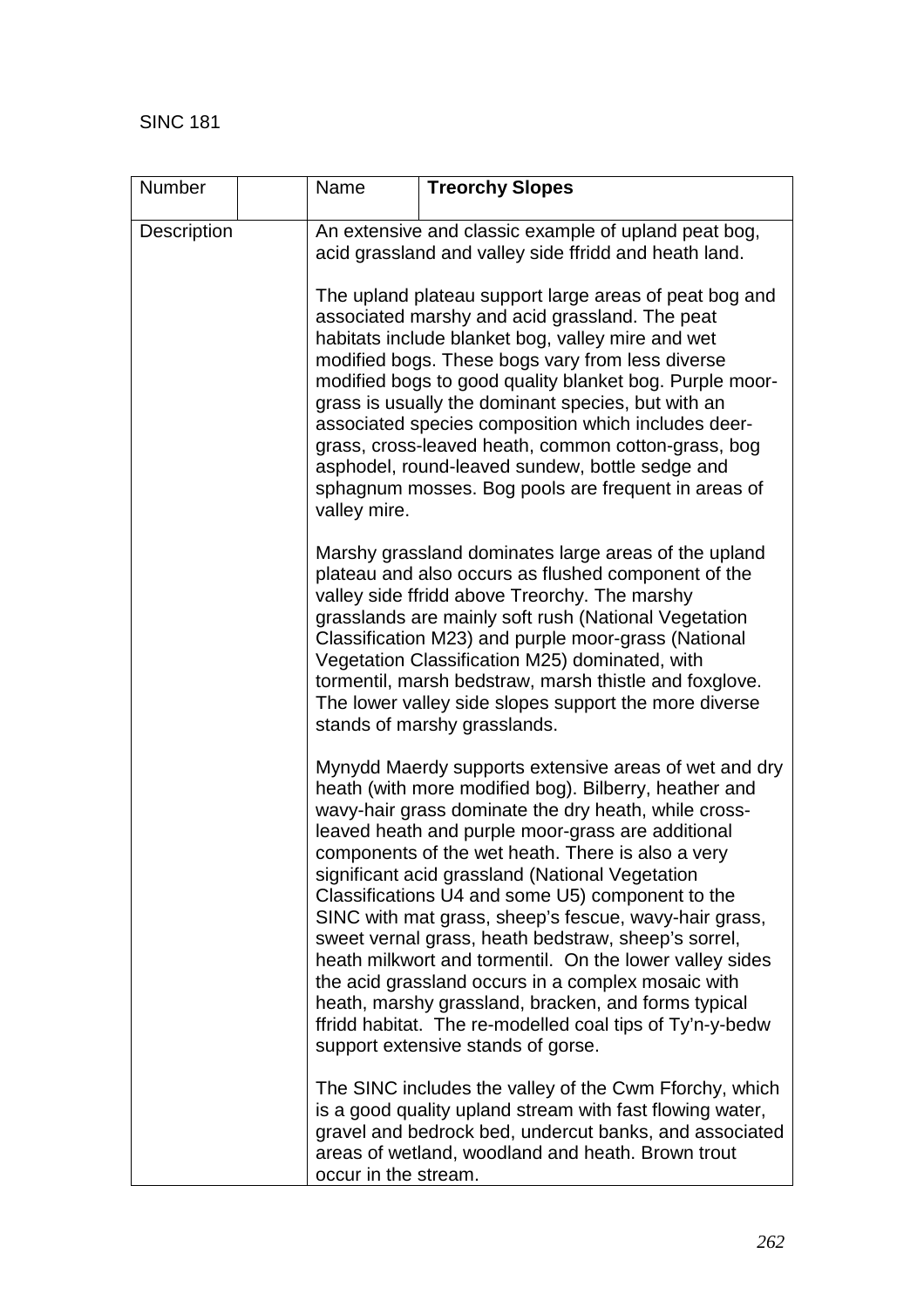| <b>Grid Ref</b>      |                                                |                                                                              | SS 960967                       | Ward(s)         |                       | Treherbert, Treorchy, Maerdy                                  |  |  |
|----------------------|------------------------------------------------|------------------------------------------------------------------------------|---------------------------------|-----------------|-----------------------|---------------------------------------------------------------|--|--|
| <b>CCW TN</b>        |                                                |                                                                              | (CCW TN006).                    | Area            | 492.9                 |                                                               |  |  |
|                      |                                                |                                                                              |                                 | (ha)            |                       |                                                               |  |  |
| Air photo dates      |                                                | 2003                                                                         |                                 |                 |                       |                                                               |  |  |
| <b>Public access</b> |                                                |                                                                              | Limited to Public Rights of Way |                 |                       |                                                               |  |  |
| Ownership            |                                                |                                                                              |                                 |                 |                       |                                                               |  |  |
| <b>Tir Gofal</b>     |                                                |                                                                              |                                 |                 | <b>Tir Gofal date</b> |                                                               |  |  |
| <b>TPO</b>           |                                                |                                                                              |                                 |                 | Conservation area     |                                                               |  |  |
| <b>SINC</b>          |                                                |                                                                              |                                 |                 |                       | Primary Features - H (6), H (7), H (9), H (10), H (12), and H |  |  |
| Qualification        |                                                | (20)                                                                         |                                 |                 |                       |                                                               |  |  |
| <b>Features</b>      |                                                |                                                                              |                                 |                 |                       |                                                               |  |  |
|                      |                                                | Contributory Features – H $(1)$ , H $(18)$ , S $(2)$ , S $(3)$ , S $(4)$ and |                                 |                 |                       |                                                               |  |  |
|                      |                                                | S(6)                                                                         |                                 |                 |                       |                                                               |  |  |
| Earth science        |                                                | No RIGs, others: 465, 83, 80, 76, 79, 101, 85, 84 (256 close                 |                                 |                 |                       |                                                               |  |  |
| sites                |                                                | to boundary)                                                                 |                                 |                 |                       |                                                               |  |  |
| Survey work          |                                                | CCW Phase I Habitat Survey, 1992-1995                                        |                                 |                 |                       |                                                               |  |  |
| undertaken           |                                                | Site Visits 1997-2008                                                        |                                 |                 |                       |                                                               |  |  |
|                      |                                                | Environmental Statement, Maerdy Windfarm, Entec<br>$\bullet$                 |                                 |                 |                       |                                                               |  |  |
|                      |                                                | (2006)                                                                       |                                 |                 |                       |                                                               |  |  |
|                      |                                                | Ty'n-y-Bedw Tips, Ecological Surveys, Halcrow                                |                                 |                 |                       |                                                               |  |  |
|                      | (1999)                                         |                                                                              |                                 |                 |                       |                                                               |  |  |
|                      | Ty'n-y-Bedw Tips, Vegetation Monitoring, David |                                                                              |                                 |                 |                       |                                                               |  |  |
|                      |                                                |                                                                              | Clements Ecology (2006)         |                 |                       |                                                               |  |  |
| Original             | 181                                            |                                                                              | Original                        | Treorchy slopes |                       |                                                               |  |  |
| Number               |                                                | Name                                                                         |                                 |                 |                       |                                                               |  |  |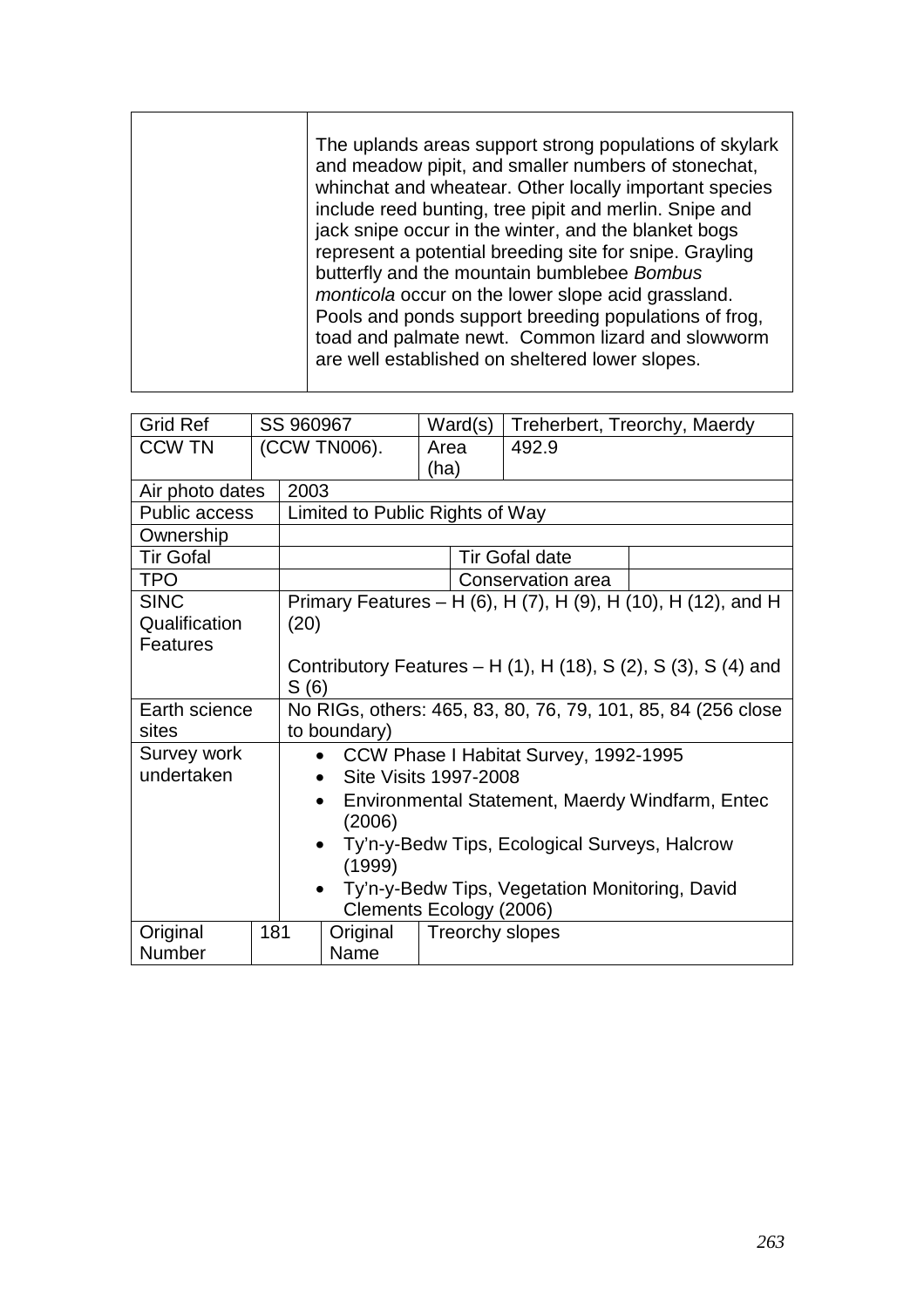| <b>Number</b>      | 182 | Name        | <b>Treorchy Cemetery</b>                                                                                                                                                                                                                                                                                                                                                                                                                                                                                                                                                                                                                                                                                                                                                                                                              |
|--------------------|-----|-------------|---------------------------------------------------------------------------------------------------------------------------------------------------------------------------------------------------------------------------------------------------------------------------------------------------------------------------------------------------------------------------------------------------------------------------------------------------------------------------------------------------------------------------------------------------------------------------------------------------------------------------------------------------------------------------------------------------------------------------------------------------------------------------------------------------------------------------------------|
| <b>Description</b> |     | squarrosus. | A large Victorian Cemetery on the lower valley side above<br>Treorchy. The Cemetery is old and well established and<br>supports a mosaic of grassland habitat, although modified<br>much of the grassland is species rich. Typical grassland is an<br>acidic/neutral (National Vegetation Classifications U4, MG5/6)<br>sward with sweet vernal grass, common bent, red fescue,<br>cock's-foot, false oat-grass, Yorkshire fog, bird-foot trefoil<br>(locally frequent), greater bird's-foot trefoil (wet areas), black<br>knapweed, devil's-bit scabious (occasional), carnation sedge,<br>hay rattle, white clover, red clover, ribwort plantain, ox-eye<br>daisy, common daisy, creeping jenny (in wet flushes),<br>creeping cinquefoil, field rush, germander speedwell,<br>primrose, sorrel, pignut and the moss Rhytidiadelphus |

| <b>Grid Ref</b>  |  | SS959975                                                      |                                       | Ward(s)                  | Treorchy              |  |  |  |
|------------------|--|---------------------------------------------------------------|---------------------------------------|--------------------------|-----------------------|--|--|--|
| <b>CCW TN</b>    |  |                                                               |                                       | Area                     | 11.86                 |  |  |  |
|                  |  |                                                               |                                       | (ha)                     |                       |  |  |  |
| Air photo dates  |  | 2003                                                          |                                       |                          |                       |  |  |  |
| Ownership        |  |                                                               |                                       |                          |                       |  |  |  |
| <b>Tir Gofal</b> |  |                                                               |                                       |                          | <b>Tir Gofal date</b> |  |  |  |
| <b>TPO</b>       |  |                                                               |                                       |                          | Conservation area     |  |  |  |
| <b>SINC</b>      |  |                                                               | Primary Features $- H(4)$ and H $(6)$ |                          |                       |  |  |  |
| Qualification    |  |                                                               |                                       |                          |                       |  |  |  |
| <b>Features</b>  |  |                                                               |                                       |                          |                       |  |  |  |
| Earth science    |  | <b>None</b>                                                   |                                       |                          |                       |  |  |  |
| sites            |  |                                                               |                                       |                          |                       |  |  |  |
| Survey work      |  | CCW Phase I Habitat Survey, 1992-1995<br>$\bullet$            |                                       |                          |                       |  |  |  |
| undertaken       |  | Site Visits 1997-2008<br>$\bullet$                            |                                       |                          |                       |  |  |  |
|                  |  | Rhondda Environmental Survey, Michael Littlewood<br>$\bullet$ |                                       |                          |                       |  |  |  |
|                  |  | Associates, 1988                                              |                                       |                          |                       |  |  |  |
| Original<br>182  |  |                                                               | Original                              | <b>Treorchy Cemetery</b> |                       |  |  |  |
| Number           |  |                                                               | Name                                  |                          |                       |  |  |  |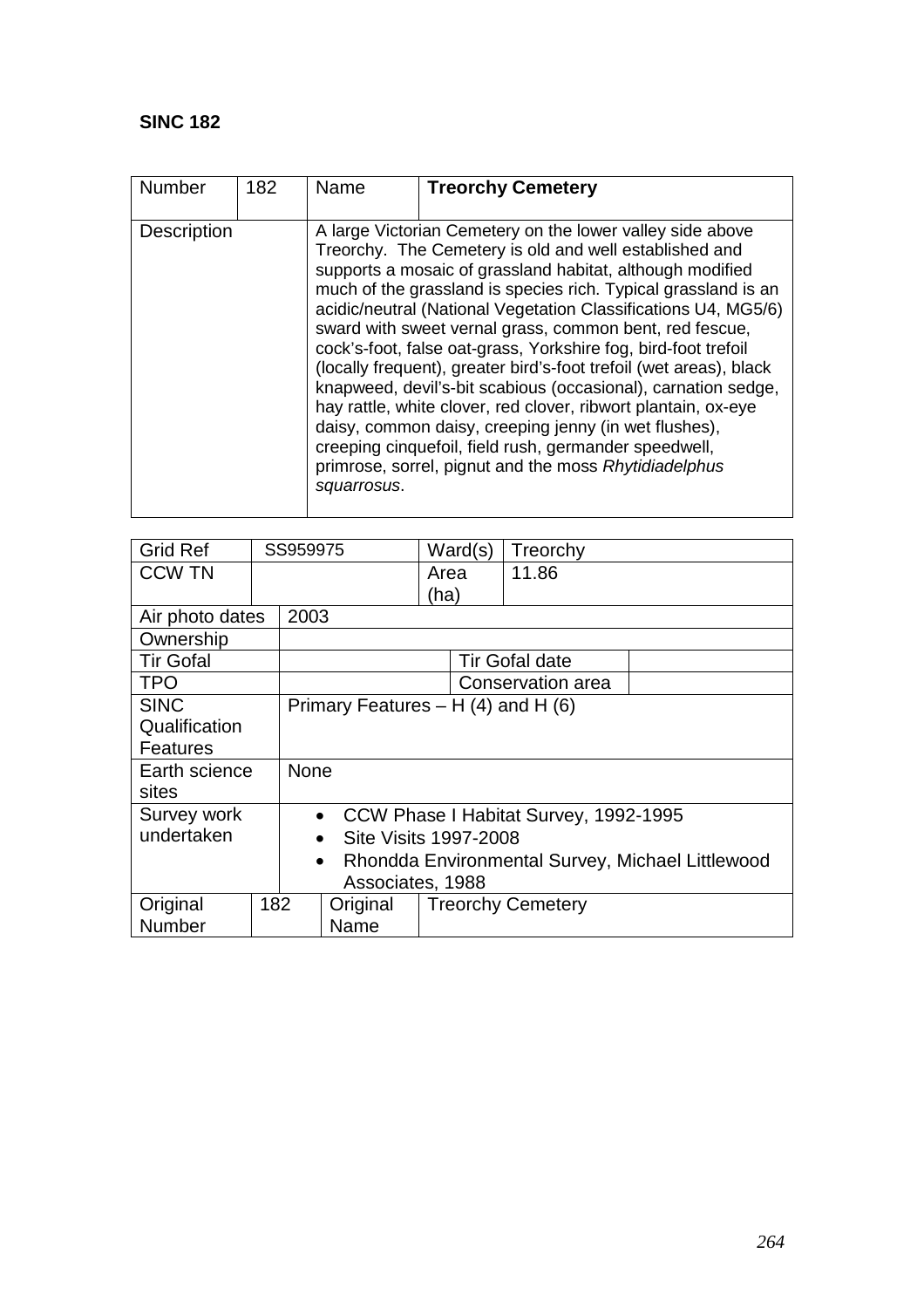| Number             | 183 | Name                                                                                                                                                                                                                            | <b>Ton Pentre Slopes</b>                                                                                                                                                                                                                                                                                                                                                                                                                                                                                                                                                                                                                                                                                                                                                                                                                                                                                                                                                                                                                                                             |  |  |  |  |
|--------------------|-----|---------------------------------------------------------------------------------------------------------------------------------------------------------------------------------------------------------------------------------|--------------------------------------------------------------------------------------------------------------------------------------------------------------------------------------------------------------------------------------------------------------------------------------------------------------------------------------------------------------------------------------------------------------------------------------------------------------------------------------------------------------------------------------------------------------------------------------------------------------------------------------------------------------------------------------------------------------------------------------------------------------------------------------------------------------------------------------------------------------------------------------------------------------------------------------------------------------------------------------------------------------------------------------------------------------------------------------|--|--|--|--|
| <b>Description</b> |     | A large upland SINC, which encompasses the uplands<br>of Mynydd Maendy and Mwynyd Ton and the valley of<br>the Cwm Ian. The SINC supports a complex mosaic of<br>upland grassland and heath, crags, and forestry<br>plantation. |                                                                                                                                                                                                                                                                                                                                                                                                                                                                                                                                                                                                                                                                                                                                                                                                                                                                                                                                                                                                                                                                                      |  |  |  |  |
|                    |     |                                                                                                                                                                                                                                 | The upland grassland includes sheep grazed acid and<br>marshy grassland with common bent, velvet bent,<br>sheep's fescue, mat grass, purple moor-grass, soft rush,<br>heath rush, tormentil, heath bedstraw, green ribbed<br>sedge and heath milkwort. Associated areas of old<br>quarry working and crags supports areas of heather and<br>bilberry heath and acid grassland, which contain wavy-<br>hair grass. Large parts of this upland grassland are<br>relatively species poor and heavily sheep grazed but<br>they represent a significant area of upland vegetation.<br>Areas associated with old quarries and crags, and the<br>steeper valley slopes overlooking Cwmparc, support<br>extensive areas of dry heath, scree and acid grassland.<br>The SINC includes the Mynydd Ton Bog (SS943 943)<br>where the Nant lan rises in a small acidic bog and a<br>series of bog pools, with common and hare's tail cotton<br>grass and round-leaved sundew.                                                                                                                     |  |  |  |  |
|                    |     | Cont.                                                                                                                                                                                                                           | Where grazing levels are reduced and the ground is<br>wetter, the upland vegetation becomes considerably<br>more diverse. The northern valley sides of Cwm Ian<br>support a diverse range of habitats. The valley consists<br>of a series of dry hummocks on which bracken and acid<br>grassland dominate, set in a valley of low lying, wet and<br>flushed ground. This wetland component is often based<br>on deep peat, and purple moor-grass and soft rush<br>marshy grassland communities predominate, with areas<br>of common cotton grass mire and wet heath. Typical<br>species include purple-moor grass, cotton grass, cross-<br>leaved heath, bog asphodel, heath-spotted orchid,<br>tormentil and various rushes. Drier acid grassland<br>includes areas of heather and bilberry, with dog violet<br>and ivy-leaved bellflower. The Cwm Lan is a typical fast<br>flowing upland stream with under cut banks, and<br>bedrock/gravel bed. The stream has a deeply incised<br>valley, which supports apparently ancient oak woodland.<br>Sheep grazing limits ground flora. |  |  |  |  |